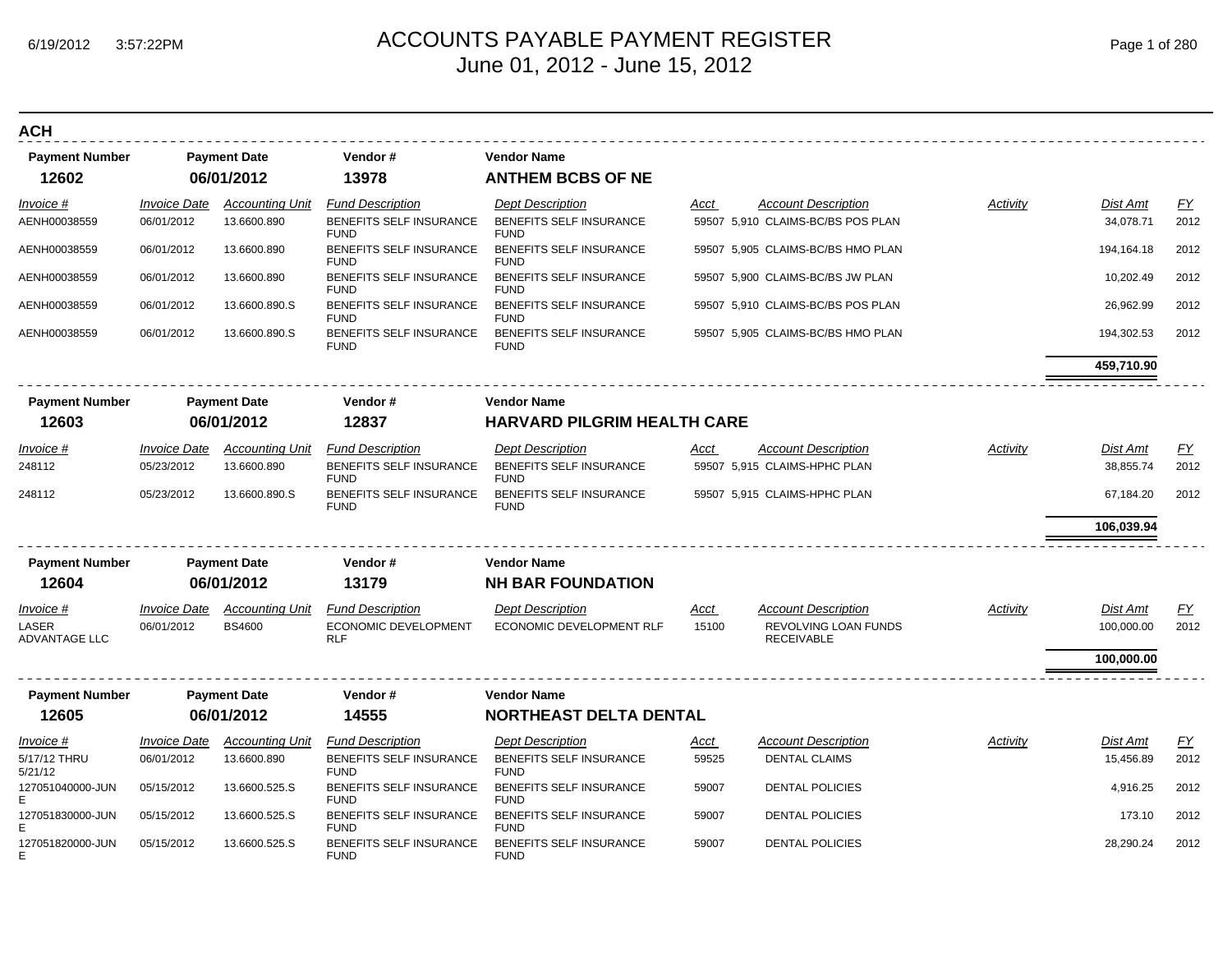6/04/2012

| <b>Payment Number</b>                    |                                   | <b>Payment Date</b>                     | Vendor#                                                                  | <b>Vendor Name</b>                                                       |               |                                                      |                 |                        |                   |
|------------------------------------------|-----------------------------------|-----------------------------------------|--------------------------------------------------------------------------|--------------------------------------------------------------------------|---------------|------------------------------------------------------|-----------------|------------------------|-------------------|
| 12605                                    |                                   | 06/01/2012                              | 14555                                                                    | <b>NORTHEAST DELTA DENTAL</b>                                            |               |                                                      |                 |                        |                   |
| Invoice #<br>127046330000-JUN            | <b>Invoice Date</b><br>05/15/2012 | <b>Accounting Unit</b><br>13.6600.525.S | <b>Fund Description</b><br>BENEFITS SELF INSURANCE                       | <b>Dept Description</b><br>BENEFITS SELF INSURANCE                       | Acct<br>59007 | <b>Account Description</b><br><b>DENTAL POLICIES</b> | Activity        | Dist Amt<br>122,975.72 | EY<br>2012        |
| Е<br>5/17/12 THRU<br>5/21/12             | 06/01/2012                        | 13.6600.890.S                           | <b>FUND</b><br>BENEFITS SELF INSURANCE<br><b>FUND</b>                    | <b>FUND</b><br>BENEFITS SELF INSURANCE<br><b>FUND</b>                    | 59525         | <b>DENTAL CLAIMS</b>                                 |                 | 6,429.66               | 2012              |
|                                          |                                   |                                         |                                                                          |                                                                          |               |                                                      |                 | 178,241.86             |                   |
| <b>Payment Number</b>                    |                                   | <b>Payment Date</b>                     | Vendor#                                                                  | <b>Vendor Name</b>                                                       |               |                                                      |                 |                        |                   |
| 12606                                    |                                   | 06/01/2012                              | 13197                                                                    | <b>NORTHERN NEW ENGLAND BENEFIT T</b>                                    |               |                                                      |                 |                        |                   |
| Invoice #<br><b>JULY COVERAGE</b>        | <b>Invoice Date</b><br>06/01/2012 | <b>Accounting Unit</b><br>13.6600.525   | <b>Fund Description</b><br><b>BENEFITS SELF INSURANCE</b><br><b>FUND</b> | <b>Dept Description</b><br><b>BENEFITS SELF INSURANCE</b><br><b>FUND</b> | Acct<br>59000 | <b>Account Description</b><br><b>HEALTH POLICIES</b> | <b>Activity</b> | Dist Amt<br>58,441.72  | EY<br>2012        |
|                                          |                                   |                                         |                                                                          |                                                                          |               |                                                      |                 | 58,441.72              |                   |
| <b>Payment Number</b>                    |                                   | <b>Payment Date</b>                     | Vendor#                                                                  | <b>Vendor Name</b>                                                       |               | <b>Payee Name</b>                                    |                 |                        |                   |
| 12607                                    |                                   | 06/01/2012                              | 13647                                                                    | <b>STATE OF NH</b>                                                       |               | <b>STATE OF NH-MV</b>                                |                 |                        |                   |
| Invoice #                                | <b>Invoice Date</b>               | <b>Accounting Unit</b>                  | <b>Fund Description</b>                                                  | <b>Dept Description</b>                                                  | <u>Acct</u>   | <b>Account Description</b>                           | Activity        | Dist Amt               | <b>FY</b>         |
| <b>WORK OF</b><br>5/31/2012              | 06/01/2012                        | <b>BS1000</b>                           | <b>GENERAL FUND</b>                                                      | <b>GENERAL FUND</b>                                                      | 21921         | <b>MVR STATE FEES</b>                                |                 | 8,922.52               | 2012              |
| <b>WORK OF</b><br>5/31/2012              | 06/01/2012                        | <b>BS1000</b>                           | <b>GENERAL FUND</b>                                                      | <b>GENERAL FUND</b>                                                      | 21921         | <b>MVR STATE FEES</b>                                |                 | 24,321.19              | 2012              |
|                                          |                                   |                                         |                                                                          |                                                                          |               |                                                      |                 | 33,243.71              |                   |
| <b>Payment Number</b>                    |                                   | <b>Payment Date</b>                     | Vendor#                                                                  | <b>Vendor Name</b>                                                       |               | <b>Payee Name</b>                                    |                 |                        |                   |
| 12608                                    |                                   | 06/04/2012                              | 13647                                                                    | <b>STATE OF NH</b>                                                       |               | <b>STATE OF NH-MV</b>                                |                 |                        |                   |
| Invoice #<br><b>WORK OF</b>              | <b>Invoice Date</b><br>06/04/2012 | <b>Accounting Unit</b><br><b>BS1000</b> | <b>Fund Description</b><br><b>GENERAL FUND</b>                           | <b>Dept Description</b><br><b>GENERAL FUND</b>                           | Acct<br>21921 | <b>Account Description</b><br><b>MVR STATE FEES</b>  | Activity        | Dist Amt<br>4,229.36   | <u>FY</u><br>2012 |
| 6/01/2012<br><b>WORK OF</b><br>6/01/2012 | 06/04/2012                        | <b>BS1000</b>                           | <b>GENERAL FUND</b>                                                      | <b>GENERAL FUND</b>                                                      | 21921         | <b>MVR STATE FEES</b>                                |                 | 17,474.86              | 2012              |
|                                          |                                   |                                         |                                                                          |                                                                          |               |                                                      |                 | 21,704.22              |                   |
| <b>Payment Number</b>                    |                                   | <b>Payment Date</b>                     | Vendor#                                                                  | <b>Vendor Name</b>                                                       |               | <b>Payee Name</b>                                    |                 |                        |                   |
| 12609                                    |                                   | 06/05/2012                              | 13647                                                                    | <b>STATE OF NH</b>                                                       |               | <b>STATE OF NH-MV</b>                                |                 |                        |                   |
| <i>Invoice</i> #                         | <i><b>Invoice Date</b></i>        | <b>Accounting Unit</b>                  | <b>Fund Description</b>                                                  | <b>Dept Description</b>                                                  | Acct          | <b>Account Description</b>                           | Activity        | Dist Amt               | <u>FY</u>         |
| <b>WORK OF</b><br>6/04/2012              | 06/05/2012                        | <b>BS1000</b>                           | <b>GENERAL FUND</b>                                                      | <b>GENERAL FUND</b>                                                      | 21921         | <b>MVR STATE FEES</b>                                |                 | 5,520.04               | 2012              |
| <b>WORK OF</b>                           | 06/05/2012                        | <b>BS1000</b>                           | <b>GENERAL FUND</b>                                                      | <b>GENERAL FUND</b>                                                      | 21921         | <b>MVR STATE FEES</b>                                |                 | 12.544.75              | 2012              |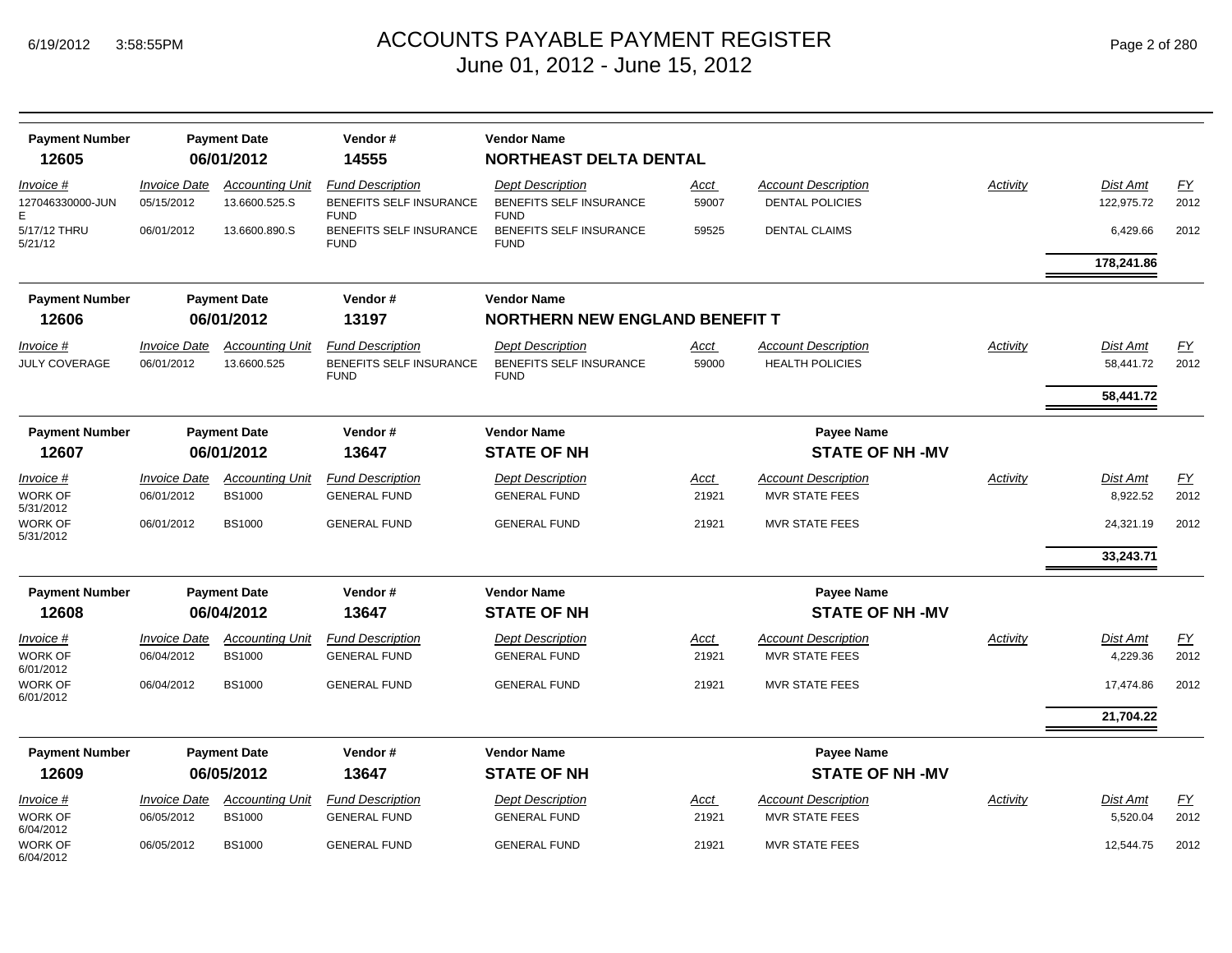|                                |                     |                                   |                                               |                                               |       |                                       |          | 18,064.79       |      |
|--------------------------------|---------------------|-----------------------------------|-----------------------------------------------|-----------------------------------------------|-------|---------------------------------------|----------|-----------------|------|
| <b>Payment Number</b><br>12610 |                     | <b>Payment Date</b><br>06/06/2012 | Vendor#<br>13647                              | <b>Vendor Name</b><br><b>STATE OF NH</b>      |       | Payee Name<br><b>STATE OF NH-MV</b>   |          |                 |      |
| Invoice #                      | <b>Invoice Date</b> | <b>Accounting Unit</b>            | <b>Fund Description</b>                       | <b>Dept Description</b>                       | Acct  | <b>Account Description</b>            | Activity | Dist Amt        | FY   |
| WORK OF<br>6/05/2012           | 06/06/2012          | <b>BS1000</b>                     | <b>GENERAL FUND</b>                           | <b>GENERAL FUND</b>                           | 21921 | <b>MVR STATE FEES</b>                 |          | 10,056.64       | 2012 |
| <b>WORK OF</b><br>6/05/2012    | 06/06/2012          | <b>BS1000</b>                     | <b>GENERAL FUND</b>                           | <b>GENERAL FUND</b>                           | 21921 | <b>MVR STATE FEES</b>                 |          | 11,450.60       | 2012 |
|                                |                     |                                   |                                               |                                               |       |                                       |          | 21,507.24       |      |
| <b>Payment Number</b>          |                     | <b>Payment Date</b>               | Vendor#                                       | <b>Vendor Name</b>                            |       | <b>Payee Name</b>                     |          |                 |      |
| 12611                          |                     | 06/07/2012                        | 13647                                         | <b>STATE OF NH</b>                            |       | <b>STATE OF NH-MV</b>                 |          |                 |      |
| Invoice #                      | <b>Invoice Date</b> | <b>Accounting Unit</b>            | <b>Fund Description</b>                       | <b>Dept Description</b>                       | Acct  | <b>Account Description</b>            | Activity | <b>Dist Amt</b> | EY   |
| <b>WORK OF</b><br>6/06/2012    | 06/07/2012          | <b>BS1000</b>                     | <b>GENERAL FUND</b>                           | <b>GENERAL FUND</b>                           | 21921 | <b>MVR STATE FEES</b>                 |          | 8,124.64        | 2012 |
| WORK OF<br>6/06/2012           | 06/07/2012          | <b>BS1000</b>                     | <b>GENERAL FUND</b>                           | <b>GENERAL FUND</b>                           | 21921 | MVR STATE FEES                        |          | 10,392.95       | 2012 |
|                                |                     |                                   |                                               |                                               |       |                                       |          | 18,517.59       |      |
| <b>Payment Number</b>          |                     | <b>Payment Date</b>               | Vendor#                                       | <b>Vendor Name</b>                            |       |                                       |          |                 |      |
| 12612                          |                     | 06/08/2012                        | 13978                                         | <b>ANTHEM BCBS OF NE</b>                      |       |                                       |          |                 |      |
| Invoice #                      | <b>Invoice Date</b> | <b>Accounting Unit</b>            | <b>Fund Description</b>                       | <b>Dept Description</b>                       | Acct  | <b>Account Description</b>            | Activity | Dist Amt        | EY   |
| 7013/6/02/12                   | 05/29/2012          | 13.6600.890                       | <b>BENEFITS SELF INSURANCE</b><br><b>FUND</b> | <b>BENEFITS SELF INSURANCE</b><br><b>FUND</b> |       | 59507 5,910 CLAIMS-BC/BS POS PLAN     |          | 8,656.14        | 2012 |
| 7013/6/02/12                   | 05/29/2012          | 13.6600.890                       | <b>BENEFITS SELF INSURANCE</b><br><b>FUND</b> | <b>BENEFITS SELF INSURANCE</b><br><b>FUND</b> |       | 59507 5,905 CLAIMS-BC/BS HMO PLAN     |          | 137,355.72      | 2012 |
| 7013/6/02/12                   | 05/29/2012          | 13.6600.890                       | BENEFITS SELF INSURANCE<br><b>FUND</b>        | BENEFITS SELF INSURANCE<br><b>FUND</b>        |       | 59507 5,900 CLAIMS-BC/BS JW PLAN      |          | 40,301.24       | 2012 |
| 7013/6/02/12                   | 05/29/2012          | 13.6600.890.S                     | BENEFITS SELF INSURANCE<br><b>FUND</b>        | <b>BENEFITS SELF INSURANCE</b><br><b>FUND</b> |       | 59507 5,910 CLAIMS-BC/BS POS PLAN     |          | 67,919.33       | 2012 |
| 7013/6/02/12                   | 05/29/2012          | 13.6600.890.S                     | BENEFITS SELF INSURANCE<br><b>FUND</b>        | <b>BENEFITS SELF INSURANCE</b><br><b>FUND</b> |       | 59507 5,905 CLAIMS-BC/BS HMO PLAN     |          | 138,736.96      | 2012 |
|                                |                     |                                   |                                               |                                               |       |                                       |          | 392,969.39      |      |
| <b>Payment Number</b>          |                     | <b>Payment Date</b>               | Vendor#                                       | <b>Vendor Name</b>                            |       | <b>Payee Name</b>                     |          |                 |      |
| 12613                          |                     | 06/08/2012                        | 14017                                         | <b>BENEFIT STRATEGIES INC</b>                 |       | <b>BENEFIT STRATEGIES (FLEX)</b>      |          |                 |      |
| Invoice #                      | <b>Invoice Date</b> | <b>Accounting Unit</b>            | <b>Fund Description</b>                       | <b>Dept Description</b>                       | Acct  | <b>Account Description</b>            | Activity | Dist Amt        | EY   |
| 87772                          | 05/16/2012          | 13.6600.525                       | <b>BENEFITS SELF INSURANCE</b><br><b>FUND</b> | <b>BENEFITS SELF INSURANCE</b><br><b>FUND</b> | 53999 | OTHER PROFESSIONAL<br><b>SERVICES</b> |          | 650.00          | 2012 |
|                                |                     |                                   |                                               |                                               |       |                                       |          | 650.00          |      |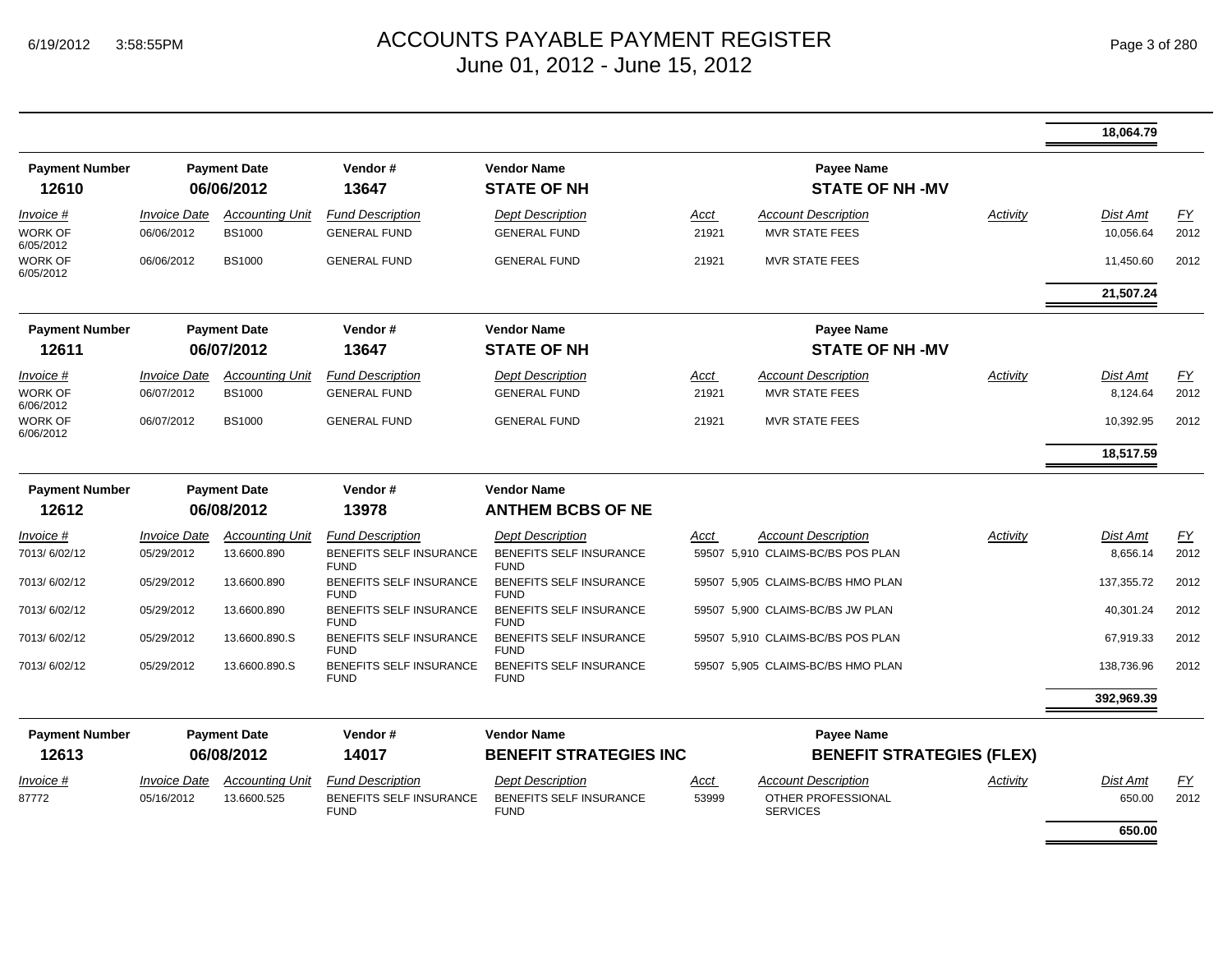|  | Page 4 of 280 |  |  |  |
|--|---------------|--|--|--|
|--|---------------|--|--|--|

| <b>Payment Number</b><br>12614       |                                          | <b>Payment Date</b><br>06/08/2012       | Vendor#<br>12837                                                  | <b>Vendor Name</b><br><b>HARVARD PILGRIM HEALTH CARE</b>          |               |                                                            |          |                               |                   |
|--------------------------------------|------------------------------------------|-----------------------------------------|-------------------------------------------------------------------|-------------------------------------------------------------------|---------------|------------------------------------------------------------|----------|-------------------------------|-------------------|
| Invoice #<br>254052                  | <b>Invoice Date</b><br>05/29/2012        | <b>Accounting Unit</b><br>13.6600.890   | <b>Fund Description</b><br>BENEFITS SELF INSURANCE<br><b>FUND</b> | <b>Dept Description</b><br>BENEFITS SELF INSURANCE<br><b>FUND</b> | Acct          | <b>Account Description</b><br>59507 5,915 CLAIMS-HPHC PLAN | Activity | <b>Dist Amt</b><br>73,047.69  | <b>FY</b><br>2012 |
| 254052                               | 05/29/2012                               | 13.6600.890.S                           | BENEFITS SELF INSURANCE<br><b>FUND</b>                            | BENEFITS SELF INSURANCE<br><b>FUND</b>                            |               | 59507 5,915 CLAIMS-HPHC PLAN                               |          | 79,180.68                     | 2012              |
|                                      |                                          |                                         |                                                                   |                                                                   |               |                                                            |          | 152,228.37                    |                   |
| <b>Payment Number</b>                |                                          | <b>Payment Date</b>                     | Vendor#                                                           | <b>Vendor Name</b>                                                |               |                                                            |          |                               |                   |
| 12615                                |                                          | 06/08/2012                              | 14555                                                             | <b>NORTHEAST DELTA DENTAL</b>                                     |               |                                                            |          |                               |                   |
| Invoice #<br>5/24/12 THRU<br>5/29/12 | <b>Invoice Date</b><br>06/08/2012        | <b>Accounting Unit</b><br>13.6600.890   | <b>Fund Description</b><br>BENEFITS SELF INSURANCE<br><b>FUND</b> | <b>Dept Description</b><br>BENEFITS SELF INSURANCE<br><b>FUND</b> | Acct          | <b>Account Description</b><br>59525 5,930 CLAIMS-DENTAL    | Activity | <b>Dist Amt</b><br>13,228.23  | <b>FY</b><br>2012 |
| 5/24/12 THRU<br>5/29/12              | 06/08/2012                               | 13.6600.890.S                           | BENEFITS SELF INSURANCE<br><b>FUND</b>                            | BENEFITS SELF INSURANCE<br><b>FUND</b>                            |               | 59525 5,930 CLAIMS-DENTAL                                  |          | 6,017.09                      | 2012              |
|                                      |                                          |                                         |                                                                   |                                                                   |               |                                                            |          | 19,245.32                     |                   |
| <b>Payment Number</b>                |                                          | <b>Payment Date</b>                     | Vendor#                                                           | <b>Vendor Name</b>                                                |               | <b>Payee Name</b>                                          |          |                               |                   |
| 12616                                |                                          | 06/08/2012                              | 13647                                                             | <b>STATE OF NH</b>                                                |               | <b>STATE OF NH-MV</b>                                      |          |                               |                   |
| Invoice #                            | <i><b>Invoice Date</b></i>               | <b>Accounting Unit</b>                  | <b>Fund Description</b>                                           | <b>Dept Description</b>                                           | Acct          | <b>Account Description</b>                                 | Activity | <b>Dist Amt</b>               | <b>FY</b>         |
| WORK OF<br>6/07/2012                 | 06/08/2012                               | <b>BS1000</b>                           | <b>GENERAL FUND</b>                                               | <b>GENERAL FUND</b>                                               | 21921         | <b>MVR STATE FEES</b>                                      |          | 4,438.48                      | 2012              |
| <b>WORK OF</b><br>6/07/2012          | 06/08/2012                               | <b>BS1000</b>                           | <b>GENERAL FUND</b>                                               | <b>GENERAL FUND</b>                                               | 21921         | <b>MVR STATE FEES</b>                                      |          | 7,386.83                      | 2012              |
|                                      |                                          |                                         |                                                                   |                                                                   |               |                                                            |          | 11,825.31                     |                   |
| <b>Payment Number</b>                |                                          | <b>Payment Date</b>                     | Vendor#                                                           | <b>Vendor Name</b>                                                |               | <b>Payee Name</b>                                          |          |                               |                   |
| 12617                                |                                          | 06/11/2012                              | 13647                                                             | <b>STATE OF NH</b>                                                |               | <b>STATE OF NH-MV</b>                                      |          |                               |                   |
| Invoice #<br>WORK OF<br>6/08/2012    | <i><b>Invoice Date</b></i><br>06/11/2012 | <b>Accounting Unit</b><br><b>BS1000</b> | <b>Fund Description</b><br><b>GENERAL FUND</b>                    | <b>Dept Description</b><br><b>GENERAL FUND</b>                    | Acct<br>21921 | <b>Account Description</b><br><b>MVR STATE FEES</b>        | Activity | <b>Dist Amt</b><br>4,538.24   | <b>FY</b><br>2012 |
| <b>WORK OF</b><br>6/08/2012          | 06/11/2012                               | <b>BS1000</b>                           | <b>GENERAL FUND</b>                                               | <b>GENERAL FUND</b>                                               | 21921         | <b>MVR STATE FEES</b>                                      |          | 10,458.30                     | 2012              |
|                                      |                                          |                                         |                                                                   |                                                                   |               |                                                            |          | 14,996.54                     |                   |
| <b>Payment Number</b><br>12618       |                                          | <b>Payment Date</b><br>06/12/2012       | Vendor#<br>14536                                                  | <b>Vendor Name</b><br><b>NH RETIREMENT SYSTEM</b>                 |               |                                                            |          |                               |                   |
| <i>Invoice</i> #<br>MAY 2012         | <b>Invoice Date</b><br>06/12/2012        | <b>Accounting Unit</b><br><b>BS1000</b> | <b>Fund Description</b><br><b>GENERAL FUND</b>                    | <b>Dept Description</b><br><b>GENERAL FUND</b>                    | Acct<br>21425 | <b>Account Description</b><br>NHRS PENSION 4 - FIRE        | Activity | <b>Dist Amt</b><br>141,331.61 | EY<br>2012        |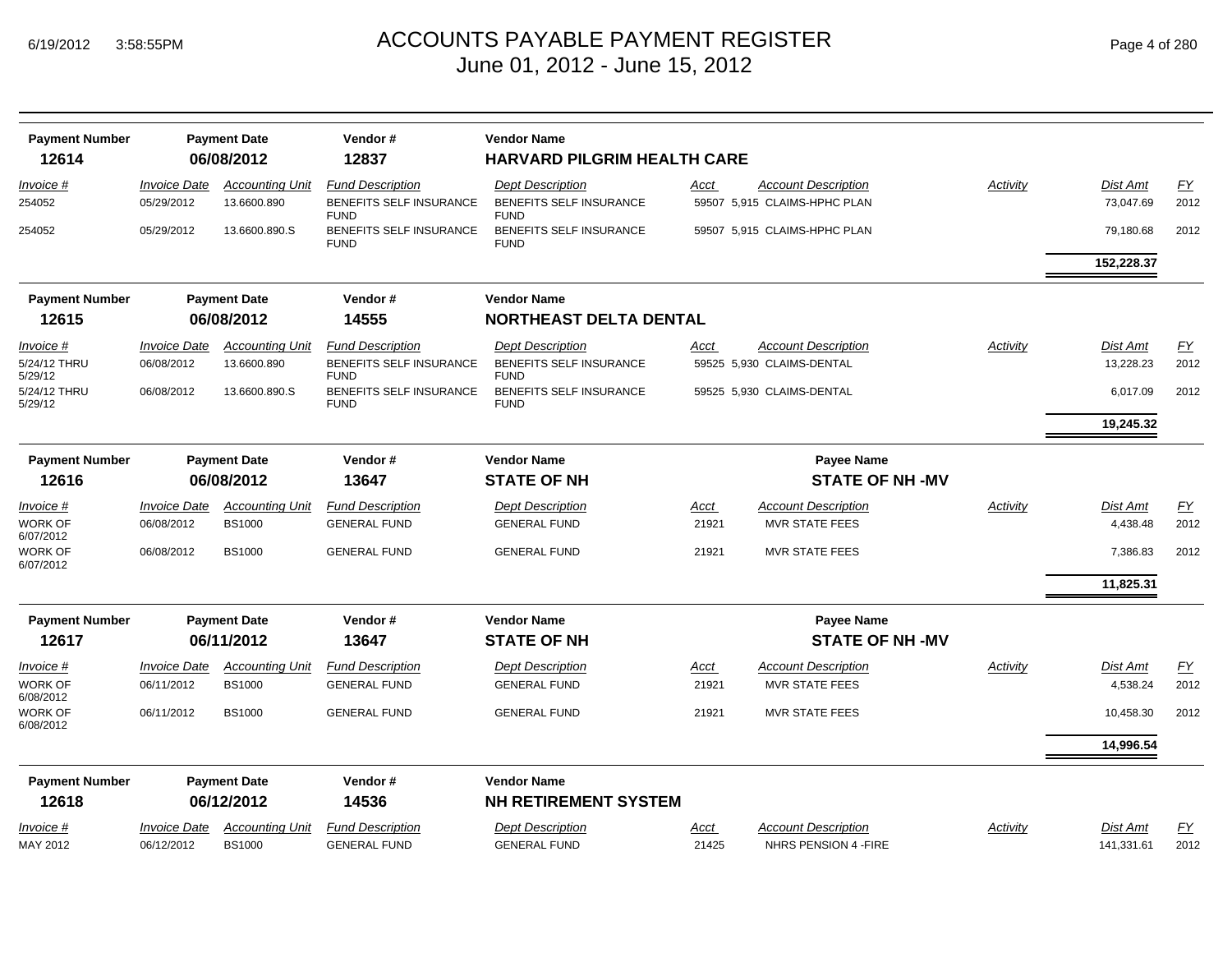| <b>Payment Number</b><br>12618 |                     | <b>Payment Date</b><br>06/12/2012 | Vendor #<br>14536                             | Vendor Name<br><b>NH RETIREMENT SYSTEM</b>    |             |                                   |          |              |      |
|--------------------------------|---------------------|-----------------------------------|-----------------------------------------------|-----------------------------------------------|-------------|-----------------------------------|----------|--------------|------|
| Invoice #                      | <b>Invoice Date</b> | <b>Accounting Unit</b>            | <b>Fund Description</b>                       | <b>Dept Description</b>                       | <u>Acct</u> | <b>Account Description</b>        | Activity | Dist Amt     | EY   |
| MAY 2012                       | 06/12/2012          | <b>BS1000</b>                     | <b>GENERAL FUND</b>                           | <b>GENERAL FUND</b>                           | 21422       | NHRS PENSION 4 - POLICE           |          | 147, 172. 37 | 2012 |
| MAY 2012                       | 06/12/2012          | <b>BS1000</b>                     | <b>GENERAL FUND</b>                           | <b>GENERAL FUND</b>                           | 21420       | NHRS PENSION 2 - EMPLOYEES        |          | 163,693.81   | 2012 |
| MAY 2012                       | 06/12/2012          | <b>BS1000</b>                     | <b>GENERAL FUND</b>                           | <b>GENERAL FUND</b>                           | 21418       | NHRS PENSION 1 - TEACHERS         |          | 306.895.22   | 2012 |
| MAY 2012                       | 06/12/2012          | 15.1.500.S                        | <b>GENERAL FUND</b>                           | <b>CITYWIDE PENSIONS</b>                      | 52150       | PENSION CONTRIBUTIONS             |          | 90.780.76    | 2012 |
| MAY 2012                       | 06/12/2012          | 15.1.500.S                        | <b>GENERAL FUND</b>                           | <b>CITYWIDE PENSIONS</b>                      | 52150       | PENSION CONTRIBUTIONS             |          | 495,414.32   | 2012 |
| MAY 2012                       | 06/12/2012          | 15.1.500                          | <b>GENERAL FUND</b>                           | <b>CITYWIDE PENSIONS</b>                      | 52150       | PENSION CONTRIBUTIONS             |          | 274,159.26   | 2012 |
| MAY 2012                       | 06/12/2012          | 15.1.500                          | <b>GENERAL FUND</b>                           | <b>CITYWIDE PENSIONS</b>                      | 52150       | PENSION CONTRIBUTIONS             |          | 254,205.91   | 2012 |
| MAY 2012                       | 06/12/2012          | 15.1.500                          | <b>GENERAL FUND</b>                           | <b>CITYWIDE PENSIONS</b>                      | 52150       | PENSION CONTRIBUTIONS             |          | 115,005.83   | 2012 |
|                                |                     |                                   |                                               |                                               |             |                                   |          | 1,988,659.09 |      |
| <b>Payment Number</b>          |                     | <b>Payment Date</b>               | Vendor#                                       | <b>Vendor Name</b>                            |             | Payee Name                        |          |              |      |
| 12619                          |                     | 06/12/2012                        | 13647                                         | <b>STATE OF NH</b>                            |             | <b>STATE OF NH-MV</b>             |          |              |      |
| Invoice #                      | <b>Invoice Date</b> | <b>Accounting Unit</b>            | <b>Fund Description</b>                       | <b>Dept Description</b>                       | Acct        | <b>Account Description</b>        | Activity | Dist Amt     | $FY$ |
| WORK OF<br>6/11/2012           | 06/12/2012          | <b>BS1000</b>                     | <b>GENERAL FUND</b>                           | <b>GENERAL FUND</b>                           | 21921       | <b>MVR STATE FEES</b>             |          | 2,968.00     | 2012 |
| <b>WORK OF</b><br>6/11/2012    | 06/12/2012          | <b>BS1000</b>                     | <b>GENERAL FUND</b>                           | <b>GENERAL FUND</b>                           | 21921       | MVR STATE FEES                    |          | 12,979.85    | 2012 |
|                                |                     |                                   |                                               |                                               |             |                                   |          | 15,947.85    |      |
| <b>Payment Number</b>          |                     | <b>Payment Date</b>               | Vendor#                                       | <b>Vendor Name</b>                            |             |                                   |          |              |      |
| 12620                          |                     | 06/13/2012                        | 13978                                         | <b>ANTHEM BCBS OF NE</b>                      |             |                                   |          |              |      |
| Invoice #                      | <b>Invoice Date</b> | <b>Accounting Unit</b>            | <b>Fund Description</b>                       | <b>Dept Description</b>                       | Acct        | <b>Account Description</b>        | Activity | Dist Amt     | EY   |
| 7013/<br>5/29/12-5/31/12       | 06/04/2012          | 13.6600.890                       | <b>BENEFITS SELF INSURANCE</b><br><b>FUND</b> | BENEFITS SELF INSURANCE<br><b>FUND</b>        |             | 59507 5,910 CLAIMS-BC/BS POS PLAN |          | 21,081.23    | 2012 |
| 7013/6/01/12                   | 06/04/2012          | 13.6600.890                       | BENEFITS SELF INSURANCE<br><b>FUND</b>        | BENEFITS SELF INSURANCE<br><b>FUND</b>        |             | 59507 5,910 CLAIMS-BC/BS POS PLAN |          | 22,858.22    | 2012 |
| 7013/<br>5/29/12-5/31/12       | 06/04/2012          | 13.6600.890                       | BENEFITS SELF INSURANCE<br><b>FUND</b>        | BENEFITS SELF INSURANCE<br><b>FUND</b>        |             | 59507 5,905 CLAIMS-BC/BS HMO PLAN |          | 149,666.21   | 2012 |
| 7013/6/01/12                   | 06/04/2012          | 13.6600.890                       | BENEFITS SELF INSURANCE<br><b>FUND</b>        | <b>BENEFITS SELF INSURANCE</b><br><b>FUND</b> |             | 59507 5,905 CLAIMS-BC/BS HMO PLAN |          | 75,781.22    | 2012 |
| 7013/<br>5/29/12-5/31/12       | 06/04/2012          | 13.6600.890                       | BENEFITS SELF INSURANCE<br><b>FUND</b>        | BENEFITS SELF INSURANCE<br><b>FUND</b>        |             | 59507 5,900 CLAIMS-BC/BS JW PLAN  |          | 36,494.38    | 2012 |
| 7013/6/01/12                   | 06/04/2012          | 13.6600.890                       | BENEFITS SELF INSURANCE<br><b>FUND</b>        | BENEFITS SELF INSURANCE<br><b>FUND</b>        |             | 59507 5,900 CLAIMS-BC/BS JW PLAN  |          | 29,116.02    | 2012 |
|                                |                     |                                   |                                               |                                               |             |                                   |          |              |      |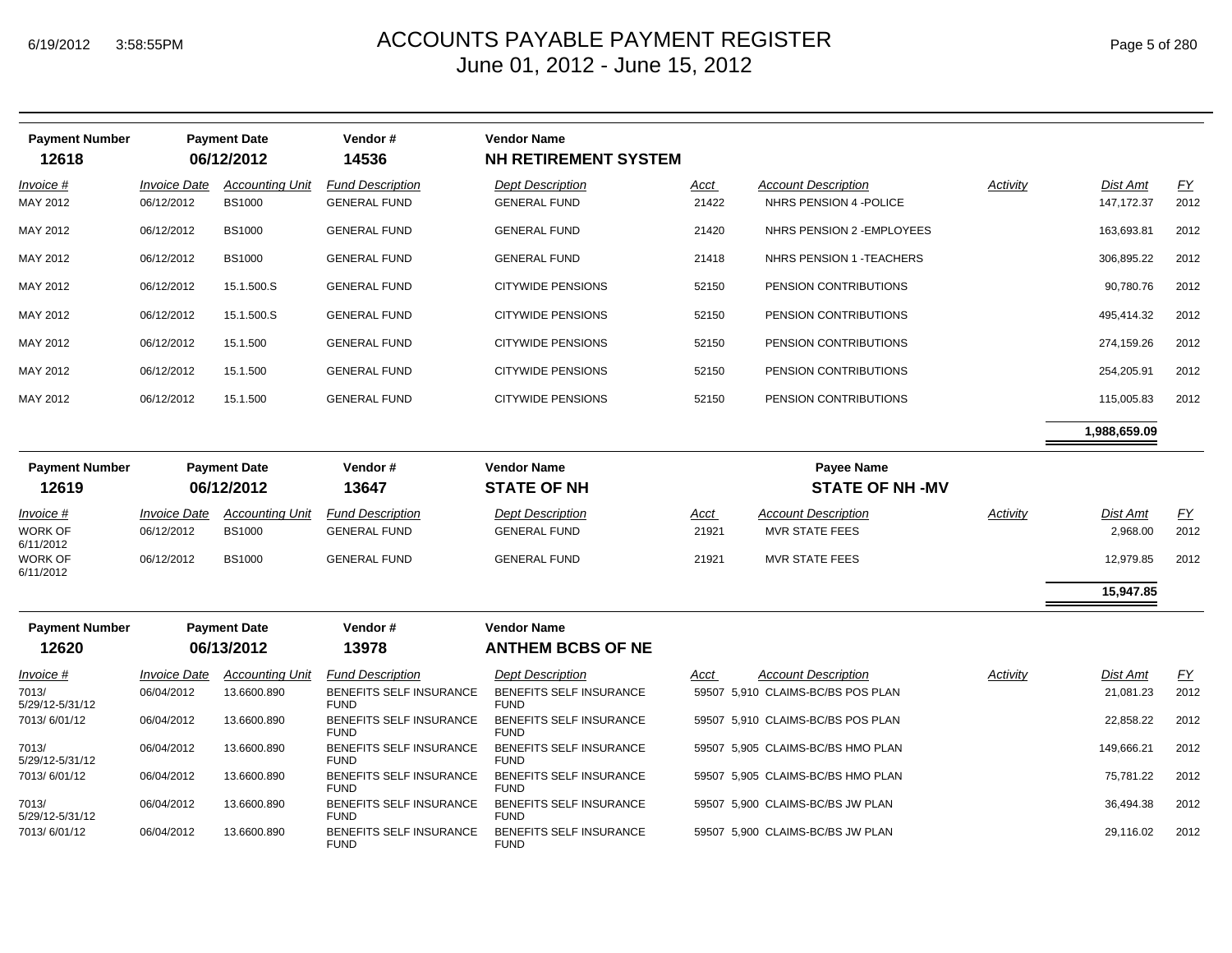| <b>Payment Number</b><br>12620 |                            | <b>Payment Date</b><br>06/13/2012 | Vendor#<br>13978                              | <b>Vendor Name</b><br><b>ANTHEM BCBS OF NE</b> |             |                                   |          |                 |           |
|--------------------------------|----------------------------|-----------------------------------|-----------------------------------------------|------------------------------------------------|-------------|-----------------------------------|----------|-----------------|-----------|
|                                |                            |                                   |                                               |                                                |             |                                   |          |                 |           |
| Invoice #                      | <i><b>Invoice Date</b></i> | <b>Accounting Unit</b>            | <b>Fund Description</b>                       | <b>Dept Description</b>                        | <u>Acct</u> | <b>Account Description</b>        | Activity | <b>Dist Amt</b> | EY        |
| 7013/<br>5/29/12-5/31/12       | 06/04/2012                 | 13.6600.890.S                     | <b>BENEFITS SELF INSURANCE</b><br><b>FUND</b> | <b>BENEFITS SELF INSURANCE</b><br><b>FUND</b>  |             | 59507 5,910 CLAIMS-BC/BS POS PLAN |          | 27.064.72       | 2012      |
| 7013/6/01/12                   | 06/04/2012                 | 13.6600.890.S                     | BENEFITS SELF INSURANCE<br><b>FUND</b>        | <b>BENEFITS SELF INSURANCE</b><br><b>FUND</b>  |             | 59507 5,910 CLAIMS-BC/BS POS PLAN |          | 51,465.78       | 2012      |
| 7013/<br>5/29/12-5/31/12       | 06/04/2012                 | 13.6600.890.S                     | BENEFITS SELF INSURANCE<br><b>FUND</b>        | BENEFITS SELF INSURANCE<br><b>FUND</b>         |             | 59507 5,905 CLAIMS-BC/BS HMO PLAN |          | 179,182.11      | 2012      |
| 7013/6/01/12                   | 06/04/2012                 | 13.6600.890.S                     | BENEFITS SELF INSURANCE<br><b>FUND</b>        | BENEFITS SELF INSURANCE<br><b>FUND</b>         |             | 59507 5,905 CLAIMS-BC/BS HMO PLAN |          | 79,420.54       | 2012      |
|                                |                            |                                   |                                               |                                                |             |                                   |          | 672,130.43      |           |
| <b>Payment Number</b>          |                            | <b>Payment Date</b>               | Vendor#                                       | <b>Vendor Name</b>                             |             |                                   |          |                 |           |
| 12621                          |                            | 06/13/2012                        | 14017                                         | <b>BENEFIT STRATEGIES INC</b>                  |             |                                   |          |                 |           |
| <i>Invoice</i> #               | <b>Invoice Date</b>        | <b>Accounting Unit</b>            | <b>Fund Description</b>                       | <b>Dept Description</b>                        | <u>Acct</u> | <b>Account Description</b>        | Activity | Dist Amt        | EY        |
| CP053112202                    | 05/31/2012                 | <b>BS1000</b>                     | <b>GENERAL FUND</b>                           | <b>GENERAL FUND</b>                            | 21467       | <b>125 FLEXIBLE BENEFITS</b>      |          | 11,933.23       | 2012      |
|                                |                            |                                   |                                               |                                                |             |                                   |          | 11,933.23       |           |
| <b>Payment Number</b>          |                            | <b>Payment Date</b>               | Vendor#                                       | <b>Vendor Name</b>                             |             |                                   |          |                 |           |
| 12622                          |                            | 06/13/2012                        | 14040                                         | <b>BOSTON MUTUAL LIFE INSURANCE</b>            |             |                                   |          |                 |           |
| <u>Invoice #</u>               | <b>Invoice Date</b>        | <b>Accounting Unit</b>            | <b>Fund Description</b>                       | <b>Dept Description</b>                        | <u>Acct</u> | <b>Account Description</b>        | Activity | <b>Dist Amt</b> | EY        |
| 061312                         | 06/13/2012                 | <b>BS1000</b>                     | <b>GENERAL FUND</b>                           | <b>GENERAL FUND</b>                            | 21516       | <b>WHOLE LIFE INSURANCE</b>       |          | 13,089.59       | 2012      |
|                                |                            |                                   |                                               |                                                |             |                                   |          | 13,089.59       |           |
|                                |                            |                                   |                                               |                                                |             |                                   |          |                 |           |
| <b>Payment Number</b><br>12623 |                            | <b>Payment Date</b><br>06/13/2012 | Vendor#<br>14109                              | <b>Vendor Name</b><br><b>CITIZENS BANK</b>     |             |                                   |          |                 |           |
| Invoice #                      | <b>Invoice Date</b>        | <b>Accounting Unit</b>            | <b>Fund Description</b>                       | <b>Dept Description</b>                        | Acct        | <b>Account Description</b>        | Activity | <b>Dist Amt</b> | <u>FY</u> |
| 01-330059-448-2<br>MAY12       | 05/31/2012                 | 69.6200.500                       | <b>WASTEWATER FUND</b>                        | WASTEWATER                                     | 55618       | <b>LOCKBOX SERVICES</b>           |          | 1,030.14        | 2012      |
|                                |                            |                                   |                                               |                                                |             |                                   |          | 1,030.14        |           |
| <b>Payment Number</b>          |                            | <b>Payment Date</b>               | Vendor#                                       | <b>Vendor Name</b>                             |             |                                   |          |                 |           |
| 12624                          |                            | 06/13/2012                        | 14109                                         | <b>CITIZENS BANK</b>                           |             |                                   |          |                 |           |
| Invoice #                      | <b>Invoice Date</b>        | <b>Accounting Unit</b>            | <b>Fund Description</b>                       | <b>Dept Description</b>                        | <u>Acct</u> | <b>Account Description</b>        | Activity | Dist Amt        | EY        |
| 01-330004-680-9<br>MAY12       | 05/31/2012                 | 69.6200.500                       | <b>WASTEWATER FUND</b>                        | <b>WASTEWATER</b>                              | 55618       | <b>LOCKBOX SERVICES</b>           |          | 3,731.52        | 2012      |
|                                |                            |                                   |                                               |                                                |             |                                   |          | 3,731.52        |           |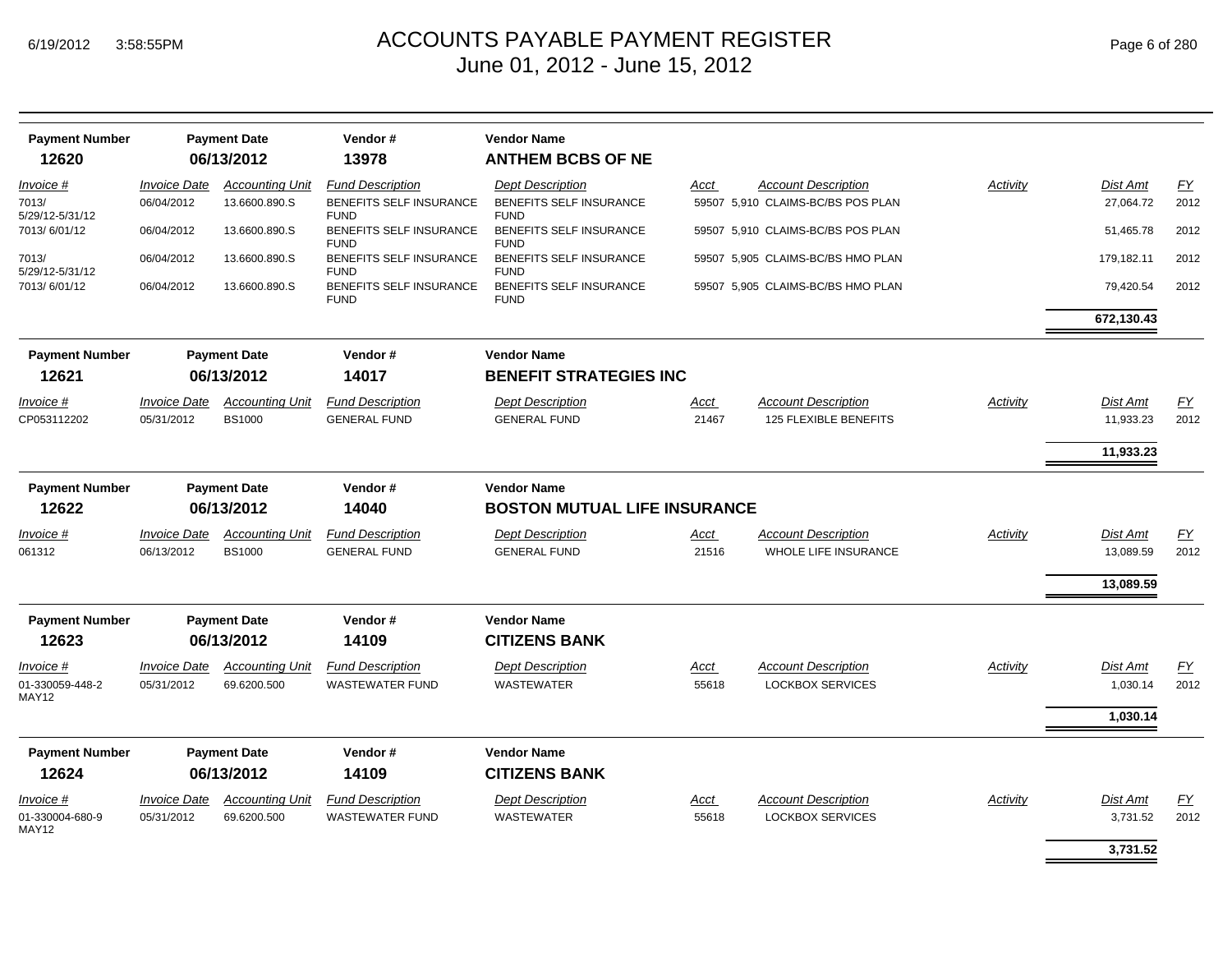| Page 7 of 280 |  |  |  |
|---------------|--|--|--|
|---------------|--|--|--|

| <b>Payment Number</b><br>12625 |                                          | <b>Payment Date</b><br>06/13/2012     | Vendor#<br>12837                                                  | <b>Vendor Name</b><br><b>HARVARD PILGRIM HEALTH CARE</b>          |               |                                                            |          |                              |            |
|--------------------------------|------------------------------------------|---------------------------------------|-------------------------------------------------------------------|-------------------------------------------------------------------|---------------|------------------------------------------------------------|----------|------------------------------|------------|
| Invoice #<br>256464            | <b>Invoice Date</b><br>06/06/2012        | <b>Accounting Unit</b><br>13.6600.890 | <b>Fund Description</b><br>BENEFITS SELF INSURANCE<br><b>FUND</b> | <b>Dept Description</b><br>BENEFITS SELF INSURANCE<br><b>FUND</b> | Acct          | <b>Account Description</b><br>59507 5.915 CLAIMS-HPHC PLAN | Activity | <b>Dist Amt</b><br>47,192.61 | EY<br>2012 |
| 256464                         | 06/06/2012                               | 13.6600.890.S                         | <b>BENEFITS SELF INSURANCE</b><br><b>FUND</b>                     | <b>BENEFITS SELF INSURANCE</b><br><b>FUND</b>                     |               | 59507 5,915 CLAIMS-HPHC PLAN                               |          | 35,771.50                    | 2012       |
|                                |                                          |                                       |                                                                   |                                                                   |               |                                                            |          | 82,964.11                    |            |
| <b>Payment Number</b>          |                                          | <b>Payment Date</b>                   | Vendor#                                                           | <b>Vendor Name</b>                                                |               |                                                            |          |                              |            |
| 12626                          |                                          | 06/13/2012                            | 14335                                                             | <b>ITT HARTFORD</b>                                               |               |                                                            |          |                              |            |
| Invoice #<br>5882840-1         | <i><b>Invoice Date</b></i><br>06/01/2012 | <b>Accounting Unit</b><br>13.6600.525 | <b>Fund Description</b><br><b>BENEFITS SELF INSURANCE</b>         | <b>Dept Description</b><br><b>BENEFITS SELF INSURANCE</b>         | Acct<br>59014 | <b>Account Description</b><br>LIFE POLICIES                | Activity | <b>Dist Amt</b><br>15,337.84 | EY<br>2012 |
| 5882840-1                      | 06/01/2012                               | 13.6600.525.S                         | <b>FUND</b><br><b>BENEFITS SELF INSURANCE</b>                     | <b>FUND</b><br><b>BENEFITS SELF INSURANCE</b>                     | 59014         | LIFE POLICIES                                              |          | 19,087.46                    | 2012       |
|                                |                                          |                                       | <b>FUND</b>                                                       | <b>FUND</b>                                                       |               |                                                            |          | 34,425.30                    |            |
|                                |                                          |                                       |                                                                   | <b>Vendor Name</b>                                                |               |                                                            |          |                              |            |
| <b>Payment Number</b><br>12627 |                                          | <b>Payment Date</b><br>06/13/2012     | Vendor#<br>14555                                                  | <b>NORTHEAST DELTA DENTAL</b>                                     |               |                                                            |          |                              |            |
| Invoice #                      | <b>Invoice Date</b>                      | <b>Accounting Unit</b>                | <b>Fund Description</b>                                           | <b>Dept Description</b>                                           | Acct          | <b>Account Description</b>                                 | Activity | <b>Dist Amt</b>              | EY         |
| MAY2012 CLAIMS<br><b>REIMB</b> | 06/08/2012                               | 13.6600.890                           | BENEFITS SELF INSURANCE<br><b>FUND</b>                            | BENEFITS SELF INSURANCE<br><b>FUND</b>                            |               | 59525 5,930 CLAIMS-DENTAL                                  |          | 6,453.00                     | 2012       |
| MAY2012 PREMIUM                | 06/13/2012                               | 13.6600.890                           | <b>BENEFITS SELF INSURANCE</b><br><b>FUND</b>                     | BENEFITS SELF INSURANCE<br><b>FUND</b>                            | 59500         | <b>CLAIMS ADMINISTRATION</b>                               |          | 6,625.44                     | 2012       |
| MAY2012<br>TEACHERS            | 06/13/2012                               | 13.6600.525.S                         | <b>BENEFITS SELF INSURANCE</b><br><b>FUND</b>                     | BENEFITS SELF INSURANCE<br><b>FUND</b>                            | 59007         | <b>DENTAL POLICIES</b>                                     |          | 4,200.18                     | 2012       |
| MAY2012 CLAIMS<br>REIMB        | 06/08/2012                               | 13.6600.890.S                         | <b>BENEFITS SELF INSURANCE</b><br><b>FUND</b>                     | <b>BENEFITS SELF INSURANCE</b><br><b>FUND</b>                     |               | 59525 5,930 CLAIMS-DENTAL                                  |          | 1,201.87                     | 2012       |
| MAY2012 PREMIUM                | 06/13/2012                               | 13.6600.890.S                         | <b>BENEFITS SELF INSURANCE</b><br><b>FUND</b>                     | <b>BENEFITS SELF INSURANCE</b><br><b>FUND</b>                     | 59500         | <b>CLAIMS ADMINISTRATION</b>                               |          | 3,941.88                     | 2012       |
|                                |                                          |                                       |                                                                   |                                                                   |               |                                                            |          | 22,422.37                    |            |
| <b>Payment Number</b><br>12628 |                                          | <b>Payment Date</b><br>06/13/2012     | Vendor#<br>13647                                                  | <b>Vendor Name</b><br><b>STATE OF NH</b>                          |               | Payee Name<br><b>STATE OF NH-MV</b>                        |          |                              |            |
| Invoice #                      | <b>Invoice Date</b>                      | <b>Accounting Unit</b>                | <b>Fund Description</b>                                           | <b>Dept Description</b>                                           | Acct          | <b>Account Description</b>                                 | Activity | <b>Dist Amt</b>              | EY         |
| <b>WORK OF</b><br>6/12/2012    | 06/13/2012                               | <b>BS1000</b>                         | <b>GENERAL FUND</b>                                               | <b>GENERAL FUND</b>                                               | 21921         | <b>MVR STATE FEES</b>                                      |          | 4,627.60                     | 2012       |
| WORK OF<br>6/12/2012           | 06/13/2012                               | <b>BS1000</b>                         | <b>GENERAL FUND</b>                                               | <b>GENERAL FUND</b>                                               | 21921         | <b>MVR STATE FEES</b>                                      |          | 7,652.67                     | 2012       |
|                                |                                          |                                       |                                                                   |                                                                   |               |                                                            |          | 12,280.27                    |            |
|                                |                                          |                                       |                                                                   |                                                                   |               |                                                            |          |                              |            |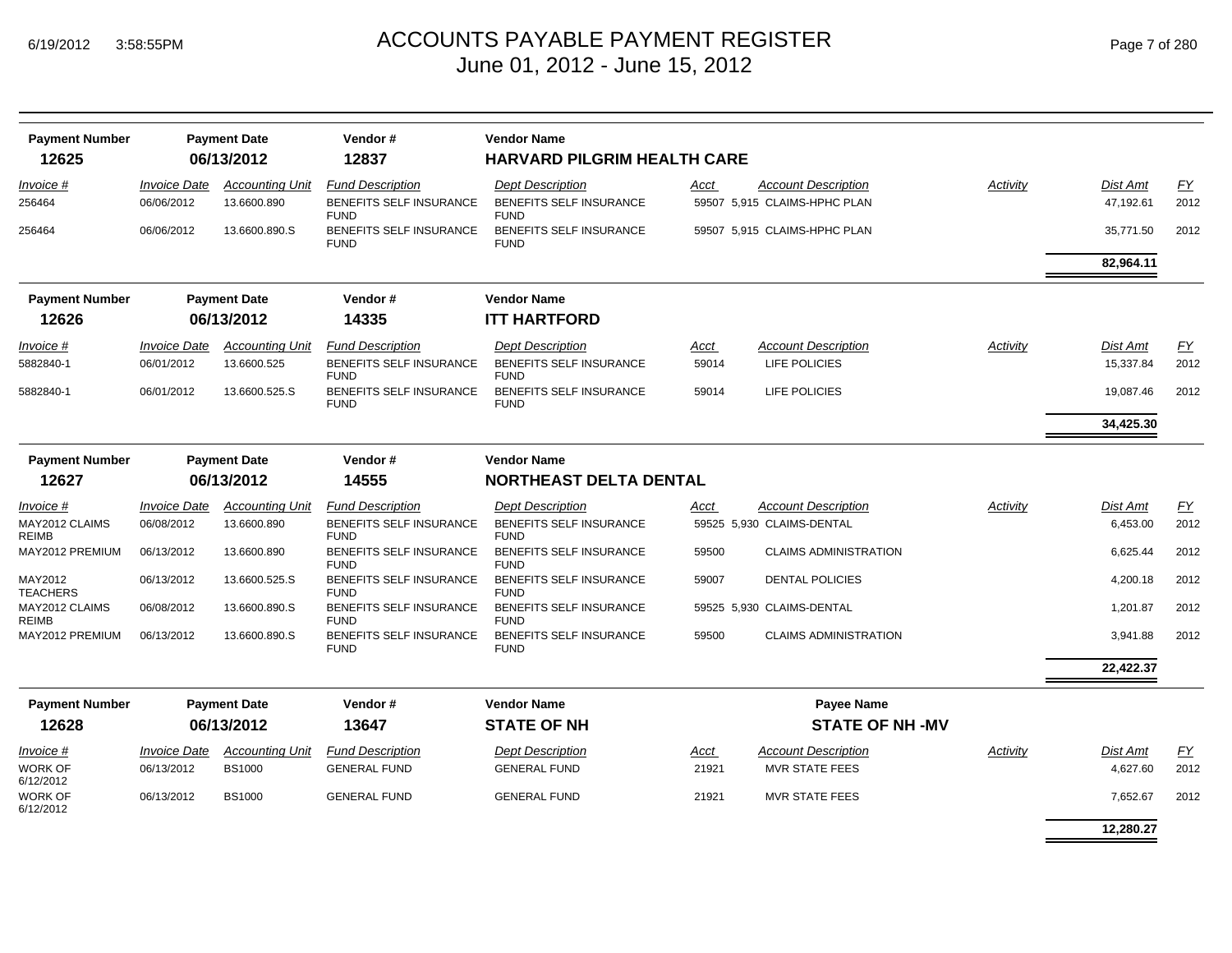| Page 8 of 280 |  |  |  |
|---------------|--|--|--|
|---------------|--|--|--|

| <b>Payment Number</b><br>12629    |                                   | <b>Payment Date</b><br>06/13/2012       | Vendor#<br>13682                                   | <b>Vendor Name</b><br>SUN LIFE ASSURANCE CO OF CANAD      |               |                                                     |                 |                           |                   |
|-----------------------------------|-----------------------------------|-----------------------------------------|----------------------------------------------------|-----------------------------------------------------------|---------------|-----------------------------------------------------|-----------------|---------------------------|-------------------|
| Invoice #<br>079661-MAY12         | <b>Invoice Date</b><br>06/13/2012 | <b>Accounting Unit</b><br><b>BS1000</b> | <b>Fund Description</b><br><b>GENERAL FUND</b>     | <b>Dept Description</b><br><b>GENERAL FUND</b>            | Acct<br>21505 | <b>Account Description</b><br>OTHER VOLUNTARY LIFE  | <b>Activity</b> | Dist Amt<br>2,402.16      | <b>FY</b><br>2012 |
|                                   |                                   |                                         |                                                    |                                                           |               |                                                     |                 | 2,402.16                  |                   |
| <b>Payment Number</b>             |                                   | <b>Payment Date</b>                     | Vendor#                                            | <b>Vendor Name</b>                                        |               | <b>Payee Name</b>                                   |                 |                           |                   |
| 12630                             |                                   | 06/14/2012                              | 13354                                              | <b>PRINTGRAPHICS OF MAINE</b>                             |               | <b>PRINTGRAPHICS OF ME - MVR</b>                    |                 |                           |                   |
| Invoice #<br>34135                | <b>Invoice Date</b><br>06/06/2012 | <b>Accounting Unit</b><br>26.4005       | <b>Fund Description</b><br>TRAFFIC VIOLATIONS FUND | <b>Dept Description</b><br><b>TRAFFIC VIOLATIONS</b>      | Acct<br>55607 | <b>Account Description</b><br>POSTAGE & DELIVERY    | Activity        | <b>Dist Amt</b><br>850.00 | <u>FY</u><br>2012 |
| 34135                             | 06/06/2012                        | 26.1.500                                | <b>GENERAL FUND</b>                                | <b>FINANCIAL SERVICES</b>                                 | 55607         | POSTAGE & DELIVERY                                  |                 | 850.00                    | 2012              |
|                                   |                                   |                                         |                                                    |                                                           |               |                                                     |                 | 1,700.00                  |                   |
| <b>Payment Number</b><br>12631    |                                   | <b>Payment Date</b><br>06/14/2012       | Vendor#<br>13366                                   | <b>Vendor Name</b><br><b>PROTECTIVE LIFE INSURANCE CO</b> |               |                                                     |                 |                           |                   |
| Invoice #<br>730004-05/25/2012    | <b>Invoice Date</b><br>05/25/2012 | <b>Accounting Unit</b><br><b>BS1000</b> | <b>Fund Description</b><br><b>GENERAL FUND</b>     | <b>Dept Description</b><br><b>GENERAL FUND</b>            | Acct<br>21505 | <b>Account Description</b><br>OTHER VOLUNTARY LIFE  | Activity        | <b>Dist Amt</b><br>53.81  | <u>FY</u><br>2012 |
|                                   |                                   |                                         |                                                    |                                                           |               |                                                     |                 | 53.81                     |                   |
| <b>Payment Number</b><br>12632    |                                   | <b>Payment Date</b><br>06/14/2012       | Vendor#<br>13647                                   | <b>Vendor Name</b><br><b>STATE OF NH</b>                  |               | <b>Payee Name</b><br><b>STATE OF NH-MV</b>          |                 |                           |                   |
| Invoice #                         | <b>Invoice Date</b>               | <b>Accounting Unit</b>                  | <b>Fund Description</b>                            | <b>Dept Description</b>                                   | Acct          | <b>Account Description</b>                          | Activity        | <b>Dist Amt</b>           | <b>FY</b>         |
| <b>WORK OF</b><br>6/13/2012       | 06/14/2012                        | <b>BS1000</b>                           | <b>GENERAL FUND</b>                                | <b>GENERAL FUND</b>                                       | 21921         | <b>MVR STATE FEES</b>                               |                 | 4,174.12                  | 2012              |
| WORK OF<br>6/13/2012              | 06/14/2012                        | <b>BS1000</b>                           | <b>GENERAL FUND</b>                                | <b>GENERAL FUND</b>                                       | 21921         | <b>MVR STATE FEES</b>                               |                 | 7,644.93                  | 2012              |
|                                   |                                   |                                         |                                                    |                                                           |               |                                                     |                 | 11,819.05                 |                   |
| <b>Payment Number</b>             |                                   | <b>Payment Date</b>                     | Vendor#                                            | <b>Vendor Name</b>                                        |               | Payee Name                                          |                 |                           |                   |
| 12633                             |                                   | 06/15/2012                              | 13647                                              | <b>STATE OF NH</b>                                        |               | <b>STATE OF NH-MV</b>                               |                 |                           |                   |
| Invoice #<br>WORK OF<br>6/14/2012 | <b>Invoice Date</b><br>06/15/2012 | <b>Accounting Unit</b><br><b>BS1000</b> | <b>Fund Description</b><br><b>GENERAL FUND</b>     | <b>Dept Description</b><br><b>GENERAL FUND</b>            | Acct<br>21921 | <b>Account Description</b><br><b>MVR STATE FEES</b> | <b>Activity</b> | Dist Amt<br>3,174.88      | <b>FY</b><br>2012 |
| WORK OF<br>6/14/2012              | 06/15/2012                        | <b>BS1000</b>                           | <b>GENERAL FUND</b>                                | <b>GENERAL FUND</b>                                       | 21921         | <b>MVR STATE FEES</b>                               |                 | 8,521.70                  | 2012              |
|                                   |                                   |                                         |                                                    |                                                           |               |                                                     |                 | 11,696.58                 |                   |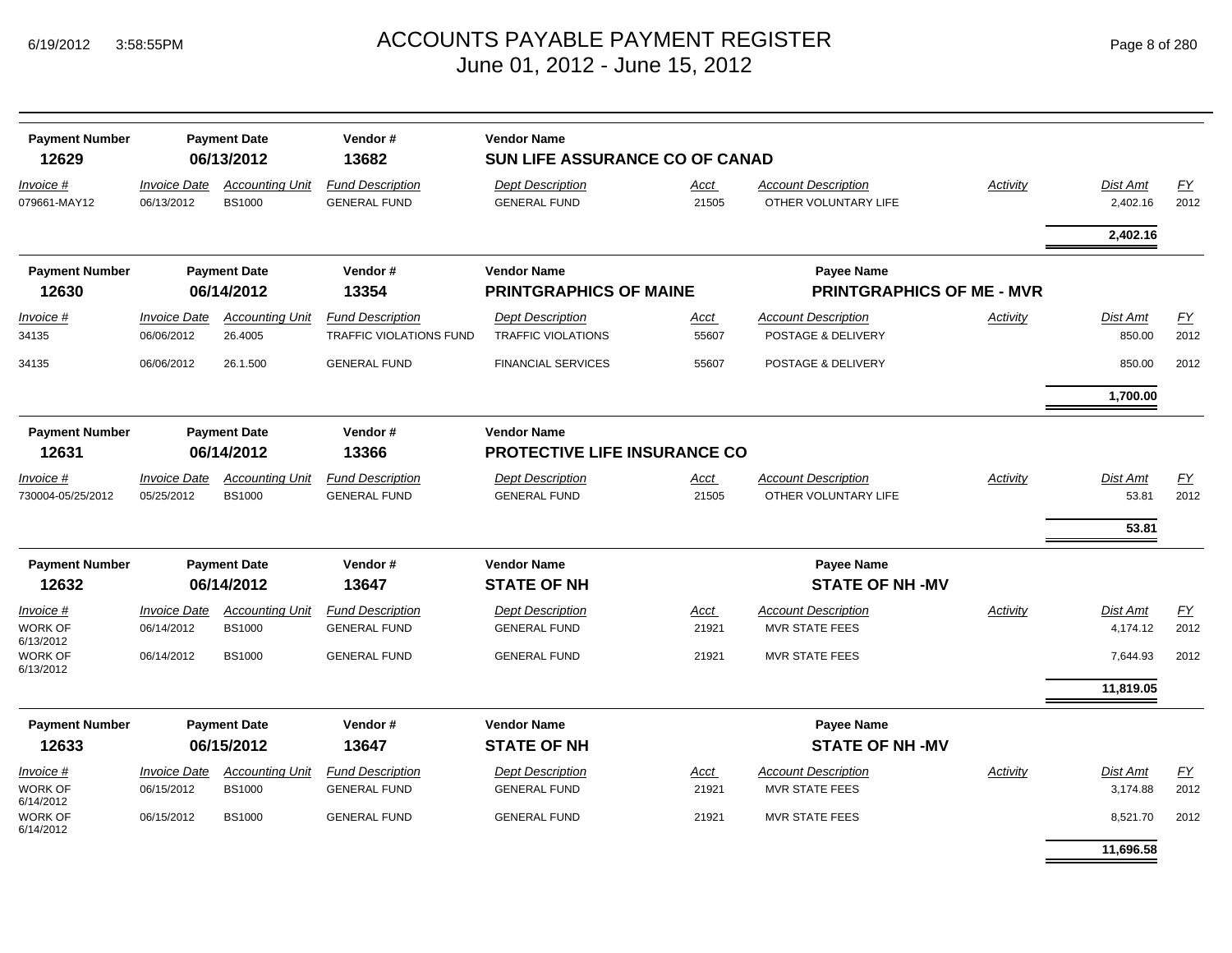| <b>Payment Number</b>           |                            | <b>Payment Date</b>    | Vendor#                                    | <b>Vendor Name</b>                     |       |                                                    |                 |          |           |
|---------------------------------|----------------------------|------------------------|--------------------------------------------|----------------------------------------|-------|----------------------------------------------------|-----------------|----------|-----------|
| 9201202                         |                            | 06/01/2012             | 14109                                      | <b>CITIZENS BANK</b>                   |       |                                                    |                 |          |           |
| <i>Invoice</i> #                | <i><b>Invoice Date</b></i> | <b>Accounting Unit</b> | <b>Fund Description</b>                    | <b>Dept Description</b>                | Acct  | <b>Account Description</b>                         | Activity        | Dist Amt | <u>FY</u> |
| <b>CREDIT CARD</b><br>5/30/2012 | 05/29/2012                 | 77.1.650               | <b>GENERAL FUND</b>                        | PARKS & RECREATION                     | 54280 | <b>BUILDING/GROUNDS</b><br><b>MAINTENANCE</b>      |                 | 410.00   | 2012      |
| <b>CREDIT CARD</b><br>5/30/2012 | 05/29/2012                 | 22.5010                | CAP PROJECTS-INFO<br><b>TECHNOLOGY</b>     | CAPITAL PROJECTS-INFO TECH             | 81342 | <b>COMPUTER SOFTWARE &amp;</b><br><b>HARDWARE</b>  | 1010.22.01.30   | 235.57   | 2012      |
| <b>CREDIT CARD</b><br>5/30/2012 | 05/29/2012                 | 91.1.012320            | <b>GENERAL FUND</b>                        | <b>SCHOOL</b>                          | 61299 | <b>MISCELLANEOUS SUPPLIES</b>                      |                 | 23.87    | 2012      |
| <b>CREDIT CARD</b><br>5/30/2012 | 05/29/2012                 | 91.1.012320            | <b>GENERAL FUND</b>                        | <b>SCHOOL</b>                          | 55300 | <b>TRAVEL</b>                                      |                 | 675.00   | 2012      |
| CREDIT CARD<br>5/30/2012        | 05/29/2012                 | 91.1.051215            | <b>GENERAL FUND</b>                        | <b>SCHOOL</b>                          | 61135 | EDUCATIONAL SUPPLIES                               |                 | 125.54   | 2012      |
| CREDIT CARD<br>5/30/2012        | 05/29/2012                 | 91.1.051215            | <b>GENERAL FUND</b>                        | <b>SCHOOL</b>                          | 61135 | EDUCATIONAL SUPPLIES                               |                 | 97.80    | 2012      |
| <b>CREDIT CARD</b><br>5/30/2012 | 05/29/2012                 | 91.1.121160            | <b>GENERAL FUND</b>                        | <b>SCHOOL</b>                          | 61875 | <b>BOOKS</b>                                       |                 | 234.78   | 2012      |
| <b>CREDIT CARD</b><br>5/30/2012 | 05/29/2012                 | 50.1.635               | <b>GENERAL FUND</b>                        | <b>POLICE</b>                          | 55400 | <b>CONFERENCES AND</b><br>SEMINARS                 |                 | 2,137.44 | 2012      |
| <b>CREDIT CARD</b><br>5/30/2012 | 05/29/2012                 | 91.1.141160            | <b>GENERAL FUND</b>                        | <b>SCHOOL</b>                          | 61875 | <b>BOOKS</b>                                       |                 | 63.70    | 2012      |
| <b>CREDIT CARD</b><br>5/30/2012 | 05/29/2012                 | 91.1.141160            | <b>GENERAL FUND</b>                        | <b>SCHOOL</b>                          | 61875 | <b>BOOKS</b>                                       |                 | 69.00    | 2012      |
| CREDIT CARD<br>5/30/2012        | 05/29/2012                 | 91.1.992225            | <b>GENERAL FUND</b>                        | <b>SCHOOL</b>                          | 71221 | <b>COMPUTER EQUIPMENT</b>                          |                 | 359.80   | 2012      |
| <b>CREDIT CARD</b><br>5/30/2012 | 05/29/2012                 | 71.3068                | <b>COMMUNITY SERVICES</b><br><b>GRANTS</b> | <b>COMMUNITY SERVICES GRANTS</b>       | 55300 | <b>TRAVEL</b>                                      | 71.1004.12.01   | 37.00    | 2012      |
| <b>CREDIT CARD</b><br>5/30/2012 | 05/29/2012                 | 22.1.535               | <b>GENERAL FUND</b>                        | INFORMATION TECHNOLOGY                 | 54407 | SOFTWARE MAINTENANCE                               |                 | 69.95    | 2012      |
| CREDIT CARD<br>5/30/2012        | 05/29/2012                 | 22.1.535               | <b>GENERAL FUND</b>                        | <b>INFORMATION TECHNOLOGY</b>          | 54407 | SOFTWARE MAINTENANCE                               |                 | 125.00   | 2012      |
| <b>CREDIT CARD</b><br>5/30/2012 | 05/29/2012                 | 22.1.535               | <b>GENERAL FUND</b>                        | <b>INFORMATION TECHNOLOGY</b>          | 54407 | SOFTWARE MAINTENANCE                               |                 | 99.00    | 2012      |
| <b>CREDIT CARD</b><br>5/30/2012 | 05/29/2012                 | 86.3120                | <b>TRANSIT GRANTS</b>                      | <b>GRANT FUNDS-TRANSIT</b>             | 55421 | <b>TRAINING &amp; CERTIFICATIONS</b>               | 86.800.12.10.10 | 141.25   | 2012      |
| <b>CREDIT CARD</b><br>5/30/2012 | 05/29/2012                 | 50.4020                | POLICE DRUG<br><b>ENFORCEMENT FUND</b>     | POLICE DRUG ENFORCEMENT<br><b>FUND</b> | 55400 | <b>CONFERENCES AND</b><br><b>SEMINARS</b>          |                 | 1,589.20 | 2012      |
| CREDIT CARD<br>5/30/2012        | 05/29/2012                 | 69.6200.540            | <b>WASTEWATER FUND</b>                     | <b>WASTEWATER</b>                      | 53135 | <b>MEDICAL SERVICES</b>                            |                 | 6.00     | 2012      |
| CREDIT CARD<br>5/30/2012        | 05/29/2012                 | 50.4025                | <b>DOJ DRUG FORFEITURE</b><br><b>FUNDS</b> | DOJ DRUG FORFEITURE FUNDS              | 55400 | <b>CONFERENCES AND</b><br><b>SEMINARS</b>          |                 | 2,100.00 | 2012      |
| CREDIT CARD<br>5/30/2012        | 05/29/2012                 | 61.1.670               | <b>GENERAL FUND</b>                        | <b>STREETS</b>                         | 55600 | <b>PRINTING</b>                                    |                 | 150.00   | 2012      |
| CREDIT CARD<br>5/30/2012        | 05/29/2012                 | 71.1.500               | <b>GENERAL FUND</b>                        | <b>COMMUNITY SERVICES</b>              | 68318 | <b>COMMUNITY HEALTH</b><br><b>IMPROVEMENT PLAN</b> |                 | 810.87   | 2012      |
| CREDIT CARD<br>5/30/2012        | 05/29/2012                 | 83.1.500               | <b>GENERAL FUND</b>                        | ECONOMIC DEVELOPMENT                   | 55699 | OTHER CONTRACTED<br><b>SERVICES</b>                |                 | 369.09   | 2012      |
| CREDIT CARD<br>5/30/2012        | 05/29/2012                 | 91.3800.991260         | <b>SCHOOL GRANTS FUND</b>                  | <b>SCHOOL</b>                          | 55300 | <b>TRAVEL</b>                                      | 91.03772.991260 | 2,080.00 | 2012      |
| CREDIT CARD<br>5/30/2012        | 05/29/2012                 | 22.1.500               | <b>GENERAL FUND</b>                        | <b>INFORMATION TECHNOLOGY</b>          | 71228 | <b>COMPUTER SOFTWARE</b>                           |                 | 29.95    | 2012      |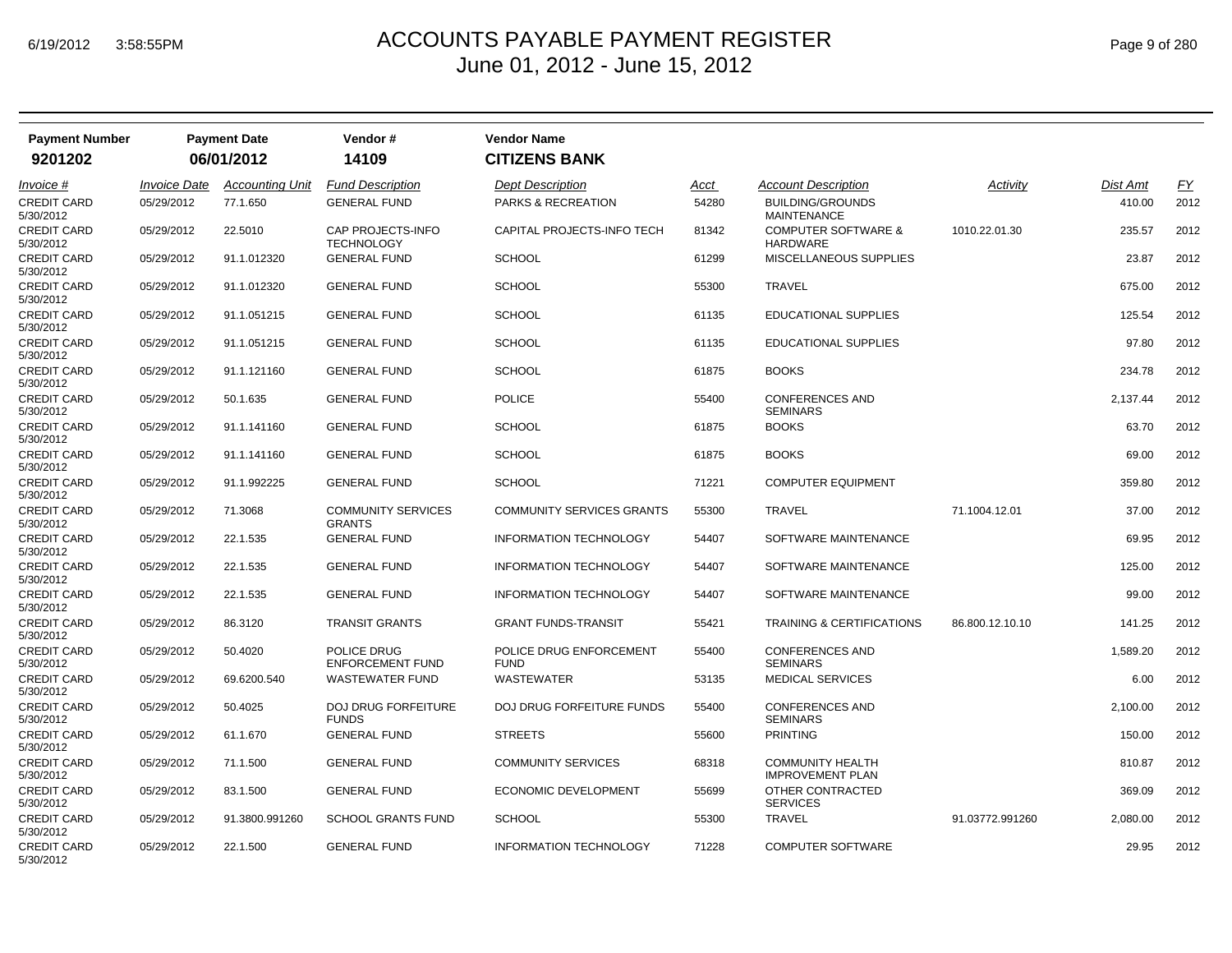| <b>Payment Number</b><br>9201202 |                     | <b>Payment Date</b><br>06/01/2012 | Vendor#<br>14109          | <b>Vendor Name</b><br><b>CITIZENS BANK</b> |       |                            |                 |          |           |
|----------------------------------|---------------------|-----------------------------------|---------------------------|--------------------------------------------|-------|----------------------------|-----------------|----------|-----------|
| Invoice #                        | <b>Invoice Date</b> | <b>Accounting Unit</b>            | <b>Fund Description</b>   | <b>Dept Description</b>                    | Acct  | <b>Account Description</b> | Activity        | Dist Amt | <u>FY</u> |
| CREDIT CARD<br>5/30/2012         | 05/29/2012          | 22.1.500                          | <b>GENERAL FUND</b>       | <b>INFORMATION TECHNOLOGY</b>              | 71228 | <b>COMPUTER SOFTWARE</b>   |                 | 5.00     | 2012      |
| CREDIT CARD<br>5/30/2012         | 05/29/2012          | 22.1.500                          | <b>GENERAL FUND</b>       | <b>INFORMATION TECHNOLOGY</b>              | 71228 | <b>COMPUTER SOFTWARE</b>   |                 | 5.00     | 2012      |
| CREDIT CARD<br>5/30/2012         | 05/29/2012          | 26.1.500                          | <b>GENERAL FUND</b>       | <b>FINANCIAL SERVICES</b>                  | 61830 | <b>SUBSCRIPTIONS</b>       |                 | 113.75   | 2012      |
| CREDIT CARD<br>5/30/2012         | 05/29/2012          | <b>BS1000</b>                     | <b>GENERAL FUND</b>       | <b>GENERAL FUND</b>                        | 14128 | PREPAID CREDIT CARD        |                 | 150.00   | 2012      |
| CREDIT CARD<br>5/30/2012         | 05/29/2012          | 91.3800.042210                    | <b>SCHOOL GRANTS FUND</b> | <b>SCHOOL</b>                              | 55300 | <b>TRAVEL</b>              | 91.03902.042210 | 281.22   | 2012      |
| CREDIT CARD<br>5/30/2012         | 05/29/2012          | 91.3800.042219                    | <b>SCHOOL GRANTS FUND</b> | <b>SCHOOL</b>                              | 55300 | <b>TRAVEL</b>              | 91.03471.042219 | 139.70   | 2012      |
| <b>CREDIT CARD</b><br>5/30/2012  | 05/29/2012          | 91.3800.042219                    | <b>SCHOOL GRANTS FUND</b> | <b>SCHOOL</b>                              | 55300 | <b>TRAVEL</b>              | 91.03468.042219 | 2,265.08 | 2012      |

**14,999.56**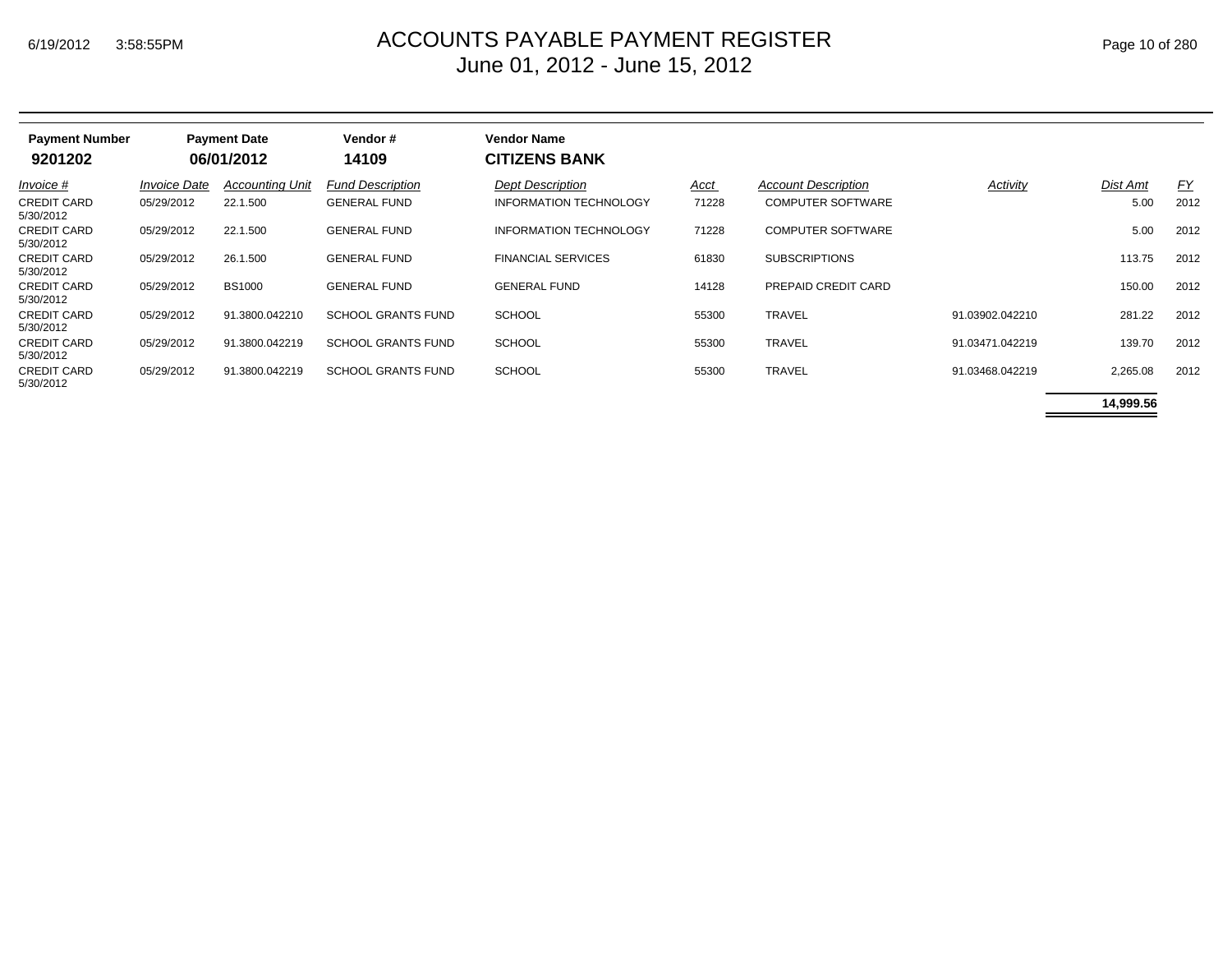#### **SYS**

| <b>Payment Number</b><br>204474 | <b>Payment Date</b><br>06/01/2012 |                        | Vendor#<br>13967                            | <b>Vendor Name</b><br><b>AMAZON.COM</b> |       | <b>Payee Name</b><br><b>AMAZON</b> |          |          |           |
|---------------------------------|-----------------------------------|------------------------|---------------------------------------------|-----------------------------------------|-------|------------------------------------|----------|----------|-----------|
| Invoice #                       | <b>Invoice Date</b>               | <b>Accounting Unit</b> | <b>Fund Description</b>                     | <b>Dept Description</b>                 | Acct  | <b>Account Description</b>         | Activity | Dist Amt | <u>FY</u> |
| 016824915728                    | 04/07/2012                        | TF79.8063              | <b>LIBRARY-HENRY STEARNS</b><br><b>FUND</b> | LIBRARY-HENRY STEARNS FUND              | 61807 | <b>PUBLICATIONS</b>                |          | (31.58)  | 2012      |
| 016823212395                    | 04/07/2012                        | TF79.8063              | <b>LIBRARY-HENRY STEARNS</b><br><b>FUND</b> | <b>LIBRARY-HENRY STEARNS FUND</b>       | 61807 | <b>PUBLICATIONS</b>                |          | (48.22)  | 2012      |
| 097543524192                    | 04/07/2012                        | TF79.8063              | LIBRARY-HENRY STEARNS<br><b>FUND</b>        | LIBRARY-HENRY STEARNS FUND              | 61807 | <b>PUBLICATIONS</b>                |          | 84.10    | 2012      |
| 097547155923                    | 04/04/2012                        | TF79.8063              | LIBRARY-HENRY STEARNS<br><b>FUND</b>        | LIBRARY-HENRY STEARNS FUND              | 61807 | <b>PUBLICATIONS</b>                |          | 299.00   | 2012      |
| 006928442044                    | 04/04/2012                        | TF79.8063              | LIBRARY-HENRY STEARNS<br><b>FUND</b>        | LIBRARY-HENRY STEARNS FUND              | 61807 | <b>PUBLICATIONS</b>                |          | 12.07    | 2012      |
| 125598694272                    | 04/01/2012                        | TF79.8063              | LIBRARY-HENRY STEARNS<br><b>FUND</b>        | LIBRARY-HENRY STEARNS FUND              | 61807 | <b>PUBLICATIONS</b>                |          | 6.63     | 2012      |
| 268227651109                    | 03/30/2012                        | TF79.8063              | LIBRARY-HENRY STEARNS<br><b>FUND</b>        | LIBRARY-HENRY STEARNS FUND              | 61807 | <b>PUBLICATIONS</b>                |          | 28.56    | 2012      |
| 153492259882                    | 03/30/2012                        | TF79.8063              | LIBRARY-HENRY STEARNS<br><b>FUND</b>        | LIBRARY-HENRY STEARNS FUND              | 61807 | <b>PUBLICATIONS</b>                |          | 26.65    | 2012      |
| 109631597798                    | 03/30/2012                        | TF79.8063              | LIBRARY-HENRY STEARNS<br><b>FUND</b>        | LIBRARY-HENRY STEARNS FUND              | 61807 | <b>PUBLICATIONS</b>                |          | 32.47    | 2012      |
| 153498643210                    | 03/30/2012                        | TF79.8063              | <b>LIBRARY-HENRY STEARNS</b><br><b>FUND</b> | LIBRARY-HENRY STEARNS FUND              | 61807 | <b>PUBLICATIONS</b>                |          | 14.86    | 2012      |
| 287718083279                    | 03/30/2012                        | TF79.8063              | <b>LIBRARY-HENRY STEARNS</b><br><b>FUND</b> | <b>LIBRARY-HENRY STEARNS FUND</b>       | 61807 | <b>PUBLICATIONS</b>                |          | 8.99     | 2012      |
| 016822420480                    | 03/28/2012                        | TF79.8063              | LIBRARY-HENRY STEARNS<br><b>FUND</b>        | LIBRARY-HENRY STEARNS FUND              | 61807 | <b>PUBLICATIONS</b>                |          | 139.73   | 2012      |
| 016820712067                    | 03/28/2012                        | TF79.8063              | LIBRARY-HENRY STEARNS<br><b>FUND</b>        | LIBRARY-HENRY STEARNS FUND              | 61807 | <b>PUBLICATIONS</b>                |          | 48.22    | 2012      |
| 016828720785                    | 03/28/2012                        | TF79.8063              | LIBRARY-HENRY STEARNS<br><b>FUND</b>        | LIBRARY-HENRY STEARNS FUND              | 61807 | <b>PUBLICATIONS</b>                |          | 40.89    | 2012      |
| 287916223042                    | 03/22/2012                        | TF79.8063              | LIBRARY-HENRY STEARNS<br><b>FUND</b>        | LIBRARY-HENRY STEARNS FUND              | 61807 | <b>PUBLICATIONS</b>                |          | 14.75    | 2012      |
| 154411312675                    | 03/21/2012                        | TF79.8063              | LIBRARY-HENRY STEARNS<br><b>FUND</b>        | LIBRARY-HENRY STEARNS FUND              | 61807 | <b>PUBLICATIONS</b>                |          | 37.00    | 2012      |
| 024067558797                    | 03/20/2012                        | TF79.8063              | LIBRARY-HENRY STEARNS<br><b>FUND</b>        | LIBRARY-HENRY STEARNS FUND              | 61807 | <b>PUBLICATIONS</b>                |          | 9.99     | 2012      |
| 287917100995                    | 03/19/2012                        | TF79.8063              | LIBRARY-HENRY STEARNS<br><b>FUND</b>        | LIBRARY-HENRY STEARNS FUND              | 61807 | <b>PUBLICATIONS</b>                |          | 76.90    | 2012      |
| 024067208794                    | 03/19/2012                        | TF79.8063              | LIBRARY-HENRY STEARNS<br><b>FUND</b>        | LIBRARY-HENRY STEARNS FUND              | 61807 | <b>PUBLICATIONS</b>                |          | 17.79    | 2012      |
| 017436752758                    | 03/10/2012                        | TF79.8063              | <b>LIBRARY-HENRY STEARNS</b><br><b>FUND</b> | LIBRARY-HENRY STEARNS FUND              | 61807 | <b>PUBLICATIONS</b>                |          | 49.54    | 2012      |
| 081527247511                    | 03/10/2012                        | TF79.8063              | LIBRARY-HENRY STEARNS<br><b>FUND</b>        | LIBRARY-HENRY STEARNS FUND              | 61807 | <b>PUBLICATIONS</b>                |          | 32.42    | 2012      |

**900.76**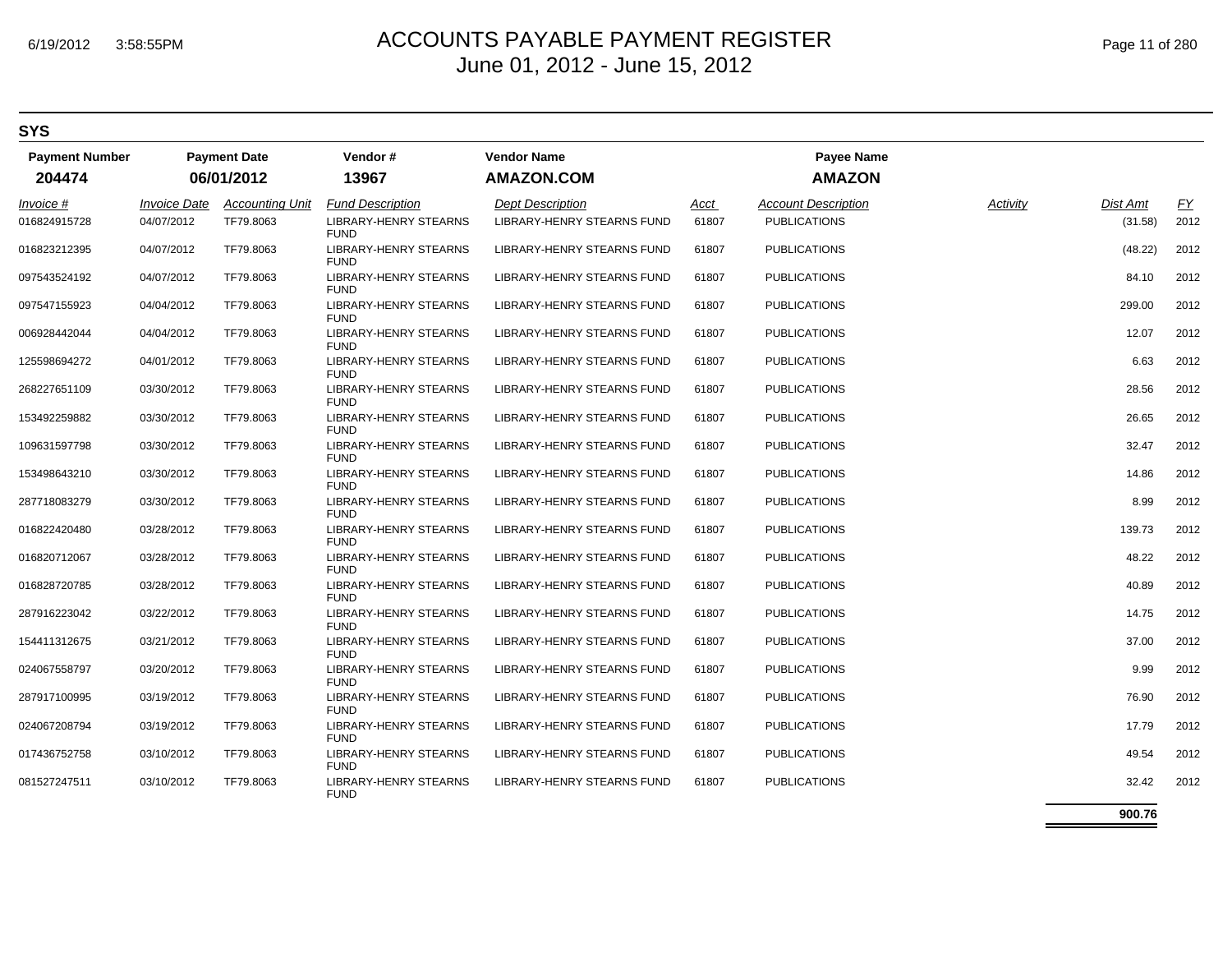| <b>Payment Number</b><br>204475 |                                          | <b>Payment Date</b><br>06/01/2012  | Vendor#<br>11573                                       | <b>Vendor Name</b><br><b>C3 CONCRETE CUTTING CO</b>  |                      |                                                                    |                 |                      |            |
|---------------------------------|------------------------------------------|------------------------------------|--------------------------------------------------------|------------------------------------------------------|----------------------|--------------------------------------------------------------------|-----------------|----------------------|------------|
| Invoice #<br>050314             | <i><b>Invoice Date</b></i><br>05/04/2012 | <b>Accounting Unit</b><br>52.1001  | <b>Fund Description</b><br><b>CAPITAL IMPROVEMENTS</b> | <b>Dept Description</b><br>FIRE-CAP IMP              | <u>Acct</u><br>81100 | <b>Account Description</b><br>CAPITAL IMPROVEMENTS                 | <b>Activity</b> | Dist Amt<br>4,385.00 | EY<br>2012 |
|                                 |                                          |                                    |                                                        |                                                      |                      |                                                                    |                 | 4,385.00             |            |
| <b>Payment Number</b><br>204476 |                                          | <b>Payment Date</b><br>06/01/2012  | Vendor#<br>11589                                       | <b>Vendor Name</b><br>THE MOUNTAIN CLUB ON LOON      |                      |                                                                    |                 |                      |            |
| Invoice #<br>254300-CL          | <b>Invoice Date</b><br>05/03/2012        | <b>Accounting Unit</b><br>50.1.635 | <b>Fund Description</b><br><b>GENERAL FUND</b>         | <b>Dept Description</b><br><b>POLICE</b>             | <u>Acct</u><br>55421 | <b>Account Description</b><br><b>TRAINING &amp; CERTIFICATIONS</b> | <b>Activity</b> | Dist Amt<br>834.00   | EY<br>2012 |
|                                 |                                          |                                    |                                                        |                                                      |                      |                                                                    |                 | 834.00               |            |
| <b>Payment Number</b><br>204477 |                                          | <b>Payment Date</b><br>06/04/2012  | Vendor#<br>14509                                       | <b>Vendor Name</b><br><b>NATIONAL GRID</b>           |                      |                                                                    |                 |                      |            |
| Invoice #<br>39308-5908263      | <b>Invoice Date</b><br>05/17/2012        | <b>Accounting Unit</b><br>75.1.500 | <b>Fund Description</b><br><b>GENERAL FUND</b>         | <b>Dept Description</b><br><b>WELFARE ASSISTANCE</b> | <u>Acct</u><br>55800 | <b>Account Description</b><br><b>GENERAL ASSISTANCE</b>            | Activity        | Dist Amt<br>41.88    | EY<br>2012 |
| 35888-7901165                   | 05/21/2012                               | 75.1.500                           | <b>GENERAL FUND</b>                                    | <b>WELFARE ASSISTANCE</b>                            | 55800                | <b>GENERAL ASSISTANCE</b>                                          |                 | 92.96                | 2012       |
| 35380-5908274                   | 05/25/2012                               | 75.1.500                           | <b>GENERAL FUND</b>                                    | <b>WELFARE ASSISTANCE</b>                            | 55800                | <b>GENERAL ASSISTANCE</b>                                          |                 | 42.45                | 2012       |
|                                 |                                          |                                    |                                                        |                                                      |                      |                                                                    |                 | 177.29               |            |
| <b>Payment Number</b><br>204478 |                                          | <b>Payment Date</b><br>06/04/2012  | Vendor#<br>13372                                       | <b>Vendor Name</b><br><b>PSNH</b>                    |                      |                                                                    |                 |                      |            |
| Invoice #<br>6632-4945086       | <b>Invoice Date</b><br>05/23/2012        | <b>Accounting Unit</b><br>75.1.500 | <b>Fund Description</b><br><b>GENERAL FUND</b>         | <b>Dept Description</b><br><b>WELFARE ASSISTANCE</b> | Acct<br>55800        | <b>Account Description</b><br><b>GENERAL ASSISTANCE</b>            | Activity        | Dist Amt<br>69.32    | EY<br>2012 |
| 41494-4945069                   | 05/16/2012                               | 75.1.500                           | <b>GENERAL FUND</b>                                    | <b>WELFARE ASSISTANCE</b>                            | 55800                | <b>GENERAL ASSISTANCE</b>                                          |                 | 157.91               | 2012       |
| 41473-5908254                   | 05/08/2012                               | 75.1.500                           | <b>GENERAL FUND</b>                                    | <b>WELFARE ASSISTANCE</b>                            | 55800                | <b>GENERAL ASSISTANCE</b>                                          |                 | 281.42               | 2012       |
| 41423-4944994                   | 04/11/2012                               | 75.1.500                           | <b>GENERAL FUND</b>                                    | <b>WELFARE ASSISTANCE</b>                            | 55800                | <b>GENERAL ASSISTANCE</b>                                          |                 | 39.36                | 2012       |
| 41415-7901148                   | 05/10/2012                               | 75.1.500                           | <b>GENERAL FUND</b>                                    | <b>WELFARE ASSISTANCE</b>                            | 55800                | <b>GENERAL ASSISTANCE</b>                                          |                 | 133.80               | 2012       |
| 41360-7901160                   | 05/16/2012                               | 75.1.500                           | <b>GENERAL FUND</b>                                    | <b>WELFARE ASSISTANCE</b>                            | 55800                | <b>GENERAL ASSISTANCE</b>                                          |                 | 97.48                | 2012       |
| 41333-7901167                   | 05/21/2012                               | 75.1.500                           | <b>GENERAL FUND</b>                                    | <b>WELFARE ASSISTANCE</b>                            | 55800                | <b>GENERAL ASSISTANCE</b>                                          |                 | 29.08                | 2012       |
| 41042-5908244                   | 05/04/2012                               | 75.1.500                           | <b>GENERAL FUND</b>                                    | <b>WELFARE ASSISTANCE</b>                            | 55800                | <b>GENERAL ASSISTANCE</b>                                          |                 | 15.64                | 2012       |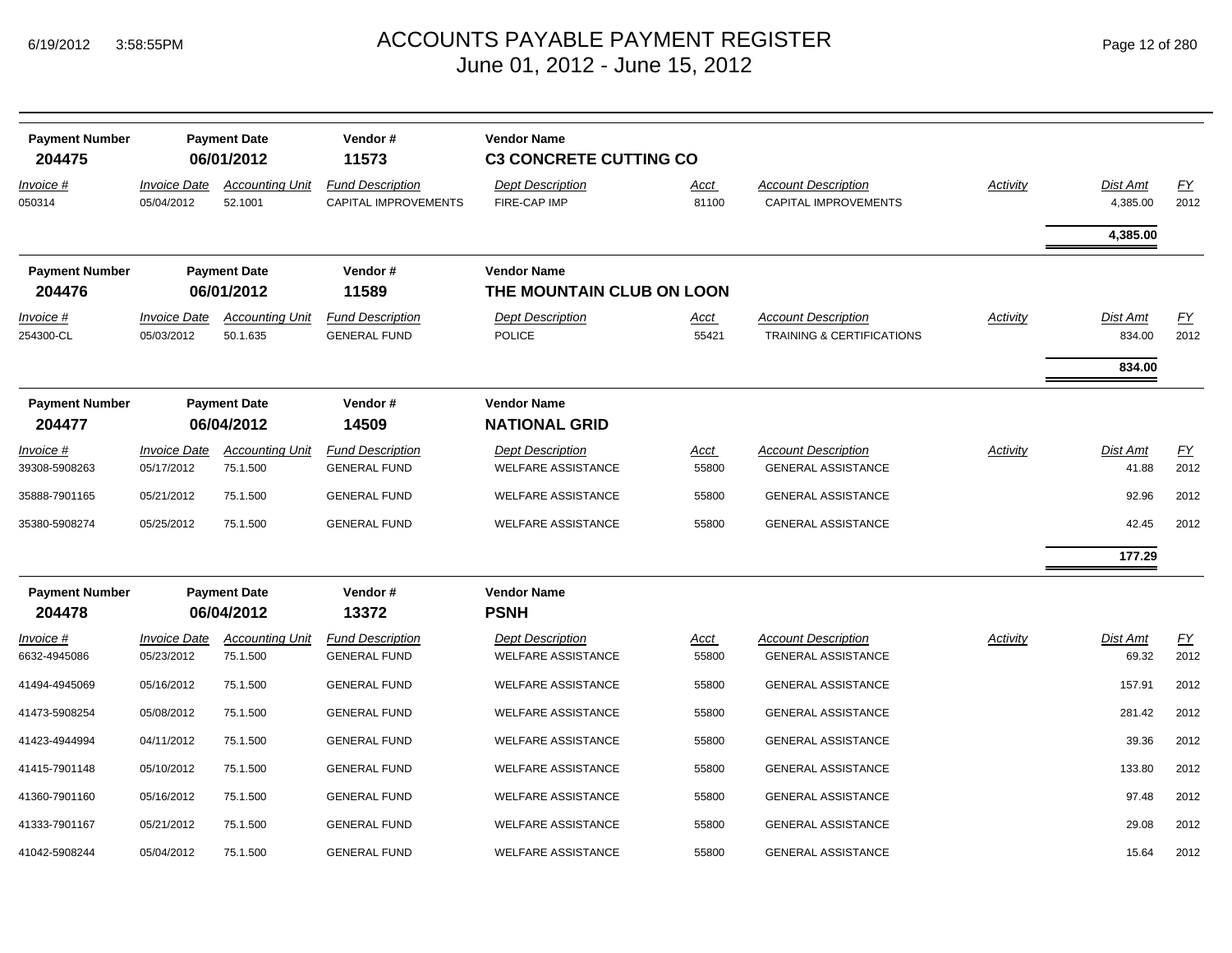33884-4945063 05/14/2012 75.1.500

#### $_{\mathsf{M}}$   $\blacksquare$   $\blacksquare$   $\blacksquare$   $\blacksquare$   $\blacksquare$   $\blacksquare$   $\blacksquare$   $\blacksquare$   $\blacksquare$   $\blacksquare$   $\blacksquare$   $\blacksquare$   $\blacksquare$   $\blacksquare$   $\blacksquare$   $\blacksquare$   $\blacksquare$   $\blacksquare$   $\blacksquare$   $\blacksquare$   $\blacksquare$   $\blacksquare$   $\blacksquare$   $\blacksquare$   $\blacksquare$   $\blacksquare$   $\blacksquare$   $\blacksquare$   $\blacksquare$   $\blacksquare$  June 01, 2012 - June 15, 2012

| <b>Payment Number</b><br>204478 |                     | <b>Payment Date</b><br>06/04/2012 | Vendor#<br>13372        | <b>Vendor Name</b><br><b>PSNH</b>                 |       |                            |          |          |           |
|---------------------------------|---------------------|-----------------------------------|-------------------------|---------------------------------------------------|-------|----------------------------|----------|----------|-----------|
| Invoice #                       | <b>Invoice Date</b> | <b>Accounting Unit</b>            | <b>Fund Description</b> | <b>Dept Description</b>                           | Acct  | <b>Account Description</b> | Activity | Dist Amt | EY        |
| 40942-7901142                   | 05/10/2012          | 75.1.500                          | <b>GENERAL FUND</b>     | <b>WELFARE ASSISTANCE</b>                         | 55800 | <b>GENERAL ASSISTANCE</b>  |          | 41.91    | 2012      |
| 40934-4945073                   | 05/17/2012          | 75.1.500                          | <b>GENERAL FUND</b>     | <b>WELFARE ASSISTANCE</b>                         | 55800 | <b>GENERAL ASSISTANCE</b>  |          | 20.54    | 2012      |
| 40837-5908261                   | 05/16/2012          | 75.1.500                          | <b>GENERAL FUND</b>     | <b>WELFARE ASSISTANCE</b>                         | 55800 | <b>GENERAL ASSISTANCE</b>  |          | 26.42    | 2012      |
| 40638-4945071                   | 05/16/2012          | 75.1.500                          | <b>GENERAL FUND</b>     | <b>WELFARE ASSISTANCE</b>                         | 55800 | <b>GENERAL ASSISTANCE</b>  |          | 38.82    | 2012      |
| 40488-4945036                   | 05/01/2012          | 75.1.500                          | <b>GENERAL FUND</b>     | <b>WELFARE ASSISTANCE</b>                         | 55800 | <b>GENERAL ASSISTANCE</b>  |          | 98.82    | 2012      |
| 40329-6908573                   | 05/07/2012          | 75.1.500                          | <b>GENERAL FUND</b>     | <b>WELFARE ASSISTANCE</b>                         | 55800 | <b>GENERAL ASSISTANCE</b>  |          | 64.15    | 2012      |
| 39308-5908262                   | 05/17/2012          | 75.1.500                          | <b>GENERAL FUND</b>     | <b>WELFARE ASSISTANCE</b>                         | 55800 | <b>GENERAL ASSISTANCE</b>  |          | 86.01    | 2012      |
| 39260-4945055                   | 05/11/2012          | 75.1.500                          | <b>GENERAL FUND</b>     | <b>WELFARE ASSISTANCE</b>                         | 55800 | <b>GENERAL ASSISTANCE</b>  |          | 116.23   | 2012      |
| 39047-7901143                   | 05/10/2012          | 75.1.500                          | <b>GENERAL FUND</b>     | <b>WELFARE ASSISTANCE</b>                         | 55800 | <b>GENERAL ASSISTANCE</b>  |          | 336.93   | 2012      |
| 38599-7901163                   | 05/17/2012          | 75.1.500                          | <b>GENERAL FUND</b>     | <b>WELFARE ASSISTANCE</b>                         | 55800 | <b>GENERAL ASSISTANCE</b>  |          | 57.17    | 2012      |
| 37819-7901155                   | 05/15/2012          | 75.1.500                          | <b>GENERAL FUND</b>     | <b>WELFARE ASSISTANCE</b>                         | 55800 | <b>GENERAL ASSISTANCE</b>  |          | 117.25   | 2012      |
| 37151-4945090                   | 05/24/2012          | 75.1.500                          | <b>GENERAL FUND</b>     | <b>WELFARE ASSISTANCE</b>                         | 55800 | <b>GENERAL ASSISTANCE</b>  |          | 113.86   | 2012      |
| 37038-4945072                   | 05/17/2012          | 75.1.500                          | <b>GENERAL FUND</b>     | <b>WELFARE ASSISTANCE</b>                         | 55800 | <b>GENERAL ASSISTANCE</b>  |          | 102.82   | 2012      |
| 35248-7901153                   | 05/14/2012          | 75.1.500                          | <b>GENERAL FUND</b>     | <b>WELFARE ASSISTANCE</b>                         | 55800 | <b>GENERAL ASSISTANCE</b>  |          | 76.90    | 2012      |
| 35000-7901161                   | 05/16/2012          | 75.1.500                          | <b>GENERAL FUND</b>     | <b>WELFARE ASSISTANCE</b>                         | 55800 | <b>GENERAL ASSISTANCE</b>  |          | 162.00   | 2012      |
| 33824-7901146                   | 05/10/2012          | 75.1.500                          | <b>GENERAL FUND</b>     | <b>WELFARE ASSISTANCE</b>                         | 55800 | <b>GENERAL ASSISTANCE</b>  |          | 78.94    | 2012      |
| 32806-5908256                   | 05/10/2012          | 75.1.500                          | <b>GENERAL FUND</b>     | <b>WELFARE ASSISTANCE</b>                         | 55800 | <b>GENERAL ASSISTANCE</b>  |          | 106.04   | 2012      |
| 31775-4945075                   | 05/17/2012          | 75.1.500                          | <b>GENERAL FUND</b>     | <b>WELFARE ASSISTANCE</b>                         | 55800 | <b>GENERAL ASSISTANCE</b>  |          | 58.70    | 2012      |
| 10304-6908558                   | 04/30/2012          | 75.1.500                          | <b>GENERAL FUND</b>     | <b>WELFARE ASSISTANCE</b>                         | 55800 | <b>GENERAL ASSISTANCE</b>  |          | 77.89    | 2012      |
|                                 |                     |                                   |                         |                                                   |       |                            |          | 2,605.41 |           |
| <b>Payment Number</b><br>204479 |                     | <b>Payment Date</b><br>06/04/2012 | Vendor#<br>11498        | <b>Vendor Name</b><br><b>18-24 ASH STREET LLC</b> |       |                            |          |          |           |
| Invoice #                       |                     | Invoice Date Accounting Unit      | <b>Fund Description</b> | <b>Dept Description</b>                           | Acct  | <b>Account Description</b> | Activity | Dist Amt | <u>FY</u> |

GENERAL FUND WELFARE ASSISTANCE 55810 RENTAL ASSISTANCE

650.00 2012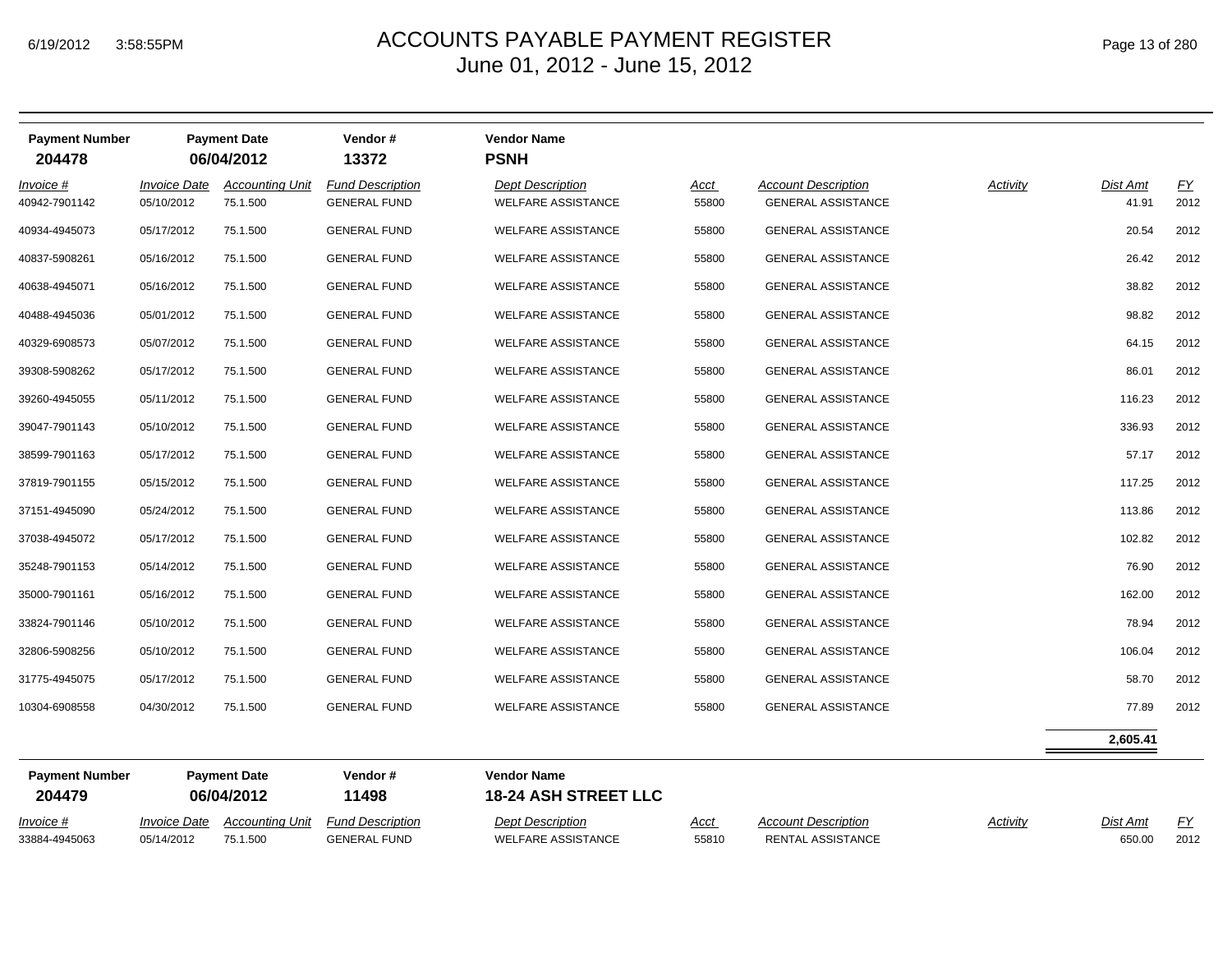|                                 |                                   |                                    |                                                |                                                      |               |                                                 |          | 650.00             |            |
|---------------------------------|-----------------------------------|------------------------------------|------------------------------------------------|------------------------------------------------------|---------------|-------------------------------------------------|----------|--------------------|------------|
| <b>Payment Number</b><br>204480 |                                   | <b>Payment Date</b><br>06/04/2012  | Vendor#<br>12253                               | <b>Vendor Name</b><br><b>188 CONCORD ST LLC</b>      |               |                                                 |          |                    |            |
| Invoice #<br>41491-6908591      | <b>Invoice Date</b><br>05/16/2012 | <b>Accounting Unit</b><br>75.1.500 | <b>Fund Description</b><br><b>GENERAL FUND</b> | <b>Dept Description</b><br><b>WELFARE ASSISTANCE</b> | Acct<br>55810 | <b>Account Description</b><br>RENTAL ASSISTANCE | Activity | Dist Amt<br>252.00 | EY<br>2012 |
| 41466-5908250                   | 05/07/2012                        | 75.1.500                           | <b>GENERAL FUND</b>                            | <b>WELFARE ASSISTANCE</b>                            | 55810         | RENTAL ASSISTANCE                               |          | 273.00             | 2012       |
| 41466-4945078                   | 05/21/2012                        | 75.1.500                           | <b>GENERAL FUND</b>                            | <b>WELFARE ASSISTANCE</b>                            | 55810         | RENTAL ASSISTANCE                               |          | 273.00             | 2012       |
| 41466-4945058                   | 05/14/2012                        | 75.1.500                           | <b>GENERAL FUND</b>                            | <b>WELFARE ASSISTANCE</b>                            | 55810         | RENTAL ASSISTANCE                               |          | 273.00             | 2012       |
| 41466-4945029                   | 04/30/2012                        | 75.1.500                           | <b>GENERAL FUND</b>                            | <b>WELFARE ASSISTANCE</b>                            | 55810         | RENTAL ASSISTANCE                               |          | 273.00             | 2012       |
| 41454-4945010                   | 04/23/2012                        | 75.1.500                           | <b>GENERAL FUND</b>                            | <b>WELFARE ASSISTANCE</b>                            | 55810         | RENTAL ASSISTANCE                               |          | 273.00             | 2012       |
| 41450-7901149                   | 05/11/2012                        | 75.1.500                           | <b>GENERAL FUND</b>                            | <b>WELFARE ASSISTANCE</b>                            | 55810         | RENTAL ASSISTANCE                               |          | 301.00             | 2012       |
| 41450-5908266                   | 05/18/2012                        | 75.1.500                           | <b>GENERAL FUND</b>                            | <b>WELFARE ASSISTANCE</b>                            | 55810         | RENTAL ASSISTANCE                               |          | 301.00             | 2012       |
| 41402-5908225                   | 04/24/2012                        | 75.1.500                           | <b>GENERAL FUND</b>                            | <b>WELFARE ASSISTANCE</b>                            | 55810         | RENTAL ASSISTANCE                               |          | 273.00             | 2012       |
| 41402-4944993                   | 04/10/2012                        | 75.1.500                           | <b>GENERAL FUND</b>                            | <b>WELFARE ASSISTANCE</b>                            | 55810         | RENTAL ASSISTANCE                               |          | 273.00             | 2012       |
| 34585-6908559                   | 04/30/2012                        | 75.1.500                           | <b>GENERAL FUND</b>                            | <b>WELFARE ASSISTANCE</b>                            | 55810         | <b>RENTAL ASSISTANCE</b>                        |          | 273.00             | 2012       |
| 34585-5908251                   | 05/07/2012                        | 75.1.500                           | <b>GENERAL FUND</b>                            | <b>WELFARE ASSISTANCE</b>                            | 55810         | RENTAL ASSISTANCE                               |          | 273.00             | 2012       |
|                                 |                                   |                                    |                                                |                                                      |               |                                                 |          | 3,311.00           |            |
| <b>Payment Number</b><br>204481 |                                   | <b>Payment Date</b><br>06/04/2012  | Vendor#<br>12254                               | <b>Vendor Name</b><br>23 TO 25 TEMPLE ST REALTY LLC  |               |                                                 |          |                    |            |
| Invoice #<br>39411-6908602      | <b>Invoice Date</b><br>05/25/2012 | <b>Accounting Unit</b><br>75.1.500 | <b>Fund Description</b><br><b>GENERAL FUND</b> | <b>Dept Description</b><br><b>WELFARE ASSISTANCE</b> | Acct<br>55810 | <b>Account Description</b><br>RENTAL ASSISTANCE | Activity | Dist Amt<br>480.00 | EY<br>2012 |
| 39411-6908570                   | 05/04/2012                        | 75.1.500                           | <b>GENERAL FUND</b>                            | <b>WELFARE ASSISTANCE</b>                            | 55810         | <b>RENTAL ASSISTANCE</b>                        |          | 360.00             | 2012       |
| 10048-1946768                   | 04/11/2012                        | 75.1.500                           | <b>GENERAL FUND</b>                            | <b>WELFARE ASSISTANCE</b>                            | 55810         | RENTAL ASSISTANCE                               |          | 600.00             | 2012       |
|                                 |                                   |                                    |                                                |                                                      |               |                                                 |          | 1,440.00           |            |
| <b>Payment Number</b><br>204482 |                                   | <b>Payment Date</b><br>06/04/2012  | Vendor#<br>11032                               | <b>Vendor Name</b><br>3-5 ALLDS LLC                  |               |                                                 |          |                    |            |
| Invoice #                       | <b>Invoice Date</b>               | <b>Accounting Unit</b>             | <b>Fund Description</b>                        | <b>Dept Description</b>                              | Acct          | <b>Account Description</b>                      | Activity | Dist Amt           | <u>FY</u>  |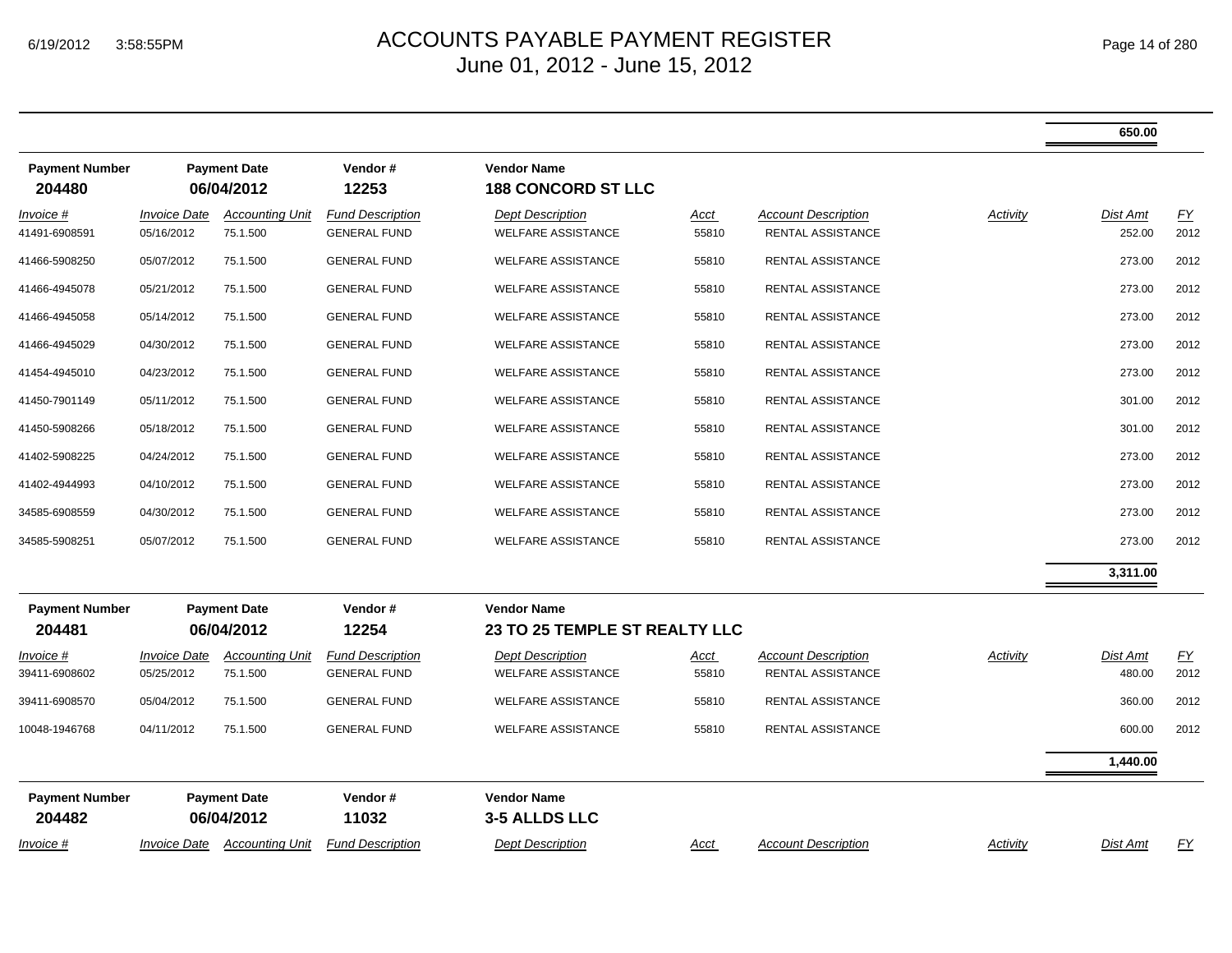|  | Page 15 of 280 |  |  |  |
|--|----------------|--|--|--|
|--|----------------|--|--|--|

| <b>Payment Number</b><br>204482 | <b>Payment Date</b><br>06/04/2012 | Vendor#<br>11032<br><b>Invoice Date</b> |                                                | <b>Vendor Name</b><br>3-5 ALLDS LLC                  |                      |                                                         |                 |                              |            |
|---------------------------------|-----------------------------------|-----------------------------------------|------------------------------------------------|------------------------------------------------------|----------------------|---------------------------------------------------------|-----------------|------------------------------|------------|
| Invoice #<br>41389-4945019      | 04/26/2012                        | <b>Accounting Unit</b><br>75.1.500      | <b>Fund Description</b><br><b>GENERAL FUND</b> | <b>Dept Description</b><br><b>WELFARE ASSISTANCE</b> | Acct<br>55810        | <b>Account Description</b><br><b>RENTAL ASSISTANCE</b>  | Activity        | <b>Dist Amt</b><br>343.14    | FY<br>2012 |
|                                 |                                   |                                         |                                                |                                                      |                      |                                                         |                 | 343.14                       |            |
| <b>Payment Number</b>           |                                   | <b>Payment Date</b>                     | Vendor#                                        | <b>Vendor Name</b>                                   |                      |                                                         |                 |                              |            |
| 204483                          |                                   | 06/04/2012                              | 11580                                          | <b>ANCTIL ROCHETTE FUNERAL HOME</b>                  |                      |                                                         |                 |                              |            |
| Invoice #<br>41503-1946774      | <b>Invoice Date</b><br>05/18/2012 | <b>Accounting Unit</b><br>75.1.500      | <b>Fund Description</b><br><b>GENERAL FUND</b> | <b>Dept Description</b><br><b>WELFARE ASSISTANCE</b> | Acct<br>55800        | <b>Account Description</b><br><b>GENERAL ASSISTANCE</b> | Activity        | <b>Dist Amt</b><br>750.00    | EY<br>2012 |
| 31189-1946771                   | 05/04/2012                        | 75.1.500                                | <b>GENERAL FUND</b>                            | <b>WELFARE ASSISTANCE</b>                            | 55800                | <b>GENERAL ASSISTANCE</b>                               |                 | 750.00                       | 2012       |
|                                 |                                   |                                         |                                                |                                                      |                      |                                                         |                 | 1,500.00                     |            |
| <b>Payment Number</b><br>204484 | <b>Payment Date</b><br>06/04/2012 |                                         | Vendor#<br>12416                               | <b>Vendor Name</b><br><b>PETER BONNETTE</b>          |                      |                                                         |                 |                              |            |
| Invoice #<br>41470-5908249      | <b>Invoice Date</b><br>05/04/2012 | <b>Accounting Unit</b><br>75.1.500      | <b>Fund Description</b><br><b>GENERAL FUND</b> | <b>Dept Description</b><br><b>WELFARE ASSISTANCE</b> | <b>Acct</b><br>55810 | <b>Account Description</b><br><b>RENTAL ASSISTANCE</b>  | <b>Activity</b> | Dist Amt<br>799.62<br>799.62 | EY<br>2012 |
| <b>Payment Number</b><br>204485 |                                   | <b>Payment Date</b><br>06/04/2012       | Vendor#<br>12444                               | <b>Vendor Name</b><br><b>SCOTT BROWN</b>             |                      |                                                         |                 |                              |            |
| Invoice #<br>40921-5908259      | <b>Invoice Date</b><br>05/14/2012 | <b>Accounting Unit</b><br>75.1.500      | <b>Fund Description</b><br><b>GENERAL FUND</b> | <b>Dept Description</b><br><b>WELFARE ASSISTANCE</b> | Acct<br>55810        | <b>Account Description</b><br>RENTAL ASSISTANCE         | Activity        | Dist Amt<br>750.00           | EY<br>2012 |
|                                 |                                   |                                         |                                                |                                                      |                      |                                                         |                 | 750.00                       |            |
| <b>Payment Number</b><br>204486 |                                   | <b>Payment Date</b><br>06/04/2012       | Vendor#<br>12494                               | <b>Vendor Name</b><br><b>CENTRAL REALTY</b>          |                      |                                                         |                 |                              |            |
| Invoice #<br>41415-4944996      | <b>Invoice Date</b><br>04/12/2012 | <b>Accounting Unit</b><br>75.1.500      | <b>Fund Description</b><br><b>GENERAL FUND</b> | <b>Dept Description</b><br><b>WELFARE ASSISTANCE</b> | <b>Acct</b><br>55810 | <b>Account Description</b><br><b>RENTAL ASSISTANCE</b>  | Activity        | <b>Dist Amt</b><br>265.00    | EY<br>2012 |
|                                 |                                   |                                         |                                                |                                                      |                      |                                                         |                 | 265.00                       |            |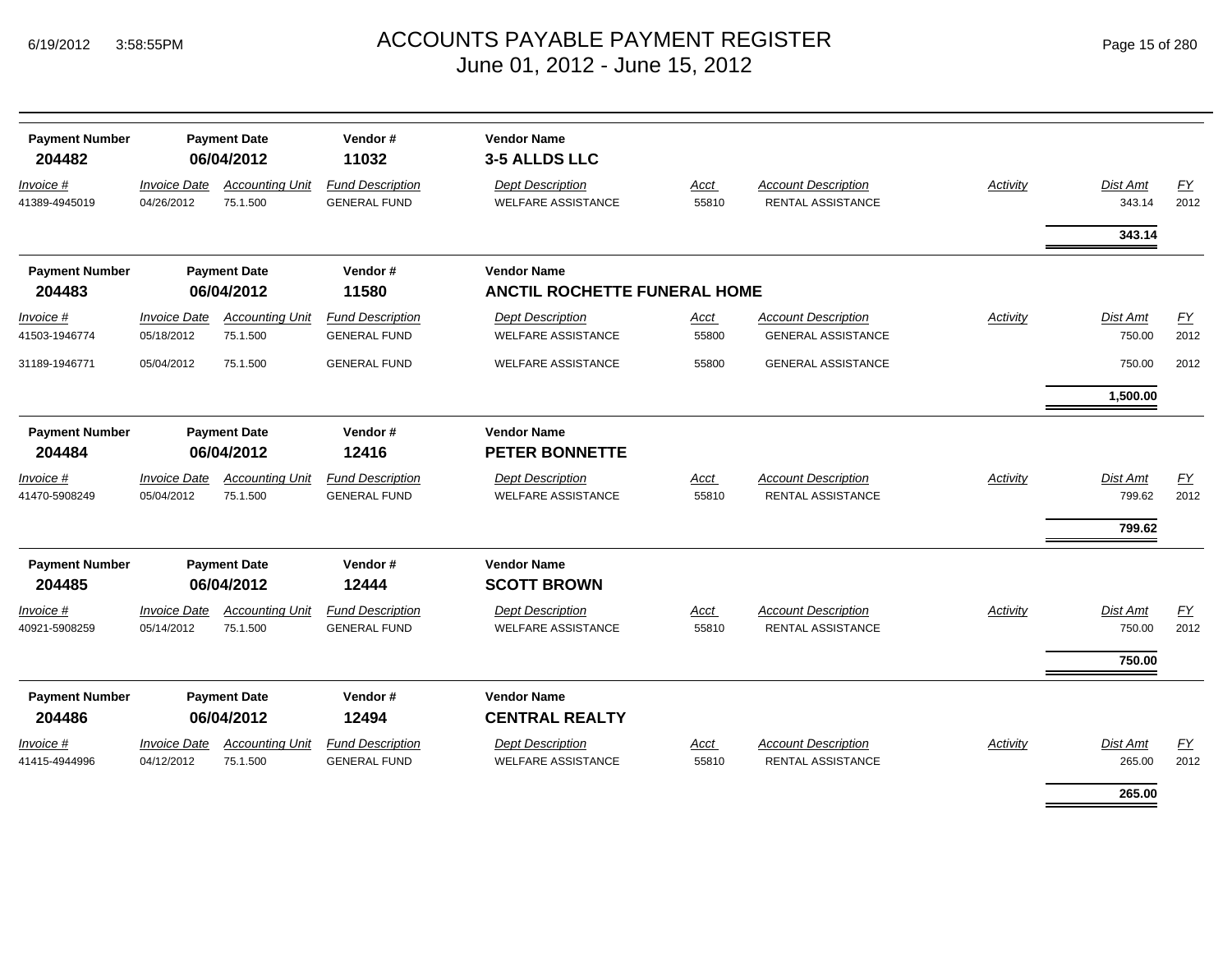| <b>Payment Number</b><br>204487   | <b>Payment Date</b><br>06/04/2012 |                                    | Vendor#<br>11501                               | <b>Vendor Name</b><br><b>CLOCKTOWER PLACE</b>        |                      |                                                         |                 |                           |            |
|-----------------------------------|-----------------------------------|------------------------------------|------------------------------------------------|------------------------------------------------------|----------------------|---------------------------------------------------------|-----------------|---------------------------|------------|
| Invoice #<br>41479-4945057        | <b>Invoice Date</b><br>05/14/2012 | <b>Accounting Unit</b><br>75.1.500 | <b>Fund Description</b><br><b>GENERAL FUND</b> | <b>Dept Description</b><br><b>WELFARE ASSISTANCE</b> | Acct<br>55810        | <b>Account Description</b><br>RENTAL ASSISTANCE         | Activity        | Dist Amt<br>1,090.00      | EY<br>2012 |
|                                   |                                   |                                    |                                                |                                                      |                      |                                                         |                 | 1,090.00                  |            |
| <b>Payment Number</b>             |                                   | <b>Payment Date</b>                | Vendor#                                        | <b>Vendor Name</b>                                   |                      |                                                         |                 |                           |            |
| 204488                            |                                   | 06/04/2012                         | 12563                                          | <b>COUNTRY BARN MOTEL</b>                            |                      |                                                         |                 |                           |            |
| <i>Invoice</i> #<br>41490-7901166 | <b>Invoice Date</b><br>05/21/2012 | <b>Accounting Unit</b><br>75.1.500 | <b>Fund Description</b><br><b>GENERAL FUND</b> | <b>Dept Description</b><br><b>WELFARE ASSISTANCE</b> | Acct<br>55810        | <b>Account Description</b><br>RENTAL ASSISTANCE         | Activity        | Dist Amt<br>266.00        | EY<br>2012 |
| 41490-6908587                     | 05/14/2012                        | 75.1.500                           | <b>GENERAL FUND</b>                            | <b>WELFARE ASSISTANCE</b>                            | 55810                | <b>RENTAL ASSISTANCE</b>                                |                 | 266.00                    | 2012       |
| 41432-6908554                     | 04/26/2012                        | 75.1.500                           | <b>GENERAL FUND</b>                            | <b>WELFARE ASSISTANCE</b>                            | 55810                | RENTAL ASSISTANCE                                       |                 | 259.00                    | 2012       |
| 41432-6908549                     | 04/19/2012                        | 75.1.500                           | <b>GENERAL FUND</b>                            | <b>WELFARE ASSISTANCE</b>                            | 55810                | <b>RENTAL ASSISTANCE</b>                                |                 | 259.00                    | 2012       |
| 41432-5908268                     | 05/21/2012                        | 75.1.500                           | <b>GENERAL FUND</b>                            | <b>WELFARE ASSISTANCE</b>                            | 55810                | <b>RENTAL ASSISTANCE</b>                                |                 | 206.00                    | 2012       |
| 41432-5908241                     | 05/03/2012                        | 75.1.500                           | <b>GENERAL FUND</b>                            | <b>WELFARE ASSISTANCE</b>                            | 55810                | RENTAL ASSISTANCE                                       |                 | 259.00                    | 2012       |
| 41432-5908213                     | 04/12/2012                        | 75.1.500                           | <b>GENERAL FUND</b>                            | <b>WELFARE ASSISTANCE</b>                            | 55810                | RENTAL ASSISTANCE                                       |                 | 259.00                    | 2012       |
| 41322-6908575                     | 05/07/2012                        | 75.1.500                           | <b>GENERAL FUND</b>                            | <b>WELFARE ASSISTANCE</b>                            | 55810                | RENTAL ASSISTANCE                                       |                 | 259.00                    | 2012       |
| 41322-5908258                     | 05/14/2012                        | 75.1.500                           | <b>GENERAL FUND</b>                            | <b>WELFARE ASSISTANCE</b>                            | 55810                | RENTAL ASSISTANCE                                       |                 | 259.00                    | 2012       |
| 41322-4945082                     | 05/21/2012                        | 75.1.500                           | <b>GENERAL FUND</b>                            | <b>WELFARE ASSISTANCE</b>                            | 55810                | RENTAL ASSISTANCE                                       |                 | 259.00                    | 2012       |
| 41322-4945024                     | 04/30/2012                        | 75.1.500                           | <b>GENERAL FUND</b>                            | <b>WELFARE ASSISTANCE</b>                            | 55810                | RENTAL ASSISTANCE                                       |                 | 259.00                    | 2012       |
|                                   |                                   |                                    |                                                |                                                      |                      |                                                         |                 | 2,810.00                  |            |
| <b>Payment Number</b>             |                                   | <b>Payment Date</b>                | Vendor#                                        | <b>Vendor Name</b>                                   |                      |                                                         |                 |                           |            |
| 204489                            |                                   | 06/04/2012                         | 12603                                          | <b>DAVIS FUNERAL HOME</b>                            |                      |                                                         |                 |                           |            |
| <u>Invoice #</u><br>41480-1946773 | <b>Invoice Date</b><br>05/14/2012 | <b>Accounting Unit</b><br>75.1.500 | <b>Fund Description</b><br><b>GENERAL FUND</b> | <b>Dept Description</b><br><b>WELFARE ASSISTANCE</b> | <u>Acct</u><br>55800 | <b>Account Description</b><br><b>GENERAL ASSISTANCE</b> | <b>Activity</b> | <u>Dist Amt</u><br>750.00 | EY<br>2012 |
|                                   |                                   |                                    |                                                |                                                      |                      |                                                         |                 | 750.00                    |            |
| <b>Payment Number</b><br>204490   | <b>Payment Date</b><br>06/04/2012 |                                    | Vendor#<br>12726                               | <b>Vendor Name</b><br><b>FLAGLER PROPERTIES</b>      |                      |                                                         |                 |                           |            |
| Invoice #                         |                                   | Invoice Date Accounting Unit       | <b>Fund Description</b>                        | <b>Dept Description</b>                              | Acct                 | <b>Account Description</b>                              | Activity        | Dist Amt                  | FΥ         |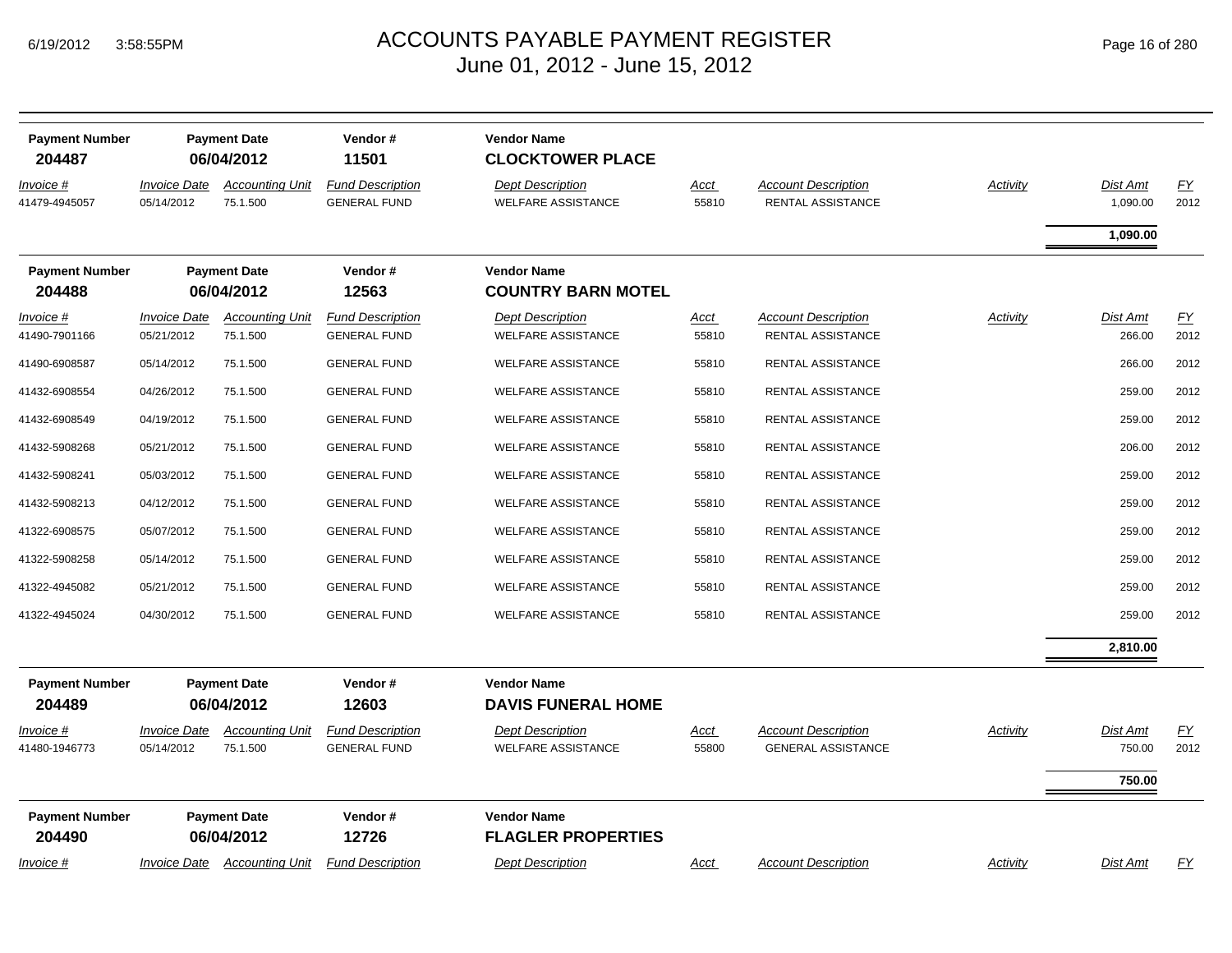| <b>Payment Number</b><br>204490 | <b>Payment Date</b><br>06/04/2012 |                                    | Vendor#<br>12726                               | <b>Vendor Name</b><br><b>FLAGLER PROPERTIES</b>         |                      |                                                        |          |                      |            |
|---------------------------------|-----------------------------------|------------------------------------|------------------------------------------------|---------------------------------------------------------|----------------------|--------------------------------------------------------|----------|----------------------|------------|
| Invoice #<br>33517-7901135      | <b>Invoice Date</b><br>05/01/2012 | <b>Accounting Unit</b><br>75.1.500 | <b>Fund Description</b><br><b>GENERAL FUND</b> | <b>Dept Description</b><br><b>WELFARE ASSISTANCE</b>    | Acct<br>55810        | <b>Account Description</b><br><b>RENTAL ASSISTANCE</b> | Activity | Dist Amt<br>1,100.00 | EY<br>2012 |
|                                 |                                   |                                    |                                                |                                                         |                      |                                                        |          | 1,100.00             |            |
| <b>Payment Number</b><br>204491 |                                   | <b>Payment Date</b><br>06/04/2012  | Vendor#<br>12748                               | <b>Vendor Name</b><br><b>FREEDOM APARTMENTS LLC</b>     |                      |                                                        |          |                      |            |
| Invoice #<br>41484-6908594      | <b>Invoice Date</b><br>05/17/2012 | <b>Accounting Unit</b><br>75.1.500 | <b>Fund Description</b><br><b>GENERAL FUND</b> | <b>Dept Description</b><br><b>WELFARE ASSISTANCE</b>    | Acct<br>55810        | <b>Account Description</b><br><b>RENTAL ASSISTANCE</b> | Activity | Dist Amt<br>700.00   | EY<br>2012 |
| 41462-7901139                   | 05/09/2012                        | 75.1.500                           | <b>GENERAL FUND</b>                            | <b>WELFARE ASSISTANCE</b>                               | 55810                | RENTAL ASSISTANCE                                      |          | 700.00               | 2012       |
| 41426-7901157                   | 05/15/2012                        | 75.1.500                           | <b>GENERAL FUND</b>                            | <b>WELFARE ASSISTANCE</b>                               | 55810                | RENTAL ASSISTANCE                                      |          | 400.00               | 2012       |
| 41426-7901108                   | 04/12/2012                        | 75.1.500                           | <b>GENERAL FUND</b>                            | <b>WELFARE ASSISTANCE</b>                               | 55810                | RENTAL ASSISTANCE                                      |          | 785.87               | 2012       |
|                                 |                                   |                                    |                                                |                                                         |                      |                                                        |          | 2,585.87             |            |
| <b>Payment Number</b><br>204492 | <b>Payment Date</b><br>06/04/2012 |                                    | Vendor#<br>12759                               | <b>Vendor Name</b><br><b>GANDER PROP MANAGEMENT LLC</b> |                      |                                                        |          |                      |            |
| Invoice #<br>41279-5908253      | <b>Invoice Date</b><br>05/08/2012 | <b>Accounting Unit</b><br>75.1.500 | <b>Fund Description</b><br><b>GENERAL FUND</b> | <b>Dept Description</b><br><b>WELFARE ASSISTANCE</b>    | Acct<br>55810        | <b>Account Description</b><br><b>RENTAL ASSISTANCE</b> | Activity | Dist Amt<br>272.32   | EY<br>2012 |
|                                 |                                   |                                    |                                                |                                                         |                      |                                                        |          | 272.32               |            |
| <b>Payment Number</b><br>204493 |                                   | <b>Payment Date</b><br>06/04/2012  | Vendor#<br>12765                               | <b>Vendor Name</b><br><b>GAUTHIER REALTY</b>            |                      |                                                        |          |                      |            |
| Invoice #<br>41507-7901175      | <b>Invoice Date</b><br>05/24/2012 | <b>Accounting Unit</b><br>75.1.500 | <b>Fund Description</b><br><b>GENERAL FUND</b> | <b>Dept Description</b><br><b>WELFARE ASSISTANCE</b>    | <b>Acct</b><br>55810 | <b>Account Description</b><br>RENTAL ASSISTANCE        | Activity | Dist Amt<br>690.00   | EY<br>2012 |
| 40254-6908578                   | 05/09/2012                        | 75.1.500                           | <b>GENERAL FUND</b>                            | <b>WELFARE ASSISTANCE</b>                               | 55810                | RENTAL ASSISTANCE                                      |          | 600.00               | 2012       |
| 37151-5908257                   | 05/14/2012                        | 75.1.500                           | <b>GENERAL FUND</b>                            | <b>WELFARE ASSISTANCE</b>                               | 55810                | RENTAL ASSISTANCE                                      |          | 552.00               | 2012       |
| 35898-6908543                   | 04/10/2012                        | 75.1.500                           | <b>GENERAL FUND</b>                            | <b>WELFARE ASSISTANCE</b>                               | 55810                | RENTAL ASSISTANCE                                      |          | 300.00               | 2012       |
|                                 |                                   |                                    |                                                |                                                         |                      |                                                        |          | 2,142.00             |            |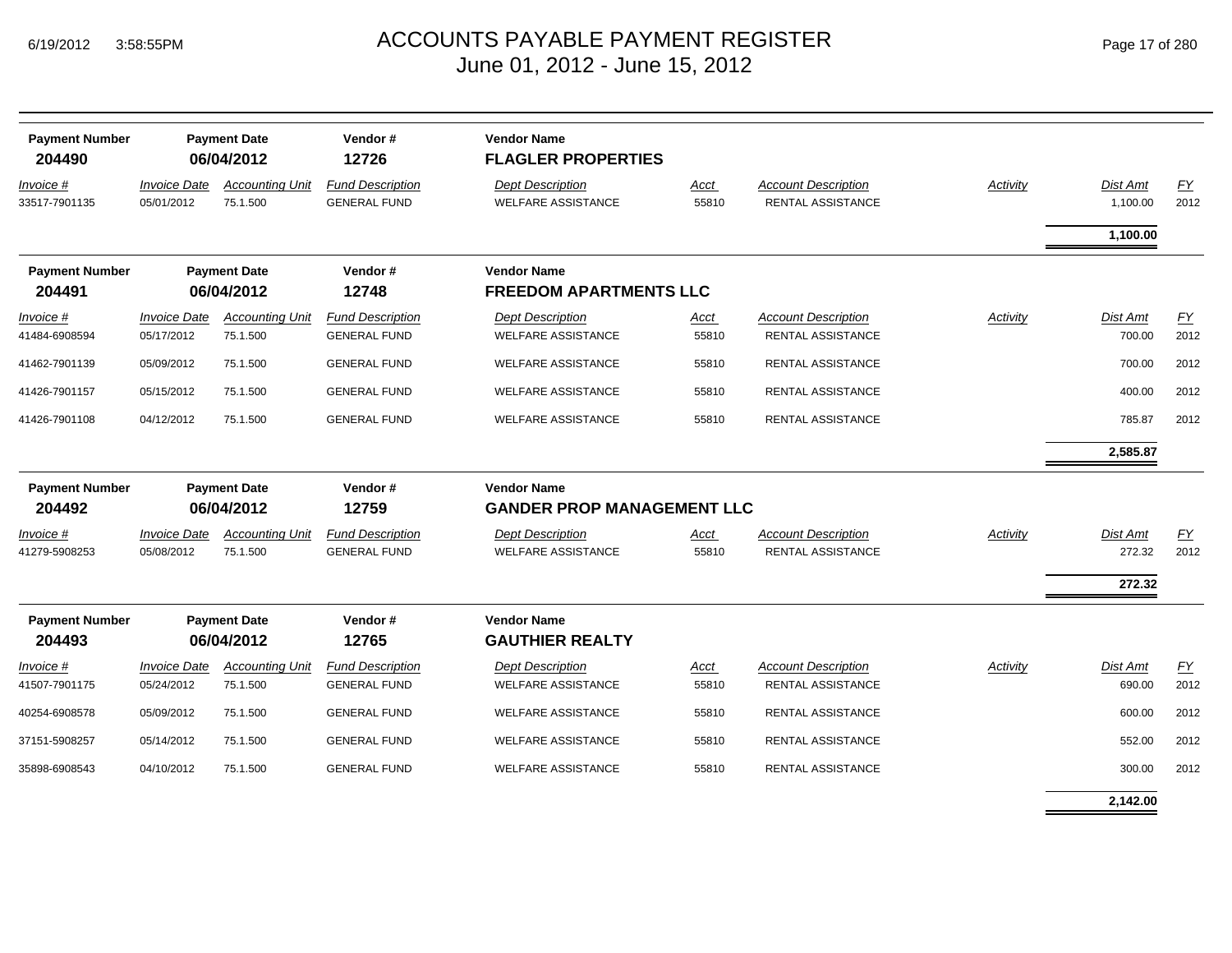*Invoice #*

*Invoice #*

*Invoice #*

*Invoice #*

 **204494 06/04/2012 12765 GAUTHIER REALTY**

 **204495 06/04/2012 12766 GARY GAUVIN**

 **204496 06/04/2012 12790 GP NASHUA LIMITED PARTNERSHIP**

**204497 06/04/2012 11469** 

**Payment Number Payment Date Vendor #** 

**Payment Number Payment Date Vendor #** 

**Payment Number Payment Date Vendor #** 

**Payment Number Payment Date Vendor #** 

*Invoice Date*

*Invoice Date*

*Invoice Date*

*Invoice Date*

41238-4944865 12/15/2011 75.1.500

36912-6908600 05/22/2012 75.1.500

41492-6908598 05/21/2012 75.1.500

41021-4945065 05/15/2012 75.1.500

30411-4945066 05/15/2012 75.1.500

10633-4945054 05/11/2012 75.1.500

#### $_{\mathsf{M}}$   $\blacksquare$   $\blacksquare$   $\blacksquare$   $\blacksquare$   $\blacksquare$   $\blacksquare$   $\blacksquare$   $\blacksquare$   $\blacksquare$   $\blacksquare$   $\blacksquare$   $\blacksquare$   $\blacksquare$   $\blacksquare$   $\blacksquare$   $\blacksquare$   $\blacksquare$   $\blacksquare$   $\blacksquare$   $\blacksquare$   $\blacksquare$   $\blacksquare$   $\blacksquare$   $\blacksquare$   $\blacksquare$   $\blacksquare$   $\blacksquare$   $\blacksquare$   $\blacksquare$   $\blacksquare$  June 01, 2012 - June 15, 2012

| ent Date<br>4/2012                 | Vendor#<br>12765                               | <b>Vendor Name</b><br><b>GAUTHIER REALTY</b>               |                      |                                                        |          |                             |                   |
|------------------------------------|------------------------------------------------|------------------------------------------------------------|----------------------|--------------------------------------------------------|----------|-----------------------------|-------------------|
| <b>Accounting Unit</b><br>75.1.500 | <b>Fund Description</b><br><b>GENERAL FUND</b> | <b>Dept Description</b><br><b>WELFARE ASSISTANCE</b>       | Acct<br>55810        | <b>Account Description</b><br><b>RENTAL ASSISTANCE</b> | Activity | <b>Dist Amt</b><br>680.00   | <u>FY</u><br>2012 |
| 75.1.500                           | <b>GENERAL FUND</b>                            | <b>WELFARE ASSISTANCE</b>                                  | 55810                | <b>RENTAL ASSISTANCE</b>                               |          | 735.00                      | 2012              |
|                                    |                                                |                                                            |                      |                                                        |          | 1,415.00                    |                   |
| ent Date<br>4/2012                 | Vendor#<br>12766                               | <b>Vendor Name</b><br><b>GARY GAUVIN</b>                   |                      |                                                        |          |                             |                   |
| <b>Accounting Unit</b><br>75.1.500 | <b>Fund Description</b><br><b>GENERAL FUND</b> | <b>Dept Description</b><br><b>WELFARE ASSISTANCE</b>       | Acct<br>55810        | <b>Account Description</b><br><b>RENTAL ASSISTANCE</b> | Activity | Dist Amt<br>620.00          | <u>FY</u><br>2012 |
|                                    |                                                |                                                            |                      |                                                        |          | 620.00                      |                   |
| ent Date<br>4/2012                 | Vendor#<br>12790                               | <b>Vendor Name</b><br><b>GP NASHUA LIMITED PARTNERSHIP</b> |                      |                                                        |          |                             |                   |
| <b>Accounting Unit</b><br>75.1.500 | <b>Fund Description</b><br><b>GENERAL FUND</b> | <b>Dept Description</b><br><b>WELFARE ASSISTANCE</b>       | <u>Acct</u><br>55810 | <b>Account Description</b><br><b>RENTAL ASSISTANCE</b> | Activity | Dist Amt<br>985.00          | <u>FY</u><br>2012 |
| 75.1.500                           | <b>GENERAL FUND</b>                            | <b>WELFARE ASSISTANCE</b>                                  | 55810                | <b>RENTAL ASSISTANCE</b>                               |          | 483.50                      | 2012              |
|                                    |                                                |                                                            |                      |                                                        |          | 1,468.50                    |                   |
| ent Date<br>4/2012                 | Vendor#<br>11469                               | <b>Vendor Name</b><br><b>HIGHLAND LAKE PROPERTIES LLC</b>  |                      |                                                        |          |                             |                   |
| <b>Accounting Unit</b><br>75.1.500 | <b>Fund Description</b><br><b>GENERAL FUND</b> | <b>Dept Description</b><br><b>WELFARE ASSISTANCE</b>       | Acct<br>55810        | <b>Account Description</b><br>RENTAL ASSISTANCE        | Activity | <b>Dist Amt</b><br>1,100.00 | EY<br>2012        |
|                                    |                                                |                                                            |                      |                                                        |          |                             |                   |

| <b>Payment Number</b><br>204498 |                                          | <b>Payment Date</b><br>06/04/2012  | Vendor#<br>10246                               | <b>Vendor Name</b><br><b>HMC REALTY INC</b>          |                      |                                                        |                 |                    |                   |
|---------------------------------|------------------------------------------|------------------------------------|------------------------------------------------|------------------------------------------------------|----------------------|--------------------------------------------------------|-----------------|--------------------|-------------------|
| Invoice #<br>31248-7901170      | <i><b>Invoice Date</b></i><br>05/22/2012 | <b>Accounting Unit</b><br>75.1.500 | <b>Fund Description</b><br><b>GENERAL FUND</b> | <b>Dept Description</b><br><b>WELFARE ASSISTANCE</b> | <u>Acct</u><br>55810 | <b>Account Description</b><br><b>RENTAL ASSISTANCE</b> | <b>Activity</b> | Dist Amt<br>950.00 | <b>FY</b><br>2012 |
|                                 |                                          |                                    |                                                |                                                      |                      |                                                        |                 |                    |                   |

**950.00**

**1,100.00**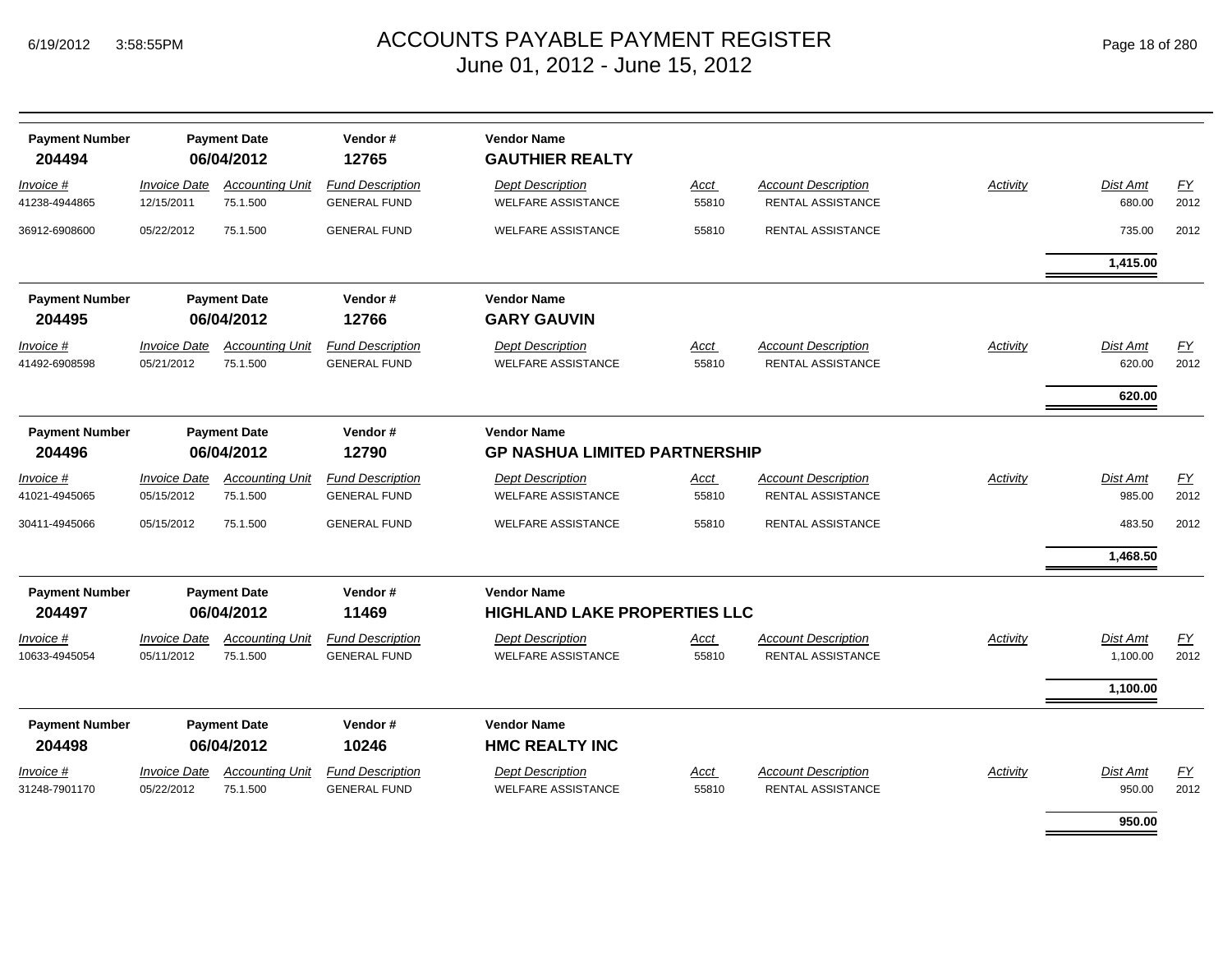| <b>Payment Number</b><br>204499      |                                          | <b>Payment Date</b><br>06/04/2012                | Vendor#<br>10965                                        | <b>Vendor Name</b><br><b>J.I.B. INVESTMENTS</b>                           |                      |                                                        |                 |                              |                          |
|--------------------------------------|------------------------------------------|--------------------------------------------------|---------------------------------------------------------|---------------------------------------------------------------------------|----------------------|--------------------------------------------------------|-----------------|------------------------------|--------------------------|
| <u>Invoice #</u><br>37506-7901121    | <u> Invoice Date</u><br>04/23/2012       | <b>Accounting Unit</b><br>75.1.500               | <b>Fund Description</b><br><b>GENERAL FUND</b>          | <b>Dept Description</b><br><b>WELFARE ASSISTANCE</b>                      | <b>Acct</b><br>55810 | <b>Account Description</b><br><b>RENTAL ASSISTANCE</b> | <b>Activity</b> | Dist Amt<br>525.00           | EY<br>2012               |
|                                      |                                          |                                                  |                                                         |                                                                           |                      |                                                        |                 | 525.00                       |                          |
| <b>Payment Number</b><br>204500      |                                          | <b>Payment Date</b><br>06/04/2012                | Vendor#<br>12918                                        | <b>Vendor Name</b><br><b>JENSENSS INC</b>                                 |                      |                                                        |                 |                              |                          |
| Invoice #<br>39567-6908556           | <b>Invoice Date</b><br>04/27/2012        | <b>Accounting Unit</b><br>75.1.500               | <b>Fund Description</b><br><b>GENERAL FUND</b>          | <b>Dept Description</b><br><b>WELFARE ASSISTANCE</b>                      | Acct<br>55810        | <b>Account Description</b><br>RENTAL ASSISTANCE        | <b>Activity</b> | <b>Dist Amt</b><br>383.00    | $\underline{FY}$<br>2012 |
|                                      |                                          |                                                  |                                                         |                                                                           |                      |                                                        |                 | 383.00                       |                          |
| <b>Payment Number</b><br>204501      |                                          | <b>Payment Date</b><br>06/04/2012                | Vendor#<br>12991                                        | <b>Vendor Name</b><br><b>DAVID LAVOIE</b>                                 |                      |                                                        |                 |                              |                          |
| <u>Invoice #</u><br>41388-6908546    | <i><b>Invoice Date</b></i><br>04/17/2012 | <b>Accounting Unit</b><br>75.1.500               | <b>Fund Description</b><br><b>GENERAL FUND</b>          | <b>Dept Description</b><br><b>WELFARE ASSISTANCE</b>                      | Acct<br>55810        | <b>Account Description</b><br>RENTAL ASSISTANCE        | <b>Activity</b> | <b>Dist Amt</b><br>800.00    | <u>FY</u><br>2012        |
|                                      |                                          |                                                  |                                                         |                                                                           |                      |                                                        |                 | 800.00                       |                          |
| <b>Payment Number</b>                |                                          | <b>Payment Date</b>                              | Vendor#                                                 | <b>Vendor Name</b>                                                        |                      |                                                        |                 |                              |                          |
| 204502<br>Invoice #<br>40942-7901156 | <b>Invoice Date</b><br>05/15/2012        | 06/04/2012<br><b>Accounting Unit</b><br>75.1.500 | 11531<br><b>Fund Description</b><br><b>GENERAL FUND</b> | <b>RUICONG LI</b><br><b>Dept Description</b><br><b>WELFARE ASSISTANCE</b> | Acct<br>55810        | <b>Account Description</b><br><b>RENTAL ASSISTANCE</b> | <b>Activity</b> | Dist Amt<br>200.00<br>200.00 | EY<br>2012               |
| <b>Payment Number</b><br>204503      |                                          | <b>Payment Date</b><br>06/04/2012                | Vendor#<br>13029                                        | <b>Vendor Name</b><br><b>LTA INVESTMENTS LLC</b>                          |                      |                                                        |                 |                              |                          |
| Invoice #<br>40800-7901107           | <b>Invoice Date</b><br>04/12/2012        | <b>Accounting Unit</b><br>75.1.500               | <b>Fund Description</b><br><b>GENERAL FUND</b>          | <b>Dept Description</b><br><b>WELFARE ASSISTANCE</b>                      | Acct<br>55810        | <b>Account Description</b><br><b>RENTAL ASSISTANCE</b> | <b>Activity</b> | Dist Amt<br>645.73           | $\underline{FY}$<br>2012 |
|                                      |                                          |                                                  |                                                         |                                                                           |                      |                                                        |                 | 645.73                       |                          |
| <b>Payment Number</b><br>204504      |                                          | <b>Payment Date</b><br>06/04/2012                | Vendor#<br>11280                                        | <b>Vendor Name</b><br><b>MARKET BASKET ACCT #2589096</b>                  |                      |                                                        |                 |                              |                          |
| Invoice #                            | Invoice Date                             | <b>Accounting Unit</b>                           | <b>Fund Description</b>                                 | <b>Dept Description</b>                                                   | <u>Acct</u>          | <b>Account Description</b>                             | Activity        | Dist Amt                     | <u>FY</u>                |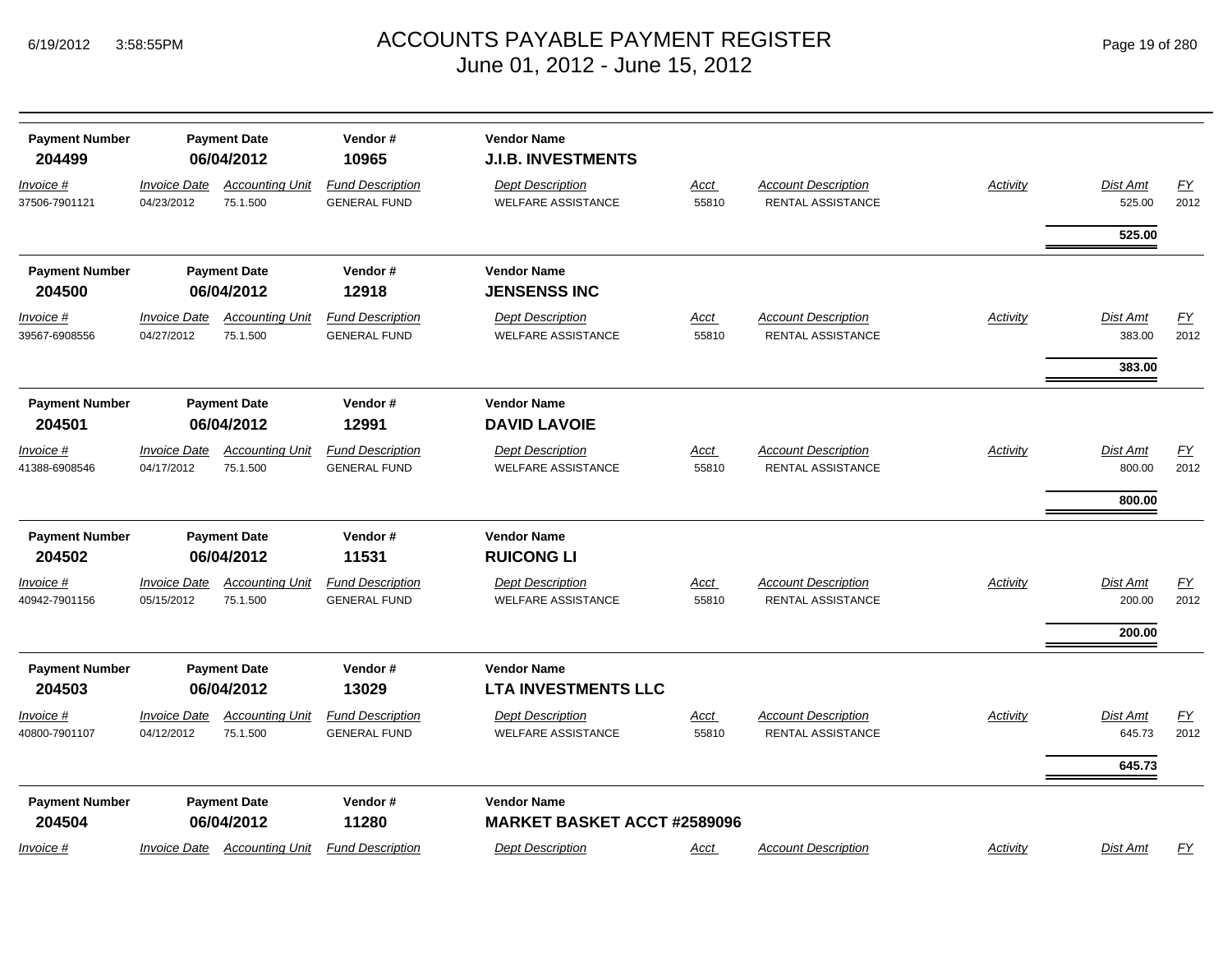## ACCOUNTS PAYABLE PAYMENT REGISTER Page 20 of 280 June 01, 2012 - June 15, 2012

| <b>Payment Number</b><br>204504 |                                   | <b>Payment Date</b><br>06/04/2012  | Vendor#<br>11280                               | <b>Vendor Name</b><br><b>MARKET BASKET ACCT #2589096</b> |               |                                                         |          |                   |            |
|---------------------------------|-----------------------------------|------------------------------------|------------------------------------------------|----------------------------------------------------------|---------------|---------------------------------------------------------|----------|-------------------|------------|
| Invoice #<br>41454-4945012      | <b>Invoice Date</b><br>04/23/2012 | <b>Accounting Unit</b><br>75.1.500 | <b>Fund Description</b><br><b>GENERAL FUND</b> | <b>Dept Description</b><br><b>WELFARE ASSISTANCE</b>     | Acct<br>55800 | <b>Account Description</b><br><b>GENERAL ASSISTANCE</b> | Activity | Dist Amt<br>17.12 | EY<br>2012 |
| 41454-4945011                   | 04/23/2012                        | 75.1.500                           | <b>GENERAL FUND</b>                            | <b>WELFARE ASSISTANCE</b>                                | 55800         | <b>GENERAL ASSISTANCE</b>                               |          | 120.00            | 2012       |
| 41432-6908555                   | 04/26/2012                        | 75.1.500                           | <b>GENERAL FUND</b>                            | <b>WELFARE ASSISTANCE</b>                                | 55800         | <b>GENERAL ASSISTANCE</b>                               |          | 22.93             | 2012       |
| 41432-6908550                   | 04/19/2012                        | 75.1.500                           | <b>GENERAL FUND</b>                            | <b>WELFARE ASSISTANCE</b>                                | 55800         | <b>GENERAL ASSISTANCE</b>                               |          | 27.62             | 2012       |
| 41432-5908214                   | 04/12/2012                        | 75.1.500                           | <b>GENERAL FUND</b>                            | <b>WELFARE ASSISTANCE</b>                                | 55800         | GENERAL ASSISTANCE                                      |          | 27.71             | 2012       |
| 41399-7901087                   | 03/28/2012                        | 75.1.500                           | <b>GENERAL FUND</b>                            | <b>WELFARE ASSISTANCE</b>                                | 55800         | <b>GENERAL ASSISTANCE</b>                               |          | 29.73             | 2012       |
| 41399-7901086                   | 03/28/2012                        | 75.1.500                           | <b>GENERAL FUND</b>                            | <b>WELFARE ASSISTANCE</b>                                | 55800         | <b>GENERAL ASSISTANCE</b>                               |          | 99.85             | 2012       |
| 41372-4945017                   | 04/25/2012                        | 75.1.500                           | <b>GENERAL FUND</b>                            | <b>WELFARE ASSISTANCE</b>                                | 55800         | <b>GENERAL ASSISTANCE</b>                               |          | 101.52            | 2012       |
| 41032-5908220                   | 04/18/2012                        | 75.1.500                           | <b>GENERAL FUND</b>                            | <b>WELFARE ASSISTANCE</b>                                | 55800         | <b>GENERAL ASSISTANCE</b>                               |          | 105.00            | 2012       |
| 40996-4944992                   | 04/10/2012                        | 75.1.500                           | <b>GENERAL FUND</b>                            | <b>WELFARE ASSISTANCE</b>                                | 55800         | GENERAL ASSISTANCE                                      |          | 19.97             | 2012       |
| 40996-4944991                   | 04/10/2012                        | 75.1.500                           | <b>GENERAL FUND</b>                            | <b>WELFARE ASSISTANCE</b>                                | 55800         | <b>GENERAL ASSISTANCE</b>                               |          | 155.20            | 2012       |
| 40949-4945003                   | 04/19/2012                        | 75.1.500                           | <b>GENERAL FUND</b>                            | <b>WELFARE ASSISTANCE</b>                                | 55800         | <b>GENERAL ASSISTANCE</b>                               |          | 38.60             | 2012       |
| 40949-4945002                   | 04/19/2012                        | 75.1.500                           | <b>GENERAL FUND</b>                            | <b>WELFARE ASSISTANCE</b>                                | 55800         | <b>GENERAL ASSISTANCE</b>                               |          | 99.90             | 2012       |
| 40949-4944973                   | 03/22/2012                        | 75.1.500                           | <b>GENERAL FUND</b>                            | <b>WELFARE ASSISTANCE</b>                                | 55800         | <b>GENERAL ASSISTANCE</b>                               |          | 36.94             | 2012       |
| 40949-4944972                   | 03/22/2012                        | 75.1.500                           | <b>GENERAL FUND</b>                            | <b>WELFARE ASSISTANCE</b>                                | 55800         | <b>GENERAL ASSISTANCE</b>                               |          | 99.74             | 2012       |
| 40697-6908542                   | 04/10/2012                        | 75.1.500                           | <b>GENERAL FUND</b>                            | <b>WELFARE ASSISTANCE</b>                                | 55800         | <b>GENERAL ASSISTANCE</b>                               |          | 37.00             | 2012       |
| 40697-6908541                   | 04/10/2012                        | 75.1.500                           | <b>GENERAL FUND</b>                            | <b>WELFARE ASSISTANCE</b>                                | 55800         | GENERAL ASSISTANCE                                      |          | 156.00            | 2012       |
| 40550-4944999                   | 04/18/2012                        | 75.1.500                           | <b>GENERAL FUND</b>                            | <b>WELFARE ASSISTANCE</b>                                | 55800         | <b>GENERAL ASSISTANCE</b>                               |          | 22.00             | 2012       |
| 39843-6908544                   | 04/13/2012                        | 75.1.500                           | <b>GENERAL FUND</b>                            | <b>WELFARE ASSISTANCE</b>                                | 55800         | <b>GENERAL ASSISTANCE</b>                               |          | 19.94             | 2012       |
| 39030-6908538                   | 04/06/2012                        | 75.1.500                           | <b>GENERAL FUND</b>                            | <b>WELFARE ASSISTANCE</b>                                | 55800         | <b>GENERAL ASSISTANCE</b>                               |          | 14.36             | 2012       |
| 38124-7901113                   | 04/17/2012                        | 75.1.500                           | <b>GENERAL FUND</b>                            | <b>WELFARE ASSISTANCE</b>                                | 55800         | <b>GENERAL ASSISTANCE</b>                               |          | 34.92             | 2012       |
| 37295-6908553                   | 04/24/2012                        | 75.1.500                           | <b>GENERAL FUND</b>                            | <b>WELFARE ASSISTANCE</b>                                | 55800         | <b>GENERAL ASSISTANCE</b>                               |          | 14.76             | 2012       |
| 34330-4944963                   | 03/12/2012                        | 75.1.500                           | <b>GENERAL FUND</b>                            | <b>WELFARE ASSISTANCE</b>                                | 55800         | <b>GENERAL ASSISTANCE</b>                               |          | 18.20             | 2012       |
| 22305-7901104                   | 04/10/2012                        | 75.1.500                           | <b>GENERAL FUND</b>                            | <b>WELFARE ASSISTANCE</b>                                | 55800         | <b>GENERAL ASSISTANCE</b>                               |          | 35.00             | 2012       |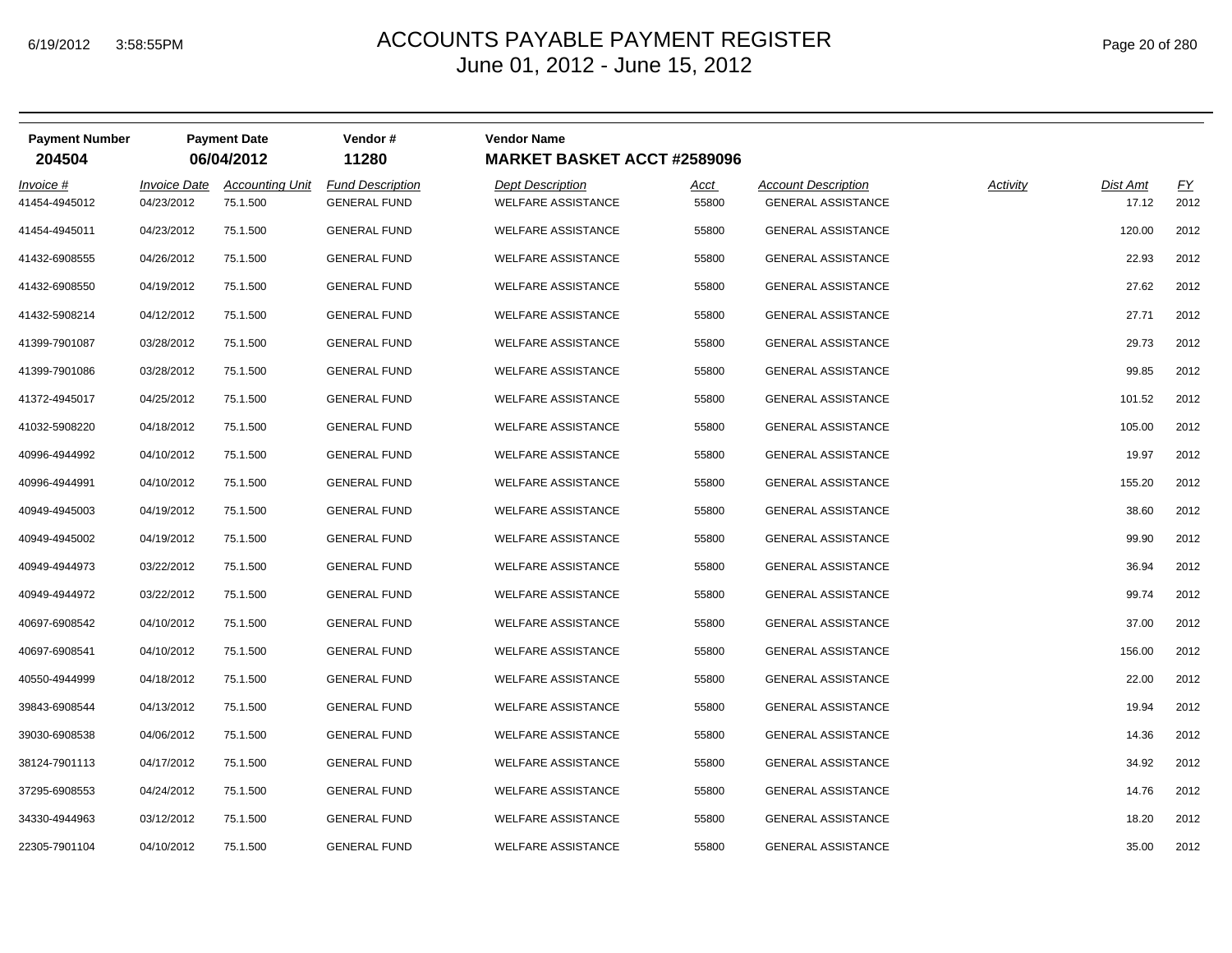|                                 |                                   |                                    |                                                |                                                       |               |                                                        |                 | 1,354.01                     |            |
|---------------------------------|-----------------------------------|------------------------------------|------------------------------------------------|-------------------------------------------------------|---------------|--------------------------------------------------------|-----------------|------------------------------|------------|
| <b>Payment Number</b><br>204505 |                                   | <b>Payment Date</b><br>06/04/2012  | Vendor#<br>13141                               | <b>Vendor Name</b><br><b>NASHUA HOUSING AUTHORITY</b> |               |                                                        |                 |                              |            |
| Invoice #<br>37461-7901154      | <b>Invoice Date</b><br>05/14/2012 | <b>Accounting Unit</b><br>75.1.500 | <b>Fund Description</b><br><b>GENERAL FUND</b> | <b>Dept Description</b><br><b>WELFARE ASSISTANCE</b>  | Acct<br>55810 | <b>Account Description</b><br><b>RENTAL ASSISTANCE</b> | Activity        | <b>Dist Amt</b><br>629.15    | EY<br>2012 |
|                                 |                                   |                                    |                                                |                                                       |               |                                                        |                 | 629.15                       |            |
| <b>Payment Number</b><br>204506 |                                   | <b>Payment Date</b><br>06/04/2012  | Vendor#<br>13142                               | <b>Vendor Name</b><br><b>NASHUA INVESTORS LTD</b>     |               |                                                        |                 |                              |            |
| Invoice #<br>32547-4945048      | <b>Invoice Date</b><br>05/08/2012 | <b>Accounting Unit</b><br>75.1.500 | <b>Fund Description</b><br><b>GENERAL FUND</b> | <b>Dept Description</b><br><b>WELFARE ASSISTANCE</b>  | Acct<br>55810 | <b>Account Description</b><br>RENTAL ASSISTANCE        | Activity        | <b>Dist Amt</b><br>377.00    | EY<br>2012 |
|                                 |                                   |                                    |                                                |                                                       |               |                                                        |                 | 377.00                       |            |
| <b>Payment Number</b><br>204507 |                                   | <b>Payment Date</b><br>06/04/2012  | Vendor#<br>13233                               | <b>Vendor Name</b><br><b>OTD REALTY LLC</b>           |               |                                                        |                 |                              |            |
| Invoice #<br>38222-6908571      | <b>Invoice Date</b><br>05/04/2012 | <b>Accounting Unit</b><br>75.1.500 | <b>Fund Description</b><br><b>GENERAL FUND</b> | <b>Dept Description</b><br><b>WELFARE ASSISTANCE</b>  | Acct<br>55810 | <b>Account Description</b><br><b>RENTAL ASSISTANCE</b> | <b>Activity</b> | Dist Amt<br>450.00<br>450.00 | EY<br>2012 |
| <b>Payment Number</b><br>204508 |                                   | <b>Payment Date</b><br>06/04/2012  | Vendor#<br>13272                               | <b>Vendor Name</b><br>PAUL BUTLER REMODELING LLP      |               |                                                        |                 |                              |            |
| Invoice #<br>38861-7901138      | <b>Invoice Date</b><br>05/08/2012 | <b>Accounting Unit</b><br>75.1.500 | <b>Fund Description</b><br><b>GENERAL FUND</b> | <b>Dept Description</b><br><b>WELFARE ASSISTANCE</b>  | Acct<br>55810 | <b>Account Description</b><br><b>RENTAL ASSISTANCE</b> | Activity        | Dist Amt<br>640.00           | EY<br>2012 |
|                                 |                                   |                                    |                                                |                                                       |               |                                                        |                 | 640.00                       |            |
| <b>Payment Number</b><br>204509 |                                   | <b>Payment Date</b><br>06/04/2012  | Vendor#<br>13318                               | <b>Vendor Name</b><br><b>PINE HILL GARDENS ASSOC</b>  |               |                                                        |                 |                              |            |
| $Invoice$ #<br>40558-6908581    | <b>Invoice Date</b><br>05/10/2012 | <b>Accounting Unit</b><br>75.1.500 | <b>Fund Description</b><br><b>GENERAL FUND</b> | <b>Dept Description</b><br><b>WELFARE ASSISTANCE</b>  | Acct<br>55810 | <b>Account Description</b><br><b>RENTAL ASSISTANCE</b> | <b>Activity</b> | <b>Dist Amt</b><br>660.00    | EY<br>2012 |
|                                 |                                   |                                    |                                                |                                                       |               |                                                        |                 | 660.00                       |            |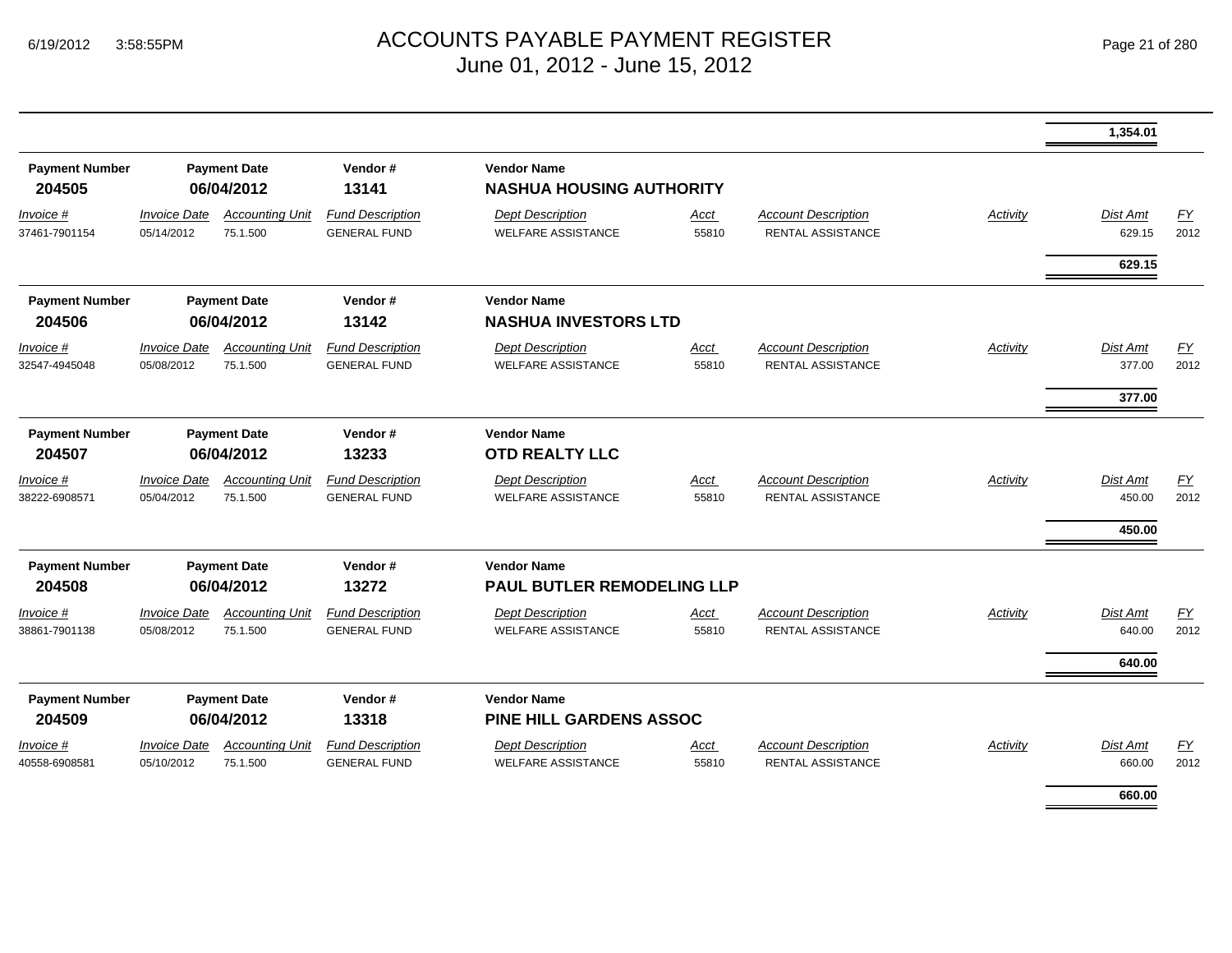| <b>Payment Number</b><br>204510   |                                   | <b>Payment Date</b><br>06/04/2012  | Vendor#<br>11104                               | <b>Vendor Name</b><br><b>FERNAND POULIN</b>          |                      |                                                 |                 |                           |                  |
|-----------------------------------|-----------------------------------|------------------------------------|------------------------------------------------|------------------------------------------------------|----------------------|-------------------------------------------------|-----------------|---------------------------|------------------|
| Invoice #<br>36193-5908227        | <b>Invoice Date</b><br>04/25/2012 | <b>Accounting Unit</b><br>75.1.500 | <b>Fund Description</b><br><b>GENERAL FUND</b> | <b>Dept Description</b><br><b>WELFARE ASSISTANCE</b> | <b>Acct</b><br>55810 | <b>Account Description</b><br>RENTAL ASSISTANCE | <b>Activity</b> | <b>Dist Amt</b><br>230.52 | EY<br>2012       |
|                                   |                                   |                                    |                                                |                                                      |                      |                                                 |                 | 230.52                    |                  |
| <b>Payment Number</b>             |                                   | <b>Payment Date</b>                | Vendor#                                        | <b>Vendor Name</b>                                   |                      |                                                 |                 |                           |                  |
| 204511                            |                                   | 06/04/2012                         | 13346                                          | PRA PROPERTIES LTD PARTNERSHIP                       |                      |                                                 |                 |                           |                  |
| <u>Invoice #</u><br>41460-5908238 | <b>Invoice Date</b><br>05/02/2012 | <b>Accounting Unit</b><br>75.1.500 | <b>Fund Description</b><br><b>GENERAL FUND</b> | <b>Dept Description</b><br><b>WELFARE ASSISTANCE</b> | <u>Acct</u><br>55810 | <b>Account Description</b><br>RENTAL ASSISTANCE | <b>Activity</b> | Dist Amt<br>426.85        | EY<br>2012       |
|                                   |                                   |                                    |                                                |                                                      |                      |                                                 |                 | 426.85                    |                  |
| <b>Payment Number</b><br>204512   |                                   | <b>Payment Date</b><br>06/04/2012  | Vendor#<br>11399                               | <b>Vendor Name</b><br><b>ANDRE J QUIRION</b>         |                      |                                                 |                 |                           |                  |
| Invoice #                         | <b>Invoice Date</b>               | <b>Accounting Unit</b>             | <b>Fund Description</b>                        | <b>Dept Description</b>                              | Acct                 | <b>Account Description</b>                      | Activity        | Dist Amt                  | <u>FY</u>        |
| 40840-4945045                     | 05/07/2012                        | 75.1.500                           | <b>GENERAL FUND</b>                            | <b>WELFARE ASSISTANCE</b>                            | 55810                | RENTAL ASSISTANCE                               |                 | 683.30                    | 2012             |
|                                   |                                   |                                    |                                                |                                                      |                      |                                                 |                 | 683.30                    |                  |
| <b>Payment Number</b>             |                                   | <b>Payment Date</b>                | Vendor#                                        | <b>Vendor Name</b>                                   |                      |                                                 |                 |                           |                  |
| 204513                            |                                   | 06/04/2012                         | 13454                                          | <b>RJ REAL ESTATE PARTNERSHIP</b>                    |                      |                                                 |                 |                           |                  |
| <u>Invoice #</u><br>22305-7901103 | <b>Invoice Date</b><br>04/10/2012 | <b>Accounting Unit</b><br>75.1.500 | <b>Fund Description</b><br><b>GENERAL FUND</b> | <b>Dept Description</b><br><b>WELFARE ASSISTANCE</b> | Acct<br>55810        | <b>Account Description</b><br>RENTAL ASSISTANCE | Activity        | Dist Amt<br>1,140.00      | EY<br>2012       |
|                                   |                                   |                                    |                                                |                                                      |                      |                                                 |                 |                           |                  |
|                                   |                                   |                                    |                                                |                                                      |                      |                                                 |                 | 1,140.00                  |                  |
| <b>Payment Number</b>             |                                   | <b>Payment Date</b>                | Vendor#                                        | <b>Vendor Name</b>                                   |                      |                                                 |                 |                           |                  |
| 204514                            |                                   | 06/04/2012                         | 13465                                          | <b>ROBERT N RODRIGUE</b>                             |                      |                                                 |                 |                           |                  |
| Invoice #                         | <b>Invoice Date</b>               | <b>Accounting Unit</b>             | <b>Fund Description</b>                        | <b>Dept Description</b>                              | <b>Acct</b>          | <b>Account Description</b>                      | Activity        | Dist Amt                  | $\underline{FY}$ |
| 41514-4945094                     | 05/29/2012                        | 75.1.500                           | <b>GENERAL FUND</b>                            | <b>WELFARE ASSISTANCE</b>                            | 55810                | RENTAL ASSISTANCE                               |                 | 282.04                    | 2012             |
|                                   |                                   |                                    |                                                |                                                      |                      |                                                 |                 | 282.04                    |                  |
| <b>Payment Number</b><br>204515   |                                   | <b>Payment Date</b><br>06/04/2012  | Vendor#<br>13636                               | <b>Vendor Name</b><br><b>ST JOSEPHS PHARMACY</b>     |                      |                                                 |                 |                           |                  |
| Invoice #                         | <b>Invoice Date</b>               | <b>Accounting Unit</b>             | <b>Fund Description</b>                        | <b>Dept Description</b>                              | Acct                 | <b>Account Description</b>                      | Activity        | Dist Amt                  | EY               |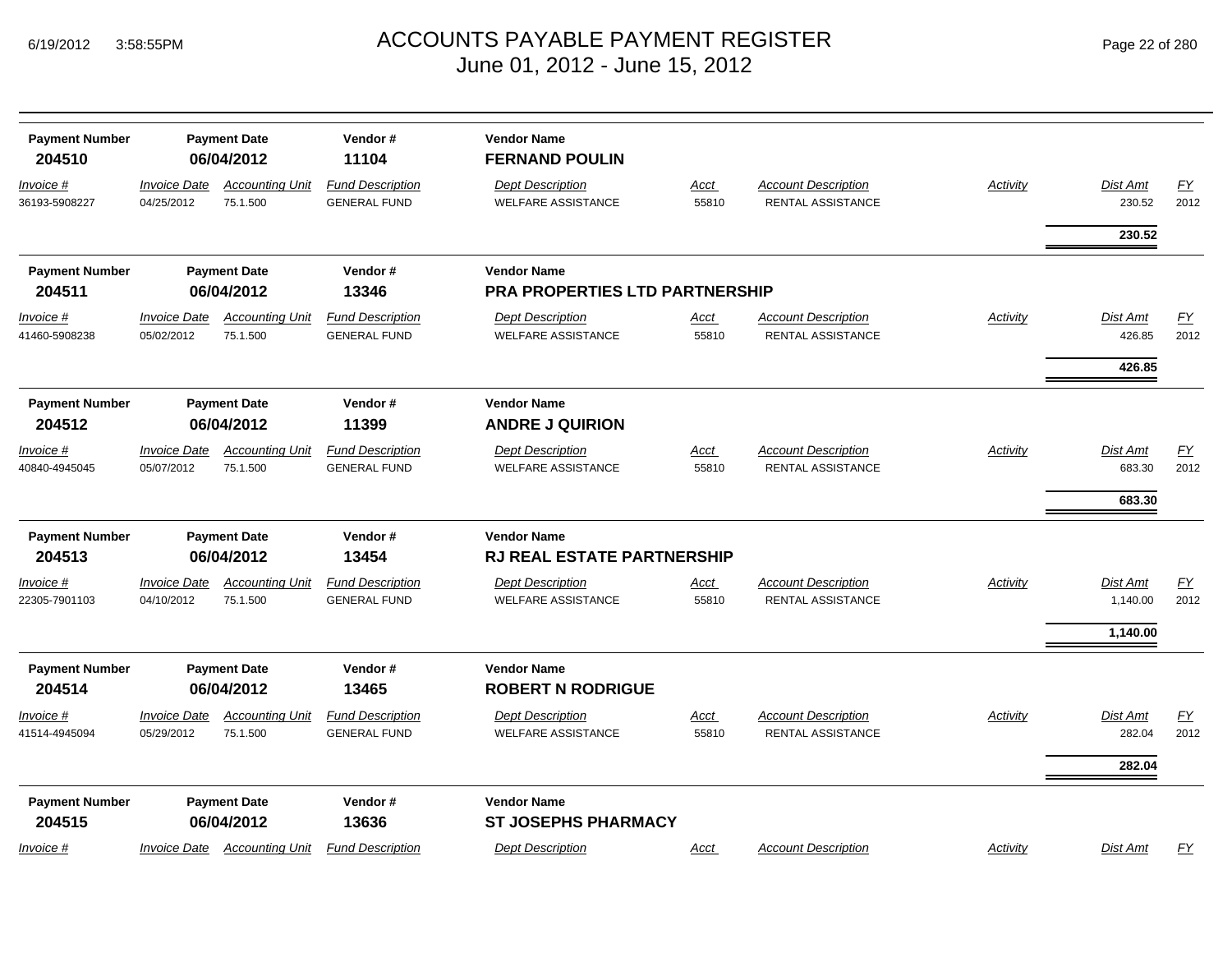| <b>Payment Number</b>      |                                          | <b>Payment Date</b>                | Vendor#                                        | <b>Vendor Name</b>                                   |                      |                                                         |          |                           |                   |
|----------------------------|------------------------------------------|------------------------------------|------------------------------------------------|------------------------------------------------------|----------------------|---------------------------------------------------------|----------|---------------------------|-------------------|
| 204515                     |                                          | 06/04/2012                         | 13636                                          | <b>ST JOSEPHS PHARMACY</b>                           |                      |                                                         |          |                           |                   |
| Invoice #<br>31972-7901152 | <i><b>Invoice Date</b></i><br>05/14/2012 | <b>Accounting Unit</b><br>75.1.500 | <b>Fund Description</b><br><b>GENERAL FUND</b> | <b>Dept Description</b><br><b>WELFARE ASSISTANCE</b> | <u>Acct</u><br>55800 | <b>Account Description</b><br><b>GENERAL ASSISTANCE</b> | Activity | <b>Dist Amt</b><br>51.05  | EY<br>2012        |
|                            |                                          |                                    |                                                |                                                      |                      |                                                         |          | 51.05                     |                   |
| <b>Payment Number</b>      |                                          | <b>Payment Date</b>                | Vendor#                                        | <b>Vendor Name</b>                                   |                      |                                                         |          |                           |                   |
| 204516                     |                                          | 06/04/2012                         | 13704                                          | <b>T31 REAL ESTATE LLC</b>                           |                      |                                                         |          |                           |                   |
| Invoice #<br>41421-7901101 | <b>Invoice Date</b><br>04/09/2012        | <b>Accounting Unit</b><br>75.1.500 | <b>Fund Description</b><br><b>GENERAL FUND</b> | <b>Dept Description</b><br><b>WELFARE ASSISTANCE</b> | Acct<br>55810        | <b>Account Description</b><br>RENTAL ASSISTANCE         | Activity | <b>Dist Amt</b><br>480.00 | EY<br>2012        |
|                            |                                          |                                    |                                                |                                                      |                      |                                                         |          | 480.00                    |                   |
| <b>Payment Number</b>      | <b>Payment Date</b>                      |                                    | Vendor#                                        | <b>Vendor Name</b>                                   |                      | Payee Name                                              |          |                           |                   |
| 204517                     |                                          | 06/04/2012                         | 14501                                          | <b>NASHUA PASTORAL CARE CENTER</b>                   |                      | THE FRONT DOOR AGENCY INC                               |          |                           |                   |
| Invoice #                  | <b>Invoice Date</b>                      | <b>Accounting Unit</b>             | <b>Fund Description</b>                        | <b>Dept Description</b>                              | Acct                 | <b>Account Description</b>                              | Activity | Dist Amt                  | <u>FY</u>         |
| 41509-7901173              | 05/23/2012                               | 75.1.500                           | <b>GENERAL FUND</b>                            | <b>WELFARE ASSISTANCE</b>                            | 55810                | <b>RENTAL ASSISTANCE</b>                                |          | 132.00                    | 2012              |
|                            |                                          |                                    |                                                |                                                      |                      |                                                         |          | 132.00                    |                   |
| <b>Payment Number</b>      |                                          | <b>Payment Date</b>                | Vendor#                                        | <b>Vendor Name</b>                                   |                      |                                                         |          |                           |                   |
| 204518                     |                                          | 06/04/2012                         | 11451                                          | TOP LEVEL PROPERTY MGT LLC                           |                      |                                                         |          |                           |                   |
| Invoice #<br>38424-4945051 | <b>Invoice Date</b><br>05/10/2012        | <b>Accounting Unit</b><br>75.1.500 | <b>Fund Description</b><br><b>GENERAL FUND</b> | <b>Dept Description</b><br><b>WELFARE ASSISTANCE</b> | Acct<br>55810        | <b>Account Description</b><br><b>RENTAL ASSISTANCE</b>  | Activity | Dist Amt<br>760.00        | <b>FY</b><br>2012 |
|                            |                                          |                                    |                                                |                                                      |                      |                                                         |          |                           |                   |
|                            |                                          |                                    |                                                |                                                      |                      |                                                         |          | 760.00                    |                   |
| <b>Payment Number</b>      |                                          | <b>Payment Date</b>                | Vendor#                                        | <b>Vendor Name</b>                                   |                      |                                                         |          |                           |                   |
| 204519                     |                                          | 06/04/2012                         | 13898                                          | <b>WINGATES PHARMACY INC</b>                         |                      |                                                         |          |                           |                   |
| Invoice #                  | <b>Invoice Date</b>                      | <b>Accounting Unit</b>             | <b>Fund Description</b>                        | <b>Dept Description</b>                              | Acct                 | <b>Account Description</b>                              | Activity | Dist Amt                  | EY                |
| 41437-5908215              | 04/13/2012                               | 75.1.500                           | <b>GENERAL FUND</b>                            | <b>WELFARE ASSISTANCE</b>                            | 55800                | <b>GENERAL ASSISTANCE</b>                               |          | 18.51                     | 2012              |
| 41429-7901105              | 04/10/2012                               | 75.1.500                           | <b>GENERAL FUND</b>                            | <b>WELFARE ASSISTANCE</b>                            | 55800                | <b>GENERAL ASSISTANCE</b>                               |          | 103.75                    | 2012              |
| 41425-6908540              | 04/09/2012                               | 75.1.500                           | <b>GENERAL FUND</b>                            | <b>WELFARE ASSISTANCE</b>                            | 55800                | <b>GENERAL ASSISTANCE</b>                               |          | 30.11                     | 2012              |
| 41420-7901095              | 04/05/2012                               | 75.1.500                           | <b>GENERAL FUND</b>                            | <b>WELFARE ASSISTANCE</b>                            | 55800                | <b>GENERAL ASSISTANCE</b>                               |          | 42.00                     | 2012              |
| 41409-6908528              | 03/29/2012                               | 75.1.500                           | <b>GENERAL FUND</b>                            | <b>WELFARE ASSISTANCE</b>                            | 55800                | <b>GENERAL ASSISTANCE</b>                               |          | 39.69                     | 2012              |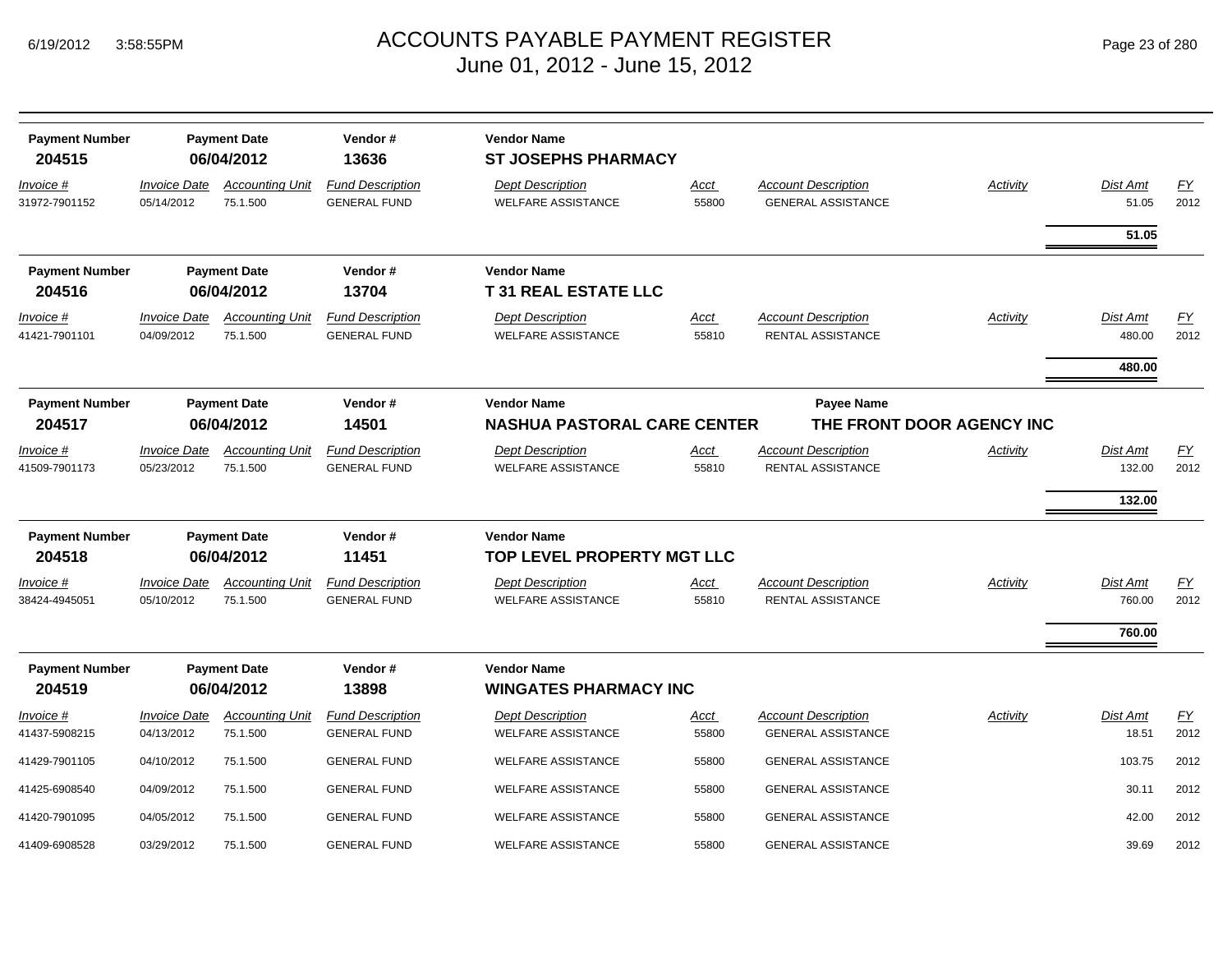| Page 24 of 280 |
|----------------|
|----------------|

| <b>Payment Number</b><br>204519 |                                   | <b>Payment Date</b><br>06/04/2012  | Vendor#<br>13898                               | <b>Vendor Name</b><br><b>WINGATES PHARMACY INC</b>   |               |                                                         |          |                    |            |
|---------------------------------|-----------------------------------|------------------------------------|------------------------------------------------|------------------------------------------------------|---------------|---------------------------------------------------------|----------|--------------------|------------|
| Invoice #<br>41408-4944983      | <b>Invoice Date</b><br>03/29/2012 | <b>Accounting Unit</b><br>75.1.500 | <b>Fund Description</b><br><b>GENERAL FUND</b> | <b>Dept Description</b><br><b>WELFARE ASSISTANCE</b> | Acct<br>55800 | <b>Account Description</b><br><b>GENERAL ASSISTANCE</b> | Activity | Dist Amt<br>204.78 | EY<br>2012 |
| 41405-5908200                   | 03/26/2012                        | 75.1.500                           | <b>GENERAL FUND</b>                            | <b>WELFARE ASSISTANCE</b>                            | 55800         | <b>GENERAL ASSISTANCE</b>                               |          | 130.13             | 2012       |
| 41390-6908509                   | 03/15/2012                        | 75.1.500                           | <b>GENERAL FUND</b>                            | <b>WELFARE ASSISTANCE</b>                            | 55800         | <b>GENERAL ASSISTANCE</b>                               |          | 34.31              | 2012       |
| 41389-7901081                   | 03/20/2012                        | 75.1.500                           | <b>GENERAL FUND</b>                            | <b>WELFARE ASSISTANCE</b>                            | 55800         | <b>GENERAL ASSISTANCE</b>                               |          | 59.63              | 2012       |
| 41389-7901080                   | 03/20/2012                        | 75.1.500                           | <b>GENERAL FUND</b>                            | <b>WELFARE ASSISTANCE</b>                            | 55800         | <b>GENERAL ASSISTANCE</b>                               |          | 222.02             | 2012       |
| 41374-5908191                   | 03/08/2012                        | 75.1.500                           | <b>GENERAL FUND</b>                            | <b>WELFARE ASSISTANCE</b>                            | 55800         | <b>GENERAL ASSISTANCE</b>                               |          | 53.69              | 2012       |
| 41348-6908508                   | 03/12/2012                        | 75.1.500                           | <b>GENERAL FUND</b>                            | <b>WELFARE ASSISTANCE</b>                            | 55800         | <b>GENERAL ASSISTANCE</b>                               |          | 21.53              | 2012       |
| 41348-5908210                   | 04/04/2012                        | 75.1.500                           | <b>GENERAL FUND</b>                            | <b>WELFARE ASSISTANCE</b>                            | 55800         | <b>GENERAL ASSISTANCE</b>                               |          | 16.20              | 2012       |
| 41337-5908190                   | 03/07/2012                        | 75.1.500                           | <b>GENERAL FUND</b>                            | <b>WELFARE ASSISTANCE</b>                            | 55800         | <b>GENERAL ASSISTANCE</b>                               |          | 66.78              | 2012       |
| 41327-7901074                   | 03/14/2012                        | 75.1.500                           | <b>GENERAL FUND</b>                            | <b>WELFARE ASSISTANCE</b>                            | 55800         | <b>GENERAL ASSISTANCE</b>                               |          | 10.69              | 2012       |
| 41313-6908503                   | 03/05/2012                        | 75.1.500                           | <b>GENERAL FUND</b>                            | <b>WELFARE ASSISTANCE</b>                            | 55800         | <b>GENERAL ASSISTANCE</b>                               |          | 24.93              | 2012       |
| 41296-7901094                   | 04/04/2012                        | 75.1.500                           | <b>GENERAL FUND</b>                            | <b>WELFARE ASSISTANCE</b>                            | 55800         | <b>GENERAL ASSISTANCE</b>                               |          | 23.48              | 2012       |
| 41296-4944958                   | 03/08/2012                        | 75.1.500                           | <b>GENERAL FUND</b>                            | <b>WELFARE ASSISTANCE</b>                            | 55800         | <b>GENERAL ASSISTANCE</b>                               |          | 23.48              | 2012       |
| 41254-4944995                   | 04/11/2012                        | 75.1.500                           | <b>GENERAL FUND</b>                            | <b>WELFARE ASSISTANCE</b>                            | 55800         | <b>GENERAL ASSISTANCE</b>                               |          | 25.62              | 2012       |
| 41253-6908530                   | 03/30/2012                        | 75.1.500                           | <b>GENERAL FUND</b>                            | <b>WELFARE ASSISTANCE</b>                            | 55800         | <b>GENERAL ASSISTANCE</b>                               |          | 21.00              | 2012       |
| 41253-6908520                   | 03/20/2012                        | 75.1.500                           | <b>GENERAL FUND</b>                            | <b>WELFARE ASSISTANCE</b>                            | 55800         | <b>GENERAL ASSISTANCE</b>                               |          | 58.33              | 2012       |
| 41253-6908512                   | 03/15/2012                        | 75.1.500                           | <b>GENERAL FUND</b>                            | <b>WELFARE ASSISTANCE</b>                            | 55800         | <b>GENERAL ASSISTANCE</b>                               |          | 10.84              | 2012       |
| 41253-5908203                   | 03/28/2012                        | 75.1.500                           | <b>GENERAL FUND</b>                            | <b>WELFARE ASSISTANCE</b>                            | 55800         | <b>GENERAL ASSISTANCE</b>                               |          | 14.35              | 2012       |
| 41253-4944990                   | 04/05/2012                        | 75.1.500                           | <b>GENERAL FUND</b>                            | <b>WELFARE ASSISTANCE</b>                            | 55800         | <b>GENERAL ASSISTANCE</b>                               |          | 38.04              | 2012       |
| 40949-4944986                   | 04/03/2012                        | 75.1.500                           | <b>GENERAL FUND</b>                            | <b>WELFARE ASSISTANCE</b>                            | 55800         | <b>GENERAL ASSISTANCE</b>                               |          | 30.84              | 2012       |
| 40949-4944975                   | 03/23/2012                        | 75.1.500                           | <b>GENERAL FUND</b>                            | <b>WELFARE ASSISTANCE</b>                            | 55800         | <b>GENERAL ASSISTANCE</b>                               |          | 16.96              | 2012       |
| 40838-6908536                   | 04/05/2012                        | 75.1.500                           | <b>GENERAL FUND</b>                            | <b>WELFARE ASSISTANCE</b>                            | 55800         | <b>GENERAL ASSISTANCE</b>                               |          | 12.46              | 2012       |
| 40832-4944989                   | 04/04/2012                        | 75.1.500                           | <b>GENERAL FUND</b>                            | <b>WELFARE ASSISTANCE</b>                            | 55800         | <b>GENERAL ASSISTANCE</b>                               |          | 10.79              | 2012       |
| 40667-6908539                   | 04/09/2012                        | 75.1.500                           | <b>GENERAL FUND</b>                            | <b>WELFARE ASSISTANCE</b>                            | 55800         | <b>GENERAL ASSISTANCE</b>                               |          | 84.11              | 2012       |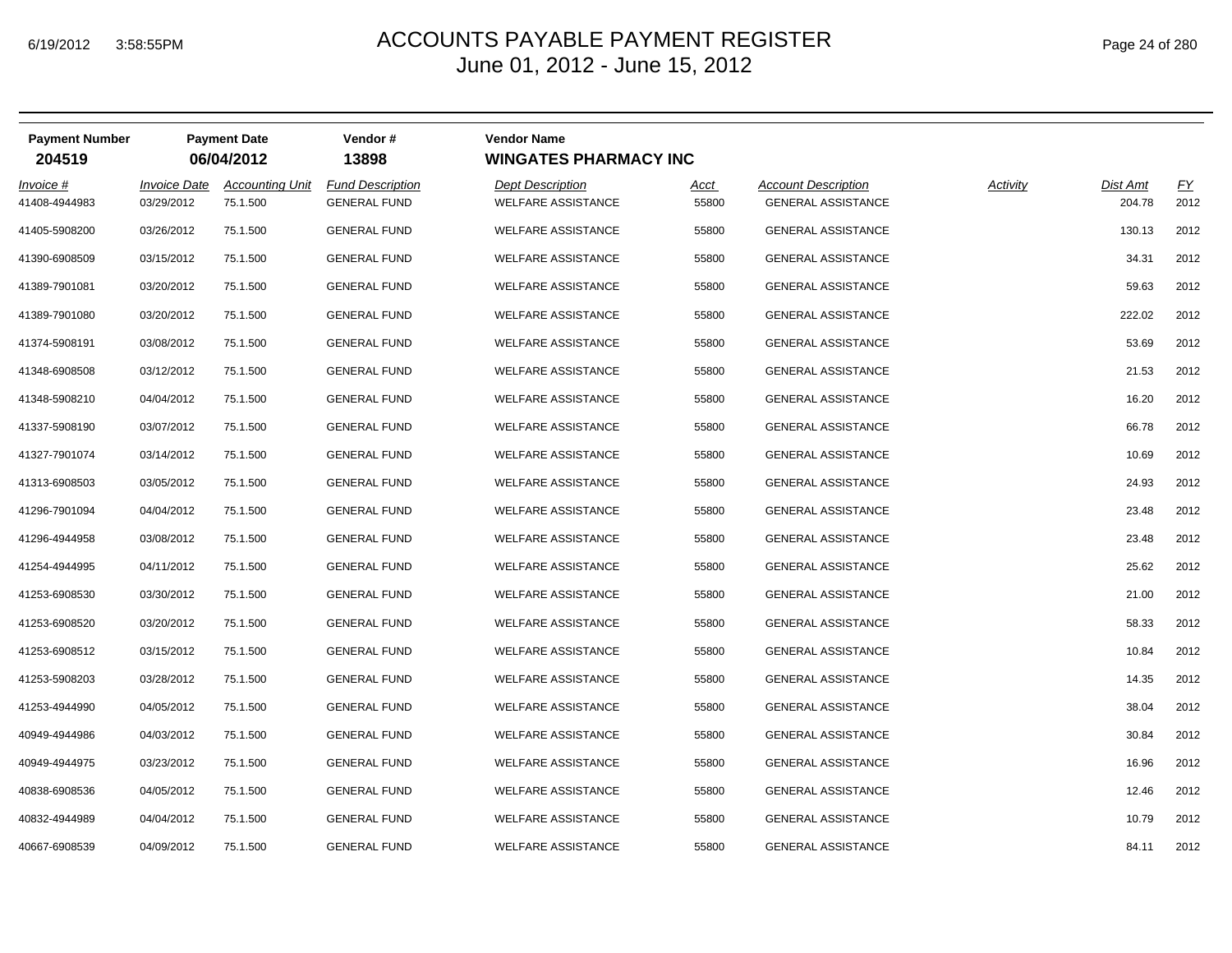| Page 25 of 280 |  |  |  |  |
|----------------|--|--|--|--|
|----------------|--|--|--|--|

| <b>Payment Number</b><br>204519 |                                   | <b>Payment Date</b><br>06/04/2012  | Vendor#<br>13898                               | <b>Vendor Name</b><br><b>WINGATES PHARMACY INC</b>   |                      |                                                         |          |                    |            |
|---------------------------------|-----------------------------------|------------------------------------|------------------------------------------------|------------------------------------------------------|----------------------|---------------------------------------------------------|----------|--------------------|------------|
| Invoice #<br>40667-4944969      | <b>Invoice Date</b><br>03/20/2012 | <b>Accounting Unit</b><br>75.1.500 | <b>Fund Description</b><br><b>GENERAL FUND</b> | <b>Dept Description</b><br><b>WELFARE ASSISTANCE</b> | <u>Acct</u><br>55800 | <b>Account Description</b><br><b>GENERAL ASSISTANCE</b> | Activity | Dist Amt<br>132.27 | EY<br>2012 |
| 40581-4944980                   | 03/26/2012                        | 75.1.500                           | <b>GENERAL FUND</b>                            | <b>WELFARE ASSISTANCE</b>                            | 55800                | <b>GENERAL ASSISTANCE</b>                               |          | 11.32              | 2012       |
| 40581-4944970                   | 03/21/2012                        | 75.1.500                           | <b>GENERAL FUND</b>                            | <b>WELFARE ASSISTANCE</b>                            | 55800                | <b>GENERAL ASSISTANCE</b>                               |          | 35.13              | 2012       |
| 40550-5908194                   | 03/19/2012                        | 75.1.500                           | <b>GENERAL FUND</b>                            | <b>WELFARE ASSISTANCE</b>                            | 55800                | <b>GENERAL ASSISTANCE</b>                               |          | 33.05              | 2012       |
| 40488-4944960                   | 03/08/2012                        | 75.1.500                           | <b>GENERAL FUND</b>                            | <b>WELFARE ASSISTANCE</b>                            | 55800                | <b>GENERAL ASSISTANCE</b>                               |          | 26.26              | 2012       |
| 40377-6908515                   | 03/16/2012                        | 75.1.500                           | <b>GENERAL FUND</b>                            | <b>WELFARE ASSISTANCE</b>                            | 55800                | <b>GENERAL ASSISTANCE</b>                               |          | 69.29              | 2012       |
| 40377-6908514                   | 03/16/2012                        | 75.1.500                           | <b>GENERAL FUND</b>                            | <b>WELFARE ASSISTANCE</b>                            | 55800                | <b>GENERAL ASSISTANCE</b>                               |          | 157.11             | 2012       |
| 40377-1946766                   | 03/21/2012                        | 75.1.500                           | <b>GENERAL FUND</b>                            | <b>WELFARE ASSISTANCE</b>                            | 55800                | <b>GENERAL ASSISTANCE</b>                               |          | 32.11              | 2012       |
| 40327-7901083                   | 03/23/2012                        | 75.1.500                           | <b>GENERAL FUND</b>                            | <b>WELFARE ASSISTANCE</b>                            | 55800                | <b>GENERAL ASSISTANCE</b>                               |          | 11.65              | 2012       |
| 40327-5908189                   | 03/05/2012                        | 75.1.500                           | <b>GENERAL FUND</b>                            | <b>WELFARE ASSISTANCE</b>                            | 55800                | <b>GENERAL ASSISTANCE</b>                               |          | 23.90              | 2012       |
| 40327-5908187                   | 03/05/2012                        | 75.1.500                           | <b>GENERAL FUND</b>                            | <b>WELFARE ASSISTANCE</b>                            | 55800                | <b>GENERAL ASSISTANCE</b>                               |          | 26.61              | 2012       |
| 40207-7901073                   | 03/13/2012                        | 75.1.500                           | <b>GENERAL FUND</b>                            | <b>WELFARE ASSISTANCE</b>                            | 55800                | <b>GENERAL ASSISTANCE</b>                               |          | 39.78              | 2012       |
| 39948-5908197                   | 03/22/2012                        | 75.1.500                           | <b>GENERAL FUND</b>                            | <b>WELFARE ASSISTANCE</b>                            | 55800                | <b>GENERAL ASSISTANCE</b>                               |          | 21.35              | 2012       |
| 39914-6908529                   | 03/29/2012                        | 75.1.500                           | <b>GENERAL FUND</b>                            | <b>WELFARE ASSISTANCE</b>                            | 55800                | <b>GENERAL ASSISTANCE</b>                               |          | 291.40             | 2012       |
| 39856-4944967                   | 03/19/2012                        | 75.1.500                           | <b>GENERAL FUND</b>                            | <b>WELFARE ASSISTANCE</b>                            | 55800                | <b>GENERAL ASSISTANCE</b>                               |          | 11.44              | 2012       |
| 39601-7901069                   | 03/09/2012                        | 75.1.500                           | <b>GENERAL FUND</b>                            | <b>WELFARE ASSISTANCE</b>                            | 55800                | <b>GENERAL ASSISTANCE</b>                               |          | 33.78              | 2012       |
| 39331-4944997                   | 04/12/2012                        | 75.1.500                           | <b>GENERAL FUND</b>                            | <b>WELFARE ASSISTANCE</b>                            | 55800                | <b>GENERAL ASSISTANCE</b>                               |          | 10.57              | 2012       |
| 39331-4944957                   | 03/06/2012                        | 75.1.500                           | <b>GENERAL FUND</b>                            | <b>WELFARE ASSISTANCE</b>                            | 55800                | <b>GENERAL ASSISTANCE</b>                               |          | 22.59              | 2012       |
| 38464-5908209                   | 04/03/2012                        | 75.1.500                           | <b>GENERAL FUND</b>                            | <b>WELFARE ASSISTANCE</b>                            | 55800                | <b>GENERAL ASSISTANCE</b>                               |          | 91.54              | 2012       |
| 38339-5908198                   | 03/22/2012                        | 75.1.500                           | <b>GENERAL FUND</b>                            | <b>WELFARE ASSISTANCE</b>                            | 55800                | <b>GENERAL ASSISTANCE</b>                               |          | 18.70              | 2012       |
| 38200-7901093                   | 04/03/2012                        | 75.1.500                           | <b>GENERAL FUND</b>                            | <b>WELFARE ASSISTANCE</b>                            | 55800                | <b>GENERAL ASSISTANCE</b>                               |          | 111.57             | 2012       |
| 37749-6908535                   | 04/04/2012                        | 75.1.500                           | <b>GENERAL FUND</b>                            | <b>WELFARE ASSISTANCE</b>                            | 55800                | <b>GENERAL ASSISTANCE</b>                               |          | 27.62              | 2012       |
| 36492-5908188                   | 03/05/2012                        | 75.1.500                           | <b>GENERAL FUND</b>                            | <b>WELFARE ASSISTANCE</b>                            | 55800                | <b>GENERAL ASSISTANCE</b>                               |          | 125.64             | 2012       |
| 36413-6908511                   | 03/15/2012                        | 75.1.500                           | <b>GENERAL FUND</b>                            | <b>WELFARE ASSISTANCE</b>                            | 55800                | <b>GENERAL ASSISTANCE</b>                               |          | 14.31              | 2012       |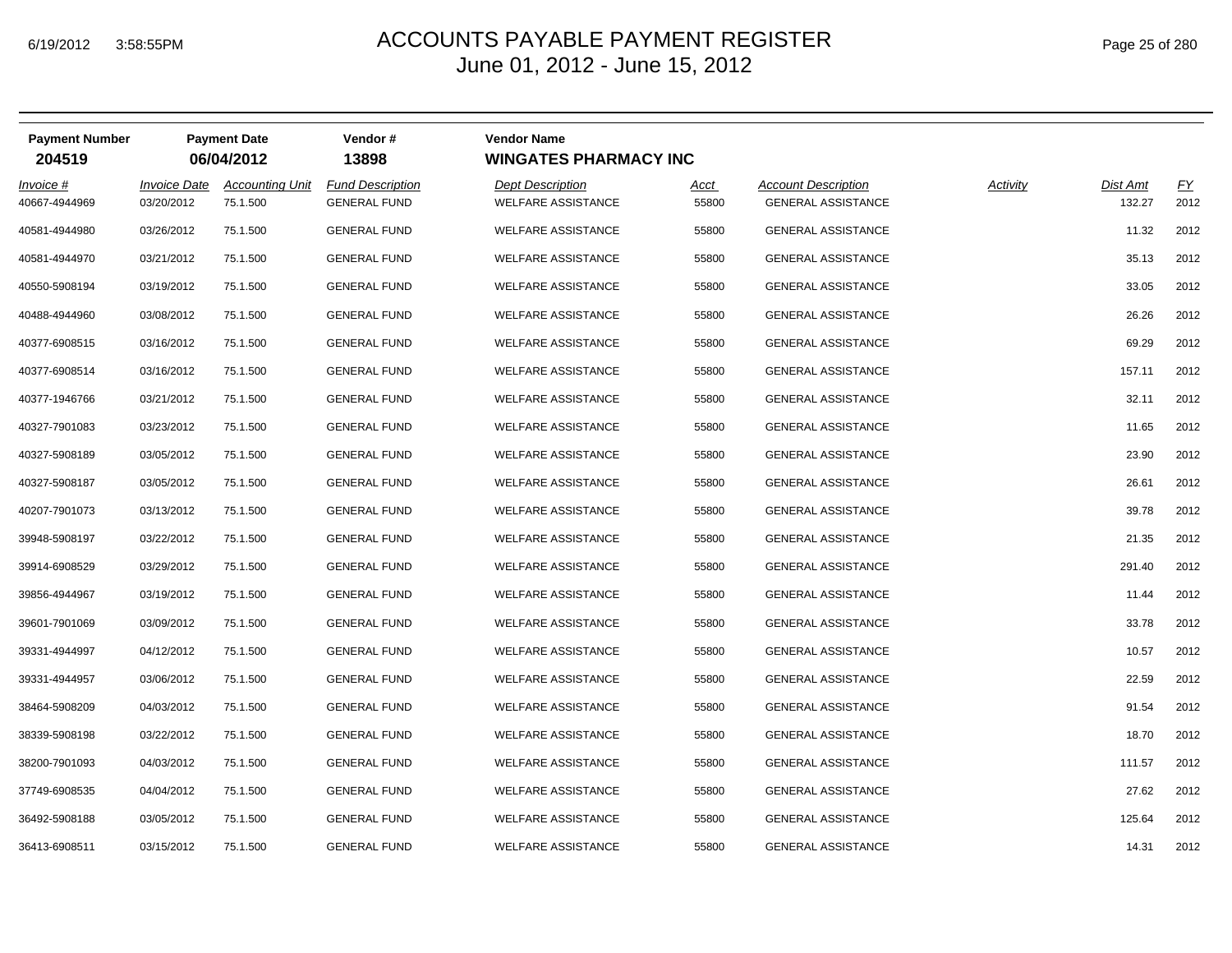| <b>Payment Number</b><br>204519 |                                   | <b>Payment Date</b><br>06/04/2012  | Vendor#<br>13898                               | <b>Vendor Name</b><br><b>WINGATES PHARMACY INC</b>   |               |                                                         |          |                                     |                          |
|---------------------------------|-----------------------------------|------------------------------------|------------------------------------------------|------------------------------------------------------|---------------|---------------------------------------------------------|----------|-------------------------------------|--------------------------|
| Invoice #<br>35415-7901071      | <b>Invoice Date</b><br>03/13/2012 | <b>Accounting Unit</b><br>75.1.500 | <b>Fund Description</b><br><b>GENERAL FUND</b> | <b>Dept Description</b><br><b>WELFARE ASSISTANCE</b> | Acct<br>55800 | <b>Account Description</b><br><b>GENERAL ASSISTANCE</b> | Activity | Dist Amt<br>34.75                   | EY<br>2012               |
| 34866-7901090                   | 03/30/2012                        | 75.1.500                           | <b>GENERAL FUND</b>                            | <b>WELFARE ASSISTANCE</b>                            | 55800         | <b>GENERAL ASSISTANCE</b>                               |          | 54.94                               | 2012                     |
| 34459-7901068                   | 03/06/2012                        | 75.1.500                           | <b>GENERAL FUND</b>                            | <b>WELFARE ASSISTANCE</b>                            | 55800         | <b>GENERAL ASSISTANCE</b>                               |          | 17.60                               | 2012                     |
| 33603-7901100                   | 04/09/2012                        | 75.1.500                           | <b>GENERAL FUND</b>                            | <b>WELFARE ASSISTANCE</b>                            | 55800         | <b>GENERAL ASSISTANCE</b>                               |          | 34.67                               | 2012                     |
| 33346-5908202                   | 03/27/2012                        | 75.1.500                           | <b>GENERAL FUND</b>                            | <b>WELFARE ASSISTANCE</b>                            | 55800         | <b>GENERAL ASSISTANCE</b>                               |          | 10.63                               | 2012                     |
| 32077-1946765                   | 03/19/2012                        | 75.1.500                           | <b>GENERAL FUND</b>                            | <b>WELFARE ASSISTANCE</b>                            | 55800         | <b>GENERAL ASSISTANCE</b>                               |          | 45.22                               | 2012                     |
| 30670-7901102                   | 04/10/2012                        | 75.1.500                           | <b>GENERAL FUND</b>                            | <b>WELFARE ASSISTANCE</b>                            | 55800         | <b>GENERAL ASSISTANCE</b>                               |          | 268.68                              | 2012                     |
|                                 |                                   |                                    |                                                |                                                      |               |                                                         |          | 3,294.53                            |                          |
| <b>Payment Number</b><br>204520 |                                   | <b>Payment Date</b><br>06/04/2012  | Vendor#<br>13931                               | <b>Vendor Name</b><br><b>CHANG ZHAO</b>              |               |                                                         |          |                                     |                          |
| Invoice #<br>31417-4945050      | <b>Invoice Date</b><br>05/10/2012 | <b>Accounting Unit</b><br>75.1.500 | <b>Fund Description</b><br><b>GENERAL FUND</b> | <b>Dept Description</b><br><b>WELFARE ASSISTANCE</b> | Acct<br>55810 | <b>Account Description</b><br>RENTAL ASSISTANCE         | Activity | <b>Dist Amt</b><br>250.00<br>250.00 | EY<br>2012               |
| <b>Payment Number</b><br>204521 |                                   | <b>Payment Date</b><br>06/07/2012  | Vendor#<br>11430                               | <b>Vendor Name</b><br><b>FRANCIS BEAULIEU</b>        |               |                                                         |          |                                     |                          |
| Invoice #<br>32965-7901140      | <b>Invoice Date</b><br>05/09/2012 | <b>Accounting Unit</b><br>75.1.500 | <b>Fund Description</b><br><b>GENERAL FUND</b> | <b>Dept Description</b><br><b>WELFARE ASSISTANCE</b> | Acct<br>55810 | <b>Account Description</b><br>RENTAL ASSISTANCE         | Activity | <b>Dist Amt</b><br>785.87           | $\underline{FY}$<br>2012 |
|                                 |                                   |                                    |                                                |                                                      |               |                                                         |          | 785.87                              |                          |
| <b>Payment Number</b><br>204522 |                                   | <b>Payment Date</b><br>06/07/2012  | Vendor#<br>11603                               | <b>Vendor Name</b><br><b>GREYHOUND LINE INC</b>      |               |                                                         |          |                                     |                          |
| Invoice #<br>41424-5908211      | <b>Invoice Date</b><br>04/10/2012 | <b>Accounting Unit</b><br>75.1.500 | <b>Fund Description</b><br><b>GENERAL FUND</b> | <b>Dept Description</b><br><b>WELFARE ASSISTANCE</b> | Acct<br>55800 | <b>Account Description</b><br><b>GENERAL ASSISTANCE</b> | Activity | Dist Amt<br>184.00                  | EY<br>2012               |
|                                 |                                   |                                    |                                                |                                                      |               |                                                         |          | 184.00                              |                          |

÷,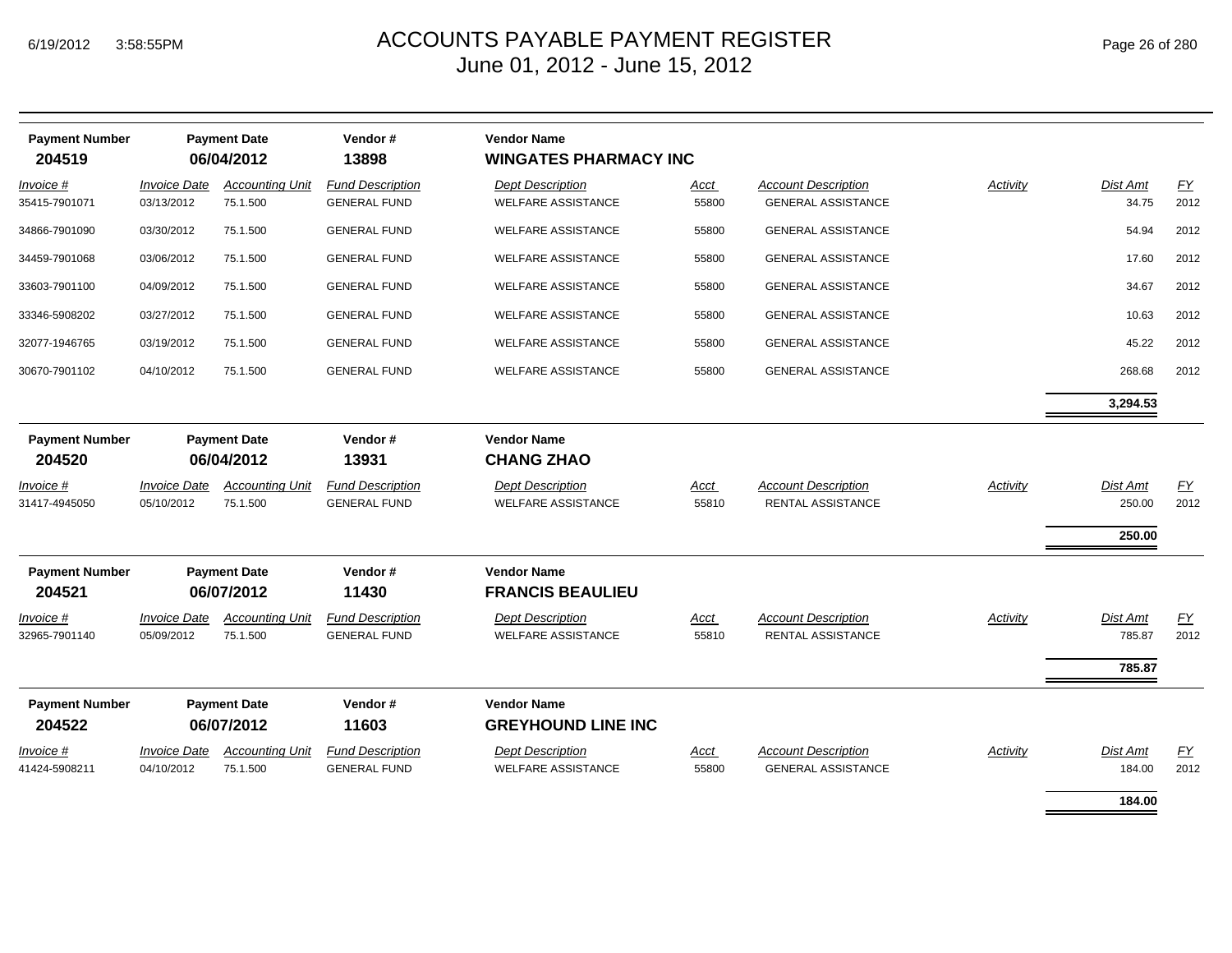| <b>Payment Number</b><br>204523      |                                   | <b>Payment Date</b><br>06/07/2012                | Vendor#<br>11438                                        | <b>Vendor Name</b><br><b>KATHLEEN M KARAWSKI</b>                              |                      |                                                        |          |                                   |                   |
|--------------------------------------|-----------------------------------|--------------------------------------------------|---------------------------------------------------------|-------------------------------------------------------------------------------|----------------------|--------------------------------------------------------|----------|-----------------------------------|-------------------|
| Invoice #<br>37951-6908551           | <b>Invoice Date</b><br>04/20/2012 | <b>Accounting Unit</b><br>75.1.500               | <b>Fund Description</b><br><b>GENERAL FUND</b>          | <b>Dept Description</b><br><b>WELFARE ASSISTANCE</b>                          | Acct<br>55810        | <b>Account Description</b><br><b>RENTAL ASSISTANCE</b> | Activity | Dist Amt<br>510.00                | EY<br>2012        |
|                                      |                                   |                                                  |                                                         |                                                                               |                      |                                                        |          | 510.00                            |                   |
| <b>Payment Number</b><br>204524      |                                   | <b>Payment Date</b><br>06/07/2012                | Vendor#<br>11271                                        | <b>Vendor Name</b><br><b>MP HOUSING INC</b>                                   |                      |                                                        |          |                                   |                   |
| <u>Invoice #</u><br>35937-7901106    | <b>Invoice Date</b><br>04/11/2012 | <b>Accounting Unit</b><br>75.1.500               | <b>Fund Description</b><br><b>GENERAL FUND</b>          | <b>Dept Description</b><br><b>WELFARE ASSISTANCE</b>                          | <u>Acct</u><br>55810 | <b>Account Description</b><br><b>RENTAL ASSISTANCE</b> | Activity | Dist Amt<br>675.00                | <u>FY</u><br>2012 |
|                                      |                                   |                                                  |                                                         |                                                                               |                      |                                                        |          | 675.00                            |                   |
| <b>Payment Number</b><br>204525      | <b>Payment Date</b><br>06/07/2012 |                                                  | Vendor#<br>11304                                        | <b>Vendor Name</b><br><b>THOMAS J PAPPAS</b>                                  |                      |                                                        |          |                                   |                   |
| Invoice #<br>37591-5908240           | <b>Invoice Date</b><br>05/03/2012 | <b>Accounting Unit</b><br>75.1.500               | <b>Fund Description</b><br><b>GENERAL FUND</b>          | <b>Dept Description</b><br><b>WELFARE ASSISTANCE</b>                          | <u>Acct</u><br>55810 | <b>Account Description</b><br>RENTAL ASSISTANCE        | Activity | Dist Amt<br>337.23                | EY<br>2012        |
|                                      |                                   |                                                  |                                                         |                                                                               |                      |                                                        |          | 337.23                            |                   |
| <b>Payment Number</b>                |                                   | <b>Payment Date</b>                              | Vendor#                                                 | <b>Vendor Name</b>                                                            |                      |                                                        |          |                                   |                   |
| 204526<br>Invoice #<br>41447-7901123 | <b>Invoice Date</b><br>04/23/2012 | 06/07/2012<br><b>Accounting Unit</b><br>75.1.500 | 11031<br><b>Fund Description</b><br><b>GENERAL FUND</b> | <b>ELLIOTT WALLER</b><br><b>Dept Description</b><br><b>WELFARE ASSISTANCE</b> | Acct<br>55810        | <b>Account Description</b><br>RENTAL ASSISTANCE        | Activity | Dist Amt<br>875.00                | EY<br>2012        |
|                                      |                                   |                                                  |                                                         |                                                                               |                      |                                                        |          | 875.00                            |                   |
| <b>Payment Number</b><br>204527      |                                   | <b>Payment Date</b><br>06/07/2012                | Vendor#<br>11751                                        | <b>Vendor Name</b><br><b>PHILIP BELMONT</b>                                   |                      |                                                        |          |                                   |                   |
| <u>Invoice #</u><br>MILEAGE 5/21/12  | <b>Invoice Date</b><br>05/23/2012 | <b>Accounting Unit</b><br>50.1.500               | <b>Fund Description</b><br><b>GENERAL FUND</b>          | <b>Dept Description</b><br><b>POLICE</b>                                      | <u>Acct</u><br>55307 | <b>Account Description</b><br>MILEAGE REIMBURSEMENTS   | Activity | <b>Dist Amt</b><br>44.40<br>44.40 | EY<br>2012        |
| <b>Payment Number</b><br>204528      |                                   | <b>Payment Date</b><br>06/07/2012                | Vendor#<br>14019                                        | <b>Vendor Name</b><br><b>PAUL BERGERON</b>                                    |                      |                                                        |          |                                   |                   |
| Invoice #                            | <b>Invoice Date</b>               | <b>Accounting Unit</b>                           | <b>Fund Description</b>                                 | <b>Dept Description</b>                                                       | <u>Acct</u>          | <b>Account Description</b>                             | Activity | Dist Amt                          | <u>FY</u>         |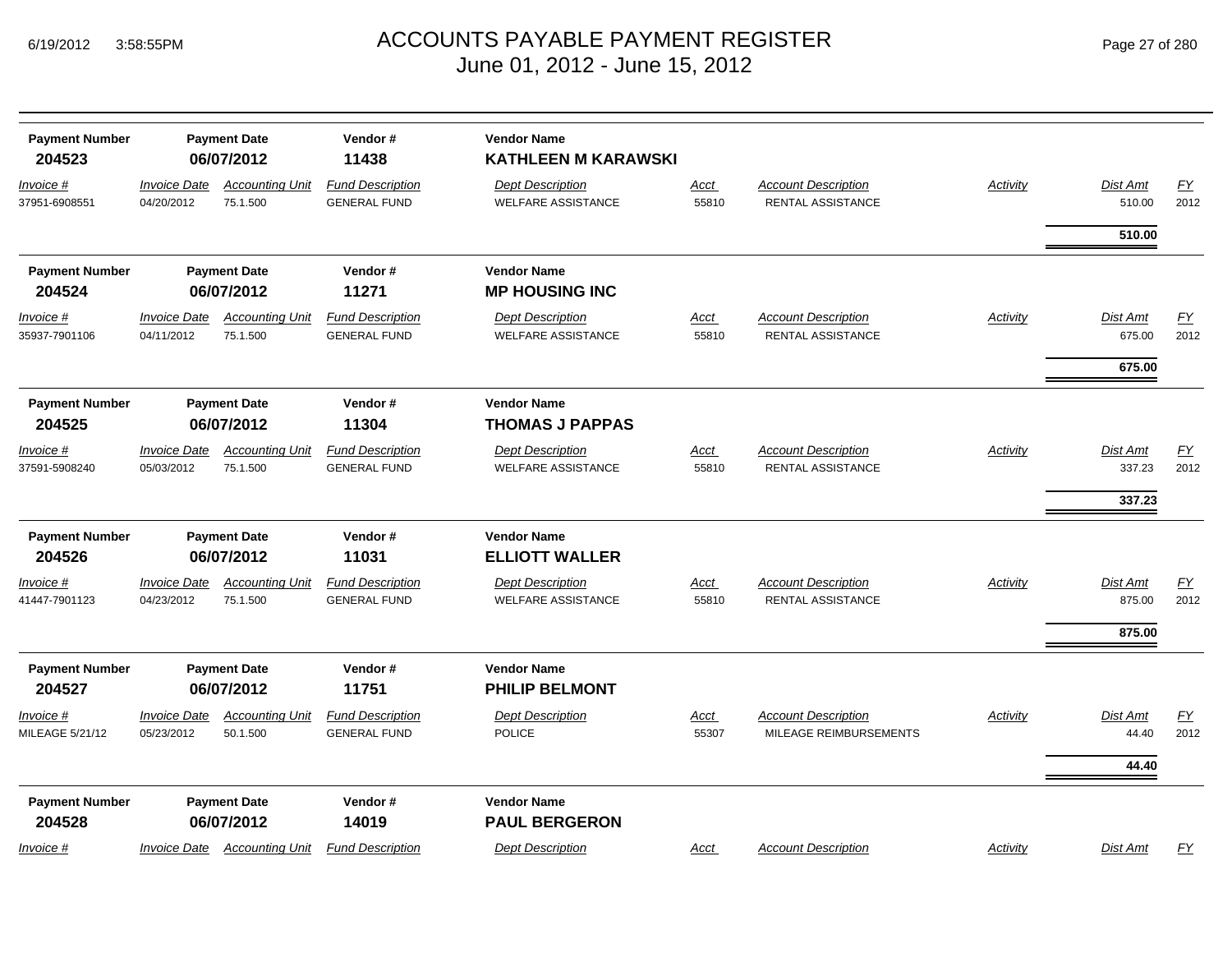| <b>Payment Number</b><br>204528   |                                   | <b>Payment Date</b><br>06/07/2012       | Vendor#<br>14019                                                         | <b>Vendor Name</b><br><b>PAUL BERGERON</b>                               |               |                                                                         |                 |                              |                          |
|-----------------------------------|-----------------------------------|-----------------------------------------|--------------------------------------------------------------------------|--------------------------------------------------------------------------|---------------|-------------------------------------------------------------------------|-----------------|------------------------------|--------------------------|
| Invoice #<br><b>REIMB MAY</b>     | <b>Invoice Date</b><br>05/31/2012 | <b>Accounting Unit</b><br>07.1.565      | <b>Fund Description</b><br><b>GENERAL FUND</b>                           | <b>Dept Description</b><br><b>CITY CLERK</b>                             | Acct<br>55400 | <b>Account Description</b><br><b>CONFERENCES AND</b><br><b>SEMINARS</b> | Activity        | Dist Amt<br>738.00           | EY<br>2012               |
| MILEAGE DEC -<br>JAN12            | 05/31/2012                        | 07.1.565                                | <b>GENERAL FUND</b>                                                      | <b>CITY CLERK</b>                                                        | 55307         | MILEAGE REIMBURSEMENTS                                                  |                 | 26.64                        | 2012                     |
|                                   |                                   |                                         |                                                                          |                                                                          |               |                                                                         |                 | 764.64                       |                          |
| <b>Payment Number</b><br>204529   |                                   | <b>Payment Date</b><br>06/07/2012       | Vendor#<br>14061                                                         | <b>Vendor Name</b><br><b>JEFFREY BUKUNT</b>                              |               |                                                                         |                 |                              |                          |
| Invoice #<br><b>TUITION REIMB</b> | <b>Invoice Date</b><br>05/28/2012 | <b>Accounting Unit</b><br>50.1.635      | <b>Fund Description</b><br><b>GENERAL FUND</b>                           | <b>Dept Description</b><br><b>POLICE</b>                                 | Acct<br>52800 | <b>Account Description</b><br>EDUCATIONAL ASSISTANCE                    | Activity        | Dist Amt<br>900.00           | <u>FY</u><br>2012        |
|                                   |                                   |                                         |                                                                          |                                                                          |               |                                                                         |                 | 900.00                       |                          |
| <b>Payment Number</b><br>204530   |                                   | <b>Payment Date</b><br>06/07/2012       | Vendor#<br>999000531                                                     | <b>Vendor Name</b><br><b>CANDACE VILLAMAINO</b>                          |               |                                                                         |                 |                              |                          |
| Invoice #<br>LOSS RATIO 04        | <b>Invoice Date</b><br>05/25/2012 | <b>Accounting Unit</b><br><b>BS6600</b> | <b>Fund Description</b><br><b>BENEFITS SELF INSURANCE</b><br><b>FUND</b> | <b>Dept Description</b><br><b>BENEFITS SELF INSURANCE</b><br><b>FUND</b> | Acct<br>21825 | <b>Account Description</b><br><b>LOSS RATIO LIABILITY</b>               | Activity        | Dist Amt<br>474.29<br>474.29 | EY<br>2012               |
| <b>Payment Number</b><br>204531   |                                   | <b>Payment Date</b><br>06/07/2012       | Vendor#<br>11809                                                         | <b>Vendor Name</b><br><b>EDITH CHEN</b>                                  |               |                                                                         |                 |                              |                          |
| Invoice #<br><b>AWARD 2012</b>    | <b>Invoice Date</b><br>06/07/2012 | <b>Accounting Unit</b><br>TF91.8638     | <b>Fund Description</b><br>NTC CULINARY ED<br><b>SCHOLARSHIP</b>         | <b>Dept Description</b><br><b>SCHOOL</b>                                 | Acct<br>68370 | <b>Account Description</b><br><b>SCHOLARSHIPS</b>                       | Activity        | Dist Amt<br>15.00<br>15.00   | EY<br>2012               |
| <b>Payment Number</b><br>204532   |                                   | <b>Payment Date</b><br>06/07/2012       | Vendor#<br>14120                                                         | <b>Vendor Name</b><br><b>JOHN COLANGELO</b>                              |               |                                                                         |                 |                              |                          |
| Invoice #<br>REIMB 5/07/12        | <b>Invoice Date</b><br>05/31/2012 | <b>Accounting Unit</b><br>50.1.500      | <b>Fund Description</b><br><b>GENERAL FUND</b>                           | <b>Dept Description</b><br><b>POLICE</b>                                 | Acct<br>61107 | <b>Account Description</b><br><b>CLOTHING &amp; UNIFORMS</b>            | <b>Activity</b> | Dist Amt<br>60.95            | $\underline{FY}$<br>2012 |
| MILEAGE 5/30/12                   | 06/01/2012                        | 50.1.500                                | <b>GENERAL FUND</b>                                                      | <b>POLICE</b>                                                            | 55307         | MILEAGE REIMBURSEMENTS                                                  |                 | 44.40                        | 2012                     |
|                                   |                                   |                                         |                                                                          |                                                                          |               |                                                                         |                 | 105.35                       |                          |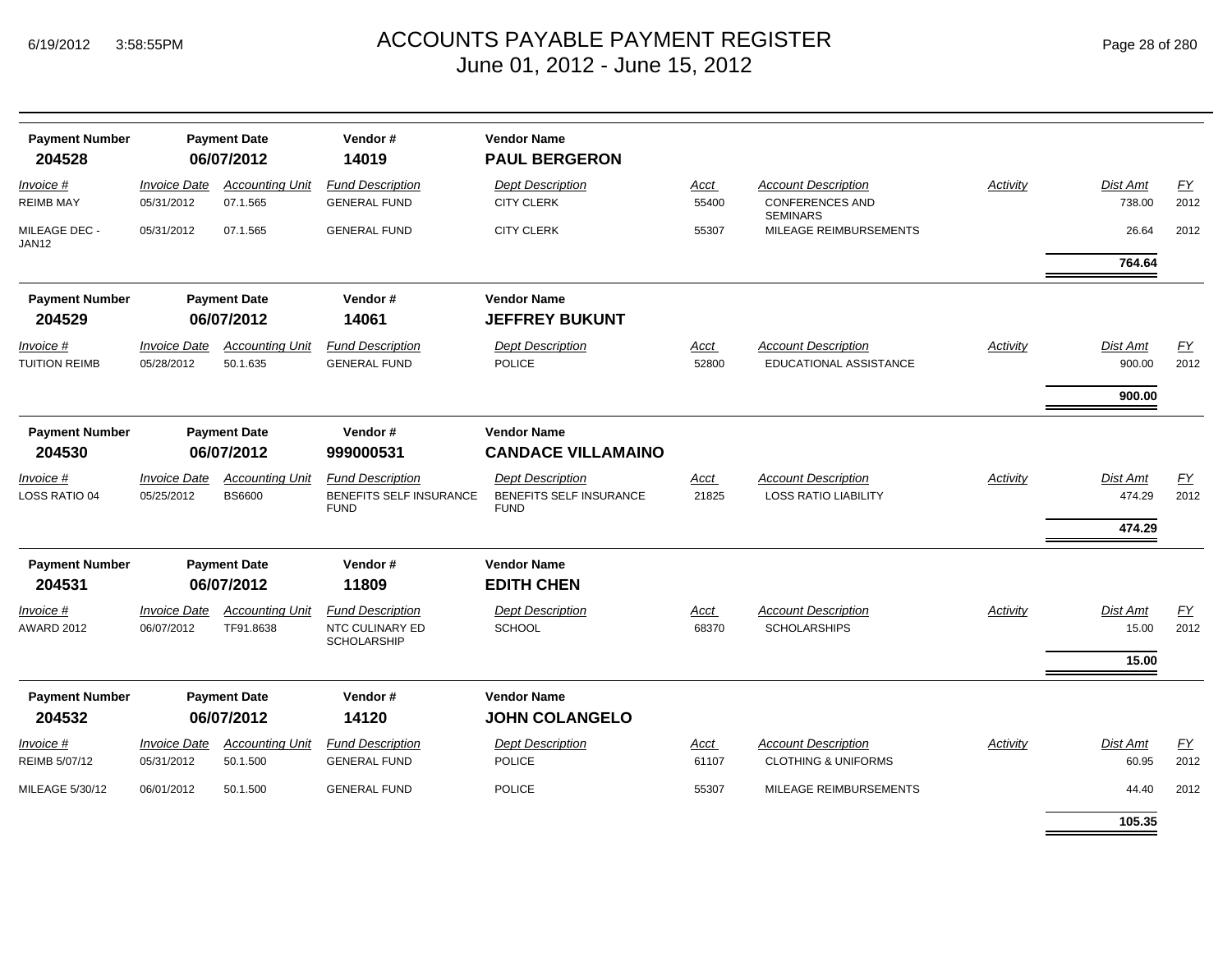| <b>Payment Number</b><br>204533                | <b>Payment Date</b><br>06/07/2012        |                                    | Vendor#<br>14122                               | <b>Vendor Name</b><br><b>MARK COLLINS</b>             |                      |                                                                   |          |                           |            |
|------------------------------------------------|------------------------------------------|------------------------------------|------------------------------------------------|-------------------------------------------------------|----------------------|-------------------------------------------------------------------|----------|---------------------------|------------|
| Invoice #<br><b>MILEAGE</b><br>$2/2 - 5/11/12$ | <b>Invoice Date</b><br>06/04/2012        | <b>Accounting Unit</b><br>53.1.730 | <b>Fund Description</b><br><b>GENERAL FUND</b> | <b>Dept Description</b><br><b>BUILDING INSPECTION</b> | Acct<br>55307        | <b>Account Description</b><br>MILEAGE REIMBURSEMENTS              | Activity | <b>Dist Amt</b><br>77.70  | EY<br>2012 |
|                                                |                                          |                                    |                                                |                                                       |                      |                                                                   |          | 77.70                     |            |
| <b>Payment Number</b><br>204534                |                                          | <b>Payment Date</b><br>06/07/2012  | Vendor#<br>14163                               | <b>Vendor Name</b><br><b>DOUGLAS DAME</b>             |                      |                                                                   |          |                           |            |
| Invoice #<br>MILEAGE MAY12                     | <b>Invoice Date</b><br>06/01/2012        | <b>Accounting Unit</b><br>32.1.600 | <b>Fund Description</b><br><b>GENERAL FUND</b> | <b>Dept Description</b><br><b>ASSESSING</b>           | Acct<br>55307        | <b>Account Description</b><br>MILEAGE REIMBURSEMENTS              | Activity | <b>Dist Amt</b><br>263.75 | FY<br>2012 |
|                                                |                                          |                                    |                                                |                                                       |                      |                                                                   |          | 263.75                    |            |
| <b>Payment Number</b><br>204535                | <b>Payment Date</b><br>06/07/2012        |                                    | Vendor#<br>11749                               | <b>Vendor Name</b><br><b>DONALD DENSMORE</b>          |                      |                                                                   |          |                           |            |
| Invoice #<br>REIMB 5/22/12                     | <b>Invoice Date</b><br>05/23/2012        | <b>Accounting Unit</b><br>50.1.500 | <b>Fund Description</b><br><b>GENERAL FUND</b> | <b>Dept Description</b><br><b>POLICE</b>              | Acct<br>61107        | <b>Account Description</b><br><b>CLOTHING &amp; UNIFORMS</b>      | Activity | <b>Dist Amt</b><br>450.50 | EY<br>2012 |
|                                                |                                          |                                    |                                                |                                                       |                      |                                                                   |          | 450.50                    |            |
| <b>Payment Number</b><br>204536                |                                          | <b>Payment Date</b><br>06/07/2012  | Vendor#<br>11740                               | <b>Vendor Name</b><br><b>JOSEPH DEWITT</b>            |                      |                                                                   |          |                           |            |
| Invoice #<br>REIMB 5/09/12                     | <b>Invoice Date</b><br>05/17/2012        | <b>Accounting Unit</b><br>50.1.500 | <b>Fund Description</b><br><b>GENERAL FUND</b> | <b>Dept Description</b><br><b>POLICE</b>              | <b>Acct</b><br>61107 | <b>Account Description</b><br><b>CLOTHING &amp; UNIFORMS</b>      | Activity | <b>Dist Amt</b><br>32.00  | EY<br>2012 |
| MILEAGE 5/22/12                                | 06/01/2012                               | 50.1.500                           | <b>GENERAL FUND</b>                            | <b>POLICE</b>                                         | 55307                | MILEAGE REIMBURSEMENTS                                            |          | 44.40                     | 2012       |
|                                                |                                          |                                    |                                                |                                                       |                      |                                                                   |          | 76.40                     |            |
| <b>Payment Number</b><br>204537                |                                          | <b>Payment Date</b><br>06/07/2012  | Vendor#<br>11748                               | <b>Vendor Name</b><br><b>ROBERT DUNN</b>              |                      |                                                                   |          |                           |            |
| Invoice #<br>REIMB 4/22/12                     | <i><b>Invoice Date</b></i><br>05/24/2012 | <b>Accounting Unit</b><br>50.1.500 | <b>Fund Description</b><br><b>GENERAL FUND</b> | <b>Dept Description</b><br><b>POLICE</b>              | Acct<br>55699        | <b>Account Description</b><br>OTHER CONTRACTED<br><b>SERVICES</b> | Activity | <b>Dist Amt</b><br>189.00 | EY<br>2012 |
|                                                |                                          |                                    |                                                |                                                       |                      |                                                                   |          | 189.00                    |            |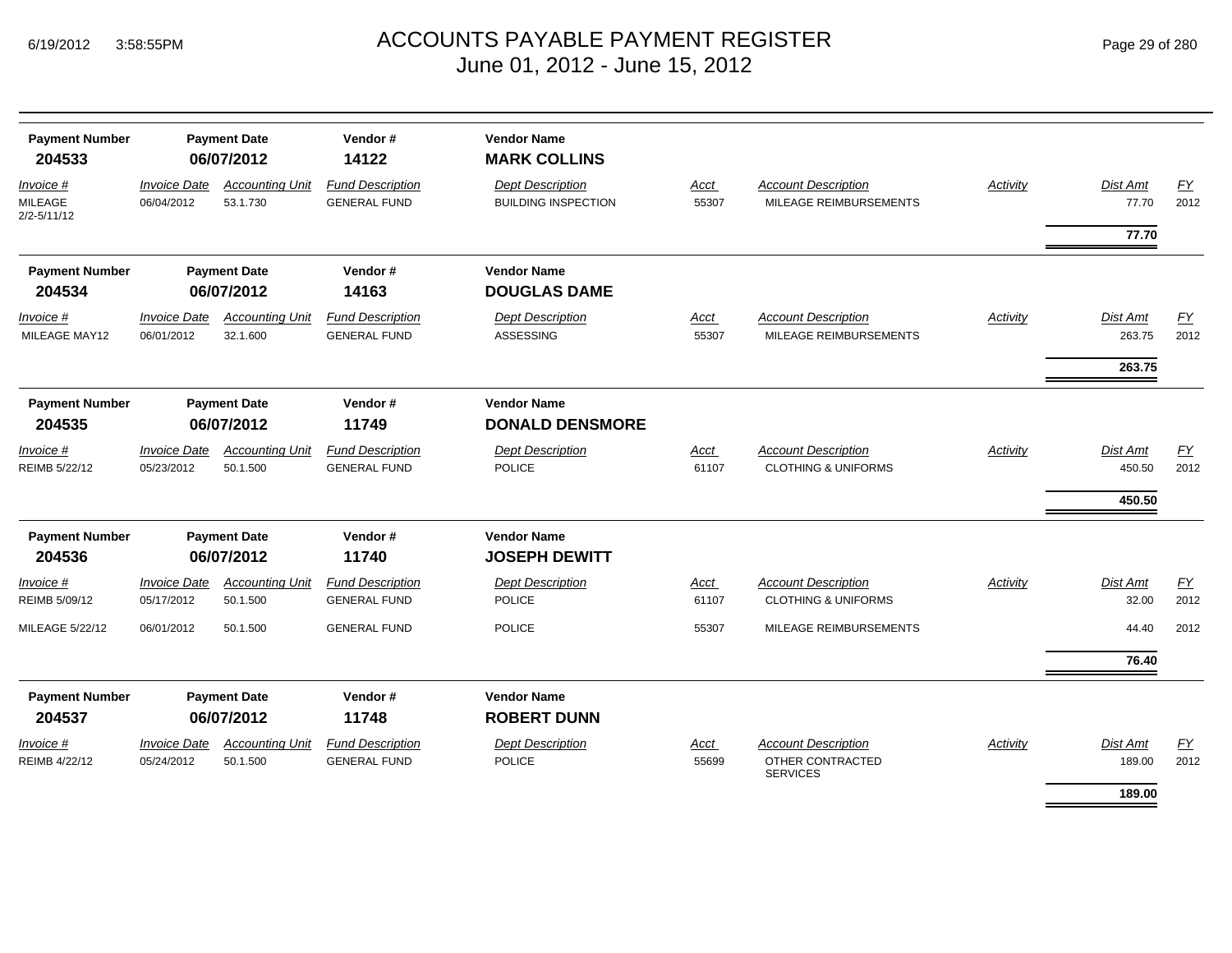## ACCOUNTS PAYABLE PAYMENT REGISTER Page 30 of 280 June 01, 2012 - June 15, 2012

| <b>Payment Number</b><br>204538     | <b>Payment Date</b><br>06/07/2012 |                                    | Vendor#<br>14246                               | <b>Vendor Name</b><br><b>CLARK GAPHARDT</b> |                      |                                                              |          |                             |            |
|-------------------------------------|-----------------------------------|------------------------------------|------------------------------------------------|---------------------------------------------|----------------------|--------------------------------------------------------------|----------|-----------------------------|------------|
| Invoice #<br>REIMB 5/30/12          | <b>Invoice Date</b><br>05/31/2012 | <b>Accounting Unit</b><br>50.1.500 | <b>Fund Description</b><br><b>GENERAL FUND</b> | <b>Dept Description</b><br><b>POLICE</b>    | Acct<br>61107        | <b>Account Description</b><br><b>CLOTHING &amp; UNIFORMS</b> | Activity | Dist Amt<br>89.23           | EY<br>2012 |
|                                     |                                   |                                    |                                                |                                             |                      |                                                              |          | 89.23                       |            |
| <b>Payment Number</b>               |                                   | <b>Payment Date</b>                | Vendor#                                        | <b>Vendor Name</b>                          |                      |                                                              |          |                             |            |
| 204539                              |                                   | 06/07/2012                         | 11753                                          | <b>ADALBERTO GARCIA</b>                     |                      |                                                              |          |                             |            |
| Invoice #<br><b>MILEAGE 5/15/12</b> | <b>Invoice Date</b><br>05/22/2012 | <b>Accounting Unit</b><br>50.1.500 | <b>Fund Description</b><br><b>GENERAL FUND</b> | <b>Dept Description</b><br><b>POLICE</b>    | Acct<br>55307        | <b>Account Description</b><br>MILEAGE REIMBURSEMENTS         | Activity | <b>Dist Amt</b><br>44.40    | EY<br>2012 |
|                                     |                                   |                                    |                                                |                                             |                      |                                                              |          | 44.40                       |            |
| <b>Payment Number</b>               |                                   | <b>Payment Date</b>                | Vendor#                                        | <b>Vendor Name</b>                          |                      |                                                              |          |                             |            |
| 204540                              |                                   | 06/07/2012                         | 11752                                          | <b>ROBERT GOODWIN</b>                       |                      |                                                              |          |                             |            |
| Invoice #<br>REIMB 5/20/12          | <b>Invoice Date</b><br>05/22/2012 | <b>Accounting Unit</b><br>50.1.500 | <b>Fund Description</b><br><b>GENERAL FUND</b> | <b>Dept Description</b><br><b>POLICE</b>    | Acct<br>61107        | <b>Account Description</b><br><b>CLOTHING &amp; UNIFORMS</b> | Activity | <b>Dist Amt</b><br>(164.69) | EY<br>2012 |
| REIMB 5/11/12                       | 05/23/2012                        | 50.1.500                           | <b>GENERAL FUND</b>                            | <b>POLICE</b>                               | 61107                | <b>CLOTHING &amp; UNIFORMS</b>                               |          | 624.53                      | 2012       |
| REIMB 5/20/12                       | 05/22/2012                        | 50.1.500                           | <b>GENERAL FUND</b>                            | <b>POLICE</b>                               | 61107                | <b>CLOTHING &amp; UNIFORMS</b>                               |          | 164.69                      | 2012       |
|                                     |                                   |                                    |                                                |                                             |                      |                                                              |          | 624.53                      |            |
| <b>Payment Number</b><br>204541     |                                   | <b>Payment Date</b><br>06/07/2012  | Vendor#<br>11222                               | <b>Vendor Name</b><br><b>JONATHAN LEHTO</b> |                      |                                                              |          |                             |            |
| Invoice #<br>REIMB 5/26/12          | <b>Invoice Date</b><br>05/31/2012 | <b>Accounting Unit</b><br>50.1.500 | <b>Fund Description</b><br><b>GENERAL FUND</b> | <b>Dept Description</b><br><b>POLICE</b>    | <b>Acct</b><br>61107 | <b>Account Description</b><br><b>CLOTHING &amp; UNIFORMS</b> | Activity | <b>Dist Amt</b><br>317.65   | EY<br>2012 |
|                                     |                                   |                                    |                                                |                                             |                      |                                                              |          | 317.65                      |            |
| <b>Payment Number</b><br>204542     |                                   | <b>Payment Date</b><br>06/07/2012  | Vendor#<br>999000532                           | <b>Vendor Name</b><br><b>JUDITH TURNER</b>  |                      |                                                              |          |                             |            |
| Invoice #                           | <b>Invoice Date</b>               | <b>Accounting Unit</b>             | <b>Fund Description</b>                        | <b>Dept Description</b>                     | Acct                 | <b>Account Description</b>                                   | Activity | Dist Amt                    | EY         |
| <b>LOSS RATIO 05</b>                | 05/25/2012                        | <b>BS6600</b>                      | BENEFITS SELF INSURANCE<br><b>FUND</b>         | BENEFITS SELF INSURANCE<br><b>FUND</b>      | 21825                | <b>LOSS RATIO LIABILITY</b>                                  |          | 308.58<br>308.58            | 2012       |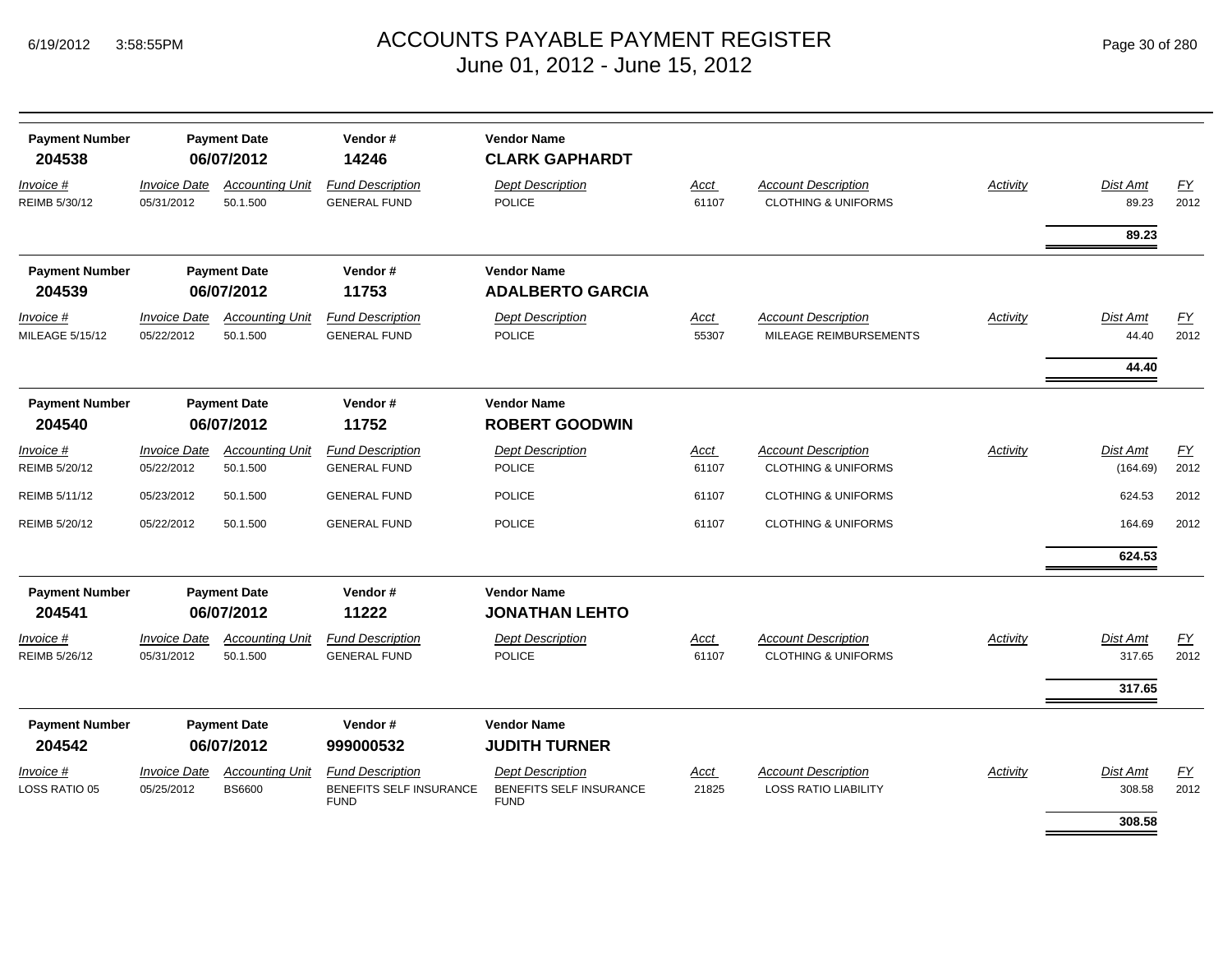| <b>Payment Number</b><br>204543          | <b>Payment Date</b><br>06/07/2012        |                                         | Vendor#<br><b>Vendor Name</b><br>999000533<br><b>KATHLEEN GAVIN-PARKS</b> |                                                                   |                      |                                                             |                 |                              |                   |
|------------------------------------------|------------------------------------------|-----------------------------------------|---------------------------------------------------------------------------|-------------------------------------------------------------------|----------------------|-------------------------------------------------------------|-----------------|------------------------------|-------------------|
| Invoice #<br>LOSS RATIO 03               | <b>Invoice Date</b><br>05/25/2012        | <b>Accounting Unit</b><br><b>BS6600</b> | <b>Fund Description</b><br>BENEFITS SELF INSURANCE<br><b>FUND</b>         | <b>Dept Description</b><br>BENEFITS SELF INSURANCE<br><b>FUND</b> | <b>Acct</b><br>21825 | <b>Account Description</b><br><b>LOSS RATIO LIABILITY</b>   | Activity        | Dist Amt<br>310.47<br>310.47 | EY<br>2012        |
| <b>Payment Number</b><br>204544          |                                          | <b>Payment Date</b><br>06/07/2012       | Vendor#<br>14372                                                          | <b>Vendor Name</b><br><b>TY KUCHARSKI</b>                         |                      |                                                             |                 |                              |                   |
| Invoice #<br>TUITION REIMB               | <i><b>Invoice Date</b></i><br>05/28/2012 | <b>Accounting Unit</b><br>50.1.635      | <b>Fund Description</b><br><b>GENERAL FUND</b>                            | <b>Dept Description</b><br><b>POLICE</b>                          | Acct<br>52800        | <b>Account Description</b><br><b>EDUCATIONAL ASSISTANCE</b> | Activity        | <b>Dist Amt</b><br>900.00    | <u>FY</u><br>2012 |
|                                          |                                          |                                         |                                                                           |                                                                   |                      |                                                             |                 | 900.00                       |                   |
| <b>Payment Number</b><br>204545          |                                          | <b>Payment Date</b><br>06/07/2012       | Vendor#<br>10891                                                          | <b>Vendor Name</b><br><b>ANDREW LEMAY</b>                         |                      |                                                             |                 |                              |                   |
| Invoice #<br>MILEAGE MAY                 | <b>Invoice Date</b><br>05/30/2012        | <b>Accounting Unit</b><br>32.1.600      | <b>Fund Description</b><br><b>GENERAL FUND</b>                            | <b>Dept Description</b><br>ASSESSING                              | <u>Acct</u><br>55307 | <b>Account Description</b><br>MILEAGE REIMBURSEMENTS        | <b>Activity</b> | <b>Dist Amt</b><br>21.65     | <u>FY</u><br>2012 |
|                                          |                                          |                                         |                                                                           |                                                                   |                      |                                                             |                 | 21.65                        |                   |
| <b>Payment Number</b><br>204546          |                                          | <b>Payment Date</b><br>06/07/2012       | Vendor#<br>999000534                                                      | <b>Vendor Name</b><br><b>LINDA CHRISTY EVERS</b>                  |                      |                                                             |                 |                              |                   |
| Invoice #<br>LOSS RATIO 08               | <b>Invoice Date</b><br>05/25/2012        | <b>Accounting Unit</b><br><b>BS6600</b> | <b>Fund Description</b><br>BENEFITS SELF INSURANCE<br><b>FUND</b>         | <b>Dept Description</b><br>BENEFITS SELF INSURANCE<br><b>FUND</b> | Acct<br>21825        | <b>Account Description</b><br><b>LOSS RATIO LIABILITY</b>   | Activity        | <b>Dist Amt</b><br>309.96    | EY<br>2012        |
|                                          |                                          |                                         |                                                                           |                                                                   |                      |                                                             |                 | 309.96                       |                   |
| <b>Payment Number</b><br>204547          |                                          | <b>Payment Date</b><br>06/07/2012       | Vendor#<br>14414                                                          | <b>Vendor Name</b><br><b>SUSAN LOVERING</b>                       |                      |                                                             |                 |                              |                   |
| Invoice #<br><b>REIMB MAY</b><br>COMCAST | <b>Invoice Date</b><br>05/18/2012        | <b>Accounting Unit</b><br>20.1.555      | <b>Fund Description</b><br><b>GENERAL FUND</b>                            | <b>Dept Description</b><br><b>TELECOMMUNICATIONS</b>              | Acct<br>55109        | <b>Account Description</b><br>TELEPHONE-VOICE               | Activity        | Dist Amt<br>33.00<br>33.00   | <u>FY</u><br>2012 |
| <b>Payment Number</b><br>204548          |                                          | <b>Payment Date</b><br>06/07/2012       | Vendor#<br>999000535                                                      | <b>Vendor Name</b><br><b>MAUREEN DECKER</b>                       |                      |                                                             |                 |                              |                   |
| <u>Invoice #</u>                         |                                          | <b>Invoice Date</b> Accounting Unit     | <b>Fund Description</b>                                                   | <b>Dept Description</b>                                           | <u>Acct</u>          | <b>Account Description</b>                                  | <u>Activity</u> | <b>Dist Amt</b>              | <u>FY</u>         |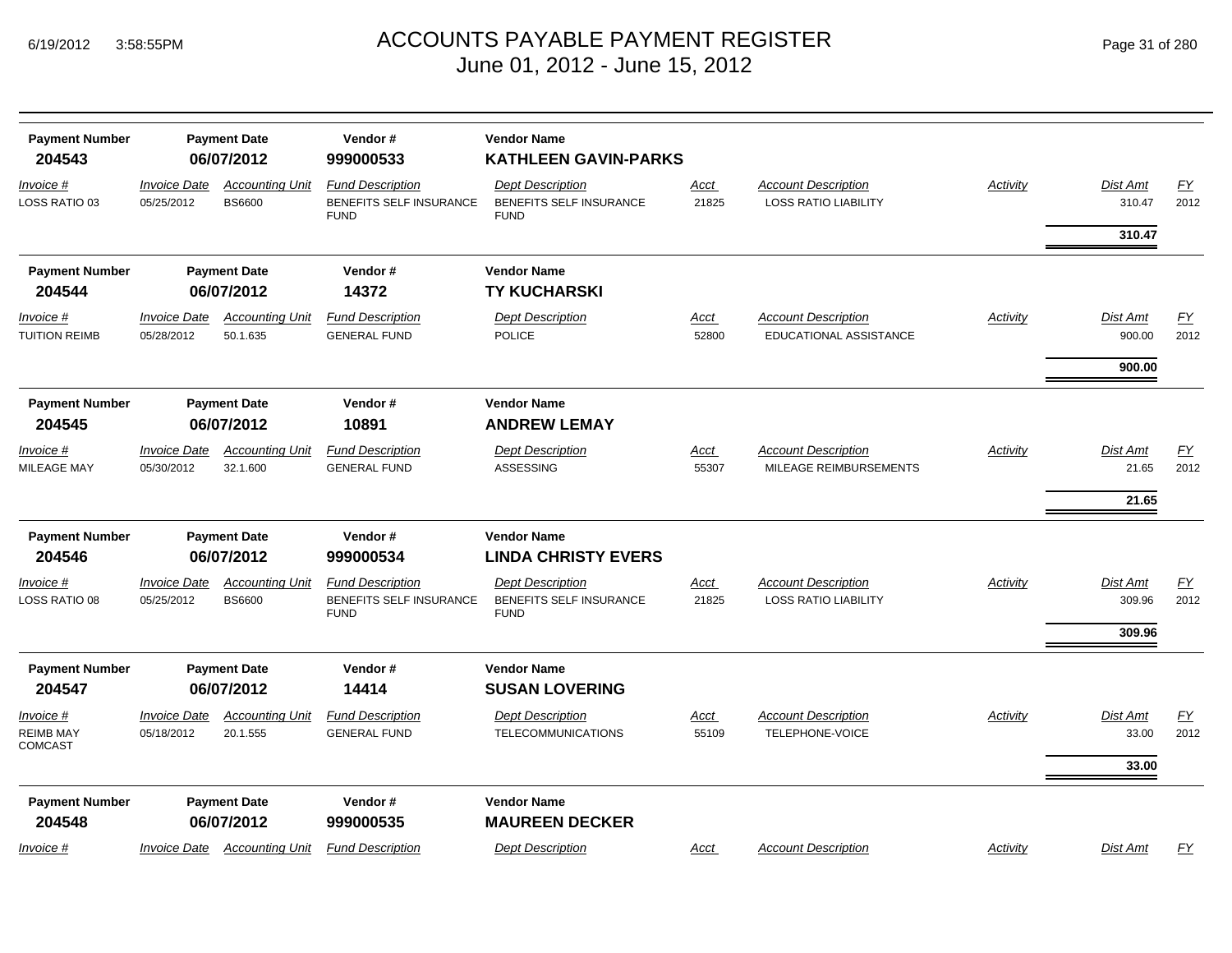## ACCOUNTS PAYABLE PAYMENT REGISTER Page 32 of 280 June 01, 2012 - June 15, 2012

| Page 32 of 280 |  |  |
|----------------|--|--|
|----------------|--|--|

| <b>Payment Number</b><br>204548           |                                          | <b>Payment Date</b><br>06/07/2012       | Vendor#<br>999000535                                              | <b>Vendor Name</b><br><b>MAUREEN DECKER</b>                       |                      |                                                                                 |                           |                      |                          |
|-------------------------------------------|------------------------------------------|-----------------------------------------|-------------------------------------------------------------------|-------------------------------------------------------------------|----------------------|---------------------------------------------------------------------------------|---------------------------|----------------------|--------------------------|
| Invoice #<br>LOSS RATIO 07                | <i><b>Invoice Date</b></i><br>05/25/2012 | <b>Accounting Unit</b><br><b>BS6600</b> | <b>Fund Description</b><br>BENEFITS SELF INSURANCE<br><b>FUND</b> | <b>Dept Description</b><br>BENEFITS SELF INSURANCE<br><b>FUND</b> | <u>Acct</u><br>21825 | <b>Account Description</b><br><b>LOSS RATIO LIABILITY</b>                       | Activity                  | Dist Amt<br>162.69   | $\underline{FY}$<br>2012 |
|                                           |                                          |                                         |                                                                   |                                                                   |                      |                                                                                 |                           | 162.69               |                          |
| <b>Payment Number</b>                     |                                          | <b>Payment Date</b>                     | Vendor#                                                           | <b>Vendor Name</b>                                                |                      |                                                                                 |                           |                      |                          |
| 204549                                    |                                          | 06/07/2012                              | 11741                                                             | <b>NICHOLAS MISEIRVITCH</b>                                       |                      |                                                                                 |                           |                      |                          |
| Invoice #<br>2/24-5/11-N.MISEIR<br>VITC   | <b>Invoice Date</b><br>06/05/2012        | <b>Accounting Unit</b><br>22.5010       | <b>Fund Description</b><br>CAP PROJECTS-INFO<br><b>TECHNOLOGY</b> | <b>Dept Description</b><br>CAPITAL PROJECTS-INFO TECH             | <b>Acct</b><br>81342 | <b>Account Description</b><br><b>COMPUTER SOFTWARE &amp;</b><br><b>HARDWARE</b> | Activity<br>1010.22.01.30 | Dist Amt<br>1,748.11 | EY<br>2012               |
|                                           |                                          |                                         |                                                                   |                                                                   |                      |                                                                                 |                           | 1,748.11             |                          |
| <b>Payment Number</b><br>204550           |                                          | <b>Payment Date</b><br>06/07/2012       | Vendor#<br>11747                                                  | <b>Vendor Name</b><br><b>BRIAN MOORES</b>                         |                      |                                                                                 |                           |                      |                          |
| Invoice #                                 | <b>Invoice Date</b>                      | <b>Accounting Unit</b>                  | <b>Fund Description</b>                                           | <b>Dept Description</b>                                           | <u>Acct</u>          | <b>Account Description</b>                                                      | Activity                  | Dist Amt             | EY                       |
| 5/20-BRIAN<br><b>MOORES</b>               | 05/20/2012                               | 50.1.500                                | <b>GENERAL FUND</b>                                               | <b>POLICE</b>                                                     | 61107                | <b>CLOTHING &amp; UNIFORMS</b>                                                  |                           | 69.97                | 2012                     |
|                                           |                                          |                                         |                                                                   |                                                                   |                      |                                                                                 |                           | 69.97                |                          |
| <b>Payment Number</b>                     |                                          | <b>Payment Date</b>                     | Vendor#                                                           | <b>Vendor Name</b>                                                |                      |                                                                                 |                           |                      |                          |
| 204551                                    |                                          | 06/07/2012                              | 14486                                                             | <b>MICHAEL MOUSHEGIAN</b>                                         |                      |                                                                                 |                           |                      |                          |
| <u>Invoice #</u><br>5/31-M.<br>MOUSHEGIAN | <b>Invoice Date</b><br>06/01/2012        | <b>Accounting Unit</b><br>50.1.500      | <b>Fund Description</b><br><b>GENERAL FUND</b>                    | <b>Dept Description</b><br><b>POLICE</b>                          | <u>Acct</u><br>61107 | <b>Account Description</b><br><b>CLOTHING &amp; UNIFORMS</b>                    | Activity                  | Dist Amt<br>103.95   | $\underline{FY}$<br>2012 |
|                                           |                                          |                                         |                                                                   |                                                                   |                      |                                                                                 |                           | 103.95               |                          |
| <b>Payment Number</b><br>204552           |                                          | <b>Payment Date</b><br>06/07/2012       | Vendor#<br>999000529                                              | <b>Vendor Name</b><br><b>NAOMI STIENBERG</b>                      |                      |                                                                                 |                           |                      |                          |
| Invoice #                                 | <b>Invoice Date</b>                      | <b>Accounting Unit</b>                  | <b>Fund Description</b>                                           | <b>Dept Description</b>                                           | <u>Acct</u>          | <b>Account Description</b>                                                      | Activity                  | Dist Amt             | $\underline{FY}$         |
| LOSS RATIO                                | 05/30/2012                               | <b>BS6600</b>                           | BENEFITS SELF INSURANCE<br><b>FUND</b>                            | BENEFITS SELF INSURANCE<br><b>FUND</b>                            | 21825                | <b>LOSS RATIO LIABILITY</b>                                                     |                           | 244.03               | 2012                     |
|                                           |                                          |                                         |                                                                   |                                                                   |                      |                                                                                 |                           | 244.03               |                          |
| <b>Payment Number</b>                     |                                          | <b>Payment Date</b>                     | Vendor#                                                           | <b>Vendor Name</b>                                                |                      | <b>Payee Name</b>                                                               |                           |                      |                          |
| 204553                                    |                                          | 06/07/2012                              | 11186                                                             | NH DEPT OF ENVIROMENTAL SERVS                                     |                      | <b>NH DES - WETLANDS BUREAU</b>                                                 |                           |                      |                          |
| Invoice #                                 | <i><b>Invoice Date</b></i>               | <b>Accounting Unit</b>                  | <b>Fund Description</b>                                           | <b>Dept Description</b>                                           | <u>Acct</u>          | <b>Account Description</b>                                                      | Activity                  | Dist Amt             | EY                       |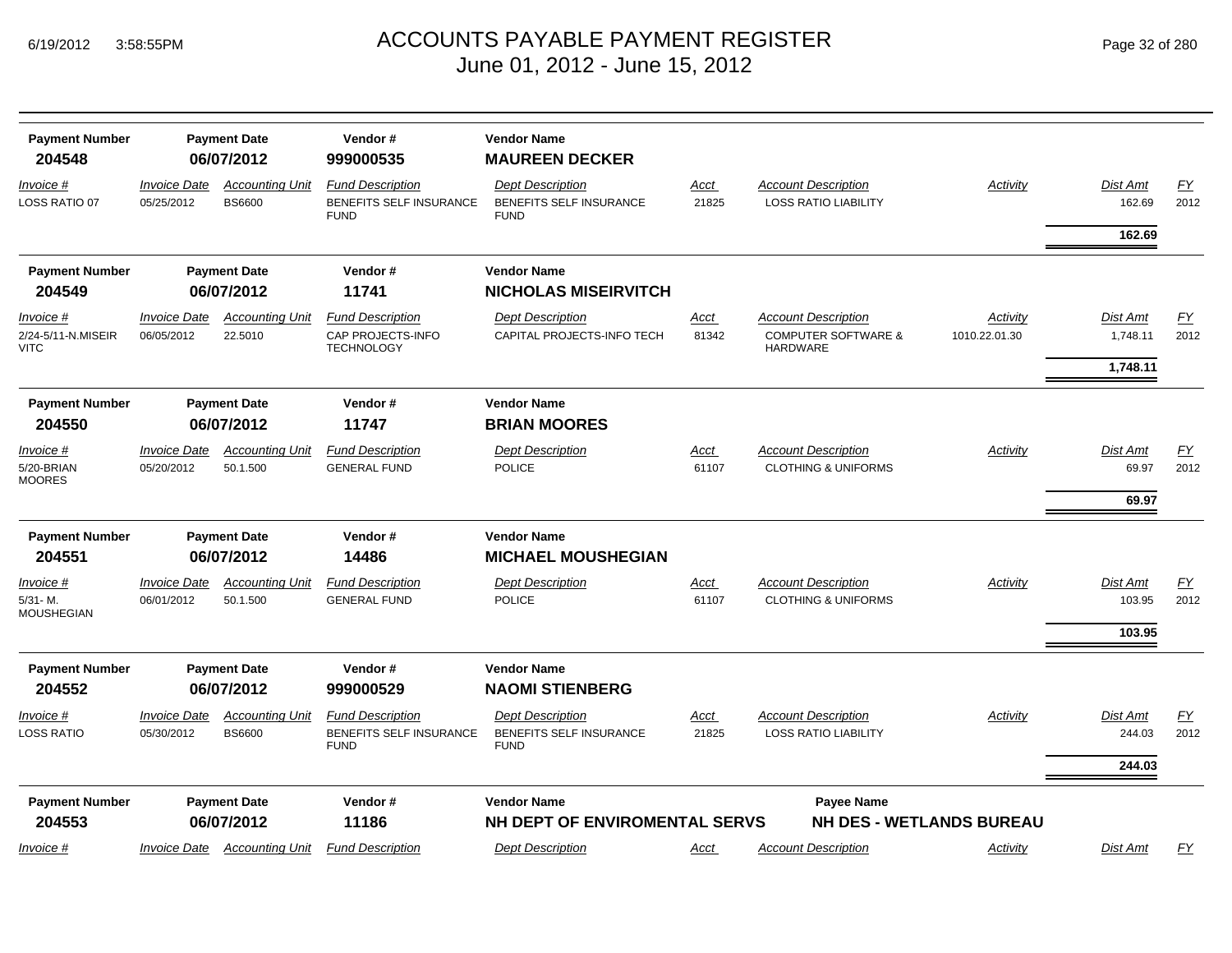| <b>Payment Number</b><br>204553              |                                   | <b>Payment Date</b><br>06/07/2012                     | Vendor#<br>11186                                                         | <b>Vendor Name</b><br>NH DEPT OF ENVIROMENTAL SERVS                      |                      | Payee Name<br><b>NH DES - WETLANDS BUREAU</b>             |                               |                           |                          |
|----------------------------------------------|-----------------------------------|-------------------------------------------------------|--------------------------------------------------------------------------|--------------------------------------------------------------------------|----------------------|-----------------------------------------------------------|-------------------------------|---------------------------|--------------------------|
| Invoice #<br>CSO 004 06/05/12                | <b>Invoice Date</b><br>06/05/2012 | <b>Accounting Unit</b><br>69.6200.950                 | <b>Fund Description</b><br><b>WASTEWATER FUND</b>                        | <b>Dept Description</b><br><b>WASTEWATER</b>                             | <u>Acct</u><br>81700 | <b>Account Description</b><br><b>INFRASTRUCTURE</b>       | Activity<br>1044.69.01.30     | Dist Amt<br>800.00        | $\underline{FY}$<br>2012 |
|                                              |                                   |                                                       |                                                                          |                                                                          |                      |                                                           |                               | 800.00                    |                          |
| <b>Payment Number</b>                        |                                   | <b>Payment Date</b>                                   | Vendor#                                                                  | <b>Vendor Name</b>                                                       |                      |                                                           |                               |                           |                          |
| 204554                                       |                                   | 06/07/2012                                            | 14549                                                                    | <b>PHILLIP NICHOLS</b>                                                   |                      |                                                           |                               |                           |                          |
| Invoice #<br>MILES-PHILLIP<br><b>NICHOLS</b> | <b>Invoice Date</b><br>06/01/2012 | <b>Accounting Unit</b><br>50.1.500                    | <b>Fund Description</b><br><b>GENERAL FUND</b>                           | <b>Dept Description</b><br><b>POLICE</b>                                 | <u>Acct</u><br>55307 | <b>Account Description</b><br>MILEAGE REIMBURSEMENTS      | Activity                      | Dist Amt<br>44.40         | EY<br>2012               |
|                                              |                                   |                                                       |                                                                          |                                                                          |                      |                                                           |                               | 44.40                     |                          |
| <b>Payment Number</b><br>204555              |                                   | <b>Payment Date</b><br>Vendor#<br>10228<br>06/07/2012 |                                                                          | <b>Vendor Name</b><br><b>NICOLE GAUDET</b>                               |                      | <b>Payee Name</b>                                         | NICOLE GAUDET AND UNIV. OF RI |                           |                          |
| Invoice #                                    | <b>Invoice Date</b>               | <b>Accounting Unit</b>                                | <b>Fund Description</b>                                                  | <b>Dept Description</b>                                                  | Acct                 | <b>Account Description</b>                                | Activity                      | <b>Dist Amt</b>           | EY                       |
| <b>SCHOLARSHIP</b><br>2011                   | 06/04/2012                        | TF91.8638                                             | NTC CULINARY ED<br><b>SCHOLARSHIP</b>                                    | <b>SCHOOL</b>                                                            | 68370                | <b>SCHOLARSHIPS</b>                                       |                               | 2,000.00                  | 2012                     |
|                                              |                                   |                                                       |                                                                          |                                                                          |                      |                                                           |                               | 2,000.00                  |                          |
| <b>Payment Number</b>                        |                                   | <b>Payment Date</b>                                   | Vendor#                                                                  | <b>Vendor Name</b>                                                       |                      |                                                           |                               |                           |                          |
| 204556                                       |                                   | 06/07/2012                                            | 13277                                                                    | <b>CHRISTOPHER PEACH</b>                                                 |                      |                                                           |                               |                           |                          |
| Invoice #<br>5/25-CHRIS PEACH                | <b>Invoice Date</b><br>06/01/2012 | <b>Accounting Unit</b><br>50.1.500                    | <b>Fund Description</b><br><b>GENERAL FUND</b>                           | <b>Dept Description</b><br><b>POLICE</b>                                 | <u>Acct</u><br>52809 | <b>Account Description</b><br><b>WELLNESS PROGRAM</b>     | Activity                      | <b>Dist Amt</b><br>244.45 | EY<br>2012               |
|                                              |                                   |                                                       |                                                                          |                                                                          |                      |                                                           |                               | 244.45                    |                          |
| <b>Payment Number</b><br>204557              |                                   | <b>Payment Date</b><br>06/07/2012                     | Vendor#<br>999000536                                                     | <b>Vendor Name</b><br><b>PIERRE LALIBERTE</b>                            |                      |                                                           |                               |                           |                          |
| Invoice #<br>LOSS RATIO 06                   | <b>Invoice Date</b><br>05/25/2012 | <b>Accounting Unit</b><br><b>BS6600</b>               | <b>Fund Description</b><br><b>BENEFITS SELF INSURANCE</b><br><b>FUND</b> | <b>Dept Description</b><br><b>BENEFITS SELF INSURANCE</b><br><b>FUND</b> | Acct<br>21825        | <b>Account Description</b><br><b>LOSS RATIO LIABILITY</b> | Activity                      | <b>Dist Amt</b><br>491.61 | <u>FY</u><br>2012        |
|                                              |                                   |                                                       |                                                                          |                                                                          |                      |                                                           |                               | 491.61                    |                          |
| <b>Payment Number</b><br>204558              |                                   | <b>Payment Date</b><br>06/07/2012                     | Vendor#<br>11743                                                         | <b>Vendor Name</b><br><b>ROBERT POWERS</b>                               |                      |                                                           |                               |                           |                          |
| Invoice #                                    | <b>Invoice Date</b>               | <b>Accounting Unit</b>                                | <b>Fund Description</b>                                                  | <b>Dept Description</b>                                                  | <u>Acct</u>          | <b>Account Description</b>                                | Activity                      | Dist Amt                  | EY                       |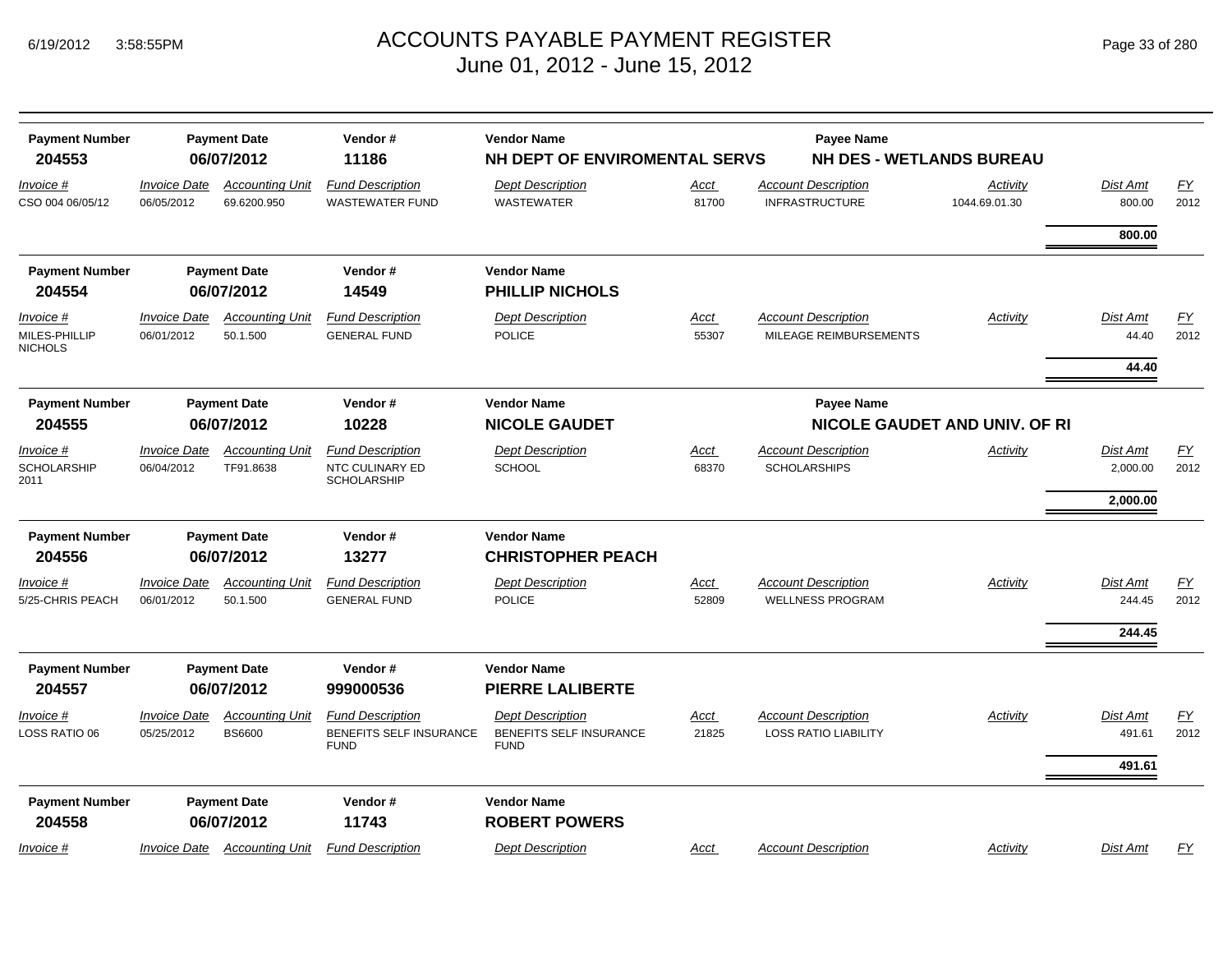| <b>Payment Number</b><br>204558               |                                   | <b>Payment Date</b><br>06/07/2012       | Vendor#<br>11743                                                         | <b>Vendor Name</b><br><b>ROBERT POWERS</b>                        |                      |                                                              |                 |                              |                          |
|-----------------------------------------------|-----------------------------------|-----------------------------------------|--------------------------------------------------------------------------|-------------------------------------------------------------------|----------------------|--------------------------------------------------------------|-----------------|------------------------------|--------------------------|
| Invoice #<br>TRAINING-ROBERT                  | <b>Invoice Date</b><br>05/23/2012 | <b>Accounting Unit</b><br>50.1.635      | <b>Fund Description</b><br><b>GENERAL FUND</b>                           | <b>Dept Description</b><br><b>POLICE</b>                          | Acct<br>55400        | <b>Account Description</b><br><b>CONFERENCES AND</b>         | <b>Activity</b> | Dist Amt<br>140.00           | $\underline{FY}$<br>2012 |
| <b>POWERS</b><br>5/24-ROBERT<br><b>POWERS</b> | 05/24/2012                        | 50.1.500                                | <b>GENERAL FUND</b>                                                      | <b>POLICE</b>                                                     | 61107                | <b>SEMINARS</b><br><b>CLOTHING &amp; UNIFORMS</b>            |                 | 409.89                       | 2012                     |
|                                               |                                   |                                         |                                                                          |                                                                   |                      |                                                              |                 | 549.89                       |                          |
| <b>Payment Number</b><br>204559               |                                   | <b>Payment Date</b><br>06/07/2012       | Vendor#<br>11797                                                         | <b>Vendor Name</b><br><b>JOSEPH ROUSSEAU</b>                      |                      |                                                              |                 |                              |                          |
| Invoice #<br>5/27-JOSEPH<br><b>ROUSSEAU</b>   | <b>Invoice Date</b><br>05/27/2012 | <b>Accounting Unit</b><br>50.1.500      | <b>Fund Description</b><br><b>GENERAL FUND</b>                           | <b>Dept Description</b><br><b>POLICE</b>                          | <b>Acct</b><br>61107 | <b>Account Description</b><br><b>CLOTHING &amp; UNIFORMS</b> | <b>Activity</b> | Dist Amt<br>299.85<br>299.85 | $\underline{FY}$<br>2012 |
| <b>Payment Number</b><br>204560               | <b>Payment Date</b><br>06/07/2012 |                                         | Vendor#<br>999000537                                                     | <b>Vendor Name</b><br><b>RUTH HARRIS</b>                          |                      |                                                              |                 |                              |                          |
| Invoice #<br>LOSS RATIO 01                    | <b>Invoice Date</b><br>05/25/2012 | <b>Accounting Unit</b><br><b>BS6600</b> | <b>Fund Description</b><br><b>BENEFITS SELF INSURANCE</b><br><b>FUND</b> | <b>Dept Description</b><br>BENEFITS SELF INSURANCE<br><b>FUND</b> | <b>Acct</b><br>21825 | <b>Account Description</b><br><b>LOSS RATIO LIABILITY</b>    | Activity        | Dist Amt<br>308.58<br>308.58 | EY<br>2012               |
| <b>Payment Number</b>                         |                                   | <b>Payment Date</b>                     | Vendor#                                                                  | <b>Vendor Name</b>                                                |                      |                                                              |                 |                              |                          |
| 204561                                        |                                   | 06/07/2012                              | 999000538                                                                | <b>SANDRA LOWE</b>                                                |                      |                                                              |                 |                              |                          |
| Invoice #<br>LOSS RATIO 02                    | <b>Invoice Date</b><br>05/25/2012 | <b>Accounting Unit</b><br><b>BS6600</b> | <b>Fund Description</b><br>BENEFITS SELF INSURANCE<br><b>FUND</b>        | <b>Dept Description</b><br>BENEFITS SELF INSURANCE<br><b>FUND</b> | Acct<br>21825        | <b>Account Description</b><br><b>LOSS RATIO LIABILITY</b>    | Activity        | Dist Amt<br>308.58           | EY<br>2012               |
|                                               |                                   |                                         |                                                                          |                                                                   |                      |                                                              |                 | 308.58                       |                          |
| <b>Payment Number</b><br>204562               |                                   | <b>Payment Date</b><br>06/07/2012       | Vendor#<br>11212                                                         | <b>Vendor Name</b><br><b>JILL STANSFIELD</b>                      |                      |                                                              |                 |                              |                          |
| Invoice #<br>$6/4$ -JILL<br><b>STANSFIELD</b> | <b>Invoice Date</b><br>06/04/2012 | <b>Accounting Unit</b><br>66.1.500      | <b>Fund Description</b><br><b>GENERAL FUND</b>                           | <b>Dept Description</b><br>PARKING LOTS                           | Acct<br>55307        | <b>Account Description</b><br>MILEAGE REIMBURSEMENTS         | Activity        | Dist Amt<br>32.97            | $\underline{FY}$<br>2012 |
|                                               |                                   |                                         |                                                                          |                                                                   |                      |                                                              |                 | 32.97                        |                          |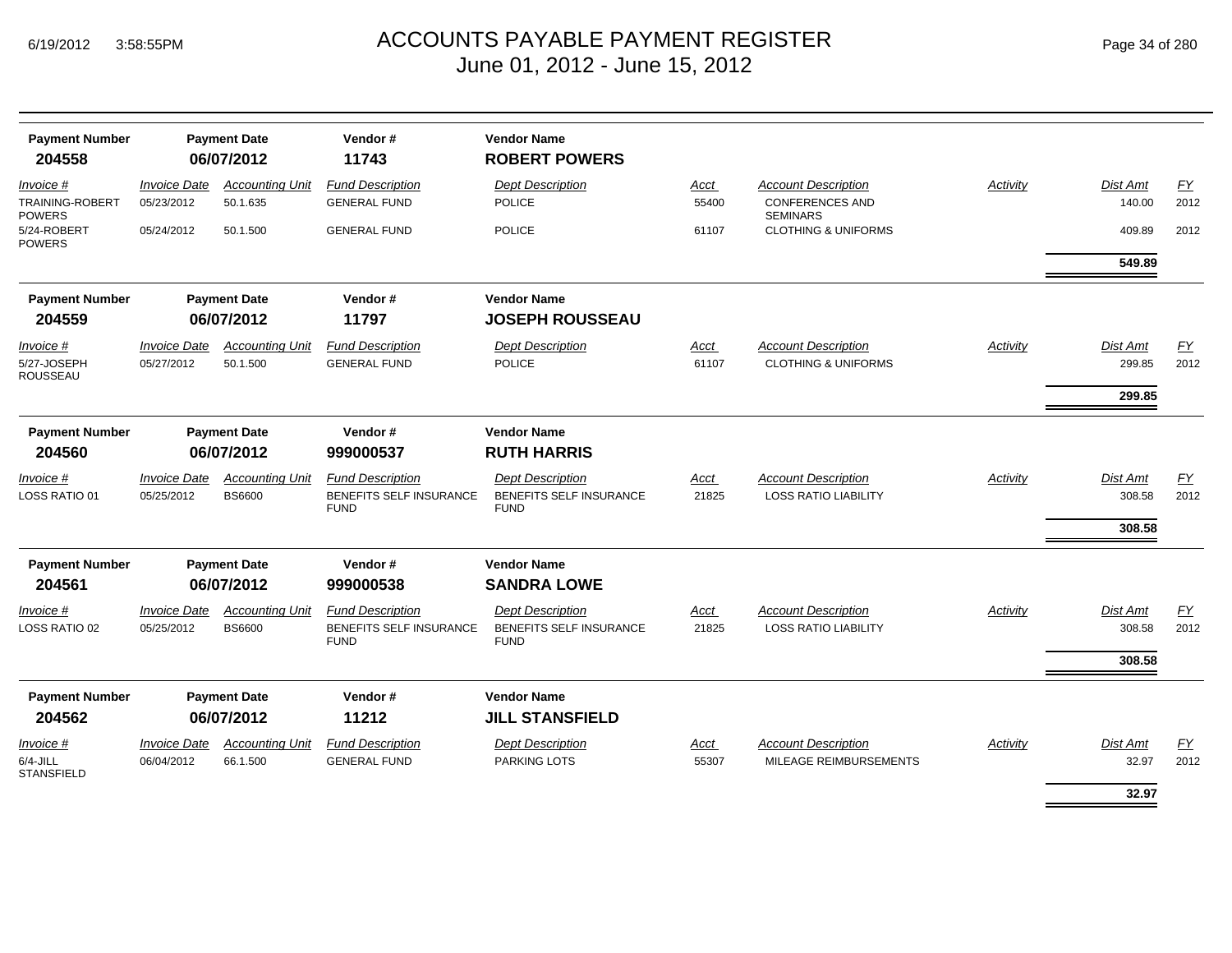| <b>Payment Number</b><br>204563                           | <b>Payment Date</b><br>06/07/2012               |                                                 | Vendor#<br>13724                                                           |                                                                                                            |                        |                                                                                        |          |                                     |                          |
|-----------------------------------------------------------|-------------------------------------------------|-------------------------------------------------|----------------------------------------------------------------------------|------------------------------------------------------------------------------------------------------------|------------------------|----------------------------------------------------------------------------------------|----------|-------------------------------------|--------------------------|
| Invoice #<br>$5/23 - J.$<br><b>TESTAVERDE</b>             | <b>Invoice Date</b><br>05/23/2012               | <b>Accounting Unit</b><br>50.1.500              | <b>Fund Description</b><br><b>GENERAL FUND</b>                             | <b>Dept Description</b><br><b>POLICE</b>                                                                   | Acct<br>61107          | <b>Account Description</b><br><b>CLOTHING &amp; UNIFORMS</b>                           | Activity | Dist Amt<br>658.05                  | <u>FY</u><br>2012        |
|                                                           |                                                 |                                                 |                                                                            |                                                                                                            |                        |                                                                                        |          | 658.05                              |                          |
| <b>Payment Number</b><br>204564                           |                                                 | <b>Payment Date</b><br>06/07/2012               | Vendor#<br>13767                                                           | <b>Vendor Name</b><br><b>JOSHUA TREFRY</b>                                                                 |                        |                                                                                        |          |                                     |                          |
| Invoice #<br>MILEAGE-JOSHUA<br><b>TREFRY</b>              | <b>Invoice Date</b><br>05/31/2012               | <b>Accounting Unit</b><br>50.1.500              | <b>Fund Description</b><br><b>GENERAL FUND</b>                             | <b>Dept Description</b><br><b>POLICE</b>                                                                   | Acct<br>55307          | <b>Account Description</b><br>MILEAGE REIMBURSEMENTS                                   | Activity | Dist Amt<br>44.40<br>44.40          | EY<br>2012               |
| <b>Payment Number</b><br>204565                           | <b>Payment Date</b><br>06/07/2012               |                                                 | Vendor#<br>13782                                                           | <b>Vendor Name</b><br><b>GREG TURGISS</b>                                                                  |                        |                                                                                        |          |                                     |                          |
| Invoice #<br>MILEAGE-GREG<br><b>TURGISS</b>               | <b>Invoice Date</b><br>06/01/2012               | <b>Accounting Unit</b><br>32.1.600              | <b>Fund Description</b><br><b>GENERAL FUND</b>                             | <b>Dept Description</b><br><b>ASSESSING</b>                                                                | Acct<br>55307          | <b>Account Description</b><br>MILEAGE REIMBURSEMENTS                                   | Activity | <b>Dist Amt</b><br>172.61<br>172.61 | EY<br>2012               |
| <b>Payment Number</b><br>204566                           |                                                 | <b>Payment Date</b><br>06/07/2012               | Vendor#<br>11795                                                           | <b>Vendor Name</b><br><b>HEATHER WEST</b>                                                                  |                        |                                                                                        |          |                                     |                          |
| Invoice #<br>3/29-HEATHER<br>WEST<br>5/30-HEATHER<br>WEST | <b>Invoice Date</b><br>03/29/2012<br>05/30/2012 | <b>Accounting Unit</b><br>50.1.500<br>50.1.500  | <b>Fund Description</b><br><b>GENERAL FUND</b><br><b>GENERAL FUND</b>      | <b>Dept Description</b><br>POLICE<br><b>POLICE</b>                                                         | Acct<br>61107<br>55307 | <b>Account Description</b><br><b>CLOTHING &amp; UNIFORMS</b><br>MILEAGE REIMBURSEMENTS | Activity | Dist Amt<br>12.47<br>44.40          | EY<br>2012<br>2012       |
| <b>Payment Number</b>                                     |                                                 | <b>Payment Date</b>                             | Vendor#                                                                    | <b>Vendor Name</b>                                                                                         |                        |                                                                                        |          | 56.87                               |                          |
| 204567<br>Invoice #<br>8773200811354293                   | <b>Invoice Date</b><br>05/22/2012               | 06/07/2012<br><b>Accounting Unit</b><br>50.4020 | 12536<br><b>Fund Description</b><br>POLICE DRUG<br><b>ENFORCEMENT FUND</b> | <b>COMCAST CABLE COMMUNICATIONS I</b><br><b>Dept Description</b><br>POLICE DRUG ENFORCEMENT<br><b>FUND</b> | Acct<br>55699          | <b>Account Description</b><br>OTHER CONTRACTED<br><b>SERVICES</b>                      | Activity | <b>Dist Amt</b><br>236.83<br>236.83 | $\underline{FY}$<br>2012 |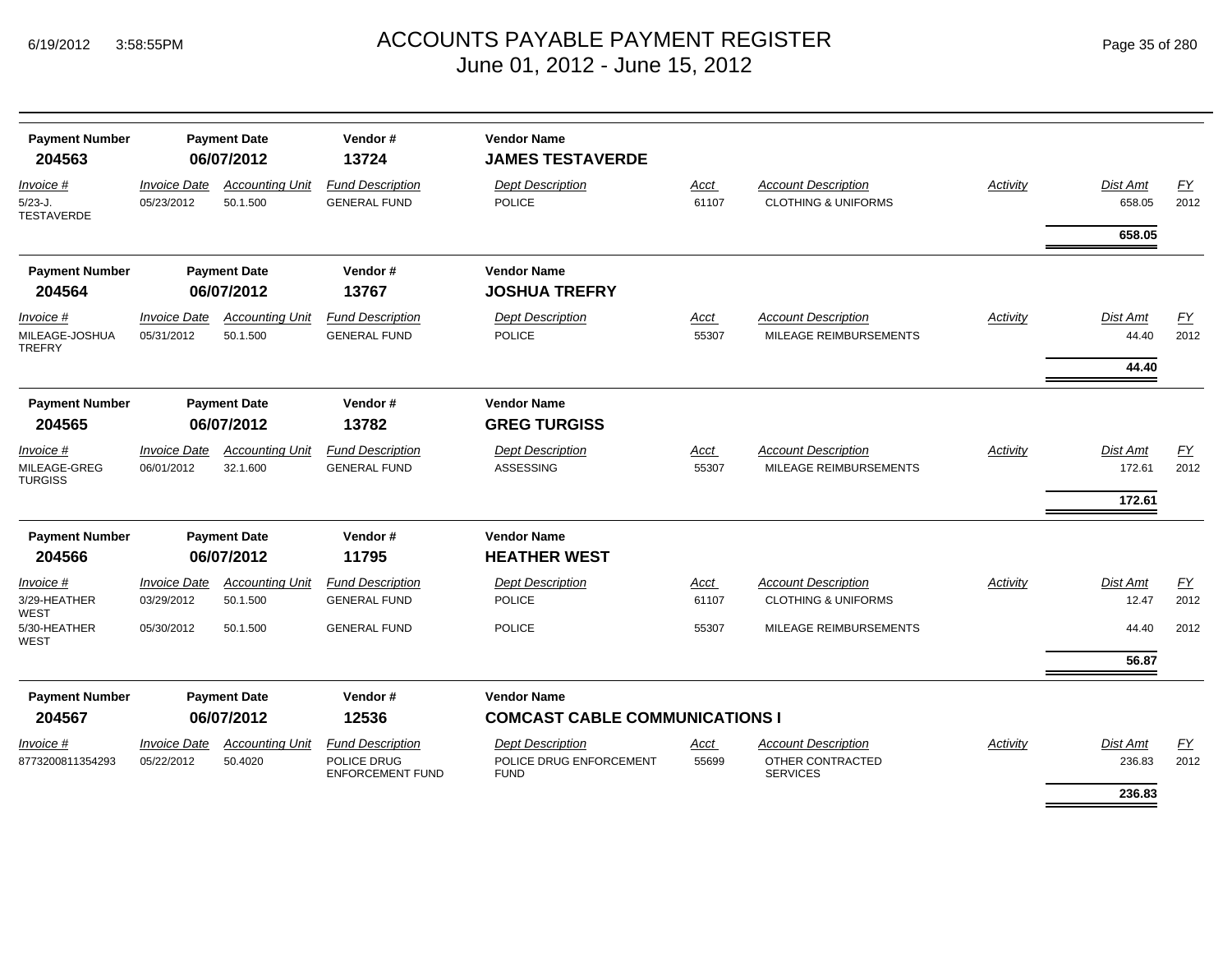| <b>Payment Number</b><br>204568               | <b>Payment Date</b><br>06/07/2012 |                                    | Vendor#<br>12536                               | <b>Vendor Name</b><br><b>COMCAST CABLE COMMUNICATIONS I</b> |                      |                                                      |                 |                    |            |
|-----------------------------------------------|-----------------------------------|------------------------------------|------------------------------------------------|-------------------------------------------------------------|----------------------|------------------------------------------------------|-----------------|--------------------|------------|
| Invoice #<br>8773200811384480<br><b>MAY12</b> | <b>Invoice Date</b><br>05/10/2012 | <b>Accounting Unit</b><br>50.1.500 | <b>Fund Description</b><br><b>GENERAL FUND</b> | <b>Dept Description</b><br><b>POLICE</b>                    | Acct<br>54849        | <b>Account Description</b><br><b>TELEPHONE LEASE</b> | Activity        | Dist Amt<br>129.94 | FY<br>2012 |
|                                               |                                   |                                    |                                                |                                                             |                      |                                                      |                 | 129.94             |            |
| <b>Payment Number</b>                         | <b>Payment Date</b>               |                                    | Vendor#                                        | <b>Vendor Name</b>                                          |                      |                                                      |                 |                    |            |
| 204569                                        | 06/07/2012                        |                                    | 10588                                          | <b>DENNIS K BURKE INC</b>                                   |                      |                                                      |                 |                    |            |
| Invoice #                                     | <b>Invoice Date</b>               | <b>Accounting Unit</b>             | <b>Fund Description</b>                        | <b>Dept Description</b>                                     | Acct                 | <b>Account Description</b>                           | <b>Activity</b> | <b>Dist Amt</b>    | <b>FY</b>  |
| 50832                                         | 05/09/2012                        | TF42.7506                          | ETF CONTRIB-WOODLAWN<br><b>CEMETERY</b>        | ETF CONTRIB-WOODLAWN<br><b>CEMETERY</b>                     | 61300                | FUEL, UNLEADED                                       |                 | 704.54             | 2012       |
| 50833                                         | 05/09/2012                        | 44.1.720                           | <b>GENERAL FUND</b>                            | EDGEWOOD CEMETERY                                           | 61300                | FUEL, UNLEADED                                       |                 | 589.14             | 2012       |
| 51062                                         | 05/09/2012                        | 61.1.700                           | <b>GENERAL FUND</b>                            | <b>STREETS</b>                                              | 61300                | FUEL, UNLEADED                                       |                 | 20,195.76          | 2012       |
|                                               |                                   |                                    |                                                |                                                             |                      |                                                      |                 | 21,489.44          |            |
| <b>Payment Number</b>                         | <b>Payment Date</b>               |                                    | Vendor#                                        | <b>Vendor Name</b>                                          |                      |                                                      |                 |                    |            |
| 204570                                        |                                   | 06/07/2012                         | 14210                                          | <b>ENERGYNORTH PROPANE</b>                                  |                      |                                                      |                 |                    |            |
| Invoice #                                     | <b>Invoice Date</b>               | <b>Accounting Unit</b>             | <b>Fund Description</b>                        | <b>Dept Description</b>                                     | Acct                 | <b>Account Description</b>                           | Activity        | Dist Amt           | EY         |
| 041373                                        | 05/23/2012                        | 64.1.705                           | <b>GENERAL FUND</b>                            | <b>TRAFFIC</b>                                              | 54114                | <b>HEATING GAS</b>                                   |                 | 785.51             | 2012       |
|                                               |                                   |                                    |                                                |                                                             |                      |                                                      |                 | 785.51             |            |
| <b>Payment Number</b>                         | <b>Payment Date</b>               |                                    | Vendor#                                        | <b>Vendor Name</b>                                          |                      |                                                      |                 |                    |            |
| 204571                                        | 06/07/2012                        |                                    | 14216                                          | <b>FAIRPOINT COMMUNICATIONS</b>                             |                      |                                                      |                 |                    |            |
| Invoice #<br>006 301 3068                     | <b>Invoice Date</b><br>05/18/2012 | <b>Accounting Unit</b><br>20.1.555 | <b>Fund Description</b><br><b>GENERAL FUND</b> | <b>Dept Description</b><br><b>TELECOMMUNICATIONS</b>        | <u>Acct</u><br>55109 | <b>Account Description</b><br>TELEPHONE-VOICE        | Activity        | Dist Amt<br>259.99 | EY<br>2012 |
| 256-MAY12                                     |                                   |                                    |                                                |                                                             |                      |                                                      |                 |                    |            |
| 007 301 4299<br>811-MAY12                     | 05/24/2012                        | 20.1.555                           | <b>GENERAL FUND</b>                            | <b>TELECOMMUNICATIONS</b>                                   | 55109                | TELEPHONE-VOICE                                      |                 | 69.99              | 2012       |
| 603 889 9525<br>823-MAY12                     | 05/21/2012                        | 20.1.555                           | <b>GENERAL FUND</b>                            | <b>TELECOMMUNICATIONS</b>                                   | 55109                | TELEPHONE-VOICE                                      |                 | 82.21              | 2012       |
| 603 889 3850                                  | 05/21/2012                        | 20.1.555                           | <b>GENERAL FUND</b>                            | <b>TELECOMMUNICATIONS</b>                                   | 55109                | TELEPHONE-VOICE                                      |                 | 32.62              | 2012       |
| 726-MAY12<br>603 889 3201<br>324-MAY12        | 05/21/2012                        | 20.1.555                           | <b>GENERAL FUND</b>                            | <b>TELECOMMUNICATIONS</b>                                   | 55109                | TELEPHONE-VOICE                                      |                 | 29.65              | 2012       |
| 603 598 0569<br>443-MAY12                     | 05/21/2012                        | 20.1.555                           | <b>GENERAL FUND</b>                            | <b>TELECOMMUNICATIONS</b>                                   | 55109                | TELEPHONE-VOICE                                      |                 | 29.65              | 2012       |
| 603 598 3556<br>002-MAY12                     | 05/21/2012                        | 20.1.555                           | <b>GENERAL FUND</b>                            | <b>TELECOMMUNICATIONS</b>                                   | 55109                | TELEPHONE-VOICE                                      |                 | 29.65              | 2012       |
| 603 401 3412<br>403-MAY12                     | 05/21/2012                        | 20.1.555                           | <b>GENERAL FUND</b>                            | <b>TELECOMMUNICATIONS</b>                                   | 55109                | TELEPHONE-VOICE                                      |                 | 51.00              | 2012       |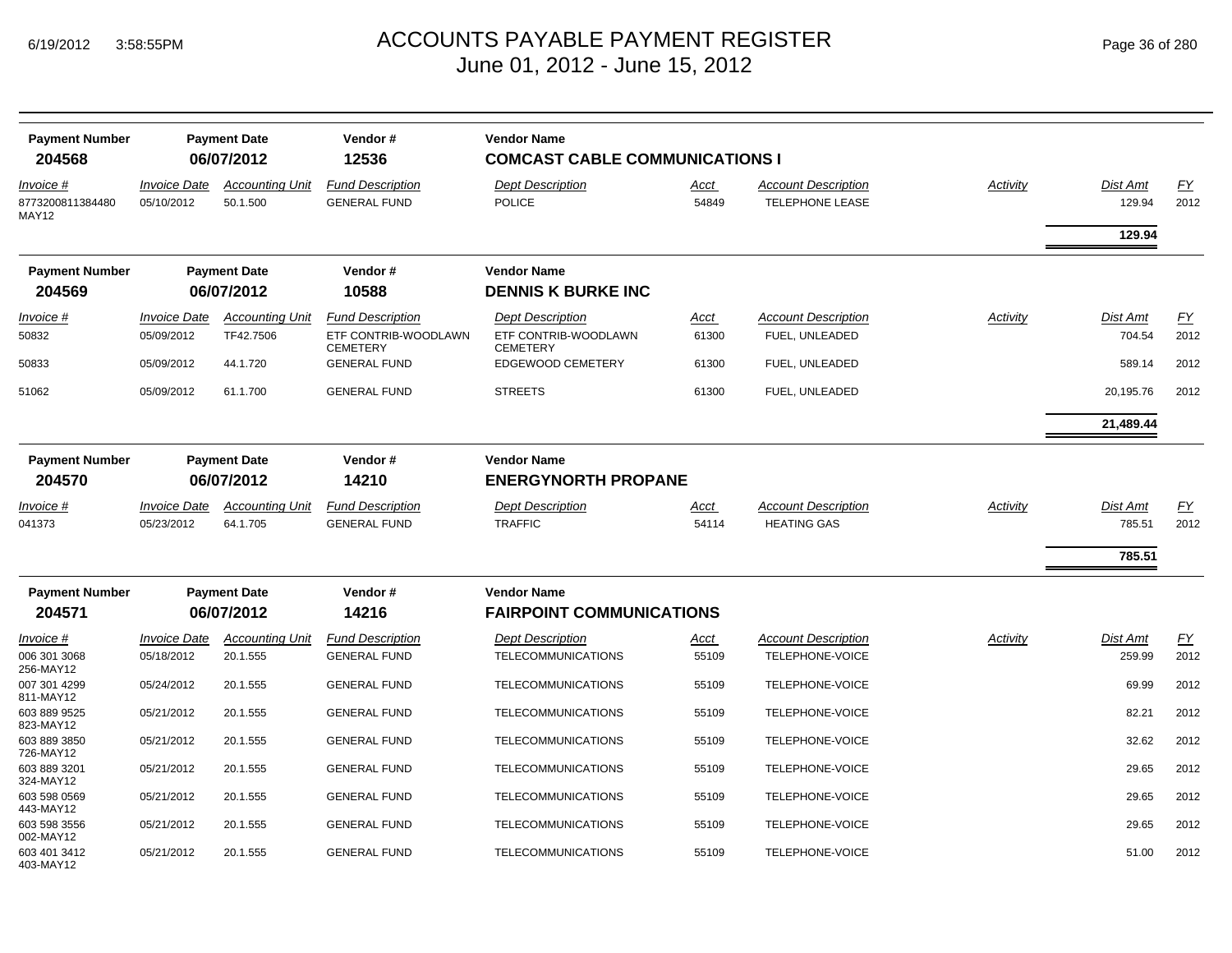| <b>Payment Number</b><br>204571       |                                          | <b>Payment Date</b><br>06/07/2012  | Vendor#<br>14216                               | <b>Vendor Name</b><br><b>FAIRPOINT COMMUNICATIONS</b>       |               |                                                                                    |                 |                     |                  |
|---------------------------------------|------------------------------------------|------------------------------------|------------------------------------------------|-------------------------------------------------------------|---------------|------------------------------------------------------------------------------------|-----------------|---------------------|------------------|
| Invoice #                             | <b>Invoice Date</b>                      | <b>Accounting Unit</b>             | <b>Fund Description</b>                        | <b>Dept Description</b>                                     | Acct          | <b>Account Description</b>                                                         | Activity        | Dist Amt            | $\underline{FY}$ |
| 603 889 3456<br>820-MAY12             | 05/21/2012                               | 20.1.555                           | <b>GENERAL FUND</b>                            | <b>TELECOMMUNICATIONS</b>                                   | 55109         | TELEPHONE-VOICE                                                                    |                 | 32.62               | 2012             |
| 603 401 2132<br>196-MAY12             | 05/21/2012                               | 20.1.555                           | <b>GENERAL FUND</b>                            | <b>TELECOMMUNICATIONS</b>                                   | 55109         | TELEPHONE-VOICE                                                                    |                 | 153.00              | 2012             |
| 603 883 6924<br>992-MAY12             | 05/21/2012                               | 20.1.555                           | <b>GENERAL FUND</b>                            | <b>TELECOMMUNICATIONS</b>                                   | 55109         | TELEPHONE-VOICE                                                                    |                 | 29.65               | 2012             |
| 603 880 0100<br>363-MAY12             | 05/06/2012                               | 86.3120                            | <b>TRANSIT GRANTS</b>                          | <b>GRANT FUNDS-TRANSIT</b>                                  | 55109         | TELEPHONE-VOICE                                                                    | 86.800.12.10.10 | 167.40              | 2012             |
| 603 401 7002<br>982-MAY12             | 05/21/2012                               | 86.3120                            | <b>TRANSIT GRANTS</b>                          | <b>GRANT FUNDS-TRANSIT</b>                                  | 55109         | TELEPHONE-VOICE                                                                    | 86.800.12.10.10 | 50.00               | 2012             |
| 603 886 9256<br>877-MAY12             | 05/21/2012                               | 50.1.500                           | <b>GENERAL FUND</b>                            | <b>POLICE</b>                                               | 54849         | <b>TELEPHONE LEASE</b>                                                             |                 | 29.65               | 2012             |
|                                       |                                          |                                    |                                                |                                                             |               |                                                                                    |                 | 1,047.08            |                  |
| <b>Payment Number</b><br>204572       |                                          | <b>Payment Date</b><br>06/07/2012  | Vendor#<br>14453                               | <b>Vendor Name</b><br><b>MCINTIRE BUSINESS PRODUCTS INC</b> |               |                                                                                    |                 |                     |                  |
| <i>Invoice</i> #                      | <b>Invoice Date</b>                      | <b>Accounting Unit</b>             | <b>Fund Description</b>                        | <b>Dept Description</b>                                     | Acct          | <b>Account Description</b>                                                         | Activity        | Dist Amt            | EY               |
| ARIN035936                            | 05/07/2012                               | 50.1.500                           | <b>GENERAL FUND</b>                            | <b>POLICE</b>                                               | 61100         | OFFICE SUPPLIES                                                                    |                 | 187.27              | 2012             |
|                                       |                                          |                                    |                                                |                                                             |               |                                                                                    |                 | 187.27              |                  |
| <b>Payment Number</b>                 |                                          | <b>Payment Date</b>                | Vendor#                                        | <b>Vendor Name</b>                                          |               |                                                                                    |                 |                     |                  |
| 204573                                |                                          | 06/07/2012                         | 10930                                          | <b>MOTOROLA SOLUTIONS INC</b>                               |               |                                                                                    |                 |                     |                  |
| Invoice #<br>90969265                 | <i><b>Invoice Date</b></i><br>05/08/2012 | <b>Accounting Unit</b><br>57.1.620 | <b>Fund Description</b><br><b>GENERAL FUND</b> | <b>Dept Description</b><br>CITYWIDE COMMUNICATIONS          | Acct<br>54487 | <b>Account Description</b><br><b>EQUIPMENT REPAIRS &amp;</b><br><b>MAINTENANCE</b> | Activity        | Dist Amt<br>890.10  | EY<br>2012       |
|                                       |                                          |                                    |                                                |                                                             |               |                                                                                    |                 | 890.10              |                  |
| <b>Payment Number</b>                 |                                          | <b>Payment Date</b>                | Vendor#                                        | <b>Vendor Name</b>                                          |               |                                                                                    |                 |                     |                  |
| 204574                                |                                          | 06/07/2012                         | 13153                                          | <b>NATIONAL ENVIRONMENTAL HEALTH</b>                        |               |                                                                                    |                 |                     |                  |
| Invoice #<br>NEHA MEMBER<br>DUES FY12 | <b>Invoice Date</b><br>06/05/2012        | <b>Accounting Unit</b><br>73.1.500 | <b>Fund Description</b><br><b>GENERAL FUND</b> | <b>Dept Description</b><br>ENVIRONMENTAL HEALTH             | Acct<br>55200 | <b>Account Description</b><br>DUES AND MEMBERSHIPS                                 | Activity        | Dist Amt<br>(50.00) | EY<br>2012       |
| <b>NEHA MEMBER</b><br>DUES FY12       | 06/05/2012                               | 73.1.500                           | <b>GENERAL FUND</b>                            | <b>ENVIRONMENTAL HEALTH</b>                                 | 55200         | <b>DUES AND MEMBERSHIPS</b>                                                        |                 | 50.00               | 2012             |
|                                       |                                          |                                    |                                                |                                                             |               |                                                                                    |                 | 0.00                |                  |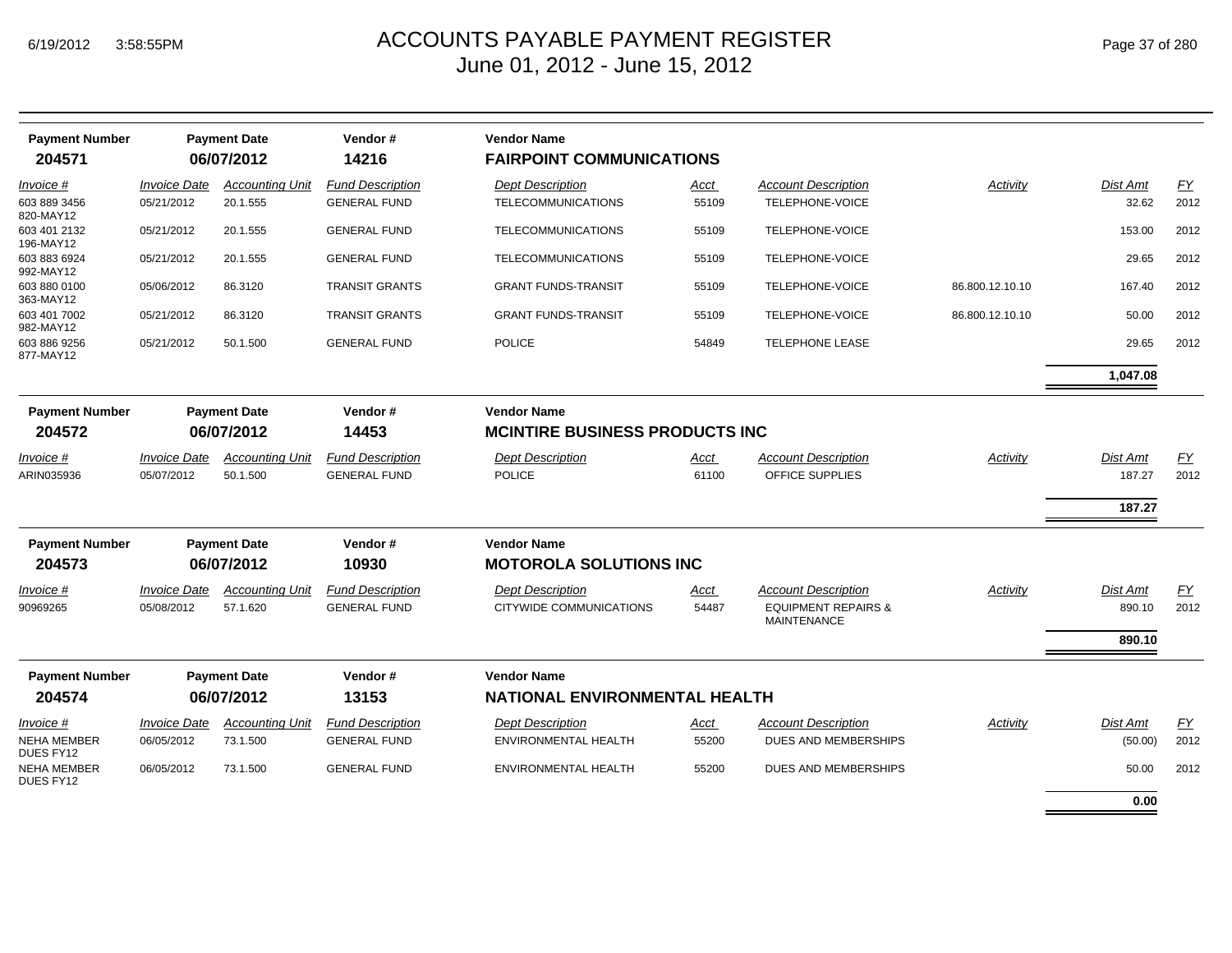| <b>Payment Number</b><br>204575             |                                   | <b>Payment Date</b><br>06/07/2012     | Vendor#<br>14509                               | <b>Vendor Name</b><br><b>NATIONAL GRID</b>      |                      |                                                                         |                 |                              |            |
|---------------------------------------------|-----------------------------------|---------------------------------------|------------------------------------------------|-------------------------------------------------|----------------------|-------------------------------------------------------------------------|-----------------|------------------------------|------------|
| Invoice #<br>5738423600MAY12                | <b>Invoice Date</b><br>05/22/2012 | <b>Accounting Unit</b><br>77.1.500    | <b>Fund Description</b><br><b>GENERAL FUND</b> | <b>Dept Description</b><br>PARKS & RECREATION   | Acct<br>54114        | <b>Account Description</b><br><b>HEATING GAS</b>                        | Activity        | Dist Amt<br>52.78            | EY<br>2012 |
| 573902455MAY12                              | 05/22/2012                        | 77.1.720.8191                         | <b>GENERAL FUND</b>                            | PARKS & RECREATION                              | 54114                | <b>HEATING GAS</b>                                                      |                 | 100.90                       | 2012       |
| 5738810390MAY12                             | 05/23/2012                        | 29.1.720.8162                         | <b>GENERAL FUND</b>                            | <b>CITY BUILDINGS</b>                           | 54114                | <b>HEATING GAS</b>                                                      |                 | 165.52                       | 2012       |
| 5738837780MAY12                             | 05/23/2012                        | 86.3120                               | <b>TRANSIT GRANTS</b>                          | <b>GRANT FUNDS-TRANSIT</b>                      | 54114                | <b>HEATING GAS</b>                                                      | 86.800.12.10.10 | 46.07                        | 2012       |
| 5737627850MAY12                             | 05/21/2012                        | 31.1.500                              | <b>GENERAL FUND</b>                            | <b>HUNT BUILDING</b>                            | 54114                | <b>HEATING GAS</b>                                                      |                 | 125.35                       | 2012       |
| 5736812700MAY12                             | 05/14/2012                        | 69.6200.670                           | <b>WASTEWATER FUND</b>                         | <b>WASTEWATER</b>                               | 54114                | <b>HEATING GAS</b>                                                      |                 | 47.35                        | 2012       |
| 5739249570MAY12                             | 05/14/2012                        | 52.1.720.8174                         | <b>GENERAL FUND</b>                            | <b>FIRE</b>                                     | 54114                | <b>HEATING GAS</b>                                                      |                 | 102.72                       | 2012       |
| 5739020410MAY12                             | 05/21/2012                        | 52.1.720.8175                         | <b>GENERAL FUND</b>                            | <b>FIRE</b>                                     | 54114                | <b>HEATING GAS</b>                                                      |                 | 292.12                       | 2012       |
| 5734618460MAY12                             | 05/11/2012                        | 52.1.720.8176                         | <b>GENERAL FUND</b>                            | <b>FIRE</b>                                     | 54114                | <b>HEATING GAS</b>                                                      |                 | 95.25                        | 2012       |
|                                             |                                   |                                       |                                                |                                                 |                      |                                                                         |                 | 1,028.06                     |            |
| <b>Payment Number</b><br>204576             |                                   | <b>Payment Date</b><br>06/07/2012     | Vendor#<br>11745                               | <b>Vendor Name</b><br><b>NEFDOA</b>             |                      |                                                                         |                 |                              |            |
| <u>Invoice #</u><br>AUG.22-24-HEIDI<br>PEEK | <b>Invoice Date</b><br>06/05/2012 | <b>Accounting Unit</b><br>73.1.500    | <b>Fund Description</b><br><b>GENERAL FUND</b> | <b>Dept Description</b><br>ENVIRONMENTAL HEALTH | <u>Acct</u><br>55400 | <b>Account Description</b><br><b>CONFERENCES AND</b><br><b>SEMINARS</b> | Activity        | Dist Amt<br>175.00           | EY<br>2012 |
|                                             |                                   |                                       |                                                |                                                 |                      |                                                                         |                 | 175.00                       |            |
| <b>Payment Number</b><br>204577             |                                   | <b>Payment Date</b><br>06/07/2012     | Vendor#<br>14518                               | <b>Vendor Name</b><br><b>NEIWPCC TRAINING</b>   |                      |                                                                         |                 |                              |            |
| Invoice #<br>LATE FEES                      | <b>Invoice Date</b><br>05/29/2012 | <b>Accounting Unit</b><br>69.6200.670 | <b>Fund Description</b><br>WASTEWATER FUND     | <b>Dept Description</b><br>WASTEWATER           | Acct<br>55400        | <b>Account Description</b><br><b>CONFERENCES AND</b><br><b>SEMINARS</b> | Activity        | Dist Amt<br>60.00<br>60.00   | EY<br>2012 |
|                                             |                                   |                                       |                                                |                                                 |                      |                                                                         |                 |                              |            |
| <b>Payment Number</b><br>204578             |                                   | <b>Payment Date</b><br>06/07/2012     | Vendor#<br>14519                               | <b>Vendor Name</b><br><b>NESTMA</b>             |                      |                                                                         |                 |                              |            |
| Invoice #<br>JUNE 20TH-TURF<br>SHOW         | <b>Invoice Date</b><br>06/05/2012 | <b>Accounting Unit</b><br>77.1.500    | <b>Fund Description</b><br><b>GENERAL FUND</b> | <b>Dept Description</b><br>PARKS & RECREATION   | <u>Acct</u><br>55400 | <b>Account Description</b><br><b>CONFERENCES AND</b><br><b>SEMINARS</b> | Activity        | Dist Amt<br>150.00<br>150.00 | EY<br>2012 |
|                                             |                                   |                                       |                                                |                                                 |                      |                                                                         |                 |                              |            |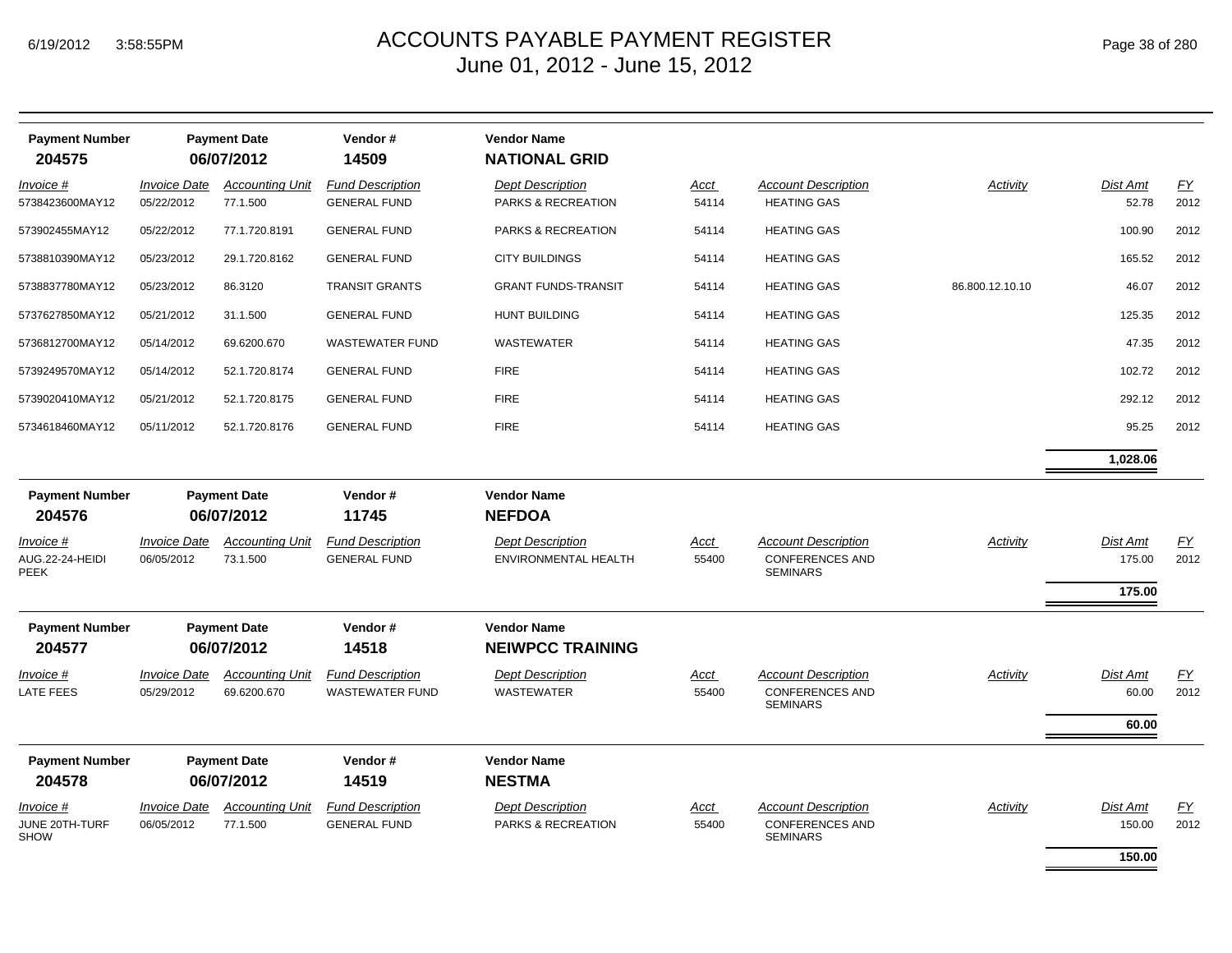| <b>Payment Number</b><br>204579      |                                          | <b>Payment Date</b><br>06/07/2012     | Vendor#<br>14547                                  | <b>Vendor Name</b><br><b>NHWPCA</b>           |               |                                                                         |          |                    |                   |
|--------------------------------------|------------------------------------------|---------------------------------------|---------------------------------------------------|-----------------------------------------------|---------------|-------------------------------------------------------------------------|----------|--------------------|-------------------|
| Invoice #<br><b>JUNE 13,2012</b>     | <i><b>Invoice Date</b></i><br>05/31/2012 | <b>Accounting Unit</b><br>69.6200.670 | <b>Fund Description</b><br><b>WASTEWATER FUND</b> | <b>Dept Description</b><br><b>WASTEWATER</b>  | Acct<br>55400 | <b>Account Description</b><br><b>CONFERENCES AND</b><br><b>SEMINARS</b> | Activity | Dist Amt<br>100.00 | <u>FY</u><br>2012 |
|                                      |                                          |                                       |                                                   |                                               |               |                                                                         |          | 100.00             |                   |
| <b>Payment Number</b>                |                                          | <b>Payment Date</b>                   | Vendor#                                           | <b>Vendor Name</b>                            |               |                                                                         |          |                    |                   |
| 204580                               |                                          | 06/07/2012                            | 13291                                             | <b>PENNICHUCK WATER WORKS INC</b>             |               |                                                                         |          |                    |                   |
| Invoice #<br>100023353-2241MA        | <i><b>Invoice Date</b></i><br>05/24/2012 | <b>Accounting Unit</b><br>77.1.650    | <b>Fund Description</b><br><b>GENERAL FUND</b>    | <b>Dept Description</b><br>PARKS & RECREATION | Acct<br>54141 | <b>Account Description</b><br><b>WATER &amp; SEWER</b>                  | Activity | Dist Amt<br>30.09  | EY<br>2012        |
| Y12<br>100013144-4266MA<br>Y12       | 05/17/2012                               | 77.1.650                              | <b>GENERAL FUND</b>                               | PARKS & RECREATION                            | 54141         | <b>WATER &amp; SEWER</b>                                                |          | 223.91             | 2012              |
| 100016980-22195M<br>AY12             | 05/03/2012                               | 77.1.650                              | <b>GENERAL FUND</b>                               | <b>PARKS &amp; RECREATION</b>                 | 54141         | <b>WATER &amp; SEWER</b>                                                |          | 106.56             | 2012              |
| 100024829-32839M<br>AY12             | 05/24/2012                               | 77.1.650                              | <b>GENERAL FUND</b>                               | PARKS & RECREATION                            | 54141         | WATER & SEWER                                                           |          | 164.99             | 2012              |
| 100015209-2241MA<br>Y12              | 05/24/2012                               | 77.1.650                              | <b>GENERAL FUND</b>                               | PARKS & RECREATION                            | 54141         | WATER & SEWER                                                           |          | 55.69              | 2012              |
| 100009380-5329MA<br>Y12              | 05/24/2012                               | 77.1.650                              | <b>GENERAL FUND</b>                               | PARKS & RECREATION                            | 54141         | <b>WATER &amp; SEWER</b>                                                |          | 206.56             | 2012              |
| 100021275-4266MA<br>Y12              | 05/24/2012                               | 77.1.650                              | <b>GENERAL FUND</b>                               | PARKS & RECREATION                            | 54141         | <b>WATER &amp; SEWER</b>                                                |          | 486.83             | 2012              |
| 100024390-31457M<br>AY12             | 05/17/2012                               | 77.1.650                              | <b>GENERAL FUND</b>                               | PARKS & RECREATION                            | 54141         | WATER & SEWER                                                           |          | 153.77             | 2012              |
| 100011656-14849M<br>AY12             | 05/17/2012                               | 77.1.650                              | <b>GENERAL FUND</b>                               | PARKS & RECREATION                            | 54141         | WATER & SEWER                                                           |          | 95.25              | 2012              |
| 100009394-5329MA<br>Y12              | 05/17/2012                               | 77.1.650                              | <b>GENERAL FUND</b>                               | PARKS & RECREATION                            | 54141         | WATER & SEWER                                                           |          | 143.79             | 2012              |
| 100025146-32975M<br>AY12             | 05/17/2012                               | 77.1.650                              | <b>GENERAL FUND</b>                               | PARKS & RECREATION                            | 54141         | <b>WATER &amp; SEWER</b>                                                |          | 24.77              | 2012              |
| 100024489-32436A<br>PR <sub>12</sub> | 05/03/2012                               | 77.1.650                              | <b>GENERAL FUND</b>                               | PARKS & RECREATION                            | 54141         | <b>WATER &amp; SEWER</b>                                                |          | 24.77              | 2012              |
| 100021221-28285A<br>PR <sub>12</sub> | 05/03/2012                               | 77.1.650                              | <b>GENERAL FUND</b>                               | PARKS & RECREATION                            | 54141         | <b>WATER &amp; SEWER</b>                                                |          | 95.79              | 2012              |
| 100022180-29524M<br>AY12             | 05/17/2012                               | 77.1.650                              | <b>GENERAL FUND</b>                               | PARKS & RECREATION                            | 54141         | <b>WATER &amp; SEWER</b>                                                |          | 4.75               | 2012              |
| 100026535-29524A<br>PR12             | 05/17/2012                               | 77.1.650                              | <b>GENERAL FUND</b>                               | PARKS & RECREATION                            | 54141         | <b>WATER &amp; SEWER</b>                                                |          | 59.86              | 2012              |
| 100007252-2371AP<br>R <sub>12</sub>  | 05/03/2012                               | 77.1.650                              | <b>GENERAL FUND</b>                               | PARKS & RECREATION                            | 54141         | <b>WATER &amp; SEWER</b>                                                |          | 99.92              | 2012              |
| 100003748-4266AP<br>R <sub>12</sub>  | 05/10/2012                               | 77.1.650                              | <b>GENERAL FUND</b>                               | PARKS & RECREATION                            | 54141         | <b>WATER &amp; SEWER</b>                                                |          | 151.31             | 2012              |
| 100023507-31249A<br><b>PR12</b>      | 05/10/2012                               | 77.1.650                              | <b>GENERAL FUND</b>                               | PARKS & RECREATION                            | 54141         | <b>WATER &amp; SEWER</b>                                                |          | 91.91              | 2012              |
| 100006776-2241AP<br>R <sub>12</sub>  | 05/10/2012                               | 77.1.650                              | <b>GENERAL FUND</b>                               | <b>PARKS &amp; RECREATION</b>                 | 54141         | <b>WATER &amp; SEWER</b>                                                |          | 48.95              | 2012              |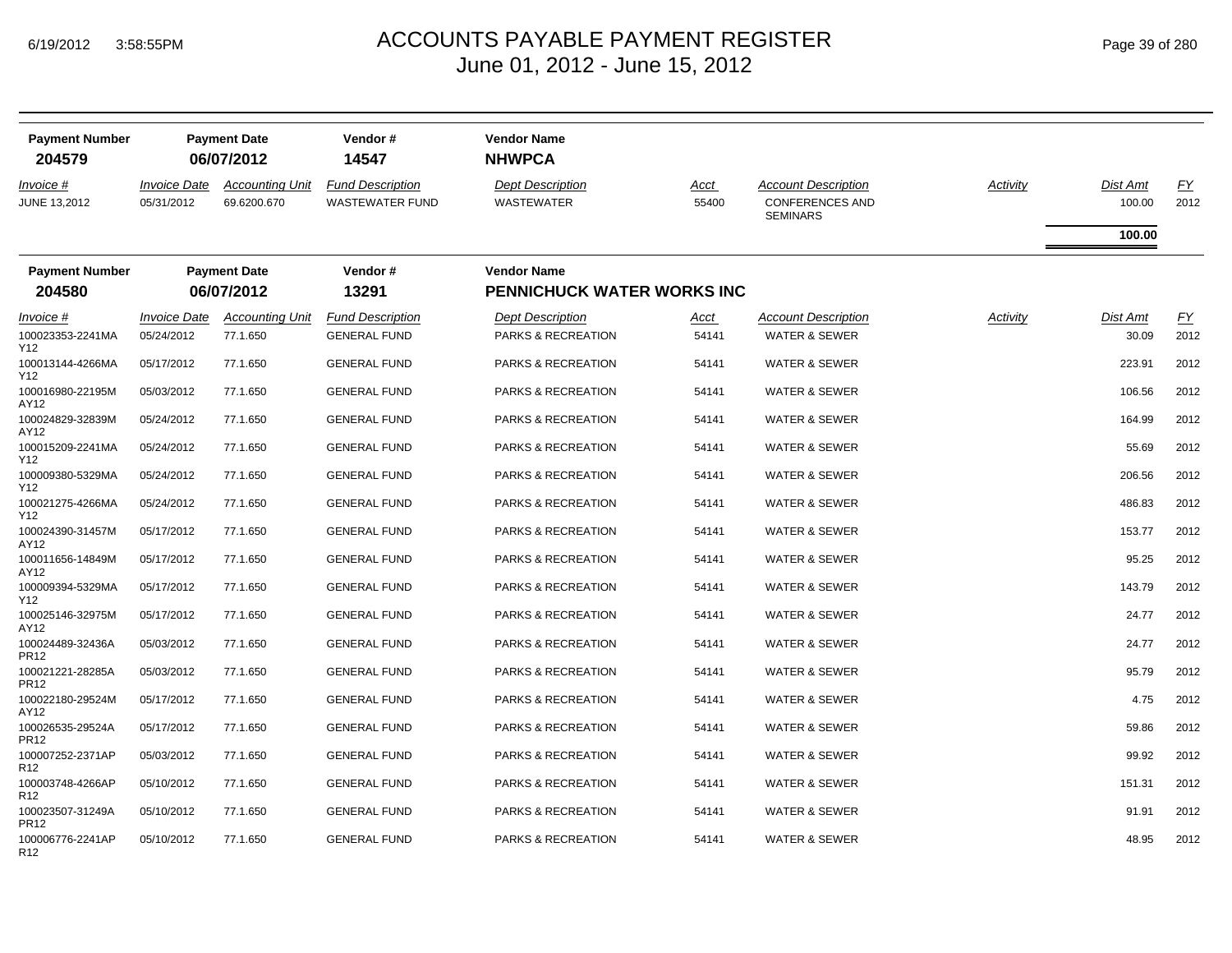| Page 40 of 280 |  |  |  |  |
|----------------|--|--|--|--|
|----------------|--|--|--|--|

| <b>Payment Number</b><br>204580                         |                                   | <b>Payment Date</b><br>06/07/2012  | Vendor#<br>13291                                    | <b>Vendor Name</b><br><b>PENNICHUCK WATER WORKS INC</b> |               |                                                        |                 |                    |            |
|---------------------------------------------------------|-----------------------------------|------------------------------------|-----------------------------------------------------|---------------------------------------------------------|---------------|--------------------------------------------------------|-----------------|--------------------|------------|
| Invoice #<br>100009703-12242A                           | <b>Invoice Date</b><br>05/10/2012 | <b>Accounting Unit</b><br>77.1.650 | <b>Fund Description</b><br><b>GENERAL FUND</b>      | <b>Dept Description</b><br>PARKS & RECREATION           | Acct<br>54141 | <b>Account Description</b><br><b>WATER &amp; SEWER</b> | Activity        | Dist Amt<br>190.86 | EY<br>2012 |
| PR <sub>12</sub><br>100005315-6281AP<br>R <sub>12</sub> | 05/10/2012                        | 77.1.650                           | <b>GENERAL FUND</b>                                 | PARKS & RECREATION                                      | 54141         | WATER & SEWER                                          |                 | 95.09              | 2012       |
| 100021433-28520A<br><b>PR12</b>                         | 05/10/2012                        | 77.1.650                           | <b>GENERAL FUND</b>                                 | PARKS & RECREATION                                      | 54141         | <b>WATER &amp; SEWER</b>                               |                 | 78.01              | 2012       |
| 100024453-32436A<br><b>PR12</b>                         | 05/03/2012                        | 77.1.720.8191                      | <b>GENERAL FUND</b>                                 | PARKS & RECREATION                                      | 54141         | <b>WATER &amp; SEWER</b>                               |                 | 1,203.86           | 2012       |
| 100024452-32436A<br>PR <sub>12</sub>                    | 05/03/2012                        | 77.1.720.8191                      | <b>GENERAL FUND</b>                                 | PARKS & RECREATION                                      | 54141         | <b>WATER &amp; SEWER</b>                               |                 | 128.95             | 2012       |
| 100024331-32304M<br>AY12                                | 05/24/2012                        | 77.1.720.8192                      | <b>GENERAL FUND</b>                                 | <b>PARKS &amp; RECREATION</b>                           | 54141         | <b>WATER &amp; SEWER</b>                               |                 | 197.38             | 2012       |
| 100007911-2241AP<br>R <sub>12</sub>                     | 05/03/2012                        | 44.1.720                           | <b>GENERAL FUND</b>                                 | EDGEWOOD CEMETERY                                       | 54141         | WATER & SEWER                                          |                 | 132.22             | 2012       |
| 100001601-1922MA<br>Y12                                 | 05/17/2012                        | 45.1.720                           | <b>GENERAL FUND</b>                                 | SUBURBAN CEMETERY                                       | 54141         | WATER & SEWER                                          |                 | 202.06             | 2012       |
| 100011993-15303M<br>AY12                                | 05/24/2012                        | 22.2505                            | <b>GOVT &amp; EDUCATION</b><br><b>CHANNELS FUND</b> | <b>GOV'T &amp; EDUCATION CHANNELS</b>                   | 54141         | WATER & SEWER                                          |                 | 19.67              | 2012       |
| 100016526-21591M<br>AY12                                | 05/17/2012                        | 29.1.720.8162                      | <b>GENERAL FUND</b>                                 | <b>CITY BUILDINGS</b>                                   | 54141         | WATER & SEWER                                          |                 | 87.68              | 2012       |
| 100005484-6492MA<br>Y12                                 | 05/17/2012                        | 29.1.720.8162                      | <b>GENERAL FUND</b>                                 | <b>CITY BUILDINGS</b>                                   | 54141         | WATER & SEWER                                          |                 | 274.74             | 2012       |
| 100000807-991APR<br>12                                  | 05/10/2012                        | 29.1.720.8162                      | <b>GENERAL FUND</b>                                 | <b>CITY BUILDINGS</b>                                   | 54141         | WATER & SEWER                                          |                 | 251.33             | 2012       |
| 100021208-5329MA<br>Y12                                 | 05/17/2012                        | 29.1.720.8163                      | <b>GENERAL FUND</b>                                 | <b>CITY BUILDINGS</b>                                   | 54141         | <b>WATER &amp; SEWER</b>                               |                 | 52.40              | 2012       |
| 100013459-5329MA<br>Y12                                 | 05/17/2012                        | 29.1.720.8163                      | <b>GENERAL FUND</b>                                 | <b>CITY BUILDINGS</b>                                   | 54141         | <b>WATER &amp; SEWER</b>                               |                 | 21.32              | 2012       |
| 100026297-66053M<br>AY12                                | 05/24/2012                        | 86.3120                            | <b>TRANSIT GRANTS</b>                               | <b>GRANT FUNDS-TRANSIT</b>                              | 54141         | <b>WATER &amp; SEWER</b>                               | 86.800.12.10.10 | 58.08              | 2012       |
| 100026298-66053M<br>AY12                                | 05/24/2012                        | 86.3120                            | <b>TRANSIT GRANTS</b>                               | <b>GRANT FUNDS-TRANSIT</b>                              | 54141         | <b>WATER &amp; SEWER</b>                               | 86.800.12.10.10 | 87.69              | 2012       |
| 100011993-15303M<br>AY12                                | 05/24/2012                        | 86.3120                            | <b>TRANSIT GRANTS</b>                               | <b>GRANT FUNDS-TRANSIT</b>                              | 54141         | <b>WATER &amp; SEWER</b>                               | 86.800.12.10.10 | 72.11              | 2012       |
| 100023396-31096M<br>AY12                                | 05/17/2012                        | 86.3120                            | <b>TRANSIT GRANTS</b>                               | <b>GRANT FUNDS-TRANSIT</b>                              | 54141         | WATER & SEWER                                          | 86.800.12.10.10 | 47.74              | 2012       |
| 100002980-991APR<br>12                                  | 05/10/2012                        | 31.1.500                           | <b>GENERAL FUND</b>                                 | <b>HUNT BUILDING</b>                                    | 54141         | WATER & SEWER                                          |                 | 273.57             | 2012       |
| 100013367-5329MA<br>Y12                                 | 05/24/2012                        | 68.6000.692                        | SOLID WASTE FUND                                    | <b>SOLID WASTE</b>                                      | 54141         | <b>WATER &amp; SEWER</b>                               |                 | 63.50              | 2012       |
| 100013415-5329MA<br>Y12                                 | 05/24/2012                        | 68.6000.692                        | SOLID WASTE FUND                                    | <b>SOLID WASTE</b>                                      | 54141         | <b>WATER &amp; SEWER</b>                               |                 | 128.94             | 2012       |
| 100020657-991MAY<br>12                                  | 05/24/2012                        | 68.6000.692                        | SOLID WASTE FUND                                    | <b>SOLID WASTE</b>                                      | 54141         | <b>WATER &amp; SEWER</b>                               |                 | 25.44              | 2012       |
| 100026526-5329MA<br>Y12                                 | 05/17/2012                        | 69.6200.540                        | <b>WASTEWATER FUND</b>                              | <b>WASTEWATER</b>                                       | 54141         | <b>WATER &amp; SEWER</b>                               |                 | 21.35              | 2012       |
| 100020009-991APR<br>12                                  | 05/03/2012                        | 69.6200.540                        | <b>WASTEWATER FUND</b>                              | WASTEWATER                                              | 54141         | WATER & SEWER                                          |                 | 52.41              | 2012       |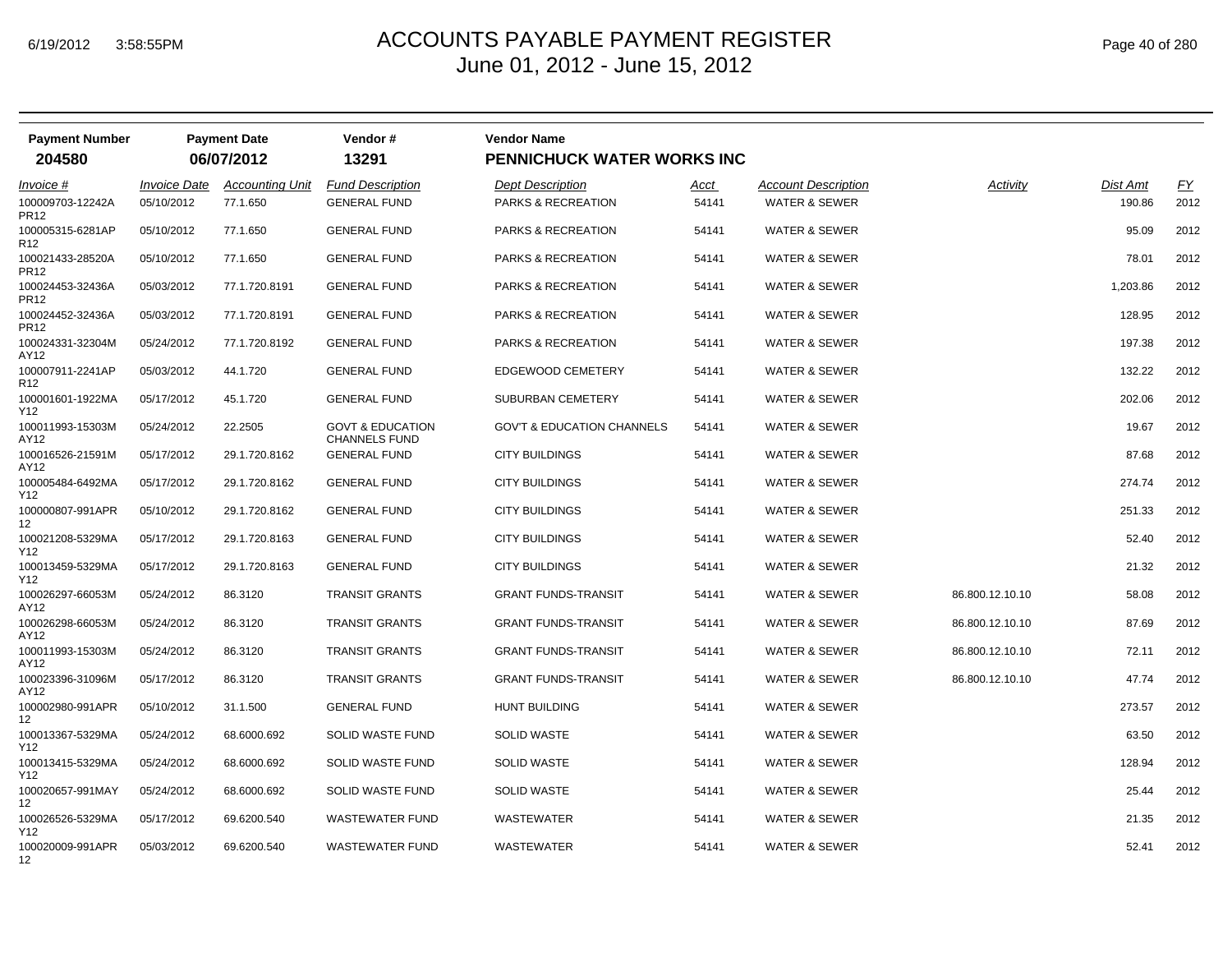| <b>Payment Number</b><br>204580 |                            | <b>Payment Date</b><br>06/07/2012 | Vendor#<br>13291                        | <b>Vendor Name</b><br>PENNICHUCK WATER WORKS INC |       |                            |          |                 |                  |
|---------------------------------|----------------------------|-----------------------------------|-----------------------------------------|--------------------------------------------------|-------|----------------------------|----------|-----------------|------------------|
| Invoice #                       | <i><b>Invoice Date</b></i> | <b>Accounting Unit</b>            | <b>Fund Description</b>                 | <b>Dept Description</b>                          | Acct  | <b>Account Description</b> | Activity | <b>Dist Amt</b> | $\underline{FY}$ |
| 100017785-2371AP<br>R12         | 05/03/2012                 | 69.6200.540                       | <b>WASTEWATER FUND</b>                  | WASTEWATER                                       | 54141 | <b>WATER &amp; SEWER</b>   |          | 96.94           | 2012             |
| 100001628-991APR<br>12          | 05/10/2012                 | 69.6200.670                       | <b>WASTEWATER FUND</b>                  | WASTEWATER                                       | 54141 | <b>WATER &amp; SEWER</b>   |          | 50.16           | 2012             |
| 100008548-5329MA<br>Y12         | 05/17/2012                 | 69.6200.670                       | <b>WASTEWATER FUND</b>                  | <b>WASTEWATER</b>                                | 54141 | <b>WATER &amp; SEWER</b>   |          | 1,518.59        | 2012             |
| 100023215-3271MA<br>Y12         | 05/17/2012                 | 52.1.720.8172                     | <b>GENERAL FUND</b>                     | <b>FIRE</b>                                      | 54141 | <b>WATER &amp; SEWER</b>   |          | 87.68           | 2012             |
| 100020198-27002A<br>PR12        | 05/03/2012                 | 52.1.720.8172                     | <b>GENERAL FUND</b>                     | <b>FIRE</b>                                      | 54141 | <b>WATER &amp; SEWER</b>   |          | 52.41           | 2012             |
| 100001998-2371AP<br>R12         | 05/03/2012                 | 52.1.720.8172                     | <b>GENERAL FUND</b>                     | <b>FIRE</b>                                      | 54141 | <b>WATER &amp; SEWER</b>   |          | 212.04          | 2012             |
| 100023214-991APR<br>12          | 05/17/2012                 | 52.1.720.8173                     | <b>GENERAL FUND</b>                     | <b>FIRE</b>                                      | 54141 | <b>WATER &amp; SEWER</b>   |          | 230.68          | 2012             |
| 100021258-5329MA<br>Y12         | 05/17/2012                 | 52.1.720.8174                     | <b>GENERAL FUND</b>                     | <b>FIRE</b>                                      | 54141 | <b>WATER &amp; SEWER</b>   |          | 265.18          | 2012             |
| 100025586-36386A<br>PR12        | 05/10/2012                 | 52.1.720.8175                     | <b>GENERAL FUND</b>                     | <b>FIRE</b>                                      | 54141 | <b>WATER &amp; SEWER</b>   |          | 127.72          | 2012             |
| 100025584-63686A<br>PR12        | 05/10/2012                 | 52.1.720.8175                     | <b>GENERAL FUND</b>                     | <b>FIRE</b>                                      | 54141 | <b>WATER &amp; SEWER</b>   |          | 229.04          | 2012             |
| 100021229-2241AP<br>R12         | 05/03/2012                 | 52.1.720.8176                     | <b>GENERAL FUND</b>                     | <b>FIRE</b>                                      | 54141 | <b>WATER &amp; SEWER</b>   |          | 107.41          | 2012             |
| 100012411-2241AP<br>R12         | 05/03/2012                 | 52.1.720.8176                     | <b>GENERAL FUND</b>                     | <b>FIRE</b>                                      | 54141 | <b>WATER &amp; SEWER</b>   |          | 109.38          | 2012             |
| 100021268-28334M<br>AY12        | 05/24/2012                 | 52.1.720.8178                     | <b>GENERAL FUND</b>                     | <b>FIRE</b>                                      | 54141 | <b>WATER &amp; SEWER</b>   |          | 52.41           | 2012             |
| 100021002-5329MA<br>Y12         | 05/17/2012                 | 52.1.720.8182                     | <b>GENERAL FUND</b>                     | <b>FIRE</b>                                      | 54141 | <b>WATER &amp; SEWER</b>   |          | 52.40           | 2012             |
| 100002823-3271MA<br>Y12         | 05/17/2012                 | 52.1.720.8182                     | <b>GENERAL FUND</b>                     | <b>FIRE</b>                                      | 54141 | <b>WATER &amp; SEWER</b>   |          | 47.50           | 2012             |
| 100002003-2377MA<br>Y12 I       | 05/17/2012                 | TF79.7534                         | LIBRARY-CHANDLER MEM LIB<br><b>FUND</b> | LIBRARY-CHANDLER MEM LIB<br><b>FUND</b>          | 54141 | <b>WATER &amp; SEWER</b>   |          | 23.85           | 2012             |
| 100017736-23316M<br>AY12        | 05/24/2012                 | 59.1.645                          | <b>GENERAL FUND</b>                     | OTHER PUBLIC SAFETY                              | 54141 | <b>WATER &amp; SEWER</b>   |          | 219,876.04      | 2012             |
| 100011993-15303M<br>AY12        | 05/24/2012                 | 60.1.500                          | <b>GENERAL FUND</b>                     | <b>PUBLIC</b><br>WORKS-ADMIN/ENGINEERING         | 54141 | <b>WATER &amp; SEWER</b>   |          | 72.11           | 2012             |
| 100015628-20340M<br>AY12        | 05/24/2012                 | 61.1.670                          | <b>GENERAL FUND</b>                     | <b>STREETS</b>                                   | 54141 | <b>WATER &amp; SEWER</b>   |          | 381.97          | 2012             |
| 100024019-2241MA<br>Y12         | 05/17/2012                 | 71.1.500                          | <b>GENERAL FUND</b>                     | <b>COMMUNITY SERVICES</b>                        | 54141 | <b>WATER &amp; SEWER</b>   |          | 129.70          | 2012             |
| 100020645-27469M<br>AY12        | 05/17/2012                 | 71.1.500                          | <b>GENERAL FUND</b>                     | <b>COMMUNITY SERVICES</b>                        | 54141 | <b>WATER &amp; SEWER</b>   |          | 87.68           | 2012             |
| 100015404-991MAY<br>12          | 05/17/2012                 | 79.1.720                          | <b>GENERAL FUND</b>                     | <b>LIBRARY</b>                                   | 54141 | <b>WATER &amp; SEWER</b>   |          | 53.49           | 2012             |
| 100018626-991MAY<br>12          | 05/17/2012                 | 79.1.720                          | <b>GENERAL FUND</b>                     | <b>LIBRARY</b>                                   | 54141 | <b>WATER &amp; SEWER</b>   |          | 24.79           | 2012             |
| 100012767-991APR<br>12          | 05/10/2012                 | 79.1.720                          | <b>GENERAL FUND</b>                     | <b>LIBRARY</b>                                   | 54141 | <b>WATER &amp; SEWER</b>   |          | 352.27          | 2012             |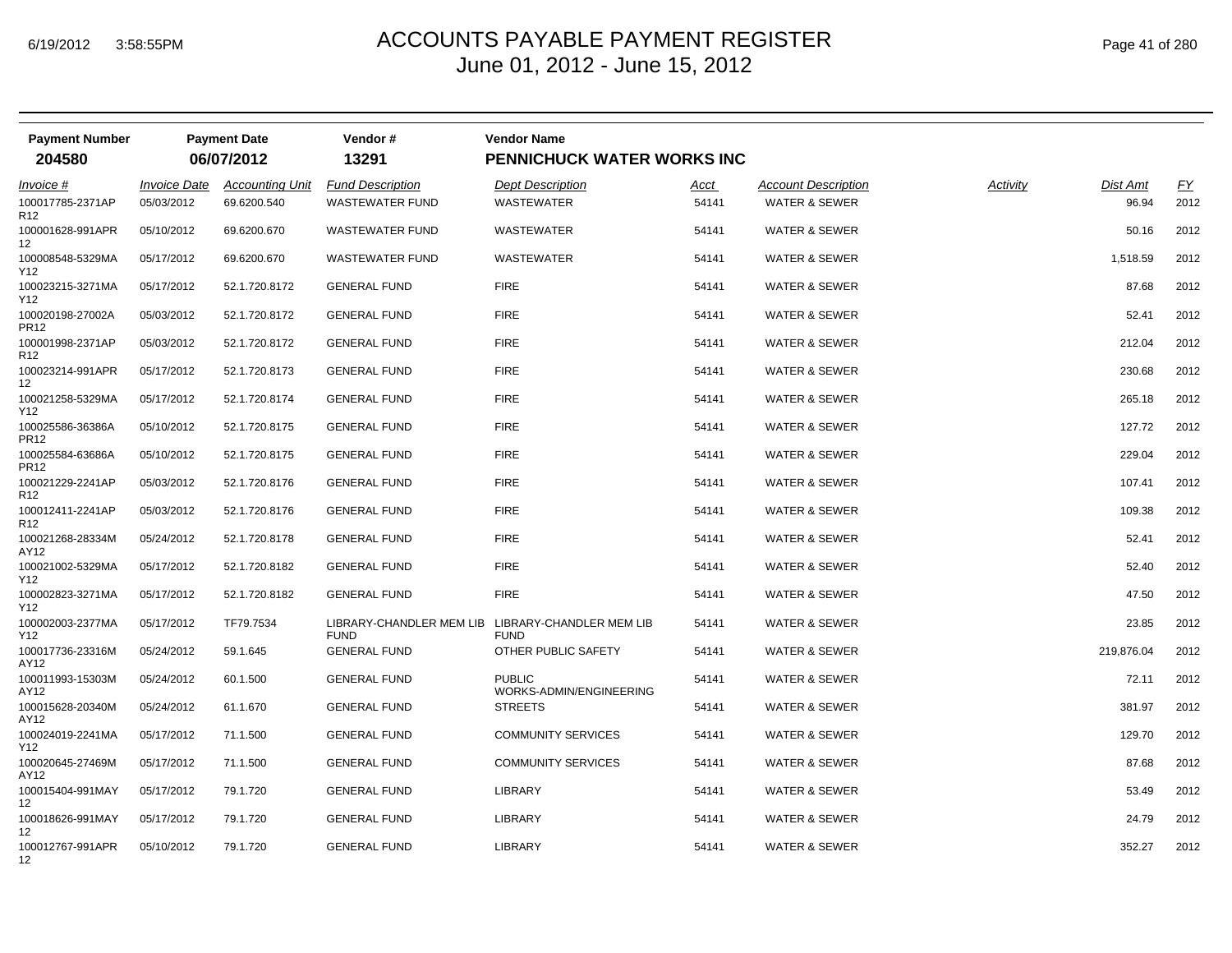APR12

| <b>Payment Number</b><br>204580 |                                          | <b>Payment Date</b><br>06/07/2012  | Vendor#<br>13291                               | <b>Vendor Name</b><br>PENNICHUCK WATER WORKS INC |               |                                                        |          |                   |                   |
|---------------------------------|------------------------------------------|------------------------------------|------------------------------------------------|--------------------------------------------------|---------------|--------------------------------------------------------|----------|-------------------|-------------------|
| <i>Invoice</i> #<br>5/24-32176  | <i><b>Invoice Date</b></i><br>05/24/2012 | <b>Accounting Unit</b><br>50.1.500 | <b>Fund Description</b><br><b>GENERAL FUND</b> | <b>Dept Description</b><br><b>POLICE</b>         | Acct<br>54141 | <b>Account Description</b><br><b>WATER &amp; SEWER</b> | Activity | Dist Amt<br>21.77 | <u>FY</u><br>2012 |
| 100017403-16735M<br>AY12        | 05/24/2012                               | 50.1.500                           | <b>GENERAL FUND</b>                            | <b>POLICE</b>                                    | 54141         | <b>WATER &amp; SEWER</b>                               |          | 489.70            | 2012              |
| 100023872-16735M<br>AY12        | 05/24/2012                               | 50.1.500                           | <b>GENERAL FUND</b>                            | <b>POLICE</b>                                    | 54141         | <b>WATER &amp; SEWER</b>                               |          | 178.60            | 2012              |
|                                 |                                          |                                    |                                                |                                                  |               |                                                        |          | 230,967.38        |                   |
| <b>Payment Number</b>           |                                          | <b>Payment Date</b>                | Vendor#                                        | <b>Vendor Name</b>                               |               |                                                        |          |                   |                   |
| 204581                          |                                          | 06/07/2012                         | 13372                                          | <b>PSNH</b>                                      |               |                                                        |          |                   |                   |
| Invoice #                       | <b>Invoice Date</b>                      | <b>Accounting Unit</b>             | <b>Fund Description</b>                        | Dept Description                                 | <u>Acct</u>   | <b>Account Description</b>                             | Activity | Dist Amt          | <u>FY</u>         |
| 56326594090<br>APR12            | 05/01/2012                               | 77.1.650                           | <b>GENERAL FUND</b>                            | PARKS & RECREATION                               | 54100         | <b>ELECTRICITY</b>                                     |          | 13.87             | 2012              |
| 56326594090<br>APR12            | 05/01/2012                               | 77.1.650                           | <b>GENERAL FUND</b>                            | PARKS & RECREATION                               | 54100         | <b>ELECTRICITY</b>                                     |          | 13.53             | 2012              |
| 56326594090<br>APR12            | 05/01/2012                               | 77.1.650                           | <b>GENERAL FUND</b>                            | PARKS & RECREATION                               | 54100         | <b>ELECTRICITY</b>                                     |          | 13.53             | 2012              |
| 56326594090<br>APR12            | 05/01/2012                               | 77.1.650                           | <b>GENERAL FUND</b>                            | PARKS & RECREATION                               | 54100         | <b>ELECTRICITY</b>                                     |          | 36.34             | 2012              |
| 56326594090<br>APR12            | 05/01/2012                               | 77.1.650                           | <b>GENERAL FUND</b>                            | PARKS & RECREATION                               | 54100         | <b>ELECTRICITY</b>                                     |          | 13.53             | 2012              |
| 56326594090<br>APR12            | 05/01/2012                               | 77.1.650                           | <b>GENERAL FUND</b>                            | PARKS & RECREATION                               | 54100         | <b>ELECTRICITY</b>                                     |          | 13.53             | 2012              |
| 56326594090<br>APR12            | 05/01/2012                               | 77.1.650                           | <b>GENERAL FUND</b>                            | PARKS & RECREATION                               | 54100         | <b>ELECTRICITY</b>                                     |          | 55.87             | 2012              |
| 56326594090<br>APR12            | 05/01/2012                               | 77.1.650                           | <b>GENERAL FUND</b>                            | PARKS & RECREATION                               | 54100         | <b>ELECTRICITY</b>                                     |          | 13.86             | 2012              |
| 56326594090<br>APR12            | 05/01/2012                               | 77.1.650                           | <b>GENERAL FUND</b>                            | PARKS & RECREATION                               | 54100         | <b>ELECTRICITY</b>                                     |          | 56.85             | 2012              |
| 56326594090<br>APR12            | 05/01/2012                               | 77.1.650                           | <b>GENERAL FUND</b>                            | PARKS & RECREATION                               | 54100         | <b>ELECTRICITY</b>                                     |          | 13.53             | 2012              |
| 56326594090<br>APR12            | 05/01/2012                               | 77.1.650                           | <b>GENERAL FUND</b>                            | PARKS & RECREATION                               | 54100         | <b>ELECTRICITY</b>                                     |          | 13.53             | 2012              |
| 56326594090<br>APR12            | 05/01/2012                               | 77.1.650                           | <b>GENERAL FUND</b>                            | PARKS & RECREATION                               | 54100         | <b>ELECTRICITY</b>                                     |          | 234.20            | 2012              |
| 56326594090<br>APR12            | 05/01/2012                               | 77.1.650                           | <b>GENERAL FUND</b>                            | PARKS & RECREATION                               | 54100         | <b>ELECTRICITY</b>                                     |          | 11.54             | 2012              |
| 56326594090<br>APR12            | 05/01/2012                               | 77.1.650                           | <b>GENERAL FUND</b>                            | PARKS & RECREATION                               | 54100         | <b>ELECTRICITY</b>                                     |          | 87.75             | 2012              |
| 56326594090<br>APR12            | 05/01/2012                               | 77.1.650                           | <b>GENERAL FUND</b>                            | PARKS & RECREATION                               | 54100         | <b>ELECTRICITY</b>                                     |          | 120.75            | 2012              |
| 56326594090<br>APR12            | 05/01/2012                               | 77.1.650                           | <b>GENERAL FUND</b>                            | PARKS & RECREATION                               | 54100         | <b>ELECTRICITY</b>                                     |          | 635.00            | 2012              |
| 56326594090                     | 05/01/2012                               | 77.1.650                           | <b>GENERAL FUND</b>                            | <b>PARKS &amp; RECREATION</b>                    | 54100         | <b>ELECTRICITY</b>                                     |          | 19.25             | 2012              |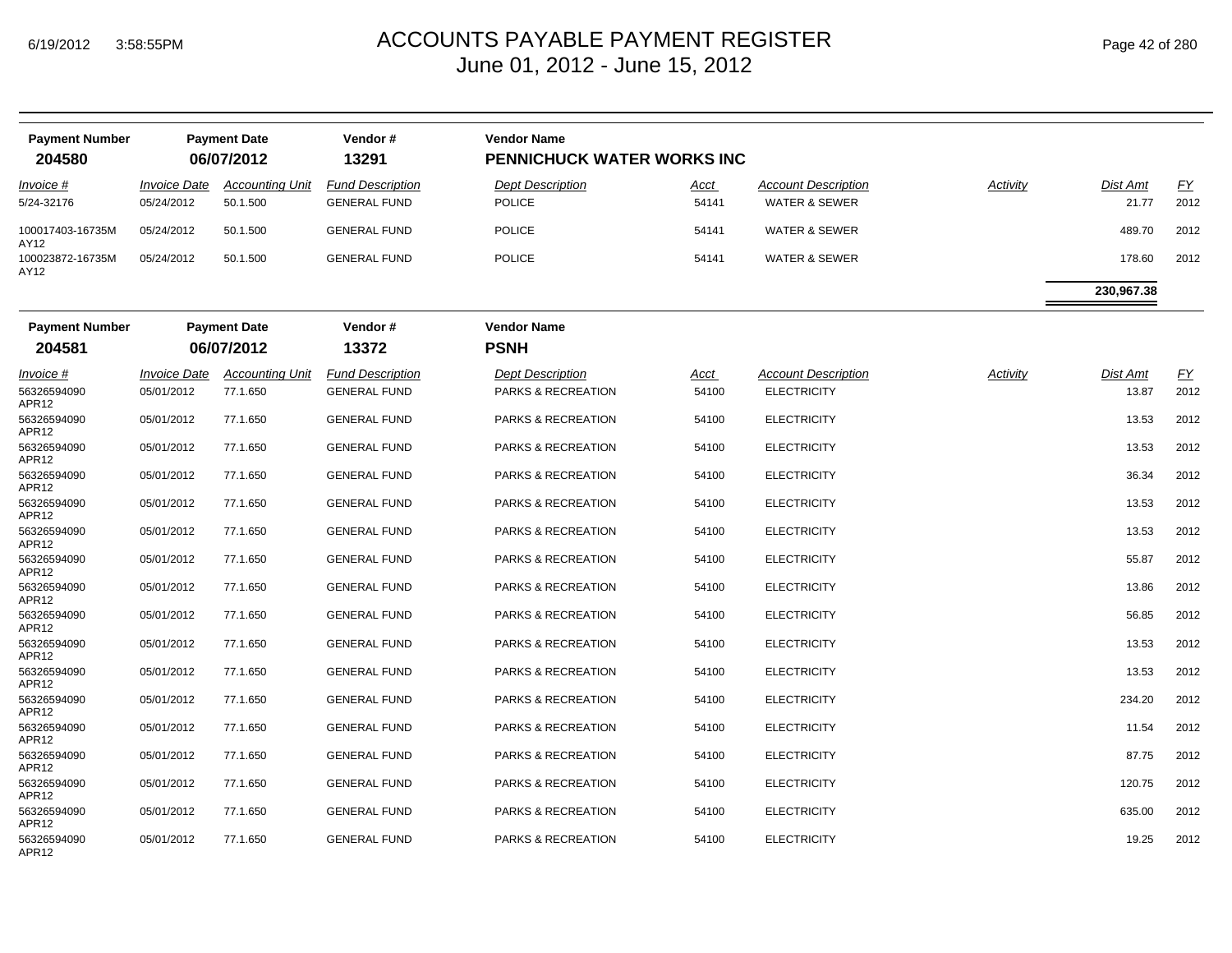| <b>Payment Number</b><br>204581          |                                          | <b>Payment Date</b><br>06/07/2012  | Vendor#<br>13372                               | <b>Vendor Name</b><br><b>PSNH</b>                        |               |                                                  |          |                           |                   |
|------------------------------------------|------------------------------------------|------------------------------------|------------------------------------------------|----------------------------------------------------------|---------------|--------------------------------------------------|----------|---------------------------|-------------------|
|                                          |                                          |                                    |                                                |                                                          |               |                                                  |          |                           |                   |
| <i>Invoice</i> #<br>56326594090<br>APR12 | <i><b>Invoice Date</b></i><br>05/01/2012 | <b>Accounting Unit</b><br>77.1.650 | <b>Fund Description</b><br><b>GENERAL FUND</b> | <b>Dept Description</b><br><b>PARKS &amp; RECREATION</b> | Acct<br>54100 | <b>Account Description</b><br><b>ELECTRICITY</b> | Activity | <b>Dist Amt</b><br>213.82 | <u>FY</u><br>2012 |
| 56326594090<br>APR12                     | 05/01/2012                               | 77.1.650                           | <b>GENERAL FUND</b>                            | <b>PARKS &amp; RECREATION</b>                            | 54100         | <b>ELECTRICITY</b>                               |          | 247.86                    | 2012              |
| 56326594090<br>APR12                     | 05/01/2012                               | 77.1.650                           | <b>GENERAL FUND</b>                            | PARKS & RECREATION                                       | 54100         | <b>ELECTRICITY</b>                               |          | 522.37                    | 2012              |
| 56326594090<br>APR12                     | 05/01/2012                               | 77.1.650                           | <b>GENERAL FUND</b>                            | PARKS & RECREATION                                       | 54100         | <b>ELECTRICITY</b>                               |          | 27.05                     | 2012              |
| 56326594090<br>APR12                     | 05/01/2012                               | 77.1.650                           | <b>GENERAL FUND</b>                            | <b>PARKS &amp; RECREATION</b>                            | 54100         | <b>ELECTRICITY</b>                               |          | 105.81                    | 2012              |
| 56326594090<br>APR12                     | 05/01/2012                               | 77.1.655                           | <b>GENERAL FUND</b>                            | PARKS & RECREATION                                       | 54100         | <b>ELECTRICITY</b>                               |          | 46.74                     | 2012              |
| 56326594090<br>APR12                     | 05/01/2012                               | 77.1.720.8191                      | <b>GENERAL FUND</b>                            | PARKS & RECREATION                                       | 54100         | <b>ELECTRICITY</b>                               |          | 1,280.22                  | 2012              |
| 56326594090<br>APR12                     | 05/01/2012                               | 77.1.720.8191                      | <b>GENERAL FUND</b>                            | PARKS & RECREATION                                       | 54100         | <b>ELECTRICITY</b>                               |          | 579.48                    | 2012              |
| 56693090037<br>APR12                     | 05/01/2012                               | 64.1.705                           | <b>GENERAL FUND</b>                            | <b>TRAFFIC</b>                                           | 54100         | <b>ELECTRICITY</b>                               |          | 48.81                     | 2012              |
| 56693090037<br>APR12                     | 05/01/2012                               | 64.1.705                           | <b>GENERAL FUND</b>                            | <b>TRAFFIC</b>                                           | 54100         | <b>ELECTRICITY</b>                               |          | 32.39                     | 2012              |
| 56693090037<br>APR12                     | 05/01/2012                               | 64.1.705                           | <b>GENERAL FUND</b>                            | <b>TRAFFIC</b>                                           | 54100         | <b>ELECTRICITY</b>                               |          | 33.07                     | 2012              |
| 56693090037<br>APR12                     | 05/01/2012                               | 64.1.705                           | <b>GENERAL FUND</b>                            | <b>TRAFFIC</b>                                           | 54100         | <b>ELECTRICITY</b>                               |          | 32.90                     | 2012              |
| 56693090037<br>APR12                     | 05/01/2012                               | 64.1.705                           | <b>GENERAL FUND</b>                            | <b>TRAFFIC</b>                                           | 54100         | <b>ELECTRICITY</b>                               |          | 27.49                     | 2012              |
| 56693090037<br>APR12                     | 05/01/2012                               | 64.1.705                           | <b>GENERAL FUND</b>                            | <b>TRAFFIC</b>                                           | 54100         | <b>ELECTRICITY</b>                               |          | 13.53                     | 2012              |
| 56693090037<br>APR12                     | 05/01/2012                               | 64.1.705                           | <b>GENERAL FUND</b>                            | <b>TRAFFIC</b>                                           | 54100         | <b>ELECTRICITY</b>                               |          | 46.01                     | 2012              |
| 56693090037<br>APR12                     | 05/01/2012                               | 64.1.705                           | <b>GENERAL FUND</b>                            | <b>TRAFFIC</b>                                           | 54100         | <b>ELECTRICITY</b>                               |          | 43.73                     | 2012              |
| 56693090037<br>APR12                     | 05/01/2012                               | 64.1.705                           | <b>GENERAL FUND</b>                            | <b>TRAFFIC</b>                                           | 54100         | <b>ELECTRICITY</b>                               |          | 39.79                     | 2012              |
| 56693090037<br>APR12                     | 05/01/2012                               | 64.1.705                           | <b>GENERAL FUND</b>                            | <b>TRAFFIC</b>                                           | 54100         | <b>ELECTRICITY</b>                               |          | 47.33                     | 2012              |
| 56693090037<br>APR12                     | 05/01/2012                               | 64.1.705                           | <b>GENERAL FUND</b>                            | <b>TRAFFIC</b>                                           | 54100         | <b>ELECTRICITY</b>                               |          | 49.80                     | 2012              |
| 56693090037<br>APR12                     | 05/01/2012                               | 64.1.705                           | <b>GENERAL FUND</b>                            | <b>TRAFFIC</b>                                           | 54100         | <b>ELECTRICITY</b>                               |          | 51.48                     | 2012              |
| 56693090037<br>APR12                     | 05/01/2012                               | 64.1.705                           | <b>GENERAL FUND</b>                            | <b>TRAFFIC</b>                                           | 54100         | <b>ELECTRICITY</b>                               |          | 42.26                     | 2012              |
| 56693090037<br>APR12                     | 05/01/2012                               | 64.1.705                           | <b>GENERAL FUND</b>                            | <b>TRAFFIC</b>                                           | 54100         | <b>ELECTRICITY</b>                               |          | 36.83                     | 2012              |
| 56693090037<br>APR12                     | 05/01/2012                               | 64.1.705                           | <b>GENERAL FUND</b>                            | <b>TRAFFIC</b>                                           | 54100         | <b>ELECTRICITY</b>                               |          | 45.53                     | 2012              |
| 56693090037<br>APR12                     | 05/01/2012                               | 64.1.705                           | <b>GENERAL FUND</b>                            | <b>TRAFFIC</b>                                           | 54100         | <b>ELECTRICITY</b>                               |          | 34.04                     | 2012              |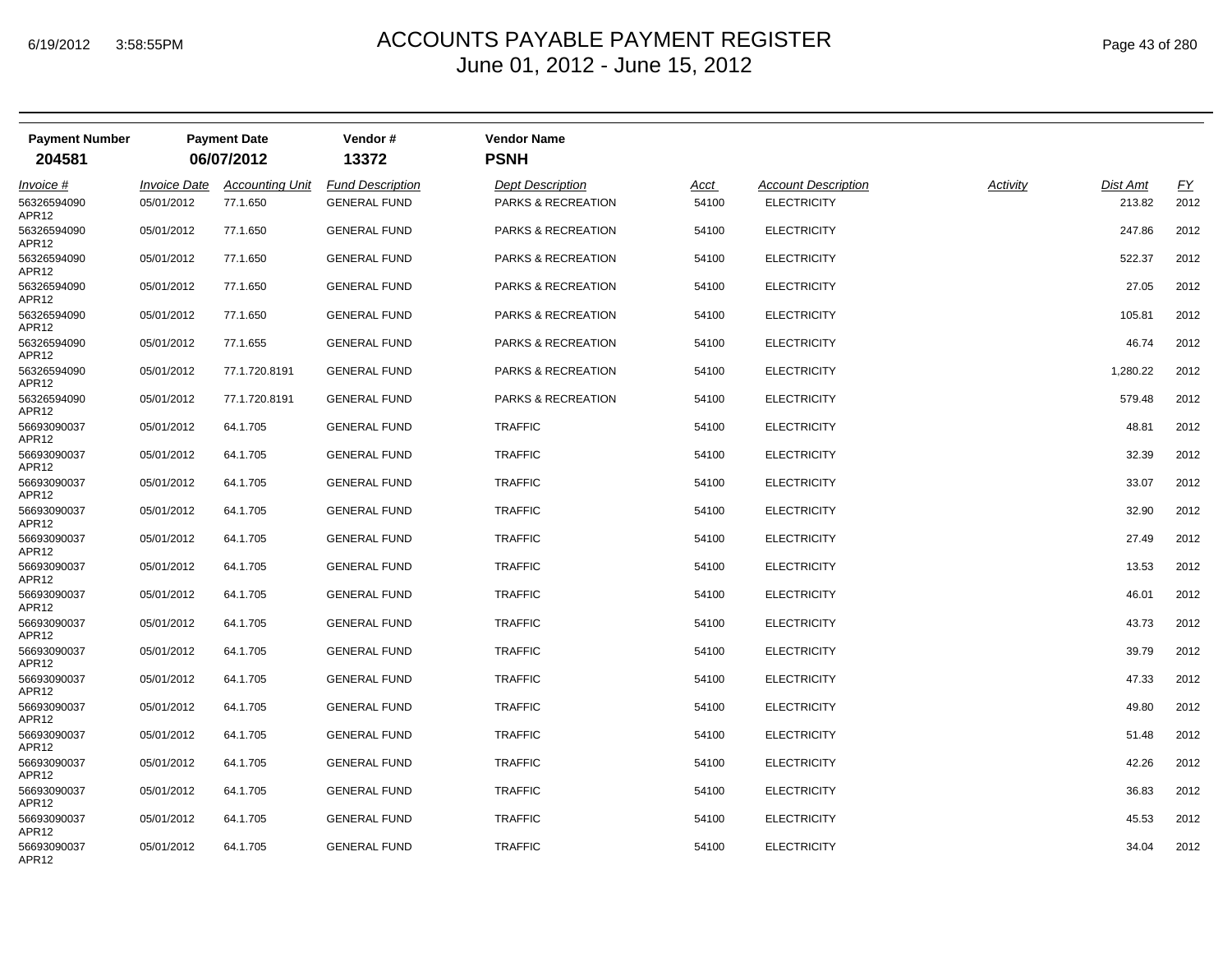| <b>Payment Number</b><br>204581   |                                          | <b>Payment Date</b><br>06/07/2012     | Vendor#<br>13372                               | <b>Vendor Name</b><br><b>PSNH</b>             |                      |                                                  |          |                   |                   |
|-----------------------------------|------------------------------------------|---------------------------------------|------------------------------------------------|-----------------------------------------------|----------------------|--------------------------------------------------|----------|-------------------|-------------------|
| Invoice #<br>56693090037<br>APR12 | <i><b>Invoice Date</b></i><br>05/01/2012 | <b>Accounting Unit</b><br>64.1.705    | <b>Fund Description</b><br><b>GENERAL FUND</b> | <b>Dept Description</b><br><b>TRAFFIC</b>     | Acct<br>54100        | <b>Account Description</b><br><b>ELECTRICITY</b> | Activity | Dist Amt<br>44.37 | <b>FY</b><br>2012 |
| 56693090037<br>APR12              | 05/01/2012                               | 64.1.705                              | <b>GENERAL FUND</b>                            | <b>TRAFFIC</b>                                | 54100                | <b>ELECTRICITY</b>                               |          | 43.40             | 2012              |
| 56693090037<br>APR12              | 05/01/2012                               | 64.1.705                              | <b>GENERAL FUND</b>                            | <b>TRAFFIC</b>                                | 54100                | <b>ELECTRICITY</b>                               |          | 53.23             | 2012              |
| 56693090037<br>APR12              | 05/01/2012                               | 64.1.705                              | <b>GENERAL FUND</b>                            | <b>TRAFFIC</b>                                | 54100                | <b>ELECTRICITY</b>                               |          | 36.68             | 2012              |
| 56693090037<br>APR <sub>12</sub>  | 05/01/2012                               | 64.1.705                              | <b>GENERAL FUND</b>                            | <b>TRAFFIC</b>                                | 54100                | <b>ELECTRICITY</b>                               |          | 37.97             | 2012              |
| 56693090037<br>APR <sub>12</sub>  | 05/01/2012                               | 64.1.705                              | <b>GENERAL FUND</b>                            | <b>TRAFFIC</b>                                | 54100                | <b>ELECTRICITY</b>                               |          | 49.95             | 2012              |
| 56693090037<br>APR12              | 05/01/2012                               | 64.1.705                              | <b>GENERAL FUND</b>                            | <b>TRAFFIC</b>                                | 54100                | <b>ELECTRICITY</b>                               |          | 36.01             | 2012              |
| 56693090037<br>APR12              | 05/01/2012                               | 64.1.705                              | <b>GENERAL FUND</b>                            | <b>TRAFFIC</b>                                | 54100                | <b>ELECTRICITY</b>                               |          | 41.76             | 2012              |
| 56693090037<br>APR <sub>12</sub>  | 05/01/2012                               | 64.1.705                              | <b>GENERAL FUND</b>                            | <b>TRAFFIC</b>                                | 54100                | <b>ELECTRICITY</b>                               |          | 14.93             | 2012              |
| 56693090037<br>APR <sub>12</sub>  | 05/01/2012                               | 64.1.705                              | <b>GENERAL FUND</b>                            | <b>TRAFFIC</b>                                | 54100                | <b>ELECTRICITY</b>                               |          | 18.39             | 2012              |
| 56693090037<br>APR <sub>12</sub>  | 05/01/2012                               | 64.1.705                              | <b>GENERAL FUND</b>                            | <b>TRAFFIC</b>                                | 54100                | <b>ELECTRICITY</b>                               |          | 87.75             | 2012              |
|                                   |                                          |                                       |                                                |                                               |                      |                                                  |          | 5,479.24          |                   |
| <b>Payment Number</b>             |                                          | <b>Payment Date</b>                   | Vendor#                                        | <b>Vendor Name</b>                            |                      |                                                  |          |                   |                   |
| 204582                            |                                          | 06/07/2012                            | 11887                                          | <b>SHATTUCK MALONE OIL CO</b>                 |                      |                                                  |          |                   |                   |
| Invoice #<br>429091               | <b>Invoice Date</b><br>05/14/2012        | <b>Accounting Unit</b><br>68.6000.692 | <b>Fund Description</b><br>SOLID WASTE FUND    | <b>Dept Description</b><br><b>SOLID WASTE</b> | <u>Acct</u><br>61307 | <b>Account Description</b><br>FUEL, DIESEL       | Activity | Dist Amt<br>95.53 | EY<br>2012        |
| 422091                            | 05/07/2012                               | 68.6000.692                           | SOLID WASTE FUND                               | <b>SOLID WASTE</b>                            | 61307                | FUEL, DIESEL                                     |          | 143.91            | 2012              |
| 424087                            | 05/09/2012                               | 68.6000.692                           | <b>SOLID WASTE FUND</b>                        | <b>SOLID WASTE</b>                            | 61307                | FUEL, DIESEL                                     |          | 145.29            | 2012              |

| Invoice #<br>429091 | <b>Invoice Date</b><br>05/14/2012 | <b>Accounting Unit</b><br>68.6000.692 | <b>Fund Description</b><br>SOLID WASTE FUND | <b>Dept Description</b><br><b>SOLID WASTE</b> | <u>Acct</u><br>61307 | <b>Account Description</b><br>FUEL, DIESEL | Activity | Dist Amt<br>95.53 | <u>FY</u><br>2012 |
|---------------------|-----------------------------------|---------------------------------------|---------------------------------------------|-----------------------------------------------|----------------------|--------------------------------------------|----------|-------------------|-------------------|
| 422091              | 05/07/2012                        | 68.6000.692                           | SOLID WASTE FUND                            | <b>SOLID WASTE</b>                            | 61307                | FUEL, DIESEL                               |          | 143.91            | 2012              |
| 424087              | 05/09/2012                        | 68.6000.692                           | <b>SOLID WASTE FUND</b>                     | <b>SOLID WASTE</b>                            | 61307                | FUEL, DIESEL                               |          | 145.29            | 2012              |
| 426092              | 05/11/2012                        | 68.6000.692                           | <b>SOLID WASTE FUND</b>                     | <b>SOLID WASTE</b>                            | 61307                | FUEL, DIESEL                               |          | 179.37            | 2012              |
| 431089              | 05/16/2012                        | 68.6000.692                           | <b>SOLID WASTE FUND</b>                     | <b>SOLID WASTE</b>                            | 61307                | FUEL, DIESEL                               |          | 114.76            | 2012              |
| 433091              | 05/18/2012                        | 68.6000.692                           | <b>SOLID WASTE FUND</b>                     | <b>SOLID WASTE</b>                            | 61307                | FUEL, DIESEL                               |          | 187.41            | 2012              |
| 436091              | 05/21/2012                        | 68.6000.692                           | <b>SOLID WASTE FUND</b>                     | <b>SOLID WASTE</b>                            | 61307                | FUEL, DIESEL                               |          | 180.64            | 2012              |
| 438094              | 05/23/2012                        | 68.6000.692                           | <b>SOLID WASTE FUND</b>                     | <b>SOLID WASTE</b>                            | 61307                | FUEL, DIESEL                               |          | 127.00            | 2012              |
| 429091              | 05/14/2012                        | 68.6000.540                           | <b>SOLID WASTE FUND</b>                     | <b>SOLID WASTE</b>                            | 61307                | FUEL, DIESEL                               |          | 83.07             | 2012              |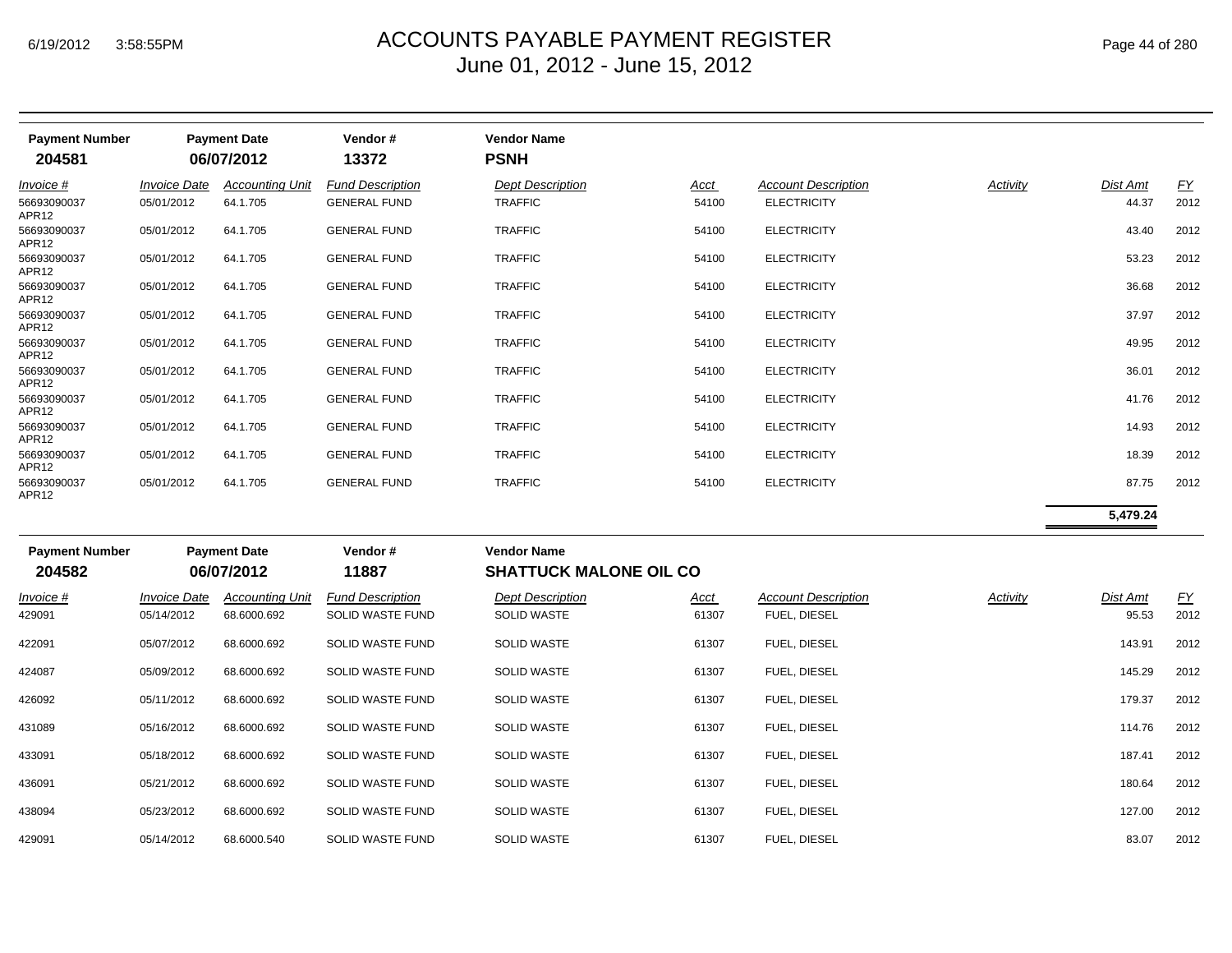| <b>Payment Number</b><br>204582 |                                   | <b>Payment Date</b><br>06/07/2012     | Vendor#<br>11887                               | <b>Vendor Name</b><br><b>SHATTUCK MALONE OIL CO</b> |                      |                                                    |          |                    |                   |
|---------------------------------|-----------------------------------|---------------------------------------|------------------------------------------------|-----------------------------------------------------|----------------------|----------------------------------------------------|----------|--------------------|-------------------|
| Invoice #<br>422091             | <b>Invoice Date</b><br>05/07/2012 | <b>Accounting Unit</b><br>68.6000.540 | <b>Fund Description</b><br>SOLID WASTE FUND    | <b>Dept Description</b><br><b>SOLID WASTE</b>       | Acct<br>61307        | <b>Account Description</b><br>FUEL, DIESEL         | Activity | Dist Amt<br>125.14 | EY<br>2012        |
| 424087                          | 05/09/2012                        | 68.6000.540                           | SOLID WASTE FUND                               | <b>SOLID WASTE</b>                                  | 61307                | FUEL, DIESEL                                       |          | 126.34             | 2012              |
| 426092                          | 05/11/2012                        | 68.6000.540                           | SOLID WASTE FUND                               | <b>SOLID WASTE</b>                                  | 61307                | FUEL, DIESEL                                       |          | 155.98             | 2012              |
| 431089                          | 05/16/2012                        | 68.6000.540                           | SOLID WASTE FUND                               | <b>SOLID WASTE</b>                                  | 61307                | FUEL, DIESEL                                       |          | 99.79              | 2012              |
| 433091                          | 05/18/2012                        | 68.6000.540                           | SOLID WASTE FUND                               | <b>SOLID WASTE</b>                                  | 61307                | FUEL, DIESEL                                       |          | 162.96             | 2012              |
| 436091                          | 05/21/2012                        | 68.6000.540                           | SOLID WASTE FUND                               | <b>SOLID WASTE</b>                                  | 61307                | FUEL, DIESEL                                       |          | 157.08             | 2012              |
| 438094                          | 05/23/2012                        | 68.6000.540                           | SOLID WASTE FUND                               | <b>SOLID WASTE</b>                                  | 61307                | FUEL, DIESEL                                       |          | 110.43             | 2012              |
| 429091                          | 05/14/2012                        | 68.6000.695                           | SOLID WASTE FUND                               | <b>SOLID WASTE</b>                                  | 61307                | FUEL, DIESEL                                       |          | 29.07              | 2012              |
| 422091                          | 05/07/2012                        | 68.6000.695                           | SOLID WASTE FUND                               | <b>SOLID WASTE</b>                                  | 61307                | FUEL, DIESEL                                       |          | 43.80              | 2012              |
| 424087                          | 05/09/2012                        | 68.6000.695                           | SOLID WASTE FUND                               | <b>SOLID WASTE</b>                                  | 61307                | FUEL, DIESEL                                       |          | 44.21              | 2012              |
| 426092                          | 05/11/2012                        | 68.6000.695                           | SOLID WASTE FUND                               | <b>SOLID WASTE</b>                                  | 61307                | FUEL, DIESEL                                       |          | 54.59              | 2012              |
| 431089                          | 05/16/2012                        | 68.6000.695                           | SOLID WASTE FUND                               | <b>SOLID WASTE</b>                                  | 61307                | FUEL, DIESEL                                       |          | 34.93              | 2012              |
| 433091                          | 05/18/2012                        | 68.6000.695                           | SOLID WASTE FUND                               | <b>SOLID WASTE</b>                                  | 61307                | FUEL, DIESEL                                       |          | 57.04              | 2012              |
| 436091                          | 05/21/2012                        | 68.6000.695                           | SOLID WASTE FUND                               | <b>SOLID WASTE</b>                                  | 61307                | FUEL, DIESEL                                       |          | 54.98              | 2012              |
| 438094                          | 05/23/2012                        | 68.6000.695                           | SOLID WASTE FUND                               | <b>SOLID WASTE</b>                                  | 61307                | FUEL, DIESEL                                       |          | 38.65              | 2012              |
| 46280                           | 05/09/2012                        | 61.1.700                              | <b>GENERAL FUND</b>                            | <b>STREETS</b>                                      | 61307                | FUEL, DIESEL                                       |          | 4,669.40           | 2012              |
| 46282                           | 05/10/2012                        | 61.1.700                              | <b>GENERAL FUND</b>                            | <b>STREETS</b>                                      | 61307                | FUEL, DIESEL                                       |          | 3,225.57           | 2012              |
|                                 |                                   |                                       |                                                |                                                     |                      |                                                    |          | 10,446.94          |                   |
| <b>Payment Number</b><br>204583 |                                   | <b>Payment Date</b><br>06/07/2012     | Vendor#<br>13647                               | <b>Vendor Name</b><br><b>STATE OF NH</b>            |                      |                                                    |          |                    |                   |
| Invoice #<br>7/1/12-6/30/13     | <b>Invoice Date</b><br>06/05/2012 | <b>Accounting Unit</b><br>72.1.500    | <b>Fund Description</b><br><b>GENERAL FUND</b> | <b>Dept Description</b><br><b>COMMUNITY HEALTH</b>  | <u>Acct</u><br>55200 | <b>Account Description</b><br>DUES AND MEMBERSHIPS | Activity | Dist Amt<br>150.00 | <u>FY</u><br>2012 |
|                                 |                                   |                                       |                                                |                                                     |                      |                                                    |          | 150.00             |                   |

÷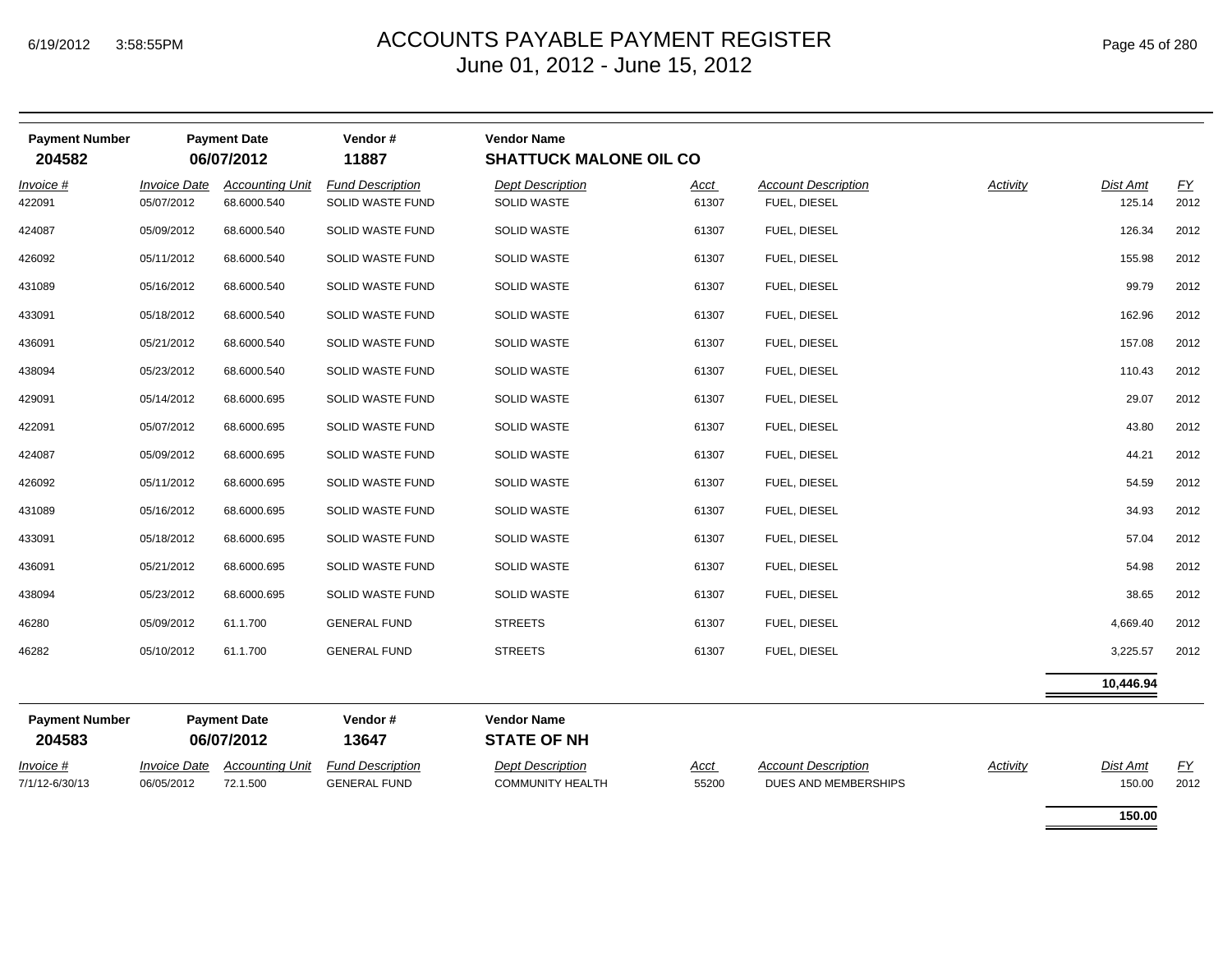| <b>Payment Number</b><br>204584             |                                   | <b>Payment Date</b><br>06/07/2012       | Vendor#<br>13647                               | <b>Vendor Name</b><br><b>STATE OF NH</b>       |                      | <b>Payee Name</b><br><b>STATE OF NH - DEPT OF SAFETY</b> |               |                          |            |
|---------------------------------------------|-----------------------------------|-----------------------------------------|------------------------------------------------|------------------------------------------------|----------------------|----------------------------------------------------------|---------------|--------------------------|------------|
| Invoice #<br><b>JESSICA</b><br>LINDSEY-5/25 | <b>Invoice Date</b><br>05/28/2012 | <b>Accounting Unit</b><br><b>BS1000</b> | <b>Fund Description</b><br><b>GENERAL FUND</b> | <b>Dept Description</b><br><b>GENERAL FUND</b> | <u>Acct</u><br>21922 | <b>Account Description</b><br>FBI FINGERPRINT STATE FEE  | Activity      | <b>Dist Amt</b><br>16.50 | EY<br>2012 |
|                                             |                                   |                                         |                                                |                                                |                      |                                                          |               | 16.50                    |            |
| <b>Payment Number</b>                       |                                   | <b>Payment Date</b>                     | Vendor#                                        | <b>Vendor Name</b>                             |                      |                                                          |               |                          |            |
| 204585                                      |                                   | 06/07/2012                              | 13718                                          | <b>THE TELEGRAPH</b>                           |                      |                                                          |               |                          |            |
| Invoice #                                   | <b>Invoice Date</b>               | <b>Accounting Unit</b>                  | <b>Fund Description</b>                        | <b>Dept Description</b>                        | <u>Acct</u>          | <b>Account Description</b>                               | Activity      | Dist Amt                 | EY         |
| 1201183 6610234<br>12111                    | 04/08/2012                        | 91.1.012830                             | <b>GENERAL FUND</b>                            | <b>SCHOOL</b>                                  | 55500                | <b>ADVERTISING</b>                                       |               | 362.60                   | 2012       |
| 1201181 6610234<br>12113                    | 03/31/2012                        | 84.3090                                 | <b>URBAN PROGRAM GRANTS</b>                    | <b>URBAN PROGRAM GRANTS</b>                    | 51100                | WAGES FULL TIME                                          | 1032.84.01.30 | 110.10                   | 2012       |
| 1204946 6610234<br>12133                    | 05/19/2012                        | 30.1.500                                | <b>GENERAL FUND</b>                            | <b>PURCHASING</b>                              | 55500                | <b>ADVERTISING</b>                                       |               | 91.75                    | 2012       |
| 1205321 6610234<br>12132                    | 05/27/2012                        | 30.1.500                                | <b>GENERAL FUND</b>                            | <b>PURCHASING</b>                              | 55500                | <b>ADVERTISING</b>                                       |               | 237.75                   | 2012       |
| 1205323 6610234<br>12131                    | 05/27/2012                        | 30.1.500                                | <b>GENERAL FUND</b>                            | <b>PURCHASING</b>                              | 55500                | <b>ADVERTISING</b>                                       |               | 237.75                   | 2012       |
| 1205219 6610234<br>12130C                   | 05/26/2012                        | 30.1.500                                | <b>GENERAL FUND</b>                            | PURCHASING                                     | 55500                | <b>ADVERTISING</b>                                       |               | 182.85                   | 2012       |
| 1205219 6610234<br>12130P                   | 05/26/2012                        | 30.1.500                                | <b>GENERAL FUND</b>                            | <b>PURCHASING</b>                              | 55500                | <b>ADVERTISING</b>                                       |               | 182.85                   | 2012       |
| 1204793 6610234<br>12129                    | 05/19/2012                        | 30.1.500                                | <b>GENERAL FUND</b>                            | <b>PURCHASING</b>                              | 55500                | <b>ADVERTISING</b>                                       |               | 303.95                   | 2012       |
| 1204466 6610234<br>12128                    | 05/12/2012                        | 30.1.500                                | <b>GENERAL FUND</b>                            | <b>PURCHASING</b>                              | 55500                | <b>ADVERTISING</b>                                       |               | 146.80                   | 2012       |
| 1204193 6610234<br>12126                    | 05/12/2012                        | 30.1.500                                | <b>GENERAL FUND</b>                            | PURCHASING                                     | 55500                | <b>ADVERTISING</b>                                       |               | 128.45                   | 2012       |
| 1204107 6610234<br>12125                    | 05/11/2012                        | 30.1.500                                | <b>GENERAL FUND</b>                            | PURCHASING                                     | 55500                | <b>ADVERTISING</b>                                       |               | 91.75                    | 2012       |
| 1203332 6610234<br>12124                    | 04/28/2012                        | 30.1.500                                | <b>GENERAL FUND</b>                            | <b>PURCHASING</b>                              | 55500                | <b>ADVERTISING</b>                                       |               | 146.80                   | 2012       |
| 1203039 6610234<br>12123                    | 04/28/2012                        | 30.1.500                                | <b>GENERAL FUND</b>                            | <b>PURCHASING</b>                              | 55500                | <b>ADVERTISING</b>                                       |               | 220.20                   | 2012       |
| 1202943 6610234<br>12122T                   | 04/28/2012                        | 30.1.500                                | <b>GENERAL FUND</b>                            | PURCHASING                                     | 55500                | ADVERTISING                                              |               | 181.60                   | 2012       |
| 1202246 6610234<br>12116                    | 04/19/2012                        | 30.1.500                                | <b>GENERAL FUND</b>                            | <b>PURCHASING</b>                              | 55500                | <b>ADVERTISING</b>                                       |               | 325.20                   | 2012       |
| 1202352 6610234<br>12119                    | 04/14/2012                        | 30.1.500                                | <b>GENERAL FUND</b>                            | <b>PURCHASING</b>                              | 55500                | <b>ADVERTISING</b>                                       |               | 293.60                   | 2012       |
| 1202271 6610234<br>12117                    | 04/13/2012                        | 30.1.500                                | <b>GENERAL FUND</b>                            | <b>PURCHASING</b>                              | 55500                | <b>ADVERTISING</b>                                       |               | 91.75                    | 2012       |
| 1201517 6610234<br>12114                    | 04/04/2012                        | 30.1.500                                | <b>GENERAL FUND</b>                            | PURCHASING                                     | 55500                | <b>ADVERTISING</b>                                       |               | 146.80                   | 2012       |
| 1200961 6610234<br>12107                    | 03/31/2012                        | 30.1.500                                | <b>GENERAL FUND</b>                            | <b>PURCHASING</b>                              | 55500                | <b>ADVERTISING</b>                                       |               | 110.10                   | 2012       |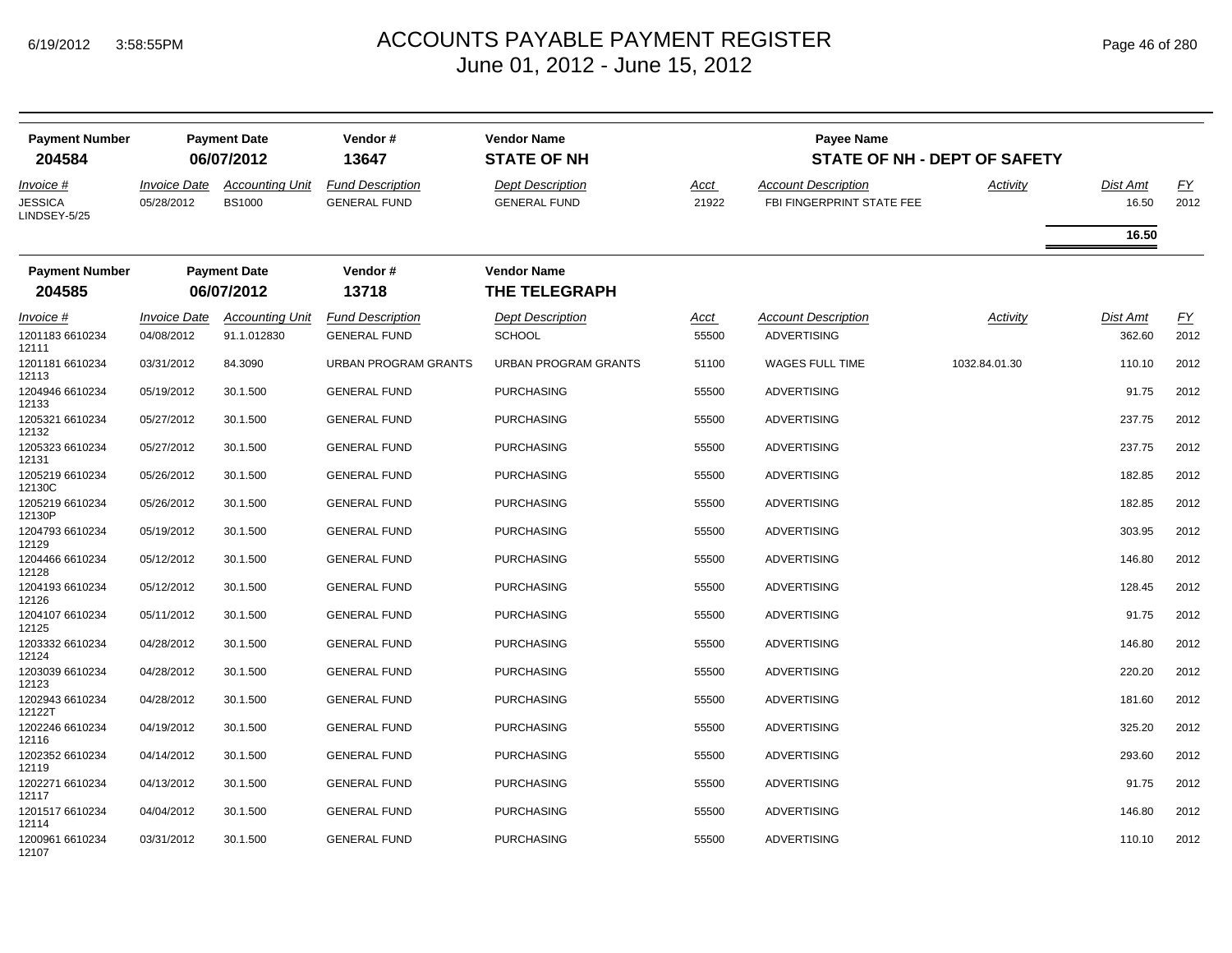| <b>Payment Number</b><br>204585             |                                   | <b>Payment Date</b><br>06/07/2012     | Vendor#<br>13718                                    | <b>Vendor Name</b><br><b>THE TELEGRAPH</b>              |                      |                                                                    |                             |                             |                          |
|---------------------------------------------|-----------------------------------|---------------------------------------|-----------------------------------------------------|---------------------------------------------------------|----------------------|--------------------------------------------------------------------|-----------------------------|-----------------------------|--------------------------|
| Invoice #<br>1201038 6610234                | <b>Invoice Date</b><br>03/31/2012 | <b>Accounting Unit</b><br>30.1.500    | <b>Fund Description</b><br><b>GENERAL FUND</b>      | <b>Dept Description</b><br><b>PURCHASING</b>            | Acct<br>55500        | <b>Account Description</b><br><b>ADVERTISING</b>                   | Activity                    | Dist Amt<br>110.10          | EY<br>2012               |
| 12109<br>1202943 6610234<br>121220          | 04/28/2012                        | 69.6200.670                           | <b>WASTEWATER FUND</b>                              | <b>WASTEWATER</b>                                       | 55500                | <b>ADVERTISING</b>                                                 |                             | 181.60                      | 2012                     |
|                                             |                                   |                                       |                                                     |                                                         |                      |                                                                    |                             | 3,884.35                    |                          |
| <b>Payment Number</b><br>204586             |                                   | <b>Payment Date</b><br>06/07/2012     | Vendor#<br>13764                                    | <b>Vendor Name</b><br><b>TREASURER STATE OF NH</b>      |                      |                                                                    |                             |                             |                          |
| Invoice #<br>5/18/12-DAVE<br><b>ESSENSA</b> | <b>Invoice Date</b><br>05/25/2012 | <b>Accounting Unit</b><br>69.6200.670 | <b>Fund Description</b><br><b>WASTEWATER FUND</b>   | <b>Dept Description</b><br><b>WASTEWATER</b>            | Acct<br>55421        | <b>Account Description</b><br><b>TRAINING &amp; CERTIFICATIONS</b> | Activity                    | <b>Dist Amt</b><br>50.00    | $\underline{FY}$<br>2012 |
|                                             |                                   |                                       |                                                     |                                                         |                      |                                                                    |                             | 50.00                       |                          |
| <b>Payment Number</b><br>204587             |                                   | <b>Payment Date</b><br>06/07/2012     | Vendor#<br>13764                                    | <b>Vendor Name</b><br><b>TREASURER STATE OF NH</b>      |                      |                                                                    |                             |                             |                          |
| Invoice #<br>5724543                        | <b>Invoice Date</b><br>05/01/2012 | <b>Accounting Unit</b><br>07.1.565    | <b>Fund Description</b><br><b>GENERAL FUND</b>      | <b>Dept Description</b><br><b>CITY CLERK</b>            | Acct<br>44149        | <b>Account Description</b><br><b>CERTIFIED COPIES</b>              | Activity                    | <b>Dist Amt</b><br>8,595.00 | EY<br>2012               |
| 5724543                                     | 05/01/2012                        | 07.1.565                              | <b>GENERAL FUND</b>                                 | <b>CITY CLERK</b>                                       | 42508                | <b>MARRIAGE LICENSES</b>                                           |                             | 1,520.00                    | 2012                     |
|                                             |                                   |                                       |                                                     |                                                         |                      |                                                                    |                             | 10,115.00                   |                          |
| <b>Payment Number</b><br>204588             |                                   | <b>Payment Date</b><br>06/07/2012     | Vendor#<br>13801                                    | <b>Vendor Name</b><br><b>UNITED PARCEL SERVICE</b>      |                      |                                                                    |                             |                             |                          |
| Invoice #<br>000Y98099202                   | <b>Invoice Date</b><br>05/16/2012 | <b>Accounting Unit</b><br>86.3120     | <b>Fund Description</b><br><b>TRANSIT GRANTS</b>    | <b>Dept Description</b><br><b>GRANT FUNDS-TRANSIT</b>   | <b>Acct</b><br>55607 | <b>Account Description</b><br>POSTAGE & DELIVERY                   | Activity<br>86.800.12.10.10 | Dist Amt<br>35.53           | EY<br>2012               |
|                                             |                                   |                                       |                                                     |                                                         |                      |                                                                    |                             | 35.53                       |                          |
| <b>Payment Number</b><br>204589             |                                   | <b>Payment Date</b><br>06/07/2012     | Vendor#<br>10806                                    | <b>Vendor Name</b><br><b>AARDVARK THE DEAN OF CLEAN</b> |                      |                                                                    |                             |                             |                          |
| Invoice #                                   | <b>Invoice Date</b>               | <b>Accounting Unit</b>                | <b>Fund Description</b>                             | <b>Dept Description</b>                                 | Acct                 | <b>Account Description</b>                                         | Activity                    | Dist Amt                    | EY                       |
| AN13016                                     | 05/01/2012                        | 22.2505                               | <b>GOVT &amp; EDUCATION</b><br><b>CHANNELS FUND</b> | <b>GOV'T &amp; EDUCATION CHANNELS</b>                   | 61428                | <b>JANITORIAL SUPPLIES</b>                                         |                             | 180.00                      | 2012                     |
|                                             |                                   |                                       |                                                     |                                                         |                      |                                                                    |                             | 180.00                      |                          |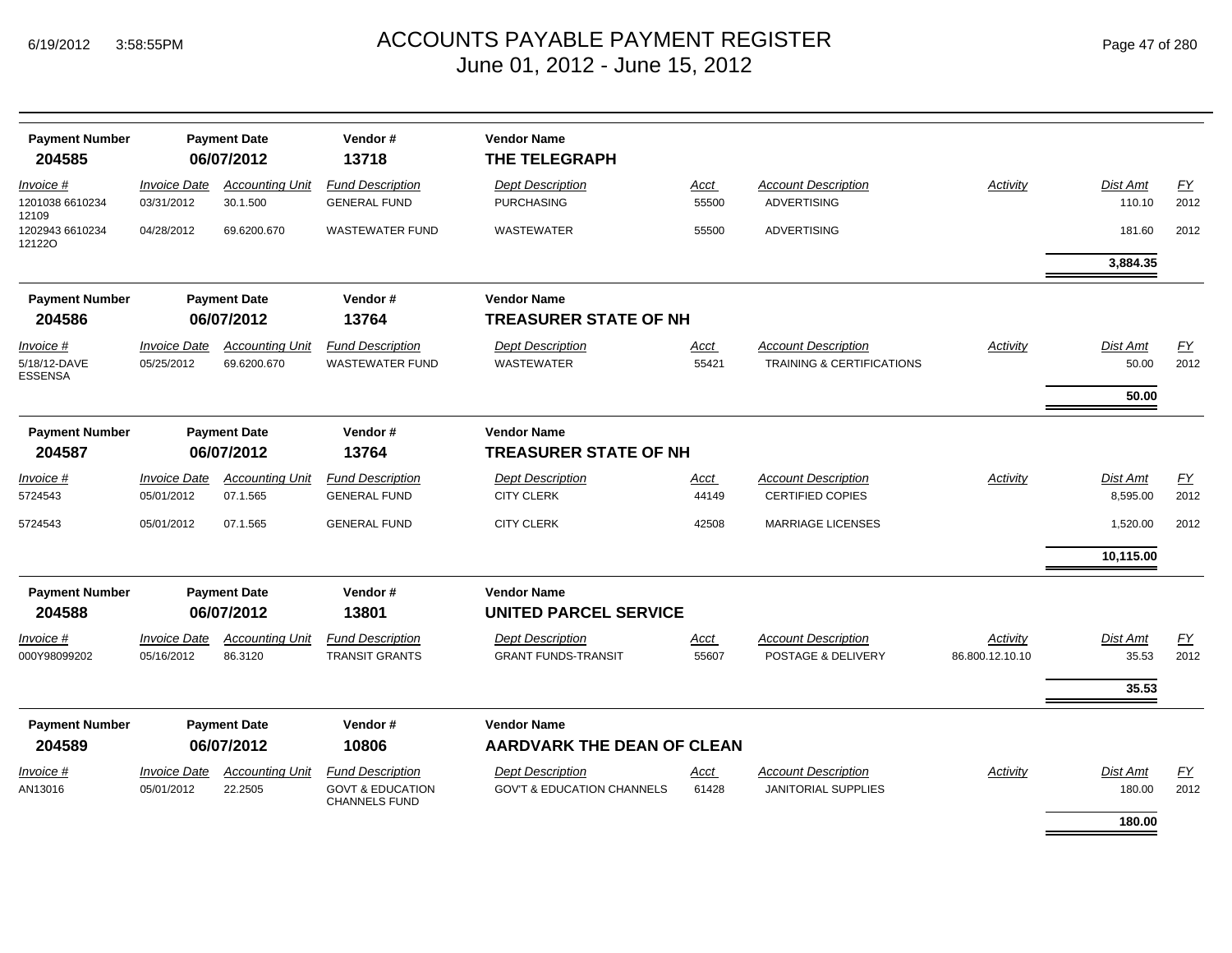| <b>Payment Number</b>     |                                   | <b>Payment Date</b>                   | Vendor#                                        | <b>Vendor Name</b>                            |                      |                                                                             |          |                           |            |
|---------------------------|-----------------------------------|---------------------------------------|------------------------------------------------|-----------------------------------------------|----------------------|-----------------------------------------------------------------------------|----------|---------------------------|------------|
| 204590                    |                                   | 06/07/2012                            | 13953                                          | <b>ACTION KING SERVICES</b>                   |                      |                                                                             |          |                           |            |
| Invoice #<br>A-69628      | <b>Invoice Date</b><br>05/09/2012 | <b>Accounting Unit</b><br>68.6000.692 | <b>Fund Description</b><br>SOLID WASTE FUND    | <b>Dept Description</b><br><b>SOLID WASTE</b> | <u>Acct</u><br>55699 | <b>Account Description</b><br>OTHER CONTRACTED<br><b>SERVICES</b>           | Activity | <b>Dist Amt</b><br>125.00 | EY<br>2012 |
|                           |                                   |                                       |                                                |                                               |                      |                                                                             |          | 125.00                    |            |
| <b>Payment Number</b>     |                                   | <b>Payment Date</b>                   | Vendor#                                        | <b>Vendor Name</b>                            |                      |                                                                             |          |                           |            |
| 204591                    |                                   | 06/07/2012                            | 13957                                          | AE MECHANICAL INC                             |                      |                                                                             |          |                           |            |
| <u>Invoice #</u><br>31386 | <b>Invoice Date</b><br>05/03/2012 | <b>Accounting Unit</b><br>52.1.720    | <b>Fund Description</b><br><b>GENERAL FUND</b> | <b>Dept Description</b><br><b>FIRE</b>        | <u>Acct</u><br>54280 | <b>Account Description</b><br><b>BUILDING/GROUNDS</b><br><b>MAINTENANCE</b> | Activity | <b>Dist Amt</b><br>210.25 | EY<br>2012 |
|                           |                                   |                                       |                                                |                                               |                      |                                                                             |          | 210.25                    |            |
| <b>Payment Number</b>     |                                   | <b>Payment Date</b>                   | Vendor#                                        | <b>Vendor Name</b>                            |                      |                                                                             |          |                           |            |
| 204592                    |                                   | 06/07/2012                            | 10809                                          | AK ATHLETIC EQUIPMENT INC                     |                      |                                                                             |          |                           |            |
| Invoice #                 | <b>Invoice Date</b>               | <b>Accounting Unit</b>                | <b>Fund Description</b>                        | <b>Dept Description</b>                       | <u>Acct</u>          | <b>Account Description</b>                                                  | Activity | Dist Amt                  | EY         |
| 19919                     | 04/16/2012                        | 77.1.720.8191                         | <b>GENERAL FUND</b>                            | PARKS & RECREATION                            | 54280                | <b>BUILDING/GROUNDS</b><br><b>MAINTENANCE</b>                               |          | 126.00                    | 2012       |
| 19665                     | 04/16/2012                        | 77.1.720.8191                         | <b>GENERAL FUND</b>                            | PARKS & RECREATION                            | 54280                | <b>BUILDING/GROUNDS</b><br><b>MAINTENANCE</b>                               |          | 756.00                    | 2012       |
|                           |                                   |                                       |                                                |                                               |                      |                                                                             |          | 882.00                    |            |
| <b>Payment Number</b>     |                                   | <b>Payment Date</b>                   | Vendor#                                        | <b>Vendor Name</b>                            |                      | <b>Payee Name</b>                                                           |          |                           |            |
| 204593                    |                                   | 06/07/2012                            | 13967                                          | <b>AMAZON.COM</b>                             |                      | <b>AMAZON</b>                                                               |          |                           |            |
| <u>Invoice #</u>          | <b>Invoice Date</b>               | <b>Accounting Unit</b>                | <b>Fund Description</b>                        | <b>Dept Description</b>                       | <u>Acct</u>          | <b>Account Description</b>                                                  | Activity | Dist Amt                  | EY         |
| 209883036687              | 04/22/2012                        | TF79.8063                             | <b>LIBRARY-HENRY STEARNS</b><br><b>FUND</b>    | LIBRARY-HENRY STEARNS FUND                    | 61807                | <b>PUBLICATIONS</b>                                                         |          | 104.20                    | 2012       |
| 209880789763              | 04/28/2012                        | TF79.8063                             | LIBRARY-HENRY STEARNS<br><b>FUND</b>           | LIBRARY-HENRY STEARNS FUND                    | 61807                | <b>PUBLICATIONS</b>                                                         |          | 25.00                     | 2012       |
| 278140690018              | 04/21/2012                        | TF79.8063                             | LIBRARY-HENRY STEARNS<br><b>FUND</b>           | LIBRARY-HENRY STEARNS FUND                    | 61807                | <b>PUBLICATIONS</b>                                                         |          | 15.00                     | 2012       |
| 209881632134              | 04/13/2012                        | TF79.8063                             | LIBRARY-HENRY STEARNS<br><b>FUND</b>           | LIBRARY-HENRY STEARNS FUND                    | 61807                | <b>PUBLICATIONS</b>                                                         |          | 43.39                     | 2012       |
| 300561821295              | 04/12/2012                        | TF79.8063                             | LIBRARY-HENRY STEARNS<br><b>FUND</b>           | LIBRARY-HENRY STEARNS FUND                    | 61807                | <b>PUBLICATIONS</b>                                                         |          | 18.49                     | 2012       |
| 018254880546              | 04/12/2012                        | TF79.8063                             | LIBRARY-HENRY STEARNS<br><b>FUND</b>           | LIBRARY-HENRY STEARNS FUND                    | 61807                | <b>PUBLICATIONS</b>                                                         |          | 20.98                     | 2012       |
| 230312648248              | 04/12/2012                        | TF79.8063                             | LIBRARY-HENRY STEARNS<br><b>FUND</b>           | LIBRARY-HENRY STEARNS FUND                    | 61807                | <b>PUBLICATIONS</b>                                                         |          | 12.93                     | 2012       |
| 233866348744              | 04/12/2012                        | TF79.8063                             | LIBRARY-HENRY STEARNS<br><b>FUND</b>           | LIBRARY-HENRY STEARNS FUND                    | 61807                | <b>PUBLICATIONS</b>                                                         |          | 9.89                      | 2012       |
| 154874547037              | 04/12/2012                        | TF79.8063                             | LIBRARY-HENRY STEARNS<br><b>FUND</b>           | LIBRARY-HENRY STEARNS FUND                    | 61807                | <b>PUBLICATIONS</b>                                                         |          | 7.09                      | 2012       |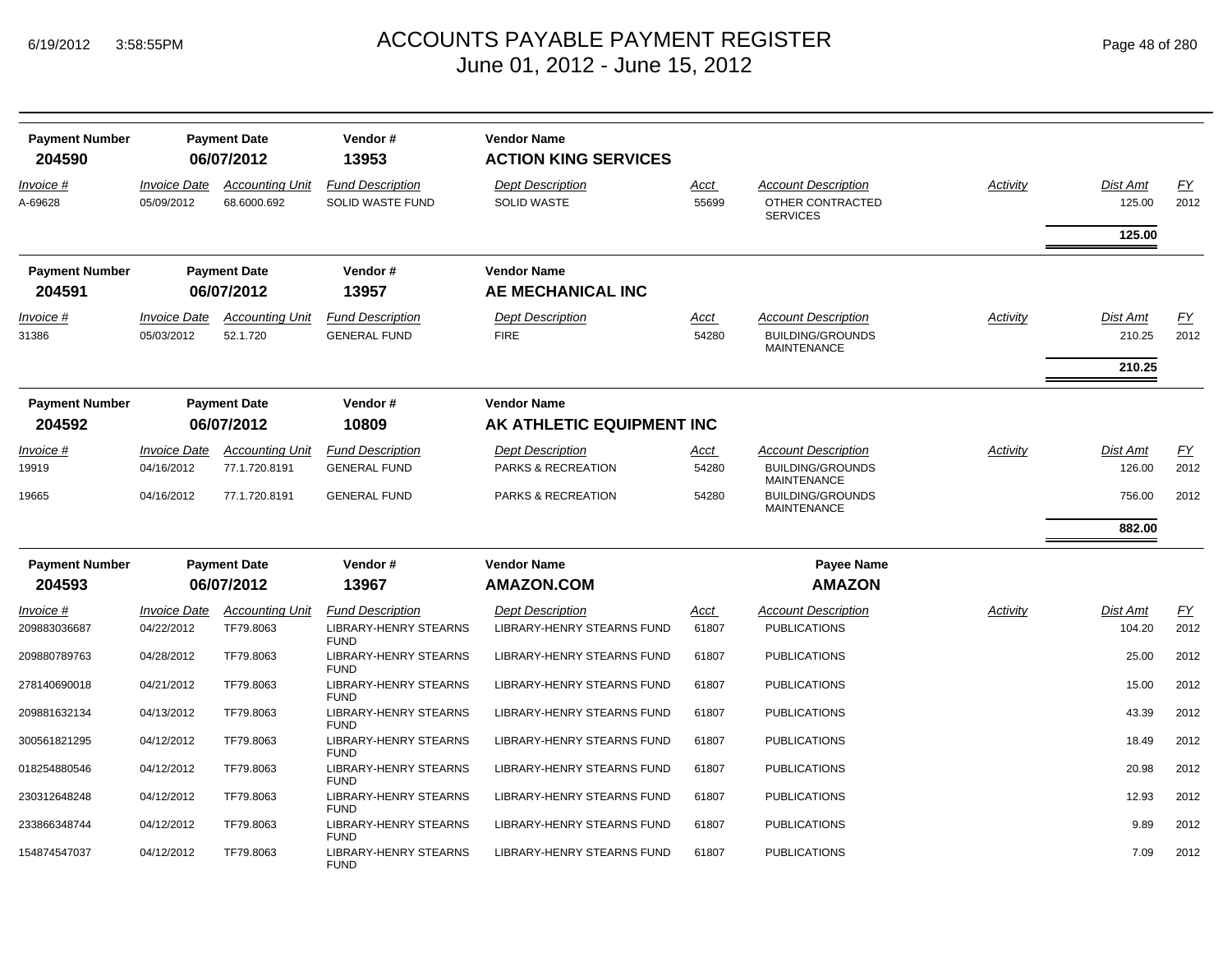| <b>Payment Number</b><br>204593 |                                   | <b>Payment Date</b><br>06/07/2012   | Vendor#<br>13967                                           | <b>Vendor Name</b><br><b>AMAZON.COM</b>               |               | <b>Payee Name</b><br><b>AMAZON</b>                |          |                          |            |
|---------------------------------|-----------------------------------|-------------------------------------|------------------------------------------------------------|-------------------------------------------------------|---------------|---------------------------------------------------|----------|--------------------------|------------|
| Invoice #<br>164538090289       | <b>Invoice Date</b><br>04/12/2012 | <b>Accounting Unit</b><br>TF79.8063 | <b>Fund Description</b><br><b>LIBRARY-HENRY STEARNS</b>    | <b>Dept Description</b><br>LIBRARY-HENRY STEARNS FUND | Acct<br>61807 | <b>Account Description</b><br><b>PUBLICATIONS</b> | Activity | <b>Dist Amt</b><br>12.98 | EY<br>2012 |
| 000120605974                    | 04/10/2012                        | TF79.8063                           | <b>FUND</b><br><b>LIBRARY-HENRY STEARNS</b><br><b>FUND</b> | LIBRARY-HENRY STEARNS FUND                            | 61807         | <b>PUBLICATIONS</b>                               |          | 25.49                    | 2012       |
| 278145564993                    | 04/10/2012                        | TF79.8063                           | <b>LIBRARY-HENRY STEARNS</b><br><b>FUND</b>                | LIBRARY-HENRY STEARNS FUND                            | 61807         | <b>PUBLICATIONS</b>                               |          | 13.97                    | 2012       |
| 004520065614                    | 04/10/2012                        | TF79.8063                           | <b>LIBRARY-HENRY STEARNS</b><br><b>FUND</b>                | LIBRARY-HENRY STEARNS FUND                            | 61807         | <b>PUBLICATIONS</b>                               |          | 20.44                    | 2012       |
| 278148993745                    | 04/10/2012                        | TF79.8063                           | <b>LIBRARY-HENRY STEARNS</b><br><b>FUND</b>                | LIBRARY-HENRY STEARNS FUND                            | 61807         | <b>PUBLICATIONS</b>                               |          | 39.95                    | 2012       |
|                                 |                                   |                                     |                                                            |                                                       |               |                                                   |          | 369.80                   |            |
| <b>Payment Number</b><br>204594 |                                   | <b>Payment Date</b><br>06/07/2012   | Vendor#<br>12362                                           | <b>Vendor Name</b><br><b>BAKER &amp; TAYLOR</b>       |               |                                                   |          |                          |            |
| Invoice #                       | <i><b>Invoice Date</b></i>        | <b>Accounting Unit</b>              | <b>Fund Description</b>                                    | <b>Dept Description</b>                               | <u>Acct</u>   | <b>Account Description</b>                        | Activity | <b>Dist Amt</b>          | <u>FY</u>  |
| V77929800                       | 05/10/2012                        | 79.1.755                            | <b>GENERAL FUND</b>                                        | <b>LIBRARY</b>                                        | 61814         | <b>MEDIA</b>                                      |          | 111.61                   | 2012       |
| V77929790                       | 05/10/2012                        | 79.1.755                            | <b>GENERAL FUND</b>                                        | <b>LIBRARY</b>                                        | 61814         | <b>MEDIA</b>                                      |          | 13.31                    | 2012       |
| V77912930                       | 05/10/2012                        | 79.1.755                            | <b>GENERAL FUND</b>                                        | <b>LIBRARY</b>                                        | 61814         | <b>MEDIA</b>                                      |          | 21.10                    | 2012       |
| V77862240                       | 05/09/2012                        | 79.1.755                            | <b>GENERAL FUND</b>                                        | <b>LIBRARY</b>                                        | 61814         | <b>MEDIA</b>                                      |          | 21.10                    | 2012       |
| 3017904462                      | 05/09/2012                        | TF79.8063                           | LIBRARY-HENRY STEARNS<br><b>FUND</b>                       | <b>LIBRARY-HENRY STEARNS FUND</b>                     | 61807         | <b>PUBLICATIONS</b>                               |          | 5.59                     | 2012       |
| 3017874990A                     | 04/26/2012                        | TF79.8063                           | LIBRARY-HENRY STEARNS<br><b>FUND</b>                       | LIBRARY-HENRY STEARNS FUND                            | 61807         | <b>PUBLICATIONS</b>                               |          | 13.87                    | 2012       |
|                                 |                                   |                                     |                                                            |                                                       |               |                                                   |          | 186.58                   |            |
| <b>Payment Number</b>           |                                   | <b>Payment Date</b>                 | Vendor#                                                    | <b>Vendor Name</b>                                    |               |                                                   |          |                          |            |
| 204595                          |                                   | 06/07/2012                          | 12391                                                      | <b>BELLETETES INC</b>                                 |               |                                                   |          |                          |            |
| Invoice #                       | Invoice Date                      | <b>Accounting Unit</b>              | <b>Fund Description</b>                                    | <b>Dept Description</b>                               | <u>Acct</u>   | <b>Account Description</b>                        | Activity | <b>Dist Amt</b>          | EY         |
| 4570546                         | 05/09/2012                        | 77.1.650                            | <b>GENERAL FUND</b>                                        | PARKS & RECREATION                                    | 54280         | <b>BUILDING/GROUNDS</b><br><b>MAINTENANCE</b>     |          | 107.88                   | 2012       |
| 4570573                         | 05/09/2012                        | 61.1.670                            | <b>GENERAL FUND</b>                                        | <b>STREETS</b>                                        | 71025         | <b>SMALL TOOLS</b>                                |          | 22.49                    | 2012       |
| 4570101                         | 05/07/2012                        | 61.1.670                            | <b>GENERAL FUND</b>                                        | <b>STREETS</b>                                        | 71025         | SMALL TOOLS                                       |          | 26.99                    | 2012       |
| 4570579                         | 05/09/2012                        | 61.1.670                            | <b>GENERAL FUND</b>                                        | <b>STREETS</b>                                        | 54280         | <b>BUILDING/GROUNDS</b><br><b>MAINTENANCE</b>     |          | 53.98                    | 2012       |
| 4569154                         | 05/02/2012                        | 61.1.670                            | <b>GENERAL FUND</b>                                        | <b>STREETS</b>                                        | 54280         | <b>BUILDING/GROUNDS</b><br><b>MAINTENANCE</b>     |          | 107.96                   | 2012       |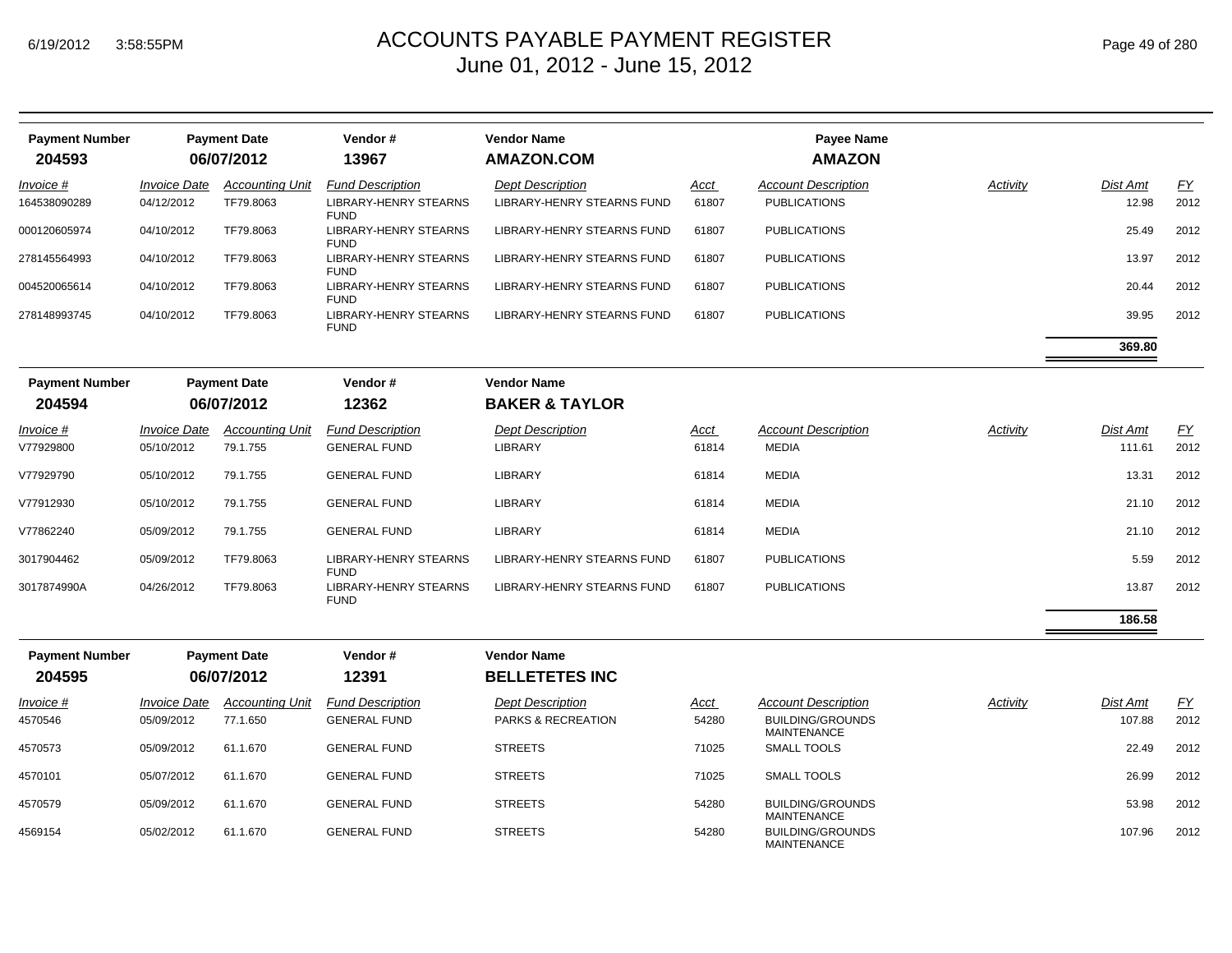| <b>Payment Number</b><br>204595 |                            | <b>Payment Date</b><br>06/07/2012 | Vendor#<br>12391        | <b>Vendor Name</b><br><b>BELLETETES INC</b> |       |                                               |          |          |           |
|---------------------------------|----------------------------|-----------------------------------|-------------------------|---------------------------------------------|-------|-----------------------------------------------|----------|----------|-----------|
| Invoice #                       | <i><b>Invoice Date</b></i> | <b>Accounting Unit</b>            | <b>Fund Description</b> | <b>Dept Description</b>                     | Acct  | <b>Account Description</b>                    | Activity | Dist Amt | <u>FY</u> |
| 4569017                         | 05/01/2012                 | 61.1.670                          | <b>GENERAL FUND</b>     | <b>STREETS</b>                              | 54280 | <b>BUILDING/GROUNDS</b><br><b>MAINTENANCE</b> |          | 115.15   | 2012      |
| 4569042                         | 05/01/2012                 | 61.1.670                          | <b>GENERAL FUND</b>     | <b>STREETS</b>                              | 54280 | <b>BUILDING/GROUNDS</b><br><b>MAINTENANCE</b> |          | 14.23    | 2012      |
| 4570742                         | 05/10/2012                 | 61.1.675                          | <b>GENERAL FUND</b>     | <b>STREETS</b>                              | 61560 | <b>CONSTRUCTION MATERIALS</b>                 |          | 118.99   | 2012      |
| 4571740                         | 05/15/2012                 | 61.1.675                          | <b>GENERAL FUND</b>     | <b>STREETS</b>                              | 61560 | <b>CONSTRUCTION MATERIALS</b>                 |          | 15.36    | 2012      |
| 4571533                         | 05/14/2012                 | 61.1.675                          | <b>GENERAL FUND</b>     | <b>STREETS</b>                              | 61560 | <b>CONSTRUCTION MATERIALS</b>                 |          | 8.68     | 2012      |
| 4570910                         | 05/11/2012                 | 61.1.675                          | <b>GENERAL FUND</b>     | <b>STREETS</b>                              | 61560 | <b>CONSTRUCTION MATERIALS</b>                 |          | 61.34    | 2012      |
| 4570090                         | 05/07/2012                 | 61.1.675                          | <b>GENERAL FUND</b>     | <b>STREETS</b>                              | 61560 | <b>CONSTRUCTION MATERIALS</b>                 |          | 14.39    | 2012      |
| 4569576                         | 05/04/2012                 | 61.1.675                          | <b>GENERAL FUND</b>     | <b>STREETS</b>                              | 61560 | <b>CONSTRUCTION MATERIALS</b>                 |          | 2.95     | 2012      |
| 4570746                         | 05/10/2012                 | 61.1.675                          | <b>GENERAL FUND</b>     | <b>STREETS</b>                              | 61560 | <b>CONSTRUCTION MATERIALS</b>                 |          | 62.69    | 2012      |
| 4570820                         | 05/10/2012                 | 61.1.675                          | <b>GENERAL FUND</b>     | <b>STREETS</b>                              | 61560 | <b>CONSTRUCTION MATERIALS</b>                 |          | 3.95     | 2012      |
| 4570685                         | 05/09/2012                 | 50.1.500                          | <b>GENERAL FUND</b>     | <b>POLICE</b>                               | 71400 | <b>EMERGENCY RESCUE</b><br><b>EQUIPMENT</b>   |          | 5.70     | 2012      |
| 4570784                         | 05/10/2012                 | 50.1.500                          | <b>GENERAL FUND</b>     | <b>POLICE</b>                               | 61799 | <b>VEHICLE PARTS &amp; SUPPLIES</b>           |          | 22.54    | 2012      |
| 5/9-COUPON ON<br><b>ACCT</b>    | 05/09/2012                 | 52.1.720                          | <b>GENERAL FUND</b>     | <b>FIRE</b>                                 | 61538 | LIME AND FERTILIZER                           |          | (3.00)   | 2012      |
| 4570692                         | 05/09/2012                 | 52.1.720                          | <b>GENERAL FUND</b>     | <b>FIRE</b>                                 | 61538 | LIME AND FERTILIZER                           |          | 28.78    | 2012      |
|                                 |                            |                                   |                         |                                             |       |                                               |          |          |           |

| <b>Payment Number</b><br>204596 |                                          | <b>Payment Date</b><br>06/07/2012  | Vendor#<br>12395                               | <b>Vendor Name</b><br><b>BENS UNIFORMS</b> |               |                                                   |          |                    |                   |
|---------------------------------|------------------------------------------|------------------------------------|------------------------------------------------|--------------------------------------------|---------------|---------------------------------------------------|----------|--------------------|-------------------|
| $Invoice$ #<br>40732            | <i><b>Invoice Date</b></i><br>04/12/2012 | <b>Accounting Unit</b><br>50.1.500 | <b>Fund Description</b><br><b>GENERAL FUND</b> | <b>Dept Description</b><br><b>POLICE</b>   | Acct<br>61110 | <b>Account Description</b><br>PROTECTIVE CLOTHING | Activity | Dist Amt<br>129.98 | <u>FY</u><br>2012 |
| 41008                           | 05/06/2012                               | 50.1.500                           | <b>GENERAL FUND</b>                            | <b>POLICE</b>                              | 61107         | <b>CLOTHING &amp; UNIFORMS</b>                    |          | 20.00              | 2012              |
| 40992                           | 05/09/2012                               | 50.1.500                           | <b>GENERAL FUND</b>                            | <b>POLICE</b>                              | 61107         | <b>CLOTHING &amp; UNIFORMS</b>                    |          | 1.11               | 2012              |
| 41005                           | 05/09/2012                               | 50.1.500                           | <b>GENERAL FUND</b>                            | <b>POLICE</b>                              | 61107         | <b>CLOTHING &amp; UNIFORMS</b>                    |          | 4.00               | 2012              |
| 0845                            | 05/04/2012                               | 50.1.500                           | <b>GENERAL FUND</b>                            | <b>POLICE</b>                              | 61107         | <b>CLOTHING &amp; UNIFORMS</b>                    |          | 67.00              | 2012              |
| 41009                           | 05/10/2012                               | 50.1.500                           | <b>GENERAL FUND</b>                            | <b>POLICE</b>                              | 61107         | <b>CLOTHING &amp; UNIFORMS</b>                    |          | 145.00             | 2012              |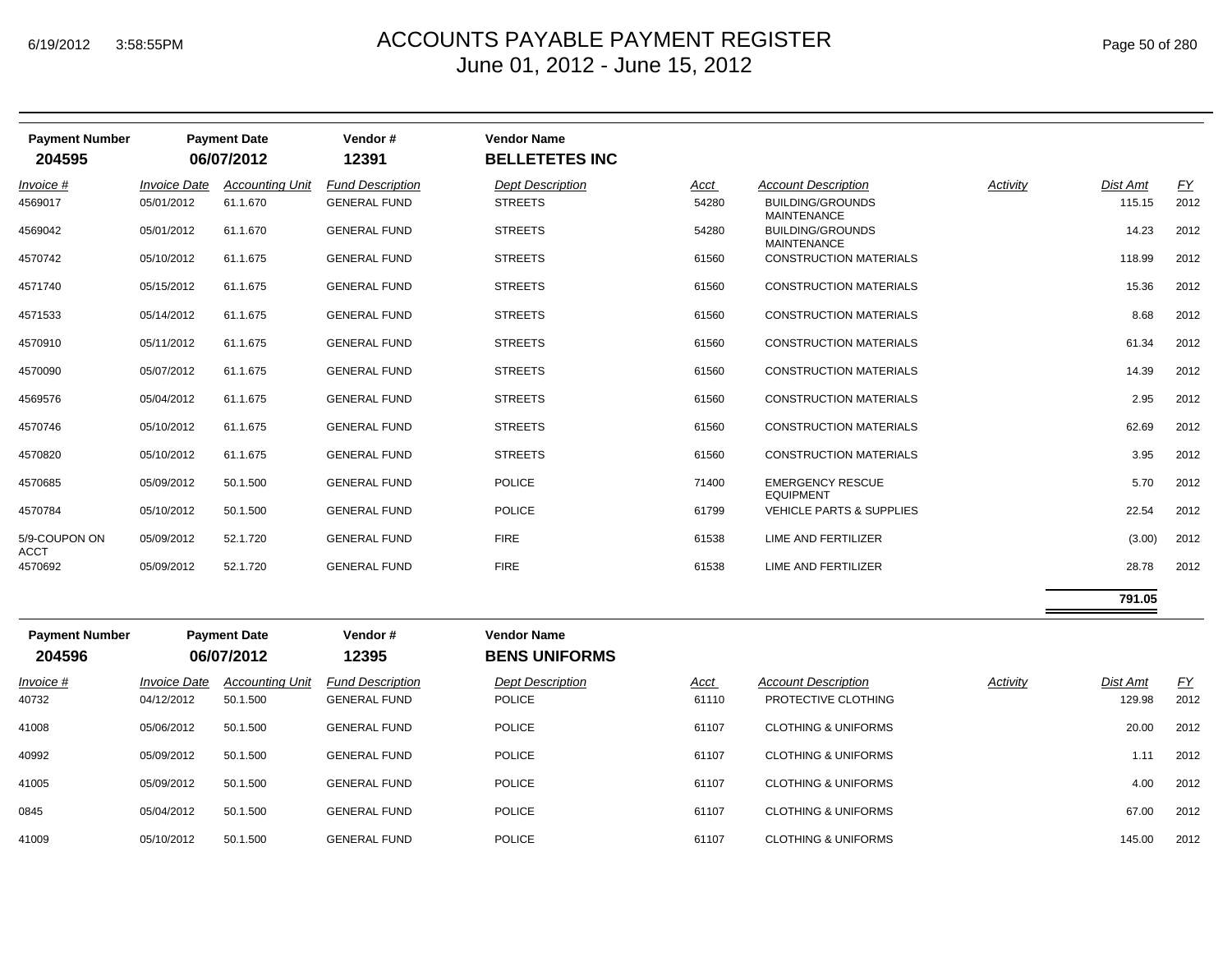| <b>Payment Number</b><br>204596 |                                   | <b>Payment Date</b><br>06/07/2012  | Vendor#<br>12395                               | <b>Vendor Name</b><br><b>BENS UNIFORMS</b> |                      |                                                              |          |                  |            |
|---------------------------------|-----------------------------------|------------------------------------|------------------------------------------------|--------------------------------------------|----------------------|--------------------------------------------------------------|----------|------------------|------------|
| Invoice #<br>41006              | <b>Invoice Date</b><br>05/09/2012 | <b>Accounting Unit</b><br>50.1.500 | <b>Fund Description</b><br><b>GENERAL FUND</b> | <b>Dept Description</b><br><b>POLICE</b>   | <b>Acct</b><br>61107 | <b>Account Description</b><br><b>CLOTHING &amp; UNIFORMS</b> | Activity | Dist Amt<br>4.00 | EY<br>2012 |
| 41004                           | 05/09/2012                        | 50.1.500                           | <b>GENERAL FUND</b>                            | <b>POLICE</b>                              | 61107                | <b>CLOTHING &amp; UNIFORMS</b>                               |          | 4.00             | 2012       |
| 40994                           | 05/09/2012                        | 50.1.500                           | <b>GENERAL FUND</b>                            | <b>POLICE</b>                              | 61107                | <b>CLOTHING &amp; UNIFORMS</b>                               |          | 4.00             | 2012       |
| 40987                           | 05/09/2012                        | 50.1.500                           | <b>GENERAL FUND</b>                            | <b>POLICE</b>                              | 61107                | <b>CLOTHING &amp; UNIFORMS</b>                               |          | 4.00             | 2012       |
| 40985                           | 05/06/2012                        | 50.1.500                           | <b>GENERAL FUND</b>                            | <b>POLICE</b>                              | 61107                | <b>CLOTHING &amp; UNIFORMS</b>                               |          | 4.00             | 2012       |
| 40983                           | 05/09/2012                        | 50.1.500                           | <b>GENERAL FUND</b>                            | <b>POLICE</b>                              | 61107                | <b>CLOTHING &amp; UNIFORMS</b>                               |          | 4.00             | 2012       |
| 40977                           | 05/09/2012                        | 50.1.500                           | <b>GENERAL FUND</b>                            | <b>POLICE</b>                              | 61107                | <b>CLOTHING &amp; UNIFORMS</b>                               |          | 4.00             | 2012       |
| 40979                           | 05/09/2012                        | 50.1.500                           | <b>GENERAL FUND</b>                            | <b>POLICE</b>                              | 61107                | <b>CLOTHING &amp; UNIFORMS</b>                               |          | 4.00             | 2012       |
| 40962                           | 05/08/2012                        | 50.1.500                           | <b>GENERAL FUND</b>                            | <b>POLICE</b>                              | 61107                | <b>CLOTHING &amp; UNIFORMS</b>                               |          | 36.00            | 2012       |
| 40975                           | 05/09/2012                        | 50.1.500                           | <b>GENERAL FUND</b>                            | <b>POLICE</b>                              | 61107                | <b>CLOTHING &amp; UNIFORMS</b>                               |          | 283.00           | 2012       |
| 40972                           | 05/09/2012                        | 50.1.500                           | <b>GENERAL FUND</b>                            | <b>POLICE</b>                              | 61107                | <b>CLOTHING &amp; UNIFORMS</b>                               |          | 440.00           | 2012       |
| 40970                           | 05/09/2012                        | 50.1.500                           | <b>GENERAL FUND</b>                            | <b>POLICE</b>                              | 61107                | <b>CLOTHING &amp; UNIFORMS</b>                               |          | 149.00           | 2012       |
| 40969                           | 05/09/2012                        | 50.1.500                           | <b>GENERAL FUND</b>                            | <b>POLICE</b>                              | 61107                | <b>CLOTHING &amp; UNIFORMS</b>                               |          | 62.00            | 2012       |
| 40968                           | 05/09/2012                        | 50.1.500                           | <b>GENERAL FUND</b>                            | <b>POLICE</b>                              | 61107                | <b>CLOTHING &amp; UNIFORMS</b>                               |          | 55.00            | 2012       |
| 40967                           | 05/09/2012                        | 50.1.500                           | <b>GENERAL FUND</b>                            | <b>POLICE</b>                              | 61107                | <b>CLOTHING &amp; UNIFORMS</b>                               |          | 24.00            | 2012       |
| 40966                           | 05/09/2012                        | 50.1.500                           | <b>GENERAL FUND</b>                            | <b>POLICE</b>                              | 61107                | <b>CLOTHING &amp; UNIFORMS</b>                               |          | 118.00           | 2012       |
| 40965                           | 05/09/2012                        | 50.1.500                           | <b>GENERAL FUND</b>                            | <b>POLICE</b>                              | 61107                | <b>CLOTHING &amp; UNIFORMS</b>                               |          | 130.00           | 2012       |
| 40964                           | 05/09/2012                        | 50.1.500                           | <b>GENERAL FUND</b>                            | <b>POLICE</b>                              | 61107                | <b>CLOTHING &amp; UNIFORMS</b>                               |          | 40.00            | 2012       |
| 40961                           | 05/09/2012                        | 50.1.500                           | <b>GENERAL FUND</b>                            | <b>POLICE</b>                              | 61107                | <b>CLOTHING &amp; UNIFORMS</b>                               |          | 35.99            | 2012       |
| 40959                           | 05/09/2012                        | 50.1.500                           | <b>GENERAL FUND</b>                            | <b>POLICE</b>                              | 61107                | <b>CLOTHING &amp; UNIFORMS</b>                               |          | 28.00            | 2012       |
| 40958                           | 05/09/2012                        | 50.1.500                           | <b>GENERAL FUND</b>                            | <b>POLICE</b>                              | 61107                | <b>CLOTHING &amp; UNIFORMS</b>                               |          | 61.99            | 2012       |
| 40957                           | 05/09/2012                        | 50.1.500                           | <b>GENERAL FUND</b>                            | <b>POLICE</b>                              | 61107                | <b>CLOTHING &amp; UNIFORMS</b>                               |          | 30.00            | 2012       |
| 40956                           | 05/09/2012                        | 50.1.500                           | <b>GENERAL FUND</b>                            | <b>POLICE</b>                              | 61107                | <b>CLOTHING &amp; UNIFORMS</b>                               |          | 316.15           | 2012       |
| 40954                           | 05/09/2012                        | 50.1.500                           | <b>GENERAL FUND</b>                            | <b>POLICE</b>                              | 61107                | <b>CLOTHING &amp; UNIFORMS</b>                               |          | 179.00           | 2012       |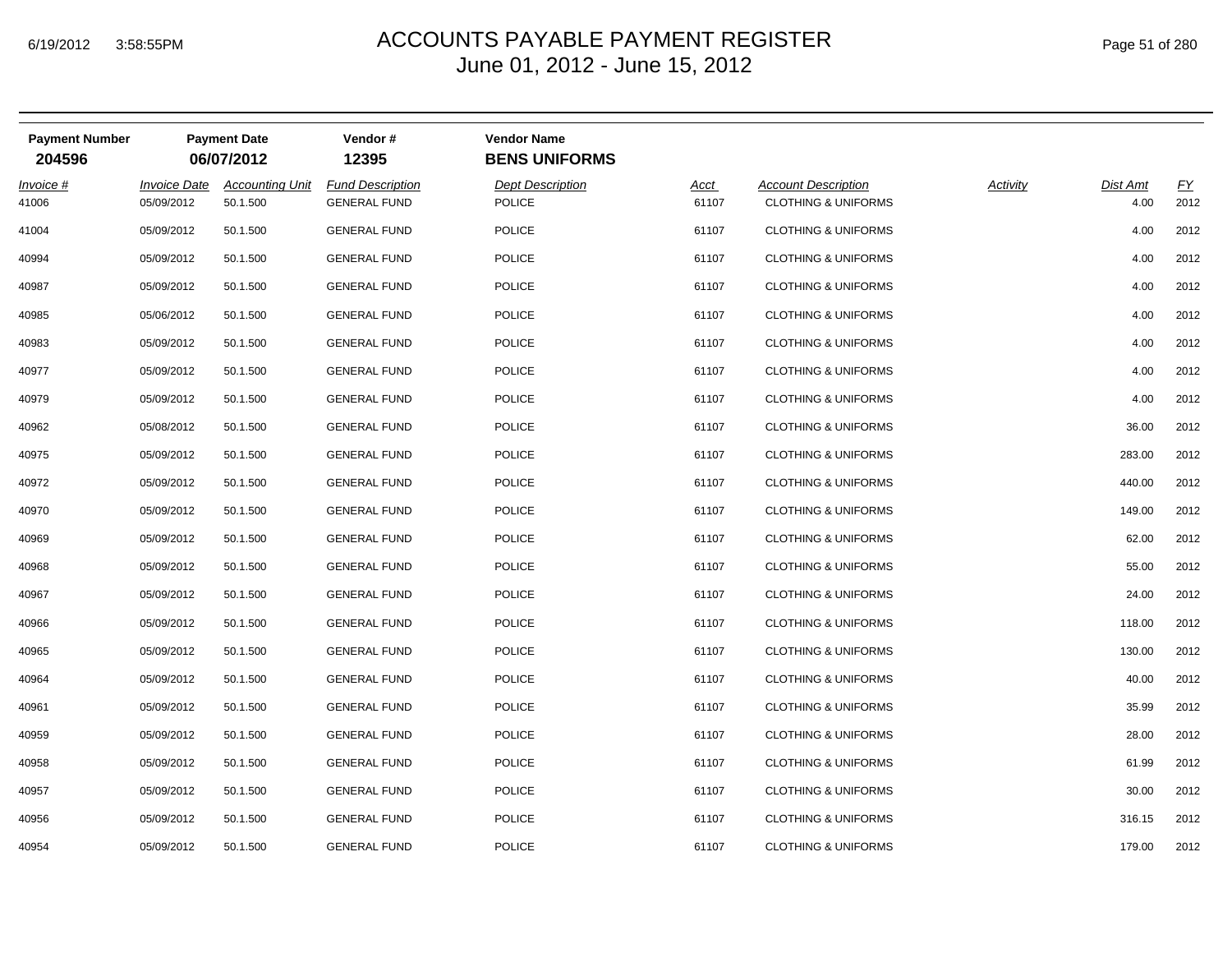| <b>Payment Number</b>                    |                                   | <b>Payment Date</b>                     | Vendor#                                        | <b>Vendor Name</b>                             |                      |                                                                           |          |                              |            |
|------------------------------------------|-----------------------------------|-----------------------------------------|------------------------------------------------|------------------------------------------------|----------------------|---------------------------------------------------------------------------|----------|------------------------------|------------|
| 204596                                   |                                   | 06/07/2012                              | 12395                                          | <b>BENS UNIFORMS</b>                           |                      |                                                                           |          |                              |            |
| Invoice #<br>40953                       | <b>Invoice Date</b><br>05/09/2012 | <b>Accounting Unit</b><br>50.1.500      | <b>Fund Description</b><br><b>GENERAL FUND</b> | <b>Dept Description</b><br><b>POLICE</b>       | Acct<br>61107        | <b>Account Description</b><br><b>CLOTHING &amp; UNIFORMS</b>              | Activity | Dist Amt<br>165.00           | EY<br>2012 |
| 40952                                    | 05/09/2012                        | 50.1.500                                | <b>GENERAL FUND</b>                            | <b>POLICE</b>                                  | 61107                | <b>CLOTHING &amp; UNIFORMS</b>                                            |          | 103.00                       | 2012       |
| 40950                                    | 05/09/2012                        | 50.1.500                                | <b>GENERAL FUND</b>                            | <b>POLICE</b>                                  | 61107                | <b>CLOTHING &amp; UNIFORMS</b>                                            |          | 109.00                       | 2012       |
| 40931                                    | 05/07/2012                        | 50.1.500                                | <b>GENERAL FUND</b>                            | <b>POLICE</b>                                  | 61107                | <b>CLOTHING &amp; UNIFORMS</b>                                            |          | 168.20                       | 2012       |
| 40929                                    | 05/07/2012                        | 50.1.500                                | <b>GENERAL FUND</b>                            | <b>POLICE</b>                                  | 61107                | <b>CLOTHING &amp; UNIFORMS</b>                                            |          | 150.00                       | 2012       |
| 31814 R MACLEOD                          | 03/08/2012                        | 50.1.500                                | <b>GENERAL FUND</b>                            | <b>POLICE</b>                                  | 61107                | <b>CLOTHING &amp; UNIFORMS</b>                                            |          | 115.00                       | 2012       |
| 40999                                    | 05/09/2012                        | 50.1.500                                | <b>GENERAL FUND</b>                            | <b>POLICE</b>                                  | 61107                | <b>CLOTHING &amp; UNIFORMS</b>                                            |          | 4.00                         | 2012       |
|                                          |                                   |                                         |                                                |                                                |                      |                                                                           |          | 3,201.42                     |            |
| <b>Payment Number</b><br>204597          |                                   | <b>Payment Date</b><br>06/07/2012       | Vendor#<br>999000528                           | <b>Vendor Name</b><br><b>BERNICE DROBNIS</b>   |                      |                                                                           |          |                              |            |
| Invoice #<br>48,854 TAX<br><b>REFUND</b> | <b>Invoice Date</b><br>06/08/2012 | <b>Accounting Unit</b><br><b>BS1000</b> | <b>Fund Description</b><br><b>GENERAL FUND</b> | <b>Dept Description</b><br><b>GENERAL FUND</b> | Acct                 | <b>Account Description</b><br>11200 2,012 PROPERTY TAX RECEIVABLE<br>2012 | Activity | Dist Amt<br>618.04<br>618.04 | EY<br>2012 |
| <b>Payment Number</b>                    |                                   | <b>Payment Date</b>                     | Vendor#                                        | <b>Vendor Name</b>                             |                      |                                                                           |          |                              |            |
| 204598                                   |                                   | 06/07/2012                              | 12402                                          | <b>BEST FORD</b>                               |                      |                                                                           |          |                              |            |
| <u>Invoice #</u><br>5024282              | <b>Invoice Date</b><br>03/08/2012 | <b>Accounting Unit</b><br>50.1.500      | <b>Fund Description</b><br><b>GENERAL FUND</b> | <b>Dept Description</b><br>POLICE              | <u>Acct</u><br>61799 | <b>Account Description</b><br><b>VEHICLE PARTS &amp; SUPPLIES</b>         | Activity | Dist Amt<br>29.98            | EY<br>2012 |
| 50267                                    | 05/09/2012                        | 50.1.500                                | <b>GENERAL FUND</b>                            | <b>POLICE</b>                                  | 61799                | <b>VEHICLE PARTS &amp; SUPPLIES</b>                                       |          | 219.30                       | 2012       |
| 5026554                                  | 05/04/2012                        | 50.1.500                                | <b>GENERAL FUND</b>                            | <b>POLICE</b>                                  | 61799                | <b>VEHICLE PARTS &amp; SUPPLIES</b>                                       |          | 364.69                       | 2012       |
|                                          |                                   |                                         |                                                |                                                |                      |                                                                           |          | 613.97                       |            |
| <b>Payment Number</b>                    |                                   | <b>Payment Date</b>                     | Vendor#                                        | <b>Vendor Name</b>                             |                      |                                                                           |          |                              |            |
| 204599                                   |                                   | 06/07/2012                              | 999000539                                      | <b>BEVERLY FURTADO</b>                         |                      |                                                                           |          |                              |            |
| Invoice #<br>TAX REFUND                  | <b>Invoice Date</b><br>06/08/2012 | <b>Accounting Unit</b><br><b>BS1000</b> | <b>Fund Description</b><br><b>GENERAL FUND</b> | <b>Dept Description</b><br><b>GENERAL FUND</b> | Acct                 | <b>Account Description</b><br>11200 2,011 PROPERTY TAX RECEIVABLE<br>2011 | Activity | Dist Amt<br>2,196.05         | EY<br>2012 |
|                                          |                                   |                                         |                                                |                                                |                      |                                                                           |          | 2,196.05                     |            |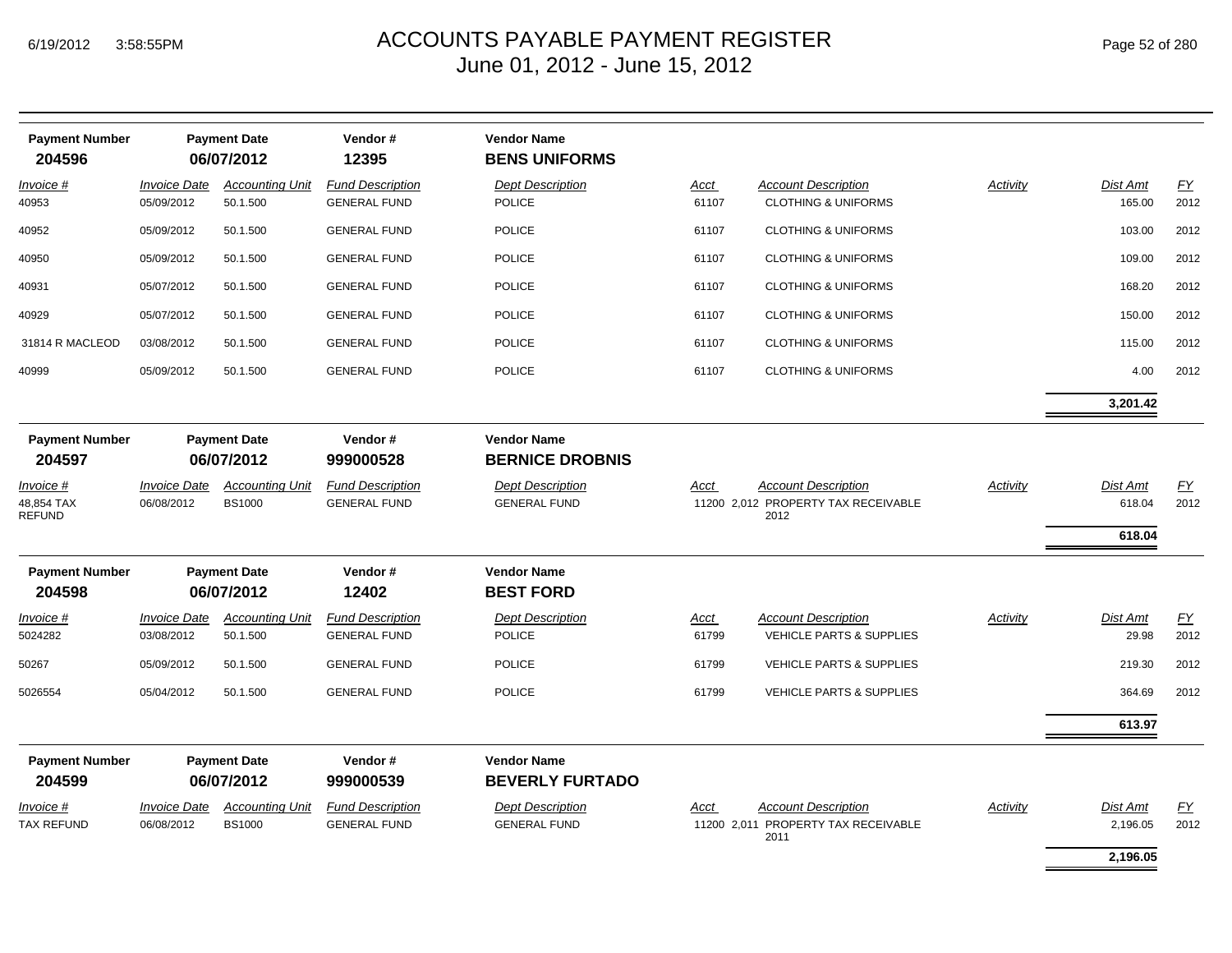| <b>Payment Number</b>           |                                   | <b>Payment Date</b>                | Vendor#                                        | <b>Vendor Name</b>                                   |               |                                                                                  |               |                           |            |
|---------------------------------|-----------------------------------|------------------------------------|------------------------------------------------|------------------------------------------------------|---------------|----------------------------------------------------------------------------------|---------------|---------------------------|------------|
| 204600                          |                                   | 06/07/2012                         | 11112                                          | <b>BLUETARP FINANCIAL INC</b>                        |               |                                                                                  |               |                           |            |
| Invoice #<br>195578-AUBUCHON    | <b>Invoice Date</b><br>05/23/2012 | <b>Accounting Unit</b><br>66.1.500 | <b>Fund Description</b><br><b>GENERAL FUND</b> | <b>Dept Description</b><br>PARKING LOTS              | Acct<br>61299 | <b>Account Description</b><br>MISCELLANEOUS SUPPLIES                             | Activity      | <b>Dist Amt</b><br>27.96  | EY<br>2012 |
|                                 |                                   |                                    |                                                |                                                      |               |                                                                                  |               | 27.96                     |            |
| <b>Payment Number</b>           |                                   | <b>Payment Date</b>                | Vendor#                                        | <b>Vendor Name</b>                                   |               |                                                                                  |               |                           |            |
| 204601                          |                                   | 06/07/2012                         | 12453                                          | <b>BURRIS CUSTOM PAINTING</b>                        |               |                                                                                  |               |                           |            |
| Invoice #<br>5/22/2012          | <b>Invoice Date</b><br>05/22/2012 | <b>Accounting Unit</b><br>52.1.630 | <b>Fund Description</b><br><b>GENERAL FUND</b> | <b>Dept Description</b><br><b>FIRE</b>               | Acct<br>54600 | <b>Account Description</b><br><b>VEHICLE REPAIRS &amp;</b><br><b>MAINTENANCE</b> | Activity      | <b>Dist Amt</b><br>150.00 | EY<br>2012 |
|                                 |                                   |                                    |                                                |                                                      |               |                                                                                  |               | 150.00                    |            |
| <b>Payment Number</b><br>204602 |                                   | <b>Payment Date</b><br>06/07/2012  | Vendor#<br>12464                               | <b>Vendor Name</b><br><b>CANAL ART &amp; FRAMING</b> |               |                                                                                  |               |                           |            |
| Invoice #<br>52912              | <b>Invoice Date</b><br>05/29/2012 | <b>Accounting Unit</b><br>50.1.500 | <b>Fund Description</b><br><b>GENERAL FUND</b> | <b>Dept Description</b><br><b>POLICE</b>             | Acct<br>55699 | <b>Account Description</b><br>OTHER CONTRACTED<br><b>SERVICES</b>                | Activity      | <b>Dist Amt</b><br>35.00  | EY<br>2012 |
|                                 |                                   |                                    |                                                |                                                      |               |                                                                                  |               | 35.00                     |            |
| <b>Payment Number</b>           |                                   | <b>Payment Date</b>                | Vendor#                                        | <b>Vendor Name</b>                                   |               |                                                                                  |               |                           |            |
| 204603                          |                                   | 06/07/2012                         | 12470                                          | <b>CAREER CONNECTIONS</b>                            |               |                                                                                  |               |                           |            |
| Invoice #                       | <b>Invoice Date</b>               | <b>Accounting Unit</b>             | <b>Fund Description</b>                        | <b>Dept Description</b>                              | <u>Acct</u>   | <b>Account Description</b>                                                       | Activity      | <b>Dist Amt</b>           | EY         |
| 35461                           | 05/22/2012                        | 22.5010                            | CAP PROJECTS-INFO<br><b>TECHNOLOGY</b>         | CAPITAL PROJECTS-INFO TECH                           | 81342         | <b>COMPUTER SOFTWARE &amp;</b><br><b>HARDWARE</b>                                | 1010.22.01.30 | 841.60                    | 2012       |
| 35419                           | 05/08/2012                        | 22.5010                            | CAP PROJECTS-INFO<br><b>TECHNOLOGY</b>         | CAPITAL PROJECTS-INFO TECH                           | 81342         | <b>COMPUTER SOFTWARE &amp;</b><br><b>HARDWARE</b>                                | 1010.22.01.30 | 831.08                    | 2012       |
|                                 |                                   |                                    |                                                |                                                      |               |                                                                                  |               | 1,672.68                  |            |
| <b>Payment Number</b>           |                                   | <b>Payment Date</b><br>06/07/2012  | Vendor#<br>12476                               | <b>Vendor Name</b>                                   |               |                                                                                  |               |                           |            |
| 204604                          |                                   |                                    |                                                | <b>CARPARTS OF NASHUA</b>                            |               |                                                                                  |               |                           |            |
| Invoice #<br>D538923            | <b>Invoice Date</b><br>05/07/2012 | <b>Accounting Unit</b><br>50.1.500 | <b>Fund Description</b><br><b>GENERAL FUND</b> | <b>Dept Description</b><br><b>POLICE</b>             | Acct<br>61799 | <b>Account Description</b><br><b>VEHICLE PARTS &amp; SUPPLIES</b>                | Activity      | <b>Dist Amt</b><br>8.80   | EY<br>2012 |
| C58618                          | 05/04/2012                        | 50.1.500                           | <b>GENERAL FUND</b>                            | <b>POLICE</b>                                        | 61799         | <b>VEHICLE PARTS &amp; SUPPLIES</b>                                              |               | (95.82)                   | 2012       |
| D539007                         | 05/07/2012                        | 50.1.500                           | <b>GENERAL FUND</b>                            | <b>POLICE</b>                                        | 61799         | <b>VEHICLE PARTS &amp; SUPPLIES</b>                                              |               | 45.94                     | 2012       |
| D539395                         | 05/09/2012                        | 50.1.500                           | <b>GENERAL FUND</b>                            | <b>POLICE</b>                                        | 61799         | <b>VEHICLE PARTS &amp; SUPPLIES</b>                                              |               | 164.17                    | 2012       |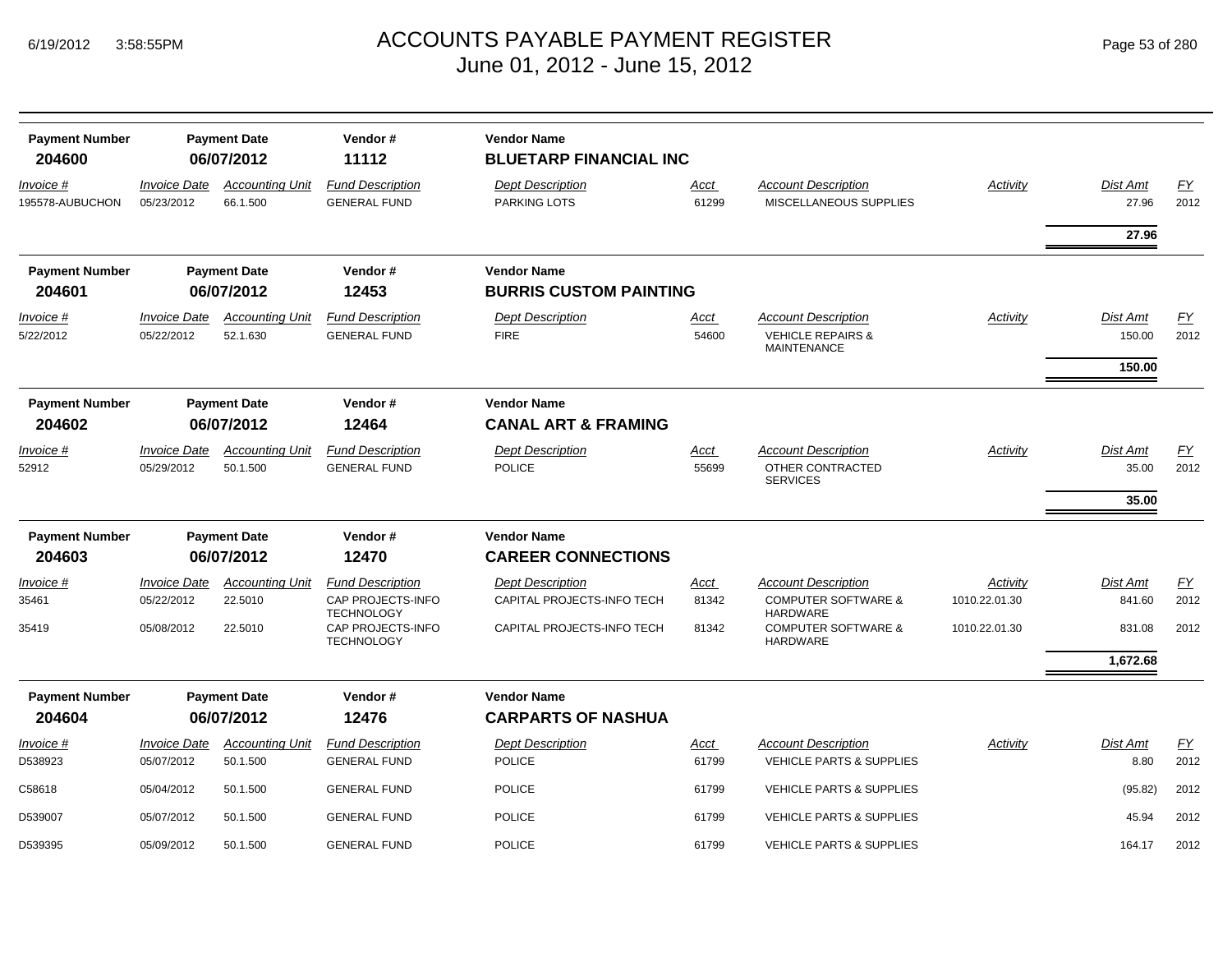| Page 54 of 280 |  |
|----------------|--|
|----------------|--|

| <b>Payment Number</b><br>204604 |                                                                                                                 | <b>Payment Date</b><br>06/07/2012  | Vendor#<br>12476                               | <b>Vendor Name</b><br><b>CARPARTS OF NASHUA</b>         |                      |                                                                                  |          |                           |                          |
|---------------------------------|-----------------------------------------------------------------------------------------------------------------|------------------------------------|------------------------------------------------|---------------------------------------------------------|----------------------|----------------------------------------------------------------------------------|----------|---------------------------|--------------------------|
| Invoice #<br>C58727             | <b>Invoice Date</b><br>05/10/2012                                                                               | <b>Accounting Unit</b><br>50.1.500 | <b>Fund Description</b><br><b>GENERAL FUND</b> | <b>Dept Description</b><br><b>POLICE</b>                | <u>Acct</u><br>61799 | <b>Account Description</b><br><b>VEHICLE PARTS &amp; SUPPLIES</b>                | Activity | Dist Amt<br>(16.46)       | EY<br>2012               |
| D539356                         | 05/09/2012                                                                                                      | 50.1.500                           | <b>GENERAL FUND</b>                            | <b>POLICE</b>                                           | 61799                | <b>VEHICLE PARTS &amp; SUPPLIES</b>                                              |          | 105.81                    | 2012                     |
| C58726                          | 05/10/2012                                                                                                      | 50.1.500                           | <b>GENERAL FUND</b>                            | <b>POLICE</b>                                           | 61799                | <b>VEHICLE PARTS &amp; SUPPLIES</b>                                              |          | (182.27)                  | 2012                     |
| D538527                         | 05/03/2012                                                                                                      | 50.1.500                           | <b>GENERAL FUND</b>                            | <b>POLICE</b>                                           | 61799                | <b>VEHICLE PARTS &amp; SUPPLIES</b>                                              |          | 38.45                     | 2012                     |
| D538603                         | 05/04/2012                                                                                                      | 50.1.500                           | <b>GENERAL FUND</b>                            | <b>POLICE</b>                                           | 61799                | <b>VEHICLE PARTS &amp; SUPPLIES</b>                                              |          | 14.34                     | 2012                     |
| D538482                         | 05/03/2012                                                                                                      | 50.1.500                           | <b>GENERAL FUND</b>                            | <b>POLICE</b>                                           | 61799                | <b>VEHICLE PARTS &amp; SUPPLIES</b>                                              |          | 193.60                    | 2012                     |
| D538544                         | 05/03/2012                                                                                                      | 50.1.500                           | <b>GENERAL FUND</b>                            | <b>POLICE</b>                                           | 61799                | <b>VEHICLE PARTS &amp; SUPPLIES</b>                                              |          | 109.50                    | 2012                     |
| D539042                         | 05/07/2012                                                                                                      | 50.1.500                           | <b>GENERAL FUND</b>                            | <b>POLICE</b>                                           | 61799                | <b>VEHICLE PARTS &amp; SUPPLIES</b>                                              |          | 3.18                      | 2012                     |
| D539094                         | 05/08/2012                                                                                                      | 50.1.500                           | <b>GENERAL FUND</b>                            | <b>POLICE</b>                                           | 61799                | <b>VEHICLE PARTS &amp; SUPPLIES</b>                                              |          | 10.46                     | 2012                     |
| D539236                         | 05/08/2012                                                                                                      | 50.1.500                           | <b>GENERAL FUND</b>                            | <b>POLICE</b>                                           | 61799                | <b>VEHICLE PARTS &amp; SUPPLIES</b>                                              |          | 62.79                     | 2012                     |
|                                 |                                                                                                                 |                                    |                                                |                                                         |                      |                                                                                  |          | 462.49                    |                          |
| <b>Payment Number</b><br>204605 | Vendor#<br><b>Vendor Name</b><br><b>Payment Date</b><br>06/07/2012<br>12493<br><b>CENTRAL PAPER PRODUCTS CO</b> |                                    |                                                |                                                         |                      |                                                                                  |          |                           |                          |
| Invoice #<br>1174040            | <b>Invoice Date</b><br>05/16/2012                                                                               | <b>Accounting Unit</b><br>50.1.500 | <b>Fund Description</b><br><b>GENERAL FUND</b> | <b>Dept Description</b><br><b>POLICE</b>                | <u>Acct</u><br>61428 | <b>Account Description</b><br><b>JANITORIAL SUPPLIES</b>                         | Activity | <b>Dist Amt</b><br>216.42 | $\underline{FY}$<br>2012 |
| 1171010                         | 05/02/2012                                                                                                      | 50.1.500                           | <b>GENERAL FUND</b>                            | <b>POLICE</b>                                           | 61428                | <b>JANITORIAL SUPPLIES</b>                                                       |          | 409.00                    | 2012                     |
|                                 |                                                                                                                 |                                    |                                                |                                                         |                      |                                                                                  |          | 625.42                    |                          |
| <b>Payment Number</b><br>204606 |                                                                                                                 | <b>Payment Date</b><br>06/07/2012  | Vendor#<br>12499                               | <b>Vendor Name</b><br><b>CHAPPELL TRACTOR SALES INC</b> |                      |                                                                                  |          |                           |                          |
| Invoice #<br>PI32697            | <b>Invoice Date</b><br>05/04/2012                                                                               | <b>Accounting Unit</b><br>77.1.690 | <b>Fund Description</b><br><b>GENERAL FUND</b> | <b>Dept Description</b><br>PARKS & RECREATION           | Acct<br>54600        | <b>Account Description</b><br><b>VEHICLE REPAIRS &amp;</b><br><b>MAINTENANCE</b> | Activity | Dist Amt<br>21.20         | EY<br>2012               |
|                                 |                                                                                                                 |                                    |                                                |                                                         |                      |                                                                                  |          | 21.20                     |                          |
| <b>Payment Number</b><br>204607 |                                                                                                                 | <b>Payment Date</b><br>06/07/2012  | Vendor#<br>12501                               | <b>Vendor Name</b><br><b>CHASE ELECTRIC MOTORS LLC</b>  |                      |                                                                                  |          |                           |                          |
| Invoice #                       |                                                                                                                 | Invoice Date Accounting Unit       | <b>Fund Description</b>                        | <b>Dept Description</b>                                 | Acct                 | <b>Account Description</b>                                                       | Activity | Dist Amt                  | EY                       |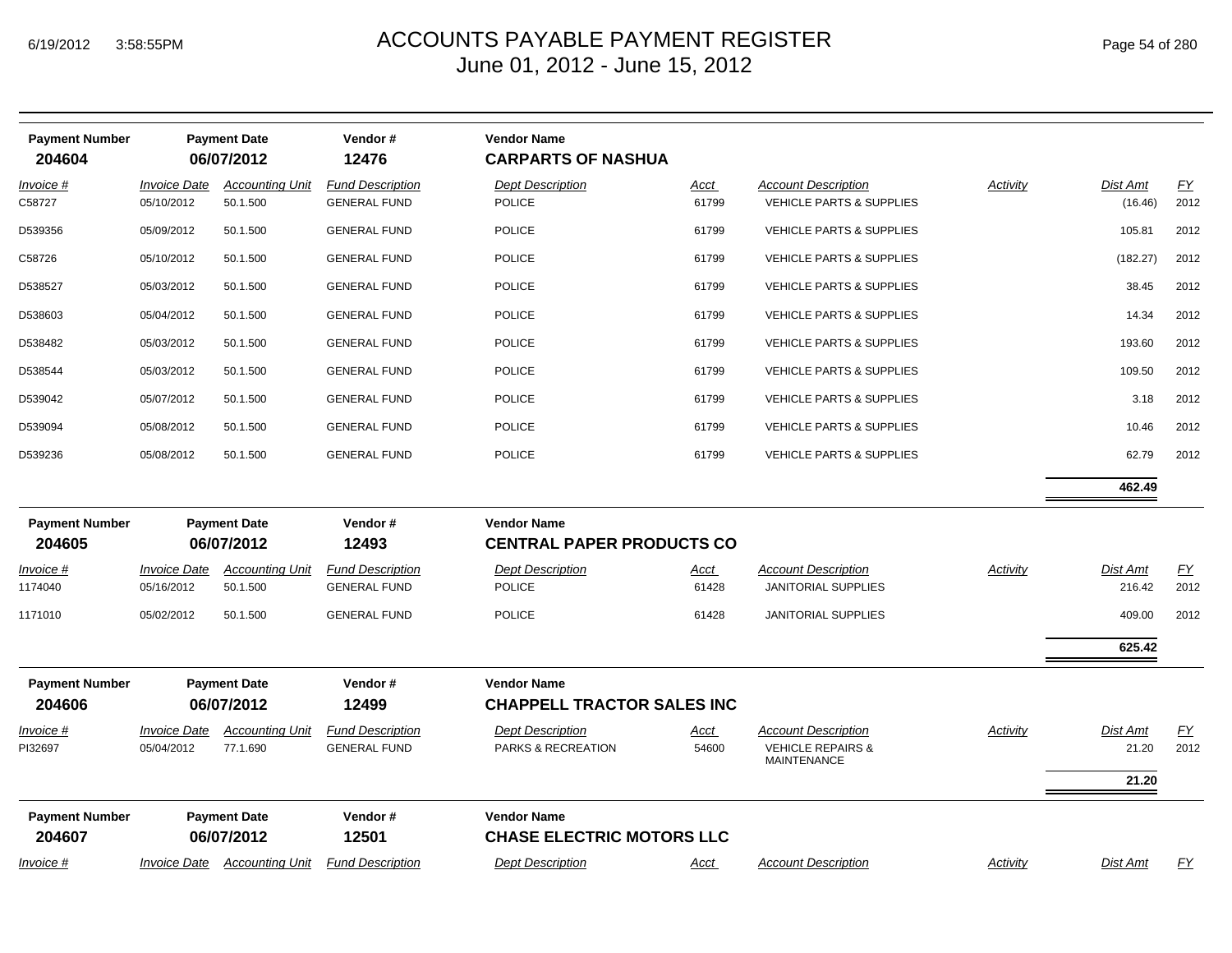| <b>Payment Number</b><br>204607 |                            | <b>Payment Date</b><br>06/07/2012     | Vendor#<br>12501                                  | <b>Vendor Name</b><br><b>CHASE ELECTRIC MOTORS LLC</b> |                      |                                                                                    |                 |                    |            |
|---------------------------------|----------------------------|---------------------------------------|---------------------------------------------------|--------------------------------------------------------|----------------------|------------------------------------------------------------------------------------|-----------------|--------------------|------------|
| <u>Invoice #</u><br>22908       | Invoice Date<br>05/04/2012 | <b>Accounting Unit</b><br>69.6200.670 | <b>Fund Description</b><br><b>WASTEWATER FUND</b> | <b>Dept Description</b><br><b>WASTEWATER</b>           | <u>Acct</u><br>54487 | <b>Account Description</b><br><b>EQUIPMENT REPAIRS &amp;</b><br><b>MAINTENANCE</b> | <b>Activity</b> | Dist Amt<br>695.00 | EY<br>2012 |
|                                 |                            |                                       |                                                   |                                                        |                      |                                                                                    |                 | 695.00             |            |
| <b>Payment Number</b>           |                            | <b>Payment Date</b>                   | Vendor#                                           | <b>Vendor Name</b>                                     |                      |                                                                                    |                 |                    |            |
| 204608                          |                            | 06/07/2012                            | 12502                                             | <b>CHELMSFORD AUTO ELECTRIC</b>                        |                      |                                                                                    |                 |                    |            |
| Invoice #                       | <b>Invoice Date</b>        | <b>Accounting Unit</b>                | <b>Fund Description</b>                           | <b>Dept Description</b>                                | Acct                 | <b>Account Description</b>                                                         | Activity        | Dist Amt           | EY         |
| 24450                           | 05/08/2012                 | 52.1.630                              | <b>GENERAL FUND</b>                               | <b>FIRE</b>                                            | 71025                | <b>SMALL TOOLS</b>                                                                 |                 | 20.00              | 2012       |
|                                 |                            |                                       |                                                   |                                                        |                      |                                                                                    |                 | 20.00              |            |
| <b>Payment Number</b>           |                            | <b>Payment Date</b>                   | Vendor#                                           | <b>Vendor Name</b>                                     |                      |                                                                                    |                 |                    |            |
| 204609                          |                            | 06/07/2012                            | 12504                                             | <b>CHEMSERVE ENVIRONMENTAL ANALYS</b>                  |                      |                                                                                    |                 |                    |            |
| <u>Invoice #</u>                | <b>Invoice Date</b>        | <b>Accounting Unit</b>                | <b>Fund Description</b>                           | <b>Dept Description</b>                                | <u>Acct</u>          | <b>Account Description</b>                                                         | Activity        | Dist Amt           | EY         |
| 46866                           | 05/03/2012                 | 69.6200.670                           | <b>WASTEWATER FUND</b>                            | <b>WASTEWATER</b>                                      | 53107                | ARCHITECT/ENGINEERING<br><b>SERVICES</b>                                           |                 | 87.71              | 2012       |
|                                 |                            |                                       |                                                   |                                                        |                      |                                                                                    |                 | 87.71              |            |
| <b>Payment Number</b>           |                            | <b>Payment Date</b>                   | Vendor#                                           | <b>Vendor Name</b>                                     |                      |                                                                                    |                 |                    |            |
| 204610                          |                            | 06/07/2012                            | 12510                                             | <b>DEBORA A CHISHOLM</b>                               |                      |                                                                                    |                 |                    |            |
| Invoice #                       | <b>Invoice Date</b>        | <b>Accounting Unit</b>                | <b>Fund Description</b>                           | <b>Dept Description</b>                                | <u>Acct</u>          | <b>Account Description</b>                                                         | Activity        | Dist Amt           | EY         |
| 201204ED                        | 05/01/2012                 | 83.3100                               | ECONOMIC DEVELOPMENT<br><b>GRANTS</b>             | ECONOMIC DEVELOPMENT<br><b>GRANTS</b>                  | 53999                | OTHER PROFESSIONAL<br><b>SERVICES</b>                                              | 1080.83.01.30   | 1,181.25           | 2012       |
|                                 |                            |                                       |                                                   |                                                        |                      |                                                                                    |                 | 1,181.25           |            |
| <b>Payment Number</b>           |                            | <b>Payment Date</b>                   | Vendor#                                           | <b>Vendor Name</b>                                     |                      | <b>Payee Name</b>                                                                  |                 |                    |            |
| 204611                          |                            | 06/07/2012                            | 14106                                             | <b>CINTAS</b>                                          |                      | <b>CINTAS UNIFORMS</b>                                                             |                 |                    |            |
| <u>Invoice #</u>                | <b>Invoice Date</b>        | <b>Accounting Unit</b>                | <b>Fund Description</b>                           | <b>Dept Description</b>                                | <u>Acct</u>          | <b>Account Description</b>                                                         | Activity        | Dist Amt           | EY         |
| 016676507                       | 05/07/2012                 | 86.3120                               | <b>TRANSIT GRANTS</b>                             | <b>GRANT FUNDS-TRANSIT</b>                             | 54600                | <b>VEHICLE REPAIRS &amp;</b><br><b>MAINTENANCE</b>                                 | 86.800.12.40.01 | 45.28              | 2012       |
|                                 |                            |                                       |                                                   |                                                        |                      |                                                                                    |                 | 45.28              |            |
| <b>Payment Number</b>           |                            | <b>Payment Date</b>                   | Vendor#                                           | <b>Vendor Name</b>                                     |                      |                                                                                    |                 |                    |            |
| 204612                          |                            | 06/07/2012                            | 12534                                             | <b>JOHN COLLINS</b>                                    |                      |                                                                                    |                 |                    |            |
| <u>Invoice</u> #                | Invoice Date               | <b>Accounting Unit</b>                | <b>Fund Description</b>                           | <b>Dept Description</b>                                | Acct                 | <b>Account Description</b>                                                         | Activity        | Dist Amt           | FY         |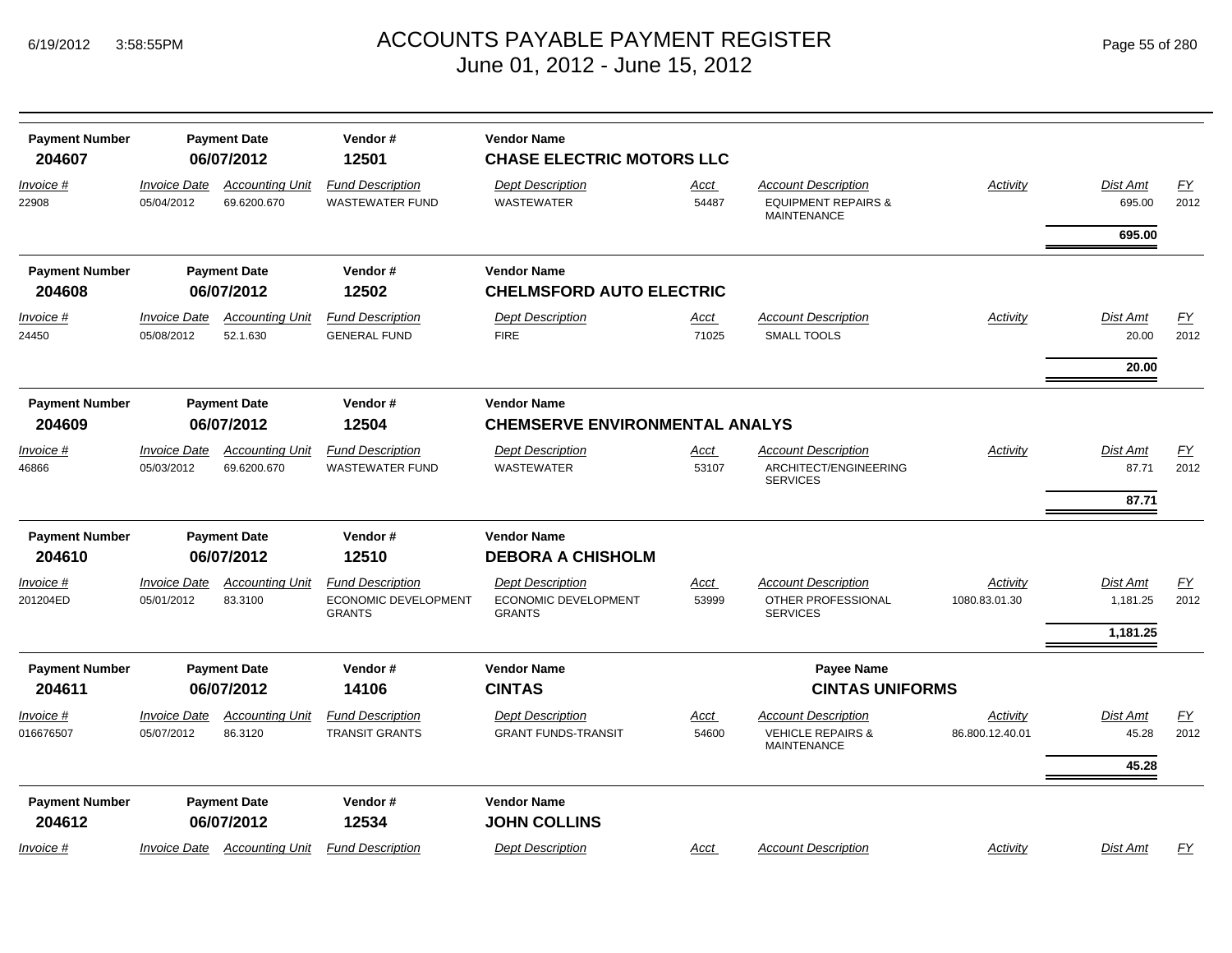| <b>Payment Number</b><br>204612  |                                          | <b>Payment Date</b><br>06/07/2012  | Vendor#<br>12534                                                               | <b>Vendor Name</b><br><b>JOHN COLLINS</b>                        |               |                                                           |          |                    |            |
|----------------------------------|------------------------------------------|------------------------------------|--------------------------------------------------------------------------------|------------------------------------------------------------------|---------------|-----------------------------------------------------------|----------|--------------------|------------|
| Invoice #<br>5/17, 5/21, 5/25/12 | <i><b>Invoice Date</b></i><br>05/30/2012 | <b>Accounting Unit</b><br>22.2505  | <b>Fund Description</b><br><b>GOVT &amp; EDUCATION</b><br><b>CHANNELS FUND</b> | <b>Dept Description</b><br><b>GOV'T &amp; EDUCATION CHANNELS</b> | Acct<br>53470 | <b>Account Description</b><br><b>VIDEOGRAPHY SERVICES</b> | Activity | Dist Amt<br>200.00 | FY<br>2012 |
|                                  |                                          |                                    |                                                                                |                                                                  |               |                                                           |          | 200.00             |            |
| <b>Payment Number</b>            |                                          | <b>Payment Date</b>                | Vendor#                                                                        | <b>Vendor Name</b>                                               |               |                                                           |          |                    |            |
| 204613                           |                                          | 06/07/2012                         | 10490                                                                          | <b>CONWAY OFFICE PRODUCTS LLC</b>                                |               |                                                           |          |                    |            |
| <i>Invoice</i> #<br>23931A       | <i><b>Invoice Date</b></i><br>05/01/2012 | <b>Accounting Unit</b><br>50.1.500 | <b>Fund Description</b><br><b>GENERAL FUND</b>                                 | <b>Dept Description</b><br><b>POLICE</b>                         | Acct<br>61100 | <b>Account Description</b><br>OFFICE SUPPLIES             | Activity | Dist Amt<br>305.46 | FY<br>2012 |
|                                  |                                          |                                    |                                                                                |                                                                  |               |                                                           |          | 305.46             |            |
| <b>Payment Number</b>            |                                          | <b>Payment Date</b>                | Vendor#                                                                        | <b>Vendor Name</b>                                               |               |                                                           |          |                    |            |
| 204614                           |                                          | 06/07/2012                         | 12560                                                                          | <b>CORRIVEAU ROUTHIER INC</b>                                    |               |                                                           |          |                    |            |
| Invoice #                        | <b>Invoice Date</b>                      | <b>Accounting Unit</b>             | <b>Fund Description</b>                                                        | <b>Dept Description</b>                                          | <u>Acct</u>   | <b>Account Description</b>                                | Activity | Dist Amt           | EY         |
| 261948                           | 04/09/2012                               | TF60.7514                          | <b>PW-AMHERST ST TRAF</b><br><b>MITIGATION</b>                                 | <b>PW-AMHERST ST TRAF</b><br><b>MITIGATION</b>                   | 55699         | OTHER CONTRACTED<br><b>SERVICES</b>                       |          | 54.00              | 2012       |
| 261906                           | 04/06/2012                               | TF60.7514                          | PW-AMHERST ST TRAF<br><b>MITIGATION</b>                                        | <b>PW-AMHERST ST TRAF</b><br><b>MITIGATION</b>                   | 55699         | OTHER CONTRACTED<br><b>SERVICES</b>                       |          | 16.76              | 2012       |
| 261897                           | 04/06/2012                               | TF60.7514                          | <b>PW-AMHERST ST TRAF</b><br><b>MITIGATION</b>                                 | <b>PW-AMHERST ST TRAF</b><br><b>MITIGATION</b>                   | 55699         | OTHER CONTRACTED<br><b>SERVICES</b>                       |          | 16.76              | 2012       |
| 262065                           | 04/12/2012                               | TF60.7514                          | <b>PW-AMHERST ST TRAF</b><br><b>MITIGATION</b>                                 | <b>PW-AMHERST ST TRAF</b><br><b>MITIGATION</b>                   | 55699         | OTHER CONTRACTED<br><b>SERVICES</b>                       |          | 54.00              | 2012       |
| 262052                           | 04/12/2012                               | TF60.7514                          | <b>PW-AMHERST ST TRAF</b><br><b>MITIGATION</b>                                 | PW-AMHERST ST TRAF<br><b>MITIGATION</b>                          | 55699         | OTHER CONTRACTED<br><b>SERVICES</b>                       |          | 123.97             | 2012       |
| 262057                           | 04/12/2012                               | TF60.7514                          | <b>PW-AMHERST ST TRAF</b><br><b>MITIGATION</b>                                 | <b>PW-AMHERST ST TRAF</b><br><b>MITIGATION</b>                   | 55699         | OTHER CONTRACTED<br><b>SERVICES</b>                       |          | 21.93              | 2012       |
| 262207                           | 04/18/2012                               | TF60.7514                          | PW-AMHERST ST TRAF<br><b>MITIGATION</b>                                        | PW-AMHERST ST TRAF<br><b>MITIGATION</b>                          | 55699         | OTHER CONTRACTED<br><b>SERVICES</b>                       |          | 47.94              | 2012       |
| 262219                           | 04/18/2012                               | TF60.7514                          | PW-AMHERST ST TRAF<br><b>MITIGATION</b>                                        | PW-AMHERST ST TRAF<br><b>MITIGATION</b>                          | 55699         | OTHER CONTRACTED<br><b>SERVICES</b>                       |          | 24.95              | 2012       |
| 262535                           | 04/30/2012                               | 69.6200.540                        | <b>WASTEWATER FUND</b>                                                         | <b>WASTEWATER</b>                                                | 54300         | SEWER MAINTENANCE                                         |          | 54.00              | 2012       |
|                                  |                                          |                                    |                                                                                |                                                                  |               |                                                           |          | 414.31             |            |
| <b>Payment Number</b>            |                                          | <b>Payment Date</b>                | Vendor#                                                                        | <b>Vendor Name</b>                                               |               |                                                           |          |                    |            |
| 204615                           |                                          | 06/07/2012                         | 11805                                                                          | <b>COTRAN GROUP FOR FHLMC</b>                                    |               |                                                           |          |                    |            |
| <i>Invoice</i> #                 | <i><b>Invoice Date</b></i>               | <b>Accounting Unit</b>             | <b>Fund Description</b>                                                        | <b>Dept Description</b>                                          | Acct          | <b>Account Description</b>                                | Activity | Dist Amt           | EY         |
| <b>WW REFUND</b><br>00322406     | 05/29/2012                               | <b>BS6200</b>                      | <b>WASTEWATER FUND</b>                                                         | <b>WASTEWATER</b>                                                | 21775         | <b>BILLING OVERPAYMENTS</b>                               |          | 318.22             | 2012       |
|                                  |                                          |                                    |                                                                                |                                                                  |               |                                                           |          | 318.22             |            |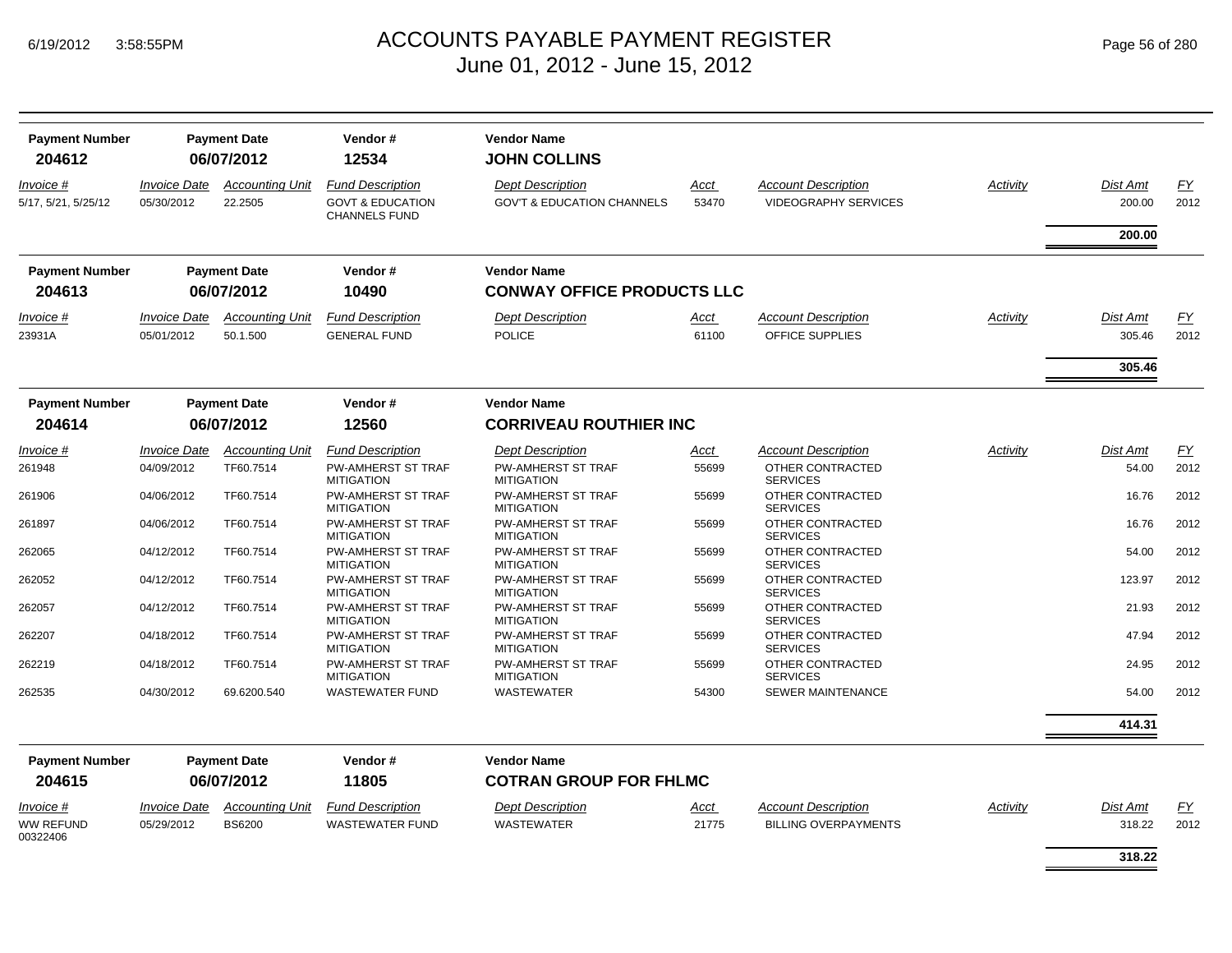| <b>Payment Number</b><br>204616 |                                                       | <b>Payment Date</b><br>06/07/2012 | Vendor#<br>12576                                                  | <b>Vendor Name</b><br><b>CREDERE ASSOCIATES</b>                 |                      |                                                                                 |                           |                           |                   |
|---------------------------------|-------------------------------------------------------|-----------------------------------|-------------------------------------------------------------------|-----------------------------------------------------------------|----------------------|---------------------------------------------------------------------------------|---------------------------|---------------------------|-------------------|
| Invoice #<br>1902               | <b>Invoice Date</b><br>03/31/2012                     | <b>Accounting Unit</b><br>60.5700 | <b>Fund Description</b><br>CAP PROJECTS-BROAD ST<br><b>PKWY</b>   | <b>Dept Description</b><br>CAP PROJECTS-BROAD ST<br><b>PKWY</b> | <u>Acct</u><br>81700 | <b>Account Description</b><br><b>INFRASTRUCTURE</b>                             | Activity<br>1061.60.02.20 | Dist Amt<br>17,702.35     | EY<br>2012        |
|                                 |                                                       |                                   |                                                                   |                                                                 |                      |                                                                                 |                           | 17,702.35                 |                   |
| <b>Payment Number</b>           |                                                       | <b>Payment Date</b>               | Vendor#                                                           | <b>Vendor Name</b>                                              |                      |                                                                                 |                           |                           |                   |
| 204617                          |                                                       | 06/07/2012                        | 11754                                                             | <b>DANIEL CRONIN</b>                                            |                      |                                                                                 |                           |                           |                   |
| Invoice #<br>REIMB 5/16/12      | <b>Invoice Date</b><br>05/22/2012                     | Accountina Unit<br>52.1.635       | <b>Fund Description</b><br><b>GENERAL FUND</b>                    | <b>Dept Description</b><br><b>FIRE</b>                          | Acct<br>61107        | <b>Account Description</b><br><b>CLOTHING &amp; UNIFORMS</b>                    | Activity                  | Dist Amt<br>54.00         | <u>FY</u><br>2012 |
| REIMB 5/16/12                   | 05/22/2012                                            | 52.1.635                          | <b>GENERAL FUND</b>                                               | <b>FIRE</b>                                                     | 61107                | <b>CLOTHING &amp; UNIFORMS</b>                                                  |                           | 295.45                    | 2012              |
|                                 |                                                       |                                   |                                                                   |                                                                 |                      |                                                                                 |                           | 349.45                    |                   |
| <b>Payment Number</b>           |                                                       | <b>Payment Date</b>               | Vendor#                                                           | <b>Vendor Name</b>                                              |                      |                                                                                 |                           |                           |                   |
| 204618                          |                                                       | 06/07/2012                        | 14153                                                             | <b>CROWNE PLAZA NASHUA</b>                                      |                      |                                                                                 |                           |                           |                   |
| Invoice #<br>162155             | <b>Invoice Date</b><br>05/08/2012                     | <b>Accounting Unit</b><br>22.5010 | <b>Fund Description</b><br>CAP PROJECTS-INFO<br><b>TECHNOLOGY</b> | <b>Dept Description</b><br>CAPITAL PROJECTS-INFO TECH           | <u>Acct</u><br>81342 | <b>Account Description</b><br><b>COMPUTER SOFTWARE &amp;</b><br><b>HARDWARE</b> | Activity<br>1010.22.01.30 | <b>Dist Amt</b><br>180.00 | EY<br>2012        |
|                                 |                                                       |                                   |                                                                   |                                                                 |                      |                                                                                 |                           | 180.00                    |                   |
| <b>Payment Number</b>           |                                                       | <b>Payment Date</b>               | Vendor#                                                           | <b>Vendor Name</b>                                              |                      |                                                                                 |                           |                           |                   |
| 204619                          |                                                       | 06/07/2012                        | 12588                                                             | <b>CUMMINS NORTHEAST INC</b>                                    |                      |                                                                                 |                           |                           |                   |
| Invoice #                       | <b>Invoice Date</b>                                   | <b>Accounting Unit</b>            | <b>Fund Description</b>                                           | <b>Dept Description</b>                                         | Acct                 | <b>Account Description</b>                                                      | Activity                  | Dist Amt                  | EY                |
| 100-79947                       | 05/01/2012                                            | 86.3120                           | <b>TRANSIT GRANTS</b>                                             | <b>GRANT FUNDS-TRANSIT</b>                                      | 61799                | <b>VEHICLE PARTS &amp; SUPPLIES</b>                                             | 86.800.12.30.01           | 1,456.01                  | 2012              |
| 300-10480                       | 05/02/2012                                            | 86.3120                           | <b>TRANSIT GRANTS</b>                                             | <b>GRANT FUNDS-TRANSIT</b>                                      | 61799                | <b>VEHICLE PARTS &amp; SUPPLIES</b>                                             | 86.800.12.30.01           | 1,604.62                  | 2012              |
| 100-78095                       | 04/17/2012                                            | 86.3120                           | <b>TRANSIT GRANTS</b>                                             | <b>GRANT FUNDS-TRANSIT</b>                                      | 61799                | <b>VEHICLE PARTS &amp; SUPPLIES</b>                                             | 86.800.12.30.01           | (130.00)                  | 2012              |
| 100-79947                       | 05/01/2012                                            | 86.3120                           | <b>TRANSIT GRANTS</b>                                             | <b>GRANT FUNDS-TRANSIT</b>                                      | 54600                | <b>VEHICLE REPAIRS &amp;</b><br><b>MAINTENANCE</b>                              | 86.800.12.30.01           | 27.72                     | 2012              |
| 300-10480                       | 05/02/2012                                            | 86.3120                           | <b>TRANSIT GRANTS</b>                                             | <b>GRANT FUNDS-TRANSIT</b>                                      | 54600                | <b>VEHICLE REPAIRS &amp;</b><br><b>MAINTENANCE</b>                              | 86.800.12.30.01           | 219.74                    | 2012              |
|                                 |                                                       |                                   |                                                                   |                                                                 |                      |                                                                                 |                           | 3,178.09                  |                   |
| <b>Payment Number</b><br>204620 | <b>Payment Date</b><br>Vendor#<br>06/07/2012<br>10912 |                                   | <b>Vendor Name</b><br><b>CUOCO &amp; CORMIER ENG ASSOC INC</b>    |                                                                 |                      |                                                                                 |                           |                           |                   |
| <i>Invoice</i> #                | <i><b>Invoice Date</b></i>                            | <b>Accounting Unit</b>            | <b>Fund Description</b>                                           | <b>Dept Description</b>                                         | Acct                 | <b>Account Description</b>                                                      | Activity                  | <b>Dist Amt</b>           | EY                |
|                                 |                                                       |                                   |                                                                   |                                                                 |                      |                                                                                 |                           |                           |                   |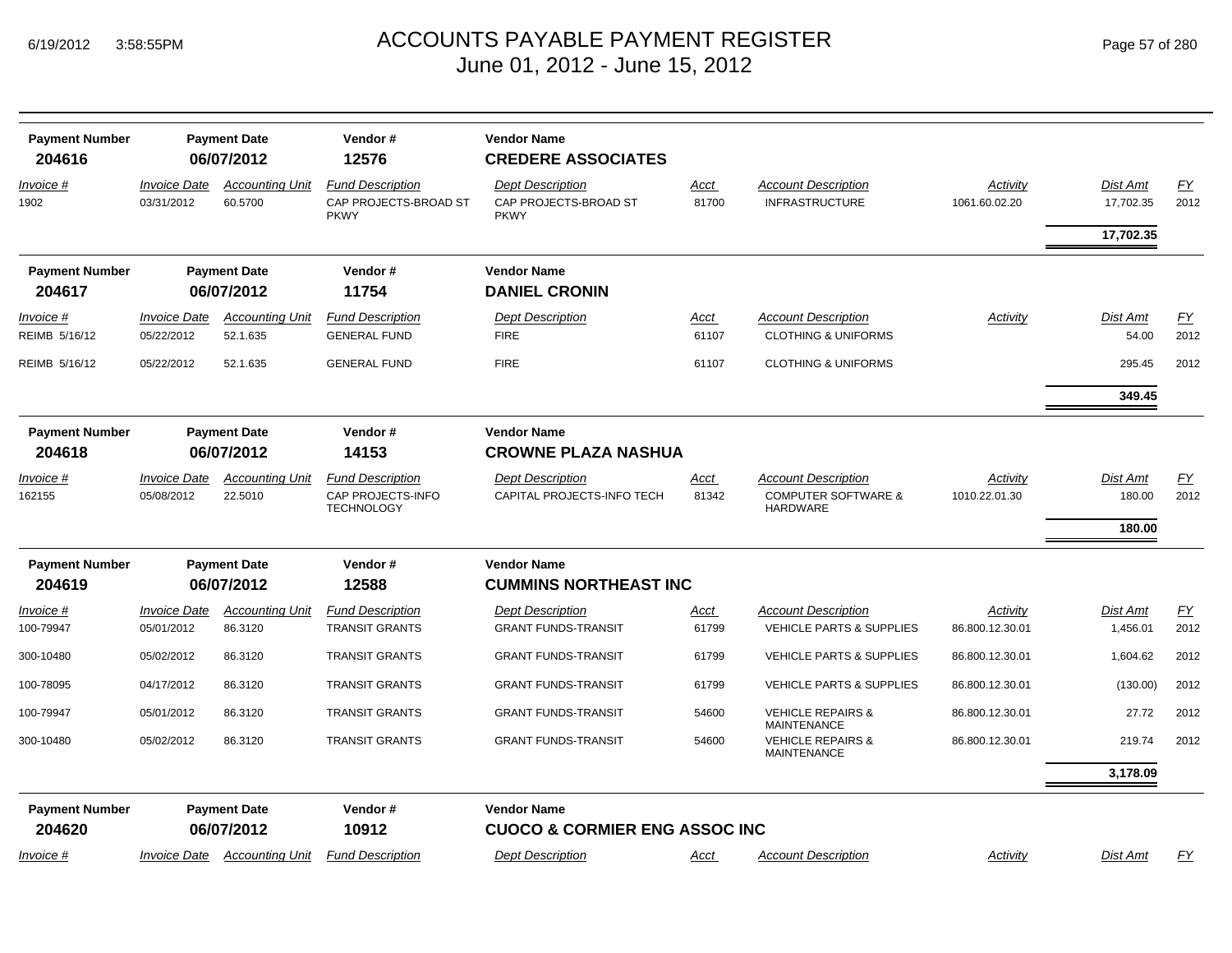| <b>Payment Number</b><br><b>Payment Date</b> |                                   |                                    | Vendor#                                                                  | <b>Vendor Name</b>                                                       |               |                                                              |                           |                    |            |
|----------------------------------------------|-----------------------------------|------------------------------------|--------------------------------------------------------------------------|--------------------------------------------------------------------------|---------------|--------------------------------------------------------------|---------------------------|--------------------|------------|
| 204620                                       |                                   | 06/07/2012                         | 10912                                                                    | <b>CUOCO &amp; CORMIER ENG ASSOC INC</b>                                 |               |                                                              |                           |                    |            |
| Invoice #<br>37758                           | <b>Invoice Date</b><br>12/30/2011 | <b>Accounting Unit</b><br>81.3080  | <b>Fund Description</b><br><b>COMMUNITY DEVELOPMENT</b><br><b>GRANTS</b> | <b>Dept Description</b><br><b>COMMUNITY DEVELOPMENT</b><br><b>GRANTS</b> | Acct<br>81700 | <b>Account Description</b><br><b>INFRASTRUCTURE</b>          | Activity<br>1077.81.02.30 | Dist Amt<br>283.50 | EY<br>2012 |
| 37742                                        | 12/16/2011                        | 81.3080                            | <b>COMMUNITY DEVELOPMENT</b><br><b>GRANTS</b>                            | <b>COMMUNITY DEVELOPMENT</b><br><b>GRANTS</b>                            | 81700         | <b>INFRASTRUCTURE</b>                                        | 1077.81.02.30             | 2,745.08           | 2012       |
|                                              |                                   |                                    |                                                                          |                                                                          |               |                                                              |                           | 3,028.58           |            |
| <b>Payment Number</b>                        |                                   | <b>Payment Date</b>                | Vendor#                                                                  | <b>Vendor Name</b>                                                       |               |                                                              |                           |                    |            |
| 204621                                       |                                   | 06/07/2012                         | 10547                                                                    | <b>CVS WHOLESALE FLAGS</b>                                               |               |                                                              |                           |                    |            |
| Invoice #                                    | <b>Invoice Date</b>               | <b>Accounting Unit</b>             | <b>Fund Description</b>                                                  | <b>Dept Description</b>                                                  | Acct          | <b>Account Description</b>                                   | Activity                  | Dist Amt           | EY         |
| 100868125                                    | 05/10/2012                        | 77.1.650                           | <b>GENERAL FUND</b>                                                      | PARKS & RECREATION                                                       | 61299         | MISCELLANEOUS SUPPLIES                                       |                           | 427.80             | 2012       |
|                                              |                                   |                                    |                                                                          |                                                                          |               |                                                              |                           | 427.80             |            |
| <b>Payment Number</b>                        |                                   | <b>Payment Date</b>                | Vendor#                                                                  | <b>Vendor Name</b>                                                       |               |                                                              |                           |                    |            |
| 204622                                       |                                   | 06/07/2012                         | 12593                                                                    | <b>D &amp; R TOWING INC</b>                                              |               |                                                              |                           |                    |            |
| Invoice #                                    | <b>Invoice Date</b>               | <b>Accounting Unit</b>             | <b>Fund Description</b>                                                  | <b>Dept Description</b>                                                  | Acct          | <b>Account Description</b>                                   | Activity                  | <b>Dist Amt</b>    | EY         |
| 170457                                       | 05/11/2012                        | 68.6000.695                        | SOLID WASTE FUND                                                         | SOLID WASTE                                                              | 54625         | <b>TOWING SERVICES</b>                                       |                           | 165.00             | 2012       |
| 170565                                       | 05/03/2012                        | 61.1.700                           | <b>GENERAL FUND</b>                                                      | <b>STREETS</b>                                                           | 55699         | OTHER CONTRACTED<br><b>SERVICES</b>                          |                           | 80.00              | 2012       |
|                                              |                                   |                                    |                                                                          |                                                                          |               |                                                              |                           | 245.00             |            |
| <b>Payment Number</b>                        |                                   | <b>Payment Date</b>                | Vendor#                                                                  | <b>Vendor Name</b>                                                       |               |                                                              |                           |                    |            |
| 204623                                       |                                   | 06/07/2012                         | 14161                                                                    | <b>DLKING &amp; ASSOCINC</b>                                             |               |                                                              |                           |                    |            |
| <i>Invoice</i> #                             | <b>Invoice Date</b>               | <b>Accounting Unit</b>             | <b>Fund Description</b>                                                  | <b>Dept Description</b>                                                  | Acct          | <b>Account Description</b><br><b>CAPITAL IMPROVEMENTS</b>    | Activity                  | Dist Amt           | EY<br>2012 |
| <b>APPLICATION 1</b>                         | 05/31/2012                        | 29.1001                            | CAPITAL IMPROVEMENTS                                                     | <b>BUILDING MAINTENANCE-CAP</b><br><b>IMP</b>                            | 81100         |                                                              |                           | 12,025.00          |            |
|                                              |                                   |                                    |                                                                          |                                                                          |               |                                                              |                           | 12,025.00          |            |
| <b>Payment Number</b>                        |                                   | <b>Payment Date</b>                | Vendor#                                                                  | <b>Vendor Name</b>                                                       |               |                                                              |                           |                    |            |
| 204624                                       |                                   | 06/07/2012                         | 10895                                                                    | <b>IAN DAY-LEWIS</b>                                                     |               |                                                              |                           |                    |            |
| Invoice #<br>REIMB 5/24/12                   | <b>Invoice Date</b><br>05/28/2012 | <b>Accounting Unit</b><br>50.1.500 | <b>Fund Description</b><br><b>GENERAL FUND</b>                           | <b>Dept Description</b><br>POLICE                                        | Acct<br>61107 | <b>Account Description</b><br><b>CLOTHING &amp; UNIFORMS</b> | Activity                  | Dist Amt<br>40.00  | EY<br>2012 |
|                                              |                                   |                                    |                                                                          |                                                                          |               |                                                              |                           |                    |            |
|                                              |                                   |                                    |                                                                          |                                                                          |               |                                                              |                           | 40.00              |            |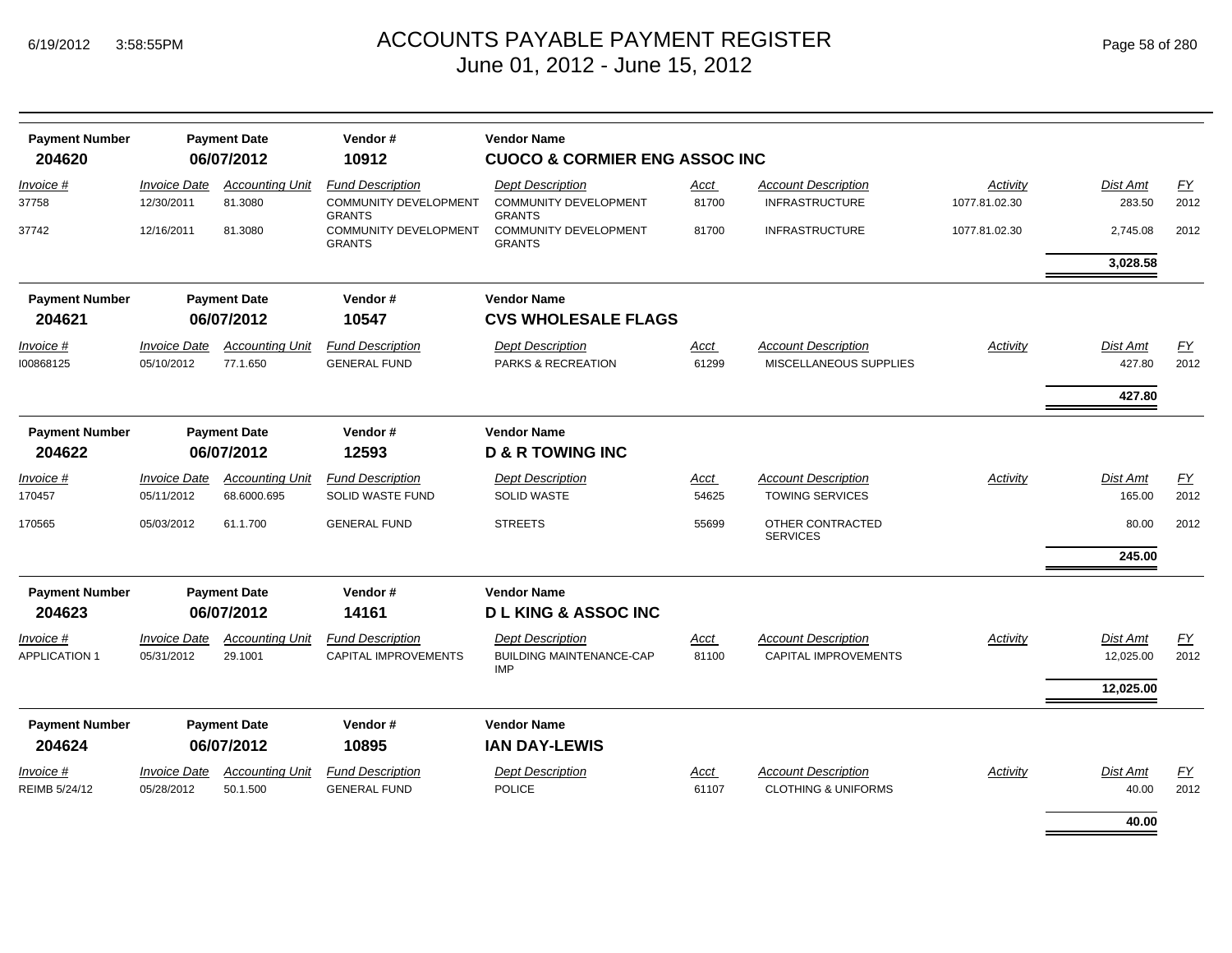|  | Page 59 of 280 |  |  |  |
|--|----------------|--|--|--|
|--|----------------|--|--|--|

| <b>Payment Number</b>                         | <b>Payment Date</b>               |                                         | Vendor#                                                           | <b>Vendor Name</b>                                                |                      |                                                                                    |          |                              |            |
|-----------------------------------------------|-----------------------------------|-----------------------------------------|-------------------------------------------------------------------|-------------------------------------------------------------------|----------------------|------------------------------------------------------------------------------------|----------|------------------------------|------------|
| 204625                                        |                                   | 06/07/2012                              | 999000530                                                         | <b>DEBORAH NUTE</b>                                               |                      |                                                                                    |          |                              |            |
| Invoice #<br><b>LOSS RATIO FY11</b>           | <b>Invoice Date</b><br>05/25/2012 | <b>Accounting Unit</b><br><b>BS6600</b> | <b>Fund Description</b><br>BENEFITS SELF INSURANCE<br><b>FUND</b> | <b>Dept Description</b><br>BENEFITS SELF INSURANCE<br><b>FUND</b> | <u>Acct</u><br>21825 | <b>Account Description</b><br><b>LOSS RATIO LIABILITY</b>                          | Activity | Dist Amt<br>308.58<br>308.58 | EY<br>2012 |
| <b>Payment Number</b>                         |                                   | <b>Payment Date</b>                     | Vendor#                                                           | <b>Vendor Name</b>                                                |                      |                                                                                    |          |                              |            |
| 204626                                        |                                   | 06/07/2012                              | 11757                                                             | <b>FAB-BRAZE CORP</b>                                             |                      |                                                                                    |          |                              |            |
| Invoice #<br><b>REFUND WW REF</b><br>00927101 | <b>Invoice Date</b><br>05/22/2012 | <b>Accounting Unit</b><br><b>BS6200</b> | <b>Fund Description</b><br><b>WASTEWATER FUND</b>                 | <b>Dept Description</b><br><b>WASTEWATER</b>                      | <u>Acct</u><br>21775 | <b>Account Description</b><br><b>BILLING OVERPAYMENTS</b>                          | Activity | <b>Dist Amt</b><br>505.11    | EY<br>2012 |
|                                               |                                   |                                         |                                                                   |                                                                   |                      |                                                                                    |          | 505.11                       |            |
| <b>Payment Number</b><br>204627               |                                   | <b>Payment Date</b><br>06/07/2012       | Vendor#<br>14222                                                  | <b>Vendor Name</b><br><b>FASTENAL CO</b>                          |                      |                                                                                    |          |                              |            |
| $Invoice$ #<br><b>NHNAS86255</b>              | <b>Invoice Date</b><br>05/07/2012 | <b>Accounting Unit</b><br>69.6200.540   | <b>Fund Description</b><br><b>WASTEWATER FUND</b>                 | <b>Dept Description</b><br><b>WASTEWATER</b>                      | <u>Acct</u><br>54487 | <b>Account Description</b><br><b>EQUIPMENT REPAIRS &amp;</b><br><b>MAINTENANCE</b> | Activity | Dist Amt<br>760.98<br>760.98 | EY<br>2012 |
|                                               |                                   |                                         |                                                                   |                                                                   |                      |                                                                                    |          |                              |            |
| <b>Payment Number</b>                         |                                   | <b>Payment Date</b>                     | Vendor#                                                           | <b>Vendor Name</b>                                                |                      |                                                                                    |          |                              |            |
| 204628                                        |                                   | 06/07/2012                              | 11143                                                             | <b>FIRST SOUTHWEST CO</b>                                         |                      |                                                                                    |          |                              |            |
| Invoice #<br>6326                             | <b>Invoice Date</b><br>04/02/2012 | <b>Accounting Unit</b><br>93.1.900      | <b>Fund Description</b><br><b>GENERAL FUND</b>                    | <b>Dept Description</b><br><b>DEBT SERVICE</b>                    | Acct<br>75300        | <b>Account Description</b><br><b>ISSUANCE COSTS</b>                                | Activity | <b>Dist Amt</b><br>1,500.00  | EY<br>2012 |
|                                               |                                   |                                         |                                                                   |                                                                   |                      |                                                                                    |          | 1,500.00                     |            |
| <b>Payment Number</b><br>204629               |                                   | <b>Payment Date</b><br>06/07/2012       | Vendor#<br>10210                                                  | <b>Vendor Name</b><br><b>FISHER AUTO PARTS INC</b>                |                      |                                                                                    |          |                              |            |
| Invoice #                                     | <b>Invoice Date</b>               | <b>Accounting Unit</b>                  | <b>Fund Description</b>                                           | <b>Dept Description</b>                                           | Acct                 | <b>Account Description</b>                                                         | Activity | <b>Dist Amt</b>              | EY         |
| 459-168955                                    | 05/07/2012                        | 77.1.690                                | <b>GENERAL FUND</b>                                               | <b>PARKS &amp; RECREATION</b>                                     | 61799                | <b>VEHICLE PARTS &amp; SUPPLIES</b>                                                |          | (40.00)                      | 2012       |
| 459-169531                                    | 05/10/2012                        | 50.1.500                                | <b>GENERAL FUND</b>                                               | <b>POLICE</b>                                                     | 61799                | <b>VEHICLE PARTS &amp; SUPPLIES</b>                                                |          | 118.14                       | 2012       |
| 459-169244                                    | 05/08/2012                        | 50.1.500                                | <b>GENERAL FUND</b>                                               | <b>POLICE</b>                                                     | 61799                | VEHICLE PARTS & SUPPLIES                                                           |          | 181.96                       | 2012       |
| 459-673521                                    | 05/08/2012                        | 50.1.500                                | <b>GENERAL FUND</b>                                               | <b>POLICE</b>                                                     | 61799                | <b>VEHICLE PARTS &amp; SUPPLIES</b>                                                |          | (207.46)                     | 2012       |
| 459-673522                                    | 05/08/2012                        | 50.1.500                                | <b>GENERAL FUND</b>                                               | <b>POLICE</b>                                                     | 61799                | <b>VEHICLE PARTS &amp; SUPPLIES</b>                                                |          | 207.46                       | 2012       |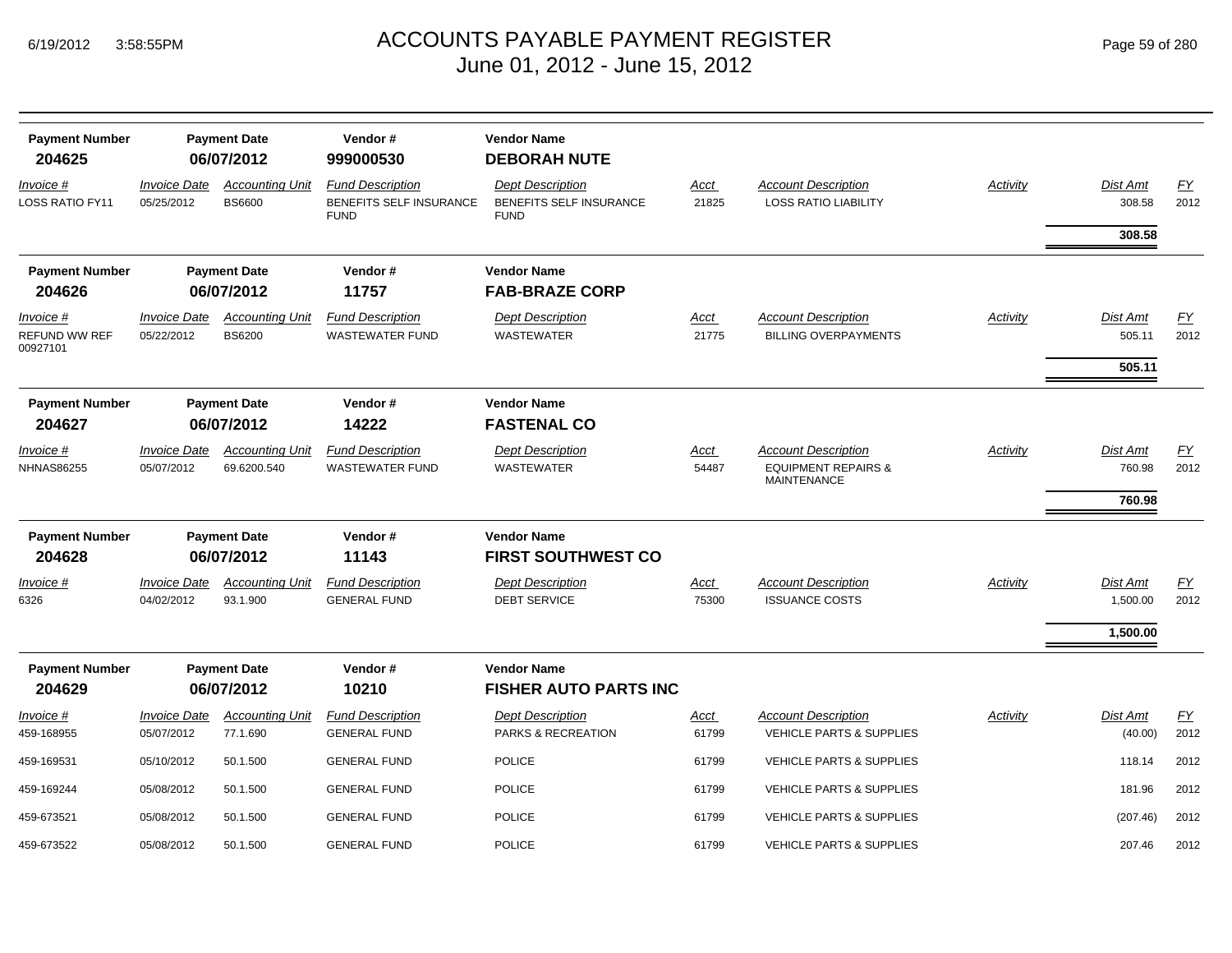|                                         |                                   |                                       |                                                    |                                                    |                      |                                                                                    |                 | 260.10                      |                          |
|-----------------------------------------|-----------------------------------|---------------------------------------|----------------------------------------------------|----------------------------------------------------|----------------------|------------------------------------------------------------------------------------|-----------------|-----------------------------|--------------------------|
| <b>Payment Number</b><br>204630         |                                   | <b>Payment Date</b><br>06/07/2012     | Vendor#<br>12732                                   | <b>Vendor Name</b><br>FLOW ASSESSMENT SERVICES LLC |                      |                                                                                    |                 |                             |                          |
| Invoice #<br>1803                       | <b>Invoice Date</b><br>05/04/2012 | <b>Accounting Unit</b><br>69.6200.540 | <b>Fund Description</b><br><b>WASTEWATER FUND</b>  | <b>Dept Description</b><br><b>WASTEWATER</b>       | Acct<br>53107        | <b>Account Description</b><br>ARCHITECT/ENGINEERING<br><b>SERVICES</b>             | Activity        | <b>Dist Amt</b><br>7,633.32 | $\underline{FY}$<br>2012 |
|                                         |                                   |                                       |                                                    |                                                    |                      |                                                                                    |                 | 7,633.32                    |                          |
| <b>Payment Number</b><br>204631         |                                   | <b>Payment Date</b><br>06/07/2012     | Vendor#<br>10831                                   | <b>Vendor Name</b><br><b>FLOWROX INC</b>           |                      |                                                                                    |                 |                             |                          |
| Invoice #<br>10010365                   | <b>Invoice Date</b><br>05/10/2012 | <b>Accounting Unit</b><br>69.6200.670 | <b>Fund Description</b><br><b>WASTEWATER FUND</b>  | <b>Dept Description</b><br><b>WASTEWATER</b>       | <b>Acct</b><br>54487 | <b>Account Description</b><br><b>EQUIPMENT REPAIRS &amp;</b><br><b>MAINTENANCE</b> | Activity        | Dist Amt<br>12.68           | EY<br>2012               |
| 10010365                                | 05/10/2012                        | 69.6200.670                           | <b>WASTEWATER FUND</b>                             | <b>WASTEWATER</b>                                  | 54487                | <b>EQUIPMENT REPAIRS &amp;</b><br><b>MAINTENANCE</b>                               |                 | 1,299.00                    | 2012                     |
|                                         |                                   |                                       |                                                    |                                                    |                      |                                                                                    |                 | 1,311.68                    |                          |
| <b>Payment Number</b>                   |                                   | <b>Payment Date</b>                   | Vendor#                                            | <b>Vendor Name</b>                                 |                      |                                                                                    |                 |                             |                          |
| 204632                                  |                                   | 06/07/2012                            | 12746                                              | <b>FRED C CHURCH INC</b>                           |                      |                                                                                    |                 |                             |                          |
| $Invoice$ #                             | <b>Invoice Date</b>               | <b>Accounting Unit</b>                | <b>Fund Description</b>                            | <b>Dept Description</b>                            | <b>Acct</b>          | <b>Account Description</b>                                                         | <b>Activity</b> | <b>Dist Amt</b>             | EY                       |
| 543524                                  | 04/30/2012                        | 28.6500.525                           | PROPERTY & CASUALTY<br><b>FUND</b>                 | RISK MGMT-PROPERTY &<br><b>CASUALTY</b>            | 59120                | <b>GENERAL LIABILITY POLICIES</b>                                                  |                 | 3,420.00                    | 2012                     |
| 549283                                  | 05/17/2012                        | 28.6500.525                           | PROPERTY & CASUALTY<br><b>FUND</b>                 | <b>RISK MGMT-PROPERTY &amp;</b><br><b>CASUALTY</b> | 59120                | <b>GENERAL LIABILITY POLICIES</b>                                                  |                 | 855.00                      | 2012                     |
| 528315                                  | 04/27/2012                        | 28.6500.500                           | PROPERTY & CASUALTY<br><b>FUND</b>                 | <b>RISK MGMT-PROPERTY &amp;</b><br><b>CASUALTY</b> | 53142                | <b>CONSULTING SERVICES</b>                                                         |                 | 5,825.00                    | 2012                     |
|                                         |                                   |                                       |                                                    |                                                    |                      |                                                                                    |                 | 10,100.00                   |                          |
| <b>Payment Number</b>                   |                                   | <b>Payment Date</b>                   | Vendor#                                            | <b>Vendor Name</b>                                 |                      |                                                                                    |                 |                             |                          |
| 204633                                  |                                   | 06/07/2012                            | 12750                                              | <b>FREIGHTLINER OF NH INC</b>                      |                      |                                                                                    |                 |                             |                          |
| Invoice #<br>349711                     | <b>Invoice Date</b><br>05/08/2012 | <b>Accounting Unit</b><br>68.6000.540 | <b>Fund Description</b><br><b>SOLID WASTE FUND</b> | <b>Dept Description</b><br><b>SOLID WASTE</b>      | Acct<br>54600        | <b>Account Description</b><br><b>VEHICLE REPAIRS &amp;</b><br><b>MAINTENANCE</b>   | Activity        | <b>Dist Amt</b><br>47.75    | EY<br>2012               |
|                                         |                                   |                                       |                                                    |                                                    |                      |                                                                                    |                 | 47.75                       |                          |
| <b>Payment Number</b><br>204634         |                                   | <b>Payment Date</b><br>06/07/2012     | Vendor#<br>11806                                   | <b>Vendor Name</b><br><b>PAMELA FUSCO</b>          |                      |                                                                                    |                 |                             |                          |
| Invoice #                               | <b>Invoice Date</b>               | <b>Accounting Unit</b>                | <b>Fund Description</b>                            | <b>Dept Description</b>                            | Acct                 | <b>Account Description</b>                                                         | Activity        | Dist Amt                    | <u>FY</u>                |
| <b>REFUND TICKET</b><br><b>HANDICAP</b> | 05/30/2012                        | 26.4005                               | TRAFFIC VIOLATIONS FUND                            | <b>TRAFFIC VIOLATIONS</b>                          | 45400                | <b>TRAFFIC VIOLATIONS</b>                                                          |                 | 210.00                      | 2012                     |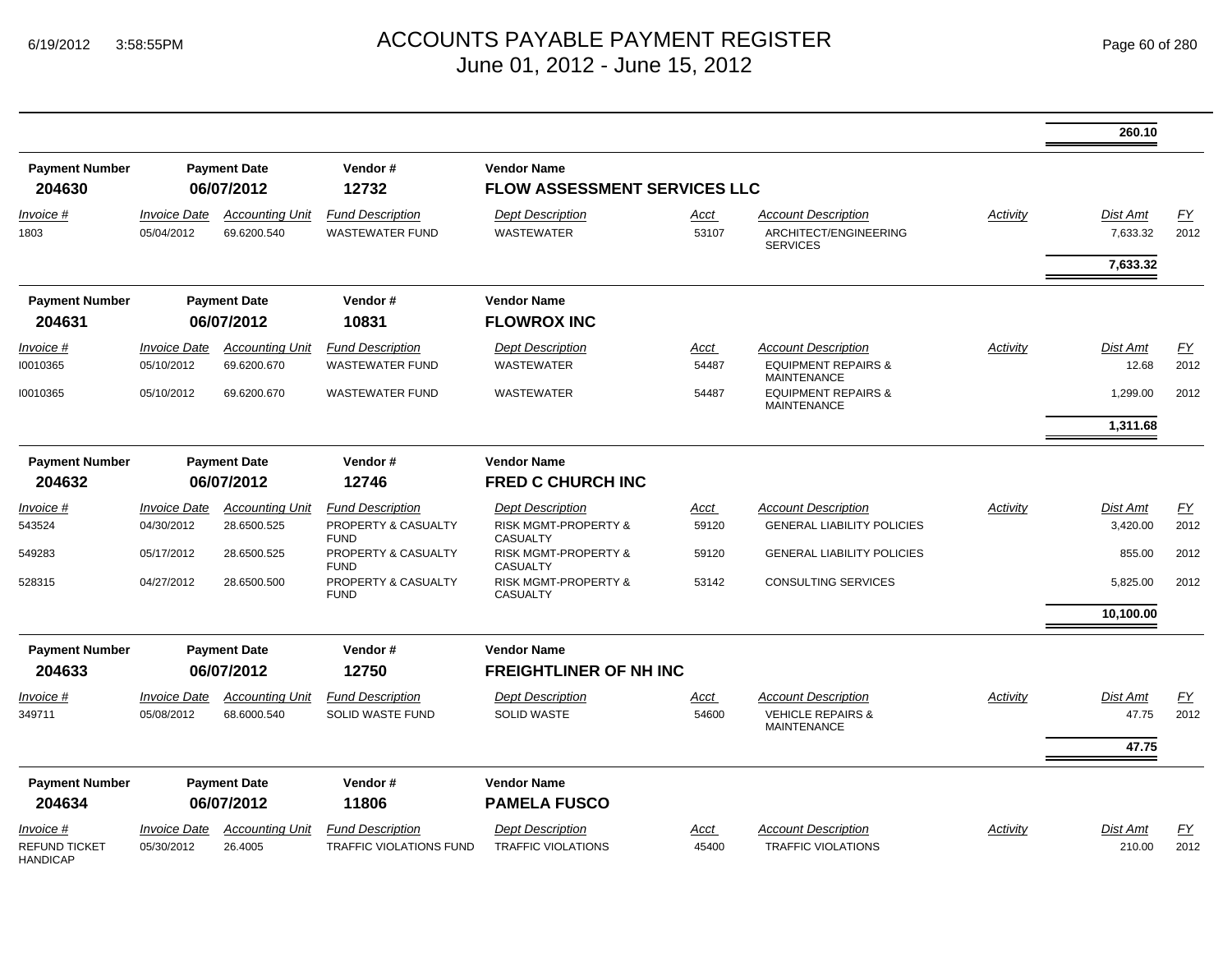|                                 |                                   |                                     |                                                                        |                                                       |                      |                                                                   |                             | 210.00                     |                   |
|---------------------------------|-----------------------------------|-------------------------------------|------------------------------------------------------------------------|-------------------------------------------------------|----------------------|-------------------------------------------------------------------|-----------------------------|----------------------------|-------------------|
| <b>Payment Number</b><br>204635 |                                   | <b>Payment Date</b><br>06/07/2012   | Vendor#<br>12753                                                       | <b>Vendor Name</b><br><b>G H BERLIN LUBRICANTS</b>    |                      |                                                                   |                             |                            |                   |
| <u>Invoice #</u><br>1698696     | <b>Invoice Date</b><br>05/09/2012 | <b>Accounting Unit</b><br>50.1.500  | <b>Fund Description</b><br><b>GENERAL FUND</b>                         | <b>Dept Description</b><br>POLICE                     | Acct<br>61799        | <b>Account Description</b><br><b>VEHICLE PARTS &amp; SUPPLIES</b> | <b>Activity</b>             | Dist Amt<br>74.85<br>74.85 | EY<br>2012        |
| <b>Payment Number</b><br>204636 |                                   | <b>Payment Date</b><br>06/07/2012   | Vendor#<br>14241                                                       | <b>Vendor Name</b><br><b>GALE GROUP INC</b>           |                      | <b>Payee Name</b><br><b>GALE</b>                                  |                             |                            |                   |
|                                 |                                   |                                     |                                                                        |                                                       |                      |                                                                   |                             |                            |                   |
| Invoice #<br>96295307           | Invoice Date<br>05/08/2012        | <b>Accounting Unit</b><br>TF79.8063 | <b>Fund Description</b><br><b>LIBRARY-HENRY STEARNS</b><br><b>FUND</b> | <b>Dept Description</b><br>LIBRARY-HENRY STEARNS FUND | Acct<br>61807        | <b>Account Description</b><br><b>PUBLICATIONS</b>                 | Activity                    | Dist Amt<br>230.32         | <u>FY</u><br>2012 |
| 96279518                        | 05/07/2012                        | TF79.8063                           | <b>LIBRARY-HENRY STEARNS</b><br><b>FUND</b>                            | LIBRARY-HENRY STEARNS FUND                            | 61807                | <b>PUBLICATIONS</b>                                               |                             | 71.22                      | 2012              |
| 96314406                        | 05/10/2012                        | TF79.8063                           | <b>LIBRARY-HENRY STEARNS</b><br><b>FUND</b>                            | LIBRARY-HENRY STEARNS FUND                            | 61807                | <b>PUBLICATIONS</b>                                               |                             | 74.22                      | 2012              |
|                                 |                                   |                                     |                                                                        |                                                       |                      |                                                                   |                             | 375.76                     |                   |
| <b>Payment Number</b>           |                                   | <b>Payment Date</b>                 | Vendor#                                                                | <b>Vendor Name</b>                                    |                      |                                                                   |                             |                            |                   |
| 204637                          |                                   | 06/07/2012                          | 12761                                                                  | <b>GARDNER FULTON &amp; WAUGH PLLC</b>                |                      |                                                                   |                             |                            |                   |
| Invoice #                       | <b>Invoice Date</b>               | <b>Accounting Unit</b>              | <b>Fund Description</b>                                                | <b>Dept Description</b>                               | Acct                 | <b>Account Description</b>                                        | Activity                    | <b>Dist Amt</b>            | EY                |
| 12205                           | 05/03/2012                        | <b>BS1000</b>                       | <b>GENERAL FUND</b>                                                    | <b>GENERAL FUND</b>                                   |                      | 11500 8,130 Overlay-Other                                         |                             | 211.10                     | 2012              |
|                                 |                                   |                                     |                                                                        |                                                       |                      |                                                                   |                             | 211.10                     |                   |
| <b>Payment Number</b><br>204638 |                                   | <b>Payment Date</b><br>06/07/2012   | Vendor#<br>12762                                                       | <b>Vendor Name</b><br><b>GATE CITY FENCE CO INC</b>   |                      |                                                                   |                             |                            |                   |
| Invoice #                       | <b>Invoice Date</b>               | <b>Accounting Unit</b>              | <b>Fund Description</b>                                                | <b>Dept Description</b>                               | Acct                 | <b>Account Description</b>                                        | Activity                    | Dist Amt                   | <u>FY</u>         |
| 64883                           | 05/10/2012                        | 66.1.500                            | <b>GENERAL FUND</b>                                                    | <b>PARKING LOTS</b>                                   | 71999                | MISCELLANEOUS EQUIPMENT                                           |                             | 89.00                      | 2012              |
|                                 |                                   |                                     |                                                                        |                                                       |                      |                                                                   |                             | 89.00                      |                   |
| <b>Payment Number</b>           |                                   | <b>Payment Date</b>                 | Vendor#                                                                | <b>Vendor Name</b>                                    |                      |                                                                   |                             |                            |                   |
| 204639                          |                                   | 06/07/2012                          | 12776                                                                  | <b>GILLIG LLC</b>                                     |                      |                                                                   |                             |                            |                   |
| <u>Invoice #</u><br>4813290     | <b>Invoice Date</b><br>04/30/2012 | <b>Accounting Unit</b><br>86.3120   | <b>Fund Description</b><br><b>TRANSIT GRANTS</b>                       | <b>Dept Description</b><br><b>GRANT FUNDS-TRANSIT</b> | <u>Acct</u><br>61799 | <b>Account Description</b><br>VEHICLE PARTS & SUPPLIES            | Activity<br>86.800.12.30.01 | <b>Dist Amt</b><br>22.70   | EY<br>2012        |
| 4812874                         | 04/27/2012                        | 86.3120                             | <b>TRANSIT GRANTS</b>                                                  | <b>GRANT FUNDS-TRANSIT</b>                            | 61799                | VEHICLE PARTS & SUPPLIES                                          | 86.800.12.30.01             | 198.76                     | 2012              |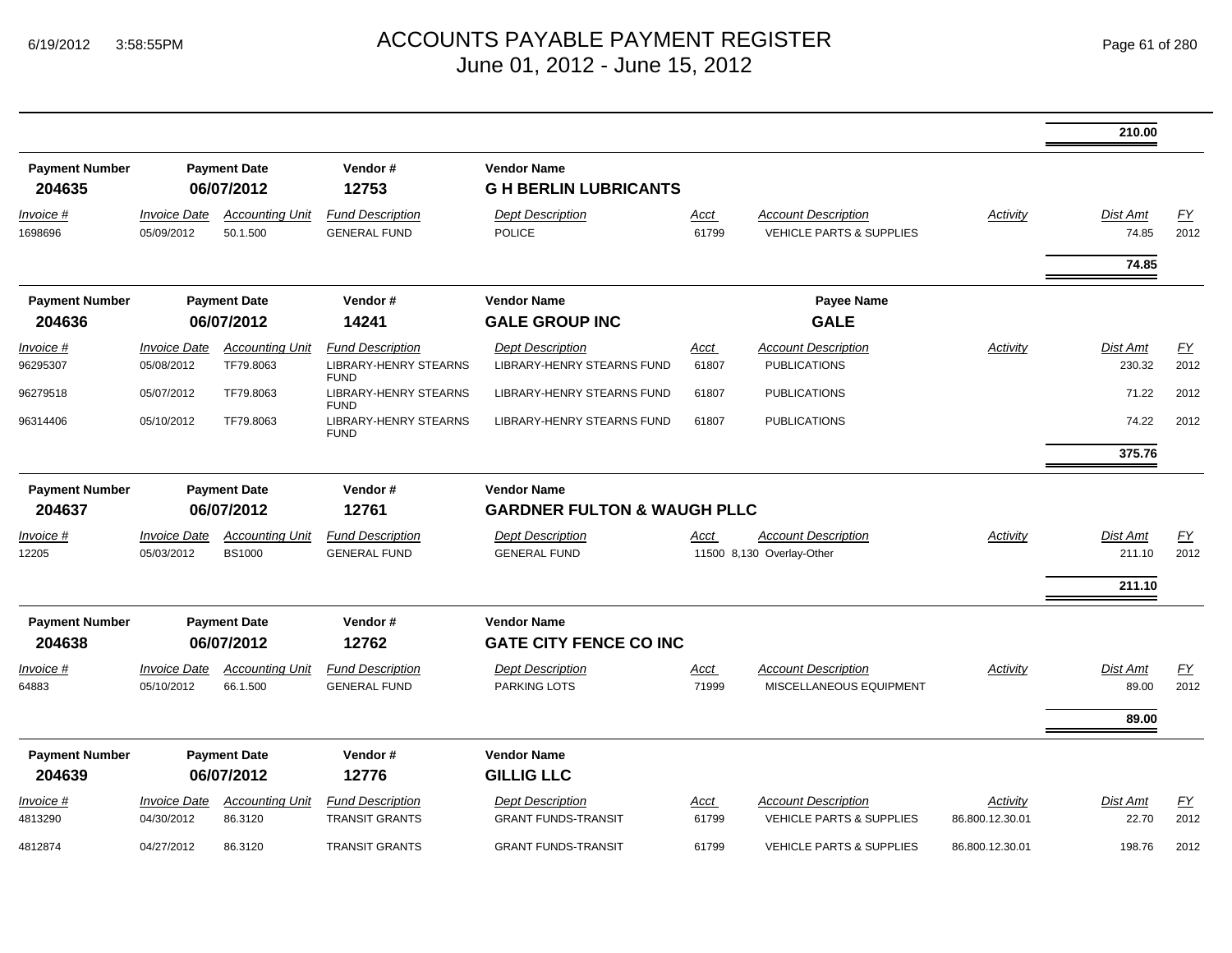#### ACCOUNTS PAYABLE PAYMENT REGISTER Page 62 of 280 June 01, 2012 - June 15, 2012

|                                          |                                   |                                    |                                                |                                                     |                      |                                                            |                 | 221.46                              |            |
|------------------------------------------|-----------------------------------|------------------------------------|------------------------------------------------|-----------------------------------------------------|----------------------|------------------------------------------------------------|-----------------|-------------------------------------|------------|
| <b>Payment Number</b><br>204640          |                                   | <b>Payment Date</b><br>06/07/2012  | Vendor#<br>12789                               | <b>Vendor Name</b><br><b>GOVCONNECTION INC</b>      |                      |                                                            |                 |                                     |            |
| Invoice #<br>49052527                    | <b>Invoice Date</b><br>05/09/2012 | <b>Accounting Unit</b><br>50.1.500 | <b>Fund Description</b><br><b>GENERAL FUND</b> | <b>Dept Description</b><br><b>POLICE</b>            | <u>Acct</u><br>61607 | <b>Account Description</b><br><b>COMPUTER SUPPLIES</b>     | Activity        | <b>Dist Amt</b><br>132.27<br>132.27 | EY<br>2012 |
| <b>Payment Number</b><br>204641          |                                   | <b>Payment Date</b><br>06/07/2012  | Vendor#<br>12791                               | <b>Vendor Name</b><br><b>DONNA GRAHAM</b>           |                      |                                                            |                 |                                     |            |
| Invoice #<br><b>BDGT MTNG</b><br>5/16/12 | <b>Invoice Date</b><br>05/31/2012 | <b>Accounting Unit</b><br>02.1.500 | <b>Fund Description</b><br><b>GENERAL FUND</b> | <b>Dept Description</b><br><b>BOARD OF ALDERMEN</b> | <u>Acct</u><br>53428 | <b>Account Description</b><br><b>STENOGRAPHIC SERVICES</b> | Activity        | Dist Amt<br>240.00                  | EY<br>2012 |
| <b>BDGT MTNG</b><br>5/17/12              | 05/27/2012                        | 02.1.500                           | <b>GENERAL FUND</b>                            | <b>BOARD OF ALDERMEN</b>                            | 53428                | STENOGRAPHIC SERVICES                                      |                 | 320.00<br>560.00                    | 2012       |
| <b>Payment Number</b><br>204642          |                                   | <b>Payment Date</b><br>06/07/2012  | Vendor#<br>10853                               | <b>Vendor Name</b><br><b>GRAINGER</b>               |                      |                                                            |                 |                                     |            |
| Invoice #                                | <b>Invoice Date</b>               | <b>Accounting Unit</b>             | <b>Fund Description</b>                        | <b>Dept Description</b>                             | <u>Acct</u>          | <b>Account Description</b>                                 | Activity        | <b>Dist Amt</b>                     | <u>FY</u>  |
| 9818038557                               | 05/02/2012                        | 86.3120                            | <b>TRANSIT GRANTS</b>                          | <b>GRANT FUNDS-TRANSIT</b>                          | 61799                | <b>VEHICLE PARTS &amp; SUPPLIES</b>                        | 86.800.12.30.01 | 15.70                               | 2012       |
| 9809927693                               | 04/23/2012                        | 69.6200.540                        | <b>WASTEWATER FUND</b>                         | WASTEWATER                                          | 54487                | <b>EQUIPMENT REPAIRS &amp;</b><br><b>MAINTENANCE</b>       |                 | 161.78                              | 2012       |
| 9817988190                               | 05/02/2012                        | 69.6200.670                        | <b>WASTEWATER FUND</b>                         | <b>WASTEWATER</b>                                   | 54487                | <b>EQUIPMENT REPAIRS &amp;</b><br><b>MAINTENANCE</b>       |                 | 57.68                               | 2012       |
| 9813393650                               | 04/26/2012                        | 69.6200.670                        | <b>WASTEWATER FUND</b>                         | WASTEWATER                                          | 54487                | <b>EQUIPMENT REPAIRS &amp;</b><br><b>MAINTENANCE</b>       |                 | 108.16                              | 2012       |
| 9810394552                               | 04/24/2012                        | 69.6200.670                        | <b>WASTEWATER FUND</b>                         | <b>WASTEWATER</b>                                   | 54487                | <b>EQUIPMENT REPAIRS &amp;</b><br><b>MAINTENANCE</b>       |                 | 376.43                              | 2012       |
| 9813060648                               | 04/26/2012                        | 69.6200.670                        | <b>WASTEWATER FUND</b>                         | WASTEWATER                                          | 54280                | <b>BUILDING/GROUNDS</b><br><b>MAINTENANCE</b>              |                 | 27.04                               | 2012       |
| 9817988208                               | 05/02/2012                        | 69.6200.670                        | <b>WASTEWATER FUND</b>                         | WASTEWATER                                          | 54280                | <b>BUILDING/GROUNDS</b><br><b>MAINTENANCE</b>              |                 | 249.53                              | 2012       |
|                                          |                                   |                                    |                                                |                                                     |                      |                                                            |                 | 996.32                              |            |
| <b>Payment Number</b>                    |                                   | <b>Payment Date</b>                | Vendor#                                        | <b>Vendor Name</b>                                  |                      |                                                            |                 |                                     |            |
| 204643                                   |                                   | 06/07/2012                         | 12827                                          | <b>HARDY DORIC INC</b>                              |                      |                                                            |                 |                                     |            |
| Invoice #                                | <i><b>Invoice Date</b></i>        | <b>Accounting Unit</b>             | <b>Fund Description</b>                        | <b>Dept Description</b>                             | Acct                 | <b>Account Description</b>                                 | Activity        | Dist Amt                            | <u>FY</u>  |
| 8082                                     | 05/04/2012                        | TF42.7506                          | ETF CONTRIB-WOODLAWN<br>CEMETERY               | ETF CONTRIB-WOODLAWN<br><b>CEMETERY</b>             | 61299                | MISCELLANEOUS SUPPLIES                                     |                 | 585.00                              | 2012       |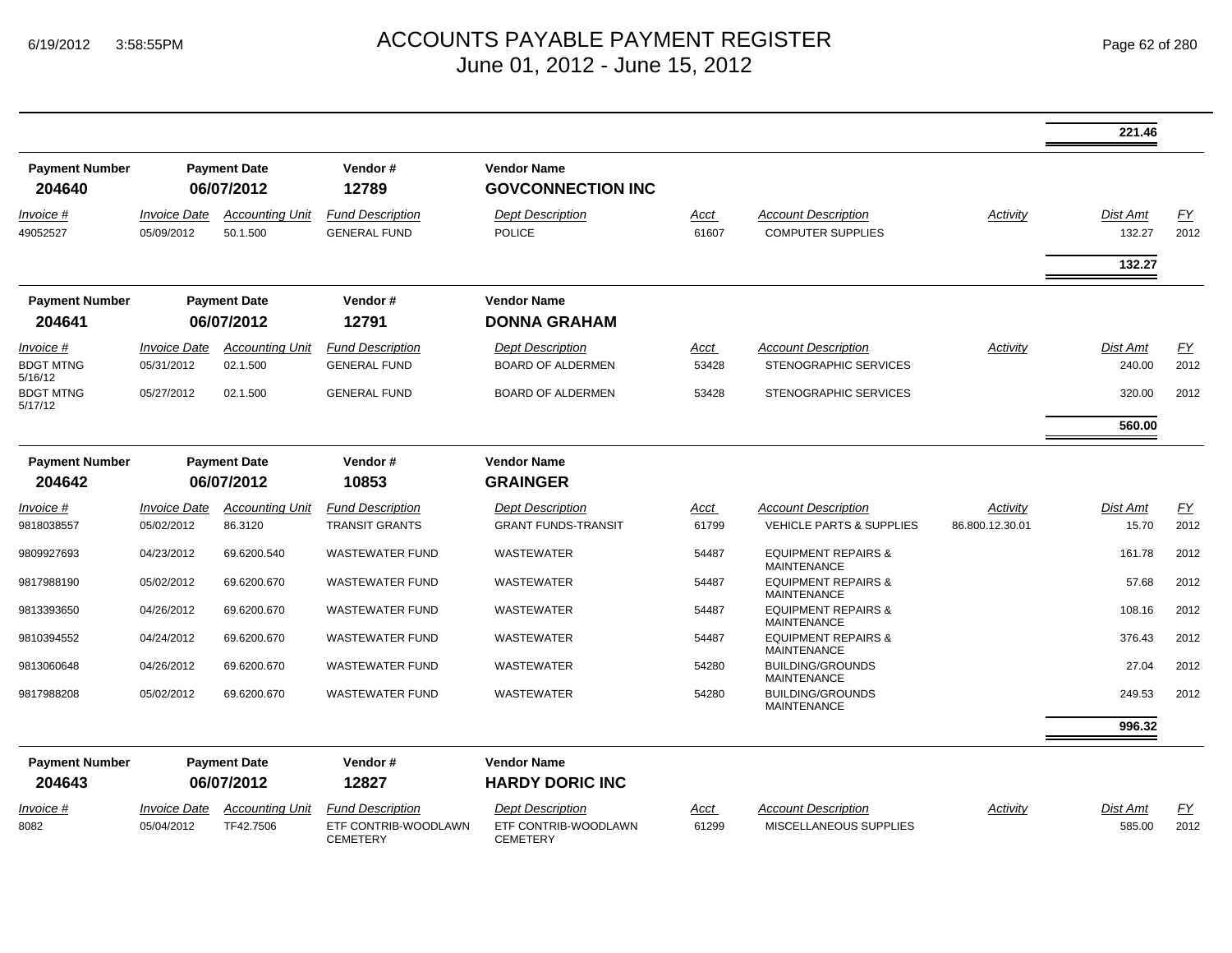|                                 |                                   |                                       |                                                   |                                                         |                      |                                                          |                           | 585.00                     |            |
|---------------------------------|-----------------------------------|---------------------------------------|---------------------------------------------------|---------------------------------------------------------|----------------------|----------------------------------------------------------|---------------------------|----------------------------|------------|
| <b>Payment Number</b><br>204644 |                                   | <b>Payment Date</b><br>06/07/2012     | Vendor#<br>12841                                  | <b>Vendor Name</b><br><b>HAYNER SWANSON INC</b>         |                      |                                                          |                           |                            |            |
| Invoice #<br>10242              | <b>Invoice Date</b><br>04/30/2012 | <b>Accounting Unit</b><br>69.6200.950 | <b>Fund Description</b><br><b>WASTEWATER FUND</b> | <b>Dept Description</b><br><b>WASTEWATER</b>            | Acct<br>81700        | <b>Account Description</b><br><b>INFRASTRUCTURE</b>      | Activity<br>1047.69.01.30 | Dist Amt<br>5,101.93       | EY<br>2012 |
|                                 |                                   |                                       |                                                   |                                                         |                      |                                                          |                           | 5,101.93                   |            |
| <b>Payment Number</b><br>204645 | <b>Payment Date</b><br>06/07/2012 |                                       | Vendor#<br>10469                                  | <b>Vendor Name</b><br><b>HI-WAY SAFETY SYSTEMS INC</b>  |                      |                                                          |                           |                            |            |
| Invoice #<br>18118-1            | <b>Invoice Date</b><br>05/10/2012 | <b>Accounting Unit</b><br>61.1.700    | <b>Fund Description</b><br><b>GENERAL FUND</b>    | <b>Dept Description</b><br><b>STREETS</b>               | Acct<br>71999        | <b>Account Description</b><br>MISCELLANEOUS EQUIPMENT    | Activity                  | Dist Amt<br>7,000.00       | EY<br>2012 |
|                                 |                                   |                                       |                                                   |                                                         |                      |                                                          |                           | 7,000.00                   |            |
| <b>Payment Number</b><br>204646 | <b>Payment Date</b><br>06/07/2012 |                                       | Vendor#<br>11118                                  | <b>Vendor Name</b><br><b>HLF DISTRIBUTING INC</b>       |                      |                                                          |                           |                            |            |
| Invoice #<br>0126980            | <b>Invoice Date</b><br>05/07/2012 | <b>Accounting Unit</b><br>69.6200.670 | <b>Fund Description</b><br><b>WASTEWATER FUND</b> | <b>Dept Description</b><br><b>WASTEWATER</b>            | Acct<br>61149        | <b>Account Description</b><br><b>LABORATORY SUPPLIES</b> | Activity                  | Dist Amt<br>88.40<br>88.40 | EY<br>2012 |
| <b>Payment Number</b><br>204647 |                                   | <b>Payment Date</b><br>06/07/2012     | Vendor#<br>10966                                  | <b>Vendor Name</b><br><b>HOLLAND CO INC</b>             |                      |                                                          |                           |                            |            |
| Invoice #<br>80231              | <b>Invoice Date</b><br>04/26/2012 | <b>Accounting Unit</b><br>69.6200.670 | <b>Fund Description</b><br><b>WASTEWATER FUND</b> | <b>Dept Description</b><br><b>WASTEWATER</b>            | Acct<br>61166        | <b>Account Description</b><br>GASES                      | Activity                  | Dist Amt<br>5,761.44       | EY<br>2012 |
|                                 |                                   |                                       |                                                   |                                                         |                      |                                                          |                           | 5,761.44                   |            |
| <b>Payment Number</b><br>204648 |                                   | <b>Payment Date</b><br>06/07/2012     | Vendor#<br>14309                                  | <b>Vendor Name</b><br><b>HOME DEPOT CREDIT SERVICES</b> |                      |                                                          |                           |                            |            |
| <i>Invoice</i> #<br>0027524     | <b>Invoice Date</b><br>05/29/2012 | <b>Accounting Unit</b><br>69.6200.670 | <b>Fund Description</b><br><b>WASTEWATER FUND</b> | <b>Dept Description</b><br><b>WASTEWATER</b>            | <u>Acct</u><br>61299 | <b>Account Description</b><br>MISCELLANEOUS SUPPLIES     | Activity                  | Dist Amt<br>274.32         | EY<br>2012 |
|                                 |                                   |                                       |                                                   |                                                         |                      |                                                          |                           | 274.32                     |            |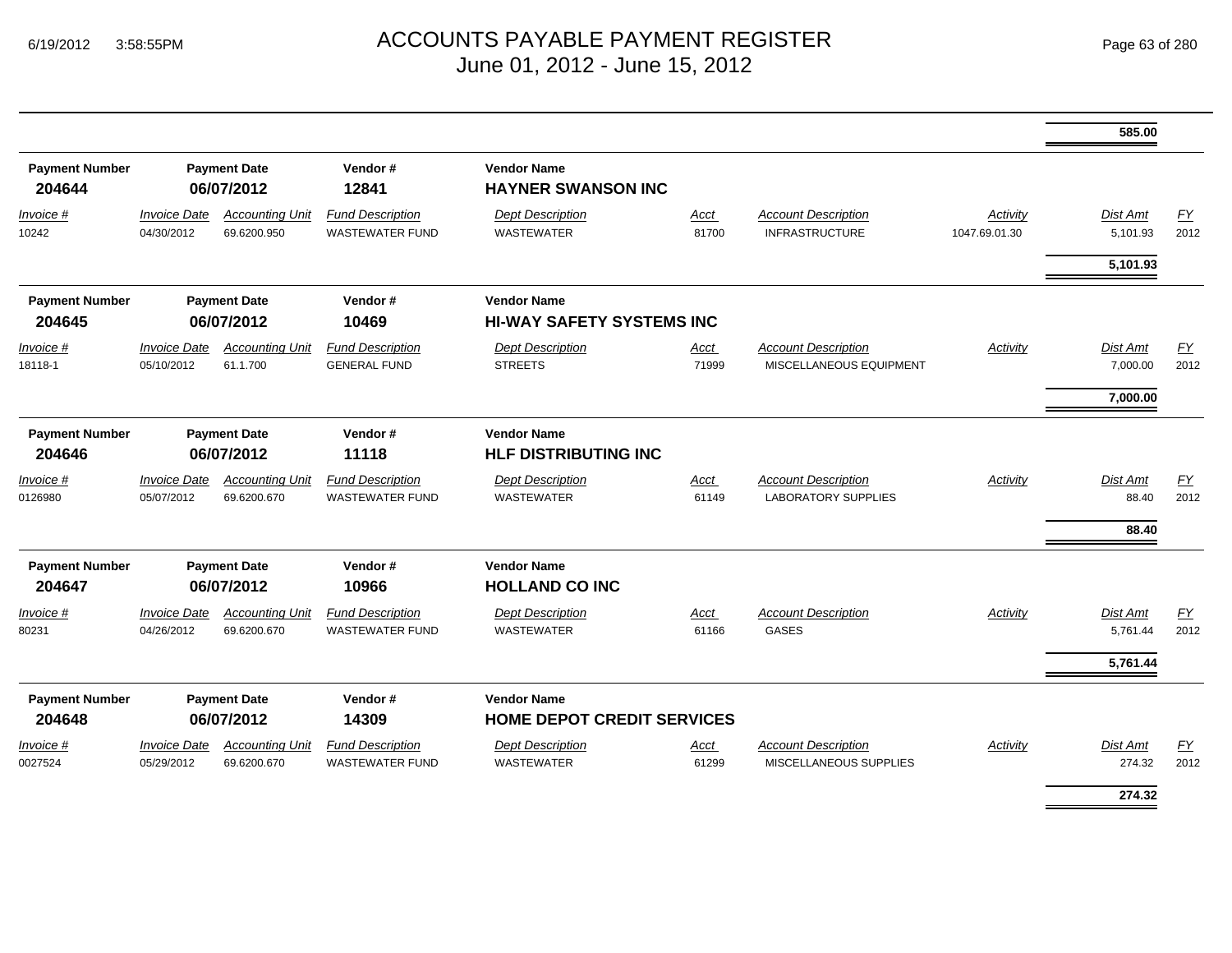| <b>Payment Number</b><br>204649 |                     | <b>Payment Date</b><br>06/07/2012 | Vendor #<br>14309       | <b>Vendor Name</b><br><b>HOME DEPOT CREDIT SERVICES</b> |             | <b>Payee Name</b>                             | <b>HOME DEPOT CREDIT SERVICE 3065</b> |          |      |
|---------------------------------|---------------------|-----------------------------------|-------------------------|---------------------------------------------------------|-------------|-----------------------------------------------|---------------------------------------|----------|------|
| Invoice #                       | <b>Invoice Date</b> | <b>Accounting Unit</b>            | <b>Fund Description</b> | <b>Dept Description</b>                                 | <u>Acct</u> | <b>Account Description</b>                    | Activity                              | Dist Amt | EY   |
| 0027349                         | 05/29/2012          | 77.1.650                          | <b>GENERAL FUND</b>     | <b>PARKS &amp; RECREATION</b>                           | 71025       | <b>SMALL TOOLS</b>                            |                                       | 29.96    | 2012 |
| 5026305                         | 05/24/2012          | 77.1.650                          | <b>GENERAL FUND</b>     | PARKS & RECREATION                                      | 54280       | <b>BUILDING/GROUNDS</b><br><b>MAINTENANCE</b> |                                       | 165.88   | 2012 |
| 9027620                         | 05/30/2012          | 77.1.650                          | <b>GENERAL FUND</b>     | PARKS & RECREATION                                      | 54280       | <b>BUILDING/GROUNDS</b><br><b>MAINTENANCE</b> |                                       | 76.72    | 2012 |
| 0027468                         | 05/29/2012          | 77.1.650                          | <b>GENERAL FUND</b>     | <b>PARKS &amp; RECREATION</b>                           | 54280       | <b>BUILDING/GROUNDS</b><br><b>MAINTENANCE</b> |                                       | 15.11    | 2012 |
| 0018095                         | 05/29/2012          | 77.1.650                          | <b>GENERAL FUND</b>     | PARKS & RECREATION                                      | 54280       | <b>BUILDING/GROUNDS</b><br><b>MAINTENANCE</b> |                                       | 1.62     | 2012 |
| 8027771                         | 05/31/2012          | 77.1.650                          | <b>GENERAL FUND</b>     | PARKS & RECREATION                                      | 54280       | <b>BUILDING/GROUNDS</b><br><b>MAINTENANCE</b> |                                       | 31.04    | 2012 |
| 4026929                         | 05/25/2012          | 77.1.650                          | <b>GENERAL FUND</b>     | <b>PARKS &amp; RECREATION</b>                           | 54280       | <b>BUILDING/GROUNDS</b><br><b>MAINTENANCE</b> |                                       | 61.83    | 2012 |
| 8027773                         | 05/31/2012          | 77.1.650                          | <b>GENERAL FUND</b>     | PARKS & RECREATION                                      | 54280       | <b>BUILDING/GROUNDS</b><br><b>MAINTENANCE</b> |                                       | 34.93    | 2012 |
| 7018784                         | 06/01/2012          | 77.1.650                          | <b>GENERAL FUND</b>     | PARKS & RECREATION                                      | 54280       | <b>BUILDING/GROUNDS</b><br><b>MAINTENANCE</b> |                                       | 93.71    | 2012 |
| 7263243                         | 05/22/2012          | 77.1.650                          | <b>GENERAL FUND</b>     | <b>PARKS &amp; RECREATION</b>                           | 54280       | <b>BUILDING/GROUNDS</b><br><b>MAINTENANCE</b> |                                       | 118.66   | 2012 |
| 7026424                         | 05/22/2012          | 77.1.650                          | <b>GENERAL FUND</b>     | PARKS & RECREATION                                      | 54280       | <b>BUILDING/GROUNDS</b><br><b>MAINTENANCE</b> |                                       | 83.11    | 2012 |
| 8026238                         | 05/21/2012          | 77.1.650                          | <b>GENERAL FUND</b>     | PARKS & RECREATION                                      | 54280       | <b>BUILDING/GROUNDS</b><br><b>MAINTENANCE</b> |                                       | 113.24   | 2012 |
| 7025436                         | 05/22/2012          | 77.1.650                          | <b>GENERAL FUND</b>     | <b>PARKS &amp; RECREATION</b>                           | 54280       | <b>BUILDING/GROUNDS</b><br><b>MAINTENANCE</b> |                                       | 18.37    | 2012 |
| 7303739                         | 05/22/2012          | 77.1.650                          | <b>GENERAL FUND</b>     | PARKS & RECREATION                                      | 54280       | <b>BUILDING/GROUNDS</b><br><b>MAINTENANCE</b> |                                       | 8.55     | 2012 |
| 6026581                         | 05/23/2012          | 77.1.650                          | <b>GENERAL FUND</b>     | PARKS & RECREATION                                      | 54280       | <b>BUILDING/GROUNDS</b><br><b>MAINTENANCE</b> |                                       | 33.33    | 2012 |
| 5277741                         | 05/24/2012          | 77.1.650                          | <b>GENERAL FUND</b>     | <b>PARKS &amp; RECREATION</b>                           | 54280       | <b>BUILDING/GROUNDS</b><br><b>MAINTENANCE</b> |                                       | 119.91   | 2012 |
| 5303783                         | 05/24/2012          | 77.1.650                          | <b>GENERAL FUND</b>     | <b>PARKS &amp; RECREATION</b>                           | 54280       | <b>BUILDING/GROUNDS</b><br><b>MAINTENANCE</b> |                                       | 4.48     | 2012 |
| 6026539                         | 05/23/2012          | 77.1.650                          | <b>GENERAL FUND</b>     | PARKS & RECREATION                                      | 54280       | <b>BUILDING/GROUNDS</b><br><b>MAINTENANCE</b> |                                       | 90.94    | 2012 |
| 0018119                         | 05/29/2012          | 77.1.660                          | <b>GENERAL FUND</b>     | PARKS & RECREATION                                      | 54250       | POOL REPAIRS &<br><b>MAINTENANCE</b>          |                                       | 7.80     | 2012 |
| 4058906                         | 05/25/2012          | 29.1.720.8162                     | <b>GENERAL FUND</b>     | <b>CITY BUILDINGS</b>                                   | 61428       | <b>JANITORIAL SUPPLIES</b>                    |                                       | 111.16   | 2012 |
| 4058906                         | 05/25/2012          | 29.1.720.8162                     | <b>GENERAL FUND</b>     | <b>CITY BUILDINGS</b>                                   | 54280       | <b>BUILDING/GROUNDS</b><br><b>MAINTENANCE</b> |                                       | 303.85   | 2012 |
| 3052085                         | 06/05/2012          | 86.3120                           | <b>TRANSIT GRANTS</b>   | <b>GRANT FUNDS-TRANSIT</b>                              | 61799       | <b>VEHICLE PARTS &amp; SUPPLIES</b>           | 86.800.12.30.05                       | 9.47     | 2012 |
| 4993005                         | 06/04/2012          | 86.3120                           | <b>TRANSIT GRANTS</b>   | <b>GRANT FUNDS-TRANSIT</b>                              | 61799       | <b>VEHICLE PARTS &amp; SUPPLIES</b>           | 86.800.12.30.05                       | 16.03    | 2012 |
| 4020418                         | 05/25/2012          | 86.3120                           | <b>TRANSIT GRANTS</b>   | <b>GRANT FUNDS-TRANSIT</b>                              | 61799       | <b>VEHICLE PARTS &amp; SUPPLIES</b>           | 86.800.12.30.05                       | 24.86    | 2012 |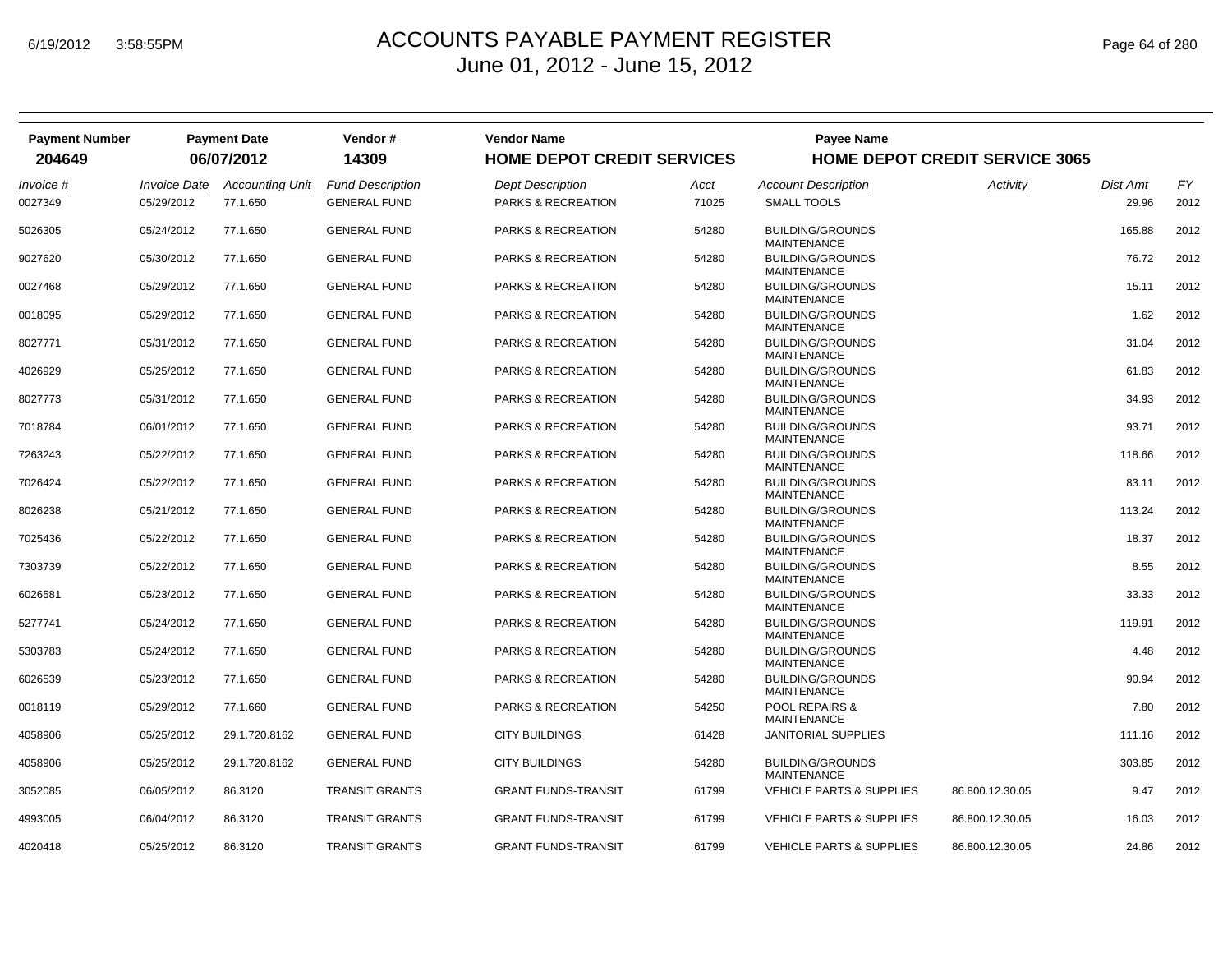| <b>Payment Number</b><br>204649 | <b>Payment Date</b><br>06/07/2012 |                                   | Vendor#<br>14309                                 | <b>Vendor Name</b><br><b>HOME DEPOT CREDIT SERVICES</b> |                                   | <b>Payee Name</b><br><b>HOME DEPOT CREDIT SERVICE 3065</b>        |                                       |                  |                   |
|---------------------------------|-----------------------------------|-----------------------------------|--------------------------------------------------|---------------------------------------------------------|-----------------------------------|-------------------------------------------------------------------|---------------------------------------|------------------|-------------------|
| <i>Invoice</i> #<br>4020418     | <b>Invoice Date</b><br>05/25/2012 | <b>Accounting Unit</b><br>86.3120 | <b>Fund Description</b><br><b>TRANSIT GRANTS</b> | <b>Dept Description</b><br><b>GRANT FUNDS-TRANSIT</b>   | Acct<br>61799                     | <b>Account Description</b><br><b>VEHICLE PARTS &amp; SUPPLIES</b> | Activity<br>86.800.12.30.03           | Dist Amt<br>8.78 | <u>FY</u><br>2012 |
| 3052085                         | 06/05/2012                        | 86.3120                           | <b>TRANSIT GRANTS</b>                            | <b>GRANT FUNDS-TRANSIT</b>                              | 61299                             | MISCELLANEOUS SUPPLIES                                            | 86.800.12.40.01                       | 7.94             | 2012              |
| 3212883                         | 05/16/2012                        | 69.6200.540                       | <b>WASTEWATER FUND</b>                           | WASTEWATER                                              | 61299                             | MISCELLANEOUS SUPPLIES                                            |                                       | 171.86           | 2012              |
| 5990372                         | 05/24/2012                        | 69.6200.670                       | <b>WASTEWATER FUND</b>                           | <b>WASTEWATER</b>                                       | 61299                             | MISCELLANEOUS SUPPLIES                                            |                                       | 37.52            | 2012              |
| 1251452                         | 05/18/2012                        | 69.6200.670                       | <b>WASTEWATER FUND</b>                           | <b>WASTEWATER</b>                                       | 54200                             | <b>JANITORIAL SERVICES</b>                                        |                                       | 77.92            | 2012              |
| 5058845                         | 05/24/2012                        | 52.1.720                          | <b>GENERAL FUND</b>                              | <b>FIRE</b>                                             | 54280                             | <b>BUILDING/GROUNDS</b><br><b>MAINTENANCE</b>                     |                                       | 9.14             | 2012              |
|                                 |                                   |                                   |                                                  |                                                         |                                   |                                                                   |                                       | 1,887.72         |                   |
| <b>Payment Number</b>           | <b>Payment Date</b>               |                                   | Vendor#                                          | <b>Vendor Name</b>                                      |                                   | <b>Payee Name</b>                                                 |                                       |                  |                   |
| 204650                          |                                   | 06/07/2012                        | 14309                                            |                                                         | <b>HOME DEPOT CREDIT SERVICES</b> |                                                                   | <b>HOME DEPOT CREDIT SERVICE 3073</b> |                  |                   |
| Invoice #                       | <b>Invoice Date</b>               | <b>Accounting Unit</b>            | <b>Fund Description</b>                          | <b>Dept Description</b>                                 | <u>Acct</u>                       | <b>Account Description</b>                                        | Activity                              | Dist Amt         | <u>FY</u>         |
| 6026551                         | 05/23/2012                        | 50.1.500                          | <b>GENERAL FUND</b>                              | <b>POLICE</b>                                           | 54280                             | <b>BUILDING/GROUNDS</b><br><b>MAINTENANCE</b>                     |                                       | 37.34            | 2012              |
|                                 |                                   |                                   |                                                  |                                                         |                                   |                                                                   |                                       | 37.34            |                   |
| <b>Payment Number</b>           |                                   | <b>Payment Date</b>               | Vendor#                                          | <b>Vendor Name</b>                                      |                                   |                                                                   |                                       |                  |                   |
| 204651                          |                                   | 06/07/2012                        | 12872                                            | <b>HOWARD P FAIRFIELD LLC</b>                           |                                   |                                                                   |                                       |                  |                   |
| Invoice #                       | <b>Invoice Date</b>               | <b>Accounting Unit</b>            | <b>Fund Description</b>                          | <b>Dept Description</b>                                 | Acct                              | <b>Account Description</b>                                        | Activity                              | Dist Amt         | <u>FY</u>         |
| 169805                          | 04/06/2012                        | 61.1.700                          | <b>GENERAL FUND</b>                              | <b>STREETS</b>                                          | 54600                             | <b>VEHICLE REPAIRS &amp;</b><br><b>MAINTENANCE</b>                |                                       | 1,255.00         | 2012              |
| 170076                          | 04/10/2012                        | 61.1.700                          | <b>GENERAL FUND</b>                              | <b>STREETS</b>                                          | 54600                             | <b>VEHICLE REPAIRS &amp;</b><br><b>MAINTENANCE</b>                |                                       | 790.00           | 2012              |
| 168481                          | 04/06/2012                        | 61.1.700                          | <b>GENERAL FUND</b>                              | <b>STREETS</b>                                          | 54600                             | <b>VEHICLE REPAIRS &amp;</b><br><b>MAINTENANCE</b>                |                                       | 676.00           | 2012              |
| RTN11526                        | 04/10/2012                        | 61.1.700                          | <b>GENERAL FUND</b>                              | <b>STREETS</b>                                          | 54600                             | <b>VEHICLE REPAIRS &amp;</b><br><b>MAINTENANCE</b>                |                                       | (900.00)         | 2012              |
| 6387                            | 04/18/2012                        | 61.1.700                          | <b>GENERAL FUND</b>                              | <b>STREETS</b>                                          | 54600                             | <b>VEHICLE REPAIRS &amp;</b><br><b>MAINTENANCE</b>                |                                       | 1,998.10         | 2012              |
|                                 |                                   |                                   |                                                  |                                                         |                                   |                                                                   |                                       | 3,819.10         |                   |
| <b>Payment Number</b>           |                                   | <b>Payment Date</b>               | Vendor#                                          | <b>Vendor Name</b>                                      |                                   |                                                                   |                                       |                  |                   |
| 204652                          |                                   | 06/07/2012                        | 14318                                            | <b>HUDSON SMALL ENGINE</b>                              |                                   |                                                                   |                                       |                  |                   |
| Invoice #                       | <b>Invoice Date</b>               | <b>Accounting Unit</b>            | <b>Fund Description</b>                          | <b>Dept Description</b>                                 | <u>Acct</u>                       | <b>Account Description</b>                                        | Activity                              | <b>Dist Amt</b>  | <u>FY</u>         |
| <b>SLIP 3124</b>                | 05/10/2012                        | 77.1.650                          | <b>GENERAL FUND</b>                              | <b>PARKS &amp; RECREATION</b>                           | 54487                             | <b>EQUIPMENT REPAIRS &amp;</b><br><b>MAINTENANCE</b>              |                                       | 97.00            | 2012              |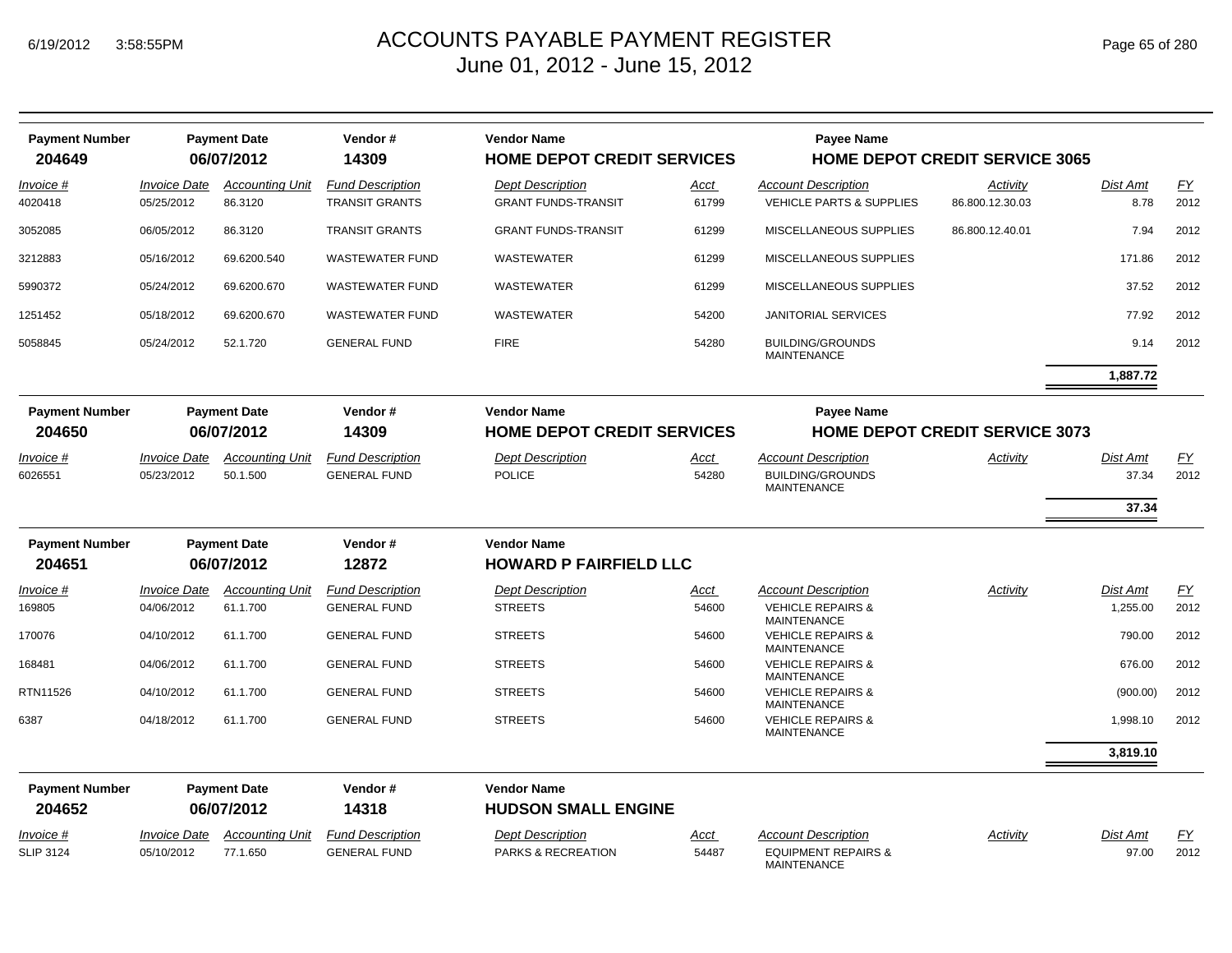|                                 |                                          |                                    |                                                |                                                             |                      |                                                        |          | 97.00                       |                   |
|---------------------------------|------------------------------------------|------------------------------------|------------------------------------------------|-------------------------------------------------------------|----------------------|--------------------------------------------------------|----------|-----------------------------|-------------------|
| <b>Payment Number</b><br>204653 |                                          | <b>Payment Date</b><br>06/07/2012  | Vendor#<br>12888                               | <b>Vendor Name</b><br><b>IMTEK REPROGRAPHICS INC</b>        |                      |                                                        |          |                             |                   |
| Invoice #<br>506-42902          | <i><b>Invoice Date</b></i><br>05/01/2012 | <b>Accounting Unit</b><br>66.1.500 | <b>Fund Description</b><br><b>GENERAL FUND</b> | <b>Dept Description</b><br><b>PARKING LOTS</b>              | Acct<br>61542        | <b>Account Description</b><br><b>SIGNS</b>             | Activity | <b>Dist Amt</b><br>126.60   | EY<br>2012        |
|                                 |                                          |                                    |                                                |                                                             |                      |                                                        |          | 126.60                      |                   |
| <b>Payment Number</b><br>204654 | <b>Payment Date</b><br>06/07/2012        |                                    | Vendor#<br>12891                               | <b>Vendor Name</b><br><b>INFORMATION MANAGEMENT CORP</b>    |                      |                                                        |          |                             |                   |
| <i>Invoice</i> #<br>INV010153   | <b>Invoice Date</b><br>05/04/2012        | <b>Accounting Unit</b><br>50.1.500 | <b>Fund Description</b><br><b>GENERAL FUND</b> | <b>Dept Description</b><br><b>POLICE</b>                    | Acct<br>71228        | <b>Account Description</b><br><b>COMPUTER SOFTWARE</b> | Activity | <b>Dist Amt</b><br>6,500.00 | <b>FY</b><br>2012 |
|                                 |                                          |                                    |                                                |                                                             |                      |                                                        |          | 6,500.00                    |                   |
| <b>Payment Number</b><br>204655 | <b>Payment Date</b><br>06/07/2012        |                                    | Vendor#<br>12893                               | <b>Vendor Name</b><br><b>INGRAM LIBRARY SERVICES</b>        |                      |                                                        |          |                             |                   |
| Invoice #                       | <b>Invoice Date</b>                      | <b>Accounting Unit</b>             | <b>Fund Description</b>                        | <b>Dept Description</b>                                     | Acct                 | <b>Account Description</b>                             | Activity | <b>Dist Amt</b>             | EY                |
| 04404410                        | 04/13/2012                               | TF79.8063                          | <b>LIBRARY-HENRY STEARNS</b><br><b>FUND</b>    | LIBRARY-HENRY STEARNS FUND                                  | 61807                | <b>PUBLICATIONS</b>                                    |          | 955.09                      | 2012              |
| 04459178                        | 04/18/2012                               | TF79.8063                          | <b>LIBRARY-HENRY STEARNS</b><br><b>FUND</b>    | <b>LIBRARY-HENRY STEARNS FUND</b>                           | 61807                | <b>PUBLICATIONS</b>                                    |          | 350.97                      | 2012              |
| 04378319                        | 04/12/2012                               | TF79.8063                          | LIBRARY-HENRY STEARNS<br><b>FUND</b>           | <b>LIBRARY-HENRY STEARNS FUND</b>                           | 61807                | <b>PUBLICATIONS</b>                                    |          | 120.92                      | 2012              |
| 04612611                        | 04/29/2012                               | TF79.8063                          | <b>LIBRARY-HENRY STEARNS</b><br><b>FUND</b>    | <b>LIBRARY-HENRY STEARNS FUND</b>                           | 61807                | <b>PUBLICATIONS</b>                                    |          | 45.10                       | 2012              |
| 04586118                        | 04/26/2012                               | TF79.8063                          | <b>LIBRARY-HENRY STEARNS</b><br><b>FUND</b>    | <b>LIBRARY-HENRY STEARNS FUND</b>                           | 61807                | <b>PUBLICATIONS</b>                                    |          | 277.28                      | 2012              |
| 004586117                       | 04/26/2012                               | TF79.8063                          | <b>LIBRARY-HENRY STEARNS</b><br><b>FUND</b>    | LIBRARY-HENRY STEARNS FUND                                  | 61807                | <b>PUBLICATIONS</b>                                    |          | 225.18                      | 2012              |
|                                 |                                          |                                    |                                                |                                                             |                      |                                                        |          | 1,974.54                    |                   |
| <b>Payment Number</b><br>204656 |                                          | <b>Payment Date</b><br>06/07/2012  | Vendor#<br>11499                               | <b>Vendor Name</b><br><b>INSTITUTE FOR SUPPLY MANAGEMEN</b> |                      |                                                        |          |                             |                   |
| <i>Invoice</i> #<br>1000651044  | <b>Invoice Date</b><br>05/09/2012        | <b>Accounting Unit</b><br>30.1.500 | <b>Fund Description</b><br><b>GENERAL FUND</b> | <b>Dept Description</b><br><b>PURCHASING</b>                | <u>Acct</u><br>55200 | <b>Account Description</b><br>DUES AND MEMBERSHIPS     | Activity | Dist Amt<br>126.66          | EY<br>2012        |
|                                 |                                          |                                    |                                                |                                                             |                      |                                                        |          | 126.66                      |                   |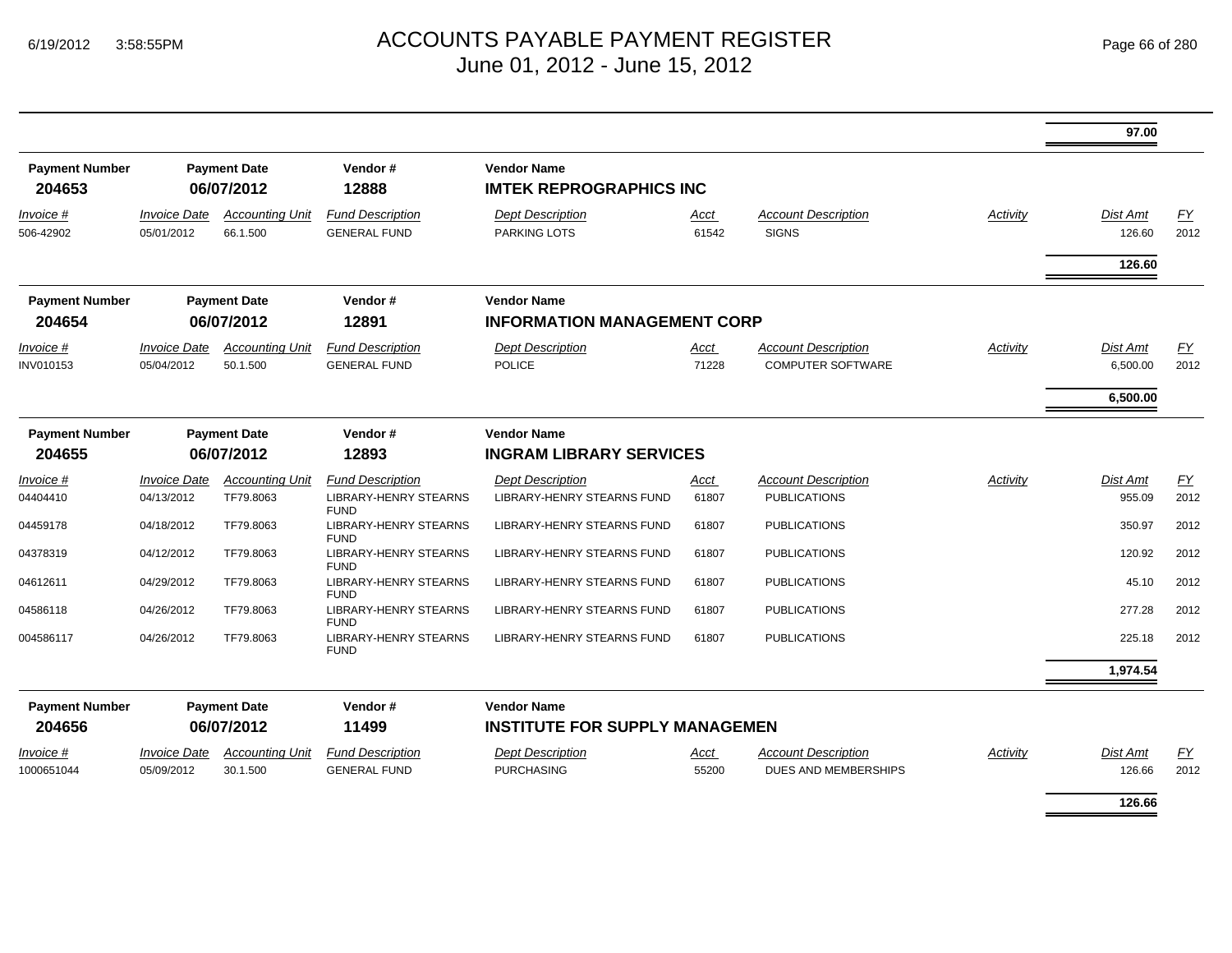| <b>Payment Number</b><br>204657 | <b>Payment Date</b><br>06/07/2012 |                                     | Vendor#<br>12907                                    | <b>Vendor Name</b><br><b>JP PEST SERVICES</b>            |                      |                                                                             |                 |                          |                          |
|---------------------------------|-----------------------------------|-------------------------------------|-----------------------------------------------------|----------------------------------------------------------|----------------------|-----------------------------------------------------------------------------|-----------------|--------------------------|--------------------------|
| Invoice #<br>1023794            | <b>Invoice Date</b><br>05/10/2012 | <b>Accounting Unit</b><br>52.1.720  | <b>Fund Description</b><br><b>GENERAL FUND</b>      | <b>Dept Description</b><br><b>FIRE</b>                   | <b>Acct</b><br>54228 | <b>Account Description</b><br>PEST CONTROL SERVICES                         | <b>Activity</b> | <b>Dist Amt</b><br>85.00 | $\underline{FY}$<br>2012 |
|                                 |                                   |                                     |                                                     |                                                          |                      |                                                                             |                 | 85.00                    |                          |
| <b>Payment Number</b>           |                                   | <b>Payment Date</b>                 | Vendor#                                             | <b>Vendor Name</b>                                       |                      |                                                                             |                 |                          |                          |
| 204658                          | 06/07/2012                        |                                     | 11199                                               | <b>JEANNOTTE'S MARKET LLC</b>                            |                      |                                                                             |                 |                          |                          |
| Invoice #<br>212                | <b>Invoice Date</b><br>05/16/2012 | <b>Accounting Unit</b><br>TF77.7551 | <b>Fund Description</b><br>P&R-SUMMERFUN            | <b>Dept Description</b><br>P&R-SUMMERFUN                 | Acct<br>55658        | <b>Account Description</b><br>RECREATION PROGRAM<br><b>SERVICES</b>         | Activity        | <b>Dist Amt</b><br>66.73 | <u>FY</u><br>2012        |
|                                 |                                   |                                     |                                                     |                                                          |                      |                                                                             |                 | 66.73                    |                          |
| <b>Payment Number</b>           |                                   | <b>Payment Date</b>                 | Vendor#                                             | <b>Vendor Name</b>                                       |                      |                                                                             |                 |                          |                          |
| 204659                          | 06/07/2012                        |                                     | 12919                                               | <b>MIKE JEYNES</b>                                       |                      |                                                                             |                 |                          |                          |
| Invoice #                       | <b>Invoice Date</b>               | <b>Accounting Unit</b>              | <b>Fund Description</b>                             | <b>Dept Description</b>                                  | Acct                 | <b>Account Description</b>                                                  | Activity        | <b>Dist Amt</b>          | EY                       |
| 5/17, 19, 21, 23-24, 29/<br>12  | 05/30/2012                        | 22.2505                             | <b>GOVT &amp; EDUCATION</b><br><b>CHANNELS FUND</b> | <b>GOV'T &amp; EDUCATION CHANNELS</b>                    | 53470                | <b>VIDEOGRAPHY SERVICES</b>                                                 |                 | 350.00<br>350.00         | 2012                     |
| <b>Payment Number</b>           |                                   |                                     | Vendor#                                             | <b>Vendor Name</b>                                       |                      |                                                                             |                 |                          |                          |
| 204660                          | <b>Payment Date</b><br>06/07/2012 |                                     | 12922                                               | <b>JOHN DEERE LANDSCAPES</b>                             |                      |                                                                             |                 |                          |                          |
|                                 |                                   |                                     |                                                     |                                                          |                      |                                                                             |                 |                          |                          |
| Invoice #<br>61045018           | <b>Invoice Date</b><br>04/26/2012 | <b>Accounting Unit</b><br>77.1.650  | <b>Fund Description</b><br><b>GENERAL FUND</b>      | <b>Dept Description</b><br><b>PARKS &amp; RECREATION</b> | <u>Acct</u><br>54280 | <b>Account Description</b><br><b>BUILDING/GROUNDS</b><br><b>MAINTENANCE</b> | Activity        | <b>Dist Amt</b><br>1.51  | EY<br>2012               |
| 61059347                        | 04/27/2012                        | 77.1.650                            | <b>GENERAL FUND</b>                                 | PARKS & RECREATION                                       | 54280                | <b>BUILDING/GROUNDS</b><br><b>MAINTENANCE</b>                               |                 | 159.80                   | 2012                     |
|                                 |                                   |                                     |                                                     |                                                          |                      |                                                                             |                 | 161.31                   |                          |
| <b>Payment Number</b><br>204661 |                                   | <b>Payment Date</b><br>06/07/2012   | Vendor#<br>12923                                    | <b>Vendor Name</b><br><b>JOHN E REID &amp; ASSOC INC</b> |                      |                                                                             |                 |                          |                          |
| Invoice #                       | <b>Invoice Date</b>               | <b>Accounting Unit</b>              | <b>Fund Description</b>                             | <b>Dept Description</b>                                  | Acct                 | <b>Account Description</b>                                                  | Activity        | Dist Amt                 | EY                       |
| 122044                          | 03/28/2012                        | 55.1.740                            | <b>GENERAL FUND</b>                                 | <b>CODE ENFORCEMENT</b>                                  | 55400                | <b>CONFERENCES AND</b><br><b>SEMINARS</b>                                   |                 | 175.00                   | 2012                     |
|                                 |                                   |                                     |                                                     |                                                          |                      |                                                                             |                 | 175.00                   |                          |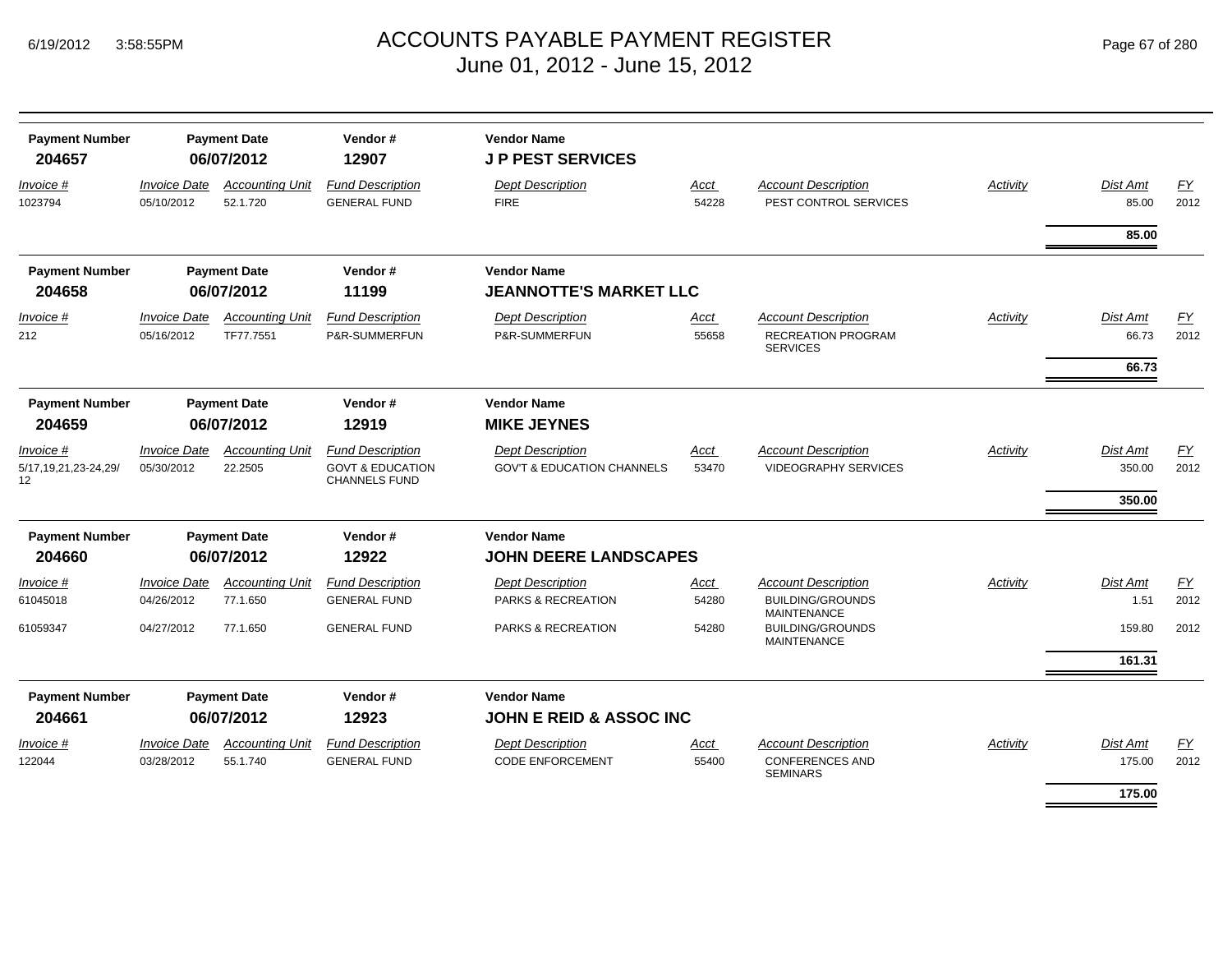| <b>Payment Number</b><br>204662      | <b>Payment Date</b><br>06/07/2012 |                                       | Vendor#<br>12927                                                               | <b>Vendor Name</b><br><b>JOHNSONS ELECTRIC INC</b>                |                      |                                                                             |                                          |                                     |                          |  |  |
|--------------------------------------|-----------------------------------|---------------------------------------|--------------------------------------------------------------------------------|-------------------------------------------------------------------|----------------------|-----------------------------------------------------------------------------|------------------------------------------|-------------------------------------|--------------------------|--|--|
| Invoice #<br>472                     | <b>Invoice Date</b><br>05/05/2012 | <b>Accounting Unit</b><br>TF77.7052   | <b>Fund Description</b><br>MINE FALLS PARK ETF                                 | <b>Dept Description</b><br>MINE FALLS PARK ETF                    | <u>Acct</u><br>54280 | <b>Account Description</b><br><b>BUILDING/GROUNDS</b><br><b>MAINTENANCE</b> | Activity                                 | <b>Dist Amt</b><br>691.60           | EY<br>2012               |  |  |
|                                      |                                   |                                       |                                                                                |                                                                   |                      |                                                                             |                                          | 691.60                              |                          |  |  |
| <b>Payment Number</b>                |                                   | <b>Payment Date</b>                   | Vendor#                                                                        | <b>Vendor Name</b>                                                |                      | Payee Name                                                                  |                                          |                                     |                          |  |  |
| 204663                               | 06/07/2012                        |                                       | 10847                                                                          | <b>JONES &amp; BARTLETT LEARNING</b>                              |                      |                                                                             | <b>JONES &amp; BARTLETT LEARNING LLC</b> |                                     |                          |  |  |
| Invoice #<br>2530776                 | <b>Invoice Date</b><br>05/09/2012 | <b>Accounting Unit</b><br>52.1.500    | <b>Fund Description</b><br><b>GENERAL FUND</b>                                 | <b>Dept Description</b><br><b>FIRE</b>                            | <u>Acct</u><br>61807 | <b>Account Description</b><br><b>PUBLICATIONS</b>                           | Activity                                 | <b>Dist Amt</b><br>9.85             | $\underline{FY}$<br>2012 |  |  |
| 2530776                              | 05/09/2012                        | 52.1.500                              | <b>GENERAL FUND</b>                                                            | <b>FIRE</b>                                                       | 61807                | <b>PUBLICATIONS</b>                                                         |                                          | 432.25                              | 2012                     |  |  |
|                                      |                                   |                                       |                                                                                |                                                                   |                      |                                                                             |                                          | 442.10                              |                          |  |  |
| <b>Payment Number</b><br>204664      | <b>Payment Date</b><br>06/07/2012 |                                       | Vendor#<br>12957                                                               | <b>Vendor Name</b><br><b>THOMAS KING</b>                          |                      |                                                                             |                                          |                                     |                          |  |  |
| Invoice #<br>5/17, 5/25/12           | <b>Invoice Date</b><br>05/29/2012 | <b>Accounting Unit</b><br>22.2505     | <b>Fund Description</b><br><b>GOVT &amp; EDUCATION</b><br><b>CHANNELS FUND</b> | <b>Dept Description</b><br><b>GOV'T &amp; EDUCATION CHANNELS</b>  | <u>Acct</u><br>53470 | <b>Account Description</b><br><b>VIDEOGRAPHY SERVICES</b>                   | <b>Activity</b>                          | <b>Dist Amt</b><br>100.00<br>100.00 | $\underline{FY}$<br>2012 |  |  |
| <b>Payment Number</b>                |                                   | <b>Payment Date</b>                   | Vendor#                                                                        | <b>Vendor Name</b>                                                |                      |                                                                             |                                          |                                     |                          |  |  |
| 204665                               |                                   | 06/07/2012                            | 11755                                                                          | <b>FELIXA LANDRY</b>                                              |                      |                                                                             |                                          |                                     |                          |  |  |
| Invoice #<br>REFUND PART INS<br>PREM | <b>Invoice Date</b><br>05/23/2012 | <b>Accounting Unit</b><br>13.6600.890 | <b>Fund Description</b><br>BENEFITS SELF INSURANCE<br><b>FUND</b>              | <b>Dept Description</b><br>BENEFITS SELF INSURANCE<br><b>FUND</b> | Acct                 | <b>Account Description</b><br>59507 5.900 CLAIMS-BC/BS JW PLAN              | Activity                                 | <b>Dist Amt</b><br>287.71           | EY<br>2012               |  |  |
|                                      |                                   |                                       |                                                                                |                                                                   |                      |                                                                             |                                          | 287.71                              |                          |  |  |
| <b>Payment Number</b><br>204666      |                                   | <b>Payment Date</b><br>06/07/2012     | Vendor#<br>11403                                                               | <b>Vendor Name</b><br><b>MARIO LECLERC</b>                        |                      |                                                                             |                                          |                                     |                          |  |  |
|                                      |                                   |                                       |                                                                                |                                                                   |                      |                                                                             |                                          |                                     |                          |  |  |
| <i>Invoice</i> #<br>REIMB 5/17/12    | <b>Invoice Date</b><br>05/24/2012 | <b>Accounting Unit</b><br>69.6200.670 | <b>Fund Description</b><br><b>WASTEWATER FUND</b>                              | <b>Dept Description</b><br><b>WASTEWATER</b>                      | Acct<br>55400        | <b>Account Description</b><br><b>CONFERENCES AND</b><br><b>SEMINARS</b>     | Activity                                 | <b>Dist Amt</b><br>109.90           | $\underline{FY}$<br>2012 |  |  |
|                                      |                                   |                                       |                                                                                |                                                                   |                      |                                                                             |                                          | 109.90                              |                          |  |  |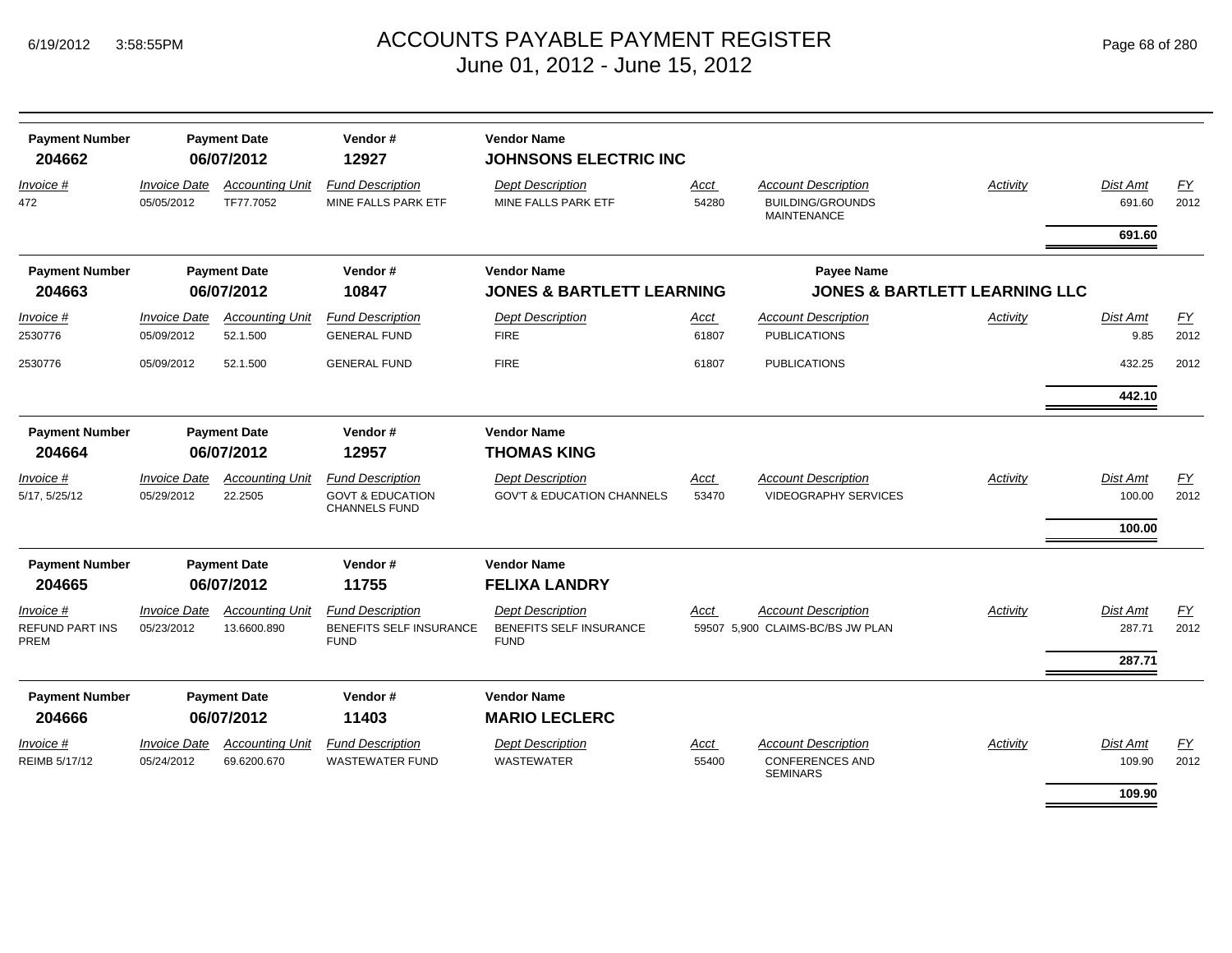# ACCOUNTS PAYABLE PAYMENT REGISTER Page 69 of 280 June 01, 2012 - June 15, 2012

| <b>Payment Number</b><br>204667                   | <b>Payment Date</b><br>06/07/2012        |                                    | Vendor#<br><b>Vendor Name</b><br>11758<br><b>LEEDSBERGS LANDSCAPING</b> |                                               |                      |                                                             |                 |                           |                   |
|---------------------------------------------------|------------------------------------------|------------------------------------|-------------------------------------------------------------------------|-----------------------------------------------|----------------------|-------------------------------------------------------------|-----------------|---------------------------|-------------------|
| Invoice #<br><b>REIMB SIGNS</b><br><b>REMOVED</b> | <i><b>Invoice Date</b></i><br>05/21/2012 | <b>Accounting Unit</b><br>61.1.670 | <b>Fund Description</b><br><b>GENERAL FUND</b>                          | <b>Dept Description</b><br><b>STREETS</b>     | Acct<br>61299        | <b>Account Description</b><br><b>MISCELLANEOUS SUPPLIES</b> | Activity        | <b>Dist Amt</b><br>36.00  | <u>FY</u><br>2012 |
|                                                   |                                          |                                    |                                                                         |                                               |                      |                                                             |                 | 36.00                     |                   |
| <b>Payment Number</b>                             |                                          | <b>Payment Date</b>                | Vendor#                                                                 | <b>Vendor Name</b>                            |                      |                                                             |                 |                           |                   |
| 204668                                            |                                          | 06/07/2012                         | 13012                                                                   | <b>LIBERTY INTNL TRUCKS OF NH LLC</b>         |                      |                                                             |                 |                           |                   |
| Invoice #                                         | <i><b>Invoice Date</b></i>               | <b>Accounting Unit</b>             | <b>Fund Description</b>                                                 | <b>Dept Description</b>                       | <u>Acct</u>          | <b>Account Description</b>                                  | Activity        | <b>Dist Amt</b>           | $\underline{FY}$  |
| 156583                                            | 04/09/2012                               | 61.1.700                           | <b>GENERAL FUND</b>                                                     | <b>STREETS</b>                                | 54600                | <b>VEHICLE REPAIRS &amp;</b><br><b>MAINTENANCE</b>          |                 | 75.65                     | 2012              |
| 156558                                            | 04/09/2012                               | 61.1.700                           | <b>GENERAL FUND</b>                                                     | <b>STREETS</b>                                | 54600                | <b>VEHICLE REPAIRS &amp;</b><br><b>MAINTENANCE</b>          |                 | 71.20                     | 2012              |
| 154840                                            | 04/10/2012                               | 61.1.700                           | <b>GENERAL FUND</b>                                                     | <b>STREETS</b>                                | 54600                | <b>VEHICLE REPAIRS &amp;</b><br><b>MAINTENANCE</b>          |                 | 66.88                     | 2012              |
| 154154                                            | 03/29/2012                               | 61.1.700                           | <b>GENERAL FUND</b>                                                     | <b>STREETS</b>                                | 54600                | <b>VEHICLE REPAIRS &amp;</b><br>MAINTENANCE                 |                 | 103.15                    | 2012              |
| CM154264A                                         | 04/03/2012                               | 61.1.700                           | <b>GENERAL FUND</b>                                                     | <b>STREETS</b>                                | 54600                | <b>VEHICLE REPAIRS &amp;</b><br>MAINTENANCE                 |                 | (353.15)                  | 2012              |
| 156219                                            | 04/06/2012                               | 61.1.700                           | <b>GENERAL FUND</b>                                                     | <b>STREETS</b>                                | 54600                | <b>VEHICLE REPAIRS &amp;</b><br><b>MAINTENANCE</b>          |                 | 199.02                    | 2012              |
| 156001                                            | 04/05/2012                               | 61.1.700                           | <b>GENERAL FUND</b>                                                     | <b>STREETS</b>                                | 54600                | <b>VEHICLE REPAIRS &amp;</b><br><b>MAINTENANCE</b>          |                 | 188.55                    | 2012              |
| 156237                                            | 04/06/2012                               | 61.1.700                           | <b>GENERAL FUND</b>                                                     | <b>STREETS</b>                                | 54600                | <b>VEHICLE REPAIRS &amp;</b><br><b>MAINTENANCE</b>          |                 | 837.84                    | 2012              |
|                                                   |                                          |                                    |                                                                         |                                               |                      |                                                             |                 | 1,189.14                  |                   |
| <b>Payment Number</b>                             |                                          | <b>Payment Date</b>                | Vendor#                                                                 | <b>Vendor Name</b>                            |                      | <b>Payee Name</b>                                           |                 |                           |                   |
| 204669                                            |                                          | 06/07/2012                         | 13023                                                                   | <b>LOOMIS FARGO &amp; CO</b>                  |                      | <b>LOOMIS</b>                                               |                 |                           |                   |
| Invoice #                                         | <b>Invoice Date</b>                      | <b>Accounting Unit</b>             | <b>Fund Description</b>                                                 | <b>Dept Description</b>                       | <u>Acct</u>          | <b>Account Description</b>                                  | Activity        | <b>Dist Amt</b>           | <u>FY</u>         |
| 11053479                                          | 04/30/2012                               | 86.3120                            | <b>TRANSIT GRANTS</b>                                                   | <b>GRANT FUNDS-TRANSIT</b>                    | 53999                | OTHER PROFESSIONAL<br><b>SERVICES</b>                       | 86.800.12.20.01 | 161.83                    | 2012              |
| 11053479                                          | 04/30/2012                               | 66.1.500                           | <b>GENERAL FUND</b>                                                     | <b>PARKING LOTS</b>                           | 55699                | OTHER CONTRACTED<br><b>SERVICES</b>                         |                 | 44.48                     | 2012              |
|                                                   |                                          |                                    |                                                                         |                                               |                      |                                                             |                 | 206.31                    |                   |
| <b>Payment Number</b>                             |                                          | <b>Payment Date</b>                | Vendor#                                                                 | <b>Vendor Name</b>                            |                      | <b>Payee Name</b>                                           |                 |                           |                   |
| 204670                                            |                                          | 06/07/2012                         | 14415                                                                   | <b>LOWES</b>                                  |                      | <b>LOWE'S - 3502</b>                                        |                 |                           |                   |
| <u>Invoice #</u><br>1175827                       | <b>Invoice Date</b><br>05/22/2012        | <b>Accounting Unit</b><br>77.1.660 | <b>Fund Description</b><br><b>GENERAL FUND</b>                          | <b>Dept Description</b><br>PARKS & RECREATION | <u>Acct</u><br>54250 | <b>Account Description</b><br>POOL REPAIRS &                | Activity        | <b>Dist Amt</b><br>106.75 | EY<br>2012        |
| 10434                                             | 06/01/2012                               | 66.1.500                           | <b>GENERAL FUND</b>                                                     | <b>PARKING LOTS</b>                           | 71025                | MAINTENANCE<br><b>SMALL TOOLS</b>                           |                 | 87.32                     | 2012              |
|                                                   |                                          |                                    |                                                                         |                                               |                      |                                                             |                 |                           |                   |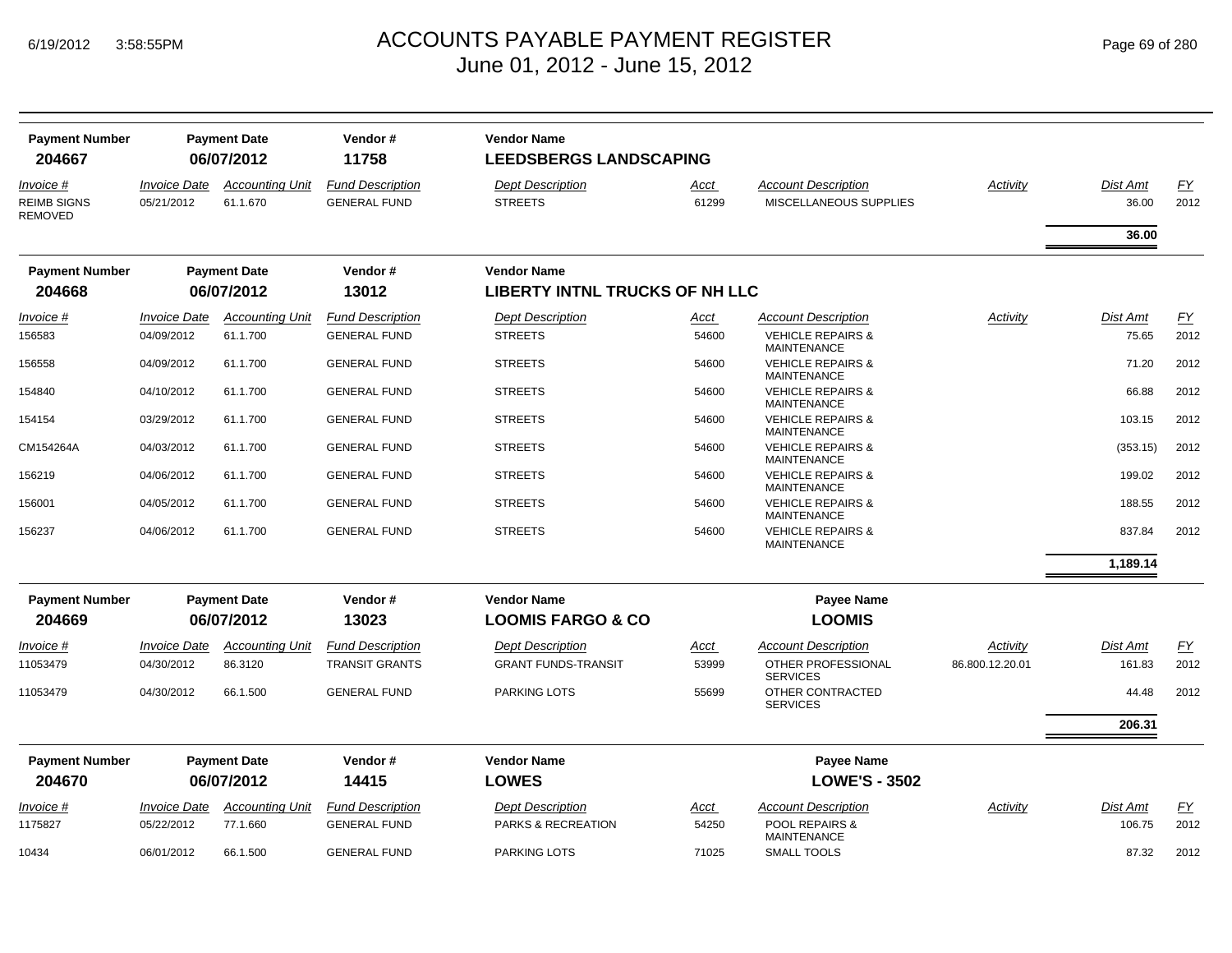| <b>Payment Number</b><br>204670 |                                   | <b>Payment Date</b><br>06/07/2012  | Vendor#<br>14415                               | <b>Vendor Name</b><br><b>LOWES</b>        |               | <b>Payee Name</b><br><b>LOWE'S - 3502</b>             |          |                     |            |
|---------------------------------|-----------------------------------|------------------------------------|------------------------------------------------|-------------------------------------------|---------------|-------------------------------------------------------|----------|---------------------|------------|
|                                 |                                   |                                    |                                                |                                           |               |                                                       |          |                     |            |
| Invoice #<br>952150             | <b>Invoice Date</b><br>05/21/2012 | <b>Accounting Unit</b><br>50.1.500 | <b>Fund Description</b><br><b>GENERAL FUND</b> | <b>Dept Description</b><br><b>POLICE</b>  | Acct<br>54280 | <b>Account Description</b><br><b>BUILDING/GROUNDS</b> | Activity | Dist Amt<br>(30.00) | EY<br>2012 |
|                                 |                                   |                                    |                                                |                                           |               | <b>MAINTENANCE</b>                                    |          |                     |            |
| 1448521                         | 05/21/2012                        | 50.1.500                           | <b>GENERAL FUND</b>                            | <b>POLICE</b>                             | 54280         | <b>BUILDING/GROUNDS</b><br><b>MAINTENANCE</b>         |          | 166.98              | 2012       |
|                                 |                                   |                                    |                                                |                                           |               |                                                       |          | 331.05              |            |
| <b>Payment Number</b>           |                                   | <b>Payment Date</b>                | Vendor#                                        | <b>Vendor Name</b>                        |               |                                                       |          |                     |            |
| 204671                          | 06/07/2012                        |                                    | 13035                                          | <b>M &amp; M ELECTRICAL SUPPLY CO INC</b> |               |                                                       |          |                     |            |
| Invoice #                       | <i><b>Invoice Date</b></i>        | <b>Accounting Unit</b>             | <b>Fund Description</b>                        | <b>Dept Description</b>                   | <u>Acct</u>   | <b>Account Description</b>                            | Activity | Dist Amt            | EY         |
| R23572                          | 05/07/2012                        | 69.6200.670                        | <b>WASTEWATER FUND</b>                         | <b>WASTEWATER</b>                         | 54487         | <b>EQUIPMENT REPAIRS &amp;</b><br><b>MAINTENANCE</b>  |          | 11.90               | 2012       |
| R23334                          | 05/04/2012                        | 69.6200.670                        | <b>WASTEWATER FUND</b>                         | WASTEWATER                                | 54487         | <b>EQUIPMENT REPAIRS &amp;</b><br>MAINTENANCE         |          | 59.87               | 2012       |
| R23480                          | 05/03/2012                        | 69.6200.670                        | <b>WASTEWATER FUND</b>                         | WASTEWATER                                | 54487         | <b>EQUIPMENT REPAIRS &amp;</b><br><b>MAINTENANCE</b>  |          | 158.10              | 2012       |
| R23104                          | 04/26/2012                        | 69.6200.670                        | <b>WASTEWATER FUND</b>                         | WASTEWATER                                | 54487         | <b>EQUIPMENT REPAIRS &amp;</b><br>MAINTENANCE         |          | 194.44              | 2012       |
| R22681                          | 04/12/2012                        | 69.6200.670                        | <b>WASTEWATER FUND</b>                         | WASTEWATER                                | 54487         | <b>EQUIPMENT REPAIRS &amp;</b><br><b>MAINTENANCE</b>  |          | 41.24               | 2012       |
| R23329                          | 05/02/2012                        | 69.6200.670                        | <b>WASTEWATER FUND</b>                         | <b>WASTEWATER</b>                         | 54280         | <b>BUILDING/GROUNDS</b><br><b>MAINTENANCE</b>         |          | 107.28              | 2012       |
|                                 |                                   |                                    |                                                |                                           |               |                                                       |          | 572.83              |            |
| <b>Payment Number</b>           |                                   | <b>Payment Date</b>                | Vendor#                                        | <b>Vendor Name</b>                        |               |                                                       |          |                     |            |
| 204672                          |                                   | 06/07/2012                         | 13039                                          | <b>MAC MULKIN CHEVROLET INC</b>           |               |                                                       |          |                     |            |
| <i>Invoice</i> #                | <i><b>Invoice Date</b></i>        | <b>Accounting Unit</b>             | <b>Fund Description</b>                        | <b>Dept Description</b>                   | Acct          | <b>Account Description</b>                            | Activity | Dist Amt            | <u>FY</u>  |
| 372598                          | 05/31/2012                        | 50.1.500                           | <b>GENERAL FUND</b>                            | <b>POLICE</b>                             | 61799         | <b>VEHICLE PARTS &amp; SUPPLIES</b>                   |          | 79.79               | 2012       |
|                                 |                                   |                                    |                                                |                                           |               |                                                       |          | 79.79               |            |
| <b>Payment Number</b>           |                                   | <b>Payment Date</b>                | Vendor#                                        | <b>Vendor Name</b>                        |               |                                                       |          |                     |            |
| 204673                          |                                   | 06/07/2012                         | 13060                                          | <b>MARSHALL SIGNS INC</b>                 |               |                                                       |          |                     |            |
| Invoice #                       | <b>Invoice Date</b>               | <b>Accounting Unit</b>             | <b>Fund Description</b>                        | <b>Dept Description</b>                   | <u>Acct</u>   | <b>Account Description</b>                            | Activity | Dist Amt            | EY         |
| 12-12103                        | 04/27/2012                        | 77.1.650                           | <b>GENERAL FUND</b>                            | PARKS & RECREATION                        | 61542         | <b>SIGNS</b>                                          |          | 300.00              | 2012       |
| 12-12088                        | 04/27/2012                        | 77.1.650                           | <b>GENERAL FUND</b>                            | PARKS & RECREATION                        | 61542         | <b>SIGNS</b>                                          |          | 130.00              | 2012       |
|                                 |                                   |                                    |                                                |                                           |               |                                                       |          | 430.00              |            |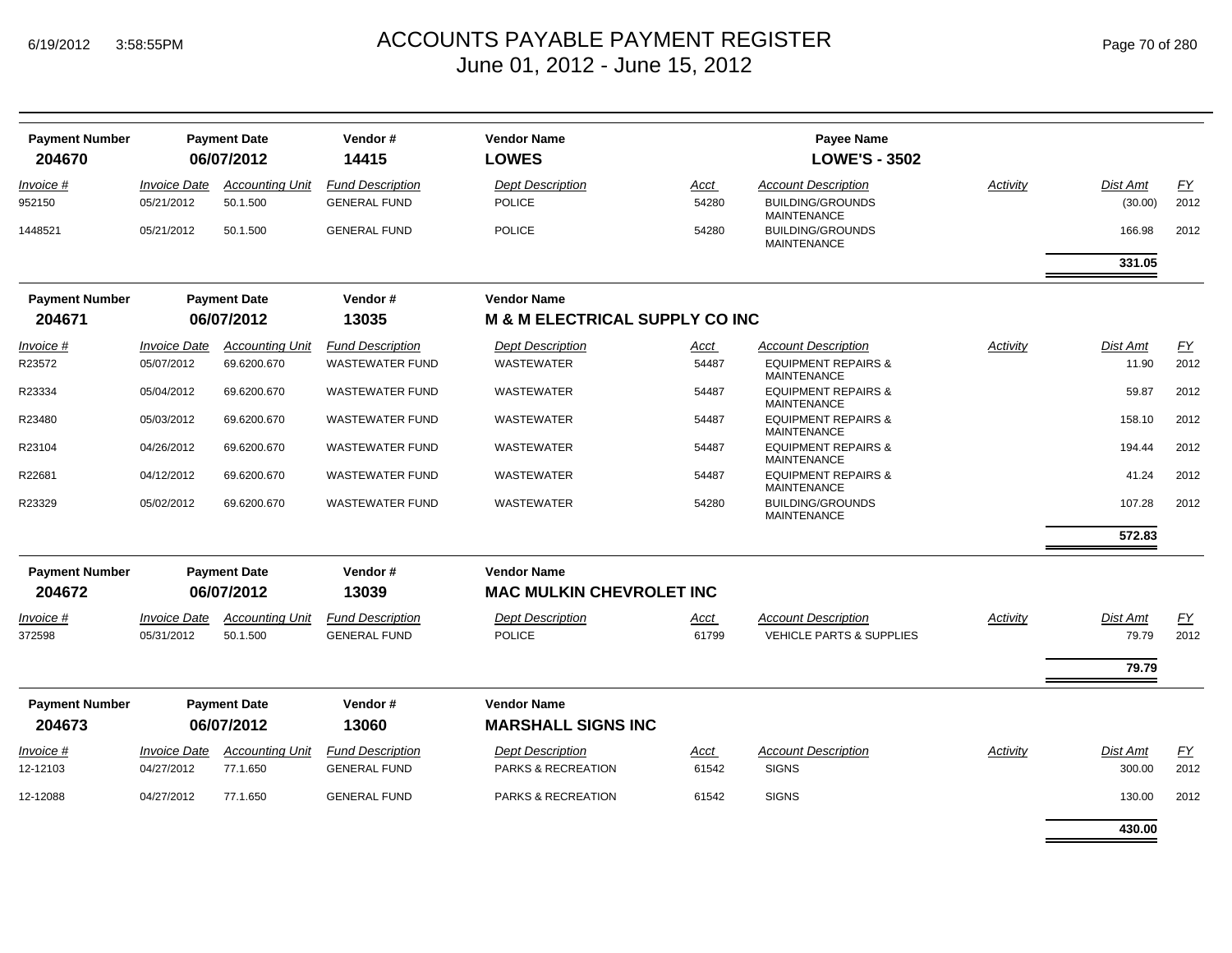| <b>Payment Number</b><br>204674         |                                          | <b>Payment Date</b><br>06/07/2012     | Vendor#<br>13067                                                               | <b>Vendor Name</b><br><b>MAYNARD &amp; LESIEUR INC</b>           |               |                                                                                  |                 |                            |                          |
|-----------------------------------------|------------------------------------------|---------------------------------------|--------------------------------------------------------------------------------|------------------------------------------------------------------|---------------|----------------------------------------------------------------------------------|-----------------|----------------------------|--------------------------|
| Invoice #<br>38251                      | <b>Invoice Date</b><br>05/16/2012        | <b>Accounting Unit</b><br>77.1.690    | <b>Fund Description</b><br><b>GENERAL FUND</b>                                 | <b>Dept Description</b><br>PARKS & RECREATION                    | Acct<br>61705 | <b>Account Description</b><br><b>TIRES</b>                                       | Activity        | Dist Amt<br>199.90         | EY<br>2012               |
| 36668                                   | 04/23/2012                               | 77.1.690                              | <b>GENERAL FUND</b>                                                            | <b>PARKS &amp; RECREATION</b>                                    | 61705         | <b>TIRES</b>                                                                     |                 | 474.00                     | 2012                     |
| 35894                                   | 04/12/2012                               | 77.1.690                              | <b>GENERAL FUND</b>                                                            | <b>PARKS &amp; RECREATION</b>                                    | 61705         | <b>TIRES</b>                                                                     |                 | 130.00                     | 2012                     |
|                                         |                                          |                                       |                                                                                |                                                                  |               |                                                                                  |                 | 803.90                     |                          |
| <b>Payment Number</b><br>204675         | <b>Payment Date</b><br>06/07/2012        |                                       | Vendor#<br>14451                                                               | <b>Vendor Name</b><br><b>MCDEVITT TRUCKS INC</b>                 |               |                                                                                  |                 |                            |                          |
| Invoice #<br>1111289M                   | <b>Invoice Date</b><br>05/07/2012        | <b>Accounting Unit</b><br>68.6000.540 | <b>Fund Description</b><br><b>SOLID WASTE FUND</b>                             | <b>Dept Description</b><br><b>SOLID WASTE</b>                    | Acct<br>54600 | <b>Account Description</b><br><b>VEHICLE REPAIRS &amp;</b><br><b>MAINTENANCE</b> | Activity        | Dist Amt<br>48.69<br>48.69 | <u>FY</u><br>2012        |
| <b>Payment Number</b><br>204676         | <b>Payment Date</b><br>06/07/2012        |                                       | Vendor#<br>13080                                                               | <b>Vendor Name</b><br><b>JIM MCLEAN</b>                          |               |                                                                                  |                 |                            |                          |
| Invoice #<br>5/17,21,22,23,25,29/<br>12 | <i><b>Invoice Date</b></i><br>05/30/2012 | <b>Accounting Unit</b><br>22.2505     | <b>Fund Description</b><br><b>GOVT &amp; EDUCATION</b><br><b>CHANNELS FUND</b> | <b>Dept Description</b><br><b>GOV'T &amp; EDUCATION CHANNELS</b> | Acct<br>53470 | <b>Account Description</b><br><b>VIDEOGRAPHY SERVICES</b>                        | Activity        | Dist Amt<br>350.00         | $\underline{FY}$<br>2012 |
|                                         |                                          |                                       |                                                                                |                                                                  |               |                                                                                  |                 | 350.00                     |                          |
| <b>Payment Number</b><br>204677         |                                          | <b>Payment Date</b><br>06/07/2012     | Vendor#<br>13092                                                               | <b>Vendor Name</b><br><b>METROMEDIA ENERGY INC</b>               |               |                                                                                  |                 |                            |                          |
| <i>Invoice</i> #<br>1120302281 APR12    | <b>Invoice Date</b><br>05/16/2012        | <b>Accounting Unit</b><br>77.1.500    | <b>Fund Description</b><br><b>GENERAL FUND</b>                                 | <b>Dept Description</b><br>PARKS & RECREATION                    | Acct<br>54114 | <b>Account Description</b><br><b>HEATING GAS</b>                                 | Activity        | Dist Amt<br>284.23         | $\underline{FY}$<br>2012 |
| 1120302281 APR12                        | 05/16/2012                               | 77.1.500                              | <b>GENERAL FUND</b>                                                            | PARKS & RECREATION                                               | 54114         | <b>HEATING GAS</b>                                                               |                 | 12.43                      | 2012                     |
| 1120302281 APR12                        | 05/16/2012                               | 77.1.500                              | <b>GENERAL FUND</b>                                                            | PARKS & RECREATION                                               | 54114         | <b>HEATING GAS</b>                                                               |                 | 17.67                      | 2012                     |
| 1120302281 APR12                        | 05/16/2012                               | 77.1.720.8191                         | <b>GENERAL FUND</b>                                                            | PARKS & RECREATION                                               | 54114         | <b>HEATING GAS</b>                                                               |                 | 444.21                     | 2012                     |
| 1120302281 APR12                        | 05/16/2012                               | 22.2505                               | <b>GOVT &amp; EDUCATION</b><br><b>CHANNELS FUND</b>                            | <b>GOV'T &amp; EDUCATION CHANNELS</b>                            | 54114         | <b>HEATING GAS</b>                                                               |                 | 8.42                       | 2012                     |
| 1120302281 APR12                        | 05/16/2012                               | 29.1.720.8162                         | <b>GENERAL FUND</b>                                                            | <b>CITY BUILDINGS</b>                                            | 54114         | <b>HEATING GAS</b>                                                               |                 | 953.35                     | 2012                     |
| 1120302281 APR12                        | 05/16/2012                               | 29.1.720.8163                         | <b>GENERAL FUND</b>                                                            | <b>CITY BUILDINGS</b>                                            | 54114         | <b>HEATING GAS</b>                                                               |                 | 715.28                     | 2012                     |
| 1120302281 APR12                        | 05/16/2012                               | 86.3120                               | <b>TRANSIT GRANTS</b>                                                          | <b>GRANT FUNDS-TRANSIT</b>                                       | 54114         | <b>HEATING GAS</b>                                                               | 86.800.12.10.10 | 31.14                      | 2012                     |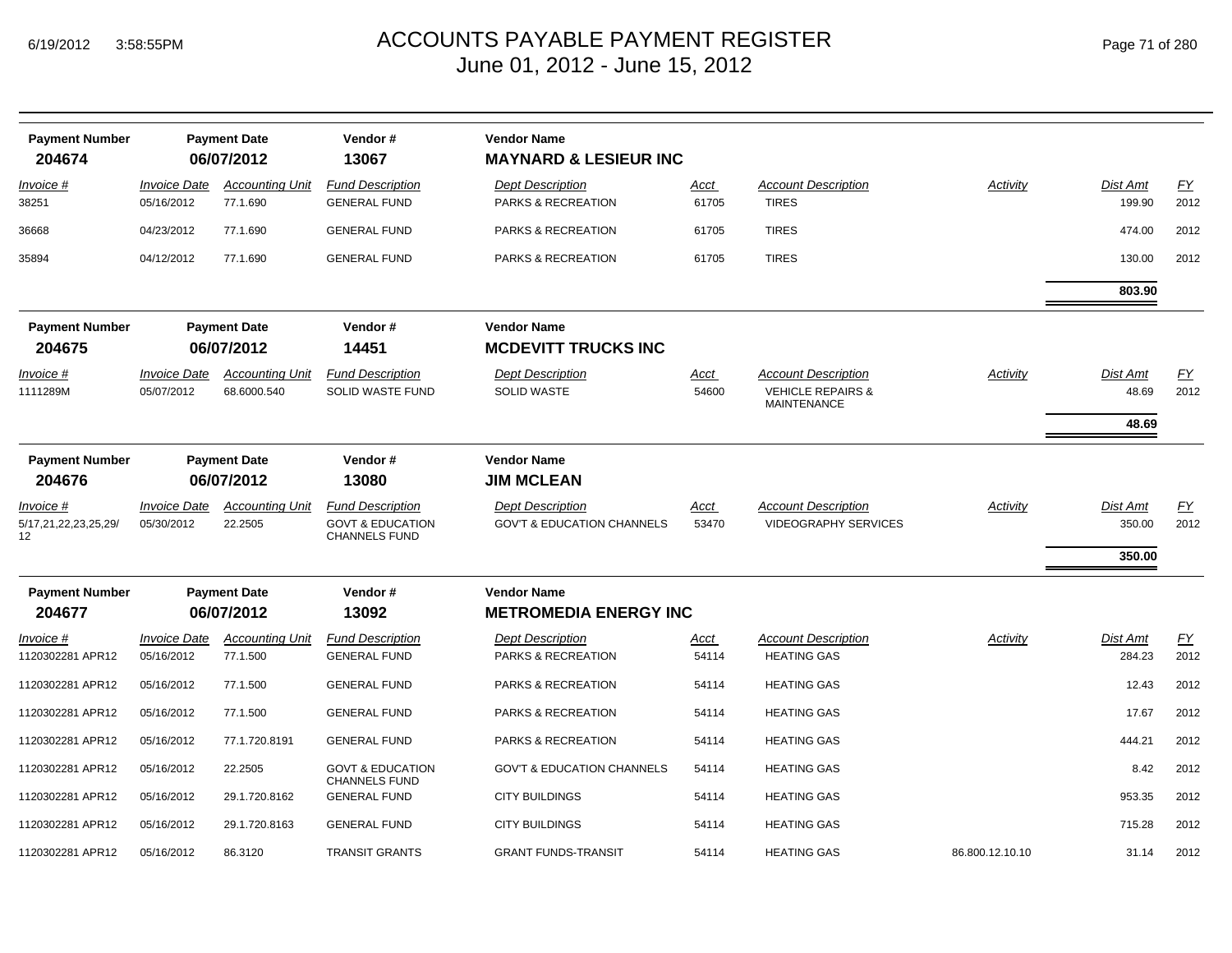# ACCOUNTS PAYABLE PAYMENT REGISTER Page 72 of 280 June 01, 2012 - June 15, 2012

| <b>Payment Number</b><br>204677 | <b>Payment Date</b><br>06/07/2012 |                                   | Vendor#<br>13092                                 | <b>Vendor Name</b><br><b>METROMEDIA ENERGY INC</b>    |               |                                                  |                             |                   |            |
|---------------------------------|-----------------------------------|-----------------------------------|--------------------------------------------------|-------------------------------------------------------|---------------|--------------------------------------------------|-----------------------------|-------------------|------------|
| Invoice #<br>1120302281 APR12   | <b>Invoice Date</b><br>05/16/2012 | <b>Accounting Unit</b><br>86.3120 | <b>Fund Description</b><br><b>TRANSIT GRANTS</b> | <b>Dept Description</b><br><b>GRANT FUNDS-TRANSIT</b> | Acct<br>54114 | <b>Account Description</b><br><b>HEATING GAS</b> | Activity<br>86.800.12.10.10 | Dist Amt<br>67.19 | EY<br>2012 |
| 1120302281 APR12                | 05/16/2012                        | 86.3120                           | <b>TRANSIT GRANTS</b>                            | <b>GRANT FUNDS-TRANSIT</b>                            | 54114         | <b>HEATING GAS</b>                               | 86.800.12.10.10             | 303.81            | 2012       |
| 1120302281 APR12                | 05/16/2012                        | 31.1.500                          | <b>GENERAL FUND</b>                              | <b>HUNT BUILDING</b>                                  | 54114         | <b>HEATING GAS</b>                               |                             | 442.77            | 2012       |
| 1120302281 APR12                | 05/16/2012                        | 69.6200.670                       | <b>WASTEWATER FUND</b>                           | WASTEWATER                                            | 54114         | <b>HEATING GAS</b>                               |                             | 551.41            | 2012       |
| 1120302281 APR12                | 05/16/2012                        | 69.6200.670                       | <b>WASTEWATER FUND</b>                           | WASTEWATER                                            | 54114         | <b>HEATING GAS</b>                               |                             | 310.09            | 2012       |
| 1120302281 APR12                | 05/16/2012                        | 69.6200.670                       | <b>WASTEWATER FUND</b>                           | WASTEWATER                                            | 54114         | <b>HEATING GAS</b>                               |                             | 43.48             | 2012       |
| 1120302281 APR12                | 05/16/2012                        | 69.6200.670                       | <b>WASTEWATER FUND</b>                           | <b>WASTEWATER</b>                                     | 54114         | <b>HEATING GAS</b>                               |                             | 7.59              | 2012       |
| 1120302281 APR12                | 05/16/2012                        | 69.6200.670                       | <b>WASTEWATER FUND</b>                           | WASTEWATER                                            | 54114         | <b>HEATING GAS</b>                               |                             | 662.29            | 2012       |
| 1120302281 APR12                | 05/16/2012                        | 69.6200.670                       | <b>WASTEWATER FUND</b>                           | WASTEWATER                                            | 54114         | <b>HEATING GAS</b>                               |                             | 4,959.14          | 2012       |
| 1120302281 APR12                | 05/16/2012                        | 69.6200.670                       | <b>WASTEWATER FUND</b>                           | WASTEWATER                                            | 54114         | <b>HEATING GAS</b>                               |                             | 7.77              | 2012       |
| 1120302281 APR12                | 05/16/2012                        | 52.1.720.8172                     | <b>GENERAL FUND</b>                              | <b>FIRE</b>                                           | 54114         | <b>HEATING GAS</b>                               |                             | 522.62            | 2012       |
| 1120302281 APR12                | 05/16/2012                        | 52.1.720.8173                     | <b>GENERAL FUND</b>                              | <b>FIRE</b>                                           | 54114         | <b>HEATING GAS</b>                               |                             | 512.79            | 2012       |
| 1120302281 APR12                | 05/16/2012                        | 52.1.720.8174                     | <b>GENERAL FUND</b>                              | <b>FIRE</b>                                           | 54114         | <b>HEATING GAS</b>                               |                             | 233.70            | 2012       |
| 1120302281 APR12                | 05/16/2012                        | 52.1.720.8175                     | <b>GENERAL FUND</b>                              | <b>FIRE</b>                                           | 54114         | <b>HEATING GAS</b>                               |                             | 674.90            | 2012       |
| 1120302281 APR12                | 05/16/2012                        | 52.1.720.8176                     | <b>GENERAL FUND</b>                              | <b>FIRE</b>                                           | 54114         | <b>HEATING GAS</b>                               |                             | 143.91            | 2012       |
| 1120302281 APR12                | 05/16/2012                        | 52.1.720.8178                     | <b>GENERAL FUND</b>                              | <b>FIRE</b>                                           | 54114         | <b>HEATING GAS</b>                               |                             | 336.21            | 2012       |
| 1120302281 APR12                | 05/16/2012                        | 52.1.720.8182                     | <b>GENERAL FUND</b>                              | <b>FIRE</b>                                           | 54114         | <b>HEATING GAS</b>                               |                             | 189.83            | 2012       |
| 1120302281 APR12                | 05/16/2012                        | TF79.7534                         |                                                  | LIBRARY-CHANDLER MEM LIB LIBRARY-CHANDLER MEM LIB     | 54114         | <b>HEATING GAS</b>                               |                             | 47.55             | 2012       |
| 1120302281 APR12                | 05/16/2012                        | TF79.7534                         | <b>FUND</b><br>LIBRARY-CHANDLER MEM LIB          | <b>FUND</b><br>LIBRARY-CHANDLER MEM LIB               | 54114         | <b>HEATING GAS</b>                               |                             | 24.80             | 2012       |
| 1120302281 APR12                | 05/16/2012                        | 60.1.500                          | <b>FUND</b><br><b>GENERAL FUND</b>               | <b>FUND</b><br><b>PUBLIC</b>                          | 54114         | <b>HEATING GAS</b>                               |                             | 30.28             | 2012       |
| 1120302281 APR12                | 05/16/2012                        | 61.1.670                          | <b>GENERAL FUND</b>                              | WORKS-ADMIN/ENGINEERING<br><b>STREETS</b>             | 54114         | <b>HEATING GAS</b>                               |                             | 2,448.35          | 2012       |
| 1120302281 APR12                | 05/16/2012                        | 79.1.720                          | <b>GENERAL FUND</b>                              | LIBRARY                                               | 54114         | <b>HEATING GAS</b>                               |                             | 746.23            | 2012       |
| 1120302281 APR12                | 05/16/2012                        | 50.1.500                          | <b>GENERAL FUND</b>                              | <b>POLICE</b>                                         | 54114         | <b>HEATING GAS</b>                               |                             | 14.31             | 2012       |
| 1120302281 APR12                | 05/16/2012                        | 50.1.500                          | <b>GENERAL FUND</b>                              | <b>POLICE</b>                                         | 54114         | <b>HEATING GAS</b>                               |                             | 16.18             | 2012       |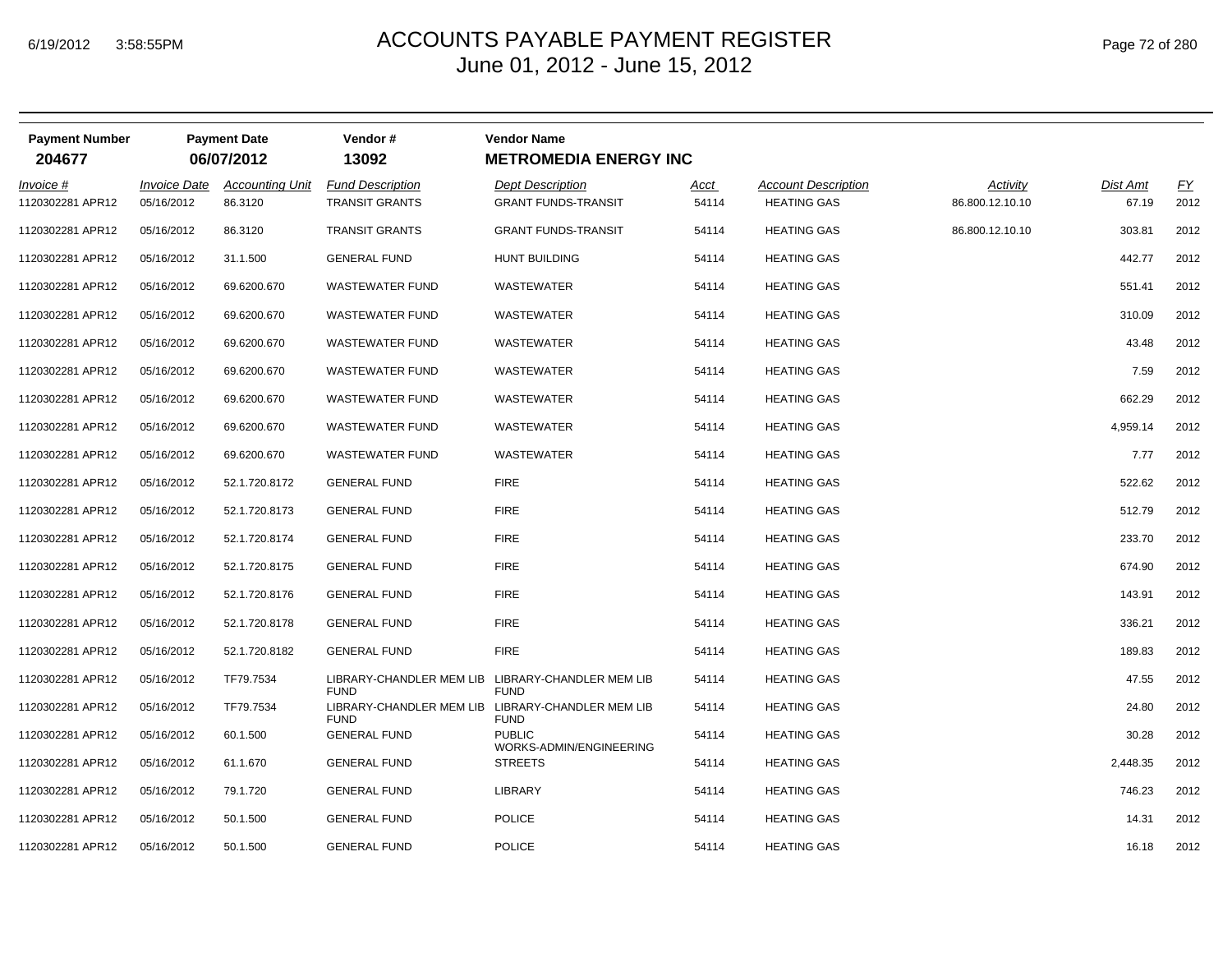|  | Page 73 of 280 |  |  |  |
|--|----------------|--|--|--|
|--|----------------|--|--|--|

| <b>Payment Number</b><br>204677 |                                   | <b>Payment Date</b><br>06/07/2012       | Vendor#<br>13092                               | <b>Vendor Name</b><br><b>METROMEDIA ENERGY INC</b>      |                      |                                                                   |                       |                              |                   |
|---------------------------------|-----------------------------------|-----------------------------------------|------------------------------------------------|---------------------------------------------------------|----------------------|-------------------------------------------------------------------|-----------------------|------------------------------|-------------------|
| Invoice #<br>1120302281 APR12   | <b>Invoice Date</b><br>05/16/2012 | <b>Accounting Unit</b><br>50.1.500      | <b>Fund Description</b><br><b>GENERAL FUND</b> | <b>Dept Description</b><br><b>POLICE</b>                | Acct<br>54114        | <b>Account Description</b><br><b>HEATING GAS</b>                  | <b>Activity</b>       | Dist Amt<br>4.11             | EY<br>2012        |
| 1120302281 APR12                | 05/16/2012                        | 50.1.500                                | <b>GENERAL FUND</b>                            | <b>POLICE</b>                                           | 54114                | <b>HEATING GAS</b>                                                |                       | 2,684.14                     | 2012              |
|                                 |                                   |                                         |                                                |                                                         |                      |                                                                   |                       | 18,452.18                    |                   |
| <b>Payment Number</b><br>204678 |                                   | <b>Payment Date</b><br>06/07/2012       | Vendor#<br>14471                               | <b>Vendor Name</b><br><b>MHQ MUNICIPAL VEHICLES</b>     |                      |                                                                   |                       |                              |                   |
| Invoice #<br>MV-075748          | <b>Invoice Date</b><br>05/09/2012 | <b>Accounting Unit</b><br>95.1.500      | <b>Fund Description</b><br><b>GENERAL FUND</b> | <b>Dept Description</b><br>CERF EQUIPMENT PURCHASES     | Acct<br>81500        | <b>Account Description</b><br><b>VEHICLES</b>                     | Activity<br>CERF52.12 | Dist Amt<br>31,110.00        | <u>FY</u><br>2012 |
|                                 |                                   |                                         |                                                |                                                         |                      |                                                                   |                       | 31,110.00                    |                   |
| <b>Payment Number</b><br>204679 |                                   | <b>Payment Date</b><br>06/07/2012       | Vendor#<br>13097                               | <b>Vendor Name</b><br><b>MICRO MARKETING ASSOCIATES</b> |                      |                                                                   |                       |                              |                   |
| $Invoice$ #<br>439684           | <b>Invoice Date</b><br>05/08/2012 | <b>Accounting Unit</b><br>79.1.755      | <b>Fund Description</b><br><b>GENERAL FUND</b> | <b>Dept Description</b><br>LIBRARY                      | <u>Acct</u><br>61814 | <b>Account Description</b><br><b>MEDIA</b>                        | Activity              | Dist Amt<br>67.97<br>67.97   | <u>FY</u><br>2012 |
| <b>Payment Number</b><br>204680 |                                   | <b>Payment Date</b><br>06/07/2012       | Vendor#<br>13106                               | <b>Vendor Name</b><br><b>MINUTEMAN TRUCKS INC</b>       |                      |                                                                   |                       |                              |                   |
| Invoice #<br>922131             | <b>Invoice Date</b><br>04/26/2012 | <b>Accounting Unit</b><br>52.1.630      | <b>Fund Description</b><br><b>GENERAL FUND</b> | <b>Dept Description</b><br><b>FIRE</b>                  | <b>Acct</b><br>61799 | <b>Account Description</b><br><b>VEHICLE PARTS &amp; SUPPLIES</b> | <b>Activity</b>       | Dist Amt<br>113.62<br>113.62 | EY<br>2012        |
| <b>Payment Number</b><br>204681 |                                   | <b>Payment Date</b><br>06/07/2012       | Vendor#<br>11210                               | <b>Vendor Name</b><br><b>ARCHIE S MOBLEY III</b>        |                      |                                                                   |                       |                              |                   |
| Invoice #<br>023561 6/07/12     | <b>Invoice Date</b><br>06/05/2012 | <b>Accounting Unit</b><br><b>BS1000</b> | <b>Fund Description</b><br><b>GENERAL FUND</b> | <b>Dept Description</b><br><b>GENERAL FUND</b>          | Acct<br>21460        | <b>Account Description</b><br>125 DEPENDENT CARE                  | Activity              | Dist Amt<br>(96.15)          | <u>FY</u><br>2012 |
| 023561 6/07/12                  | 06/05/2012                        | <b>BS1000</b>                           | <b>GENERAL FUND</b>                            | <b>GENERAL FUND</b>                                     | 21460                | 125 DEPENDENT CARE                                                |                       | 96.15                        | 2012              |
|                                 |                                   |                                         |                                                |                                                         |                      |                                                                   |                       | 0.00                         |                   |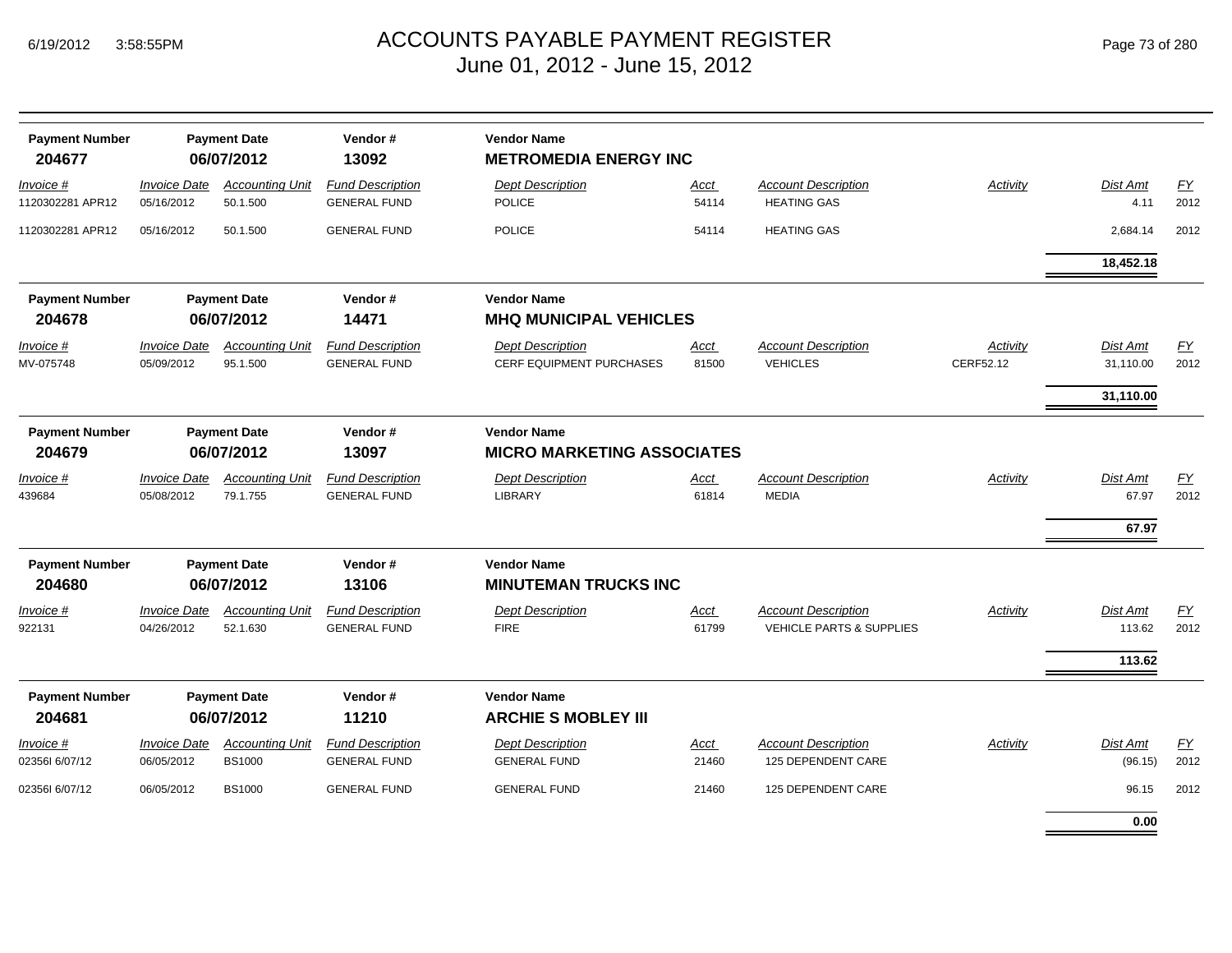| <b>Payment Number</b><br>204682 |                                   | <b>Payment Date</b><br>06/07/2012       | Vendor#<br>11210                               | <b>Vendor Name</b><br><b>ARCHIE S MOBLEY III</b> |                      |                                                                                  |                 |                          |                          |
|---------------------------------|-----------------------------------|-----------------------------------------|------------------------------------------------|--------------------------------------------------|----------------------|----------------------------------------------------------------------------------|-----------------|--------------------------|--------------------------|
| Invoice #<br>32368A/6/07/12     | <b>Invoice Date</b><br>06/05/2012 | <b>Accounting Unit</b><br><b>BS1000</b> | <b>Fund Description</b><br><b>GENERAL FUND</b> | <b>Dept Description</b><br><b>GENERAL FUND</b>   | <b>Acct</b><br>21460 | <b>Account Description</b><br>125 DEPENDENT CARE                                 | Activity        | <b>Dist Amt</b><br>96.15 | EY<br>2012               |
|                                 |                                   |                                         |                                                |                                                  |                      |                                                                                  |                 | 96.15                    |                          |
| <b>Payment Number</b>           |                                   | <b>Payment Date</b>                     | Vendor#                                        | <b>Vendor Name</b>                               |                      |                                                                                  |                 |                          |                          |
| 204683                          |                                   | 06/07/2012                              | 13120                                          | <b>MULTICULTURAL BOOKS &amp; VIDEOS</b>          |                      |                                                                                  |                 |                          |                          |
| Invoice #                       | <b>Invoice Date</b>               | <b>Accounting Unit</b>                  | <b>Fund Description</b>                        | <b>Dept Description</b>                          | Acct                 | <b>Account Description</b>                                                       | <b>Activity</b> | Dist Amt                 | EY                       |
| 5786A                           | 05/09/2012                        | 79.1.755                                | <b>GENERAL FUND</b>                            | <b>LIBRARY</b>                                   | 61814                | <b>MEDIA</b>                                                                     |                 | 107.75                   | 2012                     |
|                                 |                                   |                                         |                                                |                                                  |                      |                                                                                  |                 | 107.75                   |                          |
| <b>Payment Number</b>           |                                   | <b>Payment Date</b>                     | Vendor#                                        | <b>Vendor Name</b>                               |                      |                                                                                  |                 |                          |                          |
| 204684                          |                                   | 06/07/2012                              | 13122                                          | <b>MUNICIPAL SUPPLY SALES CO</b>                 |                      |                                                                                  |                 |                          |                          |
| Invoice #                       | <b>Invoice Date</b>               | <b>Accounting Unit</b>                  | <b>Fund Description</b>                        | <b>Dept Description</b>                          | Acct                 | <b>Account Description</b>                                                       | Activity        | <b>Dist Amt</b>          | FY                       |
| 6398                            | 05/09/2012                        | 66.1.500                                | <b>GENERAL FUND</b>                            | <b>PARKING LOTS</b>                              | 71600                | PARKING EQUIPMENT                                                                |                 | 207.50                   | 2012                     |
| 6398                            | 05/09/2012                        | 66.1.500                                | <b>GENERAL FUND</b>                            | <b>PARKING LOTS</b>                              | 55607                | POSTAGE & DELIVERY                                                               |                 | 10.50                    | 2012                     |
|                                 |                                   |                                         |                                                |                                                  |                      |                                                                                  |                 | 218.00                   |                          |
| <b>Payment Number</b>           |                                   | <b>Payment Date</b>                     | Vendor#                                        | <b>Vendor Name</b>                               |                      |                                                                                  |                 |                          |                          |
| 204685                          |                                   | 06/07/2012                              | 13131                                          | <b>NAPA AUTO PARTS</b>                           |                      |                                                                                  |                 |                          |                          |
| <u>Invoice #</u><br>833666      | <b>Invoice Date</b><br>05/14/2012 | <b>Accounting Unit</b><br>61.1.700      | <b>Fund Description</b><br><b>GENERAL FUND</b> | <b>Dept Description</b><br><b>STREETS</b>        | <b>Acct</b><br>54600 | <b>Account Description</b><br><b>VEHICLE REPAIRS &amp;</b><br><b>MAINTENANCE</b> | Activity        | Dist Amt<br>21.85        | $\underline{FY}$<br>2012 |
|                                 |                                   |                                         |                                                |                                                  |                      |                                                                                  |                 | 21.85                    |                          |
| <b>Payment Number</b><br>204686 |                                   | <b>Payment Date</b><br>06/07/2012       | Vendor#<br>13131                               | <b>Vendor Name</b><br><b>NAPA AUTO PARTS</b>     |                      |                                                                                  |                 |                          |                          |
| Invoice #                       | <i><b>Invoice Date</b></i>        | <b>Accounting Unit</b>                  | <b>Fund Description</b>                        | <b>Dept Description</b>                          | Acct                 | <b>Account Description</b>                                                       | Activity        | <b>Dist Amt</b>          | EY                       |
| 833249                          | 05/10/2012                        | 69.6200.670                             | <b>WASTEWATER FUND</b>                         | WASTEWATER                                       | 54600                | <b>VEHICLE REPAIRS &amp;</b><br><b>MAINTENANCE</b>                               |                 | 150.64                   | 2012                     |
| 833030                          | 05/09/2012                        | 69.6200.670                             | <b>WASTEWATER FUND</b>                         | <b>WASTEWATER</b>                                | 54600                | <b>VEHICLE REPAIRS &amp;</b><br><b>MAINTENANCE</b>                               |                 | 293.10                   | 2012                     |
|                                 |                                   |                                         |                                                |                                                  |                      |                                                                                  |                 | 443.74                   |                          |
|                                 |                                   |                                         |                                                |                                                  |                      |                                                                                  |                 |                          |                          |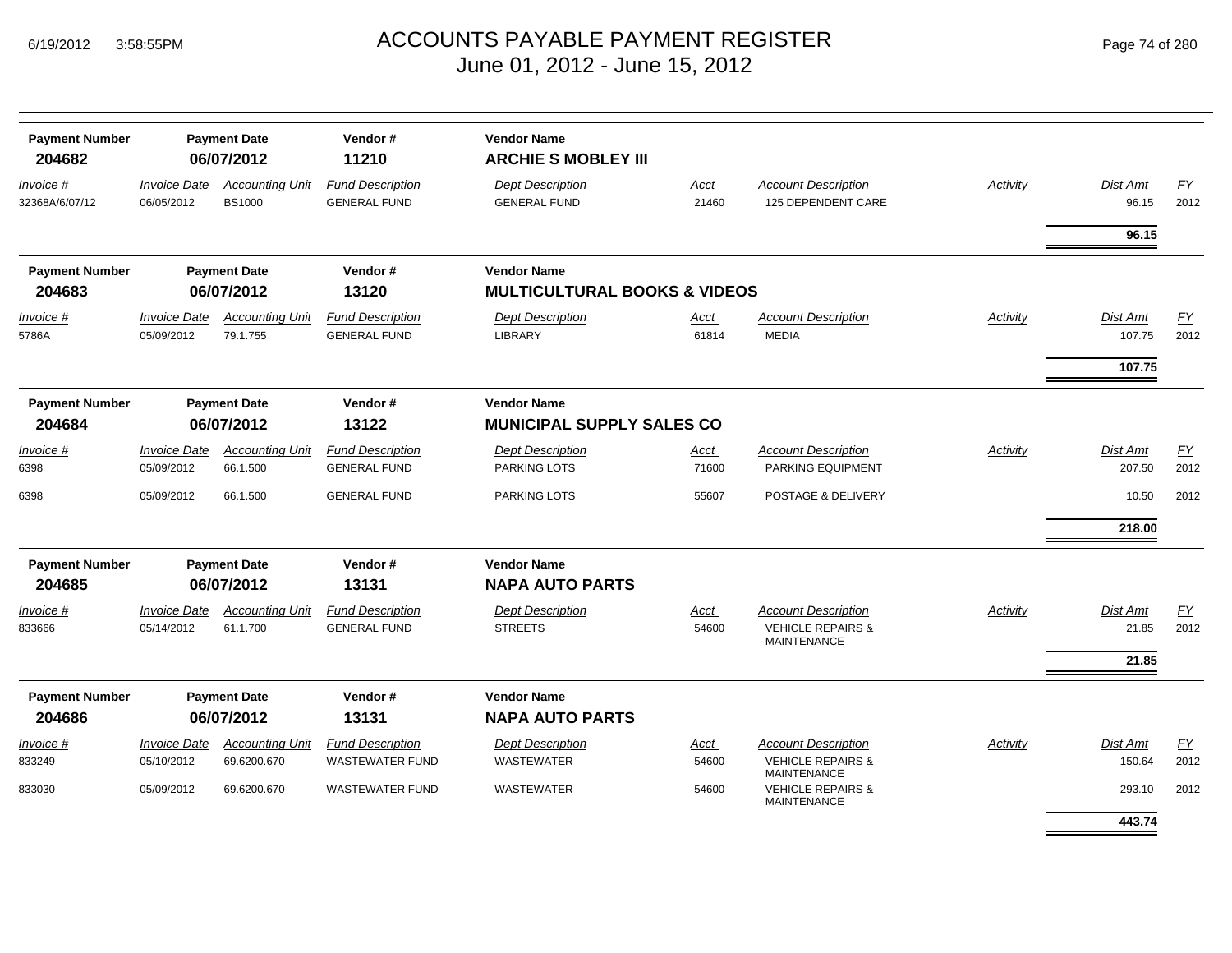| <b>Payment Number</b><br>204687 |                                          | <b>Payment Date</b><br>06/07/2012  | Vendor#<br>13131                                                | <b>Vendor Name</b><br><b>NAPA AUTO PARTS</b>                    |                      |                                                                   |                             |                          |                   |
|---------------------------------|------------------------------------------|------------------------------------|-----------------------------------------------------------------|-----------------------------------------------------------------|----------------------|-------------------------------------------------------------------|-----------------------------|--------------------------|-------------------|
| <i>Invoice</i> #<br>833245      | <i><b>Invoice Date</b></i><br>05/10/2012 | <b>Accounting Unit</b><br>86.3120  | <b>Fund Description</b><br><b>TRANSIT GRANTS</b>                | <b>Dept Description</b><br><b>GRANT FUNDS-TRANSIT</b>           | Acct<br>61799        | <b>Account Description</b><br>VEHICLE PARTS & SUPPLIES            | Activity<br>86.800.12.30.05 | Dist Amt<br>4.17         | EY<br>2012        |
| 833843                          | 05/15/2012                               | 86.3120                            | <b>TRANSIT GRANTS</b>                                           | <b>GRANT FUNDS-TRANSIT</b>                                      | 61799                | <b>VEHICLE PARTS &amp; SUPPLIES</b>                               | 86.800.12.30.02             | 21.70                    | 2012              |
| 833831                          | 05/15/2012                               | 86.3120                            | <b>TRANSIT GRANTS</b>                                           | <b>GRANT FUNDS-TRANSIT</b>                                      | 61799                | <b>VEHICLE PARTS &amp; SUPPLIES</b>                               | 86.800.12.30.02             | 35.14                    | 2012              |
| 833832                          | 05/15/2012                               | 86.3120                            | <b>TRANSIT GRANTS</b>                                           | <b>GRANT FUNDS-TRANSIT</b>                                      | 61799                | <b>VEHICLE PARTS &amp; SUPPLIES</b>                               | 86.800.12.30.02             | 61.07                    | 2012              |
| 833753                          | 05/15/2012                               | 86.3120                            | <b>TRANSIT GRANTS</b>                                           | <b>GRANT FUNDS-TRANSIT</b>                                      | 61799                | <b>VEHICLE PARTS &amp; SUPPLIES</b>                               | 86.800.12.30.03             | 45.17                    | 2012              |
|                                 |                                          |                                    |                                                                 |                                                                 |                      |                                                                   |                             | 167.25                   |                   |
| <b>Payment Number</b>           |                                          | <b>Payment Date</b>                | Vendor#                                                         | <b>Vendor Name</b>                                              |                      |                                                                   |                             |                          |                   |
| 204688                          |                                          | 06/07/2012                         | 13144                                                           | <b>NASHUA OUTDOOR POWER EQUIPMENT</b>                           |                      |                                                                   |                             |                          |                   |
| Invoice #<br>371907             | <i><b>Invoice Date</b></i><br>05/22/2012 | <b>Accounting Unit</b><br>52.1.630 | <b>Fund Description</b><br><b>GENERAL FUND</b>                  | <b>Dept Description</b><br><b>FIRE</b>                          | Acct<br>61799        | <b>Account Description</b><br><b>VEHICLE PARTS &amp; SUPPLIES</b> | Activity                    | Dist Amt<br>40.43        | <u>FY</u><br>2012 |
| 371227                          | 05/16/2012                               | 50.1.500                           | <b>GENERAL FUND</b>                                             | <b>POLICE</b>                                                   | 61428                | <b>JANITORIAL SUPPLIES</b>                                        |                             | 49.90                    | 2012              |
| 371115                          | 05/15/2012                               | 50.1.500                           | <b>GENERAL FUND</b>                                             | <b>POLICE</b>                                                   | 54280                | <b>BUILDING/GROUNDS</b><br><b>MAINTENANCE</b>                     |                             | 218.40                   | 2012              |
|                                 |                                          |                                    |                                                                 |                                                                 |                      |                                                                   |                             | 308.73                   |                   |
| <b>Payment Number</b>           |                                          | <b>Payment Date</b>                | Vendor#                                                         | <b>Vendor Name</b>                                              |                      |                                                                   |                             |                          |                   |
| 204689                          |                                          | 06/07/2012                         | 13146                                                           | <b>NASHUA REGIONAL PLANNING COMM</b>                            |                      |                                                                   |                             |                          |                   |
| <i>Invoice</i> #<br>4024        | <b>Invoice Date</b><br>03/31/2012        | <b>Accounting Unit</b><br>60.5700  | <b>Fund Description</b><br>CAP PROJECTS-BROAD ST<br><b>PKWY</b> | <b>Dept Description</b><br>CAP PROJECTS-BROAD ST<br><b>PKWY</b> | <u>Acct</u><br>81700 | Account Description<br><b>INFRASTRUCTURE</b>                      | Activity<br>1061.60.05.65   | <b>Dist Amt</b><br>90.00 | <u>FY</u><br>2012 |
| 4024                            | 03/31/2012                               | 83.4100                            | <b>ENVIRONMENTAL RLF</b>                                        | <b>ENVIRONMENTAL RLF</b>                                        | 53142                | <b>CONSULTING SERVICES</b>                                        |                             | 1,417.50                 | 2012              |
| 4024                            | 03/31/2012                               | 81.3080                            | <b>COMMUNITY DEVELOPMENT</b><br><b>GRANTS</b>                   | <b>COMMUNITY DEVELOPMENT</b><br><b>GRANTS</b>                   | 81700                | <b>INFRASTRUCTURE</b>                                             | 1077.81.02.30               | 247.50                   | 2012              |
| 4024                            | 03/31/2012                               | 81.3080                            | COMMUNITY DEVELOPMENT<br><b>GRANTS</b>                          | <b>COMMUNITY DEVELOPMENT</b><br><b>GRANTS</b>                   | 53999                | OTHER PROFESSIONAL<br><b>SERVICES</b>                             | 1023.81.03.30               | 247.50                   | 2012              |
| 4024                            | 03/31/2012                               | 81.3080                            | COMMUNITY DEVELOPMENT<br><b>GRANTS</b>                          | <b>COMMUNITY DEVELOPMENT</b><br><b>GRANTS</b>                   | 53999                | OTHER PROFESSIONAL<br><b>SERVICES</b>                             | 1023.81.02.30               | 1,485.00                 | 2012              |
|                                 |                                          |                                    |                                                                 |                                                                 |                      |                                                                   |                             | 3,487.50                 |                   |
| <b>Payment Number</b>           |                                          | <b>Payment Date</b>                | Vendor#                                                         | <b>Vendor Name</b>                                              |                      |                                                                   |                             |                          |                   |
| 204690                          |                                          | 06/07/2012                         | 10546                                                           | <b>NATIONAL RESTORATION SYSTEMS</b>                             |                      |                                                                   |                             |                          |                   |
| Invoice #                       | Invoice Date                             | <b>Accounting Unit</b>             | <b>Fund Description</b>                                         | <b>Dept Description</b>                                         | Acct                 | <b>Account Description</b>                                        | Activity                    | <b>Dist Amt</b>          | FΥ                |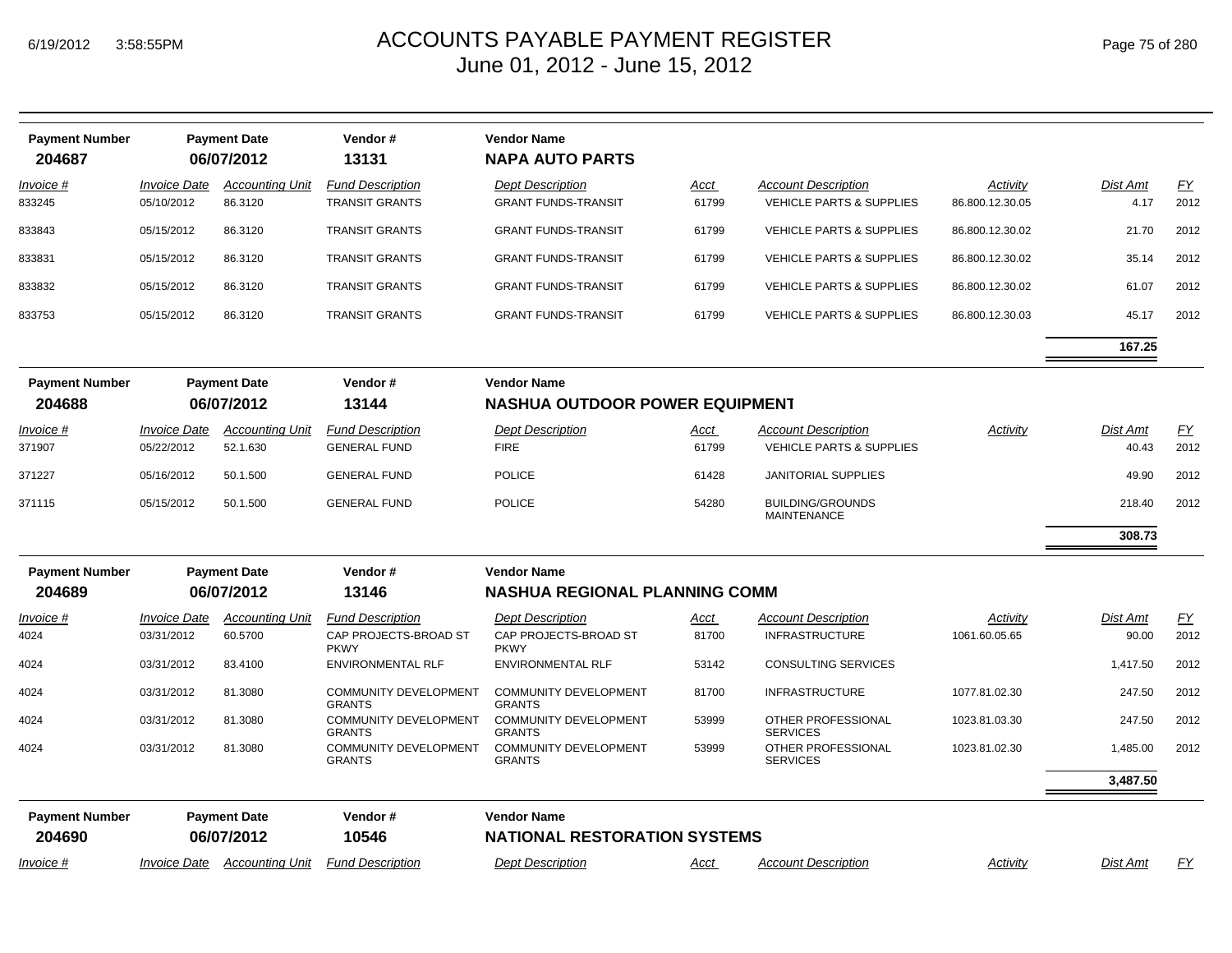| Page 76 of 280 |  |  |  |  |
|----------------|--|--|--|--|
|----------------|--|--|--|--|

| <b>Payment Number</b>            |                     | <b>Payment Date</b>    | Vendor#                              | <b>Vendor Name</b>                      |             |                                             |                 |                 |           |
|----------------------------------|---------------------|------------------------|--------------------------------------|-----------------------------------------|-------------|---------------------------------------------|-----------------|-----------------|-----------|
| 204690                           |                     | 06/07/2012             | 10546                                | <b>NATIONAL RESTORATION SYSTEMS</b>     |             |                                             |                 |                 |           |
| Invoice #                        | <b>Invoice Date</b> | <b>Accounting Unit</b> | <b>Fund Description</b>              | <b>Dept Description</b>                 | <u>Acct</u> | <b>Account Description</b>                  | Activity        | Dist Amt        | EY        |
| <b>APPLICATION 7</b>             | 05/08/2012          | 66.5300                | CAPITAL<br>PROJECTS-PARKING          | CAPITAL PROJECTS-PARKING                | 81200       | <b>BUILDINGS AND</b><br><b>IMPROVEMENTS</b> | 1006.66.02.30   | 3.860.88        | 2012      |
| <b>APPLICATION 7</b>             | 05/08/2012          | 66.5300                | CAPITAL<br>PROJECTS-PARKING          | CAPITAL PROJECTS-PARKING                | 81200       | <b>BUILDINGS AND</b><br><b>IMPROVEMENTS</b> | 1006.66.01.30   | 52,911.12       | 2012      |
| <b>CREDIT MEMO</b><br>07/22/2011 | 07/22/2011          | <b>BS5300</b>          | <b>CAPITAL</b><br>PROJECTS-PARKING   | CAPITAL PROJECTS-PARKING                | 131000      | DUE (TO)/FROM GENERAL<br>FUND (1000)        |                 | (206.01)        | 2012      |
|                                  |                     |                        |                                      |                                         |             |                                             |                 | 56,565.99       |           |
| <b>Payment Number</b>            |                     | <b>Payment Date</b>    | Vendor#                              | <b>Vendor Name</b>                      |             |                                             |                 |                 |           |
| 204691                           |                     | 06/07/2012             | 10070                                | <b>NCM DEMOLITION &amp; REMEDIATION</b> |             |                                             |                 |                 |           |
| Invoice #                        | <b>Invoice Date</b> | <b>Accounting Unit</b> | <b>Fund Description</b>              | <b>Dept Description</b>                 | <u>Acct</u> | <b>Account Description</b>                  | Activity        | <b>Dist Amt</b> | <u>FY</u> |
| <b>APPLICATION 7</b>             | 05/15/2012          | 60.5700                | CAP PROJECTS-BROAD ST<br><b>PKWY</b> | CAP PROJECTS-BROAD ST<br><b>PKWY</b>    | 81700       | <b>INFRASTRUCTURE</b>                       | 1061.60.02.20   | 57,521.90       | 2012      |
|                                  |                     |                        |                                      |                                         |             |                                             |                 | 57,521.90       |           |
| <b>Payment Number</b>            |                     | <b>Payment Date</b>    | Vendor#                              | <b>Vendor Name</b>                      |             |                                             |                 |                 |           |
| 204692                           |                     | 06/07/2012             | 13173                                | <b>NEW ENGLAND SHARPENING CO INC</b>    |             |                                             |                 |                 |           |
| <i>Invoice</i> #                 | <b>Invoice Date</b> | <b>Accounting Unit</b> | <b>Fund Description</b>              | <b>Dept Description</b>                 | <u>Acct</u> | <b>Account Description</b>                  | <b>Activity</b> | Dist Amt        | <u>FY</u> |
| 15487                            | 05/10/2012          | 77.1.650               | <b>GENERAL FUND</b>                  | <b>PARKS &amp; RECREATION</b>           | 71625       | PLAYGROUND EQUIPMENT                        |                 | 50.00           | 2012      |
|                                  |                     |                        |                                      |                                         |             |                                             |                 | 50.00           |           |
| <b>Payment Number</b>            |                     | <b>Payment Date</b>    | Vendor#                              | <b>Vendor Name</b>                      |             | <b>Payee Name</b>                           |                 |                 |           |
| 204693                           |                     | 06/07/2012             | 14522                                | <b>NEW ENGLAND TRAFFIC CONTROL SV</b>   |             | <b>NEW ENGLAND TRAFFICE CONTROL</b>         |                 |                 |           |
| Invoice #                        | <b>Invoice Date</b> | <b>Accounting Unit</b> | <b>Fund Description</b>              | <b>Dept Description</b>                 | Acct        | <b>Account Description</b>                  | Activity        | Dist Amt        | EY        |
| 163374                           | 04/14/2012          | 69.6200.540            | <b>WASTEWATER FUND</b>               | <b>WASTEWATER</b>                       | 54300       | <b>SEWER MAINTENANCE</b>                    |                 | 352.00          | 2012      |
|                                  |                     |                        |                                      |                                         |             |                                             |                 | 352.00          |           |
|                                  |                     |                        |                                      |                                         |             |                                             |                 |                 |           |
| <b>Payment Number</b>            |                     | <b>Payment Date</b>    | Vendor#                              | <b>Vendor Name</b>                      |             |                                             |                 |                 |           |
| 204694                           |                     | 06/07/2012             | 13195                                | <b>NORTHERN BUS SALES INC</b>           |             |                                             |                 |                 |           |
| <i>Invoice</i> #                 | <b>Invoice Date</b> | <b>Accounting Unit</b> | <b>Fund Description</b>              | <b>Dept Description</b>                 | Acct        | <b>Account Description</b>                  | Activity        | <b>Dist Amt</b> | <u>FY</u> |
| 011812-11021                     | 05/17/2012          | 86.3120                | <b>TRANSIT GRANTS</b>                | <b>GRANT FUNDS-TRANSIT</b>              | 61799       | <b>VEHICLE PARTS &amp; SUPPLIES</b>         | 86.800.12.30.01 | 23.77           | 2012      |
| 011831-14506                     | 05/18/2012          | 86.3120                | <b>TRANSIT GRANTS</b>                | <b>GRANT FUNDS-TRANSIT</b>              | 61799       | <b>VEHICLE PARTS &amp; SUPPLIES</b>         | 86.800.12.30.01 | 204.12          | 2012      |
|                                  |                     |                        |                                      |                                         |             |                                             |                 | 227.89          |           |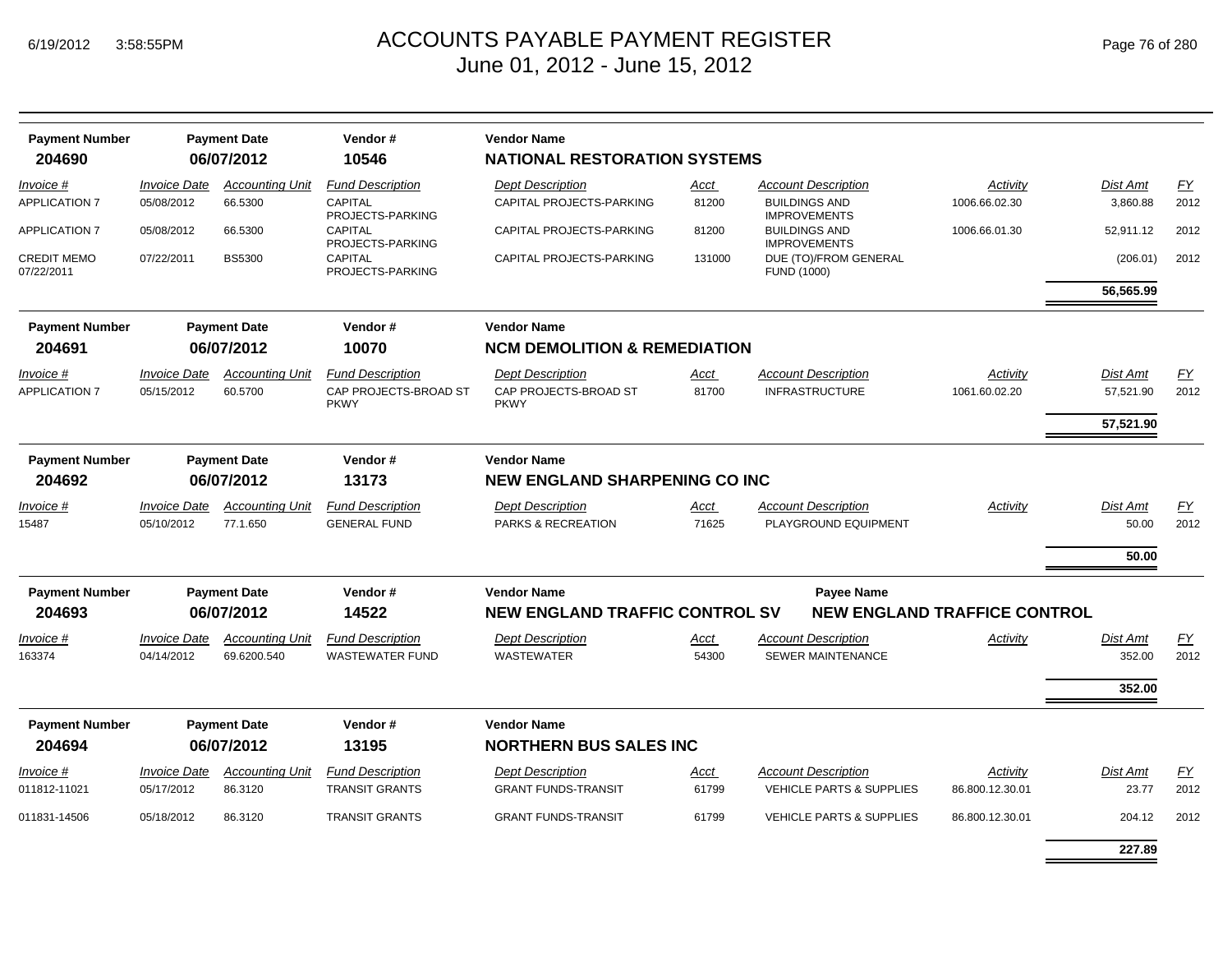# ACCOUNTS PAYABLE PAYMENT REGISTER Page 77 of 280 June 01, 2012 - June 15, 2012

| <b>Payment Number</b><br>204695 |                                   | <b>Payment Date</b><br>06/07/2012     | Vendor#<br>10576                                                               | <b>Vendor Name</b><br><b>NORTHLAND INDUSTRIAL TRUCK CO</b>       |                      |                                                                                  |          |                              |                   |
|---------------------------------|-----------------------------------|---------------------------------------|--------------------------------------------------------------------------------|------------------------------------------------------------------|----------------------|----------------------------------------------------------------------------------|----------|------------------------------|-------------------|
| Invoice #<br>K45006             | <b>Invoice Date</b><br>05/08/2012 | <b>Accounting Unit</b><br>61.1.700    | <b>Fund Description</b><br><b>GENERAL FUND</b>                                 | <b>Dept Description</b><br><b>STREETS</b>                        | Acct<br>54600        | <b>Account Description</b><br><b>VEHICLE REPAIRS &amp;</b><br><b>MAINTENANCE</b> | Activity | Dist Amt<br>253.31           | EY<br>2012        |
|                                 |                                   |                                       |                                                                                |                                                                  |                      |                                                                                  |          | 253.31                       |                   |
| <b>Payment Number</b><br>204696 |                                   | <b>Payment Date</b><br>06/07/2012     | Vendor#<br>10576                                                               | <b>Vendor Name</b><br><b>NORTHLAND INDUSTRIAL TRUCK CO</b>       |                      |                                                                                  |          |                              |                   |
| Invoice #<br>K45608             | <b>Invoice Date</b><br>05/09/2012 | <b>Accounting Unit</b><br>77.1.690    | <b>Fund Description</b><br><b>GENERAL FUND</b>                                 | <b>Dept Description</b><br>PARKS & RECREATION                    | <u>Acct</u><br>61799 | <b>Account Description</b><br><b>VEHICLE PARTS &amp; SUPPLIES</b>                | Activity | <b>Dist Amt</b><br>55.39     | <b>FY</b><br>2012 |
| K44883                          | 05/08/2012                        | 61.1.700                              | <b>GENERAL FUND</b>                                                            | <b>STREETS</b>                                                   | 54600                | <b>VEHICLE REPAIRS &amp;</b><br><b>MAINTENANCE</b>                               |          | 42.05                        | 2012              |
|                                 |                                   |                                       |                                                                                |                                                                  |                      |                                                                                  |          | 97.44                        |                   |
| <b>Payment Number</b><br>204697 |                                   | <b>Payment Date</b><br>06/07/2012     | Vendor#<br>11442                                                               | <b>Vendor Name</b><br><b>TIM O'NEIL</b>                          |                      |                                                                                  |          |                              |                   |
| Invoice #<br>05/17-05/30 TAPING | <b>Invoice Date</b><br>05/30/2012 | <b>Accounting Unit</b><br>22.2505     | <b>Fund Description</b><br><b>GOVT &amp; EDUCATION</b><br><b>CHANNELS FUND</b> | <b>Dept Description</b><br><b>GOV'T &amp; EDUCATION CHANNELS</b> | Acct<br>53470        | <b>Account Description</b><br><b>VIDEOGRAPHY SERVICES</b>                        | Activity | Dist Amt<br>512.50<br>512.50 | EY<br>2012        |
| <b>Payment Number</b><br>204698 |                                   | <b>Payment Date</b><br>06/07/2012     | Vendor#<br>10936                                                               | <b>Vendor Name</b><br>OFF THE WALL PROMOTIONS                    |                      |                                                                                  |          |                              |                   |
| Invoice #<br>ASC 2484           | <b>Invoice Date</b><br>05/15/2012 | <b>Accounting Unit</b><br>01.1010     | <b>Fund Description</b><br><b>GF-PRIOR YEAR EXPENSES</b>                       | <b>Dept Description</b><br><b>MAYOR-PRIOR YEAR</b>               | Acct<br>94100        | <b>Account Description</b><br>PRIOR YEAR ENCUMBRANCES                            | Activity | <b>Dist Amt</b><br>575.00    | <b>FY</b><br>2012 |
|                                 |                                   |                                       |                                                                                |                                                                  |                      |                                                                                  |          | 575.00                       |                   |
| <b>Payment Number</b><br>204699 |                                   | <b>Payment Date</b><br>06/07/2012     | Vendor#<br>13221                                                               | <b>Vendor Name</b><br><b>OMEGA INDUSTRIAL SUPPLY INC</b>         |                      |                                                                                  |          |                              |                   |
| <i>Invoice</i> #<br>S122739     | <b>Invoice Date</b><br>03/21/2012 | <b>Accounting Unit</b><br>69.6200.540 | <b>Fund Description</b><br><b>WASTEWATER FUND</b>                              | <b>Dept Description</b><br><b>WASTEWATER</b>                     | Acct<br>61299        | <b>Account Description</b><br>MISCELLANEOUS SUPPLIES                             | Activity | Dist Amt<br>1,728.40         | <b>FY</b><br>2012 |
|                                 |                                   |                                       |                                                                                |                                                                  |                      |                                                                                  |          | 1,728.40                     |                   |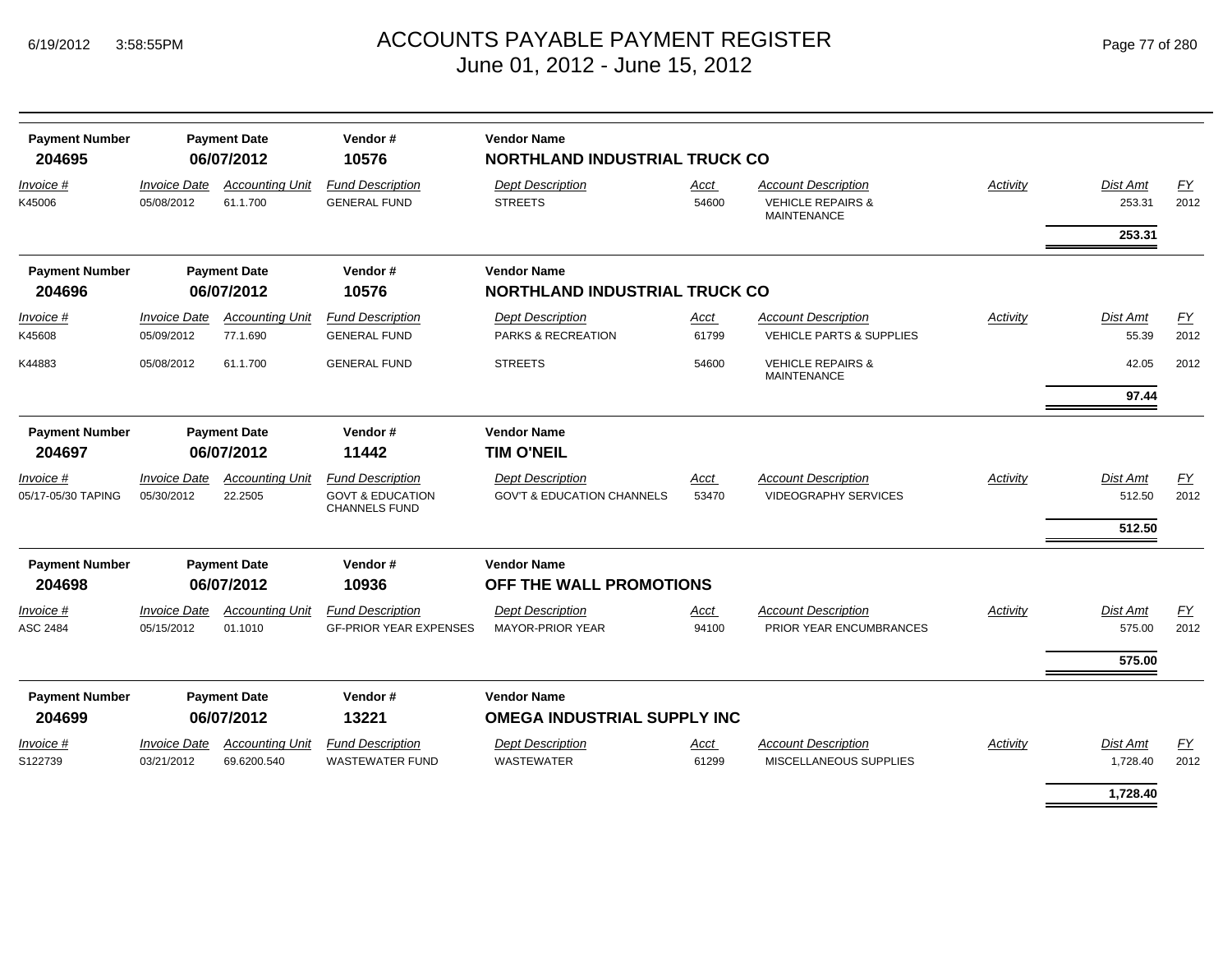|  | Page 78 of 280 |  |  |  |
|--|----------------|--|--|--|
|--|----------------|--|--|--|

| <b>Payment Number</b><br>204700 |                                   | <b>Payment Date</b><br>06/07/2012  | Vendor#<br>11796                               | <b>Vendor Name</b><br><b>MATTHEW PARZYCH</b>   |                      |                                                              |                                      |                          |            |
|---------------------------------|-----------------------------------|------------------------------------|------------------------------------------------|------------------------------------------------|----------------------|--------------------------------------------------------------|--------------------------------------|--------------------------|------------|
| Invoice #<br>9961-34            | <b>Invoice Date</b><br>05/26/2012 | <b>Accounting Unit</b><br>52.1.625 | <b>Fund Description</b><br><b>GENERAL FUND</b> | <b>Dept Description</b><br><b>FIRE</b>         | <b>Acct</b><br>61107 | <b>Account Description</b><br><b>CLOTHING &amp; UNIFORMS</b> | Activity                             | <b>Dist Amt</b><br>96.00 | EY<br>2012 |
|                                 |                                   |                                    |                                                |                                                |                      |                                                              |                                      | 96.00                    |            |
| <b>Payment Number</b><br>204701 |                                   | <b>Payment Date</b><br>06/07/2012  | Vendor#<br>13276                               | <b>Vendor Name</b><br><b>PEABODY SUPPLY CO</b> |                      |                                                              |                                      |                          |            |
| Invoice #                       | <b>Invoice Date</b>               | <b>Accounting Unit</b>             | <b>Fund Description</b>                        | <b>Dept Description</b>                        | Acct                 | <b>Account Description</b>                                   | Activity                             | Dist Amt                 | FY         |
| 963554                          | 05/01/2012                        | 69.6200.540                        | <b>WASTEWATER FUND</b>                         | <b>WASTEWATER</b>                              | 54487                | <b>EQUIPMENT REPAIRS &amp;</b><br><b>MAINTENANCE</b>         |                                      | 10.22                    | 2012       |
| 966539                          | 05/09/2012                        | 69.6200.670                        | <b>WASTEWATER FUND</b>                         | <b>WASTEWATER</b>                              | 54487                | <b>EQUIPMENT REPAIRS &amp;</b><br><b>MAINTENANCE</b>         |                                      | 6.02                     | 2012       |
|                                 |                                   |                                    |                                                |                                                |                      |                                                              |                                      | 16.24                    |            |
| <b>Payment Number</b>           |                                   | <b>Payment Date</b>                | Vendor#                                        | <b>Vendor Name</b>                             |                      |                                                              |                                      |                          |            |
| 204702                          |                                   | 06/07/2012                         | 13297                                          | PERMA LINE CORP OF NEW ENGLAND                 |                      |                                                              |                                      |                          |            |
| Invoice #                       | <b>Invoice Date</b>               | <b>Accounting Unit</b>             | <b>Fund Description</b>                        | <b>Dept Description</b>                        | Acct                 | <b>Account Description</b>                                   | <b>Activity</b>                      | Dist Amt                 | EY         |
| 133894                          | 05/09/2012                        | 64.1.705                           | <b>GENERAL FUND</b>                            | <b>TRAFFIC</b>                                 | 61542                | <b>SIGNS</b>                                                 |                                      | 40.80                    | 2012       |
|                                 |                                   |                                    |                                                |                                                |                      |                                                              |                                      | 40.80                    |            |
| <b>Payment Number</b>           |                                   | <b>Payment Date</b>                | Vendor#                                        | <b>Vendor Name</b>                             |                      |                                                              |                                      |                          |            |
| 204703                          |                                   | 06/07/2012                         | 13305                                          | <b>PHELPS LAKEISHA</b>                         |                      |                                                              |                                      |                          |            |
| <i>Invoice</i> #                | <b>Invoice Date</b>               | <b>Accounting Unit</b>             | <b>Fund Description</b>                        | <b>Dept Description</b>                        | Acct                 | <b>Account Description</b>                                   | <b>Activity</b>                      | <b>Dist Amt</b>          | EY         |
| 6/1-LAKEISHA<br><b>PHELPS</b>   | 06/01/2012                        | 50.1.500                           | <b>GENERAL FUND</b>                            | <b>POLICE</b>                                  | 61107                | <b>CLOTHING &amp; UNIFORMS</b>                               |                                      | 186.30                   | 2012       |
|                                 |                                   |                                    |                                                |                                                |                      |                                                              |                                      | 186.30                   |            |
| <b>Payment Number</b>           |                                   | <b>Payment Date</b>                | Vendor#                                        | <b>Vendor Name</b>                             |                      | <b>Payee Name</b>                                            |                                      |                          |            |
| 204704                          |                                   | 06/07/2012                         | 13313                                          | <b>PICHETTE BROS CONSTRUCTION INC</b>          |                      |                                                              | <b>PICHETTE BROS CONSTRUCTION CO</b> |                          |            |
| Invoice #                       | <b>Invoice Date</b>               | <b>Accounting Unit</b>             | <b>Fund Description</b>                        | <b>Dept Description</b>                        | Acct                 | <b>Account Description</b>                                   | Activity                             | Dist Amt                 | FY         |
| 2918                            | 05/24/2012                        | 61.1001                            | <b>CAPITAL IMPROVEMENTS</b>                    | STREETS-CAP IMP                                | 81100                | <b>CAPITAL IMPROVEMENTS</b>                                  | 1057.60.01.30                        | 9,000.00                 | 2012       |
| 2918                            | 05/24/2012                        | <b>BS1000</b>                      | <b>GENERAL FUND</b>                            | <b>GENERAL FUND</b>                            | 20800                | <b>RETAINAGE PAYABLE</b>                                     |                                      | (180.00)                 | 2012       |
|                                 |                                   |                                    |                                                |                                                |                      |                                                              |                                      | 8.820.00                 |            |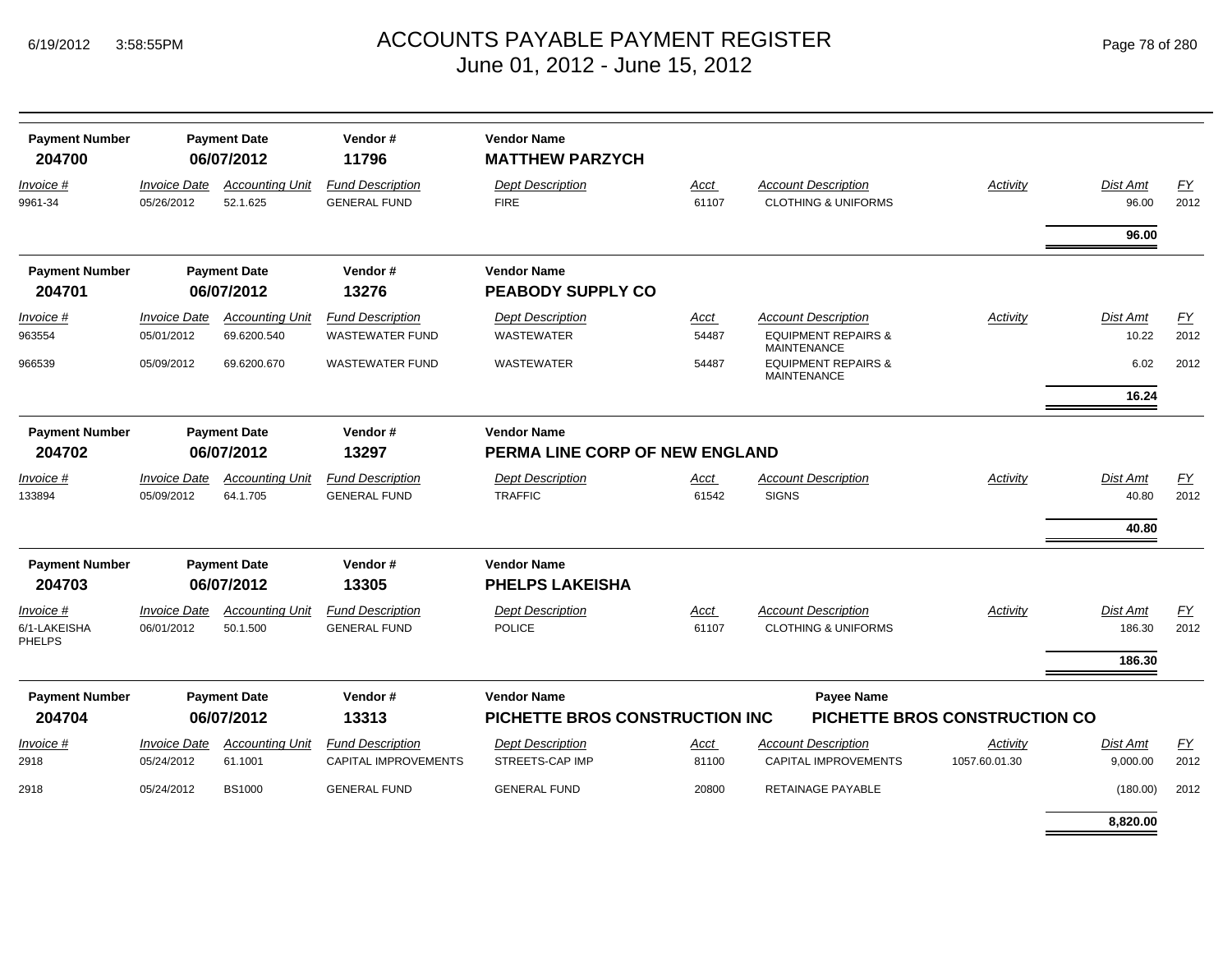| <b>Payment Number</b><br>204705        |                                   | <b>Payment Date</b><br>06/07/2012       | Vendor#<br>13314                                  | <b>Vendor Name</b><br><b>PICTOMETRY INTL CORP</b>     |                      |                                                                                  |                 |                                   |                   |
|----------------------------------------|-----------------------------------|-----------------------------------------|---------------------------------------------------|-------------------------------------------------------|----------------------|----------------------------------------------------------------------------------|-----------------|-----------------------------------|-------------------|
| Invoice #<br>INV007293-R               | <b>Invoice Date</b><br>06/07/2012 | <b>Accounting Unit</b><br>34.1.500      | <b>Fund Description</b><br><b>GENERAL FUND</b>    | <b>Dept Description</b><br>GIS                        | Acct<br>53500        | <b>Account Description</b><br>AERIAL IMAGERY SERVICES                            | Activity        | Dist Amt<br>14,427.25             | <u>FY</u><br>2012 |
|                                        |                                   |                                         |                                                   |                                                       |                      |                                                                                  |                 | 14,427.25                         |                   |
| <b>Payment Number</b>                  |                                   | <b>Payment Date</b>                     | Vendor#                                           | <b>Vendor Name</b>                                    |                      |                                                                                  |                 |                                   |                   |
| 204706                                 |                                   | 06/07/2012                              | 13319                                             | <b>PINE MOTOR PARTS</b>                               |                      |                                                                                  |                 |                                   |                   |
| <u>Invoice #</u><br>86537B             | <b>Invoice Date</b><br>05/14/2012 | <b>Accounting Unit</b><br>69.6200.540   | <b>Fund Description</b><br><b>WASTEWATER FUND</b> | <b>Dept Description</b><br><b>WASTEWATER</b>          | <u>Acct</u><br>54600 | <b>Account Description</b><br><b>VEHICLE REPAIRS &amp;</b><br><b>MAINTENANCE</b> | <b>Activity</b> | <b>Dist Amt</b><br>16.07<br>16.07 | EY<br>2012        |
| <b>Payment Number</b>                  |                                   | <b>Payment Date</b>                     | Vendor#                                           | <b>Vendor Name</b>                                    |                      |                                                                                  |                 |                                   |                   |
| 204707                                 |                                   | 06/07/2012                              | 11372                                             | <b>PIONEER ATHLETICS</b>                              |                      |                                                                                  |                 |                                   |                   |
| Invoice #                              | <b>Invoice Date</b>               | <b>Accounting Unit</b>                  | <b>Fund Description</b>                           | <b>Dept Description</b>                               | Acct                 | <b>Account Description</b>                                                       | Activity        | Dist Amt                          | EY                |
| INV440587                              | 04/30/2012                        | 77.1.650                                | <b>GENERAL FUND</b>                               | PARKS & RECREATION                                    | 54280                | <b>BUILDING/GROUNDS</b><br><b>MAINTENANCE</b>                                    |                 | 48.00                             | 2012              |
| INV440587                              | 04/30/2012                        | 77.1.650                                | <b>GENERAL FUND</b>                               | PARKS & RECREATION                                    | 54280                | <b>BUILDING/GROUNDS</b><br><b>MAINTENANCE</b>                                    |                 | 335.90<br>383.90                  | 2012              |
| <b>Payment Number</b>                  |                                   | <b>Payment Date</b>                     | Vendor#                                           | <b>Vendor Name</b>                                    |                      |                                                                                  |                 |                                   |                   |
| 204708                                 |                                   | 06/07/2012                              | 11744                                             | <b>MICHAEL POPOVICH</b>                               |                      |                                                                                  |                 |                                   |                   |
| Invoice #<br>REFUND-BUILDING<br>PERMIT | <b>Invoice Date</b><br>06/05/2012 | <b>Accounting Unit</b><br>53.1.730      | <b>Fund Description</b><br><b>GENERAL FUND</b>    | <b>Dept Description</b><br><b>BUILDING INSPECTION</b> | Acct<br>42300        | <b>Account Description</b><br><b>BUILDING PERMITS</b>                            | Activity        | <b>Dist Amt</b><br>5.00<br>5.00   | FY<br>2012        |
| <b>Payment Number</b>                  |                                   | <b>Payment Date</b>                     | Vendor#                                           | <b>Vendor Name</b>                                    |                      | <b>Payee Name</b>                                                                |                 |                                   |                   |
| 204709                                 |                                   | 06/07/2012                              | 13365                                             | <b>PROTECTION ONE SECURITY</b>                        |                      | <b>PROTECTION ONE ALARM MONTORIN</b>                                             |                 |                                   |                   |
| Invoice #<br>27692383-5/3/2012         | <b>Invoice Date</b><br>05/03/2012 | <b>Accounting Unit</b><br>29.1.720.8162 | <b>Fund Description</b><br><b>GENERAL FUND</b>    | <b>Dept Description</b><br><b>CITY BUILDINGS</b>      | Acct<br>55699        | <b>Account Description</b><br>OTHER CONTRACTED<br><b>SERVICES</b>                | Activity        | <b>Dist Amt</b><br>300.00         | EY<br>2012        |
| 27692383-5/3/2012                      | 05/03/2012                        | 29.1.720.8165                           | <b>GENERAL FUND</b>                               | <b>CITY BUILDINGS</b>                                 | 54236                | <b>SECURITY SERVICES</b>                                                         |                 | 132.36                            | 2012              |
|                                        |                                   |                                         |                                                   |                                                       |                      |                                                                                  |                 | 432.36                            |                   |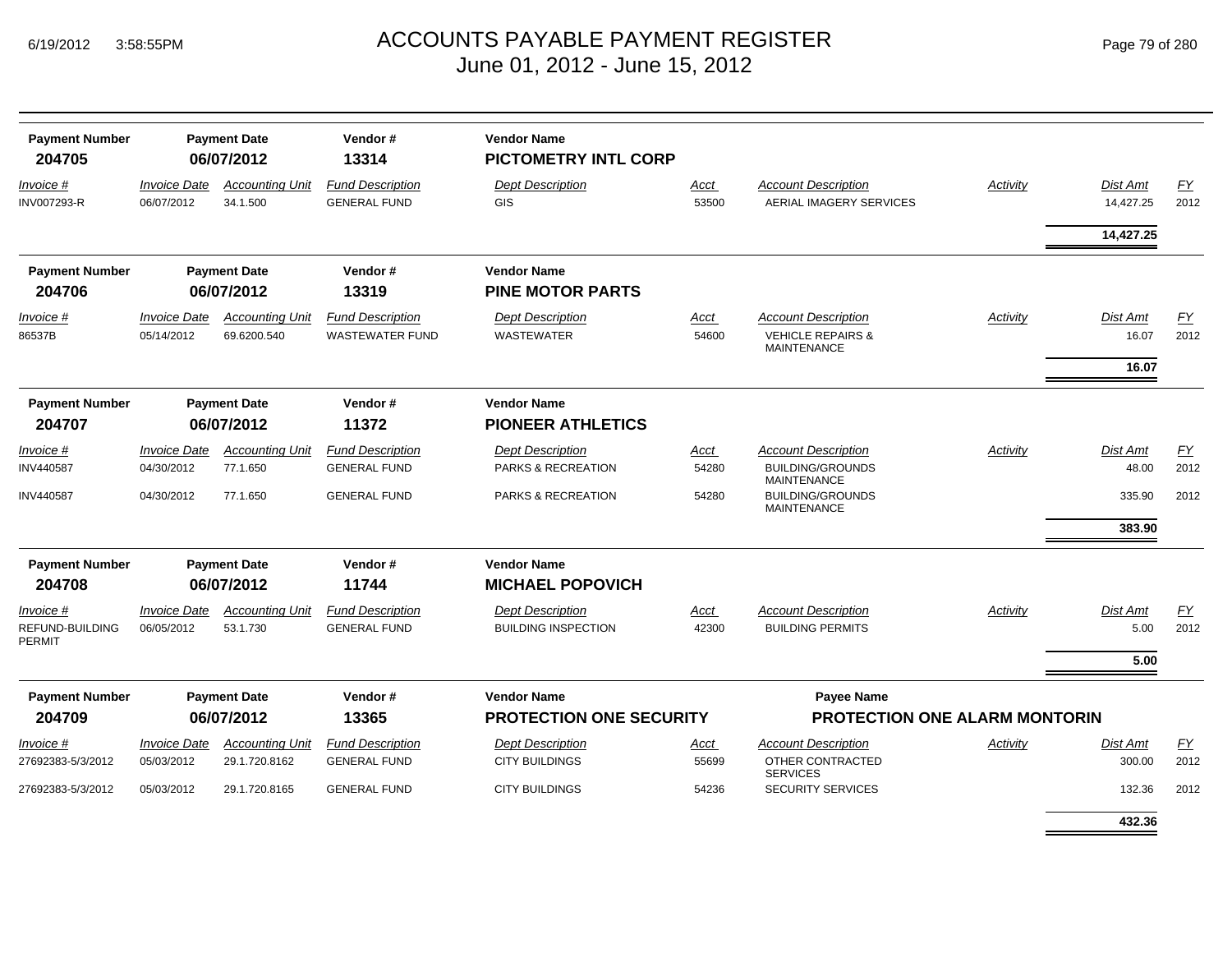| <b>Payment Number</b>           |                                          | <b>Payment Date</b>                   | Vendor#                                                  | <b>Vendor Name</b>                                          |               |                                                                   |                             |                          |                          |
|---------------------------------|------------------------------------------|---------------------------------------|----------------------------------------------------------|-------------------------------------------------------------|---------------|-------------------------------------------------------------------|-----------------------------|--------------------------|--------------------------|
| 204710                          |                                          | 06/07/2012                            | 13378                                                    | PURE WATERS OF NEW ENGLAND LLC                              |               |                                                                   |                             |                          |                          |
| Invoice #<br>13587              | <i><b>Invoice Date</b></i><br>05/06/2012 | <b>Accounting Unit</b><br>86.3120     | <b>Fund Description</b><br><b>TRANSIT GRANTS</b>         | <b>Dept Description</b><br><b>GRANT FUNDS-TRANSIT</b>       | Acct<br>55699 | <b>Account Description</b><br>OTHER CONTRACTED<br><b>SERVICES</b> | Activity<br>86.800.12.10.10 | Dist Amt<br>31.50        | EY<br>2012               |
|                                 |                                          |                                       |                                                          |                                                             |               |                                                                   |                             | 31.50                    |                          |
| <b>Payment Number</b>           |                                          | <b>Payment Date</b>                   | Vendor#                                                  | <b>Vendor Name</b>                                          |               |                                                                   |                             |                          |                          |
| 204711                          |                                          | 06/07/2012                            | 13397                                                    | <b>RANDOM HOUSE INC</b>                                     |               |                                                                   |                             |                          |                          |
| Invoice #<br>1084067499         | <b>Invoice Date</b><br>05/04/2012        | <b>Accounting Unit</b><br>79.1.755    | <b>Fund Description</b><br><b>GENERAL FUND</b>           | <b>Dept Description</b><br>LIBRARY                          | Acct<br>61814 | <b>Account Description</b><br><b>MEDIA</b>                        | Activity                    | <b>Dist Amt</b><br>37.50 | EY<br>2012               |
|                                 |                                          |                                       |                                                          |                                                             |               |                                                                   |                             | 37.50                    |                          |
| <b>Payment Number</b><br>204712 |                                          | <b>Payment Date</b><br>06/07/2012     | Vendor#<br>13401                                         | <b>Vendor Name</b><br><b>RATH YOUNG &amp; PIGNATELLI PC</b> |               |                                                                   |                             |                          |                          |
| <u>Invoice #</u>                | Invoice Date                             | <b>Accounting Unit</b>                | <b>Fund Description</b>                                  | <b>Dept Description</b>                                     | <u>Acct</u>   | <b>Account Description</b>                                        | <b>Activity</b>             | Dist Amt                 | EY                       |
| 57397                           | 04/18/2012                               | 93.1.900                              | <b>GENERAL FUND</b>                                      | <b>DEBT SERVICE</b>                                         | 75300         | <b>ISSUANCE COSTS</b>                                             |                             | 1,272.45                 | 2012                     |
|                                 |                                          |                                       |                                                          |                                                             |               |                                                                   |                             | 1,272.45                 |                          |
| <b>Payment Number</b>           |                                          | <b>Payment Date</b>                   | Vendor#                                                  | <b>Vendor Name</b>                                          |               |                                                                   |                             |                          |                          |
| 204713                          |                                          | 06/07/2012                            | 13431                                                    | <b>RESOURCE MANAGEMENT INC</b>                              |               |                                                                   |                             |                          |                          |
| Invoice #<br>15167-1            | <b>Invoice Date</b><br>04/30/2012        | <b>Accounting Unit</b><br>69.6200.670 | <b>Fund Description</b><br><b>WASTEWATER FUND</b>        | <b>Dept Description</b><br><b>WASTEWATER</b>                | Acct<br>54221 | <b>Account Description</b><br><b>DISPOSAL SERVICES</b>            | <b>Activity</b>             | Dist Amt<br>460.96       | EY<br>2012               |
|                                 |                                          |                                       |                                                          |                                                             |               |                                                                   |                             | 460.96                   |                          |
| <b>Payment Number</b>           |                                          | <b>Payment Date</b>                   | Vendor#                                                  | <b>Vendor Name</b>                                          |               |                                                                   |                             |                          |                          |
| 204714                          |                                          | 06/07/2012                            | 11761                                                    | <b>MONICA SALERNO</b>                                       |               |                                                                   |                             |                          |                          |
| Invoice #<br><b>AWARD 2012</b>  | <b>Invoice Date</b><br>06/04/2012        | <b>Accounting Unit</b><br>TF91.8607   | <b>Fund Description</b><br>VIRGINIA HOLT DUNLAP<br>AWARD | <b>Dept Description</b><br><b>SCHOOL</b>                    | Acct<br>68370 | <b>Account Description</b><br><b>SCHOLARSHIPS</b>                 | <b>Activity</b>             | <b>Dist Amt</b><br>15.00 | $\underline{FY}$<br>2012 |
|                                 |                                          |                                       |                                                          |                                                             |               |                                                                   |                             | 15.00                    |                          |
| <b>Payment Number</b>           |                                          | <b>Payment Date</b>                   | Vendor#                                                  | <b>Vendor Name</b>                                          |               | Payee Name                                                        |                             |                          |                          |
| 204715                          |                                          | 06/07/2012                            | 13501                                                    | <b>SAM'S CLUB</b>                                           |               | <b>SAM'S CLUB DIRECT-0860</b>                                     |                             |                          |                          |
| Invoice #                       | Invoice Date                             | <b>Accounting Unit</b>                | <b>Fund Description</b>                                  | <b>Dept Description</b>                                     | Acct          | <b>Account Description</b>                                        | Activity                    | Dist Amt                 | EY                       |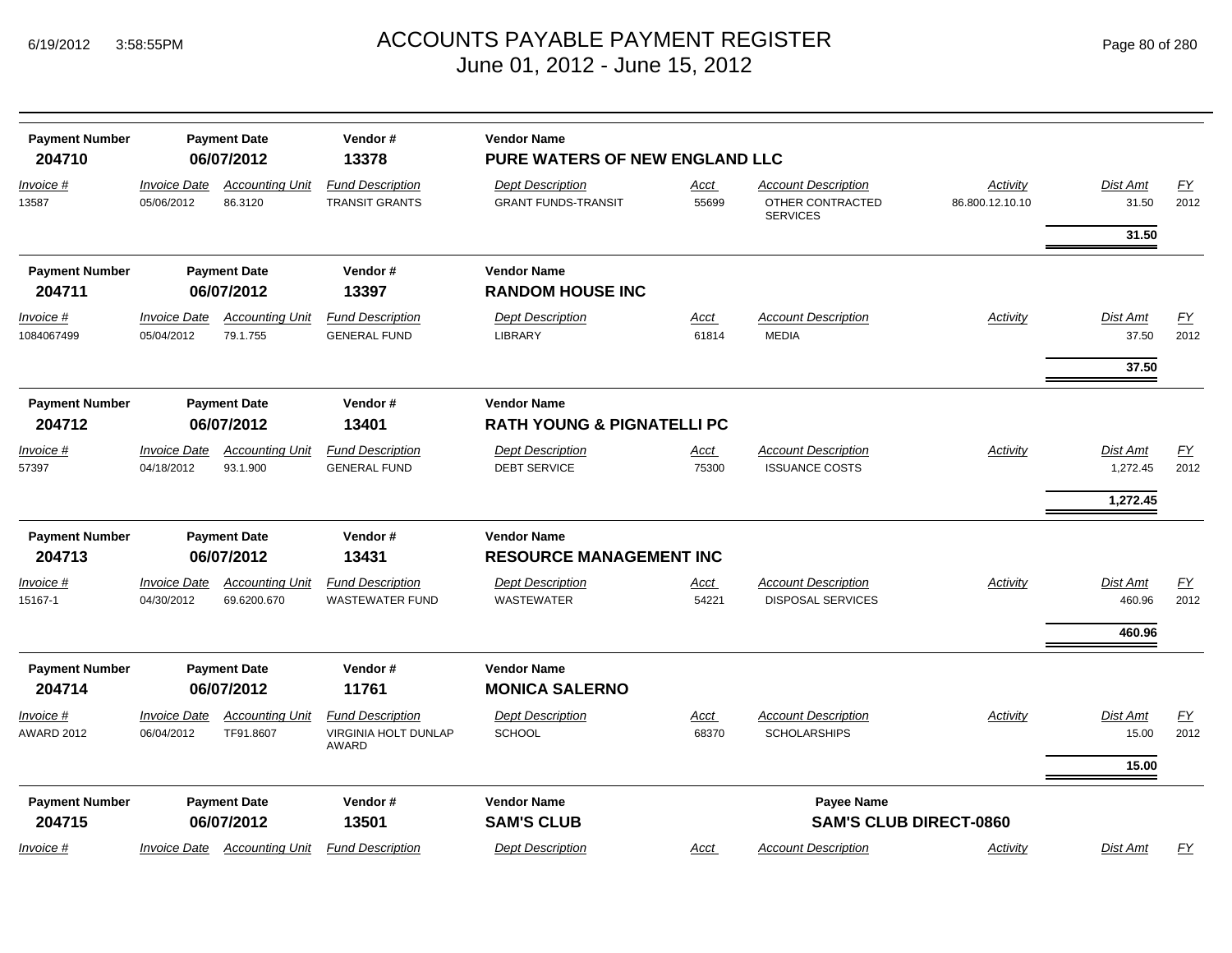| <b>Payment Number</b> |                     | <b>Payment Date</b>    | Vendor#                                             | <b>Vendor Name</b>                    |       | <b>Payee Name</b>                                  |          |                 |      |
|-----------------------|---------------------|------------------------|-----------------------------------------------------|---------------------------------------|-------|----------------------------------------------------|----------|-----------------|------|
| 204715                |                     | 06/07/2012             | 13501                                               | <b>SAM'S CLUB</b>                     |       | <b>SAM'S CLUB DIRECT-0860</b>                      |          |                 |      |
| Invoice #             | <b>Invoice Date</b> | <b>Accounting Unit</b> | <b>Fund Description</b>                             | <b>Dept Description</b>               | Acct  | <b>Account Description</b>                         | Activity | Dist Amt        | EY   |
| 32376352006           | 06/01/2012          | 77.1.650               | <b>GENERAL FUND</b>                                 | PARKS & RECREATION                    | 54280 | <b>BUILDING/GROUNDS</b><br><b>MAINTENANCE</b>      |          | 198.92          | 2012 |
| 878963520111629       | 05/25/2012          | 52.1.500               | <b>GENERAL FUND</b>                                 | <b>FIRE</b>                           | 61910 | <b>MEALS - FUNCTIONS</b>                           |          | 39.86           | 2012 |
| 734063520091666       | 05/28/2012          | 01.1.500               | <b>GENERAL FUND</b>                                 | <b>MAYOR</b>                          | 61910 | <b>MEALS - FUNCTIONS</b>                           |          | 121.64          | 2012 |
|                       |                     |                        |                                                     |                                       |       |                                                    |          | 360.42          |      |
| <b>Payment Number</b> |                     | <b>Payment Date</b>    | Vendor#                                             | <b>Vendor Name</b>                    |       |                                                    |          |                 |      |
| 204716                |                     | 06/07/2012             | 11100                                               | <b>SAN DIEGO MARRIOTT MARQUIS</b>     |       |                                                    |          |                 |      |
| <i>Invoice</i> #      | <b>Invoice Date</b> | <b>Accounting Unit</b> | <b>Fund Description</b>                             | <b>Dept Description</b>               | Acct  | <b>Account Description</b>                         | Activity | <b>Dist Amt</b> | EY   |
| ESRI CONF 2012        | 05/23/2012          | 34.1.500               | <b>GENERAL FUND</b>                                 | GIS                                   | 55400 | <b>CONFERENCES AND</b><br><b>SEMINARS</b>          |          | 1,474.00        | 2012 |
|                       |                     |                        |                                                     |                                       |       |                                                    |          | 1,474.00        |      |
| <b>Payment Number</b> |                     | <b>Payment Date</b>    | Vendor#                                             | <b>Vendor Name</b>                    |       |                                                    |          |                 |      |
| 204717                |                     | 06/07/2012             | 11798                                               | <b>ANTONIO SANCHEZ</b>                |       |                                                    |          |                 |      |
| Invoice #             | <b>Invoice Date</b> | <b>Accounting Unit</b> | <b>Fund Description</b>                             | <b>Dept Description</b>               | Acct  | <b>Account Description</b>                         | Activity | Dist Amt        | EY   |
| 5/21-TAPING           | 05/29/2012          | 22.2505                | <b>GOVT &amp; EDUCATION</b><br><b>CHANNELS FUND</b> | <b>GOV'T &amp; EDUCATION CHANNELS</b> | 53470 | <b>VIDEOGRAPHY SERVICES</b>                        |          | 50.00           | 2012 |
|                       |                     |                        |                                                     |                                       |       |                                                    |          | 50.00           |      |
| <b>Payment Number</b> |                     | <b>Payment Date</b>    | Vendor#                                             | <b>Vendor Name</b>                    |       |                                                    |          |                 |      |
| 204718                |                     | 06/07/2012             | 13504                                               | <b>SANEL AUTO PARTS CO</b>            |       |                                                    |          |                 |      |
| Invoice #             | <b>Invoice Date</b> | <b>Accounting Unit</b> | <b>Fund Description</b>                             | <b>Dept Description</b>               | Acct  | <b>Account Description</b>                         | Activity | <b>Dist Amt</b> | EY   |
| 02LQ5729              | 05/10/2012          | 68.6000.540            | <b>SOLID WASTE FUND</b>                             | <b>SOLID WASTE</b>                    | 54600 | <b>VEHICLE REPAIRS &amp;</b><br><b>MAINTENANCE</b> |          | 13.67           | 2012 |
| 02LQ5243              | 05/10/2012          | 68.6000.540            | <b>SOLID WASTE FUND</b>                             | <b>SOLID WASTE</b>                    | 54600 | <b>VEHICLE REPAIRS &amp;</b><br><b>MAINTENANCE</b> |          | 13.67           | 2012 |
| 02LQ7101              | 05/10/2012          | 68.6000.540            | <b>SOLID WASTE FUND</b>                             | <b>SOLID WASTE</b>                    | 54600 | <b>VEHICLE REPAIRS &amp;</b><br><b>MAINTENANCE</b> |          | 26.78           | 2012 |
| 02LQ6754              | 05/10/2012          | 68.6000.540            | <b>SOLID WASTE FUND</b>                             | <b>SOLID WASTE</b>                    | 54600 | <b>VEHICLE REPAIRS &amp;</b><br><b>MAINTENANCE</b> |          | 13.67           | 2012 |
| 02LQ5223              | 05/10/2012          | 68.6000.540            | <b>SOLID WASTE FUND</b>                             | <b>SOLID WASTE</b>                    | 54600 | <b>VEHICLE REPAIRS &amp;</b><br><b>MAINTENANCE</b> |          | 38.42           | 2012 |
|                       |                     |                        |                                                     |                                       |       |                                                    |          | 106.21          |      |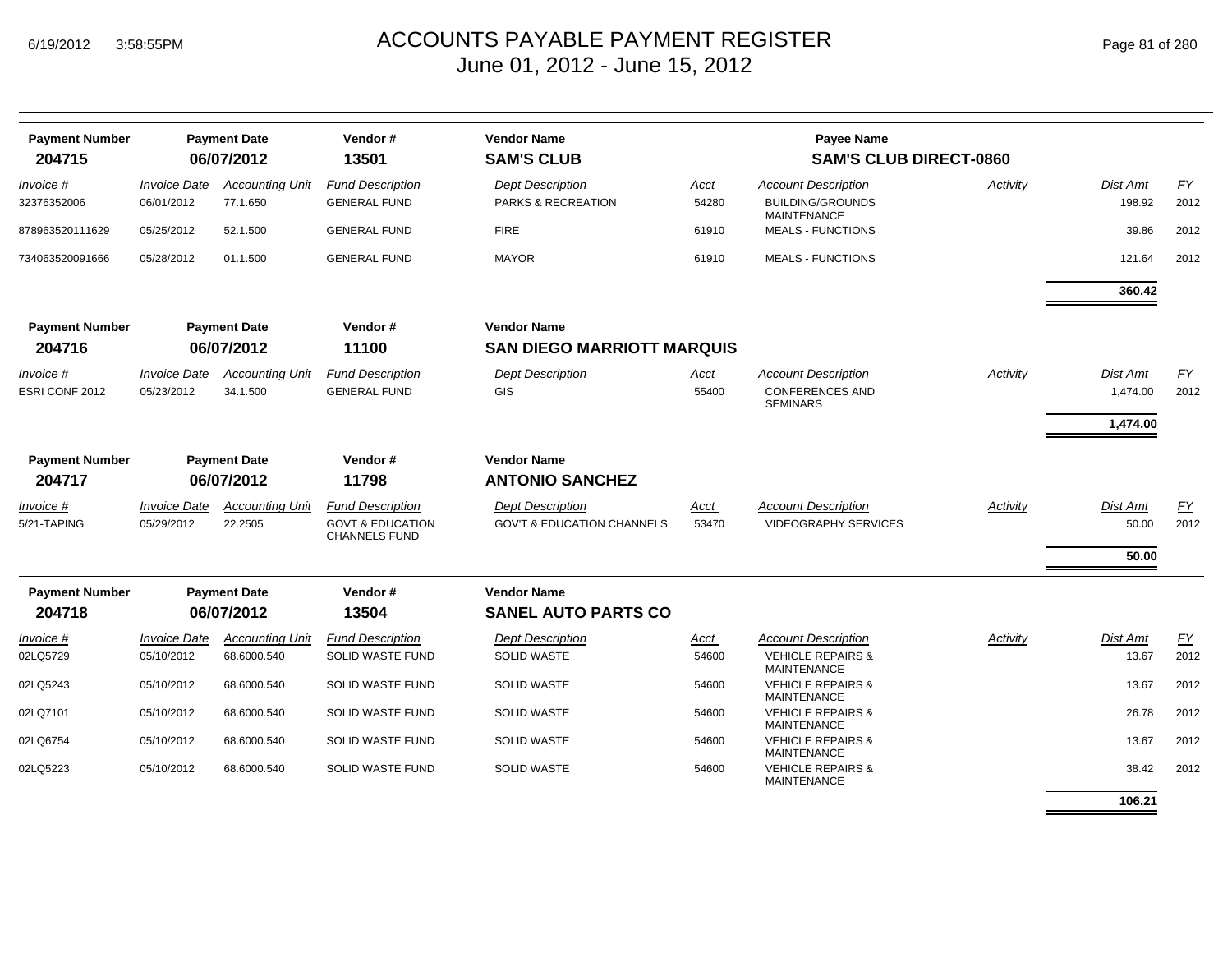# ACCOUNTS PAYABLE PAYMENT REGISTER Page 82 of 280 June 01, 2012 - June 15, 2012

| <b>Payment Number</b><br>204719 |                                          | <b>Payment Date</b><br>06/07/2012  | Vendor#<br>13504                               | <b>Vendor Name</b><br><b>SANEL AUTO PARTS CO</b> |               |                                                                   |               |                         |                   |
|---------------------------------|------------------------------------------|------------------------------------|------------------------------------------------|--------------------------------------------------|---------------|-------------------------------------------------------------------|---------------|-------------------------|-------------------|
| Invoice #<br>021Q8554           | <i><b>Invoice Date</b></i><br>05/10/2012 | <b>Accounting Unit</b><br>52.1.630 | <b>Fund Description</b><br><b>GENERAL FUND</b> | <b>Dept Description</b><br><b>FIRE</b>           | Acct<br>61799 | <b>Account Description</b><br><b>VEHICLE PARTS &amp; SUPPLIES</b> | Activity      | <b>Dist Amt</b><br>9.15 | <u>FY</u><br>2012 |
| 02LQ6768                        | 05/10/2012                               | 52.1.630                           | <b>GENERAL FUND</b>                            | <b>FIRE</b>                                      | 61799         | <b>VEHICLE PARTS &amp; SUPPLIES</b>                               |               | 5.00                    | 2012              |
| 02LQ3527                        | 05/09/2012                               | 52.1.630                           | <b>GENERAL FUND</b>                            | <b>FIRE</b>                                      | 61799         | <b>VEHICLE PARTS &amp; SUPPLIES</b>                               |               | 9.98                    | 2012              |
| 02LP1635                        | 05/08/2012                               | 52.1.630                           | <b>GENERAL FUND</b>                            | <b>FIRE</b>                                      | 61799         | VEHICLE PARTS & SUPPLIES                                          |               | 18.70                   | 2012              |
| 02LN5804                        | 05/04/2012                               | 52.1.630                           | <b>GENERAL FUND</b>                            | <b>FIRE</b>                                      | 61799         | <b>VEHICLE PARTS &amp; SUPPLIES</b>                               |               | 78.73                   | 2012              |
|                                 |                                          |                                    |                                                |                                                  |               |                                                                   |               | 121.56                  |                   |
| <b>Payment Number</b><br>204720 |                                          | <b>Payment Date</b><br>06/07/2012  | Vendor#<br>13504                               | <b>Vendor Name</b><br><b>SANEL AUTO PARTS CO</b> |               |                                                                   |               |                         |                   |
|                                 |                                          |                                    |                                                |                                                  |               |                                                                   |               |                         |                   |
| Invoice #                       | <b>Invoice Date</b>                      | <b>Accounting Unit</b>             | <b>Fund Description</b>                        | <b>Dept Description</b>                          | Acct          | <b>Account Description</b>                                        | Activity      | <b>Dist Amt</b>         | EY                |
| 02LQ8359                        | 05/10/2012                               | 61.1.700                           | <b>GENERAL FUND</b>                            | <b>STREETS</b>                                   | 54600         | <b>VEHICLE REPAIRS &amp;</b><br><b>MAINTENANCE</b>                |               | 66.97                   | 2012              |
| 02LP9682                        | 05/09/2012                               | 61.1.700                           | <b>GENERAL FUND</b>                            | <b>STREETS</b>                                   | 54600         | <b>VEHICLE REPAIRS &amp;</b><br><b>MAINTENANCE</b>                |               | 25.58                   | 2012              |
| 02LN8255                        | 05/04/2012                               | 61.1.700                           | <b>GENERAL FUND</b>                            | <b>STREETS</b>                                   | 54600         | <b>VEHICLE REPAIRS &amp;</b><br><b>MAINTENANCE</b>                |               | 58.86                   | 2012              |
|                                 |                                          |                                    |                                                |                                                  |               |                                                                   |               | 151.41                  |                   |
| <b>Payment Number</b>           |                                          | <b>Payment Date</b>                | Vendor#                                        | <b>Vendor Name</b>                               |               |                                                                   |               |                         |                   |
| 204721                          |                                          | 06/07/2012                         | 13504                                          | <b>SANEL AUTO PARTS CO</b>                       |               |                                                                   |               |                         |                   |
| Invoice #                       | <b>Invoice Date</b>                      | <b>Accounting Unit</b>             | <b>Fund Description</b>                        | <b>Dept Description</b>                          | Acct          | <b>Account Description</b>                                        | Activity      | <b>Dist Amt</b>         | EY                |
| 02LP8187                        | 05/09/2012                               | 77.1.690                           | <b>GENERAL FUND</b>                            | PARKS & RECREATION                               | 61799         | <b>VEHICLE PARTS &amp; SUPPLIES</b>                               |               | 87.08                   | 2012              |
|                                 |                                          |                                    |                                                |                                                  |               |                                                                   |               | 87.08                   |                   |
| <b>Payment Number</b>           |                                          | <b>Payment Date</b>                | Vendor#                                        | <b>Vendor Name</b>                               |               |                                                                   |               |                         |                   |
| 204722                          |                                          | 06/07/2012                         | 13536                                          | THE SCOTT LAWSON GROUP LTD                       |               |                                                                   |               |                         |                   |
| Invoice #                       | <b>Invoice Date</b>                      | <b>Accounting Unit</b>             | <b>Fund Description</b>                        | <b>Dept Description</b>                          | <u>Acct</u>   | <b>Account Description</b>                                        | Activity      | Dist Amt                | $\underline{FY}$  |
| 00039205                        | 05/22/2012                               | 29.5000                            | CAP PROJECTS-GEN GOVT<br><b>BLDGS</b>          | CAPITAL PROJECTS-CITY BLDGS                      | 81200         | <b>BUILDINGS AND</b><br><b>IMPROVEMENTS</b>                       | 1002.29.02.35 | 1,350.00                | 2012              |
|                                 |                                          |                                    |                                                |                                                  |               |                                                                   |               | 1.350.00                |                   |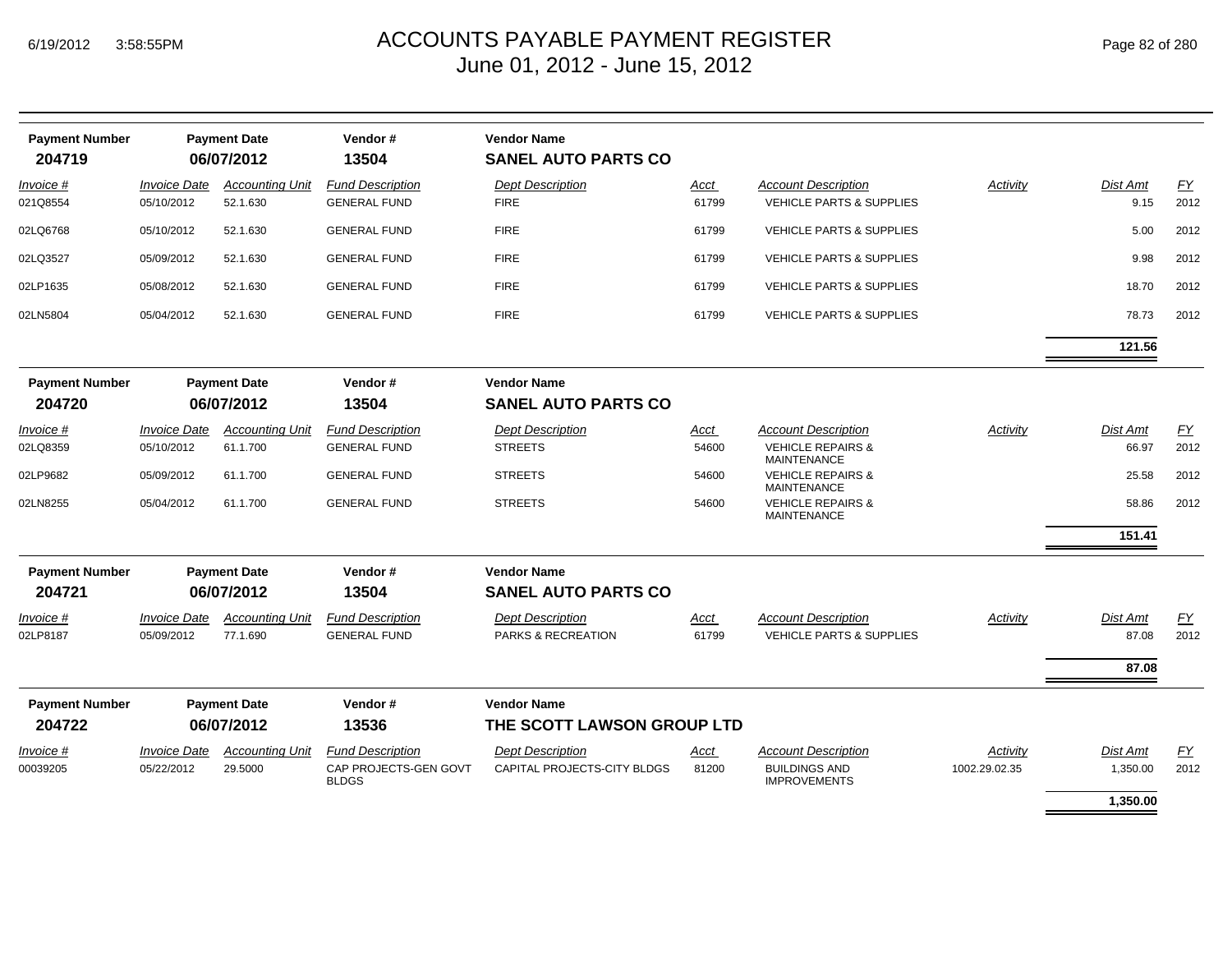| <b>Payment Number</b><br>204723 |                                   | <b>Payment Date</b><br>06/07/2012     | Vendor#<br>13575                                                       | <b>Vendor Name</b><br><b>SIMON &amp; SCHUSTER</b>                      |                      |                                                    |          |                                         |                          |
|---------------------------------|-----------------------------------|---------------------------------------|------------------------------------------------------------------------|------------------------------------------------------------------------|----------------------|----------------------------------------------------|----------|-----------------------------------------|--------------------------|
| Invoice #<br>013557954          | <b>Invoice Date</b><br>05/18/2012 | <b>Accounting Unit</b><br>TF79.8063   | <b>Fund Description</b><br><b>LIBRARY-HENRY STEARNS</b><br><b>FUND</b> | <b>Dept Description</b><br><b>LIBRARY-HENRY STEARNS FUND</b>           | <u>Acct</u><br>61807 | <b>Account Description</b><br><b>PUBLICATIONS</b>  | Activity | Dist Amt<br>31.64<br>31.64              | EY<br>2012               |
| <b>Payment Number</b><br>204724 |                                   | <b>Payment Date</b><br>06/07/2012     | Vendor#<br>13595                                                       | <b>Vendor Name</b><br><b>SNAP ON TOOLS</b>                             |                      |                                                    |          |                                         |                          |
| <u>Invoice #</u><br>196542      | <b>Invoice Date</b><br>05/22/2012 | <b>Accounting Unit</b><br>61.1.700    | <b>Fund Description</b><br><b>GENERAL FUND</b>                         | <b>Dept Description</b><br><b>STREETS</b>                              | <u>Acct</u><br>71025 | <b>Account Description</b><br><b>SMALL TOOLS</b>   | Activity | <b>Dist Amt</b><br>24.35<br>24.35       | EY<br>2012               |
| <b>Payment Number</b><br>204725 |                                   | <b>Payment Date</b><br>06/07/2012     | Vendor#<br>13643                                                       | <b>Vendor Name</b><br><b>STANLEY ELEVATOR CO INC</b>                   |                      |                                                    |          |                                         |                          |
| Invoice #<br>SRV000188129       | <b>Invoice Date</b><br>06/01/2012 | <b>Accounting Unit</b><br>28.6500.500 | <b>Fund Description</b><br>PROPERTY & CASUALTY<br><b>FUND</b>          | <b>Dept Description</b><br><b>RISK MGMT-PROPERTY &amp;</b><br>CASUALTY | Acct<br>54267        | <b>Account Description</b><br>ELEVATOR MAINTENANCE | Activity | <b>Dist Amt</b><br>4,076.28<br>4,076.28 | <u>FY</u><br>2012        |
| <b>Payment Number</b>           |                                   | <b>Payment Date</b>                   | Vendor#                                                                | <b>Vendor Name</b>                                                     |                      |                                                    |          |                                         |                          |
| 204726                          |                                   | 06/07/2012                            | 11963                                                                  | <b>STAPLES BUSINESS ADVANTAGE</b>                                      |                      |                                                    |          |                                         |                          |
| Invoice #<br>3175157408         | <b>Invoice Date</b><br>05/24/2012 | <b>Accounting Unit</b><br>77.1.500    | <b>Fund Description</b><br><b>GENERAL FUND</b>                         | <b>Dept Description</b><br>PARKS & RECREATION                          | <u>Acct</u><br>61100 | <b>Account Description</b><br>OFFICE SUPPLIES      | Activity | Dist Amt<br>23.37                       | $\underline{FY}$<br>2012 |
| 3174523968                      | 05/10/2012                        | 61.1.670                              | <b>GENERAL FUND</b>                                                    | <b>STREETS</b>                                                         | 61100                | OFFICE SUPPLIES                                    |          | 5.00                                    | 2012                     |
| 3174523968                      | 05/10/2012                        | 61.1.670                              | <b>GENERAL FUND</b>                                                    | <b>STREETS</b>                                                         | 61100                | OFFICE SUPPLIES                                    |          | 28.98                                   | 2012                     |
| 3174523967                      | 05/10/2012                        | 61.1.670                              | <b>GENERAL FUND</b>                                                    | <b>STREETS</b>                                                         | 61100                | OFFICE SUPPLIES                                    |          | 261.36                                  | 2012                     |
| 3174472597                      | 05/05/2012                        | 81.1.500                              | <b>GENERAL FUND</b>                                                    | <b>COMMUNITY DEVELOPMENT</b>                                           | 61650                | <b>COPIER SUPPLIES</b>                             |          | 38.24                                   | 2012                     |
| 3174472603                      | 05/08/2012                        | 81.1.500                              | <b>GENERAL FUND</b>                                                    | <b>COMMUNITY DEVELOPMENT</b>                                           | 61100                | OFFICE SUPPLIES                                    |          | 5.00                                    | 2012                     |
| 3174472603                      | 05/08/2012                        | 81.1.500                              | <b>GENERAL FUND</b>                                                    | COMMUNITY DEVELOPMENT                                                  | 61100                | OFFICE SUPPLIES                                    |          | 1.79                                    | 2012                     |
| 3174472597                      | 05/05/2012                        | 81.1.500                              | <b>GENERAL FUND</b>                                                    | COMMUNITY DEVELOPMENT                                                  | 61100                | OFFICE SUPPLIES                                    |          | 12.99                                   | 2012                     |
| 3174213053                      | 05/03/2012                        | 18.1.500                              | <b>GENERAL FUND</b>                                                    | OTHER GENERAL GOV'T                                                    | 45960                | <b>VENDOR DISCOUNTS</b>                            |          | (19.44)                                 | 2012                     |
| 3174523967                      | 05/10/2012                        | 18.1.500                              | <b>GENERAL FUND</b>                                                    | OTHER GENERAL GOV'T                                                    | 45960                | <b>VENDOR DISCOUNTS</b>                            |          | (7.84)                                  | 2012                     |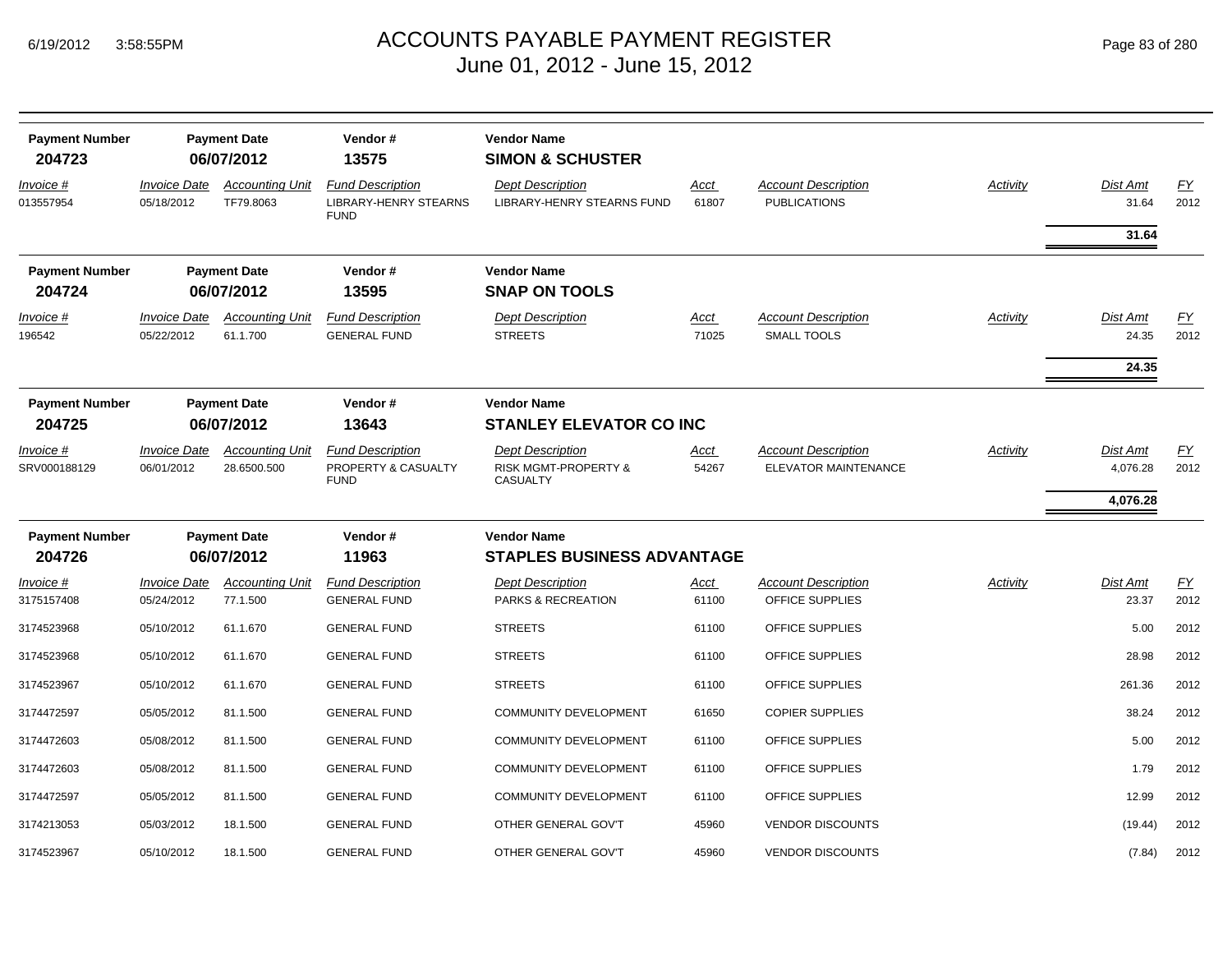-

| <b>Payment Number</b><br>204726 |                                   | <b>Payment Date</b><br>06/07/2012     | Vendor#<br>11963                                  | <b>Vendor Name</b><br><b>STAPLES BUSINESS ADVANTAGE</b> |                      |                                                                   |                           |                                         |            |
|---------------------------------|-----------------------------------|---------------------------------------|---------------------------------------------------|---------------------------------------------------------|----------------------|-------------------------------------------------------------------|---------------------------|-----------------------------------------|------------|
| <i>Invoice</i> #<br>3174213053  | <b>Invoice Date</b><br>05/03/2012 | <b>Accounting Unit</b><br>26.1.500    | <b>Fund Description</b><br><b>GENERAL FUND</b>    | <b>Dept Description</b><br><b>FINANCIAL SERVICES</b>    | <b>Acct</b><br>61100 | <b>Account Description</b><br>OFFICE SUPPLIES                     | Activity                  | Dist Amt<br>648.00                      | EY<br>2012 |
| 3174462386                      | 05/06/2012                        | 52.1.500                              | <b>GENERAL FUND</b>                               | <b>FIRE</b>                                             | 61100                | OFFICE SUPPLIES                                                   |                           | 65.48                                   | 2012       |
|                                 |                                   |                                       |                                                   |                                                         |                      |                                                                   |                           | 1,062.93                                |            |
| <b>Payment Number</b><br>204727 |                                   | <b>Payment Date</b><br>06/07/2012     | Vendor#<br>13654                                  | <b>Vendor Name</b><br><b>STEARNS &amp; WHELER LLC</b>   |                      | <b>Payee Name</b><br><b>STEARNS &amp; WHELER</b>                  |                           |                                         |            |
| Invoice #<br>8612356            | <b>Invoice Date</b><br>01/25/2012 | <b>Accounting Unit</b><br>69.6200.950 | <b>Fund Description</b><br><b>WASTEWATER FUND</b> | <b>Dept Description</b><br><b>WASTEWATER</b>            | Acct<br>81700        | <b>Account Description</b><br><b>INFRASTRUCTURE</b>               | Activity<br>1042.69.01.30 | <b>Dist Amt</b><br>9,772.05<br>9,772.05 | EY<br>2012 |
| <b>Payment Number</b><br>204728 |                                   | <b>Payment Date</b><br>06/07/2012     | Vendor#<br>13706                                  | <b>Vendor Name</b><br><b>TAB PRODUCTS CO LLC</b>        |                      |                                                                   |                           |                                         |            |
| Invoice #<br>2103109            | <b>Invoice Date</b><br>05/08/2012 | <b>Accounting Unit</b><br>50.1.500    | <b>Fund Description</b><br><b>GENERAL FUND</b>    | <b>Dept Description</b><br><b>POLICE</b>                | Acct<br>61100        | <b>Account Description</b><br>OFFICE SUPPLIES                     | Activity                  | Dist Amt<br>11.87                       | EY<br>2012 |
| 2103109                         | 05/08/2012                        | 50.1.500                              | <b>GENERAL FUND</b>                               | <b>POLICE</b>                                           | 61100                | OFFICE SUPPLIES                                                   |                           | 50.45                                   | 2012       |
|                                 |                                   |                                       |                                                   |                                                         |                      |                                                                   |                           | 62.32                                   |            |
| <b>Payment Number</b><br>204729 |                                   | <b>Payment Date</b><br>06/07/2012     | Vendor#<br>13757                                  | <b>Vendor Name</b><br><b>TOWERS MOTOR PARTS CORP</b>    |                      |                                                                   |                           |                                         |            |
| Invoice #<br>681097             | <b>Invoice Date</b><br>05/17/2012 | <b>Accounting Unit</b><br>50.1.500    | <b>Fund Description</b><br><b>GENERAL FUND</b>    | <b>Dept Description</b><br><b>POLICE</b>                | Acct<br>61799        | <b>Account Description</b><br><b>VEHICLE PARTS &amp; SUPPLIES</b> | Activity                  | Dist Amt<br>(25.79)                     | EY<br>2012 |
| 681172                          | 05/18/2012                        | 50.1.500                              | <b>GENERAL FUND</b>                               | <b>POLICE</b>                                           | 61799                | <b>VEHICLE PARTS &amp; SUPPLIES</b>                               |                           | 63.96                                   | 2012       |
| 680179                          | 05/08/2012                        | 50.1.500                              | <b>GENERAL FUND</b>                               | POLICE                                                  | 61799                | <b>VEHICLE PARTS &amp; SUPPLIES</b>                               |                           | (55.71)                                 | 2012       |
| 680029                          | 05/04/2012                        | 50.1.500                              | <b>GENERAL FUND</b>                               | <b>POLICE</b>                                           | 61799                | <b>VEHICLE PARTS &amp; SUPPLIES</b>                               |                           | 55.71                                   | 2012       |
| 679503                          | 05/02/2012                        | 50.1.500                              | <b>GENERAL FUND</b>                               | <b>POLICE</b>                                           | 61799                | <b>VEHICLE PARTS &amp; SUPPLIES</b>                               |                           | 18.66                                   | 2012       |
| 679778                          | 05/04/2012                        | 50.1.500                              | <b>GENERAL FUND</b>                               | <b>POLICE</b>                                           | 61799                | <b>VEHICLE PARTS &amp; SUPPLIES</b>                               |                           | (18.66)                                 | 2012       |
|                                 |                                   |                                       |                                                   |                                                         |                      |                                                                   |                           | 38.17                                   |            |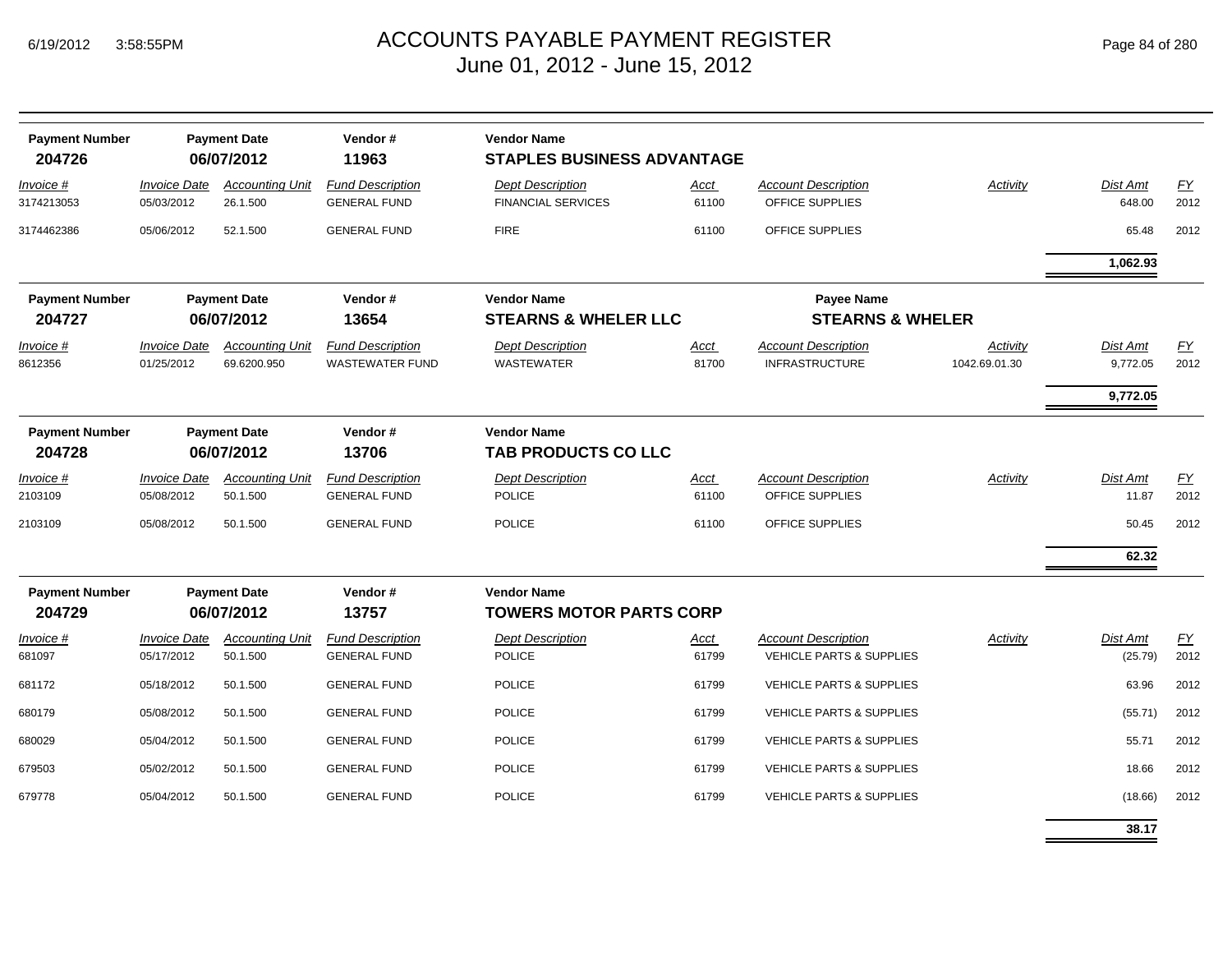| <b>Payment Number</b>          |                                   | <b>Payment Date</b>                   | Vendor#                                     | <b>Vendor Name</b>                            |                      |                                                   |                 |                    |                   |
|--------------------------------|-----------------------------------|---------------------------------------|---------------------------------------------|-----------------------------------------------|----------------------|---------------------------------------------------|-----------------|--------------------|-------------------|
| 204730                         |                                   | 06/07/2012                            | 13773                                       | <b>TRUE BLUE CLEANERS</b>                     |                      |                                                   |                 |                    |                   |
| Invoice #                      | <b>Invoice Date</b>               | <b>Accounting Unit</b>                | <b>Fund Description</b>                     | <b>Dept Description</b>                       | <u>Acct</u>          | <b>Account Description</b>                        | Activity        | Dist Amt           | EY                |
| 77157                          | 05/21/2012                        | 52.1.625                              | <b>GENERAL FUND</b>                         | <b>FIRE</b>                                   | 55699                | OTHER CONTRACTED<br><b>SERVICES</b>               |                 | 22.62              | 2012              |
| 77155                          | 05/21/2012                        | 52.1.625                              | <b>GENERAL FUND</b>                         | <b>FIRE</b>                                   | 55699                | OTHER CONTRACTED<br><b>SERVICES</b>               |                 | 22.62              | 2012              |
| 77091                          | 05/21/2012                        | 52.1.625                              | <b>GENERAL FUND</b>                         | <b>FIRE</b>                                   | 55699                | OTHER CONTRACTED<br><b>SERVICES</b>               |                 | 15.08              | 2012              |
| 77089                          | 05/21/2012                        | 52.1.625                              | <b>GENERAL FUND</b>                         | <b>FIRE</b>                                   | 55699                | OTHER CONTRACTED<br><b>SERVICES</b>               |                 | 22.62              | 2012              |
| 77034                          | 05/21/2012                        | 52.1.625                              | <b>GENERAL FUND</b>                         | <b>FIRE</b>                                   | 55699                | OTHER CONTRACTED<br><b>SERVICES</b>               |                 | 30.16              | 2012              |
| 77030                          | 05/21/2012                        | 52.1.625                              | <b>GENERAL FUND</b>                         | <b>FIRE</b>                                   | 55699                | OTHER CONTRACTED<br><b>SERVICES</b>               |                 | 30.16              | 2012              |
| 75037                          | 05/17/2012                        | 52.1.625                              | <b>GENERAL FUND</b>                         | <b>FIRE</b>                                   | 55699                | OTHER CONTRACTED<br><b>SERVICES</b>               |                 | 15.08              | 2012              |
|                                |                                   |                                       |                                             |                                               |                      |                                                   |                 | 158.34             |                   |
| <b>Payment Number</b>          |                                   | <b>Payment Date</b>                   | Vendor#                                     | <b>Vendor Name</b>                            |                      |                                                   |                 |                    |                   |
| 204731                         |                                   | 06/07/2012                            | 13781                                       | <b>GARY TURGISS</b>                           |                      |                                                   |                 |                    |                   |
| Invoice #                      | <b>Invoice Date</b>               | <b>Accounting Unit</b>                | <b>Fund Description</b>                     | <b>Dept Description</b>                       | <u>Acct</u>          | <b>Account Description</b>                        | <b>Activity</b> | Dist Amt           | EY                |
| MILEAGE-GARY<br><b>TURGISS</b> | 06/01/2012                        | 32.1.600                              | <b>GENERAL FUND</b>                         | <b>ASSESSING</b>                              | 55307                | MILEAGE REIMBURSEMENTS                            |                 | 104.34             | 2012              |
|                                |                                   |                                       |                                             |                                               |                      |                                                   |                 | 104.34             |                   |
| <b>Payment Number</b>          |                                   | <b>Payment Date</b>                   | Vendor#                                     | <b>Vendor Name</b>                            |                      |                                                   |                 |                    |                   |
| 204732                         |                                   | 06/07/2012                            | 13793                                       | UNH TECHNOLOGY TRANSFER CENTER                |                      |                                                   |                 |                    |                   |
| Invoice #                      | <i><b>Invoice Date</b></i>        | <b>Accounting Unit</b>                | <b>Fund Description</b>                     | <b>Dept Description</b>                       | Acct                 | <b>Account Description</b>                        | Activity        | Dist Amt           | $\underline{FY}$  |
| 6/12-REG.-R.<br>GENDRON        | 05/22/2012                        | 61.1.670                              | <b>GENERAL FUND</b>                         | <b>STREETS</b>                                | 55400                | <b>CONFERENCES AND</b><br><b>SEMINARS</b>         |                 | 60.00              | 2012              |
|                                |                                   |                                       |                                             |                                               |                      |                                                   |                 | 60.00              |                   |
| <b>Payment Number</b>          |                                   | <b>Payment Date</b>                   | Vendor#                                     | <b>Vendor Name</b>                            |                      |                                                   |                 |                    |                   |
| 204733                         |                                   | 06/07/2012                            | 13797                                       | UNIFIRST CORPORATION                          |                      |                                                   |                 |                    |                   |
| Invoice #<br>044 3995709       | <b>Invoice Date</b><br>05/25/2012 | <b>Accounting Unit</b><br>68.6000.540 | <b>Fund Description</b><br>SOLID WASTE FUND | <b>Dept Description</b><br><b>SOLID WASTE</b> | <u>Acct</u><br>61110 | <b>Account Description</b><br>PROTECTIVE CLOTHING | Activity        | Dist Amt<br>125.31 | <u>FY</u><br>2012 |
| 044 39866099                   | 05/04/2012                        | 68.6000.540                           | SOLID WASTE FUND                            | <b>SOLID WASTE</b>                            | 61110                | PROTECTIVE CLOTHING                               |                 | 125.31             | 2012              |
| 044 3988652                    | 05/10/2012                        | 69.6200.540                           | <b>WASTEWATER FUND</b>                      | <b>WASTEWATER</b>                             | 61107                | <b>CLOTHING &amp; UNIFORMS</b>                    |                 | 47.38              | 2012              |
| 044 3988652                    | 05/10/2012                        | 69.6200.670                           | <b>WASTEWATER FUND</b>                      | <b>WASTEWATER</b>                             | 61107                | <b>CLOTHING &amp; UNIFORMS</b>                    |                 | 240.94             | 2012              |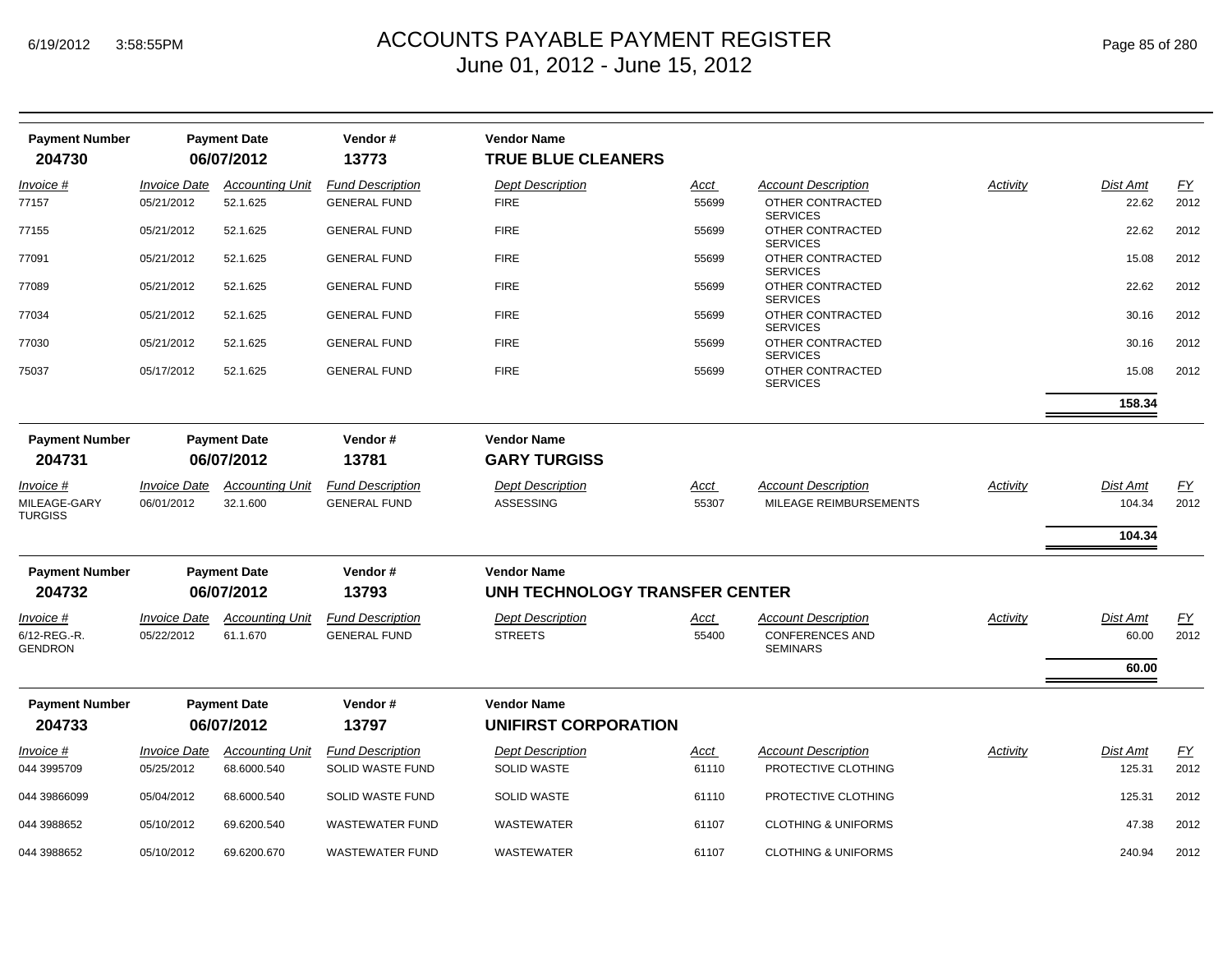| <b>Payment Number</b><br>204733      |                                   | <b>Payment Date</b><br>06/07/2012  | Vendor#<br>13797                                                 | <b>Vendor Name</b><br><b>UNIFIRST CORPORATION</b>      |               |                                                                   |          |                            |                          |
|--------------------------------------|-----------------------------------|------------------------------------|------------------------------------------------------------------|--------------------------------------------------------|---------------|-------------------------------------------------------------------|----------|----------------------------|--------------------------|
| Invoice #<br>044 3983453             | <b>Invoice Date</b><br>04/27/2012 | <b>Accounting Unit</b><br>61.1.670 | <b>Fund Description</b><br><b>GENERAL FUND</b>                   | <b>Dept Description</b><br><b>STREETS</b>              | Acct<br>61107 | <b>Account Description</b><br><b>CLOTHING &amp; UNIFORMS</b>      | Activity | Dist Amt<br>294.96         | EY<br>2012               |
| 044 3983223                          | 04/27/2012                        | 61.1.670                           | <b>GENERAL FUND</b>                                              | <b>STREETS</b>                                         | 61107         | <b>CLOTHING &amp; UNIFORMS</b>                                    |          | 264.35                     | 2012                     |
| 044 3986514                          | 05/04/2012                        | 61.1.670                           | <b>GENERAL FUND</b>                                              | <b>STREETS</b>                                         | 61107         | <b>CLOTHING &amp; UNIFORMS</b>                                    |          | 294.96                     | 2012                     |
| 044 3986276                          | 05/04/2012                        | 61.1.670                           | <b>GENERAL FUND</b>                                              | <b>STREETS</b>                                         | 61107         | <b>CLOTHING &amp; UNIFORMS</b>                                    |          | 261.02                     | 2012                     |
|                                      |                                   |                                    |                                                                  |                                                        |               |                                                                   |          | 1,654.23                   |                          |
| <b>Payment Number</b><br>204734      |                                   | <b>Payment Date</b><br>06/07/2012  | Vendor#<br>13799                                                 | <b>Vendor Name</b><br>UNIQUE MANAGEMENT SERVICES INC   |               |                                                                   |          |                            |                          |
| Invoice #<br>222830                  | <b>Invoice Date</b><br>05/01/2012 | <b>Accounting Unit</b><br>79.4090  | <b>Fund Description</b><br>LIB-LOST/DAMAGED BOOK<br><b>FINES</b> | <b>Dept Description</b><br>LIB-LOST/DAMAGED BOOK FINES | Acct<br>61875 | <b>Account Description</b><br><b>BOOKS</b>                        | Activity | Dist Amt<br>662.30         | $\underline{FY}$<br>2012 |
|                                      |                                   |                                    |                                                                  |                                                        |               |                                                                   |          | 662.30                     |                          |
| <b>Payment Number</b><br>204735      |                                   | <b>Payment Date</b><br>06/07/2012  | Vendor#<br>13804                                                 | <b>Vendor Name</b><br>UNITED SITE SERVICES NORTHEAST   |               |                                                                   |          |                            |                          |
| Invoice #<br>114-574611              | <b>Invoice Date</b><br>05/02/2012 | <b>Accounting Unit</b><br>61.1.670 | <b>Fund Description</b><br><b>GENERAL FUND</b>                   | <b>Dept Description</b><br><b>STREETS</b>              | Acct<br>55699 | <b>Account Description</b><br>OTHER CONTRACTED<br><b>SERVICES</b> | Activity | Dist Amt<br>54.97<br>54.97 | EY<br>2012               |
| <b>Payment Number</b><br>204736      |                                   | <b>Payment Date</b><br>06/07/2012  | Vendor#<br>13844                                                 | <b>Vendor Name</b><br><b>VISION SERVICE PLAN NH</b>    |               | <b>Payee Name</b><br><b>VISION SERVICE PLAN</b>                   |          |                            |                          |
| Invoice #                            | <b>Invoice Date</b>               | <b>Accounting Unit</b>             | <b>Fund Description</b>                                          | <b>Dept Description</b>                                | Acct          | <b>Account Description</b>                                        | Activity | Dist Amt                   | <u>FY</u>                |
| <b>JUNE 2012</b>                     | 05/16/2012                        | 13.6600.525.S                      | <b>BENEFITS SELF INSURANCE</b><br><b>FUND</b>                    | <b>BENEFITS SELF INSURANCE</b><br><b>FUND</b>          | 59020         | <b>VISION POLICIES</b>                                            |          | 2,690.40                   | 2012                     |
|                                      |                                   |                                    |                                                                  |                                                        |               |                                                                   |          | 2,690.40                   |                          |
| <b>Payment Number</b>                |                                   | <b>Payment Date</b>                | Vendor#                                                          | <b>Vendor Name</b>                                     |               |                                                                   |          |                            |                          |
| 204737                               |                                   | 06/07/2012                         | 13857                                                            | <b>WAL-MART</b>                                        |               |                                                                   |          |                            |                          |
| Invoice #<br>1785000057781606<br>044 | <b>Invoice Date</b><br>05/24/2012 | <b>Accounting Unit</b><br>52.1.720 | <b>Fund Description</b><br><b>GENERAL FUND</b>                   | <b>Dept Description</b><br><b>FIRE</b>                 | Acct<br>71800 | <b>Account Description</b><br><b>FURNITURE &amp; FIXTURES</b>     | Activity | Dist Amt<br>191.24         | EY<br>2012               |
|                                      |                                   |                                    |                                                                  |                                                        |               |                                                                   |          | 191.24                     |                          |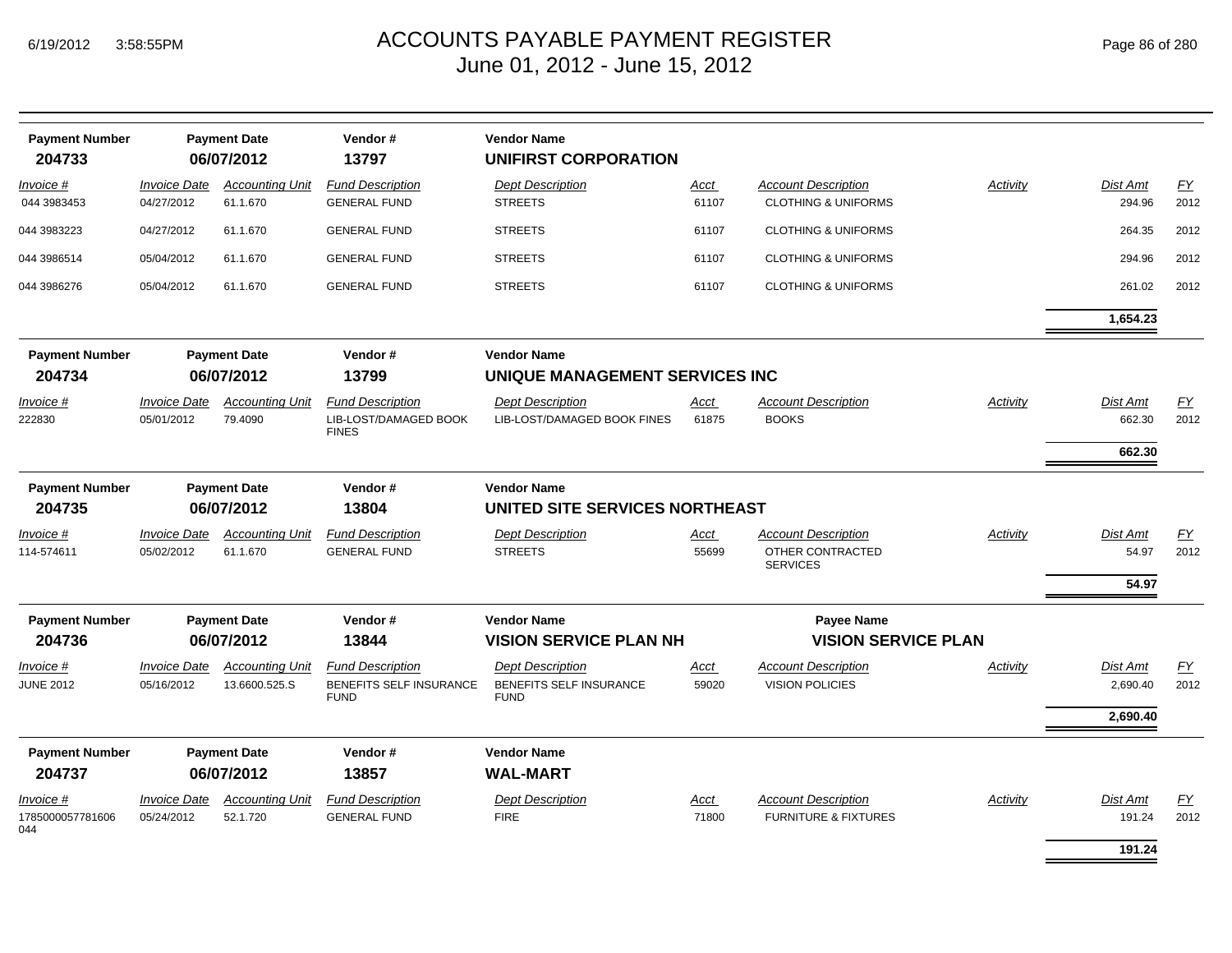## ACCOUNTS PAYABLE PAYMENT REGISTER Page 87 of 280 June 01, 2012 - June 15, 2012

| Page 87 of 280 |  |  |
|----------------|--|--|
|----------------|--|--|

| <b>Payment Number</b><br>204738<br>Invoice #<br>05/17-5/29 TAPING | <b>Invoice Date</b><br>05/29/2012 | <b>Payment Date</b><br>06/07/2012<br><b>Accounting Unit</b><br>22.2505 | Vendor#<br>13855<br><b>Fund Description</b><br><b>GOVT &amp; EDUCATION</b><br><b>CHANNELS FUND</b> | <b>Vendor Name</b><br><b>FRANK J WALLENT</b><br><b>Dept Description</b><br><b>GOV'T &amp; EDUCATION CHANNELS</b> | Acct<br>53470        | <b>Account Description</b><br><b>VIDEOGRAPHY SERVICES</b> | Activity | Dist Amt<br>362.50<br>362.50 | EY<br>2012 |
|-------------------------------------------------------------------|-----------------------------------|------------------------------------------------------------------------|----------------------------------------------------------------------------------------------------|------------------------------------------------------------------------------------------------------------------|----------------------|-----------------------------------------------------------|----------|------------------------------|------------|
| <b>Payment Number</b><br>204739                                   |                                   | <b>Payment Date</b><br>06/07/2012                                      | Vendor#<br>10735                                                                                   | <b>Vendor Name</b><br><b>THOMSON REUTERS</b>                                                                     |                      | <b>Payee Name</b><br><b>WEST PAYMENT CENTER</b>           |          |                              |            |
| Invoice #<br>824715905                                            | <b>Invoice Date</b><br>04/01/2012 | <b>Accounting Unit</b><br>50.1.500                                     | <b>Fund Description</b><br><b>GENERAL FUND</b>                                                     | <b>Dept Description</b><br>POLICE                                                                                | Acct<br>54407        | <b>Account Description</b><br>SOFTWARE MAINTENANCE        | Activity | Dist Amt<br>272.72<br>272.72 | EY<br>2012 |
| <b>Payment Number</b><br>204740                                   |                                   | <b>Payment Date</b><br>06/07/2012                                      | Vendor#<br>11402                                                                                   | <b>Vendor Name</b><br><b>ICMA</b>                                                                                |                      |                                                           |          |                              |            |
| Invoice #<br>171591                                               | <b>Invoice Date</b><br>05/10/2012 | <b>Accounting Unit</b><br>82.1.500                                     | <b>Fund Description</b><br><b>GENERAL FUND</b>                                                     | <b>Dept Description</b><br>PLANNING & ZONING                                                                     | <b>Acct</b><br>55200 | <b>Account Description</b><br>DUES AND MEMBERSHIPS        | Activity | Dist Amt<br>460.51           | EY<br>2012 |
|                                                                   |                                   |                                                                        |                                                                                                    |                                                                                                                  |                      |                                                           |          | 460.51                       |            |
| <b>Payment Number</b><br>204741                                   |                                   | <b>Payment Date</b><br>06/07/2012                                      | Vendor#<br>13372                                                                                   | <b>Vendor Name</b><br><b>PSNH</b>                                                                                |                      |                                                           |          |                              |            |
| Invoice #<br>56065090078                                          | <b>Invoice Date</b><br>04/24/2011 | <b>Accounting Unit</b><br>77.1.650                                     | <b>Fund Description</b><br><b>GENERAL FUND</b>                                                     | <b>Dept Description</b><br>PARKS & RECREATION                                                                    | <u>Acct</u><br>54100 | <b>Account Description</b><br><b>ELECTRICITY</b>          | Activity | Dist Amt<br>252.09           | EY<br>2012 |
| APR12<br>56065090078                                              | 04/24/2011                        | 77.1.650                                                               | <b>GENERAL FUND</b>                                                                                | PARKS & RECREATION                                                                                               | 54100                | <b>ELECTRICITY</b>                                        |          | 930.16                       | 2012       |
| APR12<br>56065090078                                              |                                   |                                                                        |                                                                                                    |                                                                                                                  |                      |                                                           |          |                              |            |
|                                                                   | 04/24/2011                        | 77.1.650                                                               | <b>GENERAL FUND</b>                                                                                | PARKS & RECREATION                                                                                               | 54100                | <b>ELECTRICITY</b>                                        |          | 23.68                        | 2012       |
| APR12<br>56065090078<br>APR12                                     | 04/24/2011                        | 77.1.650                                                               | <b>GENERAL FUND</b>                                                                                | PARKS & RECREATION                                                                                               | 54100                | <b>ELECTRICITY</b>                                        |          | 66.21                        | 2012       |
| 56065090078<br>APR12                                              | 04/24/2011                        | 77.1.650                                                               | <b>GENERAL FUND</b>                                                                                | PARKS & RECREATION                                                                                               | 54100                | <b>ELECTRICITY</b>                                        |          | 54.06                        | 2012       |
| 56065090078<br>APR12                                              | 04/24/2011                        | 77.1.650                                                               | <b>GENERAL FUND</b>                                                                                | <b>PARKS &amp; RECREATION</b>                                                                                    | 54100                | <b>ELECTRICITY</b>                                        |          | 13.53                        | 2012       |
| 56065090078<br>APR12                                              | 04/24/2011                        | 77.1.650                                                               | <b>GENERAL FUND</b>                                                                                | PARKS & RECREATION                                                                                               | 54100                | <b>ELECTRICITY</b>                                        |          | 32.90                        | 2012       |
| 56065090078<br>APR12                                              | 04/24/2011                        | 77.1.650                                                               | <b>GENERAL FUND</b>                                                                                | PARKS & RECREATION                                                                                               | 54100                | <b>ELECTRICITY</b>                                        |          | 13.53                        | 2012       |
| 56065090078<br>APR12                                              | 04/24/2011                        | 77.1.650                                                               | <b>GENERAL FUND</b>                                                                                | PARKS & RECREATION                                                                                               | 54100                | <b>ELECTRICITY</b>                                        |          | 51.93                        | 2012       |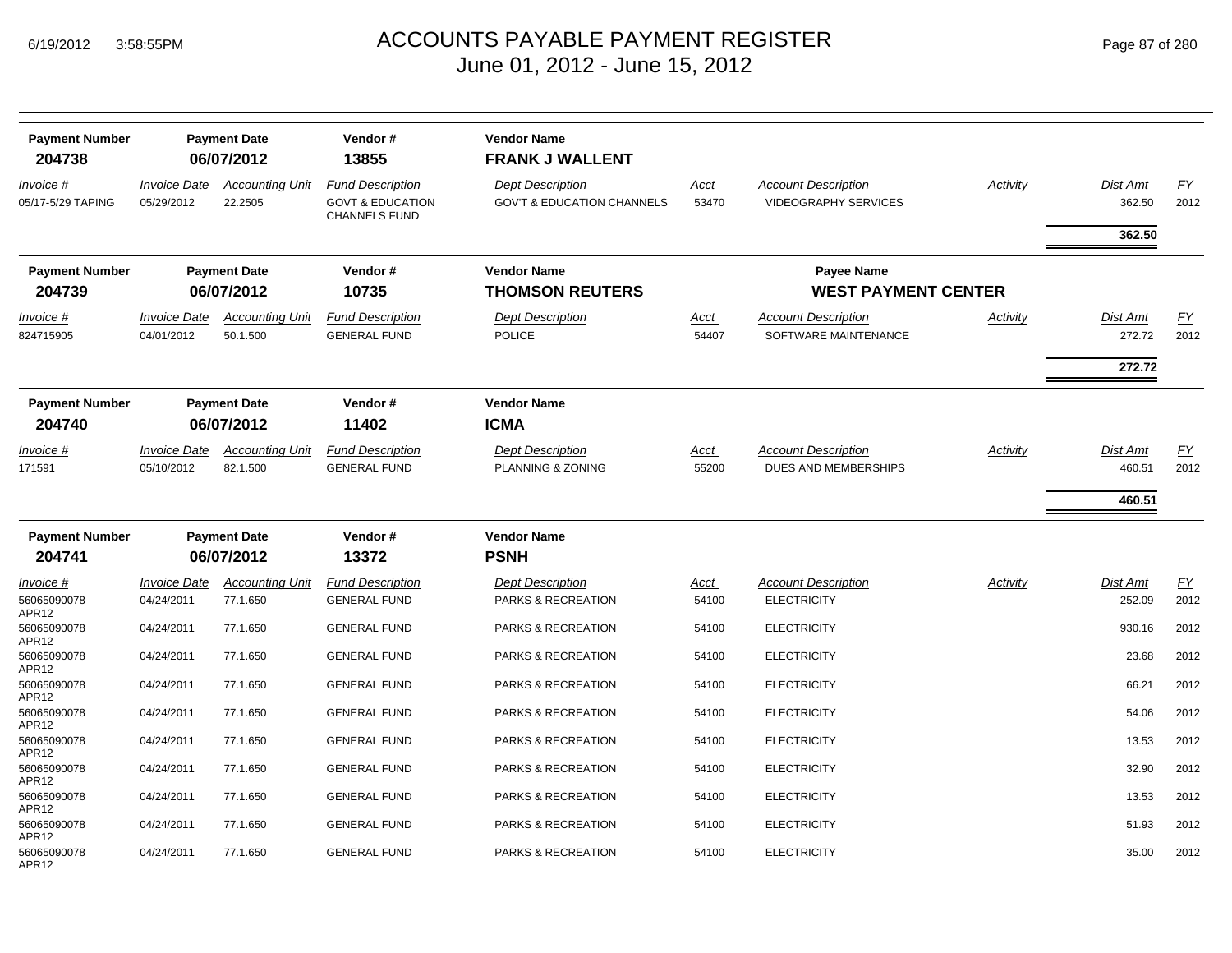| <b>Payment Number</b><br>204741  |                            | <b>Payment Date</b><br>06/07/2012 | Vendor#<br>13372        | <b>Vendor Name</b><br><b>PSNH</b> |             |                                           |          |                 |           |
|----------------------------------|----------------------------|-----------------------------------|-------------------------|-----------------------------------|-------------|-------------------------------------------|----------|-----------------|-----------|
| Invoice #                        | <i><b>Invoice Date</b></i> | <b>Accounting Unit</b>            | <b>Fund Description</b> | <b>Dept Description</b>           | <u>Acct</u> | <b>Account Description</b>                | Activity | Dist Amt        | EY        |
| 56065090078<br>APR <sub>12</sub> | 04/24/2011                 | 77.1.650                          | <b>GENERAL FUND</b>     | PARKS & RECREATION                | 54100       | <b>ELECTRICITY</b>                        |          | 10.07           | 2012      |
| 56065090078<br>APR12             | 04/24/2011                 | 77.1.650                          | <b>GENERAL FUND</b>     | <b>PARKS &amp; RECREATION</b>     | 54100       | <b>ELECTRICITY</b>                        |          | 21.08           | 2012      |
| 56065090078<br>APR <sub>12</sub> | 04/24/2011                 | 77.1.650                          | <b>GENERAL FUND</b>     | <b>PARKS &amp; RECREATION</b>     | 54100       | <b>ELECTRICITY</b>                        |          | 138.02          | 2012      |
| 56065090078<br>APR12             | 04/24/2011                 | 77.1.650                          | <b>GENERAL FUND</b>     | PARKS & RECREATION                | 54100       | <b>ELECTRICITY</b>                        |          | 25.14           | 2012      |
| 56065090078<br>APR12             | 04/24/2011                 | 77.1.650                          | <b>GENERAL FUND</b>     | <b>PARKS &amp; RECREATION</b>     | 54100       | <b>ELECTRICITY</b>                        |          | 77.03           | 2012      |
| 56065090078<br>APR <sub>12</sub> | 04/24/2011                 | 77.1.650                          | <b>GENERAL FUND</b>     | PARKS & RECREATION                | 54100       | <b>ELECTRICITY</b>                        |          | 13.53           | 2012      |
| 56065090078<br>APR12             | 04/24/2011                 | 77.1.650                          | <b>GENERAL FUND</b>     | PARKS & RECREATION                | 54100       | <b>ELECTRICITY</b>                        |          | 15.79           | 2012      |
| 56065090078<br>APR <sub>12</sub> | 04/24/2011                 | 77.1.650                          | <b>GENERAL FUND</b>     | <b>PARKS &amp; RECREATION</b>     | 54100       | <b>ELECTRICITY</b>                        |          | 35.17           | 2012      |
| 56065090078<br>APR12             | 04/24/2011                 | 77.1.650                          | <b>GENERAL FUND</b>     | PARKS & RECREATION                | 54100       | <b>ELECTRICITY</b>                        |          | 13.53           | 2012      |
| 56065090078<br>APR12             | 04/24/2011                 | 77.1.650                          | <b>GENERAL FUND</b>     | <b>PARKS &amp; RECREATION</b>     | 54100       | <b>ELECTRICITY</b>                        |          | 1,419.39        | 2012      |
| 56065090078<br>APR12             | 04/24/2011                 | 77.1.655                          | <b>GENERAL FUND</b>     | PARKS & RECREATION                | 54100       | <b>ELECTRICITY</b>                        |          | 28.72           | 2012      |
| 56065090078<br>APR12             | 04/24/2011                 | 77.1.655                          | <b>GENERAL FUND</b>     | <b>PARKS &amp; RECREATION</b>     | 54100       | <b>ELECTRICITY</b>                        |          | 85.07           | 2012      |
| 56065090078<br>APR <sub>12</sub> | 04/24/2011                 | 77.1.720.8191                     | <b>GENERAL FUND</b>     | <b>PARKS &amp; RECREATION</b>     | 54100       | <b>ELECTRICITY</b>                        |          | 50.10           | 2012      |
| 56065090078<br>APR <sub>12</sub> | 04/24/2011                 | 77.1.720.8191                     | <b>GENERAL FUND</b>     | PARKS & RECREATION                | 54100       | <b>ELECTRICITY</b>                        |          | 148.36          | 2012      |
| 56065090078<br>APR <sub>12</sub> | 04/24/2011                 | 77.1.720.8191                     | <b>GENERAL FUND</b>     | PARKS & RECREATION                | 54100       | <b>ELECTRICITY</b>                        |          | 13.53           | 2012      |
| 56065090078<br>APR12             | 04/24/2011                 | 77.1.720.8191                     | <b>GENERAL FUND</b>     | PARKS & RECREATION                | 54100       | <b>ELECTRICITY</b>                        |          | 30.64           | 2012      |
|                                  |                            |                                   |                         |                                   |             |                                           |          | 3,598.26        |           |
| <b>Payment Number</b>            |                            | <b>Payment Date</b>               | Vendor#                 | <b>Vendor Name</b>                |             |                                           |          |                 |           |
| 204742                           |                            | 06/07/2012                        | 11180                   | <b>AIA/NH</b>                     |             |                                           |          |                 |           |
| <i>Invoice</i> #                 | <b>Invoice Date</b>        | <b>Accounting Unit</b>            | <b>Fund Description</b> | <b>Dept Description</b>           | <u>Acct</u> | <b>Account Description</b>                | Activity | <b>Dist Amt</b> | <u>FY</u> |
| <b>MKNMJMGXKVW</b>               | 04/24/2012                 | 53.1.730                          | <b>GENERAL FUND</b>     | <b>BUILDING INSPECTION</b>        | 55400       | <b>CONFERENCES AND</b><br><b>SEMINARS</b> |          | 60.00           | 2012      |
|                                  |                            |                                   |                         |                                   |             |                                           |          | 60.00           |           |

÷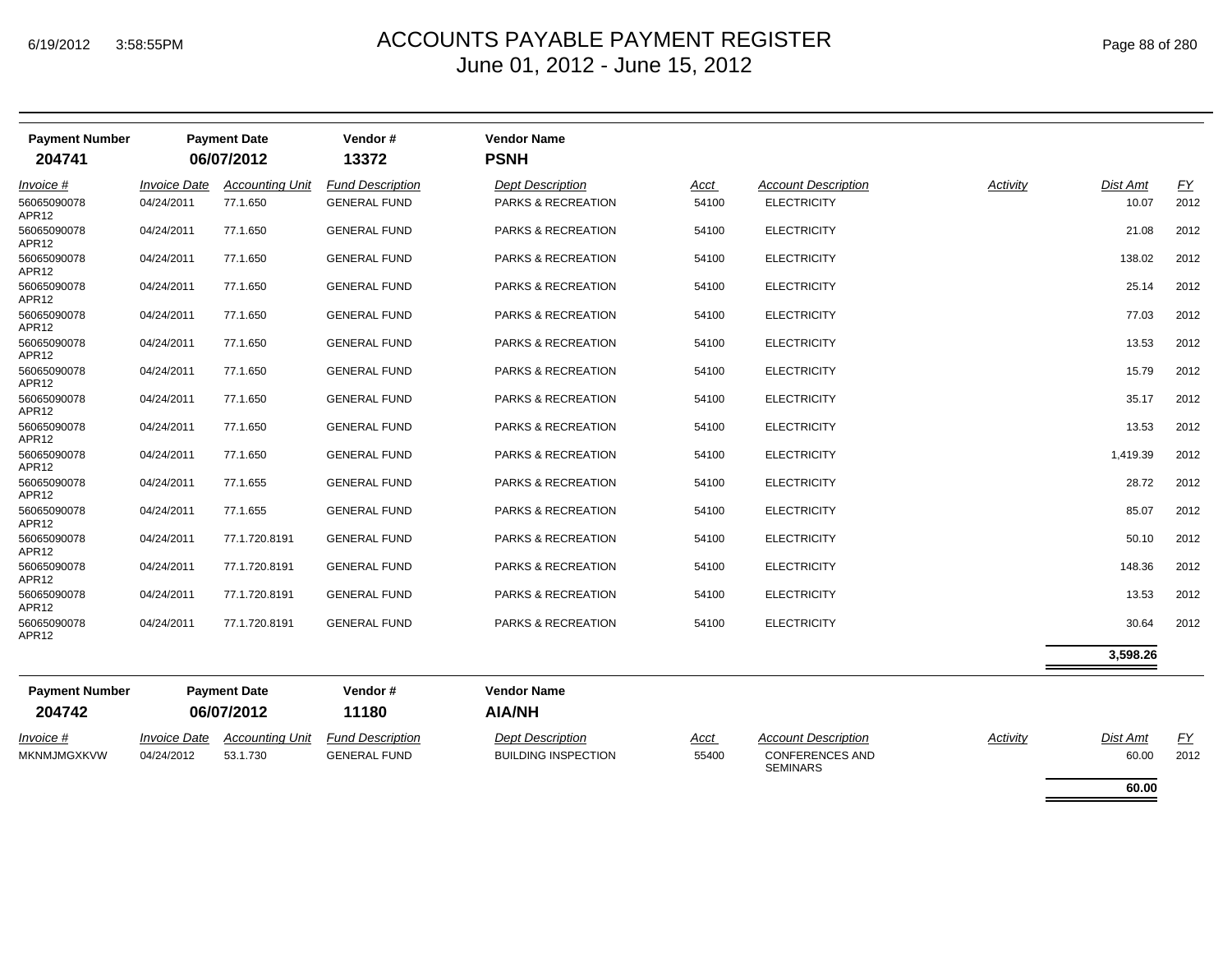| Page 89 of 280 |  |  |  |
|----------------|--|--|--|
|----------------|--|--|--|

| <b>Payment Number</b><br>204743 |                                   | <b>Payment Date</b><br>06/07/2012        | Vendor#<br>12379                                     | <b>Vendor Name</b><br><b>BATTERIES PLUS</b>               |                      |                                                                                    |                             |                                     |                          |
|---------------------------------|-----------------------------------|------------------------------------------|------------------------------------------------------|-----------------------------------------------------------|----------------------|------------------------------------------------------------------------------------|-----------------------------|-------------------------------------|--------------------------|
| Invoice #<br>221373             | <b>Invoice Date</b><br>05/07/2012 | <b>Accounting Unit</b><br>52.1.620       | <b>Fund Description</b><br><b>GENERAL FUND</b>       | <b>Dept Description</b><br><b>FIRE</b>                    | Acct<br>54487        | <b>Account Description</b><br><b>EQUIPMENT REPAIRS &amp;</b><br><b>MAINTENANCE</b> | <b>Activity</b>             | <b>Dist Amt</b><br>109.14           | EY<br>2012               |
| <b>Payment Number</b><br>204744 |                                   | <b>Payment Date</b><br>06/07/2012        | Vendor#<br>12785                                     | <b>Vendor Name</b><br><b>GOOD MORNING SALES INC</b>       |                      |                                                                                    |                             | 109.14                              |                          |
| Invoice #<br>459230             | <b>Invoice Date</b><br>05/07/2012 | <b>Accounting Unit</b><br>50.1.500       | <b>Fund Description</b><br><b>GENERAL FUND</b>       | <b>Dept Description</b><br><b>POLICE</b>                  | <u>Acct</u><br>61299 | <b>Account Description</b><br>MISCELLANEOUS SUPPLIES                               | <b>Activity</b>             | Dist Amt<br>188.00<br>188.00        | EY<br>2012               |
| <b>Payment Number</b><br>204745 | <b>Payment Date</b><br>06/07/2012 |                                          | Vendor#<br>11240                                     | <b>Vendor Name</b><br><b>1 CHOICE TUTORING INC</b>        |                      |                                                                                    |                             |                                     |                          |
| Invoice #<br>80810              | <b>Invoice Date</b><br>05/31/2012 | <b>Accounting Unit</b><br>91.3800.231271 | <b>Fund Description</b><br><b>SCHOOL GRANTS FUND</b> | <b>Dept Description</b><br><b>SCHOOL</b>                  | <b>Acct</b><br>53600 | <b>Account Description</b><br><b>INSTRUCTION SERVICES</b>                          | Activity<br>91.03762.231271 | <b>Dist Amt</b><br>762.72<br>762.72 | EY<br>2012               |
| <b>Payment Number</b><br>204746 |                                   | <b>Payment Date</b><br>06/07/2012        | Vendor#<br>13946                                     | <b>Vendor Name</b><br><b>AC MOORE INC</b>                 |                      |                                                                                    |                             |                                     |                          |
| Invoice #<br>5471               | <b>Invoice Date</b><br>05/30/2012 | <b>Accounting Unit</b><br>91.2222.991490 | <b>Fund Description</b><br>AFTER SCHOOL PROGRAM      | <b>Dept Description</b><br><b>SCHOOL</b>                  | <b>Acct</b><br>61299 | <b>Account Description</b><br>MISCELLANEOUS SUPPLIES                               | Activity                    | Dist Amt<br>11.78                   | $\underline{FY}$<br>2012 |
| 6200                            | 05/23/2012                        | 91.2222.991490                           | AFTER SCHOOL PROGRAM                                 | <b>SCHOOL</b>                                             | 61299                | MISCELLANEOUS SUPPLIES                                                             |                             | 60.97                               | 2012                     |
| 5999                            | 05/22/2012                        | 91.2222.991490                           | AFTER SCHOOL PROGRAM                                 | <b>SCHOOL</b>                                             | 61299                | MISCELLANEOUS SUPPLIES                                                             |                             | 58.17                               | 2012                     |
|                                 |                                   |                                          |                                                      |                                                           |                      |                                                                                    |                             | 130.92                              |                          |
| <b>Payment Number</b><br>204747 |                                   | <b>Payment Date</b><br>06/07/2012        | Vendor#<br>12289                                     | <b>Vendor Name</b><br><b>AFFILIATED HVAC SERVICES LLC</b> |                      |                                                                                    |                             |                                     |                          |
| <i>Invoice</i> #                | <b>Invoice Date</b>               | <b>Accounting Unit</b>                   | <b>Fund Description</b>                              | <b>Dept Description</b>                                   | Acct                 | <b>Account Description</b>                                                         | <b>Activity</b>             | Dist Amt                            | EY                       |
| 30387                           | 05/31/2012                        | 91.2100.993120                           | <b>FOOD SERVICES</b>                                 | <b>SCHOOL</b>                                             | 54487                | <b>EQUIPMENT REPAIRS &amp;</b><br><b>MAINTENANCE</b>                               |                             | 190.00<br>190.00                    | 2012                     |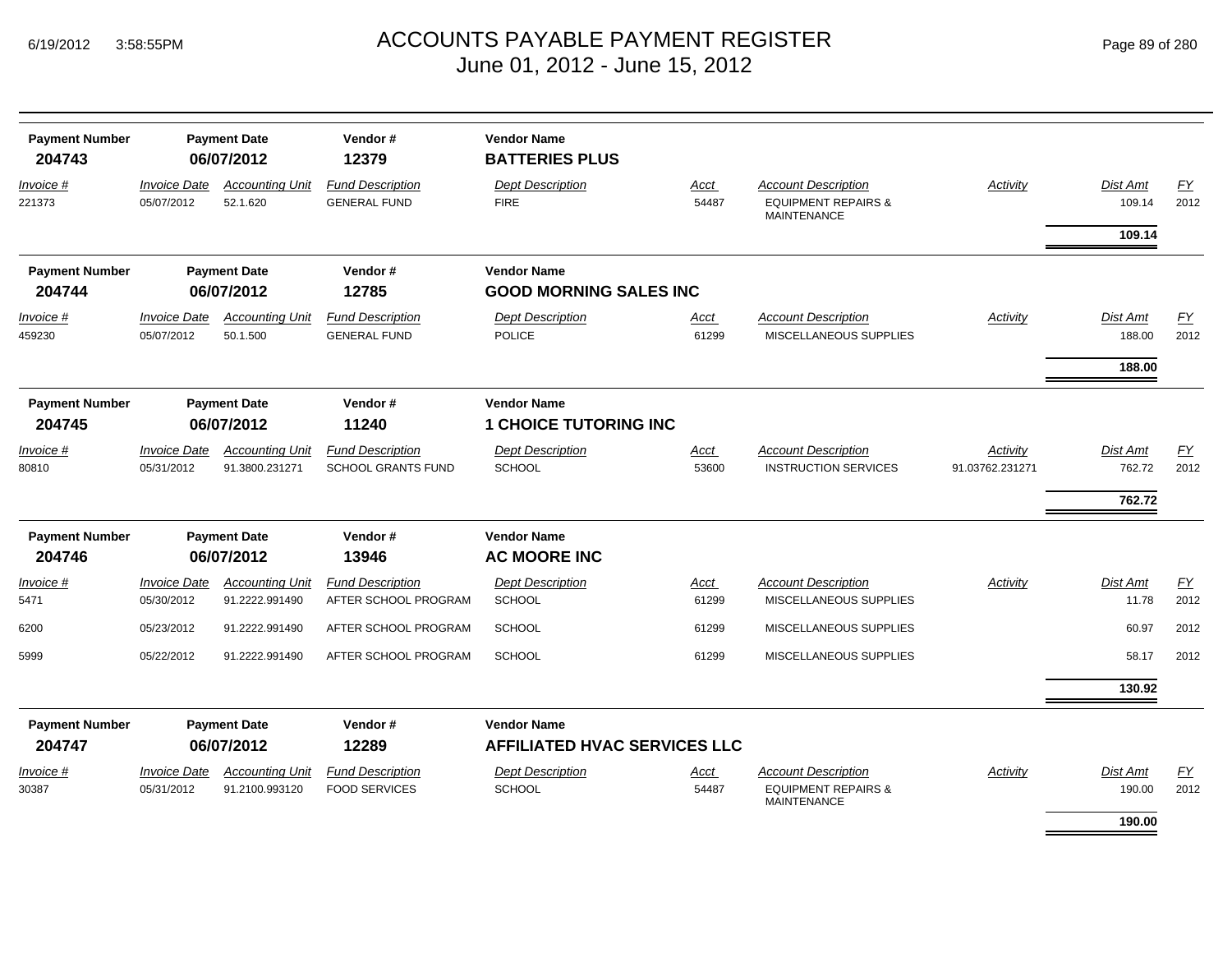| <b>Payment Number</b><br>204748 |                                   | <b>Payment Date</b><br>06/07/2012        | Vendor#<br>12307                                     | <b>Vendor Name</b><br><b>ALPHA ACADEMIC SERVICES INC</b> |               |                                                           |                             |                      |                   |  |  |
|---------------------------------|-----------------------------------|------------------------------------------|------------------------------------------------------|----------------------------------------------------------|---------------|-----------------------------------------------------------|-----------------------------|----------------------|-------------------|--|--|
| Invoice #<br>MAY 2012           | <b>Invoice Date</b><br>06/01/2012 | <b>Accounting Unit</b><br>91.3800.231271 | <b>Fund Description</b><br><b>SCHOOL GRANTS FUND</b> | <b>Dept Description</b><br><b>SCHOOL</b>                 | Acct<br>53600 | <b>Account Description</b><br><b>INSTRUCTION SERVICES</b> | Activity<br>91.03762.231271 | Dist Amt<br>2,912.30 | <b>FY</b><br>2012 |  |  |
|                                 |                                   |                                          |                                                      |                                                          |               |                                                           |                             | 2,912.30             |                   |  |  |
| <b>Payment Number</b>           |                                   | <b>Payment Date</b>                      | Vendor#                                              | <b>Vendor Name</b>                                       |               |                                                           |                             |                      |                   |  |  |
| 204749                          |                                   | 06/07/2012                               | 12309                                                | <b>ALTERNATIVE COMMUNICATIONS SVC</b>                    |               |                                                           |                             |                      |                   |  |  |
| Invoice #                       | <b>Invoice Date</b>               | <b>Accounting Unit</b>                   | <b>Fund Description</b>                              | <b>Dept Description</b>                                  | Acct          | <b>Account Description</b>                                | Activity                    | Dist Amt             | $\underline{FY}$  |  |  |
| 42059                           | 04/25/2012                        | 91.1.222620                              | <b>GENERAL FUND</b>                                  | <b>SCHOOL</b>                                            | 54280         | <b>BUILDING/GROUNDS</b><br><b>MAINTENANCE</b>             |                             | 1.000.00             | 2012              |  |  |
| 42144                           | 05/23/2012                        | 91.1.222620                              | <b>GENERAL FUND</b>                                  | <b>SCHOOL</b>                                            | 54280         | <b>BUILDING/GROUNDS</b><br><b>MAINTENANCE</b>             |                             | 368.25               | 2012              |  |  |
|                                 |                                   |                                          |                                                      |                                                          |               |                                                           |                             | 1,368.25             |                   |  |  |
| <b>Payment Number</b>           |                                   | <b>Payment Date</b>                      | Vendor#                                              | <b>Vendor Name</b>                                       |               |                                                           |                             |                      |                   |  |  |
| 204750                          |                                   | 06/07/2012                               | 13966                                                | <b>ARELINDA ALVES</b>                                    |               |                                                           |                             |                      |                   |  |  |
| Invoice #                       | <b>Invoice Date</b>               | <b>Accounting Unit</b>                   | <b>Fund Description</b>                              | <b>Dept Description</b>                                  | Acct          | <b>Account Description</b>                                | Activity                    | Dist Amt             | <b>FY</b>         |  |  |
| MILES-MAY                       | 05/30/2012                        | 91.1.992322                              | <b>GENERAL FUND</b>                                  | <b>SCHOOL</b>                                            | 55307         | MILEAGE REIMBURSEMENTS                                    |                             | 42.60                | 2012              |  |  |
|                                 |                                   |                                          |                                                      |                                                          |               |                                                           |                             | 42.60                |                   |  |  |
| <b>Payment Number</b>           |                                   | <b>Payment Date</b>                      | Vendor#                                              | <b>Vendor Name</b>                                       |               |                                                           |                             |                      |                   |  |  |
| 204751                          |                                   | 06/07/2012                               | 13973                                                | <b>AMERICAN TIME &amp; SIGNAL CO</b>                     |               |                                                           |                             |                      |                   |  |  |
| Invoice #                       | <b>Invoice Date</b>               | <b>Accounting Unit</b>                   | <b>Fund Description</b>                              | <b>Dept Description</b>                                  | Acct          | <b>Account Description</b>                                | Activity                    | Dist Amt             | <b>FY</b>         |  |  |
| 11624953                        | 05/23/2012                        | 91.1.222620                              | <b>GENERAL FUND</b>                                  | <b>SCHOOL</b>                                            | 61407         | SUPPLIES, ELECTRICAL                                      |                             | 2,547.35             | 2012              |  |  |
|                                 |                                   |                                          |                                                      |                                                          |               |                                                           |                             | 2,547.35             |                   |  |  |
| <b>Payment Number</b><br>204752 |                                   | <b>Payment Date</b><br>06/07/2012        | Vendor#<br>12267                                     | <b>Vendor Name</b><br><b>AMY MCCARTNEY</b>               |               |                                                           |                             |                      |                   |  |  |
| Invoice #                       | <b>Invoice Date</b>               | <b>Accounting Unit</b>                   | <b>Fund Description</b>                              | <b>Dept Description</b>                                  | Acct          | <b>Account Description</b>                                | Activity                    | Dist Amt             | EY                |  |  |
| <b>MAY-12</b>                   | 05/20/2012                        | 91.1.022160                              | <b>GENERAL FUND</b>                                  | <b>SCHOOL</b>                                            | 53614         | PUPIL SUPPORT SERVICES                                    |                             | 6,757.00             | 2012              |  |  |
|                                 |                                   |                                          |                                                      |                                                          |               |                                                           |                             | 6,757.00             |                   |  |  |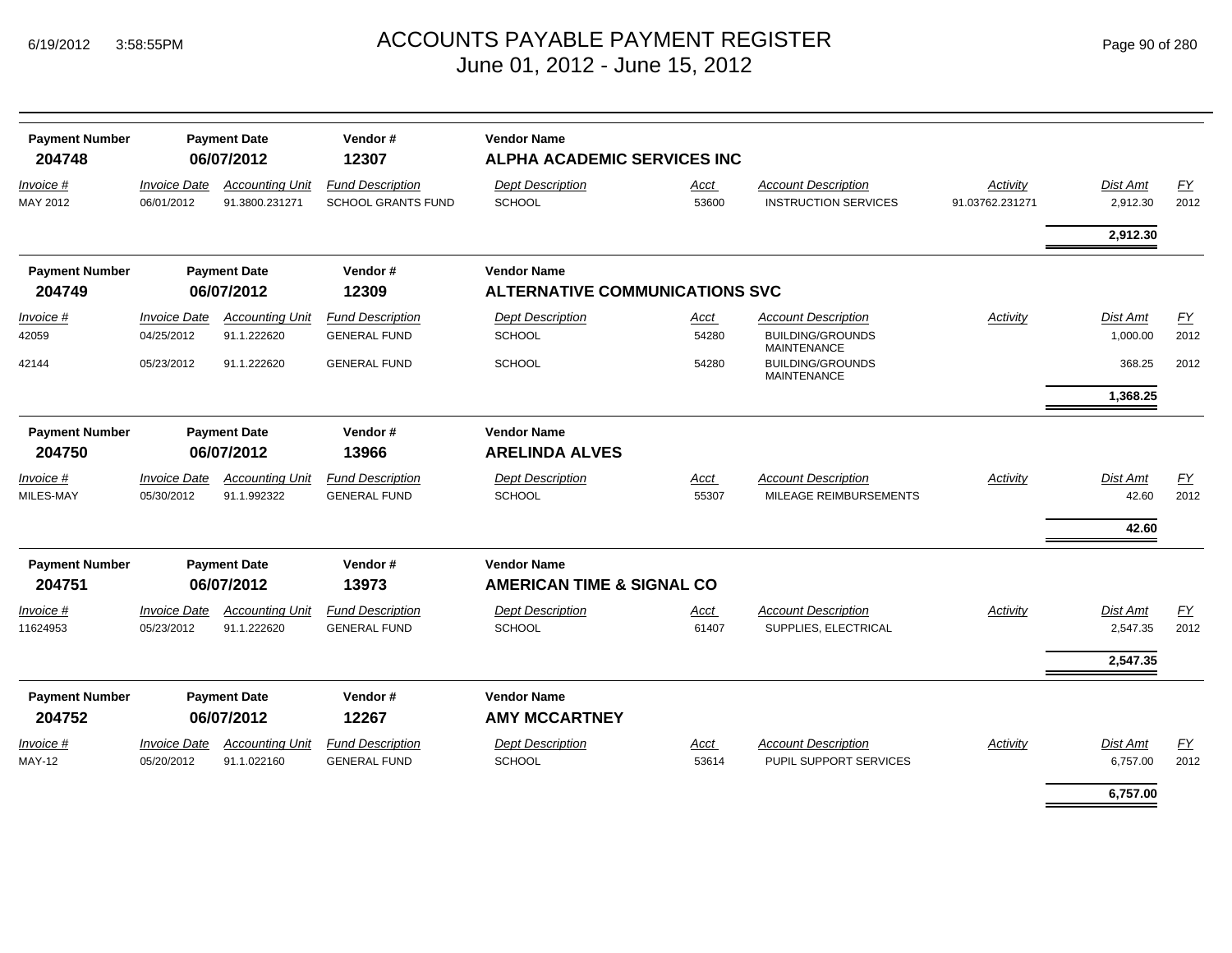| <b>Payment Number</b><br>204753 |                                   | <b>Payment Date</b><br>06/07/2012     | Vendor#<br>12329                               | <b>Vendor Name</b><br><b>GREGORY ANDRUSKEVICH</b>     |                      |                                                      |                 |                    |                          |
|---------------------------------|-----------------------------------|---------------------------------------|------------------------------------------------|-------------------------------------------------------|----------------------|------------------------------------------------------|-----------------|--------------------|--------------------------|
| Invoice #<br>52312-05           | <b>Invoice Date</b><br>05/23/2012 | <b>Accounting Unit</b><br>91.1.051458 | <b>Fund Description</b><br><b>GENERAL FUND</b> | <b>Dept Description</b><br><b>SCHOOL</b>              | Acct<br>55642        | <b>Account Description</b><br><b>GAME OFFICIALS</b>  | <b>Activity</b> | Dist Amt<br>60.00  | $\underline{FY}$<br>2012 |
|                                 |                                   |                                       |                                                |                                                       |                      |                                                      |                 | 60.00              |                          |
| <b>Payment Number</b><br>204754 |                                   | <b>Payment Date</b><br>06/07/2012     | Vendor#<br>12358                               | <b>Vendor Name</b><br><b>B &amp; S LOCKSMITHS INC</b> |                      |                                                      |                 |                    |                          |
| Invoice #<br>22463              | <b>Invoice Date</b><br>05/02/2012 | <b>Accounting Unit</b><br>91.1.222620 | <b>Fund Description</b><br><b>GENERAL FUND</b> | <b>Dept Description</b><br><b>SCHOOL</b>              | Acct<br>61299        | <b>Account Description</b><br>MISCELLANEOUS SUPPLIES | Activity        | Dist Amt<br>69.09  | $\underline{FY}$<br>2012 |
| 22462                           | 05/02/2012                        | 91.1.222620                           | <b>GENERAL FUND</b>                            | <b>SCHOOL</b>                                         | 61299                | MISCELLANEOUS SUPPLIES                               |                 | 125.41             | 2012                     |
| 22359                           | 04/20/2012                        | 91.1.222620                           | <b>GENERAL FUND</b>                            | <b>SCHOOL</b>                                         | 61299                | MISCELLANEOUS SUPPLIES                               |                 | 19.01              | 2012                     |
| 22356                           | 04/20/2012                        | 91.1.222620                           | <b>GENERAL FUND</b>                            | <b>SCHOOL</b>                                         | 61299                | MISCELLANEOUS SUPPLIES                               |                 | 35.40              | 2012                     |
| 22346                           | 04/19/2012                        | 91.1.222620                           | <b>GENERAL FUND</b>                            | <b>SCHOOL</b>                                         | 61299                | MISCELLANEOUS SUPPLIES                               |                 | 19.94              | 2012                     |
| 22337                           | 04/18/2012                        | 91.1.222620                           | <b>GENERAL FUND</b>                            | <b>SCHOOL</b>                                         | 61299                | MISCELLANEOUS SUPPLIES                               |                 | 23.22              | 2012                     |
| 22298                           | 04/13/2012                        | 91.1.222620                           | <b>GENERAL FUND</b>                            | <b>SCHOOL</b>                                         | 61299                | MISCELLANEOUS SUPPLIES                               |                 | 42.99              | 2012                     |
| 12358                           | 04/11/2012                        | 91.1.222620                           | <b>GENERAL FUND</b>                            | <b>SCHOOL</b>                                         | 61299                | MISCELLANEOUS SUPPLIES                               |                 | 158.47             | 2012                     |
| 22229                           | 04/09/2012                        | 91.1.222620                           | <b>GENERAL FUND</b>                            | <b>SCHOOL</b>                                         | 61299                | MISCELLANEOUS SUPPLIES                               |                 | 23.60              | 2012                     |
| 22200                           | 04/06/2012                        | 91.1.222620                           | <b>GENERAL FUND</b>                            | <b>SCHOOL</b>                                         | 61299                | MISCELLANEOUS SUPPLIES                               |                 | 23.60              | 2012                     |
| 22176                           | 04/04/2012                        | 91.1.222620                           | <b>GENERAL FUND</b>                            | <b>SCHOOL</b>                                         | 61299                | MISCELLANEOUS SUPPLIES                               |                 | 73.78              | 2012                     |
|                                 |                                   |                                       |                                                |                                                       |                      |                                                      |                 | 614.51             |                          |
| <b>Payment Number</b><br>204755 |                                   | <b>Payment Date</b><br>06/07/2012     | Vendor#<br>13997                               | <b>Vendor Name</b><br><b>MARCIA BAGLEY</b>            |                      |                                                      |                 |                    |                          |
| $Invoice$ #<br>MILES-MAY        | <b>Invoice Date</b><br>05/31/2012 | <b>Accounting Unit</b><br>91.1.012320 | <b>Fund Description</b><br><b>GENERAL FUND</b> | <b>Dept Description</b><br><b>SCHOOL</b>              | <u>Acct</u><br>55307 | <b>Account Description</b><br>MILEAGE REIMBURSEMENTS | Activity        | Dist Amt<br>172.39 | EY<br>2012               |
|                                 |                                   |                                       |                                                |                                                       |                      |                                                      |                 | 172.39             |                          |
| <b>Payment Number</b><br>204756 |                                   | <b>Payment Date</b><br>06/07/2012     | Vendor#<br>11467                               | <b>Vendor Name</b><br><b>DAVID BAILEY</b>             |                      |                                                      |                 |                    |                          |
| <i>Invoice</i> #                | <i><b>Invoice Date</b></i>        | <b>Accounting Unit</b>                | <b>Fund Description</b>                        | <b>Dept Description</b>                               | Acct                 | <b>Account Description</b>                           | Activity        | Dist Amt           | EY                       |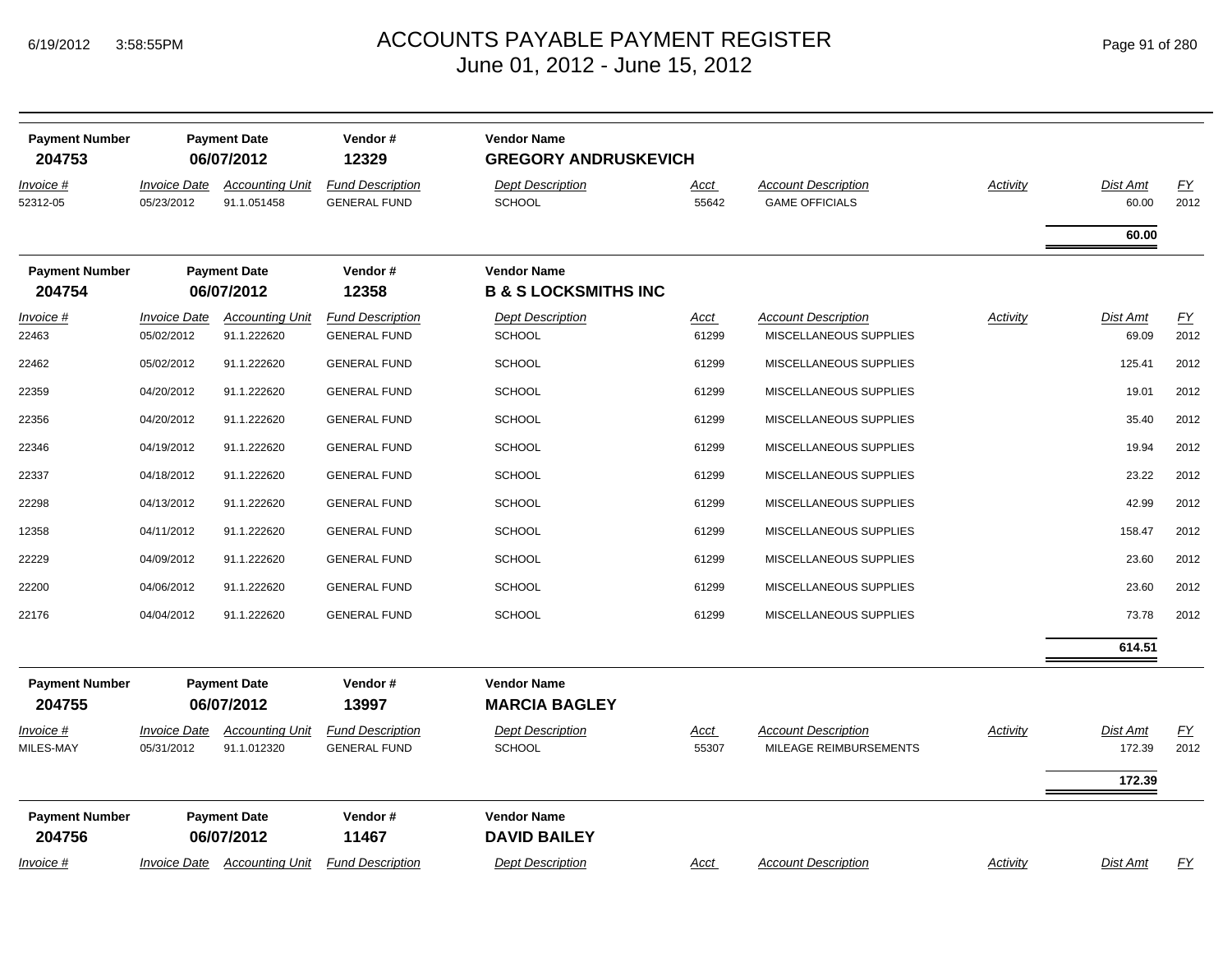*Invoice #*

MAY-2012

*Invoice #*

*Invoice #*

1213121701

*Invoice #*

*Invoice #*

04/30-05/25

101136

2318598

#### ACCOUNTS PAYABLE PAYMENT REGISTER Page 92 of 280 June 01, 2012 - June 15, 2012

| <b>Payment Number</b><br>204756 |                                          | <b>Payment Date</b><br>06/07/2012        | Vendor#<br>11467                                                            | <b>Vendor Name</b><br><b>DAVID BAILEY</b>           |                      |                                                                                    |                             |                              |            |
|---------------------------------|------------------------------------------|------------------------------------------|-----------------------------------------------------------------------------|-----------------------------------------------------|----------------------|------------------------------------------------------------------------------------|-----------------------------|------------------------------|------------|
| Invoice #<br>MAY-2012           | <i><b>Invoice Date</b></i><br>05/18/2012 | <b>Accounting Unit</b><br>91.1.051112    | <b>Fund Description</b><br><b>GENERAL FUND</b>                              | <b>Dept Description</b><br><b>SCHOOL</b>            | Acct<br>54487        | <b>Account Description</b><br><b>EQUIPMENT REPAIRS &amp;</b><br><b>MAINTENANCE</b> | Activity                    | Dist Amt<br>30.00            | EY<br>2012 |
|                                 |                                          |                                          |                                                                             |                                                     |                      |                                                                                    |                             | 30.00                        |            |
| <b>Payment Number</b><br>204757 |                                          | <b>Payment Date</b><br>06/07/2012        | Vendor#<br>12369                                                            | <b>Vendor Name</b><br><b>BARNES &amp; NOBLE INC</b> |                      |                                                                                    |                             |                              |            |
| <u>Invoice #</u><br>2318598     | <b>Invoice Date</b><br>05/09/2012        | <b>Accounting Unit</b><br>91.3800.992210 | <b>Fund Description</b><br><b>SCHOOL GRANTS FUND</b>                        | <b>Dept Description</b><br><b>SCHOOL</b>            | <u>Acct</u><br>61875 | <b>Account Description</b><br><b>BOOKS</b>                                         | Activity<br>91.03502.992210 | <b>Dist Amt</b><br>18,982.60 | EY<br>2012 |
|                                 |                                          |                                          |                                                                             |                                                     |                      |                                                                                    |                             | 18,982.60                    |            |
| <b>Payment Number</b><br>204758 | <b>Payment Date</b><br>06/07/2012        |                                          | Vendor#<br><b>Vendor Name</b><br>11783<br><b>BLAINE WINDOW HARDWARE INC</b> |                                                     |                      |                                                                                    |                             |                              |            |
| Invoice #<br>1213121701         | <i><b>Invoice Date</b></i><br>05/11/2012 | <b>Accounting Unit</b><br>91.1.222620    | <b>Fund Description</b><br><b>GENERAL FUND</b>                              | <b>Dept Description</b><br><b>SCHOOL</b>            | <u>Acct</u><br>54280 | <b>Account Description</b><br><b>BUILDING/GROUNDS</b><br><b>MAINTENANCE</b>        | Activity                    | Dist Amt<br>80.52            | EY<br>2012 |
|                                 |                                          |                                          |                                                                             |                                                     |                      |                                                                                    |                             | 80.52                        |            |
| <b>Payment Number</b><br>204759 |                                          | <b>Payment Date</b><br>06/07/2012        | Vendor#<br>12412                                                            | <b>Vendor Name</b><br><b>STEVE BLUNT</b>            |                      |                                                                                    |                             |                              |            |
| <u>Invoice #</u><br>101136      | <b>Invoice Date</b><br>05/25/2012        | <b>Accounting Unit</b><br>91.3800.231249 | <b>Fund Description</b><br><b>SCHOOL GRANTS FUND</b>                        | <b>Dept Description</b><br><b>SCHOOL</b>            | <u>Acct</u><br>53600 | <b>Account Description</b><br><b>INSTRUCTION SERVICES</b>                          | Activity<br>91.03762.231249 | <b>Dist Amt</b><br>200.00    | EY<br>2012 |
|                                 |                                          |                                          |                                                                             |                                                     |                      |                                                                                    |                             | 200.00                       |            |
| <b>Payment Number</b><br>204760 |                                          | <b>Payment Date</b><br>06/07/2012        | Vendor#<br>12414                                                            | <b>Vendor Name</b><br><b>TERESA BOLICK PHD</b>      |                      |                                                                                    |                             |                              |            |
| Invoice #<br>04/30-05/25        | <b>Invoice Date</b><br>05/25/2012        | <b>Accounting Unit</b><br>91.3800.022200 | <b>Fund Description</b><br><b>SCHOOL GRANTS FUND</b>                        | <b>Dept Description</b><br><b>SCHOOL</b>            | <u>Acct</u><br>53628 | <b>Account Description</b><br><b>CONTRACT SERVICES</b>                             | Activity<br>91.03952.022200 | Dist Amt<br>2,600.00         | EY<br>2012 |
|                                 |                                          |                                          |                                                                             |                                                     |                      |                                                                                    |                             | 2,600.00                     |            |
| <b>Payment Number</b><br>204761 |                                          | <b>Payment Date</b><br>06/07/2012        | Vendor#<br>14041                                                            | <b>Vendor Name</b><br><b>BOSTON PIE INC</b>         |                      |                                                                                    |                             |                              |            |
|                                 |                                          |                                          |                                                                             |                                                     |                      |                                                                                    |                             |                              |            |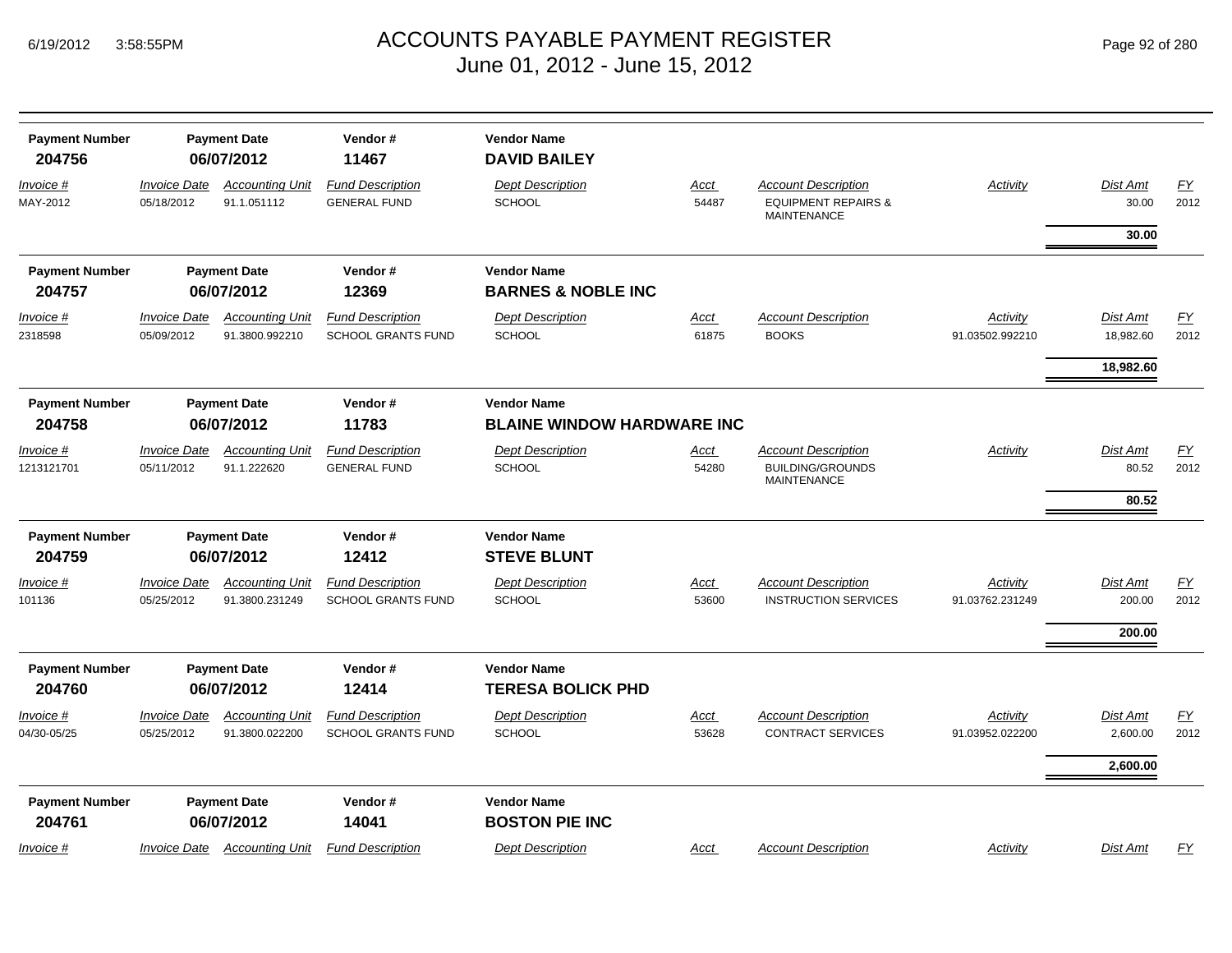| <b>Payment Number</b><br>204761 |                     | <b>Payment Date</b><br>06/07/2012 | Vendor#<br>14041          | <b>Vendor Name</b><br><b>BOSTON PIE INC</b> |             |                                               |                 |                 |                  |
|---------------------------------|---------------------|-----------------------------------|---------------------------|---------------------------------------------|-------------|-----------------------------------------------|-----------------|-----------------|------------------|
| Invoice #                       | <b>Invoice Date</b> | <b>Accounting Unit</b>            | <b>Fund Description</b>   | <b>Dept Description</b>                     | <u>Acct</u> | <b>Account Description</b>                    | Activity        | Dist Amt        | EY               |
| 10500                           | 06/01/2012          | 91.2100.193120                    | <b>FOOD SERVICES</b>      | <b>SCHOOL</b>                               | 61214       | FOOD. FOOD SERVICE<br>PROGRAM                 |                 | 199.50          | 2012             |
| 10505                           | 06/01/2012          | 91.2100.103120                    | <b>FOOD SERVICES</b>      | <b>SCHOOL</b>                               | 61214       | FOOD. FOOD SERVICE<br>PROGRAM                 |                 | 307.80          | 2012             |
| 10163                           | 06/01/2012          | 91.2100.113120                    | <b>FOOD SERVICES</b>      | <b>SCHOOL</b>                               | 61214       | FOOD, FOOD SERVICE<br><b>PROGRAM</b>          |                 | 273.60          | 2012             |
| 10166                           | 06/01/2012          | 91.2100.133120                    | <b>FOOD SERVICES</b>      | <b>SCHOOL</b>                               | 61214       | FOOD, FOOD SERVICE<br><b>PROGRAM</b>          |                 | 296.40          | 2012             |
| 10164                           | 06/01/2012          | 91.2100.133120                    | <b>FOOD SERVICES</b>      | <b>SCHOOL</b>                               | 61214       | FOOD, FOOD SERVICE<br>PROGRAM                 |                 | 182.40          | 2012             |
|                                 |                     |                                   |                           |                                             |             |                                               |                 | 1,259.70        |                  |
| <b>Payment Number</b>           |                     | <b>Payment Date</b>               | Vendor#                   | <b>Vendor Name</b>                          |             |                                               |                 |                 |                  |
| 204762                          |                     | 06/07/2012                        | 11661                     | <b>WARREN BOUCHARD</b>                      |             |                                               |                 |                 |                  |
| Invoice #                       | <b>Invoice Date</b> | <b>Accounting Unit</b>            | <b>Fund Description</b>   | <b>Dept Description</b>                     | Acct        | <b>Account Description</b>                    | Activity        | <b>Dist Amt</b> | <u>FY</u>        |
| 51712-03                        | 05/17/2012          | 91.1.031474                       | <b>GENERAL FUND</b>       | <b>SCHOOL</b>                               | 55642       | <b>GAME OFFICIALS</b>                         |                 | 80.00           | 2012             |
|                                 |                     |                                   |                           |                                             |             |                                               |                 | 80.00           |                  |
| <b>Payment Number</b>           |                     | <b>Payment Date</b>               | Vendor#                   | <b>Vendor Name</b>                          |             |                                               |                 |                 |                  |
| 204763                          |                     | 06/07/2012                        | 12431                     | <b>BOYS &amp; GIRLS CLUB OF GREATER N</b>   |             |                                               |                 |                 |                  |
| Invoice #                       | <b>Invoice Date</b> | <b>Accounting Unit</b>            | <b>Fund Description</b>   | <b>Dept Description</b>                     | Acct        | Account Description                           | Activity        | Dist Amt        | EY               |
| 1478                            | 02/29/2012          | 91.3800.991260                    | <b>SCHOOL GRANTS FUND</b> | <b>SCHOOL</b>                               | 55690       | SCHOOL TRANSPORTATION<br><b>SERVICES</b>      | 91.03772.991260 | 3,200.00        | 2012             |
|                                 |                     |                                   |                           |                                             |             |                                               |                 | 3,200.00        |                  |
| <b>Payment Number</b>           |                     | <b>Payment Date</b>               | Vendor#                   | <b>Vendor Name</b>                          |             |                                               |                 |                 |                  |
| 204764                          |                     | 06/07/2012                        | 14057                     | <b>BROX INDUSTRIES INC</b>                  |             |                                               |                 |                 |                  |
| Invoice #                       | <b>Invoice Date</b> | <b>Accounting Unit</b>            | <b>Fund Description</b>   | <b>Dept Description</b>                     | <u>Acct</u> | <b>Account Description</b>                    | Activity        | <b>Dist Amt</b> | $\underline{FY}$ |
| 341616                          | 04/26/2012          | 91.1.222630                       | <b>GENERAL FUND</b>       | <b>SCHOOL</b>                               | 61599       | <b>GROUNDS MAINTENANCE</b><br><b>SUPPLIES</b> |                 | 132.23          | 2012             |
|                                 |                     |                                   |                           |                                             |             |                                               |                 | 132.23          |                  |
| <b>Payment Number</b>           |                     | <b>Payment Date</b>               | Vendor#                   | <b>Vendor Name</b>                          |             |                                               |                 |                 |                  |
| 204765                          |                     | 06/07/2012                        | 14065                     | <b>PATRICIA BURNS</b>                       |             |                                               |                 |                 |                  |
| Invoice #                       | <b>Invoice Date</b> | <b>Accounting Unit</b>            | <b>Fund Description</b>   | <b>Dept Description</b>                     | Acct        | Account Description                           | Activity        | <b>Dist Amt</b> | <u>FY</u>        |
| MILES-MAY                       | 06/04/2012          | 91.3800.231249                    | <b>SCHOOL GRANTS FUND</b> | <b>SCHOOL</b>                               | 55400       | <b>CONFERENCES AND</b><br><b>SEMINARS</b>     | 91.03762.231249 | 49.95           | 2012             |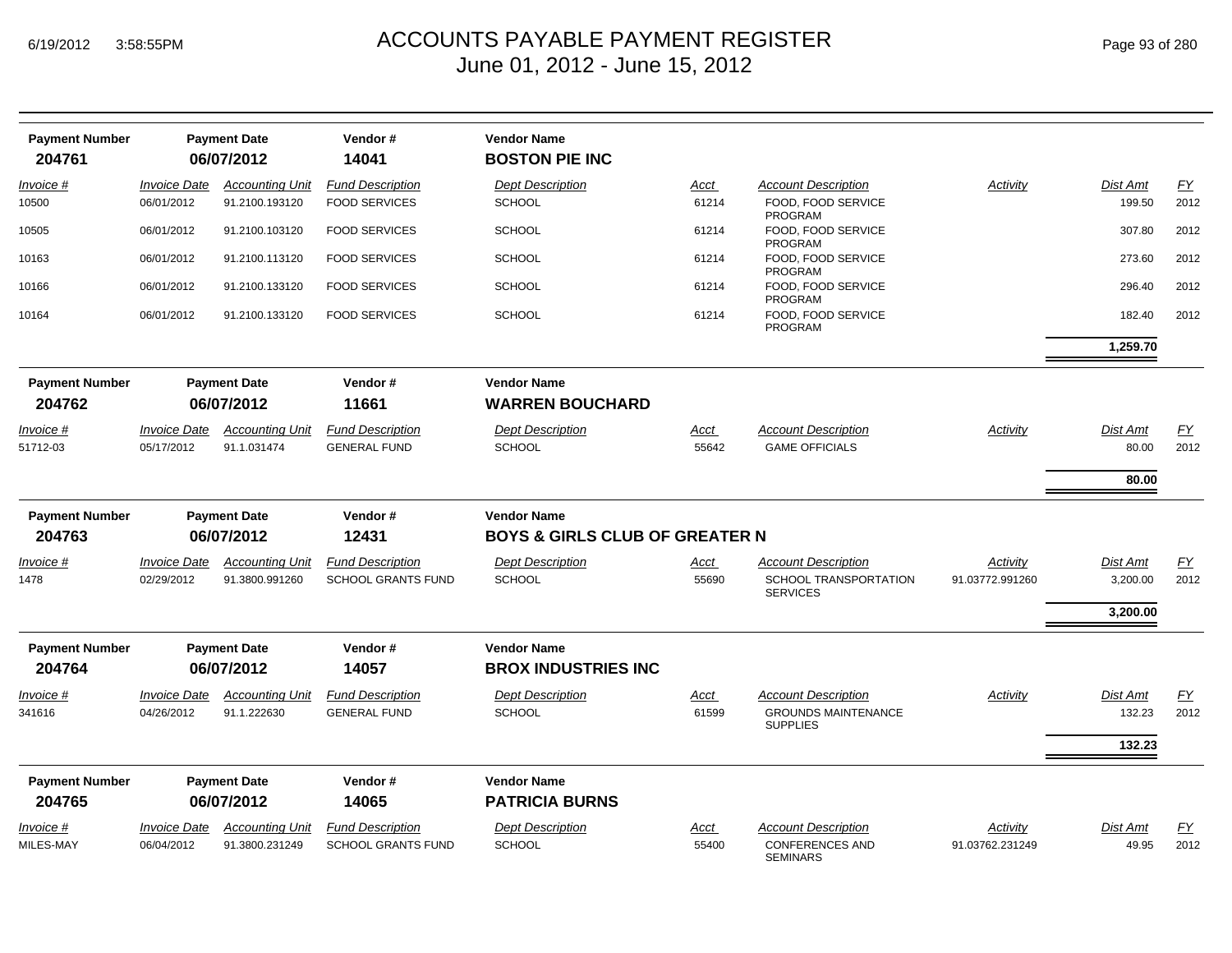|                                 |                                          |                                       |                                                |                                                 |               |                                                                        |                 | 49.95                            |            |
|---------------------------------|------------------------------------------|---------------------------------------|------------------------------------------------|-------------------------------------------------|---------------|------------------------------------------------------------------------|-----------------|----------------------------------|------------|
| <b>Payment Number</b><br>204766 |                                          | <b>Payment Date</b><br>06/07/2012     | Vendor#<br>14071                               | <b>Vendor Name</b><br><b>KIMBERLY CALLAN</b>    |               |                                                                        |                 |                                  |            |
| Invoice #<br>MILES-MAR          | <i><b>Invoice Date</b></i><br>03/30/2012 | <b>Accounting Unit</b><br>91.1.992322 | <b>Fund Description</b><br><b>GENERAL FUND</b> | <b>Dept Description</b><br><b>SCHOOL</b>        | Acct<br>55307 | <b>Account Description</b><br>MILEAGE REIMBURSEMENTS                   | Activity        | Dist Amt<br>103.37               | EY<br>2012 |
|                                 |                                          |                                       |                                                |                                                 |               |                                                                        |                 | 103.37                           |            |
| <b>Payment Number</b><br>204767 |                                          | <b>Payment Date</b><br>06/07/2012     | Vendor#<br>10981                               | <b>Vendor Name</b><br><b>ROBERT CAMIRAND</b>    |               |                                                                        |                 |                                  |            |
| Invoice #<br>52112-03           | <b>Invoice Date</b><br>05/21/2012        | <b>Accounting Unit</b><br>91.1.031449 | <b>Fund Description</b><br><b>GENERAL FUND</b> | <b>Dept Description</b><br><b>SCHOOL</b>        | Acct<br>55642 | <b>Account Description</b><br><b>GAME OFFICIALS</b>                    | <b>Activity</b> | Dist Amt<br>130.00               | EY<br>2012 |
|                                 |                                          |                                       |                                                |                                                 |               |                                                                        |                 | 130.00                           |            |
| <b>Payment Number</b><br>204768 |                                          | <b>Payment Date</b><br>06/07/2012     | Vendor#<br>14077                               | <b>Vendor Name</b><br><b>BRAD CANFIELD</b>      |               |                                                                        |                 |                                  |            |
| <i>Invoice</i> #<br>MILES-MAY   | <i><b>Invoice Date</b></i><br>05/31/2012 | <b>Accounting Unit</b><br>91.1.992700 | <b>Fund Description</b><br><b>GENERAL FUND</b> | <b>Dept Description</b><br><b>SCHOOL</b>        | Acct<br>55690 | <b>Account Description</b><br>SCHOOL TRANSPORTATION<br><b>SERVICES</b> | Activity        | Dist Amt<br>1,165.50<br>1,165.50 | EY<br>2012 |
| <b>Payment Number</b><br>204769 |                                          | <b>Payment Date</b><br>06/07/2012     | Vendor#<br>11762                               | <b>Vendor Name</b><br><b>ADAM CASTLE</b>        |               |                                                                        |                 |                                  |            |
| Invoice #<br>52212-03           | <b>Invoice Date</b><br>05/21/2012        | <b>Accounting Unit</b><br>91.1.031449 | <b>Fund Description</b><br><b>GENERAL FUND</b> | <b>Dept Description</b><br><b>SCHOOL</b>        | Acct<br>55642 | <b>Account Description</b><br><b>GAME OFFICIALS</b>                    | <b>Activity</b> | <b>Dist Amt</b><br>142.00        | EY<br>2012 |
|                                 |                                          |                                       |                                                |                                                 |               |                                                                        |                 | 142.00                           |            |
| <b>Payment Number</b><br>204770 |                                          | <b>Payment Date</b><br>06/07/2012     | Vendor#<br>11784                               | <b>Vendor Name</b><br><b>CENTRAL FAN CO INC</b> |               |                                                                        |                 |                                  |            |
| Invoice #<br>1139037            | <b>Invoice Date</b><br>04/05/2012        | <b>Accounting Unit</b><br>91.1.222620 | <b>Fund Description</b><br><b>GENERAL FUND</b> | <b>Dept Description</b><br><b>SCHOOL</b>        | Acct<br>61421 | <b>Account Description</b><br>SUPPLIES, HVAC                           | Activity        | Dist Amt<br>623.73               | EY<br>2012 |
|                                 |                                          |                                       |                                                |                                                 |               |                                                                        |                 | 623.73                           |            |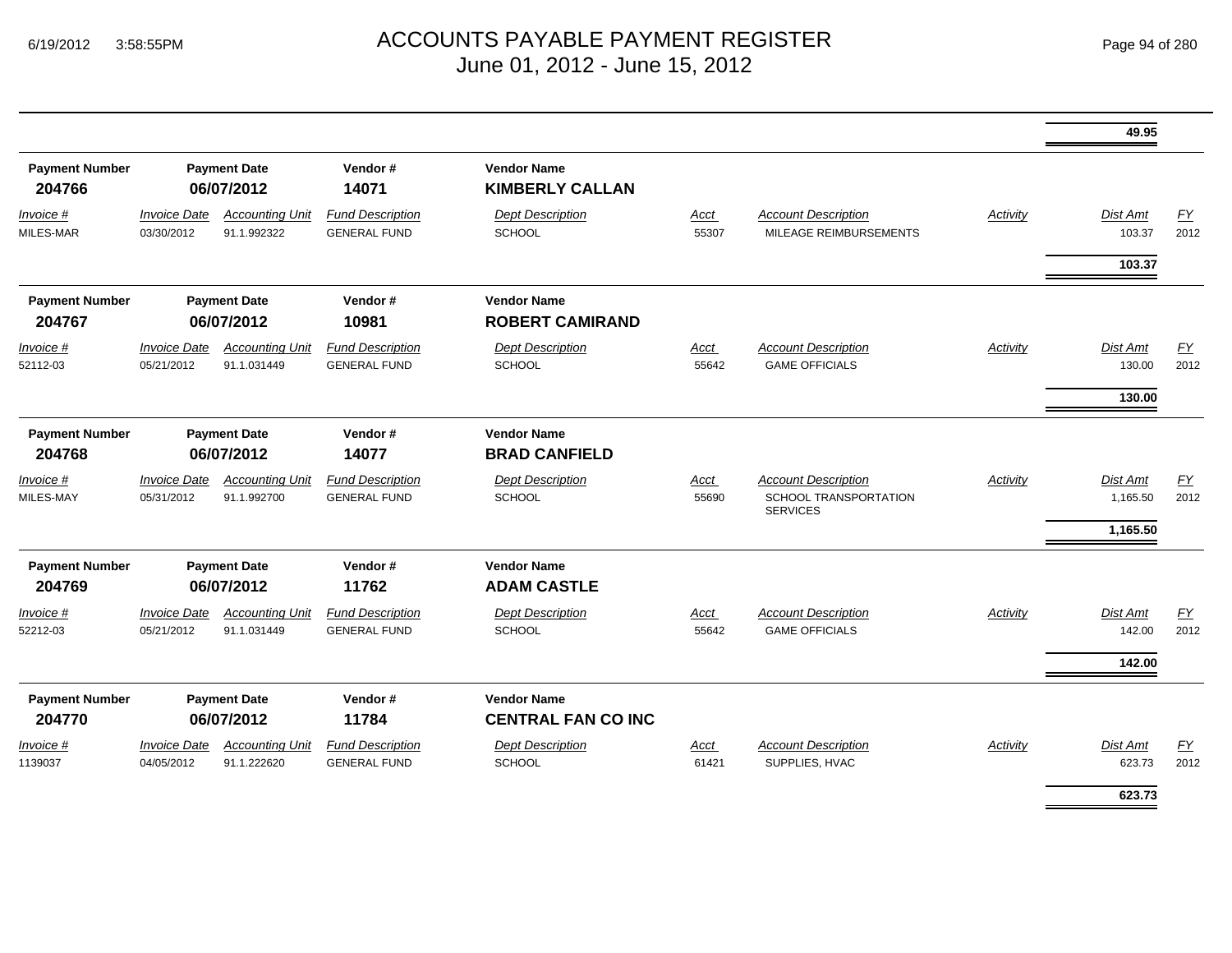| <b>Payment Number</b><br>204771 |                                   | <b>Payment Date</b><br>06/07/2012        | Vendor#<br>12493                                     | <b>Vendor Name</b><br><b>CENTRAL PAPER PRODUCTS CO</b>     |                      |                                                           |                             |                             |                          |
|---------------------------------|-----------------------------------|------------------------------------------|------------------------------------------------------|------------------------------------------------------------|----------------------|-----------------------------------------------------------|-----------------------------|-----------------------------|--------------------------|
| Invoice #<br>1174039            | <b>Invoice Date</b><br>05/16/2012 | <b>Accounting Unit</b><br>91.1.222620    | <b>Fund Description</b><br><b>GENERAL FUND</b>       | <b>Dept Description</b><br><b>SCHOOL</b>                   | <u>Acct</u><br>61428 | <b>Account Description</b><br><b>JANITORIAL SUPPLIES</b>  | Activity                    | Dist Amt<br>88.72           | EY<br>2012               |
| 1173618                         | 05/14/2012                        | 91.1.222620                              | <b>GENERAL FUND</b>                                  | <b>SCHOOL</b>                                              | 61428                | <b>JANITORIAL SUPPLIES</b>                                |                             | 5,416.96                    | 2012                     |
| 1175556                         | 05/23/2012                        | 91.2100.053120                           | <b>FOOD SERVICES</b>                                 | <b>SCHOOL</b>                                              | 61299                | MISCELLANEOUS SUPPLIES                                    |                             | 130.20                      | 2012                     |
| 1174046                         | 05/16/2012                        | 91.2100.053120                           | <b>FOOD SERVICES</b>                                 | <b>SCHOOL</b>                                              | 61299                | MISCELLANEOUS SUPPLIES                                    |                             | 193.58                      | 2012                     |
| 1175677                         | 05/23/2012                        | 91.2100.033120                           | <b>FOOD SERVICES</b>                                 | <b>SCHOOL</b>                                              | 61299                | MISCELLANEOUS SUPPLIES                                    |                             | 196.82                      | 2012                     |
|                                 |                                   |                                          |                                                      |                                                            |                      |                                                           |                             | 6,026.28                    |                          |
| <b>Payment Number</b><br>204772 | <b>Payment Date</b><br>06/07/2012 |                                          | Vendor#<br>11769                                     | <b>Vendor Name</b><br><b>JAMES CHARLAND</b>                |                      |                                                           |                             |                             |                          |
| <u>Invoice #</u><br>52112-03    | <b>Invoice Date</b><br>05/21/2012 | <b>Accounting Unit</b><br>91.1.031457    | <b>Fund Description</b><br><b>GENERAL FUND</b>       | <b>Dept Description</b><br><b>SCHOOL</b>                   | <u>Acct</u><br>55642 | <b>Account Description</b><br><b>GAME OFFICIALS</b>       | Activity                    | Dist Amt<br>80.00           | $\underline{FY}$<br>2012 |
| <b>Payment Number</b><br>204773 |                                   | <b>Payment Date</b><br>06/07/2012        | Vendor#<br>12505                                     | <b>Vendor Name</b><br><b>MARK CHERBONNEAU</b>              |                      |                                                           |                             | 80.00                       |                          |
| <u>Invoice #</u><br>52512-03    | <b>Invoice Date</b><br>05/25/2012 | <b>Accounting Unit</b><br>91.1.031429    | <b>Fund Description</b><br><b>GENERAL FUND</b>       | <b>Dept Description</b><br><b>SCHOOL</b>                   | <u>Acct</u><br>55642 | <b>Account Description</b><br><b>GAME OFFICIALS</b>       | Activity                    | Dist Amt<br>80.00           | EY<br>2012               |
|                                 |                                   |                                          |                                                      |                                                            |                      |                                                           |                             | 80.00                       |                          |
| <b>Payment Number</b><br>204774 |                                   | <b>Payment Date</b><br>06/07/2012        | Vendor#<br>11265                                     | <b>Vendor Name</b><br><b>CHILD WITNESS TO VIOLENCE PJT</b> |                      | <b>Payee Name</b><br><b>BOSTON MEDICAL CENTER</b>         |                             |                             |                          |
| Invoice #<br>5242012-01         | <b>Invoice Date</b><br>05/24/2012 | <b>Accounting Unit</b><br>91.1.022140    | <b>Fund Description</b><br><b>GENERAL FUND</b>       | <b>Dept Description</b><br><b>SCHOOL</b>                   | <u>Acct</u><br>53614 | <b>Account Description</b><br>PUPIL SUPPORT SERVICES      | Activity                    | <b>Dist Amt</b><br>1,500.00 | EY<br>2012               |
|                                 |                                   |                                          |                                                      |                                                            |                      |                                                           |                             | 1,500.00                    |                          |
| <b>Payment Number</b><br>204775 |                                   | <b>Payment Date</b><br>06/07/2012        | Vendor#<br>14102                                     | <b>Vendor Name</b><br><b>JUNE CHISHOLM</b>                 |                      |                                                           |                             |                             |                          |
| Invoice #<br>APR/MAY-12         | <b>Invoice Date</b><br>06/01/2012 | <b>Accounting Unit</b><br>91.3800.231249 | <b>Fund Description</b><br><b>SCHOOL GRANTS FUND</b> | <b>Dept Description</b><br><b>SCHOOL</b>                   | Acct<br>61135        | <b>Account Description</b><br><b>EDUCATIONAL SUPPLIES</b> | Activity<br>91.03762.231249 | Dist Amt<br>261.54          | EY<br>2012               |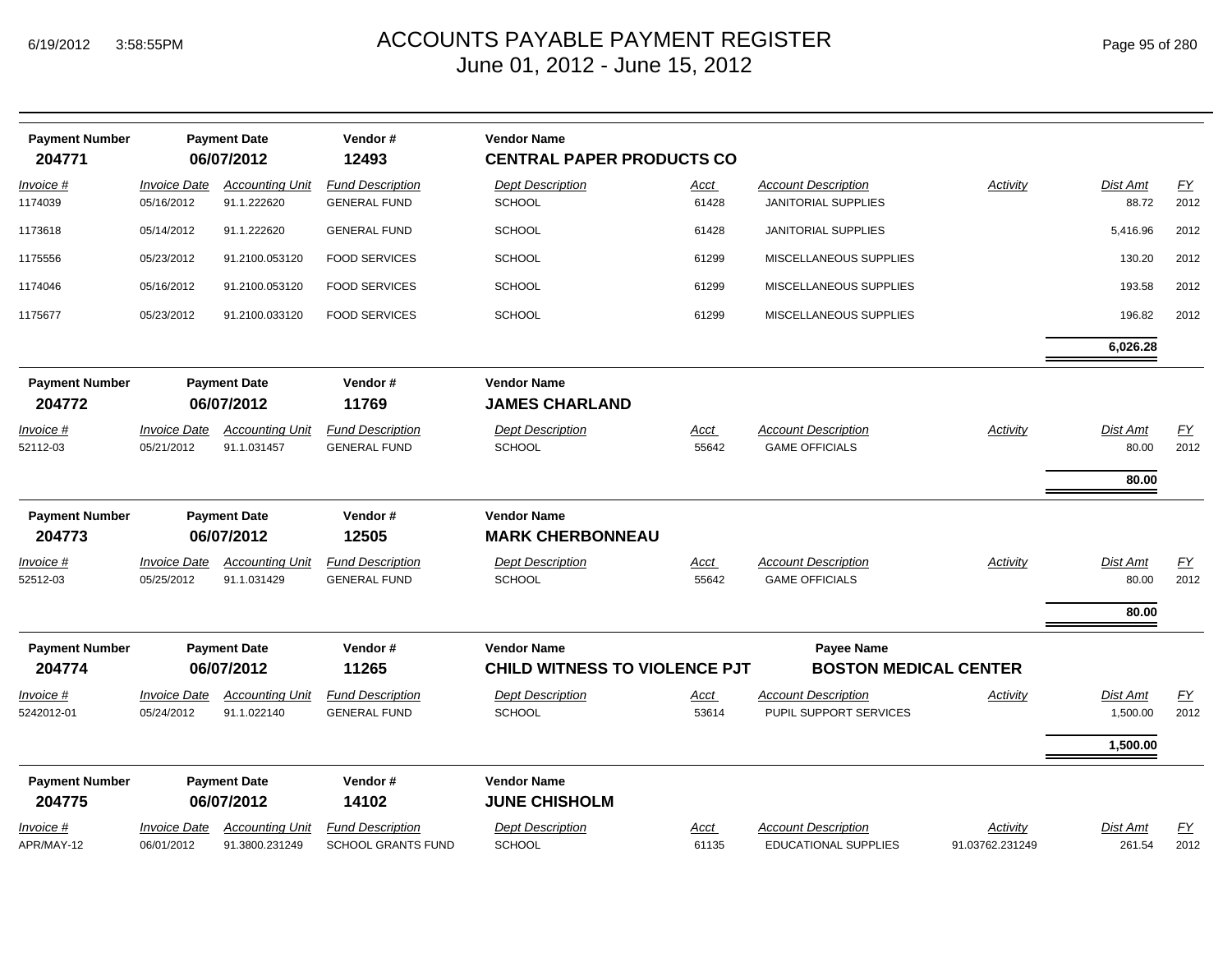|                                 |                                          |                                                       |                                                      |                                                               |                      |                                                                    |                             | 261.54                              |                   |
|---------------------------------|------------------------------------------|-------------------------------------------------------|------------------------------------------------------|---------------------------------------------------------------|----------------------|--------------------------------------------------------------------|-----------------------------|-------------------------------------|-------------------|
| <b>Payment Number</b><br>204776 |                                          | <b>Payment Date</b><br>06/07/2012                     | Vendor#<br>14116                                     | <b>Vendor Name</b><br><b>COCA COLA BOTTLING CO</b>            |                      |                                                                    |                             |                                     |                   |
| Invoice #<br>0012692989         | <b>Invoice Date</b><br>05/31/2012        | <b>Accounting Unit</b><br>91.2100.033120              | <b>Fund Description</b><br><b>FOOD SERVICES</b>      | <b>Dept Description</b><br><b>SCHOOL</b>                      | Acct<br>61214        | <b>Account Description</b><br>FOOD. FOOD SERVICE<br><b>PROGRAM</b> | Activity                    | <b>Dist Amt</b><br>346.00<br>346.00 | FΥ<br>2012        |
| <b>Payment Number</b><br>204777 |                                          | <b>Payment Date</b><br>06/07/2012                     | Vendor#<br>11771                                     | <b>Vendor Name</b><br><b>MICHELLE R COHEN</b>                 |                      |                                                                    |                             |                                     |                   |
| Invoice #<br>PV-042712          | <b>Invoice Date</b><br>05/03/2012        | <b>Accounting Unit</b><br>91.3800.042219              | <b>Fund Description</b><br><b>SCHOOL GRANTS FUND</b> | <b>Dept Description</b><br><b>SCHOOL</b>                      | Acct<br>55300        | <b>Account Description</b><br>TRAVEL                               | Activity<br>91.03468.042219 | <b>Dist Amt</b><br>240.04           | <u>FY</u><br>2012 |
|                                 |                                          |                                                       |                                                      |                                                               |                      |                                                                    |                             | 240.04                              |                   |
| <b>Payment Number</b><br>204778 |                                          | <b>Payment Date</b><br>Vendor#<br>06/07/2012<br>11049 |                                                      | <b>Vendor Name</b><br><b>CONNECTICUT VALLEY BIO SUPPLY</b>    |                      |                                                                    |                             |                                     |                   |
| <i>Invoice</i> #<br>541902      | <b>Invoice Date</b><br>04/04/2012        | <b>Accounting Unit</b><br>91.1.031113                 | <b>Fund Description</b><br><b>GENERAL FUND</b>       | <b>Dept Description</b><br><b>SCHOOL</b>                      | Acct<br>61135        | <b>Account Description</b><br><b>EDUCATIONAL SUPPLIES</b>          | Activity                    | <b>Dist Amt</b><br>22.43            | <u>FY</u><br>2012 |
|                                 |                                          |                                                       |                                                      |                                                               |                      |                                                                    |                             | 22.43                               |                   |
| <b>Payment Number</b><br>204779 |                                          | <b>Payment Date</b><br>06/07/2012                     | Vendor#<br>14133                                     | <b>Vendor Name</b><br><b>MARK CONRAD</b>                      |                      |                                                                    |                             |                                     |                   |
| Invoice #<br>MILES-MAY          | <i><b>Invoice Date</b></i><br>05/31/2012 | <b>Accounting Unit</b><br>91.1.012320                 | <b>Fund Description</b><br><b>GENERAL FUND</b>       | <b>Dept Description</b><br><b>SCHOOL</b>                      | <u>Acct</u><br>55307 | <b>Account Description</b><br>MILEAGE REIMBURSEMENTS               | <b>Activity</b>             | Dist Amt<br>253.78                  | <u>FY</u><br>2012 |
|                                 |                                          |                                                       |                                                      |                                                               |                      |                                                                    |                             | 253.78                              |                   |
| <b>Payment Number</b><br>204780 |                                          | <b>Payment Date</b><br>06/07/2012                     | Vendor#<br>14138                                     | <b>Vendor Name</b><br><b>COSTA FRUIT &amp; PRODUCE CO INC</b> |                      |                                                                    |                             |                                     |                   |
| Invoice #                       | <b>Invoice Date</b>                      | <b>Accounting Unit</b>                                | <b>Fund Description</b>                              | <b>Dept Description</b>                                       | <u>Acct</u>          | <b>Account Description</b>                                         | Activity                    | <b>Dist Amt</b>                     | <u>FY</u>         |
| 2655310                         | 04/13/2012                               | 91.3800.203120                                        | <b>SCHOOL GRANTS FUND</b>                            | <b>SCHOOL</b>                                                 | 61214                | FOOD, FOOD SERVICE<br><b>PROGRAM</b>                               | 91.03092.203120             | 28.42                               | 2012              |
| CM711443                        | 05/25/2012                               | 91.2100.043120                                        | <b>FOOD SERVICES</b>                                 | <b>SCHOOL</b>                                                 | 61214                | FOOD, FOOD SERVICE<br><b>PROGRAM</b>                               |                             | (37.64)                             | 2012              |
| 2694950                         | 06/01/2012                               | 91.2100.053120                                        | <b>FOOD SERVICES</b>                                 | <b>SCHOOL</b>                                                 | 61214                | FOOD, FOOD SERVICE<br><b>PROGRAM</b>                               |                             | 1,184.92                            | 2012              |
| 2689175                         | 05/25/2012                               | 91.2100.053120                                        | <b>FOOD SERVICES</b>                                 | <b>SCHOOL</b>                                                 | 61214                | FOOD, FOOD SERVICE<br>PROGRAM                                      |                             | 1,247.02                            | 2012              |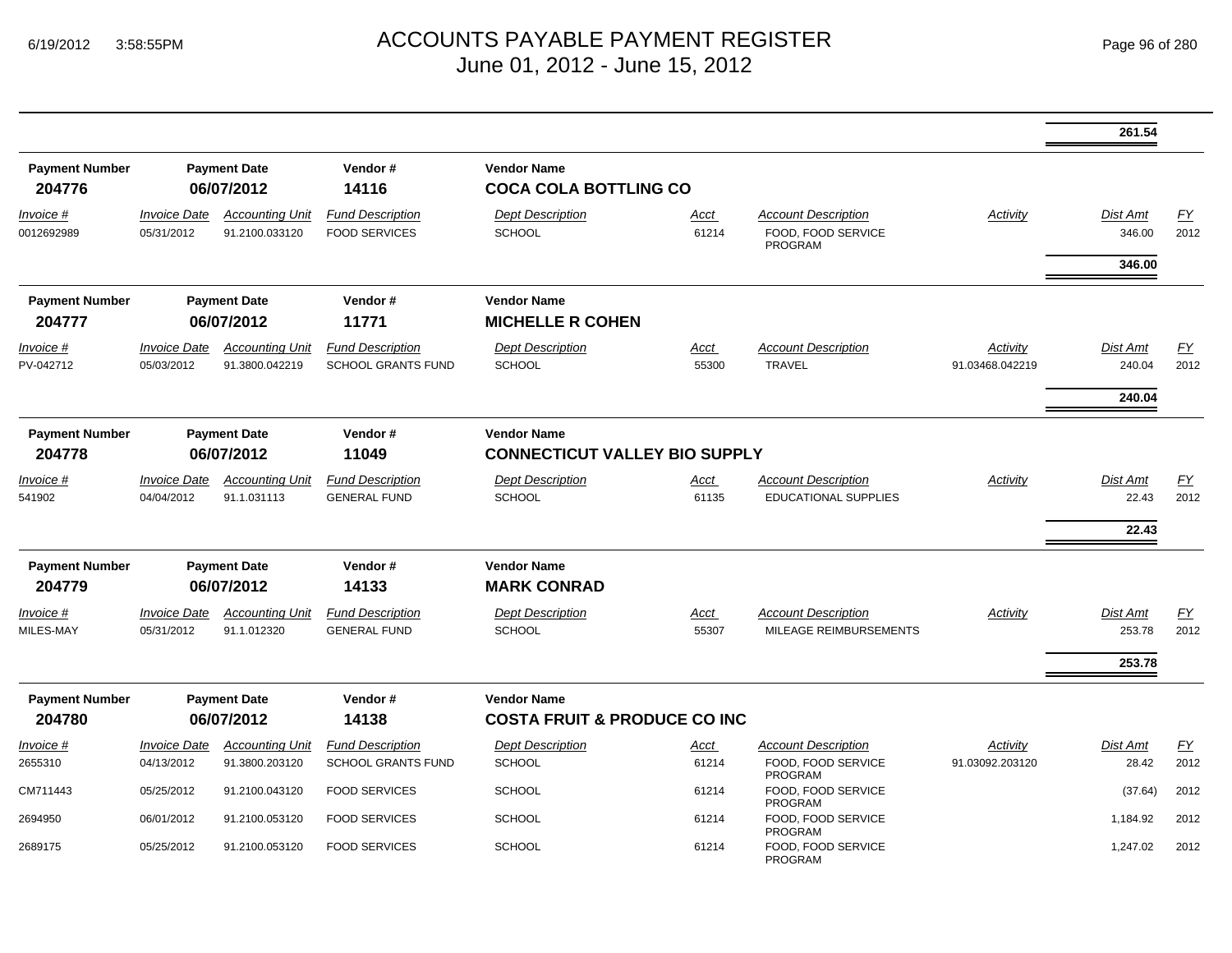## ACCOUNTS PAYABLE PAYMENT REGISTER Page 97 of 280 June 01, 2012 - June 15, 2012

| <b>Payment Number</b><br>204780 |                     | <b>Payment Date</b><br>06/07/2012 | Vendor#<br>14138          | <b>Vendor Name</b><br><b>COSTA FRUIT &amp; PRODUCE CO INC</b> |             |                                      |                 |           |                  |
|---------------------------------|---------------------|-----------------------------------|---------------------------|---------------------------------------------------------------|-------------|--------------------------------------|-----------------|-----------|------------------|
| Invoice #                       | <b>Invoice Date</b> | <b>Accounting Unit</b>            | <b>Fund Description</b>   | <b>Dept Description</b>                                       | <u>Acct</u> | <b>Account Description</b>           | Activity        | Dist Amt  | EY               |
| CM711451                        | 05/25/2012          | 91.2100.053120                    | <b>FOOD SERVICES</b>      | <b>SCHOOL</b>                                                 | 61214       | FOOD, FOOD SERVICE<br>PROGRAM        |                 | (16.78)   | 2012             |
| 2695580                         | 06/01/2012          | 91.2100.063120                    | <b>FOOD SERVICES</b>      | <b>SCHOOL</b>                                                 | 61214       | FOOD, FOOD SERVICE<br>PROGRAM        |                 | 824.65    | 2012             |
| 2689821                         | 05/25/2012          | 91.2100.063120                    | <b>FOOD SERVICES</b>      | <b>SCHOOL</b>                                                 | 61214       | FOOD, FOOD SERVICE<br><b>PROGRAM</b> |                 | 1,232.51  | 2012             |
| 2690190                         | 05/25/2012          | 91.2100.073120                    | <b>FOOD SERVICES</b>      | <b>SCHOOL</b>                                                 | 61214       | FOOD, FOOD SERVICE<br>PROGRAM        |                 | 1,242.42  | 2012             |
| 2655310                         | 04/13/2012          | 91.2100.153120                    | <b>FOOD SERVICES</b>      | <b>SCHOOL</b>                                                 | 61299       | MISCELLANEOUS SUPPLIES               |                 | 28.42     | 2012             |
| 2655310                         | 04/13/2012          | 91.3800.143120                    | <b>SCHOOL GRANTS FUND</b> | <b>SCHOOL</b>                                                 | 61299       | MISCELLANEOUS SUPPLIES               | 91.03092.143120 | 28.42     | 2012             |
| 2655310                         | 04/13/2012          | 91.3800.163120                    | <b>SCHOOL GRANTS FUND</b> | <b>SCHOOL</b>                                                 | 61299       | MISCELLANEOUS SUPPLIES               | 91.03092.163120 | 28.42     | 2012             |
| 2691496                         | 05/29/2012          | 91.2100.033120                    | <b>FOOD SERVICES</b>      | <b>SCHOOL</b>                                                 | 61214       | FOOD, FOOD SERVICE<br><b>PROGRAM</b> |                 | 2,825.69  | 2012             |
| 2695974                         | 06/01/2012          | 91.2100.033120                    | <b>FOOD SERVICES</b>      | <b>SCHOOL</b>                                                 | 61214       | FOOD, FOOD SERVICE<br><b>PROGRAM</b> |                 | 2,766.41  | 2012             |
| CMR710022                       | 05/18/2012          | 91.2100.033120                    | <b>FOOD SERVICES</b>      | <b>SCHOOL</b>                                                 | 61214       | FOOD, FOOD SERVICE<br>PROGRAM        |                 | (24.73)   | 2012             |
| CMS710586                       | 05/21/2012          | 91.2100.033120                    | <b>FOOD SERVICES</b>      | <b>SCHOOL</b>                                                 | 61214       | FOOD. FOOD SERVICE<br>PROGRAM        |                 | (38.11)   | 2012             |
|                                 |                     |                                   |                           |                                                               |             |                                      |                 | 11,320.04 |                  |
| <b>Payment Number</b>           |                     | <b>Payment Date</b>               | Vendor#                   | <b>Vendor Name</b>                                            |             |                                      |                 |           |                  |
| 204781                          |                     | 06/07/2012                        | 11763                     | <b>PAUL COTSIBAS</b>                                          |             |                                      |                 |           |                  |
| Invoice #                       | <b>Invoice Date</b> | <b>Accounting Unit</b>            | <b>Fund Description</b>   | <b>Dept Description</b>                                       | <u>Acct</u> | <b>Account Description</b>           | Activity        | Dist Amt  | EY               |
| 52312-05                        | 05/23/2012          | 91.1.051458                       | <b>GENERAL FUND</b>       | <b>SCHOOL</b>                                                 | 55642       | <b>GAME OFFICIALS</b>                |                 | 60.00     | 2012             |
|                                 |                     |                                   |                           |                                                               |             |                                      |                 | 60.00     |                  |
| <b>Payment Number</b>           |                     | <b>Payment Date</b>               | Vendor#                   | <b>Vendor Name</b>                                            |             |                                      |                 |           |                  |
| 204782                          |                     | 06/07/2012                        | 14145                     | <b>COVART VIRGINIA L</b>                                      |             |                                      |                 |           |                  |
| Invoice #                       | <b>Invoice Date</b> | <b>Accounting Unit</b>            | <b>Fund Description</b>   | <b>Dept Description</b>                                       | Acct        | <b>Account Description</b>           | Activity        | Dist Amt  | $\underline{FY}$ |
| MILES-MAY                       | 05/31/2012          | 91.1.992322                       | <b>GENERAL FUND</b>       | <b>SCHOOL</b>                                                 | 55307       | MILEAGE REIMBURSEMENTS               |                 | 7.22      | 2012             |
|                                 |                     |                                   |                           |                                                               |             |                                      |                 | 7.22      |                  |
| <b>Payment Number</b>           |                     | <b>Payment Date</b>               | Vendor#                   | <b>Vendor Name</b>                                            |             |                                      |                 |           |                  |
| 204783                          |                     | 06/07/2012                        | 12570                     | <b>CPO SCIENCE</b>                                            |             |                                      |                 |           |                  |
| Invoice #                       |                     | Invoice Date Accounting Unit      | <b>Fund Description</b>   | <b>Dept Description</b>                                       | Acct        | <b>Account Description</b>           | Activity        | Dist Amt  | EY               |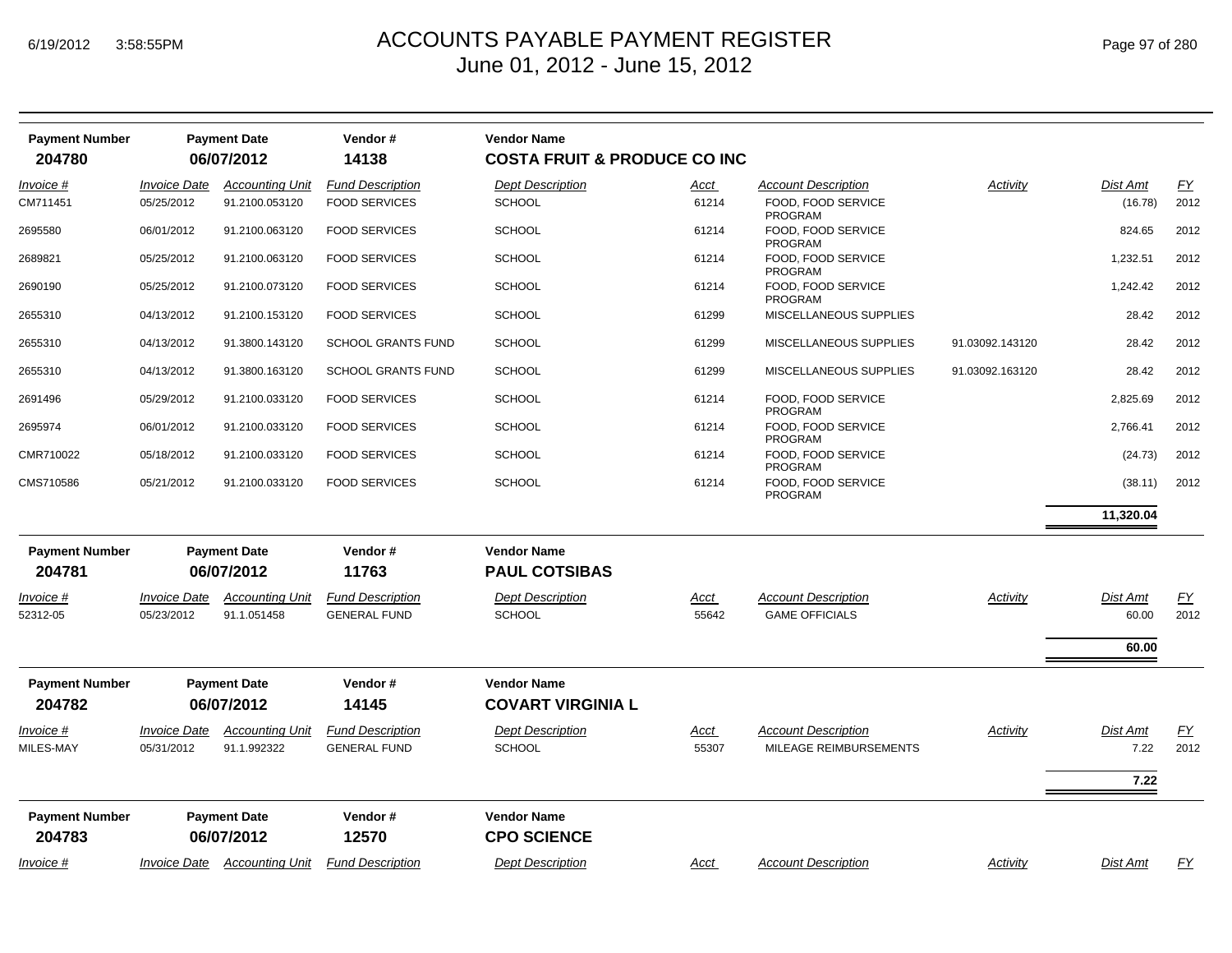| <b>Payment Number</b><br>204783 |                                          | <b>Payment Date</b><br>06/07/2012        | Vendor#<br>12570                                     | <b>Vendor Name</b><br><b>CPO SCIENCE</b>          |               |                                                                                  |                             |                    |            |
|---------------------------------|------------------------------------------|------------------------------------------|------------------------------------------------------|---------------------------------------------------|---------------|----------------------------------------------------------------------------------|-----------------------------|--------------------|------------|
| Invoice #<br>202500880152       | <i><b>Invoice Date</b></i><br>05/23/2012 | <b>Accounting Unit</b><br>91.1.041160    | <b>Fund Description</b><br><b>GENERAL FUND</b>       | <b>Dept Description</b><br><b>SCHOOL</b>          | Acct<br>61135 | <b>Account Description</b><br><b>EDUCATIONAL SUPPLIES</b>                        | Activity                    | Dist Amt<br>43.96  | EY<br>2012 |
|                                 |                                          |                                          |                                                      |                                                   |               |                                                                                  |                             | 43.96              |            |
| <b>Payment Number</b><br>204784 |                                          | <b>Payment Date</b><br>06/07/2012        | Vendor#<br>12581                                     | <b>Vendor Name</b><br><b>MICHAEL CROSBY</b>       |               |                                                                                  |                             |                    |            |
| Invoice #<br>52512-04           | <b>Invoice Date</b><br>05/25/2012        | <b>Accounting Unit</b><br>91.1.041474    | <b>Fund Description</b><br><b>GENERAL FUND</b>       | <b>Dept Description</b><br><b>SCHOOL</b>          | Acct<br>55642 | <b>Account Description</b><br><b>GAME OFFICIALS</b>                              | Activity                    | Dist Amt<br>80.00  | EY<br>2012 |
| 50812-04                        | 05/08/2012                               | 91.1.041474                              | <b>GENERAL FUND</b>                                  | <b>SCHOOL</b>                                     | 55642         | <b>GAME OFFICIALS</b>                                                            |                             | 80.00              | 2012       |
|                                 |                                          |                                          |                                                      |                                                   |               |                                                                                  |                             | 160.00             |            |
| <b>Payment Number</b><br>204785 |                                          | <b>Payment Date</b><br>06/07/2012        | Vendor#<br>12593                                     | <b>Vendor Name</b><br><b>D &amp; R TOWING INC</b> |               |                                                                                  |                             |                    |            |
| Invoice #<br>170725             | <b>Invoice Date</b><br>05/20/2012        | <b>Accounting Unit</b><br>91.1.222620    | <b>Fund Description</b><br><b>GENERAL FUND</b>       | <b>Dept Description</b><br><b>SCHOOL</b>          | Acct<br>54600 | <b>Account Description</b><br><b>VEHICLE REPAIRS &amp;</b><br><b>MAINTENANCE</b> | Activity                    | Dist Amt<br>80.00  | EY<br>2012 |
| 22767                           | 05/25/2012                               | 91.1.222620                              | <b>GENERAL FUND</b>                                  | <b>SCHOOL</b>                                     | 54600         | <b>VEHICLE REPAIRS &amp;</b><br><b>MAINTENANCE</b>                               |                             | 133.78             | 2012       |
|                                 |                                          |                                          |                                                      |                                                   |               |                                                                                  |                             | 213.78             |            |
| <b>Payment Number</b><br>204786 |                                          | <b>Payment Date</b><br>06/07/2012        | Vendor#<br>14171                                     | <b>Vendor Name</b><br><b>MARSHALL DERRY</b>       |               |                                                                                  |                             |                    |            |
| Invoice #<br>05/01-05/30        | <b>Invoice Date</b><br>05/30/2012        | <b>Accounting Unit</b><br>91.3800.042210 | <b>Fund Description</b><br><b>SCHOOL GRANTS FUND</b> | <b>Dept Description</b><br><b>SCHOOL</b>          | Acct<br>53607 | <b>Account Description</b><br>PROGRAM IMPROVEMENT<br><b>SERVICES</b>             | Activity<br>91.03902.042210 | Dist Amt<br>480.00 | EY<br>2012 |
|                                 |                                          |                                          |                                                      |                                                   |               |                                                                                  |                             | 480.00             |            |
| <b>Payment Number</b><br>204787 |                                          | <b>Payment Date</b><br>06/07/2012        | Vendor#<br>11334                                     | <b>Vendor Name</b><br><b>LOREN DOW</b>            |               |                                                                                  |                             |                    |            |
| Invoice #<br>52312-03           | <b>Invoice Date</b><br>05/23/2012        | <b>Accounting Unit</b><br>91.1.031474    | <b>Fund Description</b><br><b>GENERAL FUND</b>       | <b>Dept Description</b><br><b>SCHOOL</b>          | Acct<br>55642 | <b>Account Description</b><br><b>GAME OFFICIALS</b>                              | Activity                    | Dist Amt<br>80.00  | EY<br>2012 |
|                                 |                                          |                                          |                                                      |                                                   |               |                                                                                  |                             | 80.00              |            |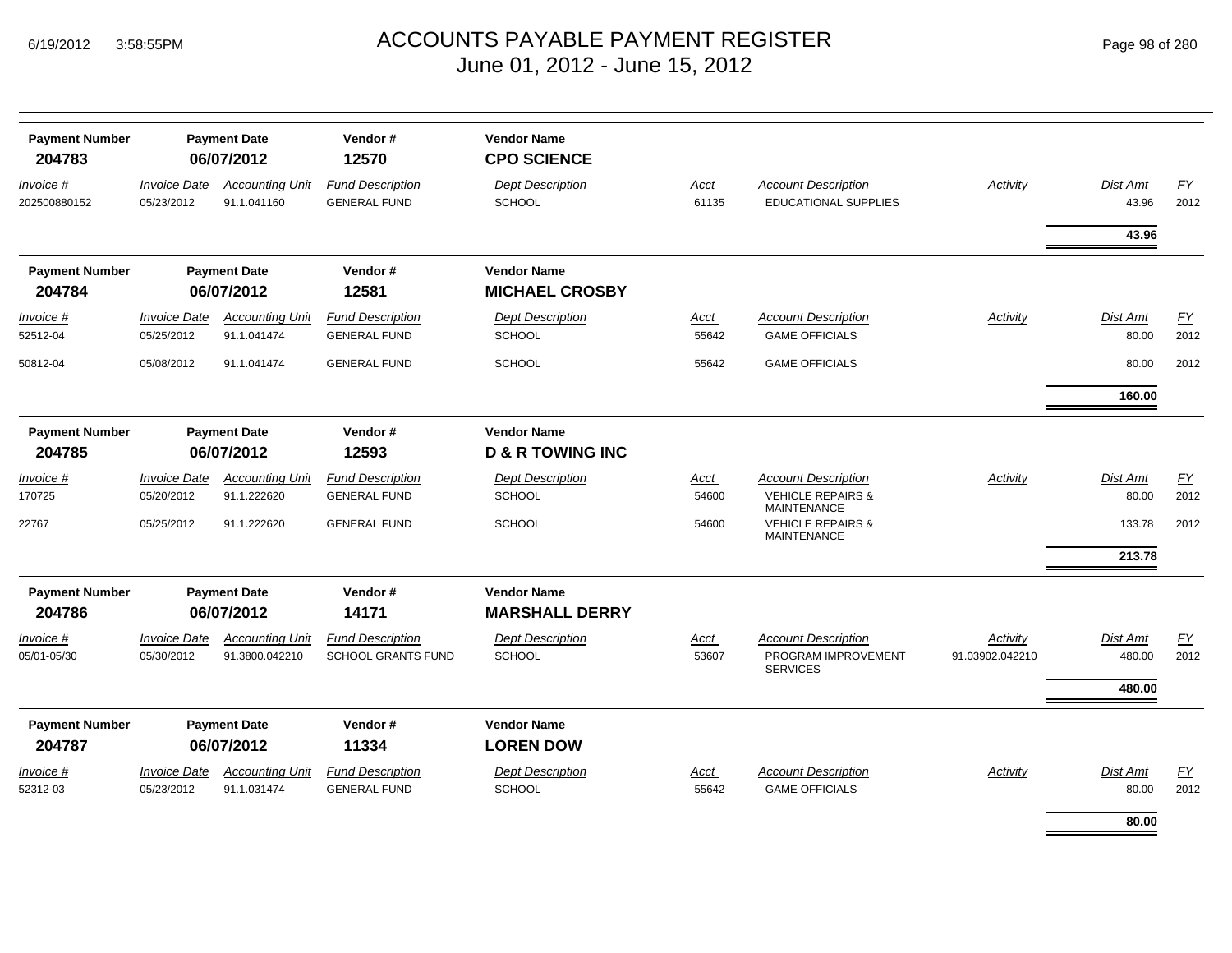| Page 99 of 280 |  |  |  |
|----------------|--|--|--|
|----------------|--|--|--|

| <b>Payment Number</b><br>204788   |                                          | <b>Payment Date</b><br>06/07/2012        | Vendor#<br>11774                               | <b>Vendor Name</b><br><b>AMANDA DUBE</b>            |                      |                                                           |                 |                              |                          |
|-----------------------------------|------------------------------------------|------------------------------------------|------------------------------------------------|-----------------------------------------------------|----------------------|-----------------------------------------------------------|-----------------|------------------------------|--------------------------|
| <u>Invoice #</u><br><b>MAY-12</b> | <i><b>Invoice Date</b></i><br>05/30/2012 | <b>Accounting Unit</b><br>91.1.992322    | <b>Fund Description</b><br><b>GENERAL FUND</b> | <b>Dept Description</b><br>SCHOOL                   | <b>Acct</b><br>55307 | <b>Account Description</b><br>MILEAGE REIMBURSEMENTS      | <b>Activity</b> | Dist Amt<br>6.00             | $\underline{FY}$<br>2012 |
| <b>Payment Number</b><br>204789   |                                          | <b>Payment Date</b><br>06/07/2012        | Vendor#<br>10972                               | <b>Vendor Name</b><br><b>EDUCATIONAL OUTFITTERS</b> |                      |                                                           |                 | 6.00                         |                          |
| Invoice #<br>19890                | <b>Invoice Date</b><br>05/17/2012        | <b>Accounting Unit</b><br>91.2227.041320 | <b>Fund Description</b><br>NORTH STUDENT SHOP  | <b>Dept Description</b><br>SCHOOL                   | Acct<br>61135        | <b>Account Description</b><br><b>EDUCATIONAL SUPPLIES</b> | Activity        | Dist Amt<br>312.00<br>312.00 | <u>FY</u><br>2012        |
| <b>Payment Number</b><br>204790   |                                          | <b>Payment Date</b><br>06/07/2012        | Vendor#<br>14213                               | <b>Vendor Name</b><br><b>VIRGINIA ESSON</b>         |                      |                                                           |                 |                              |                          |
| Invoice #<br>MILES-APR            | <i><b>Invoice Date</b></i><br>04/21/2012 | <b>Accounting Unit</b><br>91.1.071160    | <b>Fund Description</b><br><b>GENERAL FUND</b> | <b>Dept Description</b><br><b>SCHOOL</b>            | <u>Acct</u><br>55307 | <b>Account Description</b><br>MILEAGE REIMBURSEMENTS      | <b>Activity</b> | Dist Amt<br>14.65            | EY<br>2012               |
| MILES-MAY                         | 05/27/2012                               | 91.1.071160                              | <b>GENERAL FUND</b>                            | SCHOOL                                              | 55307                | MILEAGE REIMBURSEMENTS                                    |                 | 14.65                        | 2012                     |
|                                   |                                          |                                          |                                                |                                                     |                      |                                                           |                 | 29.30                        |                          |
| <b>Payment Number</b><br>204791   |                                          | <b>Payment Date</b><br>06/07/2012        | Vendor#<br>12698                               | <b>Vendor Name</b><br><b>FWWEBBCO</b>               |                      |                                                           |                 |                              |                          |
| Invoice #<br>36740302-2           | <b>Invoice Date</b><br>05/11/2012        | <b>Accounting Unit</b><br>91.1.222620    | <b>Fund Description</b><br><b>GENERAL FUND</b> | <b>Dept Description</b><br>SCHOOL                   | Acct<br>61421        | <b>Account Description</b><br>SUPPLIES, HVAC              | Activity        | Dist Amt<br>12.62            | EY<br>2012               |
| 36745087                          | 05/11/2012                               | 91.1.222620                              | <b>GENERAL FUND</b>                            | <b>SCHOOL</b>                                       | 61421                | SUPPLIES, HVAC                                            |                 | 12.62                        | 2012                     |
| 214121                            | 04/17/2012                               | 91.1.222620                              | <b>GENERAL FUND</b>                            | <b>SCHOOL</b>                                       | 61421                | SUPPLIES, HVAC                                            |                 | 137.04                       | 2012                     |
| 36571716                          | 04/17/2012                               | 91.1.222620                              | <b>GENERAL FUND</b>                            | <b>SCHOOL</b>                                       | 61421                | SUPPLIES, HVAC                                            |                 | 45.80                        | 2012                     |
| 36536202                          | 04/11/2012                               | 91.1.222620                              | <b>GENERAL FUND</b>                            | SCHOOL                                              | 61421                | SUPPLIES, HVAC                                            |                 | 258.37                       | 2012                     |
| 36533079                          | 04/11/2012                               | 91.1.222620                              | <b>GENERAL FUND</b>                            | <b>SCHOOL</b>                                       | 61421                | SUPPLIES, HVAC                                            |                 | 14.74                        | 2012                     |
| 36526736                          | 04/10/2012                               | 91.1.222620                              | <b>GENERAL FUND</b>                            | SCHOOL                                              | 61421                | SUPPLIES, HVAC                                            |                 | 642.33                       | 2012                     |
| 36547201                          | 04/13/2012                               | 91.1.222620                              | <b>GENERAL FUND</b>                            | SCHOOL                                              | 61421                | SUPPLIES, HVAC                                            |                 | 25.94                        | 2012                     |
| 36615211                          | 04/24/2012                               | 91.1.222620                              | <b>GENERAL FUND</b>                            | <b>SCHOOL</b>                                       | 61421                | SUPPLIES, HVAC                                            |                 | 276.69                       | 2012                     |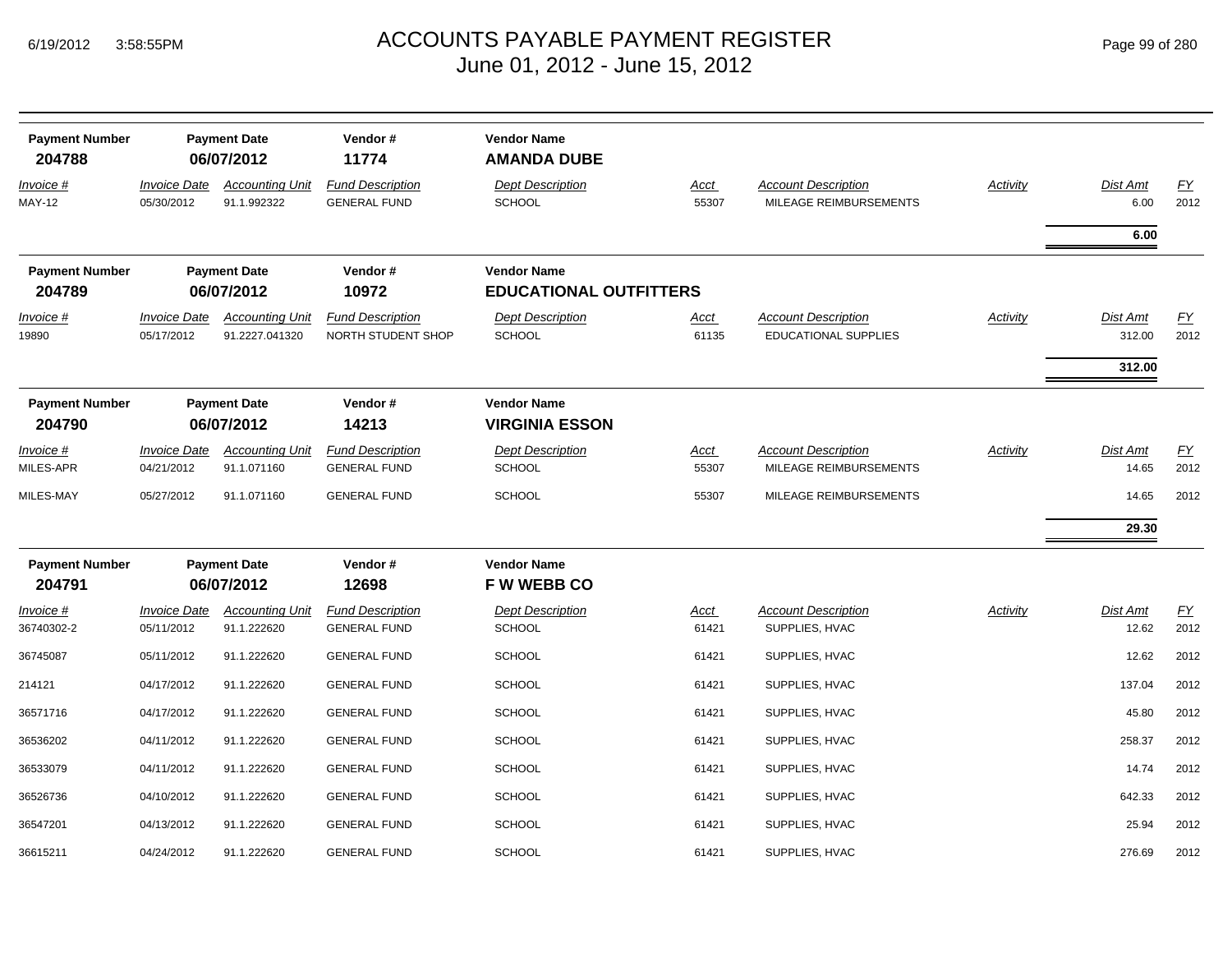| <b>Payment Number</b><br>204791 |                                          | <b>Payment Date</b><br>06/07/2012     | Vendor#<br>12698                               | <b>Vendor Name</b><br><b>FW WEBB CO</b>  |               |                                              |          |                    |            |
|---------------------------------|------------------------------------------|---------------------------------------|------------------------------------------------|------------------------------------------|---------------|----------------------------------------------|----------|--------------------|------------|
| Invoice #<br>36403538           | <i><b>Invoice Date</b></i><br>03/23/2012 | <b>Accounting Unit</b><br>91.1.222620 | <b>Fund Description</b><br><b>GENERAL FUND</b> | <b>Dept Description</b><br><b>SCHOOL</b> | Acct<br>61421 | <b>Account Description</b><br>SUPPLIES, HVAC | Activity | Dist Amt<br>344.58 | EY<br>2012 |
| 36362814-2                      | 03/22/2012                               | 91.1.222620                           | <b>GENERAL FUND</b>                            | <b>SCHOOL</b>                            | 61421         | SUPPLIES, HVAC                               |          | 163.92             | 2012       |
| 36562414                        | 04/16/2012                               | 91.1.222620                           | <b>GENERAL FUND</b>                            | <b>SCHOOL</b>                            | 61421         | SUPPLIES, HVAC                               |          | 10.91              | 2012       |
| 36581684                        | 04/18/2012                               | 91.1.222620                           | <b>GENERAL FUND</b>                            | <b>SCHOOL</b>                            | 61421         | SUPPLIES, HVAC                               |          | 91.32              | 2012       |
| 36508641                        | 04/16/2012                               | 91.1.222620                           | <b>GENERAL FUND</b>                            | <b>SCHOOL</b>                            | 61421         | SUPPLIES, HVAC                               |          | 187.18             | 2012       |
| 36578951                        | 04/18/2012                               | 91.1.222620                           | <b>GENERAL FUND</b>                            | <b>SCHOOL</b>                            | 61421         | SUPPLIES, HVAC                               |          | 553.71             | 2012       |
| 36580846                        | 04/18/2012                               | 91.1.222620                           | <b>GENERAL FUND</b>                            | <b>SCHOOL</b>                            | 61421         | SUPPLIES, HVAC                               |          | 25.74              | 2012       |
| 36586426                        | 04/19/2012                               | 91.1.222620                           | <b>GENERAL FUND</b>                            | <b>SCHOOL</b>                            | 61421         | SUPPLIES, HVAC                               |          | 355.52             | 2012       |
| 36653098                        | 04/30/2012                               | 91.1.222620                           | <b>GENERAL FUND</b>                            | <b>SCHOOL</b>                            | 61421         | SUPPLIES, HVAC                               |          | 102.66             | 2012       |
| 16.86                           | 04/23/2012                               | 91.1.222620                           | <b>GENERAL FUND</b>                            | <b>SCHOOL</b>                            | 61421         | SUPPLIES, HVAC                               |          | 16.86              | 2012       |
| 36612149                        | 04/23/2012                               | 91.1.222620                           | <b>GENERAL FUND</b>                            | <b>SCHOOL</b>                            | 61421         | SUPPLIES, HVAC                               |          | 17.66              | 2012       |
| 36592459                        | 04/20/2012                               | 91.1.222620                           | <b>GENERAL FUND</b>                            | <b>SCHOOL</b>                            | 61421         | SUPPLIES, HVAC                               |          | 124.10             | 2012       |
| 36592527                        | 04/19/2012                               | 91.1.222620                           | <b>GENERAL FUND</b>                            | <b>SCHOOL</b>                            | 61421         | SUPPLIES, HVAC                               |          | 50.32              | 2012       |
| 36572018                        | 04/26/2012                               | 91.1.222620                           | <b>GENERAL FUND</b>                            | <b>SCHOOL</b>                            | 61421         | SUPPLIES, HVAC                               |          | 230.79             | 2012       |
| 36649504                        | 04/27/2012                               | 91.1.222620                           | <b>GENERAL FUND</b>                            | <b>SCHOOL</b>                            | 61421         | SUPPLIES, HVAC                               |          | 71.13              | 2012       |
| 36570541                        | 04/26/2012                               | 91.1.222620                           | <b>GENERAL FUND</b>                            | <b>SCHOOL</b>                            | 61421         | SUPPLIES, HVAC                               |          | 222.65             | 2012       |
| 36589592                        | 04/30/2012                               | 91.1.222620                           | <b>GENERAL FUND</b>                            | <b>SCHOOL</b>                            | 61421         | SUPPLIES, HVAC                               |          | 172.73             | 2012       |
| 36362814                        | 03/20/2012                               | 91.1.222620                           | <b>GENERAL FUND</b>                            | <b>SCHOOL</b>                            | 61421         | SUPPLIES, HVAC                               |          | 344.73             | 2012       |
| 36566432-2                      | 04/16/2012                               | 91.1.222620                           | <b>GENERAL FUND</b>                            | <b>SCHOOL</b>                            | 61421         | SUPPLIES, HVAC                               |          | 61.99              | 2012       |
| 36390497                        | 03/21/2012                               | 91.1.222620                           | <b>GENERAL FUND</b>                            | <b>SCHOOL</b>                            | 61421         | SUPPLIES, HVAC                               |          | 17.66              | 2012       |
| 36438518                        | 03/27/2012                               | 91.1.222620                           | <b>GENERAL FUND</b>                            | <b>SCHOOL</b>                            | 61421         | SUPPLIES, HVAC                               |          | 183.79             | 2012       |
| 36377303                        | 03/19/2012                               | 91.1.222620                           | <b>GENERAL FUND</b>                            | <b>SCHOOL</b>                            | 61421         | SUPPLIES, HVAC                               |          | 43.60              | 2012       |
| 36367949                        | 03/19/2012                               | 91.1.222620                           | <b>GENERAL FUND</b>                            | <b>SCHOOL</b>                            | 61421         | SUPPLIES, HVAC                               |          | 7.44               | 2012       |
| 36404197                        | 03/22/2012                               | 91.1.222620                           | <b>GENERAL FUND</b>                            | <b>SCHOOL</b>                            | 61421         | SUPPLIES, HVAC                               |          | 12.40              | 2012       |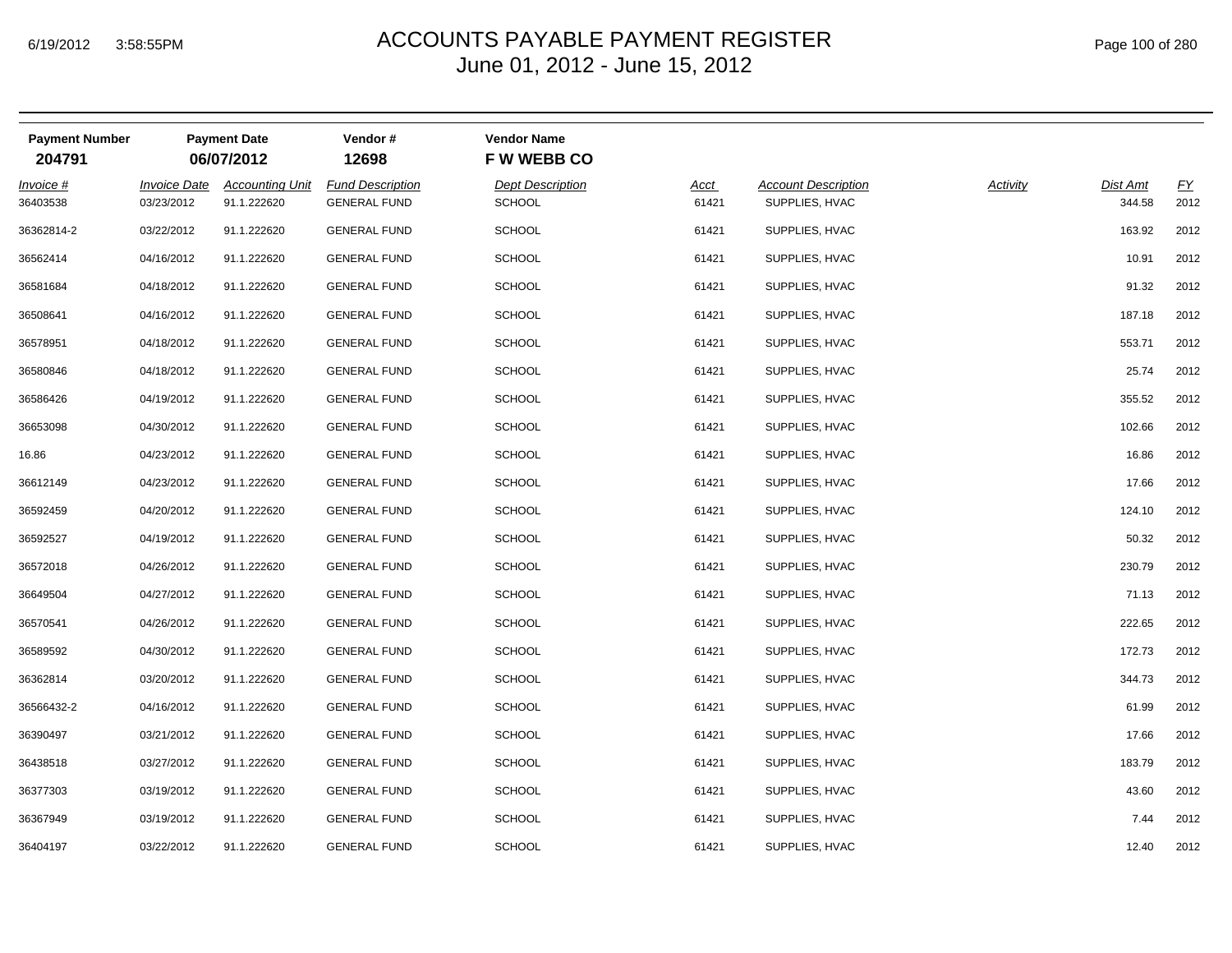| <b>Payment Number</b><br>204791 |                                   | <b>Payment Date</b><br>06/07/2012     | Vendor#<br>12698                               | <b>Vendor Name</b><br><b>FWWEBBCO</b>    |               |                                              |          |                   |                   |
|---------------------------------|-----------------------------------|---------------------------------------|------------------------------------------------|------------------------------------------|---------------|----------------------------------------------|----------|-------------------|-------------------|
| Invoice #<br>36445252           | <b>Invoice Date</b><br>03/29/2012 | <b>Accounting Unit</b><br>91.1.222620 | <b>Fund Description</b><br><b>GENERAL FUND</b> | <b>Dept Description</b><br><b>SCHOOL</b> | Acct<br>61421 | <b>Account Description</b><br>SUPPLIES, HVAC | Activity | Dist Amt<br>30.07 | <u>FY</u><br>2012 |
| 36489447                        | 04/04/2012                        | 91.1.222620                           | <b>GENERAL FUND</b>                            | <b>SCHOOL</b>                            | 61421         | SUPPLIES, HVAC                               |          | 14.06             | 2012              |
| 36417802                        | 03/26/2012                        | 91.1.222620                           | <b>GENERAL FUND</b>                            | SCHOOL                                   | 61421         | SUPPLIES, HVAC                               |          | 20.22             | 2012              |
| 36404042                        | 03/23/2012                        | 91.1.222620                           | <b>GENERAL FUND</b>                            | <b>SCHOOL</b>                            | 61421         | SUPPLIES, HVAC                               |          | 96.45             | 2012              |
| 36664827                        | 05/01/2012                        | 91.1.222620                           | <b>GENERAL FUND</b>                            | SCHOOL                                   | 61421         | SUPPLIES, HVAC                               |          | 17.59             | 2012              |
| 36725046                        | 05/09/2012                        | 91.1.222620                           | <b>GENERAL FUND</b>                            | SCHOOL                                   | 61421         | SUPPLIES, HVAC                               |          | 27.96             | 2012              |
| 36740066                        | 05/10/2012                        | 91.1.222620                           | <b>GENERAL FUND</b>                            | SCHOOL                                   | 61421         | SUPPLIES, HVAC                               |          | 18.26             | 2012              |
| 36580883                        | 04/17/2012                        | 91.1.222620                           | <b>GENERAL FUND</b>                            | <b>SCHOOL</b>                            | 61421         | SUPPLIES, HVAC                               |          | 357.71            | 2012              |
| 36592023                        | 04/19/2012                        | 91.1.222620                           | <b>GENERAL FUND</b>                            | <b>SCHOOL</b>                            | 61421         | SUPPLIES, HVAC                               |          | 12.79             | 2012              |
| 36622570                        | 04/24/2012                        | 91.1.222620                           | <b>GENERAL FUND</b>                            | <b>SCHOOL</b>                            | 61421         | SUPPLIES, HVAC                               |          | 59.65             | 2012              |
| 36448423                        | 04/03/2012                        | 91.1.222620                           | <b>GENERAL FUND</b>                            | <b>SCHOOL</b>                            | 61421         | SUPPLIES, HVAC                               |          | 59.85             | 2012              |
| 36571613                        | 04/17/2012                        | 91.1.222620                           | <b>GENERAL FUND</b>                            | <b>SCHOOL</b>                            | 61421         | SUPPLIES, HVAC                               |          | (233.42)          | 2012              |
| 36666043                        | 05/01/2012                        | 91.1.222620                           | <b>GENERAL FUND</b>                            | <b>SCHOOL</b>                            | 61421         | SUPPLIES, HVAC                               |          | (23.72)           | 2012              |
|                                 |                                   |                                       |                                                |                                          |               |                                              |          | 5,297.01          |                   |
| <b>Payment Number</b>           |                                   | <b>Payment Date</b>                   | Vendor#                                        | <b>Vendor Name</b>                       |               |                                              |          |                   |                   |

| <b>Payment Number</b><br>204792 |                            | <b>Payment Date</b><br>06/07/2012 | Vendor#<br>14216        | <b>Vendor Name</b><br><b>FAIRPOINT COMMUNICATIONS</b> |             |                            |          |          |      |
|---------------------------------|----------------------------|-----------------------------------|-------------------------|-------------------------------------------------------|-------------|----------------------------|----------|----------|------|
| $Invoice$ #                     | <i><b>Invoice Date</b></i> | <b>Accounting Unit</b>            | <b>Fund Description</b> | <b>Dept Description</b>                               | <u>Acct</u> | <b>Account Description</b> | Activity | Dist Amt | EY   |
| MAY-12-603889752<br>9583        | 05/21/2012                 | 91.1.012621                       | <b>GENERAL FUND</b>     | <b>SCHOOL</b>                                         | 55109       | TELEPHONE-VOICE            |          | 29.65    | 2012 |
| MAY-12-603889168<br>4953        | 05/21/2012                 | 91.1.032621                       | <b>GENERAL FUND</b>     | <b>SCHOOL</b>                                         | 54114       | <b>HEATING GAS</b>         |          | 32.62    | 2012 |
| MAY-12-603889124<br>1983        | 05/21/2012                 | 91.1.042621                       | <b>GENERAL FUND</b>     | <b>SCHOOL</b>                                         | 54114       | <b>HEATING GAS</b>         |          | 29.65    | 2012 |
| MAY-12-603886096<br>3899        | 05/21/2012                 | 91.1.052621                       | <b>GENERAL FUND</b>     | <b>SCHOOL</b>                                         | 54114       | <b>HEATING GAS</b>         |          | 29.65    | 2012 |

**121.57**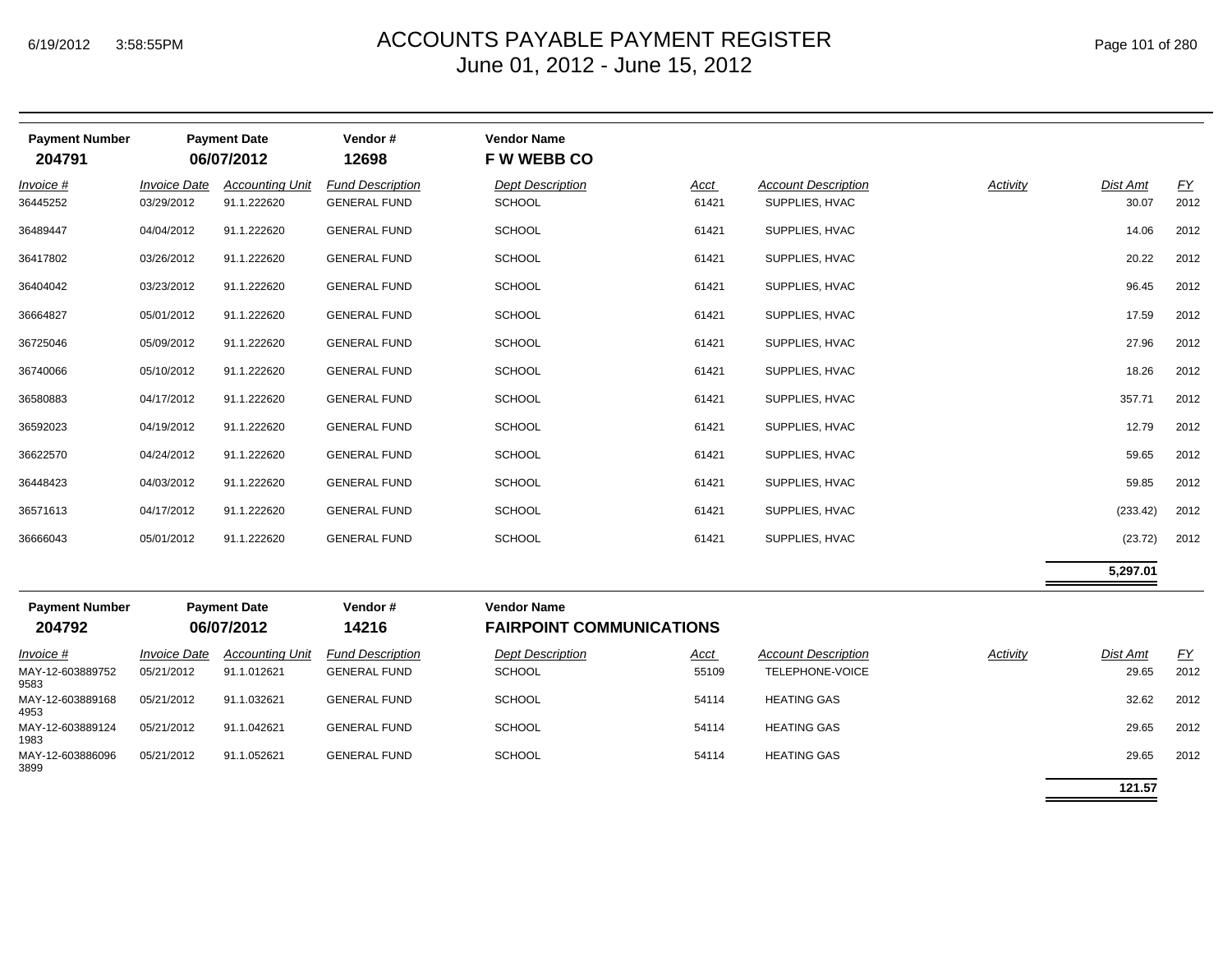| Page 102 of 280 |  |  |  |  |
|-----------------|--|--|--|--|
|-----------------|--|--|--|--|

| <b>Payment Number</b><br>204793 |                            | <b>Payment Date</b><br>06/07/2012 | Vendor#<br>14220        | <b>Vendor Name</b><br><b>FANTINI BAKING CO INC</b> |       |                                      |          |                 |           |
|---------------------------------|----------------------------|-----------------------------------|-------------------------|----------------------------------------------------|-------|--------------------------------------|----------|-----------------|-----------|
| Invoice #                       | <i><b>Invoice Date</b></i> | <b>Accounting Unit</b>            | <b>Fund Description</b> | <b>Dept Description</b>                            | Acct  | <b>Account Description</b>           | Activity | <b>Dist Amt</b> | <u>FY</u> |
| A69028                          | 05/29/2012                 | 91.2100.193120                    | <b>FOOD SERVICES</b>    | <b>SCHOOL</b>                                      | 61214 | FOOD. FOOD SERVICE<br>PROGRAM        |          | 78.28           | 2012      |
| A69029                          | 05/29/2012                 | 91.2100.203120                    | <b>FOOD SERVICES</b>    | <b>SCHOOL</b>                                      | 61214 | FOOD, FOOD SERVICE<br><b>PROGRAM</b> |          | 115.81          | 2012      |
| A69013                          | 05/29/2012                 | 91.2100.043120                    | <b>FOOD SERVICES</b>    | <b>SCHOOL</b>                                      | 61214 | FOOD, FOOD SERVICE<br><b>PROGRAM</b> |          | 113.28          | 2012      |
| A69658                          | 05/31/2012                 | 91.2100.043120                    | <b>FOOD SERVICES</b>    | <b>SCHOOL</b>                                      | 61214 | FOOD, FOOD SERVICE<br><b>PROGRAM</b> |          | 84.60           | 2012      |
| A69991                          | 06/01/2012                 | 91.2100.043120                    | <b>FOOD SERVICES</b>    | <b>SCHOOL</b>                                      | 61214 | FOOD, FOOD SERVICE<br><b>PROGRAM</b> |          | 15.90           | 2012      |
| A69016                          | 05/29/2012                 | 91.2100.053120                    | <b>FOOD SERVICES</b>    | <b>SCHOOL</b>                                      | 61214 | FOOD, FOOD SERVICE<br>PROGRAM        |          | 93.83           | 2012      |
| A69015                          | 05/29/2012                 | 91.2100.063120                    | <b>FOOD SERVICES</b>    | <b>SCHOOL</b>                                      | 61214 | FOOD, FOOD SERVICE<br><b>PROGRAM</b> |          | 197.32          | 2012      |
| A69017                          | 05/29/2012                 | 91.2100.073120                    | <b>FOOD SERVICES</b>    | <b>SCHOOL</b>                                      | 61214 | FOOD, FOOD SERVICE<br><b>PROGRAM</b> |          | 79.20           | 2012      |
| A69018                          | 05/29/2012                 | 91.2100.093120                    | <b>FOOD SERVICES</b>    | <b>SCHOOL</b>                                      | 61214 | FOOD, FOOD SERVICE<br><b>PROGRAM</b> |          | 84.05           | 2012      |
| A66839                          | 05/21/2012                 | 91.2100.093120                    | <b>FOOD SERVICES</b>    | <b>SCHOOL</b>                                      | 61214 | FOOD, FOOD SERVICE<br><b>PROGRAM</b> |          | 102.50          | 2012      |
| A69019                          | 05/29/2012                 | 91.2100.103120                    | <b>FOOD SERVICES</b>    | <b>SCHOOL</b>                                      | 61214 | FOOD, FOOD SERVICE<br><b>PROGRAM</b> |          | 82.90           | 2012      |
| A69020                          | 05/29/2012                 | 91.2100.113120                    | <b>FOOD SERVICES</b>    | <b>SCHOOL</b>                                      | 61214 | FOOD, FOOD SERVICE<br><b>PROGRAM</b> |          | 122.30          | 2012      |
| A69021                          | 05/29/2012                 | 91.2100.123120                    | <b>FOOD SERVICES</b>    | <b>SCHOOL</b>                                      | 61214 | FOOD, FOOD SERVICE<br>PROGRAM        |          | 118.55          | 2012      |
| A66842                          | 05/21/2012                 | 91.2100.123120                    | <b>FOOD SERVICES</b>    | <b>SCHOOL</b>                                      | 61214 | FOOD, FOOD SERVICE<br><b>PROGRAM</b> |          | 92.48           | 2012      |
| A69022                          | 05/29/2012                 | 91.2100.133120                    | <b>FOOD SERVICES</b>    | <b>SCHOOL</b>                                      | 61214 | FOOD, FOOD SERVICE<br><b>PROGRAM</b> |          | 78.76           | 2012      |
| A66843                          | 05/21/2012                 | 91.2100.133120                    | <b>FOOD SERVICES</b>    | <b>SCHOOL</b>                                      | 61214 | FOOD, FOOD SERVICE<br><b>PROGRAM</b> |          | 78.76           | 2012      |
| A69024                          | 05/29/2012                 | 91.2100.143120                    | <b>FOOD SERVICES</b>    | SCHOOL                                             | 61214 | FOOD, FOOD SERVICE<br><b>PROGRAM</b> |          | 102.64          | 2012      |
| A69023                          | 05/29/2012                 | 91.2100.153120                    | <b>FOOD SERVICES</b>    | <b>SCHOOL</b>                                      | 61214 | FOOD, FOOD SERVICE<br>PROGRAM        |          | 199.77          | 2012      |
| A66836                          | 05/21/2012                 | 91.2100.153120                    | <b>FOOD SERVICES</b>    | <b>SCHOOL</b>                                      | 61214 | FOOD, FOOD SERVICE<br>PROGRAM        |          | 243.46          | 2012      |
| A69025                          | 05/29/2012                 | 91.2100.163120                    | <b>FOOD SERVICES</b>    | <b>SCHOOL</b>                                      | 61214 | FOOD, FOOD SERVICE<br><b>PROGRAM</b> |          | 171.68          | 2012      |
| A66846                          | 05/21/2012                 | 91.2100.163120                    | <b>FOOD SERVICES</b>    | <b>SCHOOL</b>                                      | 61214 | FOOD, FOOD SERVICE<br><b>PROGRAM</b> |          | 156.18          | 2012      |
| A69026                          | 05/29/2012                 | 91.2100.173120                    | <b>FOOD SERVICES</b>    | <b>SCHOOL</b>                                      | 61214 | FOOD, FOOD SERVICE<br>PROGRAM        |          | 125.00          | 2012      |
| A66847                          | 05/21/2012                 | 91.2100.173120                    | <b>FOOD SERVICES</b>    | <b>SCHOOL</b>                                      | 61214 | FOOD, FOOD SERVICE<br><b>PROGRAM</b> |          | 57.13           | 2012      |
| A66848                          | 05/21/2012                 | 91.2100.183120                    | <b>FOOD SERVICES</b>    | <b>SCHOOL</b>                                      | 61214 | FOOD, FOOD SERVICE<br><b>PROGRAM</b> |          | 100.90          | 2012      |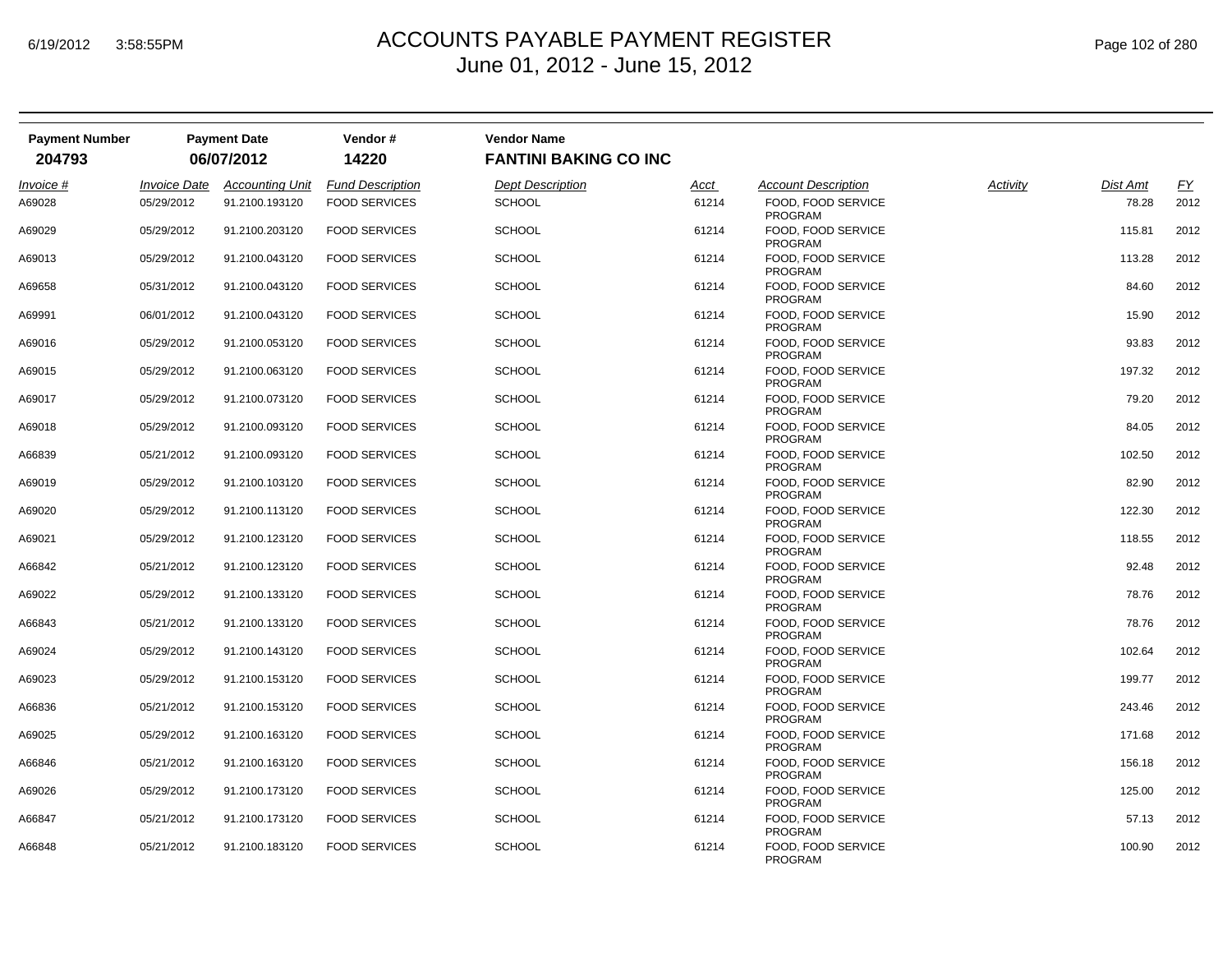| <b>Payment Number</b> |                            | <b>Payment Date</b>    | Vendor#                   | <b>Vendor Name</b>           |             |                                                 |                 |                 |           |
|-----------------------|----------------------------|------------------------|---------------------------|------------------------------|-------------|-------------------------------------------------|-----------------|-----------------|-----------|
| 204793                |                            | 06/07/2012             | 14220                     | <b>FANTINI BAKING CO INC</b> |             |                                                 |                 |                 |           |
| Invoice #             | <b>Invoice Date</b>        | <b>Accounting Unit</b> | <b>Fund Description</b>   | <b>Dept Description</b>      | Acct        | <b>Account Description</b>                      | Activity        | Dist Amt        | EY        |
| A70764                | 06/04/2012                 | 91.2100.033120         | <b>FOOD SERVICES</b>      | <b>SCHOOL</b>                | 61214       | FOOD, FOOD SERVICE<br><b>PROGRAM</b>            |                 | 299.40          | 2012      |
| A69014                | 05/29/2012                 | 91.2100.033120         | <b>FOOD SERVICES</b>      | <b>SCHOOL</b>                | 61214       | FOOD, FOOD SERVICE<br><b>PROGRAM</b>            |                 | 119.50          | 2012      |
|                       |                            |                        |                           |                              |             |                                                 |                 | 3,114.18        |           |
| <b>Payment Number</b> |                            | <b>Payment Date</b>    | Vendor#                   | <b>Vendor Name</b>           |             |                                                 |                 |                 |           |
| 204794                |                            | 06/07/2012             | 12712                     | <b>JOHN FERLAN</b>           |             |                                                 |                 |                 |           |
| Invoice #             | <i><b>Invoice Date</b></i> | <b>Accounting Unit</b> | <b>Fund Description</b>   | <b>Dept Description</b>      | <u>Acct</u> | <b>Account Description</b>                      | Activity        | Dist Amt        | <b>FY</b> |
| 52512-03              | 05/25/2012                 | 91.1.031428            | <b>GENERAL FUND</b>       | <b>SCHOOL</b>                | 55642       | <b>GAME OFFICIALS</b>                           |                 | 60.00           | 2012      |
|                       |                            |                        |                           |                              |             |                                                 |                 | 60.00           |           |
| <b>Payment Number</b> |                            | <b>Payment Date</b>    | Vendor#                   | <b>Vendor Name</b>           |             |                                                 |                 |                 |           |
| 204795                |                            | 06/07/2012             | 11766                     | <b>LAURA FINOCCHIARO</b>     |             |                                                 |                 |                 |           |
| Invoice #             | <b>Invoice Date</b>        | <b>Accounting Unit</b> | <b>Fund Description</b>   | <b>Dept Description</b>      | <u>Acct</u> | <b>Account Description</b>                      | Activity        | <b>Dist Amt</b> | <u>FY</u> |
| PV-050112             | 06/05/2012                 | 91.1.051160            | <b>GENERAL FUND</b>       | <b>SCHOOL</b>                | 55400       | <b>CONFERENCES AND</b><br><b>SEMINARS</b>       |                 | 135.00          | 2012      |
|                       |                            |                        |                           |                              |             |                                                 |                 | 135.00          |           |
| <b>Payment Number</b> |                            | <b>Payment Date</b>    | Vendor#                   | <b>Vendor Name</b>           |             |                                                 |                 |                 |           |
| 204796                |                            | 06/07/2012             | 12720                     | <b>FIRST CHURCH</b>          |             |                                                 |                 |                 |           |
| <i>Invoice</i> #      | <b>Invoice Date</b>        | <b>Accounting Unit</b> | <b>Fund Description</b>   | <b>Dept Description</b>      | <u>Acct</u> | <b>Account Description</b>                      | Activity        | <b>Dist Amt</b> | EY        |
| <b>JUNE 2012</b>      | 06/01/2012                 | 91.3800.231240         | SCHOOL GRANTS FUND        | <b>SCHOOL</b>                | 54807       | <b>BUILDING RENTAL</b>                          | 91.03762.231240 | 239.67          | 2012      |
| <b>JUNE 2012</b>      | 06/01/2012                 | 91.3800.231249         | <b>SCHOOL GRANTS FUND</b> | <b>SCHOOL</b>                | 54807       | <b>BUILDING RENTAL</b>                          | 91.03762.231249 | 3,284.33        | 2012      |
|                       |                            |                        |                           |                              |             |                                                 |                 | 3,524.00        |           |
| <b>Payment Number</b> |                            | <b>Payment Date</b>    | Vendor#                   | <b>Vendor Name</b>           |             |                                                 |                 |                 |           |
| 204797                |                            | 06/07/2012             | 14227                     | <b>FIRST STUDENT INC</b>     |             |                                                 |                 |                 |           |
| Invoice #             | <b>Invoice Date</b>        | <b>Accounting Unit</b> | <b>Fund Description</b>   | <b>Dept Description</b>      | <u>Acct</u> | <b>Account Description</b>                      | Activity        | Dist Amt        | <b>FY</b> |
| 17745930              | 05/15/2012                 | 91.1.031410            | <b>GENERAL FUND</b>       | <b>SCHOOL</b>                | 55690       | SCHOOL TRANSPORTATION<br><b>SERVICES</b>        |                 | 349.75          | 2012      |
| 17746037              | 05/22/2012                 | 91.1.031428            | <b>GENERAL FUND</b>       | <b>SCHOOL</b>                | 55690       | <b>SCHOOL TRANSPORTATION</b><br><b>SERVICES</b> |                 | 159.15          | 2012      |
| 17746039              | 05/22/2012                 | 91.1.031428            | <b>GENERAL FUND</b>       | <b>SCHOOL</b>                | 55690       | SCHOOL TRANSPORTATION<br><b>SERVICES</b>        |                 | 231.73          | 2012      |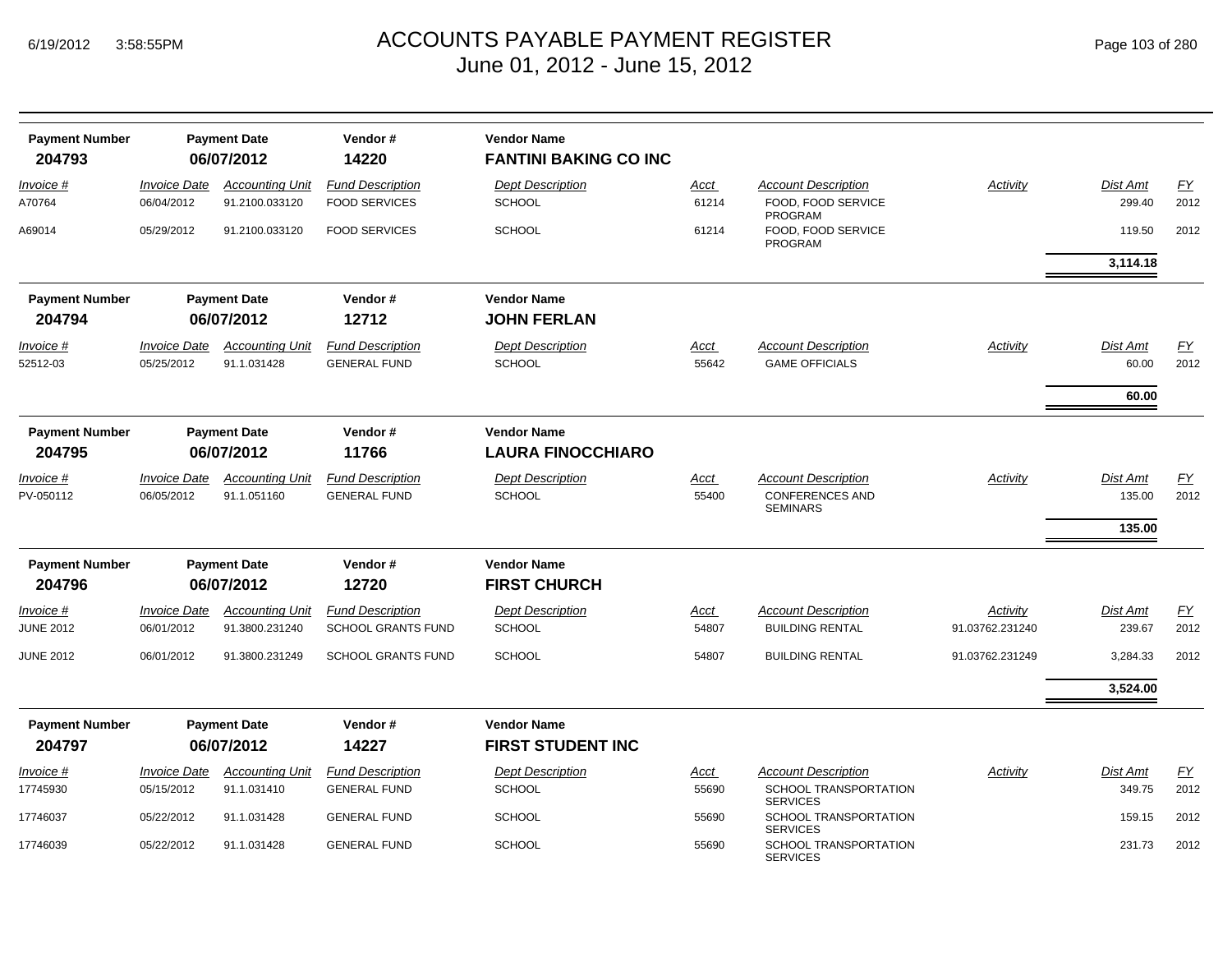| <b>Payment Number</b> |                     | <b>Payment Date</b>    | Vendor#                 | <b>Vendor Name</b>       |             |                                                 |          |                 |      |
|-----------------------|---------------------|------------------------|-------------------------|--------------------------|-------------|-------------------------------------------------|----------|-----------------|------|
| 204797                |                     | 06/07/2012             | 14227                   | <b>FIRST STUDENT INC</b> |             |                                                 |          |                 |      |
| Invoice #             | <b>Invoice Date</b> | <b>Accounting Unit</b> | <b>Fund Description</b> | <b>Dept Description</b>  | <u>Acct</u> | <b>Account Description</b>                      | Activity | <b>Dist Amt</b> | EY   |
| 17746071              | 05/22/2012          | 91.1.031428            | <b>GENERAL FUND</b>     | <b>SCHOOL</b>            | 55690       | <b>SCHOOL TRANSPORTATION</b><br><b>SERVICES</b> |          | 68.34           | 2012 |
| 17746033              | 05/22/2012          | 91.1.031428            | <b>GENERAL FUND</b>     | <b>SCHOOL</b>            | 55690       | SCHOOL TRANSPORTATION<br><b>SERVICES</b>        |          | 90.17           | 2012 |
| 17746032              | 05/22/2012          | 91.1.031428            | <b>GENERAL FUND</b>     | <b>SCHOOL</b>            | 55690       | <b>SCHOOL TRANSPORTATION</b><br><b>SERVICES</b> |          | 110.63          | 2012 |
| 17746146              | 05/29/2012          | 91.1.031428            | <b>GENERAL FUND</b>     | <b>SCHOOL</b>            | 55690       | <b>SCHOOL TRANSPORTATION</b><br><b>SERVICES</b> |          | 48.30           | 2012 |
| 17746123              | 05/29/2012          | 91.1.031428            | <b>GENERAL FUND</b>     | <b>SCHOOL</b>            | 55690       | SCHOOL TRANSPORTATION<br><b>SERVICES</b>        |          | 224.67          | 2012 |
| 17746071              | 05/22/2012          | 91.1.031429            | <b>GENERAL FUND</b>     | <b>SCHOOL</b>            | 55690       | SCHOOL TRANSPORTATION<br><b>SERVICES</b>        |          | 68.34           | 2012 |
| 17746033              | 05/22/2012          | 91.1.031429            | <b>GENERAL FUND</b>     | <b>SCHOOL</b>            | 55690       | <b>SCHOOL TRANSPORTATION</b><br><b>SERVICES</b> |          | 90.18           | 2012 |
| 17746034              | 05/22/2012          | 91.1.031449            | <b>GENERAL FUND</b>     | <b>SCHOOL</b>            | 55690       | <b>SCHOOL TRANSPORTATION</b><br><b>SERVICES</b> |          | 138.02          | 2012 |
| 177460040             | 05/22/2012          | 91.1.031449            | <b>GENERAL FUND</b>     | <b>SCHOOL</b>            | 55690       | SCHOOL TRANSPORTATION<br><b>SERVICES</b>        |          | 320.54          | 2012 |
| 17746148              | 05/29/2012          | 91.1.031449            | <b>GENERAL FUND</b>     | <b>SCHOOL</b>            | 55690       | SCHOOL TRANSPORTATION<br><b>SERVICES</b>        |          | 202.05          | 2012 |
| 17746038              | 05/22/2012          | 91.1.031451            | <b>GENERAL FUND</b>     | <b>SCHOOL</b>            | 55690       | SCHOOL TRANSPORTATION<br><b>SERVICES</b>        |          | 117.61          | 2012 |
| 17746051              | 05/22/2012          | 91.1.031451            | <b>GENERAL FUND</b>     | <b>SCHOOL</b>            | 55690       | SCHOOL TRANSPORTATION<br><b>SERVICES</b>        |          | 82.37           | 2012 |
| 17746031              | 05/22/2012          | 91.1.031451            | <b>GENERAL FUND</b>     | <b>SCHOOL</b>            | 55690       | SCHOOL TRANSPORTATION<br><b>SERVICES</b>        |          | 163.50          | 2012 |
| 17746147              | 05/29/2012          | 91.1.031451            | <b>GENERAL FUND</b>     | <b>SCHOOL</b>            | 55690       | SCHOOL TRANSPORTATION<br><b>SERVICES</b>        |          | 153.76          | 2012 |
| 17746038              | 05/22/2012          | 91.1.031452            | <b>GENERAL FUND</b>     | <b>SCHOOL</b>            | 55690       | SCHOOL TRANSPORTATION<br><b>SERVICES</b>        |          | 117.61          | 2012 |
| 17746051              | 05/22/2012          | 91.1.031452            | <b>GENERAL FUND</b>     | <b>SCHOOL</b>            | 55690       | SCHOOL TRANSPORTATION<br><b>SERVICES</b>        |          | 82.38           | 2012 |
| 17746031              | 05/22/2012          | 91.1.031452            | <b>GENERAL FUND</b>     | <b>SCHOOL</b>            | 55690       | SCHOOL TRANSPORTATION<br><b>SERVICES</b>        |          | 163.49          | 2012 |
| 17746147              | 05/29/2012          | 91.1.031452            | <b>GENERAL FUND</b>     | <b>SCHOOL</b>            | 55690       | SCHOOL TRANSPORTATION<br><b>SERVICES</b>        |          | 153.77          | 2012 |
| 17746035              | 05/22/2012          | 91.1.031457            | <b>GENERAL FUND</b>     | <b>SCHOOL</b>            | 55690       | SCHOOL TRANSPORTATION<br><b>SERVICES</b>        |          | 58.60           | 2012 |
| 17746121              | 05/29/2012          | 91.1.031457            | <b>GENERAL FUND</b>     | <b>SCHOOL</b>            | 55690       | SCHOOL TRANSPORTATION<br><b>SERVICES</b>        |          | 95.52           | 2012 |
| 17746048              | 05/22/2012          | 91.1.031460            | <b>GENERAL FUND</b>     | <b>SCHOOL</b>            | 55690       | SCHOOL TRANSPORTATION<br><b>SERVICES</b>        |          | 238.93          | 2012 |
| 17746125              | 05/29/2012          | 91.1.031460            | <b>GENERAL FUND</b>     | <b>SCHOOL</b>            | 55690       | SCHOOL TRANSPORTATION<br><b>SERVICES</b>        |          | 196.70          | 2012 |
| 17746036              | 05/22/2012          | 91.1.031461            | <b>GENERAL FUND</b>     | <b>SCHOOL</b>            | 55690       | SCHOOL TRANSPORTATION<br><b>SERVICES</b>        |          | 129.60          | 2012 |
| 17746035              | 05/22/2012          | 91.1.031473            | <b>GENERAL FUND</b>     | <b>SCHOOL</b>            | 55690       | <b>SCHOOL TRANSPORTATION</b><br><b>SERVICES</b> |          | 58.60           | 2012 |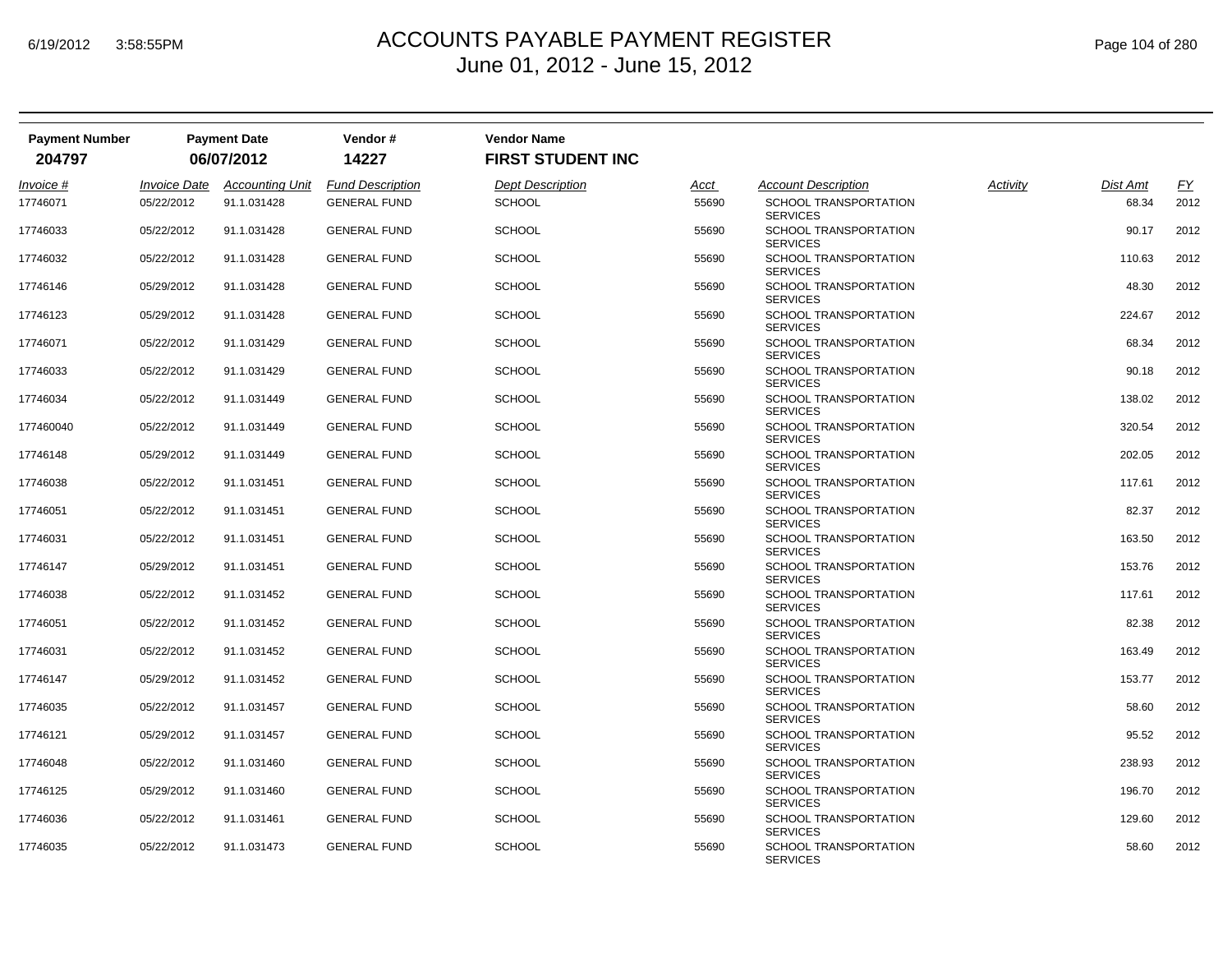| Page 105 of 280 |  |  |  |
|-----------------|--|--|--|
|-----------------|--|--|--|

| <b>Payment Number</b> |                            | <b>Payment Date</b>    | Vendor#                 | <b>Vendor Name</b>       |       |                                                 |          |                 |           |
|-----------------------|----------------------------|------------------------|-------------------------|--------------------------|-------|-------------------------------------------------|----------|-----------------|-----------|
| 204797                |                            | 06/07/2012             | 14227                   | <b>FIRST STUDENT INC</b> |       |                                                 |          |                 |           |
| Invoice #             | <i><b>Invoice Date</b></i> | <b>Accounting Unit</b> | <b>Fund Description</b> | <b>Dept Description</b>  | Acct  | <b>Account Description</b>                      | Activity | <b>Dist Amt</b> | <u>FY</u> |
| 17746121              | 05/29/2012                 | 91.1.031473            | <b>GENERAL FUND</b>     | <b>SCHOOL</b>            | 55690 | <b>SCHOOL TRANSPORTATION</b><br><b>SERVICES</b> |          | 95.53           | 2012      |
| 17746149              | 05/29/2012                 | 91.1.031474            | <b>GENERAL FUND</b>     | <b>SCHOOL</b>            | 55690 | SCHOOL TRANSPORTATION<br><b>SERVICES</b>        |          | 176.88          | 2012      |
| 17746049              | 05/22/2012                 | 91.1.051431            | <b>GENERAL FUND</b>     | <b>SCHOOL</b>            | 55690 | SCHOOL TRANSPORTATION<br><b>SERVICES</b>        |          | 145.17          | 2012      |
| 17746072              | 05/22/2012                 | 91.1.051431            | <b>GENERAL FUND</b>     | <b>SCHOOL</b>            | 55690 | SCHOOL TRANSPORTATION<br><b>SERVICES</b>        |          | 48.30           | 2012      |
| 17746041              | 05/22/2012                 | 91.1.051431            | <b>GENERAL FUND</b>     | <b>SCHOOL</b>            | 55690 | SCHOOL TRANSPORTATION<br><b>SERVICES</b>        |          | 62.18           | 2012      |
| 17746122              | 05/29/2012                 | 91.1.051431            | <b>GENERAL FUND</b>     | <b>SCHOOL</b>            | 55690 | SCHOOL TRANSPORTATION<br><b>SERVICES</b>        |          | 55.76           | 2012      |
| 17746074              | 05/22/2012                 | 91.1.051458            | <b>GENERAL FUND</b>     | <b>SCHOOL</b>            | 55690 | SCHOOL TRANSPORTATION<br><b>SERVICES</b>        |          | 48.30           | 2012      |
| 17746041              | 05/22/2012                 | 91.1.051458            | <b>GENERAL FUND</b>     | <b>SCHOOL</b>            | 55690 | SCHOOL TRANSPORTATION<br><b>SERVICES</b>        |          | 62.19           | 2012      |
| 17746122              | 05/29/2012                 | 91.1.051458            | <b>GENERAL FUND</b>     | <b>SCHOOL</b>            | 55690 | SCHOOL TRANSPORTATION<br><b>SERVICES</b>        |          | 55.77           | 2012      |
| 17746042              | 05/22/2012                 | 91.1.051478            | <b>GENERAL FUND</b>     | <b>SCHOOL</b>            | 55690 | SCHOOL TRANSPORTATION<br><b>SERVICES</b>        |          | 261.61          | 2012      |
| 17746127              | 05/29/2012                 | 91.1.051478            | <b>GENERAL FUND</b>     | <b>SCHOOL</b>            | 55690 | SCHOOL TRANSPORTATION<br><b>SERVICES</b>        |          | 179.53          | 2012      |
| 17746044              | 05/22/2012                 | 91.1.061431            | <b>GENERAL FUND</b>     | <b>SCHOOL</b>            | 55690 | SCHOOL TRANSPORTATION<br><b>SERVICES</b>        |          | 52.85           | 2012      |
| 17746073              | 05/22/2012                 | 91.1.061431            | <b>GENERAL FUND</b>     | <b>SCHOOL</b>            | 55690 | SCHOOL TRANSPORTATION<br><b>SERVICES</b>        |          | 48.30           | 2012      |
| 17746043              | 05/22/2012                 | 91.1.061431            | <b>GENERAL FUND</b>     | <b>SCHOOL</b>            | 55690 | SCHOOL TRANSPORTATION<br><b>SERVICES</b>        |          | 48.30           | 2012      |
| 17746124              | 05/29/2012                 | 91.1.061431            | <b>GENERAL FUND</b>     | <b>SCHOOL</b>            | 55690 | SCHOOL TRANSPORTATION<br><b>SERVICES</b>        |          | 74.53           | 2012      |
| 17746044              | 05/22/2012                 | 91.1.061458            | <b>GENERAL FUND</b>     | <b>SCHOOL</b>            | 55690 | SCHOOL TRANSPORTATION<br><b>SERVICES</b>        |          | 52.85           | 2012      |
| 17746124              | 05/29/2012                 | 91.1.061458            | <b>GENERAL FUND</b>     | <b>SCHOOL</b>            | 55690 | SCHOOL TRANSPORTATION<br><b>SERVICES</b>        |          | 74.54           | 2012      |
| 17746050              | 05/22/2012                 | 91.1.061478            | <b>GENERAL FUND</b>     | <b>SCHOOL</b>            | 55690 | SCHOOL TRANSPORTATION<br><b>SERVICES</b>        |          | 48.30           | 2012      |
| 17746046              | 05/22/2012                 | 91.1.071431            | <b>GENERAL FUND</b>     | <b>SCHOOL</b>            | 55690 | SCHOOL TRANSPORTATION<br><b>SERVICES</b>        |          | 57.75           | 2012      |
| 17746045              | 05/22/2012                 | 91.1.071431            | <b>GENERAL FUND</b>     | <b>SCHOOL</b>            | 55690 | SCHOOL TRANSPORTATION<br><b>SERVICES</b>        |          | 61.97           | 2012      |
| 17746047              | 05/22/2012                 | 91.1.071431            | <b>GENERAL FUND</b>     | <b>SCHOOL</b>            | 55690 | SCHOOL TRANSPORTATION<br><b>SERVICES</b>        |          | 24.15           | 2012      |
| 17746151              | 05/29/2012                 | 91.1.071431            | <b>GENERAL FUND</b>     | <b>SCHOOL</b>            | 55690 | SCHOOL TRANSPORTATION<br><b>SERVICES</b>        |          | 120.08          | 2012      |
| 17746046              | 05/22/2012                 | 91.1.071458            | <b>GENERAL FUND</b>     | <b>SCHOOL</b>            | 55690 | SCHOOL TRANSPORTATION<br><b>SERVICES</b>        |          | 57.75           | 2012      |
| 17746045              | 05/22/2012                 | 91.1.071458            | <b>GENERAL FUND</b>     | <b>SCHOOL</b>            | 55690 | <b>SCHOOL TRANSPORTATION</b><br><b>SERVICES</b> |          | 61.98           | 2012      |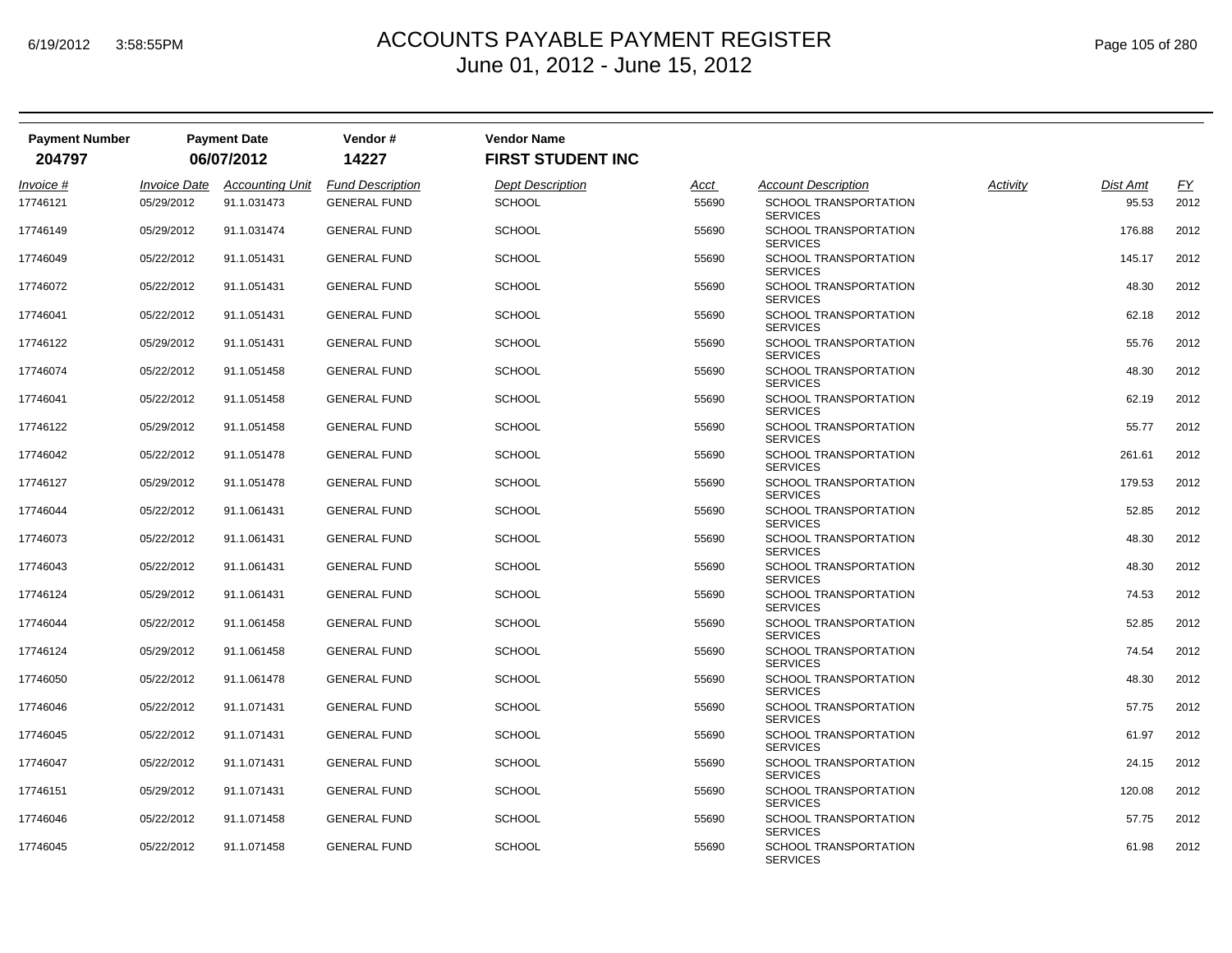| <b>Payment Number</b><br>204797 |                            | <b>Payment Date</b><br>06/07/2012 | Vendor#<br>14227          | <b>Vendor Name</b><br><b>FIRST STUDENT INC</b>         |             |                                                 |                 |          |           |
|---------------------------------|----------------------------|-----------------------------------|---------------------------|--------------------------------------------------------|-------------|-------------------------------------------------|-----------------|----------|-----------|
| Invoice #                       | <i><b>Invoice Date</b></i> | <b>Accounting Unit</b>            | <b>Fund Description</b>   | <b>Dept Description</b>                                | <u>Acct</u> | <b>Account Description</b>                      | Activity        | Dist Amt | EY        |
| 17746047                        | 05/22/2012                 | 91.1.071458                       | <b>GENERAL FUND</b>       | <b>SCHOOL</b>                                          | 55690       | <b>SCHOOL TRANSPORTATION</b><br><b>SERVICES</b> |                 | 24.15    | 2012      |
| 17746152                        | 05/29/2012                 | 91.1.071458                       | <b>GENERAL FUND</b>       | <b>SCHOOL</b>                                          | 55690       | SCHOOL TRANSPORTATION<br><b>SERVICES</b>        |                 | 124.37   | 2012      |
| 17745870                        | 05/08/2012                 | 91.3800.042700                    | <b>SCHOOL GRANTS FUND</b> | <b>SCHOOL</b>                                          | 55690       | SCHOOL TRANSPORTATION<br><b>SERVICES</b>        | 91.03902.042700 | 206.05   | 2012      |
| 17746007                        | 05/22/2012                 | 91.2222.992700                    | AFTER SCHOOL PROGRAM      | <b>SCHOOL</b>                                          | 55690       | SCHOOL TRANSPORTATION<br><b>SERVICES</b>        |                 | 70.87    | 2012      |
| 17745994                        | 05/22/2012                 | 91.2222.992700                    | AFTER SCHOOL PROGRAM      | <b>SCHOOL</b>                                          | 55690       | SCHOOL TRANSPORTATION<br><b>SERVICES</b>        |                 | 159.60   | 2012      |
| 17745670                        | 04/17/2012                 | 91.2207.991600                    | ADULT ED/CONTINUING ED    | <b>SCHOOL</b>                                          | 55690       | SCHOOL TRANSPORTATION<br><b>SERVICES</b>        |                 | 111.50   | 2012      |
|                                 |                            |                                   |                           |                                                        |             |                                                 |                 | 6,585.42 |           |
| <b>Payment Number</b><br>204798 |                            | <b>Payment Date</b><br>06/07/2012 | Vendor#<br>11168          | <b>Vendor Name</b><br><b>FOUR SEASONS PEST CONTROL</b> |             |                                                 |                 |          |           |
| Invoice #                       | <b>Invoice Date</b>        | <b>Accounting Unit</b>            | <b>Fund Description</b>   | <b>Dept Description</b>                                | Acct        | <b>Account Description</b>                      | Activity        | Dist Amt | <u>FY</u> |
| 13                              | 04/25/2012                 | 91.1.222620                       | <b>GENERAL FUND</b>       | <b>SCHOOL</b>                                          | 53628       | <b>CONTRACT SERVICES</b>                        |                 | 1,349.00 | 2012      |
|                                 |                            |                                   |                           |                                                        |             |                                                 |                 | 1,349.00 |           |
| <b>Payment Number</b>           |                            | <b>Payment Date</b>               | Vendor#                   | <b>Vendor Name</b>                                     |             |                                                 |                 |          |           |
| 204799                          |                            | 06/07/2012                        | 14247                     | <b>GARELICK FARMS LYNN</b>                             |             |                                                 |                 |          |           |
| Invoice #                       | <b>Invoice Date</b>        | <b>Accounting Unit</b>            | <b>Fund Description</b>   | <b>Dept Description</b>                                | <u>Acct</u> | <b>Account Description</b>                      | Activity        | Dist Amt | <u>FY</u> |
| 9519503                         | 05/19/2012                 | 91.2100.193120                    | <b>FOOD SERVICES</b>      | <b>SCHOOL</b>                                          | 61214       | FOOD. FOOD SERVICE<br>PROGRAM                   |                 | 455.48   | 2012      |
| 9534422                         | 05/26/2012                 | 91.2100.193120                    | <b>FOOD SERVICES</b>      | <b>SCHOOL</b>                                          | 61214       | FOOD, FOOD SERVICE<br><b>PROGRAM</b>            |                 | 305.54   | 2012      |
| 9519498                         | 05/19/2012                 | 91.2100.193120                    | <b>FOOD SERVICES</b>      | <b>SCHOOL</b>                                          | 61214       | FOOD, FOOD SERVICE<br><b>PROGRAM</b>            |                 | 457.90   | 2012      |
| 9534417                         | 05/26/2012                 | 91.2100.193120                    | <b>FOOD SERVICES</b>      | <b>SCHOOL</b>                                          | 61214       | FOOD. FOOD SERVICE<br><b>PROGRAM</b>            |                 | 603.60   | 2012      |
| 9519505                         | 05/19/2012                 | 91.2100.203120                    | <b>FOOD SERVICES</b>      | <b>SCHOOL</b>                                          | 61214       | FOOD, FOOD SERVICE<br><b>PROGRAM</b>            |                 | 591.54   | 2012      |
| 9534424                         | 05/26/2012                 | 91.2100.203120                    | <b>FOOD SERVICES</b>      | <b>SCHOOL</b>                                          | 61214       | FOOD, FOOD SERVICE<br><b>PROGRAM</b>            |                 | 332.79   | 2012      |
| 9519513                         | 05/19/2012                 | 91.2100.043120                    | <b>FOOD SERVICES</b>      | <b>SCHOOL</b>                                          | 61214       | FOOD, FOOD SERVICE<br><b>PROGRAM</b>            |                 | 1.713.80 | 2012      |
| 9519507                         | 05/19/2012                 | 91.2100.043120                    | <b>FOOD SERVICES</b>      | <b>SCHOOL</b>                                          | 61214       | FOOD, FOOD SERVICE<br><b>PROGRAM</b>            |                 | 1,588.46 | 2012      |
| 9534426                         | 05/26/2012                 | 91.2100.043120                    | <b>FOOD SERVICES</b>      | SCHOOL                                                 | 61214       | FOOD, FOOD SERVICE<br><b>PROGRAM</b>            |                 | 1,548.13 | 2012      |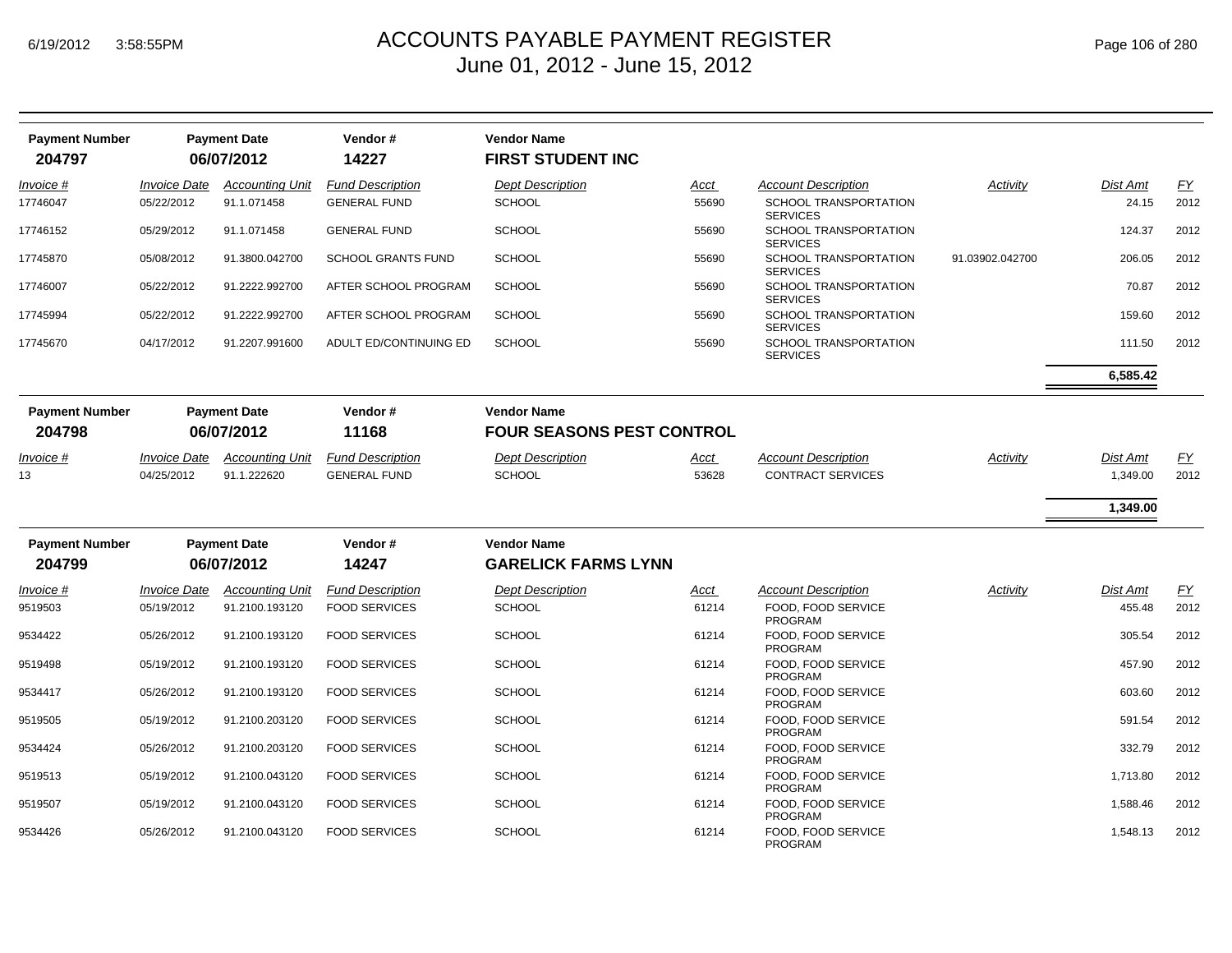| <b>Payment Number</b><br>204799 |                            | <b>Payment Date</b><br>06/07/2012 | Vendor#<br>14247        | <b>Vendor Name</b><br><b>GARELICK FARMS LYNN</b> |       |                                      |          |                 |           |
|---------------------------------|----------------------------|-----------------------------------|-------------------------|--------------------------------------------------|-------|--------------------------------------|----------|-----------------|-----------|
|                                 |                            |                                   |                         |                                                  |       |                                      |          |                 |           |
| Invoice #                       | <i><b>Invoice Date</b></i> | <b>Accounting Unit</b>            | <b>Fund Description</b> | <b>Dept Description</b>                          | Acct  | <b>Account Description</b>           | Activity | <b>Dist Amt</b> | <u>FY</u> |
| 9534433                         | 05/26/2012                 | 91.2100.043120                    | <b>FOOD SERVICES</b>    | <b>SCHOOL</b>                                    | 61214 | FOOD, FOOD SERVICE<br><b>PROGRAM</b> |          | 550.00          | 2012      |
| 9519506                         | 05/19/2012                 | 91.2100.053120                    | <b>FOOD SERVICES</b>    | <b>SCHOOL</b>                                    | 61214 | FOOD, FOOD SERVICE<br><b>PROGRAM</b> |          | 1,495.64        | 2012      |
| 9519514                         | 05/19/2012                 | 91.2100.053120                    | <b>FOOD SERVICES</b>    | <b>SCHOOL</b>                                    | 61214 | FOOD, FOOD SERVICE<br>PROGRAM        |          | 318.50          | 2012      |
| 9534425                         | 05/26/2012                 | 91.2100.053120                    | <b>FOOD SERVICES</b>    | <b>SCHOOL</b>                                    | 61214 | FOOD, FOOD SERVICE<br><b>PROGRAM</b> |          | 1,421.93        | 2012      |
| 9519502                         | 05/19/2012                 | 91.2100.063120                    | <b>FOOD SERVICES</b>    | <b>SCHOOL</b>                                    | 61214 | FOOD, FOOD SERVICE<br><b>PROGRAM</b> |          | 951.72          | 2012      |
| 9534421                         | 05/26/2012                 | 91.2100.063120                    | <b>FOOD SERVICES</b>    | <b>SCHOOL</b>                                    | 61214 | FOOD, FOOD SERVICE<br><b>PROGRAM</b> |          | 494.02          | 2012      |
| 9519511                         | 05/19/2012                 | 91.2100.073120                    | <b>FOOD SERVICES</b>    | <b>SCHOOL</b>                                    | 61214 | FOOD, FOOD SERVICE<br>PROGRAM        |          | 1,058.07        | 2012      |
| 9534430                         | 05/26/2012                 | 91.2100.073120                    | <b>FOOD SERVICES</b>    | <b>SCHOOL</b>                                    | 61214 | FOOD. FOOD SERVICE<br><b>PROGRAM</b> |          | 1,418.88        | 2012      |
| 9514999                         | 05/19/2012                 | 91.2100.093120                    | <b>FOOD SERVICES</b>    | <b>SCHOOL</b>                                    | 61214 | FOOD, FOOD SERVICE<br><b>PROGRAM</b> |          | 388.45          | 2012      |
| 9534418                         | 05/26/2012                 | 91.2100.093120                    | <b>FOOD SERVICES</b>    | <b>SCHOOL</b>                                    | 61214 | FOOD, FOOD SERVICE<br><b>PROGRAM</b> |          | 623.03          | 2012      |
| 9519509                         | 05/19/2012                 | 91.2100.103120                    | <b>FOOD SERVICES</b>    | <b>SCHOOL</b>                                    | 61214 | FOOD, FOOD SERVICE<br><b>PROGRAM</b> |          | 473.21          | 2012      |
| 9534428                         | 05/26/2012                 | 91.2100.103120                    | <b>FOOD SERVICES</b>    | <b>SCHOOL</b>                                    | 61214 | FOOD, FOOD SERVICE<br>PROGRAM        |          | 350.57          | 2012      |
| 9519496                         | 05/19/2012                 | 91.2100.113120                    | <b>FOOD SERVICES</b>    | <b>SCHOOL</b>                                    | 61214 | FOOD, FOOD SERVICE<br><b>PROGRAM</b> |          | 450.85          | 2012      |
| 9534415                         | 05/26/2012                 | 91.2100.113120                    | <b>FOOD SERVICES</b>    | <b>SCHOOL</b>                                    | 61214 | FOOD, FOOD SERVICE<br><b>PROGRAM</b> |          | 648.49          | 2012      |
| 9519497                         | 05/19/2012                 | 91.2100.123120                    | <b>FOOD SERVICES</b>    | <b>SCHOOL</b>                                    | 61214 | FOOD, FOOD SERVICE<br><b>PROGRAM</b> |          | 368.24          | 2012      |
| 9534416                         | 05/26/2012                 | 91.2100.123120                    | <b>FOOD SERVICES</b>    | <b>SCHOOL</b>                                    | 61214 | FOOD, FOOD SERVICE<br><b>PROGRAM</b> |          | 528.17          | 2012      |
| 9519495                         | 05/19/2012                 | 91.2100.133120                    | <b>FOOD SERVICES</b>    | <b>SCHOOL</b>                                    | 61214 | FOOD, FOOD SERVICE<br><b>PROGRAM</b> |          | 501.77          | 2012      |
| 9534414                         | 05/26/2012                 | 91.2100.133120                    | <b>FOOD SERVICES</b>    | <b>SCHOOL</b>                                    | 61214 | FOOD, FOOD SERVICE<br><b>PROGRAM</b> |          | 594.08          | 2012      |
| 9519500                         | 05/19/2012                 | 91.2100.143120                    | <b>FOOD SERVICES</b>    | <b>SCHOOL</b>                                    | 61214 | FOOD, FOOD SERVICE<br>PROGRAM        |          | 741.13          | 2012      |
| 9534419                         | 05/26/2012                 | 91.2100.143120                    | <b>FOOD SERVICES</b>    | <b>SCHOOL</b>                                    | 61214 | FOOD, FOOD SERVICE<br><b>PROGRAM</b> |          | 493.65          | 2012      |
| 9519501                         | 05/19/2012                 | 91.2100.153120                    | <b>FOOD SERVICES</b>    | <b>SCHOOL</b>                                    | 61214 | FOOD, FOOD SERVICE<br><b>PROGRAM</b> |          | 905.82          | 2012      |
| 9534420                         | 05/26/2012                 | 91.2100.153120                    | <b>FOOD SERVICES</b>    | <b>SCHOOL</b>                                    | 61214 | FOOD, FOOD SERVICE<br>PROGRAM        |          | 906.12          | 2012      |
| 9519504                         | 05/19/2012                 | 91.2100.163120                    | <b>FOOD SERVICES</b>    | <b>SCHOOL</b>                                    | 61214 | FOOD, FOOD SERVICE<br><b>PROGRAM</b> |          | 809.39          | 2012      |
| 9534423                         | 05/23/2012                 | 91.2100.163120                    | <b>FOOD SERVICES</b>    | <b>SCHOOL</b>                                    | 61214 | FOOD, FOOD SERVICE<br><b>PROGRAM</b> |          | 833.27          | 2012      |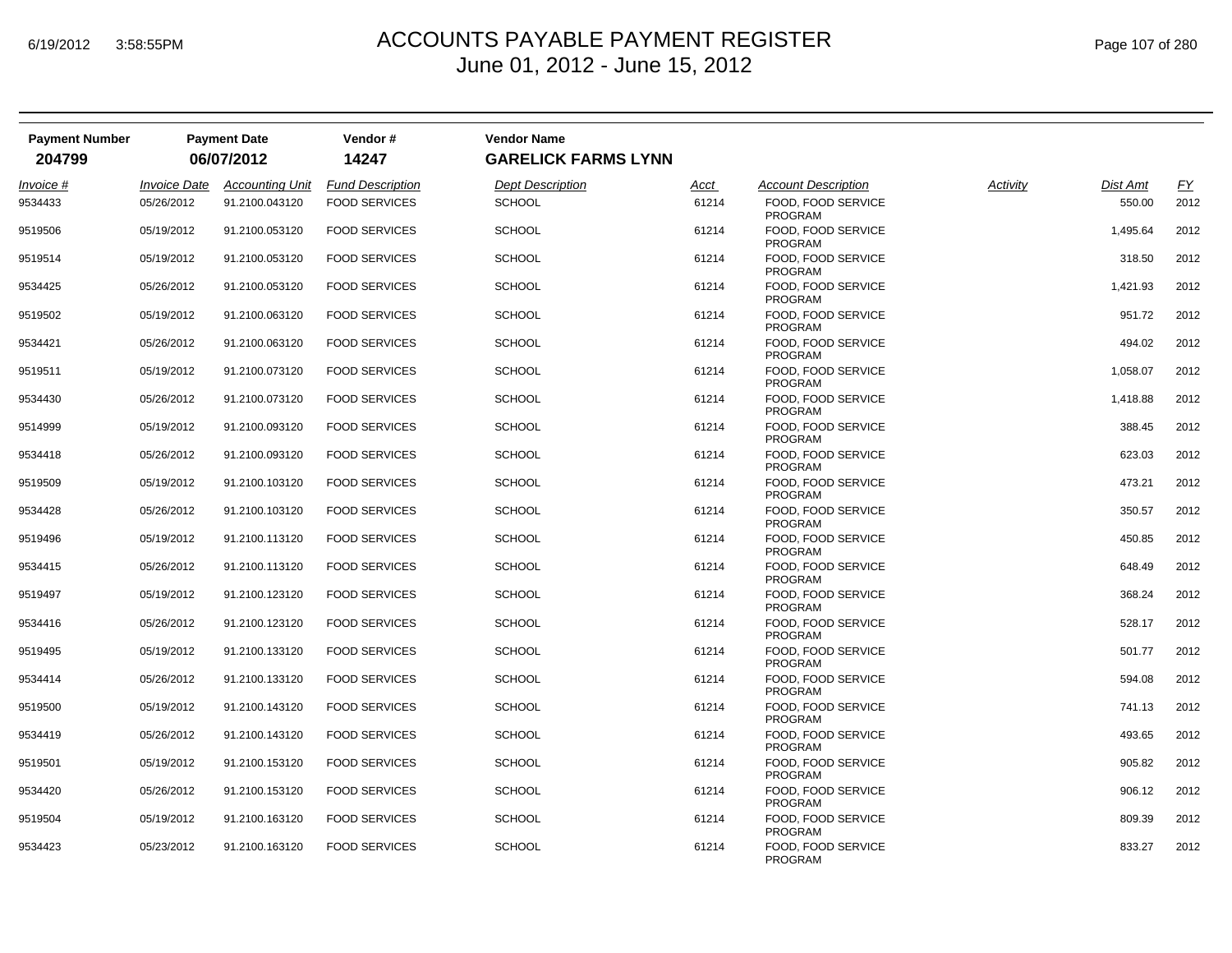| Page 108 of 280 |
|-----------------|
|-----------------|

| <b>Payment Number</b> | <b>Payment Date</b>        |                        | Vendor#                 | <b>Vendor Name</b>         |             |                                      |          |                 |           |
|-----------------------|----------------------------|------------------------|-------------------------|----------------------------|-------------|--------------------------------------|----------|-----------------|-----------|
| 204799                |                            | 06/07/2012             | 14247                   | <b>GARELICK FARMS LYNN</b> |             |                                      |          |                 |           |
| Invoice #             | <i><b>Invoice Date</b></i> | <b>Accounting Unit</b> | <b>Fund Description</b> | <b>Dept Description</b>    | <u>Acct</u> | <b>Account Description</b>           | Activity | <b>Dist Amt</b> | <u>FY</u> |
| 9519510               | 05/19/2012                 | 91.2100.173120         | <b>FOOD SERVICES</b>    | <b>SCHOOL</b>              | 61214       | FOOD, FOOD SERVICE<br>PROGRAM        |          | 528.32          | 2012      |
| 9534429               | 05/26/2012                 | 91.2100.173120         | <b>FOOD SERVICES</b>    | <b>SCHOOL</b>              | 61214       | FOOD, FOOD SERVICE<br>PROGRAM        |          | 321.11          | 2012      |
| 9519494               | 05/19/2012                 | 91.2100.033120         | <b>FOOD SERVICES</b>    | <b>SCHOOL</b>              | 61214       | FOOD, FOOD SERVICE<br><b>PROGRAM</b> |          | 1,706.24        | 2012      |
| 9534413               | 05/26/2012                 | 91.2100.033120         | <b>FOOD SERVICES</b>    | <b>SCHOOL</b>              | 61214       | FOOD, FOOD SERVICE<br><b>PROGRAM</b> |          | 1,655.83        | 2012      |
| 9519515               | 05/19/2012                 | 91.2222.991490         | AFTER SCHOOL PROGRAM    | <b>SCHOOL</b>              | 61299       | <b>MISCELLANEOUS SUPPLIES</b>        |          | 33.92           | 2012      |
| 9519512               | 05/19/2012                 | 91.2222.991490         | AFTER SCHOOL PROGRAM    | <b>SCHOOL</b>              | 61299       | MISCELLANEOUS SUPPLIES               |          | 30.91           | 2012      |
| 9519508               | 05/19/2012                 | 91.2222.991490         | AFTER SCHOOL PROGRAM    | <b>SCHOOL</b>              | 61299       | MISCELLANEOUS SUPPLIES               |          | 85.19           | 2012      |
| 9490182               | 05/05/2012                 | 91.2222.991490         | AFTER SCHOOL PROGRAM    | <b>SCHOOL</b>              | 61299       | MISCELLANEOUS SUPPLIES               |          | 58.30           | 2012      |
| 9490186               | 05/05/2012                 | 91.2222.991490         | AFTER SCHOOL PROGRAM    | <b>SCHOOL</b>              | 61299       | MISCELLANEOUS SUPPLIES               |          | 46.43           | 2012      |
| 9409187               | 05/05/2012                 | 91.2222.991490         | AFTER SCHOOL PROGRAM    | <b>SCHOOL</b>              | 61299       | MISCELLANEOUS SUPPLIES               |          | 47.61           | 2012      |
| 9490189               | 05/05/2012                 | 91.2222.991490         | AFTER SCHOOL PROGRAM    | <b>SCHOOL</b>              | 61299       | MISCELLANEOUS SUPPLIES               |          | 22.95           | 2012      |
| 9490190               | 05/05/2012                 | 91.2222.991490         | AFTER SCHOOL PROGRAM    | <b>SCHOOL</b>              | 61299       | MISCELLANEOUS SUPPLIES               |          | 46.41           | 2012      |
| 9504815               | 05/12/2012                 | 91.2222.991490         | AFTER SCHOOL PROGRAM    | <b>SCHOOL</b>              | 61299       | MISCELLANEOUS SUPPLIES               |          | 115.27          | 2012      |
| 9504816               | 05/12/2012                 | 91.2222.991490         | AFTER SCHOOL PROGRAM    | <b>SCHOOL</b>              | 61299       | MISCELLANEOUS SUPPLIES               |          | 85.19           | 2012      |
| 9504820               | 05/12/2012                 | 91.2222.991490         | AFTER SCHOOL PROGRAM    | <b>SCHOOL</b>              | 61299       | MISCELLANEOUS SUPPLIES               |          | 46.43           | 2012      |
| 9504821               | 05/12/2012                 | 91.2222.991490         | AFTER SCHOOL PROGRAM    | <b>SCHOOL</b>              | 61299       | MISCELLANEOUS SUPPLIES               |          | 42.96           | 2012      |
| 9504822               | 05/12/2012                 | 91.2222.991490         | AFTER SCHOOL PROGRAM    | <b>SCHOOL</b>              | 61299       | MISCELLANEOUS SUPPLIES               |          | 22.46           | 2012      |
| 9504823               | 05/12/2012                 | 91.2222.991490         | AFTER SCHOOL PROGRAM    | <b>SCHOOL</b>              | 61299       | MISCELLANEOUS SUPPLIES               |          | 22.95           | 2012      |
| 9504824               | 05/12/2012                 | 91.2222.991490         | AFTER SCHOOL PROGRAM    | <b>SCHOOL</b>              | 61299       | MISCELLANEOUS SUPPLIES               |          | 28.95           | 2012      |
|                       |                            |                        |                         |                            |             |                                      |          | 29,869.67       |           |
| <b>Payment Number</b> | <b>Payment Date</b>        |                        | Vendor#                 | <b>Vendor Name</b>         |             |                                      |          |                 |           |
| 204800                | 06/07/2012                 |                        | 11330                   | <b>DEREK GAY</b>           |             |                                      |          |                 |           |
| Invoice #             | <i><b>Invoice Date</b></i> | <b>Accounting Unit</b> | <b>Fund Description</b> | <b>Dept Description</b>    | Acct        | <b>Account Description</b>           | Activity | Dist Amt        | <u>FY</u> |
| 52112-07              | 05/21/2012                 | 91.1.071458            | <b>GENERAL FUND</b>     | <b>SCHOOL</b>              | 55642       | <b>GAME OFFICIALS</b>                |          | 60.00           | 2012      |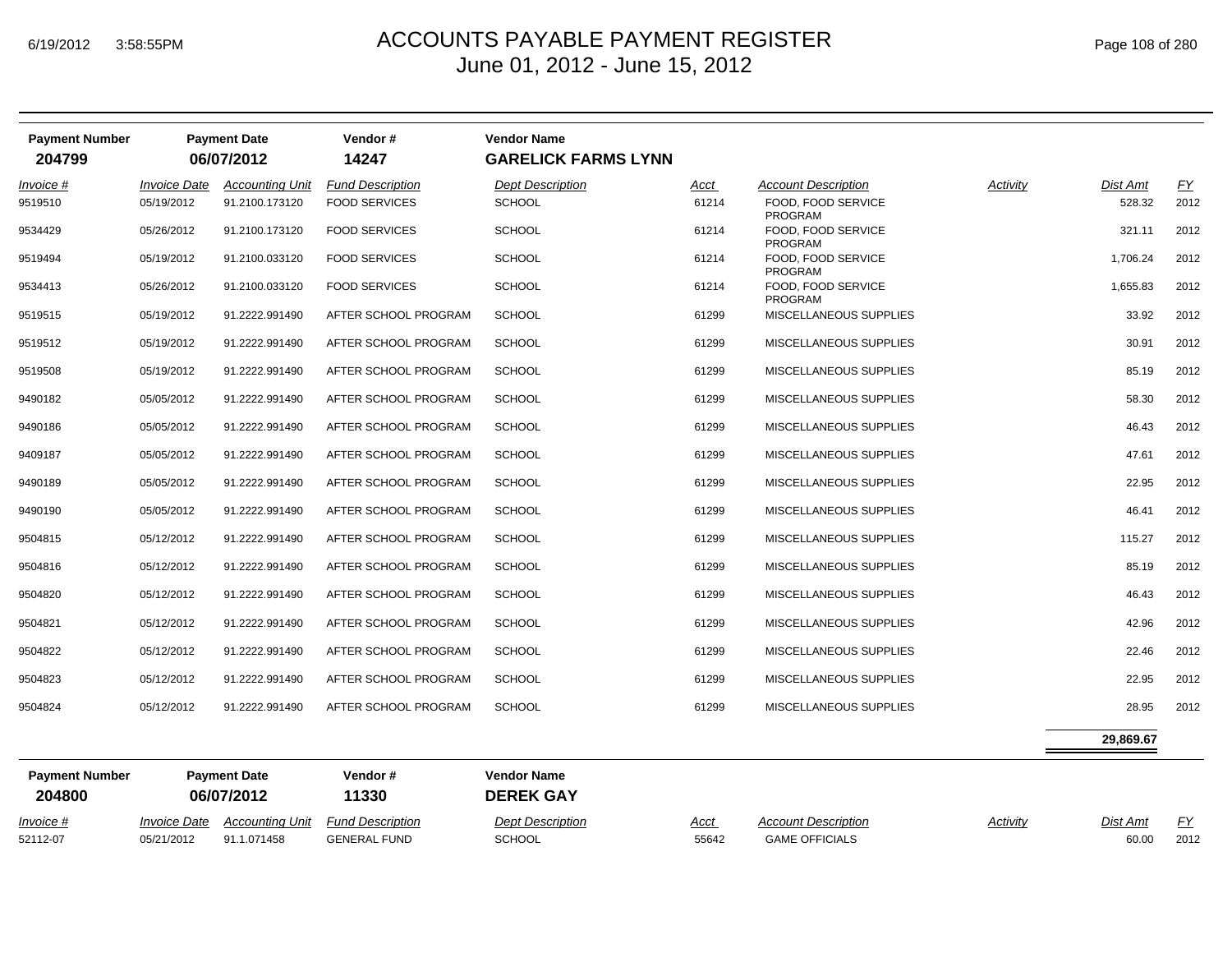|                                 |                                   |                                          |                                                 |                                                        |               |                                                                             |          | 60.00              |            |
|---------------------------------|-----------------------------------|------------------------------------------|-------------------------------------------------|--------------------------------------------------------|---------------|-----------------------------------------------------------------------------|----------|--------------------|------------|
| <b>Payment Number</b><br>204801 |                                   | <b>Payment Date</b><br>06/07/2012        | Vendor#<br>12771                                | <b>Vendor Name</b><br><b>GENERAL LINEN SERVICE INC</b> |               |                                                                             |          |                    |            |
| Invoice #<br>SO907046           | <b>Invoice Date</b><br>05/14/2012 | <b>Accounting Unit</b><br>91.2247.041387 | <b>Fund Description</b><br><b>CULINARY ARTS</b> | <b>Dept Description</b><br><b>SCHOOL</b>               | Acct<br>61135 | <b>Account Description</b><br><b>EDUCATIONAL SUPPLIES</b>                   | Activity | Dist Amt<br>13.19  | EY<br>2012 |
| 906151                          | 05/14/2012                        | 91.2247.041387                           | <b>CULINARY ARTS</b>                            | <b>SCHOOL</b>                                          | 61135         | <b>EDUCATIONAL SUPPLIES</b>                                                 |          | 50.99              | 2012       |
|                                 |                                   |                                          |                                                 |                                                        |               |                                                                             |          | 64.18              |            |
| <b>Payment Number</b><br>204802 |                                   | <b>Payment Date</b><br>06/07/2012        | Vendor#<br>14255                                | <b>Vendor Name</b><br><b>GILLS PIZZA CO</b>            |               |                                                                             |          |                    |            |
| Invoice #                       | <i><b>Invoice Date</b></i>        | <b>Accounting Unit</b>                   | <b>Fund Description</b>                         | <b>Dept Description</b>                                | Acct          | <b>Account Description</b>                                                  | Activity | Dist Amt           | EY         |
| 4901                            | 05/25/2012                        | 91.2100.043120                           | <b>FOOD SERVICES</b>                            | <b>SCHOOL</b>                                          | 61214         | FOOD, FOOD SERVICE<br><b>PROGRAM</b>                                        |          | 535.50             | 2012       |
| 4904                            | 05/25/2012                        | 91.2100.053120                           | <b>FOOD SERVICES</b>                            | <b>SCHOOL</b>                                          | 61214         | FOOD. FOOD SERVICE<br>PROGRAM                                               |          | 450.00             | 2012       |
| 4459                            | 03/30/2012                        | 91.2100.053120                           | <b>FOOD SERVICES</b>                            | <b>SCHOOL</b>                                          | 61214         | FOOD, FOOD SERVICE<br><b>PROGRAM</b>                                        |          | 612.00             | 2012       |
| 4903                            | 05/25/2012                        | 91.2100.063120                           | <b>FOOD SERVICES</b>                            | <b>SCHOOL</b>                                          | 61214         | FOOD. FOOD SERVICE<br><b>PROGRAM</b>                                        |          | 622.20             | 2012       |
| 4902                            | 05/25/2012                        | 91.2100.073120                           | <b>FOOD SERVICES</b>                            | <b>SCHOOL</b>                                          | 61214         | FOOD, FOOD SERVICE<br><b>PROGRAM</b>                                        |          | 749.70             | 2012       |
| 4955                            | 06/01/2012                        | 91.2100.033120                           | <b>FOOD SERVICES</b>                            | <b>SCHOOL</b>                                          | 61214         | FOOD. FOOD SERVICE<br>PROGRAM                                               |          | 300.00             | 2012       |
|                                 |                                   |                                          |                                                 |                                                        |               |                                                                             |          | 3,269.40           |            |
| <b>Payment Number</b>           |                                   | <b>Payment Date</b>                      | Vendor#                                         | <b>Vendor Name</b>                                     |               |                                                                             |          |                    |            |
| 204803                          |                                   | 06/07/2012                               | 11709                                           | <b>GLOBAL EQUIPMENT COMPANY</b>                        |               |                                                                             |          |                    |            |
| <i>Invoice</i> #                | <b>Invoice Date</b>               | <b>Accounting Unit</b>                   | <b>Fund Description</b>                         | <b>Dept Description</b>                                | <u>Acct</u>   | <b>Account Description</b>                                                  | Activity | Dist Amt           | <u>FY</u>  |
| 104822946                       | 05/16/2012                        | TF91.7565                                | EDU-SCHOOL RELATED<br>PROG/ACT                  | <b>SCHOOL</b>                                          | 61135         | <b>EDUCATIONAL SUPPLIES</b>                                                 |          | 1,494.73           | 2012       |
|                                 |                                   |                                          |                                                 |                                                        |               |                                                                             |          | 1,494.73           |            |
| <b>Payment Number</b>           |                                   | <b>Payment Date</b>                      | Vendor#                                         | <b>Vendor Name</b>                                     |               |                                                                             |          |                    |            |
| 204804                          |                                   | 06/07/2012                               | 11259                                           | <b>GOODRUM GYM SERVICES</b>                            |               |                                                                             |          |                    |            |
| Invoice #<br>2381               | <b>Invoice Date</b><br>05/23/2012 | <b>Accounting Unit</b><br>91.1.222620    | <b>Fund Description</b><br><b>GENERAL FUND</b>  | <b>Dept Description</b><br><b>SCHOOL</b>               | Acct<br>54280 | <b>Account Description</b><br><b>BUILDING/GROUNDS</b><br><b>MAINTENANCE</b> | Activity | Dist Amt<br>925.00 | EY<br>2012 |
|                                 |                                   |                                          |                                                 |                                                        |               |                                                                             |          | 925.00             |            |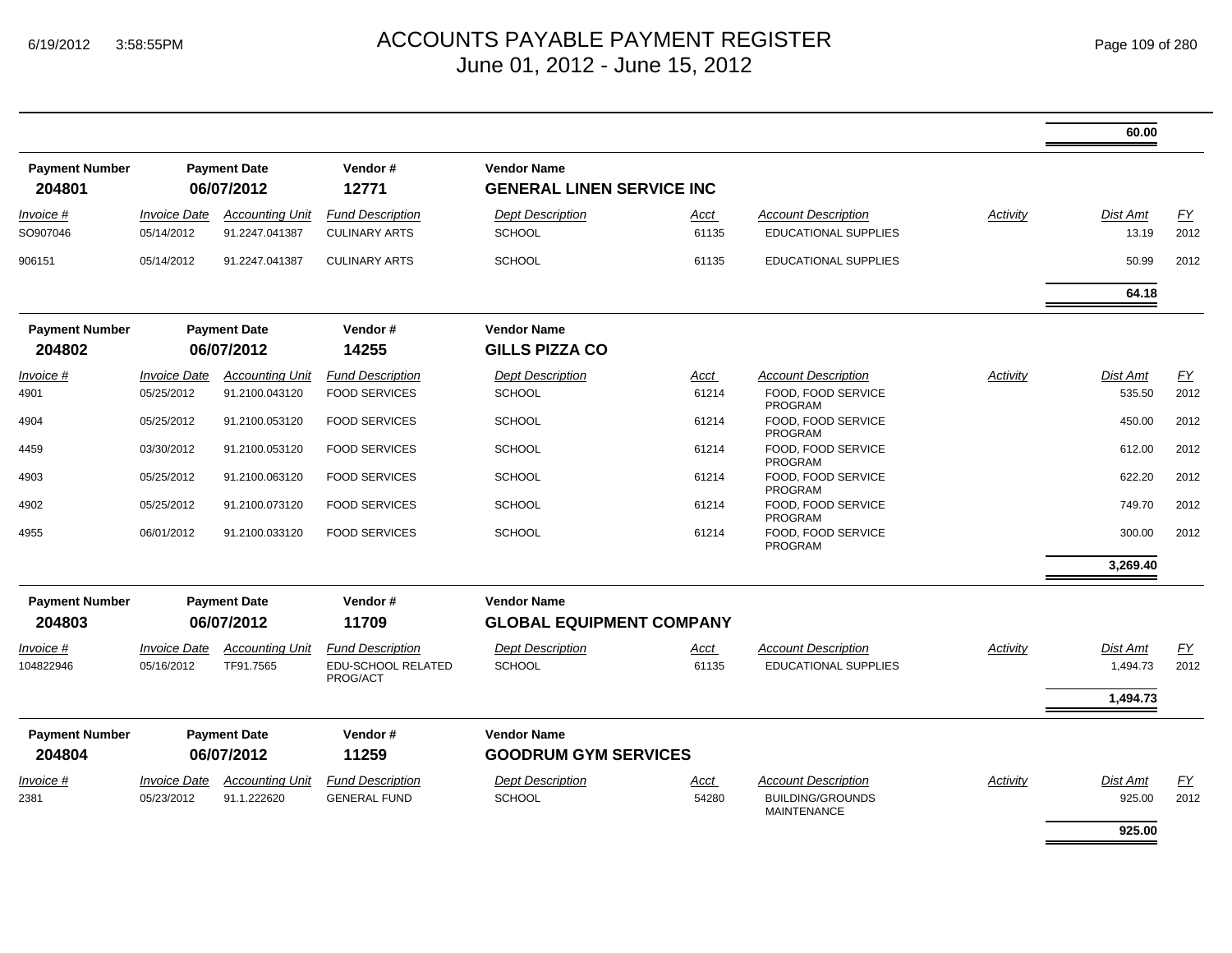| <b>Payment Number</b><br>204805 |                                   | <b>Payment Date</b><br>06/07/2012        | Vendor#<br>11671                                | <b>Vendor Name</b><br><b>JENNIFER GORSUCH</b>              |                      |                                                        |                 |                           |                   |
|---------------------------------|-----------------------------------|------------------------------------------|-------------------------------------------------|------------------------------------------------------------|----------------------|--------------------------------------------------------|-----------------|---------------------------|-------------------|
| Invoice #<br>50712-03           | <b>Invoice Date</b><br>05/07/2012 | <b>Accounting Unit</b><br>91.1.041408    | <b>Fund Description</b><br><b>GENERAL FUND</b>  | <b>Dept Description</b><br><b>SCHOOL</b>                   | Acct<br>53628        | <b>Account Description</b><br><b>CONTRACT SERVICES</b> | <b>Activity</b> | Dist Amt<br>85.00         | EY<br>2012        |
|                                 |                                   |                                          |                                                 |                                                            |                      |                                                        |                 | 85.00                     |                   |
| <b>Payment Number</b><br>204806 |                                   | <b>Payment Date</b><br>06/07/2012        | Vendor#<br>12798                                | <b>Vendor Name</b><br><b>GRANITE STATE SHUTTLE SERVICE</b> |                      |                                                        |                 |                           |                   |
| Invoice #                       | <b>Invoice Date</b>               | <b>Accounting Unit</b>                   | <b>Fund Description</b>                         | <b>Dept Description</b>                                    | Acct                 | <b>Account Description</b>                             | Activity        | <b>Dist Amt</b>           | <u>FY</u>         |
| 600512                          | 06/01/2012                        | 91.1.012320                              | <b>GENERAL FUND</b>                             | <b>SCHOOL</b>                                              | 53628                | <b>CONTRACT SERVICES</b>                               |                 | 176.00                    | 2012              |
|                                 |                                   |                                          |                                                 |                                                            |                      |                                                        |                 | 176.00                    |                   |
| <b>Payment Number</b>           |                                   | <b>Payment Date</b>                      | Vendor#                                         | <b>Vendor Name</b>                                         |                      |                                                        |                 |                           |                   |
| 204807                          |                                   | 06/07/2012                               | 14271                                           | <b>GREAT STATE BEVERAGES INC</b>                           |                      |                                                        |                 |                           |                   |
| Invoice #                       | <b>Invoice Date</b>               | <b>Accounting Unit</b>                   | <b>Fund Description</b>                         | <b>Dept Description</b>                                    | Acct                 | <b>Account Description</b>                             | Activity        | <b>Dist Amt</b>           | <b>FY</b>         |
| 0378003                         | 05/25/2012                        | 91.2100.043120                           | <b>FOOD SERVICES</b>                            | <b>SCHOOL</b>                                              | 61214                | FOOD, FOOD SERVICE<br><b>PROGRAM</b>                   |                 | 273.65                    | 2012              |
| 0381749                         | 06/01/2012                        | 91.2100.033120                           | <b>FOOD SERVICES</b>                            | <b>SCHOOL</b>                                              | 61214                | FOOD, FOOD SERVICE<br>PROGRAM                          |                 | 55.92                     | 2012              |
|                                 |                                   |                                          |                                                 |                                                            |                      |                                                        |                 | 329.57                    |                   |
| <b>Payment Number</b>           |                                   | <b>Payment Date</b>                      | Vendor#                                         | <b>Vendor Name</b>                                         |                      |                                                        |                 |                           |                   |
| 204808                          |                                   | 06/07/2012                               | 14280                                           | <b>KAREN GUSTIN</b>                                        |                      |                                                        |                 |                           |                   |
| Invoice #<br><b>MAY MILE</b>    | <b>Invoice Date</b><br>05/31/2012 | <b>Accounting Unit</b><br>91.2100.993120 | <b>Fund Description</b><br><b>FOOD SERVICES</b> | <b>Dept Description</b><br><b>SCHOOL</b>                   | <u>Acct</u><br>55307 | <b>Account Description</b><br>MILEAGE REIMBURSEMENTS   | Activity        | <b>Dist Amt</b><br>129.45 | <u>FY</u><br>2012 |
|                                 |                                   |                                          |                                                 |                                                            |                      |                                                        |                 | 129.45                    |                   |
| <b>Payment Number</b><br>204809 |                                   | <b>Payment Date</b><br>06/07/2012        | Vendor#<br>11231                                | <b>Vendor Name</b><br><b>JEANNA HAMILTON</b>               |                      |                                                        |                 |                           |                   |
| <u>Invoice</u> #                | <b>Invoice Date</b>               | <b>Accounting Unit</b>                   | <b>Fund Description</b>                         | <b>Dept Description</b>                                    | Acct                 | <b>Account Description</b>                             | Activity        | Dist Amt                  | EY                |
| 06/04                           | 06/05/2012                        | 91.3800.021500                           | <b>SCHOOL GRANTS FUND</b>                       | <b>SCHOOL</b>                                              | 53628                | <b>CONTRACT SERVICES</b>                               | 91.03952.021500 | 37.50                     | 2012              |
| 05/29                           | 05/30/2012                        | 91.3800.021500                           | <b>SCHOOL GRANTS FUND</b>                       | SCHOOL                                                     | 53628                | <b>CONTRACT SERVICES</b>                               | 91.03952.021500 | 62.50                     | 2012              |
| 05/14-05/16                     | 05/21/2012                        | 91.3800.021500                           | <b>SCHOOL GRANTS FUND</b>                       | <b>SCHOOL</b>                                              | 53628                | <b>CONTRACT SERVICES</b>                               | 91.03952.021500 | 62.50                     | 2012              |

**162.50**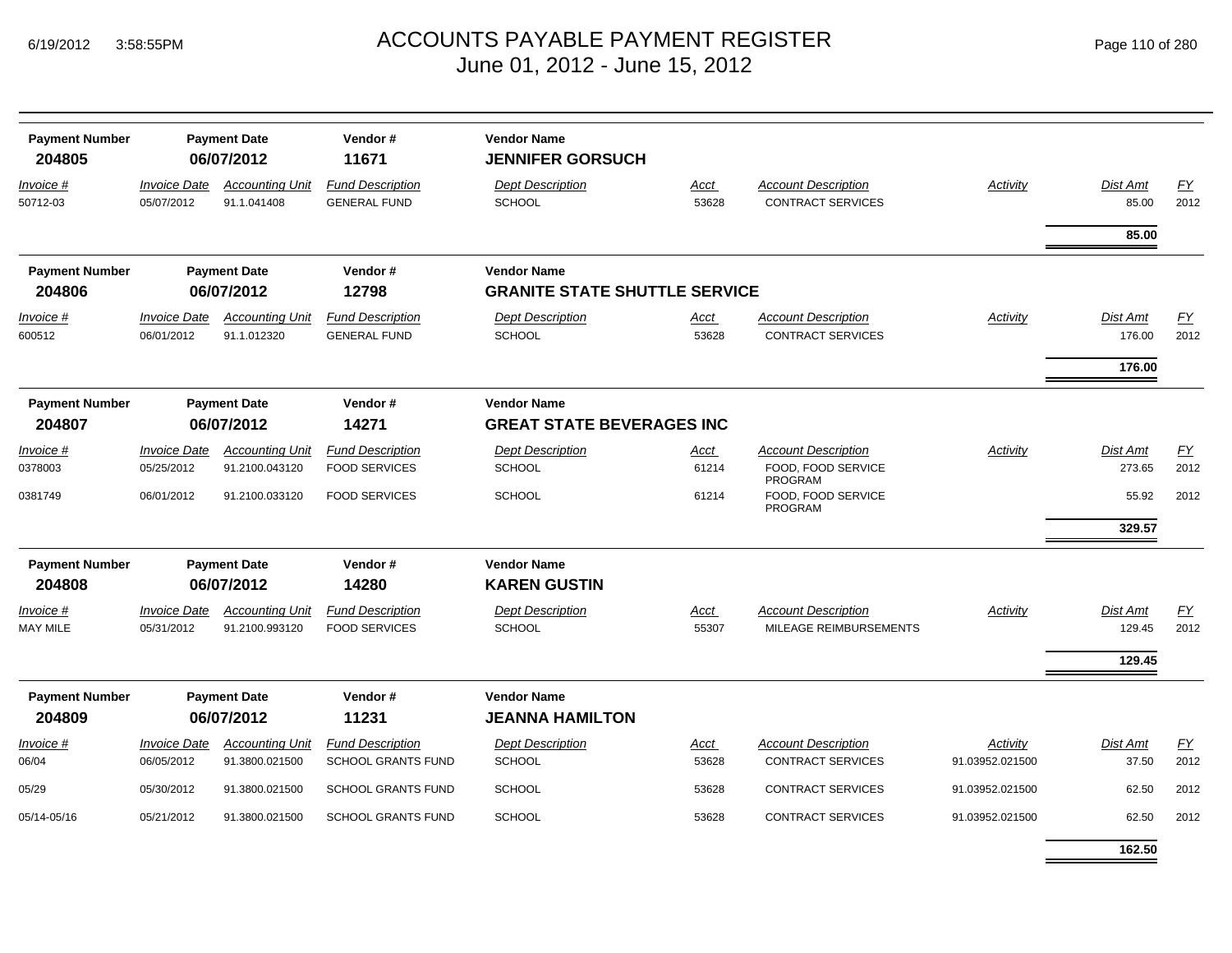| <b>Payment Number</b> |                     | <b>Payment Date</b>    | Vendor#                                       | <b>Vendor Name</b>                   |       |                                             |                 |                 |      |
|-----------------------|---------------------|------------------------|-----------------------------------------------|--------------------------------------|-------|---------------------------------------------|-----------------|-----------------|------|
| 204810                |                     | 06/07/2012             | 11335                                         | <b>STEPHEN HARRIS</b>                |       |                                             |                 |                 |      |
| Invoice #             | <b>Invoice Date</b> | <b>Accounting Unit</b> | <b>Fund Description</b>                       | <b>Dept Description</b>              | Acct  | <b>Account Description</b>                  | Activity        | Dist Amt        | EY   |
| 52112-05              | 05/21/2012          | 91.1.051458            | <b>GENERAL FUND</b>                           | <b>SCHOOL</b>                        | 55642 | <b>GAME OFFICIALS</b>                       |                 | 60.00           | 2012 |
|                       |                     |                        |                                               |                                      |       |                                             |                 | 60.00           |      |
| <b>Payment Number</b> |                     | <b>Payment Date</b>    | Vendor#                                       | <b>Vendor Name</b>                   |       |                                             |                 |                 |      |
| 204811                |                     | 06/07/2012             | 11460                                         | <b>ANDREW HARTERY</b>                |       |                                             |                 |                 |      |
| Invoice #             | <b>Invoice Date</b> | <b>Accounting Unit</b> | <b>Fund Description</b>                       | <b>Dept Description</b>              | Acct  | <b>Account Description</b>                  | Activity        | Dist Amt        | EY   |
| 52112-03              | 05/21/2012          | 91.1.031473            | <b>GENERAL FUND</b>                           | <b>SCHOOL</b>                        | 55642 | <b>GAME OFFICIALS</b>                       |                 | 60.00           | 2012 |
|                       |                     |                        |                                               |                                      |       |                                             |                 | 60.00           |      |
| <b>Payment Number</b> |                     | <b>Payment Date</b>    | Vendor#                                       | <b>Vendor Name</b>                   |       |                                             |                 |                 |      |
| 204812                |                     | 06/07/2012             | 14293                                         | <b>HARVEY CONSTRUCTION CO</b>        |       |                                             |                 |                 |      |
| Invoice #             | <b>Invoice Date</b> | <b>Accounting Unit</b> | <b>Fund Description</b>                       | <b>Dept Description</b>              | Acct  | <b>Account Description</b>                  | <b>Activity</b> | Dist Amt        | EY   |
| 11                    | 05/15/2012          | 91.5800.164600         | SCHOOL CAPITAL PROJECTS<br><b>FUND</b>        | <b>SCHOOL</b>                        | 81200 | <b>BUILDINGS AND</b><br><b>IMPROVEMENTS</b> | 1011.91.03.30   | 56,845.56       | 2012 |
| 15                    | 05/15/2012          | 91.5800.154600         | SCHOOL CAPITAL PROJECTS<br><b>FUND</b>        | SCHOOL                               | 81200 | <b>BUILDINGS AND</b><br><b>IMPROVEMENTS</b> | 1011.91.02.30   | 75,627.50       | 2012 |
|                       | 05/15/2012          | 91.5800.134600         | SCHOOL CAPITAL PROJECTS SCHOOL<br><b>FUND</b> |                                      | 81200 | <b>BUILDINGS AND</b><br><b>IMPROVEMENTS</b> | 1011.91.04.30   | 46,924.29       | 2012 |
|                       |                     |                        |                                               |                                      |       |                                             |                 | 179,397.35      |      |
| <b>Payment Number</b> |                     | <b>Payment Date</b>    | Vendor#                                       | <b>Vendor Name</b>                   |       |                                             |                 |                 |      |
| 204813                |                     | 06/07/2012             | 12846                                         | <b>HEATING SPECIALTIES OF NH INC</b> |       |                                             |                 |                 |      |
| Invoice #             | <b>Invoice Date</b> | <b>Accounting Unit</b> | <b>Fund Description</b>                       | <b>Dept Description</b>              | Acct  | <b>Account Description</b>                  | Activity        | <b>Dist Amt</b> | EY   |
| B46896                | 05/25/2012          | 91.1.222620            | <b>GENERAL FUND</b>                           | <b>SCHOOL</b>                        | 61421 | SUPPLIES, HVAC                              |                 | 14.75           | 2012 |
|                       |                     |                        |                                               |                                      |       |                                             |                 | 14.75           |      |
| <b>Payment Number</b> |                     | <b>Payment Date</b>    | Vendor#                                       | <b>Vendor Name</b>                   |       |                                             |                 |                 |      |
| 204814                |                     | 06/07/2012             | 14309                                         | <b>HOME DEPOT CREDIT SERVICES</b>    |       |                                             |                 |                 |      |
| Invoice #             | <b>Invoice Date</b> | <b>Accounting Unit</b> | <b>Fund Description</b>                       | <b>Dept Description</b>              | Acct  | Account Description                         | Activity        | Dist Amt        | FY   |
| 990574                | 04/09/2012          | 91.1.031160            | <b>GENERAL FUND</b>                           | <b>SCHOOL</b>                        | 61135 | EDUCATIONAL SUPPLIES                        |                 | 79.94           | 2012 |
| 2046244               | 04/07/2012          | 91.1.031160            | <b>GENERAL FUND</b>                           | SCHOOL                               | 61135 | <b>EDUCATIONAL SUPPLIES</b>                 |                 | 132.12          | 2012 |
|                       |                     |                        |                                               |                                      |       |                                             |                 | 212.06          |      |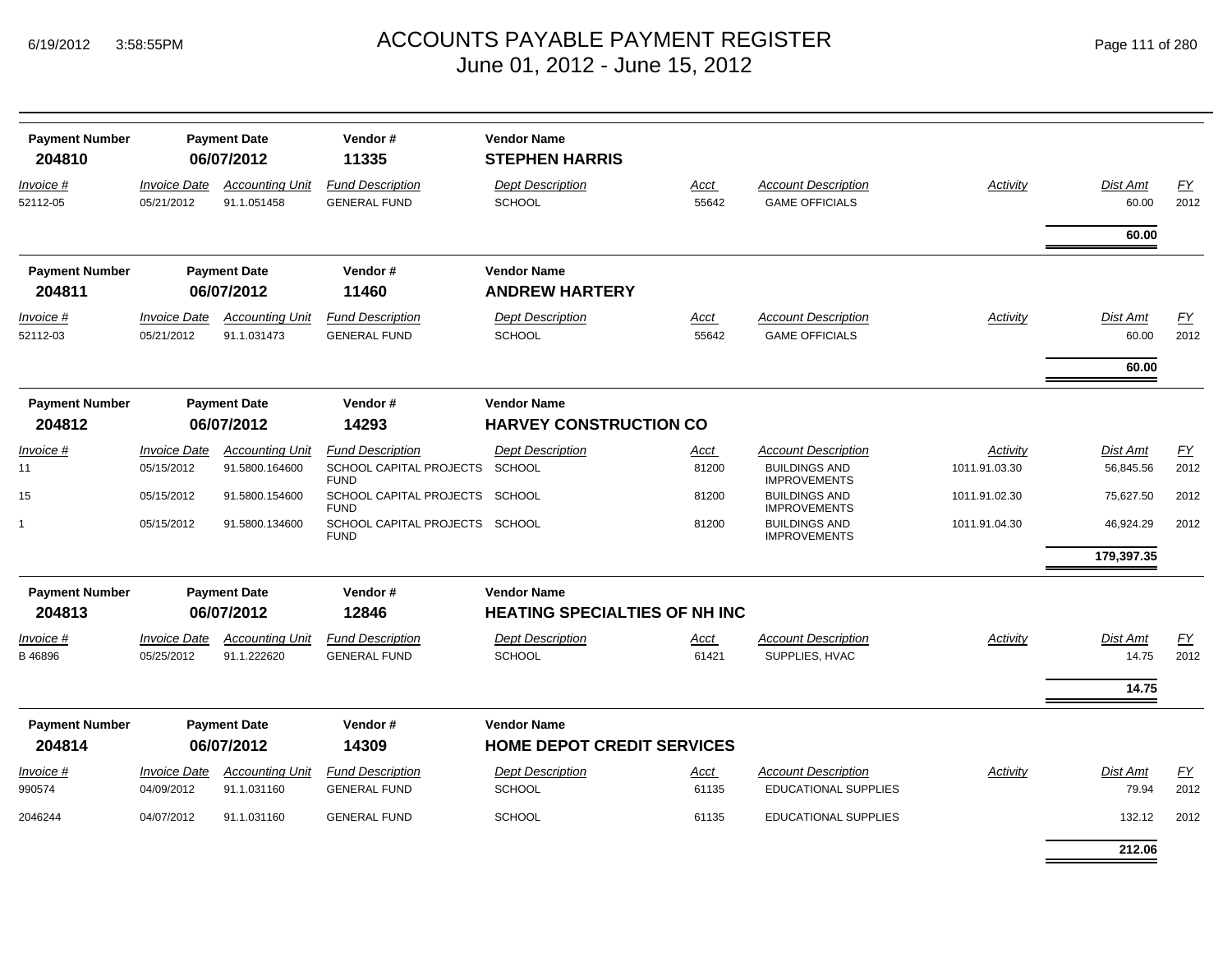| <b>Payment Number</b><br>204815 |                                   | <b>Payment Date</b><br>06/07/2012        | Vendor#<br>14309                                     | <b>Vendor Name</b><br><b>HOME DEPOT CREDIT SERVICES</b> |                      | <b>Payee Name</b><br><b>HOME DEPOT CREDIT SERVICE</b>     |                             |                    |                          |
|---------------------------------|-----------------------------------|------------------------------------------|------------------------------------------------------|---------------------------------------------------------|----------------------|-----------------------------------------------------------|-----------------------------|--------------------|--------------------------|
| Invoice #<br>303848             | <b>Invoice Date</b><br>05/29/2012 | <b>Accounting Unit</b><br>91.1.041300    | <b>Fund Description</b><br><b>GENERAL FUND</b>       | <b>Dept Description</b><br><b>SCHOOL</b>                | Acct<br>61135        | <b>Account Description</b><br><b>EDUCATIONAL SUPPLIES</b> | Activity                    | Dist Amt<br>209.98 | EY<br>2012               |
| 3025532                         | 05/16/2012                        | 91.1.041300                              | <b>GENERAL FUND</b>                                  | <b>SCHOOL</b>                                           | 61135                | EDUCATIONAL SUPPLIES                                      |                             | 88.62              | 2012                     |
| 7303749                         | 05/22/2012                        | 91.1.041300                              | <b>GENERAL FUND</b>                                  | SCHOOL                                                  | 61135                | <b>EDUCATIONAL SUPPLIES</b>                               |                             | 32.56              | 2012                     |
| 6051455                         | 06/02/2012                        | 91.1.051375                              | <b>GENERAL FUND</b>                                  | <b>SCHOOL</b>                                           | 61135                | EDUCATIONAL SUPPLIES                                      |                             | 59.48              | 2012                     |
| 8054185                         | 04/01/2012                        | <b>BS1000</b>                            | <b>GENERAL FUND</b>                                  | <b>GENERAL FUND</b>                                     | 21928                | CONTINGENCY A/P CHECKS                                    |                             | 203.74             | 2012                     |
| 7054086                         | 04/02/2012                        | <b>BS1000</b>                            | <b>GENERAL FUND</b>                                  | <b>GENERAL FUND</b>                                     | 21928                | CONTINGENCY A/P CHECKS                                    |                             | 69.97              | 2012                     |
| 5054536                         | 04/04/2012                        | <b>BS1000</b>                            | <b>GENERAL FUND</b>                                  | <b>GENERAL FUND</b>                                     | 21928                | CONTINGENCY A/P CHECKS                                    |                             | 263.29             | 2012                     |
| 5044214                         | 03/25/2012                        | <b>BS1000</b>                            | <b>GENERAL FUND</b>                                  | <b>GENERAL FUND</b>                                     | 21928                | CONTINGENCY A/P CHECKS                                    |                             | 35.45              | 2012                     |
| 26277                           | 03/20/2012                        | <b>BS1000</b>                            | <b>GENERAL FUND</b>                                  | <b>GENERAL FUND</b>                                     | 21928                | CONTINGENCY A/P CHECKS                                    |                             | 12.45              | 2012                     |
|                                 |                                   |                                          |                                                      |                                                         |                      |                                                           |                             | 975.54             |                          |
| <b>Payment Number</b><br>204816 |                                   | <b>Payment Date</b><br>06/07/2012        | Vendor#<br>14309                                     | <b>Vendor Name</b><br><b>HOME DEPOT CREDIT SERVICES</b> |                      |                                                           |                             |                    |                          |
| Invoice #<br>9012646            | <b>Invoice Date</b><br>03/21/2012 | <b>Accounting Unit</b><br><b>BS1000</b>  | <b>Fund Description</b><br><b>GENERAL FUND</b>       | <b>Dept Description</b><br><b>GENERAL FUND</b>          | Acct<br>21928        | <b>Account Description</b><br>CONTINGENCY A/P CHECKS      | Activity                    | Dist Amt<br>142.78 | $\underline{FY}$<br>2012 |
| 4027146                         | 03/26/2012                        | <b>BS1000</b>                            | <b>GENERAL FUND</b>                                  | <b>GENERAL FUND</b>                                     | 21928                | CONTINGENCY A/P CHECKS                                    |                             | 137.27             | 2012                     |
|                                 |                                   |                                          |                                                      |                                                         |                      |                                                           |                             | 280.05             |                          |
| <b>Payment Number</b><br>204817 |                                   | <b>Payment Date</b><br>06/07/2012        | Vendor#<br>12899                                     | <b>Vendor Name</b><br><b>INTERIM HEALTH CARE</b>        |                      |                                                           |                             |                    |                          |
| <u>Invoice #</u><br>38534311    | <b>Invoice Date</b><br>05/11/2012 | <b>Accounting Unit</b><br>91.3800.022190 | <b>Fund Description</b><br><b>SCHOOL GRANTS FUND</b> | <b>Dept Description</b><br><b>SCHOOL</b>                | <u>Acct</u><br>53628 | <b>Account Description</b><br><b>CONTRACT SERVICES</b>    | Activity<br>91.03952.022190 | Dist Amt<br>416.00 | $\underline{FY}$<br>2012 |
| 38682101                        | 05/18/2012                        | 91.3800.022190                           | <b>SCHOOL GRANTS FUND</b>                            | <b>SCHOOL</b>                                           | 53628                | <b>CONTRACT SERVICES</b>                                  | 91.03952.022190             | 611.00             | 2012                     |
| 3868211                         | 04/20/2012                        | 91.3800.022190                           | SCHOOL GRANTS FUND                                   | <b>SCHOOL</b>                                           | 53628                | CONTRACT SERVICES                                         | 91.03952.022190             | 122.50             | 2012                     |
| 3853431                         | 05/11/2012                        | 91.3800.022190                           | <b>SCHOOL GRANTS FUND</b>                            | <b>SCHOOL</b>                                           | 53628                | CONTRACT SERVICES                                         | 91.03952.022190             | 441.00             | 2012                     |
| 3868210                         | 05/18/2012                        | 91.3800.022190                           | <b>SCHOOL GRANTS FUND</b>                            | <b>SCHOOL</b>                                           | 53628                | <b>CONTRACT SERVICES</b>                                  | 91.03952.022190             | 441.00             | 2012                     |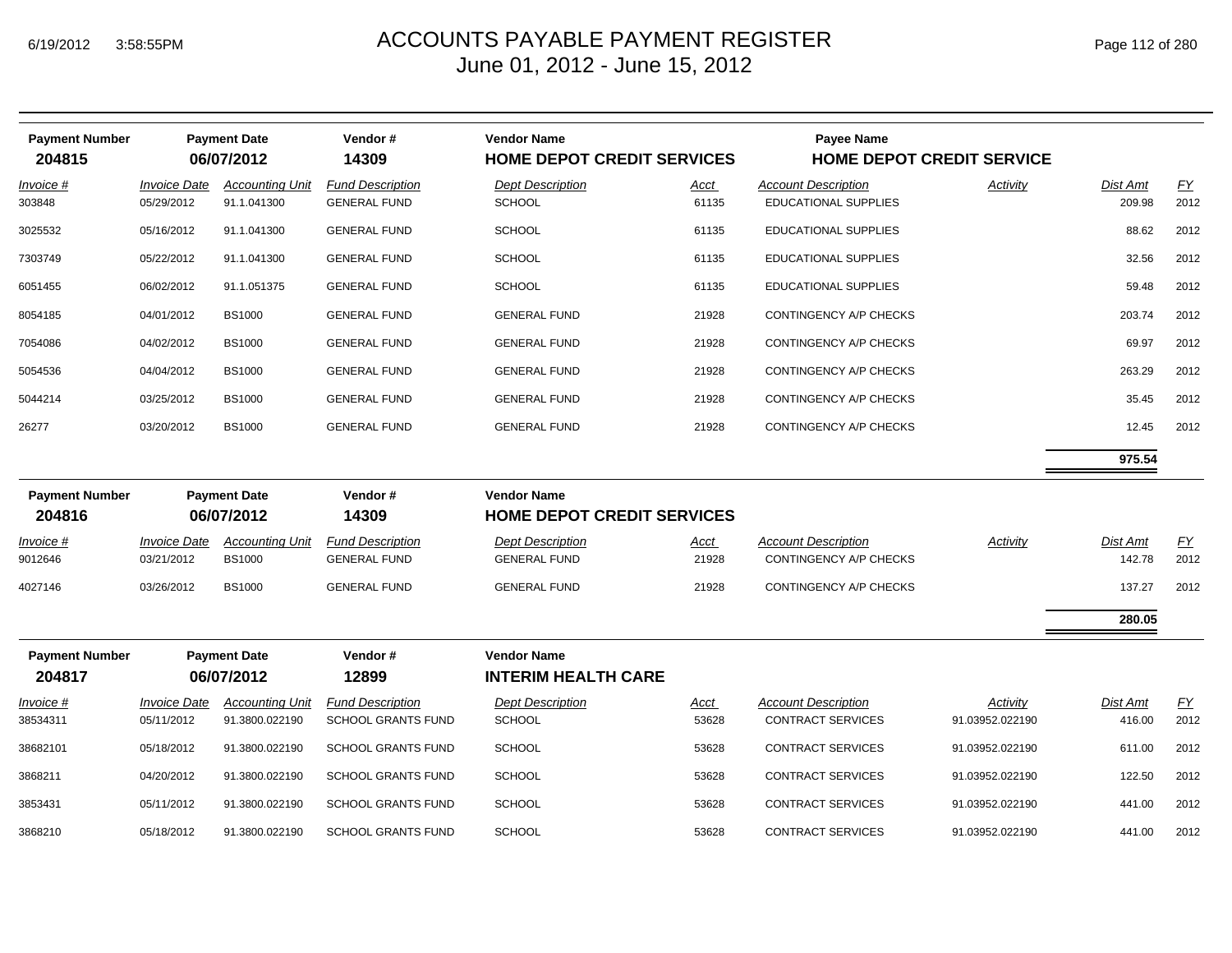|                                 |                                   |                                          |                                                      |                                                            |                      |                                                           |                             | 2,031.50                       |            |
|---------------------------------|-----------------------------------|------------------------------------------|------------------------------------------------------|------------------------------------------------------------|----------------------|-----------------------------------------------------------|-----------------------------|--------------------------------|------------|
| <b>Payment Number</b><br>204818 |                                   | <b>Payment Date</b><br>06/07/2012        | Vendor#<br>10027                                     | <b>Vendor Name</b><br><b>INTERNAL REVENUE SERVICE</b>      |                      |                                                           |                             |                                |            |
| Invoice #<br>NASHUA0412         | <b>Invoice Date</b><br>05/30/2012 | <b>Accounting Unit</b><br>91.3800.231271 | <b>Fund Description</b><br><b>SCHOOL GRANTS FUND</b> | <b>Dept Description</b><br><b>SCHOOL</b>                   | <u>Acct</u><br>53600 | <b>Account Description</b><br><b>INSTRUCTION SERVICES</b> | Activity<br>91.03762.231271 | <b>Dist Amt</b><br>(16,380.00) | EY<br>2012 |
| NASHUA0412                      | 05/30/2012                        | 91.3800.231271                           | <b>SCHOOL GRANTS FUND</b>                            | <b>SCHOOL</b>                                              | 53600                | <b>INSTRUCTION SERVICES</b>                               | 91.03762.231271             | 16,380.00                      | 2012       |
|                                 |                                   |                                          |                                                      |                                                            |                      |                                                           |                             | 0.00                           |            |
| <b>Payment Number</b><br>204819 |                                   | <b>Payment Date</b><br>06/07/2012        | Vendor#<br>14333                                     | <b>Vendor Name</b><br><b>BATTERY SPECIALISTS OF NH LLC</b> |                      |                                                           |                             |                                |            |
| Invoice #<br>1905902000352      | <b>Invoice Date</b><br>04/05/2012 | <b>Accounting Unit</b><br>91.1.222620    | <b>Fund Description</b><br><b>GENERAL FUND</b>       | <b>Dept Description</b><br><b>SCHOOL</b>                   | Acct<br>61407        | <b>Account Description</b><br>SUPPLIES, ELECTRICAL        | Activity                    | Dist Amt<br>258.80             | EY<br>2012 |
| 1905901000475                   | 05/08/2012                        | 91.1.222620                              | <b>GENERAL FUND</b>                                  | <b>SCHOOL</b>                                              | 61407                | SUPPLIES, ELECTRICAL                                      |                             | 184.29                         | 2012       |
| 1905902000598                   | 05/09/2012                        | 91.1.222620                              | <b>GENERAL FUND</b>                                  | <b>SCHOOL</b>                                              | 61407                | SUPPLIES, ELECTRICAL                                      |                             | 120.68                         | 2012       |
| 1905901000517                   | 05/14/2012                        | 91.1.222620                              | <b>GENERAL FUND</b>                                  | <b>SCHOOL</b>                                              | 61407                | SUPPLIES, ELECTRICAL                                      |                             | 119.50                         | 2012       |
| 1905902000515                   | 04/30/2012                        | 91.1.222620                              | <b>GENERAL FUND</b>                                  | <b>SCHOOL</b>                                              | 61407                | SUPPLIES, ELECTRICAL                                      |                             | 246.95                         | 2012       |
| 1905902000682                   | 05/15/2012                        | 91.1.222620                              | <b>GENERAL FUND</b>                                  | SCHOOL                                                     | 61407                | SUPPLIES, ELECTRICAL                                      |                             | 149.00                         | 2012       |
|                                 |                                   |                                          |                                                      |                                                            |                      |                                                           |                             | 1,079.22                       |            |
| <b>Payment Number</b><br>204820 |                                   | <b>Payment Date</b><br>06/07/2012        | Vendor#<br>10986                                     | <b>Vendor Name</b><br><b>BRIAN JACKSON</b>                 |                      |                                                           |                             |                                |            |
| <i>Invoice</i> #<br>52112-06    | <b>Invoice Date</b><br>05/21/2012 | <b>Accounting Unit</b><br>91.1.061431    | <b>Fund Description</b><br><b>GENERAL FUND</b>       | <b>Dept Description</b><br><b>SCHOOL</b>                   | Acct<br>55642        | <b>Account Description</b><br><b>GAME OFFICIALS</b>       | Activity                    | Dist Amt<br>60.00              | EY<br>2012 |
|                                 |                                   |                                          |                                                      |                                                            |                      |                                                           |                             | 60.00                          |            |
| <b>Payment Number</b><br>204821 |                                   | <b>Payment Date</b><br>06/07/2012        | Vendor#<br>11324                                     | <b>Vendor Name</b><br><b>DON JALBERT</b>                   |                      |                                                           |                             |                                |            |
| Invoice #<br>PV-052112          | <b>Invoice Date</b><br>05/24/2012 | <b>Accounting Unit</b><br>91.3800.042210 | <b>Fund Description</b><br><b>SCHOOL GRANTS FUND</b> | <b>Dept Description</b><br>SCHOOL                          | <u>Acct</u><br>55300 | <b>Account Description</b><br><b>TRAVEL</b>               | Activity<br>91.03902.042210 | Dist Amt<br>178.80             | EY<br>2012 |
|                                 |                                   |                                          |                                                      |                                                            |                      |                                                           |                             | 178.80                         |            |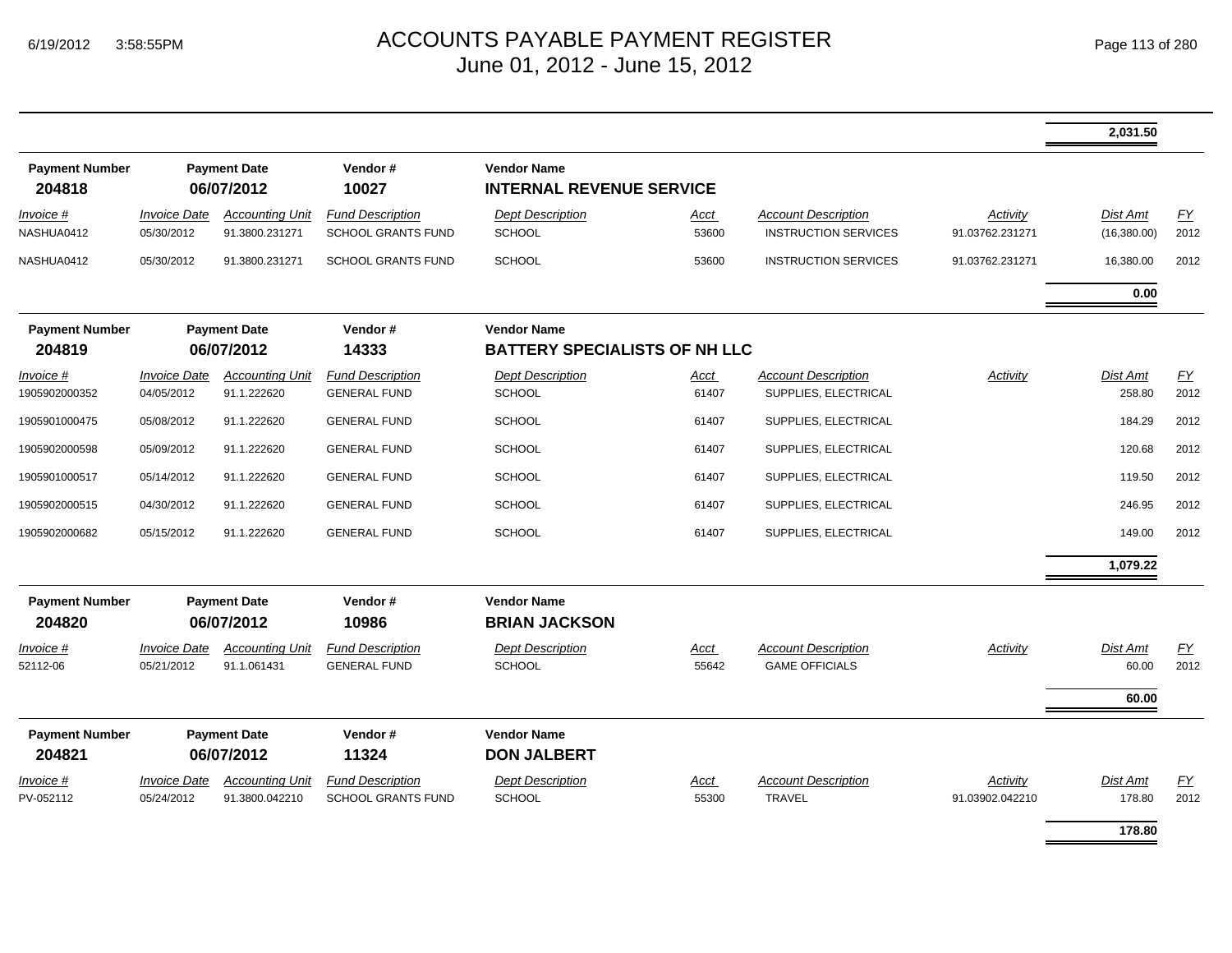| <b>Payment Number</b><br>204822   |                                   | <b>Payment Date</b><br>06/07/2012     | Vendor#<br>12922                               | <b>Vendor Name</b><br>JOHN DEERE LANDSCAPES          |                      |                                                                                    |          |                           |                          |
|-----------------------------------|-----------------------------------|---------------------------------------|------------------------------------------------|------------------------------------------------------|----------------------|------------------------------------------------------------------------------------|----------|---------------------------|--------------------------|
| Invoice #<br>61377440             | <b>Invoice Date</b><br>05/22/2012 | <b>Accounting Unit</b><br>91.1.222630 | <b>Fund Description</b><br><b>GENERAL FUND</b> | <b>Dept Description</b><br><b>SCHOOL</b>             | <u>Acct</u><br>61599 | <b>Account Description</b><br><b>GROUNDS MAINTENANCE</b><br><b>SUPPLIES</b>        | Activity | <b>Dist Amt</b><br>105.00 | $\underline{FY}$<br>2012 |
|                                   |                                   |                                       |                                                |                                                      |                      |                                                                                    |          | 105.00                    |                          |
| <b>Payment Number</b>             |                                   | <b>Payment Date</b>                   | Vendor#                                        | <b>Vendor Name</b>                                   |                      |                                                                                    |          |                           |                          |
| 204823                            |                                   | 06/07/2012                            | 14347                                          | <b>JOSTENS INC</b>                                   |                      |                                                                                    |          |                           |                          |
| Invoice #                         | <i><b>Invoice Date</b></i>        | <b>Accounting Unit</b>                | <b>Fund Description</b>                        | <b>Dept Description</b>                              | <u>Acct</u>          | <b>Account Description</b>                                                         | Activity | <b>Dist Amt</b>           | EY                       |
| 15236065                          | 05/15/2012                        | 91.2207.991600                        | ADULT ED/CONTINUING ED                         | <b>SCHOOL</b>                                        | 61135                | <b>EDUCATIONAL SUPPLIES</b>                                                        |          | 8.31                      | 2012                     |
| 15204493                          | 05/07/2012                        | 91.2207.991600                        | ADULT ED/CONTINUING ED                         | <b>SCHOOL</b>                                        | 61135                | <b>EDUCATIONAL SUPPLIES</b>                                                        |          | 433.32                    | 2012                     |
| 15224313                          | 05/11/2012                        | 91.2207.991600                        | ADULT ED/CONTINUING ED                         | <b>SCHOOL</b>                                        | 61135                | EDUCATIONAL SUPPLIES                                                               |          | 8.31                      | 2012                     |
|                                   |                                   |                                       |                                                |                                                      |                      |                                                                                    |          | 449.94                    |                          |
| <b>Payment Number</b><br>204824   |                                   | <b>Payment Date</b><br>06/07/2012     | Vendor#<br>11298                               | <b>Vendor Name</b><br><b>JOURNEYWORKS PUBLISHING</b> |                      |                                                                                    |          |                           |                          |
| Invoice #                         | <i><b>Invoice Date</b></i>        | <b>Accounting Unit</b>                | <b>Fund Description</b>                        | <b>Dept Description</b>                              | Acct                 | <b>Account Description</b>                                                         | Activity | <b>Dist Amt</b>           | EY                       |
| 10173A                            | 05/15/2012                        | 91.1.042130                           | <b>GENERAL FUND</b>                            | <b>SCHOOL</b>                                        | 61142                | <b>MEDICAL SUPPLIES</b>                                                            |          | 10.00                     | 2012                     |
| 10173A                            | 05/15/2012                        | 91.1.042130                           | <b>GENERAL FUND</b>                            | <b>SCHOOL</b>                                        | 61142                | <b>MEDICAL SUPPLIES</b>                                                            |          | 100.00                    | 2012                     |
|                                   |                                   |                                       |                                                |                                                      |                      |                                                                                    |          | 110.00                    |                          |
| <b>Payment Number</b><br>204825   |                                   | <b>Payment Date</b><br>06/07/2012     | Vendor#<br>14350                               | <b>Vendor Name</b><br><b>KATHLEEN KARVELAS</b>       |                      |                                                                                    |          |                           |                          |
| Invoice #                         | <b>Invoice Date</b>               | <b>Accounting Unit</b>                | <b>Fund Description</b>                        | <b>Dept Description</b>                              | <u>Acct</u>          | <b>Account Description</b>                                                         | Activity | <b>Dist Amt</b>           | EY                       |
| <b>MAY-12</b>                     | 06/05/2012                        | 91.1.061102                           | <b>GENERAL FUND</b>                            | <b>SCHOOL</b>                                        | 61135                | <b>EDUCATIONAL SUPPLIES</b>                                                        |          | 163.99                    | 2012                     |
|                                   |                                   |                                       |                                                |                                                      |                      |                                                                                    |          | 163.99                    |                          |
| <b>Payment Number</b>             |                                   | <b>Payment Date</b>                   | Vendor#                                        | <b>Vendor Name</b>                                   |                      |                                                                                    |          |                           |                          |
| 204826                            |                                   | 06/07/2012                            | 11792                                          | <b>KEVIN SWIFT</b>                                   |                      |                                                                                    |          |                           |                          |
| <u>Invoice #</u><br><b>MAY-12</b> | <b>Invoice Date</b><br>05/29/2012 | <b>Accounting Unit</b><br>91.1.051112 | <b>Fund Description</b><br><b>GENERAL FUND</b> | <b>Dept Description</b><br><b>SCHOOL</b>             | Acct<br>54487        | <b>Account Description</b><br><b>EQUIPMENT REPAIRS &amp;</b><br><b>MAINTENANCE</b> | Activity | <b>Dist Amt</b><br>52.64  | EY<br>2012               |
|                                   |                                   |                                       |                                                |                                                      |                      |                                                                                    |          | 52.64                     |                          |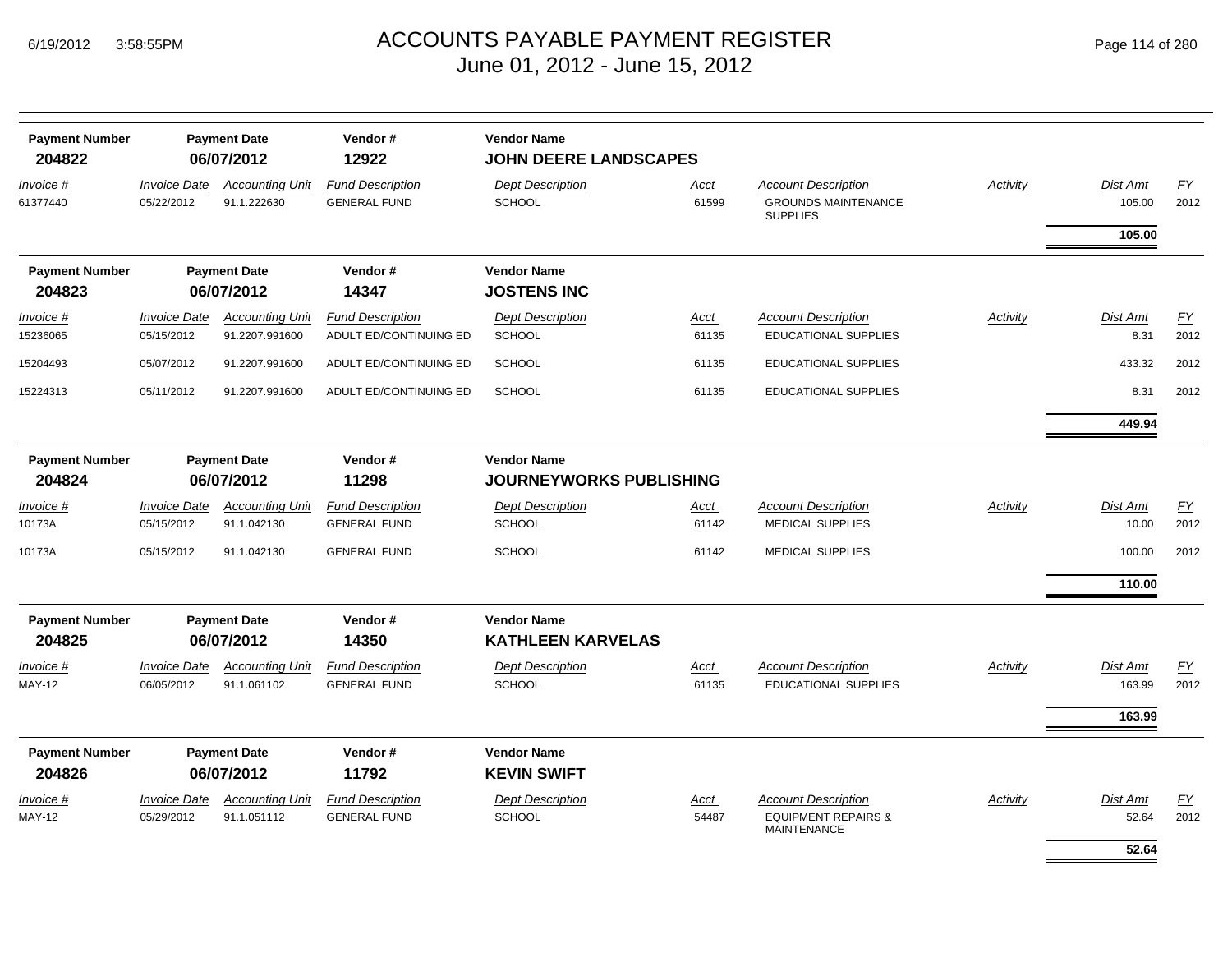|  | Page 115 of 280 |  |  |  |  |
|--|-----------------|--|--|--|--|
|--|-----------------|--|--|--|--|

| <b>Payment Number</b><br>204827 |                                   | <b>Payment Date</b><br>06/07/2012        | Vendor#<br>11684                                     | <b>Vendor Name</b><br><b>ALISON KRANE</b>                 |                      |                                                           |                             |                      |            |
|---------------------------------|-----------------------------------|------------------------------------------|------------------------------------------------------|-----------------------------------------------------------|----------------------|-----------------------------------------------------------|-----------------------------|----------------------|------------|
| $Invoice$ #<br>ED637            | <b>Invoice Date</b><br>06/04/2012 | <b>Accounting Unit</b><br>91.1.991160    | <b>Fund Description</b><br><b>GENERAL FUND</b>       | <b>Dept Description</b><br><b>SCHOOL</b>                  | <u>Acct</u><br>52800 | <b>Account Description</b><br>EDUCATIONAL ASSISTANCE      | <b>Activity</b>             | Dist Amt<br>2,275.20 | EY<br>2012 |
|                                 |                                   |                                          |                                                      |                                                           |                      |                                                           |                             | 2,275.20             |            |
| <b>Payment Number</b><br>204828 |                                   | <b>Payment Date</b><br>06/07/2012        | Vendor#<br>14371                                     | <b>Vendor Name</b><br><b>ALLISON KRONES</b>               |                      |                                                           |                             |                      |            |
| $Invoice$ #<br>PV-051612        | <b>Invoice Date</b><br>05/31/2012 | <b>Accounting Unit</b><br>91.3800.042219 | <b>Fund Description</b><br><b>SCHOOL GRANTS FUND</b> | <b>Dept Description</b><br><b>SCHOOL</b>                  | Acct<br>55300        | <b>Account Description</b><br><b>TRAVEL</b>               | Activity<br>91.03468.042219 | Dist Amt<br>140.20   | EY<br>2012 |
|                                 |                                   |                                          |                                                      |                                                           |                      |                                                           |                             | 140.20               |            |
| <b>Payment Number</b><br>204829 |                                   | <b>Payment Date</b><br>06/07/2012        | Vendor#<br>14377                                     | <b>Vendor Name</b><br><b>LAKESHORE LEARNING MATERIALS</b> |                      |                                                           |                             |                      |            |
| $Invoice$ #<br>1563800512       | <b>Invoice Date</b><br>05/16/2012 | <b>Accounting Unit</b><br>91.1.161119    | <b>Fund Description</b><br><b>GENERAL FUND</b>       | <b>Dept Description</b><br>SCHOOL                         | Acct<br>61135        | <b>Account Description</b><br><b>EDUCATIONAL SUPPLIES</b> | <b>Activity</b>             | Dist Amt<br>10.35    | EY<br>2012 |
| 1563800512                      | 05/16/2012                        | 91.1.161119                              | <b>GENERAL FUND</b>                                  | <b>SCHOOL</b>                                             | 61135                | <b>EDUCATIONAL SUPPLIES</b>                               |                             | 79.90                | 2012       |
|                                 |                                   |                                          |                                                      |                                                           |                      |                                                           |                             | 90.25                |            |
| <b>Payment Number</b><br>204830 |                                   | <b>Payment Date</b><br>06/07/2012        | Vendor#<br>14386                                     | <b>Vendor Name</b><br><b>DONNA LATINA</b>                 |                      |                                                           |                             |                      |            |
| Invoice #<br>MILES-MAY          | <b>Invoice Date</b><br>06/04/2012 | <b>Accounting Unit</b><br>91.1.992322    | <b>Fund Description</b><br><b>GENERAL FUND</b>       | <b>Dept Description</b><br><b>SCHOOL</b>                  | Acct<br>55307        | <b>Account Description</b><br>MILEAGE REIMBURSEMENTS      | Activity                    | Dist Amt<br>104.17   | EY<br>2012 |
|                                 |                                   |                                          |                                                      |                                                           |                      |                                                           |                             | 104.17               |            |
| <b>Payment Number</b>           |                                   | <b>Payment Date</b>                      | Vendor#                                              | <b>Vendor Name</b>                                        |                      |                                                           |                             |                      |            |
| 204831                          |                                   | 06/07/2012                               | 11232                                                | <b>HOLLY LAVINE</b>                                       |                      |                                                           |                             |                      |            |
| Invoice #<br>06/05              | <b>Invoice Date</b><br>06/05/2012 | <b>Accounting Unit</b><br>91.3800.021500 | <b>Fund Description</b><br>SCHOOL GRANTS FUND        | <b>Dept Description</b><br><b>SCHOOL</b>                  | <b>Acct</b><br>53628 | <b>Account Description</b><br><b>CONTRACT SERVICES</b>    | Activity<br>91.03952.021500 | Dist Amt<br>125.00   | EY<br>2012 |
| 05/25                           | 05/25/2012                        | 91.3800.021500                           | <b>SCHOOL GRANTS FUND</b>                            | <b>SCHOOL</b>                                             | 53628                | <b>CONTRACT SERVICES</b>                                  | 91.03952.021500             | 150.00               | 2012       |
|                                 |                                   |                                          |                                                      |                                                           |                      |                                                           |                             | 275.00               |            |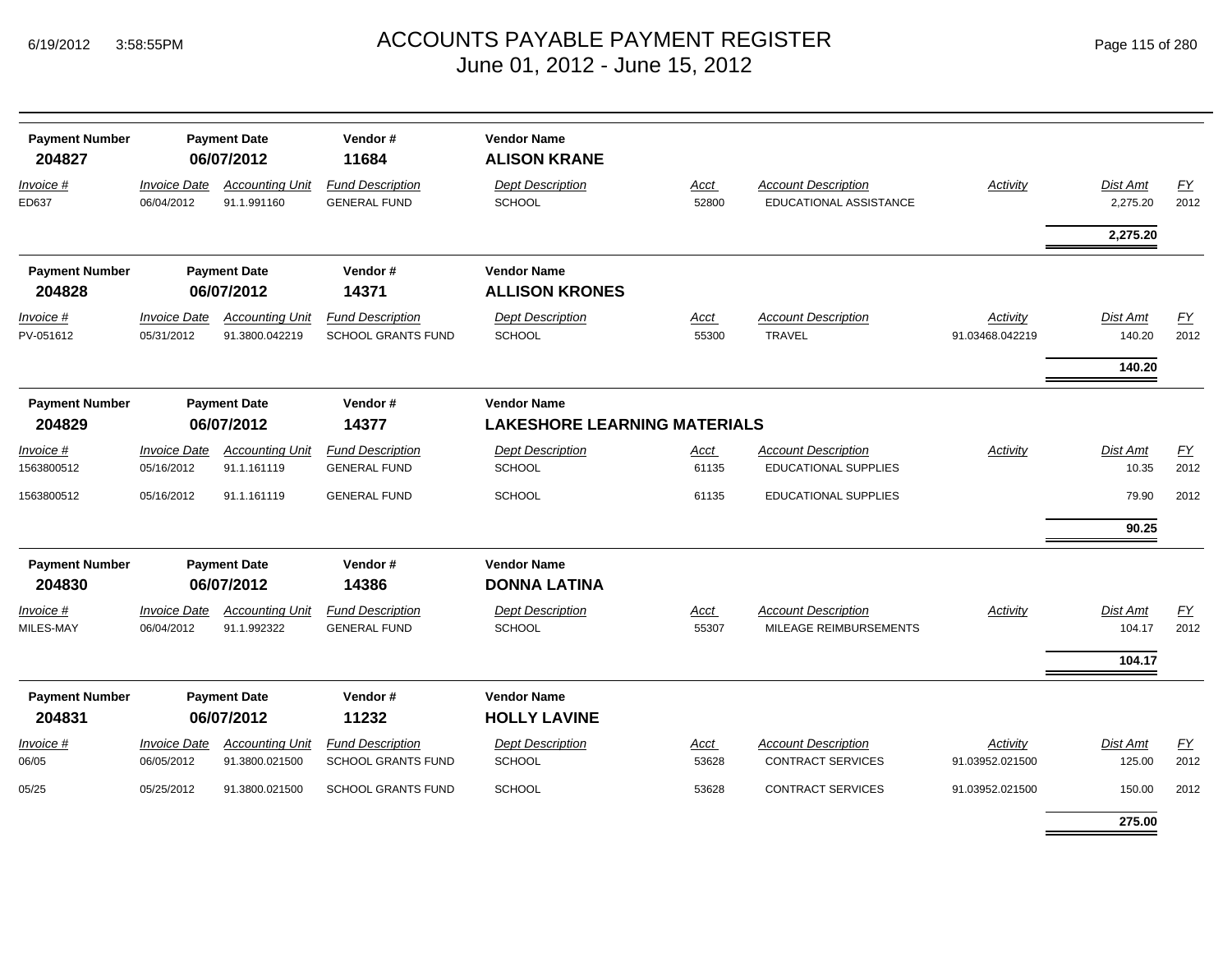| <b>Payment Number</b><br>204832 |                                   | <b>Payment Date</b><br>06/07/2012     | Vendor#<br>13021                               | <b>Vendor Name</b><br><b>CARMINE LOCONTE</b>                    |                      |                                                     |                 |                   |                   |
|---------------------------------|-----------------------------------|---------------------------------------|------------------------------------------------|-----------------------------------------------------------------|----------------------|-----------------------------------------------------|-----------------|-------------------|-------------------|
| Invoice #<br>52412-03           | <b>Invoice Date</b><br>05/24/2012 | <b>Accounting Unit</b><br>91.1.031428 | <b>Fund Description</b><br><b>GENERAL FUND</b> | <b>Dept Description</b><br><b>SCHOOL</b>                        | <u>Acct</u><br>55642 | <b>Account Description</b><br><b>GAME OFFICIALS</b> | <b>Activity</b> | Dist Amt<br>60.00 | <u>FY</u><br>2012 |
|                                 |                                   |                                       |                                                |                                                                 |                      |                                                     |                 | 60.00             |                   |
| <b>Payment Number</b><br>204833 |                                   | <b>Payment Date</b><br>06/07/2012     | Vendor#<br>13035                               | <b>Vendor Name</b><br><b>M &amp; M ELECTRICAL SUPPLY CO INC</b> |                      |                                                     |                 |                   |                   |
| Invoice #                       | <b>Invoice Date</b>               | <b>Accounting Unit</b>                | <b>Fund Description</b>                        | <b>Dept Description</b>                                         | Acct                 | <b>Account Description</b>                          | <b>Activity</b> | Dist Amt          | <u>FY</u>         |
| 23983                           | 05/17/2012                        | 91.1.031300                           | <b>GENERAL FUND</b>                            | <b>SCHOOL</b>                                                   | 61135                | <b>EDUCATIONAL SUPPLIES</b>                         |                 | 568.95            | 2012              |
| 23857                           | 05/15/2012                        | 91.1.222620                           | <b>GENERAL FUND</b>                            | <b>SCHOOL</b>                                                   | 61407                | SUPPLIES, ELECTRICAL                                |                 | 88.90             | 2012              |
| 22131                           | 03/26/2012                        | 91.1.222620                           | <b>GENERAL FUND</b>                            | <b>SCHOOL</b>                                                   | 61407                | SUPPLIES, ELECTRICAL                                |                 | 2,142.56          | 2012              |
| 22208                           | 03/27/2012                        | 91.1.222620                           | <b>GENERAL FUND</b>                            | <b>SCHOOL</b>                                                   | 61407                | SUPPLIES, ELECTRICAL                                |                 | 34.56             | 2012              |
| 21574                           | 03/09/2012                        | 91.1.222620                           | <b>GENERAL FUND</b>                            | <b>SCHOOL</b>                                                   | 61407                | SUPPLIES, ELECTRICAL                                |                 | 26.27             | 2012              |
| 22240                           | 03/28/2012                        | 91.1.222620                           | <b>GENERAL FUND</b>                            | <b>SCHOOL</b>                                                   | 61407                | SUPPLIES, ELECTRICAL                                |                 | 87.75             | 2012              |
| 22439                           | 04/03/2012                        | 91.1.222620                           | <b>GENERAL FUND</b>                            | <b>SCHOOL</b>                                                   | 61407                | SUPPLIES, ELECTRICAL                                |                 | 286.80            | 2012              |
| 22189                           | 03/30/1930                        | 91.1.222620                           | <b>GENERAL FUND</b>                            | <b>SCHOOL</b>                                                   | 61407                | SUPPLIES, ELECTRICAL                                |                 | 1,515.68          | 2012              |
| 21964                           | 03/21/2012                        | 91.1.222620                           | <b>GENERAL FUND</b>                            | <b>SCHOOL</b>                                                   | 61407                | SUPPLIES, ELECTRICAL                                |                 | 322.78            | 2012              |
| 19105                           | 04/12/2012                        | 91.1.222620                           | <b>GENERAL FUND</b>                            | <b>SCHOOL</b>                                                   | 61407                | SUPPLIES, ELECTRICAL                                |                 | 65.20             | 2012              |
| 22753                           | 04/10/2012                        | 91.1.222620                           | <b>GENERAL FUND</b>                            | <b>SCHOOL</b>                                                   | 61407                | SUPPLIES, ELECTRICAL                                |                 | 118.65            | 2012              |
| 22498                           | 04/05/2012                        | 91.1.222620                           | <b>GENERAL FUND</b>                            | <b>SCHOOL</b>                                                   | 61407                | SUPPLIES, ELECTRICAL                                |                 | 288.15            | 2012              |
| 23338                           | 05/07/2012                        | 91.1.222620                           | <b>GENERAL FUND</b>                            | <b>SCHOOL</b>                                                   | 61407                | SUPPLIES, ELECTRICAL                                |                 | 816.00            | 2012              |
| 23701                           | 05/10/2012                        | 91.1.222620                           | <b>GENERAL FUND</b>                            | <b>SCHOOL</b>                                                   | 61407                | SUPPLIES, ELECTRICAL                                |                 | 149.77            | 2012              |
| 23557                           | 05/17/2012                        | 91.1.222620                           | <b>GENERAL FUND</b>                            | <b>SCHOOL</b>                                                   | 61407                | SUPPLIES, ELECTRICAL                                |                 | 79.04             | 2012              |
| 23360                           | 04/30/2012                        | 91.1.222620                           | <b>GENERAL FUND</b>                            | <b>SCHOOL</b>                                                   | 61407                | SUPPLIES, ELECTRICAL                                |                 | 11.10             | 2012              |
| 22947                           | 04/18/2012                        | 91.1.222620                           | <b>GENERAL FUND</b>                            | <b>SCHOOL</b>                                                   | 61407                | SUPPLIES, ELECTRICAL                                |                 | 7.97              | 2012              |
| 23010                           | 04/19/2012                        | 91.1.222620                           | <b>GENERAL FUND</b>                            | <b>SCHOOL</b>                                                   | 61407                | SUPPLIES, ELECTRICAL                                |                 | 68.31             | 2012              |
| 23217                           | 04/26/2012                        | 91.1.222620                           | <b>GENERAL FUND</b>                            | <b>SCHOOL</b>                                                   | 61407                | SUPPLIES, ELECTRICAL                                |                 | 126.77            | 2012              |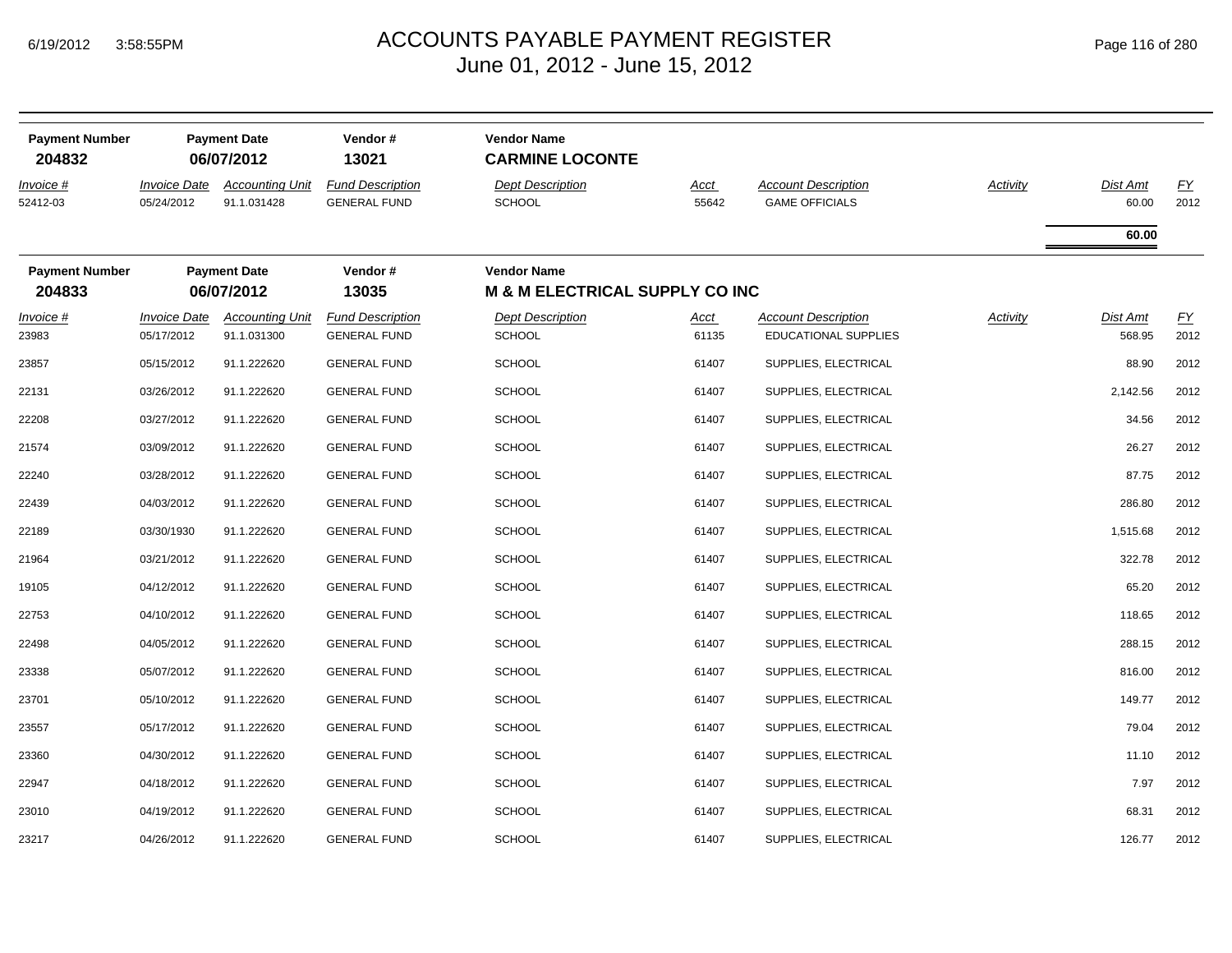| <b>Payment Number</b>    |                                   | <b>Payment Date</b>                   | Vendor #                                       | <b>Vendor Name</b>                        |               |                                             |                 |                      |            |
|--------------------------|-----------------------------------|---------------------------------------|------------------------------------------------|-------------------------------------------|---------------|---------------------------------------------|-----------------|----------------------|------------|
| 204833                   |                                   | 06/07/2012                            | 13035                                          | <b>M &amp; M ELECTRICAL SUPPLY CO INC</b> |               |                                             |                 |                      |            |
| Invoice #<br>23103       | <b>Invoice Date</b><br>04/26/2012 | <b>Accounting Unit</b><br>91.1.222620 | <b>Fund Description</b><br><b>GENERAL FUND</b> | <b>Dept Description</b><br><b>SCHOOL</b>  | Acct<br>61407 | Account Description<br>SUPPLIES, ELECTRICAL | Activity        | Dist Amt<br>1,072.50 | EY<br>2012 |
| 23404                    | 05/01/2012                        | 91.1.222620                           | <b>GENERAL FUND</b>                            | <b>SCHOOL</b>                             | 61407         | SUPPLIES, ELECTRICAL                        |                 | 4.89                 | 2012       |
|                          |                                   |                                       |                                                |                                           |               |                                             |                 | 7,882.60             |            |
| <b>Payment Number</b>    |                                   | <b>Payment Date</b>                   | Vendor#                                        | <b>Vendor Name</b>                        |               |                                             |                 |                      |            |
| 204834                   |                                   | 06/07/2012                            | 14420                                          | <b>M SAUNDERS INC</b>                     |               |                                             |                 |                      |            |
| <i>Invoice</i> #         | <i><b>Invoice Date</b></i>        | <b>Accounting Unit</b>                | <b>Fund Description</b>                        | <b>Dept Description</b>                   | <u>Acct</u>   | <b>Account Description</b>                  | Activity        | Dist Amt             | EY         |
| 634741 NEW<br>SEARLES    | 05/29/2012                        | 91.2100.193120                        | <b>FOOD SERVICES</b>                           | <b>SCHOOL</b>                             | 61214         | FOOD, FOOD SERVICE<br><b>PROGRAM</b>        |                 | 257.41               | 2012       |
| 636345 NORTH HS          | 06/01/2012                        | 91.2100.043120                        | <b>FOOD SERVICES</b>                           | <b>SCHOOL</b>                             | 61214         | FOOD, FOOD SERVICE<br><b>PROGRAM</b>        |                 | 503.85               | 2012       |
| 634563 FAIR<br>MIDDLE    | 05/29/2012                        | 91.2100.063120                        | <b>FOOD SERVICES</b>                           | <b>SCHOOL</b>                             | 61214         | FOOD, FOOD SERVICE<br><b>PROGRAM</b>        |                 | 206.27               | 2012       |
| 635865 FAIR<br>MIDDLE    | 05/30/2012                        | 91.2100.063120                        | <b>FOOD SERVICES</b>                           | <b>SCHOOL</b>                             | 61214         | FOOD, FOOD SERVICE<br>PROGRAM               |                 | 6.45                 | 2012       |
| 636116<br>PENNICHUCK     | 05/31/2012                        | 91.2100.073120                        | <b>FOOD SERVICES</b>                           | <b>SCHOOL</b>                             | 61214         | FOOD, FOOD SERVICE<br><b>PROGRAM</b>        |                 | 49.22                | 2012       |
| 636298<br>PENNICHUCK     | 06/01/2012                        | 91.2100.073120                        | <b>FOOD SERVICES</b>                           | <b>SCHOOL</b>                             | 61214         | FOOD, FOOD SERVICE<br><b>PROGRAM</b>        |                 | 49.91                | 2012       |
| 635157 AMHERST<br>ST     | 05/29/2012                        | 91.2100.093120                        | <b>FOOD SERVICES</b>                           | <b>SCHOOL</b>                             | 61214         | FOOD, FOOD SERVICE<br><b>PROGRAM</b>        |                 | 331.56               | 2012       |
| 635850<br>BICENTENNIAL   | 05/30/2012                        | 91.2100.103120                        | <b>FOOD SERVICES</b>                           | <b>SCHOOL</b>                             | 61214         | FOOD, FOOD SERVICE<br><b>PROGRAM</b>        |                 | 205.11               | 2012       |
| 636340 BIRCH HILL        | 06/01/2012                        | 91.2100.113120                        | <b>FOOD SERVICES</b>                           | <b>SCHOOL</b>                             | 61214         | FOOD, FOOD SERVICE<br><b>PROGRAM</b>        |                 | 169.56               | 2012       |
| 636343 BROAD ST          | 06/01/2012                        | 91.2100.123120                        | <b>FOOD SERVICES</b>                           | <b>SCHOOL</b>                             | 61214         | FOOD, FOOD SERVICE<br><b>PROGRAM</b>        |                 | 219.53               | 2012       |
| 635158<br>CHARLOTTE      | 05/29/2012                        | 91.2100.133120                        | <b>FOOD SERVICES</b>                           | <b>SCHOOL</b>                             | 61214         | FOOD. FOOD SERVICE<br>PROGRAM               |                 | 319.45               | 2012       |
| 626549                   | 04/10/2012                        | 91.2100.153120                        | <b>FOOD SERVICES</b>                           | <b>SCHOOL</b>                             | 61214         | FOOD, FOOD SERVICE<br><b>PROGRAM</b>        |                 | 431.10               | 2012       |
| 635367 LEDGE ST          | 05/29/2012                        | 91.2100.163120                        | <b>FOOD SERVICES</b>                           | <b>SCHOOL</b>                             | 61214         | FOOD, FOOD SERVICE<br><b>PROGRAM</b>        |                 | 455.57               | 2012       |
| 635437 MAIN<br>DUNSTABLE | 05/29/2012                        | 91.2100.173120                        | <b>FOOD SERVICES</b>                           | <b>SCHOOL</b>                             | 61214         | FOOD, FOOD SERVICE<br>PROGRAM               |                 | 267.27               | 2012       |
| 635160 MT<br>PLEASANT    | 05/29/2012                        | 91.2100.183120                        | <b>FOOD SERVICES</b>                           | <b>SCHOOL</b>                             | 61214         | FOOD, FOOD SERVICE<br><b>PROGRAM</b>        |                 | 203.29               | 2012       |
| 634091 FFVP<br>DRCRISP   | 05/21/2012                        | 91.3800.143120                        | <b>SCHOOL GRANTS FUND</b>                      | <b>SCHOOL</b>                             | 61299         | MISCELLANEOUS SUPPLIES                      | 91.03092.143120 | 22.28                | 2012       |
| 634091 FFVP<br>DRCRISP   | 05/21/2012                        | 91.3800.143120                        | <b>SCHOOL GRANTS FUND</b>                      | <b>SCHOOL</b>                             | 61214         | FOOD, FOOD SERVICE<br><b>PROGRAM</b>        | 91.03092.143120 | 157.37               | 2012       |
| 636261 SOUTH HS          | 06/01/2012                        | 91.2100.033120                        | <b>FOOD SERVICES</b>                           | <b>SCHOOL</b>                             | 61214         | FOOD, FOOD SERVICE<br><b>PROGRAM</b>        |                 | 266.93               | 2012       |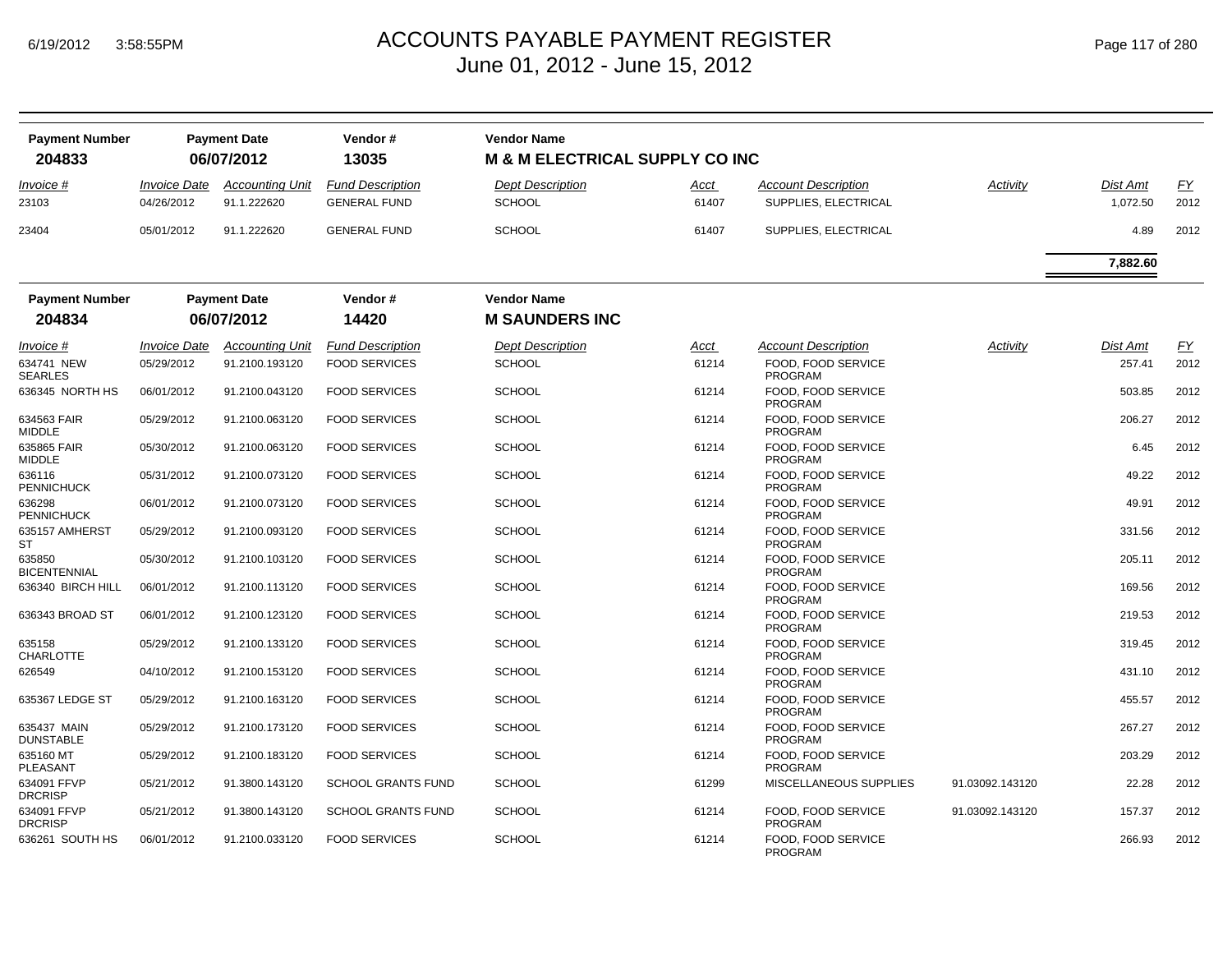| <b>Payment Number</b><br>204834 |                                   | <b>Payment Date</b><br>06/07/2012        | Vendor#<br>14420                                  | <b>Vendor Name</b><br><b>M SAUNDERS INC</b>         |                      |                                                             |          |                      |                   |
|---------------------------------|-----------------------------------|------------------------------------------|---------------------------------------------------|-----------------------------------------------------|----------------------|-------------------------------------------------------------|----------|----------------------|-------------------|
| Invoice #<br>635900 SOUTH HS    | <b>Invoice Date</b><br>05/30/2012 | <b>Accounting Unit</b><br>91.2100.033120 | <b>Fund Description</b><br><b>FOOD SERVICES</b>   | <b>Dept Description</b><br>SCHOOL                   | Acct<br>61214        | <b>Account Description</b><br>FOOD, FOOD SERVICE<br>PROGRAM | Activity | Dist Amt<br>19.95    | EY<br>2012        |
|                                 |                                   |                                          |                                                   |                                                     |                      |                                                             |          | 4,142.08             |                   |
| <b>Payment Number</b>           |                                   | <b>Payment Date</b>                      | Vendor#                                           | <b>Vendor Name</b>                                  |                      |                                                             |          |                      |                   |
| 204835                          |                                   | 06/07/2012                               | 11003                                             | <b>M-F ATHLETIC COMPANY INC</b>                     |                      |                                                             |          |                      |                   |
| Invoice #<br>1484154            | <b>Invoice Date</b><br>05/14/2012 | <b>Accounting Unit</b><br>91.2212.991408 | <b>Fund Description</b><br>ATHLETICS REVENUE FUND | <b>Dept Description</b><br><b>SCHOOL</b>            | Acct<br>61299        | <b>Account Description</b><br>MISCELLANEOUS SUPPLIES        | Activity | Dist Amt<br>35.00    | EY<br>2012        |
| 1484154                         | 05/14/2012                        | 91.2212.991408                           | ATHLETICS REVENUE FUND                            | <b>SCHOOL</b>                                       | 61299                | MISCELLANEOUS SUPPLIES                                      |          | 734.00               | 2012              |
|                                 |                                   |                                          |                                                   |                                                     |                      |                                                             |          | 769.00               |                   |
| <b>Payment Number</b><br>204836 |                                   | <b>Payment Date</b><br>06/07/2012        | Vendor#<br>13047                                  | <b>Vendor Name</b><br><b>WILLIAM MAKARAWICZ</b>     |                      |                                                             |          |                      |                   |
| Invoice #                       | <b>Invoice Date</b>               | <b>Accounting Unit</b>                   | <b>Fund Description</b>                           | <b>Dept Description</b>                             | <b>Acct</b>          | <b>Account Description</b>                                  | Activity | Dist Amt             | EY                |
| 52112-05                        | 05/21/2012                        | 91.1.051458                              | <b>GENERAL FUND</b>                               | <b>SCHOOL</b>                                       | 55642                | <b>GAME OFFICIALS</b>                                       |          | 60.00                | 2012              |
|                                 |                                   |                                          |                                                   |                                                     |                      |                                                             |          | 60.00                |                   |
| <b>Payment Number</b>           |                                   | <b>Payment Date</b>                      | Vendor#                                           | <b>Vendor Name</b>                                  |                      |                                                             |          |                      |                   |
| 204837                          |                                   | 06/07/2012                               | 11670                                             | <b>MANCHESTER SCHOOL DISTRICT</b>                   |                      |                                                             |          |                      |                   |
| <u>Invoice #</u><br>$YS-15$     | <b>Invoice Date</b><br>04/20/2012 | <b>Accounting Unit</b><br>91.2222.991490 | <b>Fund Description</b><br>AFTER SCHOOL PROGRAM   | <b>Dept Description</b><br>SCHOOL                   | <u>Acct</u><br>61299 | <b>Account Description</b><br>MISCELLANEOUS SUPPLIES        | Activity | Dist Amt<br>2,400.00 | EY<br>2012        |
|                                 |                                   |                                          |                                                   |                                                     |                      |                                                             |          | 2,400.00             |                   |
| <b>Payment Number</b><br>204838 |                                   | <b>Payment Date</b><br>06/07/2012        | Vendor#<br>13052                                  | <b>Vendor Name</b><br><b>MANSFIELD PAPER CO INC</b> |                      |                                                             |          |                      |                   |
| Invoice #<br>535879             | <b>Invoice Date</b><br>06/01/2012 | <b>Accounting Unit</b><br>91.2100.053120 | <b>Fund Description</b><br><b>FOOD SERVICES</b>   | <b>Dept Description</b><br><b>SCHOOL</b>            | Acct<br>61299        | <b>Account Description</b><br>MISCELLANEOUS SUPPLIES        | Activity | Dist Amt<br>22.98    | <u>FY</u><br>2012 |
| 535703                          | 06/01/2012                        | 91.2100.053120                           | <b>FOOD SERVICES</b>                              | <b>SCHOOL</b>                                       | 61299                | MISCELLANEOUS SUPPLIES                                      |          | 305.74               | 2012              |
| 535704                          | 06/01/2012                        | 91.2100.053120                           | <b>FOOD SERVICES</b>                              | <b>SCHOOL</b>                                       | 61299                | MISCELLANEOUS SUPPLIES                                      |          | 177.58               | 2012              |
| 535107                          | 05/30/2012                        | 91.2100.063120                           | <b>FOOD SERVICES</b>                              | <b>SCHOOL</b>                                       | 61299                | MISCELLANEOUS SUPPLIES                                      |          | 202.78               | 2012              |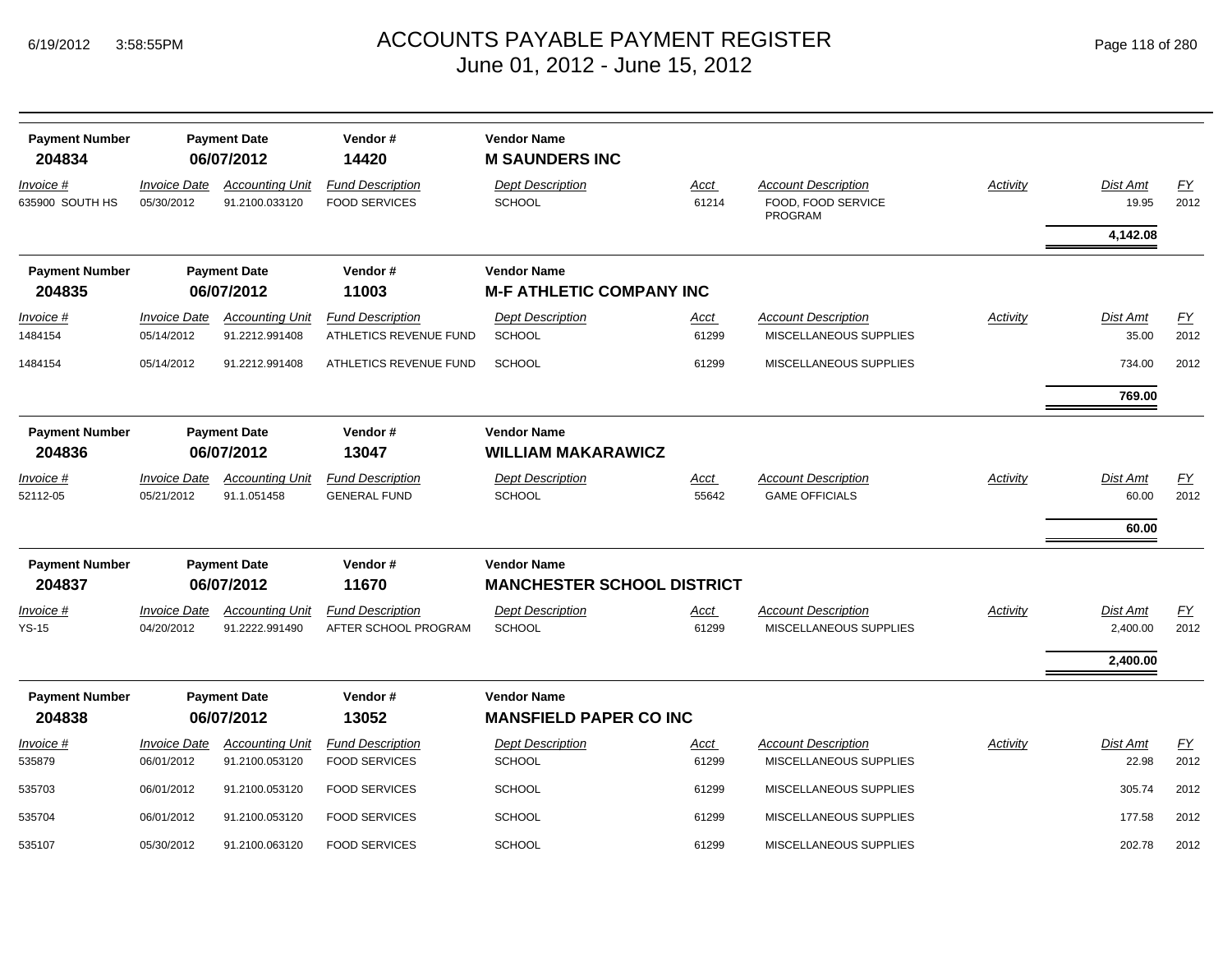| Page 119 of 280 |  |  |  |
|-----------------|--|--|--|
|-----------------|--|--|--|

| <b>Payment Number</b><br>204838 |                                   | <b>Payment Date</b><br>06/07/2012        | Vendor#<br>13052                                | <b>Vendor Name</b><br><b>MANSFIELD PAPER CO INC</b> |                      |                                                                         |          |                              |            |
|---------------------------------|-----------------------------------|------------------------------------------|-------------------------------------------------|-----------------------------------------------------|----------------------|-------------------------------------------------------------------------|----------|------------------------------|------------|
| Invoice #<br>534879             | <b>Invoice Date</b><br>05/25/2012 | <b>Accounting Unit</b><br>91.2100.093120 | <b>Fund Description</b><br><b>FOOD SERVICES</b> | <b>Dept Description</b><br><b>SCHOOL</b>            | <u>Acct</u><br>61299 | <b>Account Description</b><br>MISCELLANEOUS SUPPLIES                    | Activity | Dist Amt<br>298.87           | EY<br>2012 |
| 535707                          | 06/01/2012                        | 91.2100.113120                           | <b>FOOD SERVICES</b>                            | <b>SCHOOL</b>                                       | 61299                | MISCELLANEOUS SUPPLIES                                                  |          | 484.38                       | 2012       |
| 279116                          | 05/24/2012                        | 91.2100.163120                           | <b>FOOD SERVICES</b>                            | <b>SCHOOL</b>                                       | 61299                | MISCELLANEOUS SUPPLIES                                                  |          | 54.34                        | 2012       |
| 534295                          | 05/23/2012                        | 91.2100.163120                           | <b>FOOD SERVICES</b>                            | <b>SCHOOL</b>                                       | 61299                | MISCELLANEOUS SUPPLIES                                                  |          | 466.00                       | 2012       |
| 692434                          | 05/21/2012                        | 91.2100.183120                           | <b>FOOD SERVICES</b>                            | <b>SCHOOL</b>                                       | 61299                | MISCELLANEOUS SUPPLIES                                                  |          | (53.10)                      | 2012       |
| 533403                          | 05/18/2012                        | 91.2100.183120                           | <b>FOOD SERVICES</b>                            | <b>SCHOOL</b>                                       | 61299                | MISCELLANEOUS SUPPLIES                                                  |          | 22.68                        | 2012       |
| 671240                          | 06/05/2012                        | 91.2100.033120                           | <b>FOOD SERVICES</b>                            | <b>SCHOOL</b>                                       | 61299                | MISCELLANEOUS SUPPLIES                                                  |          | (22.00)                      | 2012       |
| 535169                          | 05/30/2012                        | 91.2100.033120                           | <b>FOOD SERVICES</b>                            | <b>SCHOOL</b>                                       | 61299                | MISCELLANEOUS SUPPLIES                                                  |          | 317.43                       | 2012       |
| 535170                          | 05/30/2012                        | 91.2100.033120                           | <b>FOOD SERVICES</b>                            | <b>SCHOOL</b>                                       | 61299                | MISCELLANEOUS SUPPLIES                                                  |          | 276.51                       | 2012       |
|                                 |                                   |                                          |                                                 |                                                     |                      |                                                                         |          | 2,554.19                     |            |
| <b>Payment Number</b><br>204839 | <b>Payment Date</b><br>06/07/2012 |                                          | Vendor#<br>11152                                | <b>Vendor Name</b><br><b>SARAH MARANDOS</b>         |                      |                                                                         |          |                              |            |
| Invoice #<br>PV-50312           | Invoice Date<br>06/04/2012        | <b>Accounting Unit</b><br>91.1.992225    | <b>Fund Description</b><br><b>GENERAL FUND</b>  | <b>Dept Description</b><br><b>SCHOOL</b>            | <u>Acct</u><br>55400 | <b>Account Description</b><br><b>CONFERENCES AND</b><br><b>SEMINARS</b> | Activity | Dist Amt<br>130.00<br>130.00 | EY<br>2012 |
| <b>Payment Number</b><br>204840 |                                   | <b>Payment Date</b><br>06/07/2012        | Vendor#<br>11363                                | <b>Vendor Name</b><br><b>MARKERTEK VIDEO SUPPLY</b> |                      |                                                                         |          |                              |            |
| Invoice #                       | <b>Invoice Date</b>               | <b>Accounting Unit</b>                   | <b>Fund Description</b>                         | <b>Dept Description</b>                             | Acct                 | <b>Account Description</b>                                              | Activity | Dist Amt                     | FY         |
| 1015503                         | 05/25/2012                        | 91.1.061160                              | <b>GENERAL FUND</b>                             | <b>SCHOOL</b>                                       | 61135                | <b>EDUCATIONAL SUPPLIES</b>                                             |          | 121.80                       | 2012       |
|                                 |                                   |                                          |                                                 |                                                     |                      |                                                                         |          | 121.80                       |            |
| <b>Payment Number</b>           |                                   | <b>Payment Date</b>                      | Vendor#                                         | <b>Vendor Name</b>                                  |                      |                                                                         |          |                              |            |
| 204841                          |                                   | 06/07/2012                               | 11280                                           | <b>MARKET BASKET ACCT #2589096</b>                  |                      |                                                                         |          |                              |            |
| Invoice #<br>125436-119         | <b>Invoice Date</b><br>05/16/2012 | <b>Accounting Unit</b><br>91.1.051345    | <b>Fund Description</b><br><b>GENERAL FUND</b>  | <b>Dept Description</b><br><b>SCHOOL</b>            | <u>Acct</u><br>61135 | <b>Account Description</b><br><b>EDUCATIONAL SUPPLIES</b>               | Activity | Dist Amt<br>38.36            | EY<br>2012 |
| 182142-95                       | 05/17/2012                        | 91.1.061345                              | <b>GENERAL FUND</b>                             | <b>SCHOOL</b>                                       | 61135                | <b>EDUCATIONAL SUPPLIES</b>                                             |          | 12.66                        | 2012       |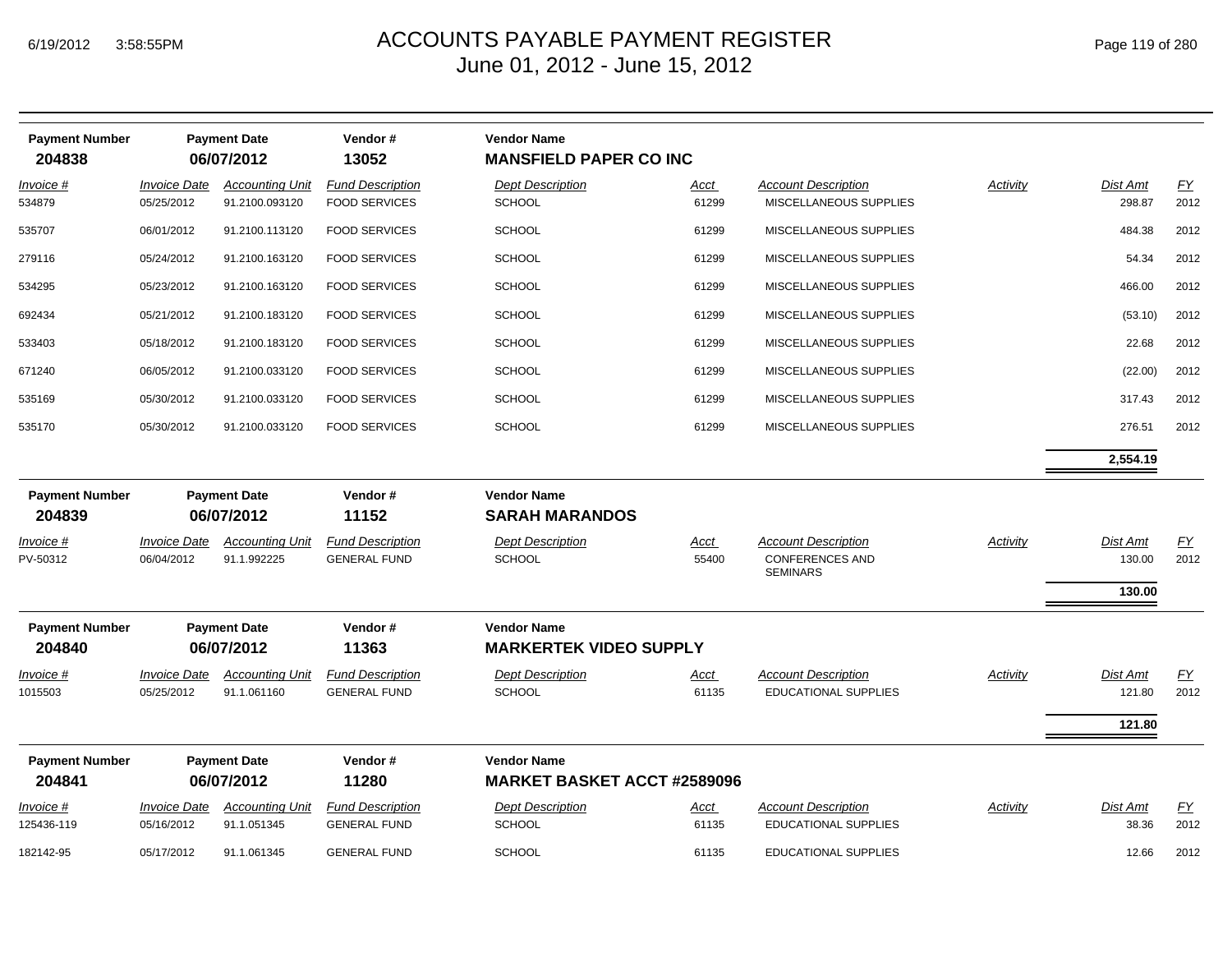| <b>Payment Number</b><br>204841 |                                          | <b>Payment Date</b><br>06/07/2012        | Vendor#<br>11280                                     | <b>Vendor Name</b><br><b>MARKET BASKET ACCT #2589096</b> |                      |                                                                             |                             |                              |                          |
|---------------------------------|------------------------------------------|------------------------------------------|------------------------------------------------------|----------------------------------------------------------|----------------------|-----------------------------------------------------------------------------|-----------------------------|------------------------------|--------------------------|
| Invoice #<br>138210-151         | <b>Invoice Date</b><br>05/14/2012        | <b>Accounting Unit</b><br>91.3800.991490 | <b>Fund Description</b><br><b>SCHOOL GRANTS FUND</b> | <b>Dept Description</b><br><b>SCHOOL</b>                 | Acct<br>61299        | <b>Account Description</b><br>MISCELLANEOUS SUPPLIES                        | Activity<br>91.03462.991490 | <b>Dist Amt</b><br>8.37      | EY<br>2012               |
| 137600-135                      | 05/14/2012                               | 91.3800.991490                           | <b>SCHOOL GRANTS FUND</b>                            | <b>SCHOOL</b>                                            | 61299                | MISCELLANEOUS SUPPLIES                                                      | 91.03462.991490             | 47.54                        | 2012                     |
| 138564-103                      | 05/15/2012                               | 91.2222.991490                           | AFTER SCHOOL PROGRAM                                 | <b>SCHOOL</b>                                            | 61299                | MISCELLANEOUS SUPPLIES                                                      |                             | 5.98                         | 2012                     |
| 140226-135                      | 05/17/2012                               | 91.2222.991490                           | AFTER SCHOOL PROGRAM                                 | <b>SCHOOL</b>                                            | 61299                | MISCELLANEOUS SUPPLIES                                                      |                             | 7.99                         | 2012                     |
| 166961-151                      | 05/18/2012                               | 91.2222.991490                           | AFTER SCHOOL PROGRAM                                 | <b>SCHOOL</b>                                            | 61299                | MISCELLANEOUS SUPPLIES                                                      |                             | 11.98                        | 2012                     |
| 137556-116                      | 05/14/2012                               | 91.2222.991490                           | AFTER SCHOOL PROGRAM                                 | <b>SCHOOL</b>                                            | 61299                | MISCELLANEOUS SUPPLIES                                                      |                             | 7.85                         | 2012                     |
| 165774-084                      | 05/17/2012                               | 91.2222.991490                           | AFTER SCHOOL PROGRAM                                 | <b>SCHOOL</b>                                            | 61299                | MISCELLANEOUS SUPPLIES                                                      |                             | 38.96                        | 2012                     |
| 163980-134                      | 05/16/2012                               | 91.2222.991490                           | AFTER SCHOOL PROGRAM                                 | <b>SCHOOL</b>                                            | 61299                | MISCELLANEOUS SUPPLIES                                                      |                             | 4.98                         | 2012                     |
| 138384-103                      | 05/15/2012                               | 91.2222.991490                           | AFTER SCHOOL PROGRAM                                 | <b>SCHOOL</b>                                            | 61299                | MISCELLANEOUS SUPPLIES                                                      |                             | 4.00                         | 2012                     |
| 162224-103                      | 05/15/2012                               | 91.2222.991490                           | AFTER SCHOOL PROGRAM                                 | <b>SCHOOL</b>                                            | 61299                | MISCELLANEOUS SUPPLIES                                                      |                             | 17.45                        | 2012                     |
|                                 |                                          |                                          |                                                      |                                                          |                      |                                                                             |                             | 206.12                       |                          |
| <b>Payment Number</b>           |                                          | <b>Payment Date</b>                      | Vendor#                                              | <b>Vendor Name</b>                                       |                      |                                                                             |                             |                              |                          |
| 204842                          |                                          | 06/07/2012                               | 13063                                                | <b>MARVELL PLATE GLASS INC</b>                           |                      |                                                                             |                             |                              |                          |
| <u>Invoice #</u><br>3385        | <b>Invoice Date</b><br>05/15/2012        | <b>Accounting Unit</b><br>91.1.222620    | <b>Fund Description</b><br><b>GENERAL FUND</b>       | <b>Dept Description</b><br><b>SCHOOL</b>                 | <u>Acct</u><br>54280 | <b>Account Description</b><br><b>BUILDING/GROUNDS</b><br><b>MAINTENANCE</b> | <b>Activity</b>             | Dist Amt<br>191.40<br>191.40 | $\underline{FY}$<br>2012 |
| <b>Payment Number</b><br>204843 |                                          | <b>Payment Date</b><br>06/07/2012        | Vendor#<br>11005                                     | <b>Vendor Name</b><br><b>MARY MORSE</b>                  |                      |                                                                             |                             |                              |                          |
| Invoice #                       | <b>Invoice Date</b>                      | <b>Accounting Unit</b>                   | <b>Fund Description</b>                              | <b>Dept Description</b>                                  | <u>Acct</u>          | <b>Account Description</b>                                                  | Activity                    | <b>Dist Amt</b>              | EY                       |
| 05/01-05/22                     | 05/29/2012                               | 91.3800.022190                           | <b>SCHOOL GRANTS FUND</b>                            | SCHOOL                                                   | 53628                | <b>CONTRACT SERVICES</b>                                                    | 91.03952.022190             | 1,598.01                     | 2012                     |
|                                 |                                          |                                          |                                                      |                                                          |                      |                                                                             |                             | 1,598.01                     |                          |
| <b>Payment Number</b>           |                                          | <b>Payment Date</b>                      | Vendor#                                              | <b>Vendor Name</b>                                       |                      |                                                                             |                             |                              |                          |
| 204844                          |                                          | 06/07/2012                               | 11418                                                | <b>MASTER TEACHER</b>                                    |                      |                                                                             |                             |                              |                          |
| Invoice #<br>11669216           | <i><b>Invoice Date</b></i><br>05/17/2012 | <b>Accounting Unit</b><br>91.1.012320    | <b>Fund Description</b><br><b>GENERAL FUND</b>       | <b>Dept Description</b><br><b>SCHOOL</b>                 | Acct<br>71999        | <b>Account Description</b><br>MISCELLANEOUS EQUIPMENT                       | Activity                    | <b>Dist Amt</b><br>2,405.40  | <u>FY</u><br>2012        |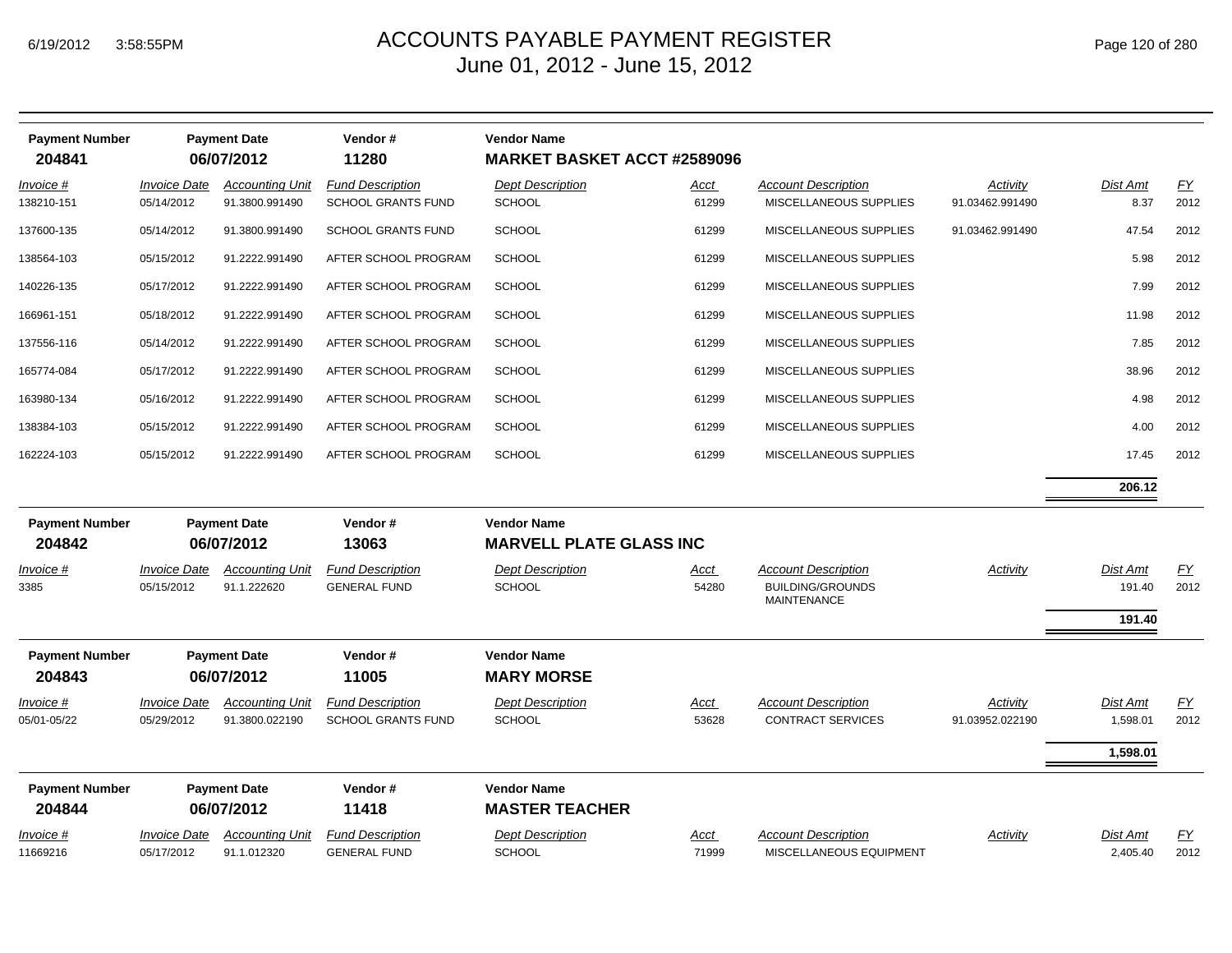|                                 |                                                       |                                          |                                                 |                                                            |                      |                                                                    |                 | 2,405.40          |            |
|---------------------------------|-------------------------------------------------------|------------------------------------------|-------------------------------------------------|------------------------------------------------------------|----------------------|--------------------------------------------------------------------|-----------------|-------------------|------------|
| <b>Payment Number</b><br>204845 |                                                       | <b>Payment Date</b><br>06/07/2012        | Vendor#<br>13071                                | <b>Vendor Name</b><br><b>PHIL MCCARTHY</b>                 |                      |                                                                    |                 |                   |            |
| Invoice #<br>52512-03           | <b>Invoice Date</b><br>05/25/2012                     | <b>Accounting Unit</b><br>91.1.031429    | <b>Fund Description</b><br><b>GENERAL FUND</b>  | <b>Dept Description</b><br><b>SCHOOL</b>                   | Acct<br>55642        | <b>Account Description</b><br><b>GAME OFFICIALS</b>                | Activity        | Dist Amt<br>80.00 | EY<br>2012 |
|                                 |                                                       |                                          |                                                 |                                                            |                      |                                                                    |                 | 80.00             |            |
| <b>Payment Number</b><br>204846 |                                                       | <b>Payment Date</b><br>06/07/2012        | Vendor#<br>14455                                | <b>Vendor Name</b><br><b>MCKEE FOODS CORP</b>              |                      |                                                                    |                 |                   |            |
| Invoice #<br>183215315          | <b>Invoice Date</b><br>05/25/2012                     | <b>Accounting Unit</b><br>91.2100.063120 | <b>Fund Description</b><br><b>FOOD SERVICES</b> | <b>Dept Description</b><br>SCHOOL                          | <u>Acct</u><br>61214 | <b>Account Description</b><br>FOOD, FOOD SERVICE<br><b>PROGRAM</b> | Activity        | Dist Amt<br>61.76 | EY<br>2012 |
|                                 |                                                       |                                          |                                                 |                                                            |                      |                                                                    |                 | 61.76             |            |
| <b>Payment Number</b><br>204847 | Vendor#<br><b>Payment Date</b><br>06/07/2012<br>14468 |                                          |                                                 | <b>Vendor Name</b><br><b>MERRIMACK BUILDING SUPPLY INC</b> |                      |                                                                    |                 |                   |            |
| Invoice #                       | <b>Invoice Date</b>                                   | <b>Accounting Unit</b>                   | <b>Fund Description</b>                         | <b>Dept Description</b>                                    | Acct                 | <b>Account Description</b>                                         | Activity        | Dist Amt          | EY         |
| 43403                           | 05/11/2012                                            | 91.1.222620                              | <b>GENERAL FUND</b>                             | <b>SCHOOL</b>                                              | 61299                | MISCELLANEOUS SUPPLIES                                             |                 | 1,817.74          | 2012       |
| 43402                           | 05/11/2012                                            | 91.1.222620                              | <b>GENERAL FUND</b>                             | <b>SCHOOL</b>                                              | 61299                | MISCELLANEOUS SUPPLIES                                             |                 | 311.00            | 2012       |
| 43263                           | 04/26/2012                                            | 91.1.222620                              | <b>GENERAL FUND</b>                             | <b>SCHOOL</b>                                              | 61299                | MISCELLANEOUS SUPPLIES                                             |                 | 3,148.84          | 2012       |
|                                 |                                                       |                                          |                                                 |                                                            |                      |                                                                    |                 | 5,277.58          |            |
| <b>Payment Number</b><br>204848 |                                                       | <b>Payment Date</b><br>06/07/2012        | Vendor#<br>14472                                | <b>Vendor Name</b><br><b>CYNTHIA MICHAUD</b>               |                      |                                                                    |                 |                   |            |
| Invoice #                       | <b>Invoice Date</b>                                   | <b>Accounting Unit</b>                   | <b>Fund Description</b>                         | <b>Dept Description</b>                                    | <u>Acct</u>          | <b>Account Description</b>                                         | Activity        | <b>Dist Amt</b>   | EY         |
| APR 27/MAY-12                   | 05/29/2012                                            | 91.3800.231249                           | <b>SCHOOL GRANTS FUND</b>                       | <b>SCHOOL</b>                                              | 61135                | <b>EDUCATIONAL SUPPLIES</b>                                        | 91.03762.231249 | 386.27            | 2012       |
|                                 |                                                       |                                          |                                                 |                                                            |                      |                                                                    |                 | 386.27            |            |
| <b>Payment Number</b><br>204849 |                                                       | <b>Payment Date</b><br>06/07/2012        | Vendor#<br>11773                                | <b>Vendor Name</b><br><b>MILK N IT DAIRY</b>               |                      |                                                                    |                 |                   |            |
| Invoice #                       | <b>Invoice Date</b>                                   | <b>Accounting Unit</b>                   | <b>Fund Description</b>                         | <b>Dept Description</b>                                    | <u>Acct</u>          | <b>Account Description</b>                                         | Activity        | <b>Dist Amt</b>   | EY         |
| 542354                          | 05/31/2012                                            | 91.2100.193120                           | <b>FOOD SERVICES</b>                            | <b>SCHOOL</b>                                              | 61214                | FOOD, FOOD SERVICE<br>PROGRAM                                      |                 | 146.25            | 2012       |
| 542354                          | 05/31/2012                                            | 91.2100.203120                           | <b>FOOD SERVICES</b>                            | <b>SCHOOL</b>                                              | 61214                | FOOD. FOOD SERVICE<br><b>PROGRAM</b>                               |                 | 171.25            | 2012       |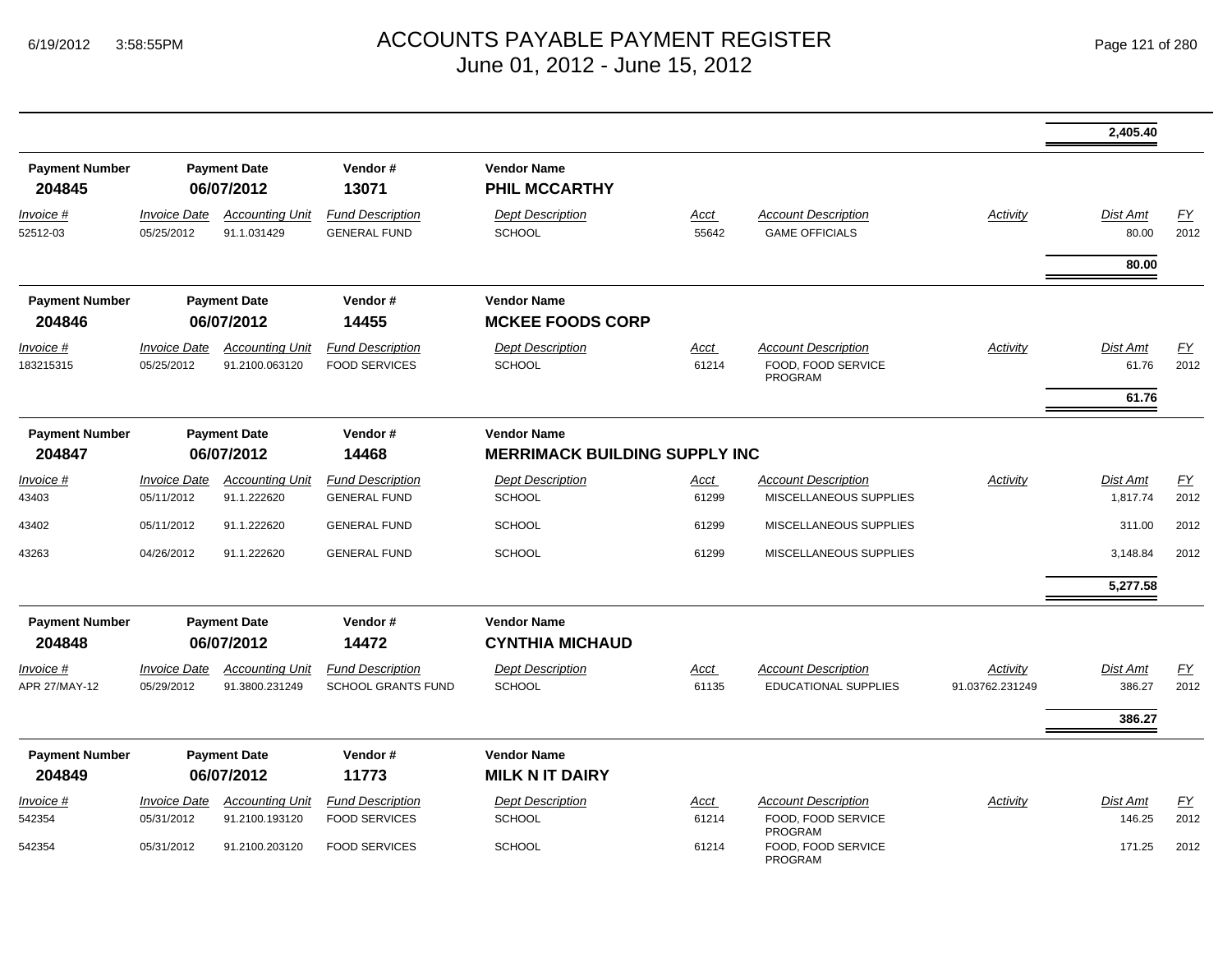| <b>Payment Number</b><br>204849 |                            | <b>Payment Date</b><br>06/07/2012 | Vendor#<br>11773        | <b>Vendor Name</b><br><b>MILK N IT DAIRY</b> |             |                                               |          |                 |           |
|---------------------------------|----------------------------|-----------------------------------|-------------------------|----------------------------------------------|-------------|-----------------------------------------------|----------|-----------------|-----------|
| Invoice #                       | <b>Invoice Date</b>        | <b>Accounting Unit</b>            | <b>Fund Description</b> | <b>Dept Description</b>                      | <u>Acct</u> | <b>Account Description</b>                    | Activity | Dist Amt        | EY        |
| 542354                          | 05/31/2012                 | 91.2100.093120                    | <b>FOOD SERVICES</b>    | <b>SCHOOL</b>                                | 61214       | FOOD, FOOD SERVICE<br><b>PROGRAM</b>          |          | 183.25          | 2012      |
| 542354                          | 05/31/2012                 | 91.2100.103120                    | <b>FOOD SERVICES</b>    | <b>SCHOOL</b>                                | 61214       | FOOD, FOOD SERVICE<br><b>PROGRAM</b>          |          | 214.50          | 2012      |
| 542354                          | 05/31/2012                 | 91.2100.113120                    | <b>FOOD SERVICES</b>    | <b>SCHOOL</b>                                | 61214       | FOOD, FOOD SERVICE<br>PROGRAM                 |          | 196.00          | 2012      |
| 542354                          | 05/31/2012                 | 91.2100.123120                    | <b>FOOD SERVICES</b>    | <b>SCHOOL</b>                                | 61214       | FOOD, FOOD SERVICE<br><b>PROGRAM</b>          |          | 142.50          | 2012      |
| 542354                          | 05/31/2012                 | 91.2100.133120                    | <b>FOOD SERVICES</b>    | <b>SCHOOL</b>                                | 61214       | FOOD. FOOD SERVICE<br>PROGRAM                 |          | 197.50          | 2012      |
| 542354                          | 05/31/2012                 | 91.2100.143120                    | <b>FOOD SERVICES</b>    | <b>SCHOOL</b>                                | 61214       | FOOD, FOOD SERVICE<br><b>PROGRAM</b>          |          | 272.25          | 2012      |
| 542354                          | 05/31/2012                 | 91.2100.153120                    | <b>FOOD SERVICES</b>    | <b>SCHOOL</b>                                | 61214       | FOOD. FOOD SERVICE<br><b>PROGRAM</b>          |          | 321.00          | 2012      |
| 542354                          | 05/31/2012                 | 91.2100.163120                    | <b>FOOD SERVICES</b>    | <b>SCHOOL</b>                                | 61214       | FOOD, FOOD SERVICE<br><b>PROGRAM</b>          |          | 293.00          | 2012      |
| 542354                          | 05/31/2012                 | 91.2100.173120                    | <b>FOOD SERVICES</b>    | <b>SCHOOL</b>                                | 61214       | FOOD, FOOD SERVICE<br><b>PROGRAM</b>          |          | 193.25          | 2012      |
| 542354                          | 05/31/2012                 | 91.2100.183120                    | <b>FOOD SERVICES</b>    | <b>SCHOOL</b>                                | 61214       | FOOD. FOOD SERVICE<br><b>PROGRAM</b>          |          | 169.25          | 2012      |
|                                 |                            |                                   |                         |                                              |             |                                               |          | 2.500.00        |           |
| <b>Payment Number</b>           |                            | <b>Payment Date</b>               | Vendor#                 | <b>Vendor Name</b>                           |             |                                               |          |                 |           |
| 204850                          |                            | 06/07/2012                        | 13132                   | <b>NARDONE SAND &amp; GRAVEL CO INC</b>      |             |                                               |          |                 |           |
| Invoice #                       | <b>Invoice Date</b>        | <b>Accounting Unit</b>            | <b>Fund Description</b> | <b>Dept Description</b>                      | <u>Acct</u> | <b>Account Description</b>                    | Activity | Dist Amt        | <u>FY</u> |
| 11611                           | 04/04/2012                 | 91.1.222630                       | <b>GENERAL FUND</b>     | <b>SCHOOL</b>                                | 61599       | <b>GROUNDS MAINTENANCE</b><br><b>SUPPLIES</b> |          | 745.01          | 2012      |
|                                 |                            |                                   |                         |                                              |             |                                               |          | 745.01          |           |
| <b>Payment Number</b>           |                            | <b>Payment Date</b>               | Vendor#                 | <b>Vendor Name</b>                           |             |                                               |          |                 |           |
| 204851                          |                            | 06/07/2012                        | 13133                   | <b>NASCO</b>                                 |             |                                               |          |                 |           |
| Invoice #                       | <i><b>Invoice Date</b></i> | <b>Accounting Unit</b>            | <b>Fund Description</b> | <b>Dept Description</b>                      | Acct        | <b>Account Description</b>                    | Activity | Dist Amt        | EY        |
| 889532                          | 05/16/2012                 | 91.1.071113                       | <b>GENERAL FUND</b>     | <b>SCHOOL</b>                                | 61135       | <b>EDUCATIONAL SUPPLIES</b>                   |          | 41.86           | 2012      |
|                                 |                            |                                   |                         |                                              |             |                                               |          | 41.86           |           |
| <b>Payment Number</b>           |                            | <b>Payment Date</b>               | Vendor#                 | <b>Vendor Name</b>                           |             |                                               |          |                 |           |
| 204852                          |                            | 06/07/2012                        | 11785                   | <b>NASHUA HS SOUTH CLASS OF 2012</b>         |             |                                               |          |                 |           |
| Invoice #                       | Invoice Date               | <b>Accounting Unit</b>            | <b>Fund Description</b> | <b>Dept Description</b>                      | <u>Acct</u> | <b>Account Description</b>                    | Activity | <b>Dist Amt</b> | <u>FY</u> |
| PARA                            | 06/05/2012                 | 91.1.021210                       | <b>GENERAL FUND</b>     | <b>SCHOOL</b>                                | 61299       | MISCELLANEOUS SUPPLIES                        |          | 130.00          | 2012      |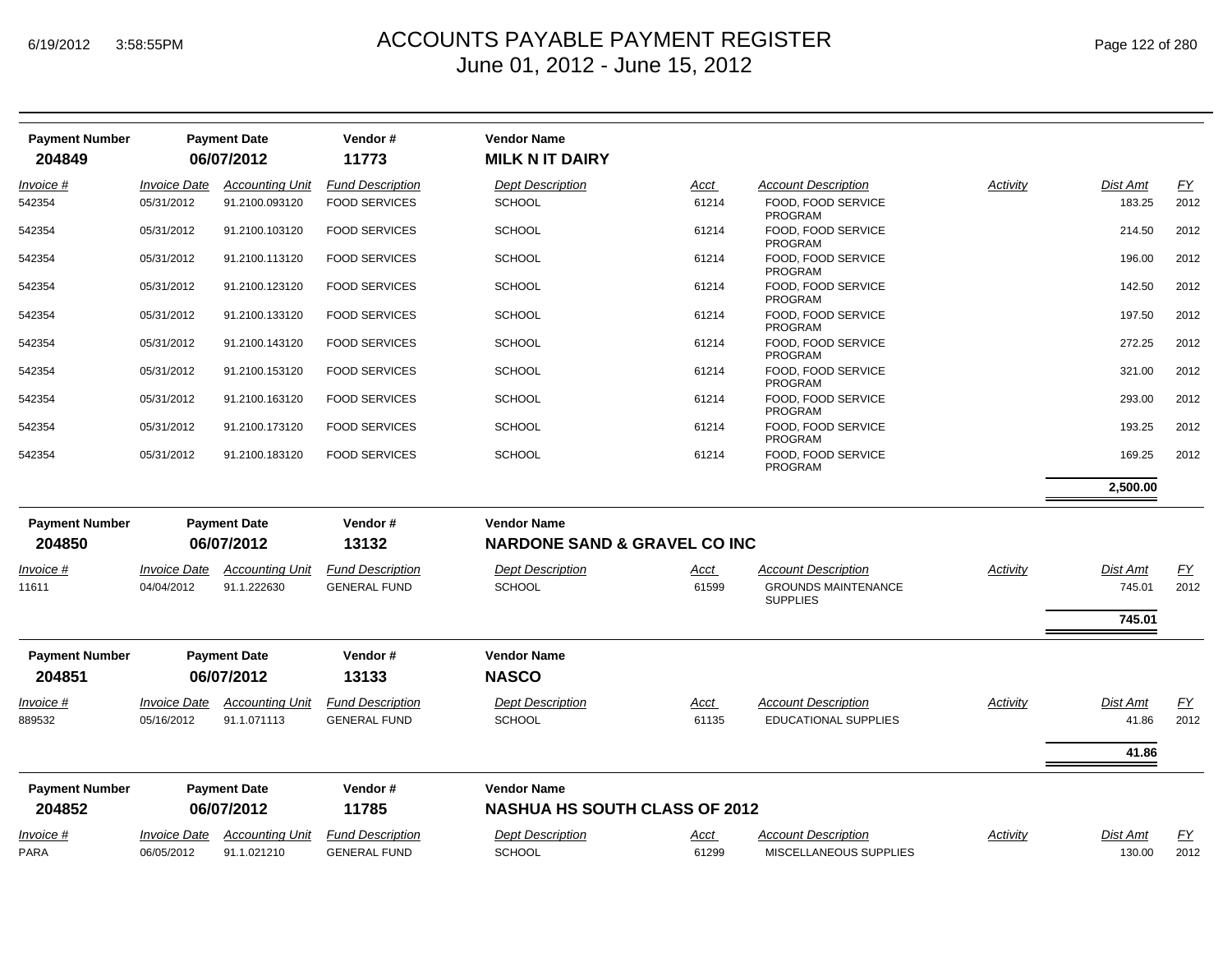|                                 |                                   |                                          |                                                 |                                                             |                                        |                                                                  |          | 130.00               |                   |
|---------------------------------|-----------------------------------|------------------------------------------|-------------------------------------------------|-------------------------------------------------------------|----------------------------------------|------------------------------------------------------------------|----------|----------------------|-------------------|
| <b>Payment Number</b><br>204853 |                                   | <b>Payment Date</b><br>06/07/2012        | Vendor#<br>13144                                | <b>Vendor Name</b><br><b>NASHUA OUTDOOR POWER EQUIPMENT</b> |                                        |                                                                  |          |                      |                   |
| Invoice #<br>371841             | <b>Invoice Date</b><br>05/22/2012 | <b>Accounting Unit</b><br>91.1.222630    | <b>Fund Description</b><br><b>GENERAL FUND</b>  | <b>Dept Description</b><br><b>SCHOOL</b>                    | Acct<br>61599                          | <b>Account Description</b><br><b>GROUNDS MAINTENANCE</b>         | Activity | Dist Amt<br>8.40     | EY<br>2012        |
| 371889                          | 05/22/2012                        | 91.1.222630                              | <b>GENERAL FUND</b>                             | <b>SCHOOL</b>                                               | 61599                                  | <b>SUPPLIES</b><br><b>GROUNDS MAINTENANCE</b><br><b>SUPPLIES</b> |          | 185.74               | 2012              |
| 371231                          | 05/16/2012                        | 91.1.222630                              | <b>GENERAL FUND</b>                             | <b>SCHOOL</b>                                               | 61599                                  | <b>GROUNDS MAINTENANCE</b><br><b>SUPPLIES</b>                    |          | 226.60               | 2012              |
|                                 |                                   |                                          |                                                 |                                                             |                                        |                                                                  |          | 420.74               |                   |
| <b>Payment Number</b><br>204854 |                                   | <b>Payment Date</b><br>06/07/2012        | Vendor#<br>13151                                | <b>Vendor Name</b>                                          | <b>NASHUA WALLPAPER &amp; PAINT CO</b> |                                                                  |          |                      |                   |
| Invoice #<br>221987             | <b>Invoice Date</b><br>04/19/2012 | <b>Accounting Unit</b><br>91.1.222620    | <b>Fund Description</b><br><b>GENERAL FUND</b>  | <b>Dept Description</b><br><b>SCHOOL</b>                    | Acct<br>61299                          | <b>Account Description</b><br>MISCELLANEOUS SUPPLIES             | Activity | Dist Amt<br>1,874.95 | <u>FY</u><br>2012 |
| 222303                          | 05/01/2012                        | 91.1.222620                              | <b>GENERAL FUND</b>                             | <b>SCHOOL</b>                                               | 61299                                  | MISCELLANEOUS SUPPLIES                                           |          | 51.00                | 2012              |
| 222176                          | 04/26/2012                        | 91.1.222620                              | <b>GENERAL FUND</b>                             | <b>SCHOOL</b>                                               | 61299                                  | MISCELLANEOUS SUPPLIES                                           |          | 7.80                 | 2012              |
| 222671                          | 05/14/2012                        | 91.1.222620                              | <b>GENERAL FUND</b>                             | <b>SCHOOL</b>                                               | 61299                                  | MISCELLANEOUS SUPPLIES                                           |          | 179.96               | 2012              |
|                                 |                                   |                                          |                                                 |                                                             |                                        |                                                                  |          | 2,113.71             |                   |
| <b>Payment Number</b><br>204855 |                                   | <b>Payment Date</b><br>06/07/2012        | Vendor#<br>14513                                | <b>Vendor Name</b><br><b>NATIONWIDE SALES &amp; SERVICE</b> |                                        |                                                                  |          |                      |                   |
| Invoice #<br>174059             | <b>Invoice Date</b><br>05/02/2012 | <b>Accounting Unit</b><br>91.1.222620    | <b>Fund Description</b><br><b>GENERAL FUND</b>  | <b>Dept Description</b><br><b>SCHOOL</b>                    | Acct<br>61428                          | <b>Account Description</b><br><b>JANITORIAL SUPPLIES</b>         | Activity | Dist Amt<br>3,748.00 | <u>FY</u><br>2012 |
|                                 |                                   |                                          |                                                 |                                                             |                                        |                                                                  |          | 3,748.00             |                   |
| <b>Payment Number</b><br>204856 |                                   | <b>Payment Date</b><br>06/07/2012        | Vendor#<br>14521                                | <b>Vendor Name</b><br><b>NEW ENGLAND ICE CREAM</b>          |                                        |                                                                  |          |                      |                   |
| <u>Invoice #</u><br>2282004     | <b>Invoice Date</b><br>04/19/2012 | <b>Accounting Unit</b><br>91.2222.991490 | <b>Fund Description</b><br>AFTER SCHOOL PROGRAM | <b>Dept Description</b><br>SCHOOL                           | <u>Acct</u><br>61299                   | <b>Account Description</b><br>MISCELLANEOUS SUPPLIES             | Activity | Dist Amt<br>112.35   | EY<br>2012        |
| 2280862                         | 04/05/2012                        | 91.2222.991490                           | AFTER SCHOOL PROGRAM                            | <b>SCHOOL</b>                                               | 61299                                  | MISCELLANEOUS SUPPLIES                                           |          | 153.95               | 2012              |
| 2280115                         | 03/29/2012                        | 91.2222.991490                           | AFTER SCHOOL PROGRAM                            | <b>SCHOOL</b>                                               | 61299                                  | MISCELLANEOUS SUPPLIES                                           |          | 153.50               | 2012              |
| 2283271                         | 05/03/2012                        | 91.2222.991490                           | AFTER SCHOOL PROGRAM                            | <b>SCHOOL</b>                                               | 61299                                  | <b>MISCELLANEOUS SUPPLIES</b>                                    |          | 155.10               | 2012              |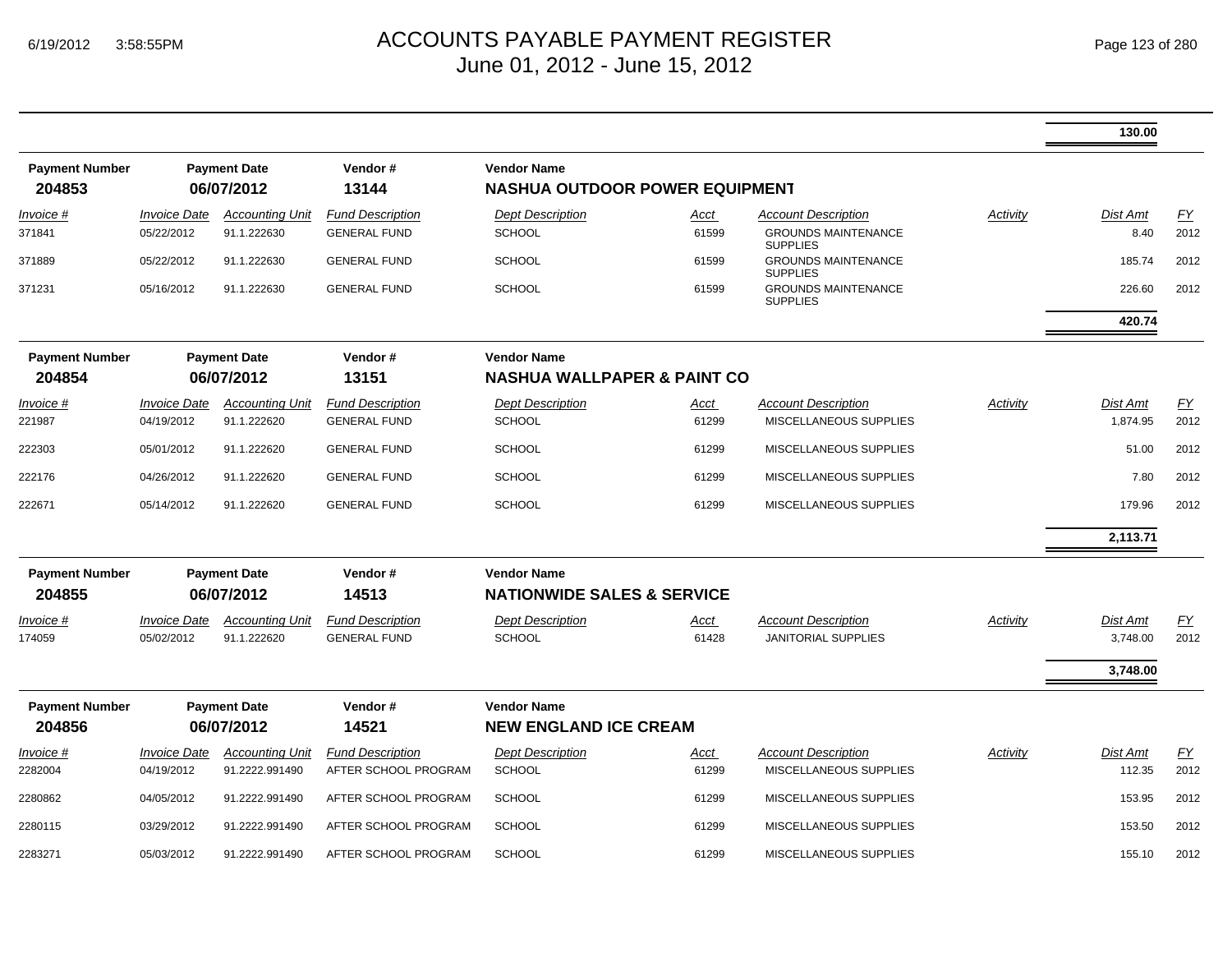| <b>Payment Number</b><br>204856 | <b>Payment Date</b><br>06/07/2012 |                                          | Vendor#<br>14521                                | <b>Vendor Name</b><br><b>NEW ENGLAND ICE CREAM</b> |                      |                                                           |          |                      |                          |  |
|---------------------------------|-----------------------------------|------------------------------------------|-------------------------------------------------|----------------------------------------------------|----------------------|-----------------------------------------------------------|----------|----------------------|--------------------------|--|
| Invoice #<br>2281450            | <b>Invoice Date</b><br>04/12/2012 | <b>Accounting Unit</b><br>91.2222.991490 | <b>Fund Description</b><br>AFTER SCHOOL PROGRAM | <b>Dept Description</b><br><b>SCHOOL</b>           | Acct<br>61299        | <b>Account Description</b><br>MISCELLANEOUS SUPPLIES      | Activity | Dist Amt<br>180.35   | EY<br>2012               |  |
| 2280861                         | 04/05/2012                        | 91.2222.991490                           | AFTER SCHOOL PROGRAM                            | <b>SCHOOL</b>                                      | 61299                | MISCELLANEOUS SUPPLIES                                    |          | 153.95               | 2012                     |  |
| 2285076                         | 05/17/2012                        | 91.2222.991490                           | AFTER SCHOOL PROGRAM                            | <b>SCHOOL</b>                                      | 61299                | MISCELLANEOUS SUPPLIES                                    |          | 148.00               | 2012                     |  |
| 2285075                         | 05/17/2012                        | 91.2222.991490                           | AFTER SCHOOL PROGRAM                            | <b>SCHOOL</b>                                      | 61299                | MISCELLANEOUS SUPPLIES                                    |          | 148.00               | 2012                     |  |
| 2285079                         | 05/17/2012                        | 91.2222.991490                           | AFTER SCHOOL PROGRAM                            | <b>SCHOOL</b>                                      | 61299                | MISCELLANEOUS SUPPLIES                                    |          | 116.60               | 2012                     |  |
| 2284115                         | 05/10/2012                        | 91.2222.991490                           | AFTER SCHOOL PROGRAM                            | <b>SCHOOL</b>                                      | 61299                | MISCELLANEOUS SUPPLIES                                    |          | 119.97               | 2012                     |  |
| 2285073                         | 05/17/2012                        | 91.2222.991490                           | AFTER SCHOOL PROGRAM                            | <b>SCHOOL</b>                                      | 61299                | MISCELLANEOUS SUPPLIES                                    |          | 148.00               | 2012                     |  |
| 2285072                         | 05/17/2012                        | 91.2222.991490                           | AFTER SCHOOL PROGRAM                            | <b>SCHOOL</b>                                      | 61299                | MISCELLANEOUS SUPPLIES                                    |          | 148.00               | 2012                     |  |
| 2285066                         | 05/17/2012                        | 91.2222.991490                           | AFTER SCHOOL PROGRAM                            | <b>SCHOOL</b>                                      | 61299                | MISCELLANEOUS SUPPLIES                                    |          | 148.00               | 2012                     |  |
|                                 |                                   |                                          |                                                 |                                                    |                      |                                                           |          | 1,885.77             |                          |  |
| <b>Payment Number</b><br>204857 | <b>Payment Date</b><br>06/07/2012 |                                          | Vendor#<br>11417                                | <b>Vendor Name</b><br><b>NEW HAMPSHIRE CLOCKS</b>  |                      |                                                           |          |                      |                          |  |
| Invoice #<br>10508              | <b>Invoice Date</b><br>05/14/2012 | <b>Accounting Unit</b><br>91.1.012320    | <b>Fund Description</b><br><b>GENERAL FUND</b>  | <b>Dept Description</b><br><b>SCHOOL</b>           | Acct<br>71999        | <b>Account Description</b><br>MISCELLANEOUS EQUIPMENT     | Activity | Dist Amt<br>990.00   | EY<br>2012               |  |
|                                 |                                   |                                          |                                                 |                                                    |                      |                                                           |          | 990.00               |                          |  |
| <b>Payment Number</b><br>204858 |                                   | <b>Payment Date</b><br>06/07/2012        | Vendor#<br>13177                                | <b>Vendor Name</b><br><b>NFI NORTH INC</b>         |                      |                                                           |          |                      |                          |  |
| Invoice #                       | <b>Invoice Date</b>               | <b>Accounting Unit</b>                   | <b>Fund Description</b>                         | <b>Dept Description</b>                            | Acct                 | <b>Account Description</b>                                | Activity | <b>Dist Amt</b>      | EY                       |  |
| 129237                          | 04/30/2012                        | 91.1.991160                              | <b>GENERAL FUND</b>                             | <b>SCHOOL</b>                                      | 53600                | <b>INSTRUCTION SERVICES</b>                               |          | 790.75               | 2012                     |  |
|                                 |                                   |                                          |                                                 |                                                    |                      |                                                           |          | 790.75               |                          |  |
| <b>Payment Number</b>           |                                   | <b>Payment Date</b>                      | Vendor#                                         | <b>Vendor Name</b>                                 |                      |                                                           |          |                      |                          |  |
| 204859                          |                                   | 06/07/2012                               | 11657                                           | NH PROJECT LEARNING TREE                           |                      |                                                           |          |                      |                          |  |
| $Invoice$ #<br><b>KITS</b>      | <b>Invoice Date</b><br>05/23/2012 | <b>Accounting Unit</b><br>91.1.992212    | <b>Fund Description</b><br><b>GENERAL FUND</b>  | <b>Dept Description</b><br><b>SCHOOL</b>           | <u>Acct</u><br>61135 | <b>Account Description</b><br><b>EDUCATIONAL SUPPLIES</b> | Activity | Dist Amt<br>3,200.00 | $\underline{FY}$<br>2012 |  |
|                                 |                                   |                                          |                                                 |                                                    |                      |                                                           |          | 3.200.00             |                          |  |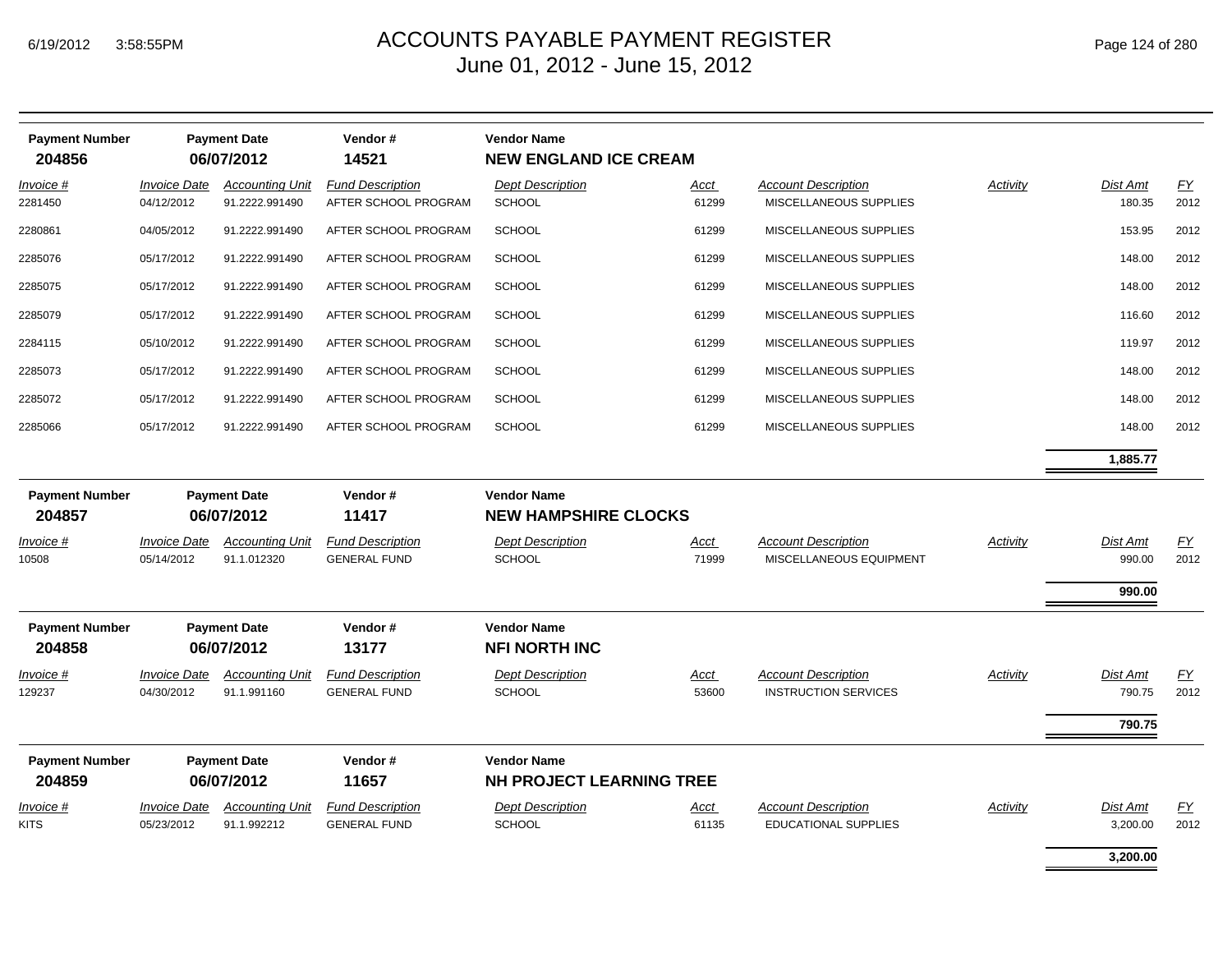*Invoice #*

*Invoice #*

*Invoice #*

*Invoice #*

MAY CONFERENCE

|                                 |                                   |                                          | June 01, 2012 - June 15, 2012                        |                                                      |               |                                                                                |                             |                                     |            |
|---------------------------------|-----------------------------------|------------------------------------------|------------------------------------------------------|------------------------------------------------------|---------------|--------------------------------------------------------------------------------|-----------------------------|-------------------------------------|------------|
| <b>Payment Number</b><br>204860 |                                   | <b>Payment Date</b><br>06/07/2012        | Vendor#<br>11790                                     | <b>Vendor Name</b><br><b>NHADA</b>                   |               |                                                                                |                             |                                     |            |
| <u> 1voice #</u><br>UES         | <b>Invoice Date</b><br>06/05/2012 | <b>Accounting Unit</b><br>91.1.012338    | <b>Fund Description</b><br><b>GENERAL FUND</b>       | <b>Dept Description</b><br><b>SCHOOL</b>             | Acct<br>55200 | <b>Account Description</b><br>DUES AND MEMBERSHIPS                             | Activity                    | <b>Dist Amt</b><br>120.00<br>120.00 | EY<br>2012 |
| <b>Payment Number</b><br>204861 |                                   | <b>Payment Date</b><br>06/07/2012        | Vendor#<br>11788                                     | <b>Vendor Name</b><br><b>AMY NIEZRECKI</b>           |               |                                                                                |                             |                                     |            |
| าvoice #<br>IAY<br>ONFERENCE    | <b>Invoice Date</b><br>06/05/2012 | <b>Accounting Unit</b><br>91.3800.021220 | <b>Fund Description</b><br><b>SCHOOL GRANTS FUND</b> | <b>Dept Description</b><br><b>SCHOOL</b>             | Acct<br>55300 | <b>Account Description</b><br><b>TRAVEL</b>                                    | Activity<br>91.03962.021220 | Dist Amt<br>179.00<br>179.00        | EY<br>2012 |
| <b>Payment Number</b><br>204862 |                                   | <b>Payment Date</b><br>06/07/2012        | Vendor#<br>13187                                     | <b>Vendor Name</b><br><b>MARILEE NIHAN</b>           |               |                                                                                |                             |                                     |            |
| <u> 1voice #</u><br>2312-03     | <b>Invoice Date</b><br>05/23/2012 | <b>Accounting Unit</b><br>91.1.031474    | <b>Fund Description</b><br><b>GENERAL FUND</b>       | <b>Dept Description</b><br><b>SCHOOL</b>             | Acct<br>55642 | <b>Account Description</b><br><b>GAME OFFICIALS</b>                            | Activity                    | Dist Amt<br>80.00                   | FY<br>2012 |
|                                 |                                   |                                          |                                                      |                                                      |               |                                                                                |                             | 80.00                               |            |
| <b>Payment Number</b><br>204863 |                                   | <b>Payment Date</b><br>06/07/2012        | Vendor#<br>14553                                     | <b>Vendor Name</b><br><b>NOBLIN &amp; ASSOCIATES</b> |               |                                                                                |                             |                                     |            |
| าvoice #<br>1861                | <b>Invoice Date</b><br>05/15/2012 | <b>Accounting Unit</b><br>91.1.222620    | <b>Fund Description</b><br><b>GENERAL FUND</b>       | <b>Dept Description</b><br><b>SCHOOL</b>             | Acct<br>54280 | <b>Account Description</b><br><b>BUILDING/GROUNDS</b><br><b>MAINITENIANIOE</b> | Activity                    | <b>Dist Amt</b><br>1,225.00         | EY<br>2012 |

|                                 |                                   |                                   |                         |                                                           |             | MAINTENANCE                           |          |          |           |
|---------------------------------|-----------------------------------|-----------------------------------|-------------------------|-----------------------------------------------------------|-------------|---------------------------------------|----------|----------|-----------|
|                                 |                                   |                                   |                         |                                                           |             |                                       |          | 1,225.00 |           |
| <b>Payment Number</b><br>204864 | <b>Payment Date</b><br>06/07/2012 |                                   | Vendor#<br>11387        | <b>Vendor Name</b><br><b>NORTHERN NEVADA WRITING PROJ</b> |             |                                       |          |          |           |
| $Invoice$ #                     | <i><b>Invoice Date</b></i>        | <b>Accounting Unit</b>            | <b>Fund Description</b> | <b>Dept Description</b>                                   | <u>Acct</u> | <b>Account Description</b>            | Activity | Dist Amt | <u>FY</u> |
| 4708                            | 05/15/2012                        | 91.1.121160                       | <b>GENERAL FUND</b>     | <b>SCHOOL</b>                                             | 61875       | <b>BOOKS</b>                          |          | 20.00    | 2012      |
|                                 |                                   |                                   |                         |                                                           |             |                                       |          | 20.00    |           |
| <b>Payment Number</b><br>204865 |                                   | <b>Payment Date</b><br>06/07/2012 | Vendor#<br>11287        | <b>Vendor Name</b><br><b>NURSES PRN INC</b>               |             | Payee Name<br><b>SILVER TOUCH HHC</b> |          |          |           |
| Invoice #                       | <i><b>Invoice Date</b></i>        | <b>Accounting Unit</b>            | <b>Fund Description</b> | <b>Dept Description</b>                                   | Acct        | <b>Account Description</b>            | Activity | Dist Amt | FY        |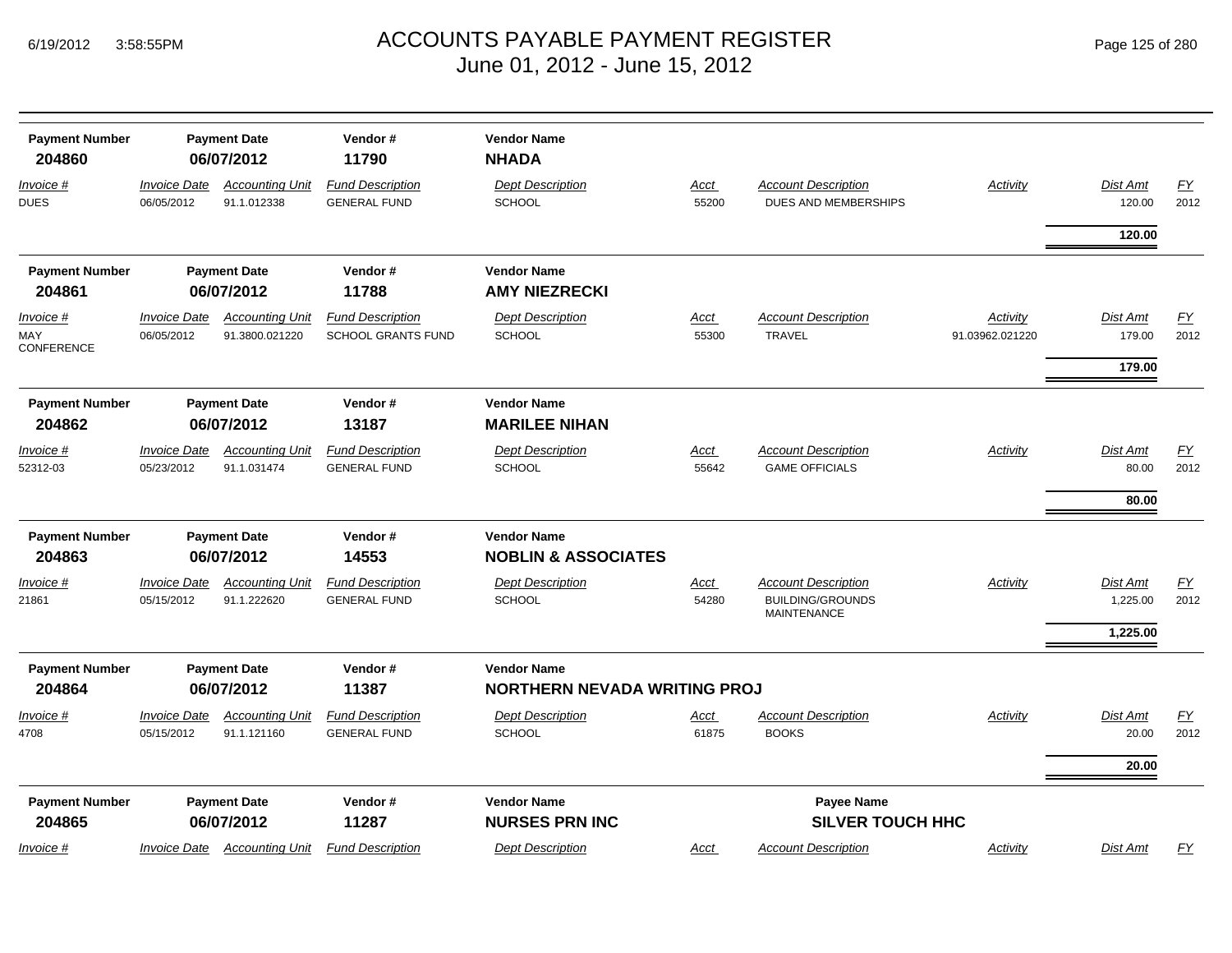| <b>Payment Number</b><br>204865 | <b>Payment Date</b><br>06/07/2012 |                                          | Vendor#<br>11287                                          | <b>Vendor Name</b><br><b>NURSES PRN INC</b> |                      | Payee Name<br><b>SILVER TOUCH HHC</b>                  |                             |                    |                   |
|---------------------------------|-----------------------------------|------------------------------------------|-----------------------------------------------------------|---------------------------------------------|----------------------|--------------------------------------------------------|-----------------------------|--------------------|-------------------|
| Invoice #<br>447366             | <b>Invoice Date</b><br>05/30/2012 | <b>Accounting Unit</b><br>91.3800.022190 | <b>Fund Description</b><br><b>SCHOOL GRANTS FUND</b>      | <b>Dept Description</b><br><b>SCHOOL</b>    | Acct<br>53628        | <b>Account Description</b><br><b>CONTRACT SERVICES</b> | Activity<br>91.03952.022190 | Dist Amt<br>330.00 | <b>FY</b><br>2012 |
|                                 |                                   |                                          |                                                           |                                             |                      |                                                        |                             | 330.00             |                   |
| <b>Payment Number</b>           |                                   | <b>Payment Date</b>                      | Vendor#                                                   | <b>Vendor Name</b>                          |                      |                                                        |                             |                    |                   |
| 204866                          |                                   | 06/07/2012                               | 13214                                                     | <b>MARIANNE O'CONNOR</b>                    |                      |                                                        |                             |                    |                   |
| Invoice #<br>APR-MAY12          | <b>Invoice Date</b><br>06/05/2012 | <b>Accounting Unit</b><br>TF91.7565      | <b>Fund Description</b><br>EDU-SCHOOL RELATED<br>PROG/ACT | <b>Dept Description</b><br>SCHOOL           | <b>Acct</b><br>61299 | <b>Account Description</b><br>MISCELLANEOUS SUPPLIES   | Activity                    | Dist Amt<br>82.27  | EY<br>2012        |
| APR-MAY12                       | 06/05/2012                        | 91.1.071160                              | <b>GENERAL FUND</b>                                       | <b>SCHOOL</b>                               | 55607                | POSTAGE & DELIVERY                                     |                             | 20.71              | 2012              |
|                                 |                                   |                                          |                                                           |                                             |                      |                                                        |                             | 102.98             |                   |
| <b>Payment Number</b>           |                                   | <b>Payment Date</b>                      | Vendor#                                                   | <b>Vendor Name</b>                          |                      |                                                        |                             |                    |                   |
| 204867                          |                                   | 06/07/2012                               | 11305                                                     | <b>TAMMY O'TOOLE</b>                        |                      |                                                        |                             |                    |                   |
| Invoice #                       | <b>Invoice Date</b>               | <b>Accounting Unit</b>                   | <b>Fund Description</b>                                   | <b>Dept Description</b>                     | <b>Acct</b>          | <b>Account Description</b>                             | Activity                    | Dist Amt           | EY                |
| MILES-MAY                       | 06/04/2012                        | 91.1.012320                              | <b>GENERAL FUND</b>                                       | SCHOOL                                      | 55307                | MILEAGE REIMBURSEMENTS                                 |                             | 162.64             | 2012              |
|                                 |                                   |                                          |                                                           |                                             |                      |                                                        |                             | 162.64             |                   |
| <b>Payment Number</b>           |                                   | <b>Payment Date</b>                      | Vendor#                                                   | <b>Vendor Name</b>                          |                      |                                                        |                             |                    |                   |
| 204868                          |                                   | 06/07/2012                               | 10343                                                     | <b>OCE IMAGISTICS INC</b>                   |                      |                                                        |                             |                    |                   |
| Invoice #                       | <b>Invoice Date</b>               | <b>Accounting Unit</b>                   | <b>Fund Description</b>                                   | <b>Dept Description</b>                     | Acct                 | <b>Account Description</b>                             | Activity                    | Dist Amt           | <u>FY</u>         |
| 69218A                          | 05/16/2012                        | 91.1.162410                              | <b>GENERAL FUND</b>                                       | SCHOOL                                      | 61100                | OFFICE SUPPLIES                                        |                             | 120.00             | 2012              |
|                                 |                                   |                                          |                                                           |                                             |                      |                                                        |                             | 120.00             |                   |
| <b>Payment Number</b><br>204869 |                                   | <b>Payment Date</b><br>06/07/2012        | Vendor#<br>13216                                          | <b>Vendor Name</b><br><b>ROBERT ODIERNA</b> |                      |                                                        |                             |                    |                   |
| Invoice #                       | <b>Invoice Date</b>               | <b>Accounting Unit</b>                   | <b>Fund Description</b>                                   | <b>Dept Description</b>                     | Acct                 | <b>Account Description</b>                             | Activity                    | Dist Amt           | EY                |
| 51612-03                        | 05/16/2012                        | 91.1.031457                              | <b>GENERAL FUND</b>                                       | <b>SCHOOL</b>                               | 55642                | <b>GAME OFFICIALS</b>                                  |                             | 80.00              | 2012              |
|                                 |                                   |                                          |                                                           |                                             |                      |                                                        |                             | 80.00              |                   |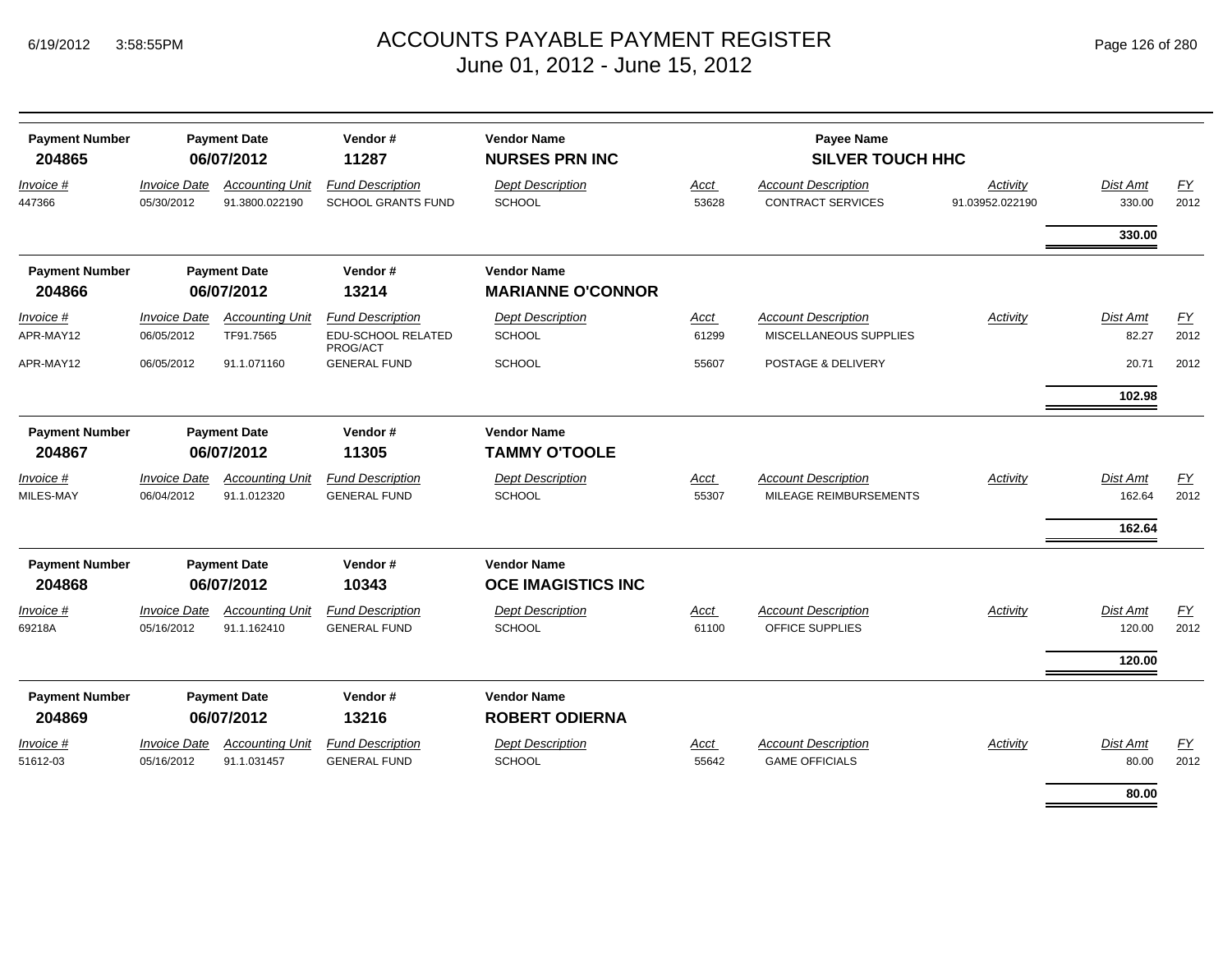| <b>Payment Number</b><br>204870 | <b>Payment Date</b><br>06/07/2012        |                                          | Vendor#<br>11555                                | <b>Vendor Name</b><br><b>ONE STOP AUTO BODY</b> |                      |                                                                                  |          |                      |                   |
|---------------------------------|------------------------------------------|------------------------------------------|-------------------------------------------------|-------------------------------------------------|----------------------|----------------------------------------------------------------------------------|----------|----------------------|-------------------|
| Invoice #<br>33632E             | <b>Invoice Date</b><br>03/24/2012        | <b>Accounting Unit</b><br>91.1.222620    | <b>Fund Description</b><br><b>GENERAL FUND</b>  | <b>Dept Description</b><br><b>SCHOOL</b>        | <b>Acct</b><br>54600 | <b>Account Description</b><br><b>VEHICLE REPAIRS &amp;</b><br><b>MAINTENANCE</b> | Activity | Dist Amt<br>45.00    | <u>FY</u><br>2012 |
|                                 |                                          |                                          |                                                 |                                                 |                      |                                                                                  |          | 45.00                |                   |
| <b>Payment Number</b>           |                                          | <b>Payment Date</b>                      | Vendor#                                         | <b>Vendor Name</b>                              |                      |                                                                                  |          |                      |                   |
| 204871                          |                                          | 06/07/2012                               | 13227                                           | <b>ORIGINAL CRISPY PIZZA CRUST CO</b>           |                      |                                                                                  |          |                      |                   |
| Invoice #<br>891976             | <b>Invoice Date</b><br>05/31/2012        | <b>Accounting Unit</b><br>91.2100.043120 | <b>Fund Description</b><br><b>FOOD SERVICES</b> | <b>Dept Description</b><br><b>SCHOOL</b>        | Acct<br>61214        | <b>Account Description</b><br>FOOD, FOOD SERVICE<br>PROGRAM                      | Activity | Dist Amt<br>345.29   | FY<br>2012        |
| 891977                          | 05/31/2012                               | 91.2100.053120                           | <b>FOOD SERVICES</b>                            | <b>SCHOOL</b>                                   | 61214                | FOOD, FOOD SERVICE<br>PROGRAM                                                    |          | 40.47                | 2012              |
| 891903                          | 05/31/2012                               | 91.2100.063120                           | <b>FOOD SERVICES</b>                            | <b>SCHOOL</b>                                   | 61214                | FOOD, FOOD SERVICE<br>PROGRAM                                                    |          | 53.96                | 2012              |
| 890966                          | 05/24/2012                               | 91.2100.063120                           | <b>FOOD SERVICES</b>                            | <b>SCHOOL</b>                                   | 61214                | FOOD, FOOD SERVICE<br>PROGRAM                                                    |          | 161.85               | 2012              |
| 890971                          | 05/24/2012                               | 91.2100.073120                           | <b>FOOD SERVICES</b>                            | <b>SCHOOL</b>                                   | 61214                | FOOD, FOOD SERVICE<br>PROGRAM                                                    |          | 94.43                | 2012              |
| 891978                          | 05/31/2012                               | 91.2100.073120                           | <b>FOOD SERVICES</b>                            | SCHOOL                                          | 61214                | FOOD, FOOD SERVICE<br>PROGRAM                                                    |          | 107.92               | 2012              |
|                                 |                                          |                                          |                                                 |                                                 |                      |                                                                                  |          | 803.92               |                   |
| <b>Payment Number</b>           |                                          | <b>Payment Date</b>                      | Vendor#                                         | <b>Vendor Name</b>                              |                      |                                                                                  |          |                      |                   |
| 204872                          |                                          | 06/07/2012                               | 13268                                           | <b>PASEK CORP</b>                               |                      |                                                                                  |          |                      |                   |
| Invoice #<br>C12288             | <i><b>Invoice Date</b></i><br>05/21/2012 | <b>Accounting Unit</b><br>91.1.222620    | <b>Fund Description</b><br><b>GENERAL FUND</b>  | <b>Dept Description</b><br><b>SCHOOL</b>        | <b>Acct</b><br>61299 | <b>Account Description</b><br>MISCELLANEOUS SUPPLIES                             | Activity | Dist Amt<br>(397.31) | <u>FY</u><br>2012 |
| S 915195                        | 05/09/2012                               | 91.1.222620                              | <b>GENERAL FUND</b>                             | <b>SCHOOL</b>                                   | 61299                | MISCELLANEOUS SUPPLIES                                                           |          | 2,311.89             | 2012              |
| S 912497                        | 04/30/2012                               | 91.1.222620                              | <b>GENERAL FUND</b>                             | <b>SCHOOL</b>                                   | 61299                | MISCELLANEOUS SUPPLIES                                                           |          | 1,370.10             | 2012              |
| S 914267                        | 04/23/2012                               | 91.1.222620                              | <b>GENERAL FUND</b>                             | <b>SCHOOL</b>                                   | 61299                | MISCELLANEOUS SUPPLIES                                                           |          | 993.86               | 2012              |
| S 913591                        | 04/25/2012                               | 91.1.222620                              | <b>GENERAL FUND</b>                             | <b>SCHOOL</b>                                   | 61299                | MISCELLANEOUS SUPPLIES                                                           |          | 110.07               | 2012              |
| S 913582                        | 04/09/2012                               | 91.1.222620                              | <b>GENERAL FUND</b>                             | <b>SCHOOL</b>                                   | 61299                | MISCELLANEOUS SUPPLIES                                                           |          | 2,100.33             | 2012              |
|                                 |                                          |                                          |                                                 |                                                 |                      |                                                                                  |          | 6,488.94             |                   |
| <b>Payment Number</b><br>204873 |                                          | <b>Payment Date</b><br>06/07/2012        | Vendor#<br>11770                                | <b>Vendor Name</b><br><b>CHRISTINE PAULIK</b>   |                      |                                                                                  |          |                      |                   |
| Invoice #                       | <i><b>Invoice Date</b></i>               | Accounting Unit                          | <b>Fund Description</b>                         | <b>Dept Description</b>                         | Acct                 | <b>Account Description</b>                                                       | Activity | Dist Amt             | FΥ                |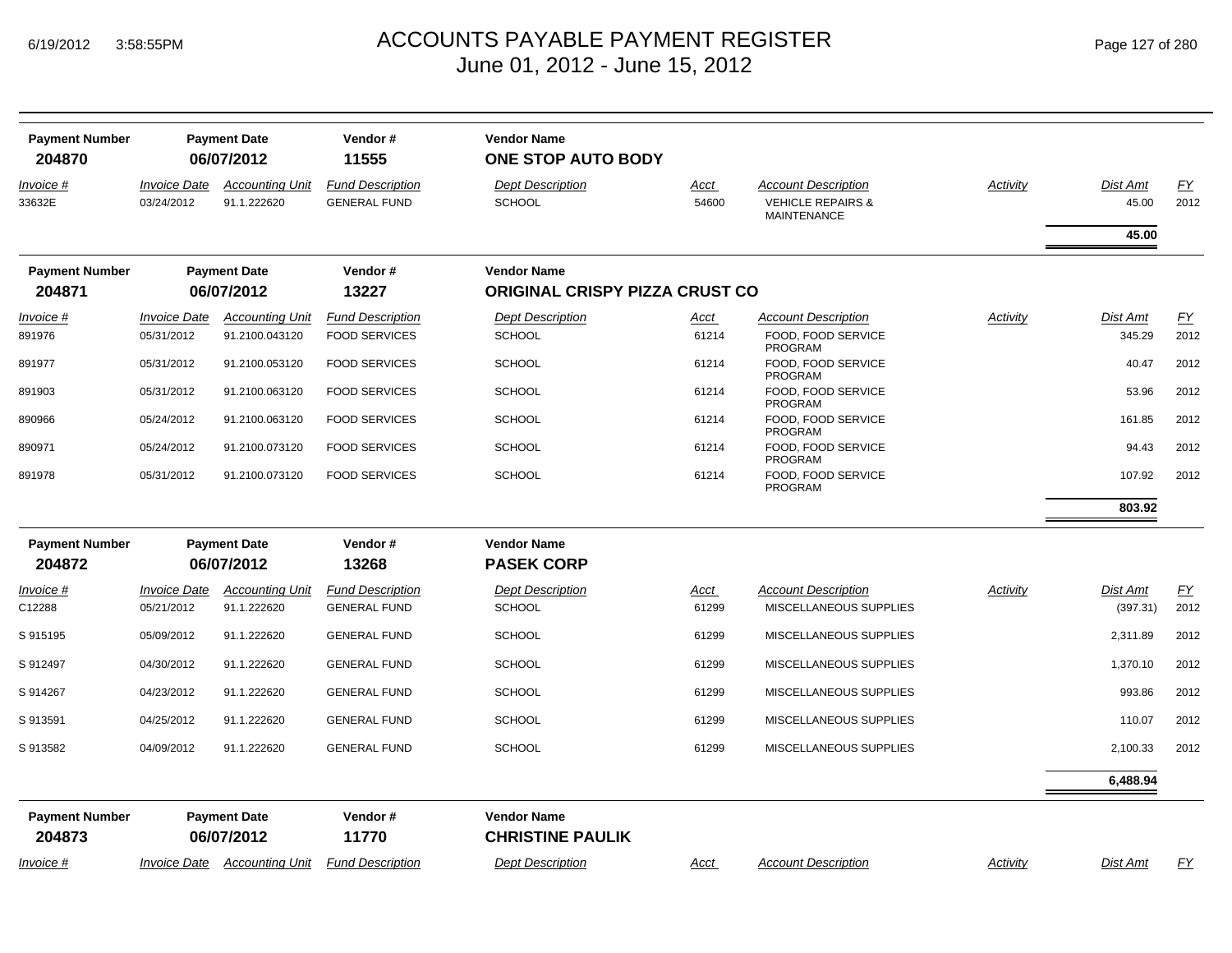| <b>Payment Number</b><br>204873 | <b>Payment Date</b><br>06/07/2012 |                                          | Vendor#<br>11770                                | <b>Vendor Name</b><br><b>CHRISTINE PAULIK</b>    |                      |                                                      |                 |                    |            |
|---------------------------------|-----------------------------------|------------------------------------------|-------------------------------------------------|--------------------------------------------------|----------------------|------------------------------------------------------|-----------------|--------------------|------------|
| <u>Invoice #</u><br>100         | <b>Invoice Date</b><br>05/31/2012 | <b>Accounting Unit</b><br>91.2222.991490 | <b>Fund Description</b><br>AFTER SCHOOL PROGRAM | <b>Dept Description</b><br><b>SCHOOL</b>         | <u>Acct</u><br>61299 | <b>Account Description</b><br>MISCELLANEOUS SUPPLIES | <b>Activity</b> | Dist Amt<br>620.00 | EY<br>2012 |
|                                 |                                   |                                          |                                                 |                                                  |                      |                                                      |                 | 620.00             |            |
| <b>Payment Number</b><br>204874 |                                   | <b>Payment Date</b><br>06/07/2012        | Vendor#<br>10364                                | <b>Vendor Name</b><br><b>TERESA PAWLETKO</b>     |                      |                                                      |                 |                    |            |
| Invoice #<br>3012-18            | <b>Invoice Date</b><br>02/19/2012 | <b>Accounting Unit</b><br>91.1.022190    | <b>Fund Description</b><br><b>GENERAL FUND</b>  | <b>Dept Description</b><br><b>SCHOOL</b>         | <u>Acct</u><br>53614 | <b>Account Description</b><br>PUPIL SUPPORT SERVICES | Activity        | Dist Amt<br>500.00 | EY<br>2012 |
|                                 |                                   |                                          |                                                 |                                                  |                      |                                                      |                 | 500.00             |            |
| <b>Payment Number</b><br>204875 |                                   | <b>Payment Date</b><br>06/07/2012        | Vendor#<br>11059                                | <b>Vendor Name</b><br>PCI EDUCATIONAL PUBLISHING |                      |                                                      |                 |                    |            |
| Invoice #<br>844091             | <b>Invoice Date</b><br>04/17/2012 | <b>Accounting Unit</b><br>91.1.041160    | <b>Fund Description</b><br><b>GENERAL FUND</b>  | <b>Dept Description</b><br><b>SCHOOL</b>         | <u>Acct</u><br>61875 | <b>Account Description</b><br><b>BOOKS</b>           | <b>Activity</b> | Dist Amt<br>530.35 | EY<br>2012 |
| 417491-999                      | 04/13/2012                        | 91.1.051128                              | <b>GENERAL FUND</b>                             | <b>SCHOOL</b>                                    | 61135                | <b>EDUCATIONAL SUPPLIES</b>                          |                 | (73.53)            | 2012       |
| 417491                          | 04/13/2012                        | 91.1.051128                              | <b>GENERAL FUND</b>                             | <b>SCHOOL</b>                                    | 61135                | <b>EDUCATIONAL SUPPLIES</b>                          |                 | 73.53              | 2012       |
| 844093                          | 04/17/2012                        | 91.1.051111                              | <b>GENERAL FUND</b>                             | <b>SCHOOL</b>                                    | 61135                | <b>EDUCATIONAL SUPPLIES</b>                          |                 | 44.90              | 2012       |
|                                 |                                   |                                          |                                                 |                                                  |                      |                                                      |                 | 575.25             |            |
| <b>Payment Number</b><br>204876 |                                   | <b>Payment Date</b><br>06/07/2012        | Vendor#<br>13276                                | <b>Vendor Name</b><br><b>PEABODY SUPPLY CO</b>   |                      |                                                      |                 |                    |            |
| Invoice #<br>955346             | <b>Invoice Date</b><br>04/10/2012 | <b>Accounting Unit</b><br>91.1.222620    | <b>Fund Description</b><br><b>GENERAL FUND</b>  | <b>Dept Description</b><br><b>SCHOOL</b>         | <u>Acct</u><br>61414 | <b>Account Description</b><br>SUPPLIES, PLUMBING     | <b>Activity</b> | Dist Amt<br>13.35  | EY<br>2012 |
| 955345                          | 04/10/2012                        | 91.1.222620                              | <b>GENERAL FUND</b>                             | <b>SCHOOL</b>                                    | 61414                | SUPPLIES, PLUMBING                                   |                 | 109.15             | 2012       |
| 955344                          | 04/10/2012                        | 91.1.222620                              | <b>GENERAL FUND</b>                             | <b>SCHOOL</b>                                    | 61414                | SUPPLIES, PLUMBING                                   |                 | 160.74             | 2012       |
| 951085                          | 03/29/2012                        | 91.1.222620                              | <b>GENERAL FUND</b>                             | <b>SCHOOL</b>                                    | 61414                | SUPPLIES, PLUMBING                                   |                 | 13.11              | 2012       |
| 968816                          | 05/15/2012                        | 91.1.222620                              | <b>GENERAL FUND</b>                             | <b>SCHOOL</b>                                    | 61414                | SUPPLIES, PLUMBING                                   |                 | 70.56              | 2012       |
| 968312                          | 05/14/2012                        | 91.1.222620                              | <b>GENERAL FUND</b>                             | <b>SCHOOL</b>                                    | 61414                | SUPPLIES, PLUMBING                                   |                 | 13.13              | 2012       |
| 968311                          | 05/14/2012                        | 91.1.222620                              | <b>GENERAL FUND</b>                             | SCHOOL                                           | 61414                | SUPPLIES, PLUMBING                                   |                 | 32.58              | 2012       |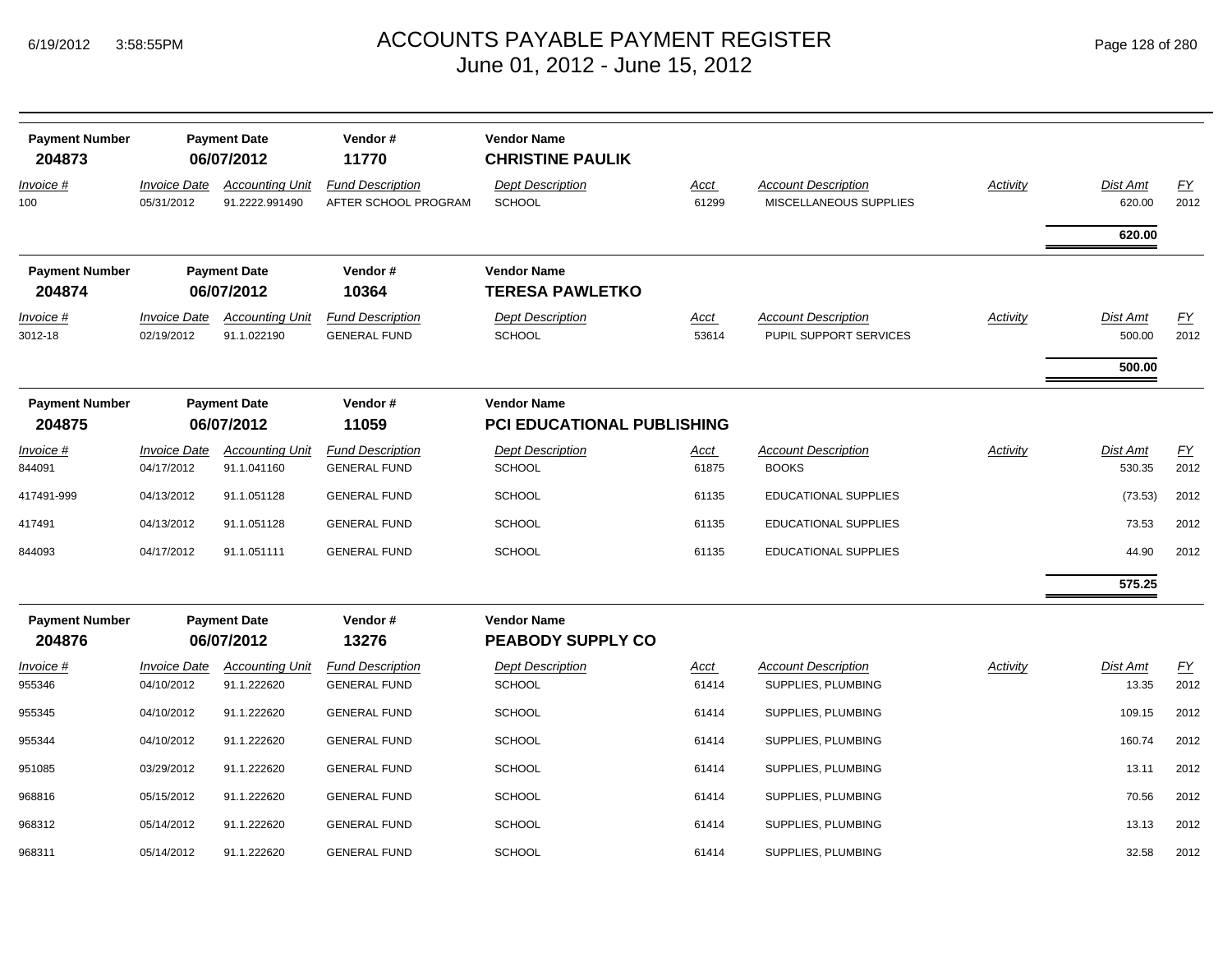|                                     |                                   |                                          |                                                      |                                                    |                      |                                                           |                                       | 412.62                            |                          |
|-------------------------------------|-----------------------------------|------------------------------------------|------------------------------------------------------|----------------------------------------------------|----------------------|-----------------------------------------------------------|---------------------------------------|-----------------------------------|--------------------------|
| <b>Payment Number</b><br>204877     |                                   | <b>Payment Date</b><br>06/07/2012        | Vendor#<br>11061                                     | <b>Vendor Name</b><br><b>PETTY CASH SCHOOLS</b>    |                      | <b>Payee Name</b>                                         | <b>FAIRGROUNDS MIDDLE SCH PETTY C</b> |                                   |                          |
| Invoice #<br>146-152                | <b>Invoice Date</b><br>06/01/2012 | <b>Accounting Unit</b><br>91.1.061135    | <b>Fund Description</b><br><b>GENERAL FUND</b>       | <b>Dept Description</b><br><b>SCHOOL</b>           | Acct<br>61135        | <b>Account Description</b><br><b>EDUCATIONAL SUPPLIES</b> | Activity                              | Dist Amt<br>15.59                 | EY<br>2012               |
| 146-152                             | 06/01/2012                        | 91.1.061160                              | <b>GENERAL FUND</b>                                  | SCHOOL                                             | 61135                | <b>EDUCATIONAL SUPPLIES</b>                               |                                       | 36.85                             | 2012                     |
| 146-152                             | 06/01/2012                        | 91.1.061160                              | <b>GENERAL FUND</b>                                  | <b>SCHOOL</b>                                      | 55607                | POSTAGE & DELIVERY                                        |                                       | 32.48                             | 2012                     |
| 146-152                             | 06/01/2012                        | 91.1.061375                              | <b>GENERAL FUND</b>                                  | <b>SCHOOL</b>                                      | 61135                | EDUCATIONAL SUPPLIES                                      |                                       | 19.06                             | 2012                     |
|                                     |                                   |                                          |                                                      |                                                    |                      |                                                           |                                       | 103.98                            |                          |
| <b>Payment Number</b><br>204878     |                                   | <b>Payment Date</b><br>06/07/2012        | Vendor#<br>11061                                     | <b>Vendor Name</b><br><b>PETTY CASH SCHOOLS</b>    |                      | <b>Payee Name</b><br><b>LEDGE ST SCH PETTY CASH</b>       |                                       |                                   |                          |
| Invoice #<br>$1 - 3$                | <b>Invoice Date</b><br>06/04/2012 | <b>Accounting Unit</b><br>91.1.161160    | <b>Fund Description</b><br><b>GENERAL FUND</b>       | <b>Dept Description</b><br><b>SCHOOL</b>           | Acct<br>55607        | <b>Account Description</b><br>POSTAGE & DELIVERY          | Activity                              | <b>Dist Amt</b><br>18.50<br>18.50 | EY<br>2012               |
| <b>Payment Number</b><br>204879     |                                   | <b>Payment Date</b><br>06/07/2012        | Vendor#<br>13322                                     | <b>Vendor Name</b><br>PITNEY BOWES GLOBAL FIN SRVS |                      | <b>Payee Name</b><br><b>RESERVE ACCOUNT</b>               |                                       |                                   |                          |
| <u>Invoice #</u><br>JUN-12-40167777 | <b>Invoice Date</b><br>06/06/2012 | <b>Accounting Unit</b><br>91.1.071160    | <b>Fund Description</b><br><b>GENERAL FUND</b>       | <b>Dept Description</b><br><b>SCHOOL</b>           | <u>Acct</u><br>55607 | <b>Account Description</b><br>POSTAGE & DELIVERY          | <b>Activity</b>                       | Dist Amt<br>1,300.00              | $\underline{FY}$<br>2012 |
| <b>Payment Number</b><br>204880     |                                   | <b>Payment Date</b><br>06/07/2012        | Vendor#<br>13340                                     | <b>Vendor Name</b><br><b>CATHERINE POULIN</b>      |                      |                                                           |                                       | 1,300.00                          |                          |
| Invoice #<br>PV-030812              | <b>Invoice Date</b><br>04/16/2012 | <b>Accounting Unit</b><br>91.3800.042219 | <b>Fund Description</b><br><b>SCHOOL GRANTS FUND</b> | <b>Dept Description</b><br><b>SCHOOL</b>           | Acct<br>55300        | <b>Account Description</b><br><b>TRAVEL</b>               | Activity<br>91.03468.042219           | Dist Amt<br>70.00<br>70.00        | EY<br>2012               |
| <b>Payment Number</b><br>204881     |                                   | <b>Payment Date</b><br>06/07/2012        | Vendor#<br>11021                                     | <b>Vendor Name</b><br><b>PRIMARY CONCEPTS</b>      |                      |                                                           |                                       |                                   |                          |
| <u>Invoice #</u><br>158415          | <b>Invoice Date</b><br>05/17/2012 | <b>Accounting Unit</b><br>91.1.131210    | <b>Fund Description</b><br><b>GENERAL FUND</b>       | <b>Dept Description</b><br><b>SCHOOL</b>           | Acct<br>61135        | <b>Account Description</b><br><b>EDUCATIONAL SUPPLIES</b> | Activity                              | <b>Dist Amt</b><br>49.28          | EY<br>2012               |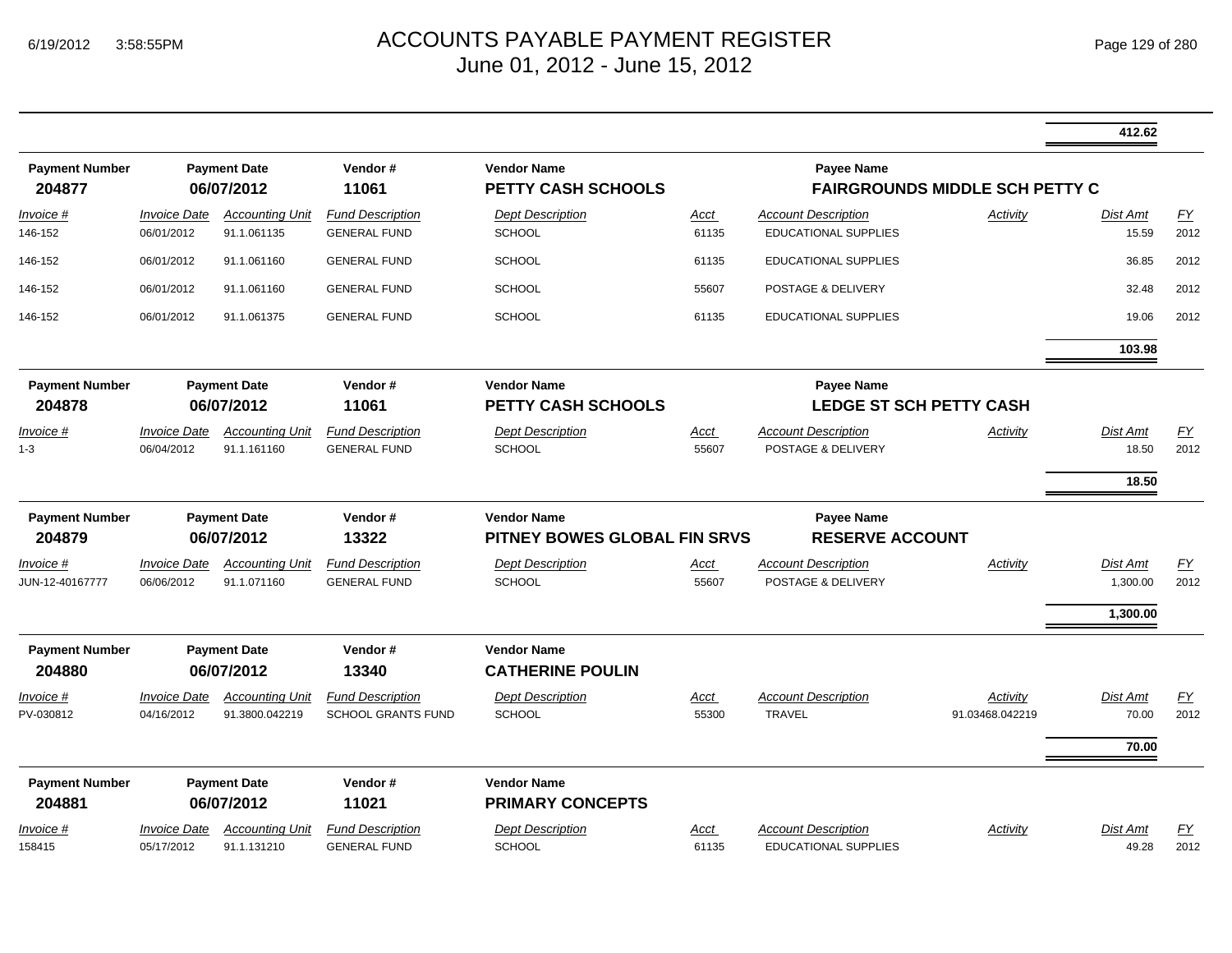| <b>Payment Number</b><br>204881 |                                   | <b>Payment Date</b><br>06/07/2012     | Vendor#<br>11021                               | <b>Vendor Name</b><br><b>PRIMARY CONCEPTS</b>      |                      |                                                           |          |                            |            |
|---------------------------------|-----------------------------------|---------------------------------------|------------------------------------------------|----------------------------------------------------|----------------------|-----------------------------------------------------------|----------|----------------------------|------------|
| Invoice #<br>157870-999         | <b>Invoice Date</b><br>04/10/2012 | <b>Accounting Unit</b><br>91.1.201260 | <b>Fund Description</b><br><b>GENERAL FUND</b> | <b>Dept Description</b><br><b>SCHOOL</b>           | Acct<br>61875        | <b>Account Description</b><br><b>BOOKS</b>                | Activity | Dist Amt<br>(60.03)        | EY<br>2012 |
| 157870                          | 04/10/2012                        | 91.1.201260                           | <b>GENERAL FUND</b>                            | <b>SCHOOL</b>                                      | 61875                | <b>BOOKS</b>                                              |          | 60.03                      | 2012       |
| 157870-999                      | 04/10/2012                        | 91.1.201260                           | <b>GENERAL FUND</b>                            | <b>SCHOOL</b>                                      | 61135                | <b>EDUCATIONAL SUPPLIES</b>                               |          | (149.24)                   | 2012       |
| 157870                          | 04/10/2012                        | 91.1.201260                           | <b>GENERAL FUND</b>                            | <b>SCHOOL</b>                                      | 61135                | <b>EDUCATIONAL SUPPLIES</b>                               |          | 149.24                     | 2012       |
| 208108063373-999                | 04/19/2012                        | 91.1.172120                           | <b>GENERAL FUND</b>                            | <b>SCHOOL</b>                                      | 61135                | <b>EDUCATIONAL SUPPLIES</b>                               |          | (12.35)                    | 2012       |
| 208108063373                    | 04/19/2012                        | 91.1.172120                           | <b>GENERAL FUND</b>                            | <b>SCHOOL</b>                                      | 61135                | <b>EDUCATIONAL SUPPLIES</b>                               |          | 12.35                      | 2012       |
|                                 |                                   |                                       |                                                |                                                    |                      |                                                           |          | 49.28                      |            |
| <b>Payment Number</b><br>204882 |                                   | <b>Payment Date</b><br>06/07/2012     | Vendor#<br>11408                               | <b>Vendor Name</b><br><b>DAVID RAUSEO</b>          |                      |                                                           |          |                            |            |
| Invoice #<br>MILES-MAY          | <b>Invoice Date</b><br>06/05/1917 | <b>Accounting Unit</b><br>91.1.012320 | <b>Fund Description</b><br><b>GENERAL FUND</b> | <b>Dept Description</b><br><b>SCHOOL</b>           | Acct<br>55307        | <b>Account Description</b><br>MILEAGE REIMBURSEMENTS      | Activity | Dist Amt<br>13.60          | EY<br>2012 |
|                                 |                                   |                                       |                                                |                                                    |                      |                                                           |          | 13.60                      |            |
| <b>Payment Number</b><br>204883 |                                   | <b>Payment Date</b><br>06/07/2012     | Vendor#<br>13410                               | <b>Vendor Name</b><br><b>REALLY GOOD STUFF INC</b> |                      |                                                           |          |                            |            |
| <u>Invoice #</u><br>3853583     | <b>Invoice Date</b><br>05/10/2012 | <b>Accounting Unit</b><br>91.1.131210 | <b>Fund Description</b><br><b>GENERAL FUND</b> | <b>Dept Description</b><br><b>SCHOOL</b>           | <u>Acct</u><br>61135 | <b>Account Description</b><br><b>EDUCATIONAL SUPPLIES</b> | Activity | Dist Amt<br>175.04         | EY<br>2012 |
|                                 |                                   |                                       |                                                |                                                    |                      |                                                           |          | 175.04                     |            |
| <b>Payment Number</b><br>204884 |                                   | <b>Payment Date</b><br>06/07/2012     | Vendor#<br>13416                               | <b>Vendor Name</b><br><b>BARRY REDDICK</b>         |                      |                                                           |          |                            |            |
| Invoice #<br>52112-05           | <b>Invoice Date</b><br>05/21/2012 | <b>Accounting Unit</b><br>91.1.051431 | <b>Fund Description</b><br><b>GENERAL FUND</b> | <b>Dept Description</b><br><b>SCHOOL</b>           | Acct<br>55642        | <b>Account Description</b><br><b>GAME OFFICIALS</b>       | Activity | Dist Amt<br>60.00<br>60.00 | EY<br>2012 |
| <b>Payment Number</b><br>204885 |                                   | <b>Payment Date</b><br>06/07/2012     | Vendor#<br>13418                               | <b>Vendor Name</b><br><b>REDLON &amp; JOHNSON</b>  |                      |                                                           |          |                            |            |
| Invoice #                       | <b>Invoice Date</b>               | <b>Accounting Unit</b>                | <b>Fund Description</b>                        | <b>Dept Description</b>                            | Acct                 | <b>Account Description</b>                                | Activity | Dist Amt                   | EY         |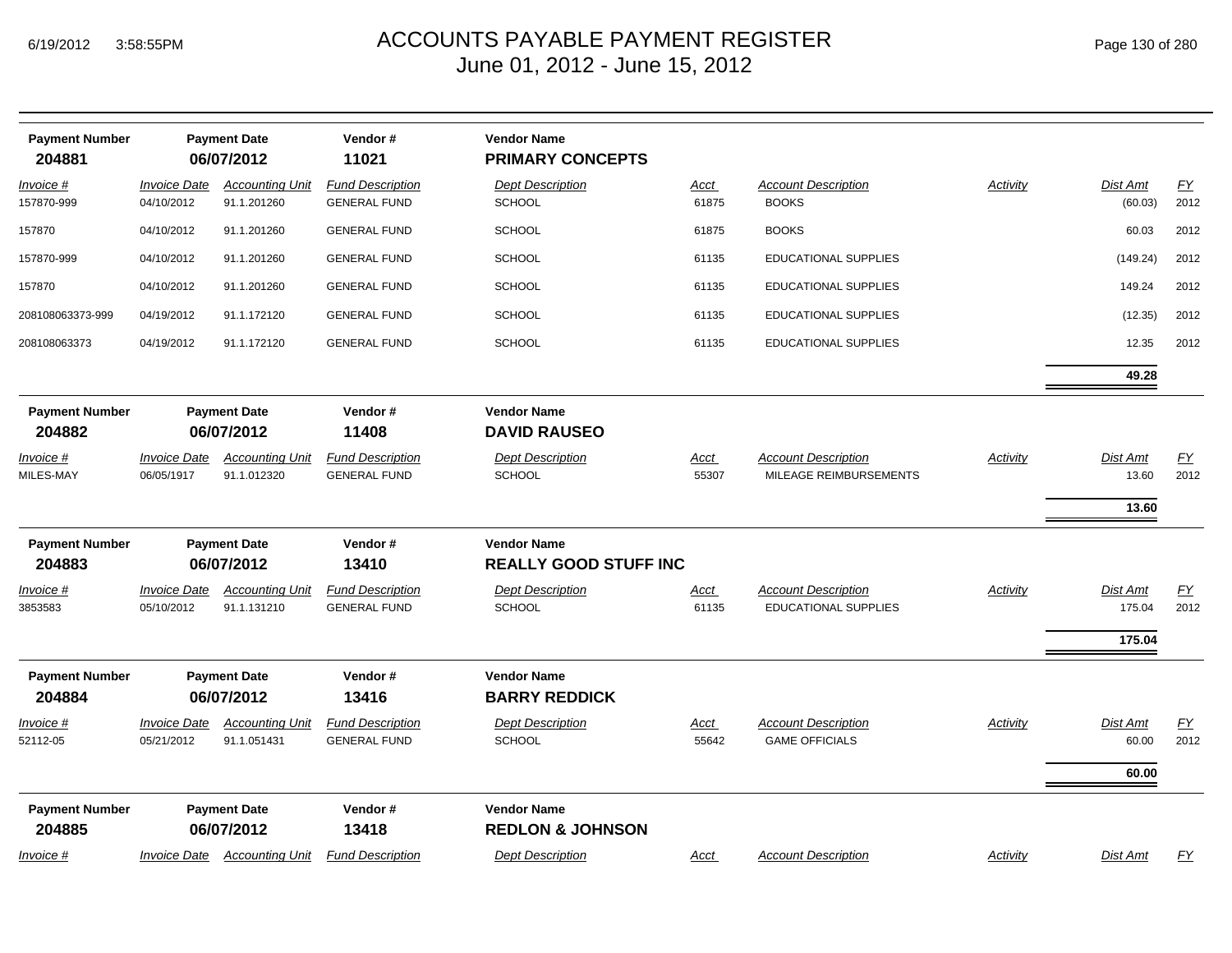| <b>Payment Number</b><br>204885       |                                   | <b>Payment Date</b><br>06/07/2012        | Vendor#<br>13418                                     | <b>Vendor Name</b><br><b>REDLON &amp; JOHNSON</b>     |               |                                                        |                             |                      |            |
|---------------------------------------|-----------------------------------|------------------------------------------|------------------------------------------------------|-------------------------------------------------------|---------------|--------------------------------------------------------|-----------------------------|----------------------|------------|
| Invoice #<br>895238                   | <b>Invoice Date</b><br>05/14/2012 | <b>Accounting Unit</b><br>91.1.222620    | <b>Fund Description</b><br><b>GENERAL FUND</b>       | <b>Dept Description</b><br>SCHOOL                     | Acct<br>61407 | <b>Account Description</b><br>SUPPLIES, ELECTRICAL     | Activity                    | Dist Amt<br>28.45    | FY<br>2012 |
|                                       |                                   |                                          |                                                      |                                                       |               |                                                        |                             | 28.45                |            |
| <b>Payment Number</b>                 |                                   | <b>Payment Date</b>                      | Vendor#                                              | <b>Vendor Name</b>                                    |               |                                                        |                             |                      |            |
| 204886                                |                                   | 06/07/2012                               | 13418                                                | <b>REDLON &amp; JOHNSON</b>                           |               |                                                        |                             |                      |            |
| Invoice #<br>896119                   | <b>Invoice Date</b><br>05/15/2012 | <b>Accounting Unit</b><br>91.1.222620    | <b>Fund Description</b><br><b>GENERAL FUND</b>       | <b>Dept Description</b><br>SCHOOL                     | Acct<br>61407 | <b>Account Description</b><br>SUPPLIES, ELECTRICAL     | Activity                    | Dist Amt<br>48.51    | EY<br>2012 |
|                                       |                                   |                                          |                                                      |                                                       |               |                                                        |                             | 48.51                |            |
| <b>Payment Number</b><br>204887       |                                   | <b>Payment Date</b><br>06/07/2012        | Vendor#<br>10631                                     | <b>Vendor Name</b><br><b>REGENCY NURSING CARE LLC</b> |               |                                                        |                             |                      |            |
| Invoice #<br>1164                     | <b>Invoice Date</b><br>05/25/2012 | <b>Accounting Unit</b><br>91.3800.022190 | <b>Fund Description</b><br><b>SCHOOL GRANTS FUND</b> | <b>Dept Description</b><br><b>SCHOOL</b>              | Acct<br>53628 | <b>Account Description</b><br><b>CONTRACT SERVICES</b> | Activity<br>91.03952.022190 | Dist Amt<br>1,200.00 | EY<br>2012 |
| 1180                                  | 06/04/2012                        | 91.3800.022190                           | <b>SCHOOL GRANTS FUND</b>                            | <b>SCHOOL</b>                                         | 53628         | <b>CONTRACT SERVICES</b>                               | 91.03952.022190             | 1,470.00             | 2012       |
|                                       |                                   |                                          |                                                      |                                                       |               |                                                        |                             | 2,670.00             |            |
| <b>Payment Number</b><br>204888       |                                   | <b>Payment Date</b><br>06/07/2012        | Vendor#<br>11211                                     | <b>Vendor Name</b><br><b>KIMBERLEE REICH</b>          |               |                                                        |                             |                      |            |
| Invoice #<br><b>MAY-12</b>            | <b>Invoice Date</b><br>05/24/2012 | <b>Accounting Unit</b><br>91.1.101121    | <b>Fund Description</b><br><b>GENERAL FUND</b>       | <b>Dept Description</b><br><b>SCHOOL</b>              | Acct<br>61135 | <b>Account Description</b><br>EDUCATIONAL SUPPLIES     | Activity                    | Dist Amt<br>215.92   | EY<br>2012 |
|                                       |                                   |                                          |                                                      |                                                       |               |                                                        |                             | 215.92               |            |
| <b>Payment Number</b><br>204889       |                                   | <b>Payment Date</b><br>06/07/2012        | Vendor#<br>11789                                     | <b>Vendor Name</b><br><b>KRISTIE REMEIS</b>           |               |                                                        |                             |                      |            |
| Invoice #<br>MAY<br><b>CONFERENCE</b> | <b>Invoice Date</b><br>06/05/2012 | <b>Accounting Unit</b><br>91.3800.021220 | <b>Fund Description</b><br><b>SCHOOL GRANTS FUND</b> | <b>Dept Description</b><br>SCHOOL                     | Acct<br>55300 | <b>Account Description</b><br><b>TRAVEL</b>            | Activity<br>91.03962.021220 | Dist Amt<br>179.00   | EY<br>2012 |
|                                       |                                   |                                          |                                                      |                                                       |               |                                                        |                             | 179.00               |            |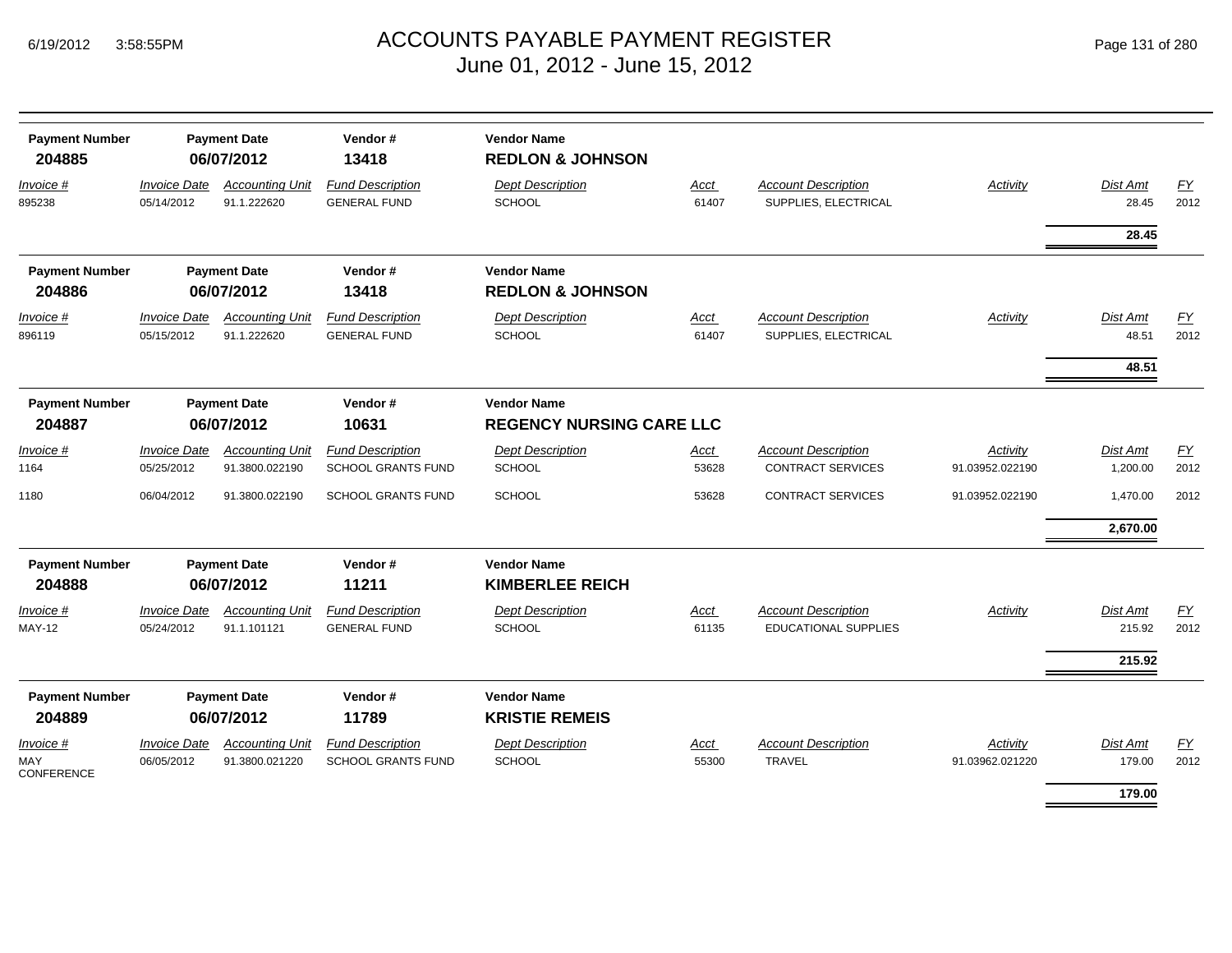| Page 132 of 280 |  |  |
|-----------------|--|--|
|                 |  |  |

| <b>Payment Number</b><br>204890 |                                          | <b>Payment Date</b><br>06/07/2012        | Vendor#<br>11683                                     | <b>Vendor Name</b><br><b>DENEEN ROBIE</b>             |               |                                                           |                             |                             |            |
|---------------------------------|------------------------------------------|------------------------------------------|------------------------------------------------------|-------------------------------------------------------|---------------|-----------------------------------------------------------|-----------------------------|-----------------------------|------------|
| Invoice #<br><b>EDU600</b>      | <b>Invoice Date</b><br>06/04/2012        | <b>Accounting Unit</b><br>91.1.991160    | <b>Fund Description</b><br><b>GENERAL FUND</b>       | <b>Dept Description</b><br><b>SCHOOL</b>              | Acct<br>52800 | <b>Account Description</b><br>EDUCATIONAL ASSISTANCE      | Activity                    | Dist Amt<br>2,649.60        | EY<br>2012 |
|                                 |                                          |                                          |                                                      |                                                       |               |                                                           |                             | 2,649.60                    |            |
| <b>Payment Number</b>           |                                          | <b>Payment Date</b>                      | Vendor#                                              | <b>Vendor Name</b>                                    |               |                                                           |                             |                             |            |
| 204891                          |                                          | 06/07/2012                               | 13460                                                | <b>SUSAN ROCCA</b>                                    |               |                                                           |                             |                             |            |
| Invoice #<br><b>JUN-12</b>      | <b>Invoice Date</b><br>06/06/2012        | <b>Accounting Unit</b><br>91.3800.231249 | <b>Fund Description</b><br><b>SCHOOL GRANTS FUND</b> | <b>Dept Description</b><br><b>SCHOOL</b>              | Acct<br>61135 | <b>Account Description</b><br><b>EDUCATIONAL SUPPLIES</b> | Activity<br>91.03762.231249 | <b>Dist Amt</b><br>39.99    | EY<br>2012 |
|                                 |                                          |                                          |                                                      |                                                       |               |                                                           |                             | 39.99                       |            |
| <b>Payment Number</b><br>204892 |                                          | <b>Payment Date</b><br>06/07/2012        | Vendor#<br>13479                                     | <b>Vendor Name</b><br><b>GEORGE ROY</b>               |               |                                                           |                             |                             |            |
| Invoice #<br>52112-06           | <i><b>Invoice Date</b></i><br>05/21/2012 | <b>Accounting Unit</b><br>91.1.061458    | <b>Fund Description</b><br><b>GENERAL FUND</b>       | <b>Dept Description</b><br><b>SCHOOL</b>              | Acct<br>55642 | <b>Account Description</b><br><b>GAME OFFICIALS</b>       | Activity                    | Dist Amt<br>60.00           | EY<br>2012 |
|                                 |                                          |                                          |                                                      |                                                       |               |                                                           |                             | 60.00                       |            |
| <b>Payment Number</b>           |                                          | <b>Payment Date</b>                      | Vendor#                                              | <b>Vendor Name</b>                                    |               | Payee Name                                                |                             |                             |            |
| 204893                          |                                          | 06/07/2012                               | 11017                                                | <b>S&amp;S WORLDWIDE</b>                              |               | <b>S &amp; S WORLDWIDE INC</b>                            |                             |                             |            |
| Invoice #<br>7282607            | <b>Invoice Date</b><br>04/06/2012        | <b>Accounting Unit</b><br>91.2222.991490 | <b>Fund Description</b><br>AFTER SCHOOL PROGRAM      | <b>Dept Description</b><br><b>SCHOOL</b>              | Acct<br>61299 | <b>Account Description</b><br>MISCELLANEOUS SUPPLIES      | Activity                    | <b>Dist Amt</b><br>1,292.35 | EY<br>2012 |
| 7292605                         | 04/17/2012                               | 91.2222.991490                           | AFTER SCHOOL PROGRAM                                 | <b>SCHOOL</b>                                         | 61299         | MISCELLANEOUS SUPPLIES                                    |                             | 49.99                       | 2012       |
|                                 |                                          |                                          |                                                      |                                                       |               |                                                           |                             | 1,342.34                    |            |
| <b>Payment Number</b><br>204894 |                                          | <b>Payment Date</b><br>06/07/2012        | Vendor#<br>13495                                     | <b>Vendor Name</b><br><b>SAFETY KLEEN SYSTEMS INC</b> |               |                                                           |                             |                             |            |
| $Invoice$ #                     | <b>Invoice Date</b>                      | <b>Accounting Unit</b>                   | <b>Fund Description</b>                              | <b>Dept Description</b>                               | Acct          | <b>Account Description</b>                                | Activity                    | Dist Amt                    | EY         |
| 57870651                        | 05/23/2012                               | 91.1.041300                              | <b>GENERAL FUND</b>                                  | <b>SCHOOL</b>                                         | 53628         | <b>CONTRACT SERVICES</b>                                  |                             | 492.38                      | 2012       |
|                                 |                                          |                                          |                                                      |                                                       |               |                                                           |                             | 492.38                      |            |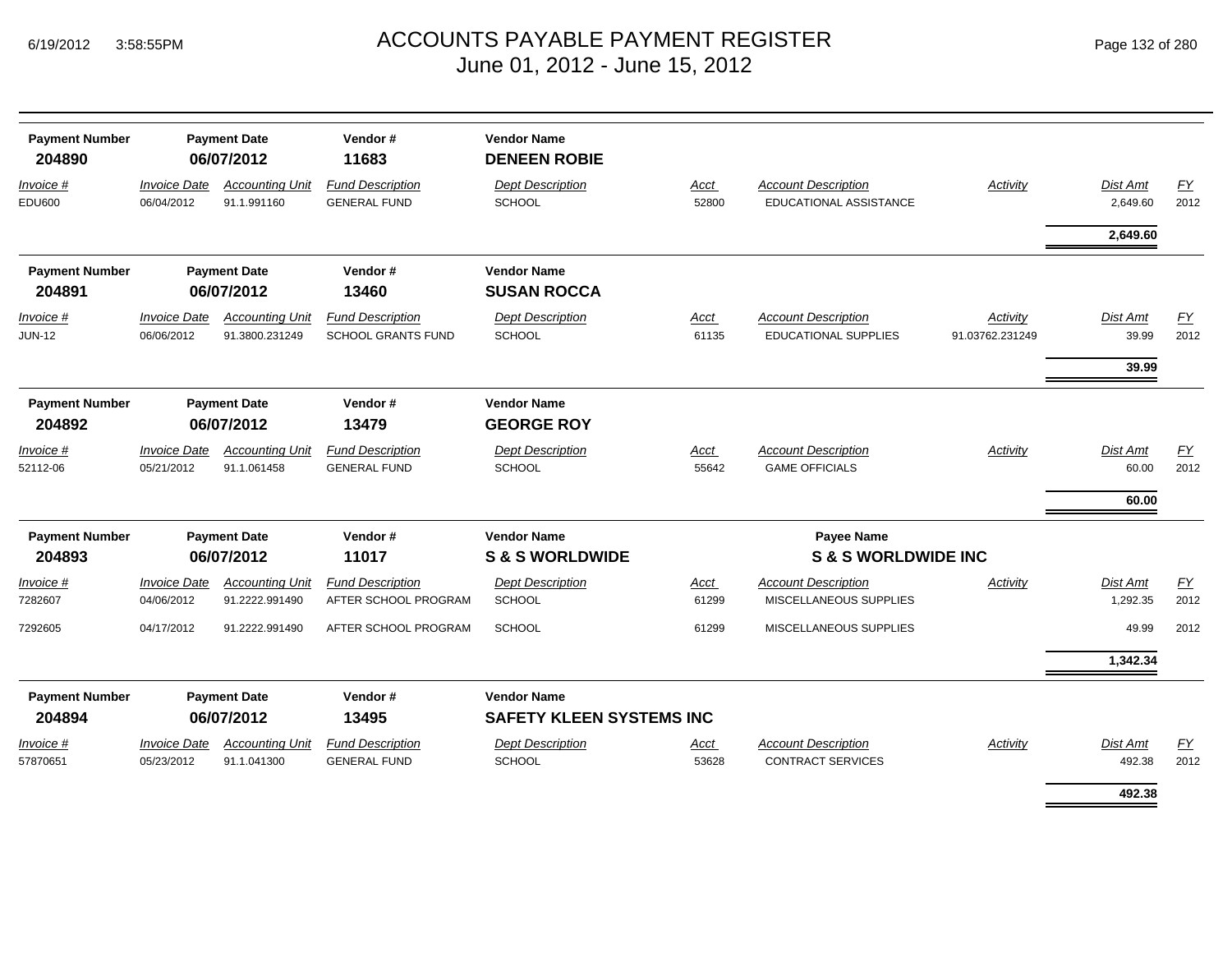| <b>Payment Number</b><br>204895 |                                          | <b>Payment Date</b><br>06/07/2012        | Vendor#<br>13501                                | <b>Vendor Name</b><br><b>SAM'S CLUB</b>  |               |                                                      |          |                    |                   |
|---------------------------------|------------------------------------------|------------------------------------------|-------------------------------------------------|------------------------------------------|---------------|------------------------------------------------------|----------|--------------------|-------------------|
| Invoice #<br>0413               | <i><b>Invoice Date</b></i><br>05/30/2012 | <b>Accounting Unit</b><br>91.2222.991490 | <b>Fund Description</b><br>AFTER SCHOOL PROGRAM | <b>Dept Description</b><br><b>SCHOOL</b> | Acct<br>61299 | <b>Account Description</b><br>MISCELLANEOUS SUPPLIES | Activity | Dist Amt<br>138.52 | <u>FY</u><br>2012 |
|                                 |                                          |                                          |                                                 |                                          |               |                                                      |          | 138.52             |                   |
| <b>Payment Number</b>           |                                          | <b>Payment Date</b>                      | Vendor#                                         | <b>Vendor Name</b>                       |               |                                                      |          |                    |                   |
| 204896                          |                                          | 06/07/2012                               | 13504                                           | <b>SANEL AUTO PARTS CO</b>               |               |                                                      |          |                    |                   |
| Invoice #                       | <b>Invoice Date</b>                      | <b>Accounting Unit</b>                   | <b>Fund Description</b>                         | <b>Dept Description</b>                  | Acct          | <b>Account Description</b>                           | Activity | <b>Dist Amt</b>    | EY                |
| 2KO7591                         | 03/20/2012                               | 91.1.222620                              | <b>GENERAL FUND</b>                             | <b>SCHOOL</b>                            | 54600         | <b>VEHICLE REPAIRS &amp;</b><br><b>MAINTENANCE</b>   |          | 6.50               | 2012              |
| 2LN0451                         | 05/03/2012                               | 91.1.222620                              | <b>GENERAL FUND</b>                             | <b>SCHOOL</b>                            | 54600         | <b>VEHICLE REPAIRS &amp;</b><br><b>MAINTENANCE</b>   |          | 3.12               | 2012              |
| 2KV4087                         | 04/02/2012                               | 91.1.222620                              | <b>GENERAL FUND</b>                             | <b>SCHOOL</b>                            | 54600         | <b>VEHICLE REPAIRS &amp;</b><br><b>MAINTENANCE</b>   |          | 8.30               | 2012              |
| 2KL3122                         | 03/13/2012                               | 91.1.222620                              | <b>GENERAL FUND</b>                             | <b>SCHOOL</b>                            | 54600         | <b>VEHICLE REPAIRS &amp;</b><br><b>MAINTENANCE</b>   |          | 16.08              | 2012              |
| 2KL2300                         | 03/13/2012                               | 91.1.222620                              | <b>GENERAL FUND</b>                             | <b>SCHOOL</b>                            | 54600         | <b>VEHICLE REPAIRS &amp;</b><br><b>MAINTENANCE</b>   |          | 9.58               | 2012              |
| 2KO9438                         | 03/20/2012                               | 91.1.222620                              | <b>GENERAL FUND</b>                             | <b>SCHOOL</b>                            | 54600         | <b>VEHICLE REPAIRS &amp;</b><br><b>MAINTENANCE</b>   |          | 10.27              | 2012              |
| 2KN8419                         | 03/19/2012                               | 91.1.222620                              | <b>GENERAL FUND</b>                             | <b>SCHOOL</b>                            | 54600         | <b>VEHICLE REPAIRS &amp;</b><br><b>MAINTENANCE</b>   |          | 8.00               | 2012              |
| 2KS9736                         | 03/27/2012                               | 91.1.222620                              | <b>GENERAL FUND</b>                             | <b>SCHOOL</b>                            | 54600         | <b>VEHICLE REPAIRS &amp;</b><br><b>MAINTENANCE</b>   |          | 13.60              | 2012              |
| 2LV4570                         | 05/18/2012                               | 91.1.222620                              | <b>GENERAL FUND</b>                             | <b>SCHOOL</b>                            | 54600         | <b>VEHICLE REPAIRS &amp;</b><br><b>MAINTENANCE</b>   |          | 28.82              | 2012              |
| 2LW8971                         | 05/22/2012                               | 91.1.222620                              | <b>GENERAL FUND</b>                             | <b>SCHOOL</b>                            | 54600         | <b>VEHICLE REPAIRS &amp;</b><br><b>MAINTENANCE</b>   |          | 13.84              | 2012              |
| 2KS6852                         | 03/27/2012                               | 91.1.222620                              | <b>GENERAL FUND</b>                             | <b>SCHOOL</b>                            | 54600         | <b>VEHICLE REPAIRS &amp;</b><br><b>MAINTENANCE</b>   |          | (5.13)             | 2012              |
| 2LL4108                         | 05/01/2012                               | 91.1.222620                              | <b>GENERAL FUND</b>                             | <b>SCHOOL</b>                            | 54600         | <b>VEHICLE REPAIRS &amp;</b><br><b>MAINTENANCE</b>   |          | (5.00)             | 2012              |
| 2LL4678                         | 05/01/2012                               | 91.1.222620                              | <b>GENERAL FUND</b>                             | <b>SCHOOL</b>                            | 54600         | <b>VEHICLE REPAIRS &amp;</b><br><b>MAINTENANCE</b>   |          | (41.99)            | 2012              |
|                                 |                                          |                                          |                                                 |                                          |               |                                                      |          | 65.99              |                   |
| <b>Payment Number</b>           |                                          | <b>Payment Date</b>                      | Vendor#                                         | <b>Vendor Name</b>                       |               | <b>Payee Name</b>                                    |          |                    |                   |
| 204897                          |                                          | 06/07/2012                               | 13508                                           | <b>SARGENT WELCH</b>                     |               | <b>VWR RECEIVABLES FUNDING LLC</b>                   |          |                    |                   |
| Invoice #                       | <b>Invoice Date</b>                      | <b>Accounting Unit</b>                   | <b>Fund Description</b>                         | <b>Dept Description</b>                  | Acct          | <b>Account Description</b>                           | Activity | <b>Dist Amt</b>    | <u>FY</u>         |
| 48971495                        | 04/23/2012                               | 91.1.031113                              | <b>GENERAL FUND</b>                             | <b>SCHOOL</b>                            | 61135         | EDUCATIONAL SUPPLIES                                 |          | 257.38             | 2012              |
| 48974204                        | 05/03/2012                               | 91.1.031113                              | <b>GENERAL FUND</b>                             | <b>SCHOOL</b>                            | 61135         | <b>EDUCATIONAL SUPPLIES</b>                          |          | 38.38              | 2012              |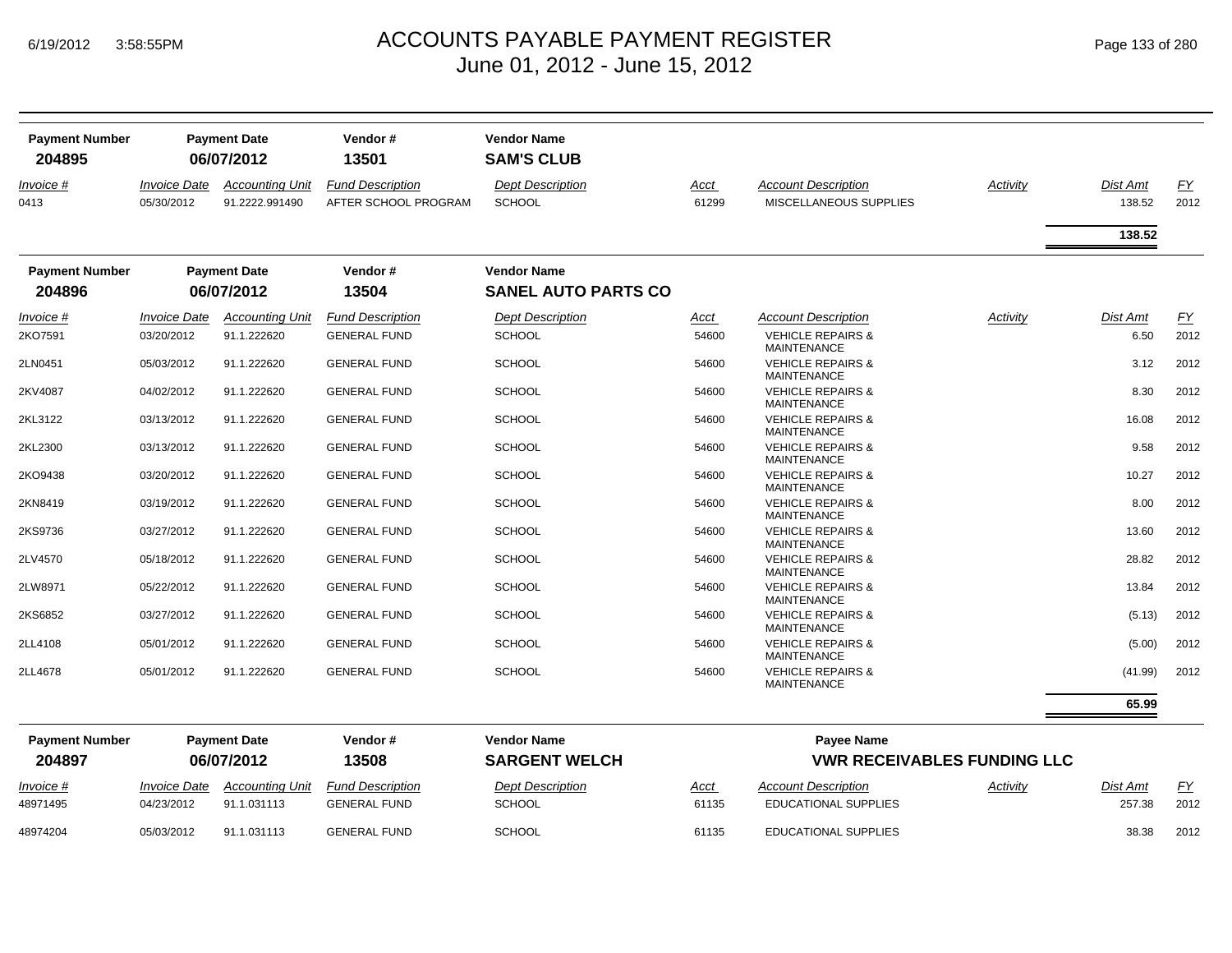|                                 |                                   |                                          |                                                |                                                        |                      |                                                           |                             | 295.76             |                          |
|---------------------------------|-----------------------------------|------------------------------------------|------------------------------------------------|--------------------------------------------------------|----------------------|-----------------------------------------------------------|-----------------------------|--------------------|--------------------------|
| <b>Payment Number</b><br>204898 |                                   | <b>Payment Date</b><br>06/07/2012        | Vendor#<br>13518                               | <b>Vendor Name</b><br><b>SCHOLASTIC BOOK CLUBS INC</b> |                      |                                                           |                             |                    |                          |
| Invoice #<br>48524437           | <b>Invoice Date</b><br>05/18/2012 | <b>Accounting Unit</b><br>91.3800.231241 | <b>Fund Description</b><br>SCHOOL GRANTS FUND  | <b>Dept Description</b><br>SCHOOL                      | Acct<br>61875        | <b>Account Description</b><br><b>BOOKS</b>                | Activity<br>91.03762.231241 | Dist Amt<br>43.70  | $\underline{FY}$<br>2012 |
|                                 |                                   |                                          |                                                |                                                        |                      |                                                           |                             | 43.70              |                          |
| <b>Payment Number</b><br>204899 |                                   | <b>Payment Date</b><br>06/07/2012        | Vendor#<br>13526                               | <b>Vendor Name</b><br><b>SCHOOL SPECIALTY</b>          |                      |                                                           |                             |                    |                          |
| Invoice #<br>208108181482       | <b>Invoice Date</b><br>05/15/2012 | <b>Accounting Unit</b><br>91.1.061160    | <b>Fund Description</b><br><b>GENERAL FUND</b> | <b>Dept Description</b><br><b>SCHOOL</b>               | <b>Acct</b><br>61135 | <b>Account Description</b><br><b>EDUCATIONAL SUPPLIES</b> | Activity                    | Dist Amt<br>244.16 | EY<br>2012               |
| 208108187453                    | 05/16/2012                        | 91.1.061160                              | <b>GENERAL FUND</b>                            | <b>SCHOOL</b>                                          | 61135                | <b>EDUCATIONAL SUPPLIES</b>                               |                             | 3,831.64           | 2012                     |
| 208108164684                    | 05/10/2012                        | 91.1.061160                              | <b>GENERAL FUND</b>                            | <b>SCHOOL</b>                                          | 61135                | <b>EDUCATIONAL SUPPLIES</b>                               |                             | 645.88             | 2012                     |
| 208108171131                    | 05/11/2012                        | 91.1.062410                              | <b>GENERAL FUND</b>                            | <b>SCHOOL</b>                                          | 61100                | OFFICE SUPPLIES                                           |                             | 975.73             | 2012                     |
| 2081081739629                   | 05/14/2012                        | 91.1.062410                              | <b>GENERAL FUND</b>                            | <b>SCHOOL</b>                                          | 61100                | OFFICE SUPPLIES                                           |                             | 26.24              | 2012                     |
| 208108187452                    | 05/16/2012                        | 91.1.131128                              | <b>GENERAL FUND</b>                            | <b>SCHOOL</b>                                          | 61135                | EDUCATIONAL SUPPLIES                                      |                             | 149.09             | 2012                     |
| 208108193280                    | 05/17/2012                        | 91.1.171119                              | <b>GENERAL FUND</b>                            | <b>SCHOOL</b>                                          | 61135                | EDUCATIONAL SUPPLIES                                      |                             | 18.32              | 2012                     |
| 208108193280                    | 05/17/2012                        | 91.1.171215                              | <b>GENERAL FUND</b>                            | SCHOOL                                                 | 61135                | EDUCATIONAL SUPPLIES                                      |                             | 15.37              | 2012                     |
| 208108181487                    | 05/15/2012                        | 91.1.181160                              | <b>GENERAL FUND</b>                            | <b>SCHOOL</b>                                          | 61135                | EDUCATIONAL SUPPLIES                                      |                             | 291.79             | 2012                     |
|                                 |                                   |                                          |                                                |                                                        |                      |                                                           |                             | 6,198.22           |                          |
| <b>Payment Number</b><br>204900 |                                   | <b>Payment Date</b><br>06/07/2012        | Vendor#<br>11079                               | <b>Vendor Name</b><br><b>GORDON R SCHUPMANN</b>        |                      |                                                           |                             |                    |                          |
| <u>Invoice #</u><br>52312-04    | <b>Invoice Date</b><br>05/23/2012 | <b>Accounting Unit</b><br>91.1.041428    | <b>Fund Description</b><br><b>GENERAL FUND</b> | <b>Dept Description</b><br><b>SCHOOL</b>               | <b>Acct</b><br>55642 | <b>Account Description</b><br><b>GAME OFFICIALS</b>       | Activity                    | Dist Amt<br>80.00  | $\underline{FY}$<br>2012 |
| 52312-05                        | 05/23/2012                        | 91.1.051431                              | <b>GENERAL FUND</b>                            | <b>SCHOOL</b>                                          | 55642                | <b>GAME OFFICIALS</b>                                     |                             | 60.00              | 2012                     |
|                                 |                                   |                                          |                                                |                                                        |                      |                                                           |                             | 140.00             |                          |
| <b>Payment Number</b><br>204901 |                                   | <b>Payment Date</b><br>06/07/2012        | Vendor#<br>13564                               | <b>Vendor Name</b><br>SHIFFLER EQUIPMENT SALES INC     |                      |                                                           |                             |                    |                          |
| Invoice #                       | <i><b>Invoice Date</b></i>        | <b>Accounting Unit</b>                   | <b>Fund Description</b>                        | <b>Dept Description</b>                                | Acct                 | <b>Account Description</b>                                | Activity                    | Dist Amt           | $\underline{FY}$         |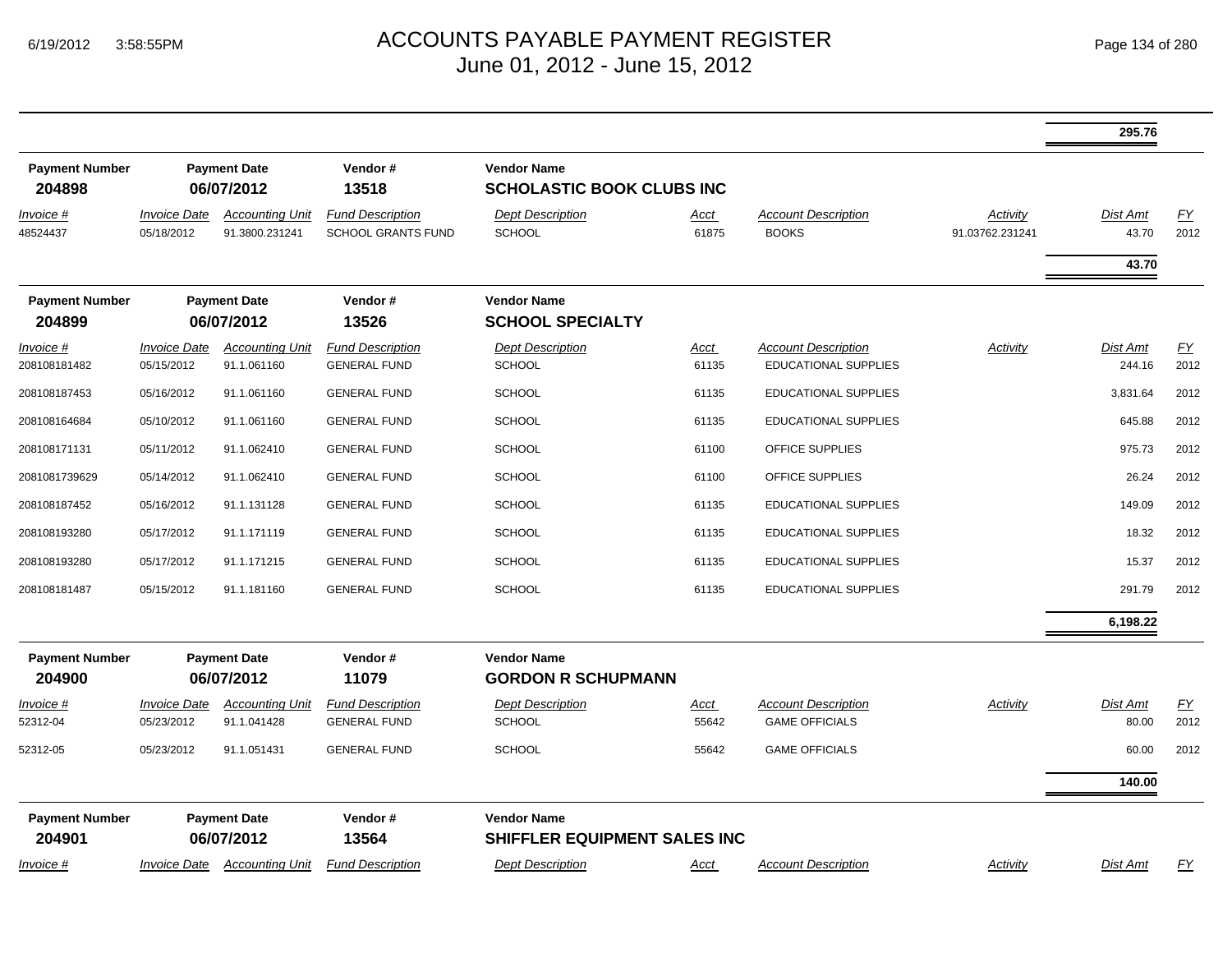| <b>Payment Number</b><br>204901     |                                   | <b>Payment Date</b><br>06/07/2012     | Vendor#<br>13564                               | <b>Vendor Name</b><br>SHIFFLER EQUIPMENT SALES INC   |                      |                                                                         |                 |                                   |                   |
|-------------------------------------|-----------------------------------|---------------------------------------|------------------------------------------------|------------------------------------------------------|----------------------|-------------------------------------------------------------------------|-----------------|-----------------------------------|-------------------|
| Invoice #<br>1214506000             | <b>Invoice Date</b><br>05/25/2012 | <b>Accounting Unit</b><br>91.1.222620 | <b>Fund Description</b><br><b>GENERAL FUND</b> | <b>Dept Description</b><br><b>SCHOOL</b>             | <u>Acct</u><br>61299 | <b>Account Description</b><br>MISCELLANEOUS SUPPLIES                    | <b>Activity</b> | Dist Amt<br>181.97                | EY<br>2012        |
|                                     |                                   |                                       |                                                |                                                      |                      |                                                                         |                 | 181.97                            |                   |
| <b>Payment Number</b><br>204902     |                                   | <b>Payment Date</b><br>06/07/2012     | Vendor#<br>11715                               | <b>Vendor Name</b><br><b>SIGMA-ALDRICH</b>           |                      |                                                                         |                 |                                   |                   |
| <u>Invoice #</u><br><b>JUNE-12</b>  | <b>Invoice Date</b><br>06/01/2012 | <b>Accounting Unit</b><br>91.1.041300 | <b>Fund Description</b><br><b>GENERAL FUND</b> | <b>Dept Description</b><br>SCHOOL                    | <b>Acct</b><br>61135 | <b>Account Description</b><br><b>EDUCATIONAL SUPPLIES</b>               | <b>Activity</b> | Dist Amt<br>336.65                | <u>FY</u><br>2012 |
| <b>Payment Number</b><br>204903     |                                   | <b>Payment Date</b><br>06/07/2012     | Vendor#<br>11767                               | <b>Vendor Name</b><br><b>LAUREN SMITH</b>            |                      |                                                                         |                 | 336.65                            |                   |
| Invoice #<br>PV-051512              | <b>Invoice Date</b><br>06/05/2012 | <b>Accounting Unit</b><br>91.1.102410 | <b>Fund Description</b><br><b>GENERAL FUND</b> | <b>Dept Description</b><br><b>SCHOOL</b>             | Acct<br>55400        | <b>Account Description</b><br><b>CONFERENCES AND</b><br><b>SEMINARS</b> | Activity        | Dist Amt<br>50.00                 | EY<br>2012        |
|                                     |                                   |                                       |                                                |                                                      |                      |                                                                         |                 | 50.00                             |                   |
| <b>Payment Number</b><br>204904     |                                   | <b>Payment Date</b><br>06/07/2012     | Vendor#<br>11080                               | <b>Vendor Name</b><br><b>RUSSELL SMITH</b>           |                      |                                                                         |                 |                                   |                   |
| Invoice #<br>52412-03               | <b>Invoice Date</b><br>05/24/2012 | <b>Accounting Unit</b><br>91.1.031428 | <b>Fund Description</b><br><b>GENERAL FUND</b> | <b>Dept Description</b><br><b>SCHOOL</b>             | <u>Acct</u><br>55642 | <b>Account Description</b><br><b>GAME OFFICIALS</b>                     | <b>Activity</b> | <b>Dist Amt</b><br>60.00<br>60.00 | EY<br>2012        |
| <b>Payment Number</b><br>204905     |                                   | <b>Payment Date</b><br>06/07/2012     | Vendor#<br>13626                               | <b>Vendor Name</b><br><b>SPRINT</b>                  |                      |                                                                         |                 |                                   |                   |
| <u>Invoice #</u><br>MAY12-635426250 | <b>Invoice Date</b><br>05/25/2012 | <b>Accounting Unit</b><br>91.1.012621 | <b>Fund Description</b><br><b>GENERAL FUND</b> | <b>Dept Description</b><br><b>SCHOOL</b>             | <u>Acct</u><br>55109 | <b>Account Description</b><br>TELEPHONE-VOICE                           | <b>Activity</b> | <b>Dist Amt</b><br>13.09          | EY<br>2012        |
|                                     |                                   |                                       |                                                |                                                      |                      |                                                                         |                 | 13.09                             |                   |
| <b>Payment Number</b><br>204906     |                                   | <b>Payment Date</b><br>06/07/2012     | Vendor#<br>13643                               | <b>Vendor Name</b><br><b>STANLEY ELEVATOR CO INC</b> |                      |                                                                         |                 |                                   |                   |
| Invoice #                           |                                   | Invoice Date Accounting Unit          | <b>Fund Description</b>                        | <b>Dept Description</b>                              | Acct                 | <b>Account Description</b>                                              | Activity        | <b>Dist Amt</b>                   | FY                |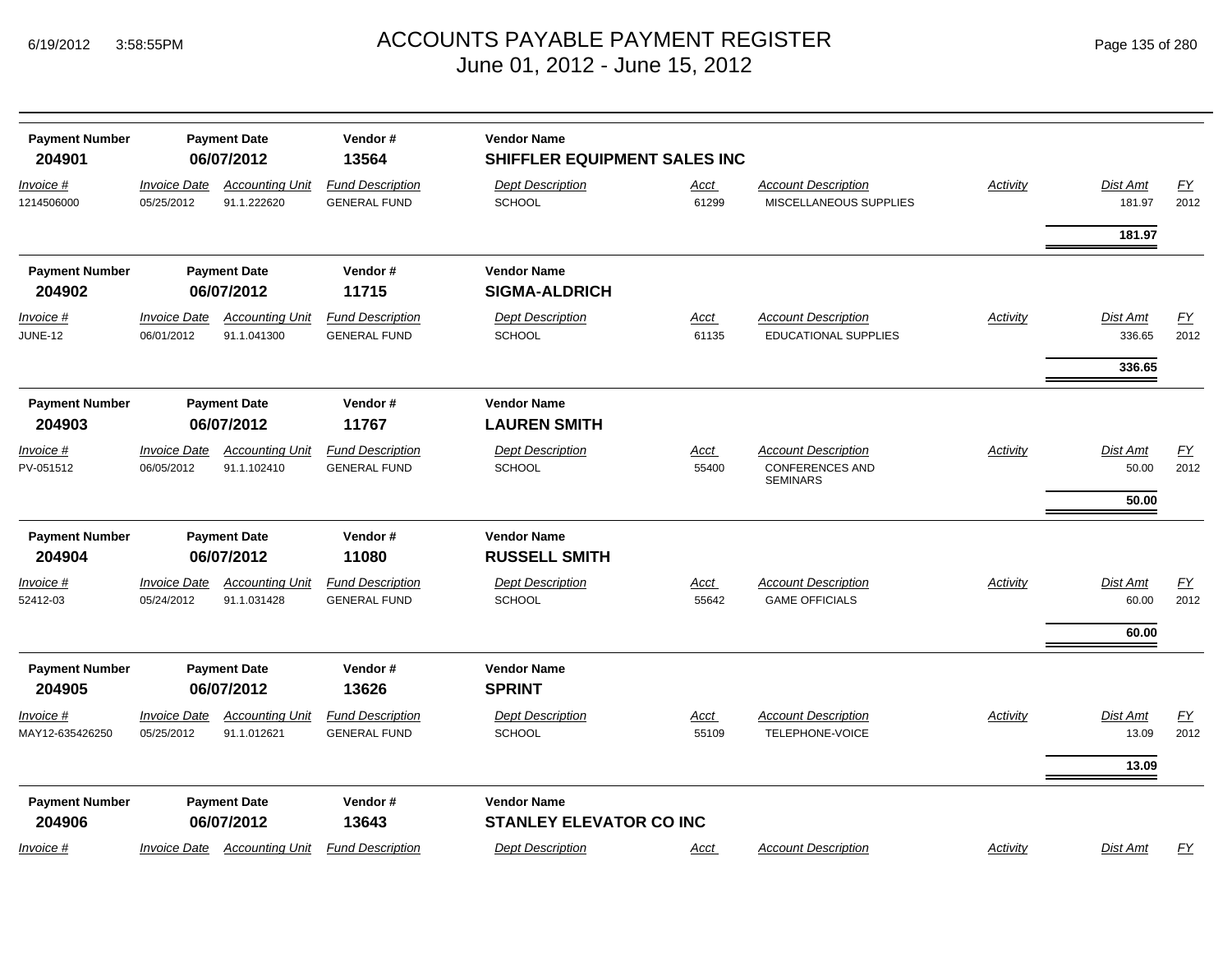| <b>Payment Number</b><br>204906 |                                   | <b>Payment Date</b><br>06/07/2012     | Vendor#<br>13643                               | <b>Vendor Name</b><br><b>STANLEY ELEVATOR CO INC</b>    |                      |                                                        |                 |                      |                          |
|---------------------------------|-----------------------------------|---------------------------------------|------------------------------------------------|---------------------------------------------------------|----------------------|--------------------------------------------------------|-----------------|----------------------|--------------------------|
| <u>Invoice #</u><br>13643       | <b>Invoice Date</b><br>04/18/2012 | <b>Accounting Unit</b><br>91.1.222620 | <b>Fund Description</b><br><b>GENERAL FUND</b> | <b>Dept Description</b><br><b>SCHOOL</b>                | <u>Acct</u><br>53628 | <b>Account Description</b><br><b>CONTRACT SERVICES</b> | <b>Activity</b> | Dist Amt<br>498.00   | EY<br>2012               |
| 185759                          | 04/03/2012                        | 91.1.222620                           | <b>GENERAL FUND</b>                            | <b>SCHOOL</b>                                           | 53628                | <b>CONTRACT SERVICES</b>                               |                 | 249.00               | 2012                     |
| 186156                          | 04/20/2012                        | 91.1.222620                           | <b>GENERAL FUND</b>                            | <b>SCHOOL</b>                                           | 53628                | CONTRACT SERVICES                                      |                 | 249.00               | 2012                     |
| 187962                          | 05/17/2012                        | 91.1.222620                           | <b>GENERAL FUND</b>                            | <b>SCHOOL</b>                                           | 53628                | <b>CONTRACT SERVICES</b>                               |                 | 498.00               | 2012                     |
|                                 |                                   |                                       |                                                |                                                         |                      |                                                        |                 | 1,494.00             |                          |
| <b>Payment Number</b><br>204907 |                                   | <b>Payment Date</b><br>06/07/2012     | Vendor#<br>11963                               | <b>Vendor Name</b><br><b>STAPLES BUSINESS ADVANTAGE</b> |                      |                                                        |                 |                      |                          |
| Invoice #<br>3174884693         | <b>Invoice Date</b><br>05/18/2012 | <b>Accounting Unit</b><br>91.1.012320 | <b>Fund Description</b><br><b>GENERAL FUND</b> | <b>Dept Description</b><br><b>SCHOOL</b>                | <b>Acct</b><br>61100 | <b>Account Description</b><br>OFFICE SUPPLIES          | Activity        | Dist Amt<br>(317.45) | $\underline{FY}$<br>2012 |
| 3174848058                      | 05/17/2012                        | 91.1.012320                           | <b>GENERAL FUND</b>                            | <b>SCHOOL</b>                                           | 61100                | OFFICE SUPPLIES                                        |                 | (16.85)              | 2012                     |
| 3174848058                      | 05/17/2012                        | 91.1.012320                           | <b>GENERAL FUND</b>                            | <b>SCHOOL</b>                                           | 61100                | OFFICE SUPPLIES                                        |                 | 561.69               | 2012                     |
| 3174848057                      | 05/17/2012                        | 91.1.012320                           | <b>GENERAL FUND</b>                            | <b>SCHOOL</b>                                           | 61100                | OFFICE SUPPLIES                                        |                 | 141.31               | 2012                     |
| 3174822318                      | 05/16/2012                        | 91.1.012320                           | <b>GENERAL FUND</b>                            | <b>SCHOOL</b>                                           | 61100                | OFFICE SUPPLIES                                        |                 | 5.00                 | 2012                     |
| 3174822318                      | 05/16/2012                        | 91.1.012320                           | <b>GENERAL FUND</b>                            | <b>SCHOOL</b>                                           | 61100                | OFFICE SUPPLIES                                        |                 | 26.89                | 2012                     |
| 3174786443                      | 05/15/2012                        | 91.1.041300                           | <b>GENERAL FUND</b>                            | <b>SCHOOL</b>                                           | 61135                | <b>EDUCATIONAL SUPPLIES</b>                            |                 | 40.53                | 2012                     |
| 3174753686                      | 05/12/2012                        | 91.1.071160                           | <b>GENERAL FUND</b>                            | <b>SCHOOL</b>                                           | 61135                | <b>EDUCATIONAL SUPPLIES</b>                            |                 | 49.98                | 2012                     |
| 3174786442                      | 05/15/2012                        | 91.1.201124                           | <b>GENERAL FUND</b>                            | <b>SCHOOL</b>                                           | 61135                | <b>EDUCATIONAL SUPPLIES</b>                            |                 | 90.20                | 2012                     |
| 3174822322                      | 05/16/2012                        | 91.1.161210                           | <b>GENERAL FUND</b>                            | <b>SCHOOL</b>                                           | 61135                | <b>EDUCATIONAL SUPPLIES</b>                            |                 | 125.42               | 2012                     |
| 3174848061                      | 05/17/2012                        | 91.1.172220                           | <b>GENERAL FUND</b>                            | <b>SCHOOL</b>                                           | 61135                | <b>EDUCATIONAL SUPPLIES</b>                            |                 | 5.00                 | 2012                     |
| 3174848061                      | 05/17/2012                        | 91.1.172220                           | <b>GENERAL FUND</b>                            | <b>SCHOOL</b>                                           | 61135                | <b>EDUCATIONAL SUPPLIES</b>                            |                 | 28.79                | 2012                     |
| 3174786441                      | 05/15/2012                        | 91.1.181160                           | <b>GENERAL FUND</b>                            | <b>SCHOOL</b>                                           | 61135                | <b>EDUCATIONAL SUPPLIES</b>                            |                 | (6.32)               | 2012                     |
| 3174786441                      | 05/15/2012                        | 91.1.181160                           | <b>GENERAL FUND</b>                            | <b>SCHOOL</b>                                           | 61135                | <b>EDUCATIONAL SUPPLIES</b>                            |                 | 210.62               | 2012                     |
| 3174884695                      | 05/18/2012                        | 91.1.182410                           | <b>GENERAL FUND</b>                            | <b>SCHOOL</b>                                           | 61100                | OFFICE SUPPLIES                                        |                 | 117.16               | 2012                     |
| 3174786440                      | 05/15/2012                        | 91.1.191160                           | <b>GENERAL FUND</b>                            | <b>SCHOOL</b>                                           | 61135                | EDUCATIONAL SUPPLIES                                   |                 | 29.84                | 2012                     |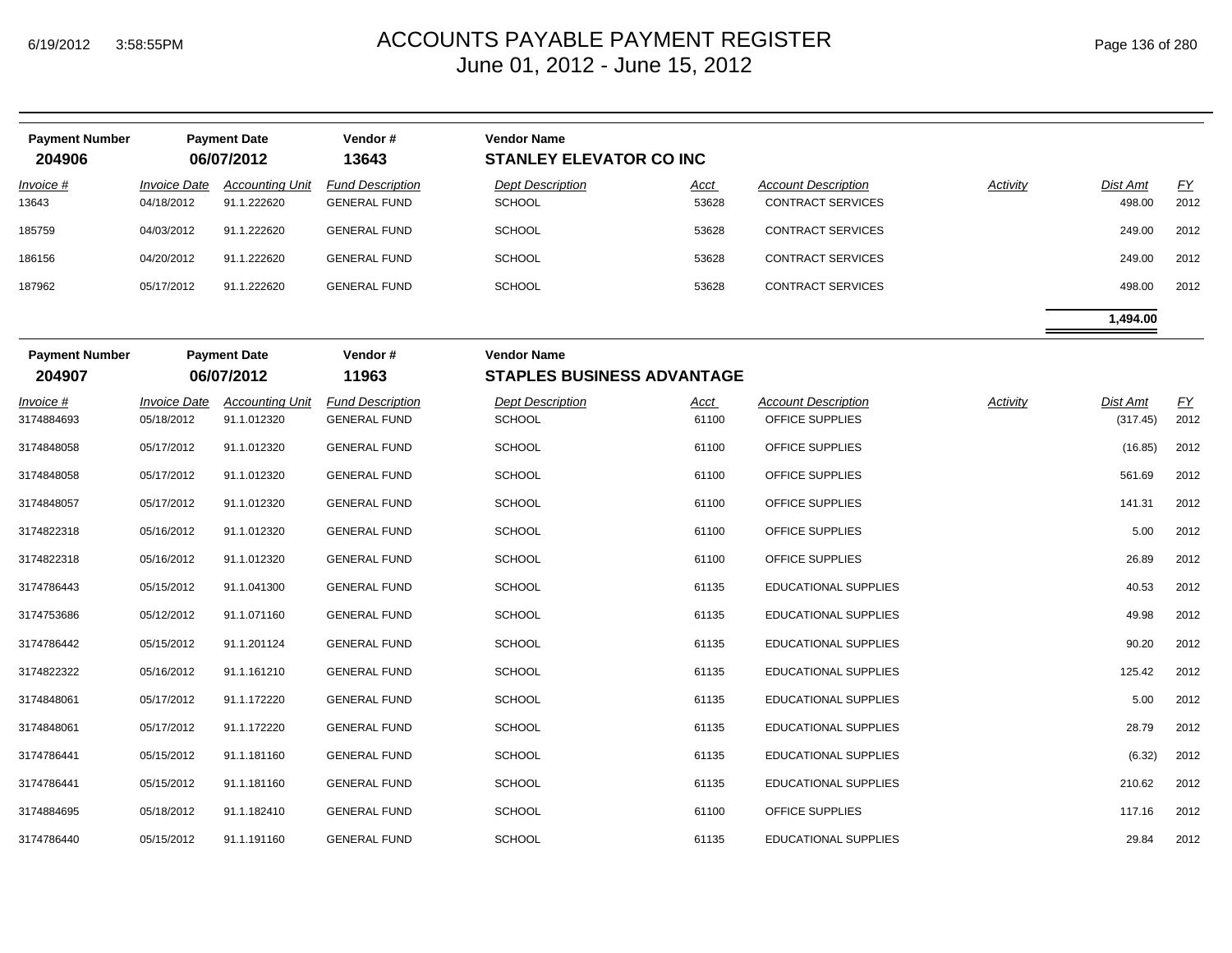| <b>Payment Number</b><br>204907 |                                   | <b>Payment Date</b><br>06/07/2012     | Vendor#<br>11963                               | <b>Vendor Name</b><br><b>STAPLES BUSINESS ADVANTAGE</b>   |                      |                                                        |                 |                             |            |
|---------------------------------|-----------------------------------|---------------------------------------|------------------------------------------------|-----------------------------------------------------------|----------------------|--------------------------------------------------------|-----------------|-----------------------------|------------|
| Invoice #<br>3174848060         | <b>Invoice Date</b><br>05/17/2012 | <b>Accounting Unit</b><br>91.1.172410 | <b>Fund Description</b><br><b>GENERAL FUND</b> | <b>Dept Description</b><br>SCHOOL                         | Acct<br>61100        | <b>Account Description</b><br>OFFICE SUPPLIES          | Activity        | <b>Dist Amt</b><br>88.21    | EY<br>2012 |
| 3174848059                      | 05/17/2012                        | 91.1.172410                           | <b>GENERAL FUND</b>                            | <b>SCHOOL</b>                                             | 61100                | OFFICE SUPPLIES                                        |                 | 5.00                        | 2012       |
| 3174848059                      | 05/17/2012                        | 91.1.172410                           | <b>GENERAL FUND</b>                            | <b>SCHOOL</b>                                             | 61100                | OFFICE SUPPLIES                                        |                 | 27.92                       | 2012       |
| 3174884697                      | 05/18/2012                        | 91.3800.231240                        | <b>SCHOOL GRANTS FUND</b>                      | SCHOOL                                                    | 61135                | EDUCATIONAL SUPPLIES                                   | 91.03762.231240 | 61.18                       | 2012       |
| 3174884698                      | 05/18/2012                        | 91.3800.231240                        | <b>SCHOOL GRANTS FUND</b>                      | SCHOOL                                                    | 61135                | <b>EDUCATIONAL SUPPLIES</b>                            | 91.03762.231240 | 17.06                       | 2012       |
| 3174753687                      | 05/12/2012                        | 91.3800.231249                        | <b>SCHOOL GRANTS FUND</b>                      | <b>SCHOOL</b>                                             | 61135                | EDUCATIONAL SUPPLIES                                   | 91.03762.231249 | 18.21                       | 2012       |
| 3174753688                      | 05/12/2012                        | 91.3800.231249                        | <b>SCHOOL GRANTS FUND</b>                      | <b>SCHOOL</b>                                             | 61135                | EDUCATIONAL SUPPLIES                                   | 91.03762.231249 | 74.90                       | 2012       |
| 3074560066                      | 05/11/2012                        | 91.2100.993120                        | <b>FOOD SERVICES</b>                           | SCHOOL                                                    | 61100                | OFFICE SUPPLIES                                        |                 | 71.97                       | 2012       |
| 3174822321                      | 05/16/2012                        | 91.2100.993120                        | <b>FOOD SERVICES</b>                           | SCHOOL                                                    | 61100                | OFFICE SUPPLIES                                        |                 | 140.89                      | 2012       |
|                                 |                                   |                                       |                                                |                                                           |                      |                                                        |                 | 1,597.15                    |            |
| <b>Payment Number</b><br>204908 |                                   | <b>Payment Date</b><br>06/07/2012     | Vendor#<br>13648                               | <b>Vendor Name</b><br><b>STATE OF NH CRIMINAL RECORDS</b> |                      |                                                        |                 |                             |            |
| Invoice #<br><b>JUN-12</b>      | <b>Invoice Date</b><br>06/05/2012 | <b>Accounting Unit</b><br>91.1.012320 | <b>Fund Description</b><br><b>GENERAL FUND</b> | <b>Dept Description</b><br>SCHOOL                         | Acct<br>53628        | <b>Account Description</b><br><b>CONTRACT SERVICES</b> | <b>Activity</b> | <b>Dist Amt</b><br>360.50   | EY<br>2012 |
| MAY-12R                         | 05/15/2012                        | 91.1.012320                           | <b>GENERAL FUND</b>                            | <b>SCHOOL</b>                                             | 53628                | <b>CONTRACT SERVICES</b>                               |                 | 997.50                      | 2012       |
| $F/P-R$                         | 04/19/2012                        | 91.2222.991490                        | AFTER SCHOOL PROGRAM                           | <b>SCHOOL</b>                                             | 53614                | PUPIL SUPPORT SERVICES                                 |                 | 55.25                       | 2012       |
|                                 |                                   |                                       |                                                |                                                           |                      |                                                        |                 | 1,413.25                    |            |
| <b>Payment Number</b><br>204909 |                                   | <b>Payment Date</b><br>06/07/2012     | Vendor#<br>13691                               | <b>Vendor Name</b><br><b>SURPLUS OFFICE EQUIPMENT INC</b> |                      | <b>Payee Name</b><br>OFFICE ALTERNATIVES LLC           |                 |                             |            |
| Invoice #<br>C20979             | <b>Invoice Date</b><br>05/31/2012 | <b>Accounting Unit</b><br>91.1.012320 | <b>Fund Description</b><br><b>GENERAL FUND</b> | <b>Dept Description</b><br>SCHOOL                         | <b>Acct</b><br>61100 | <b>Account Description</b><br>OFFICE SUPPLIES          | Activity        | <b>Dist Amt</b><br>(379.00) | EY<br>2012 |
| 20979                           | 04/06/2012                        | 91.1.012320                           | <b>GENERAL FUND</b>                            | <b>SCHOOL</b>                                             | 61100                | OFFICE SUPPLIES                                        |                 | 758.00                      | 2012       |
|                                 |                                   |                                       |                                                |                                                           |                      |                                                        |                 | 379.00                      |            |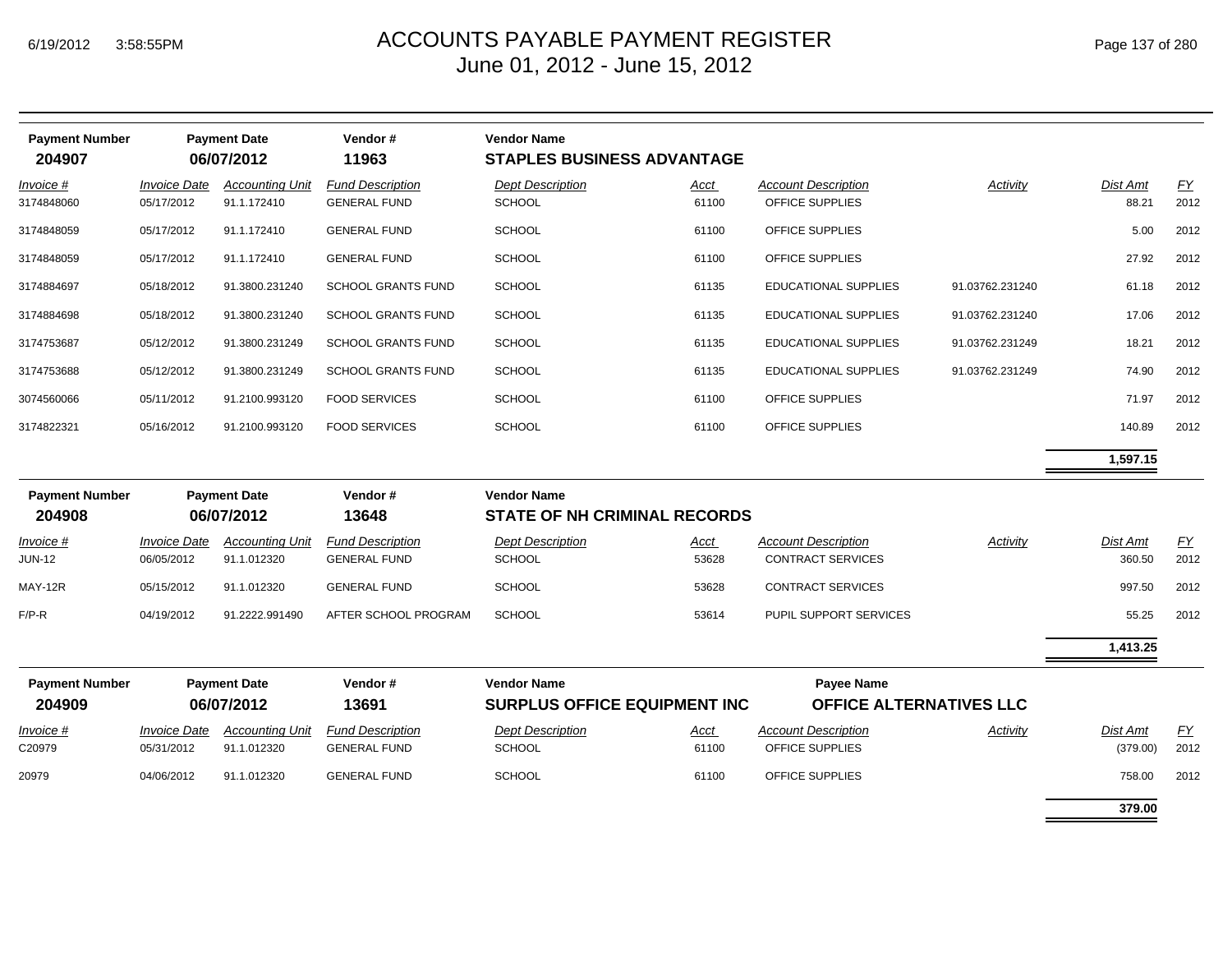| <b>Payment Number</b>           |                                   | <b>Payment Date</b>                      | Vendor#                                              | <b>Vendor Name</b>                                     |               |                                                                             |                             |                           |                   |
|---------------------------------|-----------------------------------|------------------------------------------|------------------------------------------------------|--------------------------------------------------------|---------------|-----------------------------------------------------------------------------|-----------------------------|---------------------------|-------------------|
| 204910                          |                                   | 06/07/2012                               | 11564                                                | <b>TELEPHONE NETWORK TECHNOLOGIES</b>                  |               |                                                                             |                             |                           |                   |
| Invoice #<br>55112              | <b>Invoice Date</b><br>05/30/2012 | <b>Accounting Unit</b><br>91.1.222620    | <b>Fund Description</b><br><b>GENERAL FUND</b>       | <b>Dept Description</b><br><b>SCHOOL</b>               | Acct<br>54280 | <b>Account Description</b><br><b>BUILDING/GROUNDS</b><br><b>MAINTENANCE</b> | Activity                    | <b>Dist Amt</b><br>127.50 | EY<br>2012        |
|                                 |                                   |                                          |                                                      |                                                        |               |                                                                             |                             | 127.50                    |                   |
| <b>Payment Number</b>           |                                   | <b>Payment Date</b>                      | Vendor#                                              | <b>Vendor Name</b>                                     |               |                                                                             |                             |                           |                   |
| 204911                          |                                   | 06/07/2012                               | 13721                                                | <b>TERMINIX</b>                                        |               |                                                                             |                             |                           |                   |
| <i>Invoice</i> #<br>314347743   | <b>Invoice Date</b><br>04/23/2012 | <b>Accounting Unit</b><br>91.1.222620    | <b>Fund Description</b><br><b>GENERAL FUND</b>       | <b>Dept Description</b><br><b>SCHOOL</b>               | Acct<br>53628 | <b>Account Description</b><br><b>CONTRACT SERVICES</b>                      | Activity                    | <b>Dist Amt</b><br>75.00  | <u>FY</u><br>2012 |
| 314535627                       | 05/08/2012                        | 91.1.222620                              | <b>GENERAL FUND</b>                                  | <b>SCHOOL</b>                                          | 53628         | <b>CONTRACT SERVICES</b>                                                    |                             | 15.00                     | 2012              |
|                                 |                                   |                                          |                                                      |                                                        |               |                                                                             |                             | 90.00                     |                   |
| <b>Payment Number</b><br>204912 |                                   | <b>Payment Date</b><br>06/07/2012        | Vendor#<br>11765                                     | <b>Vendor Name</b><br><b>JENNIFER THOMAS</b>           |               |                                                                             |                             |                           |                   |
| Invoice #                       | <b>Invoice Date</b>               | <b>Accounting Unit</b>                   | <b>Fund Description</b>                              | <b>Dept Description</b>                                | Acct          | <b>Account Description</b>                                                  | <b>Activity</b>             | Dist Amt                  | $\underline{FY}$  |
| <b>MAY-12</b>                   | 05/30/2012                        | 91.1.101160                              | <b>GENERAL FUND</b>                                  | <b>SCHOOL</b>                                          | 61135         | <b>EDUCATIONAL SUPPLIES</b>                                                 |                             | 57.86                     | 2012              |
|                                 |                                   |                                          |                                                      |                                                        |               |                                                                             |                             | 57.86                     |                   |
| <b>Payment Number</b>           |                                   | <b>Payment Date</b>                      | Vendor#                                              | <b>Vendor Name</b>                                     |               |                                                                             |                             |                           |                   |
| 204913                          |                                   | 06/07/2012                               | 11507                                                | <b>TRIM &amp; TASSELS</b>                              |               |                                                                             |                             |                           |                   |
| Invoice #<br>80078              | <b>Invoice Date</b><br>05/16/2012 | <b>Accounting Unit</b><br>91.3800.042210 | <b>Fund Description</b><br><b>SCHOOL GRANTS FUND</b> | <b>Dept Description</b><br><b>SCHOOL</b>               | Acct<br>53400 | <b>Account Description</b><br><b>MARKETING &amp; PROMOTION</b>              | Activity<br>91.03902.042210 | Dist Amt<br>1,030.80      | EY<br>2012        |
|                                 |                                   |                                          |                                                      |                                                        |               |                                                                             |                             | 1,030.80                  |                   |
|                                 |                                   |                                          |                                                      |                                                        |               |                                                                             |                             |                           |                   |
| <b>Payment Number</b><br>204914 |                                   | <b>Payment Date</b><br>06/07/2012        | Vendor#<br>13800                                     | <b>Vendor Name</b><br><b>UNITED MACHINE REPAIR INC</b> |               |                                                                             |                             |                           |                   |
| Invoice #                       | <b>Invoice Date</b>               | <b>Accounting Unit</b>                   | <b>Fund Description</b>                              | <b>Dept Description</b>                                | Acct          | <b>Account Description</b>                                                  | Activity                    | <b>Dist Amt</b>           | FY                |
| 1203                            | 05/25/2012                        | 91.1.041300                              | <b>GENERAL FUND</b>                                  | <b>SCHOOL</b>                                          | 54487         | <b>EQUIPMENT REPAIRS &amp;</b><br><b>MAINTENANCE</b>                        |                             | 881.90                    | 2012              |
| 1204                            | 05/25/2012                        | 91.1.041300                              | <b>GENERAL FUND</b>                                  | <b>SCHOOL</b>                                          | 54487         | <b>EQUIPMENT REPAIRS &amp;</b><br><b>MAINTENANCE</b>                        |                             | 1,032.00                  | 2012              |
| 1205                            | 05/25/2012                        | 91.1.041300                              | <b>GENERAL FUND</b>                                  | <b>SCHOOL</b>                                          | 54487         | <b>EQUIPMENT REPAIRS &amp;</b><br><b>MAINTENANCE</b>                        |                             | 814.64                    | 2012              |
|                                 |                                   |                                          |                                                      |                                                        |               |                                                                             |                             | 2,728.54                  |                   |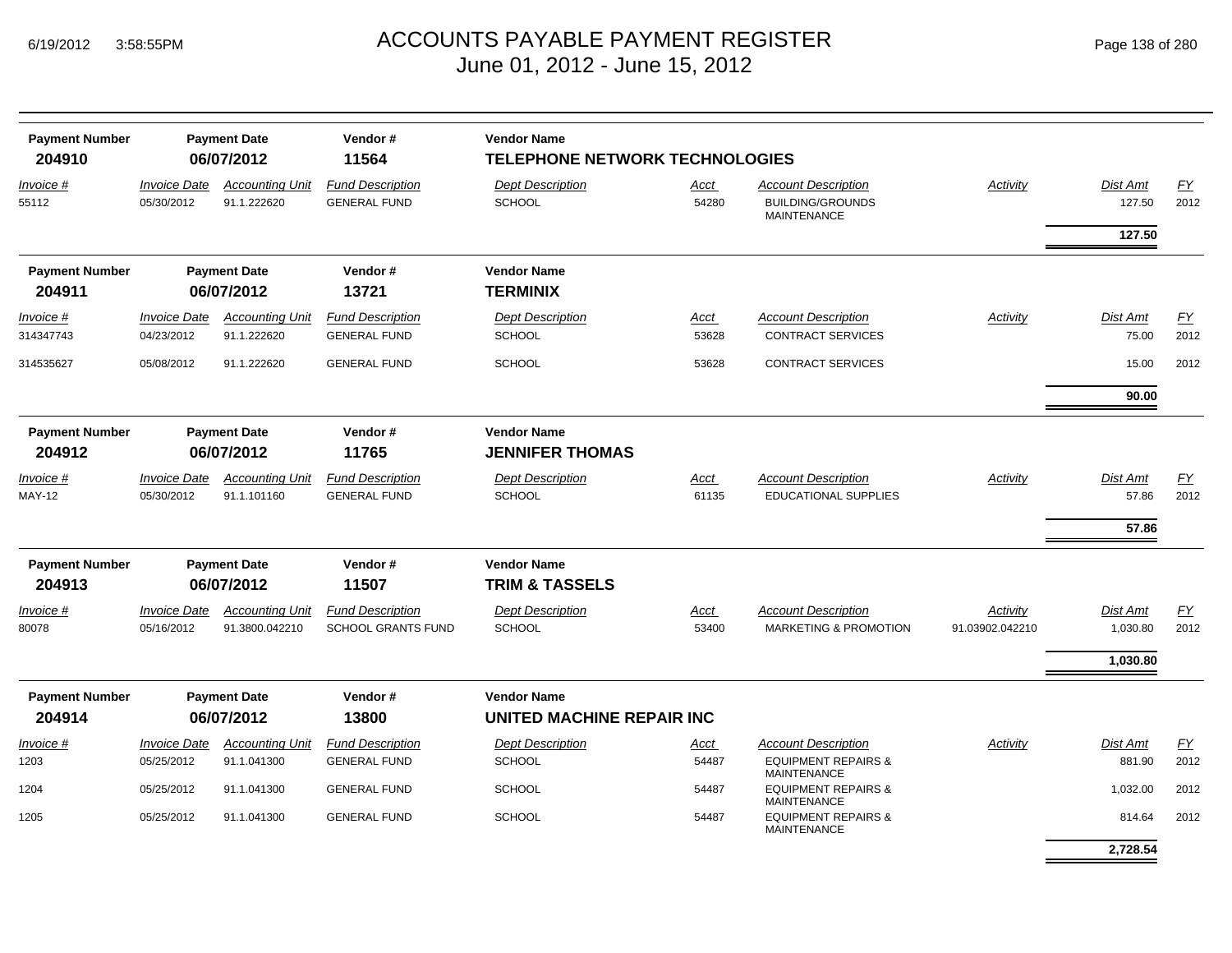| <b>Payment Number</b><br><b>Payment Date</b><br>06/07/2012<br>204915 |                                   |                                          | Vendor#<br>10992                                  | <b>Vendor Name</b><br>UNIVERSITY CAP & GOWN INC |               | <b>Payee Name</b><br><b>ACADEMUS CAP AND GOWN CO</b> |          |                      |            |
|----------------------------------------------------------------------|-----------------------------------|------------------------------------------|---------------------------------------------------|-------------------------------------------------|---------------|------------------------------------------------------|----------|----------------------|------------|
| Invoice #<br>216691                                                  | <b>Invoice Date</b><br>05/15/2012 | <b>Accounting Unit</b><br>91.2207.991600 | <b>Fund Description</b><br>ADULT ED/CONTINUING ED | <b>Dept Description</b><br><b>SCHOOL</b>        | Acct<br>61135 | <b>Account Description</b><br>EDUCATIONAL SUPPLIES   | Activity | Dist Amt<br>1,008.00 | EY<br>2012 |
|                                                                      |                                   |                                          |                                                   |                                                 |               |                                                      |          | 1,008.00             |            |
| <b>Payment Number</b>                                                |                                   | <b>Payment Date</b>                      | Vendor#                                           | <b>Vendor Name</b>                              |               | Payee Name                                           |          |                      |            |
| 204916                                                               |                                   | 06/07/2012                               | 12122                                             | <b>US POSTAL SERVICES</b>                       |               | <b>US POSTAL SERVICE</b>                             |          |                      |            |
| Invoice #                                                            | <b>Invoice Date</b>               | <b>Accounting Unit</b>                   | <b>Fund Description</b>                           | <b>Dept Description</b>                         | Acct          | <b>Account Description</b>                           | Activity | Dist Amt             | EY         |
| <b>JUNE-12</b>                                                       | 06/03/2012                        | 91.1.201160                              | <b>GENERAL FUND</b>                               | <b>SCHOOL</b>                                   | 55607         | POSTAGE & DELIVERY                                   |          | 150.00               | 2012       |
|                                                                      |                                   |                                          |                                                   |                                                 |               |                                                      |          | 150.00               |            |
| <b>Payment Number</b>                                                |                                   | <b>Payment Date</b>                      | Vendor#                                           | <b>Vendor Name</b>                              |               | <b>Payee Name</b>                                    |          |                      |            |
| 204917                                                               | 06/07/2012                        |                                          | 12122                                             | <b>US POSTAL SERVICES</b>                       |               | <b>US POSTAL SERVICE</b>                             |          |                      |            |
| Invoice #                                                            | <b>Invoice Date</b>               | <b>Accounting Unit</b>                   | <b>Fund Description</b>                           | <b>Dept Description</b>                         | <u>Acct</u>   | <b>Account Description</b>                           | Activity | Dist Amt             | EY         |
| <b>JUN-12</b>                                                        | 06/01/2012                        | 91.1.101160                              | <b>GENERAL FUND</b>                               | <b>SCHOOL</b>                                   | 55607         | POSTAGE & DELIVERY                                   |          | 269.20               | 2012       |
|                                                                      |                                   |                                          |                                                   |                                                 |               |                                                      |          | 269.20               |            |
| <b>Payment Number</b>                                                |                                   | <b>Payment Date</b>                      | Vendor#                                           | <b>Vendor Name</b>                              |               |                                                      |          |                      |            |
| 204918                                                               | 06/07/2012                        |                                          | 13823                                             | <b>DENNIS VAN ERON</b>                          |               |                                                      |          |                      |            |
| Invoice #                                                            | <b>Invoice Date</b>               | <b>Accounting Unit</b>                   | <b>Fund Description</b>                           | <b>Dept Description</b>                         | <u>Acct</u>   | <b>Account Description</b>                           | Activity | Dist Amt             | EY         |
| 52212-03                                                             | 05/22/2012                        | 91.1.031474                              | <b>GENERAL FUND</b>                               | <b>SCHOOL</b>                                   | 55642         | <b>GAME OFFICIALS</b>                                |          | 60.00                | 2012       |
|                                                                      |                                   |                                          |                                                   |                                                 |               |                                                      |          | 60.00                |            |
|                                                                      |                                   |                                          |                                                   |                                                 |               |                                                      |          |                      |            |
| <b>Payment Number</b>                                                |                                   | <b>Payment Date</b>                      | Vendor#                                           | <b>Vendor Name</b>                              |               |                                                      |          |                      |            |
| 204919                                                               |                                   | 06/07/2012                               | 11083                                             | <b>PAUL VIENS</b>                               |               |                                                      |          |                      |            |
| Invoice #                                                            | <b>Invoice Date</b>               | <b>Accounting Unit</b>                   | <b>Fund Description</b>                           | <b>Dept Description</b>                         | <u>Acct</u>   | <b>Account Description</b>                           | Activity | Dist Amt             | EY         |
| 51712-03                                                             | 05/17/2012                        | 91.1.031429                              | <b>GENERAL FUND</b>                               | <b>SCHOOL</b>                                   | 55642         | <b>GAME OFFICIALS</b>                                |          | 80.00                | 2012       |
|                                                                      |                                   |                                          |                                                   |                                                 |               |                                                      |          | 80.00                |            |
| <b>Payment Number</b>                                                |                                   | <b>Payment Date</b>                      | Vendor#                                           | <b>Vendor Name</b>                              |               |                                                      |          |                      |            |
| 204920                                                               |                                   | 06/07/2012                               | 13841                                             | <b>VIKING ROOFING INC</b>                       |               |                                                      |          |                      |            |
| Invoice #                                                            | <b>Invoice Date</b>               | <b>Accounting Unit</b>                   | <b>Fund Description</b>                           | <b>Dept Description</b>                         | Acct          | <b>Account Description</b>                           | Activity | Dist Amt             | FY         |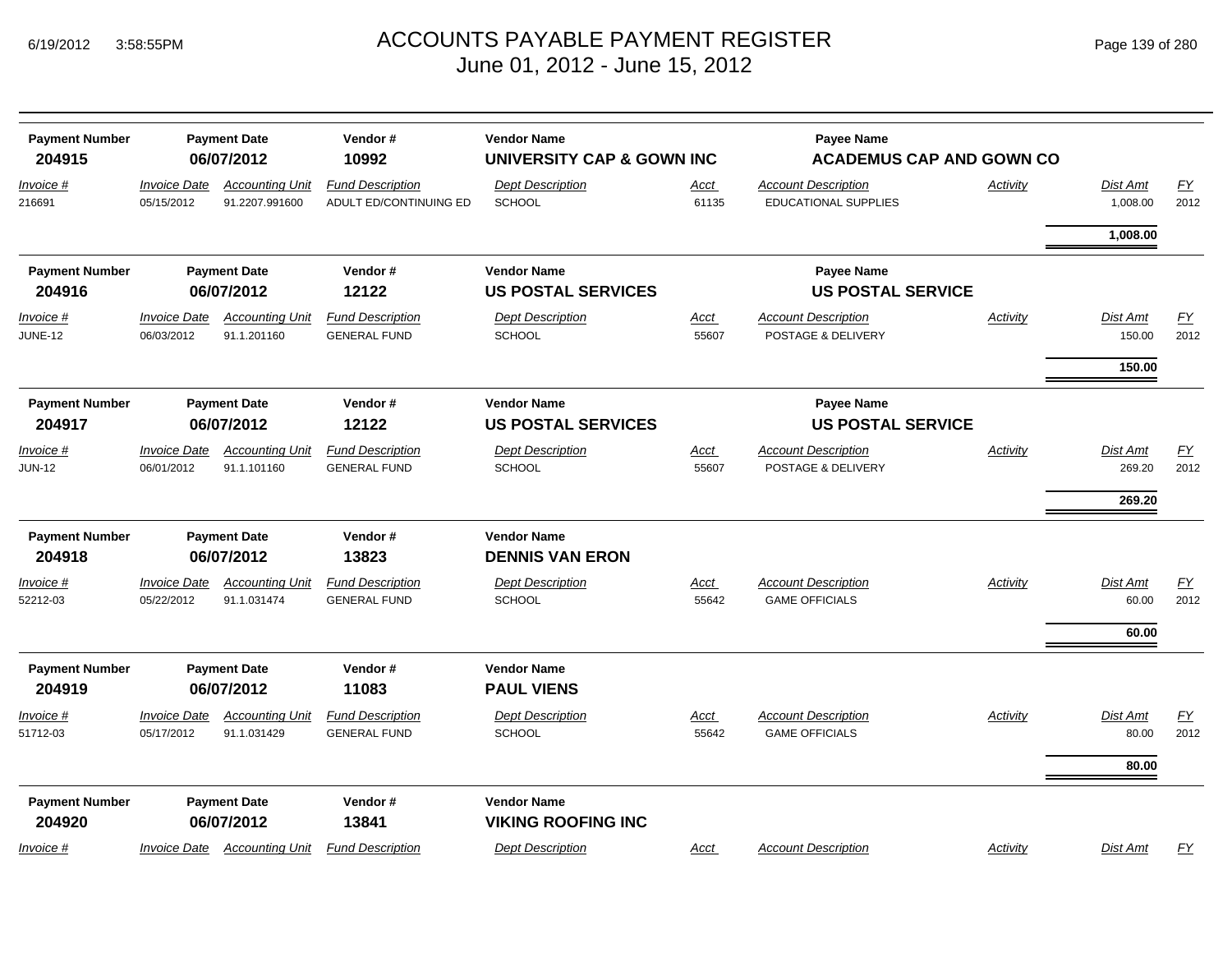| <b>Payment Number</b><br>204920 |                            | <b>Payment Date</b><br>06/07/2012 | Vendor#<br>13841        | <b>Vendor Name</b><br><b>VIKING ROOFING INC</b>  |       |                                               |          |                 |           |
|---------------------------------|----------------------------|-----------------------------------|-------------------------|--------------------------------------------------|-------|-----------------------------------------------|----------|-----------------|-----------|
| Invoice #                       | <b>Invoice Date</b>        | <b>Accounting Unit</b>            | <b>Fund Description</b> | <b>Dept Description</b>                          | Acct  | <b>Account Description</b>                    | Activity | <b>Dist Amt</b> | EY        |
| 3371                            | 05/16/2012                 | 91.1.222620                       | <b>GENERAL FUND</b>     | <b>SCHOOL</b>                                    | 54280 | <b>BUILDING/GROUNDS</b><br><b>MAINTENANCE</b> |          | 280.00          | 2012      |
| 3380                            | 05/25/2012                 | 91.1.222620                       | <b>GENERAL FUND</b>     | <b>SCHOOL</b>                                    | 54280 | <b>BUILDING/GROUNDS</b><br>MAINTENANCE        |          | 355.00          | 2012      |
| 3367                            | 05/09/2012                 | 91.1.222620                       | <b>GENERAL FUND</b>     | <b>SCHOOL</b>                                    | 54280 | <b>BUILDING/GROUNDS</b><br><b>MAINTENANCE</b> |          | 320.00          | 2012      |
|                                 |                            |                                   |                         |                                                  |       |                                               |          | 955.00          |           |
| <b>Payment Number</b>           |                            | <b>Payment Date</b>               | Vendor#                 | <b>Vendor Name</b>                               |       |                                               |          |                 |           |
| 204921                          |                            | 06/07/2012                        | 13857                   | <b>WAL-MART</b>                                  |       |                                               |          |                 |           |
| Invoice #                       | <b>Invoice Date</b>        | <b>Accounting Unit</b>            | <b>Fund Description</b> | <b>Dept Description</b>                          | Acct  | <b>Account Description</b>                    | Activity | Dist Amt        | EY        |
| TR#9946                         | 05/31/2012                 | 91.1.041210                       | <b>GENERAL FUND</b>     | <b>SCHOOL</b>                                    | 61135 | EDUCATIONAL SUPPLIES                          |          | 416.63          | 2012      |
| TR#3894                         | 05/28/2012                 | 91.1.071113                       | <b>GENERAL FUND</b>     | <b>SCHOOL</b>                                    | 61135 | EDUCATIONAL SUPPLIES                          |          | 298.13          | 2012      |
| 8397                            | 05/29/2012                 | 91.2222.991490                    | AFTER SCHOOL PROGRAM    | <b>SCHOOL</b>                                    | 61299 | MISCELLANEOUS SUPPLIES                        |          | 50.71           | 2012      |
| 6586                            | 05/31/2012                 | 91.2207.991600                    | ADULT ED/CONTINUING ED  | <b>SCHOOL</b>                                    | 61299 | MISCELLANEOUS SUPPLIES                        |          | 76.60           | 2012      |
| 6587                            | 05/31/2012                 | 91.2207.991600                    | ADULT ED/CONTINUING ED  | <b>SCHOOL</b>                                    | 61135 | <b>EDUCATIONAL SUPPLIES</b>                   |          | 158.58          | 2012      |
|                                 |                            |                                   |                         |                                                  |       |                                               |          | 1,000.65        |           |
| <b>Payment Number</b><br>204922 |                            | <b>Payment Date</b><br>06/07/2012 | Vendor#<br>11462        | <b>Vendor Name</b><br><b>RICHARD WALLACE</b>     |       |                                               |          |                 |           |
| <i>Invoice</i> #                | <i><b>Invoice Date</b></i> | <b>Accounting Unit</b>            | <b>Fund Description</b> | <b>Dept Description</b>                          | Acct  | <b>Account Description</b>                    | Activity | Dist Amt        | <u>FY</u> |
| 52512-03                        | 05/25/2012                 | 91.1.031474                       | <b>GENERAL FUND</b>     | <b>SCHOOL</b>                                    | 55642 | <b>GAME OFFICIALS</b>                         |          | 80.00           | 2012      |
|                                 |                            |                                   |                         |                                                  |       |                                               |          | 80.00           |           |
| <b>Payment Number</b><br>204923 |                            | <b>Payment Date</b><br>06/07/2012 | Vendor#<br>13861        | <b>Vendor Name</b><br><b>WATER CHEMICALS INC</b> |       |                                               |          |                 |           |
| <i>Invoice</i> #                | <b>Invoice Date</b>        | <b>Accounting Unit</b>            | <b>Fund Description</b> | <b>Dept Description</b>                          | Acct  | <b>Account Description</b>                    | Activity | Dist Amt        | EY        |
| PI 321170                       | 05/31/2012                 | 91.1.222620                       | <b>GENERAL FUND</b>     | SCHOOL                                           | 53628 | <b>CONTRACT SERVICES</b>                      |          | 1,135.00        | 2012      |
|                                 |                            |                                   |                         |                                                  |       |                                               |          | 1,135.00        |           |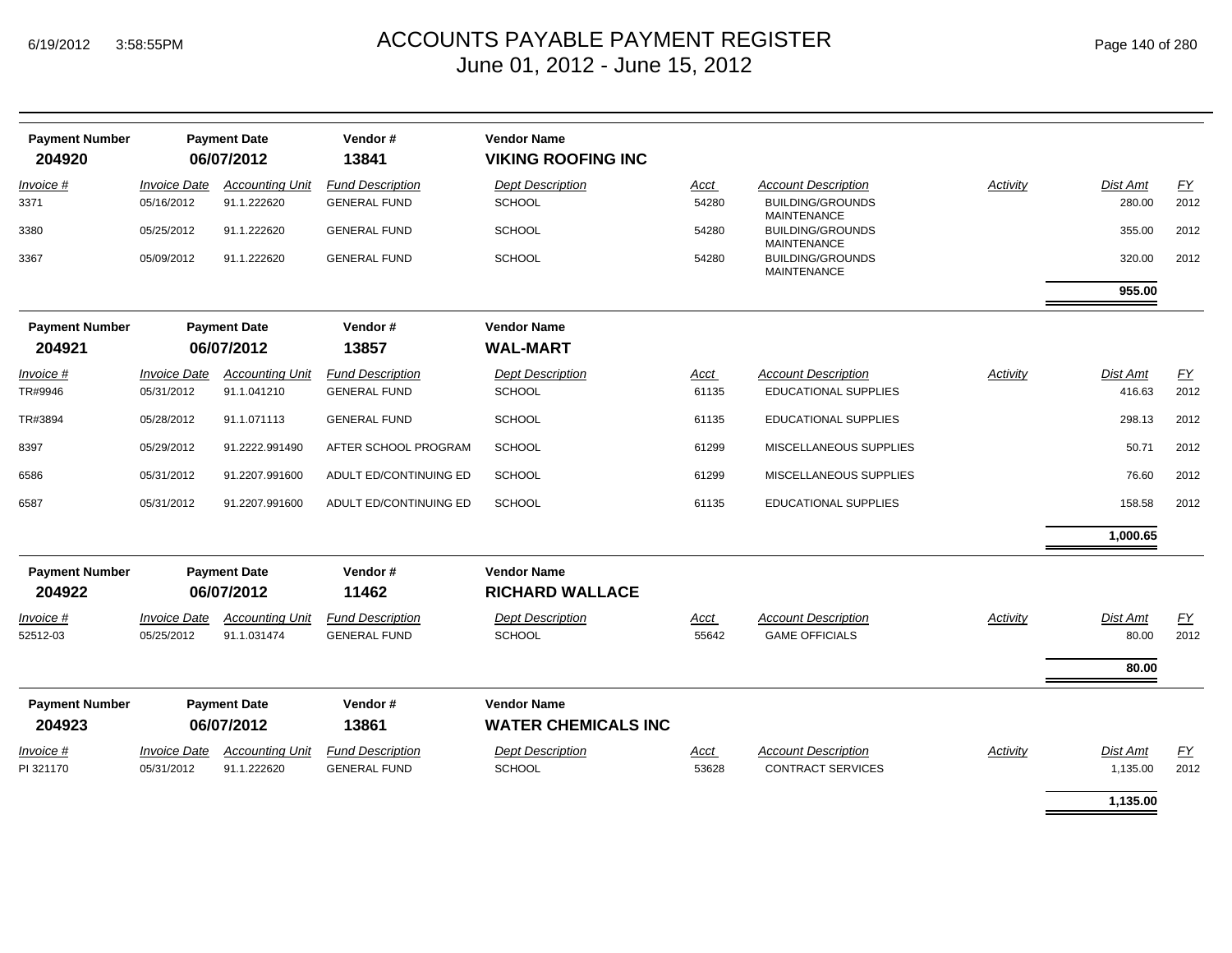| <b>Payment Number</b><br>204924 |                                          | <b>Payment Date</b><br>06/07/2012     | Vendor#<br>13861                               | <b>Vendor Name</b><br><b>WATER CHEMICALS INC</b> |                      | <b>Payee Name</b><br>THE METRO GROUP INC                                           |          |                    |                          |
|---------------------------------|------------------------------------------|---------------------------------------|------------------------------------------------|--------------------------------------------------|----------------------|------------------------------------------------------------------------------------|----------|--------------------|--------------------------|
| <i>Invoice</i> #<br>PI 317040   | <i><b>Invoice Date</b></i><br>03/30/2012 | <b>Accounting Unit</b><br>91.1.222620 | <b>Fund Description</b><br><b>GENERAL FUND</b> | <b>Dept Description</b><br><b>SCHOOL</b>         | <u>Acct</u><br>54487 | <b>Account Description</b><br><b>EQUIPMENT REPAIRS &amp;</b><br><b>MAINTENANCE</b> | Activity | Dist Amt<br>98.00  | EY<br>2012               |
| PI 320469                       | 05/11/2012                               | 91.1.222620                           | <b>GENERAL FUND</b>                            | <b>SCHOOL</b>                                    | 54487                | <b>EQUIPMENT REPAIRS &amp;</b><br><b>MAINTENANCE</b>                               |          | 538.00             | 2012                     |
|                                 |                                          |                                       |                                                |                                                  |                      |                                                                                    |          | 636.00             |                          |
| <b>Payment Number</b><br>204925 |                                          | <b>Payment Date</b><br>06/07/2012     | Vendor#<br>13864                               | <b>Vendor Name</b><br><b>WB MASON CO INC</b>     |                      |                                                                                    |          |                    |                          |
| Invoice #<br>5366525            | <b>Invoice Date</b><br>05/22/2012        | <b>Accounting Unit</b><br>91.1.012320 | <b>Fund Description</b><br><b>GENERAL FUND</b> | <b>Dept Description</b><br><b>SCHOOL</b>         | <u>Acct</u><br>61100 | <b>Account Description</b><br>OFFICE SUPPLIES                                      | Activity | Dist Amt<br>435.45 | $\underline{FY}$<br>2012 |
| 5096012                         | 05/04/2012                               | 91.1.031160                           | <b>GENERAL FUND</b>                            | <b>SCHOOL</b>                                    | 61100                | OFFICE SUPPLIES                                                                    |          | 2,903.00           | 2012                     |
| 5366495                         | 05/22/2012                               | 91.1.041160                           | <b>GENERAL FUND</b>                            | <b>SCHOOL</b>                                    | 61100                | OFFICE SUPPLIES                                                                    |          | 2,177.25           | 2012                     |
| 5362268                         | 05/22/2012                               | 91.1.051160                           | <b>GENERAL FUND</b>                            | <b>SCHOOL</b>                                    | 61100                | OFFICE SUPPLIES                                                                    |          | 1,451.50           | 2012                     |
| 5317433                         | 05/18/2012                               | 91.1.061160                           | <b>GENERAL FUND</b>                            | <b>SCHOOL</b>                                    | 61100                | OFFICE SUPPLIES                                                                    |          | 2,903.00           | 2012                     |
| 5362066                         | 05/22/2012                               | 91.1.071160                           | <b>GENERAL FUND</b>                            | <b>SCHOOL</b>                                    | 61100                | OFFICE SUPPLIES                                                                    |          | 1,103.14           | 2012                     |
| 5041991                         | 05/02/2012                               | 91.1.111160                           | <b>GENERAL FUND</b>                            | <b>SCHOOL</b>                                    | 61100                | OFFICE SUPPLIES                                                                    |          | 1,161.20           | 2012                     |
| 5096037                         | 05/04/2012                               | 91.1.121160                           | <b>GENERAL FUND</b>                            | <b>SCHOOL</b>                                    | 61100                | OFFICE SUPPLIES                                                                    |          | 1,161.20           | 2012                     |
| 5353880                         | 05/22/2012                               | 91.1.131160                           | <b>GENERAL FUND</b>                            | <b>SCHOOL</b>                                    | 61100                | OFFICE SUPPLIES                                                                    |          | 725.75             | 2012                     |
| 5322702                         | 05/18/2012                               | 91.1.131160                           | <b>GENERAL FUND</b>                            | <b>SCHOOL</b>                                    | 61100                | OFFICE SUPPLIES                                                                    |          | 145.15             | 2012                     |
| 5318682                         | 05/18/2012                               | 91.1.141160                           | <b>GENERAL FUND</b>                            | <b>SCHOOL</b>                                    | 61100                | OFFICE SUPPLIES                                                                    |          | 2,090.16           | 2012                     |
| 5317446                         | 05/18/2012                               | 91.1.151160                           | <b>GENERAL FUND</b>                            | <b>SCHOOL</b>                                    | 61100                | OFFICE SUPPLIES                                                                    |          | 2,670.76           | 2012                     |
| 5419063                         | 05/24/2012                               | 91.1.181160                           | <b>GENERAL FUND</b>                            | <b>SCHOOL</b>                                    | 61100                | OFFICE SUPPLIES                                                                    |          | 735.01             | 2012                     |
| 5099320                         | 05/04/2012                               | 91.1.191160                           | <b>GENERAL FUND</b>                            | <b>SCHOOL</b>                                    | 61100                | OFFICE SUPPLIES                                                                    |          | 1,016.05           | 2012                     |
|                                 |                                          |                                       |                                                |                                                  |                      |                                                                                    |          | 20,678.62          |                          |
| <b>Payment Number</b><br>204926 |                                          | <b>Payment Date</b><br>06/07/2012     | Vendor#<br>13868                               | <b>Vendor Name</b><br><b>DAVID WEBSTER</b>       |                      |                                                                                    |          |                    |                          |
| Invoice #                       |                                          | Invoice Date Accounting Unit          | <b>Fund Description</b>                        | <b>Dept Description</b>                          | Acct                 | <b>Account Description</b>                                                         | Activity | Dist Amt           | <u>FY</u>                |
|                                 |                                          |                                       |                                                |                                                  |                      |                                                                                    |          |                    |                          |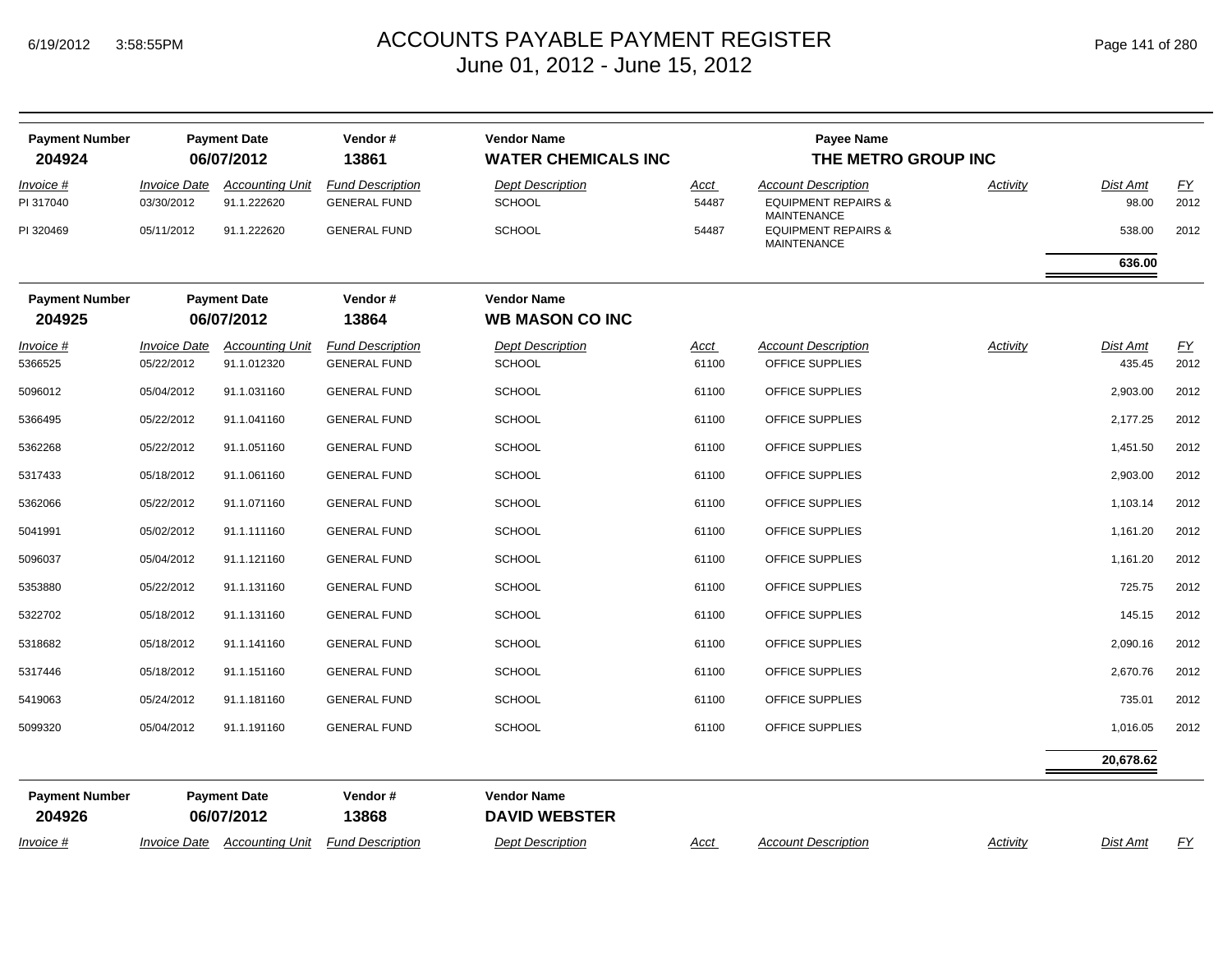| <b>Payment Number</b><br>204926 |                                                       | <b>Payment Date</b><br>06/07/2012     | Vendor#<br>13868                                  | <b>Vendor Name</b><br><b>DAVID WEBSTER</b>                  |                      |                                                                   |                 |                                  |            |
|---------------------------------|-------------------------------------------------------|---------------------------------------|---------------------------------------------------|-------------------------------------------------------------|----------------------|-------------------------------------------------------------------|-----------------|----------------------------------|------------|
| Invoice #<br>52312-04           | <b>Invoice Date</b><br>05/23/2012                     | <b>Accounting Unit</b><br>91.1.041428 | <b>Fund Description</b><br><b>GENERAL FUND</b>    | <b>Dept Description</b><br><b>SCHOOL</b>                    | Acct<br>55642        | <b>Account Description</b><br><b>GAME OFFICIALS</b>               | <b>Activity</b> | Dist Amt<br>60.00                | EY<br>2012 |
| 51812-04                        | 05/18/2012                                            | 91.1.041428                           | <b>GENERAL FUND</b>                               | <b>SCHOOL</b>                                               | 55642                | <b>GAME OFFICIALS</b>                                             |                 | 60.00                            | 2012       |
|                                 |                                                       |                                       |                                                   |                                                             |                      |                                                                   |                 | 120.00                           |            |
| <b>Payment Number</b><br>204927 | <b>Payment Date</b><br>06/07/2012                     |                                       | Vendor#<br>11085                                  | <b>Vendor Name</b><br><b>PAUL J WESINGER</b>                |                      |                                                                   |                 |                                  |            |
| Invoice #<br>52412-04           | <b>Invoice Date</b><br>05/24/2012                     | <b>Accounting Unit</b><br>91.1.041428 | <b>Fund Description</b><br><b>GENERAL FUND</b>    | <b>Dept Description</b><br><b>SCHOOL</b>                    | <b>Acct</b><br>55642 | <b>Account Description</b><br><b>GAME OFFICIALS</b>               | <b>Activity</b> | Dist Amt<br>60.00<br>60.00       | EY<br>2012 |
| <b>Payment Number</b><br>204928 | <b>Payment Date</b><br>Vendor#<br>06/07/2012<br>13892 |                                       |                                                   | <b>Vendor Name</b><br><b>WILLIAMS COMMUNICATIONS SERVIC</b> |                      |                                                                   |                 |                                  |            |
| Invoice #<br>37480              | <b>Invoice Date</b><br>04/03/2012                     | <b>Accounting Unit</b><br>91.1.222620 | <b>Fund Description</b><br><b>GENERAL FUND</b>    | <b>Dept Description</b><br>SCHOOL                           | Acct<br>61407        | <b>Account Description</b><br>SUPPLIES, ELECTRICAL                | <b>Activity</b> | Dist Amt<br>8,050.00<br>8,050.00 | EY<br>2012 |
| <b>Payment Number</b><br>204929 | <b>Payment Date</b><br>06/07/2012                     |                                       | Vendor#<br>11787                                  | <b>Vendor Name</b><br><b>LEA WOERMER</b>                    |                      |                                                                   |                 |                                  |            |
| Invoice #<br><b>REFUND</b>      | <b>Invoice Date</b><br>06/04/2012                     | <b>Accounting Unit</b><br>91.2207     | <b>Fund Description</b><br>ADULT ED/CONTINUING ED | <b>Dept Description</b><br><b>SCHOOL</b>                    | Acct                 | <b>Account Description</b><br>44600 1,316 TUITION-ADULT EDUCATION | Activity        | Dist Amt<br>405.00               | EY<br>2012 |
|                                 |                                                       |                                       |                                                   |                                                             |                      |                                                                   |                 | 405.00                           |            |
| <b>Payment Number</b><br>204930 | <b>Payment Date</b><br>Vendor#<br>06/07/2012<br>13902 |                                       |                                                   | <b>Vendor Name</b><br><b>GARY WONG</b>                      |                      |                                                                   |                 |                                  |            |
| Invoice #<br>52112-03           | <b>Invoice Date</b><br>05/21/2012                     | <b>Accounting Unit</b><br>91.1.031474 | <b>Fund Description</b><br><b>GENERAL FUND</b>    | <b>Dept Description</b><br><b>SCHOOL</b>                    | Acct<br>55642        | <b>Account Description</b><br><b>GAME OFFICIALS</b>               | Activity        | Dist Amt<br>80.00                | EY<br>2012 |
|                                 |                                                       |                                       |                                                   |                                                             |                      |                                                                   |                 | 80.00                            |            |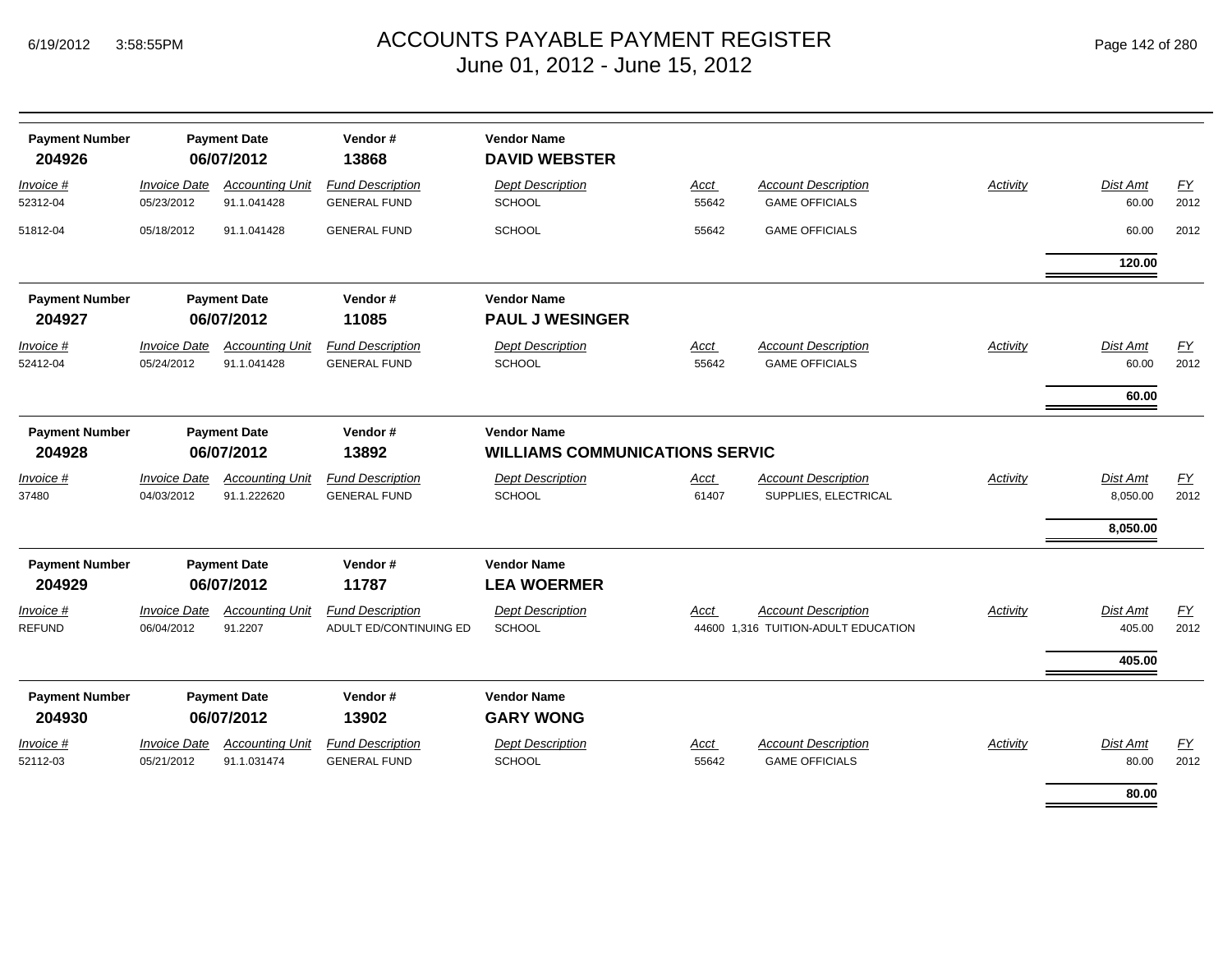| <b>Payment Number</b><br>204931 |                                            | <b>Payment Date</b><br>06/07/2012        | Vendor#<br>13925                                              | <b>Vendor Name</b><br>THE YOUTH COUNCIL                            |                      |                                                                            |                             |                                   |                   |
|---------------------------------|--------------------------------------------|------------------------------------------|---------------------------------------------------------------|--------------------------------------------------------------------|----------------------|----------------------------------------------------------------------------|-----------------------------|-----------------------------------|-------------------|
| Invoice #<br>2044               | <b>Invoice Date</b><br>06/01/2012          | <b>Accounting Unit</b><br>91.1.991110    | <b>Fund Description</b><br><b>GENERAL FUND</b>                | <b>Dept Description</b><br><b>SCHOOL</b>                           | <b>Acct</b><br>53600 | <b>Account Description</b><br><b>INSTRUCTION SERVICES</b>                  | Activity                    | <b>Dist Amt</b><br>6,012.50       | <u>FY</u><br>2012 |
|                                 |                                            |                                          |                                                               |                                                                    |                      |                                                                            |                             | 6,012.50                          |                   |
| <b>Payment Number</b>           |                                            | <b>Payment Date</b>                      | Vendor#                                                       | <b>Vendor Name</b>                                                 |                      |                                                                            |                             |                                   |                   |
| 204932                          |                                            | 06/07/2012                               | 10996                                                         | YOUTH EDUCATIONAL EMPLOYMENT                                       |                      |                                                                            |                             |                                   |                   |
| Invoice #<br><b>MAY-12</b>      | <b>Invoice Date</b><br>05/30/2012          | <b>Accounting Unit</b><br>91.1.041160    | <b>Fund Description</b><br><b>GENERAL FUND</b>                | <b>Dept Description</b><br><b>SCHOOL</b>                           | Acct<br>53628        | <b>Account Description</b><br><b>CONTRACT SERVICES</b>                     | Activity                    | Dist Amt<br>2,152.69              | <b>FY</b><br>2012 |
| 239-R                           | 06/01/2012                                 | 91.1.041160                              | <b>GENERAL FUND</b>                                           | <b>SCHOOL</b>                                                      | 53628                | <b>CONTRACT SERVICES</b>                                                   |                             | 2,117.40                          | 2012              |
| 03/05-03/30-999                 | 04/01/2012                                 | 91.3800.022190                           | <b>SCHOOL GRANTS FUND</b>                                     | <b>SCHOOL</b>                                                      | 53628                | CONTRACT SERVICES                                                          | 91.03952.022190             | (2, 117.40)                       | 2012              |
|                                 |                                            |                                          |                                                               |                                                                    |                      |                                                                            |                             | 2,152.69                          |                   |
| <b>Payment Number</b><br>204933 | <b>Payment Date</b><br>13928<br>06/07/2012 |                                          | Vendor#                                                       | <b>Vendor Name</b><br><b>JAY ZACCONE</b>                           |                      |                                                                            |                             |                                   |                   |
| <u>Invoice #</u><br>1477628     | <b>Invoice Date</b><br>04/12/2012          | <b>Accounting Unit</b><br>91.3800.991600 | <b>Fund Description</b><br><b>SCHOOL GRANTS FUND</b>          | <b>Dept Description</b><br><b>SCHOOL</b>                           | <b>Acct</b><br>61875 | <b>Account Description</b><br><b>BOOKS</b>                                 | Activity<br>91.03532.991600 | <b>Dist Amt</b><br>292.25         | EY<br>2012        |
|                                 |                                            |                                          |                                                               |                                                                    |                      |                                                                            |                             | 292.25                            |                   |
| <b>Payment Number</b><br>204934 |                                            | <b>Payment Date</b><br>06/07/2012        | Vendor#<br>13935                                              | <b>Vendor Name</b><br><b>DAVE ZWICKER</b>                          |                      |                                                                            |                             |                                   |                   |
| Invoice #<br>51112-05           | <b>Invoice Date</b><br>05/11/2012          | <b>Accounting Unit</b><br>91.1.051458    | <b>Fund Description</b><br><b>GENERAL FUND</b>                | <b>Dept Description</b><br><b>SCHOOL</b>                           | Acct<br>55642        | <b>Account Description</b><br><b>GAME OFFICIALS</b>                        | Activity                    | <b>Dist Amt</b><br>60.00<br>60.00 | <b>FY</b><br>2012 |
| <b>Payment Number</b>           |                                            | <b>Payment Date</b>                      | Vendor#                                                       | <b>Vendor Name</b>                                                 |                      |                                                                            |                             |                                   |                   |
| 204935                          |                                            | 06/07/2012                               | 12339                                                         | <b>APPLE NASHUA LLC</b>                                            |                      |                                                                            |                             |                                   |                   |
| Invoice #<br>333851 CLAIM       | <b>Invoice Date</b><br>05/15/2012          | <b>Accounting Unit</b><br>28.6500.890    | <b>Fund Description</b><br>PROPERTY & CASUALTY<br><b>FUND</b> | <b>Dept Description</b><br>RISK MGMT-PROPERTY &<br><b>CASUALTY</b> | Acct<br>59207        | <b>Account Description</b><br><b>WORKERS COMPENSATION</b><br><b>CLAIMS</b> | Activity                    | Dist Amt<br>622.00                | EY<br>2012        |
| 333530                          | 05/15/2012                                 | 28.6500.890                              | PROPERTY & CASUALTY<br><b>FUND</b>                            | <b>RISK MGMT-PROPERTY &amp;</b><br><b>CASUALTY</b>                 | 59207                | WORKERS COMPENSATION<br><b>CLAIMS</b>                                      |                             | 389.00                            | 2012              |
| 332903CLAIM                     | 05/10/2012                                 | 28.6500.890                              | PROPERTY & CASUALTY<br><b>FUND</b>                            | <b>RISK MGMT-PROPERTY &amp;</b><br><b>CASUALTY</b>                 | 59207                | <b>WORKERS COMPENSATION</b><br><b>CLAIMS</b>                               |                             | 311.00                            | 2012              |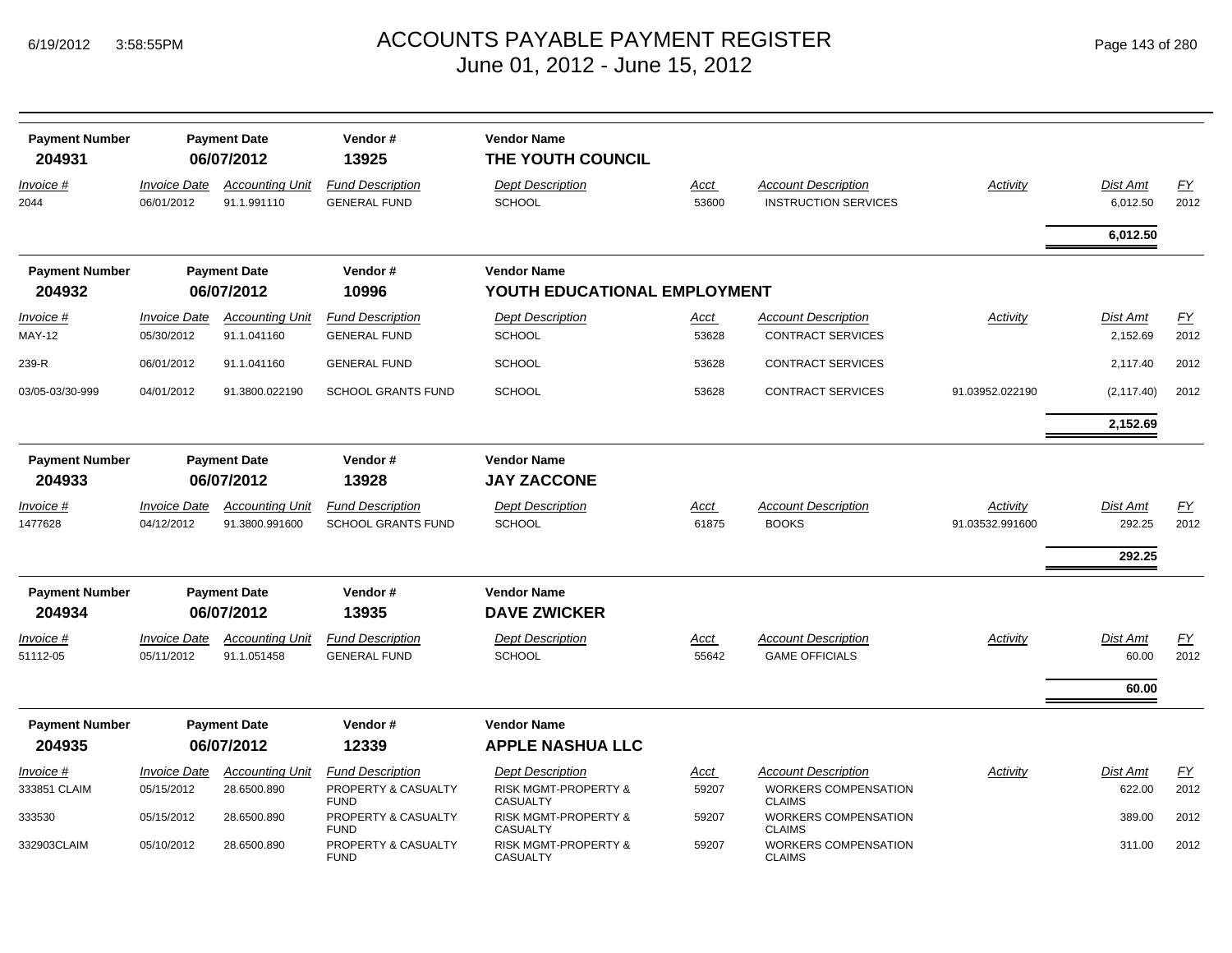| <b>Payment Number</b><br>204935                        |                                                      | <b>Payment Date</b><br>06/07/2012                    | Vendor#<br>12339                                                                                    | <b>Vendor Name</b><br><b>APPLE NASHUA LLC</b>                                                                            |                                 |                                                                                                                            |          |                                  |                    |
|--------------------------------------------------------|------------------------------------------------------|------------------------------------------------------|-----------------------------------------------------------------------------------------------------|--------------------------------------------------------------------------------------------------------------------------|---------------------------------|----------------------------------------------------------------------------------------------------------------------------|----------|----------------------------------|--------------------|
| Invoice #<br>332629                                    | <b>Invoice Date</b><br>05/10/2012                    | <b>Accounting Unit</b><br>28.6500.890                | <b>Fund Description</b><br>PROPERTY & CASUALTY                                                      | <b>Dept Description</b><br><b>RISK MGMT-PROPERTY &amp;</b>                                                               | Acct<br>59207                   | <b>Account Description</b><br><b>WORKERS COMPENSATION</b>                                                                  | Activity | Dist Amt<br>467.00               | FY<br>2012         |
| 332093CLAIM                                            | 05/08/2012                                           | 28.6500.890                                          | <b>FUND</b><br>PROPERTY & CASUALTY<br><b>FUND</b>                                                   | <b>CASUALTY</b><br><b>RISK MGMT-PROPERTY &amp;</b><br><b>CASUALTY</b>                                                    | 59207                           | <b>CLAIMS</b><br><b>WORKERS COMPENSATION</b><br><b>CLAIMS</b>                                                              |          | 622.00                           | 2012               |
| 324786 18271                                           | 04/10/2012                                           | 28.6500.890                                          | PROPERTY & CASUALTY<br><b>FUND</b>                                                                  | <b>RISK MGMT-PROPERTY &amp;</b><br><b>CASUALTY</b>                                                                       | 59207                           | WORKERS COMPENSATION<br><b>CLAIMS</b>                                                                                      |          | 228.00                           | 2012               |
|                                                        |                                                      |                                                      |                                                                                                     |                                                                                                                          |                                 |                                                                                                                            |          | 2,639.00                         |                    |
| <b>Payment Number</b>                                  | Vendor#<br><b>Vendor Name</b><br><b>Payment Date</b> |                                                      |                                                                                                     |                                                                                                                          |                                 |                                                                                                                            |          |                                  |                    |
| 204936                                                 |                                                      | 06/07/2012                                           | 12339                                                                                               | <b>APPLE NASHUA LLC</b>                                                                                                  |                                 |                                                                                                                            |          |                                  |                    |
| Invoice #<br>330040                                    | <b>Invoice Date</b><br>04/30/2012                    | <b>Accounting Unit</b><br>28.6500.890                | <b>Fund Description</b><br>PROPERTY & CASUALTY<br><b>FUND</b>                                       | <b>Dept Description</b><br><b>RISK MGMT-PROPERTY &amp;</b><br><b>CASUALTY</b>                                            | Acct<br>59207                   | <b>Account Description</b><br><b>WORKERS COMPENSATION</b><br><b>CLAIMS</b>                                                 | Activity | Dist Amt<br>467.00               | EY<br>2012         |
|                                                        |                                                      |                                                      |                                                                                                     |                                                                                                                          |                                 |                                                                                                                            |          | 467.00                           |                    |
| <b>Payment Number</b><br>204937                        |                                                      | <b>Payment Date</b><br>06/07/2012                    | Vendor#<br>11369                                                                                    | <b>Vendor Name</b>                                                                                                       | <b>APPLE THERAPY MANCHESTER</b> |                                                                                                                            |          |                                  |                    |
| Invoice #<br>330560,329581,328<br>786,3<br>325286CLAIM | <b>Invoice Date</b><br>05/11/2012<br>04/12/2012      | <b>Accounting Unit</b><br>28.6500.890<br>28.6500.890 | <b>Fund Description</b><br>PROPERTY & CASUALTY<br><b>FUND</b><br>PROPERTY & CASUALTY<br><b>FUND</b> | <b>Dept Description</b><br>RISK MGMT-PROPERTY &<br><b>CASUALTY</b><br><b>RISK MGMT-PROPERTY &amp;</b><br><b>CASUALTY</b> | Acct<br>59207<br>59207          | <b>Account Description</b><br><b>WORKERS COMPENSATION</b><br><b>CLAIMS</b><br><b>WORKERS COMPENSATION</b><br><b>CLAIMS</b> | Activity | Dist Amt<br>1,278.00<br>326.00   | FY<br>2012<br>2012 |
|                                                        |                                                      |                                                      |                                                                                                     |                                                                                                                          |                                 |                                                                                                                            |          | 1,604.00                         |                    |
| <b>Payment Number</b>                                  |                                                      | <b>Payment Date</b>                                  | Vendor#                                                                                             | <b>Vendor Name</b>                                                                                                       |                                 |                                                                                                                            |          |                                  |                    |
| 204938                                                 |                                                      | 06/07/2012                                           | 12389                                                                                               | <b>BEDFORD AMBULATORY SURG CTR</b>                                                                                       |                                 |                                                                                                                            |          |                                  |                    |
| Invoice #<br><b>BRASSIL</b><br><b>SURGERY</b>          | <b>Invoice Date</b><br>03/27/2012                    | <b>Accounting Unit</b><br>28.6500.890                | <b>Fund Description</b><br>PROPERTY & CASUALTY<br><b>FUND</b>                                       | <b>Dept Description</b><br><b>RISK MGMT-PROPERTY &amp;</b><br><b>CASUALTY</b>                                            | Acct<br>59207                   | <b>Account Description</b><br><b>WORKERS COMPENSATION</b><br><b>CLAIMS</b>                                                 | Activity | Dist Amt<br>6,685.00<br>6.685.00 | EY<br>2012         |
| <b>Payment Number</b>                                  |                                                      | <b>Payment Date</b>                                  | Vendor#                                                                                             | <b>Vendor Name</b>                                                                                                       |                                 |                                                                                                                            |          |                                  |                    |
| 204939                                                 |                                                      | 06/07/2012                                           | 11573                                                                                               | <b>C3 CONCRETE CUTTING CO</b>                                                                                            |                                 |                                                                                                                            |          |                                  |                    |
| <i>Invoice</i> #<br>12 GREENLAY ST                     | <i><b>Invoice Date</b></i><br>08/01/2011             | <b>Accounting Unit</b><br>28.6500.895                | <b>Fund Description</b><br>PROPERTY & CASUALTY<br><b>FUND</b>                                       | <b>Dept Description</b><br><b>RISK MGMT-PROPERTY &amp;</b><br><b>CASUALTY</b>                                            | <u>Acct</u><br>59225            | <b>Account Description</b><br><b>GENERAL LIABILITY CLAIMS</b>                                                              | Activity | Dist Amt<br>4,875.00             | EY<br>2012         |
|                                                        |                                                      |                                                      |                                                                                                     |                                                                                                                          |                                 |                                                                                                                            |          | 4.875.00                         |                    |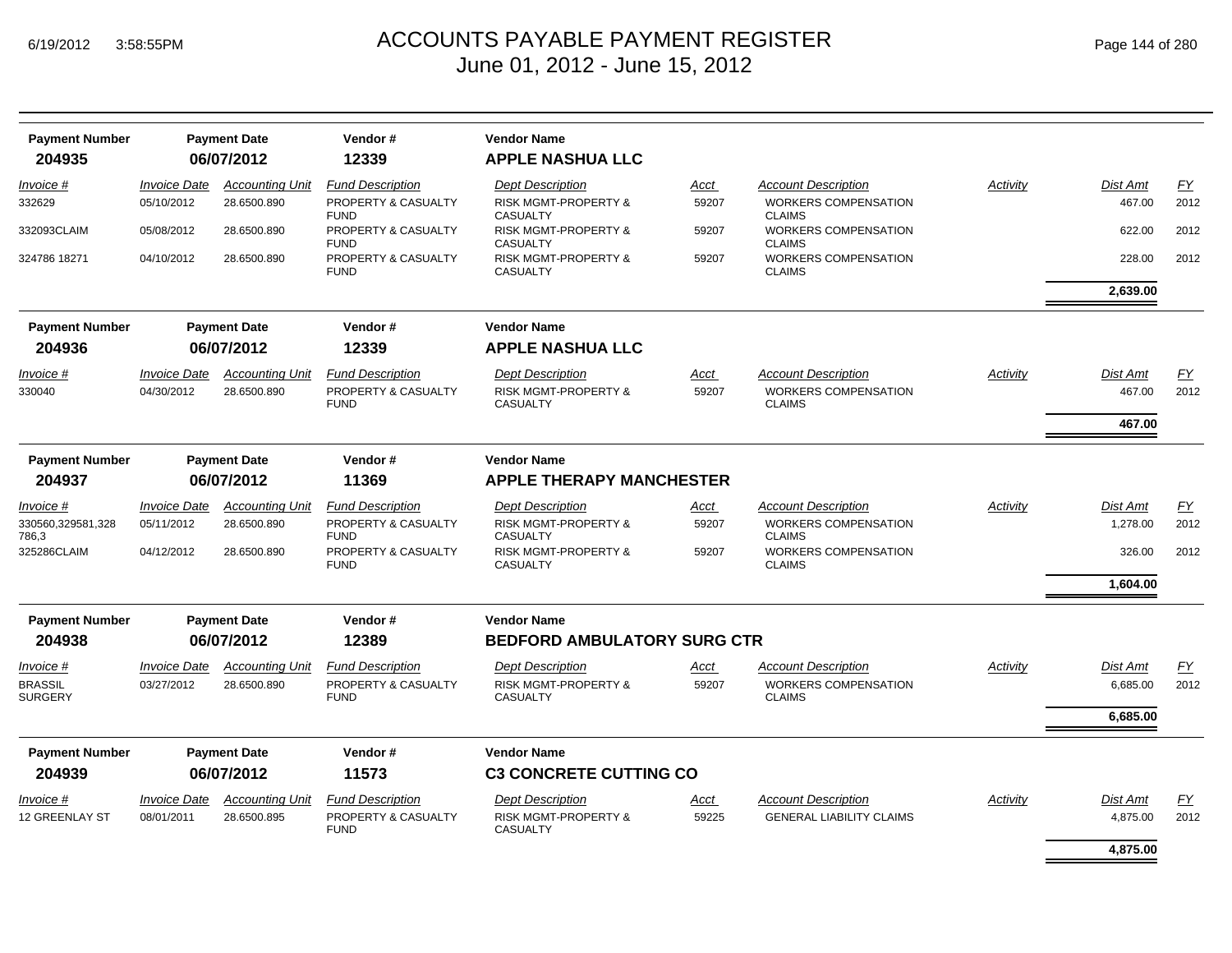| <b>Payment Number</b><br>204940 |                                          | <b>Payment Date</b><br>06/07/2012     | Vendor#<br>12566                                              | <b>Vendor Name</b><br><b>COVENTRY HEALTH CARE WORKERS C</b>                   |               |                                                                            |          |                    |            |
|---------------------------------|------------------------------------------|---------------------------------------|---------------------------------------------------------------|-------------------------------------------------------------------------------|---------------|----------------------------------------------------------------------------|----------|--------------------|------------|
| Invoice #<br>700253086          | <i><b>Invoice Date</b></i><br>04/12/2012 | <b>Accounting Unit</b><br>28.6500.890 | <b>Fund Description</b><br>PROPERTY & CASUALTY<br><b>FUND</b> | <b>Dept Description</b><br><b>RISK MGMT-PROPERTY &amp;</b><br><b>CASUALTY</b> | Acct<br>59207 | <b>Account Description</b><br><b>WORKERS COMPENSATION</b><br><b>CLAIMS</b> | Activity | Dist Amt<br>103.20 | EY<br>2012 |
|                                 |                                          |                                       |                                                               |                                                                               |               |                                                                            |          | 103.20             |            |
| <b>Payment Number</b>           |                                          | <b>Payment Date</b>                   | Vendor#                                                       | <b>Vendor Name</b>                                                            |               |                                                                            |          |                    |            |
| 204941                          |                                          | 06/07/2012                            | 12571                                                         | <b>CPTE NASHUA</b>                                                            |               |                                                                            |          |                    |            |
| Invoice #                       | <b>Invoice Date</b>                      | <b>Accounting Unit</b>                | <b>Fund Description</b>                                       | <b>Dept Description</b>                                                       | Acct          | <b>Account Description</b>                                                 | Activity | Dist Amt           | EY         |
| 6434 18307                      | 05/17/2012                               | 28.6500.890                           | PROPERTY & CASUALTY<br><b>FUND</b>                            | <b>RISK MGMT-PROPERTY &amp;</b><br><b>CASUALTY</b>                            | 59207         | <b>WORKERS COMPENSATION</b><br><b>CLAIMS</b>                               |          | 210.00             | 2012       |
| 6434 18305                      | 05/17/2012                               | 28.6500.890                           | PROPERTY & CASUALTY<br><b>FUND</b>                            | <b>RISK MGMT-PROPERTY &amp;</b><br><b>CASUALTY</b>                            | 59207         | <b>WORKERS COMPENSATION</b><br><b>CLAIMS</b>                               |          | 420.00             | 2012       |
| 6434 18275                      | 05/10/2012                               | 28.6500.890                           | PROPERTY & CASUALTY<br><b>FUND</b>                            | <b>RISK MGMT-PROPERTY &amp;</b><br><b>CASUALTY</b>                            | 59207         | <b>WORKERS COMPENSATION</b><br><b>CLAIMS</b>                               |          | 140.00             | 2012       |
| 6434 18274                      | 05/10/2012                               | 28.6500.890                           | PROPERTY & CASUALTY<br><b>FUND</b>                            | <b>RISK MGMT-PROPERTY &amp;</b><br><b>CASUALTY</b>                            | 59207         | <b>WORKERS COMPENSATION</b><br><b>CLAIMS</b>                               |          | 420.00             | 2012       |
| 6434 18273                      | 05/10/2012                               | 28.6500.890                           | PROPERTY & CASUALTY<br><b>FUND</b>                            | <b>RISK MGMT-PROPERTY &amp;</b><br><b>CASUALTY</b>                            | 59207         | <b>WORKERS COMPENSATION</b><br><b>CLAIMS</b>                               |          | 560.00             | 2012       |
|                                 |                                          |                                       |                                                               |                                                                               |               |                                                                            |          | 1,750.00           |            |
| <b>Payment Number</b>           |                                          | <b>Payment Date</b>                   | Vendor#                                                       | <b>Vendor Name</b>                                                            |               |                                                                            |          |                    |            |
| 204942                          |                                          | 06/07/2012                            | 11450                                                         | <b>CULLENCOLLIMORE PLLC</b>                                                   |               |                                                                            |          |                    |            |
| Invoice #                       | <b>Invoice Date</b>                      | <b>Accounting Unit</b>                | <b>Fund Description</b>                                       | <b>Dept Description</b>                                                       | Acct          | <b>Account Description</b>                                                 | Activity | Dist Amt           | EY         |
| 2867                            | 05/21/2012                               | 28.6500.895                           | PROPERTY & CASUALTY<br><b>FUND</b>                            | <b>RISK MGMT-PROPERTY &amp;</b><br><b>CASUALTY</b>                            | 59225         | <b>GENERAL LIABILITY CLAIMS</b>                                            |          | 1,470.00           | 2012       |
| 2866                            | 05/21/2012                               | 28.6500.895                           | PROPERTY & CASUALTY<br><b>FUND</b>                            | <b>RISK MGMT-PROPERTY &amp;</b><br><b>CASUALTY</b>                            | 59225         | <b>GENERAL LIABILITY CLAIMS</b>                                            |          | 498.00             | 2012       |
| 2865                            | 05/21/2012                               | 28.6500.895                           | PROPERTY & CASUALTY<br><b>FUND</b>                            | <b>RISK MGMT-PROPERTY &amp;</b><br><b>CASUALTY</b>                            | 59225         | <b>GENERAL LIABILITY CLAIMS</b>                                            |          | 2,357.50           | 2012       |
| 2825                            | 04/11/2012                               | 28.6500.895                           | PROPERTY & CASUALTY<br><b>FUND</b>                            | <b>RISK MGMT-PROPERTY &amp;</b><br><b>CASUALTY</b>                            | 59225         | <b>GENERAL LIABILITY CLAIMS</b>                                            |          | 210.00             | 2012       |
| 2824                            | 04/11/2012                               | 28.6500.895                           | <b>PROPERTY &amp; CASUALTY</b><br><b>FUND</b>                 | <b>RISK MGMT-PROPERTY &amp;</b><br>CASUALTY                                   | 59225         | <b>GENERAL LIABILITY CLAIMS</b>                                            |          | 1,163.20           | 2012       |
| 2823                            | 04/11/2012                               | 28.6500.895                           | PROPERTY & CASUALTY<br><b>FUND</b>                            | <b>RISK MGMT-PROPERTY &amp;</b><br><b>CASUALTY</b>                            | 59225         | <b>GENERAL LIABILITY CLAIMS</b>                                            |          | 1,333.80           | 2012       |
| 2809                            | 04/09/2012                               | 28.6500.895                           | PROPERTY & CASUALTY<br><b>FUND</b>                            | <b>RISK MGMT-PROPERTY &amp;</b><br><b>CASUALTY</b>                            | 59225         | <b>GENERAL LIABILITY CLAIMS</b>                                            |          | 525.00             | 2012       |
| 2808                            | 04/09/2012                               | 28.6500.895                           | PROPERTY & CASUALTY<br><b>FUND</b>                            | <b>RISK MGMT-PROPERTY &amp;</b><br><b>CASUALTY</b>                            | 59207         | <b>WORKERS COMPENSATION</b><br><b>CLAIMS</b>                               |          | 542.50             | 2012       |
| 2810                            | 04/09/2012                               | 28.6500.890                           | PROPERTY & CASUALTY<br><b>FUND</b>                            | <b>RISK MGMT-PROPERTY &amp;</b><br><b>CASUALTY</b>                            | 59250         | PROPERTY CLAIMS                                                            |          | 70.00              | 2012       |
|                                 |                                          |                                       |                                                               |                                                                               |               |                                                                            |          | 8,170.00           |            |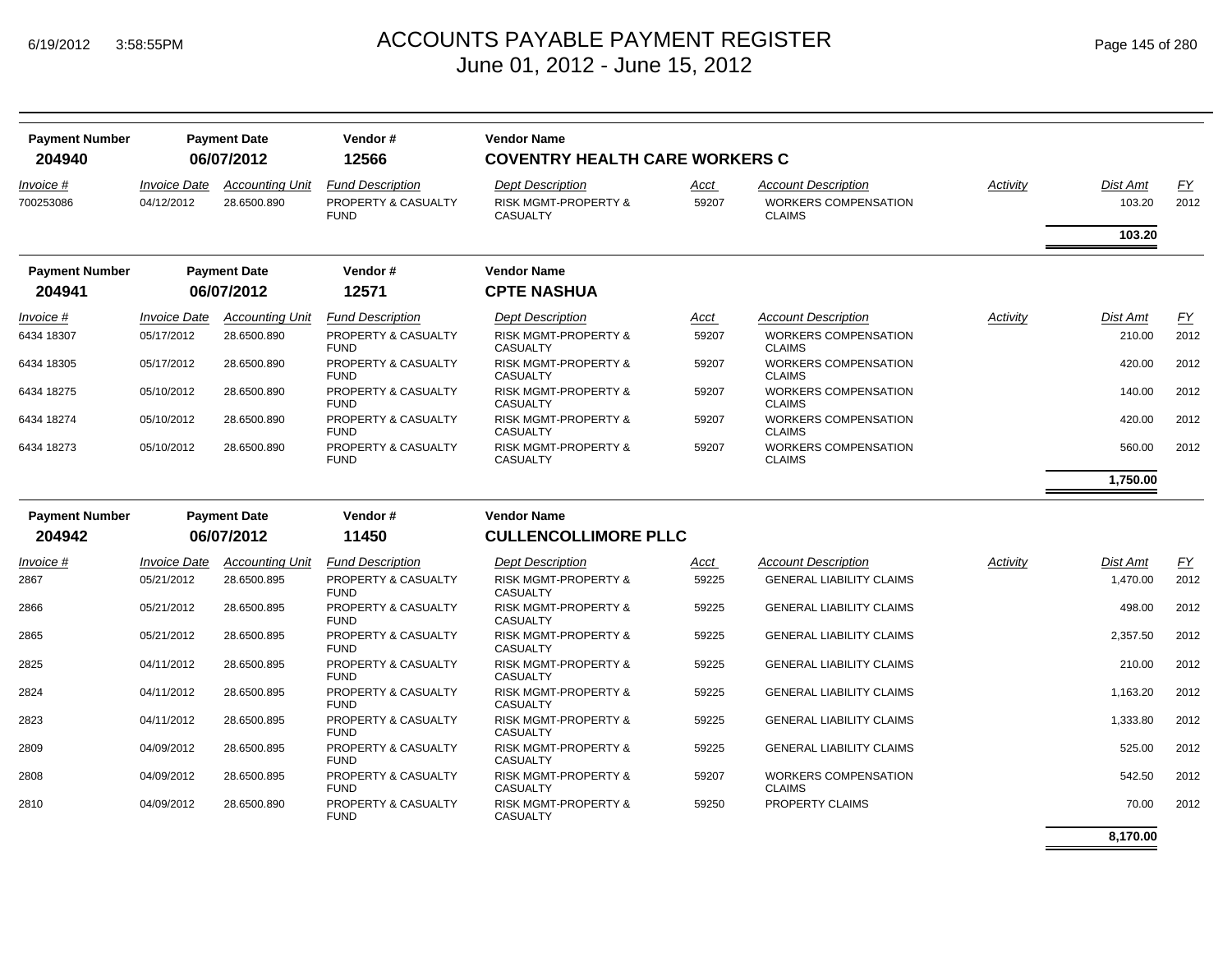| <b>Payment Number</b> |                            | <b>Payment Date</b>    | Vendor#                            | <b>Vendor Name</b>                                 |             |                                              |          |           |           |
|-----------------------|----------------------------|------------------------|------------------------------------|----------------------------------------------------|-------------|----------------------------------------------|----------|-----------|-----------|
| 204943                |                            | 06/07/2012             | 12600                              | <b>DARTMOUTH HITCHCOCK CLINIC</b>                  |             |                                              |          |           |           |
| Invoice #             | <b>Invoice Date</b>        | <b>Accounting Unit</b> | <b>Fund Description</b>            | <b>Dept Description</b>                            | Acct        | <b>Account Description</b>                   | Activity | Dist Amt  | EY        |
| 36007557              | 04/30/2012                 | 28.6500.895            | PROPERTY & CASUALTY<br><b>FUND</b> | <b>RISK MGMT-PROPERTY &amp;</b><br><b>CASUALTY</b> | 59207       | <b>WORKERS COMPENSATION</b><br><b>CLAIMS</b> |          | 116.00    | 2012      |
|                       |                            |                        |                                    |                                                    |             |                                              |          | 116.00    |           |
| <b>Payment Number</b> |                            | <b>Payment Date</b>    | Vendor#                            | <b>Vendor Name</b>                                 |             |                                              |          |           |           |
| 204944                |                            | 06/07/2012             | 12743                              | <b>FOUR SEASONS ORTHOPAEDIC CTR P</b>              |             |                                              |          |           |           |
| Invoice #             | <b>Invoice Date</b>        | <b>Accounting Unit</b> | <b>Fund Description</b>            | <b>Dept Description</b>                            | Acct        | <b>Account Description</b>                   | Activity | Dist Amt  | FY        |
| 721928 SURGERY        | 04/20/2012                 | 28.6500.890            | PROPERTY & CASUALTY<br><b>FUND</b> | <b>RISK MGMT-PROPERTY &amp;</b><br><b>CASUALTY</b> | 59207       | <b>WORKERS COMPENSATION</b><br><b>CLAIMS</b> |          | 9,627.00  | 2012      |
| 721928                | 04/06/2012                 | 28.6500.890            | PROPERTY & CASUALTY<br><b>FUND</b> | <b>RISK MGMT-PROPERTY &amp;</b><br><b>CASUALTY</b> | 59207       | WORKERS COMPENSATION<br><b>CLAIMS</b>        |          | 155.00    | 2012      |
| 721928                | 04/06/2012                 | 28.6500.890            | PROPERTY & CASUALTY<br><b>FUND</b> | <b>RISK MGMT-PROPERTY &amp;</b><br><b>CASUALTY</b> | 59207       | <b>WORKERS COMPENSATION</b><br><b>CLAIMS</b> |          | 155.00    | 2012      |
| 639799 18318          | 05/14/2012                 | 28.6500.890            | PROPERTY & CASUALTY<br><b>FUND</b> | <b>RISK MGMT-PROPERTY &amp;</b><br><b>CASUALTY</b> | 59207       | WORKERS COMPENSATION<br><b>CLAIMS</b>        |          | 416.00    | 2012      |
|                       |                            |                        |                                    |                                                    |             |                                              |          | 10,353.00 |           |
| <b>Payment Number</b> |                            | <b>Payment Date</b>    | Vendor#                            | <b>Vendor Name</b>                                 |             | <b>Payee Name</b>                            |          |           |           |
| 204945                |                            | 06/07/2012             | 12743                              | <b>FOUR SEASONS ORTHOPAEDIC CTR P</b>              |             | <b>FOUR SEASONS ORTHOPEDIC CENTE</b>         |          |           |           |
| Invoice #             | <b>Invoice Date</b>        | <b>Accounting Unit</b> | <b>Fund Description</b>            | <b>Dept Description</b>                            | Acct        | <b>Account Description</b>                   | Activity | Dist Amt  | EY        |
| 577114 18308          | 05/10/2012                 | 28.6500.890            | PROPERTY & CASUALTY<br><b>FUND</b> | RISK MGMT-PROPERTY &<br><b>CASUALTY</b>            | 59207       | <b>WORKERS COMPENSATION</b><br><b>CLAIMS</b> |          | 224.00    | 2012      |
|                       |                            |                        |                                    |                                                    |             |                                              |          | 224.00    |           |
| <b>Payment Number</b> |                            | <b>Payment Date</b>    | Vendor#                            | <b>Vendor Name</b>                                 |             |                                              |          |           |           |
| 204946                |                            | 06/07/2012             | 12762                              | <b>GATE CITY FENCE CO INC</b>                      |             |                                              |          |           |           |
| Invoice #             | <i><b>Invoice Date</b></i> | <b>Accounting Unit</b> | <b>Fund Description</b>            | <b>Dept Description</b>                            | Acct        | <b>Account Description</b>                   | Activity | Dist Amt  | <u>FY</u> |
| 36005                 | 04/04/2012                 | 28.6500.890            | PROPERTY & CASUALTY<br><b>FUND</b> | RISK MGMT-PROPERTY &<br><b>CASUALTY</b>            | 59250       | PROPERTY CLAIMS                              |          | 440.00    | 2012      |
|                       |                            |                        |                                    |                                                    |             |                                              |          | 440.00    |           |
| <b>Payment Number</b> |                            | <b>Payment Date</b>    | Vendor#                            | <b>Vendor Name</b>                                 |             |                                              |          |           |           |
| 204947                |                            | 06/07/2012             | 12792                              | <b>GRANITE PHYSIATRY PLLC</b>                      |             |                                              |          |           |           |
| Invoice #             | <i><b>Invoice Date</b></i> | <b>Accounting Unit</b> | <b>Fund Description</b>            | <b>Dept Description</b>                            | <u>Acct</u> | <b>Account Description</b>                   | Activity | Dist Amt  | <u>FY</u> |
| 2158922V20278655      | 04/06/2012                 | 28.6500.890            | PROPERTY & CASUALTY<br><b>FUND</b> | <b>RISK MGMT-PROPERTY &amp;</b><br><b>CASUALTY</b> | 59207       | <b>WORKERS COMPENSATION</b><br><b>CLAIMS</b> |          | 322.00    | 2012      |
|                       |                            |                        |                                    |                                                    |             |                                              |          | 322.00    |           |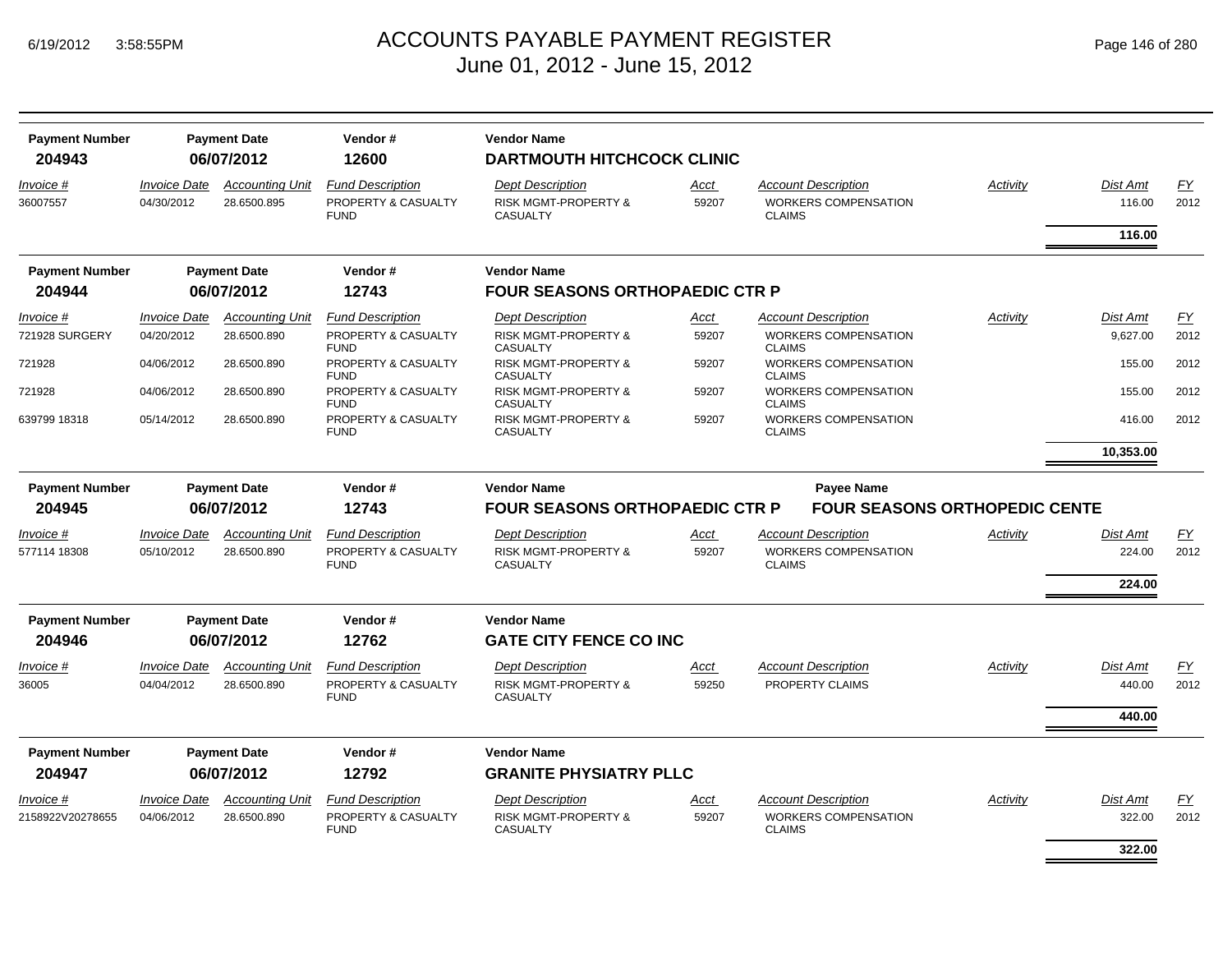| <b>Payment Number</b>           |                                   | <b>Payment Date</b>                   | Vendor#                                                       | <b>Vendor Name</b>                                                            |                      |                                                                            |                 |                    |                   |
|---------------------------------|-----------------------------------|---------------------------------------|---------------------------------------------------------------|-------------------------------------------------------------------------------|----------------------|----------------------------------------------------------------------------|-----------------|--------------------|-------------------|
| 204948                          |                                   | 06/07/2012                            | 11614                                                         | <b>JONATHAN W SOBEL MD PLLC</b>                                               |                      |                                                                            |                 |                    |                   |
| Invoice #                       | <b>Invoice Date</b>               | <b>Accounting Unit</b>                | <b>Fund Description</b>                                       | <b>Dept Description</b>                                                       | <u>Acct</u>          | <b>Account Description</b>                                                 | <b>Activity</b> | Dist Amt           | EY                |
| 041399-53                       | 05/17/2012                        | 28.6500.895                           | PROPERTY & CASUALTY<br><b>FUND</b>                            | <b>RISK MGMT-PROPERTY &amp;</b><br><b>CASUALTY</b>                            | 59207                | <b>WORKERS COMPENSATION</b><br><b>CLAIMS</b>                               |                 | 485.00             | 2012              |
| 041399-53                       | 05/17/2012                        | 28.6500.895                           | PROPERTY & CASUALTY<br><b>FUND</b>                            | <b>RISK MGMT-PROPERTY &amp;</b><br><b>CASUALTY</b>                            | 59207                | <b>WORKERS COMPENSATION</b><br><b>CLAIMS</b>                               |                 | 450.00             | 2012              |
| 008811-03                       | 05/22/2012                        | 28.6500.895                           | PROPERTY & CASUALTY<br><b>FUND</b>                            | <b>RISK MGMT-PROPERTY &amp;</b><br><b>CASUALTY</b>                            | 59207                | <b>WORKERS COMPENSATION</b><br><b>CLAIMS</b>                               |                 | 485.00             | 2012              |
| 008811-02                       | 05/22/2012                        | 28.6500.895                           | PROPERTY & CASUALTY<br><b>FUND</b>                            | <b>RISK MGMT-PROPERTY &amp;</b><br><b>CASUALTY</b>                            | 59207                | <b>WORKERS COMPENSATION</b><br><b>CLAIMS</b>                               |                 | 485.00             | 2012              |
|                                 |                                   |                                       |                                                               |                                                                               |                      |                                                                            |                 | 1,905.00           |                   |
| <b>Payment Number</b>           |                                   | <b>Payment Date</b>                   | Vendor#                                                       | <b>Vendor Name</b>                                                            |                      |                                                                            |                 |                    |                   |
| 204949                          |                                   | 06/07/2012                            | 13037                                                         | <b>ME OBRIEN &amp; SONS INC</b>                                               |                      |                                                                            |                 |                    |                   |
| Invoice #                       | <b>Invoice Date</b>               | <b>Accounting Unit</b>                | <b>Fund Description</b>                                       | <b>Dept Description</b>                                                       | <u>Acct</u>          | <b>Account Description</b>                                                 | Activity        | Dist Amt           | EY                |
| 1120395-IN                      | 05/03/2012                        | 28.6500.890                           | PROPERTY & CASUALTY<br><b>FUND</b>                            | RISK MGMT-PROPERTY &<br><b>CASUALTY</b>                                       | 59250                | PROPERTY CLAIMS                                                            |                 | 224.00             | 2012              |
|                                 |                                   |                                       |                                                               |                                                                               |                      |                                                                            |                 | 224.00             |                   |
| <b>Payment Number</b>           |                                   | <b>Payment Date</b>                   | Vendor#                                                       | <b>Vendor Name</b>                                                            |                      |                                                                            |                 |                    |                   |
| 204950                          |                                   | 06/07/2012                            | 13063                                                         | <b>MARVELL PLATE GLASS INC</b>                                                |                      |                                                                            |                 |                    |                   |
| Invoice #                       | <i><b>Invoice Date</b></i>        | <b>Accounting Unit</b>                | <b>Fund Description</b>                                       | <b>Dept Description</b>                                                       | <u>Acct</u>          | <b>Account Description</b>                                                 | Activity        | Dist Amt           | EY                |
| 3388                            | 05/14/2012                        | 28.6500.890                           | PROPERTY & CASUALTY<br><b>FUND</b>                            | <b>RISK MGMT-PROPERTY &amp;</b><br><b>CASUALTY</b>                            | 59250                | PROPERTY CLAIMS                                                            |                 | 165.08             | 2012              |
| 3309                            | 04/10/2012                        | 28.6500.890                           | PROPERTY & CASUALTY<br><b>FUND</b>                            | <b>RISK MGMT-PROPERTY &amp;</b><br><b>CASUALTY</b>                            | 59250                | PROPERTY CLAIMS                                                            |                 | 249.00             | 2012              |
|                                 |                                   |                                       |                                                               |                                                                               |                      |                                                                            |                 | 414.08             |                   |
| <b>Payment Number</b>           |                                   | <b>Payment Date</b>                   | Vendor#                                                       | <b>Vendor Name</b>                                                            |                      |                                                                            |                 |                    |                   |
| 204951                          |                                   | 06/07/2012                            | 13160                                                         | <b>NEB RADIOLOGY PC</b>                                                       |                      |                                                                            |                 |                    |                   |
| Invoice #<br>NBA.234239.2.4     | <b>Invoice Date</b><br>05/18/2012 | <b>Accounting Unit</b><br>28.6500.895 | <b>Fund Description</b><br>PROPERTY & CASUALTY<br><b>FUND</b> | <b>Dept Description</b><br><b>RISK MGMT-PROPERTY &amp;</b><br><b>CASUALTY</b> | <u>Acct</u><br>59207 | <b>Account Description</b><br><b>WORKERS COMPENSATION</b><br><b>CLAIMS</b> | Activity        | Dist Amt<br>235.00 | <u>FY</u><br>2012 |
|                                 |                                   |                                       |                                                               |                                                                               |                      |                                                                            |                 | 235.00             |                   |
|                                 |                                   |                                       | Vendor#                                                       | <b>Vendor Name</b>                                                            |                      |                                                                            |                 |                    |                   |
| <b>Payment Number</b><br>204952 |                                   | <b>Payment Date</b><br>06/07/2012     | 10778                                                         | NH HAND THERAPY CTR INC                                                       |                      |                                                                            |                 |                    |                   |
| Invoice #                       | <b>Invoice Date</b>               | <b>Accounting Unit</b>                | <b>Fund Description</b>                                       | <b>Dept Description</b>                                                       | <u>Acct</u>          | <b>Account Description</b>                                                 | Activity        | Dist Amt           | <u>FY</u>         |
| 5447 13709                      | 05/21/2012                        | 28.6500.890                           | PROPERTY & CASUALTY<br><b>FUND</b>                            | RISK MGMT-PROPERTY &<br><b>CASUALTY</b>                                       | 59207                | <b>WORKERS COMPENSATION</b><br><b>CLAIMS</b>                               |                 | 226.00             | 2012              |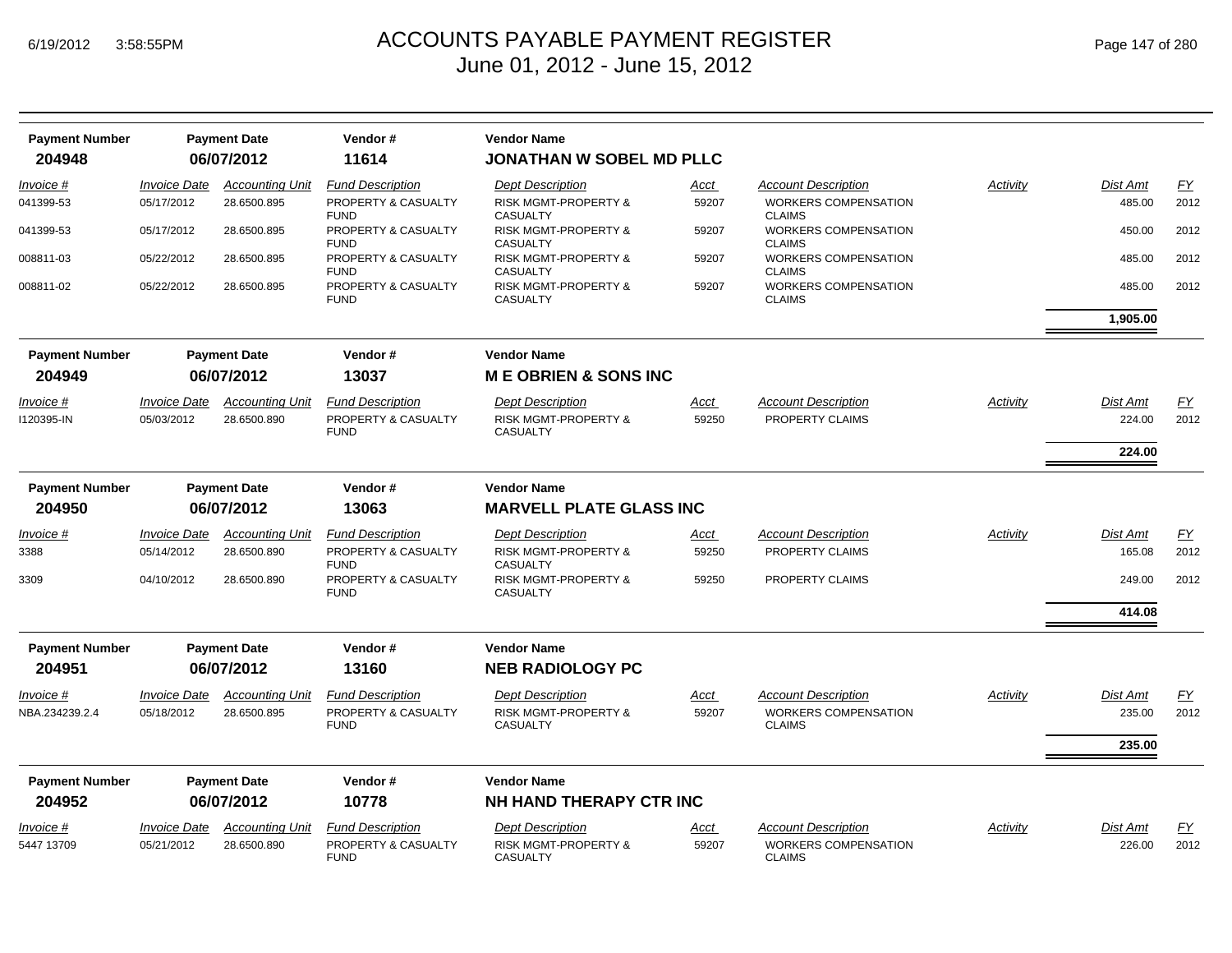| <b>Payment Number</b><br>204952 | <b>Payment Date</b><br>06/07/2012 |                                       | Vendor#<br>10778                                              | <b>Vendor Name</b><br>NH HAND THERAPY CTR INC                                 |               |                                                                            |                 |                    |            |  |
|---------------------------------|-----------------------------------|---------------------------------------|---------------------------------------------------------------|-------------------------------------------------------------------------------|---------------|----------------------------------------------------------------------------|-----------------|--------------------|------------|--|
| Invoice #<br>5447 13591         | <b>Invoice Date</b><br>05/15/2012 | <b>Accounting Unit</b><br>28.6500.890 | <b>Fund Description</b><br>PROPERTY & CASUALTY<br><b>FUND</b> | <b>Dept Description</b><br><b>RISK MGMT-PROPERTY &amp;</b><br><b>CASUALTY</b> | Acct<br>59207 | <b>Account Description</b><br><b>WORKERS COMPENSATION</b><br><b>CLAIMS</b> | Activity        | Dist Amt<br>253.00 | EY<br>2012 |  |
|                                 |                                   |                                       |                                                               |                                                                               |               |                                                                            |                 | 479.00             |            |  |
| <b>Payment Number</b>           |                                   | <b>Payment Date</b>                   | Vendor#                                                       | <b>Vendor Name</b>                                                            |               |                                                                            |                 |                    |            |  |
| 204953                          |                                   | 06/07/2012                            | 13212                                                         | <b>OCCUPATIONAL HEALTH CTRS SOUTH</b>                                         |               |                                                                            |                 |                    |            |  |
| Invoice #                       | <b>Invoice Date</b>               | <b>Accounting Unit</b>                | <b>Fund Description</b>                                       | <b>Dept Description</b>                                                       | <u>Acct</u>   | <b>Account Description</b>                                                 | Activity        | Dist Amt           | EY         |  |
| I34-1255161276                  | 05/19/2012                        | 28.6500.890                           | PROPERTY & CASUALTY<br><b>FUND</b>                            | <b>RISK MGMT-PROPERTY &amp;</b><br><b>CASUALTY</b>                            | 59207         | <b>WORKERS COMPENSATION</b><br><b>CLAIMS</b>                               |                 | 133.26             | 2012       |  |
| I34-1255161276                  | 05/19/2012                        | 28.6500.890                           | PROPERTY & CASUALTY<br><b>FUND</b>                            | <b>RISK MGMT-PROPERTY &amp;</b><br><b>CASUALTY</b>                            | 59207         | WORKERS COMPENSATION<br><b>CLAIMS</b>                                      |                 | 333.44             | 2012       |  |
| I34-1255161266                  | 05/19/2012                        | 28.6500.890                           | PROPERTY & CASUALTY<br><b>FUND</b>                            | <b>RISK MGMT-PROPERTY &amp;</b><br><b>CASUALTY</b>                            | 59207         | <b>WORKERS COMPENSATION</b><br><b>CLAIMS</b>                               |                 | 807.66             | 2012       |  |
| I34-1255160442<br>18304         | 05/19/2012                        | 28.6500.890                           | PROPERTY & CASUALTY<br><b>FUND</b>                            | <b>RISK MGMT-PROPERTY &amp;</b><br><b>CASUALTY</b>                            | 59207         | <b>WORKERS COMPENSATION</b><br><b>CLAIMS</b>                               |                 | 152.66             | 2012       |  |
| 134-1255160442<br>18303         | 05/20/2012                        | 28.6500.890                           | PROPERTY & CASUALTY<br><b>FUND</b>                            | <b>RISK MGMT-PROPERTY &amp;</b><br><b>CASUALTY</b>                            | 59207         | <b>WORKERS COMPENSATION</b><br><b>CLAIMS</b>                               |                 | 133.26             | 2012       |  |
| I34-1255160442<br>18282         | 05/18/2012                        | 28.6500.890                           | PROPERTY & CASUALTY<br><b>FUND</b>                            | <b>RISK MGMT-PROPERTY &amp;</b><br><b>CASUALTY</b>                            | 59207         | <b>WORKERS COMPENSATION</b><br><b>CLAIMS</b>                               |                 | 133.26             | 2012       |  |
| 134-1255160442<br>18278         | 05/13/2012                        | 28.6500.890                           | PROPERTY & CASUALTY<br><b>FUND</b>                            | <b>RISK MGMT-PROPERTY &amp;</b><br><b>CASUALTY</b>                            | 59207         | <b>WORKERS COMPENSATION</b><br><b>CLAIMS</b>                               |                 | 191.06             | 2012       |  |
|                                 |                                   |                                       |                                                               |                                                                               |               |                                                                            |                 | 1,884.60           |            |  |
| <b>Payment Number</b>           |                                   | <b>Payment Date</b>                   | Vendor#                                                       | <b>Vendor Name</b>                                                            |               |                                                                            |                 |                    |            |  |
| 204954                          |                                   | 06/07/2012                            | 13406                                                         | <b>RC WELDING LLC</b>                                                         |               |                                                                            |                 |                    |            |  |
| Invoice #                       | <i><b>Invoice Date</b></i>        | <b>Accounting Unit</b>                | <b>Fund Description</b>                                       | <b>Dept Description</b>                                                       | Acct          | <b>Account Description</b>                                                 | Activity        | Dist Amt           | <u>FY</u>  |  |
| 5020                            | 04/25/2012                        | 28.6500.890                           | PROPERTY & CASUALTY<br><b>FUND</b>                            | <b>RISK MGMT-PROPERTY &amp;</b><br><b>CASUALTY</b>                            | 59250         | PROPERTY CLAIMS                                                            |                 | 1,605.00           | 2012       |  |
| 5019                            | 04/25/2012                        | 28.6500.890                           | PROPERTY & CASUALTY<br><b>FUND</b>                            | <b>RISK MGMT-PROPERTY &amp;</b><br>CASUALTY                                   | 59250         | PROPERTY CLAIMS                                                            |                 | 245.00             | 2012       |  |
|                                 |                                   |                                       |                                                               |                                                                               |               |                                                                            |                 | 1,850.00           |            |  |
| <b>Payment Number</b>           |                                   | <b>Payment Date</b>                   | Vendor#                                                       | <b>Vendor Name</b>                                                            |               |                                                                            |                 |                    |            |  |
| 204955                          |                                   | 06/07/2012                            | 13582                                                         | <b>SJ PHYSICIAN SERVICES</b>                                                  |               |                                                                            |                 |                    |            |  |
| Invoice #                       | <b>Invoice Date</b>               | <b>Accounting Unit</b>                | <b>Fund Description</b>                                       | <b>Dept Description</b>                                                       | Acct          | <b>Account Description</b>                                                 | <b>Activity</b> | <b>Dist Amt</b>    | EY         |  |
| 002227008N                      | 05/05/2012                        | 28.6500.890                           | PROPERTY & CASUALTY<br><b>FUND</b>                            | <b>RISK MGMT-PROPERTY &amp;</b><br><b>CASUALTY</b>                            | 59207         | <b>WORKERS COMPENSATION</b><br><b>CLAIMS</b>                               |                 | 115.00             | 2012       |  |
|                                 |                                   |                                       |                                                               |                                                                               |               |                                                                            |                 | 115.00             |            |  |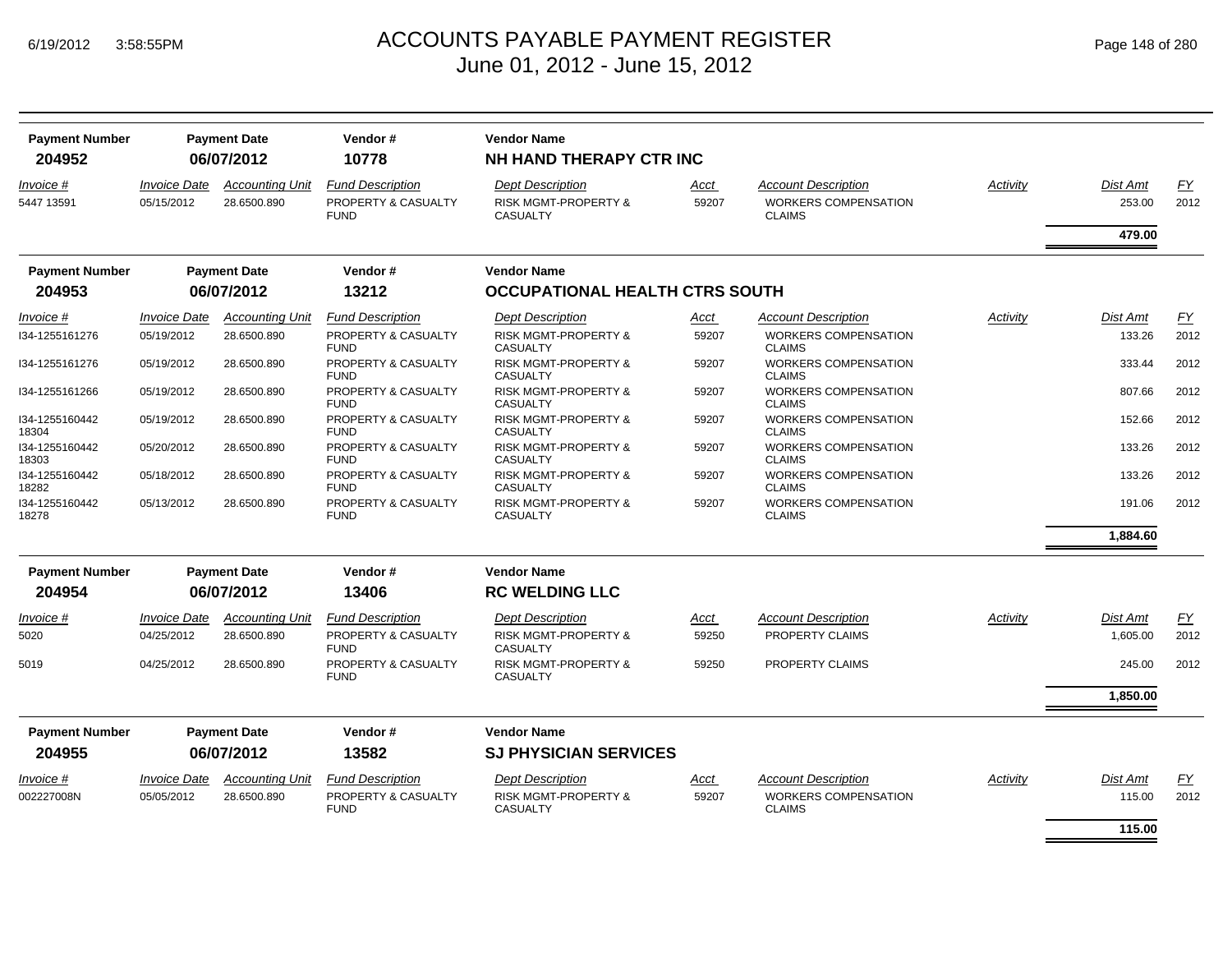| <b>Payment Number</b> |                     | <b>Payment Date</b>    | Vendor#                            | <b>Vendor Name</b>                                 |       |                                              |          |                 |           |
|-----------------------|---------------------|------------------------|------------------------------------|----------------------------------------------------|-------|----------------------------------------------|----------|-----------------|-----------|
| 204956                |                     | 06/07/2012             | 13597                              | <b>SO NH REGIONAL MEDICAL CENTER</b>               |       |                                              |          |                 |           |
| Invoice #             | <b>Invoice Date</b> | <b>Accounting Unit</b> | <b>Fund Description</b>            | <b>Dept Description</b>                            | Acct  | <b>Account Description</b>                   | Activity | <b>Dist Amt</b> | EY        |
| SRN2314445 18276      | 05/01/2012          | 28.6500.895            | PROPERTY & CASUALTY<br><b>FUND</b> | <b>RISK MGMT-PROPERTY &amp;</b><br><b>CASUALTY</b> | 59207 | <b>WORKERS COMPENSATION</b><br><b>CLAIMS</b> |          | 2,167.53        | 2012      |
| SRN2340346            | 05/21/2012          | 28.6500.890            | PROPERTY & CASUALTY<br><b>FUND</b> | <b>RISK MGMT-PROPERTY &amp;</b><br><b>CASUALTY</b> | 59207 | <b>WORKERS COMPENSATION</b><br><b>CLAIMS</b> |          | 233.80          | 2012      |
| SRN2340335            | 05/21/2012          | 28.6500.890            | PROPERTY & CASUALTY<br><b>FUND</b> | <b>RISK MGMT-PROPERTY &amp;</b><br><b>CASUALTY</b> | 59207 | <b>WORKERS COMPENSATION</b><br><b>CLAIMS</b> |          | 390.62          | 2012      |
|                       |                     |                        |                                    |                                                    |       |                                              |          | 2,791.95        |           |
| <b>Payment Number</b> |                     | <b>Payment Date</b>    | Vendor#                            | <b>Vendor Name</b>                                 |       |                                              |          |                 |           |
| 204957                |                     | 06/07/2012             | 11574                              | <b>ST JOSEPH HOME &amp; HOSPICE CARE</b>           |       |                                              |          |                 |           |
| Invoice #             | <b>Invoice Date</b> | <b>Accounting Unit</b> | <b>Fund Description</b>            | <b>Dept Description</b>                            | Acct  | <b>Account Description</b>                   | Activity | <b>Dist Amt</b> | <u>FY</u> |
| 00015561              | 04/16/2012          | 28.6500.895            | PROPERTY & CASUALTY<br><b>FUND</b> | <b>RISK MGMT-PROPERTY &amp;</b><br><b>CASUALTY</b> | 59207 | <b>WORKERS COMPENSATION</b><br><b>CLAIMS</b> |          | 720.00          | 2012      |
|                       |                     |                        |                                    |                                                    |       |                                              |          | 720.00          |           |
| <b>Payment Number</b> |                     | <b>Payment Date</b>    | Vendor#                            | <b>Vendor Name</b>                                 |       |                                              |          |                 |           |
| 204958                |                     | 06/07/2012             | 13666                              | <b>STONERIVER PHARMACY SOLUTIONS</b>               |       |                                              |          |                 |           |
| <i>Invoice</i> #      | <b>Invoice Date</b> | <b>Accounting Unit</b> | <b>Fund Description</b>            | <b>Dept Description</b>                            | Acct  | <b>Account Description</b>                   | Activity | Dist Amt        | EY        |
| 37140127              | 05/13/2012          | 28.6500.895            | PROPERTY & CASUALTY<br><b>FUND</b> | <b>RISK MGMT-PROPERTY &amp;</b><br><b>CASUALTY</b> | 59207 | <b>WORKERS COMPENSATION</b><br><b>CLAIMS</b> |          | 916.76          | 2012      |
|                       |                     |                        |                                    |                                                    |       |                                              |          | 916.76          |           |
| <b>Payment Number</b> |                     | <b>Payment Date</b>    | Vendor#                            | <b>Vendor Name</b>                                 |       |                                              |          |                 |           |
| 204959                |                     | 06/07/2012             | 14509                              | <b>NATIONAL GRID</b>                               |       |                                              |          |                 |           |
| Invoice #             | <b>Invoice Date</b> | <b>Accounting Unit</b> | <b>Fund Description</b>            | <b>Dept Description</b>                            | Acct  | <b>Account Description</b>                   | Activity | <b>Dist Amt</b> | EY        |
| 41379-6908565         | 05/02/2012          | 75.1.500               | <b>GENERAL FUND</b>                | <b>WELFARE ASSISTANCE</b>                          | 55800 | <b>GENERAL ASSISTANCE</b>                    |          | 195.66          | 2012      |
|                       |                     |                        |                                    |                                                    |       |                                              |          | 195.66          |           |
| <b>Payment Number</b> |                     | <b>Payment Date</b>    | Vendor#                            | <b>Vendor Name</b>                                 |       |                                              |          |                 |           |
| 204960                |                     | 06/07/2012             | 13291                              | <b>PENNICHUCK WATER WORKS INC</b>                  |       |                                              |          |                 |           |
| Invoice #             | <b>Invoice Date</b> | <b>Accounting Unit</b> | <b>Fund Description</b>            | <b>Dept Description</b>                            | Acct  | <b>Account Description</b>                   | Activity | <b>Dist Amt</b> | EY        |
| 40821-5908278         | 05/30/2012          | 75.1.500               | <b>GENERAL FUND</b>                | <b>WELFARE ASSISTANCE</b>                          | 55800 | <b>GENERAL ASSISTANCE</b>                    |          | 94.72           | 2012      |
|                       |                     |                        |                                    |                                                    |       |                                              |          | 94.72           |           |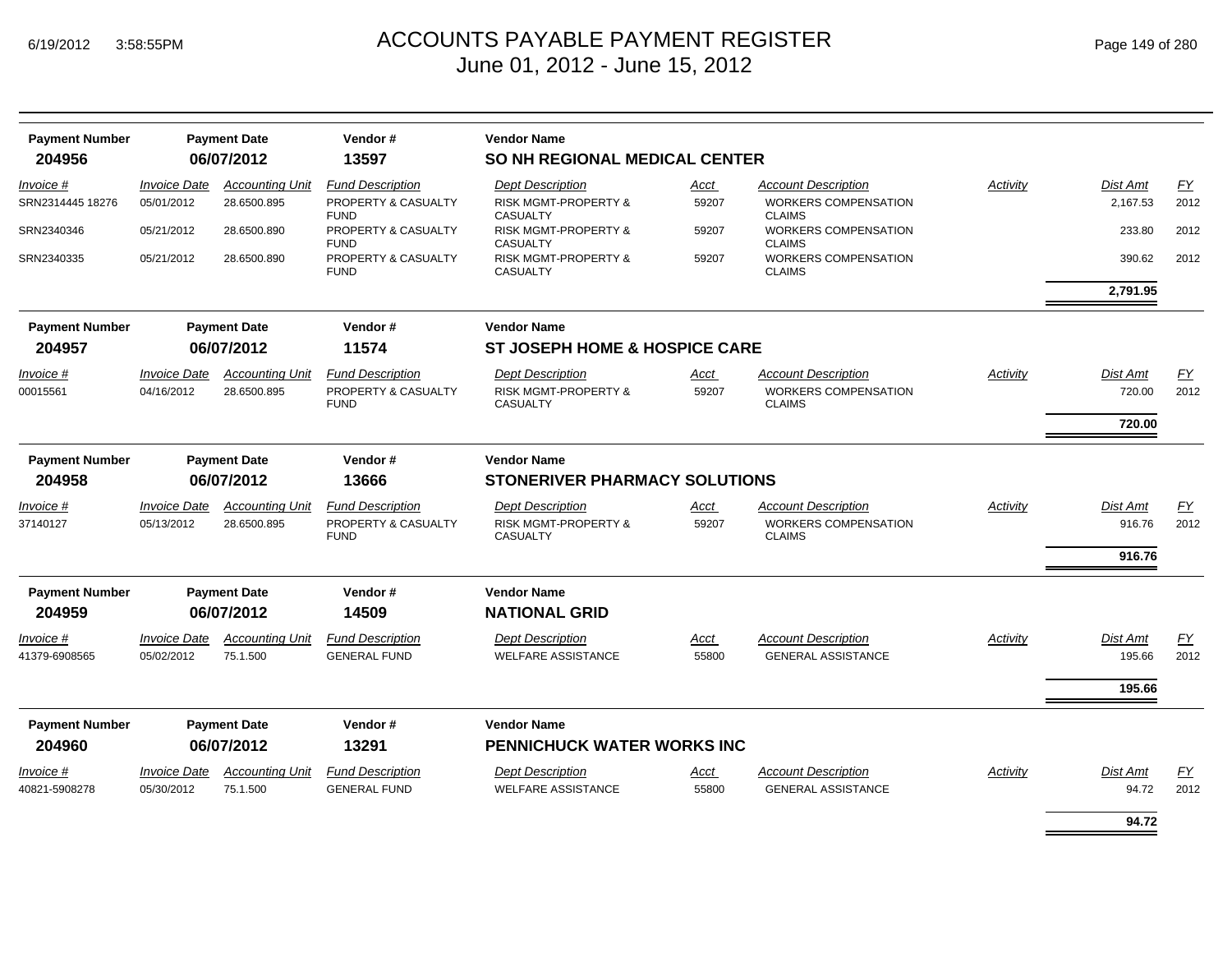| <b>Payment Number</b><br>204961   |                                   | <b>Payment Date</b><br>06/07/2012  | Vendor#<br>13372                               | <b>Vendor Name</b><br><b>PSNH</b>                    |                      |                                                         |                 |                    |                   |
|-----------------------------------|-----------------------------------|------------------------------------|------------------------------------------------|------------------------------------------------------|----------------------|---------------------------------------------------------|-----------------|--------------------|-------------------|
|                                   |                                   |                                    |                                                |                                                      |                      |                                                         |                 |                    |                   |
| Invoice #<br>6812-7901199         | <b>Invoice Date</b><br>06/05/2012 | <b>Accounting Unit</b><br>75.1.500 | <b>Fund Description</b><br><b>GENERAL FUND</b> | <b>Dept Description</b><br><b>WELFARE ASSISTANCE</b> | <u>Acct</u><br>55800 | <b>Account Description</b><br><b>GENERAL ASSISTANCE</b> | Activity        | Dist Amt<br>93.36  | EY<br>2012        |
| 41507-7901176                     | 05/24/2012                        | 75.1.500                           | <b>GENERAL FUND</b>                            | <b>WELFARE ASSISTANCE</b>                            | 55800                | <b>GENERAL ASSISTANCE</b>                               |                 | 55.03              | 2012              |
| 40645-5908283                     | 06/04/2012                        | 75.1.500                           | <b>GENERAL FUND</b>                            | <b>WELFARE ASSISTANCE</b>                            | 55800                | <b>GENERAL ASSISTANCE</b>                               |                 | 85.43              | 2012              |
| 39906-6908608                     | 05/30/2012                        | 75.1.500                           | <b>GENERAL FUND</b>                            | <b>WELFARE ASSISTANCE</b>                            | 55800                | GENERAL ASSISTANCE                                      |                 | 51.56              | 2012              |
| 38779-5908277                     | 05/29/2012                        | 75.1.500                           | <b>GENERAL FUND</b>                            | <b>WELFARE ASSISTANCE</b>                            | 55800                | GENERAL ASSISTANCE                                      |                 | 32.97              | 2012              |
| 38265-6908612                     | 06/01/2012                        | 75.1.500                           | <b>GENERAL FUND</b>                            | <b>WELFARE ASSISTANCE</b>                            | 55800                | <b>GENERAL ASSISTANCE</b>                               |                 | 145.93             | 2012              |
| 36290-5908276                     | 05/29/2012                        | 75.1.500                           | <b>GENERAL FUND</b>                            | <b>WELFARE ASSISTANCE</b>                            | 55800                | <b>GENERAL ASSISTANCE</b>                               |                 | 109.05             | 2012              |
| 35993-4945097                     | 05/30/2012                        | 75.1.500                           | <b>GENERAL FUND</b>                            | <b>WELFARE ASSISTANCE</b>                            | 55800                | <b>GENERAL ASSISTANCE</b>                               |                 | 27.07              | 2012              |
| 35146-6908599                     | 05/21/2012                        | 75.1.500                           | <b>GENERAL FUND</b>                            | <b>WELFARE ASSISTANCE</b>                            | 55800                | <b>GENERAL ASSISTANCE</b>                               |                 | 1,200.00           | 2012              |
| 33822-6908589                     | 05/15/2012                        | 75.1.500                           | <b>GENERAL FUND</b>                            | <b>WELFARE ASSISTANCE</b>                            | 55800                | <b>GENERAL ASSISTANCE</b>                               |                 | 22.89              | 2012              |
|                                   |                                   |                                    |                                                |                                                      |                      |                                                         |                 | 1,823.29           |                   |
| <b>Payment Number</b><br>204962   |                                   | <b>Payment Date</b><br>06/07/2012  | Vendor#<br>11498                               | <b>Vendor Name</b><br><b>18-24 ASH STREET LLC</b>    |                      |                                                         |                 |                    |                   |
| <u>Invoice #</u><br>33884-7901193 | <b>Invoice Date</b><br>06/04/2012 | <b>Accounting Unit</b><br>75.1.500 | <b>Fund Description</b><br><b>GENERAL FUND</b> | <b>Dept Description</b><br><b>WELFARE ASSISTANCE</b> | <u>Acct</u><br>55810 | <b>Account Description</b><br>RENTAL ASSISTANCE         | <b>Activity</b> | Dist Amt<br>650.00 | EY<br>2012        |
|                                   |                                   |                                    |                                                |                                                      |                      |                                                         |                 | 650.00             |                   |
| <b>Payment Number</b><br>204963   |                                   | <b>Payment Date</b><br>06/07/2012  | Vendor#<br>12253                               | <b>Vendor Name</b><br><b>188 CONCORD ST LLC</b>      |                      |                                                         |                 |                    |                   |
| Invoice #<br>41512-5908280        | <b>Invoice Date</b><br>05/31/2012 | <b>Accounting Unit</b><br>75.1.500 | <b>Fund Description</b><br><b>GENERAL FUND</b> | <b>Dept Description</b><br><b>WELFARE ASSISTANCE</b> | <u>Acct</u><br>55810 | <b>Account Description</b><br>RENTAL ASSISTANCE         | <b>Activity</b> | Dist Amt<br>315.00 | <u>FY</u><br>2012 |
| 41512-4945089                     | 05/24/2012                        | 75.1.500                           | <b>GENERAL FUND</b>                            | <b>WELFARE ASSISTANCE</b>                            | 55810                | RENTAL ASSISTANCE                                       |                 | 315.00             | 2012              |
| 41491-4945096                     | 05/30/2012                        | 75.1.500                           | <b>GENERAL FUND</b>                            | <b>WELFARE ASSISTANCE</b>                            | 55810                | RENTAL ASSISTANCE                                       |                 | 252.00             | 2012              |
| 41491-4945087                     | 05/23/2012                        | 75.1.500                           | <b>GENERAL FUND</b>                            | <b>WELFARE ASSISTANCE</b>                            | 55810                | RENTAL ASSISTANCE                                       |                 | 252.00             | 2012              |
| 41466-6908603                     | 05/29/2012                        | 75.1.500                           | <b>GENERAL FUND</b>                            | <b>WELFARE ASSISTANCE</b>                            | 55810                | RENTAL ASSISTANCE                                       |                 | 273.00             | 2012              |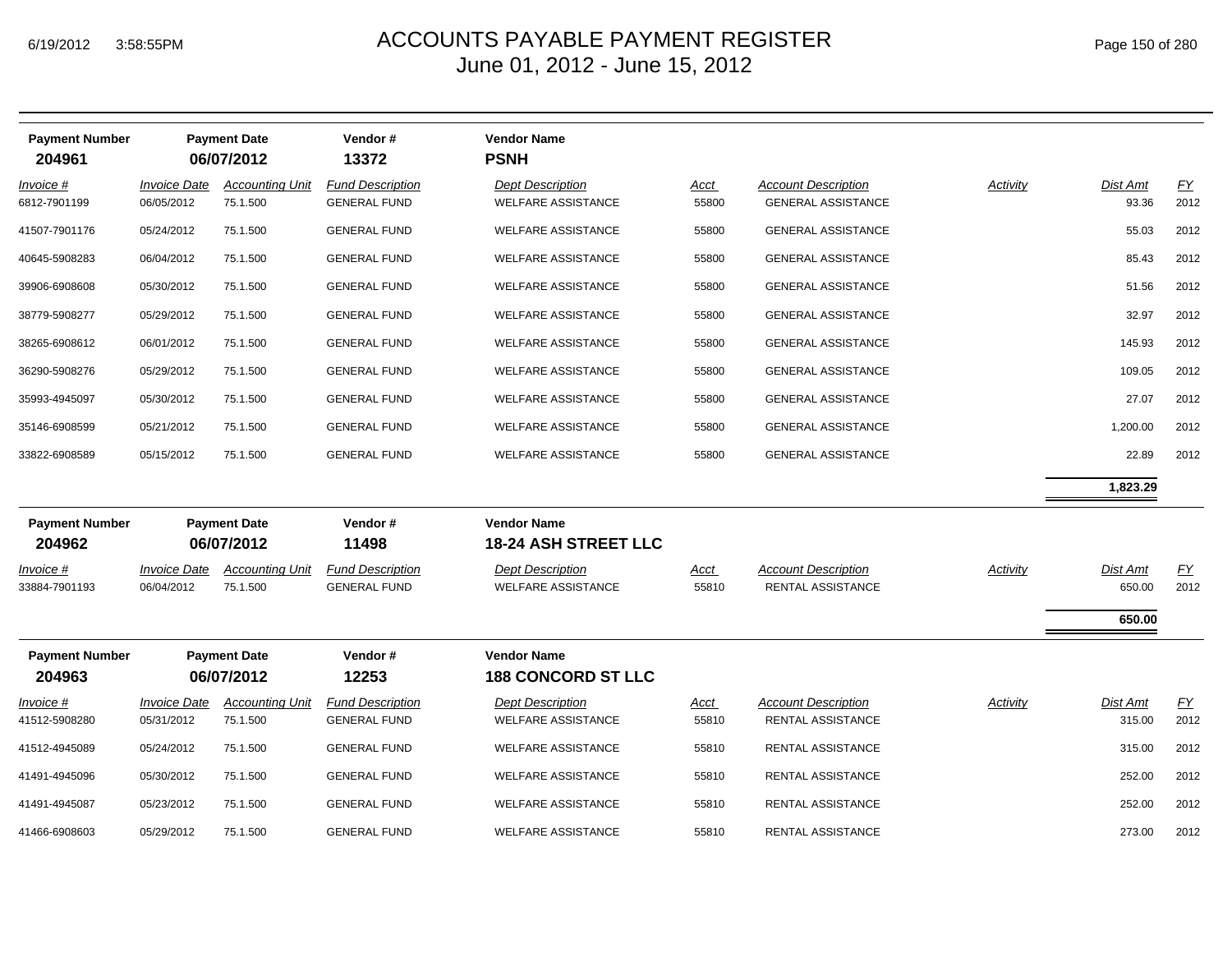| <b>Payment Number</b><br>204963 | <b>Payment Date</b><br>06/07/2012 |                                    | Vendor#<br>12253                               | <b>Vendor Name</b><br><b>188 CONCORD ST LLC</b>      |                      |                                                        |                 |                    |                          |
|---------------------------------|-----------------------------------|------------------------------------|------------------------------------------------|------------------------------------------------------|----------------------|--------------------------------------------------------|-----------------|--------------------|--------------------------|
| Invoice #<br>41450-7901179      | <b>Invoice Date</b><br>05/25/2012 | <b>Accounting Unit</b><br>75.1.500 | <b>Fund Description</b><br><b>GENERAL FUND</b> | <b>Dept Description</b><br><b>WELFARE ASSISTANCE</b> | <b>Acct</b><br>55810 | <b>Account Description</b><br>RENTAL ASSISTANCE        | <b>Activity</b> | Dist Amt<br>301.00 | EY<br>2012               |
|                                 |                                   |                                    |                                                |                                                      |                      |                                                        |                 | 1,708.00           |                          |
| <b>Payment Number</b>           |                                   | <b>Payment Date</b>                | Vendor#                                        | <b>Vendor Name</b>                                   |                      |                                                        |                 |                    |                          |
| 204964                          |                                   | 06/07/2012                         | 11704                                          | <b>25 ELM ST REALTY TRUST</b>                        |                      |                                                        |                 |                    |                          |
| Invoice #<br>41496-7901162      | <b>Invoice Date</b><br>05/17/2012 | <b>Accounting Unit</b><br>75.1.500 | <b>Fund Description</b><br><b>GENERAL FUND</b> | <b>Dept Description</b><br><b>WELFARE ASSISTANCE</b> | Acct<br>55810        | <b>Account Description</b><br><b>RENTAL ASSISTANCE</b> | <b>Activity</b> | Dist Amt<br>650.00 | $\underline{FY}$<br>2012 |
|                                 |                                   |                                    |                                                |                                                      |                      |                                                        |                 | 650.00             |                          |
| <b>Payment Number</b><br>204965 |                                   | <b>Payment Date</b><br>06/07/2012  | Vendor#<br>12255                               | <b>Vendor Name</b><br>28 - 34 RAILROAD SQUARE LLC    |                      |                                                        |                 |                    |                          |
| <u>Invoice #</u>                | <i><b>Invoice Date</b></i>        | <b>Accounting Unit</b>             | <b>Fund Description</b>                        | <b>Dept Description</b>                              | <u>Acct</u>          | <b>Account Description</b>                             | <b>Activity</b> | Dist Amt           | <b>FY</b>                |
| 36642-6908623                   | 06/05/2012                        | 75.1.500                           | <b>GENERAL FUND</b>                            | <b>WELFARE ASSISTANCE</b>                            | 55810                | <b>RENTAL ASSISTANCE</b>                               |                 | 280.00             | 2012                     |
|                                 |                                   |                                    |                                                |                                                      |                      |                                                        |                 | 280.00             |                          |
| <b>Payment Number</b>           |                                   | <b>Payment Date</b>                | Vendor#                                        | <b>Vendor Name</b>                                   |                      |                                                        |                 |                    |                          |
| 204966                          |                                   | 06/07/2012                         | 11032                                          | 3-5 ALLDS LLC                                        |                      |                                                        |                 |                    |                          |
| <u>Invoice #</u>                | <b>Invoice Date</b>               | <b>Accounting Unit</b>             | <b>Fund Description</b>                        | <b>Dept Description</b>                              | <u>Acct</u>          | <b>Account Description</b>                             | <b>Activity</b> | Dist Amt           | EY                       |
| 41389-7901172                   | 05/23/2012                        | 75.1.500                           | <b>GENERAL FUND</b>                            | <b>WELFARE ASSISTANCE</b>                            | 55810                | <b>RENTAL ASSISTANCE</b>                               |                 | 413.65             | 2012                     |
|                                 |                                   |                                    |                                                |                                                      |                      |                                                        |                 | 413.65             |                          |
| <b>Payment Number</b>           |                                   | <b>Payment Date</b>                | Vendor#                                        | <b>Vendor Name</b>                                   |                      |                                                        |                 |                    |                          |
| 204967                          |                                   | 06/07/2012                         | 11702                                          | <b>RONALD J ADAMO</b>                                |                      |                                                        |                 |                    |                          |
| Invoice #                       | <b>Invoice Date</b>               | <b>Accounting Unit</b>             | <b>Fund Description</b>                        | <b>Dept Description</b>                              | Acct                 | <b>Account Description</b>                             | Activity        | Dist Amt           | $\underline{FY}$         |
| 41502-4945093                   | 05/29/2012                        | 75.1.500                           | <b>GENERAL FUND</b>                            | <b>WELFARE ASSISTANCE</b>                            | 55810                | RENTAL ASSISTANCE                                      |                 | 1,000.00           | 2012                     |
|                                 |                                   |                                    |                                                |                                                      |                      |                                                        |                 | 1,000.00           |                          |
| <b>Payment Number</b>           |                                   | <b>Payment Date</b>                | Vendor#                                        | <b>Vendor Name</b>                                   |                      |                                                        |                 |                    |                          |
| 204968                          |                                   | 06/07/2012                         | 11716                                          | <b>CASIMIR PLACE LP</b>                              |                      |                                                        |                 |                    |                          |
| Invoice #                       | <i><b>Invoice Date</b></i>        | <b>Accounting Unit</b>             | <b>Fund Description</b>                        | <b>Dept Description</b>                              | Acct                 | <b>Account Description</b>                             | Activity        | Dist Amt           | <b>FY</b>                |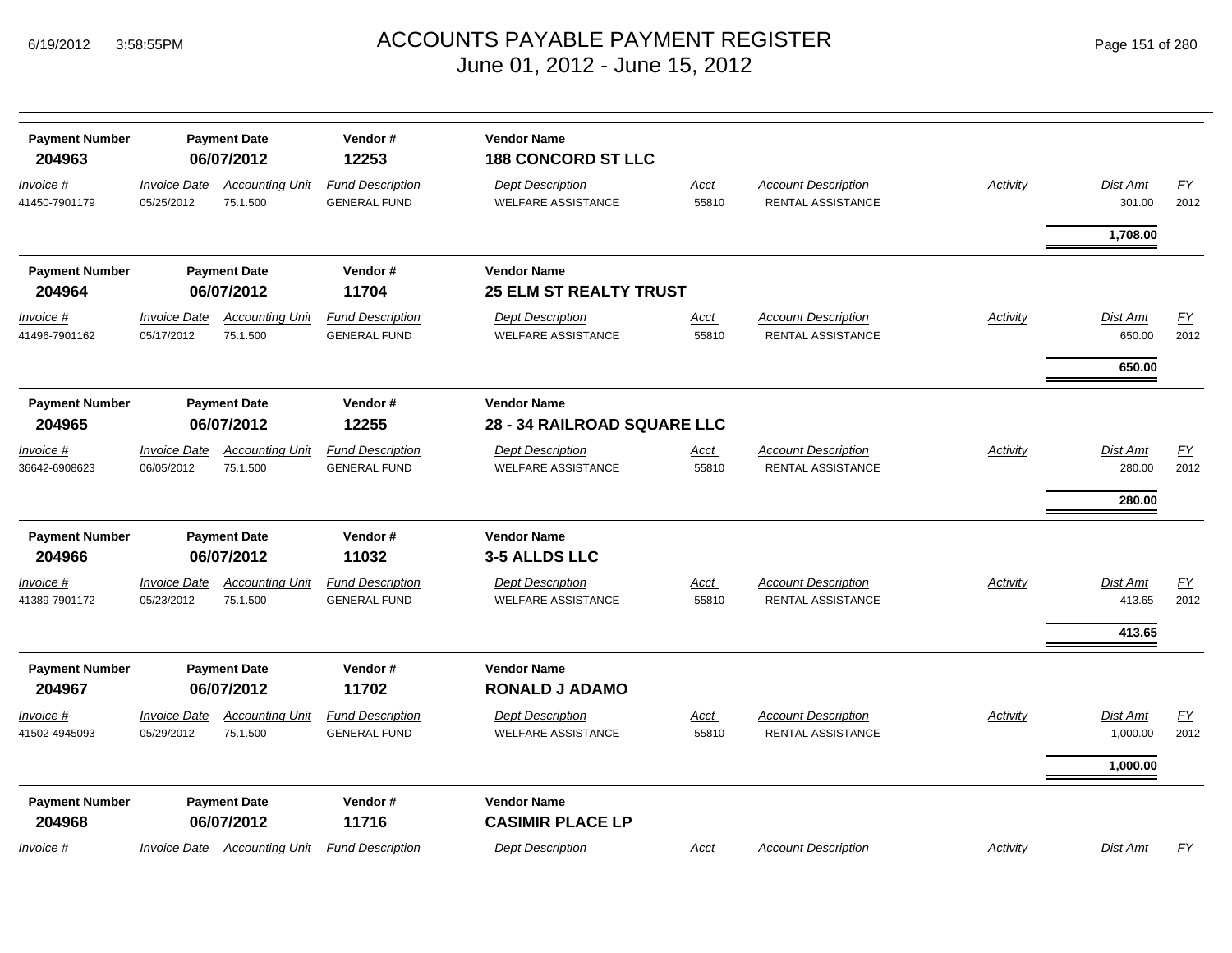| <b>Payment Number</b><br>204968   |                                   | <b>Payment Date</b><br>06/07/2012  | Vendor#<br>11716                               | <b>Vendor Name</b><br><b>CASIMIR PLACE LP</b>        |                      |                                                        |                 |                              |                          |
|-----------------------------------|-----------------------------------|------------------------------------|------------------------------------------------|------------------------------------------------------|----------------------|--------------------------------------------------------|-----------------|------------------------------|--------------------------|
| <u>Invoice #</u><br>37885-7901099 | <b>Invoice Date</b><br>04/09/2012 | <b>Accounting Unit</b><br>75.1.500 | <b>Fund Description</b><br><b>GENERAL FUND</b> | <b>Dept Description</b><br><b>WELFARE ASSISTANCE</b> | <u>Acct</u><br>55810 | <b>Account Description</b><br><b>RENTAL ASSISTANCE</b> | Activity        | Dist Amt<br>850.00           | $\underline{FY}$<br>2012 |
|                                   |                                   |                                    |                                                |                                                      |                      |                                                        |                 | 850.00                       |                          |
| <b>Payment Number</b><br>204969   |                                   | <b>Payment Date</b><br>06/07/2012  | Vendor#<br>11735                               | <b>Vendor Name</b><br><b>COSMOS E MARANDOS</b>       |                      |                                                        |                 |                              |                          |
| Invoice #<br>41456-7901133        | <b>Invoice Date</b><br>04/30/2012 | <b>Accounting Unit</b><br>75.1.500 | <b>Fund Description</b><br><b>GENERAL FUND</b> | <b>Dept Description</b><br><b>WELFARE ASSISTANCE</b> | <u>Acct</u><br>55810 | <b>Account Description</b><br><b>RENTAL ASSISTANCE</b> | <b>Activity</b> | Dist Amt<br>660.00<br>660.00 | EY<br>2012               |
| <b>Payment Number</b><br>204970   |                                   | <b>Payment Date</b><br>06/07/2012  | Vendor#<br>12563                               | <b>Vendor Name</b><br><b>COUNTRY BARN MOTEL</b>      |                      |                                                        |                 |                              |                          |
| <u>Invoice #</u><br>41490-6908606 | <b>Invoice Date</b><br>05/29/2012 | <b>Accounting Unit</b><br>75.1.500 | <b>Fund Description</b><br><b>GENERAL FUND</b> | <b>Dept Description</b><br><b>WELFARE ASSISTANCE</b> | <u>Acct</u><br>55810 | <b>Account Description</b><br>RENTAL ASSISTANCE        | <b>Activity</b> | Dist Amt<br>266.00           | EY<br>2012               |
| 41432-4945061                     | 05/14/2012                        | 75.1.500                           | <b>GENERAL FUND</b>                            | <b>WELFARE ASSISTANCE</b>                            | 55810                | RENTAL ASSISTANCE                                      |                 | 259.00                       | 2012                     |
| 41322-5908275                     | 05/29/2012                        | 75.1.500                           | <b>GENERAL FUND</b>                            | <b>WELFARE ASSISTANCE</b>                            | 55810                | RENTAL ASSISTANCE                                      |                 | 259.00                       | 2012                     |
| 39335-5908282                     | 05/31/2012                        | 75.1.500                           | <b>GENERAL FUND</b>                            | <b>WELFARE ASSISTANCE</b>                            | 55810                | RENTAL ASSISTANCE                                      |                 | 252.00                       | 2012                     |
| 38407-7901180                     | 05/25/2012                        | 75.1.500                           | <b>GENERAL FUND</b>                            | <b>WELFARE ASSISTANCE</b>                            | 55810                | RENTAL ASSISTANCE                                      |                 | 287.00                       | 2012                     |
|                                   |                                   |                                    |                                                |                                                      |                      |                                                        |                 | 1,323.00                     |                          |
| <b>Payment Number</b><br>204971   |                                   | <b>Payment Date</b><br>06/07/2012  | Vendor#<br>12596                               | <b>Vendor Name</b><br><b>TERRY DAKIN</b>             |                      |                                                        |                 |                              |                          |
| Invoice #<br>41188-7901184        | <b>Invoice Date</b><br>05/31/2012 | <b>Accounting Unit</b><br>75.1.500 | <b>Fund Description</b><br><b>GENERAL FUND</b> | <b>Dept Description</b><br><b>WELFARE ASSISTANCE</b> | <u>Acct</u><br>55810 | <b>Account Description</b><br><b>RENTAL ASSISTANCE</b> | Activity        | Dist Amt<br>598.40<br>598.40 | EY<br>2012               |
| <b>Payment Number</b><br>204972   |                                   | <b>Payment Date</b><br>06/07/2012  | Vendor#<br>11736                               | <b>Vendor Name</b><br><b>JIMMY DUCHARME</b>          |                      |                                                        |                 |                              |                          |
| <u>Invoice #</u><br>40198-5908212 | <b>Invoice Date</b><br>04/11/2012 | <b>Accounting Unit</b><br>75.1.500 | <b>Fund Description</b><br><b>GENERAL FUND</b> | <b>Dept Description</b><br><b>WELFARE ASSISTANCE</b> | <u>Acct</u><br>55810 | <b>Account Description</b><br>RENTAL ASSISTANCE        | Activity        | Dist Amt<br>388.00           | EY<br>2012               |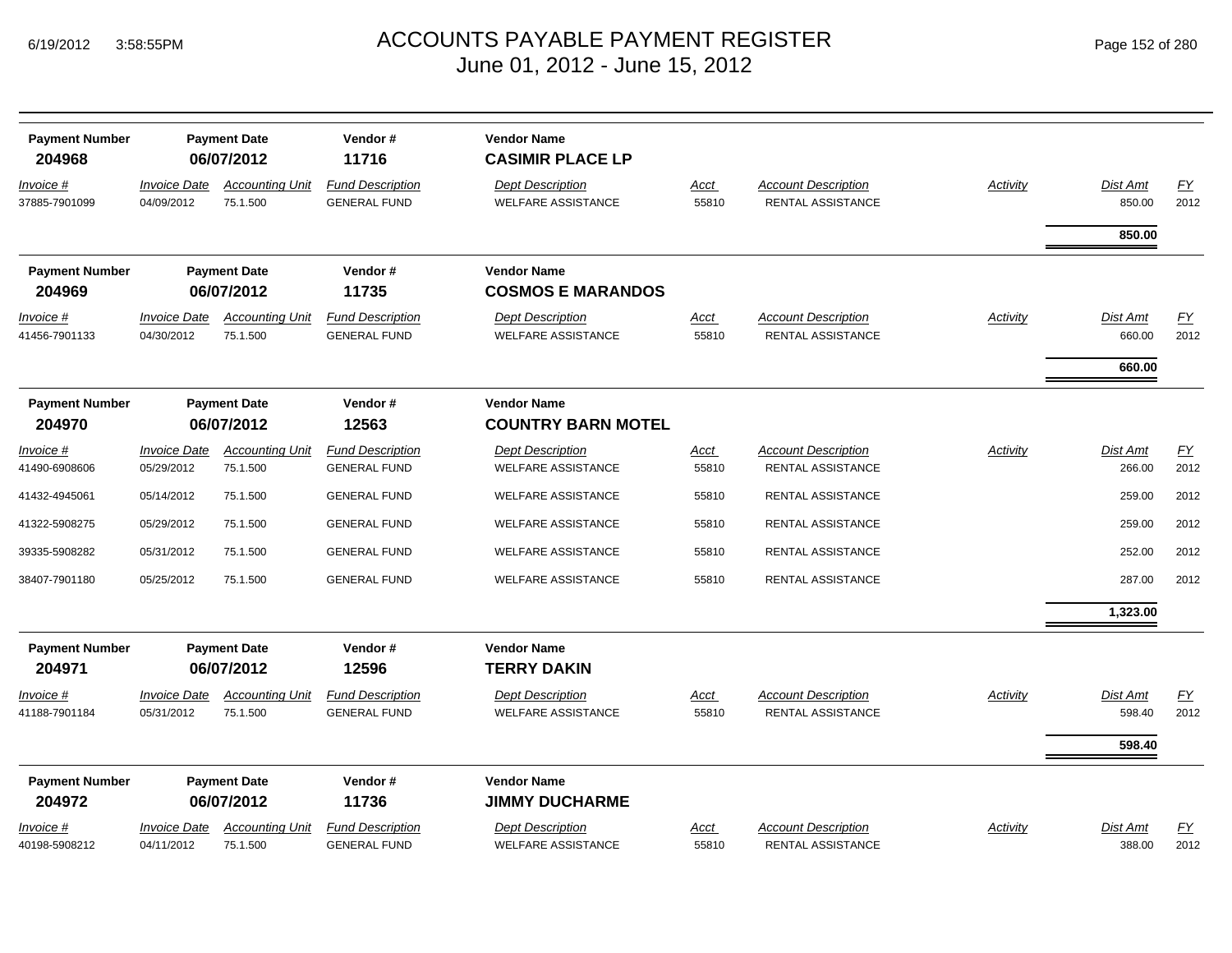|                                 |                                          |                                    |                                                |                                                      |                      |                                                        |                 | 388.00                              |                   |  |  |
|---------------------------------|------------------------------------------|------------------------------------|------------------------------------------------|------------------------------------------------------|----------------------|--------------------------------------------------------|-----------------|-------------------------------------|-------------------|--|--|
| <b>Payment Number</b><br>204973 |                                          | <b>Payment Date</b><br>06/07/2012  | Vendor#<br>12918                               | <b>Vendor Name</b><br><b>JENSENSS INC</b>            |                      |                                                        |                 |                                     |                   |  |  |
| Invoice #<br>39567-6908622      | <b>Invoice Date</b><br>06/05/2012        | <b>Accounting Unit</b><br>75.1.500 | <b>Fund Description</b><br><b>GENERAL FUND</b> | <b>Dept Description</b><br><b>WELFARE ASSISTANCE</b> | Acct<br>55810        | <b>Account Description</b><br>RENTAL ASSISTANCE        | Activity        | Dist Amt<br>383.00                  | EY<br>2012        |  |  |
|                                 |                                          |                                    |                                                |                                                      |                      |                                                        |                 | 383.00                              |                   |  |  |
| <b>Payment Number</b><br>204974 |                                          | <b>Payment Date</b><br>06/07/2012  | Vendor#<br>12953                               | <b>Vendor Name</b><br><b>ROBERT E KEROUAC</b>        |                      |                                                        |                 |                                     |                   |  |  |
| Invoice #<br>41294-6908607      | <b>Invoice Date</b><br>05/29/2012        | <b>Accounting Unit</b><br>75.1.500 | <b>Fund Description</b><br><b>GENERAL FUND</b> | <b>Dept Description</b><br><b>WELFARE ASSISTANCE</b> | <u>Acct</u><br>55810 | <b>Account Description</b><br>RENTAL ASSISTANCE        | <b>Activity</b> | <b>Dist Amt</b><br>800.00           | EY<br>2012        |  |  |
|                                 |                                          |                                    |                                                |                                                      |                      |                                                        |                 | 800.00                              |                   |  |  |
| <b>Payment Number</b><br>204975 | <b>Payment Date</b><br>06/07/2012        |                                    |                                                |                                                      | Vendor#<br>12980     | <b>Vendor Name</b><br><b>LAMERAND ENTERPRISES</b>      |                 |                                     |                   |  |  |
| Invoice #<br>41498-7901181      | <i><b>Invoice Date</b></i><br>05/29/2012 | <b>Accounting Unit</b><br>75.1.500 | <b>Fund Description</b><br><b>GENERAL FUND</b> | <b>Dept Description</b><br><b>WELFARE ASSISTANCE</b> | Acct<br>55810        | <b>Account Description</b><br>RENTAL ASSISTANCE        | Activity        | <b>Dist Amt</b><br>720.00<br>720.00 | <u>FY</u><br>2012 |  |  |
| <b>Payment Number</b><br>204976 |                                          | <b>Payment Date</b><br>06/07/2012  | Vendor#<br>11701                               | <b>Vendor Name</b><br><b>ROBERT LESSARD</b>          |                      |                                                        |                 |                                     |                   |  |  |
| Invoice #<br>34907-4945092      | <b>Invoice Date</b><br>05/29/2012        | <b>Accounting Unit</b><br>75.1.500 | <b>Fund Description</b><br><b>GENERAL FUND</b> | <b>Dept Description</b><br><b>WELFARE ASSISTANCE</b> | <b>Acct</b><br>55810 | <b>Account Description</b><br>RENTAL ASSISTANCE        | Activity        | <b>Dist Amt</b><br>600.00           | EY<br>2012        |  |  |
|                                 |                                          |                                    |                                                |                                                      |                      |                                                        |                 | 600.00                              |                   |  |  |
| <b>Payment Number</b><br>204977 |                                          | <b>Payment Date</b><br>06/07/2012  | Vendor#<br>11734                               | <b>Vendor Name</b><br><b>LOUIS MICHAUD</b>           |                      |                                                        |                 |                                     |                   |  |  |
| Invoice #<br>41355-5908265      | <b>Invoice Date</b><br>05/17/2012        | <b>Accounting Unit</b><br>75.1.500 | <b>Fund Description</b><br><b>GENERAL FUND</b> | <b>Dept Description</b><br><b>WELFARE ASSISTANCE</b> | <u>Acct</u><br>55810 | <b>Account Description</b><br><b>RENTAL ASSISTANCE</b> | <b>Activity</b> | <b>Dist Amt</b><br>260.00           | EY<br>2012        |  |  |
|                                 |                                          |                                    |                                                |                                                      |                      |                                                        |                 | 260.00                              |                   |  |  |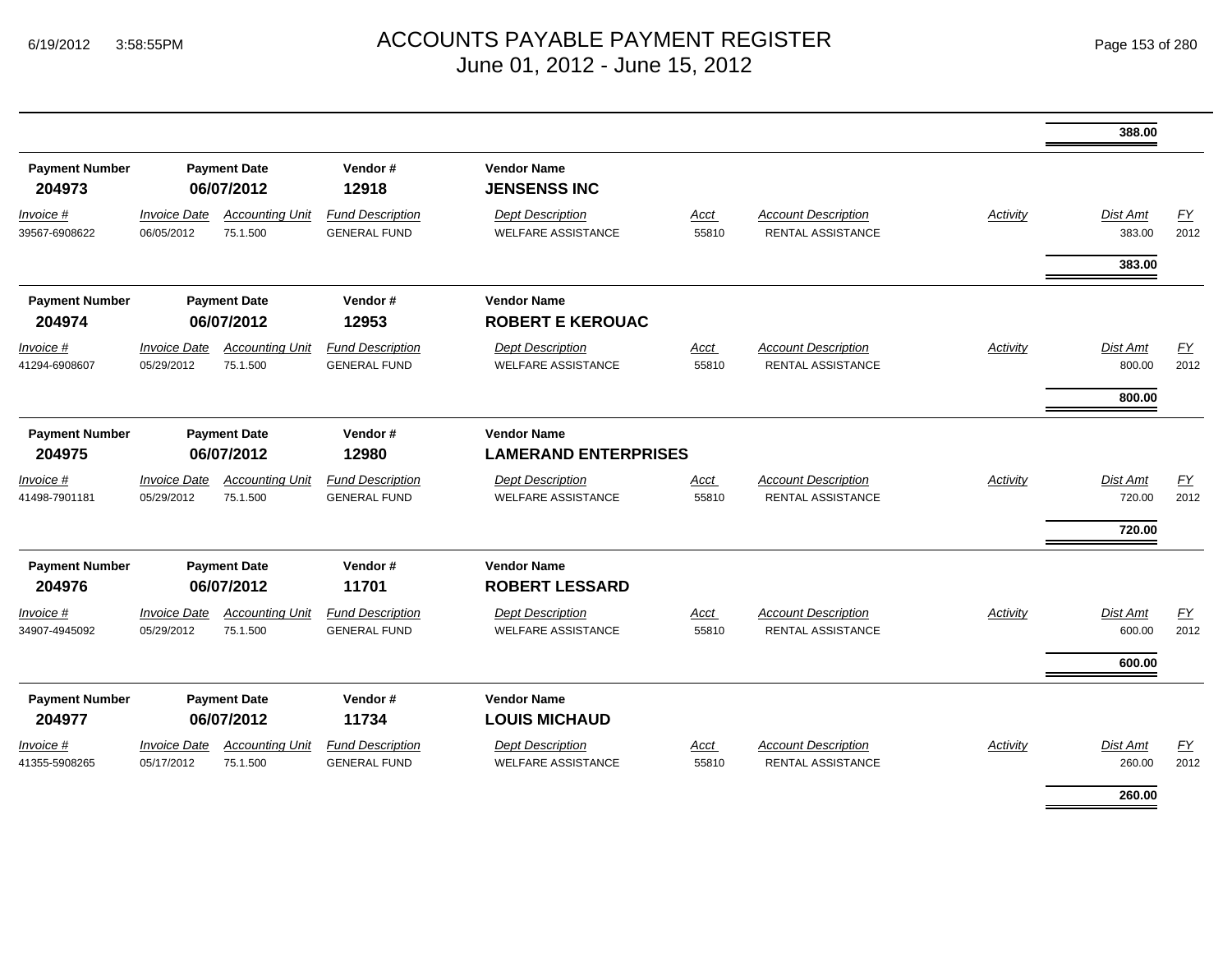|  | Page 154 of 280 |  |  |  |
|--|-----------------|--|--|--|
|--|-----------------|--|--|--|

| <b>Payment Number</b><br>204978    |                                          | <b>Payment Date</b><br>06/07/2012       | Vendor#<br>13114                               | <b>Vendor Name</b><br><b>MOTEL 6</b>                 |                      |                                                            |                 |                            |                   |
|------------------------------------|------------------------------------------|-----------------------------------------|------------------------------------------------|------------------------------------------------------|----------------------|------------------------------------------------------------|-----------------|----------------------------|-------------------|
| Invoice #<br>41468-7901134         | <b>Invoice Date</b><br>04/30/2012        | <b>Accounting Unit</b><br>75.1.500      | <b>Fund Description</b><br><b>GENERAL FUND</b> | <b>Dept Description</b><br><b>WELFARE ASSISTANCE</b> | <b>Acct</b><br>55810 | <b>Account Description</b><br><b>RENTAL ASSISTANCE</b>     | <b>Activity</b> | Dist Amt<br>42.71          | EY<br>2012        |
| 37689-4945038                      | 05/01/2012                               | 75.1.500                                | <b>GENERAL FUND</b>                            | <b>WELFARE ASSISTANCE</b>                            | 55810                | RENTAL ASSISTANCE                                          |                 | 128.13                     | 2012              |
|                                    |                                          |                                         |                                                |                                                      |                      |                                                            |                 | 170.84                     |                   |
| <b>Payment Number</b><br>204979    |                                          | <b>Payment Date</b><br>06/07/2012       | Vendor#<br>11706                               | <b>Vendor Name</b><br><b>JEFFREY A WRIGHT</b>        |                      |                                                            |                 |                            |                   |
| Invoice #<br>41486-7901164         | <i><b>Invoice Date</b></i><br>05/18/2012 | <b>Accounting Unit</b><br>75.1.500      | <b>Fund Description</b><br><b>GENERAL FUND</b> | <b>Dept Description</b><br><b>WELFARE ASSISTANCE</b> | Acct<br>55810        | <b>Account Description</b><br><b>RENTAL ASSISTANCE</b>     | Activity        | Dist Amt<br>1,179.21       | EY<br>2012        |
| <b>Payment Number</b><br>204980    |                                          | <b>Payment Date</b><br>06/08/2012       | Vendor#<br>11212                               | <b>Vendor Name</b><br><b>JILL STANSFIELD</b>         |                      |                                                            |                 | 1,179.21                   |                   |
| Invoice #<br>023561 6/07/12        | <b>Invoice Date</b><br>06/05/2012        | <b>Accounting Unit</b><br><b>BS1000</b> | <b>Fund Description</b><br><b>GENERAL FUND</b> | <b>Dept Description</b><br><b>GENERAL FUND</b>       | Acct<br>21460        | <b>Account Description</b><br>125 DEPENDENT CARE           | Activity        | Dist Amt<br>96.15<br>96.15 | EY<br>2012        |
| <b>Payment Number</b><br>204981    |                                          | <b>Payment Date</b><br>06/12/2012       | Vendor#<br>13303                               | <b>Vendor Name</b><br><b>PETTY CASH</b>              |                      |                                                            |                 |                            |                   |
| Invoice #<br>061212PETTYCASH       | <b>Invoice Date</b><br>06/12/2012        | <b>Accounting Unit</b><br><b>BS1000</b> | <b>Fund Description</b><br><b>GENERAL FUND</b> | <b>Dept Description</b><br><b>GENERAL FUND</b>       | <b>Acct</b><br>10400 | <b>Account Description</b><br>PETTY CASH                   | Activity        | Dist Amt<br>756.56         | <u>FY</u><br>2012 |
|                                    |                                          |                                         |                                                |                                                      |                      |                                                            |                 | 756.56                     |                   |
| <b>Payment Number</b><br>204982    |                                          | <b>Payment Date</b><br>06/12/2012       | Vendor#<br>999000516                           | <b>Vendor Name</b><br><b>RONALD OLIVE</b>            |                      |                                                            |                 |                            |                   |
| Invoice #<br><b>REIMB BANK FEE</b> | <b>Invoice Date</b><br>06/12/2012        | <b>Accounting Unit</b><br>26.1.585      | <b>Fund Description</b><br><b>GENERAL FUND</b> | <b>Dept Description</b><br><b>FINANCIAL SERVICES</b> | Acct<br>42200        | <b>Account Description</b><br><b>MOTOR VEHICLE PERMITS</b> | <b>Activity</b> | Dist Amt<br>15.00          | EY<br>2012        |
|                                    |                                          |                                         |                                                |                                                      |                      |                                                            |                 | 15.00                      |                   |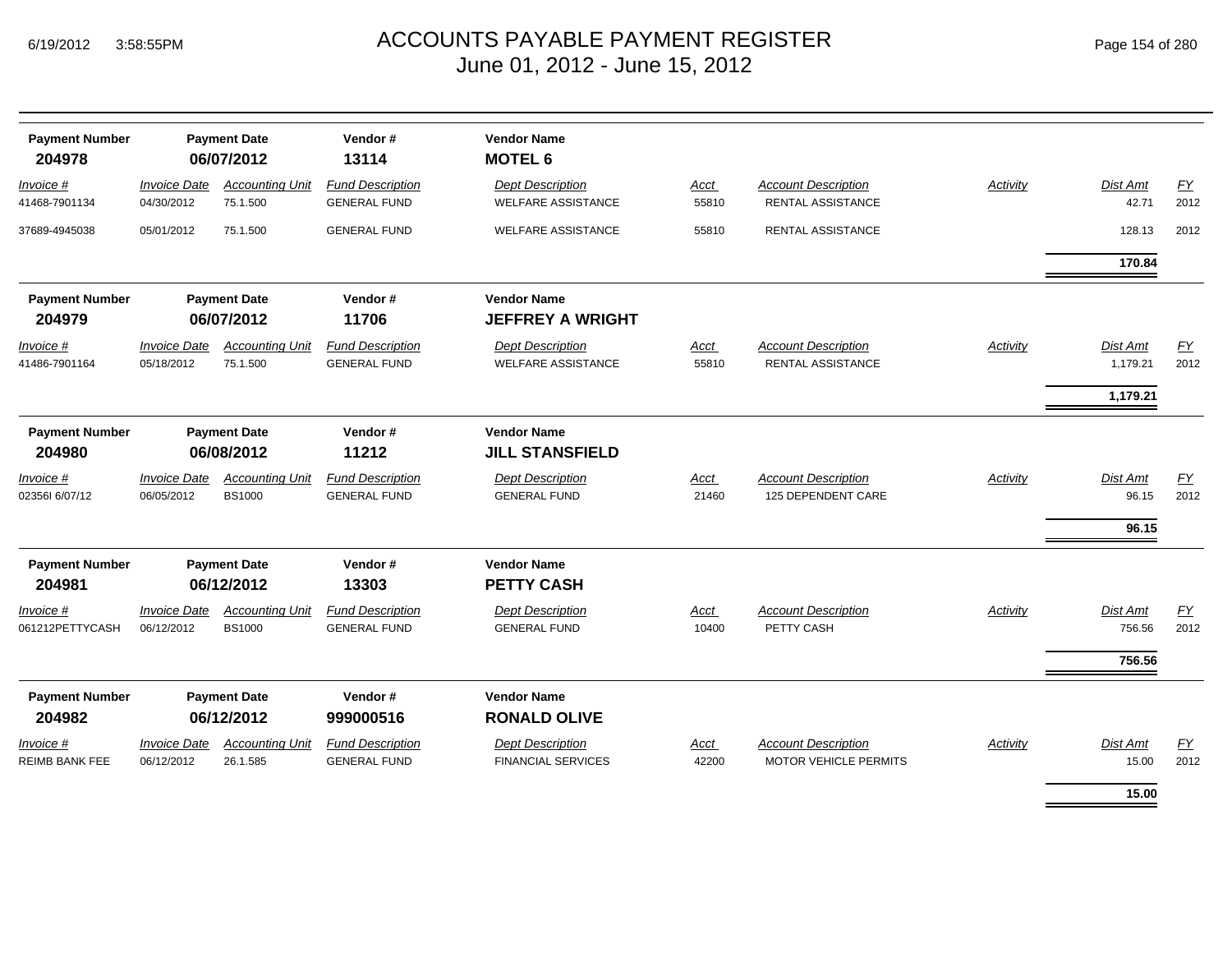| <b>Payment Number</b><br>204983    |                                   | <b>Payment Date</b><br>06/12/2012  | Vendor#<br>999000521                           | <b>Vendor Name</b><br><b>TIMOTHY SURDAM</b>          |                      |                                                              |                 |                              |                          |
|------------------------------------|-----------------------------------|------------------------------------|------------------------------------------------|------------------------------------------------------|----------------------|--------------------------------------------------------------|-----------------|------------------------------|--------------------------|
| Invoice #<br><b>BANK FEE REIMB</b> | <b>Invoice Date</b><br>06/12/2012 | <b>Accounting Unit</b><br>26.1.585 | <b>Fund Description</b><br><b>GENERAL FUND</b> | <b>Dept Description</b><br><b>FINANCIAL SERVICES</b> | Acct<br>42200        | <b>Account Description</b><br><b>MOTOR VEHICLE PERMITS</b>   | Activity        | <b>Dist Amt</b><br>20.00     | EY<br>2012               |
|                                    |                                   |                                    |                                                |                                                      |                      |                                                              |                 | 20.00                        |                          |
| <b>Payment Number</b><br>204984    |                                   | <b>Payment Date</b><br>06/15/2012  | Vendor#<br>12252                               | <b>Vendor Name</b><br>170 186 LP                     |                      |                                                              |                 |                              |                          |
| Invoice #<br>REIMB 6/5/12          | <b>Invoice Date</b><br>06/08/2012 | <b>Accounting Unit</b><br>50.1.500 | <b>Fund Description</b><br><b>GENERAL FUND</b> | <b>Dept Description</b><br><b>POLICE</b>             | <b>Acct</b><br>61107 | <b>Account Description</b><br><b>CLOTHING &amp; UNIFORMS</b> | Activity        | Dist Amt<br>229.95<br>229.95 | EY<br>2012               |
| <b>Payment Number</b><br>204985    | <b>Payment Date</b><br>06/15/2012 |                                    | Vendor#<br>11855                               | <b>Vendor Name</b><br><b>EDWARD ANNINO</b>           |                      |                                                              |                 |                              |                          |
| Invoice #<br><b>REIMB 6/5/12</b>   | <b>Invoice Date</b><br>06/07/2012 | <b>Accounting Unit</b><br>50.1.500 | <b>Fund Description</b><br><b>GENERAL FUND</b> | <b>Dept Description</b><br><b>POLICE</b>             | <b>Acct</b><br>61107 | <b>Account Description</b><br><b>CLOTHING &amp; UNIFORMS</b> | <b>Activity</b> | Dist Amt<br>199.91<br>199.91 | $\underline{FY}$<br>2012 |
| <b>Payment Number</b><br>204986    | <b>Payment Date</b><br>06/15/2012 |                                    | Vendor#<br>11834                               | <b>Vendor Name</b><br><b>STEVEN BERRY</b>            |                      |                                                              |                 |                              |                          |
| Invoice #<br>REIMB 5/20/12         | <b>Invoice Date</b><br>06/04/2012 | <b>Accounting Unit</b><br>50.1.500 | <b>Fund Description</b><br><b>GENERAL FUND</b> | <b>Dept Description</b><br><b>POLICE</b>             | Acct<br>61107        | <b>Account Description</b><br><b>CLOTHING &amp; UNIFORMS</b> | Activity        | Dist Amt<br>230.90           | <u>FY</u><br>2012        |
| <b>REIMB 6/7/12</b>                | 06/07/2012                        | 50.1.500                           | <b>GENERAL FUND</b>                            | <b>POLICE</b>                                        | 61107                | <b>CLOTHING &amp; UNIFORMS</b>                               |                 | 63.10                        | 2012                     |
|                                    |                                   |                                    |                                                |                                                      |                      |                                                              |                 | 294.00                       |                          |
| <b>Payment Number</b><br>204987    |                                   | <b>Payment Date</b><br>06/15/2012  | Vendor#<br>11800                               | <b>Vendor Name</b><br><b>DAVID CARRIGAN</b>          |                      |                                                              |                 |                              |                          |
| Invoice #<br>MILEAGE 5/24/2012     | <b>Invoice Date</b><br>05/31/2012 | <b>Accounting Unit</b><br>50.1.500 | <b>Fund Description</b><br><b>GENERAL FUND</b> | <b>Dept Description</b><br><b>POLICE</b>             | Acct<br>55307        | <b>Account Description</b><br>MILEAGE REIMBURSEMENTS         | Activity        | Dist Amt<br>44.40            | EY<br>2012               |
|                                    |                                   |                                    |                                                |                                                      |                      |                                                              |                 | 44.40                        |                          |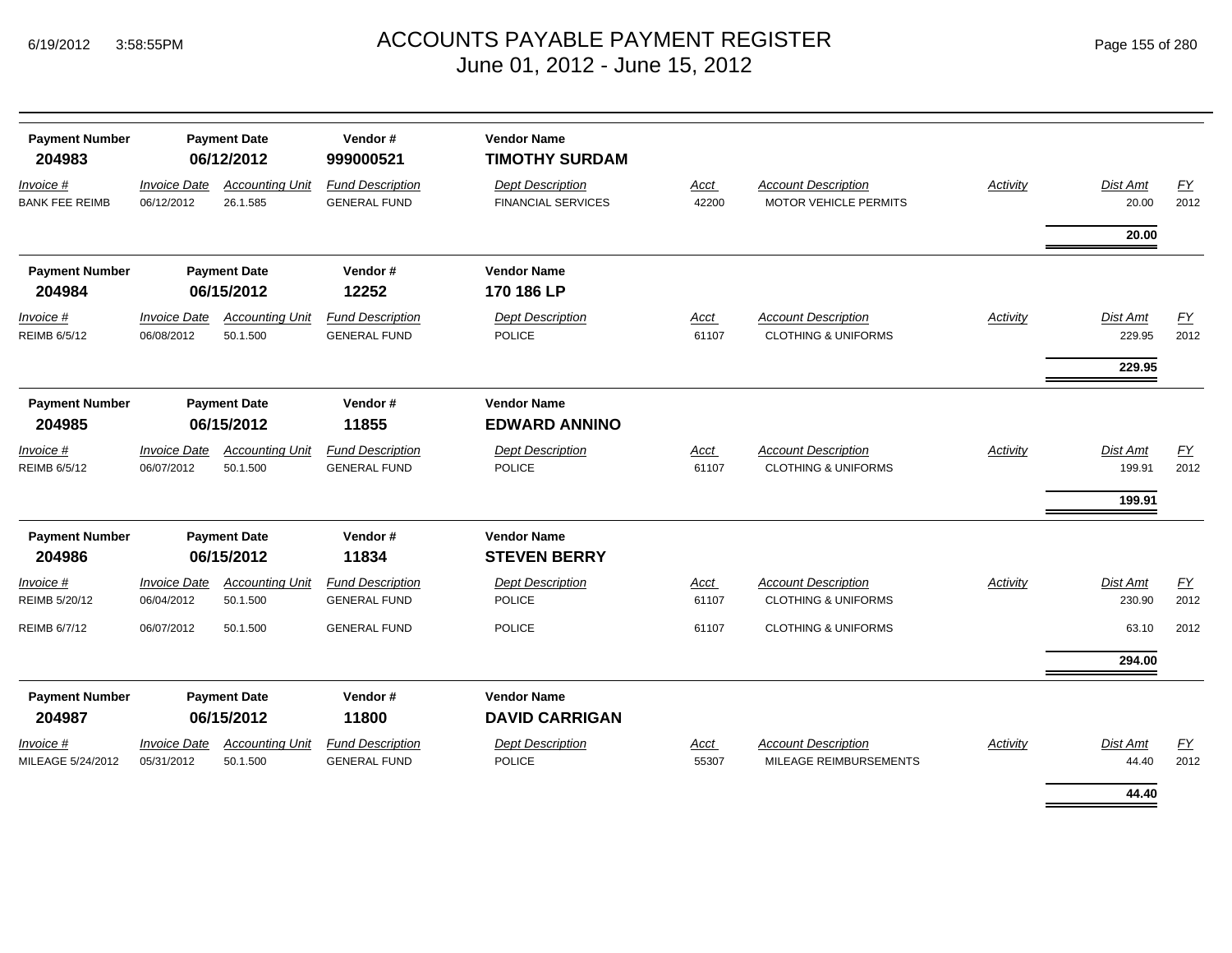|  | Page 156 of 280 |  |  |  |
|--|-----------------|--|--|--|
|--|-----------------|--|--|--|

| <b>Payment Number</b><br>204988                      |                                   | <b>Payment Date</b><br>06/15/2012  | Vendor#<br>11824                                 | <b>Vendor Name</b><br><b>DEREK CASWELL</b>             |                      |                                                              |                                    |                                   |                   |
|------------------------------------------------------|-----------------------------------|------------------------------------|--------------------------------------------------|--------------------------------------------------------|----------------------|--------------------------------------------------------------|------------------------------------|-----------------------------------|-------------------|
| Invoice #<br><b>REIMB CRIMINAL</b><br><b>HISTORY</b> | <b>Invoice Date</b><br>06/06/2012 | <b>Accounting Unit</b><br>56.1.500 | <b>Fund Description</b><br><b>GENERAL FUND</b>   | <b>Dept Description</b><br><b>EMERGENCY MANAGEMENT</b> | <b>Acct</b><br>68325 | <b>Account Description</b><br><b>EMERGENCY PREPAREDNESS</b>  | <b>Activity</b>                    | Dist Amt<br>25.00                 | EY<br>2012        |
|                                                      |                                   |                                    |                                                  |                                                        |                      |                                                              |                                    | 25.00                             |                   |
| <b>Payment Number</b><br>204989                      |                                   | <b>Payment Date</b><br>06/15/2012  | Vendor#<br>14105                                 | <b>Vendor Name</b><br><b>PETER CINFO</b>               |                      |                                                              |                                    |                                   |                   |
| $Invoice$ #<br><b>REIMB JUN</b><br><b>COMCAST</b>    | <b>Invoice Date</b><br>06/06/2012 | <b>Accounting Unit</b><br>50.1.500 | <b>Fund Description</b><br><b>GENERAL FUND</b>   | <b>Dept Description</b><br><b>POLICE</b>               | <b>Acct</b><br>54849 | <b>Account Description</b><br><b>TELEPHONE LEASE</b>         | Activity                           | <b>Dist Amt</b><br>45.96<br>45.96 | <u>FY</u><br>2012 |
| <b>Payment Number</b><br>204990                      |                                   | <b>Payment Date</b><br>06/15/2012  | Vendor#<br>14111                                 | <b>Vendor Name</b><br><b>CITY OF NASHUA</b>            |                      |                                                              |                                    |                                   |                   |
| $Invoice$ #<br>101-0620                              | <b>Invoice Date</b><br>06/05/2012 | <b>Accounting Unit</b><br>86.3120  | <b>Fund Description</b><br><b>TRANSIT GRANTS</b> | <b>Dept Description</b><br><b>GRANT FUNDS-TRANSIT</b>  | <b>Acct</b><br>61300 | <b>Account Description</b><br>FUEL, UNLEADED                 | <b>Activity</b><br>86.800.12.10.10 | Dist Amt<br>110.61<br>110.61      | EY<br>2012        |
| <b>Payment Number</b><br>204991                      |                                   | <b>Payment Date</b><br>06/15/2012  | Vendor#<br>11858                                 | <b>Vendor Name</b><br><b>SCOTT CIZCEK</b>              |                      |                                                              |                                    |                                   |                   |
| $Invoice$ #<br>REIMB 5/29/12                         | <b>Invoice Date</b><br>06/05/2012 | <b>Accounting Unit</b><br>50.1.500 | <b>Fund Description</b><br><b>GENERAL FUND</b>   | <b>Dept Description</b><br><b>POLICE</b>               | <b>Acct</b><br>61107 | <b>Account Description</b><br><b>CLOTHING &amp; UNIFORMS</b> | <b>Activity</b>                    | Dist Amt<br>199.95                | EY<br>2012        |
|                                                      |                                   |                                    |                                                  |                                                        |                      |                                                              |                                    | 199.95                            |                   |
| <b>Payment Number</b><br>204992                      |                                   | <b>Payment Date</b><br>06/15/2012  | Vendor#<br>11857                                 | <b>Vendor Name</b><br><b>KEVIN COLLINS</b>             |                      |                                                              |                                    |                                   |                   |
| <i>Invoice</i> #<br>REIMB 6/02/12                    | <b>Invoice Date</b><br>06/04/2012 | <b>Accounting Unit</b><br>50.1.500 | <b>Fund Description</b><br><b>GENERAL FUND</b>   | <b>Dept Description</b><br><b>POLICE</b>               | Acct<br>61107        | <b>Account Description</b><br><b>CLOTHING &amp; UNIFORMS</b> | Activity                           | Dist Amt<br>101.08                | EY<br>2012        |
| REIMB JUN-JUN<br>2012                                | 06/08/2012                        | 50.1.500                           | <b>GENERAL FUND</b>                              | <b>POLICE</b>                                          | 52809                | <b>WELLNESS PROGRAM</b>                                      |                                    | 200.00<br>301.08                  | 2012              |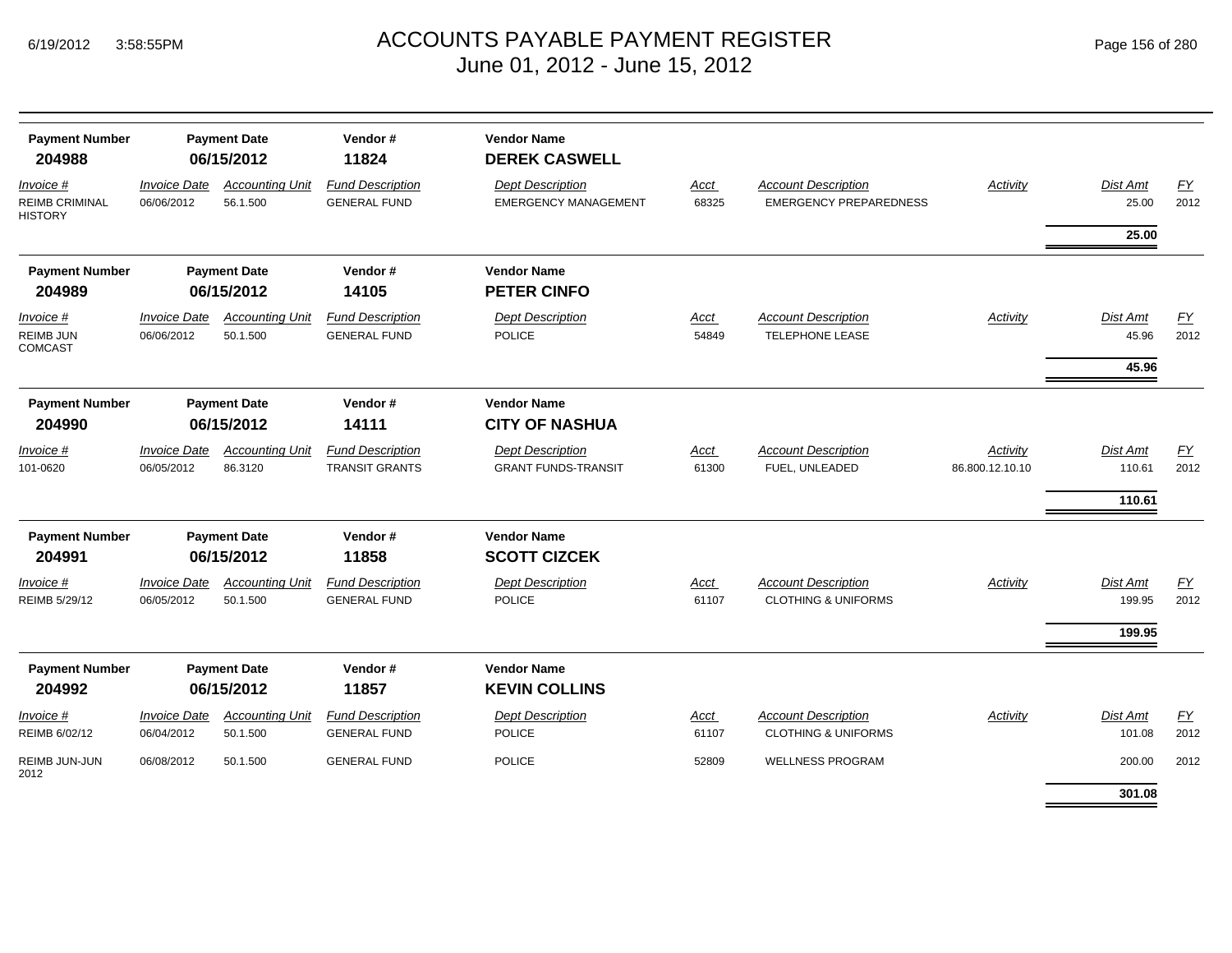| <b>Payment Number</b><br>204993            |                                   | <b>Payment Date</b><br>06/15/2012     | Vendor#<br>14169                                                      | <b>Vendor Name</b><br><b>CORINN DEMBKOSKI</b>                      |                      |                                                              |                           |                    |                   |
|--------------------------------------------|-----------------------------------|---------------------------------------|-----------------------------------------------------------------------|--------------------------------------------------------------------|----------------------|--------------------------------------------------------------|---------------------------|--------------------|-------------------|
| Invoice #<br><b>MILEAGE</b><br>5/21-6/8/12 | <b>Invoice Date</b><br>06/08/2012 | <b>Accounting Unit</b><br>71.3068     | <b>Fund Description</b><br><b>COMMUNITY SERVICES</b><br><b>GRANTS</b> | <b>Dept Description</b><br><b>COMMUNITY SERVICES GRANTS</b>        | Acct<br>55300        | <b>Account Description</b><br><b>TRAVEL</b>                  | Activity<br>71.1001.12.01 | Dist Amt<br>86.70  | EY<br>2012        |
|                                            |                                   |                                       |                                                                       |                                                                    |                      |                                                              |                           | 86.70              |                   |
| <b>Payment Number</b>                      |                                   | <b>Payment Date</b>                   | Vendor#                                                               | <b>Vendor Name</b>                                                 |                      |                                                              |                           |                    |                   |
| 204994                                     |                                   | 06/15/2012                            | 14193                                                                 | <b>ROSS DUGAS</b>                                                  |                      |                                                              |                           |                    |                   |
| Invoice #<br>MILEAGE MAY                   | <b>Invoice Date</b><br>06/04/2012 | <b>Accounting Unit</b><br>28.6500.500 | <b>Fund Description</b><br>PROPERTY & CASUALTY<br><b>FUND</b>         | <b>Dept Description</b><br>RISK MGMT-PROPERTY &<br><b>CASUALTY</b> | <u>Acct</u><br>55307 | <b>Account Description</b><br>MILEAGE REIMBURSEMENTS         | Activity                  | Dist Amt<br>52.17  | EY<br>2012        |
|                                            |                                   |                                       |                                                                       |                                                                    |                      |                                                              |                           | 52.17              |                   |
| <b>Payment Number</b><br>204995            |                                   | <b>Payment Date</b><br>06/15/2012     | Vendor#<br>14218                                                      | <b>Vendor Name</b><br><b>CARTER FALK</b>                           |                      |                                                              |                           |                    |                   |
| Invoice #<br>MILEAGE APR-MAY               | <b>Invoice Date</b><br>06/07/2012 | <b>Accounting Unit</b><br>82.1.500    | <b>Fund Description</b><br><b>GENERAL FUND</b>                        | <b>Dept Description</b><br>PLANNING & ZONING                       | Acct<br>55307        | <b>Account Description</b><br>MILEAGE REIMBURSEMENTS         | <b>Activity</b>           | Dist Amt<br>134.31 | EY<br>2012        |
|                                            |                                   |                                       |                                                                       |                                                                    |                      |                                                              |                           | 134.31             |                   |
| <b>Payment Number</b>                      |                                   | <b>Payment Date</b>                   | Vendor#                                                               | <b>Vendor Name</b>                                                 |                      |                                                              |                           |                    |                   |
| 204996                                     |                                   | 06/15/2012                            | 11856                                                                 | <b>KEVIN GIROUARD</b>                                              |                      |                                                              |                           |                    |                   |
| Invoice #<br>REIMB MAY-JUN<br>2012         | <b>Invoice Date</b><br>06/05/2012 | <b>Accounting Unit</b><br>50.1.500    | <b>Fund Description</b><br><b>GENERAL FUND</b>                        | <b>Dept Description</b><br><b>POLICE</b>                           | <u>Acct</u><br>52809 | <b>Account Description</b><br><b>WELLNESS PROGRAM</b>        | Activity                  | Dist Amt<br>200.00 | EY<br>2012        |
|                                            |                                   |                                       |                                                                       |                                                                    |                      |                                                              |                           | 200.00             |                   |
| <b>Payment Number</b><br>204997            |                                   | <b>Payment Date</b><br>06/15/2012     | Vendor#<br>11746                                                      | <b>Vendor Name</b><br><b>PATRICK GOODRIDGE</b>                     |                      |                                                              |                           |                    |                   |
| Invoice #<br>REIMB 5/11/12                 | <b>Invoice Date</b><br>05/23/2012 | <b>Accounting Unit</b><br>50.1.500    | <b>Fund Description</b><br><b>GENERAL FUND</b>                        | <b>Dept Description</b><br><b>POLICE</b>                           | Acct<br>61107        | <b>Account Description</b><br><b>CLOTHING &amp; UNIFORMS</b> | Activity                  | Dist Amt<br>624.53 | <u>FY</u><br>2012 |
|                                            |                                   |                                       |                                                                       |                                                                    |                      |                                                              |                           | 624.53             |                   |
| <b>Payment Number</b><br>204998            |                                   | <b>Payment Date</b><br>06/15/2012     | Vendor#<br>11752                                                      | <b>Vendor Name</b><br><b>ROBERT GOODWIN</b>                        |                      |                                                              |                           |                    |                   |
| <u>Invoice</u> #                           | <b>Invoice Date</b>               | <b>Accounting Unit</b>                | <b>Fund Description</b>                                               | <b>Dept Description</b>                                            | Acct                 | <b>Account Description</b>                                   | Activity                  | Dist Amt           | <u>FY</u>         |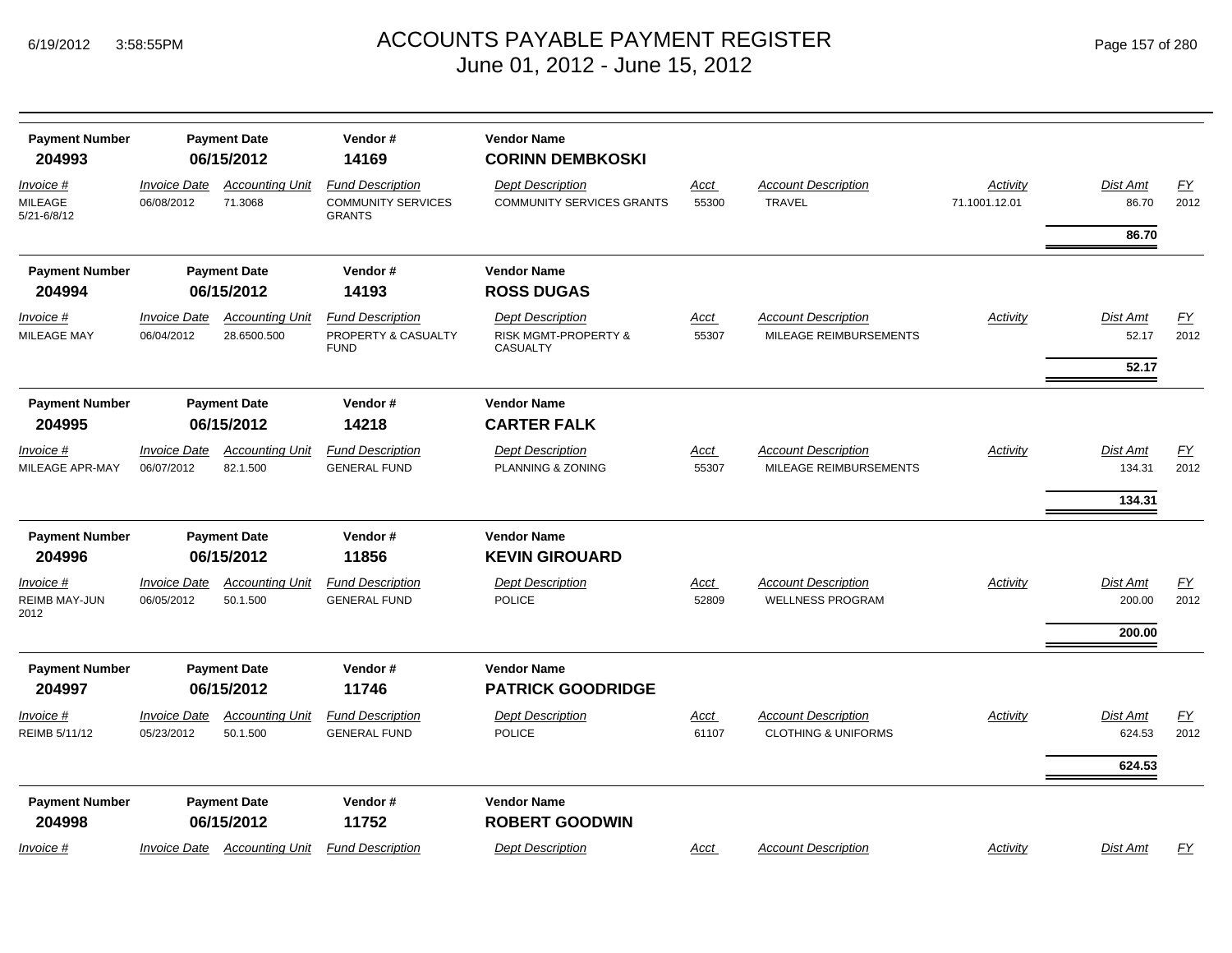| Page 158 of 280 |  |  |  |
|-----------------|--|--|--|
|-----------------|--|--|--|

| <b>Payment Number</b><br>204998                |                                          | <b>Payment Date</b><br>06/15/2012  | Vendor#<br>11752                               | <b>Vendor Name</b><br><b>ROBERT GOODWIN</b>  |                      |                                                                         |          |                    |                   |
|------------------------------------------------|------------------------------------------|------------------------------------|------------------------------------------------|----------------------------------------------|----------------------|-------------------------------------------------------------------------|----------|--------------------|-------------------|
| Invoice #<br>REIMB 5/20/12                     | <b>Invoice Date</b><br>05/22/2012        | <b>Accounting Unit</b><br>50.1.500 | <b>Fund Description</b><br><b>GENERAL FUND</b> | <b>Dept Description</b><br><b>POLICE</b>     | Acct<br>61107        | <b>Account Description</b><br><b>CLOTHING &amp; UNIFORMS</b>            | Activity | Dist Amt<br>164.69 | <u>FY</u><br>2012 |
|                                                |                                          |                                    |                                                |                                              |                      |                                                                         |          | 164.69             |                   |
| <b>Payment Number</b>                          |                                          | <b>Payment Date</b>                | Vendor#                                        | <b>Vendor Name</b>                           |                      |                                                                         |          |                    |                   |
| 204999                                         |                                          | 06/15/2012                         | 11801                                          | <b>SARA GRADY</b>                            |                      |                                                                         |          |                    |                   |
| Invoice #<br>MILEAGE 5/12/12                   | <i><b>Invoice Date</b></i><br>06/01/2012 | <b>Accounting Unit</b><br>50.1.635 | <b>Fund Description</b><br><b>GENERAL FUND</b> | <b>Dept Description</b><br><b>POLICE</b>     | Acct<br>55400        | <b>Account Description</b><br><b>CONFERENCES AND</b><br><b>SEMINARS</b> | Activity | Dist Amt<br>44.40  | EY<br>2012        |
|                                                |                                          |                                    |                                                |                                              |                      |                                                                         |          | 44.40              |                   |
| <b>Payment Number</b><br>205000                |                                          | <b>Payment Date</b><br>06/15/2012  | Vendor#<br>11802                               | <b>Vendor Name</b><br><b>JOHN HANNIGAN</b>   |                      |                                                                         |          |                    |                   |
| $Invoice$ #<br>REIMB 5/23/12                   | <b>Invoice Date</b><br>05/31/2012        | <b>Accounting Unit</b><br>50.1.500 | <b>Fund Description</b><br><b>GENERAL FUND</b> | <b>Dept Description</b><br>POLICE            | <u>Acct</u><br>61107 | <b>Account Description</b><br><b>CLOTHING &amp; UNIFORMS</b>            | Activity | Dist Amt<br>30.98  | EY<br>2012        |
| MILEAGE 5/30/12                                | 06/04/2012                               | 50.1.500                           | <b>GENERAL FUND</b>                            | <b>POLICE</b>                                | 55307                | MILEAGE REIMBURSEMENTS                                                  |          | 44.40              | 2012              |
|                                                |                                          |                                    |                                                |                                              |                      |                                                                         |          | 75.38              |                   |
| <b>Payment Number</b>                          |                                          | <b>Payment Date</b>                | Vendor#                                        | <b>Vendor Name</b>                           |                      |                                                                         |          |                    |                   |
| 205001                                         |                                          | 06/15/2012                         | 14288                                          | <b>PATRICK HANNON</b>                        |                      |                                                                         |          |                    |                   |
| Invoice #<br><b>REIMB 6/8 &amp;</b><br>6/10/12 | <b>Invoice Date</b><br>06/11/2012        | <b>Accounting Unit</b><br>50.1.500 | <b>Fund Description</b><br><b>GENERAL FUND</b> | <b>Dept Description</b><br><b>POLICE</b>     | Acct<br>61107        | <b>Account Description</b><br><b>CLOTHING &amp; UNIFORMS</b>            | Activity | Dist Amt<br>117.39 | EY<br>2012        |
| REIMB 5/25/2012                                | 06/07/2012                               | 50.1.500                           | <b>GENERAL FUND</b>                            | <b>POLICE</b>                                | 61107                | <b>CLOTHING &amp; UNIFORMS</b>                                          |          | 49.97              | 2012              |
|                                                |                                          |                                    |                                                |                                              |                      |                                                                         |          | 167.36             |                   |
| <b>Payment Number</b><br>205002                |                                          | <b>Payment Date</b><br>06/15/2012  | Vendor#<br>14313                               | <b>Vendor Name</b><br><b>ROGER HOUSTON</b>   |                      |                                                                         |          |                    |                   |
| Invoice #<br><b>MILEAGE APR</b>                | <b>Invoice Date</b><br>06/11/2012        | <b>Accounting Unit</b><br>82.1.500 | <b>Fund Description</b><br><b>GENERAL FUND</b> | <b>Dept Description</b><br>PLANNING & ZONING | Acct<br>55307        | <b>Account Description</b><br>MILEAGE REIMBURSEMENTS                    | Activity | Dist Amt<br>118.22 | <u>FY</u><br>2012 |
| <b>MILEAGE MARCH</b>                           | 06/11/2012                               | 82.1.500                           | <b>GENERAL FUND</b>                            | PLANNING & ZONING                            | 55307                | MILEAGE REIMBURSEMENTS                                                  |          | 102.68             | 2012              |
|                                                |                                          |                                    |                                                |                                              |                      |                                                                         |          | 220.90             |                   |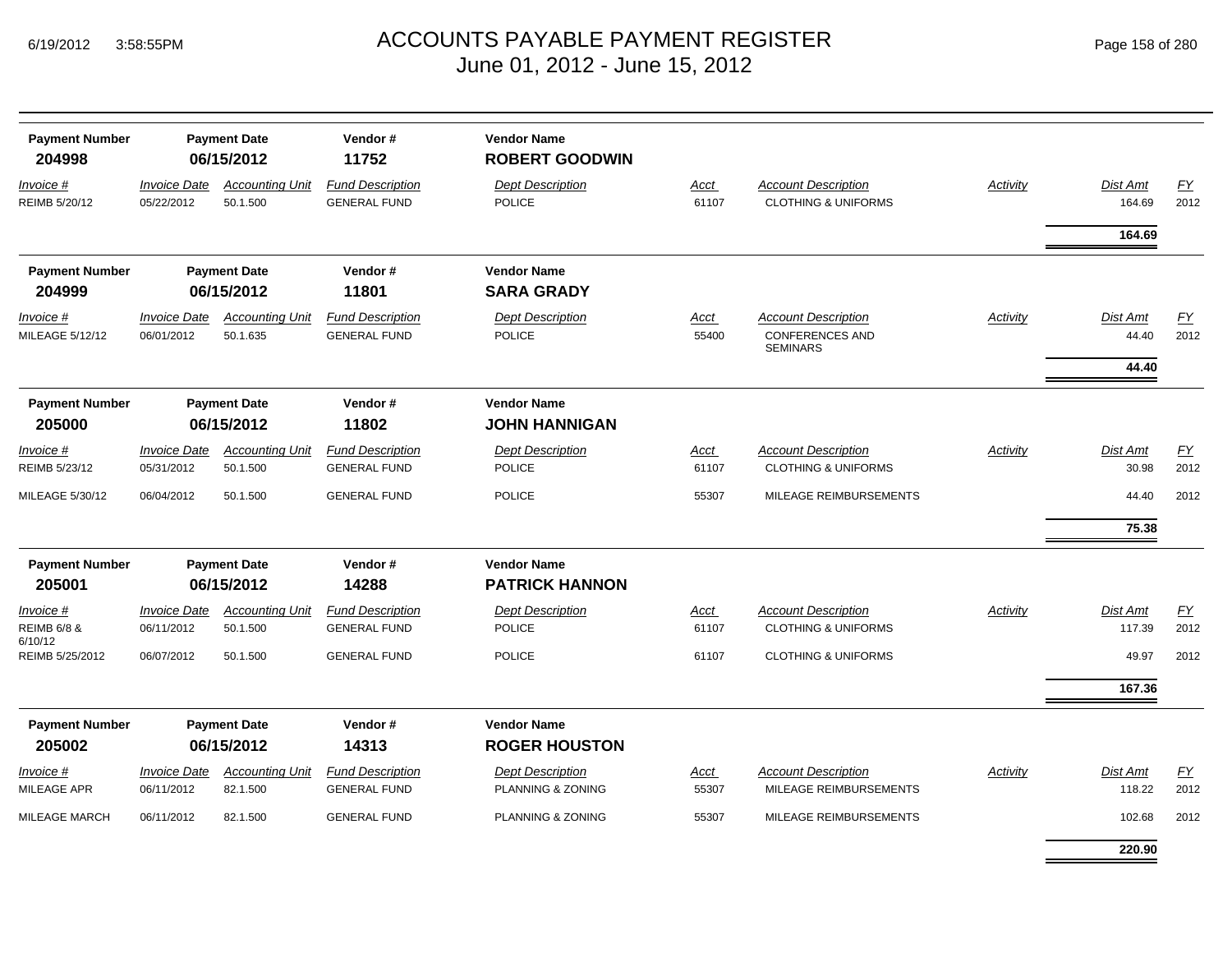| <b>Payment Number</b><br>205003          | <b>Payment Date</b><br>06/15/2012 |                                    | Vendor#<br>14314                               | <b>Vendor Name</b><br><b>SCOTT HOWE</b>               |               |                                                              |                 |                                   |            |
|------------------------------------------|-----------------------------------|------------------------------------|------------------------------------------------|-------------------------------------------------------|---------------|--------------------------------------------------------------|-----------------|-----------------------------------|------------|
| Invoice #<br>REIMB JUL-JUN12             | <b>Invoice Date</b><br>06/08/2012 | <b>Accounting Unit</b><br>50.1.500 | <b>Fund Description</b><br><b>GENERAL FUND</b> | <b>Dept Description</b><br>POLICE                     | Acct<br>52809 | <b>Account Description</b><br><b>WELLNESS PROGRAM</b>        | <b>Activity</b> | Dist Amt<br>239.40                | EY<br>2012 |
|                                          |                                   |                                    |                                                |                                                       |               |                                                              |                 | 239.40                            |            |
| <b>Payment Number</b><br>205004          |                                   | <b>Payment Date</b><br>06/15/2012  | Vendor#<br>11803                               | <b>Vendor Name</b><br><b>KEITH INZENGA</b>            |               |                                                              |                 |                                   |            |
| Invoice #<br>REIMB 5/13/12               | <b>Invoice Date</b><br>05/31/2012 | <b>Accounting Unit</b><br>50.1.500 | <b>Fund Description</b><br><b>GENERAL FUND</b> | <b>Dept Description</b><br>POLICE                     | Acct<br>61107 | <b>Account Description</b><br><b>CLOTHING &amp; UNIFORMS</b> | <b>Activity</b> | Dist Amt<br>132.94<br>132.94      | EY<br>2012 |
| <b>Payment Number</b><br>205005          | <b>Payment Date</b><br>06/15/2012 |                                    | Vendor#<br>11804                               | <b>Vendor Name</b><br><b>FRANK LOMBARDI</b>           |               |                                                              |                 |                                   |            |
| Invoice #<br>MILEAGE 5/30/12             | <b>Invoice Date</b><br>06/01/2012 | <b>Accounting Unit</b><br>50.1.500 | <b>Fund Description</b><br><b>GENERAL FUND</b> | <b>Dept Description</b><br><b>POLICE</b>              | Acct<br>55307 | <b>Account Description</b><br>MILEAGE REIMBURSEMENTS         | Activity        | <b>Dist Amt</b><br>44.40<br>44.40 | EY<br>2012 |
| <b>Payment Number</b><br>205006          | <b>Payment Date</b><br>06/15/2012 |                                    | Vendor#<br>14433                               | <b>Vendor Name</b><br><b>JAMES MALONEY</b>            |               |                                                              |                 |                                   |            |
| Invoice #<br>6/5-JAMES<br><b>MALONEY</b> | <b>Invoice Date</b><br>06/05/2012 | <b>Accounting Unit</b><br>50.1.500 | <b>Fund Description</b><br><b>GENERAL FUND</b> | <b>Dept Description</b><br>POLICE                     | Acct<br>61107 | <b>Account Description</b><br><b>CLOTHING &amp; UNIFORMS</b> | Activity        | Dist Amt<br>467.80<br>467.80      | EY<br>2012 |
| <b>Payment Number</b><br>205007          | <b>Payment Date</b><br>06/15/2012 |                                    | Vendor#<br>14503                               | <b>Vendor Name</b><br><b>NASHUA POLICE DEPARTMENT</b> |               |                                                              |                 |                                   |            |
| Invoice #                                | <b>Invoice Date</b>               | <b>Accounting Unit</b>             | <b>Fund Description</b>                        | <b>Dept Description</b>                               | <b>Acct</b>   | <b>Account Description</b>                                   | Activity        | <b>Dist Amt</b>                   | EY         |
| 6/5-PETTY CASH                           | 06/05/2012                        | 50.1.635                           | <b>GENERAL FUND</b>                            | POLICE                                                | 53450         | RECRUITMENT/HIRING<br><b>SERVICES</b>                        |                 | 12.48                             | 2012       |
| 6/5-PETTY CASH                           | 06/05/2012                        | 50.1.500                           | <b>GENERAL FUND</b>                            | <b>POLICE</b>                                         | 44184         | <b>PHOTOCOPIES</b>                                           |                 | 19.97<br>32.45                    | 2012       |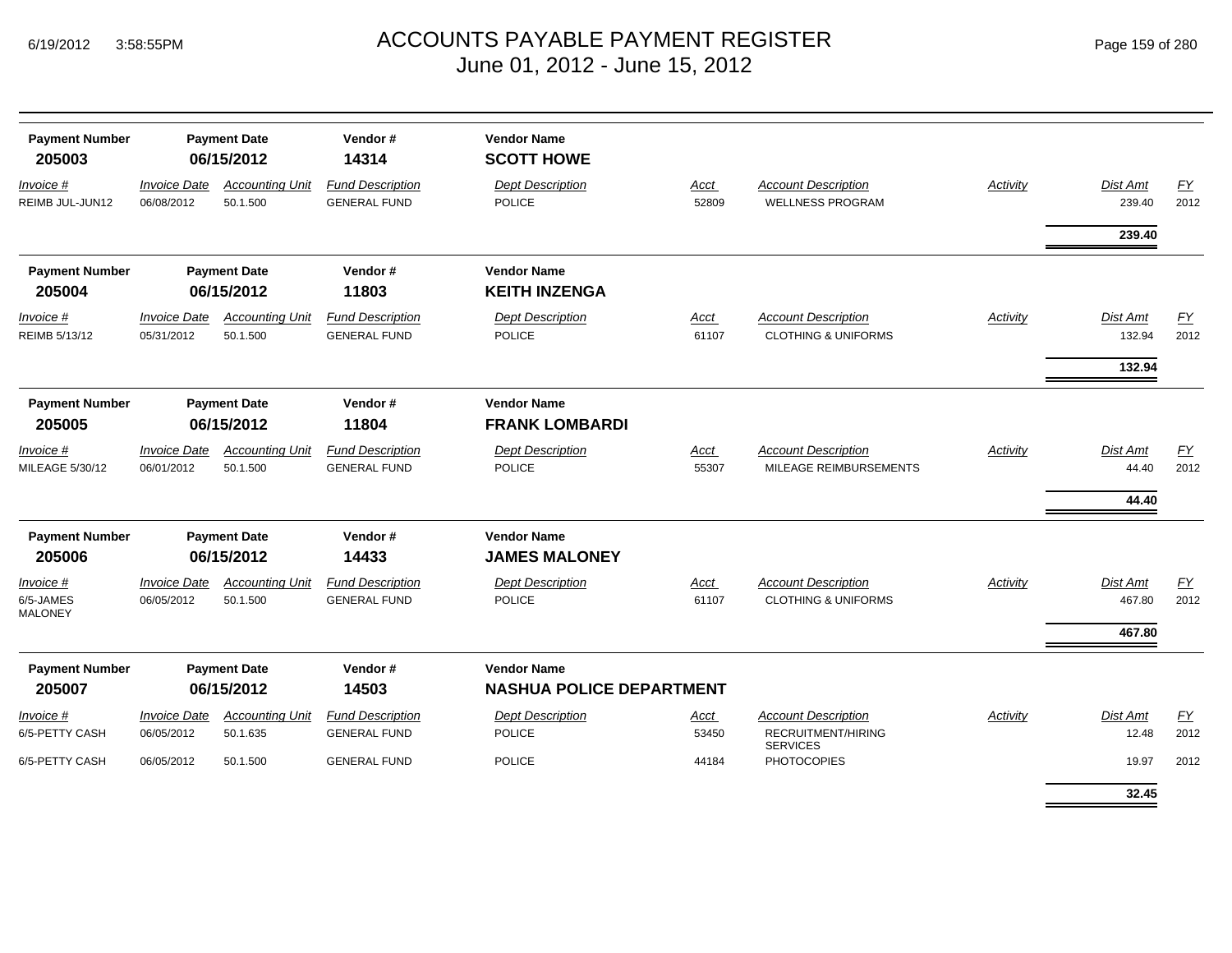|  | Page 160 of 280 |  |  |  |
|--|-----------------|--|--|--|
|--|-----------------|--|--|--|

| <b>Payment Number</b><br>205008           |                                          | <b>Payment Date</b><br>06/15/2012   | Vendor#<br>13303                                    | <b>Vendor Name</b><br><b>PETTY CASH</b>             |                      |                                                        |                 |                          |                   |
|-------------------------------------------|------------------------------------------|-------------------------------------|-----------------------------------------------------|-----------------------------------------------------|----------------------|--------------------------------------------------------|-----------------|--------------------------|-------------------|
| Invoice #<br>6/5-PROF.<br><b>SERVICES</b> | <b>Invoice Date</b><br>06/05/2012        | <b>Accounting Unit</b><br>50.1.500  | <b>Fund Description</b><br><b>GENERAL FUND</b>      | <b>Dept Description</b><br><b>POLICE</b>            | <u>Acct</u><br>61299 | <b>Account Description</b><br>MISCELLANEOUS SUPPLIES   | <b>Activity</b> | <b>Dist Amt</b><br>91.49 | <b>FY</b><br>2012 |
|                                           |                                          |                                     |                                                     |                                                     |                      |                                                        |                 | 91.49                    |                   |
| <b>Payment Number</b><br>205009           |                                          | <b>Payment Date</b><br>06/15/2012   | Vendor#<br>13303                                    | <b>Vendor Name</b><br><b>PETTY CASH</b>             |                      |                                                        |                 |                          |                   |
| Invoice #<br>6/5-CEO                      | <b>Invoice Date</b><br>06/05/2012        | <b>Accounting Unit</b><br>50.1.500  | <b>Fund Description</b><br><b>GENERAL FUND</b>      | <b>Dept Description</b><br><b>POLICE</b>            | Acct<br>61299        | <b>Account Description</b><br>MISCELLANEOUS SUPPLIES   | <b>Activity</b> | Dist Amt<br>74.25        | FY<br>2012        |
|                                           |                                          |                                     |                                                     |                                                     |                      |                                                        |                 | 74.25                    |                   |
| <b>Payment Number</b><br>205010           |                                          | <b>Payment Date</b><br>06/15/2012   | Vendor#<br>13303                                    | <b>Vendor Name</b><br><b>PETTY CASH</b>             |                      |                                                        |                 |                          |                   |
| Invoice #<br>6/5-FINANCE                  | <i><b>Invoice Date</b></i><br>06/05/2012 | <b>Accounting Unit</b><br>TF50.7510 | <b>Fund Description</b><br>POLICE-RAD SYST PROG ETF | <b>Dept Description</b><br>POLICE-RAD SYST PROG ETF | Acct<br>61910        | <b>Account Description</b><br><b>MEALS - FUNCTIONS</b> | Activity        | Dist Amt<br>50.00        | EY<br>2012        |
| 6/5-FINANCE                               | 06/05/2012                               | 50.3050                             | POLICE GRANTS FUND                                  | POLICE GRANTS FUND                                  | 55400                | <b>CONFERENCES AND</b><br><b>SEMINARS</b>              | 50.1003.12.02   | 50.00                    | 2012              |
| 6/5-FINANCE                               | 06/05/2012                               | 50.1.500                            | <b>GENERAL FUND</b>                                 | <b>POLICE</b>                                       | 61907                | PRISONER MEALS                                         |                 | 19.20                    | 2012              |
| 6/5-FINANCE                               | 06/05/2012                               | 50.1.500                            | <b>GENERAL FUND</b>                                 | <b>POLICE</b>                                       | 61799                | <b>VEHICLE PARTS &amp; SUPPLIES</b>                    |                 | 70.84                    | 2012              |
| 6/5-FINANCE                               | 06/05/2012                               | 50.1.500                            | <b>GENERAL FUND</b>                                 | <b>POLICE</b>                                       | 61100                | <b>OFFICE SUPPLIES</b>                                 |                 | 40.03                    | 2012              |
|                                           |                                          |                                     |                                                     |                                                     |                      |                                                        |                 | 230.07                   |                   |
| <b>Payment Number</b><br>205011           |                                          | <b>Payment Date</b><br>06/15/2012   | Vendor#<br>13361                                    | <b>Vendor Name</b><br>PROJECT RESOURCE GROUP LLC    |                      |                                                        |                 |                          |                   |
| Invoice #                                 | <b>Invoice Date</b>                      | <b>Accounting Unit</b>              | <b>Fund Description</b>                             | <b>Dept Description</b>                             | <u>Acct</u>          | <b>Account Description</b>                             | Activity        | <b>Dist Amt</b>          | <b>FY</b>         |
| 2012-05                                   | 05/11/2012                               | 66.5300                             | <b>CAPITAL</b><br>PROJECTS-PARKING                  | CAPITAL PROJECTS-PARKING                            | 81200                | <b>BUILDINGS AND</b><br><b>IMPROVEMENTS</b>            | 1006.66.02.30   | 3,000.00                 | 2012              |
| 2012-05                                   | 05/11/2012                               | 66.5300                             | <b>CAPITAL</b><br>PROJECTS-PARKING                  | CAPITAL PROJECTS-PARKING                            | 81200                | <b>BUILDINGS AND</b><br><b>IMPROVEMENTS</b>            | 1006.66.01.30   | 3,000.00                 | 2012              |
| 2012-05                                   | 05/11/2012                               | 29.1001                             | CAPITAL IMPROVEMENTS                                | <b>BUILDING MAINTENANCE-CAP</b><br><b>IMP</b>       | 81100                | <b>CAPITAL IMPROVEMENTS</b>                            |                 | 250.00                   | 2012              |
|                                           |                                          |                                     |                                                     |                                                     |                      |                                                        |                 | 6,250.00                 |                   |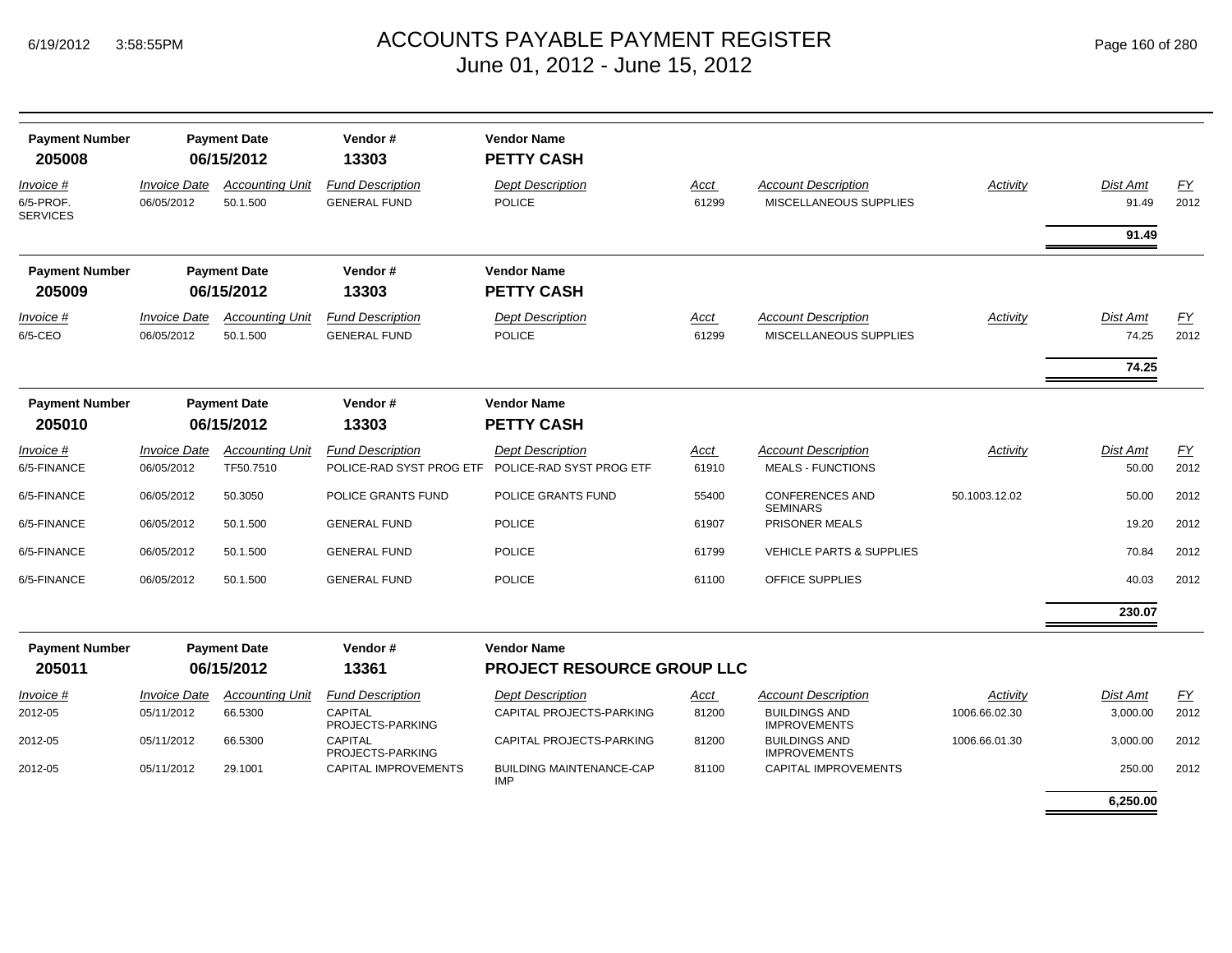| <b>Payment Number</b><br>205012              |                                          | <b>Payment Date</b><br>06/15/2012       | Vendor#<br>11212                               | <b>Vendor Name</b><br><b>JILL STANSFIELD</b>          |                      |                                                         |                 |                    |                   |
|----------------------------------------------|------------------------------------------|-----------------------------------------|------------------------------------------------|-------------------------------------------------------|----------------------|---------------------------------------------------------|-----------------|--------------------|-------------------|
| Invoice #<br>0235616/14/12                   | <b>Invoice Date</b><br>06/12/2012        | <b>Accounting Unit</b><br><b>BS1000</b> | <b>Fund Description</b><br><b>GENERAL FUND</b> | <b>Dept Description</b><br><b>GENERAL FUND</b>        | <u>Acct</u><br>21460 | <b>Account Description</b><br><b>125 DEPENDENT CARE</b> | <b>Activity</b> | Dist Amt<br>96.15  | EY<br>2012        |
|                                              |                                          |                                         |                                                |                                                       |                      |                                                         |                 | 96.15              |                   |
| <b>Payment Number</b><br>205013              |                                          | <b>Payment Date</b><br>06/15/2012       | Vendor#<br>13760                               | <b>Vendor Name</b><br><b>WILLIAM TRACY</b>            |                      |                                                         |                 |                    |                   |
| Invoice #<br>MILEAGE-WILLIAM<br>TRACY        | <i><b>Invoice Date</b></i><br>06/06/2012 | <b>Accounting Unit</b><br>53.1.730      | <b>Fund Description</b><br><b>GENERAL FUND</b> | <b>Dept Description</b><br><b>BUILDING INSPECTION</b> | <u>Acct</u><br>55307 | <b>Account Description</b><br>MILEAGE REIMBURSEMENTS    | Activity        | Dist Amt<br>174.27 | <u>FY</u><br>2012 |
|                                              |                                          |                                         |                                                |                                                       |                      |                                                         |                 | 174.27             |                   |
| <b>Payment Number</b><br>205014              |                                          | <b>Payment Date</b><br>06/15/2012       | Vendor#<br>10061                               | <b>Vendor Name</b><br><b>UNITED STATES TREASURY</b>   |                      |                                                         |                 |                    |                   |
| Invoice #                                    | <b>Invoice Date</b>                      | <b>Accounting Unit</b>                  | <b>Fund Description</b>                        | <b>Dept Description</b>                               | Acct                 | <b>Account Description</b>                              | Activity        | Dist Amt           | <u>FY</u>         |
| 2008                                         | 06/12/2012                               | 15.1.500                                | <b>GENERAL FUND</b>                            | <b>CITYWIDE PENSIONS</b>                              | 52100                | <b>FICA/MEDICARE</b>                                    |                 | 3,584.82           | 2012              |
| 2009                                         | 06/12/2012                               | 15.1.500                                | <b>GENERAL FUND</b>                            | <b>CITYWIDE PENSIONS</b>                              | 52100                | FICA/MEDICARE                                           |                 | 3,594.68           | 2012              |
| 2010                                         | 06/12/2012                               | 15.1.500                                | <b>GENERAL FUND</b>                            | <b>CITYWIDE PENSIONS</b>                              | 52100                | FICA/MEDICARE                                           |                 | 3,116.01           | 2012              |
| 2011                                         | 06/12/2012                               | 15.1.500                                | <b>GENERAL FUND</b>                            | <b>CITYWIDE PENSIONS</b>                              | 52100                | <b>FICA/MEDICARE</b>                                    |                 | 1,683.62           | 2012              |
|                                              |                                          |                                         |                                                |                                                       |                      |                                                         |                 | 11,979.13          |                   |
| <b>Payment Number</b><br>205015              |                                          | <b>Payment Date</b><br>06/15/2012       | Vendor#<br>13969                               | <b>Vendor Name</b><br><b>AMERICAN PLANNING ASSOC</b>  |                      |                                                         |                 |                    |                   |
| Invoice #                                    | <b>Invoice Date</b>                      | <b>Accounting Unit</b>                  | <b>Fund Description</b>                        | <b>Dept Description</b>                               | <u>Acct</u>          | <b>Account Description</b>                              | Activity        | Dist Amt           | <u>FY</u>         |
| 018865                                       | 06/11/2012                               | 82.1.500                                | <b>GENERAL FUND</b>                            | PLANNING & ZONING                                     | 55200                | DUES AND MEMBERSHIPS                                    |                 | 648.00             | 2012              |
|                                              |                                          |                                         |                                                |                                                       |                      |                                                         |                 | 648.00             |                   |
| <b>Payment Number</b>                        |                                          | <b>Payment Date</b>                     | Vendor#                                        | <b>Vendor Name</b>                                    |                      |                                                         |                 |                    |                   |
| 205016                                       |                                          | 06/15/2012                              | 12325                                          | <b>ANCO SIGNS &amp; STAMPS INC</b>                    |                      |                                                         |                 |                    |                   |
| Invoice #<br>5/23/12-2 SELF<br><b>INKING</b> | <b>Invoice Date</b><br>05/23/2012        | <b>Accounting Unit</b><br>52.1.500      | <b>Fund Description</b><br><b>GENERAL FUND</b> | <b>Dept Description</b><br><b>FIRE</b>                | <u>Acct</u><br>61299 | <b>Account Description</b><br>MISCELLANEOUS SUPPLIES    | <b>Activity</b> | Dist Amt<br>60.50  | <u>FY</u><br>2012 |
|                                              |                                          |                                         |                                                |                                                       |                      |                                                         |                 | 60.50              |                   |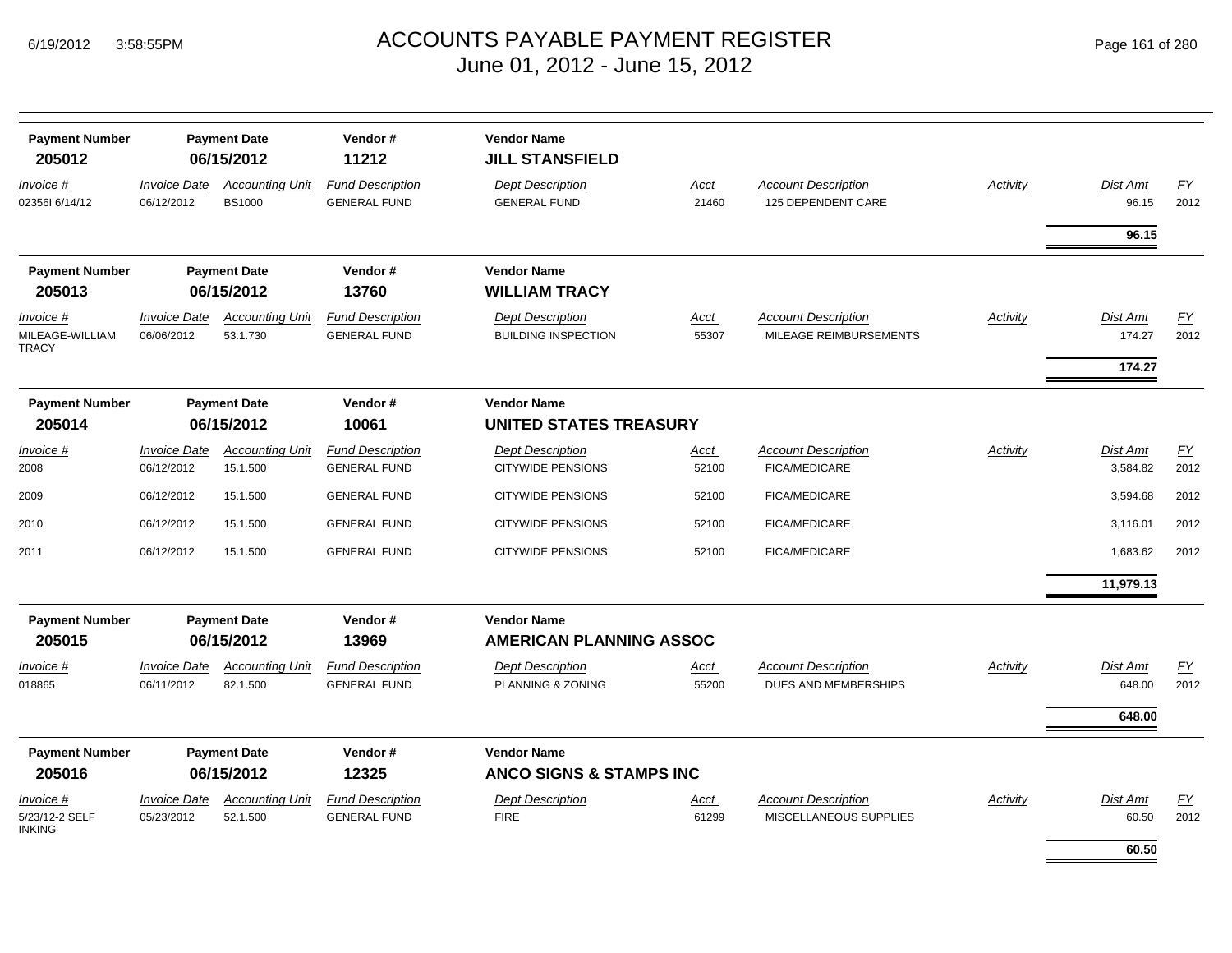| <b>Payment Number</b><br>205017         |                                   | <b>Payment Date</b><br>06/15/2012  | Vendor#<br>13981                               | <b>Vendor Name</b><br><b>APWA PUBLICATIONS</b>                      |                      | <b>Payee Name</b><br><b>APWA</b>                          |          |                           |                          |
|-----------------------------------------|-----------------------------------|------------------------------------|------------------------------------------------|---------------------------------------------------------------------|----------------------|-----------------------------------------------------------|----------|---------------------------|--------------------------|
| Invoice #<br>643917 G<br><b>MENDOLA</b> | <b>Invoice Date</b><br>05/11/2012 | <b>Accounting Unit</b><br>60.1.665 | <b>Fund Description</b><br><b>GENERAL FUND</b> | <b>Dept Description</b><br><b>PUBLIC</b><br>WORKS-ADMIN/ENGINEERING | Acct<br>55200        | <b>Account Description</b><br><b>DUES AND MEMBERSHIPS</b> | Activity | <b>Dist Amt</b><br>205.00 | EY<br>2012               |
|                                         |                                   |                                    |                                                |                                                                     |                      |                                                           |          | 205.00                    |                          |
| <b>Payment Number</b>                   |                                   | <b>Payment Date</b>                | Vendor#                                        | <b>Vendor Name</b>                                                  |                      |                                                           |          |                           |                          |
| 205018                                  |                                   | 06/15/2012                         | 11424                                          | THE CHILDREN'S MUSUEM OF NH                                         |                      |                                                           |          |                           |                          |
| Invoice #<br>20120515                   | <b>Invoice Date</b><br>05/15/2012 | <b>Accounting Unit</b><br>79.1.500 | <b>Fund Description</b><br><b>GENERAL FUND</b> | <b>Dept Description</b><br>LIBRARY                                  | Acct<br>55200        | <b>Account Description</b><br>DUES AND MEMBERSHIPS        | Activity | <b>Dist Amt</b><br>300.00 | EY<br>2012               |
|                                         |                                   |                                    |                                                |                                                                     |                      |                                                           |          | 300.00                    |                          |
| <b>Payment Number</b><br>205019         |                                   | <b>Payment Date</b><br>06/15/2012  | Vendor#<br>10588                               | <b>Vendor Name</b><br><b>DENNIS K BURKE INC</b>                     |                      |                                                           |          |                           |                          |
| Invoice #<br>52553                      | <b>Invoice Date</b><br>05/16/2012 | <b>Accounting Unit</b><br>77.1.650 | <b>Fund Description</b><br><b>GENERAL FUND</b> | <b>Dept Description</b><br>PARKS & RECREATION                       | <b>Acct</b><br>61300 | <b>Account Description</b><br>FUEL, UNLEADED              | Activity | Dist Amt<br>2,793.81      | $\underline{FY}$<br>2012 |
|                                         |                                   |                                    |                                                |                                                                     |                      |                                                           |          | 2,793.81                  |                          |
| <b>Payment Number</b>                   |                                   | <b>Payment Date</b>                | Vendor#                                        | <b>Vendor Name</b>                                                  |                      |                                                           |          |                           |                          |
| 205020                                  |                                   | 06/15/2012                         | 11198                                          | <b>DIRECTV INC</b>                                                  |                      |                                                           |          |                           |                          |
| <i>Invoice</i> #<br>17765859542         | <b>Invoice Date</b><br>05/11/2012 | <b>Accounting Unit</b><br>50.1.500 | <b>Fund Description</b><br><b>GENERAL FUND</b> | <b>Dept Description</b><br><b>POLICE</b>                            | Acct<br>54849        | <b>Account Description</b><br><b>TELEPHONE LEASE</b>      | Activity | Dist Amt<br>13.97         | EY<br>2012               |
| 17544766952                             | 04/11/2012                        | 50.1.500                           | <b>GENERAL FUND</b>                            | <b>POLICE</b>                                                       | 54849                | TELEPHONE LEASE                                           |          | 2.97                      | 2012                     |
|                                         |                                   |                                    |                                                |                                                                     |                      |                                                           |          | 16.94                     |                          |
| <b>Payment Number</b>                   |                                   | <b>Payment Date</b>                | Vendor#                                        | <b>Vendor Name</b>                                                  |                      |                                                           |          |                           |                          |
| 205021                                  | 06/15/2012<br>14216               |                                    |                                                | <b>FAIRPOINT COMMUNICATIONS</b>                                     |                      |                                                           |          |                           |                          |
| Invoice #                               | <b>Invoice Date</b>               | <b>Accounting Unit</b>             | <b>Fund Description</b>                        | <b>Dept Description</b>                                             | Acct                 | <b>Account Description</b>                                | Activity | <b>Dist Amt</b>           | EY                       |
| 136 097 7416<br>7-MAY12                 | 05/15/2012                        | 20.1.555                           | <b>GENERAL FUND</b>                            | <b>TELECOMMUNICATIONS</b>                                           | 55109                | TELEPHONE-VOICE                                           |          | 32.31                     | 2012                     |
| 136 098 2761<br>5-MAY12                 | 05/15/2012                        | 20.1.555                           | <b>GENERAL FUND</b>                            | TELECOMMUNICATIONS                                                  | 55109                | TELEPHONE-VOICE                                           |          | 32.31                     | 2012                     |
| 007 301 7008<br>267-MAY12               | 05/12/2012                        | 20.1.555                           | <b>GENERAL FUND</b>                            | <b>TELECOMMUNICATIONS</b>                                           | 55109                | TELEPHONE-VOICE                                           |          | 39.99                     | 2012                     |
| 603 891 2069<br>698-MAY12               | 05/12/2012                        | 50.1.500                           | <b>GENERAL FUND</b>                            | <b>POLICE</b>                                                       | 54849                | <b>TELEPHONE LEASE</b>                                    |          | 56.35                     | 2012                     |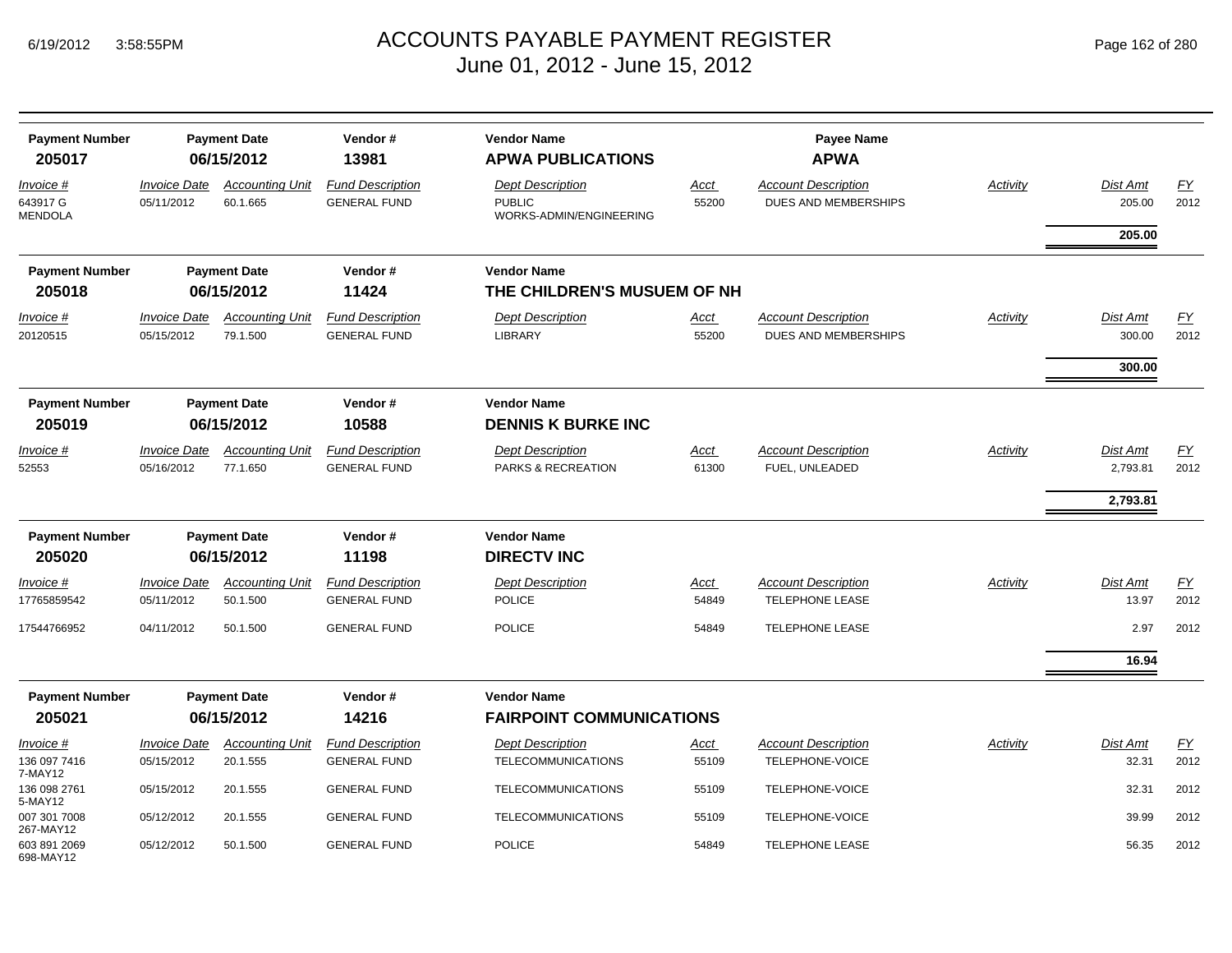|                                  |                                                       |                                    |                                                         |                                                                     |                      |                                                                                    |                             | 160.96                    |                          |
|----------------------------------|-------------------------------------------------------|------------------------------------|---------------------------------------------------------|---------------------------------------------------------------------|----------------------|------------------------------------------------------------------------------------|-----------------------------|---------------------------|--------------------------|
| <b>Payment Number</b><br>205022  |                                                       | <b>Payment Date</b><br>06/15/2012  | Vendor#<br>12707                                        | <b>Vendor Name</b><br><b>FEDEX</b>                                  |                      |                                                                                    |                             |                           |                          |
| Invoice #<br>7-878-84664         | <b>Invoice Date</b><br>05/07/2012                     | <b>Accounting Unit</b><br>60.1.500 | <b>Fund Description</b><br><b>GENERAL FUND</b>          | <b>Dept Description</b><br><b>PUBLIC</b><br>WORKS-ADMIN/ENGINEERING | <u>Acct</u><br>55607 | <b>Account Description</b><br>POSTAGE & DELIVERY                                   | <b>Activity</b>             | <b>Dist Amt</b><br>25.94  | $\underline{FY}$<br>2012 |
|                                  |                                                       |                                    |                                                         |                                                                     |                      |                                                                                    |                             | 25.94                     |                          |
| <b>Payment Number</b><br>205023  |                                                       | <b>Payment Date</b><br>06/15/2012  | Vendor#<br>12721                                        | <b>Vendor Name</b><br><b>FIRST TRANSIT INC</b>                      |                      |                                                                                    |                             |                           |                          |
| Invoice #<br>10674026            | <b>Invoice Date</b><br>05/16/2012                     | <b>Accounting Unit</b><br>86.3120  | <b>Fund Description</b><br><b>TRANSIT GRANTS</b>        | <b>Dept Description</b><br><b>GRANT FUNDS-TRANSIT</b>               | Acct<br>55699        | <b>Account Description</b><br>OTHER CONTRACTED<br><b>SERVICES</b>                  | Activity<br>86.800.12.20.01 | <b>Dist Amt</b><br>630.00 | EY<br>2012               |
| 10671746                         | 05/10/2012                                            | 86.3120                            | <b>TRANSIT GRANTS</b>                                   | <b>GRANT FUNDS-TRANSIT</b>                                          | 55699                | OTHER CONTRACTED<br><b>SERVICES</b>                                                | 86.800.12.20.01             | 630.00                    | 2012                     |
|                                  |                                                       |                                    |                                                         |                                                                     |                      |                                                                                    |                             | 1,260.00                  |                          |
| <b>Payment Number</b><br>205024  | Vendor#<br><b>Payment Date</b><br>06/15/2012<br>10833 |                                    | <b>Vendor Name</b><br><b>GLOBAL MONTELLO GROUP CORP</b> |                                                                     |                      |                                                                                    |                             |                           |                          |
| Invoice #<br>2262666             | <i><b>Invoice Date</b></i><br>05/16/2012              | <b>Accounting Unit</b><br>86.3120  | <b>Fund Description</b><br><b>TRANSIT GRANTS</b>        | <b>Dept Description</b><br><b>GRANT FUNDS-TRANSIT</b>               | Acct<br>61307        | <b>Account Description</b><br>FUEL, DIESEL                                         | Activity<br>86.800.12.20.01 | Dist Amt<br>33,766.22     | $\underline{FY}$<br>2012 |
|                                  |                                                       |                                    |                                                         |                                                                     |                      |                                                                                    |                             | 33,766.22                 |                          |
| <b>Payment Number</b><br>205025  |                                                       | <b>Payment Date</b><br>06/15/2012  | Vendor#<br>11799                                        | <b>Vendor Name</b><br><b>GYM SERVICES INC</b>                       |                      |                                                                                    |                             |                           |                          |
| Invoice #<br>120417-009          | <b>Invoice Date</b><br>04/17/2012                     | <b>Accounting Unit</b><br>50.1.500 | <b>Fund Description</b><br><b>GENERAL FUND</b>          | <b>Dept Description</b><br><b>POLICE</b>                            | Acct<br>54487        | <b>Account Description</b><br><b>EQUIPMENT REPAIRS &amp;</b><br><b>MAINTENANCE</b> | Activity                    | Dist Amt<br>910.00        | EY<br>2012               |
|                                  |                                                       |                                    |                                                         |                                                                     |                      |                                                                                    |                             | 910.00                    |                          |
| <b>Payment Number</b><br>205026  | <b>Payment Date</b><br>06/15/2012                     |                                    | Vendor#<br>14328                                        | <b>Vendor Name</b><br><b>IMSA</b>                                   |                      |                                                                                    |                             |                           |                          |
| <i>Invoice</i> #<br>74231 A JEAN | <b>Invoice Date</b><br>06/01/2012                     | <b>Accounting Unit</b><br>64.1.705 | <b>Fund Description</b><br><b>GENERAL FUND</b>          | <b>Dept Description</b><br><b>TRAFFIC</b>                           | <u>Acct</u><br>55200 | <b>Account Description</b><br>DUES AND MEMBERSHIPS                                 | Activity                    | Dist Amt<br>70.00         | EY<br>2012               |
| 89589 D KIRBY                    | 06/01/2012                                            | 64.1.705                           | <b>GENERAL FUND</b>                                     | <b>TRAFFIC</b>                                                      | 55200                | DUES AND MEMBERSHIPS                                                               |                             | 70.00                     | 2012                     |
|                                  |                                                       |                                    |                                                         |                                                                     |                      |                                                                                    |                             | 140.00                    |                          |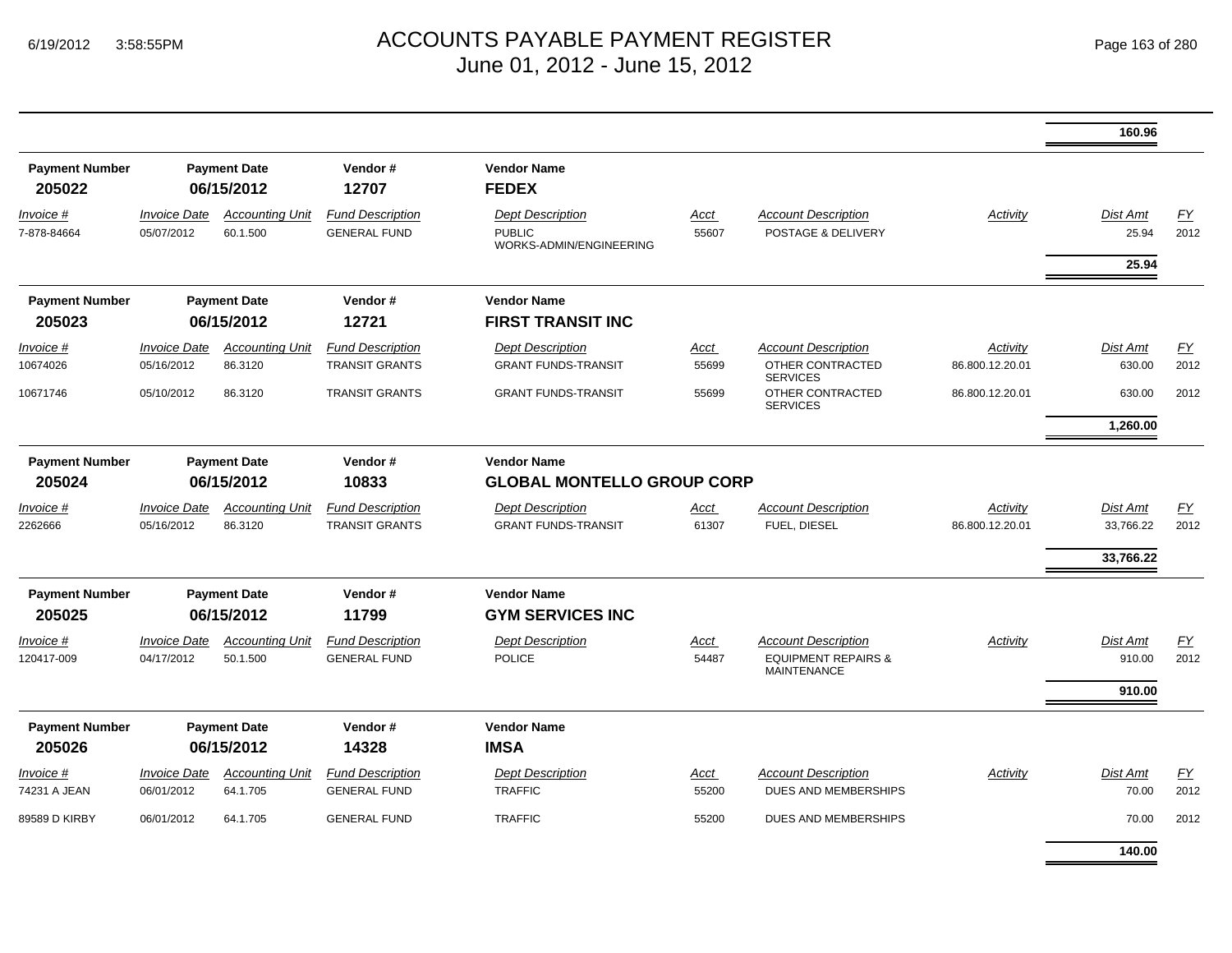| Page 164 of 280 |  |  |  |  |
|-----------------|--|--|--|--|
|-----------------|--|--|--|--|

| <b>Payment Number</b><br>205027                    |                                   | <b>Payment Date</b><br>06/15/2012       | Vendor#<br>10336                               | <b>Vendor Name</b><br><b>INFOGROUP INC</b>                  |               |                                                                         |          |                           |                   |
|----------------------------------------------------|-----------------------------------|-----------------------------------------|------------------------------------------------|-------------------------------------------------------------|---------------|-------------------------------------------------------------------------|----------|---------------------------|-------------------|
| Invoice #<br>NASHUA, NH                            | <b>Invoice Date</b><br>04/24/2012 | <b>Accounting Unit</b><br>50.1.500      | <b>Fund Description</b><br><b>GENERAL FUND</b> | <b>Dept Description</b><br><b>POLICE</b>                    | Acct<br>61807 | <b>Account Description</b><br><b>PUBLICATIONS</b>                       | Activity | <b>Dist Amt</b><br>260.00 | <u>FY</u><br>2012 |
|                                                    |                                   |                                         |                                                |                                                             |               |                                                                         |          | 260.00                    |                   |
| <b>Payment Number</b>                              |                                   | <b>Payment Date</b>                     | Vendor#                                        | <b>Vendor Name</b>                                          |               |                                                                         |          |                           |                   |
| 205028                                             |                                   | 06/15/2012                              | 13009                                          | <b>LEXISNEXIS RISK DATA MGMT INC</b>                        |               |                                                                         |          |                           |                   |
| Invoice #<br>1021363-20120531                      | <b>Invoice Date</b><br>05/31/2012 | <b>Accounting Unit</b><br>32.1.500      | <b>Fund Description</b><br><b>GENERAL FUND</b> | <b>Dept Description</b><br><b>ASSESSING</b>                 | Acct<br>61299 | <b>Account Description</b><br>MISCELLANEOUS SUPPLIES                    | Activity | Dist Amt<br>200.00        | EY<br>2012        |
| 1021363-20120430                                   | 04/30/2012                        | 50.4020                                 | POLICE DRUG<br><b>ENFORCEMENT FUND</b>         | POLICE DRUG ENFORCEMENT<br><b>FUND</b>                      | 55699         | OTHER CONTRACTED<br><b>SERVICES</b>                                     |          | 150.00                    | 2012              |
|                                                    |                                   |                                         |                                                |                                                             |               |                                                                         |          | 350.00                    |                   |
| <b>Payment Number</b><br>205029                    |                                   | <b>Payment Date</b><br>06/15/2012       | Vendor#<br>11422                               | <b>Vendor Name</b><br><b>MCAULIFF-SHEPARD DISCOVERY CTR</b> |               |                                                                         |          |                           |                   |
|                                                    | <b>Invoice Date</b>               | <b>Accounting Unit</b>                  | <b>Fund Description</b>                        | <b>Dept Description</b>                                     |               | <b>Account Description</b>                                              | Activity | Dist Amt                  |                   |
| Invoice #<br>LIBRARYPASS2012<br>05                 | 05/15/2012                        | 79.1.500                                | <b>GENERAL FUND</b>                            | <b>LIBRARY</b>                                              | Acct<br>55200 | DUES AND MEMBERSHIPS                                                    |          | 250.00                    | EY<br>2012        |
|                                                    |                                   |                                         |                                                |                                                             |               |                                                                         |          | 250.00                    |                   |
| <b>Payment Number</b><br>205030                    |                                   | <b>Payment Date</b><br>06/15/2012       | Vendor#<br>14509                               | <b>Vendor Name</b><br><b>NATIONAL GRID</b>                  |               |                                                                         |          |                           |                   |
| Invoice #<br>5733314742 MAY12                      | <b>Invoice Date</b><br>05/31/2012 | <b>Accounting Unit</b><br>29.1.720.8163 | <b>Fund Description</b><br><b>GENERAL FUND</b> | <b>Dept Description</b><br><b>CITY BUILDINGS</b>            | Acct<br>54114 | <b>Account Description</b><br><b>HEATING GAS</b>                        | Activity | <b>Dist Amt</b><br>261.00 | EY<br>2012        |
|                                                    |                                   |                                         |                                                |                                                             |               |                                                                         |          | 261.00                    |                   |
| <b>Payment Number</b>                              |                                   | <b>Payment Date</b>                     | Vendor#                                        | <b>Vendor Name</b>                                          |               |                                                                         |          |                           |                   |
| 205031                                             |                                   | 06/15/2012                              | 11590                                          | <b>NH DEPT OF REVENUE</b>                                   |               |                                                                         |          |                           |                   |
| <b>Invoice</b> #<br><b>CONF BROWNL</b><br>20120508 | <b>Invoice Date</b><br>05/08/2012 | <b>Accounting Unit</b><br>32.1.500      | <b>Fund Description</b><br><b>GENERAL FUND</b> | <b>Dept Description</b><br><b>ASSESSING</b>                 | Acct<br>55400 | <b>Account Description</b><br><b>CONFERENCES AND</b><br><b>SEMINARS</b> | Activity | Dist Amt<br>275.00        | EY<br>2012        |
|                                                    |                                   |                                         |                                                |                                                             |               |                                                                         |          | 275.00                    |                   |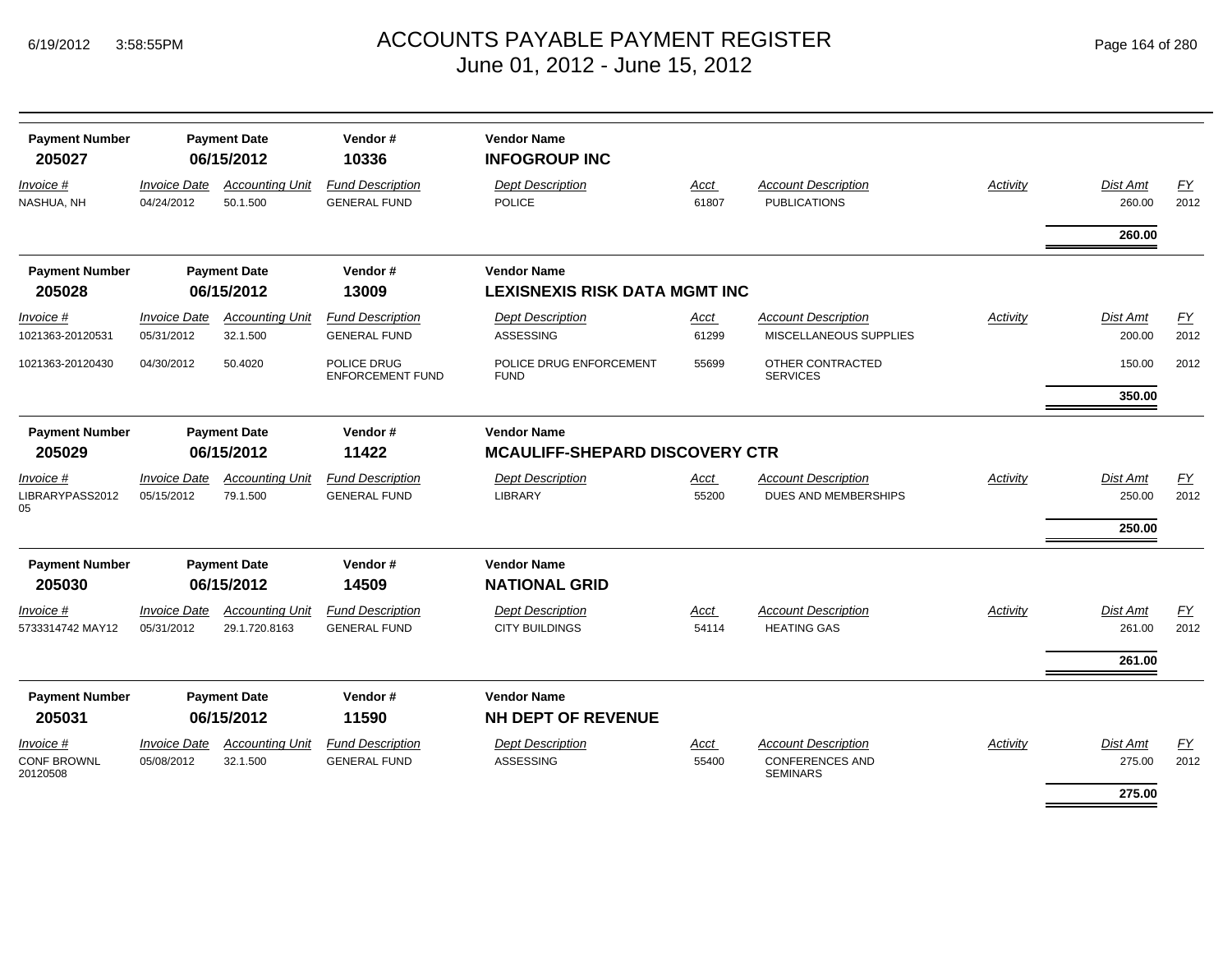| <b>Payment Number</b><br>205032      |                                   | <b>Payment Date</b><br>06/15/2012  | Vendor#<br>13153                                 | <b>Vendor Name</b><br><b>NATIONAL ENVIRONMENTAL HEALTH</b> |                      | Payee Name<br><b>NHPA</b>                              |                             |                   |            |
|--------------------------------------|-----------------------------------|------------------------------------|--------------------------------------------------|------------------------------------------------------------|----------------------|--------------------------------------------------------|-----------------------------|-------------------|------------|
| <i>Invoice</i> #<br><b>NEHA DUES</b> | <b>Invoice Date</b><br>06/05/2012 | <b>Accounting Unit</b><br>73.1.500 | <b>Fund Description</b><br><b>GENERAL FUND</b>   | <b>Dept Description</b><br>ENVIRONMENTAL HEALTH            | Acct<br>55200        | <b>Account Description</b><br>DUES AND MEMBERSHIPS     | Activity                    | Dist Amt<br>50.00 | EY<br>2012 |
|                                      |                                   |                                    |                                                  |                                                            |                      |                                                        |                             | 50.00             |            |
| <b>Payment Number</b>                |                                   | <b>Payment Date</b>                | Vendor#                                          | <b>Vendor Name</b>                                         |                      |                                                        |                             |                   |            |
| 205033                               |                                   | 06/15/2012                         | 13291                                            | <b>PENNICHUCK WATER WORKS INC</b>                          |                      |                                                        |                             |                   |            |
| Invoice #<br>100026298-66053         | <b>Invoice Date</b><br>04/26/2012 | <b>Accounting Unit</b><br>86.3120  | <b>Fund Description</b><br><b>TRANSIT GRANTS</b> | <b>Dept Description</b><br><b>GRANT FUNDS-TRANSIT</b>      | <u>Acct</u><br>54141 | <b>Account Description</b><br><b>WATER &amp; SEWER</b> | Activity<br>86.800.12.10.10 | Dist Amt<br>87.69 | EY<br>2012 |
| APR12<br>100026297-66053<br>APR12    | 04/26/2012                        | 86.3120                            | <b>TRANSIT GRANTS</b>                            | <b>GRANT FUNDS-TRANSIT</b>                                 | 54141                | <b>WATER &amp; SEWER</b>                               | 86.800.12.10.10             | 67.98             | 2012       |
| 100019967-26649<br>MAY12             | 05/24/2012                        | 69.6200.670                        | <b>WASTEWATER FUND</b>                           | <b>WASTEWATER</b>                                          | 54141                | <b>WATER &amp; SEWER</b>                               |                             | 52.41             | 2012       |
| 100013049-74970<br>MAY12             | 05/24/2012                        | 52.1.720.8178                      | <b>GENERAL FUND</b>                              | <b>FIRE</b>                                                | 54141                | <b>WATER &amp; SEWER</b>                               |                             | 223.93            | 2012       |
| 100000881-991<br>MAY12               | 05/03/2012                        | 50.1.500                           | <b>GENERAL FUND</b>                              | <b>POLICE</b>                                              | 54141                | <b>WATER &amp; SEWER</b>                               |                             | 21.45             | 2012       |
|                                      |                                   |                                    |                                                  |                                                            |                      |                                                        |                             | 453.46            |            |
| <b>Payment Number</b>                |                                   | <b>Payment Date</b>                | Vendor#                                          | <b>Vendor Name</b>                                         |                      |                                                        |                             |                   |            |
| 205034                               |                                   | 06/15/2012                         | 13372                                            | <b>PSNH</b>                                                |                      |                                                        |                             |                   |            |
| Invoice #                            | <b>Invoice Date</b>               | <b>Accounting Unit</b>             | <b>Fund Description</b>                          | <b>Dept Description</b>                                    | Acct                 | <b>Account Description</b>                             | Activity                    | Dist Amt          | EY         |
| 56326594090<br>MAY12                 | 05/30/2012                        | 77.1.650                           | <b>GENERAL FUND</b>                              | PARKS & RECREATION                                         | 54100                | <b>ELECTRICITY</b>                                     |                             | 13.70             | 2012       |
| 56326594090<br>MAY12                 | 05/30/2012                        | 77.1.650                           | <b>GENERAL FUND</b>                              | PARKS & RECREATION                                         | 54100                | <b>ELECTRICITY</b>                                     |                             | 13.53             | 2012       |
| 56326594090<br>MAY12                 | 05/30/2012                        | 77.1.650                           | <b>GENERAL FUND</b>                              | PARKS & RECREATION                                         | 54100                | <b>ELECTRICITY</b>                                     |                             | 16.73             | 2012       |
| 56326594090<br><b>MAY12</b>          | 05/30/2012                        | 77.1.650                           | <b>GENERAL FUND</b>                              | PARKS & RECREATION                                         | 54100                | <b>ELECTRICITY</b>                                     |                             | 79.99             | 2012       |
| 56326594090<br><b>MAY12</b>          | 05/30/2012                        | 77.1.650                           | <b>GENERAL FUND</b>                              | PARKS & RECREATION                                         | 54100                | <b>ELECTRICITY</b>                                     |                             | 19.03             | 2012       |
| 56326594090<br>MAY12                 | 05/30/2012                        | 77.1.650                           | <b>GENERAL FUND</b>                              | PARKS & RECREATION                                         | 54100                | <b>ELECTRICITY</b>                                     |                             | 13.53             | 2012       |
| 56326594090<br>MAY12                 | 05/30/2012                        | 77.1.650                           | <b>GENERAL FUND</b>                              | PARKS & RECREATION                                         | 54100                | <b>ELECTRICITY</b>                                     |                             | 57.99             | 2012       |
| 56326594090<br><b>MAY12</b>          | 05/30/2012                        | 77.1.650                           | <b>GENERAL FUND</b>                              | PARKS & RECREATION                                         | 54100                | <b>ELECTRICITY</b>                                     |                             | 14.02             | 2012       |
| 56326594090<br>MAY12                 | 05/30/2012                        | 77.1.650                           | <b>GENERAL FUND</b>                              | PARKS & RECREATION                                         | 54100                | <b>ELECTRICITY</b>                                     |                             | 49.47             | 2012       |
| 56326594090<br>MAY12                 | 05/30/2012                        | 77.1.650                           | <b>GENERAL FUND</b>                              | PARKS & RECREATION                                         | 54100                | <b>ELECTRICITY</b>                                     |                             | 13.53             | 2012       |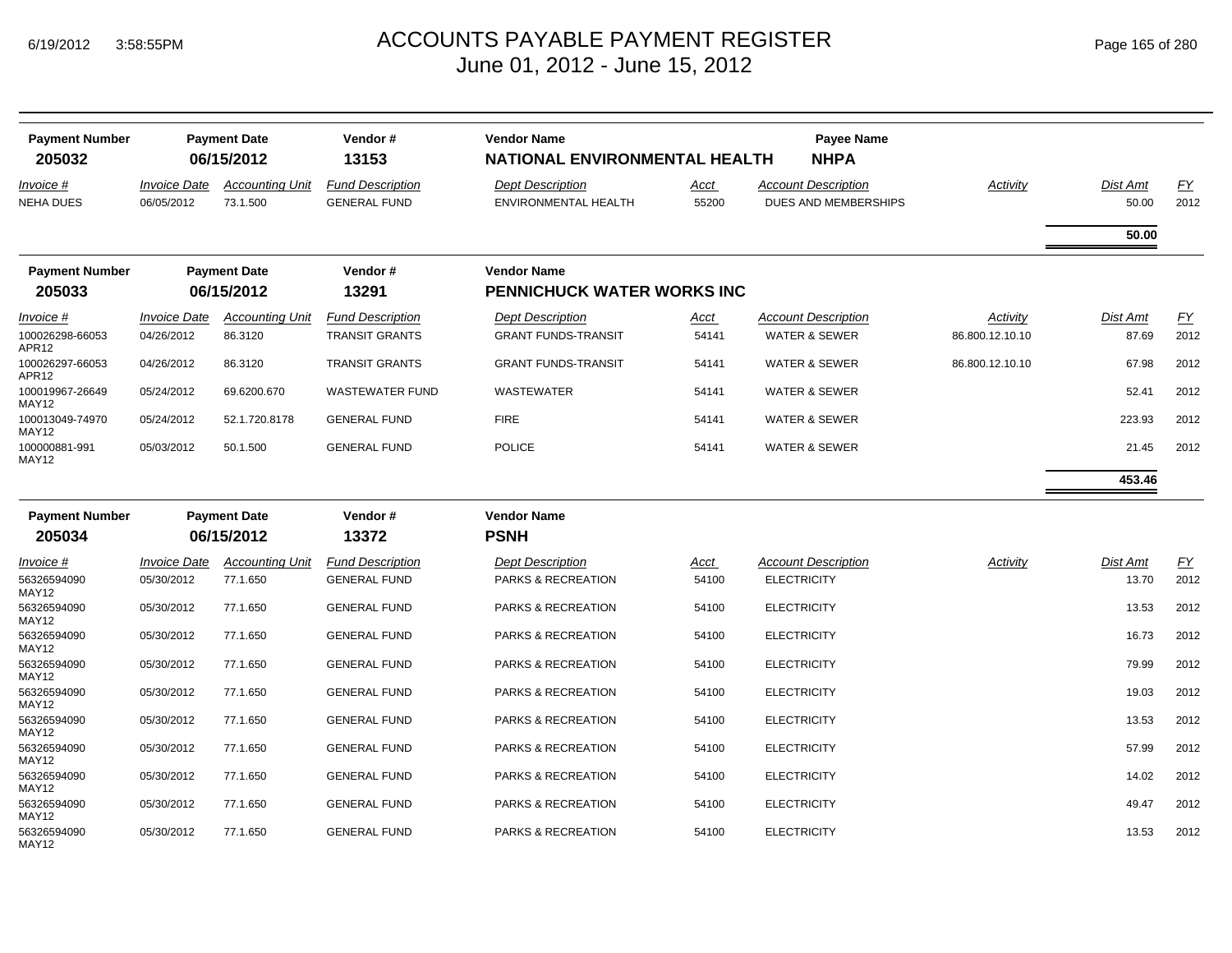| <b>Payment Number</b> |                            | <b>Payment Date</b>    | Vendor#                 | <b>Vendor Name</b>            |             |                            |          |                 |           |
|-----------------------|----------------------------|------------------------|-------------------------|-------------------------------|-------------|----------------------------|----------|-----------------|-----------|
| 205034                |                            | 06/15/2012             | 13372                   | <b>PSNH</b>                   |             |                            |          |                 |           |
| <i>Invoice</i> #      | <i><b>Invoice Date</b></i> | <b>Accounting Unit</b> | <b>Fund Description</b> | <b>Dept Description</b>       | <u>Acct</u> | <b>Account Description</b> | Activity | <b>Dist Amt</b> | <u>FY</u> |
| 56326594090<br>MAY12  | 05/30/2012                 | 77.1.650               | <b>GENERAL FUND</b>     | PARKS & RECREATION            | 54100       | <b>ELECTRICITY</b>         |          | 13.53           | 2012      |
| 56326594090<br>MAY12  | 05/30/2012                 | 77.1.650               | <b>GENERAL FUND</b>     | PARKS & RECREATION            | 54100       | <b>ELECTRICITY</b>         |          | 204.76          | 2012      |
| 56326594090<br>MAY12  | 05/30/2012                 | 77.1.650               | <b>GENERAL FUND</b>     | PARKS & RECREATION            | 54100       | <b>ELECTRICITY</b>         |          | 11.54           | 2012      |
| 56326594090<br>MAY12  | 05/30/2012                 | 77.1.650               | <b>GENERAL FUND</b>     | <b>PARKS &amp; RECREATION</b> | 54100       | <b>ELECTRICITY</b>         |          | 59.87           | 2012      |
| 56326594090<br>MAY12  | 05/30/2012                 | 77.1.650               | <b>GENERAL FUND</b>     | PARKS & RECREATION            | 54100       | <b>ELECTRICITY</b>         |          | 161.56          | 2012      |
| 56326594090<br>MAY12  | 05/30/2012                 | 77.1.650               | <b>GENERAL FUND</b>     | PARKS & RECREATION            | 54100       | <b>ELECTRICITY</b>         |          | 743.40          | 2012      |
| 56326594090<br>MAY12  | 05/30/2012                 | 77.1.650               | <b>GENERAL FUND</b>     | PARKS & RECREATION            | 54100       | <b>ELECTRICITY</b>         |          | 13.53           | 2012      |
| 56326594090<br>MAY12  | 05/30/2012                 | 77.1.650               | <b>GENERAL FUND</b>     | PARKS & RECREATION            | 54100       | <b>ELECTRICITY</b>         |          | 745.02          | 2012      |
| 56326594090<br>MAY12  | 05/30/2012                 | 77.1.650               | <b>GENERAL FUND</b>     | PARKS & RECREATION            | 54100       | <b>ELECTRICITY</b>         |          | 169.36          | 2012      |
| 56326594090<br>MAY12  | 05/30/2012                 | 77.1.650               | <b>GENERAL FUND</b>     | PARKS & RECREATION            | 54100       | <b>ELECTRICITY</b>         |          | 394.26          | 2012      |
| 56326594090<br>MAY12  | 05/30/2012                 | 77.1.650               | <b>GENERAL FUND</b>     | PARKS & RECREATION            | 54100       | <b>ELECTRICITY</b>         |          | 27.05           | 2012      |
| 56326594090<br>MAY12  | 05/30/2012                 | 77.1.650               | <b>GENERAL FUND</b>     | PARKS & RECREATION            | 54100       | <b>ELECTRICITY</b>         |          | 131.94          | 2012      |
| 56221051089<br>MAY12  | 05/24/2012                 | 77.1.650               | <b>GENERAL FUND</b>     | <b>PARKS &amp; RECREATION</b> | 54100       | <b>ELECTRICITY</b>         |          | 150.43          | 2012      |
| 56221051089<br>MAY12  | 05/24/2012                 | 77.1.650               | <b>GENERAL FUND</b>     | PARKS & RECREATION            | 54100       | <b>ELECTRICITY</b>         |          | 115.93          | 2012      |
| 56221051089<br>MAY12  | 05/24/2012                 | 77.1.650               | <b>GENERAL FUND</b>     | PARKS & RECREATION            | 54100       | <b>ELECTRICITY</b>         |          | 13.53           | 2012      |
| 56221051089<br>MAY12  | 05/24/2012                 | 77.1.650               | <b>GENERAL FUND</b>     | PARKS & RECREATION            | 54100       | <b>ELECTRICITY</b>         |          | 15.18           | 2012      |
| 56221051089<br>MAY12  | 05/24/2012                 | 77.1.650               | <b>GENERAL FUND</b>     | <b>PARKS &amp; RECREATION</b> | 54100       | <b>ELECTRICITY</b>         |          | 13.53           | 2012      |
| 56221051089<br>MAY12  | 05/24/2012                 | 77.1.650               | <b>GENERAL FUND</b>     | <b>PARKS &amp; RECREATION</b> | 54100       | <b>ELECTRICITY</b>         |          | 30.43           | 2012      |
| 56221051089<br>MAY12  | 05/24/2012                 | 77.1.650               | <b>GENERAL FUND</b>     | PARKS & RECREATION            | 54100       | <b>ELECTRICITY</b>         |          | 15.33           | 2012      |
| 56065090078<br>MAY12  | 05/22/2012                 | 77.1.650               | <b>GENERAL FUND</b>     | PARKS & RECREATION            | 54100       | <b>ELECTRICITY</b>         |          | 659.45          | 2012      |
| 56065090078<br>MAY12  | 05/22/2012                 | 77.1.650               | <b>GENERAL FUND</b>     | PARKS & RECREATION            | 54100       | <b>ELECTRICITY</b>         |          | 1,078.30        | 2012      |
| 56065090078<br>MAY12  | 05/22/2012                 | 77.1.650               | <b>GENERAL FUND</b>     | PARKS & RECREATION            | 54100       | <b>ELECTRICITY</b>         |          | 23.07           | 2012      |
| 56065090078<br>MAY12  | 05/22/2012                 | 77.1.650               | <b>GENERAL FUND</b>     | PARKS & RECREATION            | 54100       | <b>ELECTRICITY</b>         |          | 56.69           | 2012      |
| 56065090078<br>MAY12  | 05/22/2012                 | 77.1.650               | <b>GENERAL FUND</b>     | PARKS & RECREATION            | 54100       | <b>ELECTRICITY</b>         |          | 46.01           | 2012      |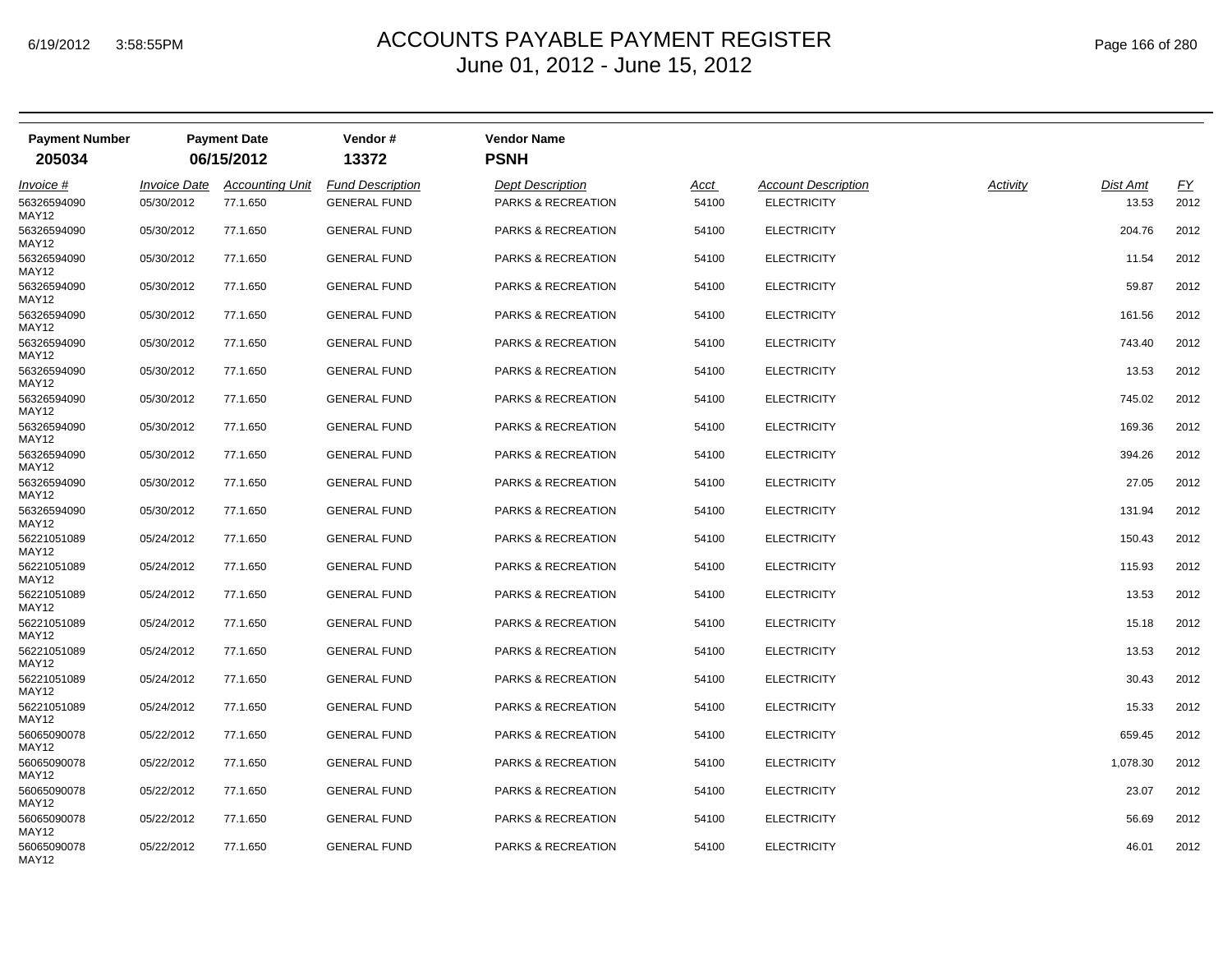| <b>Payment Number</b> |                            | <b>Payment Date</b>    | Vendor#                 | <b>Vendor Name</b>            |             |                            |          |                 |           |
|-----------------------|----------------------------|------------------------|-------------------------|-------------------------------|-------------|----------------------------|----------|-----------------|-----------|
| 205034                |                            | 06/15/2012             | 13372                   | <b>PSNH</b>                   |             |                            |          |                 |           |
| <i>Invoice</i> #      | <i><b>Invoice Date</b></i> | <b>Accounting Unit</b> | <b>Fund Description</b> | <b>Dept Description</b>       | <u>Acct</u> | <b>Account Description</b> | Activity | <b>Dist Amt</b> | <u>FY</u> |
| 56065090078<br>MAY12  | 05/22/2012                 | 77.1.650               | <b>GENERAL FUND</b>     | PARKS & RECREATION            | 54100       | <b>ELECTRICITY</b>         |          | 13.53           | 2012      |
| 56065090078<br>MAY12  | 05/22/2012                 | 77.1.650               | <b>GENERAL FUND</b>     | PARKS & RECREATION            | 54100       | <b>ELECTRICITY</b>         |          | 32.39           | 2012      |
| 56065090078<br>MAY12  | 05/22/2012                 | 77.1.650               | <b>GENERAL FUND</b>     | PARKS & RECREATION            | 54100       | <b>ELECTRICITY</b>         |          | 13.53           | 2012      |
| 56065090078<br>MAY12  | 05/22/2012                 | 77.1.650               | <b>GENERAL FUND</b>     | <b>PARKS &amp; RECREATION</b> | 54100       | <b>ELECTRICITY</b>         |          | 47.83           | 2012      |
| 56065090078<br>MAY12  | 05/22/2012                 | 77.1.650               | <b>GENERAL FUND</b>     | PARKS & RECREATION            | 54100       | <b>ELECTRICITY</b>         |          | 2.36            | 2012      |
| 56065090078<br>MAY12  | 05/22/2012                 | 77.1.650               | <b>GENERAL FUND</b>     | PARKS & RECREATION            | 54100       | <b>ELECTRICITY</b>         |          | 16.69           | 2012      |
| 56065090078<br>MAY12  | 05/22/2012                 | 77.1.650               | <b>GENERAL FUND</b>     | PARKS & RECREATION            | 54100       | <b>ELECTRICITY</b>         |          | 79.99           | 2012      |
| 56065090078<br>MAY12  | 05/22/2012                 | 77.1.650               | <b>GENERAL FUND</b>     | PARKS & RECREATION            | 54100       | <b>ELECTRICITY</b>         |          | 28.30           | 2012      |
| 56065090078<br>MAY12  | 05/22/2012                 | 77.1.650               | <b>GENERAL FUND</b>     | PARKS & RECREATION            | 54100       | <b>ELECTRICITY</b>         |          | 23.89           | 2012      |
| 56065090078<br>MAY12  | 05/22/2012                 | 77.1.650               | <b>GENERAL FUND</b>     | PARKS & RECREATION            | 54100       | <b>ELECTRICITY</b>         |          | 39.46           | 2012      |
| 56065090078<br>MAY12  | 05/22/2012                 | 77.1.650               | <b>GENERAL FUND</b>     | PARKS & RECREATION            | 54100       | <b>ELECTRICITY</b>         |          | 13.53           | 2012      |
| 56065090078<br>MAY12  | 05/22/2012                 | 77.1.650               | <b>GENERAL FUND</b>     | PARKS & RECREATION            | 54100       | <b>ELECTRICITY</b>         |          | 15.12           | 2012      |
| 56065090078<br>MAY12  | 05/22/2012                 | 77.1.650               | <b>GENERAL FUND</b>     | <b>PARKS &amp; RECREATION</b> | 54100       | <b>ELECTRICITY</b>         |          | 21.30           | 2012      |
| 56065090078<br>MAY12  | 05/22/2012                 | 77.1.650               | <b>GENERAL FUND</b>     | PARKS & RECREATION            | 54100       | <b>ELECTRICITY</b>         |          | 13.53           | 2012      |
| 56065090078<br>MAY12  | 05/22/2012                 | 77.1.650               | <b>GENERAL FUND</b>     | PARKS & RECREATION            | 54100       | <b>ELECTRICITY</b>         |          | 1,732.17        | 2012      |
| 56276606084<br>MAY12  | 05/09/2012                 | 77.1.650               | <b>GENERAL FUND</b>     | PARKS & RECREATION            | 54100       | <b>ELECTRICITY</b>         |          | 7.01            | 2012      |
| 56326594090<br>MAY12  | 05/30/2012                 | 77.1.655               | <b>GENERAL FUND</b>     | <b>PARKS &amp; RECREATION</b> | 54100       | <b>ELECTRICITY</b>         |          | 48.39           | 2012      |
| 56221051089<br>MAY12  | 05/24/2012                 | 77.1.655               | <b>GENERAL FUND</b>     | <b>PARKS &amp; RECREATION</b> | 54100       | <b>ELECTRICITY</b>         |          | 88.43           | 2012      |
| 56221051089<br>MAY12  | 05/24/2012                 | 77.1.655               | <b>GENERAL FUND</b>     | PARKS & RECREATION            | 54100       | <b>ELECTRICITY</b>         |          | 38.16           | 2012      |
| 56221051089<br>MAY12  | 05/24/2012                 | 77.1.655               | <b>GENERAL FUND</b>     | PARKS & RECREATION            | 54100       | <b>ELECTRICITY</b>         |          | 25.07           | 2012      |
| 56065090078<br>MAY12  | 05/22/2012                 | 77.1.655               | <b>GENERAL FUND</b>     | PARKS & RECREATION            | 54100       | <b>ELECTRICITY</b>         |          | 127.45          | 2012      |
| 56065090078<br>MAY12  | 05/22/2012                 | 77.1.655               | <b>GENERAL FUND</b>     | PARKS & RECREATION            | 54100       | <b>ELECTRICITY</b>         |          | 89.88           | 2012      |
| 56326594090<br>MAY12  | 05/30/2012                 | 77.1.720.8191          | <b>GENERAL FUND</b>     | PARKS & RECREATION            | 54100       | <b>ELECTRICITY</b>         |          | 1,288.86        | 2012      |
| 56326594090<br>MAY12  | 05/30/2012                 | 77.1.720.8191          | <b>GENERAL FUND</b>     | PARKS & RECREATION            | 54100       | <b>ELECTRICITY</b>         |          | 774.01          | 2012      |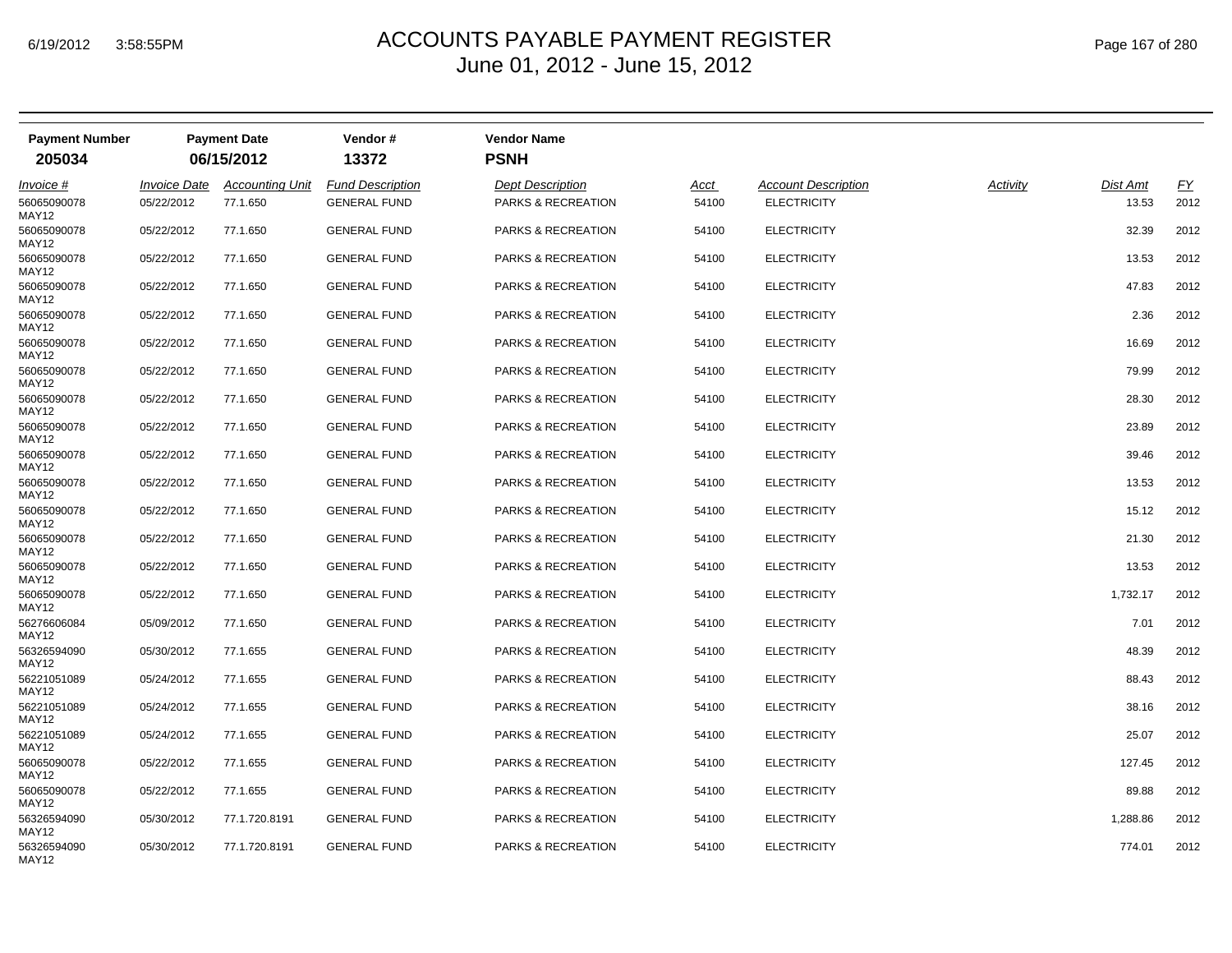| <b>Payment Number</b>       |                     | <b>Payment Date</b>    | Vendor #                               | <b>Vendor Name</b>                            |             |                              |                 |          |      |
|-----------------------------|---------------------|------------------------|----------------------------------------|-----------------------------------------------|-------------|------------------------------|-----------------|----------|------|
| 205034                      |                     | 06/15/2012             | 13372                                  | <b>PSNH</b>                                   |             |                              |                 |          |      |
| <i>Invoice</i> #            | <b>Invoice Date</b> | <b>Accounting Unit</b> | <b>Fund Description</b>                | <b>Dept Description</b>                       | <u>Acct</u> | <b>Account Description</b>   | Activity        | Dist Amt | EY   |
| 56065090078<br>MAY12        | 05/22/2012          | 77.1.720.8191          | <b>GENERAL FUND</b>                    | PARKS & RECREATION                            | 54100       | <b>ELECTRICITY</b>           |                 | 2,093.25 | 2012 |
| 56065090078<br>MAY12        | 05/22/2012          | 77.1.720.8191          | <b>GENERAL FUND</b>                    | PARKS & RECREATION                            | 54100       | <b>ELECTRICITY</b>           |                 | 152.19   | 2012 |
| 56065090078<br>MAY12        | 05/22/2012          | 77.1.720.8191          | <b>GENERAL FUND</b>                    | <b>PARKS &amp; RECREATION</b>                 | 54100       | <b>ELECTRICITY</b>           |                 | 14.84    | 2012 |
| 56065090078<br>MAY12        | 05/22/2012          | 77.1.720.8191          | <b>GENERAL FUND</b>                    | PARKS & RECREATION                            | 54100       | <b>ELECTRICITY</b>           |                 | 367.38   | 2012 |
| 56003941028<br>MAY12        | 06/01/2012          | 44.1.720               | <b>GENERAL FUND</b>                    | EDGEWOOD CEMETERY                             | 54100       | <b>ELECTRICITY</b>           |                 | 113.18   | 2012 |
| 56003941028<br>MAY12        | 06/01/2012          | 44.1.720               | <b>GENERAL FUND</b>                    | EDGEWOOD CEMETERY                             | 54100       | <b>ELECTRICITY</b>           |                 | 16.37    | 2012 |
| 56273695098<br>MAY12        | 05/11/2012          | 81.3080                | <b>COMMUNITY DEVELOPMENT</b><br>GRANTS | <b>COMMUNITY DEVELOPMENT</b><br><b>GRANTS</b> | 54210       | <b>CONSTRUCTION SERVICES</b> | 1078.81.01.30   | 15.84    | 2012 |
| 56003941028<br>MAY12        | 06/01/2012          | 29.1.720.8162          | <b>GENERAL FUND</b>                    | <b>CITY BUILDINGS</b>                         | 54100       | <b>ELECTRICITY</b>           |                 | 49.14    | 2012 |
| 56003941028<br>MAY12        | 06/01/2012          | 29.1.720.8162          | <b>GENERAL FUND</b>                    | <b>CITY BUILDINGS</b>                         | 54100       | <b>ELECTRICITY</b>           |                 | 27.06    | 2012 |
| 56003941028<br>MAY12        | 06/01/2012          | 29.1.720.8163          | <b>GENERAL FUND</b>                    | <b>CITY BUILDINGS</b>                         | 54100       | <b>ELECTRICITY</b>           |                 | 955.20   | 2012 |
| 56003941028<br>MAY12        | 06/01/2012          | 29.1.720.8163          | <b>GENERAL FUND</b>                    | <b>CITY BUILDINGS</b>                         | 54100       | <b>ELECTRICITY</b>           |                 | 22.95    | 2012 |
| 56003941028<br>MAY12        | 06/01/2012          | 29.1.720.8163          | <b>GENERAL FUND</b>                    | <b>CITY BUILDINGS</b>                         | 54100       | <b>ELECTRICITY</b>           |                 | 1,165.03 | 2012 |
| 56003941028<br>MAY12        | 06/01/2012          | 29.1.720.8164          | <b>GENERAL FUND</b>                    | <b>CITY BUILDINGS</b>                         | 54100       | <b>ELECTRICITY</b>           |                 | 237.16   | 2012 |
| 56003941028<br>MAY12        | 06/01/2012          | 29.1.720.8166          | <b>GENERAL FUND</b>                    | <b>CITY BUILDINGS</b>                         | 54100       | <b>ELECTRICITY</b>           |                 | 37.16    | 2012 |
| 56003941028<br>MAY12        | 06/01/2012          | 86.3120                | <b>TRANSIT GRANTS</b>                  | <b>GRANT FUNDS-TRANSIT</b>                    | 54100       | <b>ELECTRICITY</b>           | 86.800.12.10.10 | 189.70   | 2012 |
| 56003941028<br>MAY12        | 06/01/2012          | 86.3120                | <b>TRANSIT GRANTS</b>                  | <b>GRANT FUNDS-TRANSIT</b>                    | 54100       | <b>ELECTRICITY</b>           | 86.800.12.10.10 | 1,175.73 | 2012 |
| 56003941028<br>MAY12        | 06/01/2012          | 31.1.500               | <b>GENERAL FUND</b>                    | <b>HUNT BUILDING</b>                          | 54100       | <b>ELECTRICITY</b>           |                 | 267.84   | 2012 |
| 56003941028<br><b>MAY12</b> | 06/01/2012          | 42.1.720               | <b>GENERAL FUND</b>                    | <b>WOODLAWN CEMETERY</b>                      | 54100       | <b>ELECTRICITY</b>           |                 | 266.82   | 2012 |
| 56037601010<br>MAY12        | 05/22/2012          | 68.6000.692            | <b>SOLID WASTE FUND</b>                | <b>SOLID WASTE</b>                            | 54100       | <b>ELECTRICITY</b>           |                 | 41.55    | 2012 |
| 56037601010<br>MAY12        | 05/22/2012          | 68.6000.692            | <b>SOLID WASTE FUND</b>                | <b>SOLID WASTE</b>                            | 54100       | <b>ELECTRICITY</b>           |                 | 62.94    | 2012 |
| 56037601010<br>MAY12        | 05/22/2012          | 68.6000.692            | <b>SOLID WASTE FUND</b>                | <b>SOLID WASTE</b>                            | 54100       | <b>ELECTRICITY</b>           |                 | 29.60    | 2012 |
| 56037601010<br>MAY12        | 05/22/2012          | 68.6000.692            | SOLID WASTE FUND                       | <b>SOLID WASTE</b>                            | 54100       | <b>ELECTRICITY</b>           |                 | 17.43    | 2012 |
| 56037601010<br>MAY12        | 05/22/2012          | 68.6000.692            | <b>SOLID WASTE FUND</b>                | <b>SOLID WASTE</b>                            | 54100       | <b>ELECTRICITY</b>           |                 | 13.53    | 2012 |
| 56037601010<br>MAY12        | 05/22/2012          | 68.6000.692            | <b>SOLID WASTE FUND</b>                | <b>SOLID WASTE</b>                            | 54100       | <b>ELECTRICITY</b>           |                 | 26.26    | 2012 |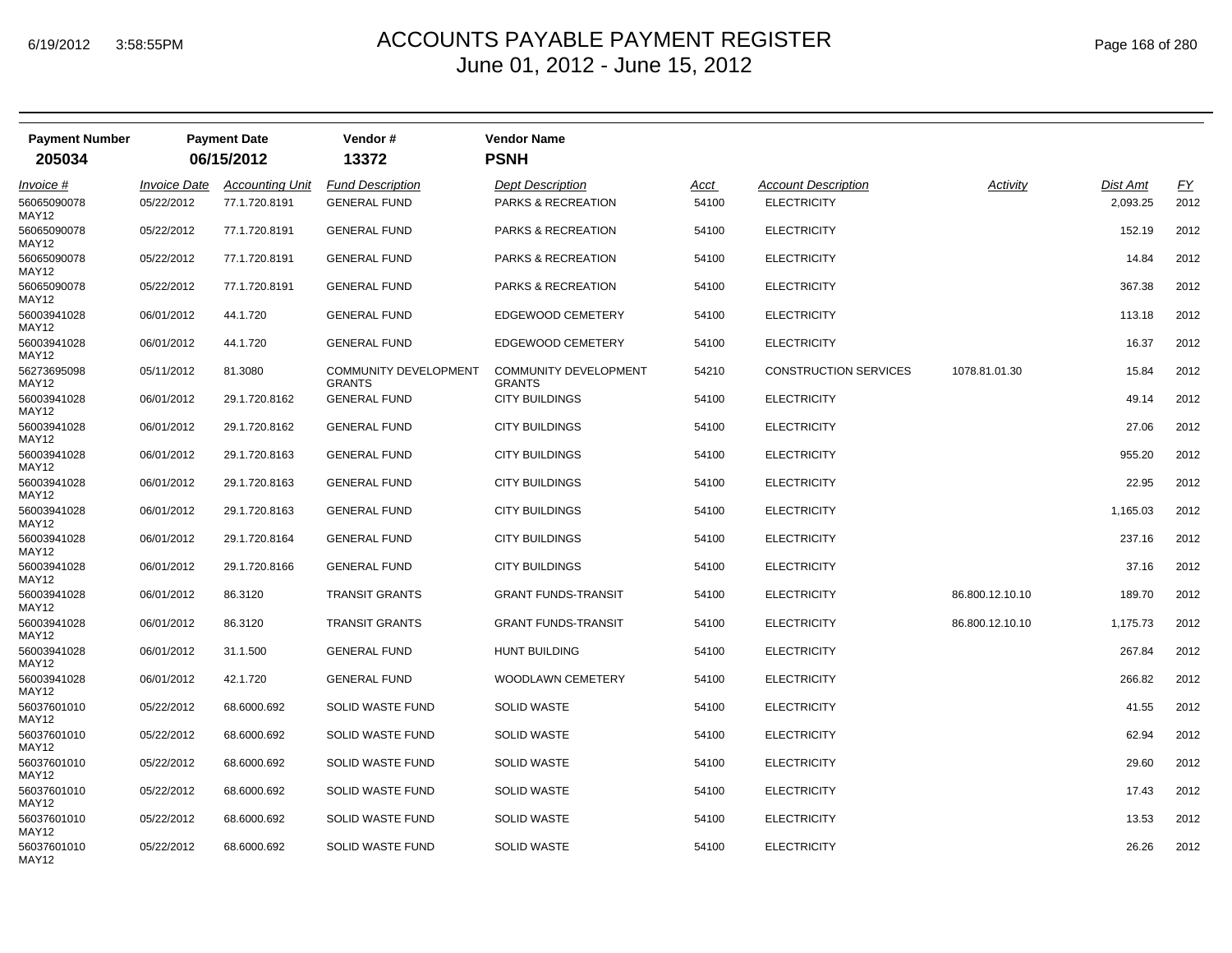| <b>Payment Number</b><br>205034          |                                          | <b>Payment Date</b><br>06/15/2012     | Vendor#<br>13372                            | <b>Vendor Name</b><br><b>PSNH</b>             |               |                                                  |          |                          |                   |
|------------------------------------------|------------------------------------------|---------------------------------------|---------------------------------------------|-----------------------------------------------|---------------|--------------------------------------------------|----------|--------------------------|-------------------|
|                                          |                                          |                                       |                                             |                                               |               |                                                  |          |                          |                   |
| <i>Invoice</i> #<br>56037601010<br>MAY12 | <i><b>Invoice Date</b></i><br>05/22/2012 | <b>Accounting Unit</b><br>68.6000.692 | <b>Fund Description</b><br>SOLID WASTE FUND | <b>Dept Description</b><br><b>SOLID WASTE</b> | Acct<br>54100 | <b>Account Description</b><br><b>ELECTRICITY</b> | Activity | <b>Dist Amt</b><br>20.08 | <u>FY</u><br>2012 |
| 56037601010<br>MAY12                     | 05/22/2012                               | 68.6000.692                           | SOLID WASTE FUND                            | <b>SOLID WASTE</b>                            | 54100         | <b>ELECTRICITY</b>                               |          | 13.53                    | 2012              |
| 56030121040<br>MAY12                     | 05/29/2012                               | 69.6200.540                           | <b>WASTEWATER FUND</b>                      | <b>WASTEWATER</b>                             | 54100         | <b>ELECTRICITY</b>                               |          | 43.46                    | 2012              |
| 56030121040<br>MAY12                     | 05/29/2012                               | 69.6200.540                           | <b>WASTEWATER FUND</b>                      | <b>WASTEWATER</b>                             | 54100         | <b>ELECTRICITY</b>                               |          | 34.14                    | 2012              |
| 56030121040<br>MAY12                     | 05/29/2012                               | 69.6200.540                           | <b>WASTEWATER FUND</b>                      | <b>WASTEWATER</b>                             | 54100         | <b>ELECTRICITY</b>                               |          | 317.29                   | 2012              |
| 56030121040<br>MAY12                     | 05/29/2012                               | 69.6200.540                           | <b>WASTEWATER FUND</b>                      | <b>WASTEWATER</b>                             | 54100         | <b>ELECTRICITY</b>                               |          | 116.71                   | 2012              |
| 56030121040<br>MAY12                     | 05/29/2012                               | 69.6200.540                           | <b>WASTEWATER FUND</b>                      | <b>WASTEWATER</b>                             | 54100         | <b>ELECTRICITY</b>                               |          | 146.75                   | 2012              |
| 56030121040<br>MAY12                     | 05/29/2012                               | 69.6200.540                           | <b>WASTEWATER FUND</b>                      | <b>WASTEWATER</b>                             | 54100         | <b>ELECTRICITY</b>                               |          | 205.04                   | 2012              |
| 56030121040<br>MAY12                     | 05/29/2012                               | 69.6200.540                           | <b>WASTEWATER FUND</b>                      | WASTEWATER                                    | 54100         | <b>ELECTRICITY</b>                               |          | 38.87                    | 2012              |
| 56030121040<br>MAY12                     | 05/29/2012                               | 69.6200.540                           | <b>WASTEWATER FUND</b>                      | <b>WASTEWATER</b>                             | 54100         | <b>ELECTRICITY</b>                               |          | 15.32                    | 2012              |
| 56030121040<br>MAY12                     | 05/29/2012                               | 69.6200.540                           | <b>WASTEWATER FUND</b>                      | <b>WASTEWATER</b>                             | 54100         | <b>ELECTRICITY</b>                               |          | 32.07                    | 2012              |
| 56030121040<br>MAY12                     | 05/29/2012                               | 69.6200.540                           | <b>WASTEWATER FUND</b>                      | <b>WASTEWATER</b>                             | 54100         | <b>ELECTRICITY</b>                               |          | 287.08                   | 2012              |
| 56030121040<br>MAY12                     | 05/29/2012                               | 69.6200.540                           | <b>WASTEWATER FUND</b>                      | <b>WASTEWATER</b>                             | 54100         | <b>ELECTRICITY</b>                               |          | 35.36                    | 2012              |
| 56030121040<br>MAY12                     | 05/29/2012                               | 69.6200.540                           | <b>WASTEWATER FUND</b>                      | <b>WASTEWATER</b>                             | 54100         | <b>ELECTRICITY</b>                               |          | 16.19                    | 2012              |
| 56030121040<br>MAY12                     | 05/29/2012                               | 69.6200.540                           | <b>WASTEWATER FUND</b>                      | <b>WASTEWATER</b>                             | 54100         | <b>ELECTRICITY</b>                               |          | 37.69                    | 2012              |
| 56030121040<br>MAY12                     | 05/29/2012                               | 69.6200.540                           | <b>WASTEWATER FUND</b>                      | <b>WASTEWATER</b>                             | 54100         | <b>ELECTRICITY</b>                               |          | 35.94                    | 2012              |
| 56030121040<br>MAY12                     | 05/29/2012                               | 69.6200.540                           | <b>WASTEWATER FUND</b>                      | <b>WASTEWATER</b>                             | 54100         | <b>ELECTRICITY</b>                               |          | 94.50                    | 2012              |
| 56030121040<br>MAY12                     | 05/29/2012                               | 69.6200.540                           | <b>WASTEWATER FUND</b>                      | <b>WASTEWATER</b>                             | 54100         | <b>ELECTRICITY</b>                               |          | 72.99                    | 2012              |
| 56003941028<br>MAY12                     | 06/01/2012                               | 52.1.720.8172                         | <b>GENERAL FUND</b>                         | <b>FIRE</b>                                   | 54100         | <b>ELECTRICITY</b>                               |          | 1,612.22                 | 2012              |
| 56003941028<br>MAY12                     | 06/01/2012                               | 52.1.720.8173                         | <b>GENERAL FUND</b>                         | <b>FIRE</b>                                   | 54100         | <b>ELECTRICITY</b>                               |          | 13.53                    | 2012              |
| 56003941028<br>MAY12                     | 06/01/2012                               | 52.1.720.8174                         | <b>GENERAL FUND</b>                         | <b>FIRE</b>                                   | 54100         | <b>ELECTRICITY</b>                               |          | 624.43                   | 2012              |
| 56003941028<br>MAY12                     | 06/01/2012                               | 52.1.720.8175                         | <b>GENERAL FUND</b>                         | <b>FIRE</b>                                   | 54100         | <b>ELECTRICITY</b>                               |          | 1,536.17                 | 2012              |
| 56003941028<br>MAY12                     | 06/01/2012                               | 52.1.720.8175                         | <b>GENERAL FUND</b>                         | <b>FIRE</b>                                   | 54100         | <b>ELECTRICITY</b>                               |          | 1,514.66                 | 2012              |
| 56003941028<br>MAY12                     | 06/01/2012                               | 52.1.720.8175                         | <b>GENERAL FUND</b>                         | <b>FIRE</b>                                   | 54100         | <b>ELECTRICITY</b>                               |          | 27.06                    | 2012              |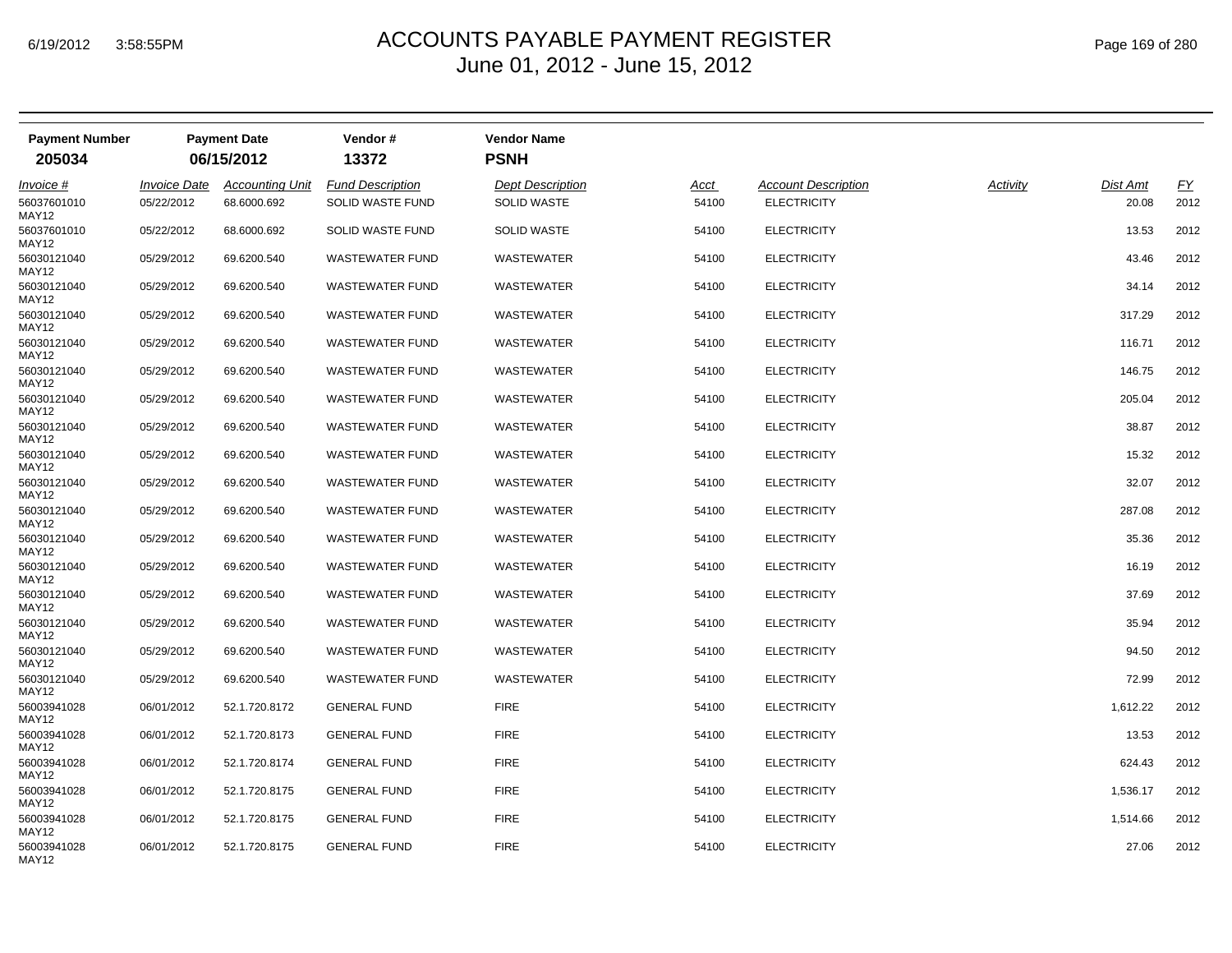| <b>Payment Number</b><br>205034 |                            | <b>Payment Date</b><br>06/15/2012 | Vendor#<br>13372                        | <b>Vendor Name</b><br><b>PSNH</b>       |       |                            |          |          |           |
|---------------------------------|----------------------------|-----------------------------------|-----------------------------------------|-----------------------------------------|-------|----------------------------|----------|----------|-----------|
| <i>Invoice</i> #                | <i><b>Invoice Date</b></i> | Accountina Unit                   | <b>Fund Description</b>                 | Dept Description                        | Acct  | <b>Account Description</b> | Activity | Dist Amt | <u>FY</u> |
| 56003941028<br>MAY12            | 06/01/2012                 | 52.1.720.8176                     | <b>GENERAL FUND</b>                     | <b>FIRE</b>                             | 54100 | <b>ELECTRICITY</b>         |          | 395.69   | 2012      |
| 56003941028<br>MAY12            | 06/01/2012                 | 52.1.720.8178                     | <b>GENERAL FUND</b>                     | <b>FIRE</b>                             | 54100 | <b>ELECTRICITY</b>         |          | 773.10   | 2012      |
| 56003941028<br>MAY12            | 06/01/2012                 | 52.1.720.8182                     | <b>GENERAL FUND</b>                     | <b>FIRE</b>                             | 54100 | <b>ELECTRICITY</b>         |          | 1,019.33 | 2012      |
| 56037601010<br>MAY12            | 05/22/2012                 | TF79.7534                         | LIBRARY-CHANDLER MEM LIB<br><b>FUND</b> | LIBRARY-CHANDLER MEM LIB<br><b>FUND</b> | 54100 | <b>ELECTRICITY</b>         |          | 33.22    | 2012      |
| 56451741060<br>MAY12            | 05/21/2012                 | 57.1.620                          | <b>GENERAL FUND</b>                     | CITYWIDE COMMUNICATIONS                 | 54100 | <b>ELECTRICITY</b>         |          | 348.38   | 2012      |
| 8000183-10-7-4MAY<br>12         | 05/23/2012                 | 61.1.670                          | <b>GENERAL FUND</b>                     | <b>STREETS</b>                          | 54100 | <b>ELECTRICITY</b>         |          | 2,685.41 | 2012      |
| 56066690017<br>MAY12            | 05/23/2012                 | 62.1.710                          | <b>GENERAL FUND</b>                     | <b>STREET LIGHTING</b>                  | 54100 | <b>ELECTRICITY</b>         |          | 16.19    | 2012      |
| 56066690017<br>MAY12            | 05/23/2012                 | 62.1.710                          | <b>GENERAL FUND</b>                     | <b>STREET LIGHTING</b>                  | 54100 | <b>ELECTRICITY</b>         |          | 23.06    | 2012      |
| 56066690017<br>MAY12            | 05/23/2012                 | 62.1.710                          | <b>GENERAL FUND</b>                     | <b>STREET LIGHTING</b>                  | 54100 | <b>ELECTRICITY</b>         |          | 13.53    | 2012      |
| 56066690017<br>MAY12            | 05/23/2012                 | 62.1.710                          | <b>GENERAL FUND</b>                     | <b>STREET LIGHTING</b>                  | 54100 | <b>ELECTRICITY</b>         |          | 29.29    | 2012      |
| 56066690017<br>MAY12            | 05/23/2012                 | 62.1.710                          | <b>GENERAL FUND</b>                     | <b>STREET LIGHTING</b>                  | 54100 | <b>ELECTRICITY</b>         |          | 39.29    | 2012      |
| 56066690017<br>MAY12            | 05/23/2012                 | 62.1.710                          | <b>GENERAL FUND</b>                     | <b>STREET LIGHTING</b>                  | 54100 | <b>ELECTRICITY</b>         |          | 16.17    | 2012      |
| 56066690017<br>MAY12            | 05/23/2012                 | 62.1.710                          | <b>GENERAL FUND</b>                     | <b>STREET LIGHTING</b>                  | 54100 | <b>ELECTRICITY</b>         |          | 24.04    | 2012      |
| 56066690017<br>MAY12            | 05/23/2012                 | 62.1.710                          | <b>GENERAL FUND</b>                     | <b>STREET LIGHTING</b>                  | 54100 | <b>ELECTRICITY</b>         |          | 16.20    | 2012      |
| 56066690017<br>MAY12            | 05/23/2012                 | 62.1.710                          | <b>GENERAL FUND</b>                     | <b>STREET LIGHTING</b>                  | 54100 | <b>ELECTRICITY</b>         |          | 27.48    | 2012      |
| 56066690017<br>MAY12            | 05/23/2012                 | 62.1.710                          | <b>GENERAL FUND</b>                     | <b>STREET LIGHTING</b>                  | 54100 | <b>ELECTRICITY</b>         |          | 16.19    | 2012      |
| 56066690017<br>MAY12            | 05/23/2012                 | 62.1.710                          | <b>GENERAL FUND</b>                     | <b>STREET LIGHTING</b>                  | 54100 | <b>ELECTRICITY</b>         |          | 16.18    | 2012      |
| 56066690017<br>MAY12            | 05/23/2012                 | 62.1.710                          | <b>GENERAL FUND</b>                     | <b>STREET LIGHTING</b>                  | 54100 | <b>ELECTRICITY</b>         |          | 36.83    | 2012      |
| 56693090037<br>MAY12            | 06/01/2012                 | 64.1.705                          | <b>GENERAL FUND</b>                     | <b>TRAFFIC</b>                          | 54100 | <b>ELECTRICITY</b>         |          | 51.60    | 2012      |
| 56693090037<br>MAY12            | 06/01/2012                 | 64.1.705                          | <b>GENERAL FUND</b>                     | <b>TRAFFIC</b>                          | 54100 | <b>ELECTRICITY</b>         |          | 34.04    | 2012      |
| 56693090037<br>MAY12            | 06/01/2012                 | 64.1.705                          | <b>GENERAL FUND</b>                     | <b>TRAFFIC</b>                          | 54100 | <b>ELECTRICITY</b>         |          | 64.78    | 2012      |
| 56693090037<br>MAY12            | 06/01/2012                 | 64.1.705                          | <b>GENERAL FUND</b>                     | <b>TRAFFIC</b>                          | 54100 | <b>ELECTRICITY</b>         |          | 27.02    | 2012      |
| 56693090037<br>MAY12            | 06/01/2012                 | 64.1.705                          | <b>GENERAL FUND</b>                     | <b>TRAFFIC</b>                          | 54100 | <b>ELECTRICITY</b>         |          | 16.73    | 2012      |
| 56693090037<br>MAY12            | 06/01/2012                 | 64.1.705                          | <b>GENERAL FUND</b>                     | <b>TRAFFIC</b>                          | 54100 | <b>ELECTRICITY</b>         |          | 43.06    | 2012      |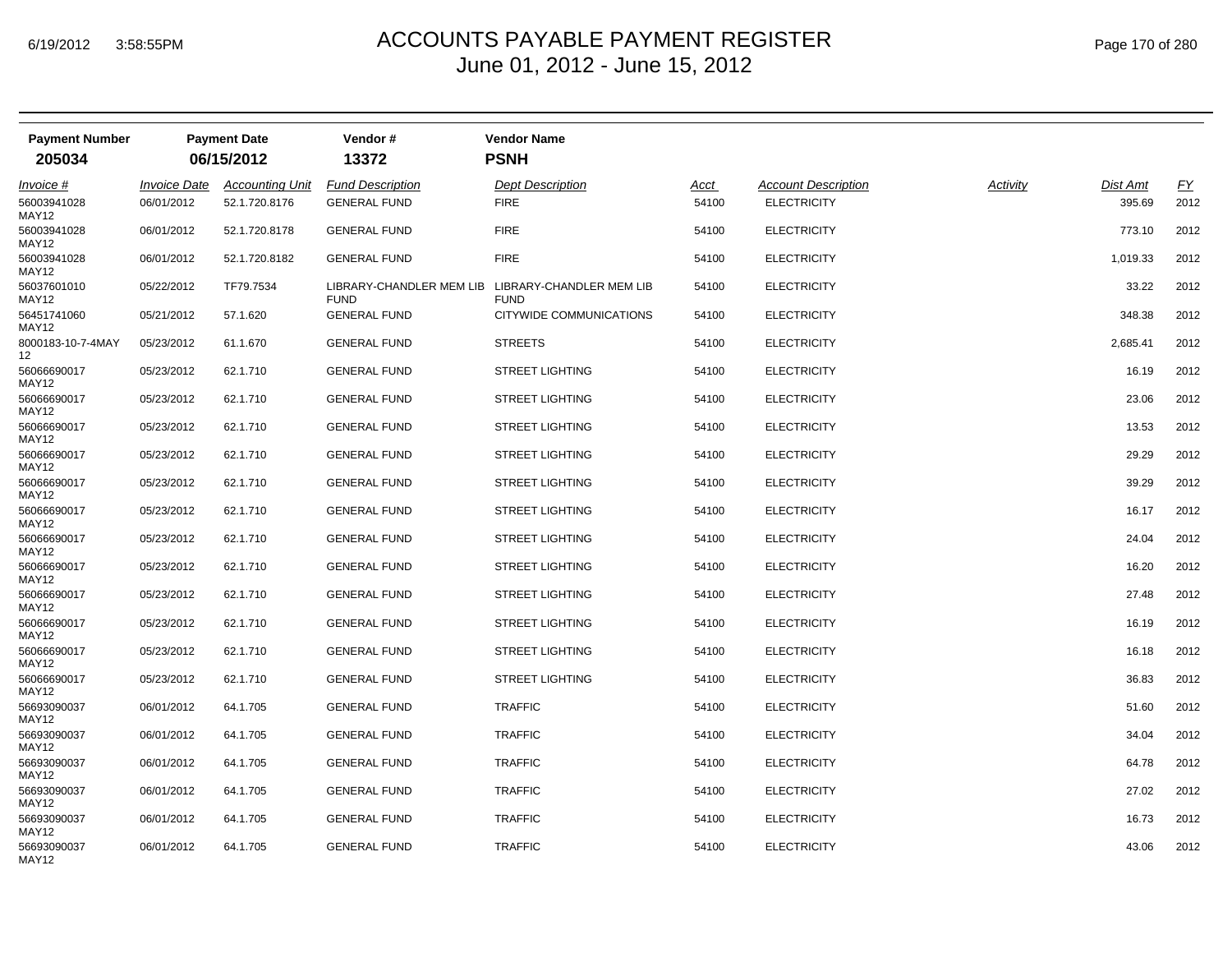| <b>Payment Number</b> |                            | <b>Payment Date</b>    | Vendor#                 | <b>Vendor Name</b>      |             |                            |          |                 |      |
|-----------------------|----------------------------|------------------------|-------------------------|-------------------------|-------------|----------------------------|----------|-----------------|------|
| 205034                |                            | 06/15/2012             | 13372                   | <b>PSNH</b>             |             |                            |          |                 |      |
| Invoice #             | <i><b>Invoice Date</b></i> | <b>Accounting Unit</b> | <b>Fund Description</b> | <b>Dept Description</b> | <u>Acct</u> | <b>Account Description</b> | Activity | <b>Dist Amt</b> | EY   |
| 56693090037<br>MAY12  | 06/01/2012                 | 64.1.705               | <b>GENERAL FUND</b>     | <b>TRAFFIC</b>          | 54100       | <b>ELECTRICITY</b>         |          | 42.57           | 2012 |
| 56693090037<br>MAY12  | 06/01/2012                 | 64.1.705               | <b>GENERAL FUND</b>     | <b>TRAFFIC</b>          | 54100       | <b>ELECTRICITY</b>         |          | 38.63           | 2012 |
| 56693090037<br>MAY12  | 06/01/2012                 | 64.1.705               | <b>GENERAL FUND</b>     | <b>TRAFFIC</b>          | 54100       | <b>ELECTRICITY</b>         |          | 91.24           | 2012 |
| 56693090037<br>MAY12  | 06/01/2012                 | 64.1.705               | <b>GENERAL FUND</b>     | <b>TRAFFIC</b>          | 54100       | <b>ELECTRICITY</b>         |          | 49.14           | 2012 |
| 56693090037<br>MAY12  | 06/01/2012                 | 64.1.705               | <b>GENERAL FUND</b>     | <b>TRAFFIC</b>          | 54100       | <b>ELECTRICITY</b>         |          | 54.71           | 2012 |
| 56693090037<br>MAY12  | 06/01/2012                 | 64.1.705               | <b>GENERAL FUND</b>     | <b>TRAFFIC</b>          | 54100       | <b>ELECTRICITY</b>         |          | 42.74           | 2012 |
| 56693090037<br>MAY12  | 06/01/2012                 | 64.1.705               | <b>GENERAL FUND</b>     | <b>TRAFFIC</b>          | 54100       | <b>ELECTRICITY</b>         |          | 36.83           | 2012 |
| 56693090037<br>MAY12  | 06/01/2012                 | 64.1.705               | <b>GENERAL FUND</b>     | <b>TRAFFIC</b>          | 54100       | <b>ELECTRICITY</b>         |          | 44.71           | 2012 |
| 56693090037<br>MAY12  | 06/01/2012                 | 64.1.705               | <b>GENERAL FUND</b>     | <b>TRAFFIC</b>          | 54100       | <b>ELECTRICITY</b>         |          | 33.40           | 2012 |
| 56693090037<br>MAY12  | 06/01/2012                 | 64.1.705               | <b>GENERAL FUND</b>     | <b>TRAFFIC</b>          | 54100       | <b>ELECTRICITY</b>         |          | 42.07           | 2012 |
| 56693090037<br>MAY12  | 06/01/2012                 | 64.1.705               | <b>GENERAL FUND</b>     | <b>TRAFFIC</b>          | 54100       | <b>ELECTRICITY</b>         |          | 42.74           | 2012 |
| 56693090037<br>MAY12  | 06/01/2012                 | 64.1.705               | <b>GENERAL FUND</b>     | <b>TRAFFIC</b>          | 54100       | <b>ELECTRICITY</b>         |          | 52.10           | 2012 |
| 56693090037<br>MAY12  | 06/01/2012                 | 64.1.705               | <b>GENERAL FUND</b>     | <b>TRAFFIC</b>          | 54100       | <b>ELECTRICITY</b>         |          | 40.27           | 2012 |
| 56693090037<br>MAY12  | 06/01/2012                 | 64.1.705               | <b>GENERAL FUND</b>     | <b>TRAFFIC</b>          | 54100       | <b>ELECTRICITY</b>         |          | 39.95           | 2012 |
| 56693090037<br>MAY12  | 06/01/2012                 | 64.1.705               | <b>GENERAL FUND</b>     | <b>TRAFFIC</b>          | 54100       | <b>ELECTRICITY</b>         |          | 48.47           | 2012 |
| 56693090037<br>MAY12  | 06/01/2012                 | 64.1.705               | <b>GENERAL FUND</b>     | <b>TRAFFIC</b>          | 54100       | <b>ELECTRICITY</b>         |          | 35.69           | 2012 |
| 56693090037<br>MAY12  | 06/01/2012                 | 64.1.705               | <b>GENERAL FUND</b>     | <b>TRAFFIC</b>          | 54100       | <b>ELECTRICITY</b>         |          | 79.39           | 2012 |
| 56693090037<br>MAY12  | 06/01/2012                 | 64.1.705               | <b>GENERAL FUND</b>     | <b>TRAFFIC</b>          | 54100       | <b>ELECTRICITY</b>         |          | 15.49           | 2012 |
| 56693090037<br>MAY12  | 06/01/2012                 | 64.1.705               | <b>GENERAL FUND</b>     | <b>TRAFFIC</b>          | 54100       | <b>ELECTRICITY</b>         |          | 17.06           | 2012 |
| 56693090037<br>MAY12  | 06/01/2012                 | 64.1.705               | <b>GENERAL FUND</b>     | <b>TRAFFIC</b>          | 54100       | <b>ELECTRICITY</b>         |          | 98.74           | 2012 |
| 56131090086<br>MAY12  | 05/21/2012                 | 64.1.705               | <b>GENERAL FUND</b>     | <b>TRAFFIC</b>          | 54100       | <b>ELECTRICITY</b>         |          | 39.79           | 2012 |
| 56131090086<br>MAY12  | 05/21/2012                 | 64.1.705               | <b>GENERAL FUND</b>     | <b>TRAFFIC</b>          | 54100       | <b>ELECTRICITY</b>         |          | 38.31           | 2012 |
| 56131090086<br>MAY12  | 05/21/2012                 | 64.1.705               | <b>GENERAL FUND</b>     | <b>TRAFFIC</b>          | 54100       | <b>ELECTRICITY</b>         |          | 31.57           | 2012 |
| 56131090086<br>MAY12  | 05/21/2012                 | 64.1.705               | <b>GENERAL FUND</b>     | <b>TRAFFIC</b>          | 54100       | <b>ELECTRICITY</b>         |          | 36.99           | 2012 |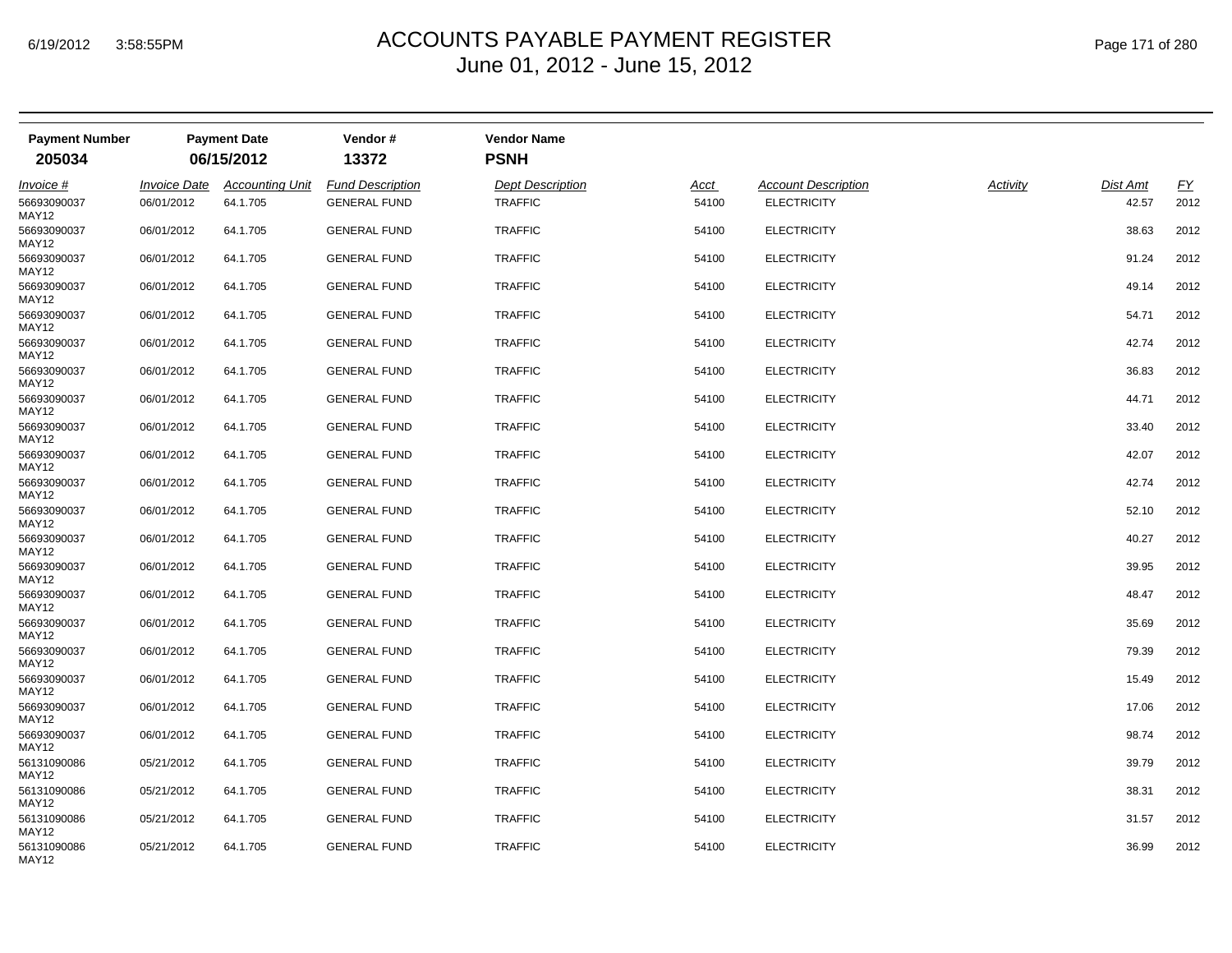| <b>Payment Number</b> |                            | <b>Payment Date</b>    | Vendor#                 | <b>Vendor Name</b>      |             |                            |          |          |      |
|-----------------------|----------------------------|------------------------|-------------------------|-------------------------|-------------|----------------------------|----------|----------|------|
| 205034                |                            | 06/15/2012             | 13372                   | <b>PSNH</b>             |             |                            |          |          |      |
| Invoice #             | <i><b>Invoice Date</b></i> | <b>Accounting Unit</b> | <b>Fund Description</b> | <b>Dept Description</b> | <u>Acct</u> | <b>Account Description</b> | Activity | Dist Amt | EY   |
| 56131090086<br>MAY12  | 05/21/2012                 | 64.1.705               | <b>GENERAL FUND</b>     | <b>TRAFFIC</b>          | 54100       | <b>ELECTRICITY</b>         |          | 38.31    | 2012 |
| 56131090086<br>MAY12  | 05/21/2012                 | 64.1.705               | <b>GENERAL FUND</b>     | <b>TRAFFIC</b>          | 54100       | <b>ELECTRICITY</b>         |          | 58.66    | 2012 |
| 56131090086<br>MAY12  | 05/21/2012                 | 64.1.705               | <b>GENERAL FUND</b>     | <b>TRAFFIC</b>          | 54100       | <b>ELECTRICITY</b>         |          | 55.38    | 2012 |
| 56131090086<br>MAY12  | 05/21/2012                 | 64.1.705               | <b>GENERAL FUND</b>     | <b>TRAFFIC</b>          | 54100       | <b>ELECTRICITY</b>         |          | 48.16    | 2012 |
| 56131090086<br>MAY12  | 05/21/2012                 | 64.1.705               | <b>GENERAL FUND</b>     | <b>TRAFFIC</b>          | 54100       | <b>ELECTRICITY</b>         |          | 34.04    | 2012 |
| 56131090086<br>MAY12  | 05/21/2012                 | 64.1.705               | <b>GENERAL FUND</b>     | <b>TRAFFIC</b>          | 54100       | <b>ELECTRICITY</b>         |          | 42.74    | 2012 |
| 56131090086<br>MAY12  | 05/21/2012                 | 64.1.705               | <b>GENERAL FUND</b>     | <b>TRAFFIC</b>          | 54100       | <b>ELECTRICITY</b>         |          | 56.69    | 2012 |
| 56131090086<br>MAY12  | 05/21/2012                 | 64.1.705               | <b>GENERAL FUND</b>     | <b>TRAFFIC</b>          | 54100       | <b>ELECTRICITY</b>         |          | 46.51    | 2012 |
| 56131090086<br>MAY12  | 05/21/2012                 | 64.1.705               | <b>GENERAL FUND</b>     | <b>TRAFFIC</b>          | 54100       | <b>ELECTRICITY</b>         |          | 19.53    | 2012 |
| 56131090086<br>MAY12  | 05/21/2012                 | 64.1.705               | <b>GENERAL FUND</b>     | <b>TRAFFIC</b>          | 54100       | <b>ELECTRICITY</b>         |          | 48.81    | 2012 |
| 56131090086<br>MAY12  | 05/21/2012                 | 64.1.705               | <b>GENERAL FUND</b>     | <b>TRAFFIC</b>          | 54100       | <b>ELECTRICITY</b>         |          | 13.53    | 2012 |
| 56131090086<br>MAY12  | 05/21/2012                 | 64.1.705               | <b>GENERAL FUND</b>     | <b>TRAFFIC</b>          | 54100       | <b>ELECTRICITY</b>         |          | 42.07    | 2012 |
| 56131090086<br>MAY12  | 05/21/2012                 | 64.1.705               | <b>GENERAL FUND</b>     | <b>TRAFFIC</b>          | 54100       | <b>ELECTRICITY</b>         |          | 23.07    | 2012 |
| 56131090086<br>MAY12  | 05/21/2012                 | 64.1.705               | <b>GENERAL FUND</b>     | <b>TRAFFIC</b>          | 54100       | <b>ELECTRICITY</b>         |          | 40.27    | 2012 |
| 56131090086<br>MAY12  | 05/21/2012                 | 64.1.705               | <b>GENERAL FUND</b>     | <b>TRAFFIC</b>          | 54100       | <b>ELECTRICITY</b>         |          | 35.69    | 2012 |
| 56131090086<br>MAY12  | 05/21/2012                 | 64.1.705               | <b>GENERAL FUND</b>     | <b>TRAFFIC</b>          | 54100       | <b>ELECTRICITY</b>         |          | 41.43    | 2012 |
| 56131090086<br>MAY12  | 05/21/2012                 | 64.1.705               | <b>GENERAL FUND</b>     | <b>TRAFFIC</b>          | 54100       | <b>ELECTRICITY</b>         |          | 44.37    | 2012 |
| 56131090086<br>MAY12  | 05/21/2012                 | 64.1.705               | <b>GENERAL FUND</b>     | <b>TRAFFIC</b>          | 54100       | <b>ELECTRICITY</b>         |          | 41.76    | 2012 |
| 56131090086<br>MAY12  | 05/21/2012                 | 64.1.705               | <b>GENERAL FUND</b>     | <b>TRAFFIC</b>          | 54100       | <b>ELECTRICITY</b>         |          | 38.63    | 2012 |
| 56120141023<br>MAY12  | 05/24/2012                 | 64.1.705               | <b>GENERAL FUND</b>     | <b>TRAFFIC</b>          | 54100       | <b>ELECTRICITY</b>         |          | 46.20    | 2012 |
| 56120141023<br>MAY12  | 05/24/2012                 | 64.1.705               | <b>GENERAL FUND</b>     | <b>TRAFFIC</b>          | 54100       | <b>ELECTRICITY</b>         |          | 34.69    | 2012 |
| 56120141023<br>MAY12  | 05/24/2012                 | 64.1.705               | <b>GENERAL FUND</b>     | <b>TRAFFIC</b>          | 54100       | <b>ELECTRICITY</b>         |          | 19.60    | 2012 |
| 56120141023<br>MAY12  | 05/24/2012                 | 64.1.705               | <b>GENERAL FUND</b>     | <b>TRAFFIC</b>          | 54100       | <b>ELECTRICITY</b>         |          | 42.07    | 2012 |
| 56120141023<br>MAY12  | 05/24/2012                 | 64.1.705               | <b>GENERAL FUND</b>     | <b>TRAFFIC</b>          | 54100       | <b>ELECTRICITY</b>         |          | 49.14    | 2012 |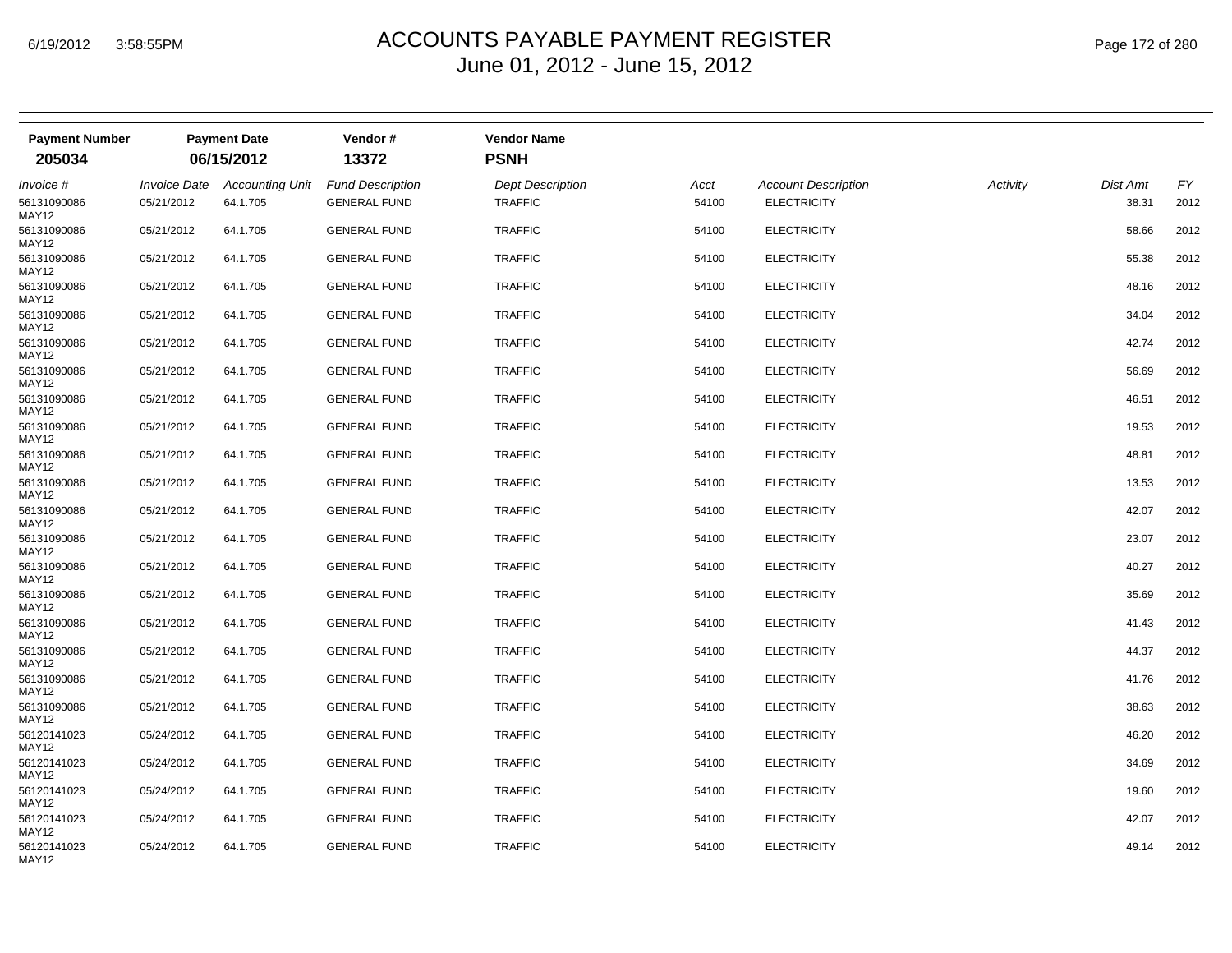| <b>Payment Number</b> |                            | <b>Payment Date</b>    | Vendor#                 | <b>Vendor Name</b>      |             |                            |          |          |      |
|-----------------------|----------------------------|------------------------|-------------------------|-------------------------|-------------|----------------------------|----------|----------|------|
| 205034                |                            | 06/15/2012             | 13372                   | <b>PSNH</b>             |             |                            |          |          |      |
| Invoice #             | <i><b>Invoice Date</b></i> | <b>Accounting Unit</b> | <b>Fund Description</b> | <b>Dept Description</b> | <u>Acct</u> | <b>Account Description</b> | Activity | Dist Amt | EY   |
| 56120141023<br>MAY12  | 05/24/2012                 | 64.1.705               | <b>GENERAL FUND</b>     | <b>TRAFFIC</b>          | 54100       | <b>ELECTRICITY</b>         |          | 42.07    | 2012 |
| 56120141023<br>MAY12  | 05/24/2012                 | 64.1.705               | <b>GENERAL FUND</b>     | <b>TRAFFIC</b>          | 54100       | <b>ELECTRICITY</b>         |          | 16.35    | 2012 |
| 56120141023<br>MAY12  | 05/24/2012                 | 64.1.705               | <b>GENERAL FUND</b>     | <b>TRAFFIC</b>          | 54100       | <b>ELECTRICITY</b>         |          | 16.88    | 2012 |
| 56120141023<br>MAY12  | 05/24/2012                 | 64.1.705               | <b>GENERAL FUND</b>     | <b>TRAFFIC</b>          | 54100       | <b>ELECTRICITY</b>         |          | 66.21    | 2012 |
| 56120141023<br>MAY12  | 05/24/2012                 | 64.1.705               | <b>GENERAL FUND</b>     | <b>TRAFFIC</b>          | 54100       | <b>ELECTRICITY</b>         |          | 19.86    | 2012 |
| 56120141023<br>MAY12  | 05/24/2012                 | 64.1.705               | <b>GENERAL FUND</b>     | <b>TRAFFIC</b>          | 54100       | <b>ELECTRICITY</b>         |          | 82.27    | 2012 |
| 56120141023<br>MAY12  | 05/24/2012                 | 64.1.705               | <b>GENERAL FUND</b>     | <b>TRAFFIC</b>          | 54100       | <b>ELECTRICITY</b>         |          | 16.53    | 2012 |
| 56120141023<br>MAY12  | 05/24/2012                 | 64.1.705               | <b>GENERAL FUND</b>     | <b>TRAFFIC</b>          | 54100       | <b>ELECTRICITY</b>         |          | 30.92    | 2012 |
| 56120141023<br>MAY12  | 05/24/2012                 | 64.1.705               | <b>GENERAL FUND</b>     | <b>TRAFFIC</b>          | 54100       | <b>ELECTRICITY</b>         |          | 63.10    | 2012 |
| 56120141023<br>MAY12  | 05/24/2012                 | 64.1.705               | <b>GENERAL FUND</b>     | <b>TRAFFIC</b>          | 54100       | <b>ELECTRICITY</b>         |          | 58.81    | 2012 |
| 56120141023<br>MAY12  | 05/24/2012                 | 64.1.705               | <b>GENERAL FUND</b>     | <b>TRAFFIC</b>          | 54100       | <b>ELECTRICITY</b>         |          | 43.73    | 2012 |
| 56120141023<br>MAY12  | 05/24/2012                 | 64.1.705               | <b>GENERAL FUND</b>     | <b>TRAFFIC</b>          | 54100       | <b>ELECTRICITY</b>         |          | 13.53    | 2012 |
| 56120141023<br>MAY12  | 05/24/2012                 | 64.1.705               | <b>GENERAL FUND</b>     | <b>TRAFFIC</b>          | 54100       | <b>ELECTRICITY</b>         |          | 42.57    | 2012 |
| 56120141023<br>MAY12  | 05/24/2012                 | 64.1.705               | <b>GENERAL FUND</b>     | <b>TRAFFIC</b>          | 54100       | <b>ELECTRICITY</b>         |          | 48.32    | 2012 |
| 56120141023<br>MAY12  | 05/24/2012                 | 64.1.705               | <b>GENERAL FUND</b>     | <b>TRAFFIC</b>          | 54100       | <b>ELECTRICITY</b>         |          | 57.99    | 2012 |
| 56120141023<br>MAY12  | 05/24/2012                 | 64.1.705               | <b>GENERAL FUND</b>     | <b>TRAFFIC</b>          | 54100       | <b>ELECTRICITY</b>         |          | 52.60    | 2012 |
| 56120141023<br>MAY12  | 05/24/2012                 | 64.1.705               | <b>GENERAL FUND</b>     | <b>TRAFFIC</b>          | 54100       | <b>ELECTRICITY</b>         |          | 38.16    | 2012 |
| 56120141023<br>MAY12  | 05/24/2012                 | 64.1.705               | <b>GENERAL FUND</b>     | <b>TRAFFIC</b>          | 54100       | <b>ELECTRICITY</b>         |          | 43.73    | 2012 |
| 56120141023<br>MAY12  | 05/24/2012                 | 64.1.705               | <b>GENERAL FUND</b>     | <b>TRAFFIC</b>          | 54100       | <b>ELECTRICITY</b>         |          | 13.53    | 2012 |
| 56120141023<br>MAY12  | 05/24/2012                 | 64.1.705               | <b>GENERAL FUND</b>     | <b>TRAFFIC</b>          | 54100       | <b>ELECTRICITY</b>         |          | 39.46    | 2012 |
| 56003941028<br>MAY12  | 06/01/2012                 | 64.1.705               | <b>GENERAL FUND</b>     | <b>TRAFFIC</b>          | 54100       | <b>ELECTRICITY</b>         |          | 61.77    | 2012 |
| 56037601010<br>MAY12  | 05/22/2012                 | 66.1.500               | <b>GENERAL FUND</b>     | <b>PARKING LOTS</b>     | 54100       | <b>ELECTRICITY</b>         |          | 120.38   | 2012 |
| 56037601010<br>MAY12  | 05/22/2012                 | 66.1.500               | <b>GENERAL FUND</b>     | PARKING LOTS            | 54100       | <b>ELECTRICITY</b>         |          | 104.76   | 2012 |
| 56037601010<br>MAY12  | 05/22/2012                 | 66.1.500               | <b>GENERAL FUND</b>     | <b>PARKING LOTS</b>     | 54100       | <b>ELECTRICITY</b>         |          | 112.46   | 2012 |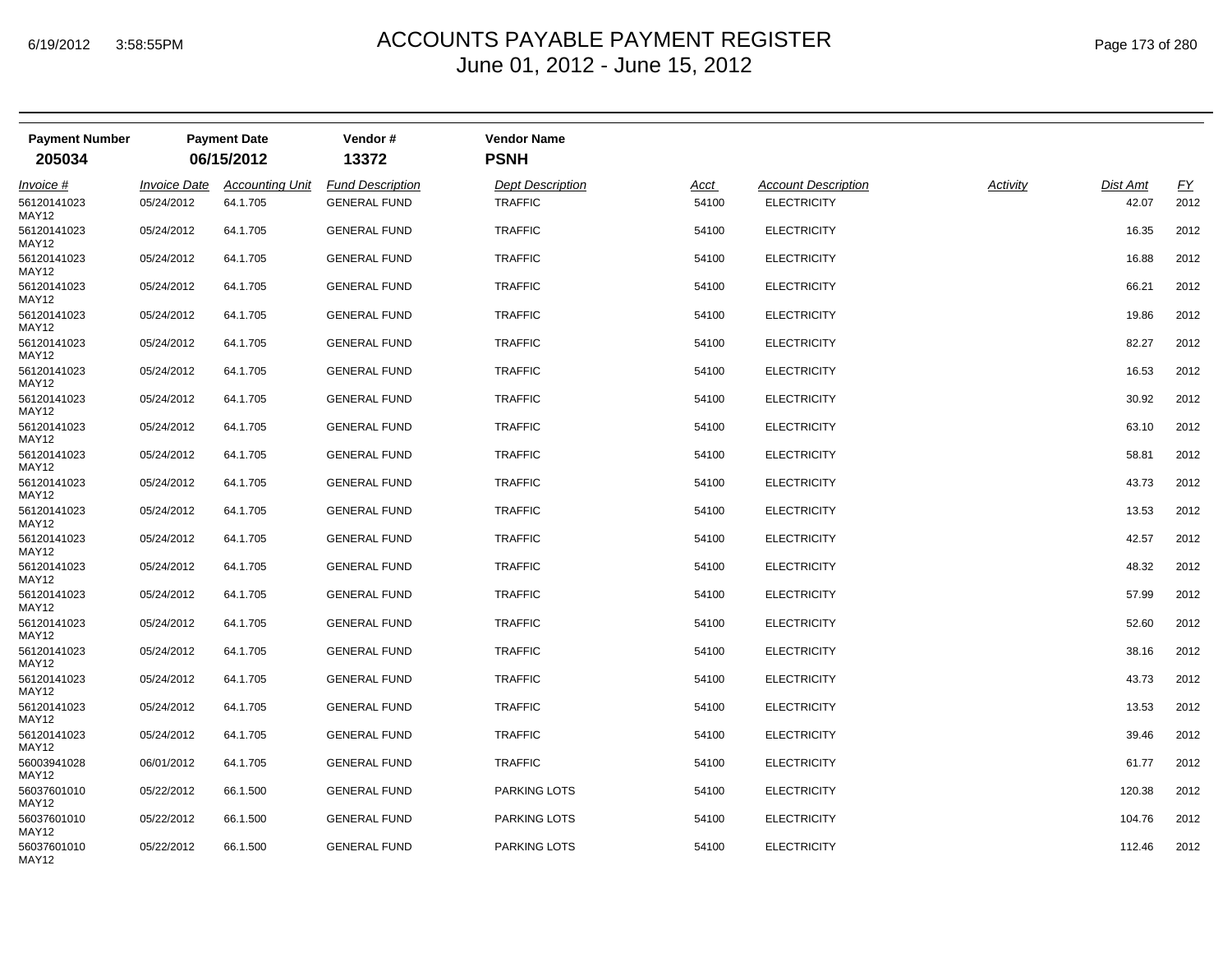| <b>Payment Number</b>                |                            | <b>Payment Date</b>    | Vendor#                                             | <b>Vendor Name</b>                       |       |                            |                 |                 |           |
|--------------------------------------|----------------------------|------------------------|-----------------------------------------------------|------------------------------------------|-------|----------------------------|-----------------|-----------------|-----------|
| 205034                               |                            | 06/15/2012             | 13372                                               | <b>PSNH</b>                              |       |                            |                 |                 |           |
| Invoice #                            | <i><b>Invoice Date</b></i> | <b>Accounting Unit</b> | <b>Fund Description</b>                             | <b>Dept Description</b>                  | Acct  | <b>Account Description</b> | Activity        | <b>Dist Amt</b> | EY        |
| 56037601010<br>MAY12                 | 05/22/2012                 | 66.1.500               | <b>GENERAL FUND</b>                                 | PARKING LOTS                             | 54100 | <b>ELECTRICITY</b>         |                 | 70.63           | 2012      |
| 56037601010<br>MAY12                 | 05/22/2012                 | 66.1.500               | <b>GENERAL FUND</b>                                 | <b>PARKING LOTS</b>                      | 54100 | <b>ELECTRICITY</b>         |                 | 64.07           | 2012      |
| 56037601010<br>MAY12                 | 05/22/2012                 | 66.1.500               | <b>GENERAL FUND</b>                                 | PARKING LOTS                             | 54100 | <b>ELECTRICITY</b>         |                 | 62.89           | 2012      |
| 56003941028<br>MAY12                 | 06/01/2012                 | 52.1.720.8163          | <b>GENERAL FUND</b>                                 | <b>FIRE</b>                              | 54100 | <b>ELECTRICITY</b>         |                 | 37.89           | 2012      |
| 56003941028<br>MAY12                 | 06/01/2012                 | 50.1.500               | <b>GENERAL FUND</b>                                 | <b>POLICE</b>                            | 54100 | <b>ELECTRICITY</b>         |                 | 68.49           | 2012      |
| 56003941028<br>MAY12                 | 06/01/2012                 | 50.1.500               | <b>GENERAL FUND</b>                                 | <b>POLICE</b>                            | 54100 | <b>ELECTRICITY</b>         |                 | 27.64           | 2012      |
| 56003941028<br>MAY12                 | 06/01/2012                 | 50.1.500               | <b>GENERAL FUND</b>                                 | <b>POLICE</b>                            | 54100 | <b>ELECTRICITY</b>         |                 | 15.99           | 2012      |
|                                      |                            |                        |                                                     |                                          |       |                            |                 | 33,389.68       |           |
| <b>Payment Number</b>                | <b>Payment Date</b>        |                        | Vendor#                                             | <b>Vendor Name</b>                       |       |                            |                 |                 |           |
| 205035                               |                            | 06/15/2012             | 13372                                               | <b>PSNH</b>                              |       |                            |                 |                 |           |
| $Invoice$ #                          | <b>Invoice Date</b>        | <b>Accounting Unit</b> | <b>Fund Description</b>                             | <b>Dept Description</b>                  | Acct  | <b>Account Description</b> | Activity        | <b>Dist Amt</b> | <u>FY</u> |
| 8000183-07-4-6MAY<br>12              | 05/23/2012                 | 77.1.720.8192          | <b>GENERAL FUND</b>                                 | PARKS & RECREATION                       | 54100 | <b>ELECTRICITY</b>         |                 | 3,863.62        | 2012      |
| 8000183-09-0-2MAY<br>12              | 05/22/2012                 | 22.2505                | <b>GOVT &amp; EDUCATION</b><br><b>CHANNELS FUND</b> | <b>GOV'T &amp; EDUCATION CHANNELS</b>    | 54100 | <b>ELECTRICITY</b>         |                 | 213.59          | 2012      |
| 8000183-09-0-2MAY<br>12 <sup>2</sup> | 05/22/2012                 | 86.3120                | <b>TRANSIT GRANTS</b>                               | <b>GRANT FUNDS-TRANSIT</b>               | 54100 | <b>ELECTRICITY</b>         | 86.800.12.10.10 | 790.28          | 2012      |
| 8000183-12-3-1MAY<br>12              | 05/21/2012                 | 68.6000.692            | SOLID WASTE FUND                                    | <b>SOLID WASTE</b>                       | 54100 | <b>ELECTRICITY</b>         |                 | 533.05          | 2012      |
| 8000183-06-6-2<br>MAY12              | 05/10/2012                 | 69.6200.670            | <b>WASTEWATER FUND</b>                              | <b>WASTEWATER</b>                        | 54100 | <b>ELECTRICITY</b>         |                 | 30,118.46       | 2012      |
| 8000183-09-0-2MAY<br>12              | 05/22/2012                 | 60.1.500               | <b>GENERAL FUND</b>                                 | <b>PUBLIC</b><br>WORKS-ADMIN/ENGINEERING | 54100 | <b>ELECTRICITY</b>         |                 | 768.92          | 2012      |
| 8000966-01-6-0MAY<br>12              | 05/31/2012                 | 62.1.710               | <b>GENERAL FUND</b>                                 | <b>STREET LIGHTING</b>                   | 54100 | <b>ELECTRICITY</b>         |                 | 55,914.32       | 2012      |
| 8000184-01-4-1MAY<br>12              | 05/22/2012                 | 79.1.720               | <b>GENERAL FUND</b>                                 | <b>LIBRARY</b>                           | 54100 | <b>ELECTRICITY</b>         |                 | 4,885.94        | 2012      |
| 8000183-09-0-2MAY<br>12 <sup>2</sup> | 05/22/2012                 | 50.1.500               | <b>GENERAL FUND</b>                                 | <b>POLICE</b>                            | 54100 | <b>ELECTRICITY</b>         |                 | 363.10          | 2012      |
| 8000183-03-2-4MAY                    | 05/22/2012                 | 50.1.500               | <b>GENERAL FUND</b>                                 | <b>POLICE</b>                            | 54100 | <b>ELECTRICITY</b>         |                 | 11,873.96       | 2012      |

**109,325.24**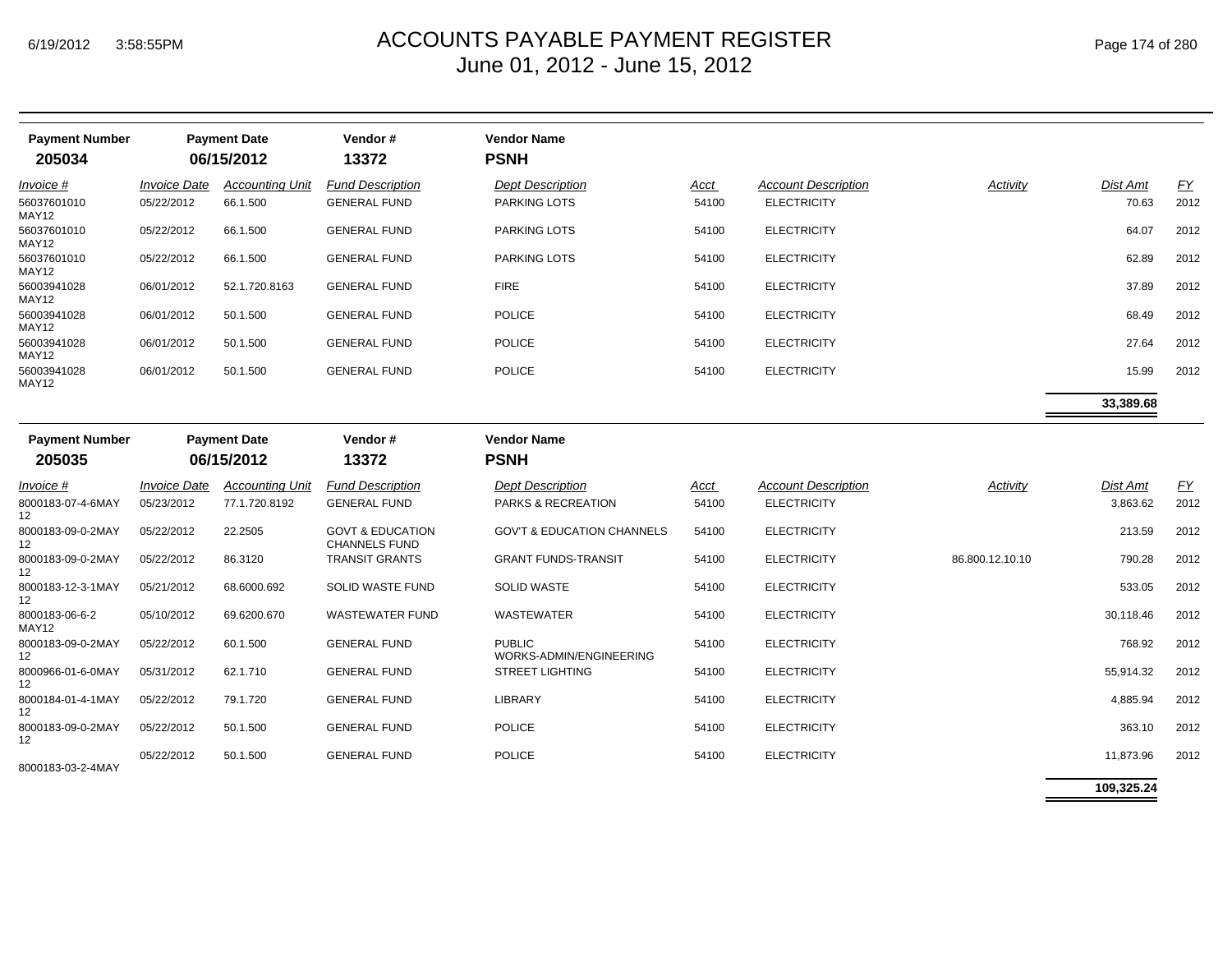| <b>Payment Number</b><br>205036      | <b>Payment Date</b><br>06/15/2012 |                                    | Vendor#<br>11887                               | <b>Vendor Name</b><br><b>SHATTUCK MALONE OIL CO</b>  |               |                                                    |                              |                           |            |  |
|--------------------------------------|-----------------------------------|------------------------------------|------------------------------------------------|------------------------------------------------------|---------------|----------------------------------------------------|------------------------------|---------------------------|------------|--|
| Invoice #<br>42733                   | <b>Invoice Date</b><br>04/11/2012 | <b>Accounting Unit</b><br>71.1.500 | <b>Fund Description</b><br><b>GENERAL FUND</b> | <b>Dept Description</b><br><b>COMMUNITY SERVICES</b> | Acct<br>54107 | <b>Account Description</b><br><b>HEATING OIL</b>   | Activity                     | <b>Dist Amt</b><br>798.96 | EY<br>2012 |  |
| 44169                                | 05/02/2012                        | 71.1.500                           | <b>GENERAL FUND</b>                            | <b>COMMUNITY SERVICES</b>                            | 54107         | <b>HEATING OIL</b>                                 |                              | 459.71                    | 2012       |  |
|                                      |                                   |                                    |                                                |                                                      |               |                                                    |                              | 1,258.67                  |            |  |
| <b>Payment Number</b>                |                                   | <b>Payment Date</b>                | Vendor#                                        | <b>Vendor Name</b>                                   |               | <b>Payee Name</b>                                  |                              |                           |            |  |
| 205037                               |                                   | 06/15/2012                         | 13614                                          | <b>SOUTHWORTH-MILTON INC</b>                         |               |                                                    | <b>SOUTHWORTH MILTON INC</b> |                           |            |  |
| <u>Invoice #</u>                     | <b>Invoice Date</b>               | <b>Accounting Unit</b>             | <b>Fund Description</b>                        | <b>Dept Description</b>                              | <u>Acct</u>   | <b>Account Description</b>                         | Activity                     | <b>Dist Amt</b>           | EY         |  |
| SERV1433054                          | 03/30/2012                        | 68.6000.692                        | SOLID WASTE FUND                               | <b>SOLID WASTE</b>                                   | 54600         | <b>VEHICLE REPAIRS &amp;</b><br><b>MAINTENANCE</b> |                              | 2,484.30                  | 2012       |  |
| PART7773990                          | 04/28/2012                        | 68.6000.692                        | SOLID WASTE FUND                               | <b>SOLID WASTE</b>                                   | 54600         | <b>VEHICLE REPAIRS &amp;</b><br><b>MAINTENANCE</b> |                              | (2,618.73)                | 2012       |  |
| PART7791792                          | 05/10/2012                        | 68.6000.540                        | SOLID WASTE FUND                               | <b>SOLID WASTE</b>                                   | 54600         | <b>VEHICLE REPAIRS &amp;</b><br><b>MAINTENANCE</b> |                              | 508.99                    | 2012       |  |
| PART7791790                          | 05/10/2012                        | 61.1.700                           | <b>GENERAL FUND</b>                            | <b>STREETS</b>                                       | 54600         | <b>VEHICLE REPAIRS &amp;</b><br><b>MAINTENANCE</b> |                              | 912.95                    | 2012       |  |
|                                      |                                   |                                    |                                                |                                                      |               |                                                    |                              | 1,287.51                  |            |  |
| <b>Payment Number</b>                |                                   | <b>Payment Date</b>                | Vendor#                                        | <b>Vendor Name</b>                                   |               |                                                    |                              |                           |            |  |
| 205038                               |                                   | 06/15/2012                         | 13764                                          | <b>TREASURER STATE OF NH</b>                         |               |                                                    |                              |                           |            |  |
| Invoice #                            | <b>Invoice Date</b>               | <b>Accounting Unit</b>             | <b>Fund Description</b>                        | <b>Dept Description</b>                              | Acct          | <b>Account Description</b>                         | Activity                     | <b>Dist Amt</b>           | EY         |  |
| <b>JUNE 7-8</b><br><b>CONFERENCE</b> | 06/04/2012                        | 50.3050                            | POLICE GRANTS FUND                             | POLICE GRANTS FUND                                   | 55400         | <b>CONFERENCES AND</b><br><b>SEMINARS</b>          | 50.1003.12.02                | 300.00                    | 2012       |  |
|                                      |                                   |                                    |                                                |                                                      |               |                                                    |                              | 300.00                    |            |  |
| <b>Payment Number</b>                |                                   | <b>Payment Date</b>                | Vendor#                                        | <b>Vendor Name</b>                                   |               |                                                    |                              |                           |            |  |
| 205039                               |                                   | 06/15/2012                         | 13798                                          | <b>UNION LEADER CORP</b>                             |               |                                                    |                              |                           |            |  |
| Invoice #                            | <b>Invoice Date</b>               | <b>Accounting Unit</b>             | <b>Fund Description</b>                        | <b>Dept Description</b>                              | Acct          | <b>Account Description</b>                         | Activity                     | <b>Dist Amt</b>           | <u>FY</u>  |  |
| 051219828 603664<br>2131             | 05/31/2012                        | 91.1.012830                        | <b>GENERAL FUND</b>                            | <b>SCHOOL</b>                                        | 55500         | <b>ADVERTISING</b>                                 |                              | 150.96                    | 2012       |  |
| 051219828 603662<br>2132             | 05/31/2012                        | 91.1.012830                        | <b>GENERAL FUND</b>                            | <b>SCHOOL</b>                                        | 55500         | <b>ADVERTISING</b>                                 |                              | 215.65                    | 2012       |  |
| 051219828 603664<br>12131            | 05/31/2012                        | 91.1.012830                        | <b>GENERAL FUND</b>                            | <b>SCHOOL</b>                                        | 55500         | <b>ADVERTISING</b>                                 |                              | 150.96                    | 2012       |  |
| 051219828 603662<br>12132            | 05/31/2012                        | 91.1.012830                        | <b>GENERAL FUND</b>                            | <b>SCHOOL</b>                                        | 55500         | <b>ADVERTISING</b>                                 |                              | 301.15                    | 2012       |  |
| 051219828 603369<br>12127            | 05/31/2012                        | 30.1.500                           | <b>GENERAL FUND</b>                            | <b>PURCHASING</b>                                    | 55500         | <b>ADVERTISING</b>                                 |                              | 80.31                     | 2012       |  |
| 051219828 604047<br>2130P            | 05/31/2012                        | 30.1.500                           | <b>GENERAL FUND</b>                            | <b>PURCHASING</b>                                    | 55500         | <b>ADVERTISING</b>                                 |                              | 117.15                    | 2012       |  |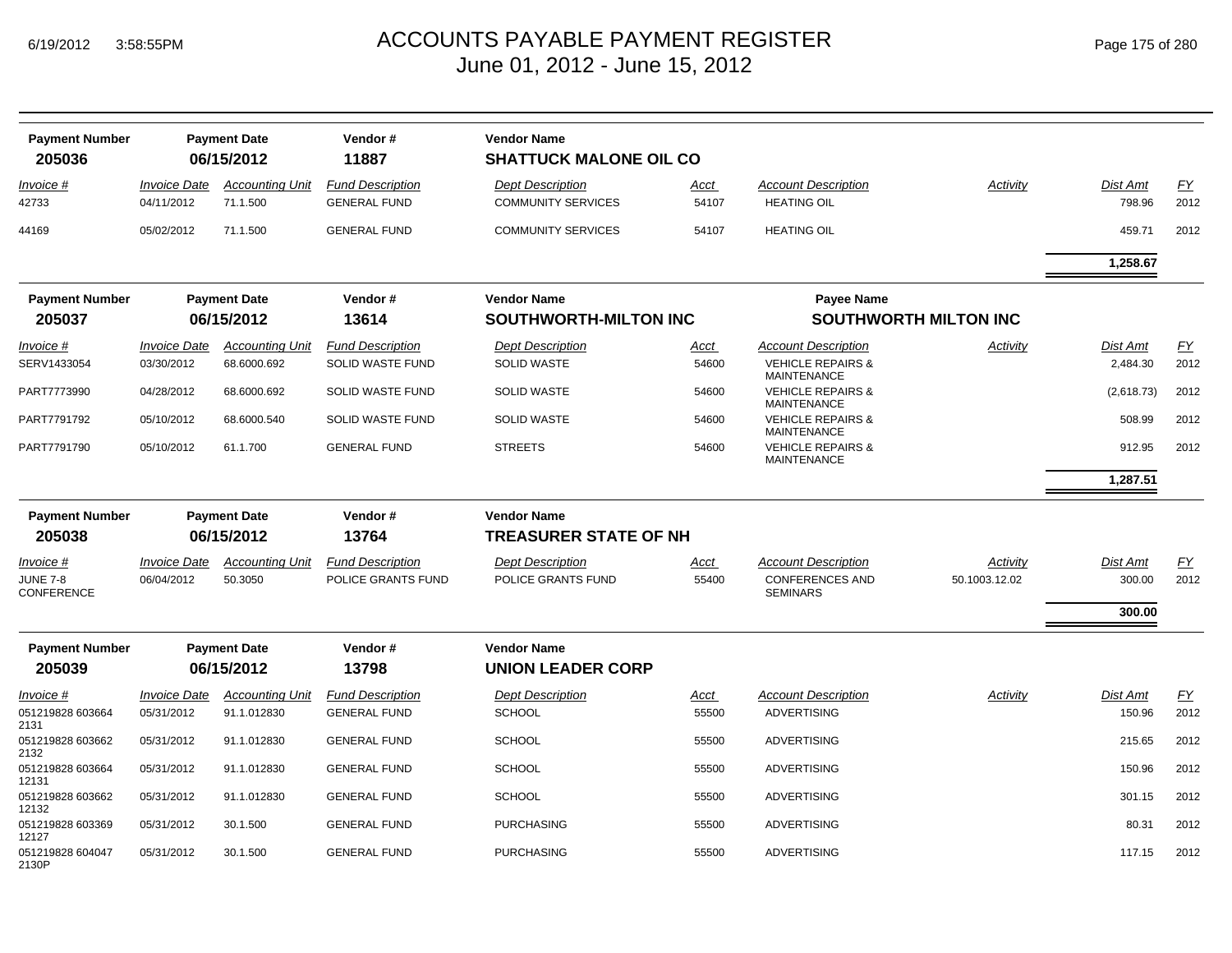| <b>Payment Number</b><br>205039        | <b>Payment Date</b><br>06/15/2012 |                                    | Vendor#<br>13798                               | <b>Vendor Name</b><br><b>UNION LEADER CORP</b> |               |                                                             |          |                           |            |
|----------------------------------------|-----------------------------------|------------------------------------|------------------------------------------------|------------------------------------------------|---------------|-------------------------------------------------------------|----------|---------------------------|------------|
| Invoice #<br>051219828 603144<br>12129 | <b>Invoice Date</b><br>05/31/2012 | <b>Accounting Unit</b><br>30.1.500 | <b>Fund Description</b><br><b>GENERAL FUND</b> | <b>Dept Description</b><br><b>PURCHASING</b>   | Acct<br>55500 | <b>Account Description</b><br><b>ADVERTISING</b>            | Activity | <b>Dist Amt</b><br>172.63 | EY<br>2012 |
|                                        |                                   |                                    |                                                |                                                |               |                                                             |          | 1,188.81                  |            |
| <b>Payment Number</b>                  |                                   | <b>Payment Date</b>                | Vendor#                                        | <b>Vendor Name</b>                             |               | <b>Payee Name</b>                                           |          |                           |            |
| 205040                                 |                                   | 06/15/2012                         | 13833                                          | <b>VERIZON WIRELESS</b>                        |               | VERIZON WIRELESS-785728687                                  |          |                           |            |
| Invoice #                              | <b>Invoice Date</b>               | <b>Accounting Unit</b>             | <b>Fund Description</b>                        | <b>Dept Description</b>                        | Acct          | <b>Account Description</b>                                  | Activity | <b>Dist Amt</b>           | EY         |
| 2743351190                             | 05/13/2012                        | 50.4025                            | DOJ DRUG FORFEITURE<br><b>FUNDS</b>            | DOJ DRUG FORFEITURE FUNDS                      | 55118         | TELEPHONE-CELLULAR                                          |          | 493.42                    | 2012       |
|                                        |                                   |                                    |                                                |                                                |               |                                                             |          | 493.42                    |            |
| <b>Payment Number</b>                  |                                   | <b>Payment Date</b>                | Vendor#                                        | <b>Vendor Name</b>                             |               |                                                             |          |                           |            |
| 205041                                 | 06/15/2012<br>10411               |                                    |                                                | <b>2-WAY COMMUNICATIONS SERVICE I</b>          |               |                                                             |          |                           |            |
| Invoice #                              | <b>Invoice Date</b>               | <b>Accounting Unit</b>             | <b>Fund Description</b>                        | <b>Dept Description</b>                        | Acct          | <b>Account Description</b>                                  | Activity | Dist Amt                  | EY         |
| 33977                                  | 05/18/2012                        | 57.1.620                           | <b>GENERAL FUND</b>                            | CITYWIDE COMMUNICATIONS                        | 54487         | <b>EQUIPMENT REPAIRS &amp;</b><br><b>MAINTENANCE</b>        |          | 312.00                    | 2012       |
|                                        |                                   |                                    |                                                |                                                |               |                                                             |          | 312.00                    |            |
| <b>Payment Number</b>                  | <b>Payment Date</b><br>Vendor#    |                                    | <b>Vendor Name</b>                             |                                                |               |                                                             |          |                           |            |
| 205042                                 |                                   | 06/15/2012                         | 10963                                          | A G LANDSCAPING SERVICES LLC                   |               |                                                             |          |                           |            |
| Invoice #                              | <i><b>Invoice Date</b></i>        | <b>Accounting Unit</b>             | <b>Fund Description</b>                        | <b>Dept Description</b>                        | Acct          | <b>Account Description</b>                                  | Activity | <b>Dist Amt</b>           | EY         |
| 1450                                   | 02/01/2012                        | 77.1.650                           | <b>GENERAL FUND</b>                            | PARKS & RECREATION                             | 54280         | <b>BUILDING/GROUNDS</b><br><b>MAINTENANCE</b>               |          | 203.50                    | 2012       |
| 1449                                   | 02/01/2012                        | 77.1.650                           | <b>GENERAL FUND</b>                            | PARKS & RECREATION                             | 54280         | <b>BUILDING/GROUNDS</b><br><b>MAINTENANCE</b>               |          | 3,330.10                  | 2012       |
|                                        |                                   |                                    |                                                |                                                |               |                                                             |          | 3,533.60                  |            |
| <b>Payment Number</b>                  | <b>Payment Date</b><br>Vendor#    |                                    |                                                | <b>Vendor Name</b>                             |               |                                                             |          |                           |            |
| 205043                                 |                                   | 06/15/2012                         | 10748                                          | A H HARRIS & SONS INC                          |               |                                                             |          |                           |            |
| Invoice #<br>2216043-00                | <b>Invoice Date</b><br>05/15/2012 | <b>Accounting Unit</b><br>61.1.675 | <b>Fund Description</b><br><b>GENERAL FUND</b> | <b>Dept Description</b><br><b>STREETS</b>      | Acct<br>61560 | <b>Account Description</b><br><b>CONSTRUCTION MATERIALS</b> | Activity | Dist Amt<br>1,157.05      | EY<br>2012 |
| 2216053-00                             | 05/15/2012                        | 61.1.675                           | <b>GENERAL FUND</b>                            | <b>STREETS</b>                                 | 61560         | <b>CONSTRUCTION MATERIALS</b>                               |          | 510.00                    | 2012       |
|                                        |                                   |                                    |                                                |                                                |               |                                                             |          | 1.667.05                  |            |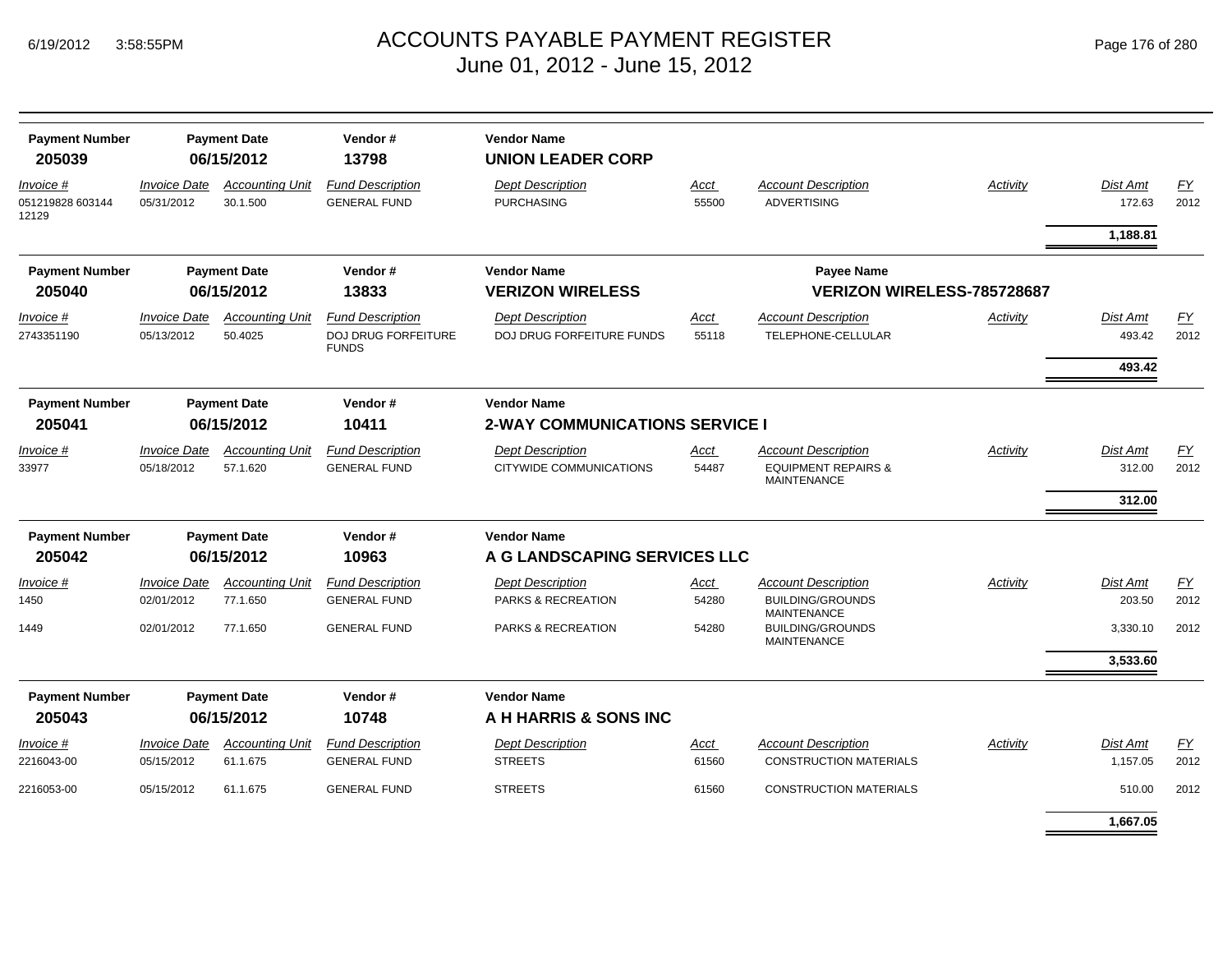| <b>Payment Number</b><br>205044 | <b>Payment Date</b><br>06/15/2012        |                                     | Vendor#<br>12262                                              | <b>Vendor Name</b><br>A SIGN OF THINGS TO COME        |               |                                                                                  |          |                                  |                   |  |  |
|---------------------------------|------------------------------------------|-------------------------------------|---------------------------------------------------------------|-------------------------------------------------------|---------------|----------------------------------------------------------------------------------|----------|----------------------------------|-------------------|--|--|
| Invoice #<br>153582             | Invoice Date<br>05/24/2012               | <b>Accounting Unit</b><br>52.1.630  | <b>Fund Description</b><br><b>GENERAL FUND</b>                | <b>Dept Description</b><br><b>FIRE</b>                | Acct<br>54600 | <b>Account Description</b><br><b>VEHICLE REPAIRS &amp;</b><br><b>MAINTENANCE</b> | Activity | Dist Amt<br>400.00               | <u>FY</u><br>2012 |  |  |
|                                 |                                          |                                     |                                                               |                                                       |               |                                                                                  |          | 400.00                           |                   |  |  |
| <b>Payment Number</b><br>205045 |                                          | <b>Payment Date</b><br>06/15/2012   | Vendor#<br>10967                                              | <b>Vendor Name</b><br>A W EMBOSS LLC                  |               |                                                                                  |          |                                  |                   |  |  |
| Invoice #<br>213                | <b>Invoice Date</b><br>06/04/2012        | <b>Accounting Unit</b><br>26.4010   | <b>Fund Description</b><br>MOTOR VEHICLE ADMIN<br><b>FUND</b> | <b>Dept Description</b><br>MOTOR VEHICLE ADMIN FUND   | Acct<br>61235 | <b>Account Description</b><br><b>FORMS/BILLING SUPPLIES</b>                      | Activity | Dist Amt<br>1,425.00<br>1,425.00 | <b>FY</b><br>2012 |  |  |
| <b>Payment Number</b>           |                                          | <b>Payment Date</b>                 | Vendor#                                                       | <b>Vendor Name</b>                                    |               |                                                                                  |          |                                  |                   |  |  |
| 205046                          |                                          | 06/15/2012                          | 12281                                                         | <b>ACTRACE</b>                                        |               |                                                                                  |          |                                  |                   |  |  |
| Invoice #<br>120120310          | <b>Invoice Date</b><br>04/15/2012        | <b>Accounting Unit</b><br>TF79.8063 | <b>Fund Description</b><br><b>LIBRARY-HENRY STEARNS</b>       | <b>Dept Description</b><br>LIBRARY-HENRY STEARNS FUND | Acct<br>61807 | <b>Account Description</b><br><b>PUBLICATIONS</b>                                | Activity | Dist Amt<br>55.00                | EY<br>2012        |  |  |
| 120120340                       | 05/15/2012                               | TF79.8063                           | <b>FUND</b><br><b>LIBRARY-HENRY STEARNS</b><br><b>FUND</b>    | LIBRARY-HENRY STEARNS FUND                            | 61807         | <b>PUBLICATIONS</b>                                                              |          | 660.00                           | 2012              |  |  |
|                                 |                                          |                                     |                                                               |                                                       |               |                                                                                  |          | 715.00                           |                   |  |  |
| <b>Payment Number</b>           | <b>Payment Date</b>                      |                                     | Vendor#                                                       | <b>Vendor Name</b>                                    |               |                                                                                  |          |                                  |                   |  |  |
| 205047                          |                                          | 06/15/2012                          | 13957                                                         | AE MECHANICAL INC                                     |               |                                                                                  |          |                                  |                   |  |  |
| Invoice #<br>31416              | <b>Invoice Date</b><br>05/07/2012        | <b>Accounting Unit</b><br>52.1.720  | <b>Fund Description</b><br><b>GENERAL FUND</b>                | <b>Dept Description</b><br><b>FIRE</b>                | Acct<br>54243 | <b>Account Description</b><br><b>HVAC MAINTENANCE</b>                            | Activity | Dist Amt<br>676.00               | EY<br>2012        |  |  |
| 31417                           | 05/07/2012                               | 52.1.720                            | <b>GENERAL FUND</b>                                           | <b>FIRE</b>                                           | 54243         | <b>HVAC MAINTENANCE</b>                                                          |          | 252.50                           | 2012              |  |  |
|                                 |                                          |                                     |                                                               |                                                       |               |                                                                                  |          | 928.50                           |                   |  |  |
| <b>Payment Number</b><br>205048 | <b>Payment Date</b><br>06/15/2012        |                                     | Vendor#<br>12296                                              | <b>Vendor Name</b><br><b>AIRGAS EAST</b>              |               |                                                                                  |          |                                  |                   |  |  |
| Invoice #<br>116483929          | <i><b>Invoice Date</b></i><br>05/08/2012 | <b>Accounting Unit</b><br>61.1.700  | <b>Fund Description</b><br><b>GENERAL FUND</b>                | <b>Dept Description</b><br><b>STREETS</b>             | Acct<br>71025 | <b>Account Description</b><br><b>SMALL TOOLS</b>                                 | Activity | Dist Amt<br>93.34                | <u>FY</u><br>2012 |  |  |
| 116483919                       | 05/08/2012                               | 61.1.700                            | <b>GENERAL FUND</b>                                           | <b>STREETS</b>                                        | 71025         | <b>SMALL TOOLS</b>                                                               |          | 229.85                           | 2012              |  |  |
| 116478480                       | 05/07/2012                               | 61.1.700                            | <b>GENERAL FUND</b>                                           | <b>STREETS</b>                                        | 71025         | <b>SMALL TOOLS</b>                                                               |          | 62.99                            | 2012              |  |  |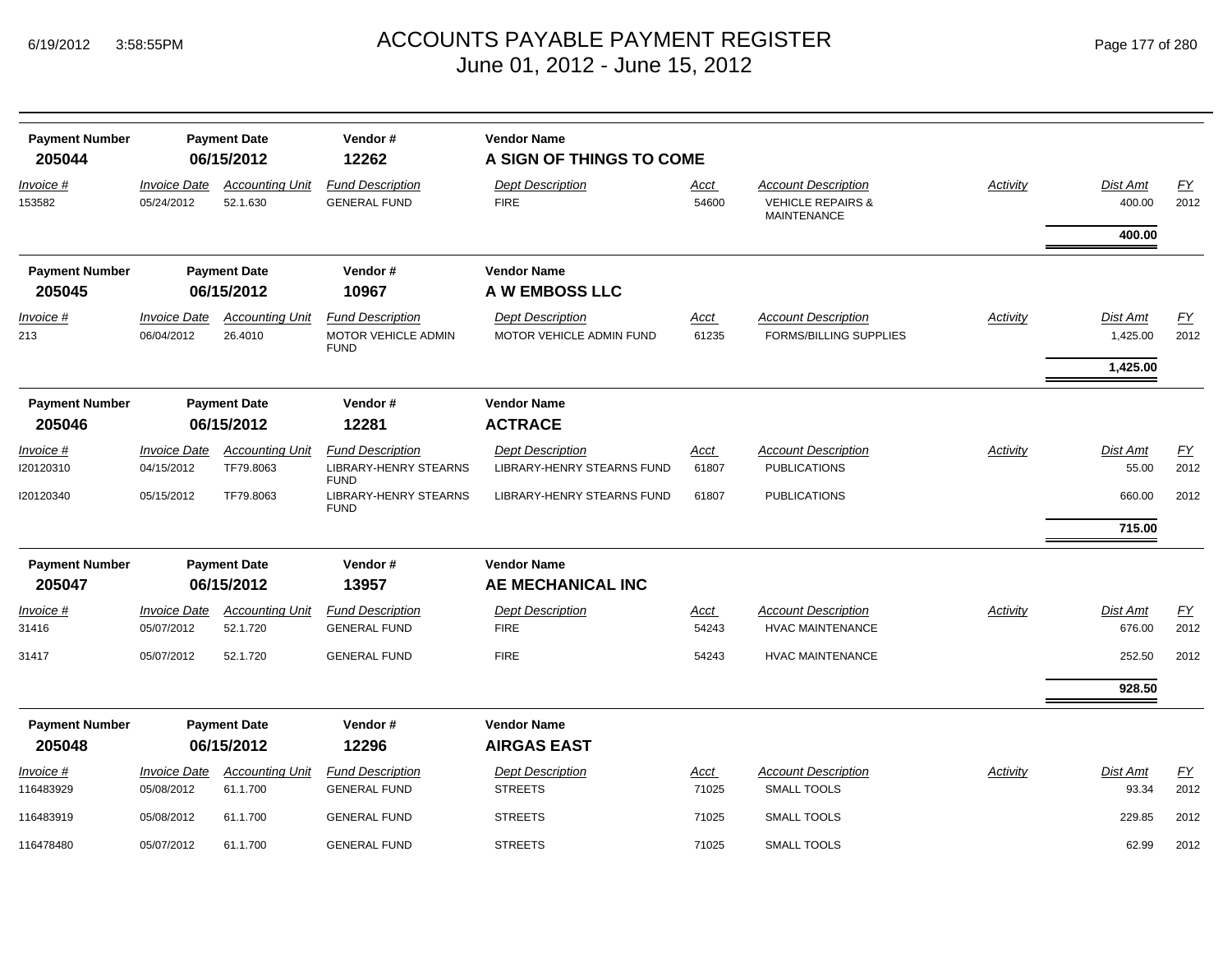| <b>Payment Number</b><br>205048 |                                                      | <b>Payment Date</b><br>06/15/2012       | Vendor#<br>12296                                                       | <b>Vendor Name</b><br><b>AIRGAS EAST</b>                |                      |                                                              |                 |                      |                   |
|---------------------------------|------------------------------------------------------|-----------------------------------------|------------------------------------------------------------------------|---------------------------------------------------------|----------------------|--------------------------------------------------------------|-----------------|----------------------|-------------------|
| Invoice #<br>116520242          | <b>Invoice Date</b><br>05/17/2012                    | <b>Accounting Unit</b><br>61.1.700      | <b>Fund Description</b><br><b>GENERAL FUND</b>                         | <b>Dept Description</b><br><b>STREETS</b>               | <u>Acct</u><br>71025 | <b>Account Description</b><br><b>SMALL TOOLS</b>             | <b>Activity</b> | Dist Amt<br>120.93   | EY<br>2012        |
| 116520241                       | 05/17/2012                                           | 61.1.700                                | <b>GENERAL FUND</b>                                                    | <b>STREETS</b>                                          | 71025                | SMALL TOOLS                                                  |                 | 159.15               | 2012              |
| 116520244                       | 05/17/2012                                           | 50.1.500                                | <b>GENERAL FUND</b>                                                    | <b>POLICE</b>                                           | 61142                | <b>MEDICAL SUPPLIES</b>                                      |                 | 424.00               | 2012              |
|                                 |                                                      |                                         |                                                                        |                                                         |                      |                                                              |                 | 1,090.26             |                   |
| <b>Payment Number</b>           | <b>Payment Date</b><br>Vendor#<br><b>Vendor Name</b> |                                         |                                                                        |                                                         |                      |                                                              |                 |                      |                   |
| 205049                          |                                                      | 06/15/2012                              | 11759                                                                  | <b>ALA AMERICAN LIBRARY ASSOC</b>                       |                      |                                                              |                 |                      |                   |
| Invoice #<br>156636             | <b>Invoice Date</b><br>05/11/2012                    | <b>Accounting Unit</b><br>79.1.500      | <b>Fund Description</b><br><b>GENERAL FUND</b>                         | <b>Dept Description</b><br>LIBRARY                      | <u>Acct</u><br>55607 | <b>Account Description</b><br>POSTAGE & DELIVERY             | Activity        | Dist Amt<br>103.00   | EY<br>2012        |
|                                 |                                                      |                                         |                                                                        |                                                         |                      |                                                              |                 | 103.00               |                   |
| <b>Payment Number</b><br>205050 | <b>Payment Date</b><br>06/15/2012                    |                                         | Vendor#<br>11314                                                       | <b>Vendor Name</b><br><b>ALIBRIS</b>                    |                      | Payee Name<br><b>ALIBRIS INC</b>                             |                 |                      |                   |
| Invoice #<br>55253665           | <b>Invoice Date</b><br>03/07/2012                    | <b>Accounting Unit</b><br>TF79.8063     | <b>Fund Description</b><br><b>LIBRARY-HENRY STEARNS</b><br><b>FUND</b> | <b>Dept Description</b><br>LIBRARY-HENRY STEARNS FUND   | Acct<br>61807        | <b>Account Description</b><br><b>PUBLICATIONS</b>            | Activity        | Dist Amt<br>3.99     | <u>FY</u><br>2012 |
| 55253665                        | 03/07/2012                                           | TF79.8063                               | <b>LIBRARY-HENRY STEARNS</b><br><b>FUND</b>                            | LIBRARY-HENRY STEARNS FUND                              | 61807                | <b>PUBLICATIONS</b>                                          |                 | 16.95                | 2012              |
|                                 |                                                      |                                         |                                                                        |                                                         |                      |                                                              |                 | 20.94                |                   |
| <b>Payment Number</b><br>205051 | <b>Payment Date</b><br>06/15/2012                    |                                         | Vendor#<br>12300                                                       | <b>Vendor Name</b><br><b>ALL SPORTS HEROES UNIFORMS</b> |                      |                                                              |                 |                      |                   |
| <u>Invoice #</u><br>35039       | <b>Invoice Date</b><br>05/21/2012                    | <b>Accounting Unit</b><br>50.1.500      | <b>Fund Description</b><br><b>GENERAL FUND</b>                         | <b>Dept Description</b><br><b>POLICE</b>                | <u>Acct</u><br>61107 | <b>Account Description</b><br><b>CLOTHING &amp; UNIFORMS</b> | Activity        | Dist Amt<br>11.90    | EY<br>2012        |
| 34541                           | 04/04/2012                                           | 50.1.500                                | <b>GENERAL FUND</b>                                                    | <b>POLICE</b>                                           | 61107                | <b>CLOTHING &amp; UNIFORMS</b>                               |                 | 14.00                | 2012              |
|                                 |                                                      |                                         |                                                                        |                                                         |                      |                                                              |                 | 25.90                |                   |
| <b>Payment Number</b>           |                                                      | <b>Payment Date</b>                     | Vendor#                                                                | <b>Vendor Name</b>                                      |                      |                                                              |                 |                      |                   |
| 205052                          |                                                      | 06/15/2012                              | 13962                                                                  | <b>STACEY L ALLEN</b>                                   |                      |                                                              |                 |                      |                   |
| Invoice #<br>20112A/6/14/12     | <b>Invoice Date</b><br>06/12/2012                    | <b>Accounting Unit</b><br><b>BS1000</b> | <b>Fund Description</b><br><b>GENERAL FUND</b>                         | <b>Dept Description</b><br><b>GENERAL FUND</b>          | <u>Acct</u><br>21460 | <b>Account Description</b><br>125 DEPENDENT CARE             | Activity        | Dist Amt<br>1,153.86 | EY<br>2012        |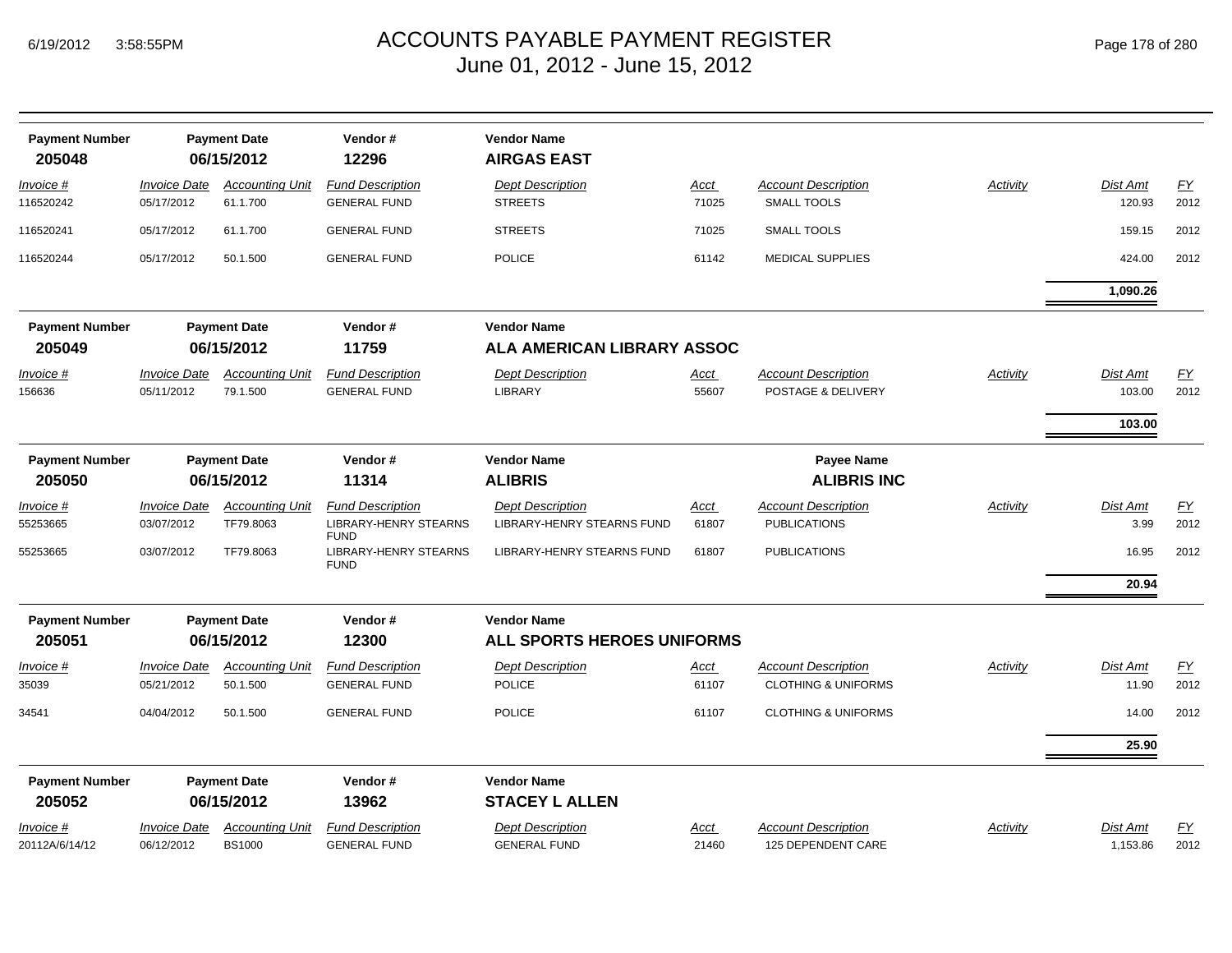|                                                            |                                    |                                                                        |                                                  |                      |                                                                         |                 | 1,153.86                            |            |
|------------------------------------------------------------|------------------------------------|------------------------------------------------------------------------|--------------------------------------------------|----------------------|-------------------------------------------------------------------------|-----------------|-------------------------------------|------------|
| <b>Payment Number</b><br><b>Payment Date</b><br>06/15/2012 |                                    | Vendor#<br>12308                                                       | <b>Vendor Name</b><br><b>ALPHAGRAPHICS</b>       |                      |                                                                         |                 |                                     |            |
| <b>Invoice Date</b><br>05/31/2012                          | <b>Accounting Unit</b><br>79.1.770 | <b>Fund Description</b><br><b>GENERAL FUND</b>                         | <b>Dept Description</b><br>LIBRARY               | <b>Acct</b><br>61299 | <b>Account Description</b><br>MISCELLANEOUS SUPPLIES                    | Activity        | Dist Amt<br>45.23                   | EY<br>2012 |
|                                                            |                                    |                                                                        |                                                  |                      |                                                                         |                 | 45.23                               |            |
| <b>Payment Number</b>                                      |                                    | Vendor#<br>10905                                                       | <b>Vendor Name</b><br><b>DAVID J ALUKONIS</b>    |                      |                                                                         |                 |                                     |            |
| <b>Invoice Date</b><br>05/16/2012                          | <b>Accounting Unit</b><br>01.1.500 | <b>Fund Description</b><br><b>GENERAL FUND</b>                         | <b>Dept Description</b><br><b>MAYOR</b>          | Acct<br>53460        | <b>Account Description</b><br><b>LEGISLATIVE SERVICES</b>               | Activity        | Dist Amt<br>3,500.00                | EY<br>2012 |
|                                                            |                                    |                                                                        |                                                  |                      |                                                                         |                 | 3,500.00                            |            |
| <b>Payment Number</b><br><b>Payment Date</b><br>06/15/2012 |                                    | Vendor#<br>10098                                                       | <b>Vendor Name</b>                               |                      |                                                                         |                 |                                     |            |
| <b>Invoice Date</b><br>05/30/2012                          | <b>Accounting Unit</b><br>77.1.658 | <b>Fund Description</b><br><b>GENERAL FUND</b>                         | <b>Dept Description</b><br>PARKS & RECREATION    | Acct<br>55656        | <b>Account Description</b><br><b>PARADES</b>                            | Activity        | <b>Dist Amt</b><br>600.00<br>600.00 | EY<br>2012 |
| <b>Payment Number</b><br><b>Payment Date</b><br>06/15/2012 |                                    | Vendor#<br>12330                                                       | <b>Vendor Name</b>                               |                      |                                                                         |                 |                                     |            |
| <b>Invoice Date</b><br>05/15/2012                          | <b>Accounting Unit</b><br>07.1.565 | <b>Fund Description</b><br><b>GENERAL FUND</b>                         | <b>Dept Description</b><br><b>CITY CLERK</b>     | <u>Acct</u><br>55699 | <b>Account Description</b><br>OTHER CONTRACTED<br><b>SERVICES</b>       | <b>Activity</b> | Dist Amt<br>220.00                  | EY<br>2012 |
|                                                            |                                    | Vendor#<br>11739                                                       | <b>Vendor Name</b><br><b>PAMELA ANDRUSKEVICH</b> |                      |                                                                         |                 |                                     |            |
| <b>Invoice Date</b><br>05/21/2012                          | <b>Accounting Unit</b><br>34.1.500 | <b>Fund Description</b><br><b>GENERAL FUND</b>                         | <b>Dept Description</b><br>GIS                   | Acct<br>55400        | <b>Account Description</b><br><b>CONFERENCES AND</b><br><b>SEMINARS</b> | Activity        | Dist Amt<br>640.20<br>640.20        | FY<br>2012 |
|                                                            |                                    | <b>Payment Date</b><br>06/15/2012<br><b>Payment Date</b><br>06/15/2012 |                                                  |                      | <b>AMERICAN LEGION BAND</b><br><b>ANDRUSKEVICH PHOTOGRAPHY</b>          |                 |                                     | 220.00     |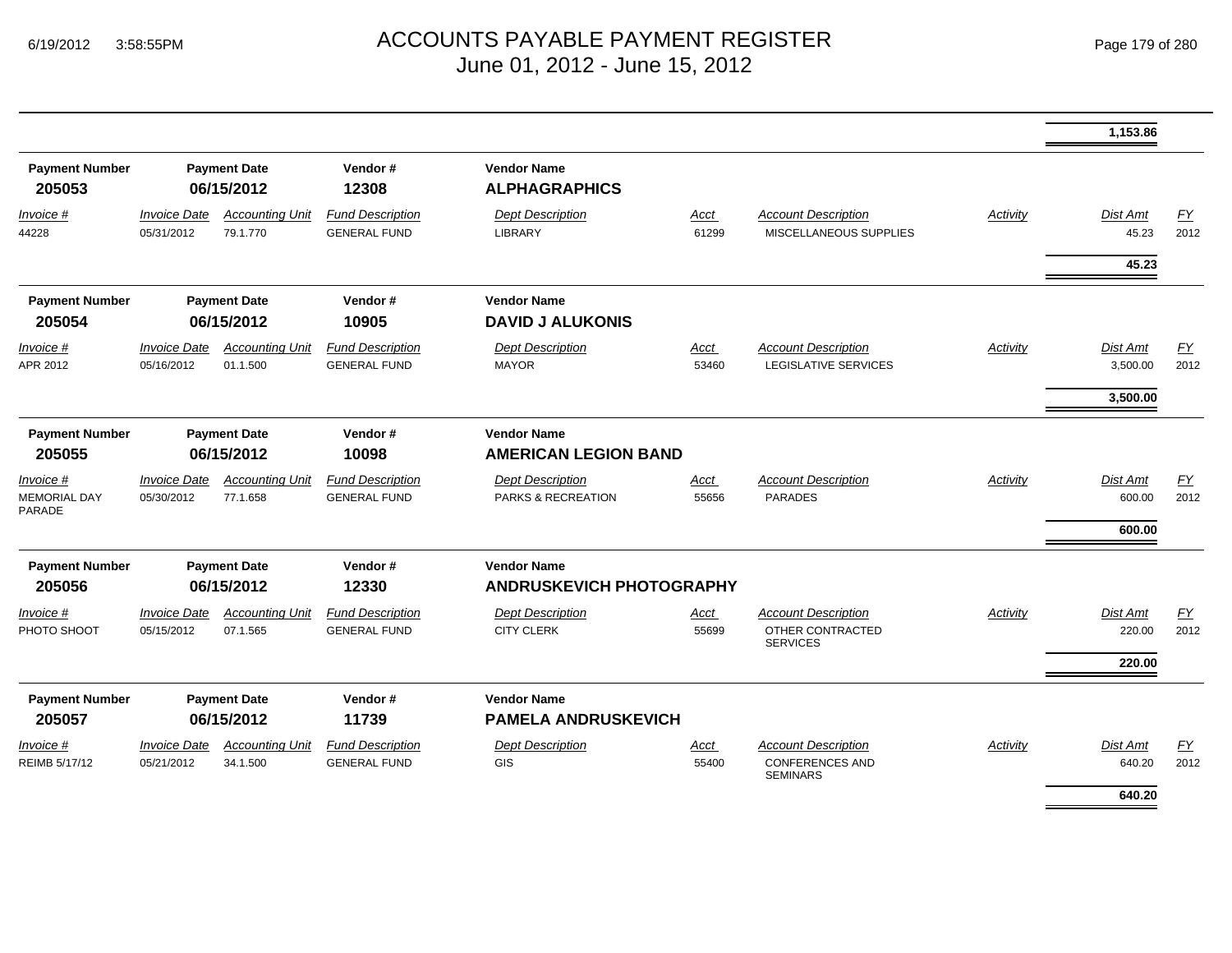|  | Page 180 of 280 |  |  |  |
|--|-----------------|--|--|--|
|--|-----------------|--|--|--|

| <b>Payment Number</b><br>205058            | <b>Payment Date</b><br>06/15/2012        |                                         | Vendor#<br>999000547                              | <b>Vendor Name</b><br><b>ANGELA KIRK</b>         |               |                                                           |                 |                           |            |
|--------------------------------------------|------------------------------------------|-----------------------------------------|---------------------------------------------------|--------------------------------------------------|---------------|-----------------------------------------------------------|-----------------|---------------------------|------------|
| Invoice #<br>01/13/12 NWWS<br><b>REIMB</b> | <b>Invoice Date</b><br>06/14/2012        | <b>Accounting Unit</b><br><b>BS6200</b> | <b>Fund Description</b><br><b>WASTEWATER FUND</b> | <b>Dept Description</b><br><b>WASTEWATER</b>     | Acct<br>21775 | <b>Account Description</b><br><b>BILLING OVERPAYMENTS</b> | Activity        | <b>Dist Amt</b><br>118.10 | EY<br>2012 |
|                                            |                                          |                                         |                                                   |                                                  |               |                                                           |                 | 118.10                    |            |
| <b>Payment Number</b>                      |                                          | <b>Payment Date</b>                     | Vendor#                                           | <b>Vendor Name</b>                               |               | Payee Name                                                |                 |                           |            |
| 205059                                     |                                          | 06/15/2012                              | 11174                                             | <b>ARAMSCO INC</b>                               |               | <b>ARAMSCO</b>                                            |                 |                           |            |
| Invoice #                                  | <b>Invoice Date</b>                      | <b>Accounting Unit</b>                  | <b>Fund Description</b>                           | <b>Dept Description</b>                          | Acct          | <b>Account Description</b>                                | Activity        | <b>Dist Amt</b>           | <u>FY</u>  |
| S1797426.001                               | 05/03/2012                               | 52.4053                                 | FIRE REGIONAL HAZMAT<br><b>FUND</b>               | FIRE REGIONAL HAZMAT FUND                        | 71000         | <b>EQUIPMENT</b>                                          |                 | 8.17                      | 2012       |
| S1797426.001                               | 05/03/2012                               | 52.4053                                 | FIRE REGIONAL HAZMAT<br><b>FUND</b>               | FIRE REGIONAL HAZMAT FUND                        | 71000         | <b>EQUIPMENT</b>                                          |                 | 999.00                    | 2012       |
|                                            |                                          |                                         |                                                   |                                                  |               |                                                           |                 | 1,007.17                  |            |
| <b>Payment Number</b>                      |                                          | <b>Payment Date</b>                     | Vendor#                                           | <b>Vendor Name</b>                               |               |                                                           |                 |                           |            |
| 205060                                     | 06/15/2012                               |                                         | 12343                                             | <b>ARCSOURCE INC</b>                             |               |                                                           |                 |                           |            |
| Invoice #                                  | <b>Invoice Date</b>                      | <b>Accounting Unit</b>                  | <b>Fund Description</b>                           | <b>Dept Description</b>                          | Acct          | <b>Account Description</b>                                | Activity        | Dist Amt                  | EY         |
| 671847                                     | 05/14/2012                               | 86.3120                                 | <b>TRANSIT GRANTS</b>                             | <b>GRANT FUNDS-TRANSIT</b>                       | 61799         | <b>VEHICLE PARTS &amp; SUPPLIES</b>                       | 86.800.12.30.05 | 51.29                     | 2012       |
| 671848                                     | 05/14/2012                               | 69.6200.670                             | <b>WASTEWATER FUND</b>                            | <b>WASTEWATER</b>                                | 61166         | <b>GASES</b>                                              |                 | 46.80                     | 2012       |
|                                            |                                          |                                         |                                                   |                                                  |               |                                                           |                 | 98.09                     |            |
| <b>Payment Number</b><br>205061            | <b>Payment Date</b><br>06/15/2012        |                                         | Vendor#<br>13985                                  | <b>Vendor Name</b><br><b>ERICA ARRINGTON</b>     |               |                                                           |                 |                           |            |
| Invoice #<br>29791A 6/14/12                | <b>Invoice Date</b><br>06/12/2012        | <b>Accounting Unit</b><br><b>BS1000</b> | <b>Fund Description</b><br><b>GENERAL FUND</b>    | <b>Dept Description</b><br><b>GENERAL FUND</b>   | Acct<br>21460 | <b>Account Description</b><br>125 DEPENDENT CARE          | Activity        | <b>Dist Amt</b><br>375.00 | EY<br>2012 |
|                                            |                                          |                                         |                                                   |                                                  |               |                                                           |                 |                           |            |
|                                            |                                          |                                         |                                                   |                                                  |               |                                                           |                 | 375.00                    |            |
| <b>Payment Number</b>                      |                                          | <b>Payment Date</b>                     | Vendor#                                           | <b>Vendor Name</b>                               |               |                                                           |                 |                           |            |
| 205062                                     |                                          | 06/15/2012                              | 12347                                             | <b>ASAP FIRE &amp; SAFETY CORP</b>               |               |                                                           |                 |                           |            |
| Invoice #<br>55466                         | <i><b>Invoice Date</b></i><br>04/27/2012 | <b>Accounting Unit</b><br>TF77.7050     | <b>Fund Description</b><br><b>HOLMAN STADIUM</b>  | <b>Dept Description</b><br><b>HOLMAN STADIUM</b> | Acct<br>54280 | <b>Account Description</b><br><b>BUILDING/GROUNDS</b>     | Activity        | Dist Amt<br>444.80        | EY<br>2012 |
|                                            |                                          |                                         | <b>IMPROVEMNTS ETF</b>                            | <b>IMPROVEMNTS ETF</b>                           |               | <b>MAINTENANCE</b>                                        |                 |                           |            |
|                                            |                                          |                                         |                                                   |                                                  |               |                                                           |                 | 444.80                    |            |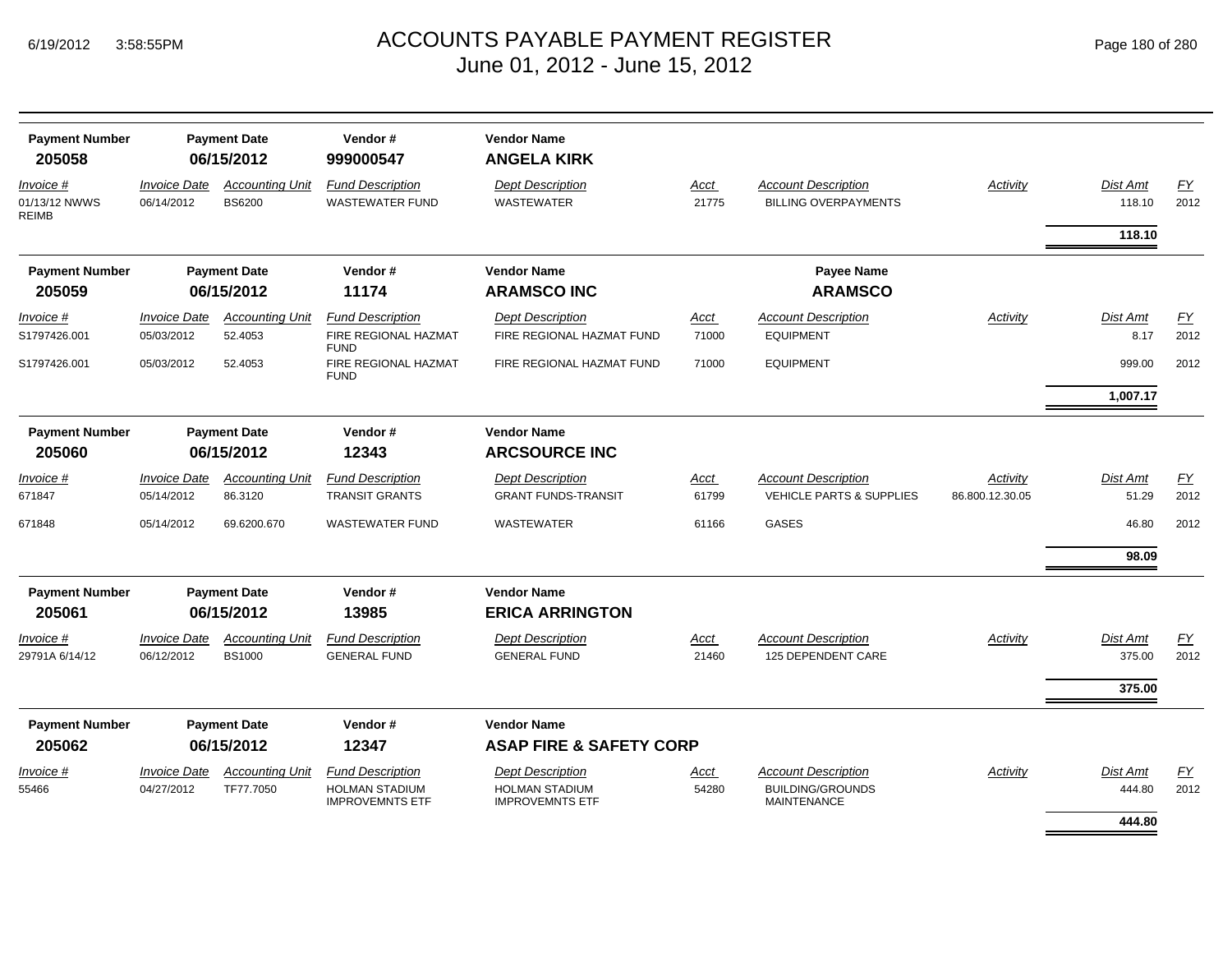| <b>Payment Number</b> |                     | <b>Payment Date</b>    | Vendor#                                     | <b>Vendor Name</b>                   |             |                                                    |          |          |      |
|-----------------------|---------------------|------------------------|---------------------------------------------|--------------------------------------|-------------|----------------------------------------------------|----------|----------|------|
| 205063                |                     | 06/15/2012             | 12358                                       | <b>B &amp; S LOCKSMITHS INC</b>      |             |                                                    |          |          |      |
| Invoice #             | <b>Invoice Date</b> | <b>Accounting Unit</b> | <b>Fund Description</b>                     | <b>Dept Description</b>              | <u>Acct</u> | <b>Account Description</b>                         | Activity | Dist Amt | EY   |
| 22500                 | 05/07/2012          | 77.1.650               | <b>GENERAL FUND</b>                         | PARKS & RECREATION                   | 54280       | <b>BUILDING/GROUNDS</b><br><b>MAINTENANCE</b>      |          | 4.50     | 2012 |
| 22452                 | 05/01/2012          | 77.1.650               | <b>GENERAL FUND</b>                         | PARKS & RECREATION                   | 54280       | <b>BUILDING/GROUNDS</b><br>MAINTENANCE             |          | 27.50    | 2012 |
| 22730                 | 06/01/2012          | TF77.7052              | MINE FALLS PARK ETF                         | MINE FALLS PARK ETF                  | 54280       | <b>BUILDING/GROUNDS</b><br><b>MAINTENANCE</b>      |          | 83.55    | 2012 |
| 22656                 | 05/25/2012          | TF77.7052              | MINE FALLS PARK ETF                         | MINE FALLS PARK ETF                  | 54280       | <b>BUILDING/GROUNDS</b><br><b>MAINTENANCE</b>      |          | 128.48   | 2012 |
|                       |                     |                        |                                             |                                      |             |                                                    |          | 244.03   |      |
| <b>Payment Number</b> |                     | <b>Payment Date</b>    | Vendor#                                     | <b>Vendor Name</b>                   |             |                                                    |          |          |      |
| 205064                |                     | 06/15/2012             | 12360                                       | <b>BAILEYS TOWING &amp; AUTOBODY</b> |             |                                                    |          |          |      |
| Invoice #             | <b>Invoice Date</b> | <b>Accounting Unit</b> | <b>Fund Description</b>                     | <b>Dept Description</b>              | <u>Acct</u> | <b>Account Description</b>                         | Activity | Dist Amt | EY   |
| 4910                  | 05/30/2012          | 52.1.630               | <b>GENERAL FUND</b>                         | <b>FIRE</b>                          | 54600       | <b>VEHICLE REPAIRS &amp;</b><br><b>MAINTENANCE</b> |          | 603.00   | 2012 |
|                       |                     |                        |                                             |                                      |             |                                                    |          | 603.00   |      |
| <b>Payment Number</b> |                     | <b>Payment Date</b>    | Vendor#                                     | <b>Vendor Name</b>                   |             |                                                    |          |          |      |
| 205065                |                     | 06/15/2012             | 12362                                       | <b>BAKER &amp; TAYLOR</b>            |             |                                                    |          |          |      |
| Invoice #             | <b>Invoice Date</b> | <b>Accounting Unit</b> | <b>Fund Description</b>                     | <b>Dept Description</b>              | <u>Acct</u> | <b>Account Description</b>                         | Activity | Dist Amt | EY   |
| V78164360             | 05/17/2012          | 79.1.755               | <b>GENERAL FUND</b>                         | <b>LIBRARY</b>                       | 61814       | <b>MEDIA</b>                                       |          | 21.13    | 2012 |
| V748961CM             | 05/11/2012          | 79.1.755               | <b>GENERAL FUND</b>                         | <b>LIBRARY</b>                       | 61814       | <b>MEDIA</b>                                       |          | (43.76)  | 2012 |
| V78164361             | 05/16/2012          | 79.1.755               | <b>GENERAL FUND</b>                         | <b>LIBRARY</b>                       | 61814       | <b>MEDIA</b>                                       |          | 11.09    | 2012 |
| V78164362             | 05/17/2012          | 79.1.755               | <b>GENERAL FUND</b>                         | <b>LIBRARY</b>                       | 61814       | <b>MEDIA</b>                                       |          | 13.31    | 2012 |
| V78013940             | 05/12/2012          | 79.1.755               | <b>GENERAL FUND</b>                         | <b>LIBRARY</b>                       | 61814       | <b>MEDIA</b>                                       |          | 67.89    | 2012 |
| V78103701             | 05/15/2012          | 79.1.755               | <b>GENERAL FUND</b>                         | <b>LIBRARY</b>                       | 61814       | <b>MEDIA</b>                                       |          | 251.25   | 2012 |
| V77956020             | 05/11/2012          | 79.1.755               | <b>GENERAL FUND</b>                         | <b>LIBRARY</b>                       | 61814       | <b>MEDIA</b>                                       |          | 18.49    | 2012 |
| V78103700             | 05/15/2012          | 79.1.755               | <b>GENERAL FUND</b>                         | <b>LIBRARY</b>                       | 61814       | <b>MEDIA</b>                                       |          | 10.35    | 2012 |
| 3017920607            | 05/17/2012          | TF79.8063              | LIBRARY-HENRY STEARNS<br><b>FUND</b>        | LIBRARY-HENRY STEARNS FUND           | 61807       | <b>PUBLICATIONS</b>                                |          | 310.78   | 2012 |
| 3017915438            | 05/15/2012          | TF79.8063              | <b>LIBRARY-HENRY STEARNS</b><br><b>FUND</b> | LIBRARY-HENRY STEARNS FUND           | 61807       | <b>PUBLICATIONS</b>                                |          | 27.50    | 2012 |
| 3017915437            | 05/15/2012          | TF79.8063              | LIBRARY-HENRY STEARNS<br><b>FUND</b>        | LIBRARY-HENRY STEARNS FUND           | 61807       | <b>PUBLICATIONS</b>                                |          | 50.91    | 2012 |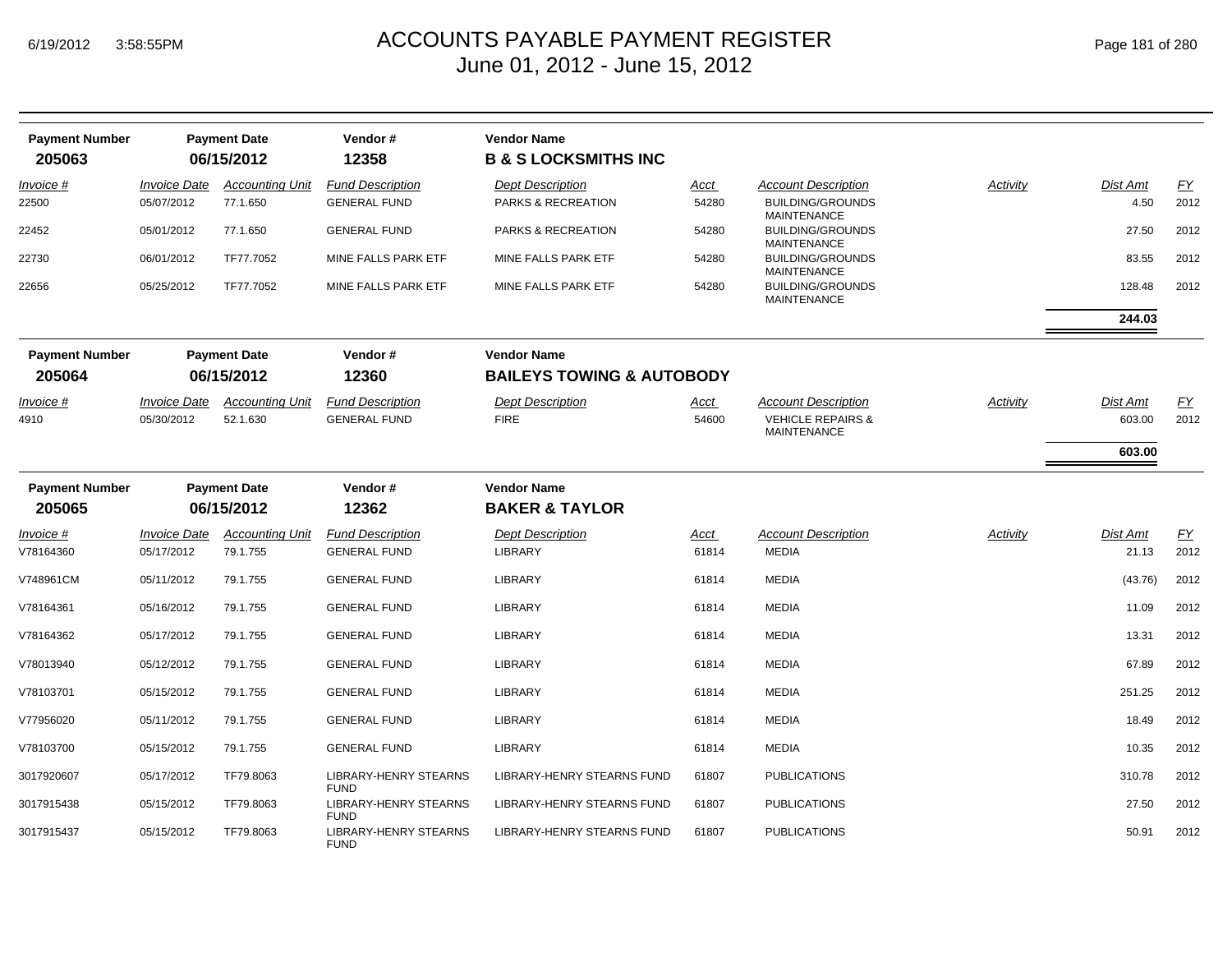| <b>Payment Number</b> |                     | <b>Payment Date</b>    | Vendor#                                     | <b>Vendor Name</b>                |       |                            |          |          |      |
|-----------------------|---------------------|------------------------|---------------------------------------------|-----------------------------------|-------|----------------------------|----------|----------|------|
| 205065                |                     | 06/15/2012             | 12362                                       | <b>BAKER &amp; TAYLOR</b>         |       |                            |          |          |      |
| Invoice #             | <b>Invoice Date</b> | <b>Accounting Unit</b> | <b>Fund Description</b>                     | <b>Dept Description</b>           | Acct  | <b>Account Description</b> | Activity | Dist Amt | EY   |
| 3017915436            | 05/15/2012          | TF79.8063              | <b>LIBRARY-HENRY STEARNS</b><br><b>FUND</b> | <b>LIBRARY-HENRY STEARNS FUND</b> | 61807 | <b>PUBLICATIONS</b>        |          | 32.17    | 2012 |
| 3017915435            | 05/15/2012          | TF79.8063              | LIBRARY-HENRY STEARNS<br><b>FUND</b>        | LIBRARY-HENRY STEARNS FUND        | 61807 | <b>PUBLICATIONS</b>        |          | 27.95    | 2012 |
| 3017915434            | 05/15/2012          | TF79.8063              | <b>LIBRARY-HENRY STEARNS</b><br><b>FUND</b> | LIBRARY-HENRY STEARNS FUND        | 61807 | <b>PUBLICATIONS</b>        |          | 5.59     | 2012 |
| 3017915433            | 05/15/2012          | TF79.8063              | LIBRARY-HENRY STEARNS<br><b>FUND</b>        | LIBRARY-HENRY STEARNS FUND        | 61807 | <b>PUBLICATIONS</b>        |          | 18.04    | 2012 |
| 3017915432            | 05/15/2012          | TF79.8063              | LIBRARY-HENRY STEARNS<br><b>FUND</b>        | LIBRARY-HENRY STEARNS FUND        | 61807 | <b>PUBLICATIONS</b>        |          | 46.20    | 2012 |
| 3017915431            | 05/15/2012          | TF79.8063              | LIBRARY-HENRY STEARNS<br><b>FUND</b>        | LIBRARY-HENRY STEARNS FUND        | 61807 | <b>PUBLICATIONS</b>        |          | 14.42    | 2012 |
| 3017915430            | 05/15/2012          | TF79.8063              | LIBRARY-HENRY STEARNS<br><b>FUND</b>        | LIBRARY-HENRY STEARNS FUND        | 61807 | <b>PUBLICATIONS</b>        |          | 14.40    | 2012 |
| 3017915429            | 05/15/2012          | TF79.8063              | <b>LIBRARY-HENRY STEARNS</b><br><b>FUND</b> | LIBRARY-HENRY STEARNS FUND        | 61807 | <b>PUBLICATIONS</b>        |          | 14.43    | 2012 |
| 3017915428            | 05/15/2012          | TF79.8063              | LIBRARY-HENRY STEARNS<br><b>FUND</b>        | LIBRARY-HENRY STEARNS FUND        | 61807 | <b>PUBLICATIONS</b>        |          | 14.42    | 2012 |
| 3017915427            | 05/15/2012          | TF79.8063              | LIBRARY-HENRY STEARNS<br><b>FUND</b>        | LIBRARY-HENRY STEARNS FUND        | 61807 | <b>PUBLICATIONS</b>        |          | 62.93    | 2012 |
| 3017915426            | 05/15/2012          | TF79.8063              | LIBRARY-HENRY STEARNS<br><b>FUND</b>        | LIBRARY-HENRY STEARNS FUND        | 61807 | <b>PUBLICATIONS</b>        |          | 25.48    | 2012 |
| 3017915425            | 05/15/2012          | TF79.8063              | <b>LIBRARY-HENRY STEARNS</b><br><b>FUND</b> | LIBRARY-HENRY STEARNS FUND        | 61807 | <b>PUBLICATIONS</b>        |          | 13.88    | 2012 |
| 3017915424            | 05/15/2012          | TF79.8063              | LIBRARY-HENRY STEARNS<br><b>FUND</b>        | LIBRARY-HENRY STEARNS FUND        | 61807 | <b>PUBLICATIONS</b>        |          | 22.57    | 2012 |
| 3017915423            | 05/15/2012          | TF79.8063              | LIBRARY-HENRY STEARNS<br><b>FUND</b>        | LIBRARY-HENRY STEARNS FUND        | 61807 | <b>PUBLICATIONS</b>        |          | 16.65    | 2012 |
| 3017915422            | 05/15/2012          | TF79.8063              | LIBRARY-HENRY STEARNS<br><b>FUND</b>        | LIBRARY-HENRY STEARNS FUND        | 61807 | <b>PUBLICATIONS</b>        |          | 34.47    | 2012 |
| 3017915421            | 05/15/2012          | TF79.8063              | LIBRARY-HENRY STEARNS<br><b>FUND</b>        | LIBRARY-HENRY STEARNS FUND        | 61807 | <b>PUBLICATIONS</b>        |          | 15.54    | 2012 |
| 3017915420            | 05/15/2012          | TF79.8063              | <b>LIBRARY-HENRY STEARNS</b><br><b>FUND</b> | LIBRARY-HENRY STEARNS FUND        | 61807 | <b>PUBLICATIONS</b>        |          | 13.88    | 2012 |
| 3017915419            | 05/15/2012          | TF79.8063              | LIBRARY-HENRY STEARNS<br><b>FUND</b>        | LIBRARY-HENRY STEARNS FUND        | 61807 | <b>PUBLICATIONS</b>        |          | 26.21    | 2012 |
| 3017915418            | 05/15/2012          | TF79.8063              | LIBRARY-HENRY STEARNS<br><b>FUND</b>        | LIBRARY-HENRY STEARNS FUND        | 61807 | <b>PUBLICATIONS</b>        |          | 31.98    | 2012 |
| 3017915417            | 05/15/2012          | TF79.8063              | LIBRARY-HENRY STEARNS<br><b>FUND</b>        | LIBRARY-HENRY STEARNS FUND        | 61807 | <b>PUBLICATIONS</b>        |          | 14.42    | 2012 |
| 3017915416            | 05/15/2012          | TF79.8063              | LIBRARY-HENRY STEARNS<br><b>FUND</b>        | LIBRARY-HENRY STEARNS FUND        | 61807 | <b>PUBLICATIONS</b>        |          | 11.09    | 2012 |
| 3017915415            | 05/15/2012          | TF79.8063              | LIBRARY-HENRY STEARNS<br><b>FUND</b>        | LIBRARY-HENRY STEARNS FUND        | 61807 | <b>PUBLICATIONS</b>        |          | 11.89    | 2012 |
| 3017915414            | 05/15/2012          | TF79.8063              | LIBRARY-HENRY STEARNS<br><b>FUND</b>        | LIBRARY-HENRY STEARNS FUND        | 61807 | <b>PUBLICATIONS</b>        |          | 43.75    | 2012 |
| 3017915413            | 05/15/2012          | TF79.8063              | <b>LIBRARY-HENRY STEARNS</b><br><b>FUND</b> | LIBRARY-HENRY STEARNS FUND        | 61807 | <b>PUBLICATIONS</b>        |          | 46.53    | 2012 |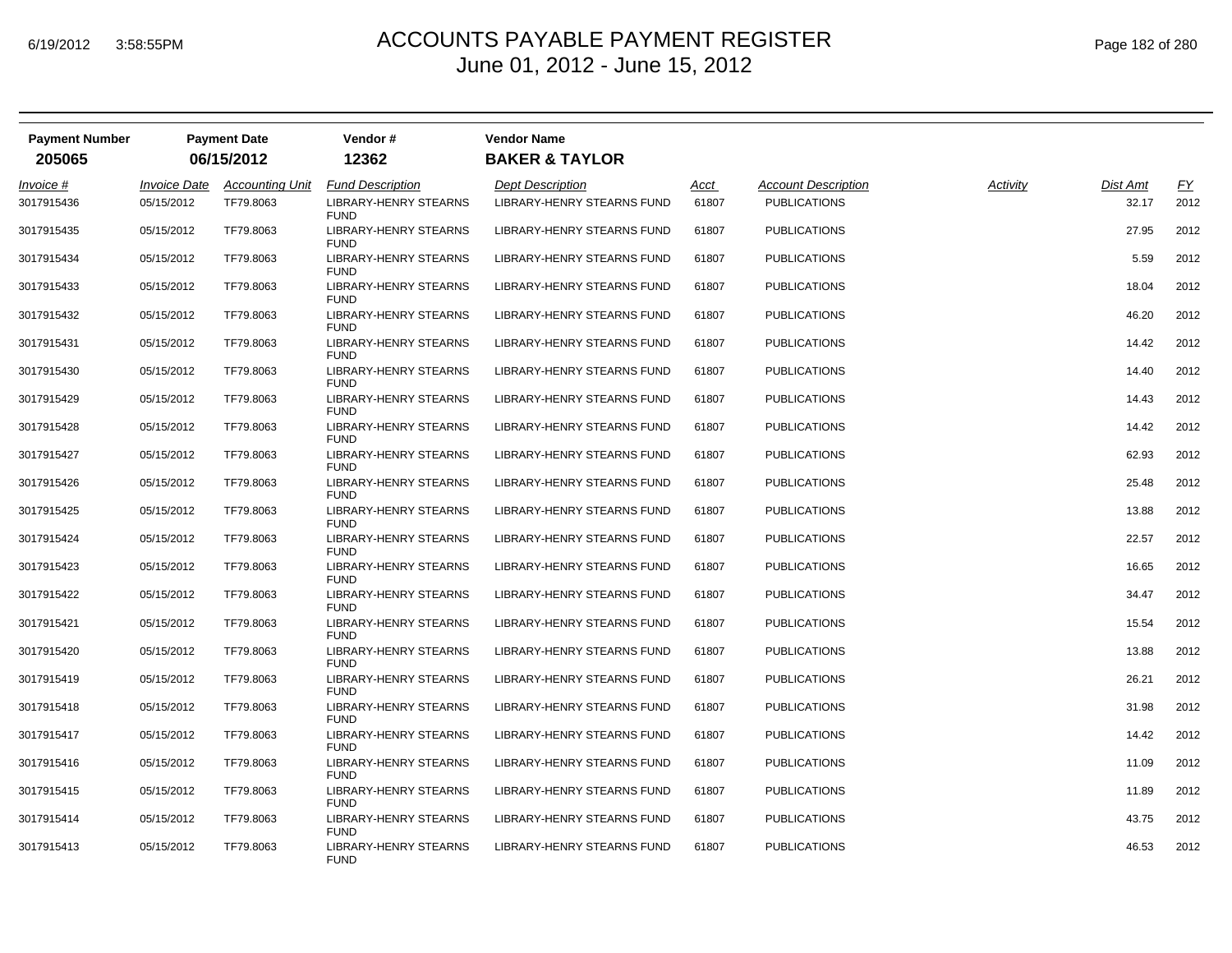| <b>Payment Number</b> |                     | <b>Payment Date</b>    | Vendor#                                     | <b>Vendor Name</b>                |       |                            |          |          |                  |
|-----------------------|---------------------|------------------------|---------------------------------------------|-----------------------------------|-------|----------------------------|----------|----------|------------------|
| 205065                |                     | 06/15/2012             | 12362                                       | <b>BAKER &amp; TAYLOR</b>         |       |                            |          |          |                  |
| Invoice #             | <b>Invoice Date</b> | <b>Accounting Unit</b> | <b>Fund Description</b>                     | <b>Dept Description</b>           | Acct  | <b>Account Description</b> | Activity | Dist Amt | $\underline{FY}$ |
| 3017915412            | 05/15/2012          | TF79.8063              | <b>LIBRARY-HENRY STEARNS</b><br><b>FUND</b> | <b>LIBRARY-HENRY STEARNS FUND</b> | 61807 | <b>PUBLICATIONS</b>        |          | 28.00    | 2012             |
| 3017915411            | 05/15/2012          | TF79.8063              | LIBRARY-HENRY STEARNS<br><b>FUND</b>        | LIBRARY-HENRY STEARNS FUND        | 61807 | <b>PUBLICATIONS</b>        |          | 39.99    | 2012             |
| 3017915410            | 05/15/2012          | TF79.8063              | <b>LIBRARY-HENRY STEARNS</b><br><b>FUND</b> | LIBRARY-HENRY STEARNS FUND        | 61807 | <b>PUBLICATIONS</b>        |          | 26.21    | 2012             |
| 3017915409            | 05/15/2012          | TF79.8063              | LIBRARY-HENRY STEARNS<br><b>FUND</b>        | LIBRARY-HENRY STEARNS FUND        | 61807 | <b>PUBLICATIONS</b>        |          | 14.99    | 2012             |
| 3017915408            | 05/15/2012          | TF79.8063              | LIBRARY-HENRY STEARNS<br><b>FUND</b>        | LIBRARY-HENRY STEARNS FUND        | 61807 | <b>PUBLICATIONS</b>        |          | 41.81    | 2012             |
| 3017915407            | 05/15/2012          | TF79.8063              | LIBRARY-HENRY STEARNS<br><b>FUND</b>        | LIBRARY-HENRY STEARNS FUND        | 61807 | <b>PUBLICATIONS</b>        |          | 15.54    | 2012             |
| 3017888634            | 05/02/2012          | TF79.8063              | LIBRARY-HENRY STEARNS<br><b>FUND</b>        | LIBRARY-HENRY STEARNS FUND        | 61807 | <b>PUBLICATIONS</b>        |          | 30.77    | 2012             |
| 3017888633            | 05/02/2012          | TF79.8063              | <b>LIBRARY-HENRY STEARNS</b><br><b>FUND</b> | LIBRARY-HENRY STEARNS FUND        | 61807 | <b>PUBLICATIONS</b>        |          | 477.29   | 2012             |
| 3017888632            | 05/02/2012          | TF79.8063              | LIBRARY-HENRY STEARNS<br><b>FUND</b>        | LIBRARY-HENRY STEARNS FUND        | 61807 | <b>PUBLICATIONS</b>        |          | 473.24   | 2012             |
| 3017888631            | 05/02/2012          | TF79.8063              | LIBRARY-HENRY STEARNS<br><b>FUND</b>        | LIBRARY-HENRY STEARNS FUND        | 61807 | <b>PUBLICATIONS</b>        |          | 104.96   | 2012             |
| 3017888630            | 05/02/2012          | TF79.8063              | LIBRARY-HENRY STEARNS<br><b>FUND</b>        | LIBRARY-HENRY STEARNS FUND        | 61807 | <b>PUBLICATIONS</b>        |          | 25.84    | 2012             |
| 3017888629            | 05/02/2012          | TF79.8063              | <b>LIBRARY-HENRY STEARNS</b><br><b>FUND</b> | LIBRARY-HENRY STEARNS FUND        | 61807 | <b>PUBLICATIONS</b>        |          | 19.59    | 2012             |
| 3017888628            | 05/02/2012          | TF79.8063              | LIBRARY-HENRY STEARNS<br><b>FUND</b>        | LIBRARY-HENRY STEARNS FUND        | 61807 | <b>PUBLICATIONS</b>        |          | 19.40    | 2012             |
| 3017888627            | 05/02/2012          | TF79.8063              | LIBRARY-HENRY STEARNS<br><b>FUND</b>        | LIBRARY-HENRY STEARNS FUND        | 61807 | <b>PUBLICATIONS</b>        |          | 13.29    | 2012             |
| 3017888626            | 05/02/2012          | TF79.8063              | LIBRARY-HENRY STEARNS<br><b>FUND</b>        | LIBRARY-HENRY STEARNS FUND        | 61807 | <b>PUBLICATIONS</b>        |          | 352.61   | 2012             |
| 3017888625            | 05/02/2012          | TF79.8063              | LIBRARY-HENRY STEARNS<br><b>FUND</b>        | LIBRARY-HENRY STEARNS FUND        | 61807 | <b>PUBLICATIONS</b>        |          | 111.08   | 2012             |
| 3017888624            | 05/02/2012          | TF79.8063              | <b>LIBRARY-HENRY STEARNS</b><br><b>FUND</b> | LIBRARY-HENRY STEARNS FUND        | 61807 | <b>PUBLICATIONS</b>        |          | 86.82    | 2012             |
| 3017888623            | 05/02/2012          | TF79.8063              | LIBRARY-HENRY STEARNS<br><b>FUND</b>        | LIBRARY-HENRY STEARNS FUND        | 61807 | <b>PUBLICATIONS</b>        |          | 81.03    | 2012             |
| 3017888622            | 05/02/2012          | TF79.8063              | LIBRARY-HENRY STEARNS<br><b>FUND</b>        | LIBRARY-HENRY STEARNS FUND        | 61807 | <b>PUBLICATIONS</b>        |          | 11.87    | 2012             |
| 3017888621            | 05/02/2012          | TF79.8063              | LIBRARY-HENRY STEARNS<br><b>FUND</b>        | LIBRARY-HENRY STEARNS FUND        | 61807 | <b>PUBLICATIONS</b>        |          | 35.38    | 2012             |
| 3017888620            | 05/02/2012          | TF79.8063              | LIBRARY-HENRY STEARNS<br><b>FUND</b>        | LIBRARY-HENRY STEARNS FUND        | 61807 | <b>PUBLICATIONS</b>        |          | 10.50    | 2012             |
| 3017888619            | 05/02/2012          | TF79.8063              | LIBRARY-HENRY STEARNS<br><b>FUND</b>        | LIBRARY-HENRY STEARNS FUND        | 61807 | <b>PUBLICATIONS</b>        |          | 23.11    | 2012             |
| 3017888618            | 05/02/2012          | TF79.8063              | LIBRARY-HENRY STEARNS<br><b>FUND</b>        | LIBRARY-HENRY STEARNS FUND        | 61807 | <b>PUBLICATIONS</b>        |          | 232.62   | 2012             |
| 3017888617            | 05/02/2012          | TF79.8063              | <b>LIBRARY-HENRY STEARNS</b><br><b>FUND</b> | LIBRARY-HENRY STEARNS FUND        | 61807 | <b>PUBLICATIONS</b>        |          | 9.10     | 2012             |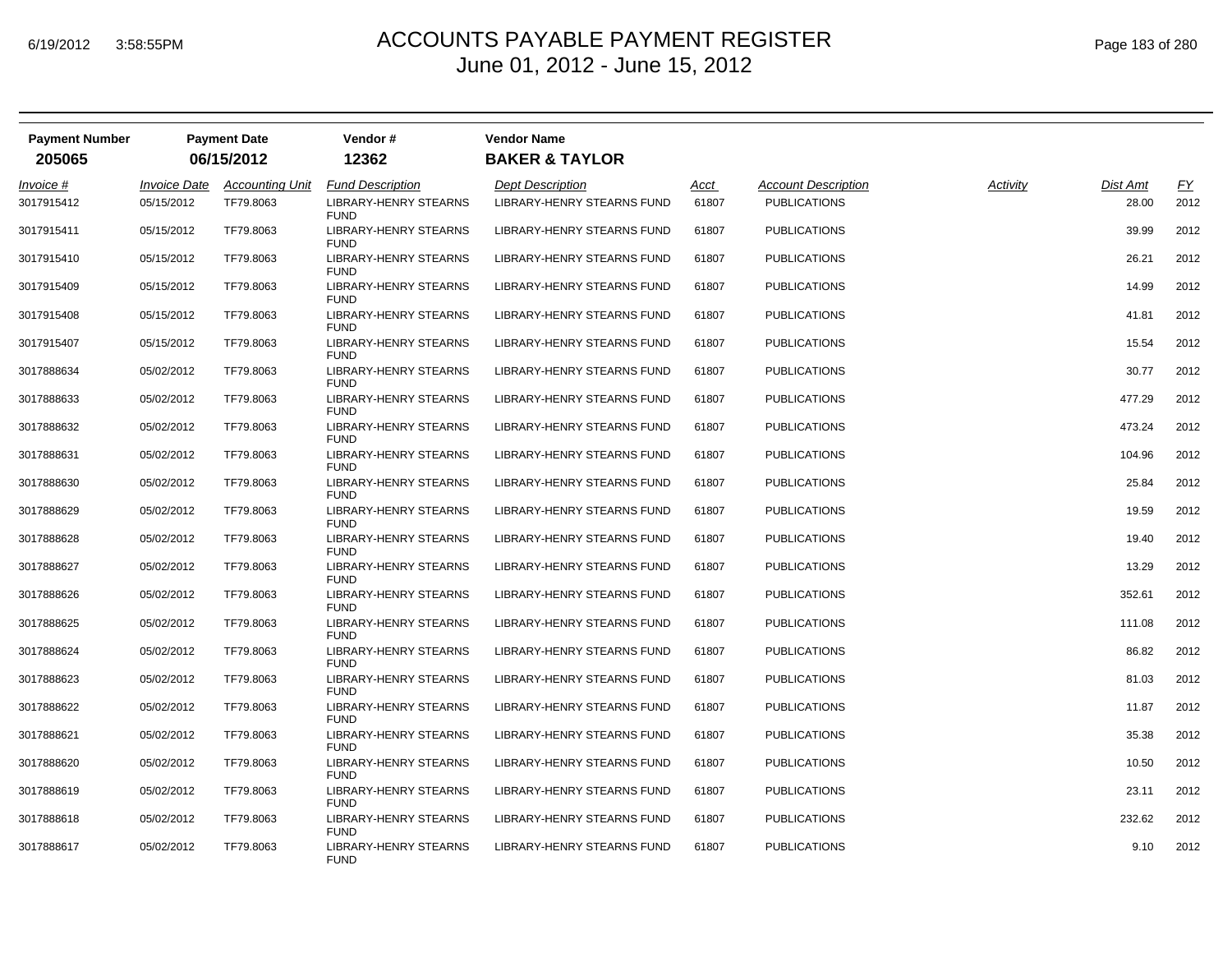| <b>Payment Number</b><br>205065 |                     | <b>Payment Date</b><br>06/15/2012 | Vendor#<br>12362                            | <b>Vendor Name</b><br><b>BAKER &amp; TAYLOR</b> |               |                            |          |          |                  |
|---------------------------------|---------------------|-----------------------------------|---------------------------------------------|-------------------------------------------------|---------------|----------------------------|----------|----------|------------------|
| Invoice #                       | <b>Invoice Date</b> | <b>Accounting Unit</b>            | <b>Fund Description</b>                     | <b>Dept Description</b>                         |               | <b>Account Description</b> | Activity | Dist Amt | $\underline{FY}$ |
| 3017888616                      | 05/02/2012          | TF79.8063                         | <b>LIBRARY-HENRY STEARNS</b><br><b>FUND</b> | <b>LIBRARY-HENRY STEARNS FUND</b>               | Acct<br>61807 | <b>PUBLICATIONS</b>        |          | 190.61   | 2012             |
| 3017888615                      | 05/02/2012          | TF79.8063                         | <b>LIBRARY-HENRY STEARNS</b><br><b>FUND</b> | LIBRARY-HENRY STEARNS FUND                      | 61807         | <b>PUBLICATIONS</b>        |          | 135.83   | 2012             |
| 3017886326                      | 05/02/2012          | TF79.8063                         | <b>LIBRARY-HENRY STEARNS</b><br><b>FUND</b> | LIBRARY-HENRY STEARNS FUND                      | 61807         | <b>PUBLICATIONS</b>        |          | 25.16    | 2012             |
| 3017886325                      | 05/02/2012          | TF79.8063                         | LIBRARY-HENRY STEARNS<br><b>FUND</b>        | LIBRARY-HENRY STEARNS FUND                      | 61807         | <b>PUBLICATIONS</b>        |          | 12.57    | 2012             |
| 3017886324                      | 05/02/2012          | TF79.8063                         | LIBRARY-HENRY STEARNS<br><b>FUND</b>        | LIBRARY-HENRY STEARNS FUND                      | 61807         | <b>PUBLICATIONS</b>        |          | 28.85    | 2012             |
| 3017886323                      | 05/02/2012          | TF79.8063                         | LIBRARY-HENRY STEARNS<br><b>FUND</b>        | LIBRARY-HENRY STEARNS FUND                      | 61807         | <b>PUBLICATIONS</b>        |          | 30.91    | 2012             |
| 3017886322                      | 05/02/2012          | TF79.8063                         | LIBRARY-HENRY STEARNS<br><b>FUND</b>        | LIBRARY-HENRY STEARNS FUND                      | 61807         | <b>PUBLICATIONS</b>        |          | 13.99    | 2012             |
| 3017886321                      | 05/02/2012          | TF79.8063                         | LIBRARY-HENRY STEARNS<br><b>FUND</b>        | LIBRARY-HENRY STEARNS FUND                      | 61807         | <b>PUBLICATIONS</b>        |          | 11.19    | 2012             |
| 3017886320                      | 05/02/2012          | TF79.8063                         | LIBRARY-HENRY STEARNS<br><b>FUND</b>        | LIBRARY-HENRY STEARNS FUND                      | 61807         | <b>PUBLICATIONS</b>        |          | 13.32    | 2012             |
| 3017886319                      | 05/02/2012          | TF79.8063                         | LIBRARY-HENRY STEARNS<br><b>FUND</b>        | LIBRARY-HENRY STEARNS FUND                      | 61807         | <b>PUBLICATIONS</b>        |          | 94.44    | 2012             |
| 3017886318                      | 05/02/2012          | TF79.8063                         | LIBRARY-HENRY STEARNS<br><b>FUND</b>        | LIBRARY-HENRY STEARNS FUND                      | 61807         | <b>PUBLICATIONS</b>        |          | 14.40    | 2012             |
| 3017886317                      | 05/02/2012          | TF79.8063                         | <b>LIBRARY-HENRY STEARNS</b><br><b>FUND</b> | LIBRARY-HENRY STEARNS FUND                      | 61807         | <b>PUBLICATIONS</b>        |          | 16.65    | 2012             |
| 3017886316                      | 05/02/2012          | TF79.8063                         | <b>LIBRARY-HENRY STEARNS</b><br><b>FUND</b> | LIBRARY-HENRY STEARNS FUND                      | 61807         | <b>PUBLICATIONS</b>        |          | 98.42    | 2012             |
| 3017904461                      | 05/09/2012          | TF79.8063                         | LIBRARY-HENRY STEARNS<br><b>FUND</b>        | LIBRARY-HENRY STEARNS FUND                      | 61807         | <b>PUBLICATIONS</b>        |          | 14.42    | 2012             |
| 3017904460                      | 05/09/2012          | TF79.8063                         | <b>LIBRARY-HENRY STEARNS</b><br><b>FUND</b> | LIBRARY-HENRY STEARNS FUND                      | 61807         | <b>PUBLICATIONS</b>        |          | 25.20    | 2012             |
| 3017904459                      | 05/09/2012          | TF79.8063                         | <b>LIBRARY-HENRY STEARNS</b><br><b>FUND</b> | LIBRARY-HENRY STEARNS FUND                      | 61807         | <b>PUBLICATIONS</b>        |          | 17.50    | 2012             |
| 3017904458                      | 05/09/2012          | TF79.8063                         | <b>LIBRARY-HENRY STEARNS</b><br><b>FUND</b> | LIBRARY-HENRY STEARNS FUND                      | 61807         | <b>PUBLICATIONS</b>        |          | 99.23    | 2012             |
| 3017904457                      | 05/09/2012          | TF79.8063                         | LIBRARY-HENRY STEARNS<br><b>FUND</b>        | LIBRARY-HENRY STEARNS FUND                      | 61807         | PUBLICATIONS               |          | 388.19   | 2012             |
| 3017904456                      | 05/09/2012          | TF79.8063                         | LIBRARY-HENRY STEARNS<br><b>FUND</b>        | LIBRARY-HENRY STEARNS FUND                      | 61807         | <b>PUBLICATIONS</b>        |          | 15.51    | 2012             |
| 3017904455                      | 05/09/2012          | TF79.8063                         | LIBRARY-HENRY STEARNS<br><b>FUND</b>        | LIBRARY-HENRY STEARNS FUND                      | 61807         | <b>PUBLICATIONS</b>        |          | 97.92    | 2012             |
| 3017904454                      | 05/09/2012          | TF79.8063                         | LIBRARY-HENRY STEARNS<br><b>FUND</b>        | LIBRARY-HENRY STEARNS FUND                      | 61807         | <b>PUBLICATIONS</b>        |          | 312.39   | 2012             |
| 3017904453                      | 05/09/2012          | TF79.8063                         | <b>LIBRARY-HENRY STEARNS</b><br><b>FUND</b> | LIBRARY-HENRY STEARNS FUND                      | 61807         | <b>PUBLICATIONS</b>        |          | 49.71    | 2012             |
| 3017904452                      | 05/09/2012          | TF79.8063                         | LIBRARY-HENRY STEARNS<br><b>FUND</b>        | LIBRARY-HENRY STEARNS FUND                      | 61807         | <b>PUBLICATIONS</b>        |          | 35.24    | 2012             |
| 3017904451                      | 05/09/2012          | TF79.8063                         | <b>LIBRARY-HENRY STEARNS</b><br><b>FUND</b> | LIBRARY-HENRY STEARNS FUND                      | 61807         | <b>PUBLICATIONS</b>        |          | 11.07    | 2012             |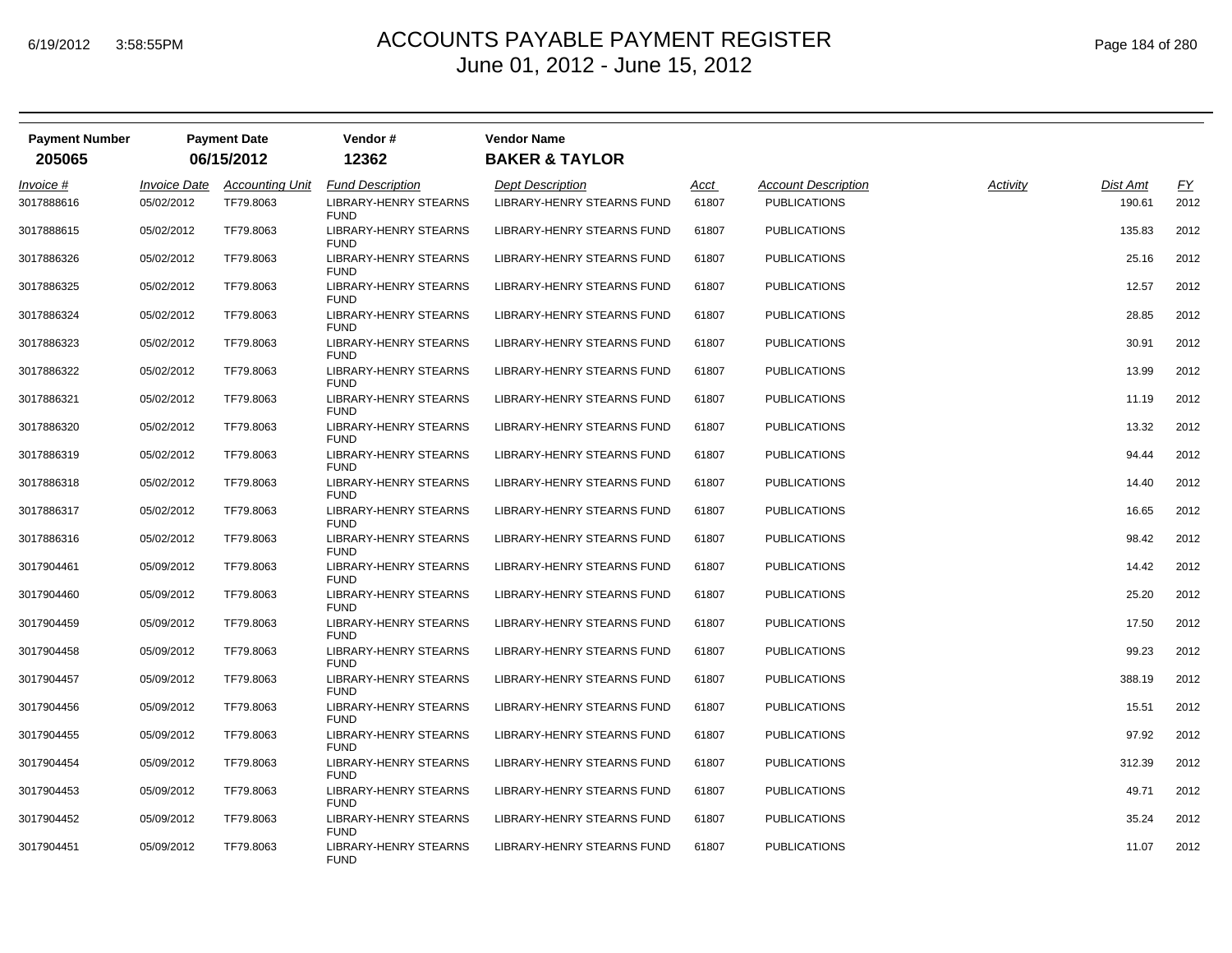| <b>Payment Number</b> |                     | <b>Payment Date</b>    | Vendor#                                     | <b>Vendor Name</b>                |       |                            |          |          |                  |
|-----------------------|---------------------|------------------------|---------------------------------------------|-----------------------------------|-------|----------------------------|----------|----------|------------------|
| 205065                |                     | 06/15/2012             | 12362                                       | <b>BAKER &amp; TAYLOR</b>         |       |                            |          |          |                  |
| Invoice #             | <b>Invoice Date</b> | <b>Accounting Unit</b> | <b>Fund Description</b>                     | <b>Dept Description</b>           | Acct  | <b>Account Description</b> | Activity | Dist Amt | $\underline{FY}$ |
| 3017904450            | 05/09/2012          | TF79.8063              | <b>LIBRARY-HENRY STEARNS</b><br><b>FUND</b> | <b>LIBRARY-HENRY STEARNS FUND</b> | 61807 | <b>PUBLICATIONS</b>        |          | 322.77   | 2012             |
| 3017904449            | 05/09/2012          | TF79.8063              | LIBRARY-HENRY STEARNS<br><b>FUND</b>        | LIBRARY-HENRY STEARNS FUND        | 61807 | <b>PUBLICATIONS</b>        |          | 28.00    | 2012             |
| 3017904448            | 05/09/2012          | TF79.8063              | <b>LIBRARY-HENRY STEARNS</b><br><b>FUND</b> | LIBRARY-HENRY STEARNS FUND        | 61807 | <b>PUBLICATIONS</b>        |          | 211.12   | 2012             |
| 3017904447            | 05/09/2012          | TF79.8063              | LIBRARY-HENRY STEARNS<br><b>FUND</b>        | LIBRARY-HENRY STEARNS FUND        | 61807 | <b>PUBLICATIONS</b>        |          | 16.64    | 2012             |
| 3017904446            | 05/09/2012          | TF79.8063              | LIBRARY-HENRY STEARNS<br><b>FUND</b>        | LIBRARY-HENRY STEARNS FUND        | 61807 | <b>PUBLICATIONS</b>        |          | 102.81   | 2012             |
| 3017904445            | 05/09/2012          | TF79.8063              | LIBRARY-HENRY STEARNS<br><b>FUND</b>        | LIBRARY-HENRY STEARNS FUND        | 61807 | <b>PUBLICATIONS</b>        |          | 44.65    | 2012             |
| 3017904444            | 05/09/2012          | TF79.8063              | LIBRARY-HENRY STEARNS<br><b>FUND</b>        | LIBRARY-HENRY STEARNS FUND        | 61807 | <b>PUBLICATIONS</b>        |          | 281.88   | 2012             |
| 3017904443            | 05/09/2012          | TF79.8063              | <b>LIBRARY-HENRY STEARNS</b><br><b>FUND</b> | LIBRARY-HENRY STEARNS FUND        | 61807 | <b>PUBLICATIONS</b>        |          | 28.28    | 2012             |
| 3017904442            | 05/09/2012          | TF79.8063              | LIBRARY-HENRY STEARNS<br><b>FUND</b>        | LIBRARY-HENRY STEARNS FUND        | 61807 | <b>PUBLICATIONS</b>        |          | 24.95    | 2012             |
| 3017901234            | 05/08/2012          | TF79.8063              | LIBRARY-HENRY STEARNS<br><b>FUND</b>        | LIBRARY-HENRY STEARNS FUND        | 61807 | <b>PUBLICATIONS</b>        |          | 5.59     | 2012             |
| 3017901233            | 05/08/2012          | TF79.8063              | LIBRARY-HENRY STEARNS<br><b>FUND</b>        | LIBRARY-HENRY STEARNS FUND        | 61807 | <b>PUBLICATIONS</b>        |          | 13.99    | 2012             |
| 3017901232            | 05/08/2012          | TF79.8063              | <b>LIBRARY-HENRY STEARNS</b><br><b>FUND</b> | LIBRARY-HENRY STEARNS FUND        | 61807 | <b>PUBLICATIONS</b>        |          | 35.24    | 2012             |
| 3017901231            | 05/08/2012          | TF79.8063              | LIBRARY-HENRY STEARNS<br><b>FUND</b>        | LIBRARY-HENRY STEARNS FUND        | 61807 | <b>PUBLICATIONS</b>        |          | 25.90    | 2012             |
| 3017901230            | 05/08/2012          | TF79.8063              | LIBRARY-HENRY STEARNS<br><b>FUND</b>        | LIBRARY-HENRY STEARNS FUND        | 61807 | <b>PUBLICATIONS</b>        |          | 13.88    | 2012             |
| 3017901229            | 05/08/2012          | TF79.8063              | LIBRARY-HENRY STEARNS<br><b>FUND</b>        | LIBRARY-HENRY STEARNS FUND        | 61807 | <b>PUBLICATIONS</b>        |          | 14.42    | 2012             |
| 3017901228            | 05/08/2012          | TF79.8063              | LIBRARY-HENRY STEARNS<br><b>FUND</b>        | LIBRARY-HENRY STEARNS FUND        | 61807 | <b>PUBLICATIONS</b>        |          | 24.36    | 2012             |
| 3017901227            | 05/08/2012          | TF79.8063              | <b>LIBRARY-HENRY STEARNS</b><br><b>FUND</b> | LIBRARY-HENRY STEARNS FUND        | 61807 | <b>PUBLICATIONS</b>        |          | 27.97    | 2012             |
| 3017901226            | 05/08/2012          | TF79.8063              | LIBRARY-HENRY STEARNS<br><b>FUND</b>        | LIBRARY-HENRY STEARNS FUND        | 61807 | <b>PUBLICATIONS</b>        |          | 9.77     | 2012             |
| 3017901225            | 05/08/2012          | TF79.8063              | LIBRARY-HENRY STEARNS<br><b>FUND</b>        | LIBRARY-HENRY STEARNS FUND        | 61807 | <b>PUBLICATIONS</b>        |          | 11.19    | 2012             |
| 3017901224            | 05/08/2012          | TF79.8063              | LIBRARY-HENRY STEARNS<br><b>FUND</b>        | LIBRARY-HENRY STEARNS FUND        | 61807 | <b>PUBLICATIONS</b>        |          | 30.58    | 2012             |
| 3017901223            | 05/08/2012          | TF79.8063              | LIBRARY-HENRY STEARNS<br><b>FUND</b>        | LIBRARY-HENRY STEARNS FUND        | 61807 | <b>PUBLICATIONS</b>        |          | 74.88    | 2012             |
| 3017900090            | 05/08/2012          | TF79.8063              | LIBRARY-HENRY STEARNS<br><b>FUND</b>        | LIBRARY-HENRY STEARNS FUND        | 61807 | <b>PUBLICATIONS</b>        |          | 13.88    | 2012             |
| 3017900089            | 05/08/2012          | TF79.8063              | LIBRARY-HENRY STEARNS<br><b>FUND</b>        | LIBRARY-HENRY STEARNS FUND        | 61807 | <b>PUBLICATIONS</b>        |          | 11.19    | 2012             |
| 3017900088            | 05/08/2012          | TF79.8063              | <b>LIBRARY-HENRY STEARNS</b><br><b>FUND</b> | LIBRARY-HENRY STEARNS FUND        | 61807 | <b>PUBLICATIONS</b>        |          | 7.67     | 2012             |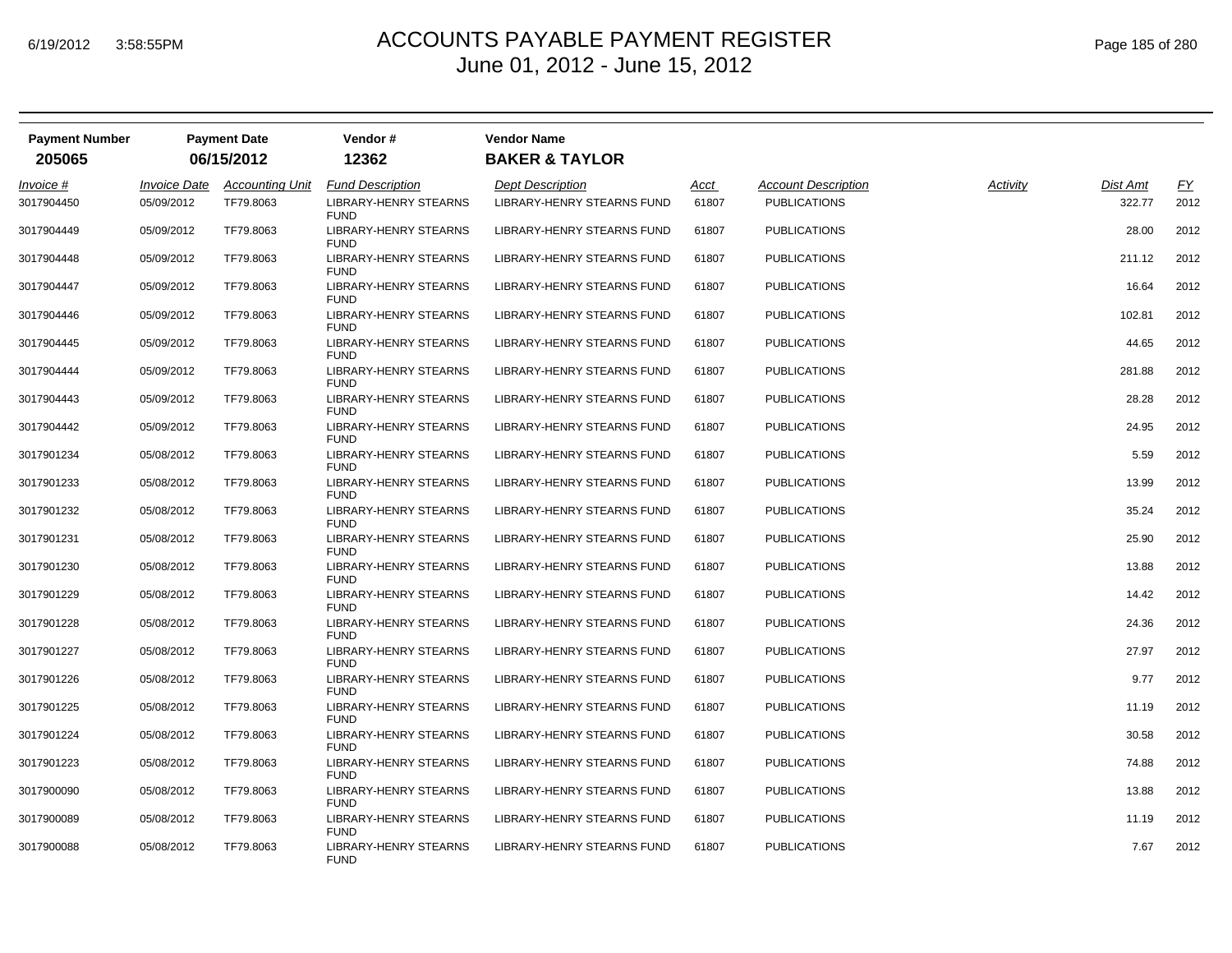12063318 04/30/2012 86.3120

## $_{\mathsf{M}}$   $\blacksquare$   $\blacksquare$   $\blacksquare$   $\blacksquare$   $\blacksquare$   $\blacksquare$   $\blacksquare$   $\blacksquare$   $\blacksquare$   $\blacksquare$   $\blacksquare$   $\blacksquare$   $\blacksquare$   $\blacksquare$   $\blacksquare$   $\blacksquare$   $\blacksquare$   $\blacksquare$   $\blacksquare$   $\blacksquare$   $\blacksquare$   $\blacksquare$   $\blacksquare$   $\blacksquare$   $\blacksquare$   $\blacksquare$   $\blacksquare$   $\blacksquare$   $\blacksquare$   $\blacksquare$  June 01, 2012 - June 15, 2012

| <b>Payment Number</b><br>205065 |                            | <b>Payment Date</b><br>06/15/2012 | Vendor#<br>12362                            | <b>Vendor Name</b><br><b>BAKER &amp; TAYLOR</b> |       |                            |          |          |      |
|---------------------------------|----------------------------|-----------------------------------|---------------------------------------------|-------------------------------------------------|-------|----------------------------|----------|----------|------|
| Invoice #                       | <i><b>Invoice Date</b></i> | <b>Accounting Unit</b>            | <b>Fund Description</b>                     | <b>Dept Description</b>                         | Acct  | <b>Account Description</b> | Activity | Dist Amt | EY   |
| 3017900086                      | 05/08/2012                 | TF79.8063                         | LIBRARY-HENRY STEARNS<br><b>FUND</b>        | LIBRARY-HENRY STEARNS FUND                      | 61807 | <b>PUBLICATIONS</b>        |          | 24.90    | 2012 |
| 3017900085                      | 05/08/2012                 | TF79.8063                         | LIBRARY-HENRY STEARNS<br><b>FUND</b>        | LIBRARY-HENRY STEARNS FUND                      | 61807 | <b>PUBLICATIONS</b>        |          | 25.87    | 2012 |
| 3017900084                      | 05/08/2012                 | TF79.8063                         | <b>LIBRARY-HENRY STEARNS</b><br><b>FUND</b> | LIBRARY-HENRY STEARNS FUND                      | 61807 | <b>PUBLICATIONS</b>        |          | 43.90    | 2012 |
| 3017900083                      | 05/08/2012                 | TF79.8063                         | LIBRARY-HENRY STEARNS<br><b>FUND</b>        | LIBRARY-HENRY STEARNS FUND                      | 61807 | <b>PUBLICATIONS</b>        |          | 14.43    | 2012 |
| 3017900082                      | 05/08/2012                 | TF79.8063                         | LIBRARY-HENRY STEARNS<br><b>FUND</b>        | LIBRARY-HENRY STEARNS FUND                      | 61807 | <b>PUBLICATIONS</b>        |          | 9.10     | 2012 |
| 3017900081                      | 05/08/2012                 | TF79.8063                         | LIBRARY-HENRY STEARNS<br><b>FUND</b>        | LIBRARY-HENRY STEARNS FUND                      | 61807 | <b>PUBLICATIONS</b>        |          | 26.21    | 2012 |
| 3017900079                      | 05/08/2012                 | TF79.8063                         | LIBRARY-HENRY STEARNS<br><b>FUND</b>        | LIBRARY-HENRY STEARNS FUND                      | 61807 | <b>PUBLICATIONS</b>        |          | 14.43    | 2012 |
| 3017900078                      | 05/08/2012                 | TF79.8063                         | LIBRARY-HENRY STEARNS<br><b>FUND</b>        | LIBRARY-HENRY STEARNS FUND                      | 61807 | <b>PUBLICATIONS</b>        |          | 22.00    | 2012 |
| 3017900077                      | 05/08/2012                 | TF79.8063                         | LIBRARY-HENRY STEARNS<br><b>FUND</b>        | LIBRARY-HENRY STEARNS FUND                      | 61807 | <b>PUBLICATIONS</b>        |          | 63.92    | 2012 |
| 3017900076                      | 05/08/2012                 | TF79.8063                         | LIBRARY-HENRY STEARNS<br><b>FUND</b>        | LIBRARY-HENRY STEARNS FUND                      | 61807 | <b>PUBLICATIONS</b>        |          | 30.00    | 2012 |
| 3017900075                      | 05/08/2012                 | TF79.8063                         | LIBRARY-HENRY STEARNS<br><b>FUND</b>        | LIBRARY-HENRY STEARNS FUND                      | 61807 | <b>PUBLICATIONS</b>        |          | 18.90    | 2012 |
| 3017900074                      | 05/08/2012                 | TF79.8063                         | <b>LIBRARY-HENRY STEARNS</b><br><b>FUND</b> | LIBRARY-HENRY STEARNS FUND                      | 61807 | <b>PUBLICATIONS</b>        |          | 12.59    | 2012 |
| 3017900073                      | 05/08/2012                 | TF79.8063                         | LIBRARY-HENRY STEARNS<br><b>FUND</b>        | LIBRARY-HENRY STEARNS FUND                      | 61807 | <b>PUBLICATIONS</b>        |          | 28.84    | 2012 |
| 3017900072                      | 05/08/2012                 | TF79.8063                         | LIBRARY-HENRY STEARNS<br><b>FUND</b>        | LIBRARY-HENRY STEARNS FUND                      | 61807 | <b>PUBLICATIONS</b>        |          | 74.86    | 2012 |
| 3017900071                      | 05/08/2012                 | TF79.8063                         | LIBRARY-HENRY STEARNS<br><b>FUND</b>        | LIBRARY-HENRY STEARNS FUND                      | 61807 | <b>PUBLICATIONS</b>        |          | 16.07    | 2012 |
| 3017900070                      | 05/08/2012                 | TF79.8063                         | LIBRARY-HENRY STEARNS<br><b>FUND</b>        | LIBRARY-HENRY STEARNS FUND                      | 61807 | <b>PUBLICATIONS</b>        |          | 14.98    | 2012 |
| 3017900069                      | 05/08/2012                 | TF79.8063                         | LIBRARY-HENRY STEARNS<br><b>FUND</b>        | LIBRARY-HENRY STEARNS FUND                      | 61807 | <b>PUBLICATIONS</b>        |          | 25.19    | 2012 |
| 3017900068                      | 05/08/2012                 | TF79.8063                         | LIBRARY-HENRY STEARNS<br><b>FUND</b>        | LIBRARY-HENRY STEARNS FUND                      | 61807 | <b>PUBLICATIONS</b>        |          | 15.53    | 2012 |
| 3017900067                      | 05/08/2012                 | TF79.8063                         | LIBRARY-HENRY STEARNS<br><b>FUND</b>        | LIBRARY-HENRY STEARNS FUND                      | 61807 | <b>PUBLICATIONS</b>        |          | 14.96    | 2012 |
|                                 |                            |                                   |                                             |                                                 |       |                            |          | 7,233.88 |      |
| <b>Payment Number</b>           |                            | <b>Payment Date</b>               | Vendor#                                     | <b>Vendor Name</b>                              |       |                            |          |          |      |
| 205066                          |                            | 06/15/2012                        | 12364                                       | <b>BALDWIN FILTERS</b>                          |       |                            |          |          |      |
| Invoice #                       | <i><b>Invoice Date</b></i> | Accounting Unit                   | <b>Fund Description</b>                     | <b>Dept Description</b>                         | Acct  | <b>Account Description</b> | Activitv | Dist Amt | FY   |

TRANSIT GRANTS GRANT FUNDS-TRANSIT 61799 VEHICLE PARTS & SUPPLIES 86.800.12.30.03 44.40 2012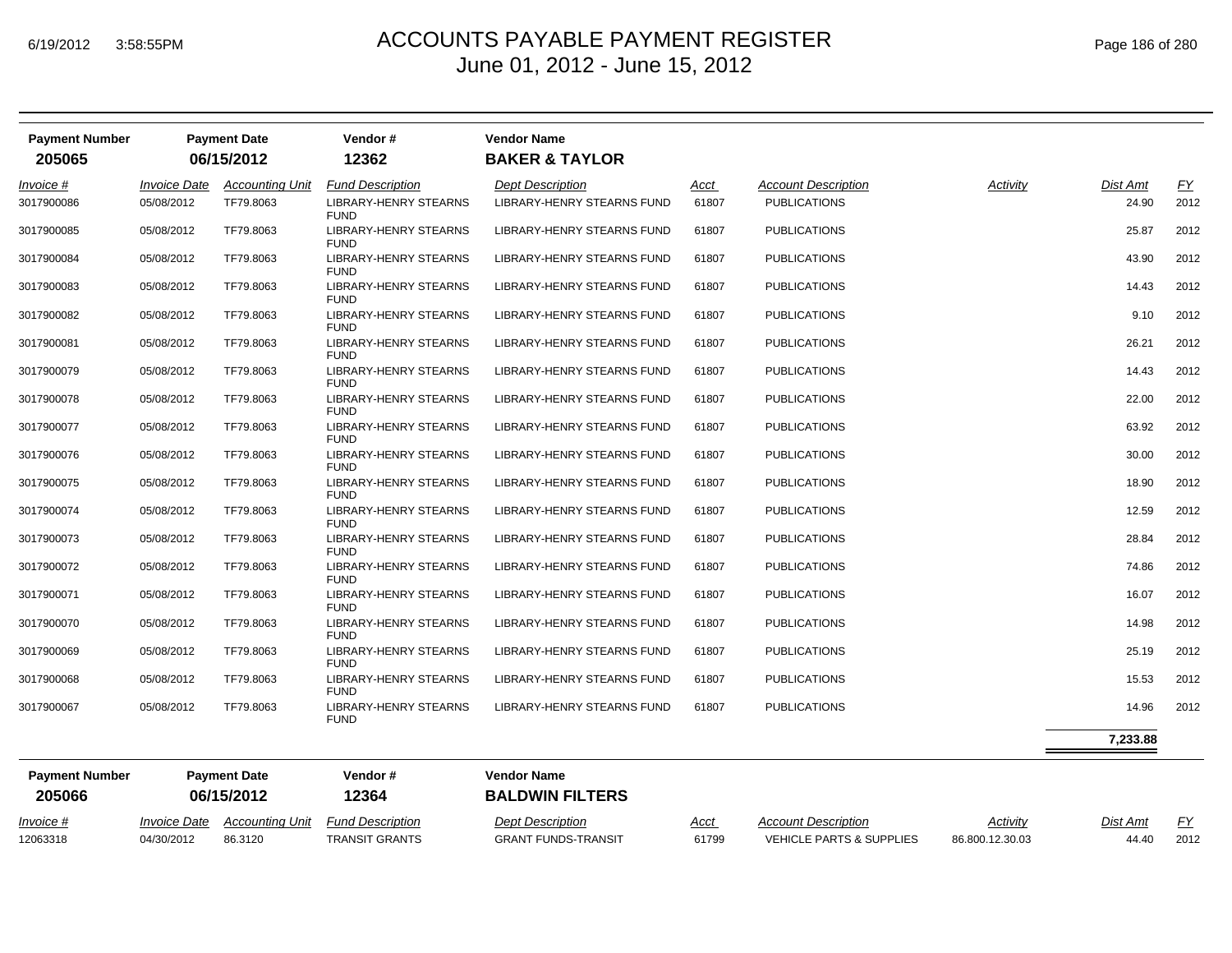|  | Page 187 of 280 |  |  |  |
|--|-----------------|--|--|--|
|--|-----------------|--|--|--|

| <b>Payment Number</b><br>205066 |                                   | <b>Payment Date</b><br>06/15/2012     | Vendor#<br>12364                                  | <b>Vendor Name</b><br><b>BALDWIN FILTERS</b>          |                      |                                                                   |                             |                      |            |
|---------------------------------|-----------------------------------|---------------------------------------|---------------------------------------------------|-------------------------------------------------------|----------------------|-------------------------------------------------------------------|-----------------------------|----------------------|------------|
| Invoice #<br>12063318           | <b>Invoice Date</b><br>04/30/2012 | <b>Accounting Unit</b><br>86.3120     | <b>Fund Description</b><br><b>TRANSIT GRANTS</b>  | <b>Dept Description</b><br><b>GRANT FUNDS-TRANSIT</b> | Acct<br>61799        | <b>Account Description</b><br><b>VEHICLE PARTS &amp; SUPPLIES</b> | Activity<br>86.800.12.30.02 | Dist Amt<br>101.70   | EY<br>2012 |
| 12063318                        | 04/30/2012                        | 86.3120                               | <b>TRANSIT GRANTS</b>                             | <b>GRANT FUNDS-TRANSIT</b>                            | 61799                | <b>VEHICLE PARTS &amp; SUPPLIES</b>                               | 86.800.12.30.01             | 536.88               | 2012       |
|                                 |                                   |                                       |                                                   |                                                       |                      |                                                                   |                             | 682.98               |            |
| <b>Payment Number</b><br>205067 |                                   | <b>Payment Date</b><br>06/15/2012     | Vendor#<br>10184                                  | <b>Vendor Name</b><br><b>BASF CORPORATION</b>         |                      | <b>Payee Name</b><br><b>BASF CORP</b>                             |                             |                      |            |
| Invoice #<br>131876106          | <b>Invoice Date</b><br>05/04/2012 | <b>Accounting Unit</b><br>69.6200.670 | <b>Fund Description</b><br><b>WASTEWATER FUND</b> | <b>Dept Description</b><br>WASTEWATER                 | <u>Acct</u><br>61156 | <b>Account Description</b><br><b>CHEMICALS</b>                    | Activity                    | Dist Amt<br>4,739.04 | EY<br>2012 |
|                                 |                                   |                                       |                                                   |                                                       |                      |                                                                   |                             | 4,739.04             |            |
| <b>Payment Number</b><br>205068 |                                   | <b>Payment Date</b><br>06/15/2012     | Vendor#<br>12391                                  | <b>Vendor Name</b><br><b>BELLETETES INC</b>           |                      |                                                                   |                             |                      |            |
| Invoice #                       | <b>Invoice Date</b>               | <b>Accounting Unit</b>                | <b>Fund Description</b>                           | <b>Dept Description</b>                               | Acct                 | <b>Account Description</b>                                        | Activity                    | Dist Amt             | EY         |
| 4572222                         | 05/17/2012                        | 69.6200.670                           | <b>WASTEWATER FUND</b>                            | <b>WASTEWATER</b>                                     | 54600                | <b>VEHICLE REPAIRS &amp;</b><br><b>MAINTENANCE</b>                |                             | 10.05                | 2012       |
| 4572127                         | 05/17/2012                        | 61.1.675                              | <b>GENERAL FUND</b>                               | <b>STREETS</b>                                        | 61560                | <b>CONSTRUCTION MATERIALS</b>                                     |                             | 21.59                | 2012       |
| 4572125                         | 05/17/2012                        | 61.1.675                              | <b>GENERAL FUND</b>                               | <b>STREETS</b>                                        | 61560                | <b>CONSTRUCTION MATERIALS</b>                                     |                             | 129.25               | 2012       |
| 4573536                         | 05/22/2012                        | 50.1.500                              | <b>GENERAL FUND</b>                               | <b>POLICE</b>                                         | 61799                | <b>VEHICLE PARTS &amp; SUPPLIES</b>                               |                             | 3.86                 | 2012       |
|                                 |                                   |                                       |                                                   |                                                       |                      |                                                                   |                             | 164.75               |            |
| <b>Payment Number</b><br>205069 |                                   | <b>Payment Date</b><br>06/15/2012     | Vendor#<br>12395                                  | <b>Vendor Name</b><br><b>BENS UNIFORMS</b>            |                      |                                                                   |                             |                      |            |
| $Invoice$ #                     | <b>Invoice Date</b>               | <b>Accounting Unit</b>                | <b>Fund Description</b>                           | <b>Dept Description</b>                               | <b>Acct</b>          | <b>Account Description</b>                                        | Activity                    | <b>Dist Amt</b>      | EY         |
| 41066                           | 05/16/2012                        | 50.1.500                              | <b>GENERAL FUND</b>                               | <b>POLICE</b>                                         | 61110                | PROTECTIVE CLOTHING                                               |                             | (127.98)             | 2012       |
| 41066                           | 05/16/2012                        | 50.1.500                              | <b>GENERAL FUND</b>                               | <b>POLICE</b>                                         | 61110                | PROTECTIVE CLOTHING                                               |                             | 127.98               | 2012       |
| 41045                           | 05/15/2012                        | 50.1.500                              | <b>GENERAL FUND</b>                               | <b>POLICE</b>                                         | 61110                | PROTECTIVE CLOTHING                                               |                             | (184.00)             | 2012       |
| 41045                           | 05/15/2012                        | 50.1.500                              | <b>GENERAL FUND</b>                               | <b>POLICE</b>                                         | 61110                | PROTECTIVE CLOTHING                                               |                             | 184.00               | 2012       |
| 41014                           | 05/14/2012                        | 50.1.500                              | <b>GENERAL FUND</b>                               | <b>POLICE</b>                                         | 61110                | PROTECTIVE CLOTHING                                               |                             | (320.00)             | 2012       |
| 41014                           | 05/14/2012                        | 50.1.500                              | <b>GENERAL FUND</b>                               | <b>POLICE</b>                                         | 61110                | PROTECTIVE CLOTHING                                               |                             | 320.00               | 2012       |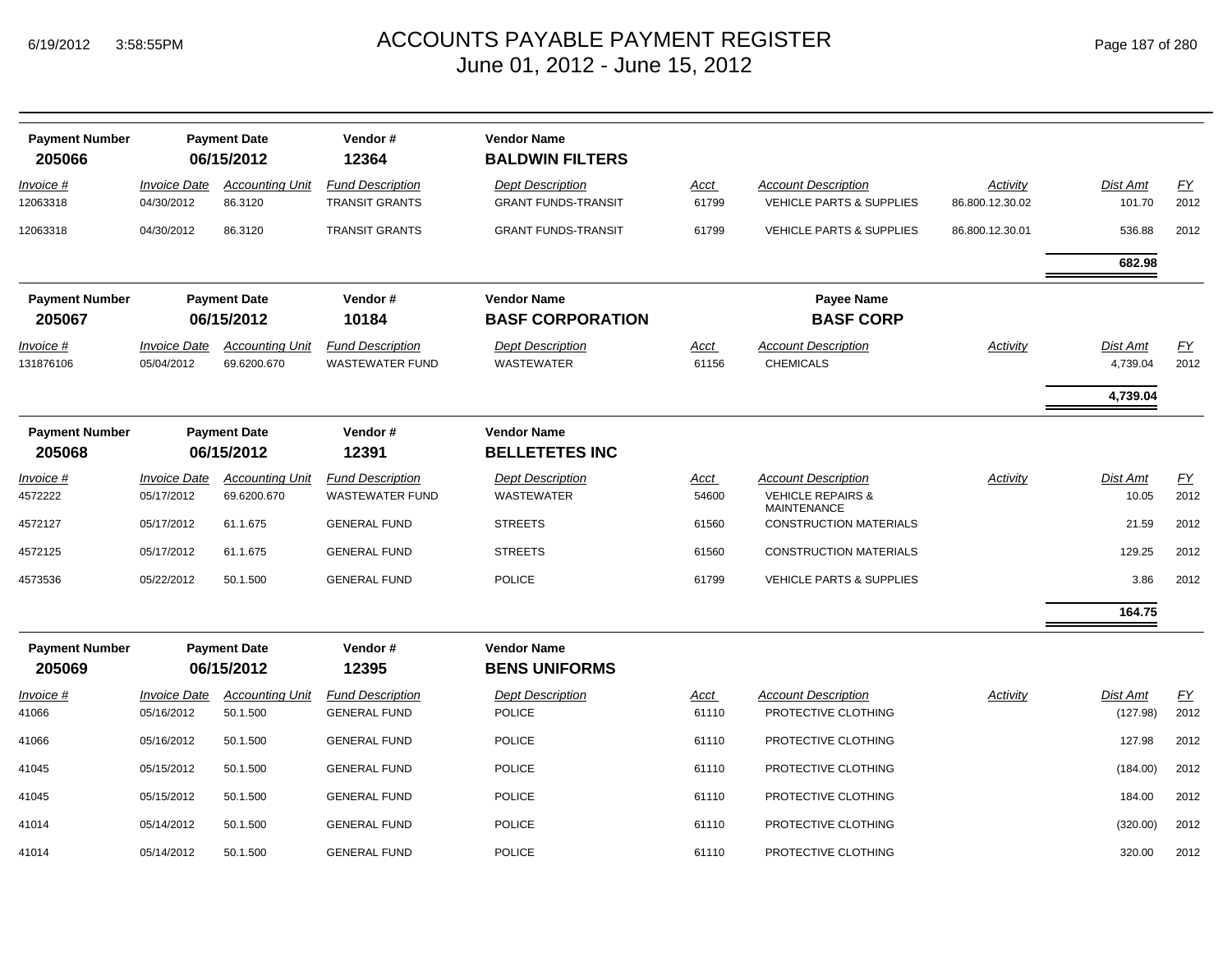| <b>Payment Number</b><br>205069 |                                   | <b>Payment Date</b><br>06/15/2012  | Vendor#<br>12395                               | <b>Vendor Name</b><br><b>BENS UNIFORMS</b> |                      |                                                   |                 |                             |            |
|---------------------------------|-----------------------------------|------------------------------------|------------------------------------------------|--------------------------------------------|----------------------|---------------------------------------------------|-----------------|-----------------------------|------------|
| Invoice #<br>41013              | <b>Invoice Date</b><br>05/10/2012 | <b>Accounting Unit</b><br>50.1.500 | <b>Fund Description</b><br><b>GENERAL FUND</b> | <b>Dept Description</b><br><b>POLICE</b>   | <b>Acct</b><br>61110 | <b>Account Description</b><br>PROTECTIVE CLOTHING | <b>Activity</b> | <b>Dist Amt</b><br>(319.00) | EY<br>2012 |
| 41013                           | 05/10/2012                        | 50.1.500                           | <b>GENERAL FUND</b>                            | POLICE                                     | 61110                | PROTECTIVE CLOTHING                               |                 | 319.00                      | 2012       |
| 41002                           | 05/09/2012                        | 50.1.500                           | <b>GENERAL FUND</b>                            | POLICE                                     | 61110                | PROTECTIVE CLOTHING                               |                 | (4.00)                      | 2012       |
| 41002                           | 05/09/2012                        | 50.1.500                           | <b>GENERAL FUND</b>                            | POLICE                                     | 61110                | PROTECTIVE CLOTHING                               |                 | 4.00                        | 2012       |
| 40997                           | 05/09/2012                        | 50.1.500                           | <b>GENERAL FUND</b>                            | <b>POLICE</b>                              | 61110                | PROTECTIVE CLOTHING                               |                 | (4.00)                      | 2012       |
| 40997                           | 05/09/2012                        | 50.1.500                           | <b>GENERAL FUND</b>                            | <b>POLICE</b>                              | 61110                | PROTECTIVE CLOTHING                               |                 | 4.00                        | 2012       |
| 41027                           | 05/14/2012                        | 50.1.500                           | <b>GENERAL FUND</b>                            | POLICE                                     | 61110                | PROTECTIVE CLOTHING                               |                 | 840.00                      | 2012       |
| 31953                           | 03/27/2012                        | 50.1.500                           | <b>GENERAL FUND</b>                            | POLICE                                     | 61107                | <b>CLOTHING &amp; UNIFORMS</b>                    |                 | 93.00                       | 2012       |
| 41088                           | 05/17/2012                        | 50.1.500                           | <b>GENERAL FUND</b>                            | POLICE                                     | 61107                | <b>CLOTHING &amp; UNIFORMS</b>                    |                 | 582.60                      | 2012       |
| 41068                           | 05/16/2012                        | 50.1.500                           | <b>GENERAL FUND</b>                            | POLICE                                     | 61107                | <b>CLOTHING &amp; UNIFORMS</b>                    |                 | 270.00                      | 2012       |
| 41044                           | 05/15/2012                        | 50.1.500                           | <b>GENERAL FUND</b>                            | <b>POLICE</b>                              | 61107                | <b>CLOTHING &amp; UNIFORMS</b>                    |                 | 50.00                       | 2012       |
| 40984                           | 05/09/2012                        | 50.1.500                           | <b>GENERAL FUND</b>                            | <b>POLICE</b>                              | 61107                | <b>CLOTHING &amp; UNIFORMS</b>                    |                 | 4.00                        | 2012       |
| 40978                           | 05/09/2012                        | 50.1.500                           | <b>GENERAL FUND</b>                            | <b>POLICE</b>                              | 61107                | <b>CLOTHING &amp; UNIFORMS</b>                    |                 | 4.00                        | 2012       |
| 40976                           | 05/09/2012                        | 50.1.500                           | <b>GENERAL FUND</b>                            | <b>POLICE</b>                              | 61107                | <b>CLOTHING &amp; UNIFORMS</b>                    |                 | 4.00                        | 2012       |
| 41083                           | 05/17/2012                        | 50.1.500                           | <b>GENERAL FUND</b>                            | <b>POLICE</b>                              | 61107                | <b>CLOTHING &amp; UNIFORMS</b>                    |                 | 275.00                      | 2012       |
| 41065                           | 05/16/2012                        | 50.1.500                           | <b>GENERAL FUND</b>                            | <b>POLICE</b>                              | 61107                | <b>CLOTHING &amp; UNIFORMS</b>                    |                 | 12.00                       | 2012       |
| 41063                           | 05/15/2012                        | 50.1.500                           | <b>GENERAL FUND</b>                            | <b>POLICE</b>                              | 61107                | <b>CLOTHING &amp; UNIFORMS</b>                    |                 | 100.00                      | 2012       |
| 41062                           | 05/16/2012                        | 50.1.500                           | <b>GENERAL FUND</b>                            | <b>POLICE</b>                              | 61107                | <b>CLOTHING &amp; UNIFORMS</b>                    |                 | 200.00                      | 2012       |
| 41061                           | 05/16/2012                        | 50.1.500                           | <b>GENERAL FUND</b>                            | <b>POLICE</b>                              | 61107                | <b>CLOTHING &amp; UNIFORMS</b>                    |                 | 109.00                      | 2012       |
| 41060                           | 05/16/2012                        | 50.1.500                           | <b>GENERAL FUND</b>                            | <b>POLICE</b>                              | 61107                | <b>CLOTHING &amp; UNIFORMS</b>                    |                 | 163.00                      | 2012       |
| 41059                           | 05/16/2012                        | 50.1.500                           | <b>GENERAL FUND</b>                            | <b>POLICE</b>                              | 61107                | <b>CLOTHING &amp; UNIFORMS</b>                    |                 | 40.00                       | 2012       |
| 41058                           | 05/16/2012                        | 50.1.500                           | <b>GENERAL FUND</b>                            | <b>POLICE</b>                              | 61107                | <b>CLOTHING &amp; UNIFORMS</b>                    |                 | 78.00                       | 2012       |
| 41057                           | 05/16/2012                        | 50.1.500                           | <b>GENERAL FUND</b>                            | <b>POLICE</b>                              | 61107                | <b>CLOTHING &amp; UNIFORMS</b>                    |                 | 146.99                      | 2012       |
| 41003                           | 05/09/2012                        | 50.1.500                           | <b>GENERAL FUND</b>                            | <b>POLICE</b>                              | 61107                | <b>CLOTHING &amp; UNIFORMS</b>                    |                 | 4.00                        | 2012       |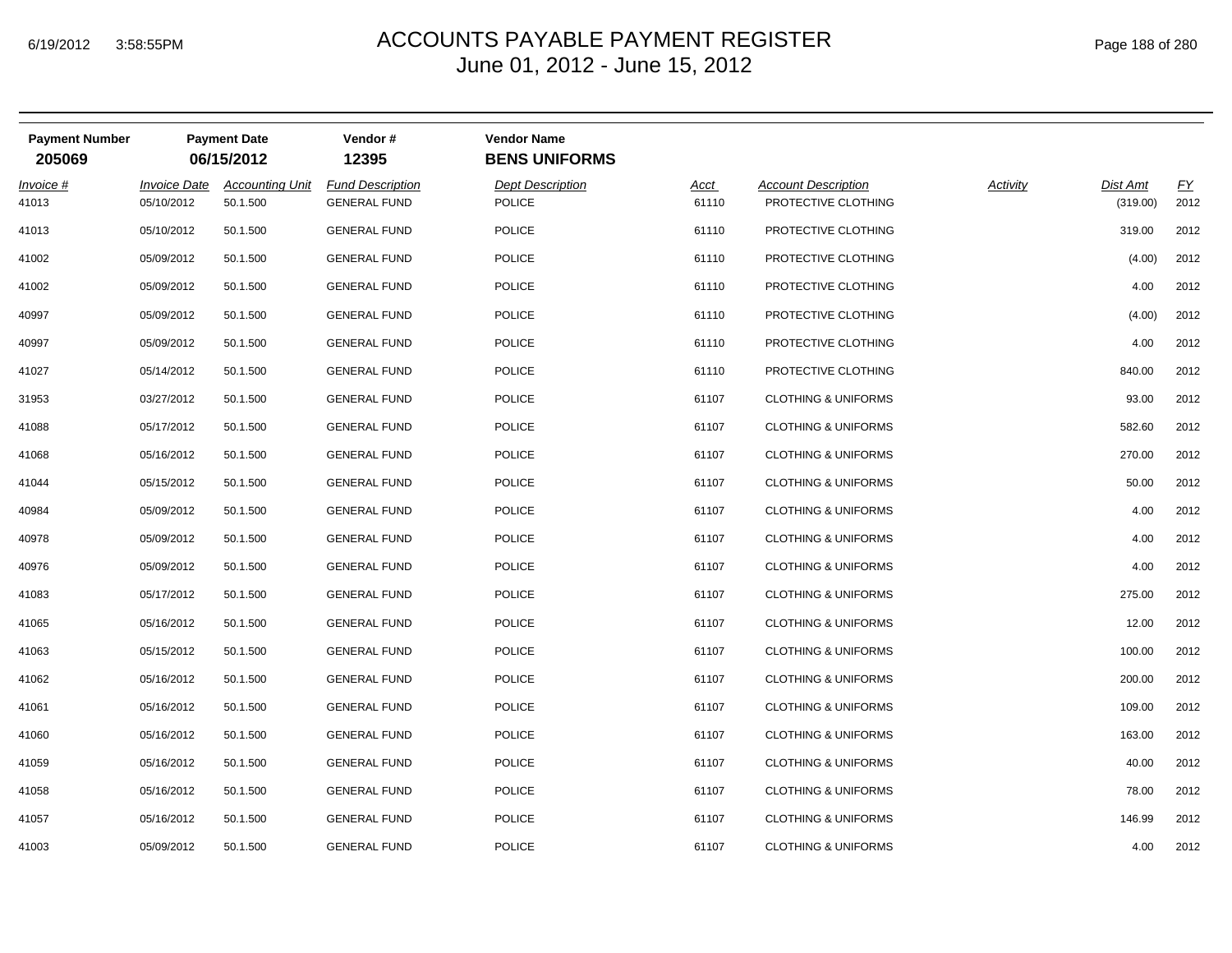| <b>Payment Number</b><br>205069 |                                   | <b>Payment Date</b><br>06/15/2012  | Vendor#<br>12395                               | <b>Vendor Name</b><br><b>BENS UNIFORMS</b>  |                      |                                                                                    |                 |                           |                          |
|---------------------------------|-----------------------------------|------------------------------------|------------------------------------------------|---------------------------------------------|----------------------|------------------------------------------------------------------------------------|-----------------|---------------------------|--------------------------|
| Invoice #<br>41001              | <b>Invoice Date</b><br>05/09/2012 | <b>Accounting Unit</b><br>50.1.500 | <b>Fund Description</b><br><b>GENERAL FUND</b> | <b>Dept Description</b><br><b>POLICE</b>    | <b>Acct</b><br>61107 | <b>Account Description</b><br><b>CLOTHING &amp; UNIFORMS</b>                       | <b>Activity</b> | Dist Amt<br>4.00          | EY<br>2012               |
| 40998                           | 05/09/2012                        | 50.1.500                           | <b>GENERAL FUND</b>                            | <b>POLICE</b>                               | 61107                | <b>CLOTHING &amp; UNIFORMS</b>                                                     |                 | 4.00                      | 2012                     |
| 40995                           | 05/09/2012                        | 50.1.500                           | <b>GENERAL FUND</b>                            | <b>POLICE</b>                               | 61107                | <b>CLOTHING &amp; UNIFORMS</b>                                                     |                 | 4.00                      | 2012                     |
| 40993                           | 05/09/2012                        | 50.1.500                           | <b>GENERAL FUND</b>                            | <b>POLICE</b>                               | 61107                | <b>CLOTHING &amp; UNIFORMS</b>                                                     |                 | 4.00                      | 2012                     |
| 40989                           | 05/09/2012                        | 50.1.500                           | <b>GENERAL FUND</b>                            | <b>POLICE</b>                               | 61107                | <b>CLOTHING &amp; UNIFORMS</b>                                                     |                 | 4.00                      | 2012                     |
| 40988                           | 05/09/2012                        | 50.1.500                           | <b>GENERAL FUND</b>                            | <b>POLICE</b>                               | 61107                | <b>CLOTHING &amp; UNIFORMS</b>                                                     |                 | 4.00                      | 2012                     |
| 40986                           | 05/09/2012                        | 50.1.500                           | <b>GENERAL FUND</b>                            | <b>POLICE</b>                               | 61107                | <b>CLOTHING &amp; UNIFORMS</b>                                                     |                 | 4.00                      | 2012                     |
| 31498                           | 03/16/2012                        | 50.1.500                           | <b>GENERAL FUND</b>                            | <b>POLICE</b>                               | 61107                | <b>CLOTHING &amp; UNIFORMS</b>                                                     |                 | 8.00                      | 2012                     |
| 41066                           | 05/16/2012                        | 50.1.500                           | <b>GENERAL FUND</b>                            | <b>POLICE</b>                               | 61107                | <b>CLOTHING &amp; UNIFORMS</b>                                                     |                 | 127.98                    | 2012                     |
| 41045                           | 05/15/2012                        | 50.1.500                           | <b>GENERAL FUND</b>                            | <b>POLICE</b>                               | 61107                | <b>CLOTHING &amp; UNIFORMS</b>                                                     |                 | 184.00                    | 2012                     |
| 41014                           | 05/14/2012                        | 50.1.500                           | <b>GENERAL FUND</b>                            | <b>POLICE</b>                               | 61107                | <b>CLOTHING &amp; UNIFORMS</b>                                                     |                 | 320.00                    | 2012                     |
| 41013                           | 05/10/2012                        | 50.1.500                           | <b>GENERAL FUND</b>                            | <b>POLICE</b>                               | 61107                | <b>CLOTHING &amp; UNIFORMS</b>                                                     |                 | 319.00                    | 2012                     |
| 41002                           | 05/09/2012                        | 50.1.500                           | <b>GENERAL FUND</b>                            | <b>POLICE</b>                               | 61107                | <b>CLOTHING &amp; UNIFORMS</b>                                                     |                 | 4.00                      | 2012                     |
| 40997                           | 05/09/2012                        | 50.1.500                           | <b>GENERAL FUND</b>                            | <b>POLICE</b>                               | 61107                | <b>CLOTHING &amp; UNIFORMS</b>                                                     |                 | 4.00                      | 2012                     |
|                                 |                                   |                                    |                                                |                                             |                      |                                                                                    |                 | 3,970.57                  |                          |
| <b>Payment Number</b><br>205070 |                                   | <b>Payment Date</b><br>06/15/2012  | Vendor#<br>12402                               | <b>Vendor Name</b><br><b>BEST FORD</b>      |                      |                                                                                    |                 |                           |                          |
| Invoice #<br>5026411            | <b>Invoice Date</b><br>05/01/2012 | <b>Accounting Unit</b><br>50.1.500 | <b>Fund Description</b><br><b>GENERAL FUND</b> | <b>Dept Description</b><br><b>POLICE</b>    | <u>Acct</u><br>61799 | <b>Account Description</b><br><b>VEHICLE PARTS &amp; SUPPLIES</b>                  | <b>Activity</b> | Dist Amt<br>81.04         | $\underline{FY}$<br>2012 |
|                                 |                                   |                                    |                                                |                                             |                      |                                                                                    |                 | 81.04                     |                          |
| <b>Payment Number</b><br>205071 |                                   | <b>Payment Date</b><br>06/15/2012  | Vendor#<br>10793                               | <b>Vendor Name</b><br><b>BK SYSTEMS INC</b> |                      |                                                                                    |                 |                           |                          |
| Invoice #<br>20639              | <b>Invoice Date</b><br>05/04/2012 | <b>Accounting Unit</b><br>52.1.620 | <b>Fund Description</b><br><b>GENERAL FUND</b> | <b>Dept Description</b><br><b>FIRE</b>      | Acct<br>54487        | <b>Account Description</b><br><b>EQUIPMENT REPAIRS &amp;</b><br><b>MAINTENANCE</b> | Activity        | <b>Dist Amt</b><br>340.00 | <u>FY</u><br>2012        |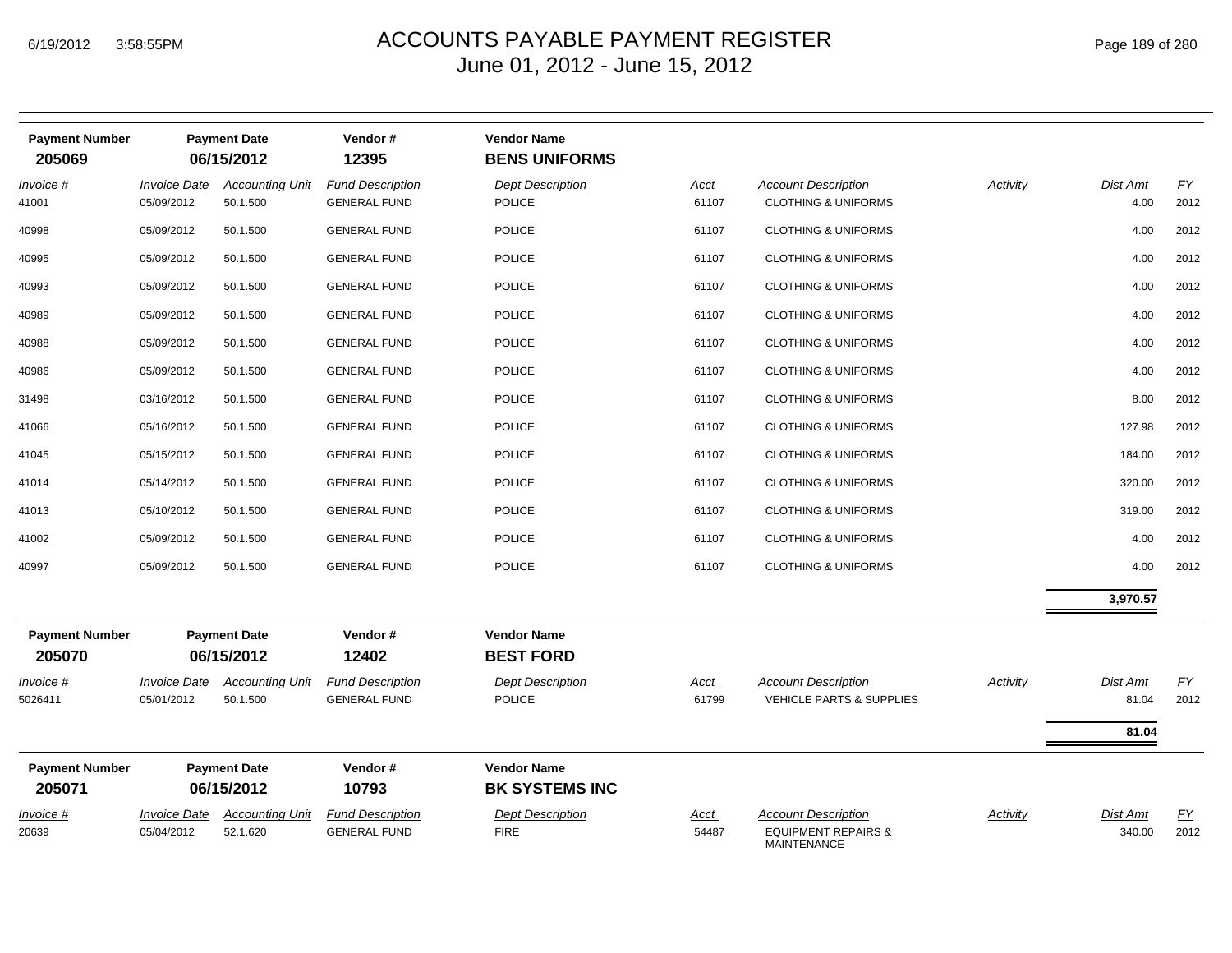|                                      |                                   |                                         |                                                                           |                                                                           |                      |                                                                             |          | 340.00                            |                          |
|--------------------------------------|-----------------------------------|-----------------------------------------|---------------------------------------------------------------------------|---------------------------------------------------------------------------|----------------------|-----------------------------------------------------------------------------|----------|-----------------------------------|--------------------------|
| <b>Payment Number</b><br>205072      |                                   | <b>Payment Date</b><br>06/15/2012       | Vendor#<br>13990                                                          | <b>Vendor Name</b><br><b>AUBUCHON HARDWARE</b>                            |                      | <b>Payee Name</b><br><b>BLUE TARP FINANCIAL</b>                             |          |                                   |                          |
| Invoice #<br>198653                  | <b>Invoice Date</b><br>06/06/2012 | <b>Accounting Unit</b><br>64.1.705      | <b>Fund Description</b><br><b>GENERAL FUND</b>                            | <b>Dept Description</b><br><b>TRAFFIC</b>                                 | Acct<br>61562        | <b>Account Description</b><br><b>STRIPING MATERIALS</b>                     | Activity | <b>Dist Amt</b><br>16.07<br>16.07 | $\underline{FY}$<br>2012 |
| <b>Payment Number</b><br>205073      |                                   | <b>Payment Date</b><br>06/15/2012       | Vendor#<br>11112                                                          | <b>Vendor Name</b><br><b>BLUETARP FINANCIAL INC</b>                       |                      |                                                                             |          |                                   |                          |
| Invoice #<br>2208/13481587           | <b>Invoice Date</b><br>05/31/2012 | <b>Accounting Unit</b><br>29.1.720.8162 | <b>Fund Description</b><br><b>GENERAL FUND</b>                            | <b>Dept Description</b><br><b>CITY BUILDINGS</b>                          | Acct<br>54280        | <b>Account Description</b><br><b>BUILDING/GROUNDS</b><br><b>MAINTENANCE</b> | Activity | <b>Dist Amt</b><br>11.50          | FY<br>2012               |
|                                      |                                   |                                         |                                                                           |                                                                           |                      |                                                                             |          | 11.50                             |                          |
| <b>Payment Number</b><br>205074      |                                   | <b>Payment Date</b><br>06/15/2012       | Vendor#<br>11847                                                          | <b>Vendor Name</b><br><b>GLORIA BONENFANT</b>                             |                      |                                                                             |          |                                   |                          |
| Invoice #<br><b>DENTAL INS REIMB</b> | <b>Invoice Date</b><br>06/12/2012 | <b>Accounting Unit</b><br>13.6600.525.S | <b>Fund Description</b><br>BENEFITS SELF INSURANCE<br><b>FUND</b>         | <b>Dept Description</b><br>BENEFITS SELF INSURANCE<br><b>FUND</b>         | <u>Acct</u><br>59007 | <b>Account Description</b><br><b>DENTAL POLICIES</b>                        | Activity | <b>Dist Amt</b><br>15.53<br>15.53 | EY<br>2012               |
| <b>Payment Number</b>                |                                   | <b>Payment Date</b>                     | Vendor#                                                                   | <b>Vendor Name</b>                                                        |                      |                                                                             |          |                                   |                          |
| 205075                               |                                   | 06/15/2012                              | 11214                                                                     | <b>KATERI BRODEUR</b>                                                     |                      |                                                                             |          |                                   |                          |
| Invoice #<br>33232A/6/14/2012        | <b>Invoice Date</b><br>06/12/2012 | <b>Accounting Unit</b><br><b>BS1000</b> | <b>Fund Description</b><br><b>GENERAL FUND</b>                            | <b>Dept Description</b><br><b>GENERAL FUND</b>                            | Acct<br>21460        | <b>Account Description</b><br>125 DEPENDENT CARE                            | Activity | <b>Dist Amt</b><br>192.30         | <u>FY</u><br>2012        |
|                                      |                                   |                                         |                                                                           |                                                                           |                      |                                                                             |          | 192.30                            |                          |
| <b>Payment Number</b><br>205076      |                                   | <b>Payment Date</b><br>06/15/2012       | Vendor#<br>14057                                                          | <b>Vendor Name</b><br><b>BROX INDUSTRIES INC</b>                          |                      |                                                                             |          |                                   |                          |
| Invoice #<br>343470                  | <b>Invoice Date</b><br>05/17/2012 | <b>Accounting Unit</b><br>TF60.7514     | <b>Fund Description</b><br><b>PW-AMHERST ST TRAF</b><br><b>MITIGATION</b> | <b>Dept Description</b><br><b>PW-AMHERST ST TRAF</b><br><b>MITIGATION</b> | <u>Acct</u><br>55699 | <b>Account Description</b><br>OTHER CONTRACTED<br><b>SERVICES</b>           | Activity | <b>Dist Amt</b><br>150.00         | $\underline{FY}$<br>2012 |
| 342924                               | 05/10/2012                        | 69.6200.540                             | <b>WASTEWATER FUND</b>                                                    | <b>WASTEWATER</b>                                                         | 54300                | <b>SEWER MAINTENANCE</b>                                                    |          | 142.89                            | 2012                     |
| 342901                               | 05/10/2012                        | 61.1.675                                | <b>GENERAL FUND</b>                                                       | <b>STREETS</b>                                                            | 61507                | <b>ASPHALT</b>                                                              |          | 260.00                            | 2012                     |
| 341585                               | 04/26/2012                        | 61.1.675                                | <b>GENERAL FUND</b>                                                       | <b>STREETS</b>                                                            | 61507                | <b>ASPHALT</b>                                                              |          | 168.48                            | 2012                     |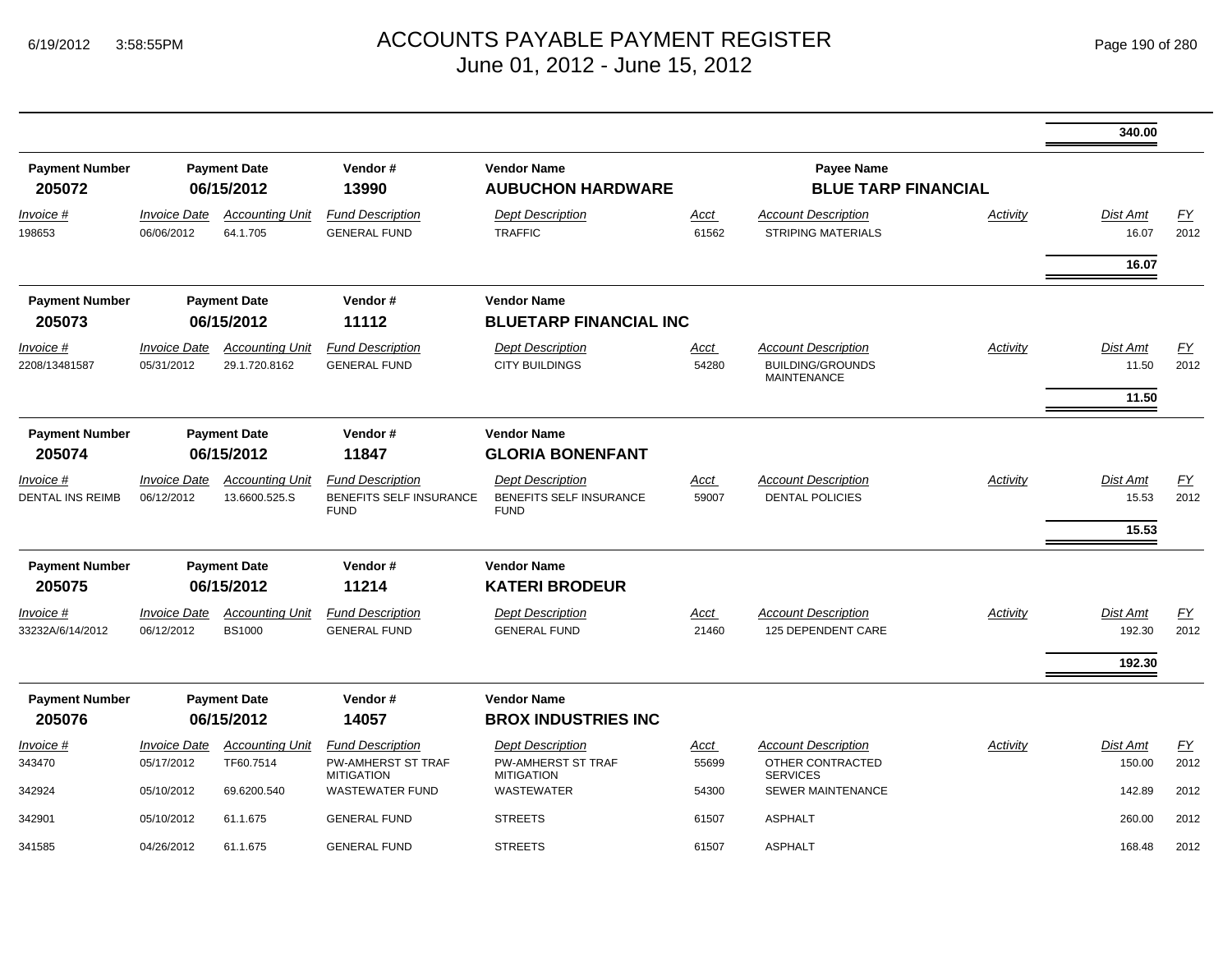|                                             |                                          |                                         |                                                                   |                                                                          |                      |                                                                                 |                           | 721.37                                  |                   |
|---------------------------------------------|------------------------------------------|-----------------------------------------|-------------------------------------------------------------------|--------------------------------------------------------------------------|----------------------|---------------------------------------------------------------------------------|---------------------------|-----------------------------------------|-------------------|
| <b>Payment Number</b><br>205077             |                                          | <b>Payment Date</b><br>06/15/2012       | Vendor#<br>999000549                                              | <b>Vendor Name</b><br><b>CAPITOL BC RESTAURANTS LLC</b>                  |                      |                                                                                 |                           |                                         |                   |
| Invoice #<br>02/22/12 NWWS<br><b>REFUND</b> | <b>Invoice Date</b><br>06/12/2012        | <b>Accounting Unit</b><br><b>BS6200</b> | <b>Fund Description</b><br><b>WASTEWATER FUND</b>                 | <b>Dept Description</b><br><b>WASTEWATER</b>                             | <u>Acct</u><br>21775 | <b>Account Description</b><br><b>BILLING OVERPAYMENTS</b>                       | Activity                  | <b>Dist Amt</b><br>1,459.66<br>1,459.66 | <u>FY</u><br>2012 |
| <b>Payment Number</b><br>205078             |                                          | <b>Payment Date</b><br>06/15/2012       | Vendor#<br>14080                                                  | <b>Vendor Name</b><br><b>RUSSELL CARDIN</b>                              |                      |                                                                                 |                           |                                         |                   |
| <i>Invoice</i> #<br>6/7/12 INS REIMB        | <b>Invoice Date</b><br>06/14/2012        | <b>Accounting Unit</b><br>13.6600.890   | <b>Fund Description</b><br>BENEFITS SELF INSURANCE<br><b>FUND</b> | <b>Dept Description</b><br><b>BENEFITS SELF INSURANCE</b><br><b>FUND</b> | Acct                 | <b>Account Description</b><br>59507 5,905 CLAIMS-BC/BS HMO PLAN                 | <b>Activity</b>           | Dist Amt<br>171.40                      | EY<br>2012        |
| <b>Payment Number</b>                       |                                          | <b>Payment Date</b>                     | Vendor#                                                           | <b>Vendor Name</b>                                                       |                      |                                                                                 |                           | 171.40                                  |                   |
| 205079                                      |                                          | 06/15/2012                              | 12470                                                             | <b>CAREER CONNECTIONS</b>                                                |                      |                                                                                 |                           |                                         |                   |
| Invoice #<br>35440                          | <i><b>Invoice Date</b></i><br>05/15/2012 | <b>Accounting Unit</b><br>22.5010       | <b>Fund Description</b><br>CAP PROJECTS-INFO<br><b>TECHNOLOGY</b> | <b>Dept Description</b><br>CAPITAL PROJECTS-INFO TECH                    | Acct<br>81342        | <b>Account Description</b><br><b>COMPUTER SOFTWARE &amp;</b><br><b>HARDWARE</b> | Activity<br>1010.22.01.30 | <b>Dist Amt</b><br>673.28<br>673.28     | EY<br>2012        |
| <b>Payment Number</b><br>205080             | <b>Payment Date</b><br>06/15/2012        |                                         | Vendor#<br>12476                                                  | <b>Vendor Name</b><br><b>CARPARTS OF NASHUA</b>                          |                      |                                                                                 |                           |                                         |                   |
| Invoice #<br>D541957                        | <b>Invoice Date</b><br>05/26/2012        | <b>Accounting Unit</b><br>26.4005       | <b>Fund Description</b><br><b>TRAFFIC VIOLATIONS FUND</b>         | <b>Dept Description</b><br><b>TRAFFIC VIOLATIONS</b>                     | Acct<br>61799        | <b>Account Description</b><br><b>VEHICLE PARTS &amp; SUPPLIES</b>               | Activity                  | <b>Dist Amt</b><br>17.12                | <u>FY</u><br>2012 |
| D542261                                     | 05/30/2012                               | 50.1.500                                | <b>GENERAL FUND</b>                                               | <b>POLICE</b>                                                            | 61799                | <b>VEHICLE PARTS &amp; SUPPLIES</b>                                             |                           | 47.05                                   | 2012              |
| D542144                                     | 05/29/2012                               | 50.1.500                                | <b>GENERAL FUND</b>                                               | <b>POLICE</b>                                                            | 61799                | <b>VEHICLE PARTS &amp; SUPPLIES</b>                                             |                           | 55.40                                   | 2012              |
| C59020                                      | 05/29/2012                               | 50.1.500                                | <b>GENERAL FUND</b>                                               | <b>POLICE</b>                                                            | 61799                | <b>VEHICLE PARTS &amp; SUPPLIES</b>                                             |                           | (31.59)                                 | 2012              |
| D542093                                     | 05/29/2012                               | 50.1.500                                | <b>GENERAL FUND</b>                                               | <b>POLICE</b>                                                            | 61799                | <b>VEHICLE PARTS &amp; SUPPLIES</b>                                             |                           | 24.57                                   | 2012              |
| D541584                                     | 05/24/2012                               | 50.1.500                                | <b>GENERAL FUND</b>                                               | <b>POLICE</b>                                                            | 61799                | <b>VEHICLE PARTS &amp; SUPPLIES</b>                                             |                           | 51.70                                   | 2012              |
| D541340                                     | 05/23/2012                               | 50.1.500                                | <b>GENERAL FUND</b>                                               | <b>POLICE</b>                                                            | 61799                | <b>VEHICLE PARTS &amp; SUPPLIES</b>                                             |                           | 18.00                                   | 2012              |
| D542071                                     | 05/29/2012                               | 50.1.500                                | <b>GENERAL FUND</b>                                               | <b>POLICE</b>                                                            | 61799                | <b>VEHICLE PARTS &amp; SUPPLIES</b>                                             |                           | 10.53                                   | 2012              |
| D541614                                     | 05/24/2012                               | 50.1.500                                | <b>GENERAL FUND</b>                                               | <b>POLICE</b>                                                            | 61799                | <b>VEHICLE PARTS &amp; SUPPLIES</b>                                             |                           | 3.45                                    | 2012              |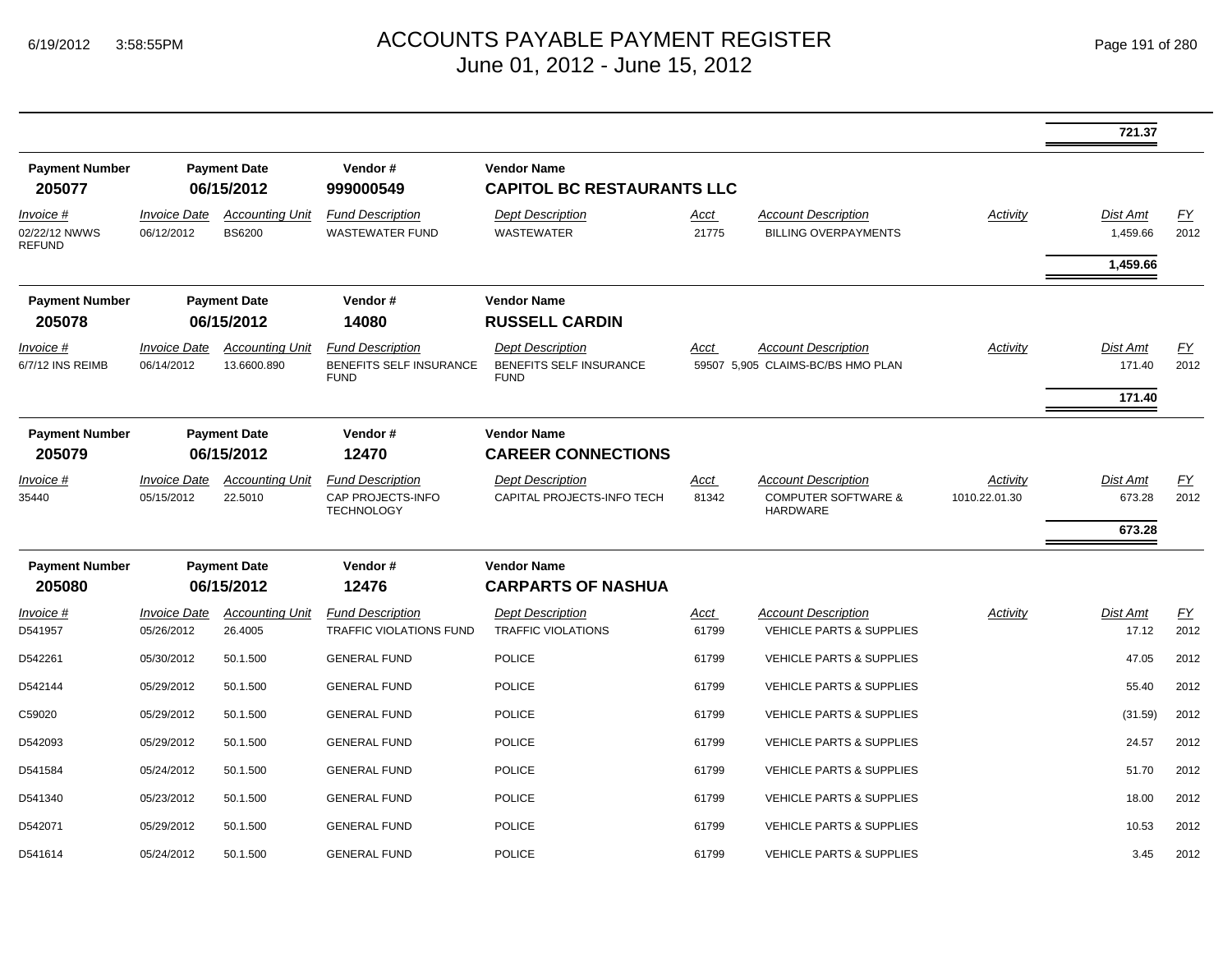| Page 192 of 280 |  |
|-----------------|--|
|-----------------|--|

| <b>Payment Number</b><br>205080 |                                          | <b>Payment Date</b><br>06/15/2012     | Vendor#<br>12476                                   | <b>Vendor Name</b><br><b>CARPARTS OF NASHUA</b>        |                      |                                                                                  |                             |                              |                   |
|---------------------------------|------------------------------------------|---------------------------------------|----------------------------------------------------|--------------------------------------------------------|----------------------|----------------------------------------------------------------------------------|-----------------------------|------------------------------|-------------------|
| Invoice #<br>D542014            | <i><b>Invoice Date</b></i><br>05/29/2012 | <b>Accounting Unit</b><br>50.1.500    | <b>Fund Description</b><br><b>GENERAL FUND</b>     | <b>Dept Description</b><br><b>POLICE</b>               | <u>Acct</u><br>61799 | <b>Account Description</b><br><b>VEHICLE PARTS &amp; SUPPLIES</b>                | Activity                    | Dist Amt<br>62.16            | <u>FY</u><br>2012 |
| D542464                         | 05/31/2012                               | 50.1.500                              | <b>GENERAL FUND</b>                                | <b>POLICE</b>                                          | 61799                | <b>VEHICLE PARTS &amp; SUPPLIES</b>                                              |                             | 6.01                         | 2012              |
|                                 |                                          |                                       |                                                    |                                                        |                      |                                                                                  |                             | 264.40                       |                   |
| <b>Payment Number</b><br>205081 |                                          | <b>Payment Date</b><br>06/15/2012     | Vendor#<br>12492                                   | <b>Vendor Name</b><br><b>CENTER POINT PUBLISHING</b>   |                      |                                                                                  |                             |                              |                   |
| Invoice #                       | <b>Invoice Date</b>                      | <b>Accounting Unit</b>                | <b>Fund Description</b>                            | <b>Dept Description</b>                                | Acct                 | <b>Account Description</b>                                                       | Activity                    | Dist Amt                     | EY                |
| 1022462                         | 05/15/2012                               | TF79.8063                             | <b>LIBRARY-HENRY STEARNS</b><br><b>FUND</b>        | LIBRARY-HENRY STEARNS FUND                             | 61807                | <b>PUBLICATIONS</b>                                                              |                             | 2.65                         | 2012              |
| 1022462                         | 05/15/2012                               | TF79.8063                             | <b>LIBRARY-HENRY STEARNS</b><br><b>FUND</b>        | <b>LIBRARY-HENRY STEARNS FUND</b>                      | 61807                | <b>PUBLICATIONS</b>                                                              |                             | 48.24<br>50.89               | 2012              |
| <b>Payment Number</b><br>205082 |                                          | <b>Payment Date</b><br>06/15/2012     | Vendor#<br>12493                                   | <b>Vendor Name</b><br><b>CENTRAL PAPER PRODUCTS CO</b> |                      |                                                                                  |                             |                              |                   |
| Invoice #<br>1171695            | <b>Invoice Date</b><br>05/04/2012        | <b>Accounting Unit</b><br>86.3120     | <b>Fund Description</b><br><b>TRANSIT GRANTS</b>   | <b>Dept Description</b><br><b>GRANT FUNDS-TRANSIT</b>  | Acct<br>61299        | <b>Account Description</b><br>MISCELLANEOUS SUPPLIES                             | Activity<br>86.800.12.40.01 | Dist Amt<br>245.72<br>245.72 | <u>FY</u><br>2012 |
| <b>Payment Number</b><br>205083 |                                          | <b>Payment Date</b><br>06/15/2012     | Vendor#<br>12497                                   | <b>Vendor Name</b><br><b>CHADWICK BAROSS INC</b>       |                      |                                                                                  |                             |                              |                   |
| Invoice #<br>C27304             | <b>Invoice Date</b><br>05/10/2012        | <b>Accounting Unit</b><br>68.6000.540 | <b>Fund Description</b><br><b>SOLID WASTE FUND</b> | <b>Dept Description</b><br><b>SOLID WASTE</b>          | <b>Acct</b><br>54600 | <b>Account Description</b><br><b>VEHICLE REPAIRS &amp;</b><br><b>MAINTENANCE</b> | Activity                    | Dist Amt<br>115.53<br>115.53 | EY<br>2012        |
| <b>Payment Number</b><br>205084 |                                          | <b>Payment Date</b><br>06/15/2012     | Vendor#<br>12502                                   | <b>Vendor Name</b><br><b>CHELMSFORD AUTO ELECTRIC</b>  |                      |                                                                                  |                             |                              |                   |
| Invoice #<br>24750              | <b>Invoice Date</b><br>05/30/2012        | <b>Accounting Unit</b><br>52.1.720    | <b>Fund Description</b><br><b>GENERAL FUND</b>     | <b>Dept Description</b><br><b>FIRE</b>                 | Acct<br>54280        | <b>Account Description</b><br><b>BUILDING/GROUNDS</b><br><b>MAINTENANCE</b>      | Activity                    | Dist Amt<br>95.00            | EY<br>2012        |
|                                 |                                          |                                       |                                                    |                                                        |                      |                                                                                  |                             | 95.00                        |                   |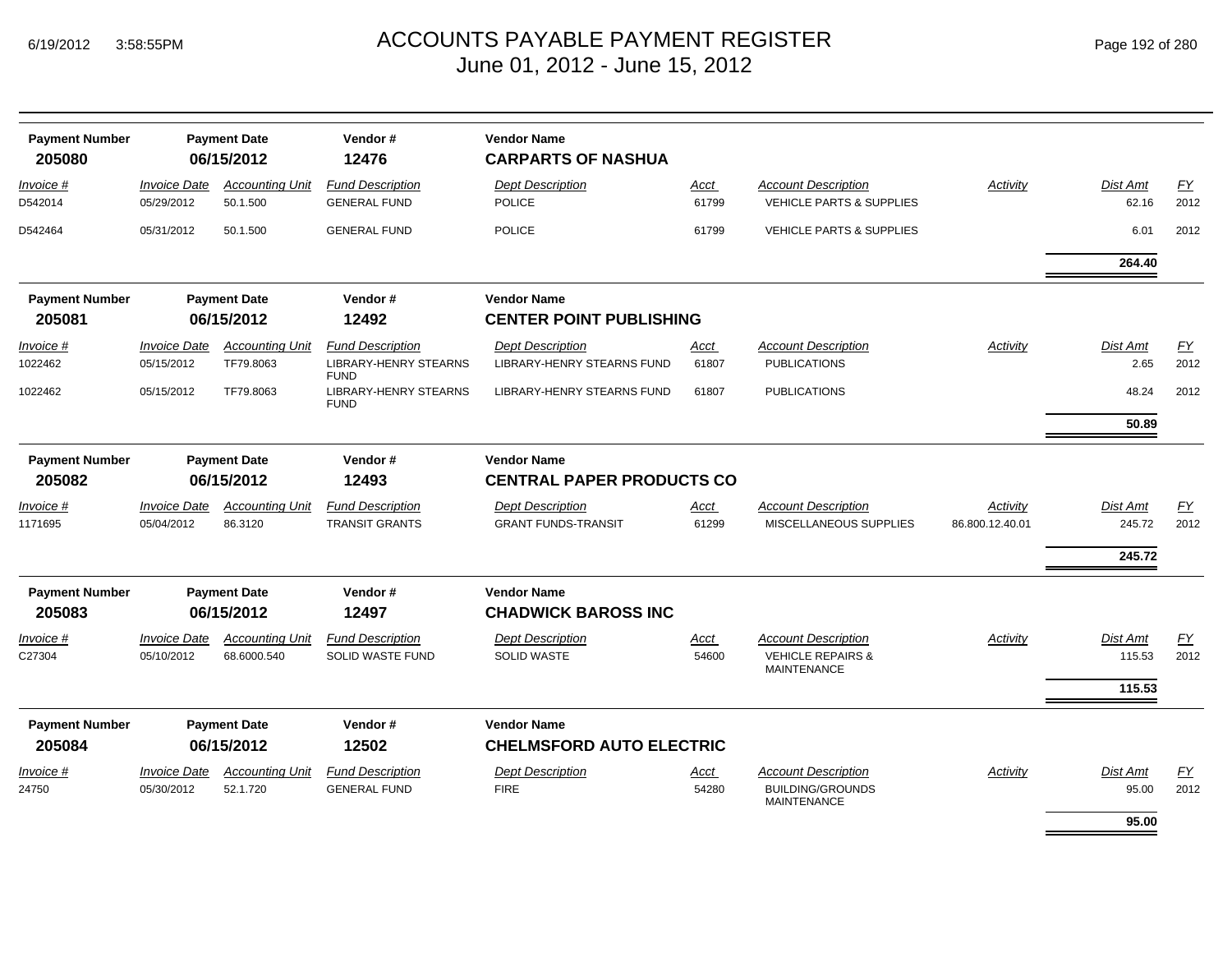| <b>Payment Number</b><br>205085 |                                          | <b>Payment Date</b><br>06/15/2012     | Vendor#<br>12504                                   | <b>Vendor Name</b><br><b>CHEMSERVE ENVIRONMENTAL ANALYS</b> |                      |                                                                        |                 |                           |            |
|---------------------------------|------------------------------------------|---------------------------------------|----------------------------------------------------|-------------------------------------------------------------|----------------------|------------------------------------------------------------------------|-----------------|---------------------------|------------|
| Invoice #<br>47066              | <b>Invoice Date</b><br>05/17/2012        | <b>Accounting Unit</b><br>69.6200.670 | <b>Fund Description</b><br><b>WASTEWATER FUND</b>  | <b>Dept Description</b><br><b>WASTEWATER</b>                | <u>Acct</u><br>53107 | <b>Account Description</b><br>ARCHITECT/ENGINEERING<br><b>SERVICES</b> | <b>Activity</b> | Dist Amt<br>87.71         | EY<br>2012 |
| 47065                           | 05/17/2012                               | 69.6200.670                           | <b>WASTEWATER FUND</b>                             | <b>WASTEWATER</b>                                           | 53107                | ARCHITECT/ENGINEERING<br><b>SERVICES</b>                               |                 | 96.49                     | 2012       |
|                                 |                                          |                                       |                                                    |                                                             |                      |                                                                        |                 | 184.20                    |            |
| <b>Payment Number</b>           |                                          | <b>Payment Date</b>                   | Vendor#                                            | <b>Vendor Name</b>                                          |                      |                                                                        |                 |                           |            |
| 205086                          |                                          | 06/15/2012                            | 11311                                              | <b>CHERRY ENGINEERING INC</b>                               |                      |                                                                        |                 |                           |            |
| <u>Invoice</u> #                | <b>Invoice Date</b>                      | <b>Accounting Unit</b>                | <b>Fund Description</b>                            | <b>Dept Description</b>                                     | <u>Acct</u>          | <b>Account Description</b>                                             | Activity        | Dist Amt                  | EY         |
| 2117                            | 05/15/2012                               | 50.1.500                              | <b>GENERAL FUND</b>                                | <b>POLICE</b>                                               | 71400                | <b>EMERGENCY RESCUE</b><br><b>EQUIPMENT</b>                            |                 | 50.25                     | 2012       |
| 2117                            | 05/15/2012                               | 50.1.500                              | <b>GENERAL FUND</b>                                | <b>POLICE</b>                                               | 71400                | <b>EMERGENCY RESCUE</b><br><b>EQUIPMENT</b>                            |                 | 1,157.52                  | 2012       |
|                                 |                                          |                                       |                                                    |                                                             |                      |                                                                        |                 | 1,207.77                  |            |
| <b>Payment Number</b>           |                                          | <b>Payment Date</b>                   | Vendor#                                            | <b>Vendor Name</b>                                          |                      |                                                                        |                 |                           |            |
| 205087                          |                                          | 06/15/2012                            | 11374                                              | <b>ANITA CHOUINARD</b>                                      |                      |                                                                        |                 |                           |            |
| Invoice #                       | <b>Invoice Date</b>                      | <b>Accounting Unit</b>                | <b>Fund Description</b>                            | <b>Dept Description</b>                                     | <u>Acct</u>          | <b>Account Description</b>                                             | Activity        | <b>Dist Amt</b>           | EY         |
| <b>LOSS RATIO</b><br>06/08/12   | 06/08/2012                               | <b>BS6600</b>                         | BENEFITS SELF INSURANCE<br><b>FUND</b>             | BENEFITS SELF INSURANCE<br><b>FUND</b>                      | 21825                | <b>LOSS RATIO LIABILITY</b>                                            |                 | 439.73                    | 2012       |
|                                 |                                          |                                       |                                                    |                                                             |                      |                                                                        |                 | 439.73                    |            |
| <b>Payment Number</b>           |                                          | <b>Payment Date</b>                   | Vendor#                                            | <b>Vendor Name</b>                                          |                      | Payee Name                                                             |                 |                           |            |
| 205088                          |                                          | 06/15/2012                            | 14106                                              | <b>CINTAS</b>                                               |                      | <b>CINTAS UNIFORMS</b>                                                 |                 |                           |            |
| Invoice #                       | <b>Invoice Date</b>                      | <b>Accounting Unit</b>                | <b>Fund Description</b>                            | <b>Dept Description</b>                                     | Acct                 | <b>Account Description</b>                                             | Activity        | <b>Dist Amt</b>           | EY         |
| 016691143                       | 05/21/2012                               | 86.3120                               | <b>TRANSIT GRANTS</b>                              | <b>GRANT FUNDS-TRANSIT</b>                                  | 54600                | <b>VEHICLE REPAIRS &amp;</b><br><b>MAINTENANCE</b>                     | 86.800.12.40.01 | 45.28                     | 2012       |
| 016683841                       | 05/14/2012                               | 86.3120                               | <b>TRANSIT GRANTS</b>                              | <b>GRANT FUNDS-TRANSIT</b>                                  | 54600                | <b>VEHICLE REPAIRS &amp;</b><br><b>MAINTENANCE</b>                     | 86.800.12.40.01 | 45.28                     | 2012       |
|                                 |                                          |                                       |                                                    |                                                             |                      |                                                                        |                 | 90.56                     |            |
| <b>Payment Number</b>           |                                          | <b>Payment Date</b>                   | Vendor#                                            | <b>Vendor Name</b>                                          |                      |                                                                        |                 |                           |            |
| 205089                          |                                          | 06/15/2012                            | 10756                                              | <b>COLLINS FLOWERS INC</b>                                  |                      |                                                                        |                 |                           |            |
| Invoice #<br>0001322            | <i><b>Invoice Date</b></i><br>06/01/2012 | <b>Accounting Unit</b><br>TF79.8050   | <b>Fund Description</b><br>LIBRARY-CHARLES ZYLONIS | <b>Dept Description</b><br>LIBRARY-CHARLES ZYLONIS          | Acct<br>61299        | <b>Account Description</b><br>MISCELLANEOUS SUPPLIES                   | Activity        | <b>Dist Amt</b><br>100.00 | EY<br>2012 |
|                                 |                                          |                                       |                                                    |                                                             |                      |                                                                        |                 |                           |            |

**100.00**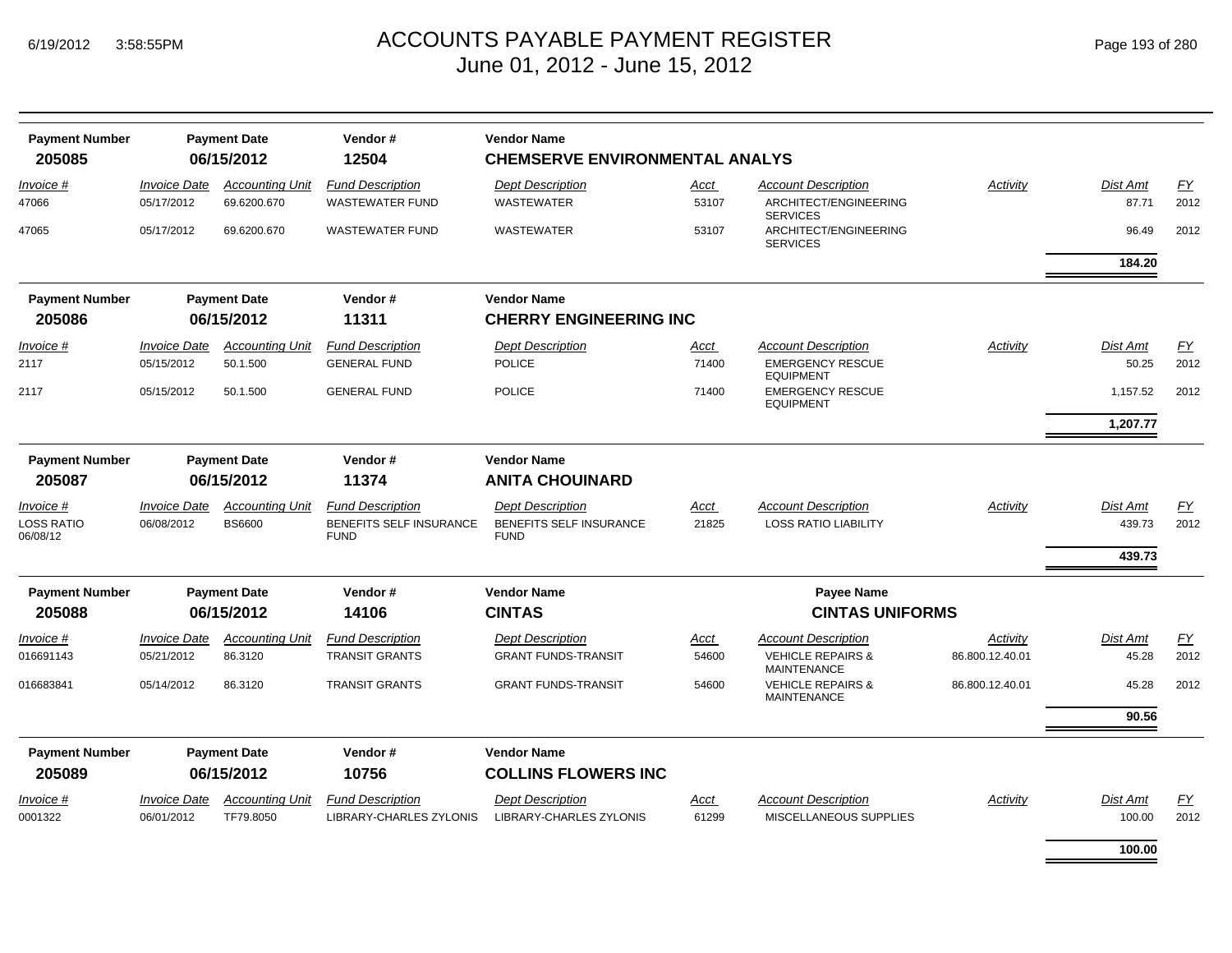|  | Page 194 of 280 |  |  |  |
|--|-----------------|--|--|--|
|--|-----------------|--|--|--|

| <b>Payment Number</b><br>205090    |                                   | <b>Payment Date</b><br>06/15/2012 | Vendor#<br>12534                                                               | <b>Vendor Name</b><br><b>JOHN COLLINS</b>                        |               |                                                           |                           |                                     |                          |
|------------------------------------|-----------------------------------|-----------------------------------|--------------------------------------------------------------------------------|------------------------------------------------------------------|---------------|-----------------------------------------------------------|---------------------------|-------------------------------------|--------------------------|
| Invoice #<br>5/31 6/3 6/7          | <b>Invoice Date</b><br>06/10/2012 | <b>Accounting Unit</b><br>22.2505 | <b>Fund Description</b><br><b>GOVT &amp; EDUCATION</b><br><b>CHANNELS FUND</b> | <b>Dept Description</b><br><b>GOV'T &amp; EDUCATION CHANNELS</b> | Acct<br>53470 | <b>Account Description</b><br><b>VIDEOGRAPHY SERVICES</b> | <b>Activity</b>           | <b>Dist Amt</b><br>200.00<br>200.00 | EY<br>2012               |
| <b>Payment Number</b>              |                                   | <b>Payment Date</b>               | Vendor#                                                                        | <b>Vendor Name</b>                                               |               | <b>Payee Name</b>                                         |                           |                                     |                          |
| 205091                             |                                   | 06/15/2012                        | 11169                                                                          | <b>ULTRONICS INC</b>                                             |               | <b>COLTENE/WHALEDENT INC</b>                              |                           |                                     |                          |
| <i>Invoice</i> #                   | <b>Invoice Date</b>               | <b>Accounting Unit</b>            | <b>Fund Description</b>                                                        | <b>Dept Description</b>                                          | Acct          | <b>Account Description</b>                                | Activity                  | <b>Dist Amt</b>                     | <u>FY</u>                |
| 5019972                            | 05/04/2012                        | 50.1.500                          | <b>GENERAL FUND</b>                                                            | <b>POLICE</b>                                                    | 61185         | <b>CRIME SCENE/EVIDENCE</b><br><b>SUPPLIES</b>            |                           | 8.50                                | 2012                     |
| 5019972                            | 05/04/2012                        | 50.1.500                          | <b>GENERAL FUND</b>                                                            | <b>POLICE</b>                                                    | 61185         | <b>CRIME SCENE/EVIDENCE</b><br><b>SUPPLIES</b>            |                           | 425.00                              | 2012                     |
|                                    |                                   |                                   |                                                                                |                                                                  |               |                                                           |                           | 433.50                              |                          |
| <b>Payment Number</b>              |                                   | <b>Payment Date</b>               | Vendor#                                                                        | <b>Vendor Name</b>                                               |               |                                                           |                           |                                     |                          |
| 205092                             |                                   | 06/15/2012                        | 11274                                                                          | <b>COMPUTER CABLE CO INC</b>                                     |               |                                                           |                           |                                     |                          |
| Invoice #                          | <i><b>Invoice Date</b></i>        | <b>Accounting Unit</b>            | <b>Fund Description</b>                                                        | <b>Dept Description</b>                                          | Acct          | <b>Account Description</b>                                | Activity                  | Dist Amt                            | FY                       |
| 8598                               | 05/03/2012                        | 61.1.670                          | <b>GENERAL FUND</b>                                                            | <b>STREETS</b>                                                   | 55699         | OTHER CONTRACTED<br><b>SERVICES</b>                       |                           | 502.00                              | 2012                     |
|                                    |                                   |                                   |                                                                                |                                                                  |               |                                                           |                           | 502.00                              |                          |
| <b>Payment Number</b>              |                                   | <b>Payment Date</b>               | Vendor#                                                                        | <b>Vendor Name</b>                                               |               |                                                           |                           |                                     |                          |
| 205093                             |                                   | 06/15/2012                        | 14129                                                                          | <b>ASHLEY CONLEY</b>                                             |               |                                                           |                           |                                     |                          |
| Invoice #<br><b>REIMB WORKSHOP</b> | <b>Invoice Date</b><br>05/17/2012 | <b>Accounting Unit</b><br>71.3068 | <b>Fund Description</b><br><b>COMMUNITY SERVICES</b>                           | <b>Dept Description</b><br><b>COMMUNITY SERVICES GRANTS</b>      | Acct<br>55300 | <b>Account Description</b><br><b>TRAVEL</b>               | Activity<br>71.1004.12.01 | Dist Amt<br>95.10                   | $\underline{FY}$<br>2012 |
|                                    |                                   |                                   | <b>GRANTS</b>                                                                  |                                                                  |               |                                                           |                           | 95.10                               |                          |
|                                    |                                   |                                   |                                                                                |                                                                  |               |                                                           |                           |                                     |                          |
| <b>Payment Number</b><br>205094    |                                   | <b>Payment Date</b><br>06/15/2012 | Vendor#<br>11434                                                               | <b>Vendor Name</b><br><b>CONSORT DISPLAY GROUP</b>               |               |                                                           |                           |                                     |                          |
| Invoice #                          | <b>Invoice Date</b>               | <b>Accounting Unit</b>            | <b>Fund Description</b>                                                        | <b>Dept Description</b>                                          | Acct          | <b>Account Description</b>                                | Activity                  | <b>Dist Amt</b>                     | EY                       |
| INV0037921                         | 05/14/2012                        | 77.1.650                          | <b>GENERAL FUND</b>                                                            | PARKS & RECREATION                                               | 54280         | <b>BUILDING/GROUNDS</b><br><b>MAINTENANCE</b>             |                           | 9.21                                | 2012                     |
| INV0037921                         | 05/14/2012                        | 77.1.650                          | <b>GENERAL FUND</b>                                                            | PARKS & RECREATION                                               | 54280         | <b>BUILDING/GROUNDS</b><br><b>MAINTENANCE</b>             |                           | 138.00                              | 2012                     |
|                                    |                                   |                                   |                                                                                |                                                                  |               |                                                           |                           | 147.21                              |                          |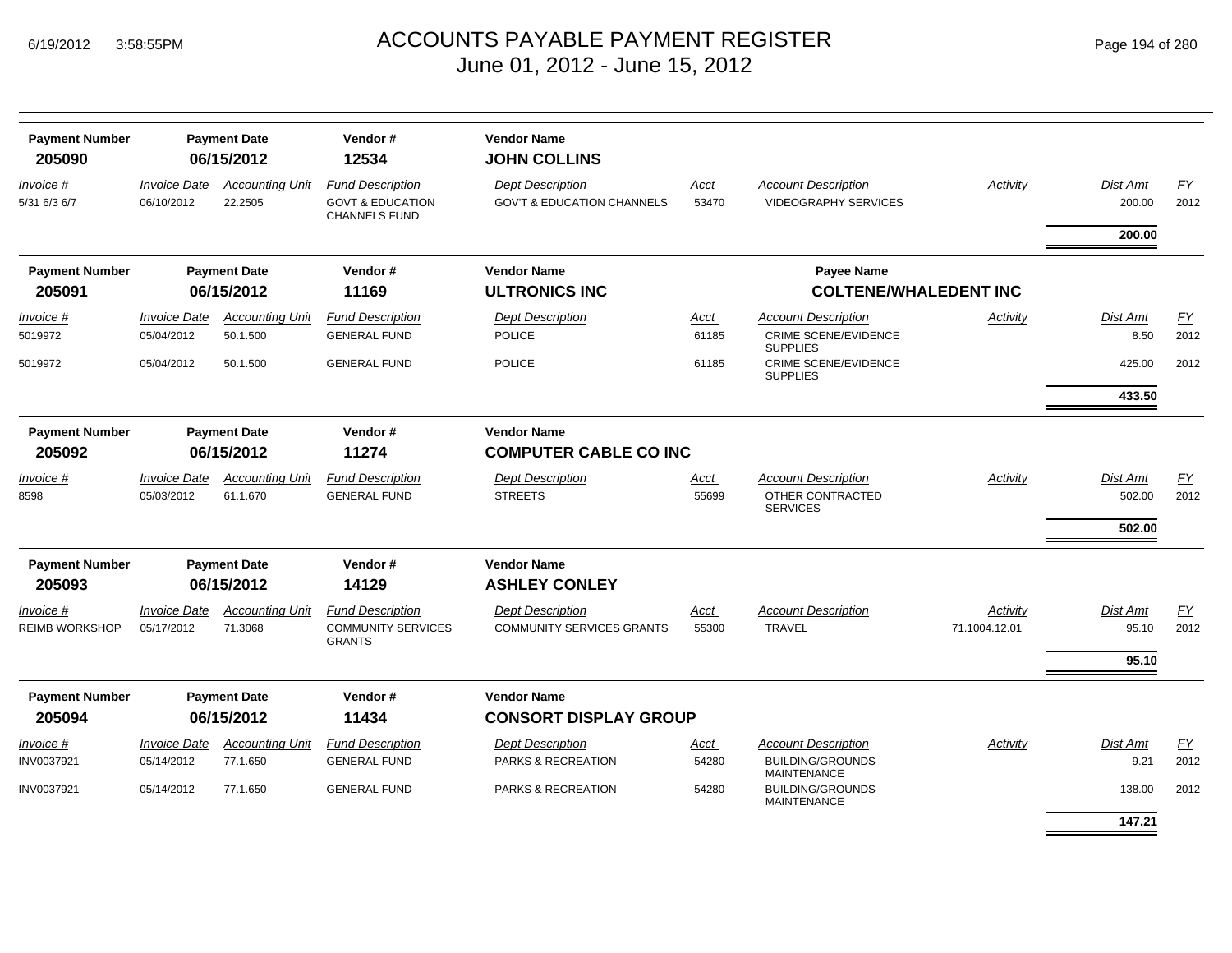| <b>Payment Number</b><br>205095 |                                          | <b>Payment Date</b><br>06/15/2012       | Vendor#<br>12560                                                | <b>Vendor Name</b><br><b>CORRIVEAU ROUTHIER INC</b>             |                      |                                                        |                           |                                           |                          |
|---------------------------------|------------------------------------------|-----------------------------------------|-----------------------------------------------------------------|-----------------------------------------------------------------|----------------------|--------------------------------------------------------|---------------------------|-------------------------------------------|--------------------------|
| Invoice #<br>262582             | <i><b>Invoice Date</b></i><br>05/02/2012 | <b>Accounting Unit</b><br>69.6200.540   | <b>Fund Description</b><br><b>WASTEWATER FUND</b>               | <b>Dept Description</b><br><b>WASTEWATER</b>                    | <u>Acct</u><br>54300 | <b>Account Description</b><br><b>SEWER MAINTENANCE</b> | Activity                  | Dist Amt<br>54.00                         | EY<br>2012               |
| 262615                          | 05/03/2012                               | 69.6200.540                             | <b>WASTEWATER FUND</b>                                          | <b>WASTEWATER</b>                                               | 54300                | SEWER MAINTENANCE                                      |                           | 36.00                                     | 2012                     |
| 262766                          | 05/10/2012                               | 69.6200.540                             | <b>WASTEWATER FUND</b>                                          | WASTEWATER                                                      | 54300                | <b>SEWER MAINTENANCE</b>                               |                           | 609.00                                    | 2012                     |
| 262753                          | 05/09/2012                               | 61.1.675                                | <b>GENERAL FUND</b>                                             | <b>STREETS</b>                                                  | 61560                | <b>CONSTRUCTION MATERIALS</b>                          |                           | 19.75                                     | 2012                     |
| 262719                          | 05/08/2012                               | 61.1.675                                | <b>GENERAL FUND</b>                                             | <b>STREETS</b>                                                  | 61560                | <b>CONSTRUCTION MATERIALS</b>                          |                           | 54.00                                     | 2012                     |
|                                 |                                          |                                         |                                                                 |                                                                 |                      |                                                        |                           | 772.75                                    |                          |
| <b>Payment Number</b><br>205096 |                                          | <b>Payment Date</b><br>06/15/2012       | Vendor#<br>14142                                                | <b>Vendor Name</b><br><b>KEITH COTE</b>                         |                      |                                                        |                           |                                           |                          |
| Invoice #<br>11211A/6/14/12     | <i><b>Invoice Date</b></i><br>06/12/2012 | <b>Accounting Unit</b><br><b>BS1000</b> | <b>Fund Description</b><br><b>GENERAL FUND</b>                  | <b>Dept Description</b><br><b>GENERAL FUND</b>                  | Acct<br>21460        | <b>Account Description</b><br>125 DEPENDENT CARE       | Activity                  | <b>Dist Amt</b><br>1,153.86               | EY<br>2012               |
| <b>Payment Number</b>           |                                          | <b>Payment Date</b>                     | Vendor#                                                         | <b>Vendor Name</b>                                              |                      |                                                        |                           | 1,153.86                                  |                          |
| 205097                          |                                          | 06/15/2012                              | 12576                                                           | <b>CREDERE ASSOCIATES</b>                                       |                      |                                                        |                           |                                           |                          |
| <u>Invoice #</u><br>1921        | Invoice Date<br>04/30/2012               | <b>Accounting Unit</b><br>60.5700       | <b>Fund Description</b><br>CAP PROJECTS-BROAD ST<br><b>PKWY</b> | <b>Dept Description</b><br>CAP PROJECTS-BROAD ST<br><b>PKWY</b> | <u>Acct</u><br>81700 | <b>Account Description</b><br><b>INFRASTRUCTURE</b>    | Activity<br>1061.60.02.20 | <u>Dist Amt</u><br>12,839.00<br>12,839.00 | EY<br>2012               |
| <b>Payment Number</b>           |                                          | <b>Payment Date</b>                     | Vendor#                                                         | <b>Vendor Name</b>                                              |                      |                                                        |                           |                                           |                          |
| 205098                          |                                          | 06/15/2012                              | 11448                                                           | <b>CRISP CONTRACTING LLC</b>                                    |                      |                                                        |                           |                                           |                          |
| Invoice #<br>8211               | <b>Invoice Date</b><br>05/16/2012        | <b>Accounting Unit</b><br>44.1.720      | <b>Fund Description</b><br><b>GENERAL FUND</b>                  | <b>Dept Description</b><br><b>EDGEWOOD CEMETERY</b>             | <u>Acct</u><br>61521 | <b>Account Description</b><br>SAND                     | Activity                  | <b>Dist Amt</b><br>480.00                 | $\underline{FY}$<br>2012 |
|                                 |                                          |                                         |                                                                 |                                                                 |                      |                                                        |                           | 480.00                                    |                          |
| <b>Payment Number</b><br>205099 |                                          | <b>Payment Date</b><br>06/15/2012       | Vendor#<br>14153                                                | <b>Vendor Name</b><br><b>CROWNE PLAZA NASHUA</b>                |                      |                                                        |                           |                                           |                          |
| <u>Invoice #</u>                | <i><b>Invoice Date</b></i>               | <b>Accounting Unit</b>                  | <b>Fund Description</b>                                         | <b>Dept Description</b>                                         | <u>Acct</u>          | <b>Account Description</b>                             | Activity                  | Dist Amt                                  | <u>FY</u>                |
| 162268                          | 05/16/2012                               | 22.5010                                 | CAP PROJECTS-INFO<br><b>TECHNOLOGY</b>                          | CAPITAL PROJECTS-INFO TECH                                      | 81342                | <b>COMPUTER SOFTWARE &amp;</b><br>HARDWARE             | 1010.22.01.30             | 180.00                                    | 2012                     |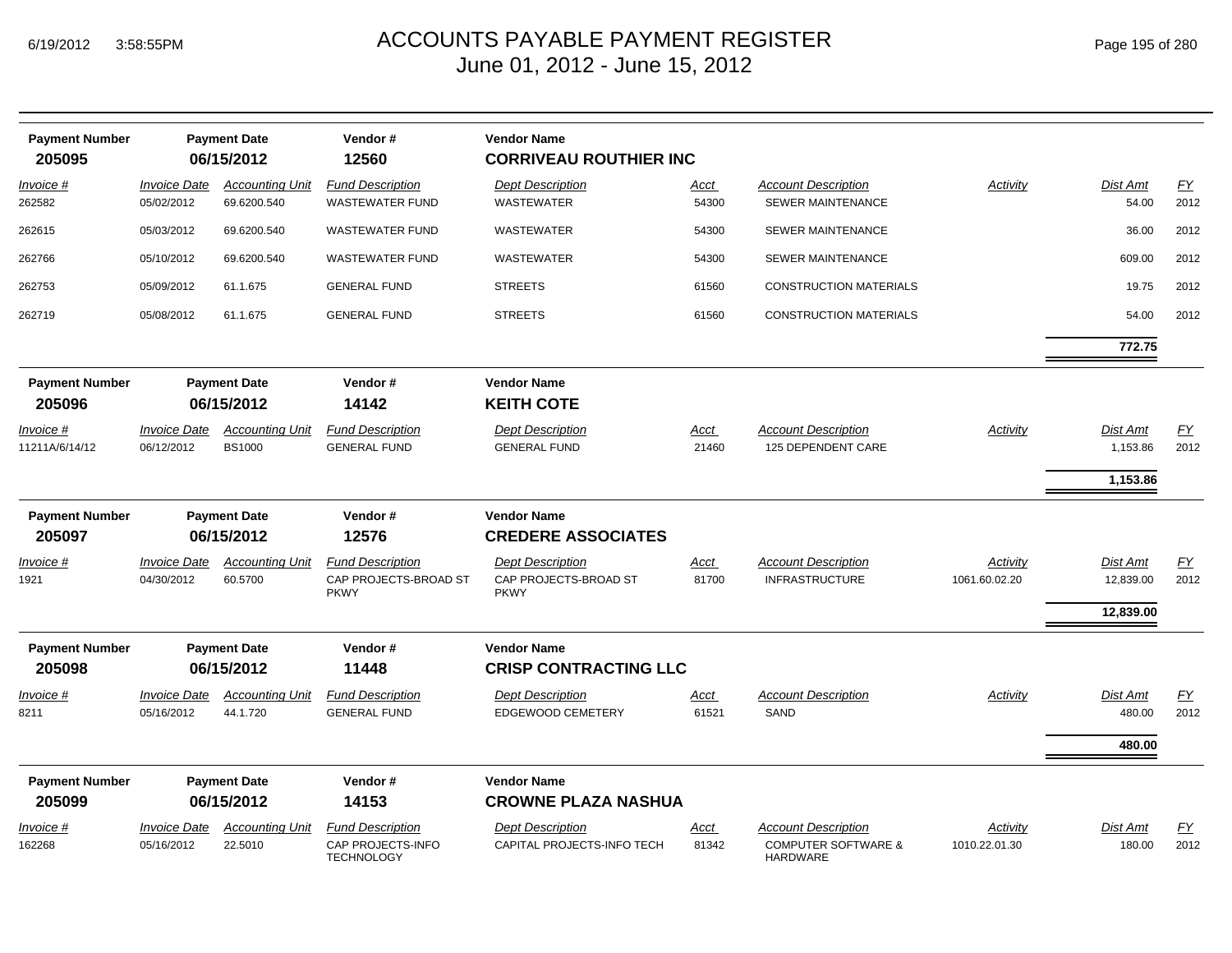|                                      |                                          |                                         |                                                        |                                                                    |                      |                                                      |                 | 180.00                              |                          |
|--------------------------------------|------------------------------------------|-----------------------------------------|--------------------------------------------------------|--------------------------------------------------------------------|----------------------|------------------------------------------------------|-----------------|-------------------------------------|--------------------------|
| <b>Payment Number</b><br>205100      |                                          | <b>Payment Date</b><br>06/15/2012       | Vendor#<br>11605                                       | <b>Vendor Name</b><br><b>D &amp; P SWIMMING POOL</b>               |                      |                                                      |                 |                                     |                          |
| Invoice #<br>773178                  | <b>Invoice Date</b><br>05/31/2012        | <b>Accounting Unit</b><br>77.1.660      | <b>Fund Description</b><br><b>GENERAL FUND</b>         | <b>Dept Description</b><br><b>PARKS &amp; RECREATION</b>           | Acct<br>61156        | <b>Account Description</b><br><b>CHEMICALS</b>       | Activity        | <b>Dist Amt</b><br>391.00           | EY<br>2012               |
|                                      |                                          |                                         |                                                        |                                                                    |                      |                                                      |                 | 391.00                              |                          |
| <b>Payment Number</b><br>205101      |                                          | <b>Payment Date</b><br>06/15/2012       | Vendor#<br>12593                                       | <b>Vendor Name</b><br><b>D &amp; R TOWING INC</b>                  |                      |                                                      |                 |                                     |                          |
| Invoice #<br>170460                  | <i><b>Invoice Date</b></i><br>05/18/2012 | <b>Accounting Unit</b><br>68.6000.695   | <b>Fund Description</b><br>SOLID WASTE FUND            | <b>Dept Description</b><br><b>SOLID WASTE</b>                      | Acct<br>54625        | <b>Account Description</b><br><b>TOWING SERVICES</b> | Activity        | Dist Amt<br>165.00                  | EY<br>2012               |
|                                      |                                          |                                         |                                                        |                                                                    |                      |                                                      |                 | 165.00                              |                          |
| <b>Payment Number</b><br>205102      |                                          | <b>Payment Date</b><br>06/15/2012       | Vendor#<br>14164                                       | <b>Vendor Name</b><br><b>PATRICIA DAVIDSON</b>                     |                      |                                                      |                 |                                     |                          |
| Invoice #<br>12857A/6/14/12          | <b>Invoice Date</b><br>06/12/2012        | <b>Accounting Unit</b><br><b>BS1000</b> | <b>Fund Description</b><br><b>GENERAL FUND</b>         | <b>Dept Description</b><br><b>GENERAL FUND</b>                     | <u>Acct</u><br>21460 | <b>Account Description</b><br>125 DEPENDENT CARE     | <b>Activity</b> | <b>Dist Amt</b><br>192.30<br>192.30 | $\underline{FY}$<br>2012 |
| <b>Payment Number</b>                |                                          | <b>Payment Date</b>                     | Vendor#                                                | <b>Vendor Name</b>                                                 |                      |                                                      |                 |                                     |                          |
| 205103                               |                                          | 06/15/2012                              | 10175                                                  | <b>DEC-TAM CORP</b>                                                |                      |                                                      |                 |                                     |                          |
| Invoice #<br>13565                   | <b>Invoice Date</b><br>06/11/2012        | <b>Accounting Unit</b><br>81.1001       | <b>Fund Description</b><br><b>CAPITAL IMPROVEMENTS</b> | <b>Dept Description</b><br><b>COMMUNITY</b><br>DEVELOPMENT-CAP IMP | Acct<br>81100        | <b>Account Description</b><br>CAPITAL IMPROVEMENTS   | Activity        | <b>Dist Amt</b><br>67,528.00        | EY<br>2012               |
|                                      |                                          |                                         |                                                        |                                                                    |                      |                                                      |                 | 67,528.00                           |                          |
| <b>Payment Number</b><br>205104      |                                          | <b>Payment Date</b><br>06/15/2012       | Vendor#<br>11718                                       | <b>Vendor Name</b><br><b>JERALYN M DEHOYOS</b>                     |                      |                                                      |                 |                                     |                          |
| <i>Invoice</i> #<br>20148A/6/14/2012 | <b>Invoice Date</b><br>06/12/2012        | <b>Accounting Unit</b><br><b>BS1000</b> | <b>Fund Description</b><br><b>GENERAL FUND</b>         | <b>Dept Description</b><br><b>GENERAL FUND</b>                     | Acct<br>21460        | <b>Account Description</b><br>125 DEPENDENT CARE     | Activity        | Dist Amt<br>1,153.86                | EY<br>2012               |
|                                      |                                          |                                         |                                                        |                                                                    |                      |                                                      |                 | 1,153.86                            |                          |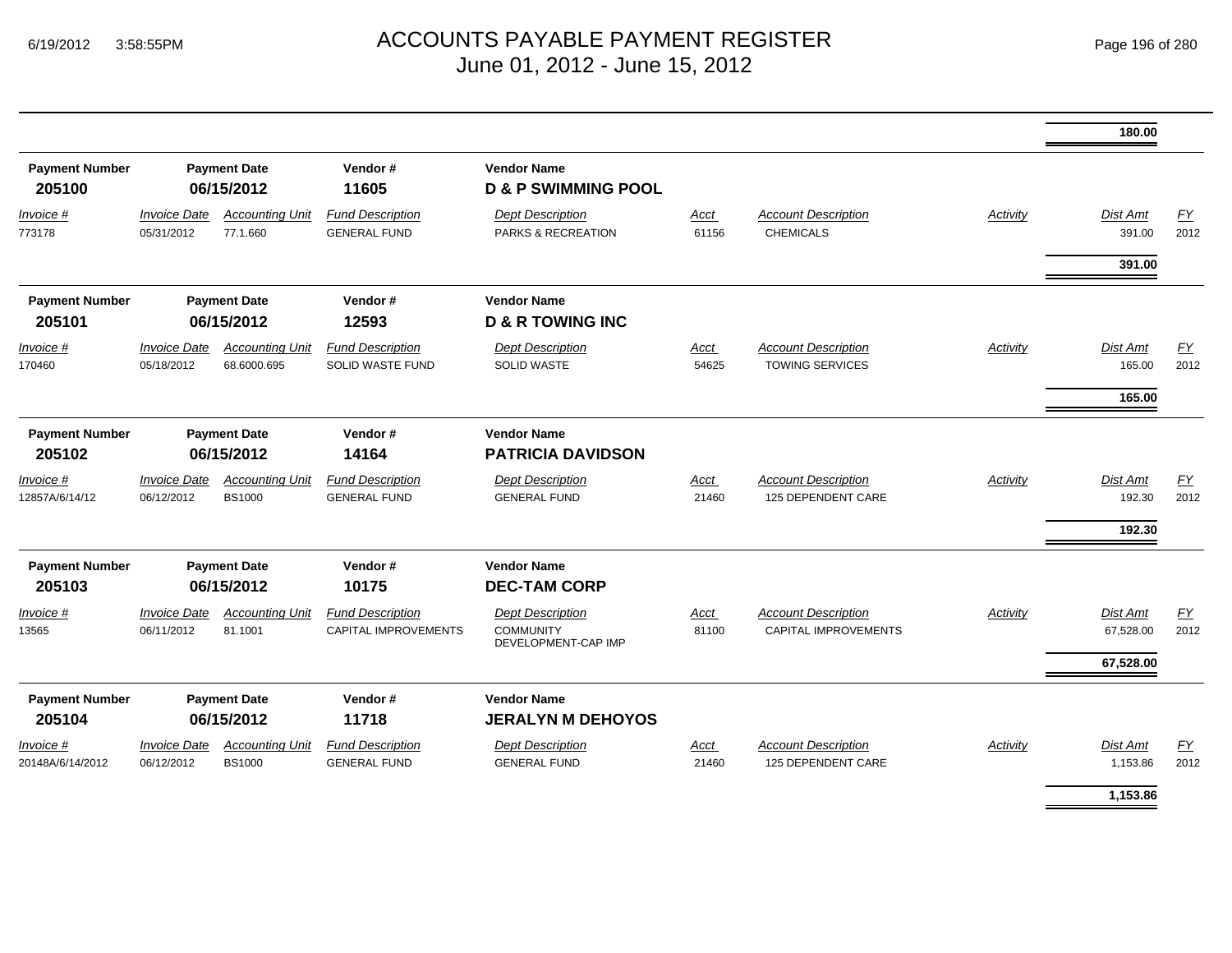|  | Page 197 of 280 |  |  |  |
|--|-----------------|--|--|--|
|--|-----------------|--|--|--|

| <b>Payment Number</b><br>205105                   |                                   | <b>Payment Date</b><br>06/15/2012       | Vendor#<br>999000550                                             | <b>Vendor Name</b><br><b>DEREK CONNARY</b>             |               |                                                                             |                 |                              |            |
|---------------------------------------------------|-----------------------------------|-----------------------------------------|------------------------------------------------------------------|--------------------------------------------------------|---------------|-----------------------------------------------------------------------------|-----------------|------------------------------|------------|
| Invoice #<br><b>LIBRARY FINE</b><br><b>REFUND</b> | <b>Invoice Date</b><br>06/07/2012 | <b>Accounting Unit</b><br>79.4090       | <b>Fund Description</b><br>LIB-LOST/DAMAGED BOOK<br><b>FINES</b> | <b>Dept Description</b><br>LIB-LOST/DAMAGED BOOK FINES | Acct<br>45440 | <b>Account Description</b><br><b>LIBRARY BOOK FINES</b>                     | Activity        | Dist Amt<br>59.98            | EY<br>2012 |
|                                                   |                                   |                                         |                                                                  |                                                        |               |                                                                             |                 | 59.98                        |            |
| <b>Payment Number</b>                             |                                   | <b>Payment Date</b>                     | Vendor#                                                          | <b>Vendor Name</b>                                     |               |                                                                             |                 |                              |            |
| 205106                                            |                                   | 06/15/2012                              | 10185                                                            | THE DIRT DOCTORS LLC                                   |               |                                                                             |                 |                              |            |
| Invoice #<br>42082                                | <b>Invoice Date</b><br>05/25/2012 | <b>Accounting Unit</b><br>77.1.650      | <b>Fund Description</b><br><b>GENERAL FUND</b>                   | <b>Dept Description</b><br>PARKS & RECREATION          | Acct<br>54280 | <b>Account Description</b><br><b>BUILDING/GROUNDS</b><br><b>MAINTENANCE</b> | <b>Activity</b> | Dist Amt<br>2,200.00         | EY<br>2012 |
|                                                   |                                   |                                         |                                                                  |                                                        |               |                                                                             |                 | 2,200.00                     |            |
| <b>Payment Number</b>                             |                                   | <b>Payment Date</b>                     | Vendor#                                                          | <b>Vendor Name</b>                                     |               |                                                                             |                 |                              |            |
| 205107                                            |                                   | 06/15/2012                              | 12643                                                            | <b>DRAIN MEDIC</b>                                     |               |                                                                             |                 |                              |            |
| Invoice #<br>4854                                 | <b>Invoice Date</b><br>05/23/2012 | <b>Accounting Unit</b><br>29.1.720.8167 | <b>Fund Description</b><br><b>GENERAL FUND</b>                   | <b>Dept Description</b><br><b>CITY BUILDINGS</b>       | Acct<br>54280 | <b>Account Description</b><br><b>BUILDING/GROUNDS</b><br><b>MAINTENANCE</b> | Activity        | Dist Amt<br>300.00<br>300.00 | EY<br>2012 |
| <b>Payment Number</b>                             |                                   | <b>Payment Date</b>                     | Vendor#                                                          | <b>Vendor Name</b>                                     |               |                                                                             |                 |                              |            |
| 205108                                            |                                   | 06/15/2012                              | 11717                                                            | <b>JASON W DUFOE</b>                                   |               |                                                                             |                 |                              |            |
| Invoice #<br>33240A/6/14/2012                     | <b>Invoice Date</b><br>06/12/2012 | <b>Accounting Unit</b><br><b>BS1000</b> | <b>Fund Description</b><br><b>GENERAL FUND</b>                   | <b>Dept Description</b><br><b>GENERAL FUND</b>         | Acct<br>21460 | <b>Account Description</b><br>125 DEPENDENT CARE                            | Activity        | Dist Amt<br>192.30           | EY<br>2012 |
|                                                   |                                   |                                         |                                                                  |                                                        |               |                                                                             |                 | 192.30                       |            |
| <b>Payment Number</b><br>205109                   |                                   | <b>Payment Date</b><br>06/15/2012       | Vendor#<br>12660                                                 | <b>Vendor Name</b><br>THE DURKIN CO INC                |               |                                                                             |                 |                              |            |
| Invoice #                                         | <b>Invoice Date</b>               | <b>Accounting Unit</b>                  | <b>Fund Description</b>                                          | <b>Dept Description</b>                                | Acct          | <b>Account Description</b>                                                  | Activity        | Dist Amt                     | EY         |
| 0067045-IN                                        | 05/16/2012                        | 50.1.500                                | <b>GENERAL FUND</b>                                              | <b>POLICE</b>                                          | 61428         | <b>JANITORIAL SUPPLIES</b>                                                  |                 | 186.63                       | 2012       |
| 0066743-IN                                        | 05/04/2012                        | 50.1.500                                | <b>GENERAL FUND</b>                                              | <b>POLICE</b>                                          | 61428         | <b>JANITORIAL SUPPLIES</b>                                                  |                 | 488.86                       | 2012       |
|                                                   |                                   |                                         |                                                                  |                                                        |               |                                                                             |                 | 675.49                       |            |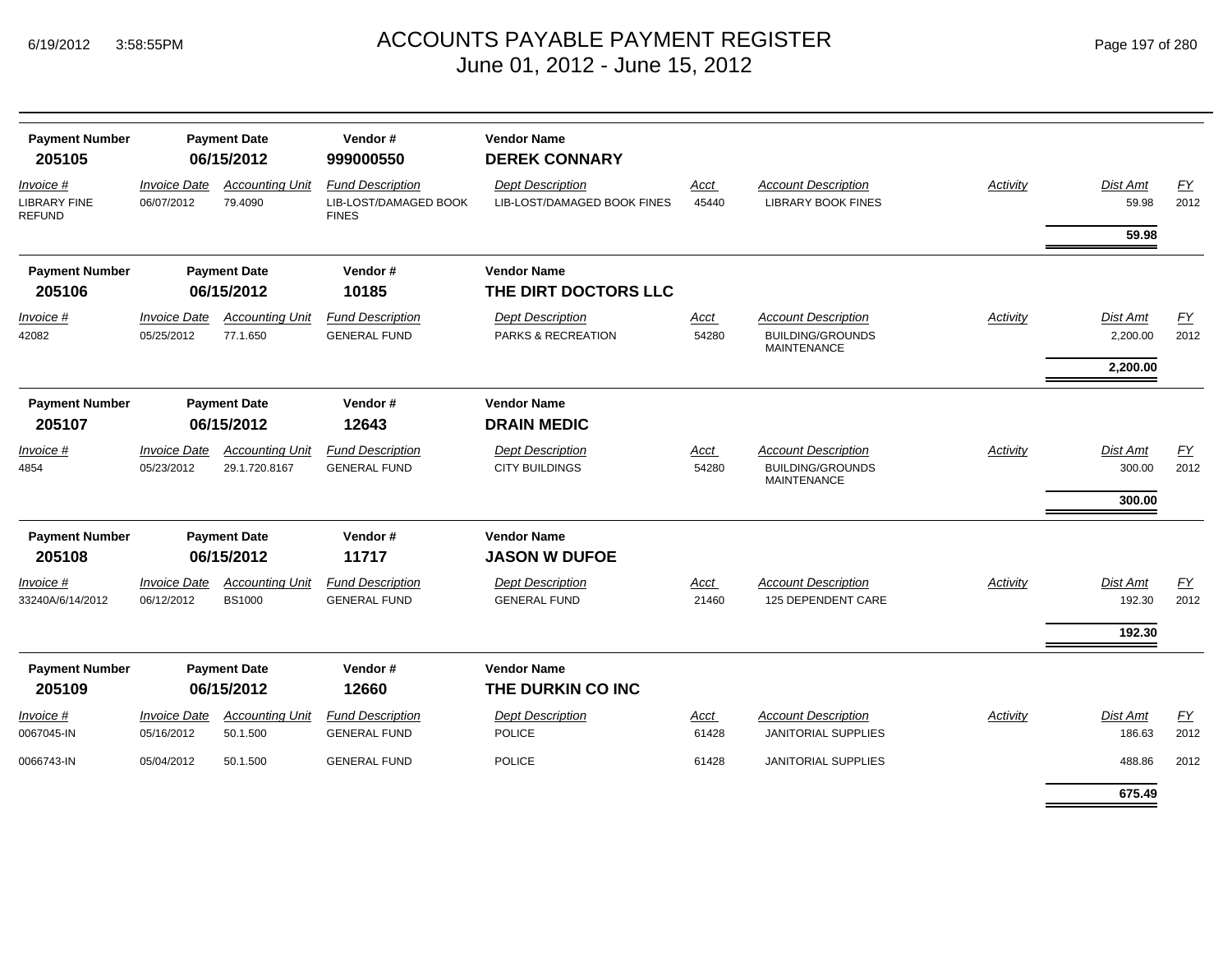| <b>Payment Number</b><br>205110 |                                   | <b>Payment Date</b><br>06/15/2012     | Vendor#<br>11171                                  | <b>Vendor Name</b><br><b>EASTERN SPECIALTY PRODUCTS</b> |                      |                                                                                    |                             |                              |            |
|---------------------------------|-----------------------------------|---------------------------------------|---------------------------------------------------|---------------------------------------------------------|----------------------|------------------------------------------------------------------------------------|-----------------------------|------------------------------|------------|
| Invoice #<br>5914               | <b>Invoice Date</b><br>05/16/2012 | <b>Accounting Unit</b><br>50.1.500    | <b>Fund Description</b><br><b>GENERAL FUND</b>    | <b>Dept Description</b><br><b>POLICE</b>                | <u>Acct</u><br>61799 | <b>Account Description</b><br><b>VEHICLE PARTS &amp; SUPPLIES</b>                  | Activity                    | Dist Amt<br>36.00            | EY<br>2012 |
| 5914                            | 05/16/2012                        | 50.1.500                              | <b>GENERAL FUND</b>                               | <b>POLICE</b>                                           | 61799                | <b>VEHICLE PARTS &amp; SUPPLIES</b>                                                |                             | 277.20                       | 2012       |
|                                 |                                   |                                       |                                                   |                                                         |                      |                                                                                    |                             | 313.20                       |            |
| <b>Payment Number</b><br>205111 |                                   | <b>Payment Date</b><br>06/15/2012     | Vendor#<br>12670                                  | <b>Vendor Name</b><br><b>EBSCO INFORMATION SERVICES</b> |                      |                                                                                    |                             |                              |            |
| Invoice #<br>93122              | <b>Invoice Date</b><br>05/13/2012 | <b>Accounting Unit</b><br>79.1.760    | <b>Fund Description</b><br><b>GENERAL FUND</b>    | <b>Dept Description</b><br><b>LIBRARY</b>               | <u>Acct</u><br>61821 | <b>Account Description</b><br><b>PERIODICALS</b>                                   | Activity                    | Dist Amt<br>44.00            | EY<br>2012 |
|                                 |                                   |                                       |                                                   |                                                         |                      |                                                                                    |                             | 44.00                        |            |
| <b>Payment Number</b><br>205112 |                                   | <b>Payment Date</b><br>06/15/2012     | Vendor#<br>12698                                  | <b>Vendor Name</b><br><b>FW WEBB CO</b>                 |                      |                                                                                    |                             |                              |            |
| <i>Invoice</i> #<br>36763619-2  | <b>Invoice Date</b><br>05/15/2012 | <b>Accounting Unit</b><br>69.6200.670 | <b>Fund Description</b><br><b>WASTEWATER FUND</b> | <b>Dept Description</b><br><b>WASTEWATER</b>            | <u>Acct</u><br>54487 | <b>Account Description</b><br><b>EQUIPMENT REPAIRS &amp;</b><br><b>MAINTENANCE</b> | <b>Activity</b>             | Dist Amt<br>100.24<br>100.24 | EY<br>2012 |
| <b>Payment Number</b><br>205113 |                                   | <b>Payment Date</b><br>06/15/2012     | Vendor#<br>14222                                  | <b>Vendor Name</b><br><b>FASTENAL CO</b>                |                      |                                                                                    |                             |                              |            |
| Invoice #<br><b>NHNAS86313</b>  | <b>Invoice Date</b><br>05/11/2012 | <b>Accounting Unit</b><br>69.6200.670 | <b>Fund Description</b><br><b>WASTEWATER FUND</b> | <b>Dept Description</b><br><b>WASTEWATER</b>            | Acct<br>54487        | <b>Account Description</b><br><b>EQUIPMENT REPAIRS &amp;</b><br><b>MAINTENANCE</b> | Activity                    | Dist Amt<br>60.35<br>60.35   | EY<br>2012 |
| <b>Payment Number</b><br>205114 |                                   | <b>Payment Date</b><br>06/15/2012     | Vendor#<br>14222                                  | <b>Vendor Name</b><br><b>FASTENAL CO</b>                |                      |                                                                                    |                             |                              |            |
| Invoice #<br><b>NHNAS86387</b>  | <b>Invoice Date</b><br>05/16/2012 | <b>Accounting Unit</b><br>86.3120     | <b>Fund Description</b><br><b>TRANSIT GRANTS</b>  | <b>Dept Description</b><br><b>GRANT FUNDS-TRANSIT</b>   | <u>Acct</u><br>61799 | <b>Account Description</b><br><b>VEHICLE PARTS &amp; SUPPLIES</b>                  | Activity<br>86.800.12.30.05 | Dist Amt<br>3.96             | EY<br>2012 |
| <b>NHNAS86423</b>               | 05/18/2012                        | 86.3120                               | <b>TRANSIT GRANTS</b>                             | <b>GRANT FUNDS-TRANSIT</b>                              | 61799                | <b>VEHICLE PARTS &amp; SUPPLIES</b>                                                | 86.800.12.30.05             | 25.19                        | 2012       |
| <b>NHNAS86228</b>               | 05/04/2012                        | 86.3120                               | <b>TRANSIT GRANTS</b>                             | <b>GRANT FUNDS-TRANSIT</b>                              | 61799                | <b>VEHICLE PARTS &amp; SUPPLIES</b>                                                | 86.800.12.30.01             | 6.48                         | 2012       |
| <b>NHNAS86386</b>               | 05/16/2012                        | 66.1.500                              | <b>GENERAL FUND</b>                               | <b>PARKING LOTS</b>                                     | 61299                | MISCELLANEOUS SUPPLIES                                                             |                             | 8.88                         | 2012       |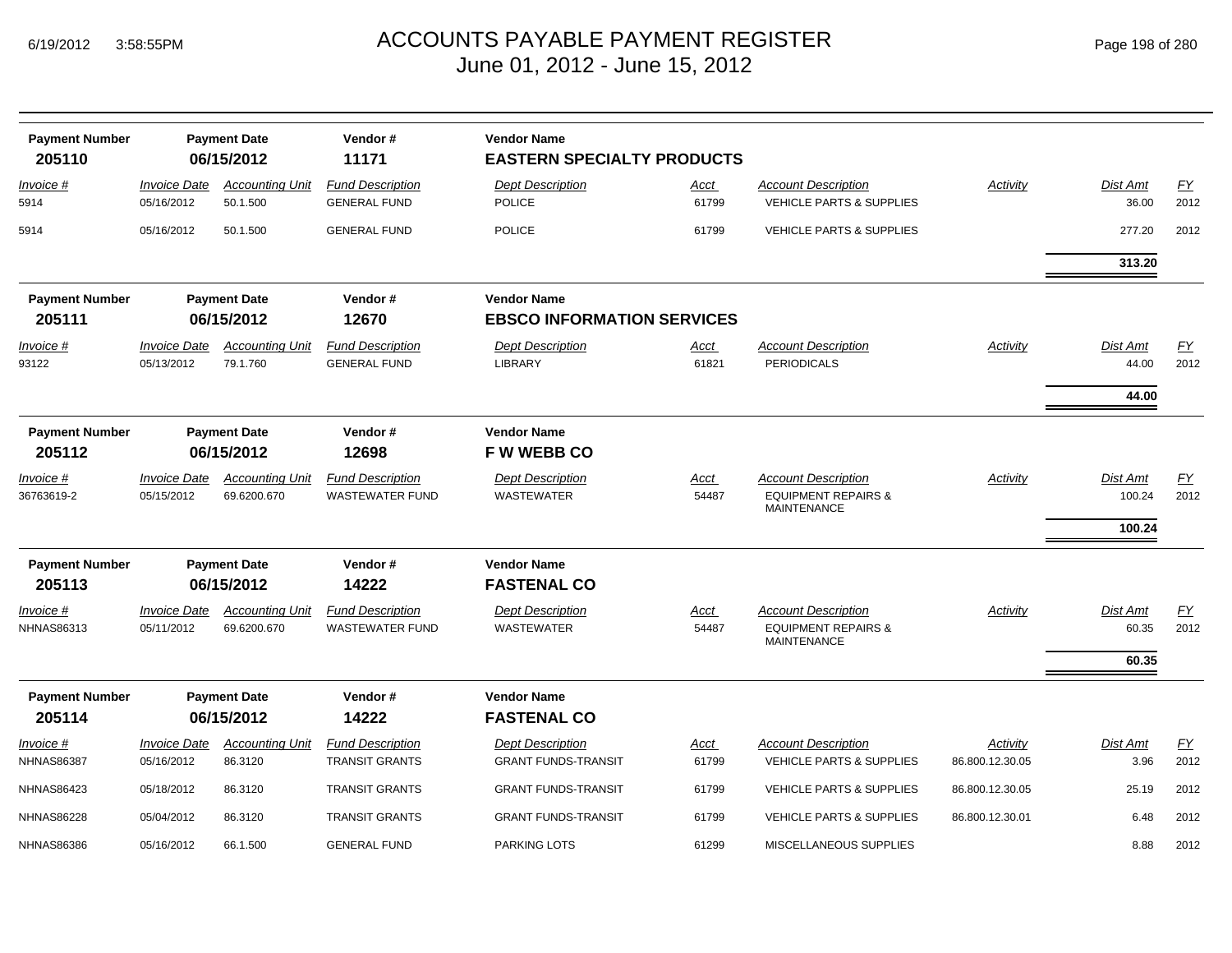|                                 |                                          |                                       |                                                                                |                                                                  |                      |                                                                                  |               | 44.51                     |                   |
|---------------------------------|------------------------------------------|---------------------------------------|--------------------------------------------------------------------------------|------------------------------------------------------------------|----------------------|----------------------------------------------------------------------------------|---------------|---------------------------|-------------------|
| <b>Payment Number</b><br>205115 |                                          | <b>Payment Date</b><br>06/15/2012     | Vendor#<br>12716                                                               | <b>Vendor Name</b><br><b>FIMBEL PAUNET CORP</b>                  |                      |                                                                                  |               |                           |                   |
| Invoice #<br>73627              | <i><b>Invoice Date</b></i><br>05/16/2012 | <b>Accounting Unit</b><br>52.1.720    | <b>Fund Description</b><br><b>GENERAL FUND</b>                                 | <b>Dept Description</b><br><b>FIRE</b>                           | Acct<br>54280        | <b>Account Description</b><br><b>BUILDING/GROUNDS</b><br><b>MAINTENANCE</b>      | Activity      | <b>Dist Amt</b><br>370.00 | EY<br>2012        |
| <b>Payment Number</b><br>205116 |                                          | <b>Payment Date</b><br>06/15/2012     | Vendor#<br>11850                                                               | <b>Vendor Name</b><br>FIRST SOUTHWEST ASSET MGMT INC             |                      |                                                                                  |               | 370.00                    |                   |
| <u>Invoice #</u><br>R12314      | <i><b>Invoice Date</b></i><br>03/31/2012 | <b>Accounting Unit</b><br>93.1.900    | <b>Fund Description</b><br><b>GENERAL FUND</b>                                 | <b>Dept Description</b><br><b>DEBT SERVICE</b>                   | Acct<br>75400        | <b>Account Description</b><br>OTHER DEBT SERVICE COSTS                           | Activity      | <b>Dist Amt</b><br>590.00 | <u>FY</u><br>2012 |
|                                 |                                          |                                       |                                                                                |                                                                  |                      |                                                                                  |               | 590.00                    |                   |
| <b>Payment Number</b><br>205117 |                                          | <b>Payment Date</b><br>06/15/2012     | Vendor#<br>12730                                                               | <b>Vendor Name</b><br><b>FLETCHERS APPLIANCE</b>                 |                      |                                                                                  |               |                           |                   |
| Invoice #<br>PEF1 AA2JGC        | <b>Invoice Date</b><br>05/22/2012        | <b>Accounting Unit</b><br>52.1.720    | <b>Fund Description</b><br><b>GENERAL FUND</b>                                 | <b>Dept Description</b><br><b>FIRE</b>                           | <u>Acct</u><br>54280 | <b>Account Description</b><br><b>BUILDING/GROUNDS</b><br><b>MAINTENANCE</b>      | Activity      | Dist Amt<br>95.00         | EY<br>2012        |
|                                 |                                          |                                       |                                                                                |                                                                  |                      |                                                                                  |               | 95.00                     |                   |
| <b>Payment Number</b><br>205118 |                                          | <b>Payment Date</b><br>06/15/2012     | Vendor#<br>10217                                                               | <b>Vendor Name</b><br><b>JOHN C FRANZINI</b>                     |                      |                                                                                  |               |                           |                   |
| Invoice #<br>5/29/12            | <b>Invoice Date</b><br>06/10/2012        | <b>Accounting Unit</b><br>22.2505     | <b>Fund Description</b><br><b>GOVT &amp; EDUCATION</b><br><b>CHANNELS FUND</b> | <b>Dept Description</b><br><b>GOV'T &amp; EDUCATION CHANNELS</b> | Acct<br>53470        | <b>Account Description</b><br><b>VIDEOGRAPHY SERVICES</b>                        | Activity      | <b>Dist Amt</b><br>62.50  | EY<br>2012        |
|                                 |                                          |                                       |                                                                                |                                                                  |                      |                                                                                  |               | 62.50                     |                   |
| <b>Payment Number</b><br>205119 |                                          | <b>Payment Date</b><br>06/15/2012     | Vendor#<br>12750                                                               | <b>Vendor Name</b><br><b>FREIGHTLINER OF NH INC</b>              |                      |                                                                                  |               |                           |                   |
| Invoice #<br>351429             | <i><b>Invoice Date</b></i><br>05/29/2012 | <b>Accounting Unit</b><br>68.6000.540 | <b>Fund Description</b><br>SOLID WASTE FUND                                    | <b>Dept Description</b><br><b>SOLID WASTE</b>                    | <u>Acct</u><br>54600 | <b>Account Description</b><br><b>VEHICLE REPAIRS &amp;</b><br><b>MAINTENANCE</b> | Activity      | <b>Dist Amt</b><br>18.00  | EY<br>2012        |
| 350143                          | 05/11/2012                               | 68.6000.540                           | SOLID WASTE FUND                                                               | <b>SOLID WASTE</b>                                               | 54600                | <b>VEHICLE REPAIRS &amp;</b><br><b>MAINTENANCE</b>                               |               | 85.62                     | 2012              |
| 347343                          | 04/10/2012                               | 61.1.700                              | <b>GENERAL FUND</b>                                                            | <b>STREETS</b>                                                   | 54600                | <b>VEHICLE REPAIRS &amp;</b><br><b>MAINTENANCE</b>                               |               | (28.60)                   | 2012              |
| 5371                            | 05/22/2012                               | 69.6200.950                           | <b>WASTEWATER FUND</b>                                                         | <b>WASTEWATER</b>                                                | 81500                | <b>VEHICLES</b>                                                                  | 1095.69.01.20 | 166,653.00                | 2012              |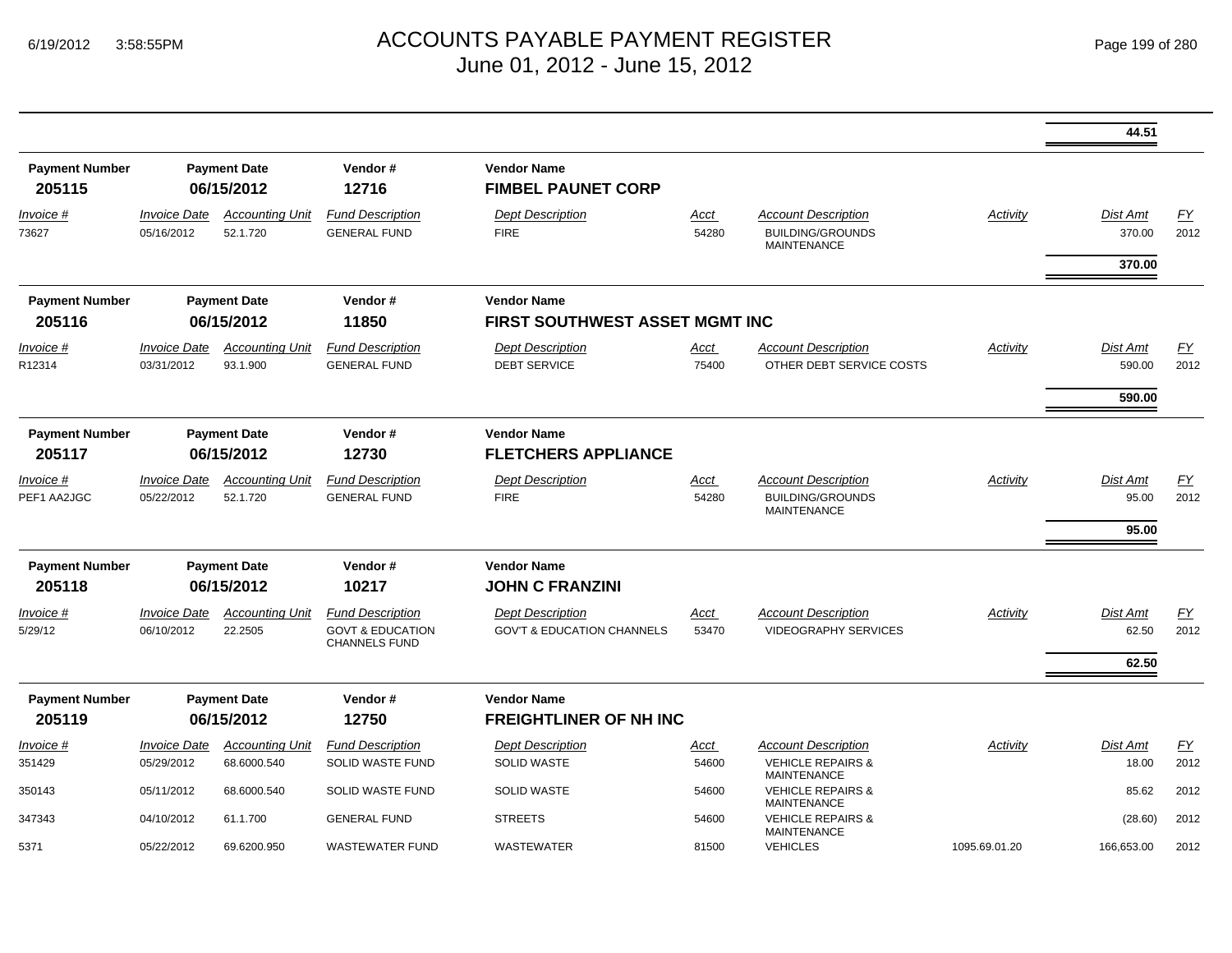|                       |                            |                        |                         |                                      |             |                                               |                 | 166,728.02      |                  |
|-----------------------|----------------------------|------------------------|-------------------------|--------------------------------------|-------------|-----------------------------------------------|-----------------|-----------------|------------------|
| <b>Payment Number</b> |                            | <b>Payment Date</b>    | Vendor#                 | <b>Vendor Name</b>                   |             |                                               |                 |                 |                  |
| 205120                |                            | 06/15/2012             | 10766                   | <b>GAGNON ELECTRICAL SERVICE INC</b> |             |                                               |                 |                 |                  |
| Invoice #             | <b>Invoice Date</b>        | <b>Accounting Unit</b> | <b>Fund Description</b> | <b>Dept Description</b>              | <u>Acct</u> | <b>Account Description</b>                    | <b>Activity</b> | Dist Amt        | EY               |
| 2188                  | 05/15/2012                 | 66.1.500               | <b>GENERAL FUND</b>     | <b>PARKING LOTS</b>                  | 54280       | <b>BUILDING/GROUNDS</b><br><b>MAINTENANCE</b> |                 | 1,925.00        | 2012             |
|                       |                            |                        |                         |                                      |             |                                               |                 | 1,925.00        |                  |
| <b>Payment Number</b> |                            | <b>Payment Date</b>    | Vendor#                 | <b>Vendor Name</b>                   |             |                                               |                 |                 |                  |
| 205121                |                            | 06/15/2012             | 12762                   | <b>GATE CITY FENCE CO INC</b>        |             |                                               |                 |                 |                  |
| Invoice #             | <i><b>Invoice Date</b></i> | <b>Accounting Unit</b> | <b>Fund Description</b> | <b>Dept Description</b>              | <u>Acct</u> | <b>Account Description</b>                    | Activity        | <b>Dist Amt</b> | EY               |
| 36258                 | 05/16/2012                 | 77.1.660               | <b>GENERAL FUND</b>     | PARKS & RECREATION                   | 54250       | POOL REPAIRS &<br><b>MAINTENANCE</b>          |                 | 175.00          | 2012             |
| 36288                 | 05/22/2012                 | TF77.7052              | MINE FALLS PARK ETF     | MINE FALLS PARK ETF                  | 54280       | <b>BUILDING/GROUNDS</b><br><b>MAINTENANCE</b> |                 | 685.00          | 2012             |
| 64768                 | 04/27/2012                 | 61.1.675               | <b>GENERAL FUND</b>     | <b>STREETS</b>                       | 61560       | <b>CONSTRUCTION MATERIALS</b>                 |                 | 42.00           | 2012             |
| 36277                 | 05/18/2012                 | 61.1.675               | <b>GENERAL FUND</b>     | <b>STREETS</b>                       | 61560       | <b>CONSTRUCTION MATERIALS</b>                 |                 | 42.00           | 2012             |
|                       |                            |                        |                         |                                      |             |                                               |                 | 944.00          |                  |
| <b>Payment Number</b> |                            | <b>Payment Date</b>    | Vendor#                 | <b>Vendor Name</b>                   |             |                                               |                 |                 |                  |
| 205122                |                            | 06/15/2012             | 14248                   | <b>GATE CITY MONUMENT INC</b>        |             |                                               |                 |                 |                  |
| <i>Invoice</i> #      | <i><b>Invoice Date</b></i> | <b>Accounting Unit</b> | <b>Fund Description</b> | <b>Dept Description</b>              | Acct        | <b>Account Description</b>                    | Activity        | <b>Dist Amt</b> | EY               |
| 5/22-LETTERING        | 05/22/2012                 | 52.1.720               | <b>GENERAL FUND</b>     | <b>FIRE</b>                          | 54280       | <b>BUILDING/GROUNDS</b><br><b>MAINTENANCE</b> |                 | 905.00          | 2012             |
|                       |                            |                        |                         |                                      |             |                                               |                 | 905.00          |                  |
| <b>Payment Number</b> |                            | <b>Payment Date</b>    | Vendor#                 | <b>Vendor Name</b>                   |             |                                               |                 |                 |                  |
| 205123                |                            | 06/15/2012             | 12775                   | <b>GHA TECHNOLOGIES INC</b>          |             |                                               |                 |                 |                  |
| Invoice #             | <i><b>Invoice Date</b></i> | <b>Accounting Unit</b> | <b>Fund Description</b> | <b>Dept Description</b>              | Acct        | <b>Account Description</b>                    | Activity        | Dist Amt        | $\underline{FY}$ |
| 710894                | 05/11/2012                 | 50.1.500               | <b>GENERAL FUND</b>     | <b>POLICE</b>                        | 61607       | <b>COMPUTER SUPPLIES</b>                      |                 | 12.00           | 2012             |
| 710894                | 05/11/2012                 | 50.1.500               | <b>GENERAL FUND</b>     | <b>POLICE</b>                        | 61607       | <b>COMPUTER SUPPLIES</b>                      |                 | 221.29          | 2012             |
|                       |                            |                        |                         |                                      |             |                                               |                 | 233.29          |                  |
| <b>Payment Number</b> |                            | <b>Payment Date</b>    | Vendor#                 | <b>Vendor Name</b>                   |             |                                               |                 |                 |                  |
| 205124                |                            | 06/15/2012             | 12776                   | <b>GILLIG LLC</b>                    |             |                                               |                 |                 |                  |
| <u>Invoice #</u>      | <i><b>Invoice Date</b></i> | <b>Accounting Unit</b> | <b>Fund Description</b> | <b>Dept Description</b>              | <u>Acct</u> | <b>Account Description</b>                    | Activity        | Dist Amt        | EY               |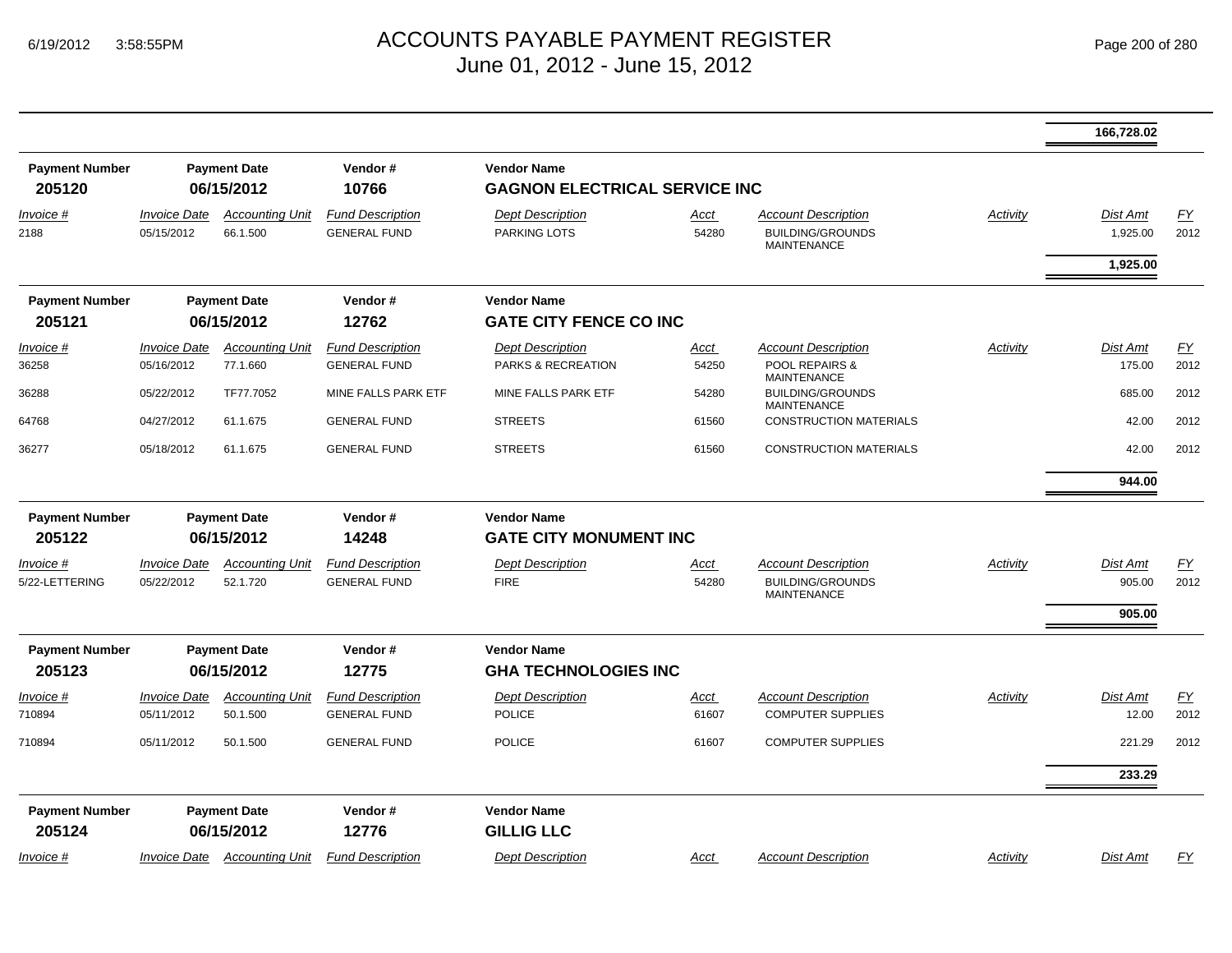| <b>Payment Number</b><br>205124 |                                   | <b>Payment Date</b><br>06/15/2012       | Vendor#<br>12776                                    | <b>Vendor Name</b><br><b>GILLIG LLC</b>               |                      |                                                        |                             |                    |            |
|---------------------------------|-----------------------------------|-----------------------------------------|-----------------------------------------------------|-------------------------------------------------------|----------------------|--------------------------------------------------------|-----------------------------|--------------------|------------|
| Invoice #<br>4816191            | <b>Invoice Date</b><br>05/10/2012 | <b>Accounting Unit</b><br>86.3120       | <b>Fund Description</b><br><b>TRANSIT GRANTS</b>    | <b>Dept Description</b><br><b>GRANT FUNDS-TRANSIT</b> | <b>Acct</b><br>61799 | <b>Account Description</b><br>VEHICLE PARTS & SUPPLIES | Activity<br>86.800.12.30.01 | Dist Amt<br>167.86 | EY<br>2012 |
| 4815871                         | 05/09/2012                        | 86.3120                                 | <b>TRANSIT GRANTS</b>                               | <b>GRANT FUNDS-TRANSIT</b>                            | 61799                | <b>VEHICLE PARTS &amp; SUPPLIES</b>                    | 86.800.12.30.01             | 347.64             | 2012       |
| 4817011                         | 05/14/2012                        | 86.3120                                 | <b>TRANSIT GRANTS</b>                               | <b>GRANT FUNDS-TRANSIT</b>                            | 61799                | <b>VEHICLE PARTS &amp; SUPPLIES</b>                    | 86.800.12.30.01             | 180.26             | 2012       |
| 4817515                         | 05/15/2012                        | 86.3120                                 | <b>TRANSIT GRANTS</b>                               | <b>GRANT FUNDS-TRANSIT</b>                            | 61799                | <b>VEHICLE PARTS &amp; SUPPLIES</b>                    | 86.800.12.30.01             | 203.00             | 2012       |
| 4818186                         | 05/17/2012                        | 86.3120                                 | <b>TRANSIT GRANTS</b>                               | <b>GRANT FUNDS-TRANSIT</b>                            | 61799                | <b>VEHICLE PARTS &amp; SUPPLIES</b>                    | 86.800.12.30.01             | 76.66              | 2012       |
|                                 |                                   |                                         |                                                     |                                                       |                      |                                                        |                             | 975.42             |            |
| <b>Payment Number</b>           |                                   | <b>Payment Date</b>                     | Vendor#                                             | <b>Vendor Name</b>                                    |                      |                                                        |                             |                    |            |
| 205125                          |                                   | 06/15/2012                              | 11370                                               | <b>KAREN GLEASON</b>                                  |                      |                                                        |                             |                    |            |
| Invoice #<br>33248A/6/14/12     | <b>Invoice Date</b><br>06/12/2012 | <b>Accounting Unit</b><br><b>BS1000</b> | <b>Fund Description</b><br><b>GENERAL FUND</b>      | <b>Dept Description</b><br><b>GENERAL FUND</b>        | Acct<br>21460        | <b>Account Description</b><br>125 DEPENDENT CARE       | Activity                    | Dist Amt<br>60.00  | EY<br>2012 |
|                                 |                                   |                                         |                                                     |                                                       |                      |                                                        |                             | 60.00              |            |
| <b>Payment Number</b>           |                                   | <b>Payment Date</b>                     | Vendor#                                             | <b>Vendor Name</b>                                    |                      |                                                        |                             |                    |            |
| 205126                          |                                   | 06/15/2012                              | 12791                                               | <b>DONNA GRAHAM</b>                                   |                      |                                                        |                             |                    |            |
| Invoice #                       | <b>Invoice Date</b>               | <b>Accounting Unit</b>                  | <b>Fund Description</b>                             | <b>Dept Description</b>                               | Acct                 | <b>Account Description</b>                             | Activity                    | Dist Amt           | EY         |
| <b>CTAB MTNG</b><br>5/11/12     | 06/04/2012                        | 22.2505                                 | <b>GOVT &amp; EDUCATION</b><br><b>CHANNELS FUND</b> | <b>GOV'T &amp; EDUCATION CHANNELS</b>                 | 53432                | <b>TRANSCRIPTION SERVICES</b>                          |                             | 30.00              | 2012       |
| INFR MTNG 5/23/12               | 06/02/2012                        | 02.1.500                                | <b>GENERAL FUND</b>                                 | <b>BOARD OF ALDERMEN</b>                              | 53428                | STENOGRAPHIC SERVICES                                  |                             | 130.00             | 2012       |
| <b>BDGT MTNG</b><br>5/21/12     | 06/03/2012                        | 02.1.500                                | <b>GENERAL FUND</b>                                 | <b>BOARD OF ALDERMEN</b>                              | 53428                | STENOGRAPHIC SERVICES                                  |                             | 275.00             | 2012       |
|                                 |                                   |                                         |                                                     |                                                       |                      |                                                        |                             | 435.00             |            |
| <b>Payment Number</b>           |                                   | <b>Payment Date</b>                     | Vendor#                                             | <b>Vendor Name</b>                                    |                      |                                                        |                             |                    |            |
| 205127                          |                                   | 06/15/2012                              | 10853                                               | <b>GRAINGER</b>                                       |                      |                                                        |                             |                    |            |
| Invoice #                       | <b>Invoice Date</b>               | <b>Accounting Unit</b>                  | <b>Fund Description</b>                             | <b>Dept Description</b>                               | Acct                 | <b>Account Description</b>                             | Activity                    | Dist Amt           | EY         |
| 9829470963                      | 05/16/2012                        | 77.1.650                                | <b>GENERAL FUND</b>                                 | PARKS & RECREATION                                    | 61107                | <b>CLOTHING &amp; UNIFORMS</b>                         |                             | 778.29             | 2012       |
| 9827613481                      | 05/14/2012                        | 86.3120                                 | <b>TRANSIT GRANTS</b>                               | <b>GRANT FUNDS-TRANSIT</b>                            | 61299                | MISCELLANEOUS SUPPLIES                                 | 86.800.12.40.01             | 46.22              | 2012       |
| 9828282419                      | 05/15/2012                        | 69.6200.670                             | <b>WASTEWATER FUND</b>                              | WASTEWATER                                            | 54487                | <b>EQUIPMENT REPAIRS &amp;</b><br><b>MAINTENANCE</b>   |                             | 696.15             | 2012       |
| 9827430621                      | 05/14/2012                        | 69.6200.670                             | <b>WASTEWATER FUND</b>                              | WASTEWATER                                            | 54487                | <b>EQUIPMENT REPAIRS &amp;</b><br><b>MAINTENANCE</b>   |                             | 251.55             | 2012       |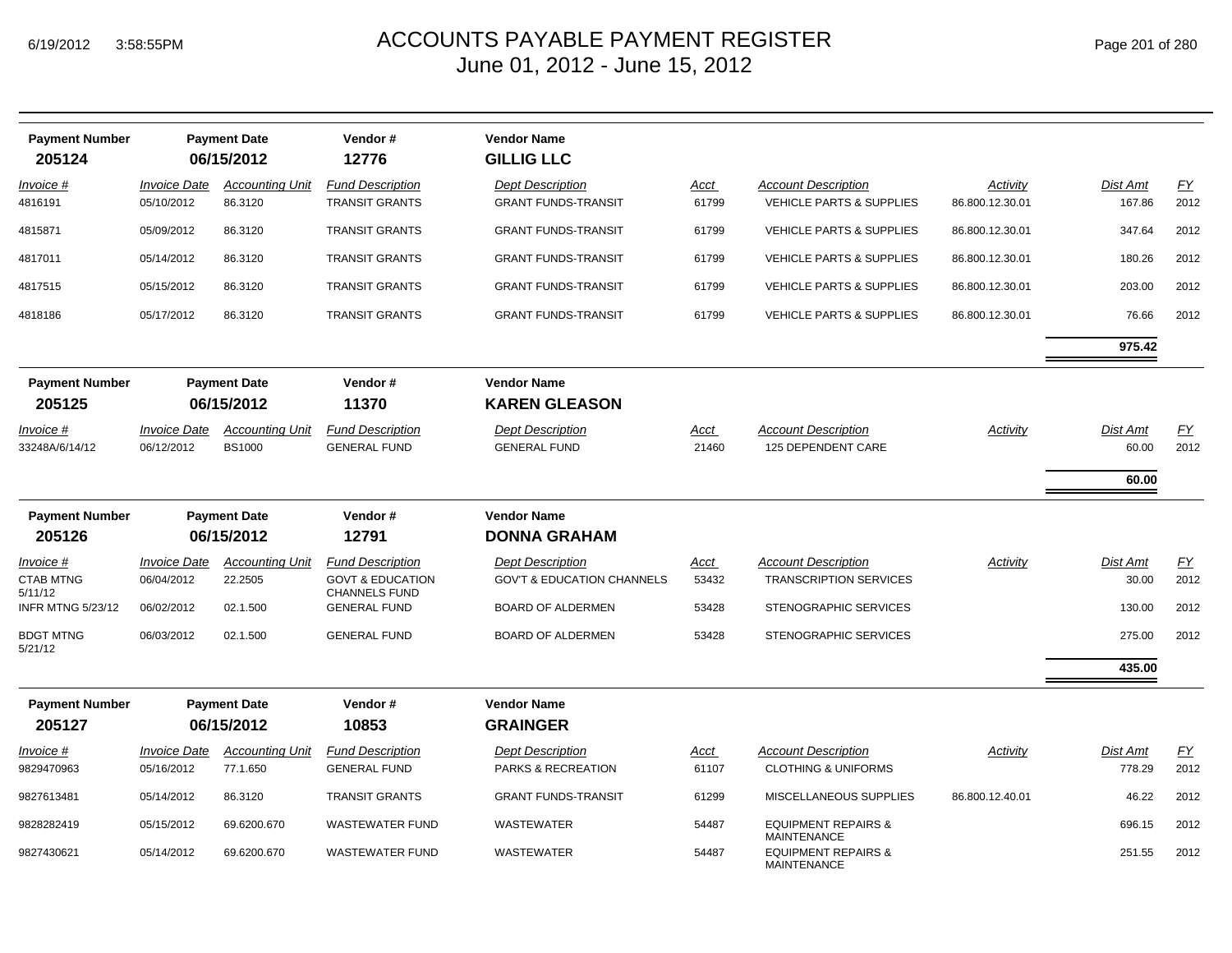|                                 |                                   |                                         |                                                   |                                                             |               |                                                        |          | 1,772.21                  |                          |
|---------------------------------|-----------------------------------|-----------------------------------------|---------------------------------------------------|-------------------------------------------------------------|---------------|--------------------------------------------------------|----------|---------------------------|--------------------------|
| <b>Payment Number</b><br>205128 |                                   | <b>Payment Date</b><br>06/15/2012       | Vendor#<br>14266                                  | <b>Vendor Name</b><br><b>GRANITE STATE CONCRETE CO INC</b>  |               |                                                        |          |                           |                          |
| Invoice #<br>20109626           | <b>Invoice Date</b><br>04/20/2012 | <b>Accounting Unit</b><br>69.6200.540   | <b>Fund Description</b><br><b>WASTEWATER FUND</b> | <b>Dept Description</b><br><b>WASTEWATER</b>                | Acct<br>54300 | <b>Account Description</b><br><b>SEWER MAINTENANCE</b> | Activity | Dist Amt<br>600.00        | EY<br>2012               |
|                                 |                                   |                                         |                                                   |                                                             |               |                                                        |          | 600.00                    |                          |
| <b>Payment Number</b><br>205129 |                                   | <b>Payment Date</b><br>06/15/2012       | Vendor#<br>14273                                  | <b>Vendor Name</b><br><b>GREATER NASHUA CHAMBER OF COMM</b> |               |                                                        |          |                           |                          |
| Invoice #<br>14163              | <b>Invoice Date</b><br>06/08/2012 | <b>Accounting Unit</b><br>50.1.500      | <b>Fund Description</b><br><b>GENERAL FUND</b>    | <b>Dept Description</b><br><b>POLICE</b>                    | Acct<br>55200 | <b>Account Description</b><br>DUES AND MEMBERSHIPS     | Activity | <b>Dist Amt</b><br>100.00 | $\underline{FY}$<br>2012 |
| 14141                           | 06/07/2012                        | 01.1.500                                | <b>GENERAL FUND</b>                               | <b>MAYOR</b>                                                | 55400         | <b>CONFERENCES AND</b><br><b>SEMINARS</b>              |          | 20.00                     | 2012                     |
|                                 |                                   |                                         |                                                   |                                                             |               |                                                        |          | 120.00                    |                          |
| <b>Payment Number</b><br>205130 |                                   | <b>Payment Date</b><br>06/15/2012       | Vendor#<br>10896                                  | <b>Vendor Name</b><br><b>HACH CO</b>                        |               | <b>Payee Name</b><br><b>HACH COMPANY</b>               |          |                           |                          |
| Invoice #                       | <b>Invoice Date</b>               | <b>Accounting Unit</b>                  | <b>Fund Description</b>                           | <b>Dept Description</b>                                     | Acct          | <b>Account Description</b>                             | Activity | Dist Amt                  | EY                       |
| 7749521                         | 05/11/2012                        | 69.6200.670                             | <b>WASTEWATER FUND</b>                            | <b>WASTEWATER</b>                                           | 61149         | <b>LABORATORY SUPPLIES</b>                             |          | 834.65                    | 2012                     |
| 7755700                         | 05/16/2012                        | 69.6200.670                             | <b>WASTEWATER FUND</b>                            | <b>WASTEWATER</b>                                           | 54487         | <b>EQUIPMENT REPAIRS &amp;</b><br>MAINTENANCE          |          | 5,313.95                  | 2012                     |
| 7748620                         | 05/11/2012                        | 69.6200.670                             | <b>WASTEWATER FUND</b>                            | <b>WASTEWATER</b>                                           | 53107         | ARCHITECT/ENGINEERING<br><b>SERVICES</b>               |          | 939.00                    | 2012                     |
|                                 |                                   |                                         |                                                   |                                                             |               |                                                        |          | 7,087.60                  |                          |
| <b>Payment Number</b>           |                                   | <b>Payment Date</b>                     | Vendor#                                           | <b>Vendor Name</b>                                          |               |                                                        |          |                           |                          |
| 205131                          |                                   | 06/15/2012                              | 14283                                             | <b>DENNIS L HAMILTON</b>                                    |               |                                                        |          |                           |                          |
| Invoice #<br>20166A 6/14/2012   | <b>Invoice Date</b><br>06/12/2012 | <b>Accounting Unit</b><br><b>BS1000</b> | <b>Fund Description</b><br><b>GENERAL FUND</b>    | <b>Dept Description</b><br><b>GENERAL FUND</b>              | Acct<br>21460 | <b>Account Description</b><br>125 DEPENDENT CARE       | Activity | <b>Dist Amt</b><br>360.00 | $\underline{FY}$<br>2012 |
|                                 |                                   |                                         |                                                   |                                                             |               |                                                        |          | 360.00                    |                          |
| <b>Payment Number</b><br>205132 |                                   | <b>Payment Date</b><br>06/15/2012       | Vendor#<br>12831                                  | <b>Vendor Name</b><br><b>HARRY W WELLS &amp; SON INC</b>    |               |                                                        |          |                           |                          |
| Invoice #                       | <b>Invoice Date</b>               | <b>Accounting Unit</b>                  | <b>Fund Description</b>                           | <b>Dept Description</b>                                     | Acct          | <b>Account Description</b>                             | Activity | <b>Dist Amt</b>           | <u>FY</u>                |
| 53496                           | 05/16/2012                        | 50.1.500                                | <b>GENERAL FUND</b>                               | <b>POLICE</b>                                               | 54280         | <b>BUILDING/GROUNDS</b><br>MAINTENANCE                 |          | 1,203.12                  | 2012                     |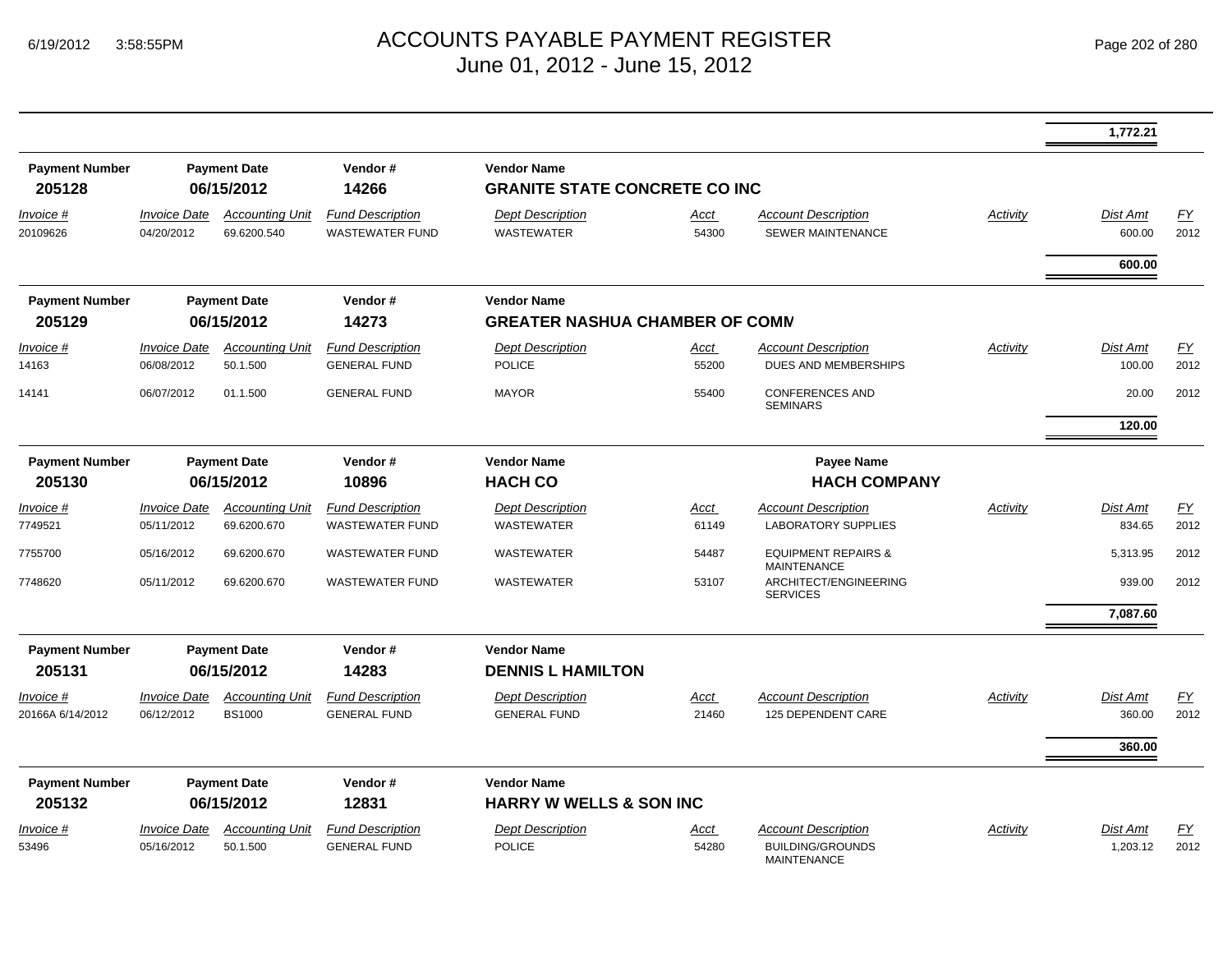|                                 |                                   |                                    |                                                        |                                                         |                      |                                                                             |                           | 1,203.12                   |            |
|---------------------------------|-----------------------------------|------------------------------------|--------------------------------------------------------|---------------------------------------------------------|----------------------|-----------------------------------------------------------------------------|---------------------------|----------------------------|------------|
| <b>Payment Number</b><br>205133 |                                   | <b>Payment Date</b><br>06/15/2012  | Vendor#<br>10469                                       | <b>Vendor Name</b><br><b>HI-WAY SAFETY SYSTEMS INC</b>  |                      |                                                                             |                           |                            |            |
| Invoice #<br>17454-10           | <b>Invoice Date</b><br>05/10/2012 | <b>Accounting Unit</b><br>64.1.705 | <b>Fund Description</b><br><b>GENERAL FUND</b>         | <b>Dept Description</b><br><b>TRAFFIC</b>               | Acct<br>54275        | <b>Account Description</b><br><b>STRIPING SERVICES</b>                      | Activity                  | Dist Amt<br>9,953.63       | EY<br>2012 |
|                                 |                                   |                                    |                                                        |                                                         |                      |                                                                             |                           | 9,953.63                   |            |
| <b>Payment Number</b><br>205134 |                                   | <b>Payment Date</b><br>06/15/2012  | Vendor#<br>14303                                       | <b>Vendor Name</b><br>HILLSBOROUGH COUNTY REGISTRY O    |                      |                                                                             |                           |                            |            |
| Invoice #<br>576 LEGAL JUN12    | <b>Invoice Date</b><br>06/01/2012 | <b>Accounting Unit</b><br>03.1.500 | <b>Fund Description</b><br><b>GENERAL FUND</b>         | <b>Dept Description</b><br>LEGAL                        | Acct<br>55614        | <b>Account Description</b><br>FILING AND RECORDING FEES                     | Activity                  | Dist Amt<br>8.00           | EY<br>2012 |
|                                 |                                   |                                    |                                                        |                                                         |                      |                                                                             |                           | 8.00                       |            |
| <b>Payment Number</b><br>205135 |                                   | <b>Payment Date</b><br>06/15/2012  | Vendor#<br>14303                                       | <b>Vendor Name</b><br>HILLSBOROUGH COUNTY REGISTRY O    |                      | <b>Payee Name</b><br><b>HILLSBOROUGH COUNTY REGISTRY</b>                    |                           |                            |            |
| Invoice #<br>265 URBAN MAY12    | <b>Invoice Date</b><br>06/01/2012 | <b>Accounting Unit</b><br>84.3090  | <b>Fund Description</b><br><b>URBAN PROGRAM GRANTS</b> | <b>Dept Description</b><br><b>URBAN PROGRAM GRANTS</b>  | Acct<br>51100        | <b>Account Description</b><br><b>WAGES FULL TIME</b>                        | Activity<br>1032.84.01.30 | Dist Amt<br>16.00<br>16.00 | EY<br>2012 |
| <b>Payment Number</b><br>205136 |                                   | <b>Payment Date</b><br>06/15/2012  | Vendor#<br>14309                                       | <b>Vendor Name</b><br><b>HOME DEPOT CREDIT SERVICES</b> |                      |                                                                             |                           |                            |            |
| <u>Invoice #</u><br>0993855     | <b>Invoice Date</b><br>06/08/2012 | <b>Accounting Unit</b><br>50.1.500 | <b>Fund Description</b><br><b>GENERAL FUND</b>         | <b>Dept Description</b><br><b>POLICE</b>                | <u>Acct</u><br>54280 | <b>Account Description</b><br><b>BUILDING/GROUNDS</b><br><b>MAINTENANCE</b> | Activity                  | Dist Amt<br>90.56<br>90.56 | EY<br>2012 |
| <b>Payment Number</b><br>205137 |                                   | <b>Payment Date</b><br>06/15/2012  | Vendor#<br>14309                                       | <b>Vendor Name</b><br><b>HOME DEPOT CREDIT SERVICES</b> |                      | <b>Payee Name</b><br><b>HOME DEPOT CREDIT SERVICE 3065</b>                  |                           |                            |            |
| Invoice #<br>3270212            | <b>Invoice Date</b><br>06/05/2012 | <b>Accounting Unit</b><br>44.1.720 | <b>Fund Description</b><br><b>GENERAL FUND</b>         | <b>Dept Description</b><br>EDGEWOOD CEMETERY            | <u>Acct</u><br>54280 | <b>Account Description</b><br><b>BUILDING/GROUNDS</b><br><b>MAINTENANCE</b> | Activity                  | <b>Dist Amt</b><br>39.70   | EY<br>2012 |
| 0052832                         | 06/08/2012                        | 86.3120                            | <b>TRANSIT GRANTS</b>                                  | <b>GRANT FUNDS-TRANSIT</b>                              | 61799                | <b>VEHICLE PARTS &amp; SUPPLIES</b>                                         | 86.800.12.30.05           | 18.93                      | 2012       |
| 1019820                         | 06/07/2012                        | 79.1.720                           | <b>GENERAL FUND</b>                                    | LIBRARY                                                 | 61428                | <b>JANITORIAL SUPPLIES</b>                                                  |                           | 129.71                     | 2012       |
| 1019820                         | 06/07/2012                        | 79.1.750                           | <b>GENERAL FUND</b>                                    | <b>LIBRARY</b>                                          | 61819                | <b>TEEN MEDIA</b>                                                           |                           | 61.19                      | 2012       |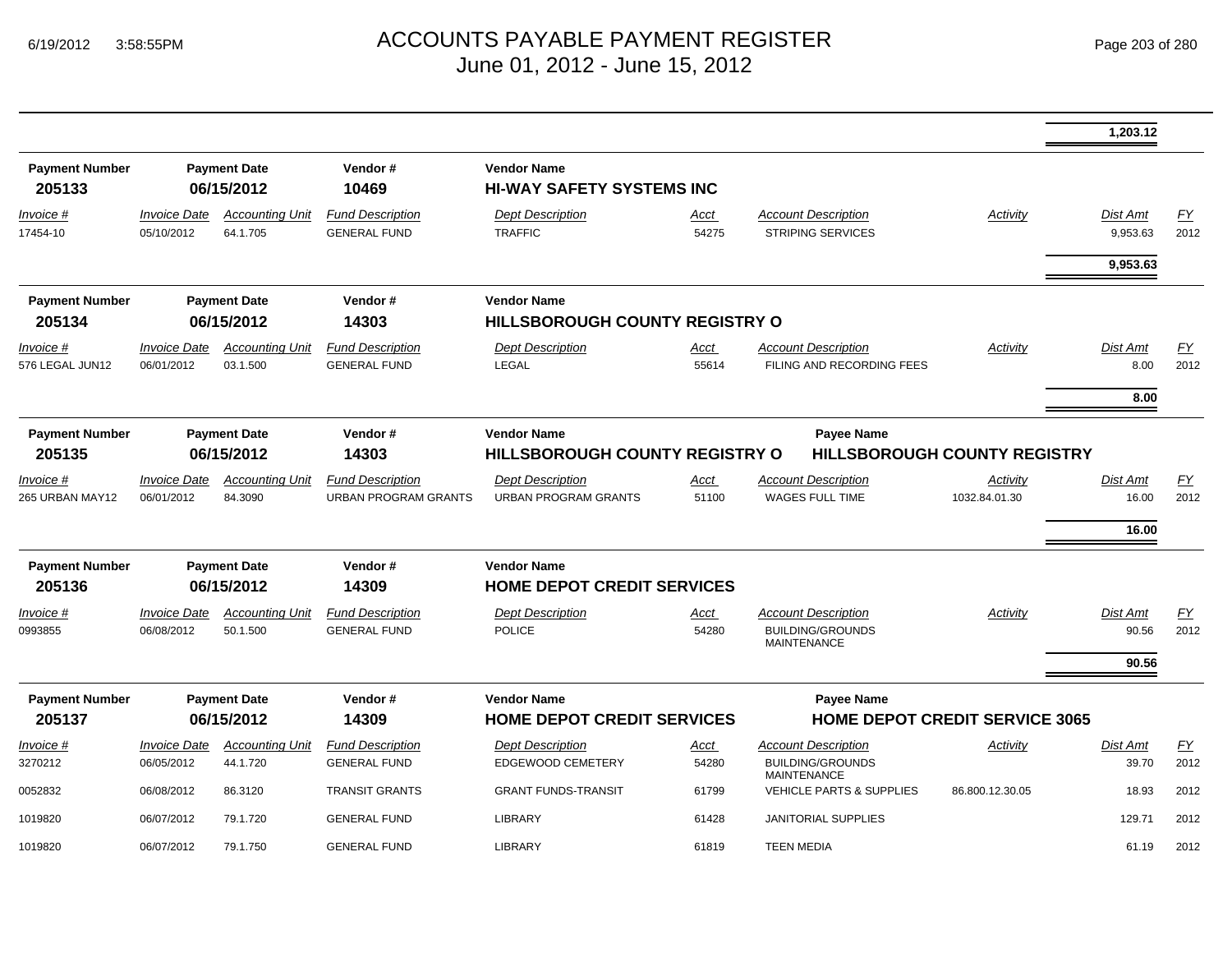| <b>Payment Number</b> |                            | <b>Payment Date</b>    | Vendor#                                | <b>Vendor Name</b>                       |             | <b>Payee Name</b>                                  |                                       |                 |      |
|-----------------------|----------------------------|------------------------|----------------------------------------|------------------------------------------|-------------|----------------------------------------------------|---------------------------------------|-----------------|------|
| 205137                |                            | 06/15/2012             | 14309                                  | <b>HOME DEPOT CREDIT SERVICES</b>        |             |                                                    | <b>HOME DEPOT CREDIT SERVICE 3065</b> |                 |      |
| Invoice #             | <i><b>Invoice Date</b></i> | <b>Accounting Unit</b> | <b>Fund Description</b>                | <b>Dept Description</b>                  | Acct        | <b>Account Description</b>                         | Activity                              | Dist Amt        | EY   |
| 9020338               | 05/30/2012                 | 52.1.720               | <b>GENERAL FUND</b>                    | <b>FIRE</b>                              | 54280       | <b>BUILDING/GROUNDS</b><br><b>MAINTENANCE</b>      |                                       | 48.92           | 2012 |
|                       |                            |                        |                                        |                                          |             |                                                    |                                       | 298.45          |      |
| <b>Payment Number</b> |                            | <b>Payment Date</b>    | Vendor#                                | <b>Vendor Name</b>                       |             | <b>Payee Name</b>                                  |                                       |                 |      |
| 205138                |                            | 06/15/2012             | 14309                                  | <b>HOME DEPOT CREDIT SERVICES</b>        |             |                                                    | <b>HOME DEPOT CREDIT SERVICE 3073</b> |                 |      |
| Invoice #             | <b>Invoice Date</b>        | <b>Accounting Unit</b> | <b>Fund Description</b>                | <b>Dept Description</b>                  | <u>Acct</u> | <b>Account Description</b>                         | Activity                              | Dist Amt        | EY   |
| 7010564               | 06/11/2012                 | 50.1.500               | <b>GENERAL FUND</b>                    | <b>POLICE</b>                            | 61799       | <b>VEHICLE PARTS &amp; SUPPLIES</b>                |                                       | 25.41           | 2012 |
| 4028225               | 06/04/2012                 | 50.1.500               | <b>GENERAL FUND</b>                    | <b>POLICE</b>                            | 61428       | <b>JANITORIAL SUPPLIES</b>                         |                                       | 38.87           | 2012 |
| 9018278               | 05/30/2012                 | 50.1.500               | <b>GENERAL FUND</b>                    | <b>POLICE</b>                            | 61428       | JANITORIAL SUPPLIES                                |                                       | 8.82            | 2012 |
| 2993435               | 06/06/2012                 | 50.1.500               | <b>GENERAL FUND</b>                    | <b>POLICE</b>                            | 54280       | <b>BUILDING/GROUNDS</b><br><b>MAINTENANCE</b>      |                                       | 16.97           | 2012 |
| 2028631               | 06/06/2012                 | 50.1.500               | <b>GENERAL FUND</b>                    | <b>POLICE</b>                            | 54280       | <b>BUILDING/GROUNDS</b><br><b>MAINTENANCE</b>      |                                       | 81.60           | 2012 |
|                       |                            |                        |                                        |                                          |             |                                                    |                                       | 171.67          |      |
| <b>Payment Number</b> |                            | <b>Payment Date</b>    | Vendor#                                | <b>Vendor Name</b>                       |             |                                                    |                                       |                 |      |
| 205139                |                            | 06/15/2012             | 12872                                  | <b>HOWARD P FAIRFIELD LLC</b>            |             |                                                    |                                       |                 |      |
| <i>Invoice</i> #      | <i><b>Invoice Date</b></i> | <b>Accounting Unit</b> | <b>Fund Description</b>                | <b>Dept Description</b>                  | <u>Acct</u> | <b>Account Description</b>                         | Activity                              | Dist Amt        | EY   |
| INV171241             | 05/17/2012                 | 61.1.700               | <b>GENERAL FUND</b>                    | <b>STREETS</b>                           | 54600       | <b>VEHICLE REPAIRS &amp;</b><br><b>MAINTENANCE</b> |                                       | 223.43          | 2012 |
|                       |                            |                        |                                        |                                          |             |                                                    |                                       | 223.43          |      |
| <b>Payment Number</b> |                            | <b>Payment Date</b>    | Vendor#                                | <b>Vendor Name</b>                       |             |                                                    |                                       |                 |      |
| 205140                |                            | 06/15/2012             | 10887                                  | <b>HOYLE TANNER &amp; ASSOCIATES INC</b> |             |                                                    |                                       |                 |      |
| <i>Invoice</i> #      | <i><b>Invoice Date</b></i> | <b>Accounting Unit</b> | <b>Fund Description</b>                | <b>Dept Description</b>                  | Acct        | <b>Account Description</b>                         | Activity                              | Dist Amt        | FY   |
| 50112 - APR12         | 05/11/2012                 | 22.5010                | CAP PROJECTS-INFO<br><b>TECHNOLOGY</b> | CAPITAL PROJECTS-INFO TECH               | 81342       | <b>COMPUTER SOFTWARE &amp;</b><br><b>HARDWARE</b>  | 1010.22.01.30                         | 154.00          | 2012 |
|                       |                            |                        |                                        |                                          |             |                                                    |                                       | 154.00          |      |
| <b>Payment Number</b> |                            | <b>Payment Date</b>    | Vendor#                                | <b>Vendor Name</b>                       |             |                                                    |                                       |                 |      |
| 205141                |                            | 06/15/2012             | 12874                                  | <b>HUDSON TROPHY CO</b>                  |             |                                                    |                                       |                 |      |
| Invoice #             | <i><b>Invoice Date</b></i> | <b>Accounting Unit</b> | <b>Fund Description</b>                | <b>Dept Description</b>                  | <u>Acct</u> | <b>Account Description</b>                         | Activity                              | <b>Dist Amt</b> | EY   |
| 819115                | 05/16/2012                 | 50.1.500               | <b>GENERAL FUND</b>                    | <b>POLICE</b>                            | 55699       | OTHER CONTRACTED<br><b>SERVICES</b>                |                                       | 50.00           | 2012 |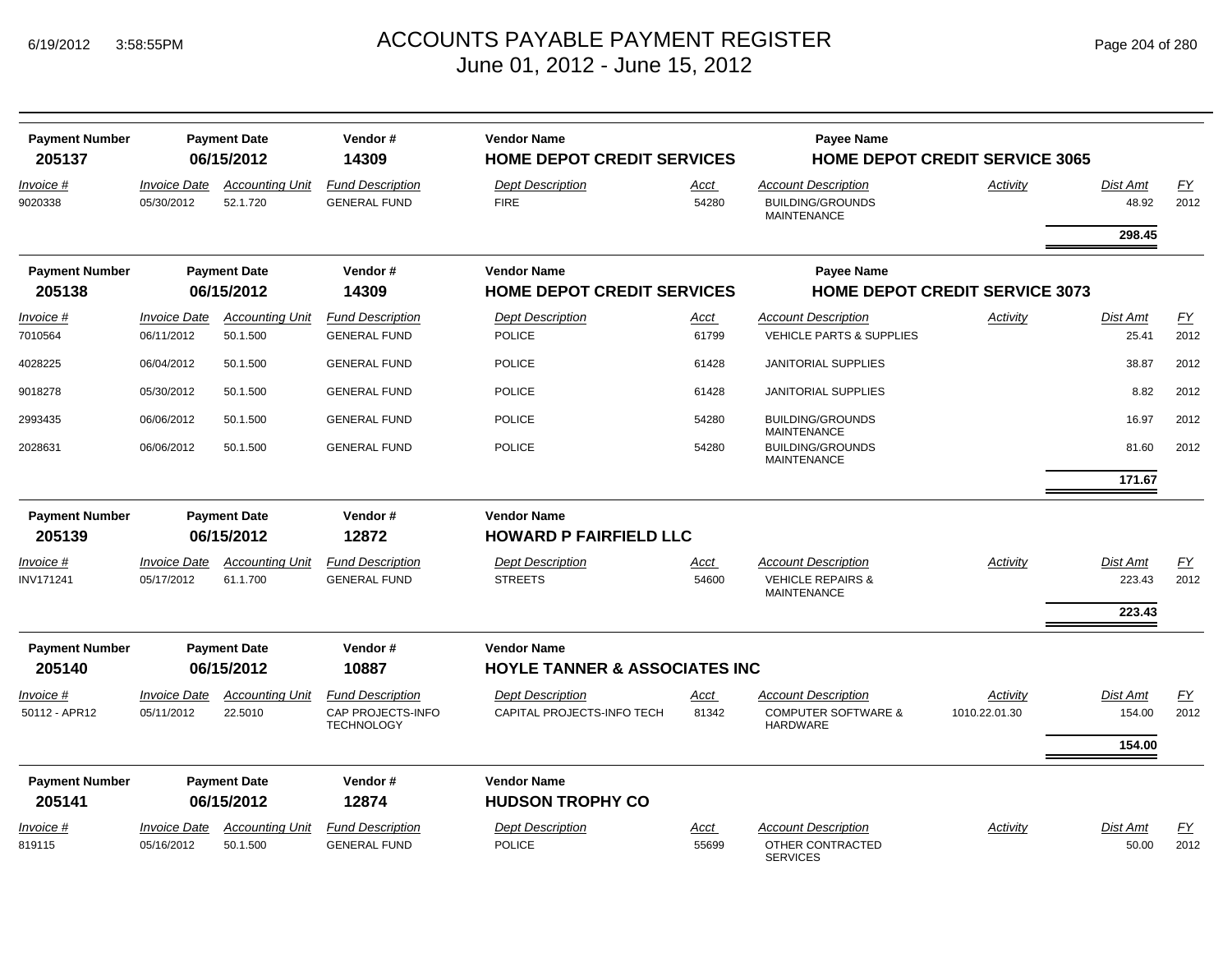|                                 |                                          |                                         |                                                                        |                                                             |               |                                                                             |          | 50.00                       |                   |
|---------------------------------|------------------------------------------|-----------------------------------------|------------------------------------------------------------------------|-------------------------------------------------------------|---------------|-----------------------------------------------------------------------------|----------|-----------------------------|-------------------|
| <b>Payment Number</b><br>205142 |                                          | <b>Payment Date</b><br>06/15/2012       | Vendor#<br>11220                                                       | <b>Vendor Name</b><br><b>INFORMATIVE GRAPHICS GROUP</b>     |               |                                                                             |          |                             |                   |
| Invoice #<br>36979              | <b>Invoice Date</b><br>05/11/2012        | <b>Accounting Unit</b><br>50.1.500      | <b>Fund Description</b><br><b>GENERAL FUND</b>                         | <b>Dept Description</b><br><b>POLICE</b>                    | Acct<br>71228 | <b>Account Description</b><br><b>COMPUTER SOFTWARE</b>                      | Activity | <b>Dist Amt</b><br>2,106.00 | EY<br>2012        |
|                                 |                                          |                                         |                                                                        |                                                             |               |                                                                             |          | 2,106.00                    |                   |
| <b>Payment Number</b>           |                                          | <b>Payment Date</b>                     | Vendor#                                                                | <b>Vendor Name</b>                                          |               |                                                                             |          |                             |                   |
| 205143                          |                                          | 06/15/2012                              | 12893                                                                  | <b>INGRAM LIBRARY SERVICES</b>                              |               |                                                                             |          |                             |                   |
| Invoice #<br>04874236           | <b>Invoice Date</b><br>05/17/2012        | <b>Accounting Unit</b><br>TF79.8063     | <b>Fund Description</b><br><b>LIBRARY-HENRY STEARNS</b><br><b>FUND</b> | <b>Dept Description</b><br>LIBRARY-HENRY STEARNS FUND       | Acct<br>61807 | <b>Account Description</b><br><b>PUBLICATIONS</b>                           | Activity | <b>Dist Amt</b><br>257.74   | FY<br>2012        |
| 04843053                        | 05/15/2012                               | TF79.8063                               | <b>LIBRARY-HENRY STEARNS</b>                                           | LIBRARY-HENRY STEARNS FUND                                  | 61807         | <b>PUBLICATIONS</b>                                                         |          | 1,010.56                    | 2012              |
| 04807781                        | 05/13/2012                               | TF79.8063                               | <b>FUND</b><br><b>LIBRARY-HENRY STEARNS</b><br><b>FUND</b>             | LIBRARY-HENRY STEARNS FUND                                  | 61807         | <b>PUBLICATIONS</b>                                                         |          | 77.76                       | 2012              |
| 04612612                        | 04/29/2012                               | TF79.8063                               | <b>LIBRARY-HENRY STEARNS</b><br><b>FUND</b>                            | LIBRARY-HENRY STEARNS FUND                                  | 61807         | <b>PUBLICATIONS</b>                                                         |          | 166.65                      | 2012              |
|                                 |                                          |                                         |                                                                        |                                                             |               |                                                                             |          | 1,512.71                    |                   |
| <b>Payment Number</b>           |                                          | <b>Payment Date</b>                     | Vendor#                                                                | <b>Vendor Name</b>                                          |               |                                                                             |          |                             |                   |
| 205144                          |                                          | 06/15/2012                              | 12904                                                                  | <b>IRWIN MARINE</b>                                         |               |                                                                             |          |                             |                   |
| Invoice #<br>419793             | <i><b>Invoice Date</b></i><br>04/18/2012 | <b>Accounting Unit</b><br>69.6200.670   | <b>Fund Description</b><br><b>WASTEWATER FUND</b>                      | <b>Dept Description</b><br>WASTEWATER                       | Acct<br>54280 | <b>Account Description</b><br><b>BUILDING/GROUNDS</b><br><b>MAINTENANCE</b> | Activity | <b>Dist Amt</b><br>147.95   | <u>FY</u><br>2012 |
|                                 |                                          |                                         |                                                                        |                                                             |               |                                                                             |          | 147.95                      |                   |
| <b>Payment Number</b><br>205145 |                                          | <b>Payment Date</b><br>06/15/2012       | Vendor#<br>10842                                                       | <b>Vendor Name</b><br><b>J A MARINO AUTOMATIC HEATING S</b> |               |                                                                             |          |                             |                   |
| Invoice #<br>153491             | <b>Invoice Date</b><br>05/07/2012        | <b>Accounting Unit</b><br>29.1.720.8162 | <b>Fund Description</b><br><b>GENERAL FUND</b>                         | <b>Dept Description</b><br><b>CITY BUILDINGS</b>            | Acct<br>54243 | <b>Account Description</b><br><b>HVAC MAINTENANCE</b>                       | Activity | <b>Dist Amt</b><br>117.86   | EY<br>2012        |
|                                 |                                          |                                         |                                                                        |                                                             |               |                                                                             |          | 117.86                      |                   |
| <b>Payment Number</b><br>205146 |                                          | <b>Payment Date</b><br>06/15/2012       | Vendor#<br>12906                                                       | <b>Vendor Name</b><br><b>J LAWRENCE HALL INC</b>            |               |                                                                             |          |                             |                   |
| Invoice #<br>55667              | <b>Invoice Date</b><br>05/16/2012        | <b>Accounting Unit</b><br>29.1.720.8163 | <b>Fund Description</b><br><b>GENERAL FUND</b>                         | <b>Dept Description</b><br><b>CITY BUILDINGS</b>            | Acct<br>54243 | <b>Account Description</b><br><b>HVAC MAINTENANCE</b>                       | Activity | <b>Dist Amt</b><br>255.00   | FY<br>2012        |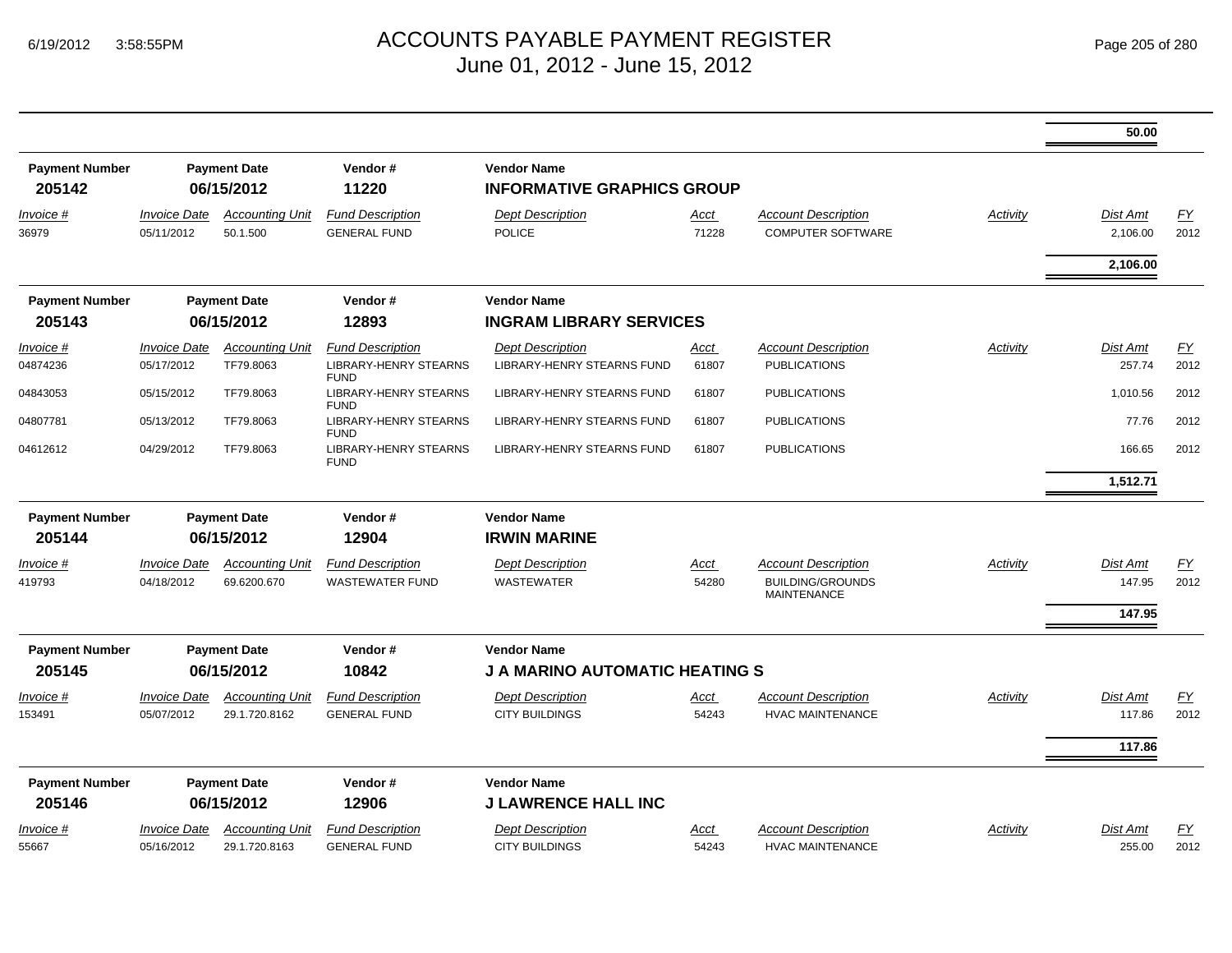| <b>Payment Number</b><br>205146 |                                          | <b>Payment Date</b><br>06/15/2012       | Vendor#<br>12906                               | <b>Vendor Name</b><br><b>J LAWRENCE HALL INC</b>            |               |                                                                                  |          |                            |                   |
|---------------------------------|------------------------------------------|-----------------------------------------|------------------------------------------------|-------------------------------------------------------------|---------------|----------------------------------------------------------------------------------|----------|----------------------------|-------------------|
| Invoice #<br>55692              | <b>Invoice Date</b><br>05/17/2012        | <b>Accounting Unit</b><br>52.1.720      | <b>Fund Description</b><br><b>GENERAL FUND</b> | <b>Dept Description</b><br><b>FIRE</b>                      | Acct<br>54280 | <b>Account Description</b><br><b>BUILDING/GROUNDS</b><br><b>MAINTENANCE</b>      | Activity | Dist Amt<br>232.51         | FY<br>2012        |
|                                 |                                          |                                         |                                                |                                                             |               |                                                                                  |          | 487.51                     |                   |
| <b>Payment Number</b><br>205147 |                                          | <b>Payment Date</b><br>06/15/2012       | Vendor#<br>12907                               | <b>Vendor Name</b><br><b>JP PEST SERVICES</b>               |               |                                                                                  |          |                            |                   |
| Invoice #<br>1023880            | <b>Invoice Date</b><br>05/16/2012        | <b>Accounting Unit</b><br>52.1.720      | <b>Fund Description</b><br><b>GENERAL FUND</b> | <b>Dept Description</b><br><b>FIRE</b>                      | Acct<br>54228 | <b>Account Description</b><br>PEST CONTROL SERVICES                              | Activity | Dist Amt<br>85.00<br>85.00 | FY<br>2012        |
| <b>Payment Number</b><br>205148 |                                          | <b>Payment Date</b><br>06/15/2012       | Vendor#<br>14337                               | <b>Vendor Name</b><br><b>JACK YOUNG CO INC</b>              |               |                                                                                  |          |                            |                   |
| Invoice #<br>163635             | <b>Invoice Date</b><br>05/11/2012        | <b>Accounting Unit</b><br>52.1.630      | <b>Fund Description</b><br><b>GENERAL FUND</b> | <b>Dept Description</b><br><b>FIRE</b>                      | Acct<br>54600 | <b>Account Description</b><br><b>VEHICLE REPAIRS &amp;</b><br><b>MAINTENANCE</b> | Activity | Dist Amt<br>104.00         | EY<br>2012        |
| 165249                          | 05/17/2012                               | 52.1.630                                | <b>GENERAL FUND</b>                            | <b>FIRE</b>                                                 | 54600         | <b>VEHICLE REPAIRS &amp;</b><br><b>MAINTENANCE</b>                               |          | 294.34<br>398.34           | 2012              |
| <b>Payment Number</b><br>205149 |                                          | <b>Payment Date</b><br>06/15/2012       | Vendor#<br>11213                               | <b>Vendor Name</b><br><b>AMANDA JAGENTENFL</b>              |               |                                                                                  |          |                            |                   |
| Invoice #<br>33256A/6/14/12     | <b>Invoice Date</b><br>06/12/2012        | <b>Accounting Unit</b><br><b>BS1000</b> | <b>Fund Description</b><br><b>GENERAL FUND</b> | <b>Dept Description</b><br><b>GENERAL FUND</b>              | Acct<br>21460 | <b>Account Description</b><br>125 DEPENDENT CARE                                 | Activity | Dist Amt<br>192.31         | <u>FY</u><br>2012 |
|                                 |                                          |                                         |                                                |                                                             |               |                                                                                  |          | 192.31                     |                   |
| <b>Payment Number</b><br>205150 |                                          | <b>Payment Date</b><br>06/15/2012       | Vendor#<br>12911                               | <b>Vendor Name</b><br><b>JAN PRO CLEANING SYSTEMS NORTH</b> |               |                                                                                  |          |                            |                   |
| Invoice #<br>17449              | <i><b>Invoice Date</b></i><br>06/01/2012 | <b>Accounting Unit</b><br>77.1.650      | <b>Fund Description</b><br><b>GENERAL FUND</b> | <b>Dept Description</b><br>PARKS & RECREATION               | Acct<br>61428 | <b>Account Description</b><br>JANITORIAL SUPPLIES                                | Activity | Dist Amt<br>300.00         | EY<br>2012        |
|                                 |                                          |                                         |                                                |                                                             |               |                                                                                  |          | 300.00                     |                   |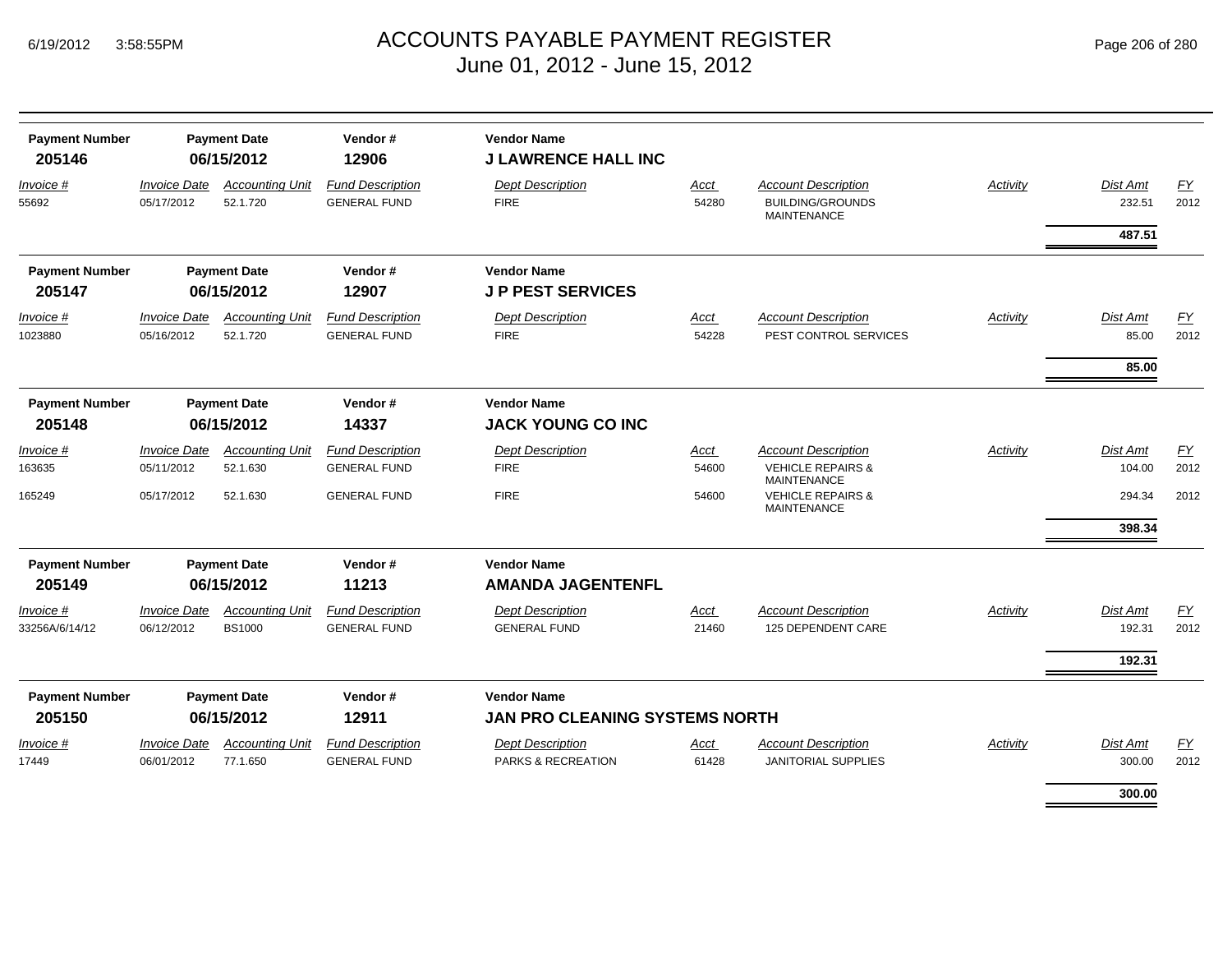| <b>Payment Number</b><br>205151 |                                   | <b>Payment Date</b><br>06/15/2012     | Vendor#<br>11040                                                               | <b>Vendor Name</b><br><b>JCI JONES CHEMICALS INC</b>              |                      |                                                           |          |                             |            |
|---------------------------------|-----------------------------------|---------------------------------------|--------------------------------------------------------------------------------|-------------------------------------------------------------------|----------------------|-----------------------------------------------------------|----------|-----------------------------|------------|
| Invoice #<br>545543             | <b>Invoice Date</b><br>05/09/2012 | <b>Accounting Unit</b><br>69.6200.670 | <b>Fund Description</b><br><b>WASTEWATER FUND</b>                              | <b>Dept Description</b><br><b>WASTEWATER</b>                      | Acct<br>61156        | <b>Account Description</b><br><b>CHEMICALS</b>            | Activity | <b>Dist Amt</b><br>3,266.76 | EY<br>2012 |
|                                 |                                   |                                       |                                                                                |                                                                   |                      |                                                           |          | 3,266.76                    |            |
| <b>Payment Number</b>           |                                   | <b>Payment Date</b>                   | Vendor#                                                                        | <b>Vendor Name</b>                                                |                      |                                                           |          |                             |            |
| 205152                          |                                   | 06/15/2012                            | 12919                                                                          | <b>MIKE JEYNES</b>                                                |                      |                                                           |          |                             |            |
| Invoice #<br>5/31 6/5 6/6 6/7   | <b>Invoice Date</b><br>06/10/2012 | <b>Accounting Unit</b><br>22.2505     | <b>Fund Description</b><br><b>GOVT &amp; EDUCATION</b><br><b>CHANNELS FUND</b> | <b>Dept Description</b><br><b>GOV'T &amp; EDUCATION CHANNELS</b>  | Acct<br>53470        | <b>Account Description</b><br><b>VIDEOGRAPHY SERVICES</b> | Activity | <b>Dist Amt</b><br>250.00   | EY<br>2012 |
|                                 |                                   |                                       |                                                                                |                                                                   |                      |                                                           |          | 250.00                      |            |
| <b>Payment Number</b>           |                                   | <b>Payment Date</b>                   | Vendor#                                                                        | <b>Vendor Name</b>                                                |                      |                                                           |          |                             |            |
| 205153                          |                                   | 06/15/2012                            | 12922                                                                          | <b>JOHN DEERE LANDSCAPES</b>                                      |                      |                                                           |          |                             |            |
| Invoice #                       | <b>Invoice Date</b>               | <b>Accounting Unit</b>                | <b>Fund Description</b>                                                        | <b>Dept Description</b>                                           | Acct                 | <b>Account Description</b>                                | Activity | <b>Dist Amt</b>             | EY         |
| 61138020                        | 05/03/2012                        | 77.1.650                              | <b>GENERAL FUND</b>                                                            | PARKS & RECREATION                                                | 54280                | <b>BUILDING/GROUNDS</b><br><b>MAINTENANCE</b>             |          | 101.13<br>101.13            | 2012       |
|                                 |                                   |                                       |                                                                                |                                                                   |                      |                                                           |          |                             |            |
| <b>Payment Number</b>           |                                   | <b>Payment Date</b>                   | Vendor#                                                                        | <b>Vendor Name</b>                                                |                      |                                                           |          |                             |            |
| 205154                          |                                   | 06/15/2012                            | 12924                                                                          | <b>JOHN R SHARRY INC</b>                                          |                      |                                                           |          |                             |            |
| Invoice #<br>3545               | <b>Invoice Date</b><br>05/15/2012 | <b>Accounting Unit</b><br>13.6600.500 | <b>Fund Description</b><br><b>BENEFITS SELF INSURANCE</b><br><b>FUND</b>       | <b>Dept Description</b><br>BENEFITS SELF INSURANCE<br><b>FUND</b> | <b>Acct</b><br>53142 | <b>Account Description</b><br><b>CONSULTING SERVICES</b>  | Activity | <b>Dist Amt</b><br>3,000.00 | EY<br>2012 |
|                                 |                                   |                                       |                                                                                |                                                                   |                      |                                                           |          | 3,000.00                    |            |
| <b>Payment Number</b><br>205155 |                                   | <b>Payment Date</b><br>06/15/2012     | Vendor#<br>12927                                                               | <b>Vendor Name</b><br><b>JOHNSONS ELECTRIC INC</b>                |                      |                                                           |          |                             |            |
| Invoice #                       | <i><b>Invoice Date</b></i>        | <b>Accounting Unit</b>                | <b>Fund Description</b>                                                        | <b>Dept Description</b>                                           | Acct                 | <b>Account Description</b>                                | Activity | <b>Dist Amt</b>             | <u>FY</u>  |
| 514                             | 05/12/2012                        | 77.1.650                              | <b>GENERAL FUND</b>                                                            | PARKS & RECREATION                                                | 54280                | <b>BUILDING/GROUNDS</b>                                   |          | 686.80                      | 2012       |
| 506                             | 05/12/2012                        | 61.1.670                              | <b>GENERAL FUND</b>                                                            | <b>STREETS</b>                                                    | 54100                | <b>MAINTENANCE</b><br><b>ELECTRICITY</b>                  |          | 234.40                      | 2012       |
|                                 |                                   |                                       |                                                                                |                                                                   |                      |                                                           |          | 921.20                      |            |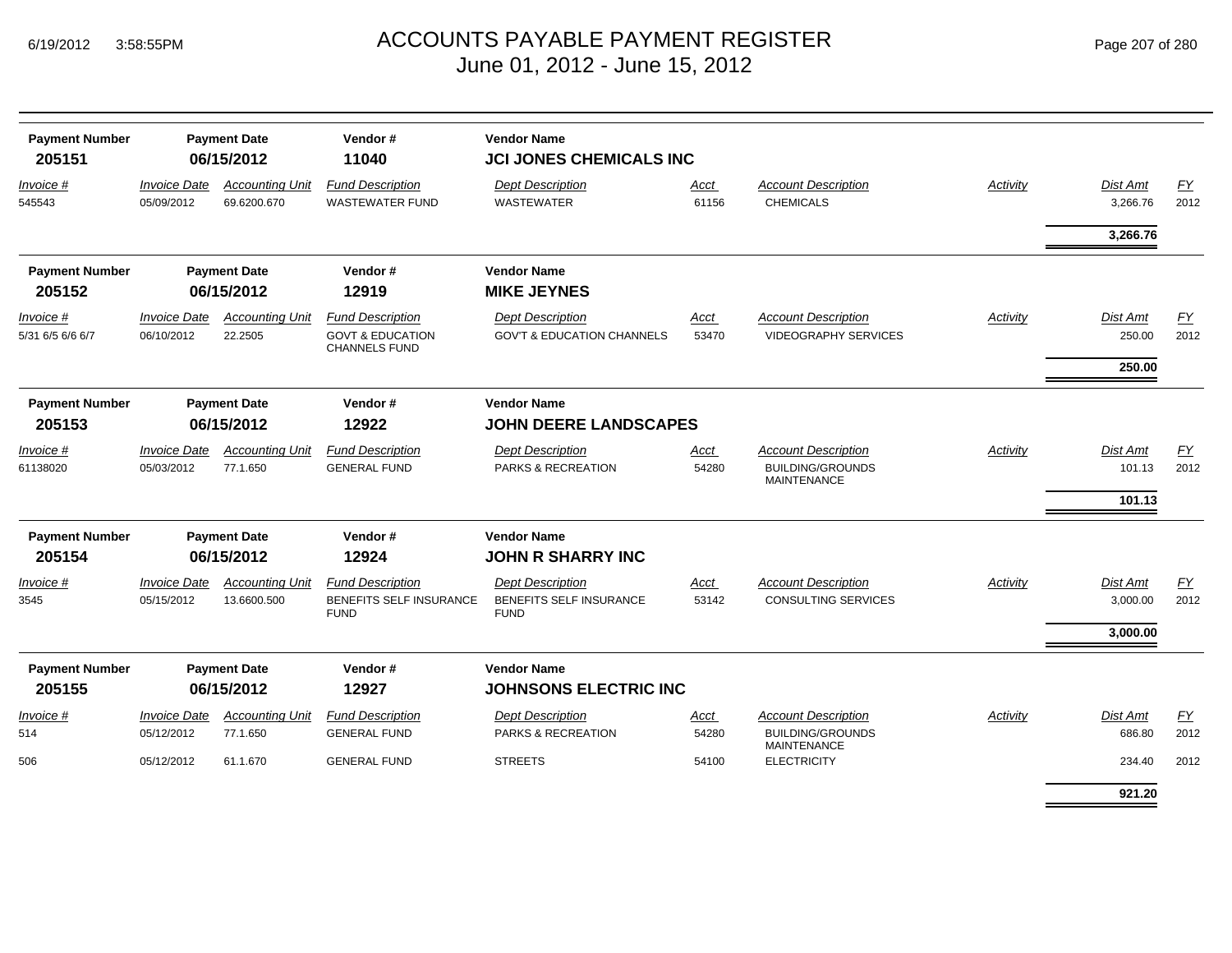| <b>Payment Number</b><br>205156   |                                   | <b>Payment Date</b><br>06/15/2012       | Vendor#<br>999000548                                                           | <b>Vendor Name</b><br><b>KENNETH ELMER</b>                       |                      |                                                                             |                 |                    |                          |
|-----------------------------------|-----------------------------------|-----------------------------------------|--------------------------------------------------------------------------------|------------------------------------------------------------------|----------------------|-----------------------------------------------------------------------------|-----------------|--------------------|--------------------------|
| <u>Invoice #</u><br>PKNG REFUND   | <b>Invoice Date</b><br>06/11/2012 | <b>Accounting Unit</b><br><b>BS1000</b> | <b>Fund Description</b><br><b>GENERAL FUND</b>                                 | <b>Dept Description</b><br><b>GENERAL FUND</b>                   | <b>Acct</b><br>12421 | <b>Account Description</b><br>A/R LEASED PARKING                            | <b>Activity</b> | Dist Amt<br>90.00  | EY<br>2012               |
|                                   |                                   |                                         |                                                                                |                                                                  |                      |                                                                             |                 | 90.00              |                          |
| <b>Payment Number</b>             |                                   | <b>Payment Date</b>                     | Vendor#                                                                        | <b>Vendor Name</b>                                               |                      |                                                                             |                 |                    |                          |
| 205157                            |                                   | 06/15/2012                              | 12954                                                                          | <b>KERRY FIRE PROTECTION INC</b>                                 |                      |                                                                             |                 |                    |                          |
| Invoice #<br>4614                 | <b>Invoice Date</b><br>05/27/2012 | <b>Accounting Unit</b><br>29.1.720.8165 | <b>Fund Description</b><br><b>GENERAL FUND</b>                                 | <b>Dept Description</b><br><b>CITY BUILDINGS</b>                 | Acct<br>54280        | <b>Account Description</b><br><b>BUILDING/GROUNDS</b><br><b>MAINTENANCE</b> | Activity        | Dist Amt<br>530.00 | EY<br>2012               |
|                                   |                                   |                                         |                                                                                |                                                                  |                      |                                                                             |                 | 530.00             |                          |
| <b>Payment Number</b><br>205158   |                                   | <b>Payment Date</b><br>06/15/2012       | Vendor#<br>14360                                                               | <b>Vendor Name</b><br><b>KATELIN KILGALLON</b>                   |                      |                                                                             |                 |                    |                          |
| Invoice #                         | <b>Invoice Date</b>               | <b>Accounting Unit</b>                  | <b>Fund Description</b>                                                        | <b>Dept Description</b>                                          | <u>Acct</u>          | <b>Account Description</b>                                                  | Activity        | Dist Amt           | <u>FY</u>                |
| <b>CONF</b><br><b>SUBSISTENCE</b> | 06/11/2012                        | 50.3050                                 | POLICE GRANTS FUND                                                             | POLICE GRANTS FUND                                               | 55400                | <b>CONFERENCES AND</b><br><b>SEMINARS</b>                                   | 50.1001.11.01   | 315.00             | 2012                     |
|                                   |                                   |                                         |                                                                                |                                                                  |                      |                                                                             |                 | 315.00             |                          |
| <b>Payment Number</b>             |                                   | <b>Payment Date</b>                     | Vendor#                                                                        | <b>Vendor Name</b>                                               |                      |                                                                             |                 |                    |                          |
| 205159                            |                                   | 06/15/2012                              | 12957                                                                          | <b>THOMAS KING</b>                                               |                      |                                                                             |                 |                    |                          |
| Invoice #<br>5/31 6/3 6/7/12      | <b>Invoice Date</b><br>06/10/2012 | <b>Accounting Unit</b><br>22.2505       | <b>Fund Description</b><br><b>GOVT &amp; EDUCATION</b><br><b>CHANNELS FUND</b> | <b>Dept Description</b><br><b>GOV'T &amp; EDUCATION CHANNELS</b> | <u>Acct</u><br>53470 | <b>Account Description</b><br><b>VIDEOGRAPHY SERVICES</b>                   | Activity        | Dist Amt<br>200.00 | <u>FY</u><br>2012        |
|                                   |                                   |                                         |                                                                                |                                                                  |                      |                                                                             |                 | 200.00             |                          |
| <b>Payment Number</b>             |                                   | <b>Payment Date</b>                     | Vendor#                                                                        | <b>Vendor Name</b>                                               |                      |                                                                             |                 |                    |                          |
| 205160                            |                                   | 06/15/2012                              | 14379                                                                          | <b>LYNNE LAMONTAGNE</b>                                          |                      |                                                                             |                 |                    |                          |
| Invoice #<br>12865A/6/14/12       | <b>Invoice Date</b><br>06/12/2012 | <b>Accounting Unit</b><br><b>BS1000</b> | <b>Fund Description</b><br><b>GENERAL FUND</b>                                 | <b>Dept Description</b><br><b>GENERAL FUND</b>                   | <u>Acct</u><br>21460 | <b>Account Description</b><br>125 DEPENDENT CARE                            | Activity        | Dist Amt<br>400.00 | $\underline{FY}$<br>2012 |
|                                   |                                   |                                         |                                                                                |                                                                  |                      |                                                                             |                 | 400.00             |                          |
| <b>Payment Number</b><br>205161   |                                   | <b>Payment Date</b><br>06/15/2012       | Vendor#<br>13012                                                               | <b>Vendor Name</b><br><b>LIBERTY INTNL TRUCKS OF NH LLC</b>      |                      |                                                                             |                 |                    |                          |
| Invoice #                         | <b>Invoice Date</b>               | <b>Accounting Unit</b>                  | <b>Fund Description</b>                                                        | <b>Dept Description</b>                                          | Acct                 | <b>Account Description</b>                                                  | Activity        | Dist Amt           | FY                       |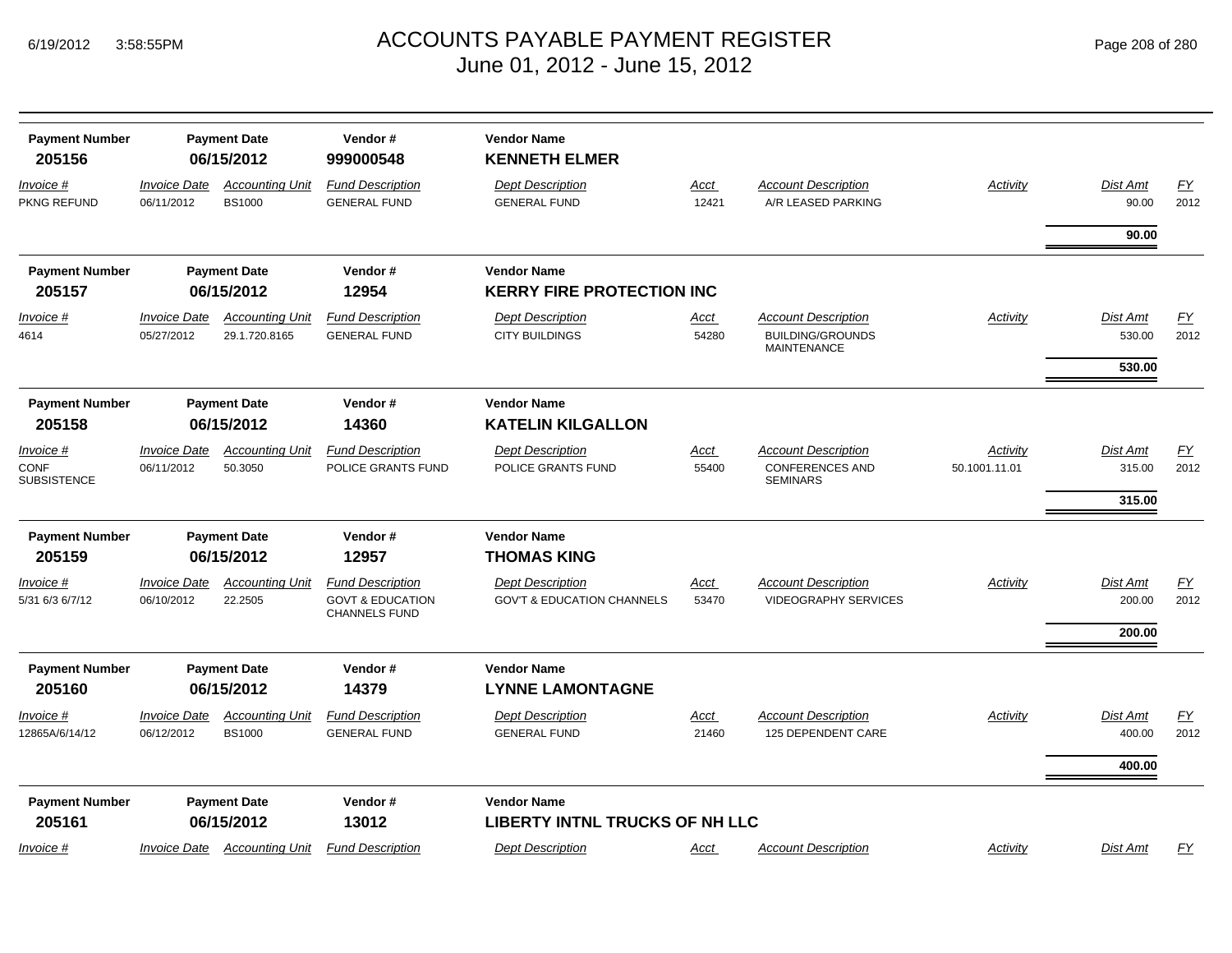| Page 209 of 280 |  |
|-----------------|--|
|                 |  |

| <b>Payment Number</b><br>205161 |                                          | <b>Payment Date</b><br>06/15/2012     | Vendor#<br>13012                                  | <b>Vendor Name</b><br><b>LIBERTY INTNL TRUCKS OF NH LLC</b> |                      |                                                              |          |                           |                   |
|---------------------------------|------------------------------------------|---------------------------------------|---------------------------------------------------|-------------------------------------------------------------|----------------------|--------------------------------------------------------------|----------|---------------------------|-------------------|
| Invoice #                       | <b>Invoice Date</b>                      | <b>Accounting Unit</b>                | <b>Fund Description</b>                           | <b>Dept Description</b>                                     | Acct                 | <b>Account Description</b>                                   | Activity | Dist Amt                  | <u>FY</u>         |
| 161269                          | 05/04/2012                               | 69.6200.540                           | <b>WASTEWATER FUND</b>                            | <b>WASTEWATER</b>                                           | 54600                | <b>VEHICLE REPAIRS &amp;</b><br><b>MAINTENANCE</b>           |          | 42.32                     | 2012              |
| 166872                          | 06/01/2012                               | 61.1.700                              | <b>GENERAL FUND</b>                               | <b>STREETS</b>                                              | 54600                | <b>VEHICLE REPAIRS &amp;</b><br><b>MAINTENANCE</b>           |          | 69.61                     | 2012              |
| 166488                          | 05/31/2012                               | 61.1.700                              | <b>GENERAL FUND</b>                               | <b>STREETS</b>                                              | 54600                | <b>VEHICLE REPAIRS &amp;</b><br><b>MAINTENANCE</b>           |          | 53.76                     | 2012              |
| CM162742                        | 05/29/2012                               | 61.1.700                              | <b>GENERAL FUND</b>                               | <b>STREETS</b>                                              | 54600                | <b>VEHICLE REPAIRS &amp;</b><br><b>MAINTENANCE</b>           |          | (85.72)                   | 2012              |
| 157149                          | 04/11/2012                               | 61.1.700                              | <b>GENERAL FUND</b>                               | <b>STREETS</b>                                              | 54600                | <b>VEHICLE REPAIRS &amp;</b><br>MAINTENANCE                  |          | 105.04                    | 2012              |
| 157635                          | 04/13/2012                               | 61.1.700                              | <b>GENERAL FUND</b>                               | <b>STREETS</b>                                              | 54600                | <b>VEHICLE REPAIRS &amp;</b><br><b>MAINTENANCE</b>           |          | (29.00)                   | 2012              |
| 157892                          | 04/16/2012                               | 61.1.700                              | <b>GENERAL FUND</b>                               | <b>STREETS</b>                                              | 54600                | <b>VEHICLE REPAIRS &amp;</b><br><b>MAINTENANCE</b>           |          | 164.04                    | 2012              |
| 158987                          | 04/20/2012                               | 61.1.700                              | <b>GENERAL FUND</b>                               | <b>STREETS</b>                                              | 54600                | <b>VEHICLE REPAIRS &amp;</b><br><b>MAINTENANCE</b>           |          | 5.26                      | 2012              |
| 160416                          | 04/27/2012                               | 61.1.700                              | <b>GENERAL FUND</b>                               | <b>STREETS</b>                                              | 54600                | <b>VEHICLE REPAIRS &amp;</b><br><b>MAINTENANCE</b>           |          | 85.92                     | 2012              |
| 160921                          | 05/01/2012                               | 61.1.700                              | <b>GENERAL FUND</b>                               | <b>STREETS</b>                                              | 54600                | <b>VEHICLE REPAIRS &amp;</b><br><b>MAINTENANCE</b>           |          | 119.88                    | 2012              |
| 160124                          | 04/30/2012                               | 61.1.700                              | <b>GENERAL FUND</b>                               | <b>STREETS</b>                                              | 54600                | <b>VEHICLE REPAIRS &amp;</b><br><b>MAINTENANCE</b>           |          | 211.72                    | 2012              |
|                                 |                                          |                                       |                                                   |                                                             |                      |                                                              |          | 742.83                    |                   |
| <b>Payment Number</b><br>205162 |                                          | <b>Payment Date</b><br>06/15/2012     | Vendor#<br>10525                                  | <b>Vendor Name</b><br><b>LOGICMONITOR INC</b>               |                      |                                                              |          |                           |                   |
| Invoice #<br>2994               | <b>Invoice Date</b><br>05/31/2012        | <b>Accounting Unit</b><br>22.1.535    | <b>Fund Description</b><br><b>GENERAL FUND</b>    | <b>Dept Description</b><br><b>INFORMATION TECHNOLOGY</b>    | Acct<br>54414        | <b>Account Description</b><br>HARDWARE MAINTENANCE           | Activity | Dist Amt<br>3,157.44      | <u>FY</u><br>2012 |
|                                 |                                          |                                       |                                                   |                                                             |                      |                                                              |          | 3,157.44                  |                   |
| <b>Payment Number</b>           |                                          | <b>Payment Date</b>                   | Vendor#                                           | <b>Vendor Name</b>                                          |                      |                                                              |          |                           |                   |
| 205163                          |                                          | 06/15/2012                            | 13034                                             | <b>M &amp; B MACHINING AND WELDING</b>                      |                      |                                                              |          |                           |                   |
| Invoice #<br>6045               | <i><b>Invoice Date</b></i><br>05/13/2012 | <b>Accounting Unit</b><br>69.6200.670 | <b>Fund Description</b><br><b>WASTEWATER FUND</b> | <b>Dept Description</b><br><b>WASTEWATER</b>                | <u>Acct</u><br>54487 | <b>Account Description</b><br><b>EQUIPMENT REPAIRS &amp;</b> | Activity | <b>Dist Amt</b><br>636.00 | EY<br>2012        |
|                                 |                                          |                                       |                                                   |                                                             |                      | <b>MAINTENANCE</b>                                           |          |                           |                   |
|                                 |                                          |                                       |                                                   |                                                             |                      |                                                              |          | 636.00                    |                   |
| <b>Payment Number</b>           |                                          | <b>Payment Date</b>                   | Vendor#                                           | <b>Vendor Name</b>                                          |                      |                                                              |          |                           |                   |
| 205164                          |                                          | 06/15/2012                            | 13035                                             | M & M ELECTRICAL SUPPLY CO INC                              |                      |                                                              |          |                           |                   |
| Invoice #                       |                                          |                                       | Invoice Date Accounting Unit Fund Description     | <b>Dept Description</b>                                     | Acct                 | <b>Account Description</b>                                   | Activity | Dist Amt                  | FY                |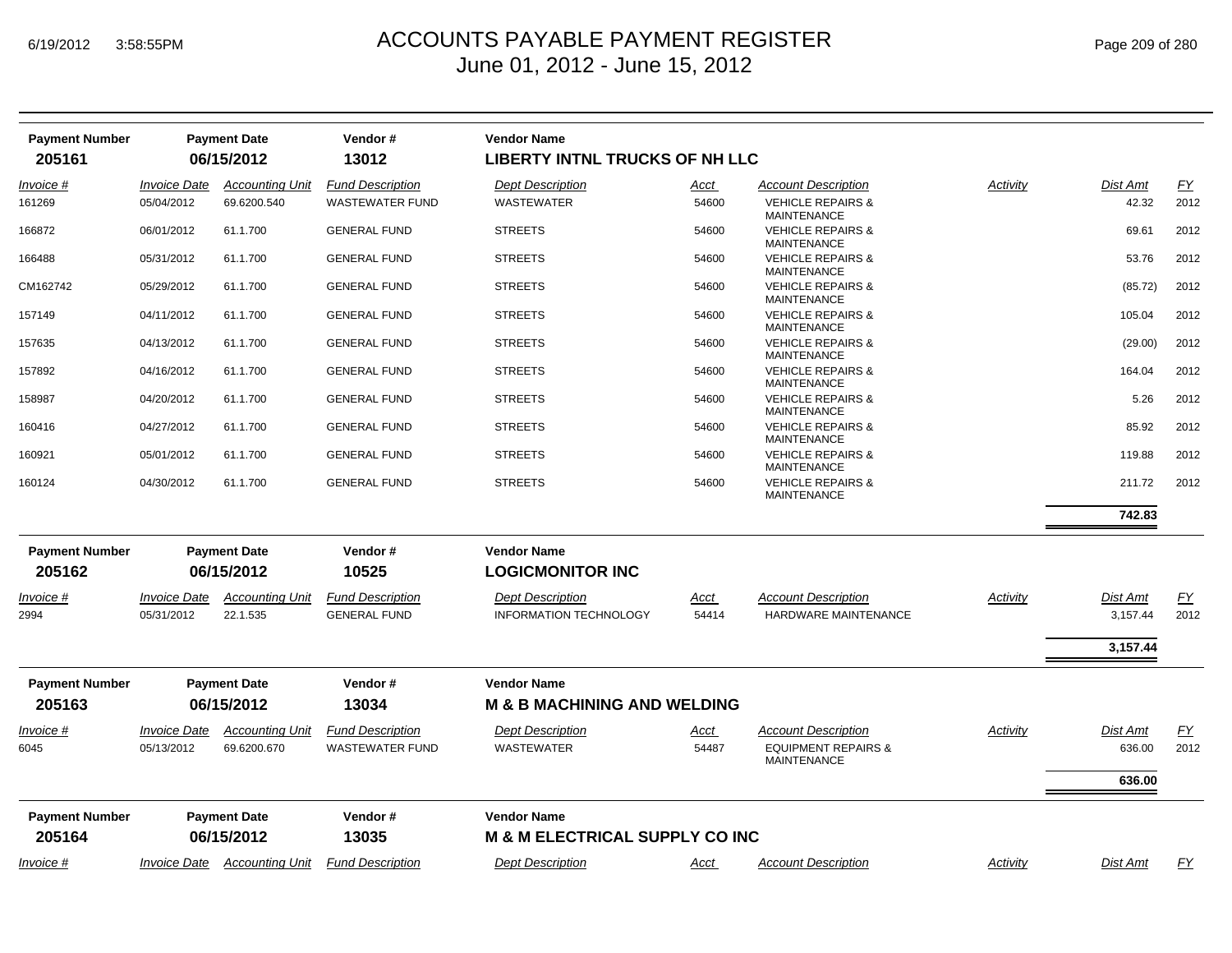| <b>Payment Number</b><br>205164     | <b>Payment Date</b><br>06/15/2012                     |                                       | Vendor#<br>13035                                  | <b>Vendor Name</b><br><b>M &amp; M ELECTRICAL SUPPLY CO INC</b> |                      |                                                                            |                 |                            |            |
|-------------------------------------|-------------------------------------------------------|---------------------------------------|---------------------------------------------------|-----------------------------------------------------------------|----------------------|----------------------------------------------------------------------------|-----------------|----------------------------|------------|
| Invoice #<br>R23954                 | <b>Invoice Date</b><br>05/17/2012                     | <b>Accounting Unit</b><br>69.6200.670 | <b>Fund Description</b><br><b>WASTEWATER FUND</b> | <b>Dept Description</b><br>WASTEWATER                           | <u>Acct</u><br>54487 | <b>Account Description</b><br><b>EQUIPMENT REPAIRS &amp;</b>               | Activity        | Dist Amt<br>75.40          | EY<br>2012 |
| R23600                              | 05/15/2012                                            | 69.6200.670                           | <b>WASTEWATER FUND</b>                            | <b>WASTEWATER</b>                                               | 54487                | <b>MAINTENANCE</b><br><b>EQUIPMENT REPAIRS &amp;</b><br><b>MAINTENANCE</b> |                 | 88.19                      | 2012       |
|                                     |                                                       |                                       |                                                   |                                                                 |                      |                                                                            |                 | 163.59                     |            |
| <b>Payment Number</b><br>205165     |                                                       | <b>Payment Date</b><br>06/15/2012     | Vendor#<br>13036                                  | <b>Vendor Name</b><br><b>M &amp; N SPORTS LLC</b>               |                      |                                                                            |                 |                            |            |
| Invoice #<br>17598                  | <b>Invoice Date</b><br>04/16/2012                     | <b>Accounting Unit</b><br>77.1.655    | <b>Fund Description</b><br><b>GENERAL FUND</b>    | <b>Dept Description</b><br>PARKS & RECREATION                   | <u>Acct</u><br>61107 | <b>Account Description</b><br><b>CLOTHING &amp; UNIFORMS</b>               | <b>Activity</b> | Dist Amt<br>5,931.00       | EY<br>2012 |
|                                     |                                                       |                                       |                                                   |                                                                 |                      |                                                                            |                 | 5,931.00                   |            |
| <b>Payment Number</b><br>205166     | <b>Payment Date</b><br>Vendor#<br>13039<br>06/15/2012 |                                       |                                                   | <b>Vendor Name</b><br><b>MAC MULKIN CHEVROLET INC</b>           |                      |                                                                            |                 |                            |            |
| Invoice #<br>372250                 | <b>Invoice Date</b><br>05/26/2012                     | <b>Accounting Unit</b><br>50.1.500    | <b>Fund Description</b><br><b>GENERAL FUND</b>    | <b>Dept Description</b><br><b>POLICE</b>                        | <u>Acct</u><br>61799 | <b>Account Description</b><br><b>VEHICLE PARTS &amp; SUPPLIES</b>          | <b>Activity</b> | Dist Amt<br>36.86<br>36.86 | EY<br>2012 |
| <b>Payment Number</b>               |                                                       | <b>Payment Date</b>                   | Vendor#                                           | <b>Vendor Name</b>                                              |                      |                                                                            |                 |                            |            |
| 205167                              |                                                       | 06/15/2012                            | 11760                                             | <b>MAPLOGIC CORP</b>                                            |                      |                                                                            |                 |                            |            |
| <i>Invoice</i> #<br>MLC-2012-160    | <b>Invoice Date</b><br>05/23/2012                     | <b>Accounting Unit</b><br>34.1.500    | <b>Fund Description</b><br><b>GENERAL FUND</b>    | <b>Dept Description</b><br><b>GIS</b>                           | Acct<br>54407        | <b>Account Description</b><br>SOFTWARE MAINTENANCE                         | Activity        | Dist Amt<br>750.00         | EY<br>2012 |
|                                     |                                                       |                                       |                                                   |                                                                 |                      |                                                                            |                 | 750.00                     |            |
| <b>Payment Number</b><br>205168     |                                                       | <b>Payment Date</b><br>06/15/2012     | Vendor#<br>14448                                  | <b>Vendor Name</b><br><b>MASSACHUSETTS MUNICIPAL ASSOC</b>      |                      |                                                                            |                 |                            |            |
| <i>Invoice</i> #<br>MMA 18135 12137 | <b>Invoice Date</b><br>05/23/2012                     | <b>Accounting Unit</b><br>30.1.500    | <b>Fund Description</b><br><b>GENERAL FUND</b>    | <b>Dept Description</b><br><b>PURCHASING</b>                    | Acct<br>55500        | <b>Account Description</b><br><b>ADVERTISING</b>                           | Activity        | Dist Amt<br>145.00         | EY<br>2012 |
|                                     |                                                       |                                       |                                                   |                                                                 |                      |                                                                            |                 | 145.00                     |            |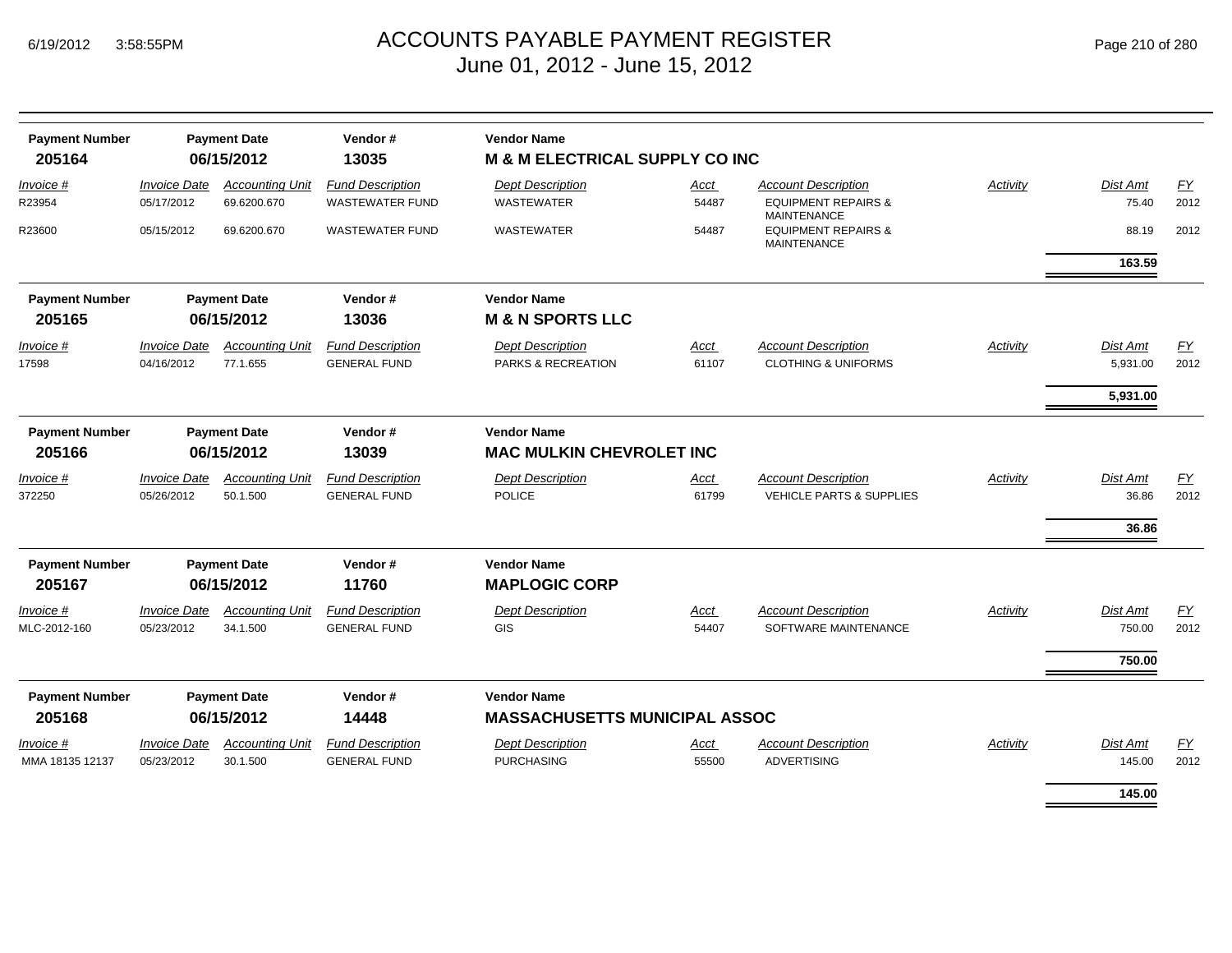| Page 211 of 280 |  |  |  |  |
|-----------------|--|--|--|--|
|-----------------|--|--|--|--|

| <b>Payment Number</b><br>205169      | <b>Payment Date</b><br>06/15/2012 |                                         | Vendor#<br>14454                                                       | <b>Vendor Name</b><br><b>LORI MCINTOSH</b>            |                      |                                                                     |          |                           |                          |
|--------------------------------------|-----------------------------------|-----------------------------------------|------------------------------------------------------------------------|-------------------------------------------------------|----------------------|---------------------------------------------------------------------|----------|---------------------------|--------------------------|
| Invoice #<br>32180A 6/141/12         | <b>Invoice Date</b><br>06/12/2012 | <b>Accounting Unit</b><br><b>BS1000</b> | <b>Fund Description</b><br><b>GENERAL FUND</b>                         | <b>Dept Description</b><br><b>GENERAL FUND</b>        | Acct<br>21460        | <b>Account Description</b><br>125 DEPENDENT CARE                    | Activity | <b>Dist Amt</b><br>463.18 | EY<br>2012               |
|                                      |                                   |                                         |                                                                        |                                                       |                      |                                                                     |          | 463.18                    |                          |
| <b>Payment Number</b><br>205170      | <b>Payment Date</b><br>06/15/2012 |                                         | Vendor#<br>11613                                                       | <b>Vendor Name</b><br><b>BONNIE MCSPIRITT</b>         |                      |                                                                     |          |                           |                          |
| Invoice #<br>AAA# 11 390 01862<br>11 | <b>Invoice Date</b><br>05/10/2012 | <b>Accounting Unit</b><br>50.1.500      | <b>Fund Description</b><br><b>GENERAL FUND</b>                         | <b>Dept Description</b><br><b>POLICE</b>              | Acct<br>53999        | <b>Account Description</b><br>OTHER PROFESSIONAL<br><b>SERVICES</b> | Activity | Dist Amt<br>1,800.00      | EY<br>2012               |
|                                      |                                   |                                         |                                                                        |                                                       |                      |                                                                     |          | 1,800.00                  |                          |
| <b>Payment Number</b><br>205171      | <b>Payment Date</b><br>06/15/2012 |                                         | Vendor#<br>14464                                                       | <b>Vendor Name</b><br><b>PAUL MENARD</b>              |                      |                                                                     |          |                           |                          |
| Invoice #<br>11227A/6/14/12          | <b>Invoice Date</b><br>06/12/2012 | <b>Accounting Unit</b><br><b>BS1000</b> | <b>Fund Description</b><br><b>GENERAL FUND</b>                         | <b>Dept Description</b><br><b>GENERAL FUND</b>        | <b>Acct</b><br>21460 | <b>Account Description</b><br>125 DEPENDENT CARE                    | Activity | Dist Amt<br>192.31        | $\underline{FY}$<br>2012 |
| <b>Payment Number</b><br>205172      | <b>Payment Date</b><br>06/15/2012 |                                         | Vendor#<br>11307                                                       | <b>Vendor Name</b><br><b>MEREDITH INSTRUMENTS</b>     |                      |                                                                     |          | 192.31                    |                          |
| Invoice #                            | <b>Invoice Date</b>               | <b>Accounting Unit</b>                  | <b>Fund Description</b>                                                | <b>Dept Description</b>                               | Acct                 | <b>Account Description</b>                                          | Activity | <b>Dist Amt</b>           | $\underline{FY}$         |
| 0522                                 | 05/14/2012                        | 50.1.500                                | <b>GENERAL FUND</b>                                                    | <b>POLICE</b>                                         | 71400                | <b>EMERGENCY RESCUE</b><br><b>EQUIPMENT</b>                         |          | 10.00                     | 2012                     |
| 0522                                 | 05/14/2012                        | 50.1.500                                | <b>GENERAL FUND</b>                                                    | <b>POLICE</b>                                         | 71400                | <b>EMERGENCY RESCUE</b><br><b>EQUIPMENT</b>                         |          | 790.00                    | 2012                     |
|                                      |                                   |                                         |                                                                        |                                                       |                      |                                                                     |          | 800.00                    |                          |
| <b>Payment Number</b>                |                                   | <b>Payment Date</b>                     | Vendor#                                                                | <b>Vendor Name</b>                                    |                      |                                                                     |          |                           |                          |
| 205173                               |                                   | 06/15/2012                              | 11699                                                                  | <b>MERGENT INC</b>                                    |                      |                                                                     |          |                           |                          |
| <u>Invoice #</u><br>95155            | <b>Invoice Date</b><br>05/02/2012 | <b>Accounting Unit</b><br>TF79.8063     | <b>Fund Description</b><br><b>LIBRARY-HENRY STEARNS</b><br><b>FUND</b> | <b>Dept Description</b><br>LIBRARY-HENRY STEARNS FUND | Acct<br>61807        | <b>Account Description</b><br><b>PUBLICATIONS</b>                   | Activity | Dist Amt<br>10.00         | EY<br>2012               |
| 95155                                | 05/02/2012                        | TF79.8063                               | <b>LIBRARY-HENRY STEARNS</b><br><b>FUND</b>                            | LIBRARY-HENRY STEARNS FUND                            | 61807                | <b>PUBLICATIONS</b>                                                 |          | 630.00                    | 2012                     |
|                                      |                                   |                                         |                                                                        |                                                       |                      |                                                                     |          | 640.00                    |                          |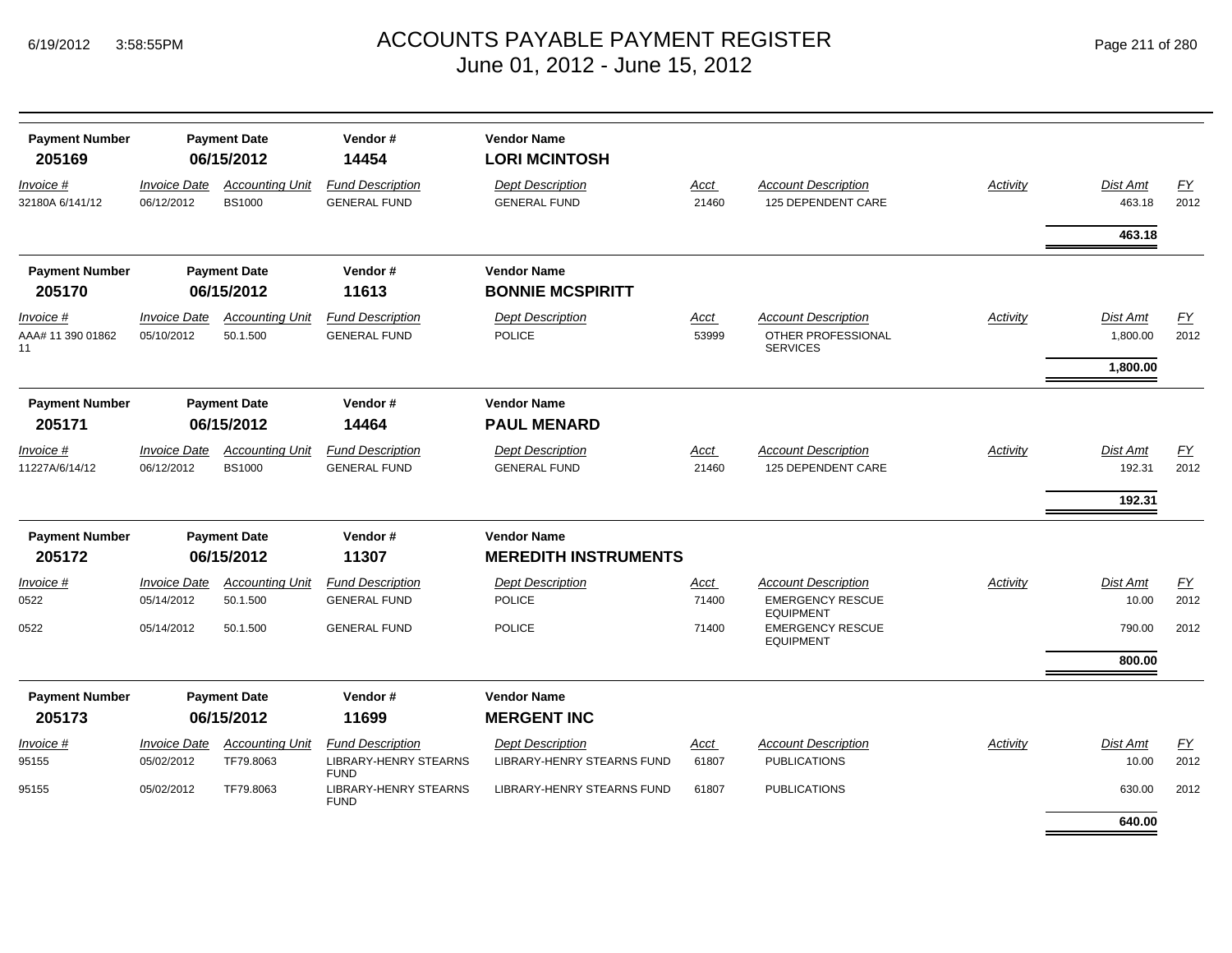| <b>Payment Number</b><br>205174 | <b>Payment Date</b><br>06/15/2012 |                                         | Vendor#<br>14471                                  | <b>Vendor Name</b><br><b>MHQ MUNICIPAL VEHICLES</b> |                      |                                                                                    |               |                    |            |  |  |
|---------------------------------|-----------------------------------|-----------------------------------------|---------------------------------------------------|-----------------------------------------------------|----------------------|------------------------------------------------------------------------------------|---------------|--------------------|------------|--|--|
| Invoice #<br>MV-075748A         | <b>Invoice Date</b><br>05/09/2012 | <b>Accounting Unit</b><br>52.1.625      | <b>Fund Description</b><br><b>GENERAL FUND</b>    | <b>Dept Description</b><br><b>FIRE</b>              | <b>Acct</b><br>54487 | <b>Account Description</b><br><b>EQUIPMENT REPAIRS &amp;</b><br><b>MAINTENANCE</b> | Activity      | Dist Amt<br>955.00 | EY<br>2012 |  |  |
|                                 |                                   |                                         |                                                   |                                                     |                      |                                                                                    |               | 955.00             |            |  |  |
| <b>Payment Number</b>           |                                   | <b>Payment Date</b>                     | Vendor#                                           | <b>Vendor Name</b>                                  |                      |                                                                                    |               |                    |            |  |  |
| 205175                          |                                   | 06/15/2012                              | 11794                                             | <b>MIGHTY MENS GEAR INC</b>                         |                      |                                                                                    |               |                    |            |  |  |
| Invoice #<br>6                  | <b>Invoice Date</b><br>05/24/2012 | <b>Accounting Unit</b><br>50.1.500      | <b>Fund Description</b><br><b>GENERAL FUND</b>    | <b>Dept Description</b><br><b>POLICE</b>            | <b>Acct</b><br>61110 | <b>Account Description</b><br>PROTECTIVE CLOTHING                                  | Activity      | Dist Amt<br>38.00  | EY<br>2012 |  |  |
|                                 |                                   |                                         |                                                   |                                                     |                      |                                                                                    |               | 38.00              |            |  |  |
| <b>Payment Number</b>           | <b>Payment Date</b>               |                                         | Vendor#                                           | <b>Vendor Name</b>                                  |                      |                                                                                    |               |                    |            |  |  |
| 205176                          |                                   | 06/15/2012                              | 11210                                             | <b>ARCHIE S MOBLEY III</b>                          |                      |                                                                                    |               |                    |            |  |  |
| Invoice #<br>023561 6/14/12     | <b>Invoice Date</b><br>06/12/2012 | <b>Accounting Unit</b><br><b>BS1000</b> | <b>Fund Description</b><br><b>GENERAL FUND</b>    | <b>Dept Description</b><br><b>GENERAL FUND</b>      | Acct<br>21460        | <b>Account Description</b><br>125 DEPENDENT CARE                                   | Activity      | Dist Amt<br>96.15  | EY<br>2012 |  |  |
|                                 |                                   |                                         |                                                   |                                                     |                      |                                                                                    |               |                    |            |  |  |
|                                 |                                   |                                         |                                                   |                                                     |                      |                                                                                    |               | 96.15              |            |  |  |
| <b>Payment Number</b>           |                                   | <b>Payment Date</b><br>Vendor#          |                                                   | <b>Vendor Name</b>                                  |                      |                                                                                    |               |                    |            |  |  |
| 205177                          |                                   | 06/15/2012                              | 13108                                             | <b>MOORE MEDICAL LLC</b>                            |                      |                                                                                    |               |                    |            |  |  |
| Invoice #<br>97256941 RI        | <b>Invoice Date</b><br>05/14/2012 | <b>Accounting Unit</b><br>69.6200.670   | <b>Fund Description</b><br><b>WASTEWATER FUND</b> | <b>Dept Description</b><br><b>WASTEWATER</b>        | Acct<br>61299        | <b>Account Description</b><br>MISCELLANEOUS SUPPLIES                               | Activity      | Dist Amt<br>41.10  | EY<br>2012 |  |  |
| 97256916 RI                     | 05/14/2012                        | 52.1.625                                | <b>GENERAL FUND</b>                               | <b>FIRE</b>                                         | 61142                | <b>MEDICAL SUPPLIES</b>                                                            |               | 359.89             | 2012       |  |  |
|                                 |                                   |                                         |                                                   |                                                     |                      |                                                                                    |               | 400.99             |            |  |  |
| <b>Payment Number</b><br>205178 |                                   | <b>Payment Date</b><br>06/15/2012       | Vendor#<br>10930                                  | <b>Vendor Name</b><br><b>MOTOROLA SOLUTIONS INC</b> |                      |                                                                                    |               |                    |            |  |  |
| Invoice #                       | <b>Invoice Date</b>               | <b>Accounting Unit</b>                  | <b>Fund Description</b>                           | <b>Dept Description</b>                             | Acct                 | <b>Account Description</b>                                                         | Activity      | <b>Dist Amt</b>    | EY         |  |  |
| 1000752479 0005                 | 03/01/2012                        | 57.3040                                 | <b>C/WIDE COMMUNICATIONS</b><br><b>GRANTS</b>     | <b>C/WIDE COMMUNICATIONS</b><br><b>GRANTS</b>       | 71207                | <b>COMMUNICATIONS</b><br><b>EQUIPMENT</b>                                          | 57.1001.11.01 | 1,064.00           | 2012       |  |  |
|                                 |                                   |                                         |                                                   |                                                     |                      |                                                                                    |               | 1,064.00           |            |  |  |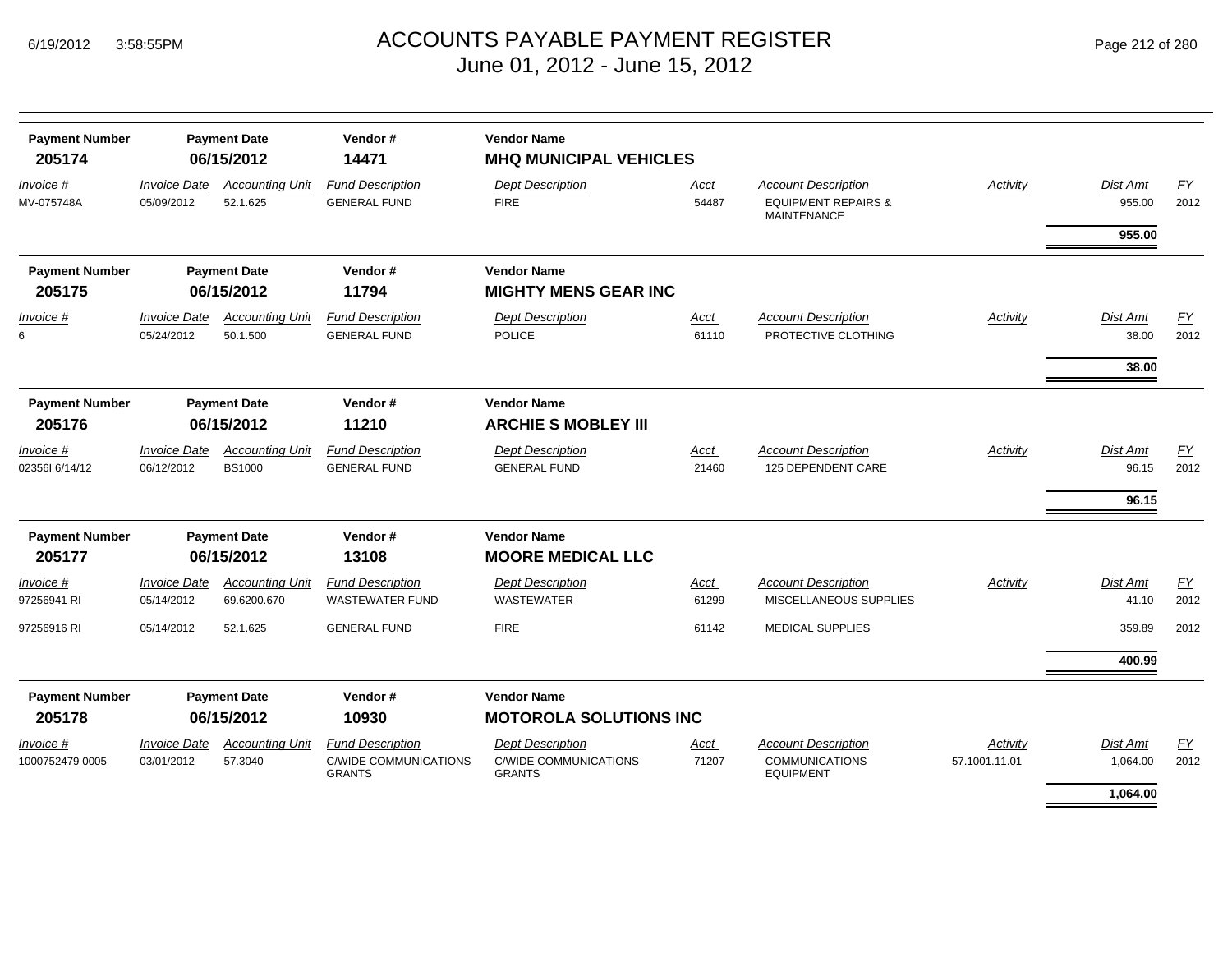| <b>Payment Number</b> |                            | <b>Payment Date</b>    | Vendor#                 | <b>Vendor Name</b>         |             |                                                    |                 |                 |      |
|-----------------------|----------------------------|------------------------|-------------------------|----------------------------|-------------|----------------------------------------------------|-----------------|-----------------|------|
| 205179                |                            | 06/15/2012             | 13131                   | <b>NAPA AUTO PARTS</b>     |             |                                                    |                 |                 |      |
| Invoice #             | <b>Invoice Date</b>        | <b>Accounting Unit</b> | <b>Fund Description</b> | <b>Dept Description</b>    | Acct        | <b>Account Description</b>                         | Activity        | <b>Dist Amt</b> | EY   |
| 834625                | 05/21/2012                 | 61.1.700               | <b>GENERAL FUND</b>     | <b>STREETS</b>             | 54600       | <b>VEHICLE REPAIRS &amp;</b><br><b>MAINTENANCE</b> |                 | 3.98            | 2012 |
| 833200                | 05/10/2012                 | 61.1.700               | <b>GENERAL FUND</b>     | <b>STREETS</b>             | 54600       | <b>VEHICLE REPAIRS &amp;</b><br><b>MAINTENANCE</b> |                 | 7.30            | 2012 |
| 834626                | 05/21/2012                 | 61.1.700               | <b>GENERAL FUND</b>     | <b>STREETS</b>             | 54600       | <b>VEHICLE REPAIRS &amp;</b><br><b>MAINTENANCE</b> |                 | 25.98           | 2012 |
| 834283                | 05/18/2012                 | 61.1.700               | <b>GENERAL FUND</b>     | <b>STREETS</b>             | 54600       | <b>VEHICLE REPAIRS &amp;</b><br><b>MAINTENANCE</b> |                 | 71.76           | 2012 |
| 834297                | 05/18/2012                 | 61.1.700               | <b>GENERAL FUND</b>     | <b>STREETS</b>             | 54600       | <b>VEHICLE REPAIRS &amp;</b><br><b>MAINTENANCE</b> |                 | 7.99            | 2012 |
| 834078                | 05/17/2012                 | 61.1.700               | <b>GENERAL FUND</b>     | <b>STREETS</b>             | 54600       | <b>VEHICLE REPAIRS &amp;</b><br><b>MAINTENANCE</b> |                 | 25.77           | 2012 |
| 834077                | 05/17/2012                 | 61.1.700               | <b>GENERAL FUND</b>     | <b>STREETS</b>             | 54600       | <b>VEHICLE REPAIRS &amp;</b><br><b>MAINTENANCE</b> |                 | 51.96           | 2012 |
| 833976                | 05/16/2012                 | 61.1.700               | <b>GENERAL FUND</b>     | <b>STREETS</b>             | 54600       | <b>VEHICLE REPAIRS &amp;</b><br><b>MAINTENANCE</b> |                 | 15.66           | 2012 |
| 834048                | 05/16/2012                 | 61.1.700               | <b>GENERAL FUND</b>     | <b>STREETS</b>             | 54600       | <b>VEHICLE REPAIRS &amp;</b><br><b>MAINTENANCE</b> |                 | 4.19            | 2012 |
| 833128                | 05/09/2012                 | 61.1.700               | <b>GENERAL FUND</b>     | <b>STREETS</b>             | 54600       | <b>VEHICLE REPAIRS &amp;</b><br><b>MAINTENANCE</b> |                 | (15.00)         | 2012 |
| 832839                | 05/21/2012                 | 61.1.700               | <b>GENERAL FUND</b>     | <b>STREETS</b>             | 54600       | <b>VEHICLE REPAIRS &amp;</b><br><b>MAINTENANCE</b> |                 | 97.54           | 2012 |
|                       |                            |                        |                         |                            |             |                                                    |                 | 297.13          |      |
| <b>Payment Number</b> |                            | <b>Payment Date</b>    | Vendor#                 | <b>Vendor Name</b>         |             |                                                    |                 |                 |      |
| 205180                |                            | 06/15/2012             | 13131                   | <b>NAPA AUTO PARTS</b>     |             |                                                    |                 |                 |      |
| Invoice #             | <i><b>Invoice Date</b></i> | <b>Accounting Unit</b> | <b>Fund Description</b> | <b>Dept Description</b>    | <u>Acct</u> | <b>Account Description</b>                         | <b>Activity</b> | Dist Amt        | EY   |
| 834123                | 05/17/2012                 | 69.6200.670            | <b>WASTEWATER FUND</b>  | <b>WASTEWATER</b>          | 54600       | <b>VEHICLE REPAIRS &amp;</b><br><b>MAINTENANCE</b> |                 | 69.35           | 2012 |
|                       |                            |                        |                         |                            |             |                                                    |                 | 69.35           |      |
| <b>Payment Number</b> |                            | <b>Payment Date</b>    | Vendor#                 | <b>Vendor Name</b>         |             |                                                    |                 |                 |      |
| 205181                |                            | 06/15/2012             | 13131                   | <b>NAPA AUTO PARTS</b>     |             |                                                    |                 |                 |      |
| Invoice #             | <b>Invoice Date</b>        | <b>Accounting Unit</b> | <b>Fund Description</b> | <b>Dept Description</b>    | <u>Acct</u> | <b>Account Description</b>                         | Activity        | Dist Amt        | EY   |
| 834746                | 05/21/2012                 | 86.3120                | <b>TRANSIT GRANTS</b>   | <b>GRANT FUNDS-TRANSIT</b> | 61799       | <b>VEHICLE PARTS &amp; SUPPLIES</b>                | 86.800.12.30.05 | 16.72           | 2012 |
| 833983                | 05/16/2012                 | 86.3120                | <b>TRANSIT GRANTS</b>   | <b>GRANT FUNDS-TRANSIT</b> | 61799       | <b>VEHICLE PARTS &amp; SUPPLIES</b>                | 86.800.12.30.02 | 0.75            | 2012 |
| 833971                | 05/16/2012                 | 66.1.500               | <b>GENERAL FUND</b>     | <b>PARKING LOTS</b>        | 61299       | MISCELLANEOUS SUPPLIES                             |                 | 19.26           | 2012 |
|                       |                            |                        |                         |                            |             |                                                    |                 | 36.73           |      |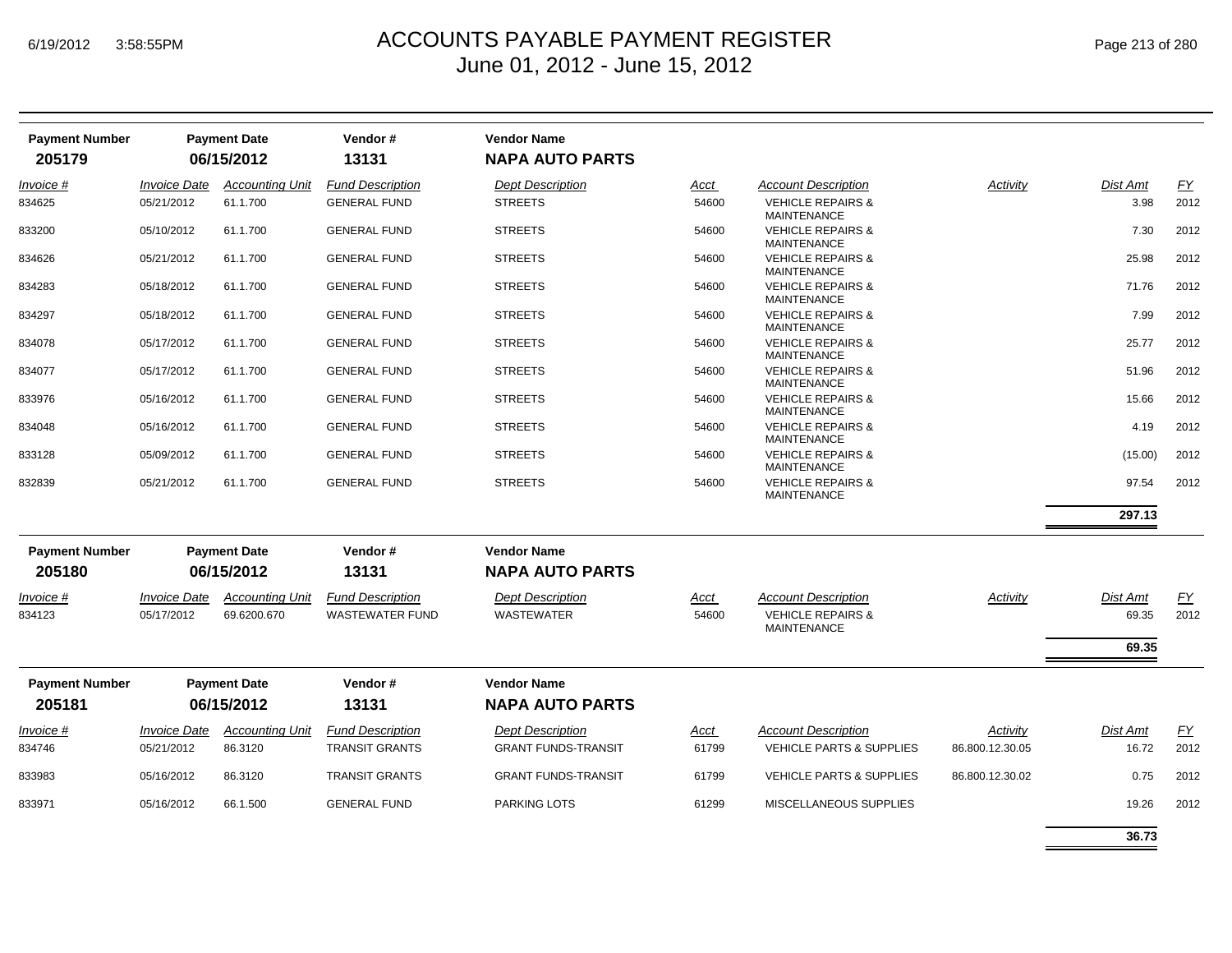| Page 214 of 280 |  |  |  |  |
|-----------------|--|--|--|--|
|-----------------|--|--|--|--|

| <b>Payment Number</b><br>205182 |                                                       | <b>Payment Date</b><br>06/15/2012       | Vendor#<br>13135                                               | <b>Vendor Name</b><br><b>NASHUA COLLISION CENTER INC</b>            |                      |                                                                          |                           |                      |                          |  |
|---------------------------------|-------------------------------------------------------|-----------------------------------------|----------------------------------------------------------------|---------------------------------------------------------------------|----------------------|--------------------------------------------------------------------------|---------------------------|----------------------|--------------------------|--|
| Invoice #<br>3563               | <b>Invoice Date</b><br>05/03/2012                     | <b>Accounting Unit</b><br>68.6000.692   | <b>Fund Description</b><br>SOLID WASTE FUND                    | <b>Dept Description</b><br><b>SOLID WASTE</b>                       | <u>Acct</u><br>54600 | <b>Account Description</b><br><b>VEHICLE REPAIRS &amp;</b>               | Activity                  | Dist Amt<br>953.20   | $\underline{FY}$<br>2012 |  |
| 3565                            | 05/03/2012                                            | 68.6000.540                             | <b>SOLID WASTE FUND</b>                                        | <b>SOLID WASTE</b>                                                  | 54600                | <b>MAINTENANCE</b><br><b>VEHICLE REPAIRS &amp;</b><br><b>MAINTENANCE</b> |                           | 875.00               | 2012                     |  |
|                                 |                                                       |                                         |                                                                |                                                                     |                      |                                                                          |                           | 1,828.20             |                          |  |
| <b>Payment Number</b><br>205183 | <b>Payment Date</b><br>Vendor#<br>14500<br>06/15/2012 |                                         |                                                                | <b>Vendor Name</b><br><b>NASHUA MILLYARD ASSOC INC</b>              |                      |                                                                          |                           |                      |                          |  |
| Invoice #<br>6363               | <b>Invoice Date</b><br>06/01/2012                     | <b>Accounting Unit</b><br>50.1.500      | <b>Fund Description</b><br><b>GENERAL FUND</b>                 | <b>Dept Description</b><br><b>POLICE</b>                            | Acct<br>55699        | <b>Account Description</b><br>OTHER CONTRACTED<br><b>SERVICES</b>        | Activity                  | Dist Amt<br>489.13   | EY<br>2012               |  |
|                                 |                                                       |                                         |                                                                |                                                                     |                      |                                                                          |                           | 489.13               |                          |  |
| <b>Payment Number</b><br>205184 | Vendor#<br><b>Payment Date</b><br>06/15/2012<br>13149 |                                         | <b>Vendor Name</b><br><b>NASHUA SOUP KITCHEN &amp; SHELTER</b> |                                                                     |                      |                                                                          |                           |                      |                          |  |
| Invoice #<br>APR1-JUN31 2012    | <b>Invoice Date</b><br>04/01/2012                     | <b>Accounting Unit</b><br>84.3090       | <b>Fund Description</b><br><b>URBAN PROGRAM GRANTS</b>         | <b>Dept Description</b><br><b>URBAN PROGRAM GRANTS</b>              | Acct<br>69075        | <b>Account Description</b><br>PUBLIC SERVICES ACTIVITIES                 | Activity<br>1083.84.01.30 | Dist Amt<br>8,750.00 | EY<br>2012               |  |
|                                 |                                                       |                                         |                                                                |                                                                     |                      |                                                                          |                           | 8,750.00             |                          |  |
| <b>Payment Number</b>           |                                                       | <b>Payment Date</b>                     | Vendor#                                                        | <b>Vendor Name</b>                                                  |                      |                                                                          |                           |                      |                          |  |
| 205185                          |                                                       | 06/15/2012                              | 10551                                                          | <b>NEW ENGLAND LASER AND TRANSIT</b>                                |                      |                                                                          |                           |                      |                          |  |
| Invoice #<br>4632               | <b>Invoice Date</b><br>05/22/2012                     | <b>Accounting Unit</b><br>69.6200.540   | <b>Fund Description</b><br><b>WASTEWATER FUND</b>              | <b>Dept Description</b><br><b>WASTEWATER</b>                        | <u>Acct</u><br>54300 | <b>Account Description</b><br>SEWER MAINTENANCE                          | Activity                  | Dist Amt<br>1,475.00 | EY<br>2012               |  |
| 4632                            | 05/22/2012                                            | 60.1.500                                | <b>GENERAL FUND</b>                                            | <b>PUBLIC</b>                                                       | 54821                | <b>EQUIPMENT RENTAL</b>                                                  |                           | 1,475.00             | 2012                     |  |
| 4631                            | 05/02/2012                                            | 60.1.665                                | <b>GENERAL FUND</b>                                            | WORKS-ADMIN/ENGINEERING<br><b>PUBLIC</b><br>WORKS-ADMIN/ENGINEERING | 54487                | <b>EQUIPMENT REPAIRS &amp;</b><br><b>MAINTENANCE</b>                     |                           | 337.50               | 2012                     |  |
|                                 |                                                       |                                         |                                                                |                                                                     |                      |                                                                          |                           | 3,287.50             |                          |  |
| <b>Payment Number</b>           |                                                       | <b>Payment Date</b>                     | Vendor#                                                        | <b>Vendor Name</b>                                                  |                      |                                                                          |                           |                      |                          |  |
| 205186                          |                                                       | 06/15/2012                              | 11473                                                          | <b>NEW ENGLAND PAPER &amp; SUPPLY</b>                               |                      |                                                                          |                           |                      |                          |  |
| <i>Invoice</i> #<br>11246       | <b>Invoice Date</b><br>05/16/2012                     | <b>Accounting Unit</b><br><b>BS1000</b> | <b>Fund Description</b><br><b>GENERAL FUND</b>                 | <b>Dept Description</b><br><b>GENERAL FUND</b>                      | <u>Acct</u><br>14300 | <b>Account Description</b><br><b>INVENTORY OF SUPPLIES</b>               | Activity                  | Dist Amt<br>1,303.21 | EY<br>2012               |  |
| 11254                           | 05/16/2012                                            | 52.1.720                                | <b>GENERAL FUND</b>                                            | <b>FIRE</b>                                                         | 61428                | <b>JANITORIAL SUPPLIES</b>                                               |                           | 422.40               | 2012                     |  |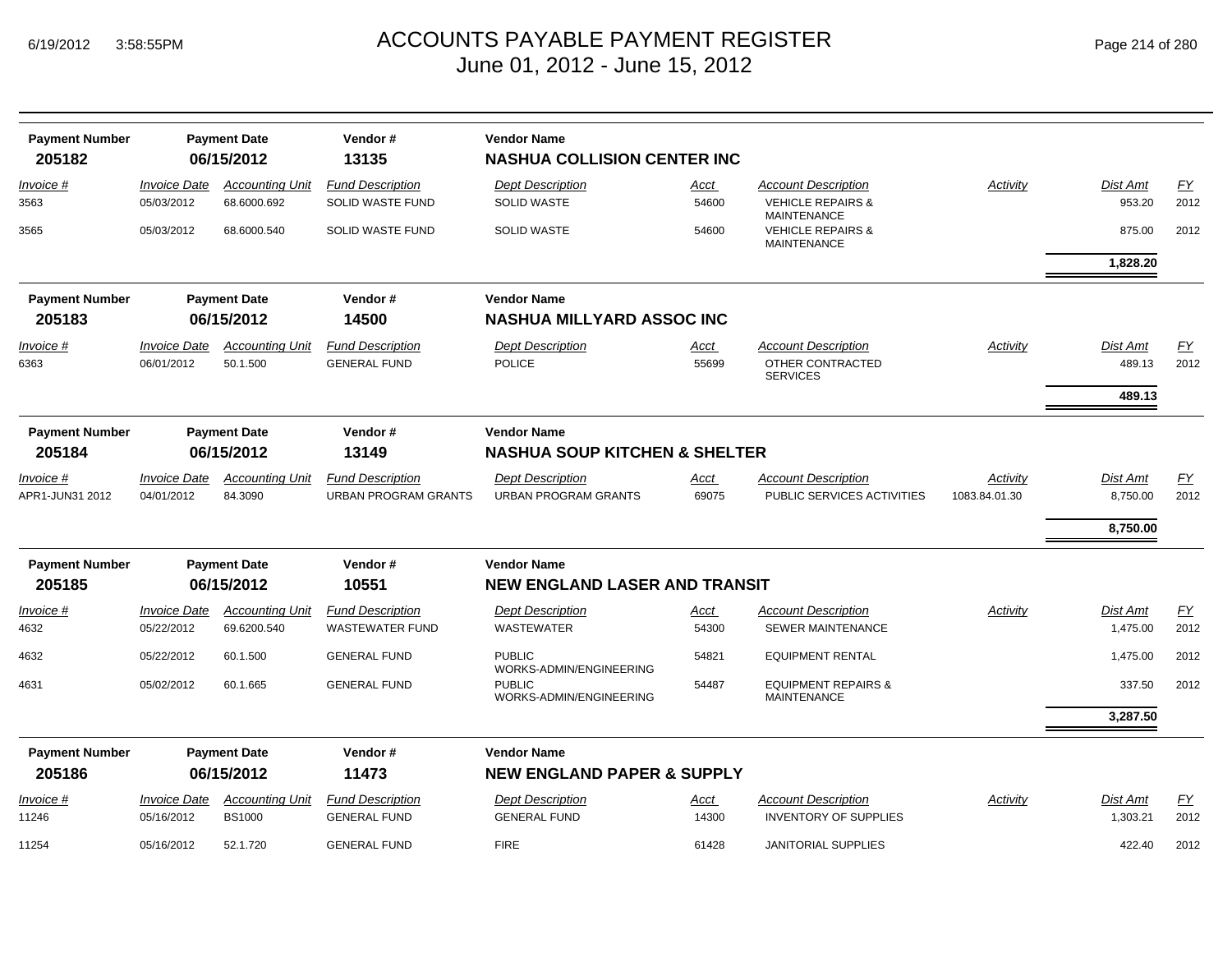| Page 215 of 280 |  |  |  |
|-----------------|--|--|--|
|-----------------|--|--|--|

| <b>Payment Number</b><br>205186 |                                   | <b>Payment Date</b><br>06/15/2012  | Vendor#<br>11473                                 | <b>Vendor Name</b><br><b>NEW ENGLAND PAPER &amp; SUPPLY</b> |                      |                                                                         |                             |                            |                   |
|---------------------------------|-----------------------------------|------------------------------------|--------------------------------------------------|-------------------------------------------------------------|----------------------|-------------------------------------------------------------------------|-----------------------------|----------------------------|-------------------|
| Invoice #<br>11240              | <b>Invoice Date</b><br>05/14/2012 | <b>Accounting Unit</b><br>52.1.720 | <b>Fund Description</b><br><b>GENERAL FUND</b>   | <b>Dept Description</b><br><b>FIRE</b>                      | Acct<br>61428        | <b>Account Description</b><br><b>JANITORIAL SUPPLIES</b>                | Activity                    | Dist Amt<br>89.28          | EY<br>2012        |
| 11255                           | 05/17/2012                        | 52.1.720                           | <b>GENERAL FUND</b>                              | <b>FIRE</b>                                                 | 61428                | <b>JANITORIAL SUPPLIES</b>                                              |                             | 126.00                     | 2012              |
|                                 |                                   |                                    |                                                  |                                                             |                      |                                                                         |                             | 1.940.89                   |                   |
| <b>Payment Number</b>           |                                   | <b>Payment Date</b>                | Vendor#                                          | <b>Vendor Name</b>                                          |                      |                                                                         |                             |                            |                   |
| 205187                          |                                   | 06/15/2012                         | 13180                                            | <b>NH BRAGG &amp; SONS INC</b>                              |                      |                                                                         |                             |                            |                   |
| Invoice #<br>263301-00          | <b>Invoice Date</b><br>05/11/2012 | <b>Accounting Unit</b><br>61.1.670 | <b>Fund Description</b><br><b>GENERAL FUND</b>   | <b>Dept Description</b><br><b>STREETS</b>                   | <u>Acct</u><br>71025 | <b>Account Description</b><br><b>SMALL TOOLS</b>                        | Activity                    | <b>Dist Amt</b><br>55.00   | <b>FY</b><br>2012 |
| 263301-00                       | 05/11/2012                        | 61.1.670                           | <b>GENERAL FUND</b>                              | <b>STREETS</b>                                              | 71025                | <b>SMALL TOOLS</b>                                                      |                             | 353.29                     | 2012              |
| 267054-00                       | 05/17/2012                        | 61.1.670                           | <b>GENERAL FUND</b>                              | <b>STREETS</b>                                              | 71025                | <b>SMALL TOOLS</b>                                                      |                             | 362.97                     | 2012              |
| 263304-00                       | 05/11/2012                        | 61.1.670                           | <b>GENERAL FUND</b>                              | <b>STREETS</b>                                              | 61299                | MISCELLANEOUS SUPPLIES                                                  |                             | 97.41                      | 2012              |
|                                 |                                   |                                    |                                                  |                                                             |                      |                                                                         |                             | 868.67                     |                   |
| <b>Payment Number</b><br>205188 | <b>Payment Date</b><br>06/15/2012 |                                    | Vendor#<br>14541                                 | <b>Vendor Name</b><br><b>NHBOA</b>                          |                      |                                                                         |                             |                            |                   |
| Invoice #<br>6/13-SEMINAR       | <b>Invoice Date</b><br>05/21/2012 | <b>Accounting Unit</b><br>53.1.730 | <b>Fund Description</b><br><b>GENERAL FUND</b>   | <b>Dept Description</b><br><b>BUILDING INSPECTION</b>       | Acct<br>55400        | <b>Account Description</b><br><b>CONFERENCES AND</b><br><b>SEMINARS</b> | Activity                    | Dist Amt<br>375.00         | EY<br>2012        |
|                                 |                                   |                                    |                                                  |                                                             |                      |                                                                         |                             | 375.00                     |                   |
| <b>Payment Number</b><br>205189 |                                   | <b>Payment Date</b><br>06/15/2012  | Vendor#<br>13195                                 | <b>Vendor Name</b><br><b>NORTHERN BUS SALES INC</b>         |                      |                                                                         |                             |                            |                   |
| Invoice #<br>011881-14421       | <b>Invoice Date</b><br>05/29/2012 | <b>Accounting Unit</b><br>86.3120  | <b>Fund Description</b><br><b>TRANSIT GRANTS</b> | <b>Dept Description</b><br><b>GRANT FUNDS-TRANSIT</b>       | Acct<br>61799        | <b>Account Description</b><br><b>VEHICLE PARTS &amp; SUPPLIES</b>       | Activity<br>86.800.12.30.02 | Dist Amt<br>60.40<br>60.40 | EY<br>2012        |
| <b>Payment Number</b>           |                                   | <b>Payment Date</b>                | Vendor#                                          | <b>Vendor Name</b>                                          |                      |                                                                         |                             |                            |                   |
| 205190                          |                                   | 06/15/2012                         | 13196                                            | <b>NORTHERN FOREIGN CAR PARTS INC</b>                       |                      |                                                                         |                             |                            |                   |
| Invoice #<br>211975             | <b>Invoice Date</b><br>05/24/2012 | <b>Accounting Unit</b><br>50.1.500 | <b>Fund Description</b><br><b>GENERAL FUND</b>   | <b>Dept Description</b><br><b>POLICE</b>                    | Acct<br>61799        | <b>Account Description</b><br><b>VEHICLE PARTS &amp; SUPPLIES</b>       | Activity                    | Dist Amt<br>994.25         | <b>FY</b><br>2012 |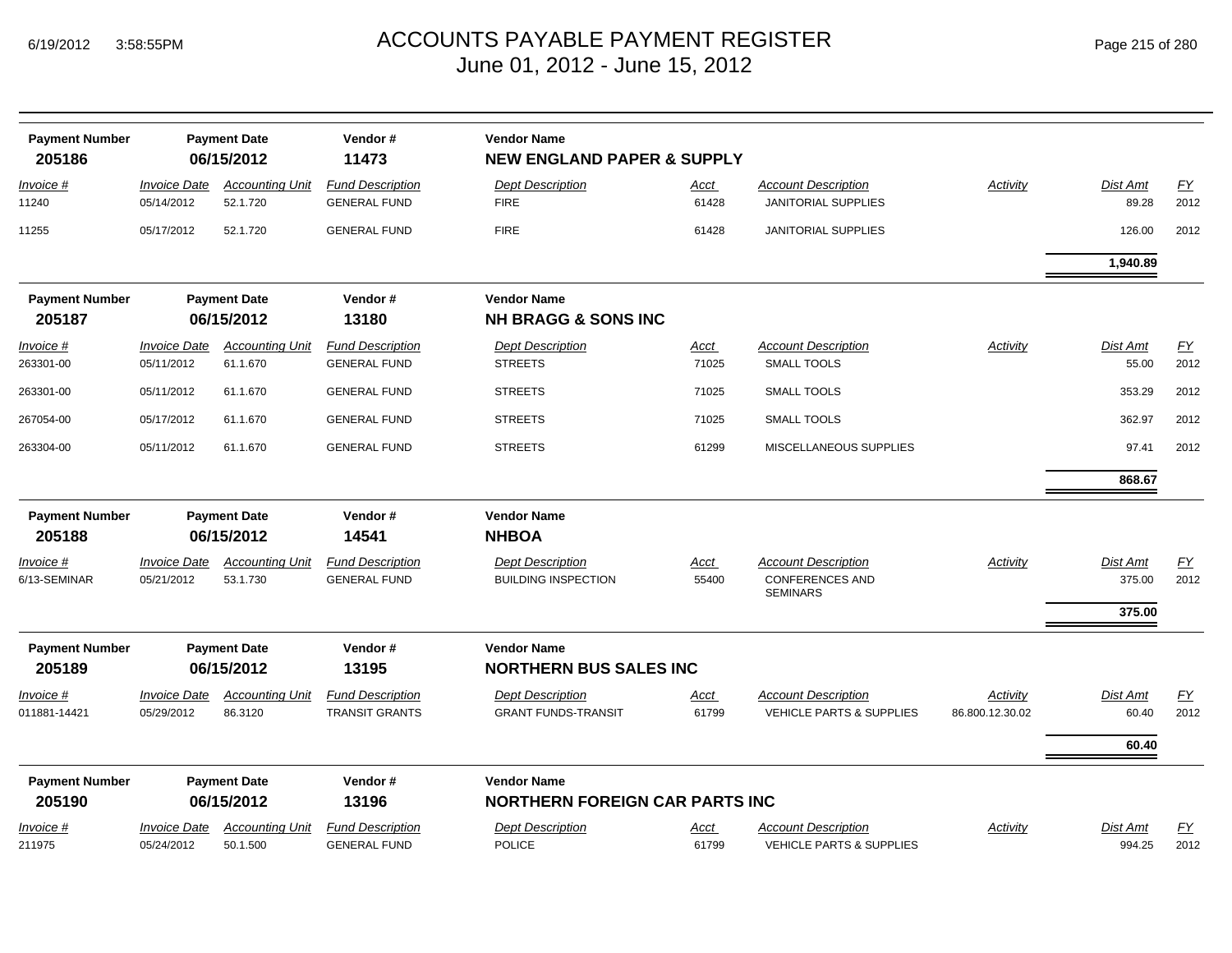| <b>Payment Number</b><br>205190 |                                          | <b>Payment Date</b><br>06/15/2012  | Vendor#<br>13196                                 | <b>Vendor Name</b><br><b>NORTHERN FOREIGN CAR PARTS INC</b> |                      |                                                                   |                             |                     |            |
|---------------------------------|------------------------------------------|------------------------------------|--------------------------------------------------|-------------------------------------------------------------|----------------------|-------------------------------------------------------------------|-----------------------------|---------------------|------------|
| Invoice #<br>210671             | <b>Invoice Date</b><br>05/17/2012        | <b>Accounting Unit</b><br>50.1.500 | <b>Fund Description</b><br><b>GENERAL FUND</b>   | <b>Dept Description</b><br><b>POLICE</b>                    | <u>Acct</u><br>61799 | <b>Account Description</b><br><b>VEHICLE PARTS &amp; SUPPLIES</b> | <b>Activity</b>             | Dist Amt<br>(39.07) | EY<br>2012 |
| 209130                          | 05/09/2012                               | 50.1.500                           | <b>GENERAL FUND</b>                              | <b>POLICE</b>                                               | 61799                | <b>VEHICLE PARTS &amp; SUPPLIES</b>                               |                             | (90.44)             | 2012       |
| 201374                          | 03/27/2012                               | 50.1.500                           | <b>GENERAL FUND</b>                              | <b>POLICE</b>                                               | 61799                | <b>VEHICLE PARTS &amp; SUPPLIES</b>                               |                             | (90.44)             | 2012       |
|                                 |                                          |                                    |                                                  |                                                             |                      |                                                                   |                             | 774.30              |            |
| <b>Payment Number</b>           |                                          | <b>Payment Date</b>                | Vendor#                                          | <b>Vendor Name</b>                                          |                      |                                                                   |                             |                     |            |
| 205191                          | 06/15/2012                               |                                    | 13221                                            | <b>OMEGA INDUSTRIAL SUPPLY INC</b>                          |                      |                                                                   |                             |                     |            |
| Invoice #                       | <b>Invoice Date</b>                      | <b>Accounting Unit</b>             | <b>Fund Description</b>                          | <b>Dept Description</b>                                     | Acct                 | <b>Account Description</b>                                        | Activity                    | Dist Amt            | EY         |
| S123846                         | 05/15/2012                               | 69.6200.540                        | <b>WASTEWATER FUND</b>                           | <b>WASTEWATER</b>                                           | 54300                | <b>SEWER MAINTENANCE</b>                                          |                             | 72.50               | 2012       |
| S123846                         | 05/15/2012                               | 69.6200.540                        | <b>WASTEWATER FUND</b>                           | WASTEWATER                                                  | 54300                | <b>SEWER MAINTENANCE</b>                                          |                             | 1,650.00            | 2012       |
| S123812                         | 05/14/2012                               | 69.6200.540                        | <b>WASTEWATER FUND</b>                           | <b>WASTEWATER</b>                                           | 54300                | <b>SEWER MAINTENANCE</b>                                          |                             | 38.07               | 2012       |
| S123812                         | 05/14/2012                               | 69.6200.540                        | <b>WASTEWATER FUND</b>                           | <b>WASTEWATER</b>                                           | 54300                | <b>SEWER MAINTENANCE</b>                                          |                             | 876.00              | 2012       |
|                                 |                                          |                                    |                                                  |                                                             |                      |                                                                   |                             | 2,636.57            |            |
| <b>Payment Number</b><br>205192 | <b>Payment Date</b><br>06/15/2012        |                                    | Vendor#<br>13274                                 | <b>Vendor Name</b><br>PC MALL GOV INC                       |                      | <b>Payee Name</b><br>PC MALL GOV                                  |                             |                     |            |
| Invoice #                       | <b>Invoice Date</b>                      | <b>Accounting Unit</b>             | <b>Fund Description</b>                          | <b>Dept Description</b>                                     | <u>Acct</u>          | <b>Account Description</b>                                        | Activity                    | <b>Dist Amt</b>     | EY         |
| S73536670101                    | 05/10/2012                               | 50.1010                            | <b>GF-PRIOR YEAR EXPENSES</b>                    | POLICE-PRIOR YEAR                                           | 94200                | PRIOR YEAR ESCROWS                                                |                             | 998.25              | 2012       |
| S73645790101                    | 05/15/2012                               | 50.1.500                           | <b>GENERAL FUND</b>                              | <b>POLICE</b>                                               | 71221                | <b>COMPUTER EQUIPMENT</b>                                         |                             | 4,441.00            | 2012       |
| S73597570101                    | 05/11/2012                               | 50.1.500                           | <b>GENERAL FUND</b>                              | <b>POLICE</b>                                               | 71221                | <b>COMPUTER EQUIPMENT</b>                                         |                             | 984.00              | 2012       |
| S73550740101                    | 05/10/2012                               | 50.1.500                           | <b>GENERAL FUND</b>                              | <b>POLICE</b>                                               | 61607                | <b>COMPUTER SUPPLIES</b>                                          |                             | 62.00               | 2012       |
|                                 |                                          |                                    |                                                  |                                                             |                      |                                                                   |                             | 6,485.25            |            |
| <b>Payment Number</b>           |                                          | <b>Payment Date</b>                | Vendor#                                          | <b>Vendor Name</b><br><b>Payee Name</b>                     |                      |                                                                   |                             |                     |            |
| 205193                          |                                          | 06/15/2012                         | 13301                                            | PETRO CANADA AMERICA                                        |                      |                                                                   | PETRO-CANADA AMERICA        |                     |            |
| <i>Invoice</i> #<br>3099686     | <i><b>Invoice Date</b></i><br>05/14/2012 | <b>Accounting Unit</b><br>86.3120  | <b>Fund Description</b><br><b>TRANSIT GRANTS</b> | <b>Dept Description</b><br><b>GRANT FUNDS-TRANSIT</b>       | Acct<br>61709        | <b>Account Description</b><br><b>LUBRICANTS</b>                   | Activity<br>86.800.12.20.01 | Dist Amt<br>377.57  | EY<br>2012 |
|                                 |                                          |                                    |                                                  |                                                             |                      |                                                                   |                             |                     |            |

**377.57**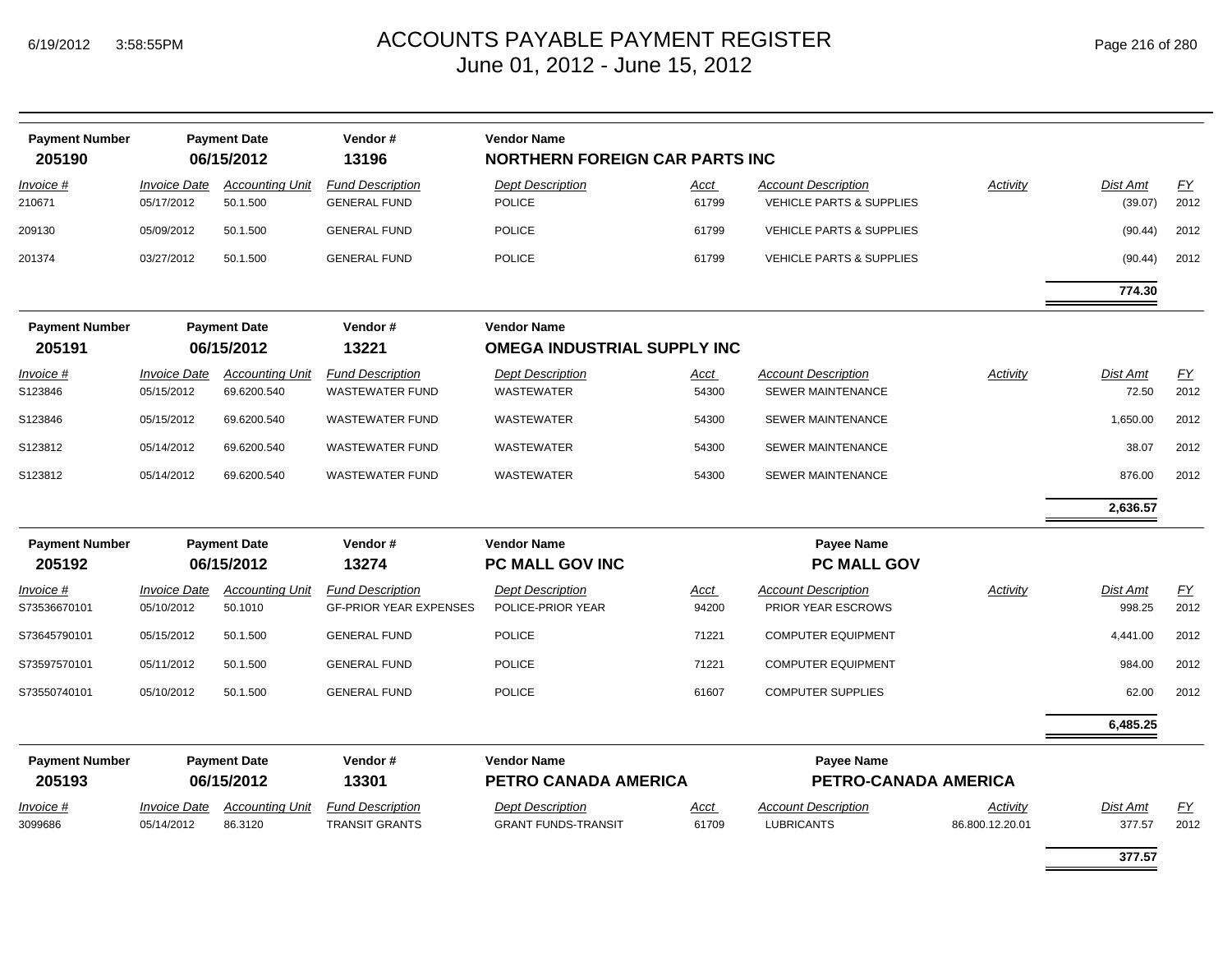| Page 217 of 280 |
|-----------------|
|-----------------|

| <b>Payment Number</b><br>205194 |                                                       | <b>Payment Date</b><br>06/15/2012     | Vendor#<br>10598                                                         | <b>Vendor Name</b><br><b>POWERARC INC</b>                                |               |                                                                     |                 |                           |            |
|---------------------------------|-------------------------------------------------------|---------------------------------------|--------------------------------------------------------------------------|--------------------------------------------------------------------------|---------------|---------------------------------------------------------------------|-----------------|---------------------------|------------|
| Invoice #<br>20333              | <b>Invoice Date</b><br>04/30/2012                     | <b>Accounting Unit</b><br>52.1.630    | <b>Fund Description</b><br><b>GENERAL FUND</b>                           | <b>Dept Description</b><br><b>FIRE</b>                                   | Acct<br>61799 | <b>Account Description</b><br><b>VEHICLE PARTS &amp; SUPPLIES</b>   | Activity        | <b>Dist Amt</b><br>561.06 | EY<br>2012 |
|                                 |                                                       |                                       |                                                                          |                                                                          |               |                                                                     |                 | 561.06                    |            |
| <b>Payment Number</b>           |                                                       | <b>Payment Date</b>                   | Vendor#                                                                  | <b>Vendor Name</b>                                                       |               |                                                                     |                 |                           |            |
| 205195                          |                                                       | 06/15/2012                            | 13354                                                                    | <b>PRINTGRAPHICS OF MAINE</b>                                            |               |                                                                     |                 |                           |            |
| Invoice #<br>34089              | <b>Invoice Date</b><br>05/09/2012                     | <b>Accounting Unit</b><br>69.6200.500 | <b>Fund Description</b><br><b>WASTEWATER FUND</b>                        | <b>Dept Description</b><br><b>WASTEWATER</b>                             | Acct<br>53467 | <b>Account Description</b><br><b>BILLING &amp; MAILING SERVICES</b> | Activity        | <b>Dist Amt</b><br>157.49 | EY<br>2012 |
|                                 |                                                       |                                       |                                                                          |                                                                          |               |                                                                     |                 | 157.49                    |            |
| <b>Payment Number</b>           |                                                       | <b>Payment Date</b>                   | Vendor#                                                                  | <b>Vendor Name</b>                                                       |               |                                                                     |                 |                           |            |
| 205196                          |                                                       | 06/15/2012                            | 13357                                                                    | <b>PROGRESSIVE ALARM SERVICES INC</b>                                    |               |                                                                     |                 |                           |            |
| <i>Invoice</i> #                | <i><b>Invoice Date</b></i>                            | <b>Accounting Unit</b>                | <b>Fund Description</b>                                                  | <b>Dept Description</b>                                                  | Acct          | <b>Account Description</b>                                          | Activity        | <b>Dist Amt</b>           | <u>FY</u>  |
| 2012560.03                      | 05/01/2012                                            | 69.6200.670                           | <b>WASTEWATER FUND</b>                                                   | <b>WASTEWATER</b>                                                        | 55699         | OTHER CONTRACTED<br><b>SERVICES</b>                                 |                 | 190.00                    | 2012       |
| 2012560.02                      | 05/01/2012                                            | 69.6200.670                           | <b>WASTEWATER FUND</b>                                                   | <b>WASTEWATER</b>                                                        | 55699         | OTHER CONTRACTED<br><b>SERVICES</b>                                 |                 | 190.00                    | 2012       |
|                                 |                                                       |                                       |                                                                          |                                                                          |               |                                                                     |                 | 380.00                    |            |
| <b>Payment Number</b><br>205197 |                                                       | <b>Payment Date</b><br>06/15/2012     | Vendor#<br>13389                                                         | <b>Vendor Name</b><br><b>QUIRK GM PARTS DEPOT</b>                        |               |                                                                     |                 |                           |            |
| Invoice #                       | <b>Invoice Date</b>                                   | <b>Accounting Unit</b>                | <b>Fund Description</b>                                                  | <b>Dept Description</b>                                                  | Acct          | <b>Account Description</b>                                          | Activity        | <b>Dist Amt</b>           | FY         |
| 216475                          | 06/05/2012                                            | 86.3120                               | <b>TRANSIT GRANTS</b>                                                    | <b>GRANT FUNDS-TRANSIT</b>                                               | 54600         | <b>VEHICLE REPAIRS &amp;</b><br><b>MAINTENANCE</b>                  | 86.800.12.30.01 | 200.00                    | 2012       |
|                                 |                                                       |                                       |                                                                          |                                                                          |               |                                                                     |                 | 200.00                    |            |
| <b>Payment Number</b><br>205198 | <b>Payment Date</b><br>Vendor#<br>06/15/2012<br>11425 |                                       |                                                                          | <b>Vendor Name</b><br><b>VIRGINIA RAFFERTY</b>                           |               |                                                                     |                 |                           |            |
| Invoice #<br>OVRPYMT-INS.       | <b>Invoice Date</b><br>06/05/2012                     | <b>Accounting Unit</b><br>13.6600.890 | <b>Fund Description</b><br><b>BENEFITS SELF INSURANCE</b><br><b>FUND</b> | <b>Dept Description</b><br><b>BENEFITS SELF INSURANCE</b><br><b>FUND</b> | Acct<br>59507 | <b>Account Description</b><br><b>HEALTH CLAIMS</b>                  | Activity        | <b>Dist Amt</b><br>394.72 | EY<br>2012 |
|                                 |                                                       |                                       |                                                                          |                                                                          |               |                                                                     |                 | 394.72                    |            |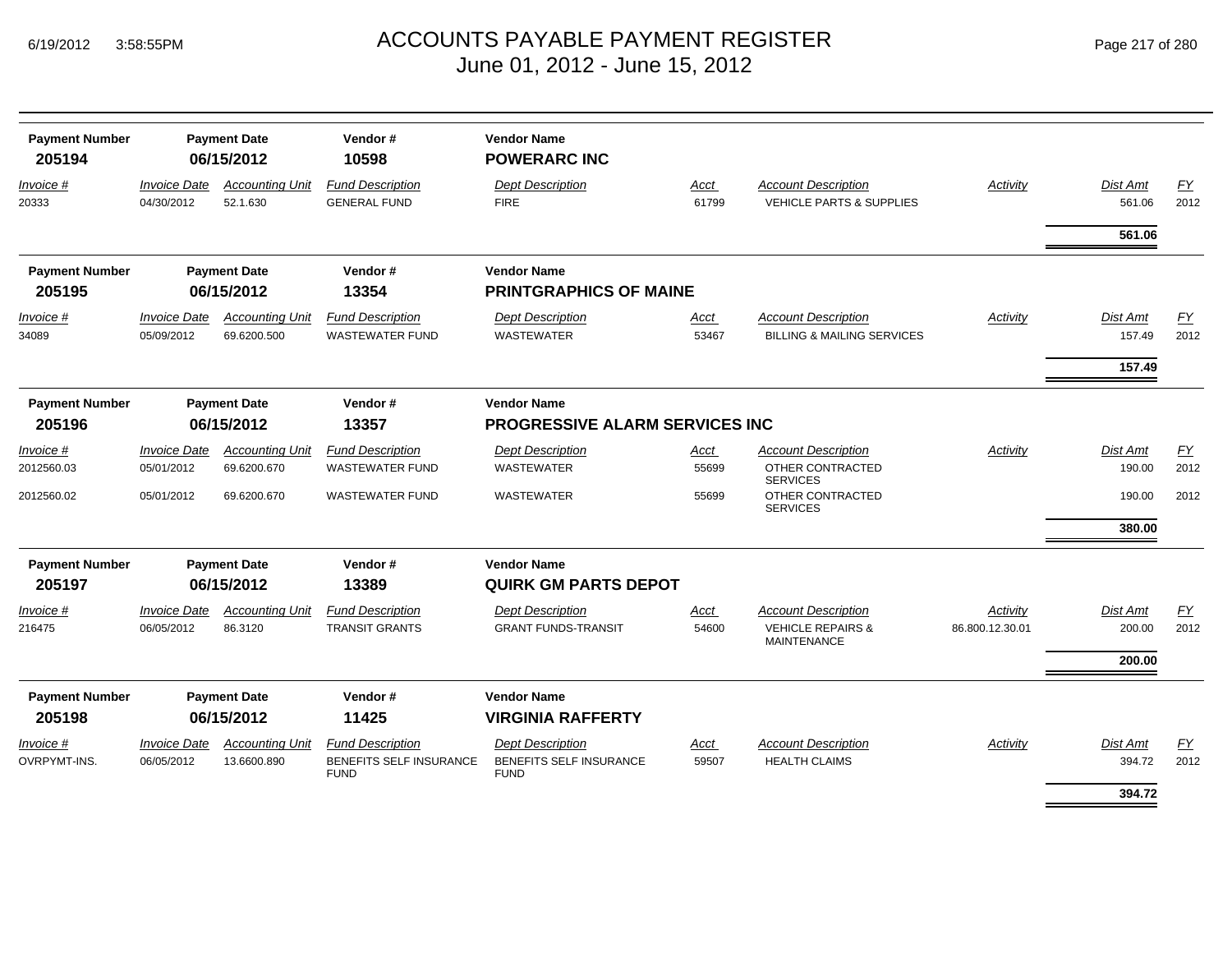| <b>Payment Number</b><br>205199 |                                   | <b>Payment Date</b><br>06/15/2012  | Vendor#<br>13404                               | <b>Vendor Name</b><br><b>RB ALLEN CO INC</b>       |               |                                                                                    |                 |                              |                   |
|---------------------------------|-----------------------------------|------------------------------------|------------------------------------------------|----------------------------------------------------|---------------|------------------------------------------------------------------------------------|-----------------|------------------------------|-------------------|
| Invoice #<br>0184376            | <b>Invoice Date</b><br>05/17/2012 | <b>Accounting Unit</b><br>52.1.620 | <b>Fund Description</b><br><b>GENERAL FUND</b> | <b>Dept Description</b><br><b>FIRE</b>             | Acct<br>54487 | <b>Account Description</b><br><b>EQUIPMENT REPAIRS &amp;</b><br><b>MAINTENANCE</b> | <b>Activity</b> | Dist Amt<br>557.00           | <b>FY</b><br>2012 |
|                                 |                                   |                                    |                                                |                                                    |               |                                                                                    |                 | 557.00                       |                   |
| <b>Payment Number</b>           |                                   | <b>Payment Date</b>                | Vendor#                                        | <b>Vendor Name</b>                                 |               |                                                                                    |                 |                              |                   |
| 205200                          |                                   | 06/15/2012                         | 13405                                          | <b>RBG INC</b>                                     |               |                                                                                    |                 |                              |                   |
| Invoice #<br>21169              | <b>Invoice Date</b><br>05/17/2012 | <b>Accounting Unit</b><br>77.1.690 | <b>Fund Description</b><br><b>GENERAL FUND</b> | <b>Dept Description</b><br>PARKS & RECREATION      | Acct<br>61799 | <b>Account Description</b><br><b>VEHICLE PARTS &amp; SUPPLIES</b>                  | Activity        | Dist Amt<br>115.40           | <u>FY</u><br>2012 |
|                                 |                                   |                                    |                                                |                                                    |               |                                                                                    |                 | 115.40                       |                   |
| <b>Payment Number</b><br>205201 |                                   | <b>Payment Date</b><br>06/15/2012  | Vendor#<br>13412                               | <b>Vendor Name</b><br><b>RECORDED BOOKS LLC</b>    |               |                                                                                    |                 |                              |                   |
| Invoice #<br>74542640           | <b>Invoice Date</b><br>05/22/2012 | <b>Accounting Unit</b><br>79.1.755 | <b>Fund Description</b><br><b>GENERAL FUND</b> | <b>Dept Description</b><br><b>LIBRARY</b>          | Acct<br>61814 | <b>Account Description</b><br><b>MEDIA</b>                                         | Activity        | Dist Amt<br>181.20<br>181.20 | EY<br>2012        |
| <b>Payment Number</b><br>205202 |                                   | <b>Payment Date</b><br>06/15/2012  | Vendor#<br>13417                               | <b>Vendor Name</b><br><b>REDIMIX COMPANIES INC</b> |               |                                                                                    |                 |                              |                   |
| Invoice #                       | <b>Invoice Date</b>               | <b>Accounting Unit</b>             | <b>Fund Description</b>                        | <b>Dept Description</b>                            | Acct          | <b>Account Description</b>                                                         | Activity        | Dist Amt                     | <b>FY</b>         |
| 76902                           | 05/24/2012                        | 61.1.675                           | <b>GENERAL FUND</b>                            | <b>STREETS</b>                                     | 61560         | <b>CONSTRUCTION MATERIALS</b>                                                      |                 | 1,249.00                     | 2012              |
| 76920                           | 05/24/2012                        | 61.1.675                           | <b>GENERAL FUND</b>                            | <b>STREETS</b>                                     | 61560         | <b>CONSTRUCTION MATERIALS</b>                                                      |                 | 404.00                       | 2012              |
|                                 |                                   |                                    |                                                |                                                    |               |                                                                                    |                 | 1,653.00                     |                   |
| <b>Payment Number</b><br>205203 |                                   | <b>Payment Date</b><br>06/15/2012  | Vendor#<br>13417                               | <b>Vendor Name</b><br><b>REDIMIX COMPANIES INC</b> |               |                                                                                    |                 |                              |                   |
| Invoice #<br>76919              | <b>Invoice Date</b><br>05/24/2012 | <b>Accounting Unit</b><br>61.1.675 | <b>Fund Description</b><br><b>GENERAL FUND</b> | <b>Dept Description</b><br><b>STREETS</b>          | Acct<br>61560 | <b>Account Description</b><br><b>CONSTRUCTION MATERIALS</b>                        | Activity        | Dist Amt<br>701.00           | EY<br>2012        |
| 76729                           | 05/17/2012                        | 61.1.675                           | <b>GENERAL FUND</b>                            | <b>STREETS</b>                                     | 61560         | <b>CONSTRUCTION MATERIALS</b>                                                      |                 | 954.00                       | 2012              |
|                                 |                                   |                                    |                                                |                                                    |               |                                                                                    |                 | 1,655.00                     |                   |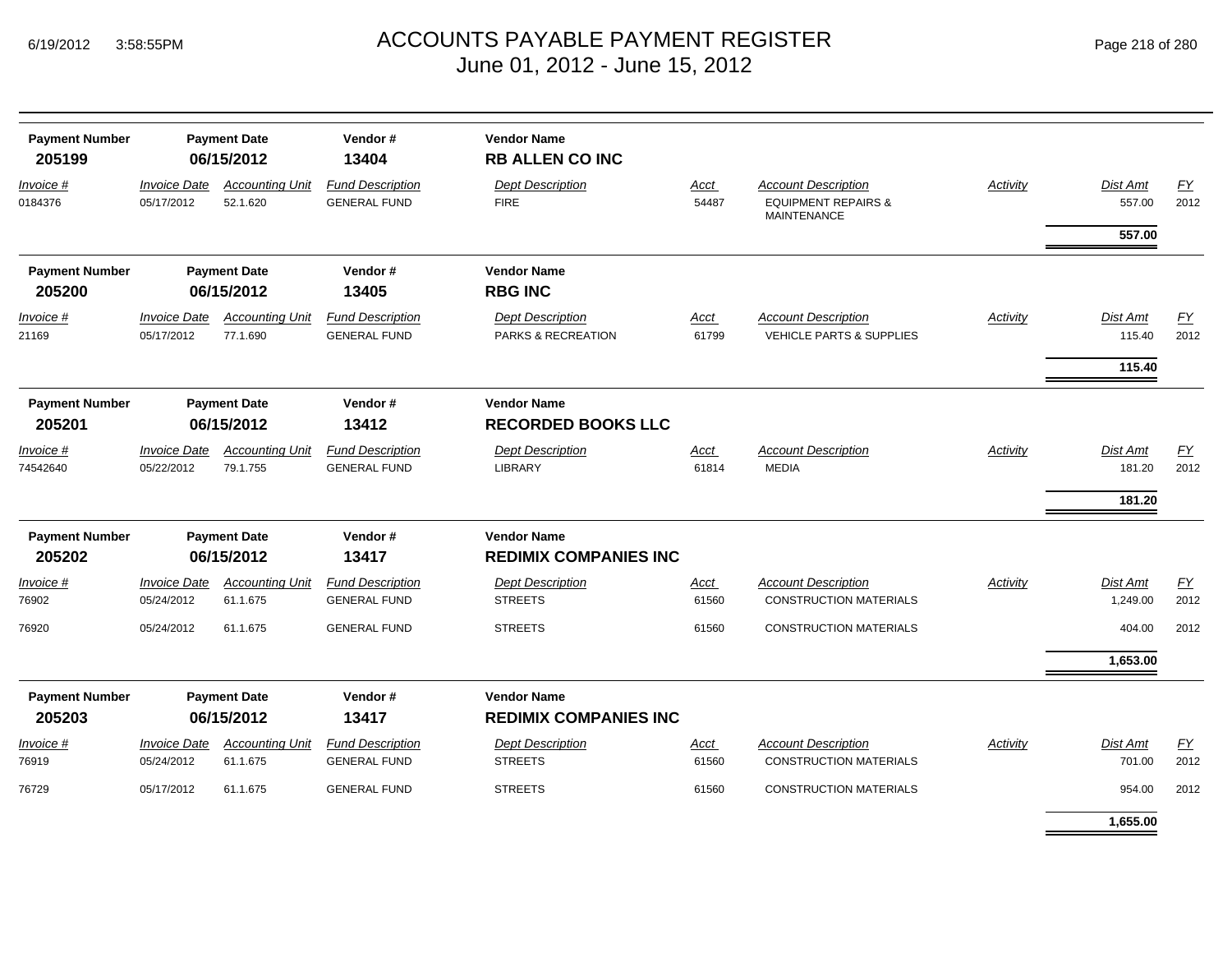| Page 219 of 280 |  |  |  |  |
|-----------------|--|--|--|--|
|-----------------|--|--|--|--|

| <b>Payment Number</b><br>205204 |                                   | <b>Payment Date</b><br>06/15/2012     | Vendor#<br>11432                                  | <b>Vendor Name</b><br><b>RELIABLE EQUIPMENT LLC</b>   |                                                    |                                                                                    |          |                              |                   |
|---------------------------------|-----------------------------------|---------------------------------------|---------------------------------------------------|-------------------------------------------------------|----------------------------------------------------|------------------------------------------------------------------------------------|----------|------------------------------|-------------------|
| Invoice #<br>501062             | <b>Invoice Date</b><br>05/22/2012 | <b>Accounting Unit</b><br>61.1.700    | <b>Fund Description</b><br><b>GENERAL FUND</b>    | <b>Dept Description</b><br><b>STREETS</b>             | <u>Acct</u><br>54600                               | <b>Account Description</b><br><b>VEHICLE REPAIRS &amp;</b><br><b>MAINTENANCE</b>   | Activity | Dist Amt<br>39.60            | EY<br>2012        |
| 501062                          | 05/22/2012                        | 61.1.700                              | <b>GENERAL FUND</b>                               | <b>STREETS</b>                                        | 54600                                              | <b>VEHICLE REPAIRS &amp;</b><br><b>MAINTENANCE</b>                                 |          | 181.95<br>221.55             | 2012              |
| <b>Payment Number</b><br>205205 |                                   | <b>Payment Date</b><br>06/15/2012     | Vendor#<br>13431                                  | <b>Vendor Name</b><br><b>RESOURCE MANAGEMENT INC</b>  |                                                    |                                                                                    |          |                              |                   |
| Invoice #<br>15215              | <b>Invoice Date</b><br>05/15/2012 | <b>Accounting Unit</b><br>69.6200.670 | <b>Fund Description</b><br><b>WASTEWATER FUND</b> | <b>Dept Description</b><br><b>WASTEWATER</b>          | Acct<br>54221                                      | <b>Account Description</b><br><b>DISPOSAL SERVICES</b>                             | Activity | Dist Amt<br>20,995.11        | EY<br>2012        |
|                                 |                                   |                                       |                                                   |                                                       |                                                    |                                                                                    |          | 20,995.11                    |                   |
| <b>Payment Number</b><br>205206 |                                   | <b>Payment Date</b><br>06/15/2012     | Vendor#<br>13443                                  | <b>Vendor Name</b><br><b>RICHEY &amp; CLAPPER INC</b> |                                                    |                                                                                    |          |                              |                   |
| Invoice #<br>463400             | <b>Invoice Date</b><br>05/16/2012 | <b>Accounting Unit</b><br>44.1.720    | <b>Fund Description</b><br><b>GENERAL FUND</b>    | <b>Dept Description</b><br><b>EDGEWOOD CEMETERY</b>   | Acct<br>54487                                      | <b>Account Description</b><br><b>EQUIPMENT REPAIRS &amp;</b><br><b>MAINTENANCE</b> | Activity | Dist Amt<br>139.61<br>139.61 | EY<br>2012        |
| <b>Payment Number</b><br>205207 |                                   | <b>Payment Date</b><br>06/15/2012     | Vendor#<br>13447                                  | <b>Vendor Name</b><br><b>RILEYS SPORT SHOP INC</b>    |                                                    |                                                                                    |          |                              |                   |
| Invoice #<br>24710-B            | <b>Invoice Date</b><br>05/15/2012 | <b>Accounting Unit</b><br>50.1.635    | <b>Fund Description</b><br><b>GENERAL FUND</b>    | <b>Dept Description</b><br><b>POLICE</b>              | <u>Acct</u><br>61121                               | <b>Account Description</b><br><b>AMMUNITION</b>                                    | Activity | Dist Amt<br>308.52           | <b>FY</b><br>2012 |
|                                 |                                   |                                       |                                                   |                                                       |                                                    |                                                                                    |          | 308.52                       |                   |
| <b>Payment Number</b><br>205208 |                                   | <b>Payment Date</b><br>06/15/2012     | Vendor#<br>13501                                  | <b>Vendor Name</b><br><b>SAM'S CLUB</b>               | <b>Payee Name</b><br><b>SAM'S CLUB DIRECT-0860</b> |                                                                                    |          |                              |                   |
| Invoice #<br>75626352007        | <b>Invoice Date</b><br>06/05/2012 | <b>Accounting Unit</b><br>50.1.500    | <b>Fund Description</b><br><b>GENERAL FUND</b>    | <b>Dept Description</b><br><b>POLICE</b>              | Acct<br>61907                                      | <b>Account Description</b><br>PRISONER MEALS                                       | Activity | Dist Amt<br>257.00           | FY<br>2012        |
| 84766352008                     | 06/06/2012                        | 50.1.500                              | <b>GENERAL FUND</b>                               | <b>POLICE</b>                                         | 61799                                              | <b>VEHICLE PARTS &amp; SUPPLIES</b>                                                |          | 123.78                       | 2012              |
| 469163620381656                 | 06/05/2012                        | 52.1.720                              | <b>GENERAL FUND</b>                               | <b>FIRE</b>                                           | 71800                                              | <b>FURNITURE &amp; FIXTURES</b>                                                    |          | 1,499.80                     | 2012              |
|                                 |                                   |                                       |                                                   |                                                       |                                                    |                                                                                    |          | 1.880.58                     |                   |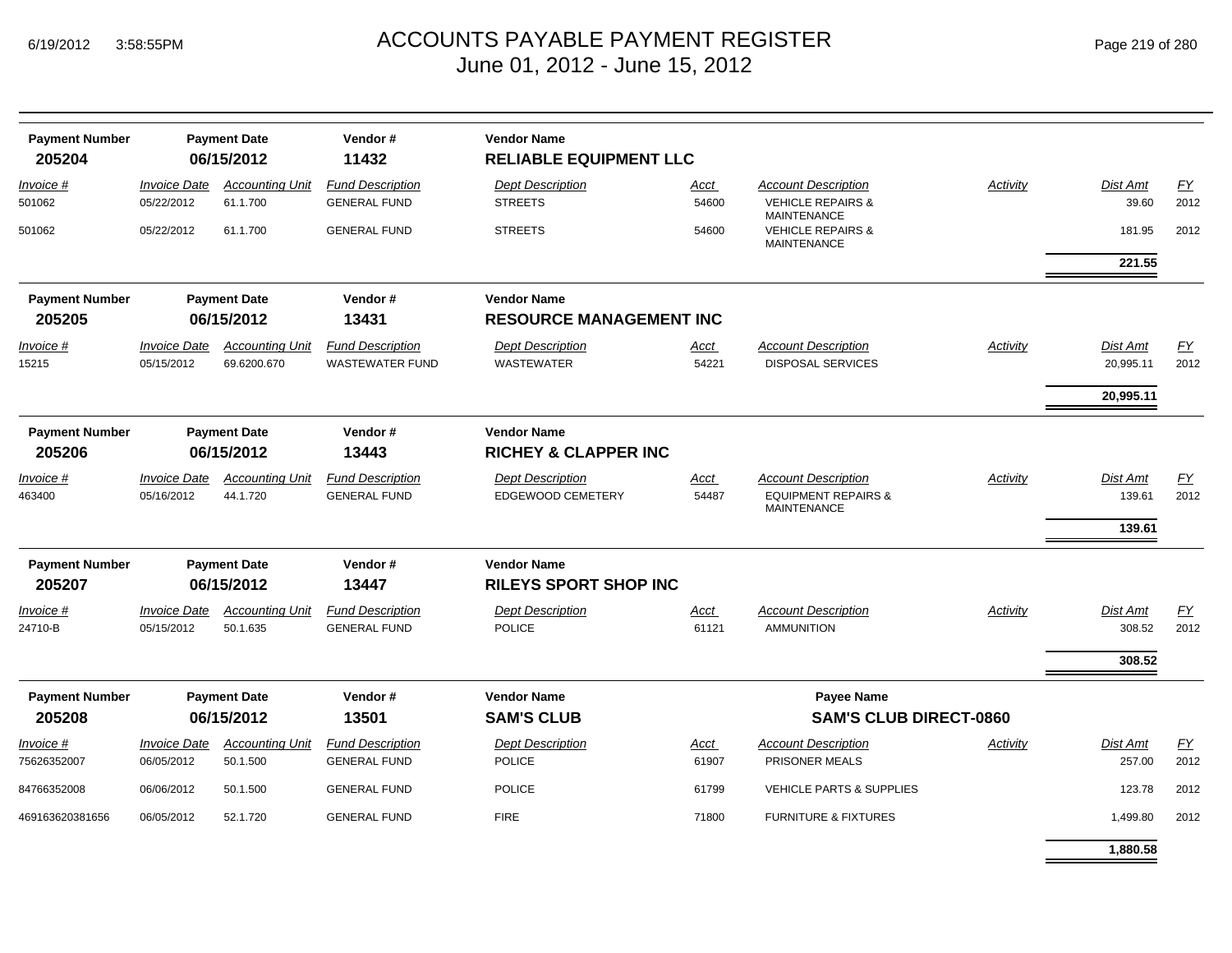| <b>Payment Number</b><br>205209 |                            | <b>Payment Date</b><br>06/15/2012  | Vendor#<br>13504                               | <b>Vendor Name</b><br><b>SANEL AUTO PARTS CO</b> |               |                                                                   |          |                         |                  |
|---------------------------------|----------------------------|------------------------------------|------------------------------------------------|--------------------------------------------------|---------------|-------------------------------------------------------------------|----------|-------------------------|------------------|
| Invoice #<br>02LU3971           | Invoice Date<br>05/17/2012 | <b>Accounting Unit</b><br>52.1.630 | <b>Fund Description</b><br><b>GENERAL FUND</b> | <b>Dept Description</b><br><b>FIRE</b>           | Acct<br>61799 | <b>Account Description</b><br><b>VEHICLE PARTS &amp; SUPPLIES</b> | Activity | <b>Dist Amt</b><br>5.80 | EY<br>2012       |
| 02LU5809                        | 05/17/2012                 | 52.1.630                           | <b>GENERAL FUND</b>                            | <b>FIRE</b>                                      | 61799         | <b>VEHICLE PARTS &amp; SUPPLIES</b>                               |          | 23.20                   | 2012             |
| 02LV0864                        | 05/17/2012                 | 52.1.630                           | <b>GENERAL FUND</b>                            | <b>FIRE</b>                                      | 61799         | <b>VEHICLE PARTS &amp; SUPPLIES</b>                               |          | 1.98                    | 2012             |
| 02LT9425                        | 05/16/2012                 | 52.1.630                           | <b>GENERAL FUND</b>                            | <b>FIRE</b>                                      | 61799         | <b>VEHICLE PARTS &amp; SUPPLIES</b>                               |          | 23.96                   | 2012             |
|                                 |                            |                                    |                                                |                                                  |               |                                                                   |          | 54.94                   |                  |
| <b>Payment Number</b>           |                            | <b>Payment Date</b>                | Vendor#                                        | <b>Vendor Name</b>                               |               |                                                                   |          |                         |                  |
| 205210                          |                            | 06/15/2012                         | 13504                                          | <b>SANEL AUTO PARTS CO</b>                       |               |                                                                   |          |                         |                  |
| Invoice #                       | <i><b>Invoice Date</b></i> | <b>Accounting Unit</b>             | <b>Fund Description</b>                        | <b>Dept Description</b>                          | <u>Acct</u>   | <b>Account Description</b>                                        | Activity | <b>Dist Amt</b>         | EY               |
| 02LT9553                        | 05/16/2012                 | 61.1.700                           | <b>GENERAL FUND</b>                            | <b>STREETS</b>                                   | 54600         | <b>VEHICLE REPAIRS &amp;</b><br><b>MAINTENANCE</b>                |          | 101.49                  | 2012             |
| 02LT9678                        | 05/16/2012                 | 61.1.700                           | <b>GENERAL FUND</b>                            | <b>STREETS</b>                                   | 54600         | <b>VEHICLE REPAIRS &amp;</b><br><b>MAINTENANCE</b>                |          | 35.05                   | 2012             |
|                                 |                            |                                    |                                                |                                                  |               |                                                                   |          | 136.54                  |                  |
| <b>Payment Number</b>           |                            | <b>Payment Date</b>                | Vendor#                                        | <b>Vendor Name</b>                               |               |                                                                   |          |                         |                  |
| 205211                          |                            | 06/15/2012                         | 13504                                          | <b>SANEL AUTO PARTS CO</b>                       |               |                                                                   |          |                         |                  |
| Invoice #                       | Invoice Date               | <b>Accounting Unit</b>             | <b>Fund Description</b>                        | <b>Dept Description</b>                          | Acct          | <b>Account Description</b>                                        | Activity | Dist Amt                | $\underline{FY}$ |
| 02LU1184                        | 05/16/2012                 | 77.1.690                           | <b>GENERAL FUND</b>                            | PARKS & RECREATION                               | 61799         | <b>VEHICLE PARTS &amp; SUPPLIES</b>                               |          | 12.48                   | 2012             |
|                                 |                            |                                    |                                                |                                                  |               |                                                                   |          | 12.48                   |                  |
| <b>Payment Number</b>           |                            | <b>Payment Date</b>                | Vendor#                                        | <b>Vendor Name</b>                               |               |                                                                   |          |                         |                  |
| 205212                          |                            | 06/15/2012                         | 13580                                          | <b>SIRCHIE FINGERPRINT LABS</b>                  |               |                                                                   |          |                         |                  |
| Invoice #                       | <b>Invoice Date</b>        | <b>Accounting Unit</b>             | <b>Fund Description</b>                        | <b>Dept Description</b>                          | Acct          | <b>Account Description</b>                                        | Activity | <b>Dist Amt</b>         | EY               |
| 0080531-IN                      | 05/10/2012                 | 50.1.500                           | <b>GENERAL FUND</b>                            | <b>POLICE</b>                                    | 61185         | <b>CRIME SCENE/EVIDENCE</b><br><b>SUPPLIES</b>                    |          | 12.81                   | 2012             |
| 0080531-IN                      | 05/10/2012                 | 50.1.500                           | <b>GENERAL FUND</b>                            | <b>POLICE</b>                                    | 61185         | <b>CRIME SCENE/EVIDENCE</b><br><b>SUPPLIES</b>                    |          | 109.50                  | 2012             |
| 0080869-IN                      | 05/14/2012                 | 50.1.500                           | <b>GENERAL FUND</b>                            | <b>POLICE</b>                                    | 61185         | <b>CRIME SCENE/EVIDENCE</b><br><b>SUPPLIES</b>                    |          | 16.58                   | 2012             |
| 0080869-IN                      | 05/14/2012                 | 50.1.500                           | <b>GENERAL FUND</b>                            | <b>POLICE</b>                                    | 61185         | <b>CRIME SCENE/EVIDENCE</b><br><b>SUPPLIES</b>                    |          | 149.70                  | 2012             |
|                                 |                            |                                    |                                                |                                                  |               |                                                                   |          | 288.59                  |                  |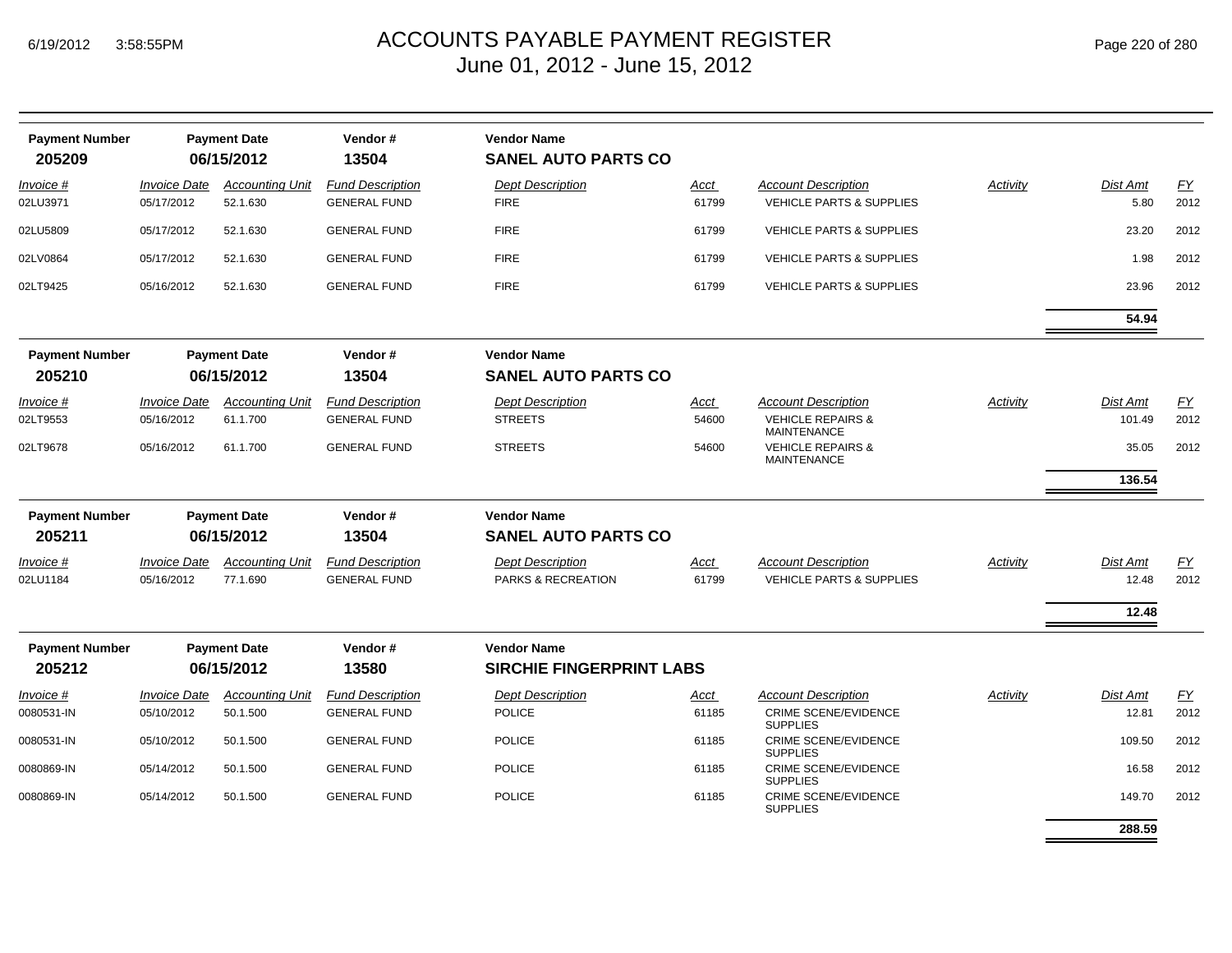|  | Page 221 of 280 |  |  |  |
|--|-----------------|--|--|--|
|--|-----------------|--|--|--|

| <b>Payment Number</b><br>205213 |                                   | <b>Payment Date</b><br>06/15/2012     | Vendor#<br>13614                            | <b>Vendor Name</b><br><b>SOUTHWORTH-MILTON INC</b> |                      |                                                                          |          |                   |            |
|---------------------------------|-----------------------------------|---------------------------------------|---------------------------------------------|----------------------------------------------------|----------------------|--------------------------------------------------------------------------|----------|-------------------|------------|
|                                 |                                   |                                       |                                             |                                                    |                      |                                                                          |          |                   |            |
| Invoice #<br>PART7791793        | <b>Invoice Date</b><br>05/10/2012 | <b>Accounting Unit</b><br>68.6000.540 | <b>Fund Description</b><br>SOLID WASTE FUND | <b>Dept Description</b><br><b>SOLID WASTE</b>      | <b>Acct</b><br>54600 | <b>Account Description</b><br><b>VEHICLE REPAIRS &amp;</b>               | Activity | Dist Amt<br>42.70 | EY<br>2012 |
| PART7791791                     | 05/10/2012                        | 68.6000.540                           | SOLID WASTE FUND                            | <b>SOLID WASTE</b>                                 | 54600                | <b>MAINTENANCE</b><br><b>VEHICLE REPAIRS &amp;</b><br><b>MAINTENANCE</b> |          | 115.44            | 2012       |
|                                 |                                   |                                       |                                             |                                                    |                      |                                                                          |          | 158.14            |            |
| <b>Payment Number</b>           |                                   | <b>Payment Date</b>                   | Vendor#                                     | <b>Vendor Name</b>                                 |                      | <b>Payee Name</b>                                                        |          |                   |            |
| 205214                          |                                   | 06/15/2012                            | 11292                                       | <b>BSN SPORTS</b>                                  |                      | <b>SPORT SUPPLY GROUP INC</b>                                            |          |                   |            |
| <i>Invoice</i> #                | <i><b>Invoice Date</b></i>        | <b>Accounting Unit</b>                | <b>Fund Description</b>                     | <b>Dept Description</b>                            | Acct                 | <b>Account Description</b>                                               | Activity | Dist Amt          | FY         |
| 94631137                        | 04/19/2012                        | 77.1.650                              | <b>GENERAL FUND</b>                         | <b>PARKS &amp; RECREATION</b>                      | 54280                | <b>BUILDING/GROUNDS</b><br><b>MAINTENANCE</b>                            |          | 678.42            | 2012       |
| 94631137                        | 04/19/2012                        | 77.1.720.8191                         | <b>GENERAL FUND</b>                         | <b>PARKS &amp; RECREATION</b>                      | 54280                | <b>BUILDING/GROUNDS</b><br><b>MAINTENANCE</b>                            |          | 285.97            | 2012       |
|                                 |                                   |                                       |                                             |                                                    |                      |                                                                          |          | 964.39            |            |
| <b>Payment Number</b>           |                                   | <b>Payment Date</b>                   | Vendor#                                     | <b>Vendor Name</b>                                 |                      |                                                                          |          |                   |            |
| 205215                          | 06/15/2012<br>13643               |                                       |                                             | <b>STANLEY ELEVATOR CO INC</b>                     |                      |                                                                          |          |                   |            |
| <i>Invoice</i> #                | <i><b>Invoice Date</b></i>        | <b>Accounting Unit</b>                | <b>Fund Description</b>                     | <b>Dept Description</b>                            | Acct                 | <b>Account Description</b>                                               | Activity | Dist Amt          | EY         |
| SRV000187964                    | 05/17/2012                        | 52.1.625                              | <b>GENERAL FUND</b>                         | <b>FIRE</b>                                        | 55699                | OTHER CONTRACTED<br><b>SERVICES</b>                                      |          | 249.00            | 2012       |
| SRV000187963                    | 05/17/2012                        | 52.1.625                              | <b>GENERAL FUND</b>                         | <b>FIRE</b>                                        | 55699                | OTHER CONTRACTED<br><b>SERVICES</b>                                      |          | 249.00            | 2012       |
|                                 |                                   |                                       |                                             |                                                    |                      |                                                                          |          | 498.00            |            |
| <b>Payment Number</b>           |                                   | <b>Payment Date</b>                   | Vendor#                                     | <b>Vendor Name</b>                                 |                      |                                                                          |          |                   |            |
| 205216                          |                                   | 06/15/2012                            | 11519                                       | <b>STANLEY IRON WORKS INC</b>                      |                      |                                                                          |          |                   |            |
| <i>Invoice</i> #                | <b>Invoice Date</b>               | <b>Accounting Unit</b>                | <b>Fund Description</b>                     | <b>Dept Description</b>                            | Acct                 | <b>Account Description</b>                                               | Activity | Dist Amt          | <b>FY</b>  |
| 5/22/12-FIRE<br><b>RESCUE</b>   | 05/22/2012                        | 52.1.620                              | <b>GENERAL FUND</b>                         | <b>FIRE</b>                                        | 61699                | <b>EQUIPMENT MAINT SUPPLIES</b>                                          |          | 650.00            | 2012       |
| 5/9/12-FIRE<br><b>RESCUE</b>    | 05/09/2012                        | 52.1.620                              | <b>GENERAL FUND</b>                         | <b>FIRE</b>                                        | 61699                | <b>EQUIPMENT MAINT SUPPLIES</b>                                          |          | 575.00            | 2012       |
| 79045                           | 04/24/2012                        | 52.1.620                              | <b>GENERAL FUND</b>                         | <b>FIRE</b>                                        | 61699                | <b>EQUIPMENT MAINT SUPPLIES</b>                                          |          | 611.00            | 2012       |
|                                 |                                   |                                       |                                             |                                                    |                      |                                                                          |          | 1,836.00          |            |
| <b>Payment Number</b>           |                                   | <b>Payment Date</b>                   | Vendor#                                     | <b>Vendor Name</b>                                 |                      |                                                                          |          |                   |            |
| 205217                          |                                   | 06/15/2012                            | 11963                                       | <b>STAPLES BUSINESS ADVANTAGE</b>                  |                      |                                                                          |          |                   |            |
| Invoice #                       | <b>Invoice Date</b>               | <b>Accounting Unit</b>                | <b>Fund Description</b>                     | <b>Dept Description</b>                            | Acct                 | <b>Account Description</b>                                               | Activity | Dist Amt          | EY         |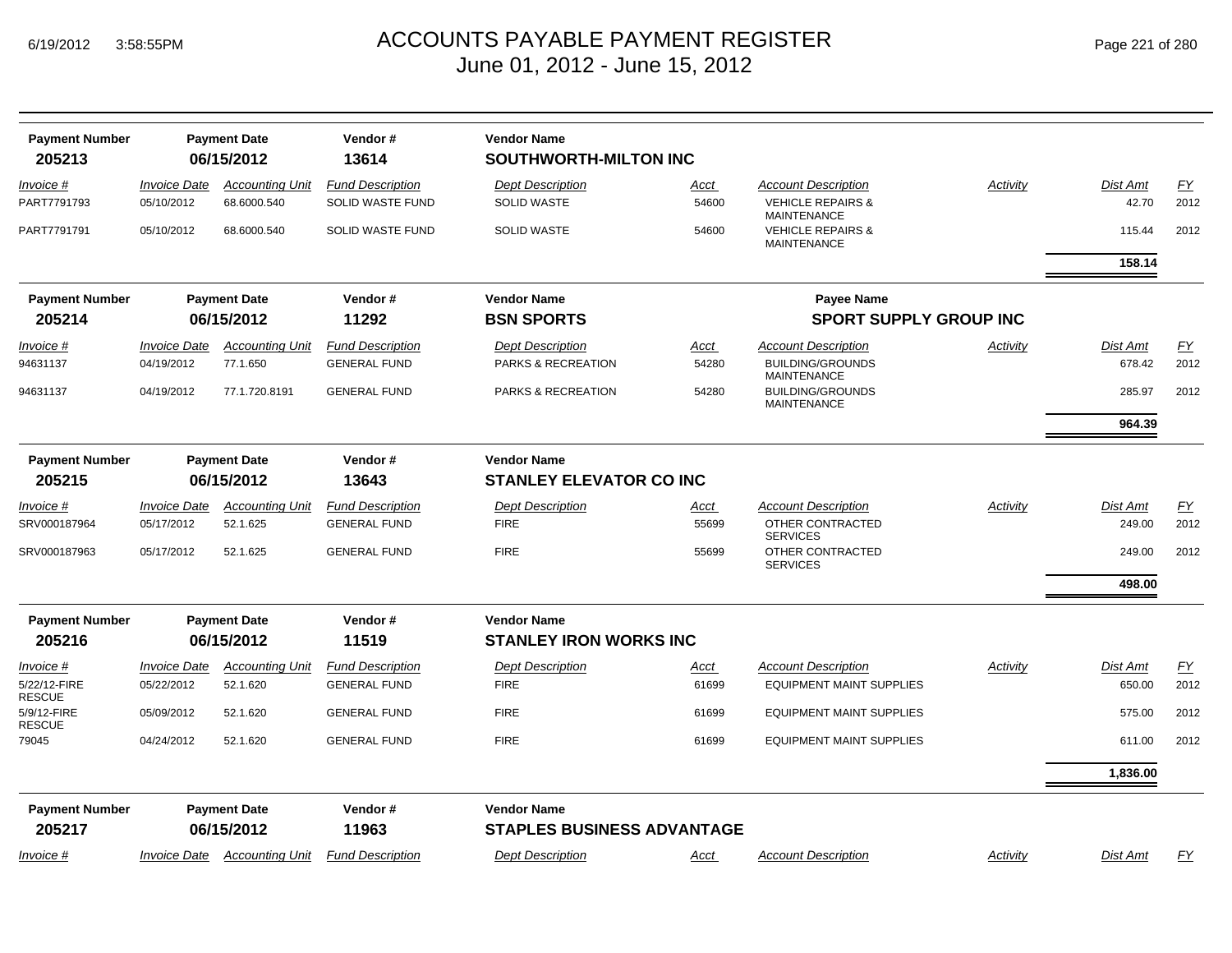| Page 222 of 280 |  |  |
|-----------------|--|--|
|-----------------|--|--|

| <b>Payment Number</b><br>205217 |                                   | <b>Payment Date</b><br>06/15/2012 | Vendor#<br>11963                                                         | <b>Vendor Name</b><br><b>STAPLES BUSINESS ADVANTAGE</b>                  |               |                                               |                           |                          |                   |
|---------------------------------|-----------------------------------|-----------------------------------|--------------------------------------------------------------------------|--------------------------------------------------------------------------|---------------|-----------------------------------------------|---------------------------|--------------------------|-------------------|
| Invoice #<br>3174786448         | <b>Invoice Date</b><br>05/15/2012 | <b>Accounting Unit</b><br>72.3070 | <b>Fund Description</b><br><b>COMMUNITY HEALTH</b><br><b>GRANTS FUND</b> | <b>Dept Description</b><br><b>COMMUNITY HEALTH GRANTS</b><br><b>FUND</b> | Acct<br>61100 | <b>Account Description</b><br>OFFICE SUPPLIES | Activity<br>72.1003.12.01 | <b>Dist Amt</b><br>52.14 | <u>FY</u><br>2012 |
| 3174822326                      | 05/14/2012                        | 07.1.565                          | <b>GENERAL FUND</b>                                                      | <b>CITY CLERK</b>                                                        | 61100         | OFFICE SUPPLIES                               |                           | 123.30                   | 2012              |
| 3174786445                      | 05/15/2012                        | 26.1.575                          | <b>GENERAL FUND</b>                                                      | <b>FINANCIAL SERVICES</b>                                                | 61100         | OFFICE SUPPLIES                               |                           | 5.00                     | 2012              |
| 3174786445                      | 05/15/2012                        | 26.1.575                          | <b>GENERAL FUND</b>                                                      | <b>FINANCIAL SERVICES</b>                                                | 61100         | OFFICE SUPPLIES                               |                           | 12.06                    | 2012              |
| 3173438873                      | 04/21/2012                        | 31.1.500                          | <b>GENERAL FUND</b>                                                      | <b>HUNT BUILDING</b>                                                     | 61100         | OFFICE SUPPLIES                               |                           | 11.46                    | 2012              |
| 3174786449                      | 05/15/2012                        | 69.6200.670                       | <b>WASTEWATER FUND</b>                                                   | <b>WASTEWATER</b>                                                        | 61100         | <b>OFFICE SUPPLIES</b>                        |                           | 106.94                   | 2012              |
| 3174786452                      | 05/15/2012                        | 60.1.500                          | <b>GENERAL FUND</b>                                                      | <b>PUBLIC</b><br>WORKS-ADMIN/ENGINEERING                                 | 61100         | OFFICE SUPPLIES                               |                           | 187.35                   | 2012              |
| 3174786451                      | 05/15/2012                        | 60.1.500                          | <b>GENERAL FUND</b>                                                      | <b>PUBLIC</b><br>WORKS-ADMIN/ENGINEERING                                 | 61100         | OFFICE SUPPLIES                               |                           | 93.30                    | 2012              |
| 3175074698                      | 05/19/2012                        | TF77.7052                         | MINE FALLS PARK ETF                                                      | MINE FALLS PARK ETF                                                      | 55699         | OTHER CONTRACTED<br><b>SERVICES</b>           |                           | 188.85                   | 2012              |
| 3175074698                      | 05/19/2012                        | TF77.7052                         | MINE FALLS PARK ETF                                                      | MINE FALLS PARK ETF                                                      | 53999         | OTHER PROFESSIONAL<br><b>SERVICES</b>         |                           | 28.02                    | 2012              |
| 3174786447                      | 05/15/2012                        | 18.1.500                          | <b>GENERAL FUND</b>                                                      | OTHER GENERAL GOV'T                                                      | 45960         | <b>VENDOR DISCOUNTS</b>                       |                           | (8.00)                   | 2012              |
| 3174786455                      | 05/15/2012                        | 18.1.500                          | <b>GENERAL FUND</b>                                                      | OTHER GENERAL GOV'T                                                      | 45960         | <b>VENDOR DISCOUNTS</b>                       |                           | (14.58)                  | 2012              |
| 3174786454                      | 05/15/2012                        | 18.1.500                          | <b>GENERAL FUND</b>                                                      | OTHER GENERAL GOV'T                                                      | 45960         | <b>VENDOR DISCOUNTS</b>                       |                           | (126.35)                 | 2012              |
| 3174786453                      | 05/15/2012                        | 18.1.500                          | <b>GENERAL FUND</b>                                                      | OTHER GENERAL GOV'T                                                      | 45960         | <b>VENDOR DISCOUNTS</b>                       |                           | (21.26)                  | 2012              |
| 3174786456                      | 05/15/2012                        | 28.6500.500                       | <b>PROPERTY &amp; CASUALTY</b><br><b>FUND</b>                            | <b>RISK MGMT-PROPERTY &amp;</b><br><b>CASUALTY</b>                       | 61100         | OFFICE SUPPLIES                               |                           | 5.00                     | 2012              |
| 3174786456                      | 05/15/2012                        | 28.6500.500                       | PROPERTY & CASUALTY<br><b>FUND</b>                                       | RISK MGMT-PROPERTY &<br><b>CASUALTY</b>                                  | 61100         | OFFICE SUPPLIES                               |                           | 11.28                    | 2012              |
| 3174786446                      | 05/15/2012                        | 28.6500.500                       | PROPERTY & CASUALTY<br><b>FUND</b>                                       | <b>RISK MGMT-PROPERTY &amp;</b><br><b>CASUALTY</b>                       | 61100         | OFFICE SUPPLIES                               |                           | 5.00                     | 2012              |
| 3174786446                      | 05/15/2012                        | 28.6500.500                       | PROPERTY & CASUALTY<br><b>FUND</b>                                       | <b>RISK MGMT-PROPERTY &amp;</b><br><b>CASUALTY</b>                       | 61100         | OFFICE SUPPLIES                               |                           | 2.46                     | 2012              |
| 3174786455                      | 05/15/2012                        | 50.1.500                          | <b>GENERAL FUND</b>                                                      | <b>POLICE</b>                                                            | 61100         | <b>OFFICE SUPPLIES</b>                        |                           | 486.00                   | 2012              |
| 3174786454                      | 05/15/2012                        | 50.1.500                          | <b>GENERAL FUND</b>                                                      | <b>POLICE</b>                                                            | 61100         | OFFICE SUPPLIES                               |                           | 4,211.65                 | 2012              |
| 3174786453                      | 05/15/2012                        | 50.1.500                          | <b>GENERAL FUND</b>                                                      | <b>POLICE</b>                                                            | 61100         | <b>OFFICE SUPPLIES</b>                        |                           | 708.74                   | 2012              |
| 3174786447                      | 05/15/2012                        | 73.1.500                          | <b>GENERAL FUND</b>                                                      | <b>ENVIRONMENTAL HEALTH</b>                                              | 61299         | MISCELLANEOUS SUPPLIES                        |                           | 266.79                   | 2012              |

**6,335.15**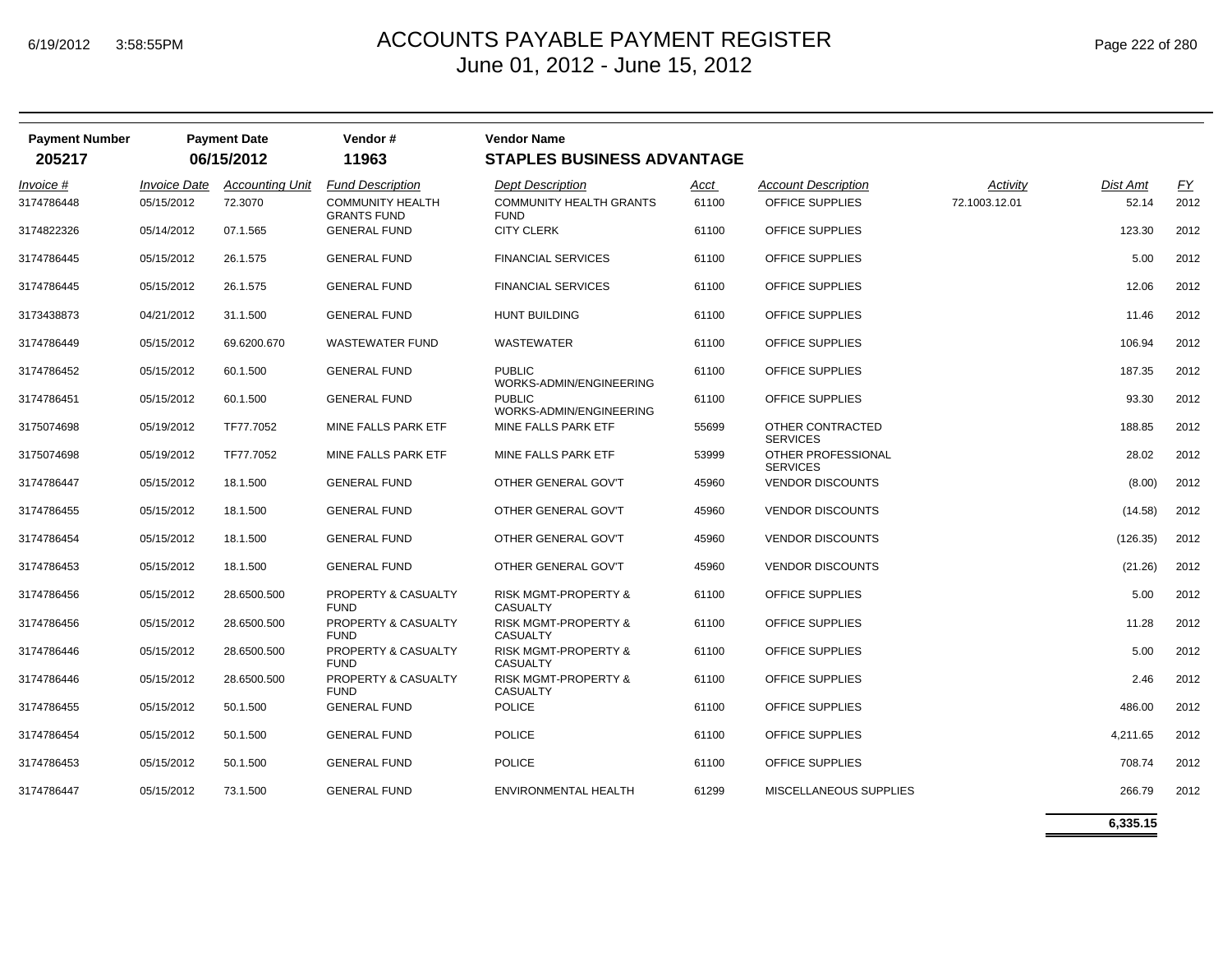| <b>Payment Number</b>           |                                   | <b>Payment Date</b>                                   | Vendor#                                        | <b>Vendor Name</b>                                   |                      |                                                                          |                 |                   |                          |
|---------------------------------|-----------------------------------|-------------------------------------------------------|------------------------------------------------|------------------------------------------------------|----------------------|--------------------------------------------------------------------------|-----------------|-------------------|--------------------------|
| 205218                          |                                   | 06/15/2012                                            | 13651                                          | <b>STATEWIDE COLLISION LLC</b>                       |                      |                                                                          |                 |                   |                          |
| Invoice #                       | <i><b>Invoice Date</b></i>        | <b>Accounting Unit</b>                                | <b>Fund Description</b>                        | <b>Dept Description</b>                              | Acct                 | <b>Account Description</b>                                               | Activity        | Dist Amt          | EY                       |
| 5590F524                        | 05/16/2012                        | 50.1.500                                              | <b>GENERAL FUND</b>                            | <b>POLICE</b>                                        | 54600                | <b>VEHICLE REPAIRS &amp;</b>                                             |                 | 333.45            | 2012                     |
| CC3E9725                        | 05/16/2012                        | 50.1.500                                              | <b>GENERAL FUND</b>                            | <b>POLICE</b>                                        | 54600                | <b>MAINTENANCE</b><br><b>VEHICLE REPAIRS &amp;</b><br><b>MAINTENANCE</b> |                 | 114.00            | 2012                     |
|                                 |                                   |                                                       |                                                |                                                      |                      |                                                                          |                 | 447.45            |                          |
| <b>Payment Number</b>           |                                   | <b>Payment Date</b>                                   | Vendor#                                        | <b>Vendor Name</b>                                   |                      | <b>Payee Name</b>                                                        |                 |                   |                          |
| 205219                          |                                   | 06/15/2012                                            | 13679                                          | <b>SULLIVAN TIRE INC</b>                             |                      | <b>SULLIVAN TIRE COMPANY</b>                                             |                 |                   |                          |
| <u>Invoice #</u><br>100398      | <b>Invoice Date</b><br>05/23/2012 | <b>Accounting Unit</b><br>50.1.500                    | <b>Fund Description</b><br><b>GENERAL FUND</b> | <b>Dept Description</b><br><b>POLICE</b>             | <u>Acct</u><br>54600 | <b>Account Description</b><br><b>VEHICLE REPAIRS &amp;</b>               | <b>Activity</b> | Dist Amt<br>42.00 | $\underline{FY}$<br>2012 |
|                                 |                                   |                                                       |                                                |                                                      |                      | <b>MAINTENANCE</b>                                                       |                 |                   |                          |
|                                 |                                   |                                                       |                                                |                                                      |                      |                                                                          |                 | 42.00             |                          |
| <b>Payment Number</b><br>205220 |                                   | <b>Payment Date</b><br>06/15/2012                     | Vendor#<br>13757                               | <b>Vendor Name</b><br><b>TOWERS MOTOR PARTS CORP</b> |                      |                                                                          |                 |                   |                          |
| <u>Invoice #</u>                | <b>Invoice Date</b>               | <b>Accounting Unit</b>                                | <b>Fund Description</b>                        | <b>Dept Description</b>                              | <u>Acct</u>          | <b>Account Description</b>                                               | Activity        | <b>Dist Amt</b>   | $\underline{FY}$         |
| 681938                          | 05/25/2012                        | 50.1.500                                              | <b>GENERAL FUND</b>                            | <b>POLICE</b>                                        | 61799                | <b>VEHICLE PARTS &amp; SUPPLIES</b>                                      |                 | 91.74             | 2012                     |
| 682326                          | 05/31/2012                        | 50.1.500                                              | <b>GENERAL FUND</b>                            | <b>POLICE</b>                                        | 61799                | <b>VEHICLE PARTS &amp; SUPPLIES</b>                                      |                 | 10.28             | 2012                     |
| 681663                          | 05/23/2012                        | 50.1.500                                              | <b>GENERAL FUND</b>                            | <b>POLICE</b>                                        | 61799                | <b>VEHICLE PARTS &amp; SUPPLIES</b>                                      |                 | 92.86             | 2012                     |
|                                 |                                   |                                                       |                                                |                                                      |                      |                                                                          |                 | 194.88            |                          |
| <b>Payment Number</b><br>205221 |                                   | <b>Payment Date</b><br>06/15/2012                     | Vendor#<br>13797                               | <b>Vendor Name</b><br><b>UNIFIRST CORPORATION</b>    |                      |                                                                          |                 |                   |                          |
| Invoice #                       | <b>Invoice Date</b>               | <b>Accounting Unit</b>                                | <b>Fund Description</b>                        | <b>Dept Description</b>                              | Acct                 | <b>Account Description</b>                                               | Activity        | <b>Dist Amt</b>   | EY                       |
| 044 3989543                     | 05/11/2012                        | 61.1.670                                              | <b>GENERAL FUND</b>                            | <b>STREETS</b>                                       | 61107                | <b>CLOTHING &amp; UNIFORMS</b>                                           |                 | 294.96            | 2012                     |
| 044 3989317                     | 05/11/2012                        | 61.1.670                                              | <b>GENERAL FUND</b>                            | <b>STREETS</b>                                       | 61107                | <b>CLOTHING &amp; UNIFORMS</b>                                           |                 | 261.02            | 2012                     |
| 044 3989358                     | 05/11/2012                        | 64.1.705                                              | <b>GENERAL FUND</b>                            | <b>TRAFFIC</b>                                       | 54280                | <b>BUILDING/GROUNDS</b><br><b>MAINTENANCE</b>                            |                 | 26.55             | 2012                     |
|                                 |                                   |                                                       |                                                |                                                      |                      |                                                                          |                 | 582.53            |                          |
| <b>Payment Number</b>           |                                   | <b>Payment Date</b>                                   | Vendor#                                        | <b>Vendor Name</b>                                   |                      |                                                                          |                 |                   |                          |
| 205222                          |                                   | UNITED SITE SERVICES NORTHEAST<br>06/15/2012<br>13804 |                                                |                                                      |                      |                                                                          |                 |                   |                          |
| Invoice #                       |                                   | <b>Invoice Date Accounting Unit</b>                   | <b>Fund Description</b>                        | <b>Dept Description</b>                              | Acct                 | <b>Account Description</b>                                               | Activity        | Dist Amt          | FY                       |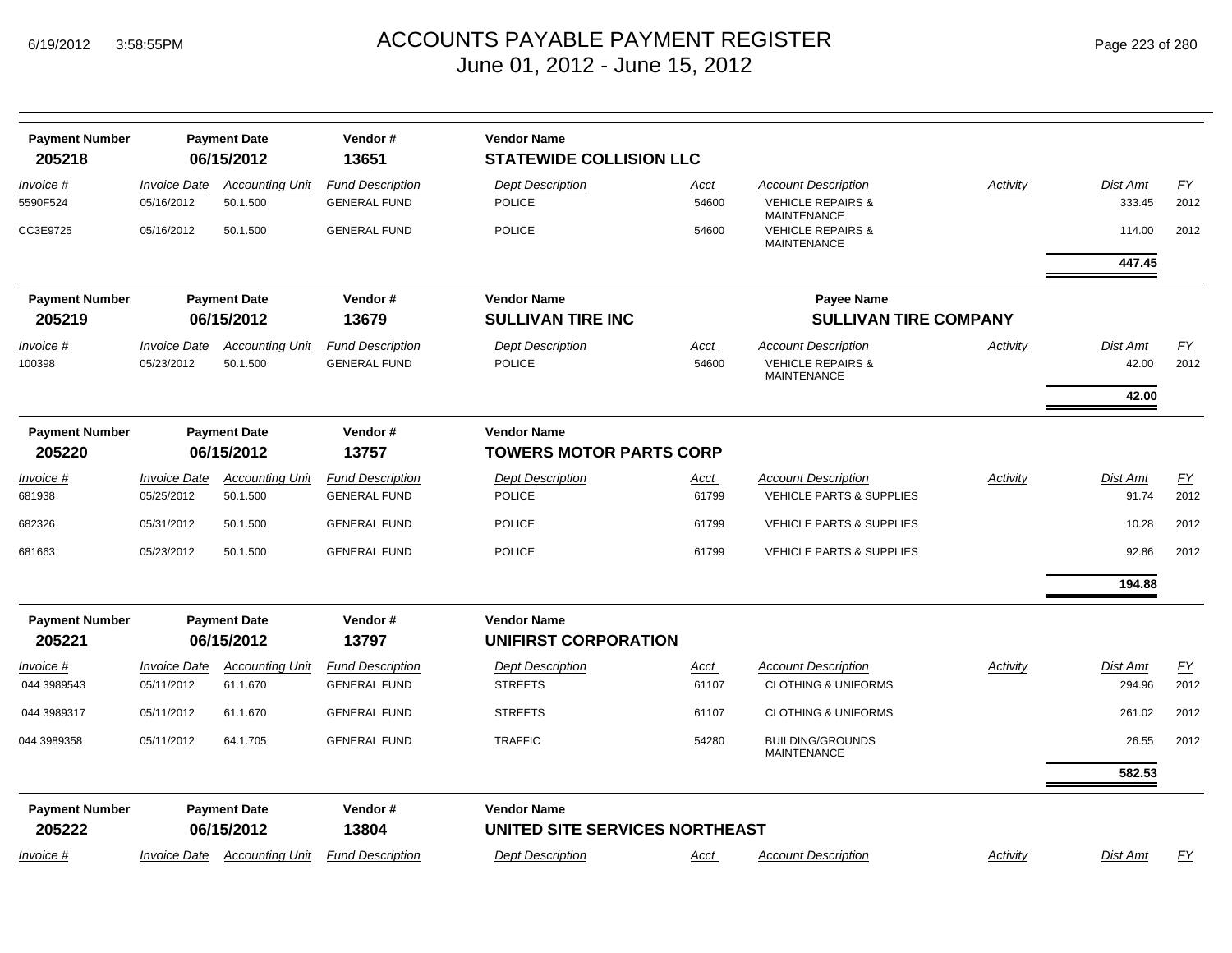| <b>Payment Number</b><br>205222 |                                   | <b>Payment Date</b><br>06/15/2012  | Vendor#<br>13804                                                 | <b>Vendor Name</b><br>UNITED SITE SERVICES NORTHEAST   |               |                                                         |          |                          |            |
|---------------------------------|-----------------------------------|------------------------------------|------------------------------------------------------------------|--------------------------------------------------------|---------------|---------------------------------------------------------|----------|--------------------------|------------|
| Invoice #<br>114-574949         | <b>Invoice Date</b><br>05/02/2012 | <b>Accounting Unit</b><br>77.1.650 | <b>Fund Description</b><br><b>GENERAL FUND</b>                   | <b>Dept Description</b><br>PARKS & RECREATION          | Acct<br>54821 | <b>Account Description</b><br><b>EQUIPMENT RENTAL</b>   | Activity | Dist Amt<br>109.94       | EY<br>2012 |
| 114-574935                      | 05/02/2012                        | 77.1.650                           | <b>GENERAL FUND</b>                                              | PARKS & RECREATION                                     | 54821         | <b>EQUIPMENT RENTAL</b>                                 |          | 54.97                    | 2012       |
| 114-575084                      | 05/02/2012                        | 77.1.650                           | <b>GENERAL FUND</b>                                              | <b>PARKS &amp; RECREATION</b>                          | 54821         | <b>EQUIPMENT RENTAL</b>                                 |          | 54.97                    | 2012       |
|                                 |                                   |                                    |                                                                  |                                                        |               |                                                         |          | 219.88                   |            |
| <b>Payment Number</b>           |                                   | <b>Payment Date</b>                | Vendor#                                                          | <b>Vendor Name</b>                                     |               |                                                         |          |                          |            |
| 205223                          |                                   | 06/15/2012                         | 11313                                                            | UNIVERSITY OF CHICAGO LIBRARY                          |               |                                                         |          |                          |            |
| Invoice #<br>14301              | <b>Invoice Date</b><br>04/10/2012 | <b>Accounting Unit</b><br>79.4090  | <b>Fund Description</b><br>LIB-LOST/DAMAGED BOOK<br><b>FINES</b> | <b>Dept Description</b><br>LIB-LOST/DAMAGED BOOK FINES | Acct<br>45440 | <b>Account Description</b><br><b>LIBRARY BOOK FINES</b> | Activity | <b>Dist Amt</b><br>20.00 | EY<br>2012 |
|                                 |                                   |                                    |                                                                  |                                                        |               |                                                         |          | 20.00                    |            |
| <b>Payment Number</b>           |                                   | <b>Payment Date</b>                | Vendor#                                                          | <b>Vendor Name</b>                                     |               |                                                         |          |                          |            |
| 205224                          |                                   | 06/15/2012                         | 11371                                                            | <b>USP OF NEW ENGLAND</b>                              |               |                                                         |          |                          |            |
| Invoice #                       | <b>Invoice Date</b>               | <b>Accounting Unit</b>             | <b>Fund Description</b>                                          | <b>Dept Description</b>                                | <u>Acct</u>   | <b>Account Description</b>                              | Activity | <b>Dist Amt</b>          | EY         |
| 18839855                        | 05/16/2012                        | 61.1.700                           | <b>GENERAL FUND</b>                                              | <b>STREETS</b>                                         | 54600         | <b>VEHICLE REPAIRS &amp;</b><br><b>MAINTENANCE</b>      |          | 341.67                   | 2012       |
| 18839848                        | 05/11/2012                        | 61.1.700                           | <b>GENERAL FUND</b>                                              | <b>STREETS</b>                                         | 54600         | <b>VEHICLE REPAIRS &amp;</b><br><b>MAINTENANCE</b>      |          | 295.49                   | 2012       |
|                                 |                                   |                                    |                                                                  |                                                        |               |                                                         |          | 637.16                   |            |
| <b>Payment Number</b>           |                                   | <b>Payment Date</b>                | Vendor#                                                          | <b>Vendor Name</b>                                     |               | <b>Payee Name</b>                                       |          |                          |            |
| 205225                          |                                   | 06/15/2012                         | 12157                                                            | <b>VWR SCIENTIFIC PRODUCTS</b>                         |               | <b>VWR INTERNATIONAL</b>                                |          |                          |            |
| Invoice #                       | <i><b>Invoice Date</b></i>        | <b>Accounting Unit</b>             | <b>Fund Description</b>                                          | <b>Dept Description</b>                                | <u>Acct</u>   | <b>Account Description</b>                              | Activity | Dist Amt                 | EY         |
| 8050404451                      | 05/10/2012                        | 69.6200.670                        | <b>WASTEWATER FUND</b>                                           | WASTEWATER                                             | 61149         | <b>LABORATORY SUPPLIES</b>                              |          | 865.00                   | 2012       |
| 8050409899                      | 05/10/2012                        | 69.6200.670                        | <b>WASTEWATER FUND</b>                                           | <b>WASTEWATER</b>                                      | 61149         | <b>LABORATORY SUPPLIES</b>                              |          | 47.04                    | 2012       |
|                                 |                                   |                                    |                                                                  |                                                        |               |                                                         |          | 912.04                   |            |
| <b>Payment Number</b>           |                                   | <b>Payment Date</b>                | Vendor#                                                          | <b>Vendor Name</b>                                     |               |                                                         |          |                          |            |
| 205226                          |                                   | 06/15/2012                         | 13876                                                            | <b>WEST GROUP PAYMENT CENTER</b>                       |               |                                                         |          |                          |            |
| Invoice #                       | <b>Invoice Date</b>               | <b>Accounting Unit</b>             | <b>Fund Description</b>                                          | <b>Dept Description</b>                                | <u>Acct</u>   | <b>Account Description</b>                              | Activity | Dist Amt                 | EY         |
| 824907292                       | 04/30/2012                        | 50.1.500                           | <b>GENERAL FUND</b>                                              | <b>POLICE</b>                                          | 54407         | SOFTWARE MAINTENANCE                                    |          | 322.72                   | 2012       |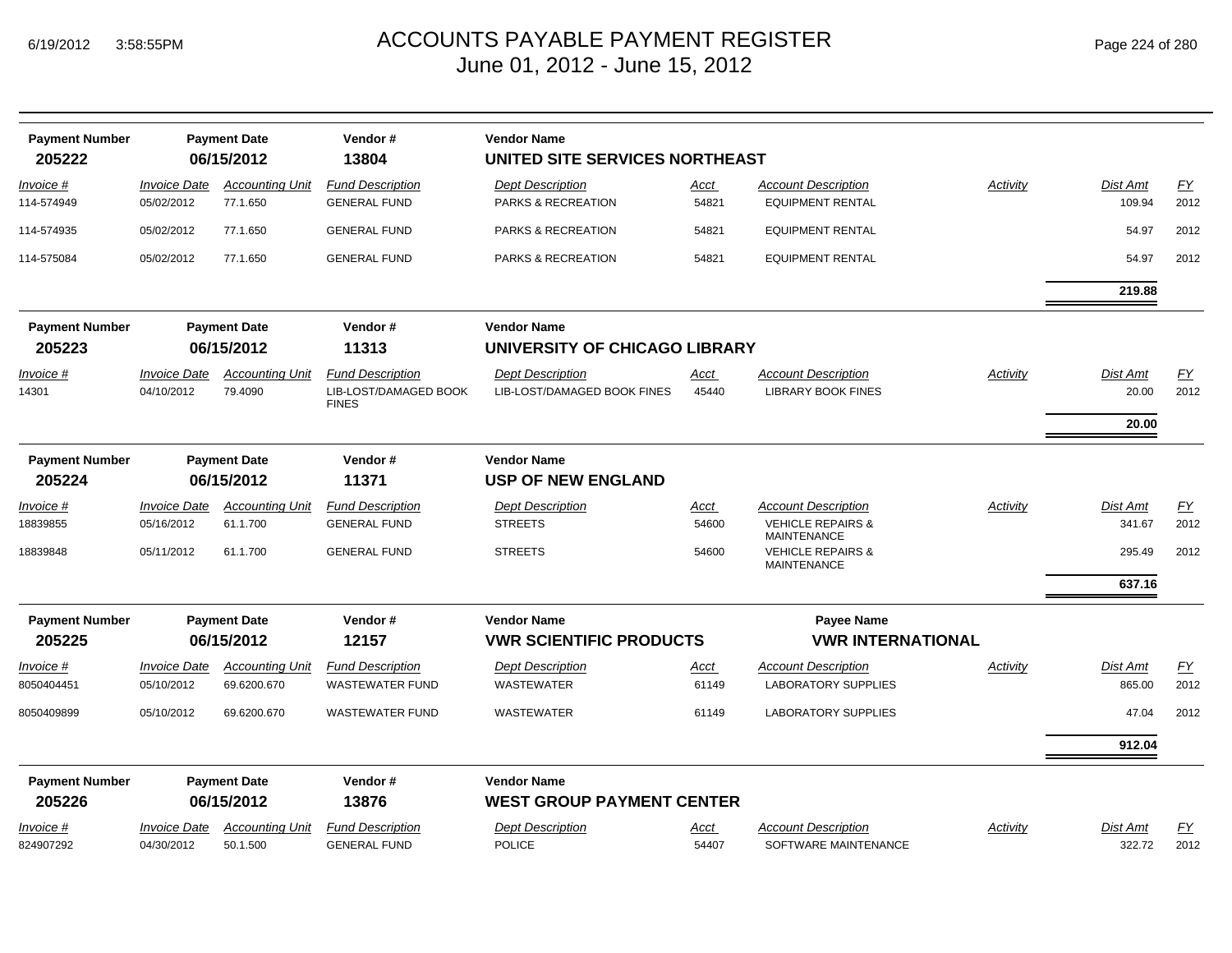|                                 |                                   |                                                                                                       |                                                |                                                     |                            |                                                  |                 | 322.72             |                          |
|---------------------------------|-----------------------------------|-------------------------------------------------------------------------------------------------------|------------------------------------------------|-----------------------------------------------------|----------------------------|--------------------------------------------------|-----------------|--------------------|--------------------------|
| <b>Payment Number</b><br>205227 |                                   | Vendor#<br><b>Vendor Name</b><br><b>Payment Date</b><br>06/15/2012<br>10735<br><b>THOMSON REUTERS</b> |                                                | Payee Name                                          | <b>WEST PAYMENT CENTER</b> |                                                  |                 |                    |                          |
| Invoice #<br>824974858          | <b>Invoice Date</b><br>05/04/2012 | <b>Accounting Unit</b><br>79.1.760                                                                    | <b>Fund Description</b><br><b>GENERAL FUND</b> | <b>Dept Description</b><br><b>LIBRARY</b>           | Acct<br>61821              | <b>Account Description</b><br><b>PERIODICALS</b> | Activity        | Dist Amt<br>65.04  | EY<br>2012               |
|                                 |                                   |                                                                                                       |                                                |                                                     |                            |                                                  |                 | 65.04              |                          |
| <b>Payment Number</b><br>205228 |                                   | <b>Payment Date</b><br>06/15/2012                                                                     | Vendor#<br>13929                               | <b>Vendor Name</b><br><b>ZAX SIGNAGE</b>            |                            |                                                  |                 |                    |                          |
| Invoice #<br>25066              | <b>Invoice Date</b><br>05/03/2012 | <b>Accounting Unit</b><br>52.1.500                                                                    | <b>Fund Description</b><br><b>GENERAL FUND</b> | <b>Dept Description</b><br><b>FIRE</b>              | <u>Acct</u><br>68355       | <b>Account Description</b><br>SPECIAL AWARDS     | <b>Activity</b> | Dist Amt<br>525.00 | $\underline{FY}$<br>2012 |
| 25067                           | 05/03/2012                        | 52.1.500                                                                                              | <b>GENERAL FUND</b>                            | <b>FIRE</b>                                         | 68355                      | SPECIAL AWARDS                                   |                 | 105.00             | 2012                     |
|                                 |                                   |                                                                                                       |                                                |                                                     |                            |                                                  |                 | 630.00             |                          |
| <b>Payment Number</b><br>205229 |                                   | <b>Payment Date</b><br>06/14/2012                                                                     | Vendor#<br>14011                               | <b>Vendor Name</b><br><b>BAYRING COMMUNICATIONS</b> |                            |                                                  |                 |                    |                          |
| Invoice #<br>237907             | <b>Invoice Date</b><br>06/01/2012 | <b>Accounting Unit</b><br>91.1.012621                                                                 | <b>Fund Description</b><br><b>GENERAL FUND</b> | <b>Dept Description</b><br><b>SCHOOL</b>            | Acct<br>55109              | <b>Account Description</b><br>TELEPHONE-VOICE    | Activity        | Dist Amt<br>78.00  | <u>FY</u><br>2012        |
| 237907                          | 06/01/2012                        | 91.1.032621                                                                                           | <b>GENERAL FUND</b>                            | <b>SCHOOL</b>                                       | 55109                      | TELEPHONE-VOICE                                  |                 | 156.00             | 2012                     |
| 237907                          | 06/01/2012                        | 91.1.042621                                                                                           | <b>GENERAL FUND</b>                            | <b>SCHOOL</b>                                       | 55109                      | TELEPHONE-VOICE                                  |                 | 80.28              | 2012                     |
| 237907                          | 06/01/2012                        | 91.1.042621                                                                                           | <b>GENERAL FUND</b>                            | <b>SCHOOL</b>                                       | 55109                      | TELEPHONE-VOICE                                  |                 | 136.50             | 2012                     |
| 237907                          | 06/01/2012                        | 91.1.052621                                                                                           | <b>GENERAL FUND</b>                            | <b>SCHOOL</b>                                       | 55109                      | TELEPHONE-VOICE                                  |                 | 179.14             | 2012                     |
| 237907                          | 06/01/2012                        | 91.1.062621                                                                                           | <b>GENERAL FUND</b>                            | <b>SCHOOL</b>                                       | 55109                      | TELEPHONE-VOICE                                  |                 | 181.38             | 2012                     |
| 237907                          | 06/01/2012                        | 91.1.072621                                                                                           | <b>GENERAL FUND</b>                            | <b>SCHOOL</b>                                       | 55109                      | TELEPHONE-VOICE                                  |                 | 158.25             | 2012                     |
| 237907                          | 06/01/2012                        | 91.1.092621                                                                                           | <b>GENERAL FUND</b>                            | <b>SCHOOL</b>                                       | 55109                      | TELEPHONE-VOICE                                  |                 | 161.50             | 2012                     |
| 237907                          | 06/01/2012                        | 91.1.102621                                                                                           | <b>GENERAL FUND</b>                            | <b>SCHOOL</b>                                       | 55109                      | TELEPHONE-VOICE                                  |                 | 159.57             | 2012                     |
| 237907                          | 06/01/2012                        | 91.1.112621                                                                                           | <b>GENERAL FUND</b>                            | <b>SCHOOL</b>                                       | 55109                      | TELEPHONE-VOICE                                  |                 | 97.50              | 2012                     |
| 237907                          | 06/01/2012                        | 91.1.132621                                                                                           | <b>GENERAL FUND</b>                            | <b>SCHOOL</b>                                       | 55109                      | TELEPHONE-VOICE                                  |                 | 81.03              | 2012                     |
| 237907                          | 06/01/2012                        | 91.1.192621                                                                                           | <b>GENERAL FUND</b>                            | <b>SCHOOL</b>                                       | 55109                      | TELEPHONE-VOICE                                  |                 | 141.75             | 2012                     |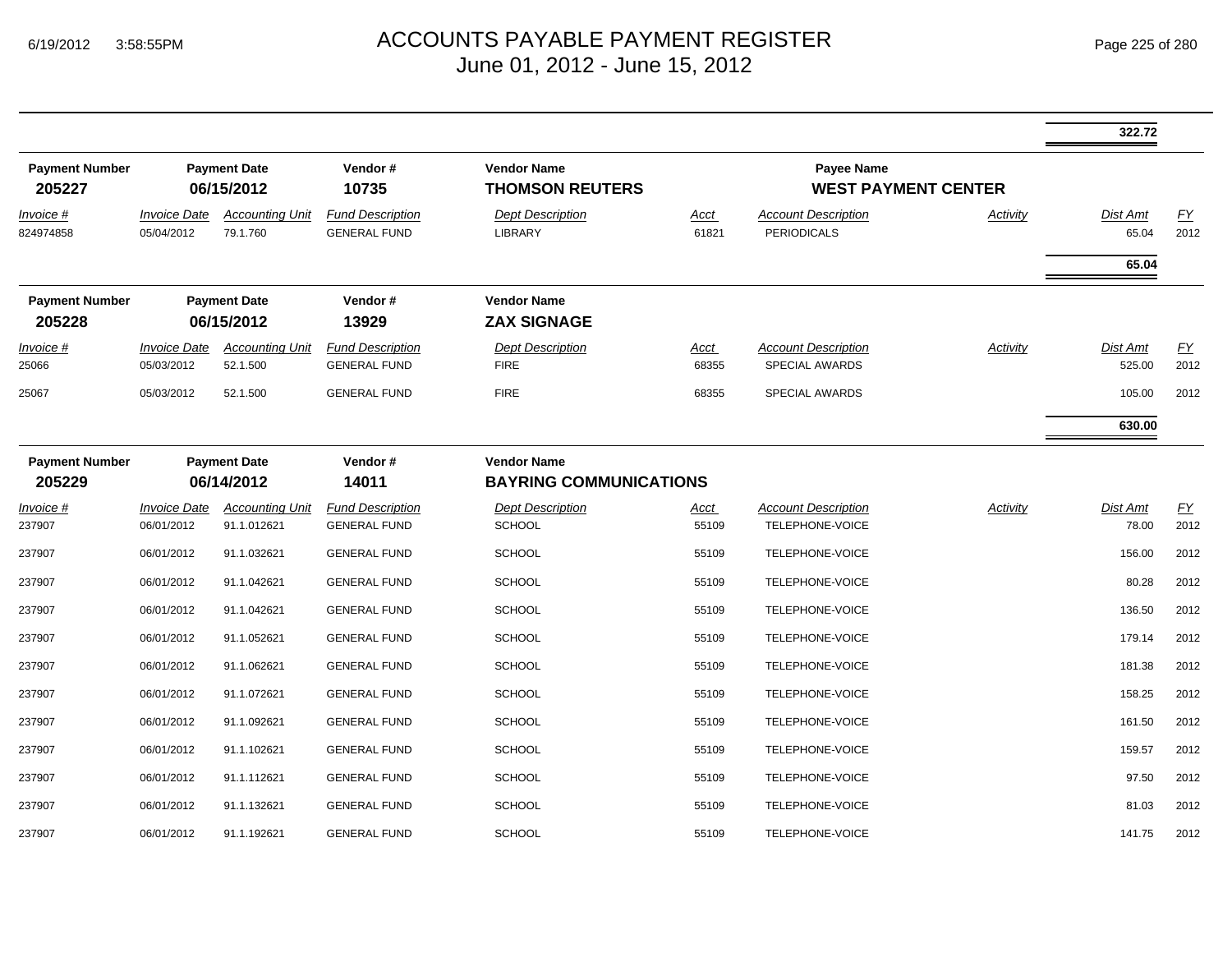| <b>Payment Number</b><br>205229 |                                   | <b>Payment Date</b><br>06/14/2012     | Vendor #<br>14011                              | <b>Vendor Name</b><br><b>BAYRING COMMUNICATIONS</b> |                      |                                                  |                 |                          |                  |
|---------------------------------|-----------------------------------|---------------------------------------|------------------------------------------------|-----------------------------------------------------|----------------------|--------------------------------------------------|-----------------|--------------------------|------------------|
| Invoice #<br>237907             | <b>Invoice Date</b><br>06/01/2012 | <b>Accounting Unit</b><br>91.1.202621 | <b>Fund Description</b><br><b>GENERAL FUND</b> | <b>Dept Description</b><br><b>SCHOOL</b>            | <u>Acct</u><br>55109 | <b>Account Description</b><br>TELEPHONE-VOICE    | Activity        | <b>Dist Amt</b><br>78.00 | EY<br>2012       |
| 237907                          | 06/01/2012                        | 91.1.202621                           | <b>GENERAL FUND</b>                            | <b>SCHOOL</b>                                       | 55109                | TELEPHONE-VOICE                                  |                 | 117.00                   | 2012             |
| 237907                          | 06/01/2012                        | 91.1.222621                           | <b>GENERAL FUND</b>                            | <b>SCHOOL</b>                                       | 55109                | TELEPHONE-VOICE                                  |                 | 60.21                    | 2012             |
| 237907                          | 06/01/2012                        | 91.1.142621                           | <b>GENERAL FUND</b>                            | <b>SCHOOL</b>                                       | 55109                | TELEPHONE-VOICE                                  |                 | 156.75                   | 2012             |
| 237907                          | 06/01/2012                        | 91.1.152621                           | <b>GENERAL FUND</b>                            | <b>SCHOOL</b>                                       | 55109                | TELEPHONE-VOICE                                  |                 | 80.28                    | 2012             |
| 237907                          | 06/01/2012                        | 91.1.162621                           | <b>GENERAL FUND</b>                            | <b>SCHOOL</b>                                       | 55109                | TELEPHONE-VOICE                                  |                 | 39.00                    | 2012             |
| 237907                          | 06/01/2012                        | 91.1.172621                           | <b>GENERAL FUND</b>                            | <b>SCHOOL</b>                                       | 55109                | TELEPHONE-VOICE                                  |                 | 123.58                   | 2012             |
|                                 |                                   |                                       |                                                |                                                     |                      |                                                  |                 | 2,265.72                 |                  |
| <b>Payment Number</b><br>205230 |                                   | <b>Payment Date</b><br>06/14/2012     | Vendor#<br>14509                               | <b>Vendor Name</b><br><b>NATIONAL GRID</b>          |                      |                                                  |                 |                          |                  |
| <u>Invoice #</u><br>612874MAY   | <b>Invoice Date</b><br>06/04/2012 | <b>Accounting Unit</b><br>91.1.052621 | <b>Fund Description</b><br><b>GENERAL FUND</b> | <b>Dept Description</b><br><b>SCHOOL</b>            | <u>Acct</u><br>54114 | <b>Account Description</b><br><b>HEATING GAS</b> | <b>Activity</b> | <b>Dist Amt</b><br>46.60 | EY<br>2012       |
| 612656MAY                       | 06/04/2012                        | 91.1.052621                           | <b>GENERAL FUND</b>                            | <b>SCHOOL</b>                                       | 54114                | <b>HEATING GAS</b>                               |                 | 47.58                    | 2012             |
| 612652MAY                       | 06/04/2012                        | 91.1.052621                           | <b>GENERAL FUND</b>                            | <b>SCHOOL</b>                                       | 54114                | <b>HEATING GAS</b>                               |                 | 46.90                    | 2012             |
| 612651MAY                       | 06/04/2012                        | 91.1.052621                           | <b>GENERAL FUND</b>                            | <b>SCHOOL</b>                                       | 54114                | <b>HEATING GAS</b>                               |                 | 49.27                    | 2012             |
| 611135MAY                       | 05/12/2012                        | 91.1.092621                           | <b>GENERAL FUND</b>                            | <b>SCHOOL</b>                                       | 54114                | <b>HEATING GAS</b>                               |                 | 646.68                   | 2012             |
| 310MAY                          | 05/21/2012                        | 91.1.132621                           | <b>GENERAL FUND</b>                            | <b>SCHOOL</b>                                       | 54114                | <b>HEATING GAS</b>                               |                 | 414.02                   | 2012             |
| 5550096MAY                      | 06/04/2012                        | 91.1.202621                           | <b>GENERAL FUND</b>                            | <b>SCHOOL</b>                                       | 54114                | <b>HEATING GAS</b>                               |                 | 209.62                   | 2012             |
| 2143MAY                         | 05/31/2012                        | 91.1.142621                           | <b>GENERAL FUND</b>                            | <b>SCHOOL</b>                                       | 54114                | <b>HEATING GAS</b>                               |                 | 253.50                   | 2012             |
| 49144MAY                        | 05/22/2012                        | 91.1.182621                           | <b>GENERAL FUND</b>                            | <b>SCHOOL</b>                                       | 54114                | <b>HEATING GAS</b>                               |                 | 226.76                   | 2012             |
|                                 |                                   |                                       |                                                |                                                     |                      |                                                  |                 | 1,940.93                 |                  |
| <b>Payment Number</b><br>205231 |                                   | <b>Payment Date</b><br>06/14/2012     | Vendor#<br>13291                               | <b>Vendor Name</b><br>PENNICHUCK WATER WORKS INC    |                      |                                                  |                 |                          |                  |
| Invoice #                       | <i><b>Invoice Date</b></i>        | <b>Accounting Unit</b>                | <b>Fund Description</b>                        | <b>Dept Description</b>                             | <u>Acct</u>          | <b>Account Description</b>                       | <b>Activity</b> | <b>Dist Amt</b>          | $\underline{FY}$ |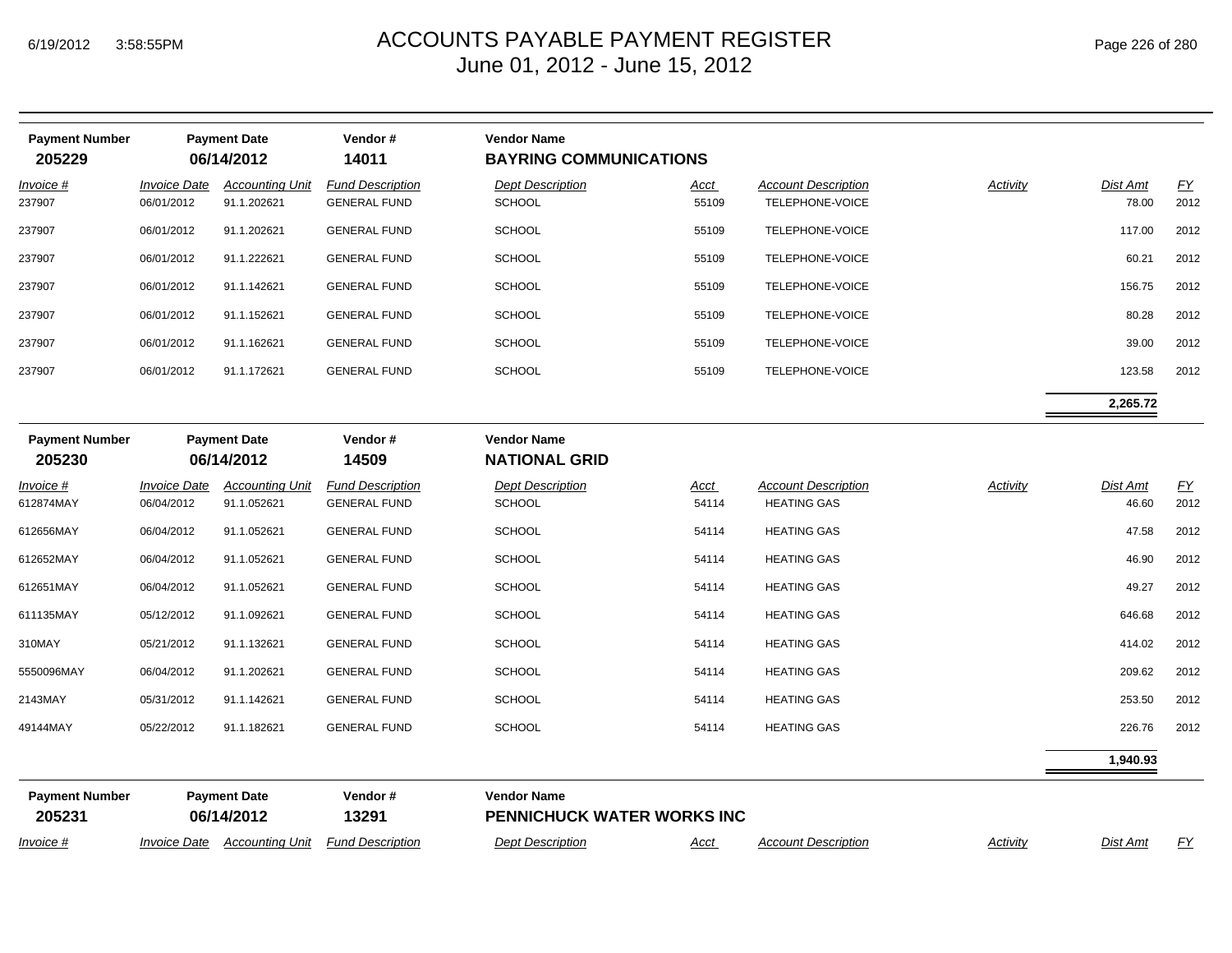| <b>Payment Number</b><br>205231 |                                          | <b>Payment Date</b><br>06/14/2012     | Vendor#<br>13291                               | <b>Vendor Name</b><br>PENNICHUCK WATER WORKS INC |                      |                                                        |          |                      |            |
|---------------------------------|------------------------------------------|---------------------------------------|------------------------------------------------|--------------------------------------------------|----------------------|--------------------------------------------------------|----------|----------------------|------------|
| Invoice #<br>70093754MAY        | <i><b>Invoice Date</b></i><br>05/24/2012 | <b>Accounting Unit</b><br>91.1.032621 | <b>Fund Description</b><br><b>GENERAL FUND</b> | <b>Dept Description</b><br><b>SCHOOL</b>         | Acct<br>54141        | <b>Account Description</b><br><b>WATER &amp; SEWER</b> | Activity | Dist Amt<br>1,572.36 | EY<br>2012 |
| 31954425MAY                     | 05/24/2012                               | 91.1.192621                           | <b>GENERAL FUND</b>                            | <b>SCHOOL</b>                                    | 54141                | <b>WATER &amp; SEWER</b>                               |          | 515.30               | 2012       |
| 61607611MAY                     | 05/24/2012                               | 91.1.222621                           | <b>GENERAL FUND</b>                            | <b>SCHOOL</b>                                    | 54141                | <b>WATER &amp; SEWER</b>                               |          | 79.94                | 2012       |
| 60109723MAY                     | 05/24/2012                               | 91.1.172621                           | <b>GENERAL FUND</b>                            | <b>SCHOOL</b>                                    | 54141                | <b>WATER &amp; SEWER</b>                               |          | 522.49               | 2012       |
|                                 |                                          |                                       |                                                |                                                  |                      |                                                        |          | 2,690.09             |            |
| <b>Payment Number</b><br>205232 |                                          | <b>Payment Date</b><br>06/14/2012     | Vendor#<br>13372                               | <b>Vendor Name</b><br><b>PSNH</b>                |                      |                                                        |          |                      |            |
| Invoice #<br>W71970670MAY       | <b>Invoice Date</b><br>05/23/2012        | <b>Accounting Unit</b><br>91.1.032621 | <b>Fund Description</b><br><b>GENERAL FUND</b> | <b>Dept Description</b><br><b>SCHOOL</b>         | <u>Acct</u><br>54100 | <b>Account Description</b><br><b>ELECTRICITY</b>       | Activity | Dist Amt<br>677.69   | EY<br>2012 |
| S41770458MAY                    | 05/08/2012                               | 91.1.042621                           | <b>GENERAL FUND</b>                            | <b>SCHOOL</b>                                    | 54100                | <b>ELECTRICITY</b>                                     |          | 14.06                | 2012       |
| G15012118MAY                    | 05/15/2012                               | 91.1.052621                           | <b>GENERAL FUND</b>                            | <b>SCHOOL</b>                                    | 54100                | <b>ELECTRICITY</b>                                     |          | 544.02               | 2012       |
| G57831274MAY                    | 05/22/2012                               | 91.1.062621                           | <b>GENERAL FUND</b>                            | <b>SCHOOL</b>                                    | 54100                | <b>ELECTRICITY</b>                                     |          | 38.38                | 2012       |
| W01615867MAY                    | 05/23/2012                               | 91.1.072621                           | <b>GENERAL FUND</b>                            | <b>SCHOOL</b>                                    | 54100                | <b>ELECTRICITY</b>                                     |          | 104.05               | 2012       |
| S22633023MAY                    | 05/23/2012                               | 91.1.072621                           | <b>GENERAL FUND</b>                            | <b>SCHOOL</b>                                    | 54100                | <b>ELECTRICITY</b>                                     |          | 260.04               | 2012       |
| W57545405MAY                    | 05/01/2012                               | 91.1.092621                           | <b>GENERAL FUND</b>                            | <b>SCHOOL</b>                                    | 54100                | <b>ELECTRICITY</b>                                     |          | 14.57                | 2012       |
| G80097783MAY                    | 05/10/2012                               | 91.1.102621                           | <b>GENERAL FUND</b>                            | <b>SCHOOL</b>                                    | 54100                | <b>ELECTRICITY</b>                                     |          | 16.02                | 2012       |
| W60800486MAY                    | 05/08/2012                               | 91.1.122621                           | <b>GENERAL FUND</b>                            | <b>SCHOOL</b>                                    | 54100                | <b>ELECTRICITY</b>                                     |          | 16.88                | 2012       |
| S24898725MAY                    | 05/02/2012                               | 91.1.202621                           | <b>GENERAL FUND</b>                            | <b>SCHOOL</b>                                    | 54100                | <b>ELECTRICITY</b>                                     |          | 16.69                | 2012       |
| G20519295MAY                    | 05/02/2012                               | 91.1.202621                           | <b>GENERAL FUND</b>                            | <b>SCHOOL</b>                                    | 54100                | <b>ELECTRICITY</b>                                     |          | 17.57                | 2012       |
| G45746069MAY                    | 05/23/2012                               | 91.1.222621                           | <b>GENERAL FUND</b>                            | <b>SCHOOL</b>                                    | 54100                | <b>ELECTRICITY</b>                                     |          | 646.28               | 2012       |
| G89225780MAY                    | 05/21/2012                               | 91.1.142621                           | <b>GENERAL FUND</b>                            | <b>SCHOOL</b>                                    | 54100                | <b>ELECTRICITY</b>                                     |          | 17.08                | 2012       |
| S27767499MAY                    | 05/22/2012                               | 91.1.152621                           | <b>GENERAL FUND</b>                            | <b>SCHOOL</b>                                    | 54100                | <b>ELECTRICITY</b>                                     |          | 53.10                | 2012       |
| S82722697MAY                    | 05/11/2012                               | 91.1.162621                           | <b>GENERAL FUND</b>                            | <b>SCHOOL</b>                                    | 54100                | <b>ELECTRICITY</b>                                     |          | 16.18                | 2012       |
| G72165264MAY                    | 05/02/2012                               | 91.1.162621                           | <b>GENERAL FUND</b>                            | <b>SCHOOL</b>                                    | 54100                | <b>ELECTRICITY</b>                                     |          | 15.84                | 2012       |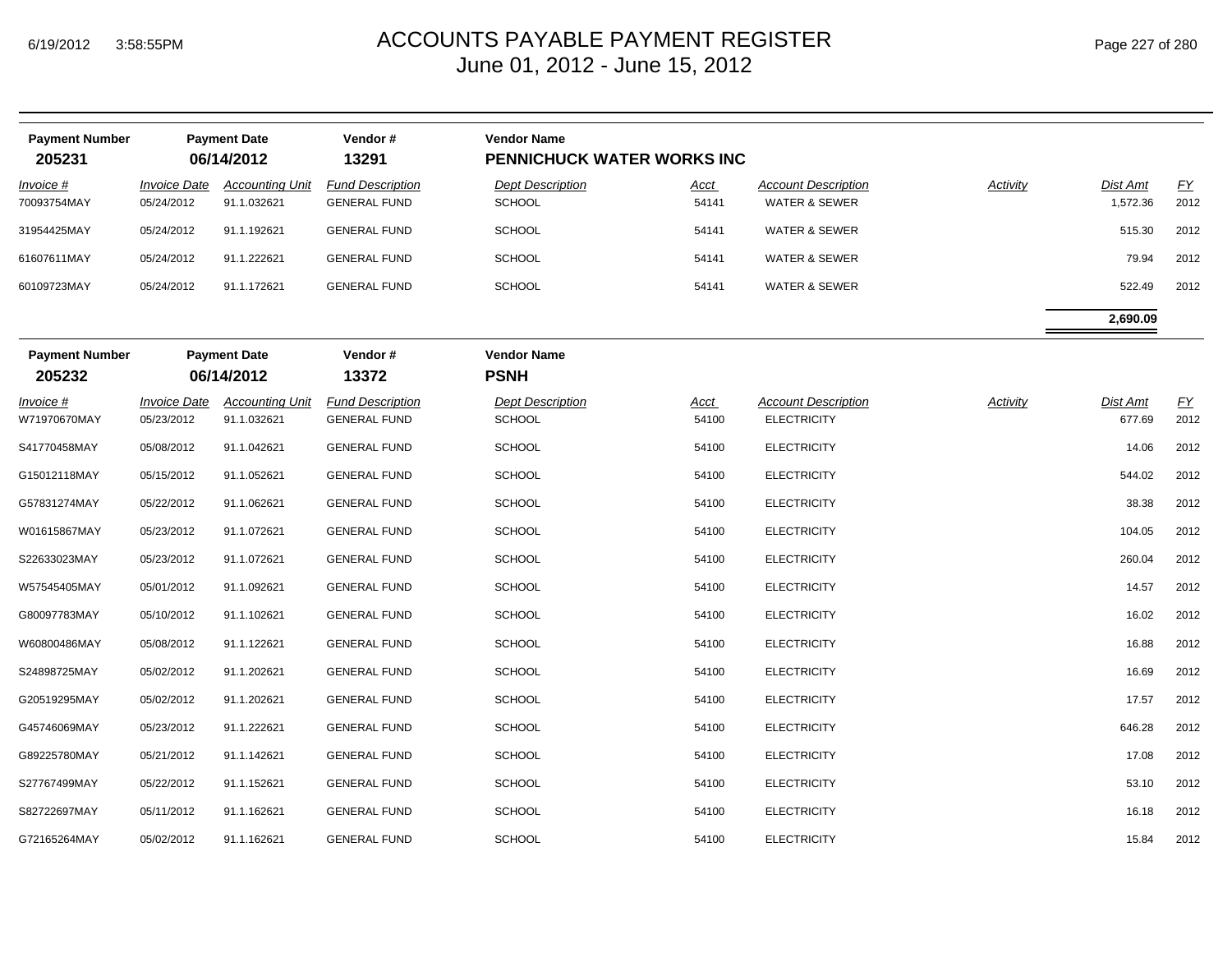|                                       |                                   |                                       |                                                |                                                   |                      |                                               |                 | 2,468.45             |                  |
|---------------------------------------|-----------------------------------|---------------------------------------|------------------------------------------------|---------------------------------------------------|----------------------|-----------------------------------------------|-----------------|----------------------|------------------|
| <b>Payment Number</b><br>205233       |                                   | <b>Payment Date</b><br>06/14/2012     | Vendor#<br>13376                               | <b>Vendor Name</b><br><b>PUBLIC SERVICE OF NH</b> |                      |                                               |                 |                      |                  |
| Invoice #                             | <b>Invoice Date</b>               | <b>Accounting Unit</b>                | <b>Fund Description</b>                        | <b>Dept Description</b>                           | <u>Acct</u>          | <b>Account Description</b>                    | <b>Activity</b> | Dist Amt             | $\underline{FY}$ |
| G82053321MAY                          | 05/22/2012                        | 91.1.062621                           | <b>GENERAL FUND</b>                            | <b>SCHOOL</b>                                     | 54100                | <b>ELECTRICITY</b>                            |                 | 7,483.27             | 2012             |
| G36425421MAY                          | 05/23/2012                        | 91.1.072621                           | <b>GENERAL FUND</b>                            | <b>SCHOOL</b>                                     | 54100                | <b>ELECTRICITY</b>                            |                 | 6,901.56             | 2012             |
| G77441101MAY                          | 05/29/2012                        | 91.1.092621                           | <b>GENERAL FUND</b>                            | <b>SCHOOL</b>                                     | 54100                | <b>ELECTRICITY</b>                            |                 | 8,014.40             | 2012             |
| S61415217MAY                          | 05/24/2012                        | 91.1.132621                           | <b>GENERAL FUND</b>                            | <b>SCHOOL</b>                                     | 54100                | <b>ELECTRICITY</b>                            |                 | 3,269.95             | 2012             |
| G90780570MAY                          | 06/01/2012                        | 91.1.202621                           | <b>GENERAL FUND</b>                            | <b>SCHOOL</b>                                     | 54100                | <b>ELECTRICITY</b>                            |                 | 4,781.31             | 2012             |
| S59146593MAY                          | 05/21/2012                        | 91.1.142621                           | <b>GENERAL FUND</b>                            | <b>SCHOOL</b>                                     | 54100                | <b>ELECTRICITY</b>                            |                 | 5,365.44             | 2012             |
| S40993326MAY                          | 05/22/2012                        | 91.1.152621                           | <b>GENERAL FUND</b>                            | <b>SCHOOL</b>                                     | 54100                | <b>ELECTRICITY</b>                            |                 | 4,025.06             | 2012             |
| S44816939MAY                          | 05/25/2012                        | 91.1.172621                           | <b>GENERAL FUND</b>                            | SCHOOL                                            | 54100                | <b>ELECTRICITY</b>                            |                 | 5,515.60             | 2012             |
| S45751611MAY                          | 06/01/2012                        | 91.1.182621                           | <b>GENERAL FUND</b>                            | <b>SCHOOL</b>                                     | 54100                | <b>ELECTRICITY</b>                            |                 | 4,195.39             | 2012             |
|                                       |                                   |                                       |                                                |                                                   |                      |                                               |                 | 49,551.98            |                  |
| <b>Payment Number</b><br>205234       |                                   | <b>Payment Date</b><br>06/14/2012     | Vendor#<br>10969                               | <b>Vendor Name</b><br><b>EARTHLINK BUSINESS</b>   |                      |                                               |                 |                      |                  |
| Invoice #<br>JUN12-3993417            | <b>Invoice Date</b><br>06/07/2012 | <b>Accounting Unit</b><br>91.1.012621 | <b>Fund Description</b><br><b>GENERAL FUND</b> | <b>Dept Description</b><br><b>SCHOOL</b>          | Acct<br>55109        | <b>Account Description</b><br>TELEPHONE-VOICE | Activity        | Dist Amt<br>5,614.26 | EY<br>2012       |
|                                       |                                   |                                       |                                                |                                                   |                      |                                               |                 | 5,614.26             |                  |
| <b>Payment Number</b>                 |                                   | <b>Payment Date</b>                   | Vendor#                                        | <b>Vendor Name</b>                                |                      |                                               |                 |                      |                  |
| 205235                                |                                   | 06/14/2012                            | 14216                                          | <b>FAIRPOINT COMMUNICATIONS</b>                   |                      |                                               |                 |                      |                  |
| Invoice #<br>JUN-12-6038799199<br>866 | <b>Invoice Date</b><br>06/03/2012 | <b>Accounting Unit</b><br>91.1.222621 | <b>Fund Description</b><br><b>GENERAL FUND</b> | <b>Dept Description</b><br><b>SCHOOL</b>          | <u>Acct</u><br>55109 | <b>Account Description</b><br>TELEPHONE-VOICE | Activity        | Dist Amt<br>53.38    | EY<br>2012       |
| MAY-12-603578921<br>5116              | 05/30/2012                        | 91.1.142621                           | <b>GENERAL FUND</b>                            | <b>SCHOOL</b>                                     | 55109                | TELEPHONE-VOICE                               |                 | 29.65                | 2012             |
|                                       |                                   |                                       |                                                |                                                   |                      |                                               |                 | 83.03                |                  |
| <b>Payment Number</b><br>205236       |                                   | <b>Payment Date</b><br>06/14/2012     | Vendor#<br>12707                               | <b>Vendor Name</b><br><b>FEDEX</b>                |                      |                                               |                 |                      |                  |
| Invoice #                             |                                   | Invoice Date Accounting Unit          | <b>Fund Description</b>                        | <b>Dept Description</b>                           | Acct                 | <b>Account Description</b>                    | Activity        | Dist Amt             | FY               |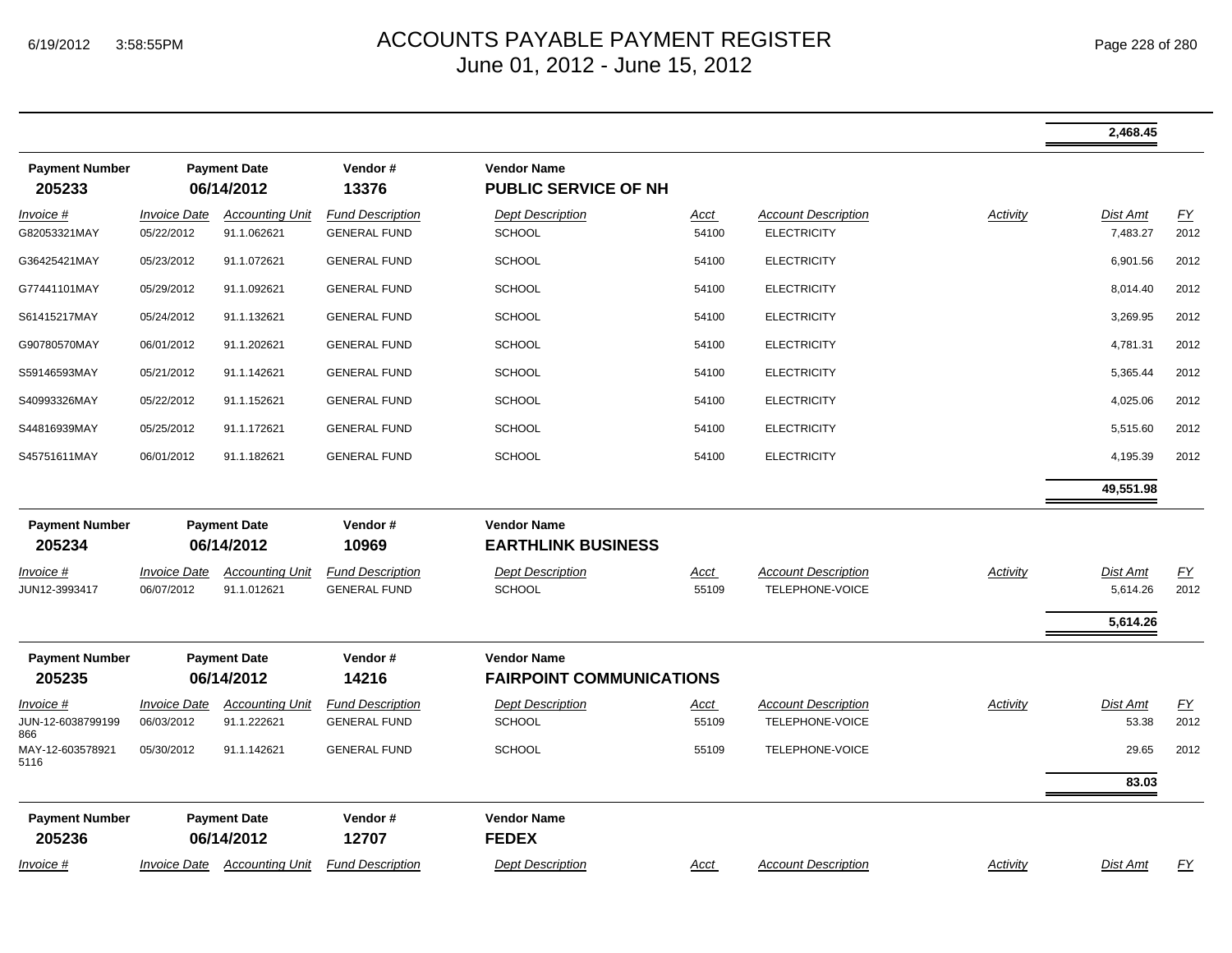| <b>Payment Number</b><br>205236 |                                   | <b>Payment Date</b><br>06/14/2012        | Vendor#<br>12707                                | <b>Vendor Name</b><br><b>FEDEX</b>                  |                      |                                                           |                 |                    |                          |
|---------------------------------|-----------------------------------|------------------------------------------|-------------------------------------------------|-----------------------------------------------------|----------------------|-----------------------------------------------------------|-----------------|--------------------|--------------------------|
| Invoice #<br>7-909-24957        | <b>Invoice Date</b><br>06/04/2012 | <b>Accounting Unit</b><br>91.1.012320    | <b>Fund Description</b><br><b>GENERAL FUND</b>  | <b>Dept Description</b><br><b>SCHOOL</b>            | <u>Acct</u><br>55607 | <b>Account Description</b><br>POSTAGE & DELIVERY          | Activity        | Dist Amt<br>32.28  | EY<br>2012               |
|                                 |                                   |                                          |                                                 |                                                     |                      |                                                           |                 | 32.28              |                          |
| <b>Payment Number</b>           |                                   | <b>Payment Date</b>                      | Vendor#                                         | <b>Vendor Name</b>                                  |                      |                                                           |                 |                    |                          |
| 205237                          |                                   | 06/14/2012                               | 12840                                           | <b>HASLER INC</b>                                   |                      |                                                           |                 |                    |                          |
| Invoice #<br>15675912           | <b>Invoice Date</b><br>06/05/2012 | <b>Accounting Unit</b><br>91.1.171160    | <b>Fund Description</b><br><b>GENERAL FUND</b>  | <b>Dept Description</b><br><b>SCHOOL</b>            | <u>Acct</u><br>55607 | <b>Account Description</b><br>POSTAGE & DELIVERY          | <b>Activity</b> | Dist Amt<br>123.00 | $\underline{FY}$<br>2012 |
|                                 |                                   |                                          |                                                 |                                                     |                      |                                                           |                 | 123.00             |                          |
| <b>Payment Number</b><br>205238 | <b>Payment Date</b><br>06/14/2012 |                                          | Vendor#<br>11887                                | <b>Vendor Name</b><br><b>SHATTUCK MALONE OIL CO</b> |                      |                                                           |                 |                    |                          |
| Invoice #                       | <b>Invoice Date</b>               | <b>Accounting Unit</b>                   | <b>Fund Description</b>                         | <b>Dept Description</b>                             | <u>Acct</u>          | <b>Account Description</b>                                | Activity        | Dist Amt           | EY                       |
| 46740                           | 05/29/2012                        | 91.1.042621                              | <b>GENERAL FUND</b>                             | <b>SCHOOL</b>                                       | 54114                | <b>HEATING GAS</b>                                        |                 | 2,526.11           | 2012                     |
|                                 |                                   |                                          |                                                 |                                                     |                      |                                                           |                 | 2,526.11           |                          |
| <b>Payment Number</b>           | <b>Payment Date</b>               |                                          | Vendor#                                         | <b>Vendor Name</b>                                  |                      |                                                           |                 |                    |                          |
| 205239                          |                                   | 06/14/2012                               | 12261                                           | <b>A &amp; E ROASTERY</b>                           |                      |                                                           |                 |                    |                          |
| Invoice #<br>35929              | <b>Invoice Date</b><br>05/24/2012 | <b>Accounting Unit</b><br>91.1.041300    | <b>Fund Description</b><br><b>GENERAL FUND</b>  | <b>Dept Description</b><br><b>SCHOOL</b>            | <u>Acct</u><br>61135 | <b>Account Description</b><br><b>EDUCATIONAL SUPPLIES</b> | <b>Activity</b> | Dist Amt<br>200.40 | EY<br>2012               |
|                                 |                                   |                                          |                                                 |                                                     |                      |                                                           |                 | 200.40             |                          |
| <b>Payment Number</b><br>205240 |                                   | <b>Payment Date</b><br>06/14/2012        | Vendor#<br>13946                                | <b>Vendor Name</b><br><b>AC MOORE INC</b>           |                      |                                                           |                 |                    |                          |
| Invoice #<br>6894               | <b>Invoice Date</b><br>05/17/2012 | <b>Accounting Unit</b><br>91.2222.991490 | <b>Fund Description</b><br>AFTER SCHOOL PROGRAM | <b>Dept Description</b><br><b>SCHOOL</b>            | <b>Acct</b><br>61299 | <b>Account Description</b><br>MISCELLANEOUS SUPPLIES      | Activity        | Dist Amt<br>57.43  | $\underline{FY}$<br>2012 |
| <b>Payment Number</b><br>205241 |                                   | <b>Payment Date</b><br>06/14/2012        | Vendor#<br>12277                                | <b>Vendor Name</b><br><b>ACES</b>                   |                      |                                                           |                 | 57.43              |                          |
| Invoice #                       | <i><b>Invoice Date</b></i>        | <b>Accounting Unit</b>                   | <b>Fund Description</b>                         | <b>Dept Description</b>                             | <u>Acct</u>          | <b>Account Description</b>                                | <b>Activity</b> | Dist Amt           | EY                       |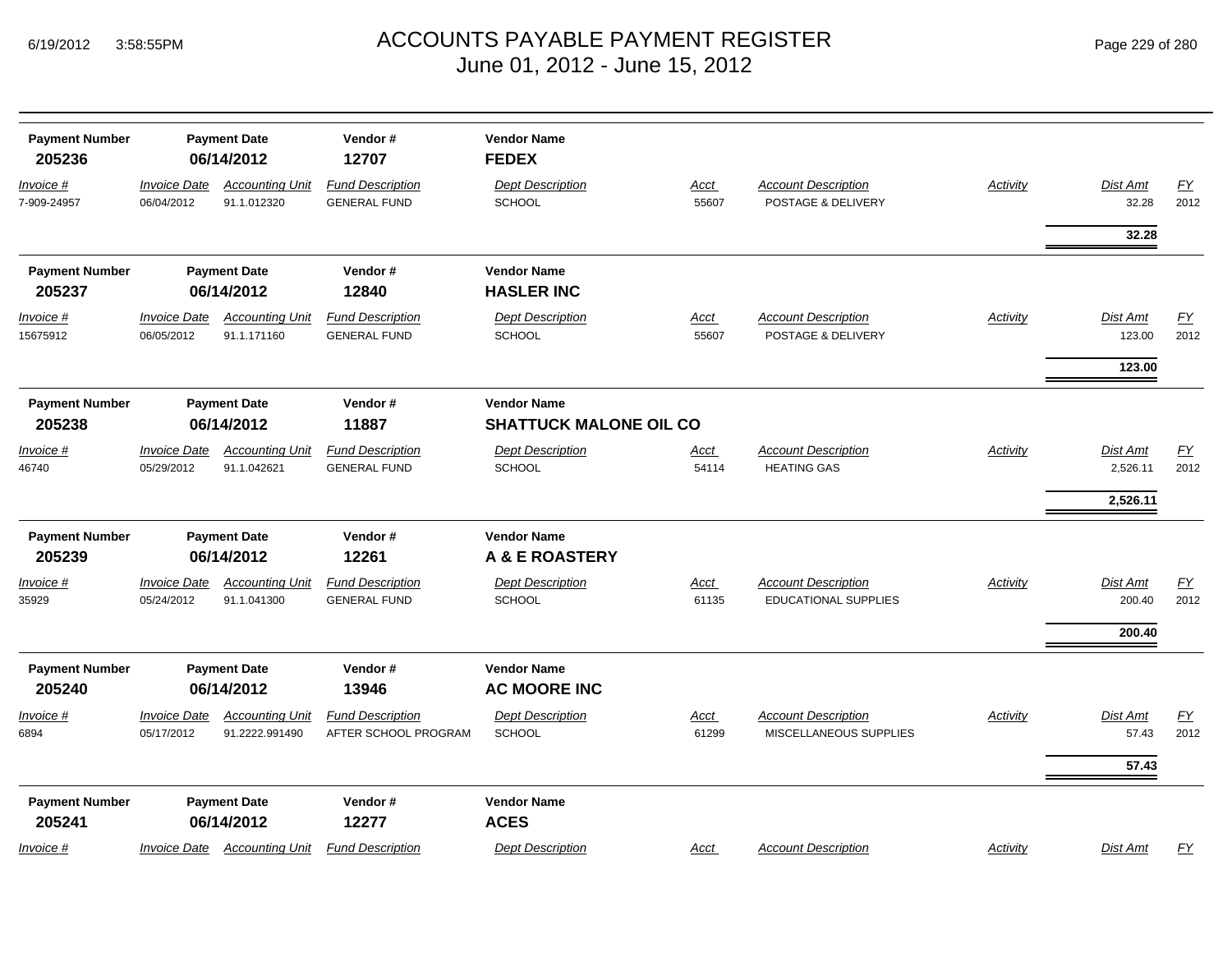|  | Page 230 of 280 |  |  |  |
|--|-----------------|--|--|--|
|--|-----------------|--|--|--|

| <b>Payment Number</b><br>205241 |                                   | Vendor#<br><b>Payment Date</b><br>06/14/2012<br>12277 |                                                      | <b>Vendor Name</b><br><b>ACES</b>                          |                      |                                                           |                             |                      |                          |
|---------------------------------|-----------------------------------|-------------------------------------------------------|------------------------------------------------------|------------------------------------------------------------|----------------------|-----------------------------------------------------------|-----------------------------|----------------------|--------------------------|
| Invoice #<br>1093677            | <b>Invoice Date</b><br>06/06/2012 | <b>Accounting Unit</b><br>91.3800.231271              | <b>Fund Description</b><br><b>SCHOOL GRANTS FUND</b> | <b>Dept Description</b><br><b>SCHOOL</b>                   | <b>Acct</b><br>53600 | <b>Account Description</b><br><b>INSTRUCTION SERVICES</b> | Activity<br>91.03762.231271 | Dist Amt<br>8,974.33 | $\underline{FY}$<br>2012 |
|                                 |                                   |                                                       |                                                      |                                                            |                      |                                                           |                             | 8,974.33             |                          |
| <b>Payment Number</b><br>205242 |                                   | <b>Payment Date</b><br>06/14/2012                     | Vendor#<br>12282                                     | <b>Vendor Name</b><br><b>ACUCARE NURSING PROFESSIONALS</b> |                      |                                                           |                             |                      |                          |
| Invoice #                       | <b>Invoice Date</b>               | <b>Accounting Unit</b>                                | <b>Fund Description</b>                              | <b>Dept Description</b>                                    | Acct                 | <b>Account Description</b>                                | <b>Activity</b>             | Dist Amt             | EY                       |
| 20454-NH1                       | 05/12/2012                        | 91.1.992130                                           | <b>GENERAL FUND</b>                                  | <b>SCHOOL</b>                                              | 53614                | PUPIL SUPPORT SERVICES                                    |                             | 654.99               | 2012                     |
|                                 |                                   |                                                       |                                                      |                                                            |                      |                                                           |                             | 654.99               |                          |
| <b>Payment Number</b><br>205243 |                                   | <b>Payment Date</b><br>06/14/2012                     | Vendor#<br>13956                                     | <b>Vendor Name</b><br><b>ADULT LEARNING CENTER</b>         |                      |                                                           |                             |                      |                          |
| Invoice #                       | <b>Invoice Date</b>               | <b>Accounting Unit</b>                                | <b>Fund Description</b>                              | <b>Dept Description</b>                                    | Acct                 | <b>Account Description</b>                                | <b>Activity</b>             | Dist Amt             | $\underline{FY}$         |
| <b>MAY-12</b>                   | 05/01/2012                        | 91.1.021267                                           | <b>GENERAL FUND</b>                                  | <b>SCHOOL</b>                                              | 55694                | TUITION, OUT OF DISTRICT                                  |                             | 26,850.00            | 2012                     |
|                                 |                                   |                                                       |                                                      |                                                            |                      |                                                           |                             | 26,850.00            |                          |
| <b>Payment Number</b>           |                                   | <b>Payment Date</b>                                   | Vendor#                                              | <b>Vendor Name</b>                                         |                      |                                                           |                             |                      |                          |
| 205244                          |                                   | 06/14/2012                                            | 11412                                                | <b>AEGIS CONTAINER</b>                                     |                      |                                                           |                             |                      |                          |
| Invoice #                       | <b>Invoice Date</b>               | <b>Accounting Unit</b>                                | <b>Fund Description</b>                              | <b>Dept Description</b>                                    | Acct                 | <b>Account Description</b>                                | Activity                    | Dist Amt             | EY                       |
| 110298                          | 05/24/2012                        | 91.1.222620                                           | <b>GENERAL FUND</b>                                  | <b>SCHOOL</b>                                              | 61299                | MISCELLANEOUS SUPPLIES                                    |                             | 513.75               | 2012                     |
|                                 |                                   |                                                       |                                                      |                                                            |                      |                                                           |                             | 513.75               |                          |
| <b>Payment Number</b>           |                                   | <b>Payment Date</b>                                   | Vendor#                                              | <b>Vendor Name</b>                                         |                      |                                                           |                             |                      |                          |
| 205245                          |                                   | 06/14/2012                                            | 11830                                                | <b>ALAN HALLEE</b>                                         |                      |                                                           |                             |                      |                          |
| Invoice #                       | <b>Invoice Date</b>               | <b>Accounting Unit</b>                                | <b>Fund Description</b>                              | <b>Dept Description</b>                                    | <u>Acct</u>          | <b>Account Description</b>                                | Activity                    | Dist Amt             | EY                       |
| <b>JUN-12</b>                   | 06/02/2012                        | 91.1.041160                                           | <b>GENERAL FUND</b>                                  | <b>SCHOOL</b>                                              | 53628                | <b>CONTRACT SERVICES</b>                                  |                             | 2,050.00             | 2012                     |
|                                 |                                   |                                                       |                                                      |                                                            |                      |                                                           |                             | 2,050.00             |                          |
| <b>Payment Number</b>           |                                   | <b>Payment Date</b>                                   | Vendor#                                              | <b>Vendor Name</b>                                         |                      |                                                           |                             |                      |                          |
| 205246                          |                                   | 06/14/2012                                            | 12267                                                | <b>AMY MCCARTNEY</b>                                       |                      |                                                           |                             |                      |                          |
| Invoice #                       | <b>Invoice Date</b>               | <b>Accounting Unit</b>                                | <b>Fund Description</b>                              | <b>Dept Description</b>                                    | Acct                 | <b>Account Description</b>                                | Activity                    | Dist Amt             | <b>FY</b>                |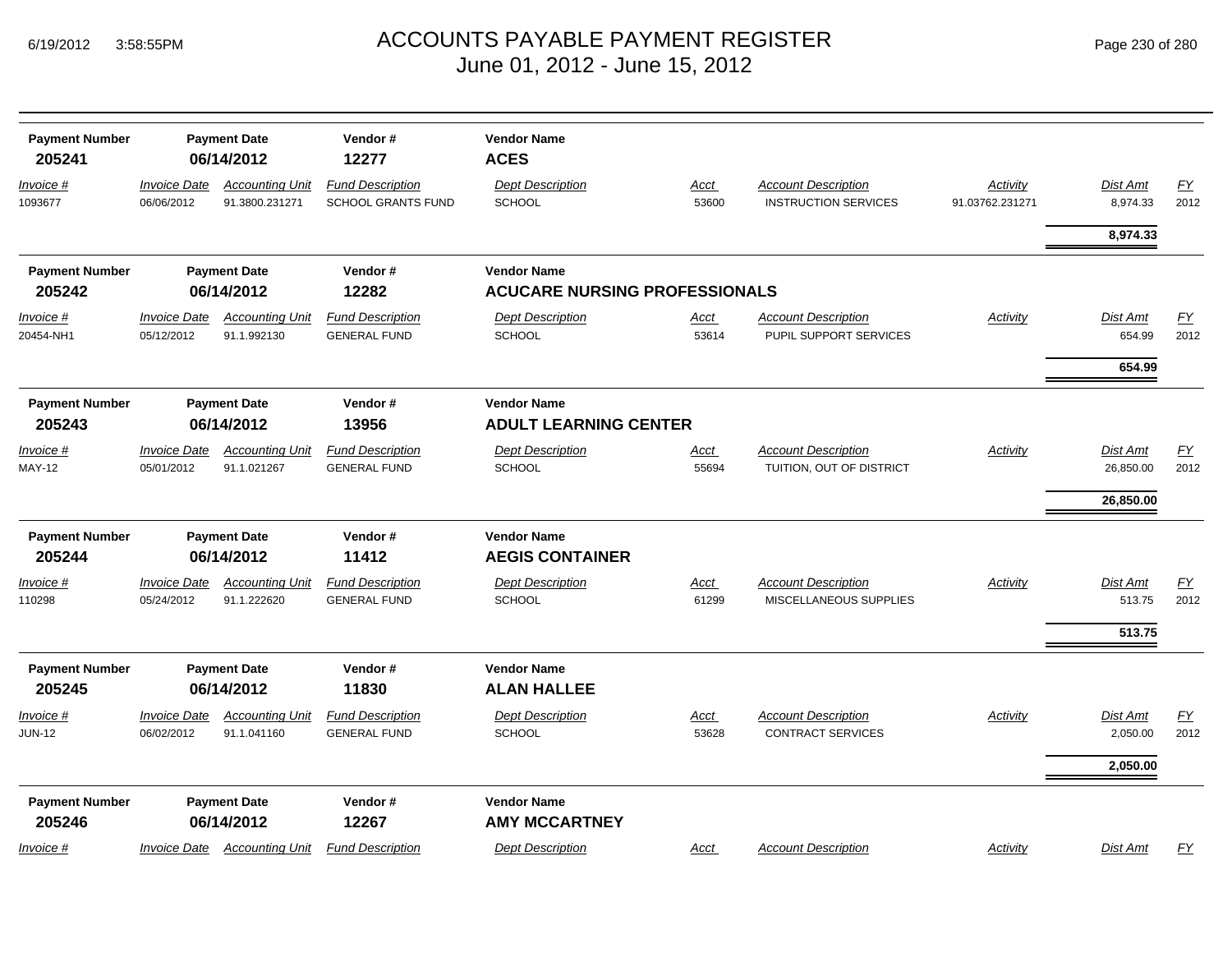| <b>Payment Number</b><br>205246 | <b>Payment Date</b><br>06/14/2012 |                                                                                                      | Vendor#<br>12267                                | <b>Vendor Name</b><br><b>AMY MCCARTNEY</b>               |                      |                                                                         |                 |                             |            |
|---------------------------------|-----------------------------------|------------------------------------------------------------------------------------------------------|-------------------------------------------------|----------------------------------------------------------|----------------------|-------------------------------------------------------------------------|-----------------|-----------------------------|------------|
| Invoice #<br><b>JUN-12</b>      | <b>Invoice Date</b><br>06/03/2012 | <b>Accounting Unit</b><br>91.1.022160                                                                | <b>Fund Description</b><br><b>GENERAL FUND</b>  | <b>Dept Description</b><br><b>SCHOOL</b>                 | <b>Acct</b><br>53614 | <b>Account Description</b><br>PUPIL SUPPORT SERVICES                    | <b>Activity</b> | Dist Amt<br>6,032.00        | EY<br>2012 |
|                                 |                                   |                                                                                                      |                                                 |                                                          |                      |                                                                         |                 | 6,032.00                    |            |
| <b>Payment Number</b><br>205247 |                                   | Vendor#<br><b>Vendor Name</b><br><b>Payment Date</b><br>06/14/2012<br>13974<br><b>ROBERT ANASTAS</b> |                                                 |                                                          |                      |                                                                         |                 |                             |            |
| Invoice #<br>MILES-MAY12        | <b>Invoice Date</b><br>05/31/2012 | <b>Accounting Unit</b><br>91.1.222610                                                                | <b>Fund Description</b><br><b>GENERAL FUND</b>  | <b>Dept Description</b><br><b>SCHOOL</b>                 | Acct<br>55307        | <b>Account Description</b><br>MILEAGE REIMBURSEMENTS                    | Activity        | Dist Amt<br>30.52           | EY<br>2012 |
|                                 |                                   |                                                                                                      |                                                 |                                                          |                      |                                                                         |                 | 30.52                       |            |
| <b>Payment Number</b><br>205248 | <b>Payment Date</b><br>06/14/2012 |                                                                                                      | Vendor#<br>11679                                | <b>Vendor Name</b><br><b>LINDA ANTONETTY</b>             |                      |                                                                         |                 |                             |            |
| Invoice #<br>SERVING IT SAFE    | <b>Invoice Date</b><br>06/11/2012 | <b>Accounting Unit</b><br>91.2100.993120                                                             | <b>Fund Description</b><br><b>FOOD SERVICES</b> | <b>Dept Description</b><br><b>SCHOOL</b>                 | Acct<br>55400        | <b>Account Description</b><br><b>CONFERENCES AND</b><br><b>SEMINARS</b> | Activity        | Dist Amt<br>75.00<br>75.00  | EY<br>2012 |
| <b>Payment Number</b><br>205249 | <b>Payment Date</b><br>06/14/2012 |                                                                                                      | Vendor#<br>12358                                | <b>Vendor Name</b><br><b>B &amp; S LOCKSMITHS INC</b>    |                      |                                                                         |                 |                             |            |
| Invoice #                       | <b>Invoice Date</b>               | <b>Accounting Unit</b>                                                                               | <b>Fund Description</b>                         | <b>Dept Description</b>                                  | Acct                 | <b>Account Description</b>                                              | Activity        | Dist Amt                    | EY         |
| 22526                           | 05/09/2012                        | 91.1.222620                                                                                          | <b>GENERAL FUND</b>                             | <b>SCHOOL</b>                                            | 61299                | MISCELLANEOUS SUPPLIES                                                  |                 | 90.14                       | 2012       |
| 22440                           | 04/30/2012                        | 91.1.222620                                                                                          | <b>GENERAL FUND</b>                             | <b>SCHOOL</b>                                            | 61299                | MISCELLANEOUS SUPPLIES                                                  |                 | 139.47                      | 2012       |
| 22387                           | 04/24/2012                        | 91.1.222620                                                                                          | <b>GENERAL FUND</b>                             | <b>SCHOOL</b>                                            | 61299                | MISCELLANEOUS SUPPLIES                                                  |                 | 130.60                      | 2012       |
|                                 |                                   |                                                                                                      |                                                 |                                                          |                      |                                                                         |                 | 360.21                      |            |
| <b>Payment Number</b><br>205250 |                                   | <b>Payment Date</b><br>06/14/2012                                                                    | Vendor#<br>11819                                | <b>Vendor Name</b><br><b>BALLYVAUGHAN ASSOCIATES INC</b> |                      |                                                                         |                 |                             |            |
| Invoice #<br><b>MAY-12</b>      | <b>Invoice Date</b><br>05/30/2012 | <b>Accounting Unit</b><br>91.1.992130                                                                | <b>Fund Description</b><br><b>GENERAL FUND</b>  | <b>Dept Description</b><br><b>SCHOOL</b>                 | Acct<br>53135        | <b>Account Description</b><br><b>MEDICAL SERVICES</b>                   | Activity        | <b>Dist Amt</b><br>2,000.00 | EY<br>2012 |
|                                 |                                   |                                                                                                      |                                                 |                                                          |                      |                                                                         |                 | 2.000.00                    |            |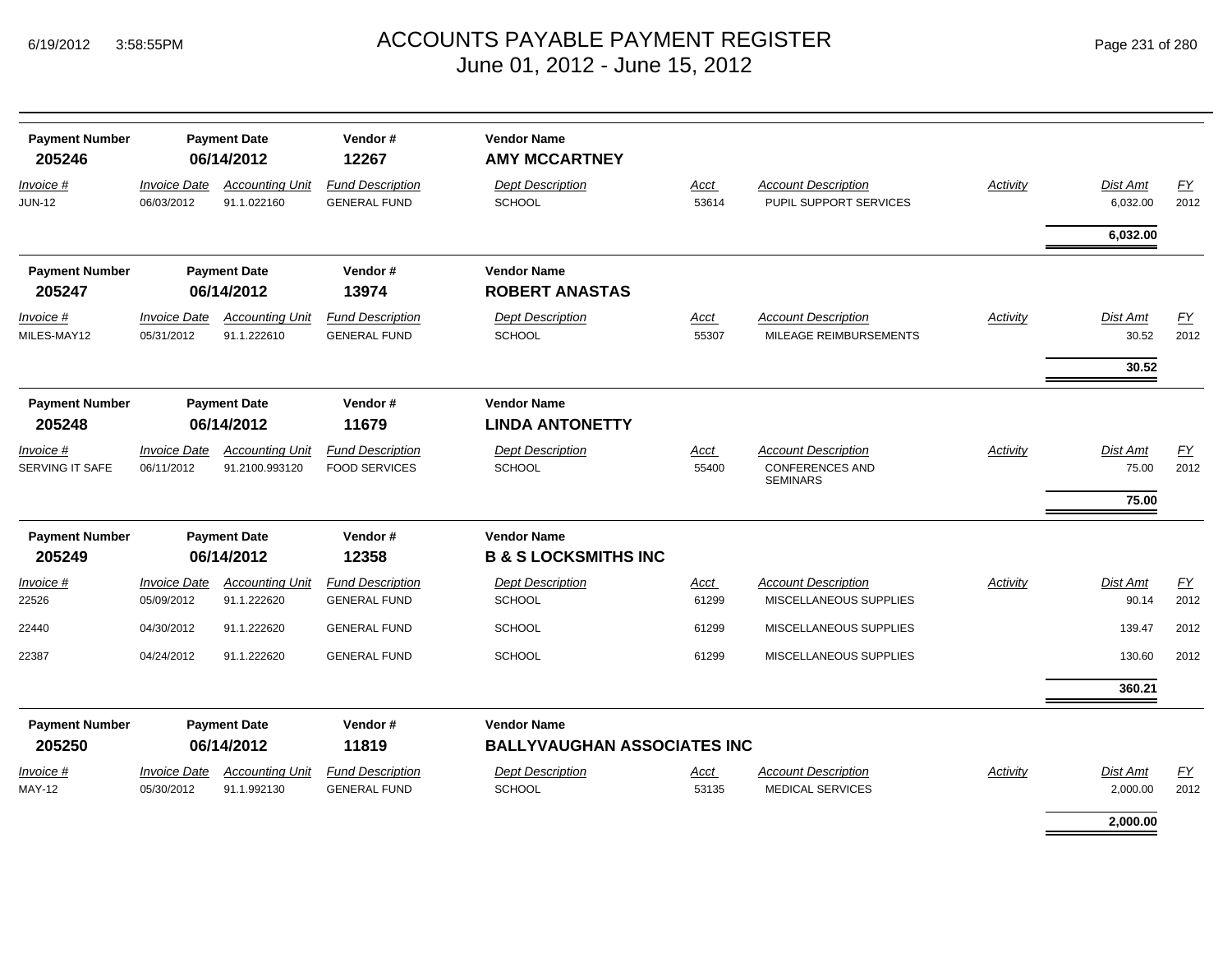| <b>Payment Number</b><br>205251 |                                   | <b>Payment Date</b><br>06/14/2012        | Vendor#<br>11838                                     | <b>Vendor Name</b><br><b>CYNTHIA BANNON</b>                                                                   |                      |                                                                             |                             |                    |            |  |
|---------------------------------|-----------------------------------|------------------------------------------|------------------------------------------------------|---------------------------------------------------------------------------------------------------------------|----------------------|-----------------------------------------------------------------------------|-----------------------------|--------------------|------------|--|
| Invoice #<br><b>MAY-12</b>      | <b>Invoice Date</b><br>05/31/2012 | <b>Accounting Unit</b><br>91.1.051345    | <b>Fund Description</b><br><b>GENERAL FUND</b>       | <b>Dept Description</b><br><b>SCHOOL</b>                                                                      | Acct<br>54487        | Account Description<br><b>EQUIPMENT REPAIRS &amp;</b><br><b>MAINTENANCE</b> | Activity                    | Dist Amt<br>41.29  | FY<br>2012 |  |
|                                 |                                   |                                          |                                                      |                                                                                                               |                      |                                                                             |                             | 41.29              |            |  |
| <b>Payment Number</b>           |                                   | <b>Payment Date</b>                      | Vendor#                                              | <b>Vendor Name</b>                                                                                            |                      |                                                                             |                             |                    |            |  |
| 205252                          |                                   | 06/14/2012                               | 12369                                                | <b>BARNES &amp; NOBLE INC</b>                                                                                 |                      |                                                                             |                             |                    |            |  |
| Invoice #                       | <b>Invoice Date</b>               | <b>Accounting Unit</b>                   | <b>Fund Description</b>                              | <b>Dept Description</b>                                                                                       | Acct                 | <b>Account Description</b>                                                  | Activity                    | Dist Amt           | FY         |  |
| 2332530                         | 05/26/2012                        | 91.1.061210                              | <b>GENERAL FUND</b>                                  | <b>SCHOOL</b>                                                                                                 | 61135                | <b>EDUCATIONAL SUPPLIES</b>                                                 |                             | 191.46             | 2012       |  |
| 2316160                         | 05/05/2012                        | 91.1.071115                              | <b>GENERAL FUND</b>                                  | <b>SCHOOL</b>                                                                                                 | 61135                | EDUCATIONAL SUPPLIES                                                        |                             | 31.92              | 2012       |  |
| 2323219                         | 05/15/2012                        | 91.1.121160                              | <b>GENERAL FUND</b>                                  | <b>SCHOOL</b>                                                                                                 | 61875                | <b>BOOKS</b>                                                                |                             | 343.82             | 2012       |  |
|                                 |                                   |                                          |                                                      |                                                                                                               |                      |                                                                             |                             | 567.20             |            |  |
| <b>Payment Number</b><br>205253 |                                   | <b>Payment Date</b><br>06/14/2012        | Vendor#<br>11061                                     | <b>Vendor Name</b><br><b>Payee Name</b><br><b>PETTY CASH SCHOOLS</b><br><b>BICENTENNIAL SCHOOL PETTY CASH</b> |                      |                                                                             |                             |                    |            |  |
| <u>Invoice #</u>                | <b>Invoice Date</b>               | <b>Accounting Unit</b>                   | <b>Fund Description</b>                              | <b>Dept Description</b>                                                                                       | <u>Acct</u>          | <b>Account Description</b>                                                  | <b>Activity</b>             | <u>Dist Amt</u>    | EY         |  |
| 951-959                         | 06/11/2012                        | 91.1.101160                              | <b>GENERAL FUND</b>                                  | <b>SCHOOL</b>                                                                                                 | 61135                | <b>EDUCATIONAL SUPPLIES</b>                                                 |                             | 158.07             | 2012       |  |
|                                 |                                   |                                          |                                                      |                                                                                                               |                      |                                                                             |                             | 158.07             |            |  |
| <b>Payment Number</b>           |                                   | <b>Payment Date</b>                      | Vendor#                                              | <b>Vendor Name</b>                                                                                            |                      |                                                                             |                             |                    |            |  |
| 205254                          |                                   | 06/14/2012                               | 12414                                                | <b>TERESA BOLICK PHD</b>                                                                                      |                      |                                                                             |                             |                    |            |  |
| <i>Invoice</i> #<br>05/09-05/25 | <b>Invoice Date</b><br>06/05/2012 | <b>Accounting Unit</b><br>91.3800.022190 | <b>Fund Description</b><br><b>SCHOOL GRANTS FUND</b> | <b>Dept Description</b><br><b>SCHOOL</b>                                                                      | <u>Acct</u><br>53628 | <b>Account Description</b><br><b>CONTRACT SERVICES</b>                      | Activity<br>91.03952.022190 | Dist Amt<br>300.00 | EY<br>2012 |  |
|                                 |                                   |                                          |                                                      |                                                                                                               |                      |                                                                             |                             | 300.00             |            |  |
| <b>Payment Number</b><br>205255 |                                   | <b>Payment Date</b><br>06/14/2012        | Vendor#<br>10968                                     | <b>Vendor Name</b><br><b>BOOTHBY THERAPY SERVICES LLC</b>                                                     |                      |                                                                             |                             |                    |            |  |
| Invoice #<br>MAY-12             | <b>Invoice Date</b><br>05/24/2012 | <b>Accounting Unit</b><br>91.1.021267    | <b>Fund Description</b><br><b>GENERAL FUND</b>       | <b>Dept Description</b><br><b>SCHOOL</b>                                                                      | Acct<br>55694        | <b>Account Description</b><br>TUITION, OUT OF DISTRICT                      | Activity                    | Dist Amt<br>315.05 | EY<br>2012 |  |
| APR-12                          | 04/13/2012                        | 91.1.021267                              | <b>GENERAL FUND</b>                                  | <b>SCHOOL</b>                                                                                                 | 55694                | TUITION, OUT OF DISTRICT                                                    |                             | 393.82             | 2012       |  |

**708.87**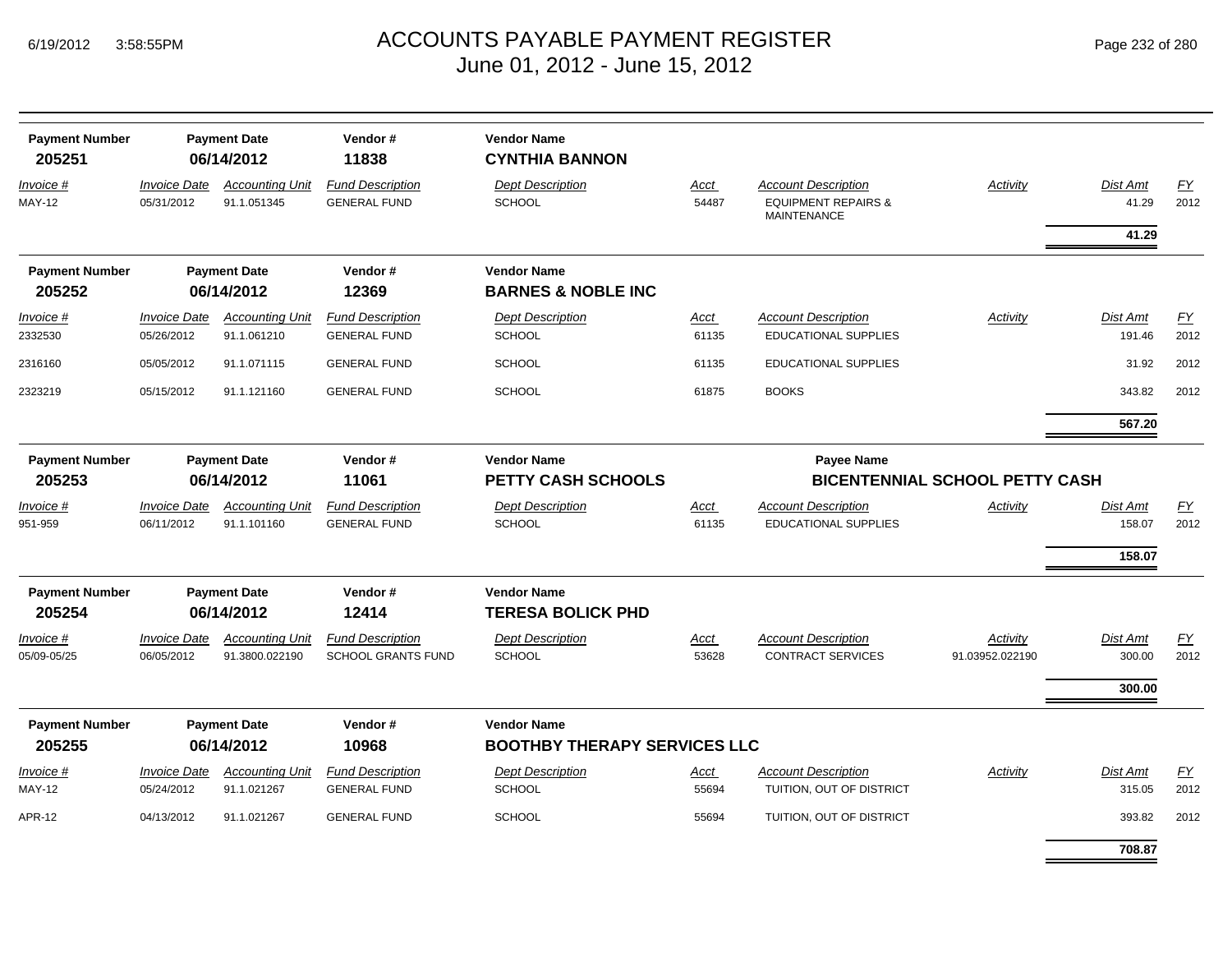| <b>Payment Number</b> |                     | <b>Payment Date</b>    | Vendor#                   | <b>Vendor Name</b>      |             |                                      |                 |                 |      |
|-----------------------|---------------------|------------------------|---------------------------|-------------------------|-------------|--------------------------------------|-----------------|-----------------|------|
| 205256                |                     | 06/14/2012             | 14041                     | <b>BOSTON PIE INC</b>   |             |                                      |                 |                 |      |
| Invoice #             | <b>Invoice Date</b> | <b>Accounting Unit</b> | <b>Fund Description</b>   | <b>Dept Description</b> | Acct        | <b>Account Description</b>           | Activity        | <b>Dist Amt</b> | EY   |
| 10499                 | 06/01/2012          | 91.2100.203120         | <b>FOOD SERVICES</b>      | <b>SCHOOL</b>           | 61214       | FOOD, FOOD SERVICE<br><b>PROGRAM</b> |                 | 228.00          | 2012 |
| 10162                 | 06/01/2012          | 91.2100.093120         | <b>FOOD SERVICES</b>      | <b>SCHOOL</b>           | 61214       | FOOD. FOOD SERVICE<br><b>PROGRAM</b> |                 | 205.20          | 2012 |
| 10504                 | 06/01/2012          | 91.2100.143120         | <b>FOOD SERVICES</b>      | <b>SCHOOL</b>           | 61214       | FOOD. FOOD SERVICE<br><b>PROGRAM</b> |                 | 273.60          | 2012 |
| 10503                 | 06/01/2012          | 91.2100.153120         | <b>FOOD SERVICES</b>      | <b>SCHOOL</b>           | 61214       | FOOD, FOOD SERVICE<br><b>PROGRAM</b> |                 | 342.00          | 2012 |
| 10502                 | 06/01/2012          | 91.2100.163120         | <b>FOOD SERVICES</b>      | <b>SCHOOL</b>           | 61214       | FOOD, FOOD SERVICE<br><b>PROGRAM</b> |                 | 267.90          | 2012 |
| 10501                 | 06/01/2012          | 91.2100.173120         | <b>FOOD SERVICES</b>      | <b>SCHOOL</b>           | 61214       | FOOD. FOOD SERVICE<br><b>PROGRAM</b> |                 | 245.10          | 2012 |
|                       |                     |                        |                           |                         |             |                                      |                 | 1,561.80        |      |
| <b>Payment Number</b> |                     | <b>Payment Date</b>    | Vendor#                   | <b>Vendor Name</b>      |             |                                      |                 |                 |      |
| 205257                |                     | 06/14/2012             | 12435                     | <b>BECKIE BRANNEN</b>   |             |                                      |                 |                 |      |
| Invoice #             | <b>Invoice Date</b> | <b>Accounting Unit</b> | <b>Fund Description</b>   | <b>Dept Description</b> | Acct        | <b>Account Description</b>           | <b>Activity</b> | Dist Amt        | EY   |
| 42612-04              | 04/26/2012          | 91.1.041408            | <b>GENERAL FUND</b>       | SCHOOL                  | 53628       | <b>CONTRACT SERVICES</b>             |                 | 120.00          | 2012 |
| 41712-04              | 04/17/2012          | 91.1.041408            | <b>GENERAL FUND</b>       | <b>SCHOOL</b>           | 53628       | <b>CONTRACT SERVICES</b>             |                 | 60.00           | 2012 |
| 052512-04             | 05/25/2012          | 91.1.041408            | <b>GENERAL FUND</b>       | <b>SCHOOL</b>           | 53628       | <b>CONTRACT SERVICES</b>             |                 | 60.00           | 2012 |
|                       |                     |                        |                           |                         |             |                                      |                 | 240.00          |      |
| <b>Payment Number</b> |                     | <b>Payment Date</b>    | Vendor#                   | <b>Vendor Name</b>      |             |                                      |                 |                 |      |
| 205258                |                     | 06/14/2012             | 11344                     | <b>SHERRI BULLUCK</b>   |             |                                      |                 |                 |      |
| Invoice #             | <b>Invoice Date</b> | <b>Accounting Unit</b> | <b>Fund Description</b>   | <b>Dept Description</b> | <u>Acct</u> | <b>Account Description</b>           | Activity        | <b>Dist Amt</b> | EY   |
| <b>MAY-12</b>         | 06/05/2012          | 91.2222.991490         | AFTER SCHOOL PROGRAM      | <b>SCHOOL</b>           | 61299       | MISCELLANEOUS SUPPLIES               |                 | 40.22           | 2012 |
|                       |                     |                        |                           |                         |             |                                      |                 | 40.22           |      |
| <b>Payment Number</b> |                     | <b>Payment Date</b>    | Vendor#                   | <b>Vendor Name</b>      |             |                                      |                 |                 |      |
| 205259                |                     | 06/14/2012             | 14065                     | <b>PATRICIA BURNS</b>   |             |                                      |                 |                 |      |
| Invoice #             | <b>Invoice Date</b> | <b>Accounting Unit</b> | <b>Fund Description</b>   | <b>Dept Description</b> | Acct        | <b>Account Description</b>           | Activity        | Dist Amt        | EY   |
| <b>JUN-12</b>         | 06/06/2012          | 91.3800.231249         | <b>SCHOOL GRANTS FUND</b> | SCHOOL                  | 61135       | <b>EDUCATIONAL SUPPLIES</b>          | 91.03762.231249 | 47.00           | 2012 |
|                       |                     |                        |                           |                         |             |                                      |                 | 47.00           |      |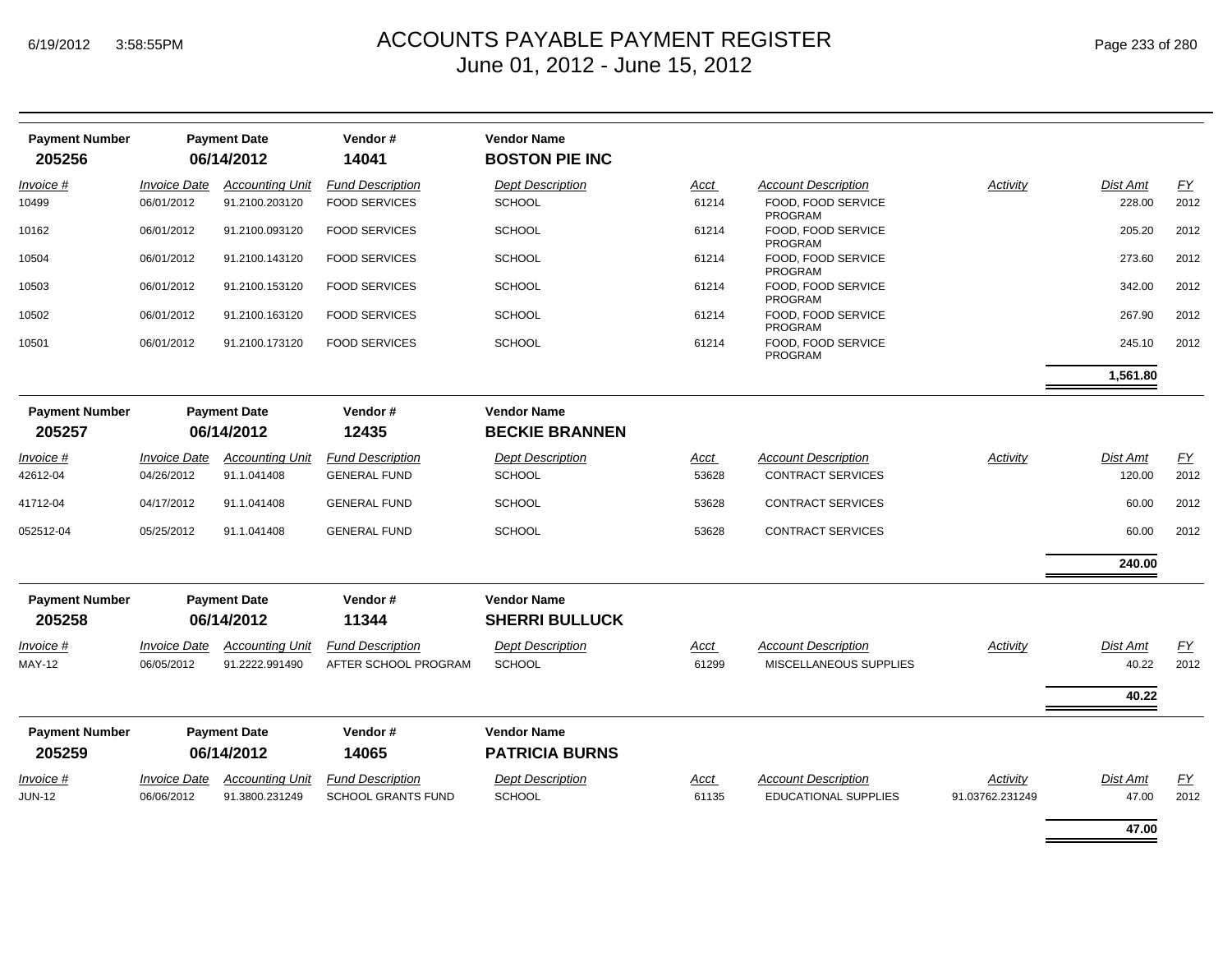| <b>Payment Number</b><br>205260  | <b>Payment Date</b><br>06/14/2012 |                                          | Vendor#<br>14071                                     | <b>Vendor Name</b><br><b>KIMBERLY CALLAN</b>                |               |                                                        |                             |                            |                   |  |
|----------------------------------|-----------------------------------|------------------------------------------|------------------------------------------------------|-------------------------------------------------------------|---------------|--------------------------------------------------------|-----------------------------|----------------------------|-------------------|--|
| Invoice #<br><b>MAY WORKSHOP</b> | <b>Invoice Date</b><br>06/07/2012 | <b>Accounting Unit</b><br>91.3800.021210 | <b>Fund Description</b><br><b>SCHOOL GRANTS FUND</b> | <b>Dept Description</b><br><b>SCHOOL</b>                    | Acct<br>55300 | <b>Account Description</b><br><b>TRAVEL</b>            | Activity<br>91.03952.021210 | <b>Dist Amt</b><br>125.00  | EY<br>2012        |  |
|                                  |                                   |                                          |                                                      |                                                             |               |                                                        |                             | 125.00                     |                   |  |
| <b>Payment Number</b><br>205261  |                                   | <b>Payment Date</b><br>06/14/2012        | Vendor#<br>12472                                     | <b>Vendor Name</b><br><b>CARING HANDS TRANSPORTATION LL</b> |               |                                                        |                             |                            |                   |  |
| Invoice #                        | <b>Invoice Date</b>               | <b>Accounting Unit</b>                   | <b>Fund Description</b>                              | <b>Dept Description</b>                                     | Acct          | <b>Account Description</b>                             | Activity                    | Dist Amt                   | <u>FY</u>         |  |
| NAS0612FRAM                      | 06/04/2012                        | 91.1.992700                              | <b>GENERAL FUND</b>                                  | <b>SCHOOL</b>                                               | 55690         | <b>SCHOOL TRANSPORTATION</b><br><b>SERVICES</b>        |                             | 5,475.00                   | 2012              |  |
|                                  |                                   |                                          |                                                      |                                                             |               |                                                        |                             | 5,475.00                   |                   |  |
| <b>Payment Number</b><br>205262  |                                   | <b>Payment Date</b><br>06/14/2012        | Vendor#<br>14095                                     | <b>Vendor Name</b><br><b>CEDARCREST INC</b>                 |               |                                                        |                             |                            |                   |  |
| Invoice #<br>1403A               | <b>Invoice Date</b><br>04/30/2012 | <b>Accounting Unit</b><br>91.1.021267    | <b>Fund Description</b><br><b>GENERAL FUND</b>       | <b>Dept Description</b><br><b>SCHOOL</b>                    | Acct<br>55694 | <b>Account Description</b><br>TUITION, OUT OF DISTRICT | Activity                    | Dist Amt<br>44.57<br>44.57 | <u>FY</u><br>2012 |  |
| <b>Payment Number</b><br>205263  | <b>Payment Date</b><br>06/14/2012 |                                          | Vendor#<br>14096                                     | <b>Vendor Name</b><br><b>CHRISTINE CELATA</b>               |               |                                                        |                             |                            |                   |  |
| Invoice #                        | <b>Invoice Date</b>               | <b>Accounting Unit</b>                   | <b>Fund Description</b>                              | <b>Dept Description</b>                                     | Acct          | <b>Account Description</b>                             | Activity                    | <b>Dist Amt</b>            | FY                |  |
| MAY-12                           | 05/31/2012                        | 91.2222.991490                           | AFTER SCHOOL PROGRAM                                 | <b>SCHOOL</b>                                               | 61299         | MISCELLANEOUS SUPPLIES                                 |                             | 10.00                      | 2012              |  |
| <b>JUN-12</b>                    | 06/07/2012                        | 91.2222.991490                           | AFTER SCHOOL PROGRAM                                 | <b>SCHOOL</b>                                               | 61299         | MISCELLANEOUS SUPPLIES                                 |                             | 9.99                       | 2012              |  |
|                                  |                                   |                                          |                                                      |                                                             |               |                                                        |                             | 19.99                      |                   |  |
| <b>Payment Number</b>            |                                   | <b>Payment Date</b>                      | Vendor#                                              | <b>Vendor Name</b>                                          |               |                                                        |                             |                            |                   |  |
| 205264                           |                                   | 06/14/2012                               | 12493                                                | <b>CENTRAL PAPER PRODUCTS CO</b>                            |               |                                                        |                             |                            |                   |  |
| Invoice #<br>1175973             | <b>Invoice Date</b><br>05/24/2012 | <b>Accounting Unit</b><br>91.1.222620    | <b>Fund Description</b><br><b>GENERAL FUND</b>       | <b>Dept Description</b><br><b>SCHOOL</b>                    | Acct<br>61428 | <b>Account Description</b><br>JANITORIAL SUPPLIES      | Activity                    | Dist Amt<br>35.94          | EY<br>2012        |  |
| 1178434                          | 06/06/2012                        | 91.2100.033120                           | <b>FOOD SERVICES</b>                                 | <b>SCHOOL</b>                                               | 61299         | MISCELLANEOUS SUPPLIES                                 |                             | 866.21                     | 2012              |  |
|                                  |                                   |                                          |                                                      |                                                             |               |                                                        |                             | 902.15                     |                   |  |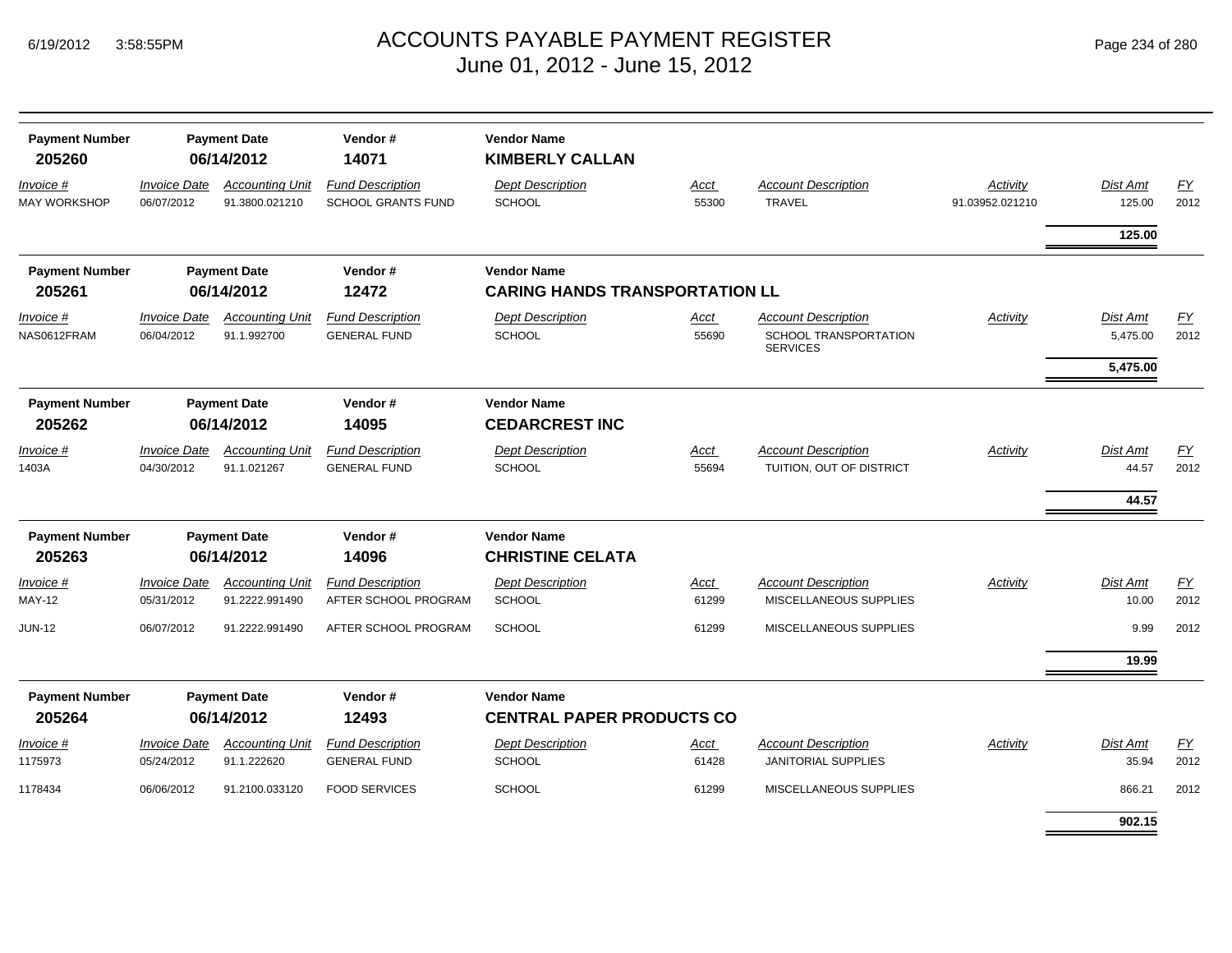| <b>Payment Number</b><br>205265 |                                   | <b>Payment Date</b><br>06/14/2012        | Vendor#<br>10971                                  | <b>Vendor Name</b><br><b>CHAMPIONS CHOICE INC</b>       |                      |                                                              |          |                    |            |
|---------------------------------|-----------------------------------|------------------------------------------|---------------------------------------------------|---------------------------------------------------------|----------------------|--------------------------------------------------------------|----------|--------------------|------------|
| Invoice #<br>25438              | <b>Invoice Date</b><br>05/29/2012 | <b>Accounting Unit</b><br>91.2212.991408 | <b>Fund Description</b><br>ATHLETICS REVENUE FUND | <b>Dept Description</b><br><b>SCHOOL</b>                | Acct<br>61107        | <b>Account Description</b><br><b>CLOTHING &amp; UNIFORMS</b> | Activity | Dist Amt<br>474.50 | EY<br>2012 |
|                                 |                                   |                                          |                                                   |                                                         |                      |                                                              |          | 474.50             |            |
| <b>Payment Number</b>           |                                   | <b>Payment Date</b>                      | Vendor#                                           | <b>Vendor Name</b>                                      |                      |                                                              |          |                    |            |
| 205266                          |                                   | 06/14/2012                               | 12514                                             | <b>CLARK ASSOC</b>                                      |                      |                                                              |          |                    |            |
| Invoice #                       | <b>Invoice Date</b>               | <b>Accounting Unit</b>                   | <b>Fund Description</b>                           | <b>Dept Description</b>                                 | Acct                 | <b>Account Description</b>                                   | Activity | Dist Amt           | <b>FY</b>  |
| MAY-2012                        | 05/25/2012                        | 91.1.022160                              | <b>GENERAL FUND</b>                               | <b>SCHOOL</b>                                           | 53614                | PUPIL SUPPORT SERVICES                                       |          | 11,358.67          | 2012       |
| 05/14-05/25                     | 05/25/2012                        | 91.2257.022190                           | SPECIAL ED LOCAL                                  | <b>SCHOOL</b>                                           | 53628                | <b>CONTRACT SERVICES</b>                                     |          | 24,778.08          | 2012       |
|                                 |                                   |                                          |                                                   |                                                         |                      |                                                              |          | 36,136.75          |            |
| <b>Payment Number</b><br>205267 |                                   | <b>Payment Date</b><br>06/14/2012        | Vendor#<br>14116                                  | <b>Vendor Name</b><br><b>COCA COLA BOTTLING CO</b>      |                      |                                                              |          |                    |            |
| Invoice #                       | <b>Invoice Date</b>               | <b>Accounting Unit</b>                   | <b>Fund Description</b>                           | <b>Dept Description</b>                                 | Acct                 | <b>Account Description</b>                                   | Activity | Dist Amt           | EY         |
| 0012692976                      | 05/30/2012                        | 91.2100.043120                           | <b>FOOD SERVICES</b>                              | <b>SCHOOL</b>                                           | 61214                | FOOD, FOOD SERVICE<br><b>PROGRAM</b>                         |          | 743.00             | 2012       |
| 0012693044                      | 06/06/2012                        | 91.2100.043120                           | <b>FOOD SERVICES</b>                              | <b>SCHOOL</b>                                           | 61214                | FOOD, FOOD SERVICE<br>PROGRAM                                |          | 571.00             | 2012       |
|                                 |                                   |                                          |                                                   |                                                         |                      |                                                              |          | 1,314.00           |            |
| <b>Payment Number</b>           |                                   | <b>Payment Date</b>                      | Vendor#                                           | <b>Vendor Name</b>                                      |                      |                                                              |          |                    |            |
| 205268                          |                                   | 06/14/2012                               | 14118                                             | <b>CATHERINE COGSWELL</b>                               |                      |                                                              |          |                    |            |
| Invoice #<br><b>MAY-12</b>      | <b>Invoice Date</b><br>06/05/2012 | <b>Accounting Unit</b><br>91.2222.991490 | <b>Fund Description</b><br>AFTER SCHOOL PROGRAM   | <b>Dept Description</b><br>SCHOOL                       | <u>Acct</u><br>61299 | <b>Account Description</b><br>MISCELLANEOUS SUPPLIES         | Activity | Dist Amt<br>33.09  | EY<br>2012 |
|                                 |                                   |                                          |                                                   |                                                         |                      |                                                              |          | 33.09              |            |
| <b>Payment Number</b><br>205269 | <b>Payment Date</b><br>06/14/2012 |                                          | Vendor#<br>12538                                  | <b>Vendor Name</b><br><b>COMPASSIONATE STAFFING LLC</b> |                      |                                                              |          |                    |            |
| Invoice #                       | <b>Invoice Date</b>               | <b>Accounting Unit</b>                   | <b>Fund Description</b>                           | <b>Dept Description</b>                                 | Acct                 | <b>Account Description</b>                                   | Activity | Dist Amt           | <u>FY</u>  |
| 193                             | 06/04/2012                        | 91.1.992130                              | <b>GENERAL FUND</b>                               | <b>SCHOOL</b>                                           | 53614                | PUPIL SUPPORT SERVICES                                       |          | 618.75             | 2012       |
| 192                             | 05/28/2012                        | 91.1.992130                              | <b>GENERAL FUND</b>                               | <b>SCHOOL</b>                                           | 53614                | PUPIL SUPPORT SERVICES                                       |          | 348.75             | 2012       |
|                                 |                                   |                                          |                                                   |                                                         |                      |                                                              |          | 967.50             |            |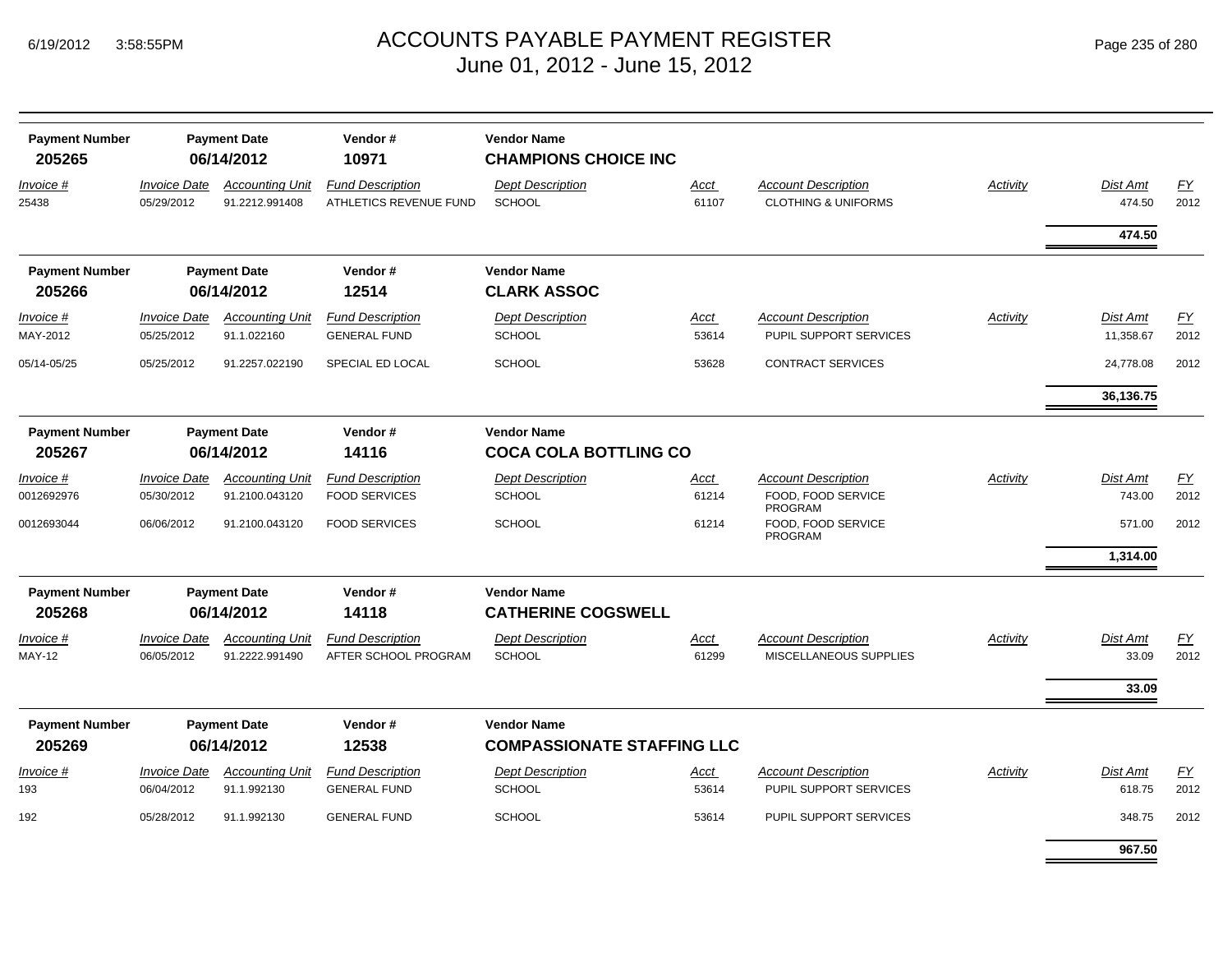| Page 236 of 280 |  |  |  |
|-----------------|--|--|--|
|-----------------|--|--|--|

| <b>Payment Number</b><br>205270   |                                          | <b>Payment Date</b><br>06/14/2012     | Vendor#<br>14137                               | <b>Vendor Name</b><br><b>CONWAY ARENA</b> |               |                                              |          |                       |                   |
|-----------------------------------|------------------------------------------|---------------------------------------|------------------------------------------------|-------------------------------------------|---------------|----------------------------------------------|----------|-----------------------|-------------------|
| <i>Invoice</i> #<br><b>APR-12</b> | <i><b>Invoice Date</b></i><br>04/06/2012 | <b>Accounting Unit</b><br>91.1.031446 | <b>Fund Description</b><br><b>GENERAL FUND</b> | <b>Dept Description</b><br><b>SCHOOL</b>  | Acct<br>54899 | <b>Account Description</b><br><b>RENTALS</b> | Activity | Dist Amt<br>12,905.00 | <u>FY</u><br>2012 |
| <b>APR-12</b>                     | 04/06/2012                               | 91.1.041446                           | <b>GENERAL FUND</b>                            | <b>SCHOOL</b>                             | 54899         | <b>RENTALS</b>                               |          | 13,860.00             | 2012              |
|                                   |                                          |                                       |                                                |                                           |               |                                              |          | 26,765.00             |                   |
| <b>Payment Number</b>             |                                          | <b>Payment Date</b>                   | Vendor#                                        | <b>Vendor Name</b>                        |               |                                              |          |                       |                   |
| 205271                            |                                          | 06/14/2012                            | 14138                                          | <b>COSTA FRUIT &amp; PRODUCE CO INC</b>   |               |                                              |          |                       |                   |
| Invoice #                         | <b>Invoice Date</b>                      | <b>Accounting Unit</b>                | <b>Fund Description</b>                        | Dept Description                          | Acct          | <b>Account Description</b>                   | Activity | <b>Dist Amt</b>       | <u>FY</u>         |
| CM712781                          | 06/05/2012                               | 91.2100.043120                        | <b>FOOD SERVICES</b>                           | <b>SCHOOL</b>                             | 61214         | FOOD, FOOD SERVICE<br>PROGRAM                |          | (53.17)               | 2012              |
| 2696007                           | 06/01/2012                               | 91.2100.043120                        | <b>FOOD SERVICES</b>                           | <b>SCHOOL</b>                             | 61214         | FOOD, FOOD SERVICE<br><b>PROGRAM</b>         |          | 1,744.84              | 2012              |
| 2697214                           | 06/05/2012                               | 91.2100.043120                        | <b>FOOD SERVICES</b>                           | <b>SCHOOL</b>                             | 61214         | FOOD, FOOD SERVICE<br>PROGRAM                |          | 1,302.40              | 2012              |
| 2701859                           | 06/08/2012                               | 91.2100.043120                        | <b>FOOD SERVICES</b>                           | <b>SCHOOL</b>                             | 61214         | FOOD, FOOD SERVICE<br><b>PROGRAM</b>         |          | 1,301.69              | 2012              |
| 2700839                           | 06/08/2012                               | 91.2100.053120                        | <b>FOOD SERVICES</b>                           | <b>SCHOOL</b>                             | 61214         | FOOD. FOOD SERVICE<br><b>PROGRAM</b>         |          | 418.31                | 2012              |
| 2701470                           | 06/08/2012                               | 91.2100.063120                        | <b>FOOD SERVICES</b>                           | <b>SCHOOL</b>                             | 61214         | FOOD, FOOD SERVICE<br><b>PROGRAM</b>         |          | 223.87                | 2012              |
| 2695893                           | 06/01/2012                               | 91.2100.073120                        | <b>FOOD SERVICES</b>                           | <b>SCHOOL</b>                             | 61214         | FOOD, FOOD SERVICE<br><b>PROGRAM</b>         |          | 796.45                | 2012              |
| 2697292                           | 06/05/2012                               | 91.2100.093120                        | <b>FOOD SERVICES</b>                           | <b>SCHOOL</b>                             | 61214         | FOOD, FOOD SERVICE<br>PROGRAM                |          | 76.39                 | 2012              |
| 2700905                           | 06/08/2012                               | 91.2100.103120                        | <b>FOOD SERVICES</b>                           | <b>SCHOOL</b>                             | 61214         | FOOD, FOOD SERVICE<br>PROGRAM                |          | 53.97                 | 2012              |
| CM712323                          | 06/01/2012                               | 91.2100.033120                        | <b>FOOD SERVICES</b>                           | <b>SCHOOL</b>                             | 61214         | FOOD, FOOD SERVICE<br><b>PROGRAM</b>         |          | (48.95)               | 2012              |
| CM712778                          | 06/05/2012                               | 91.2100.033120                        | <b>FOOD SERVICES</b>                           | <b>SCHOOL</b>                             | 61214         | FOOD, FOOD SERVICE<br><b>PROGRAM</b>         |          | (47.10)               | 2012              |
| 2699081                           | 06/05/2012                               | 91.2100.033120                        | <b>FOOD SERVICES</b>                           | <b>SCHOOL</b>                             | 61214         | FOOD, FOOD SERVICE<br>PROGRAM                |          | 2,354.65              | 2012              |
| 2696072                           | 06/05/2012                               | 91.2100.033120                        | <b>FOOD SERVICES</b>                           | <b>SCHOOL</b>                             | 61214         | FOOD. FOOD SERVICE<br><b>PROGRAM</b>         |          | 370.80                | 2012              |
| 2615117                           | 06/01/2012                               | 91.2100.033120                        | <b>FOOD SERVICES</b>                           | <b>SCHOOL</b>                             | 61214         | FOOD, FOOD SERVICE<br><b>PROGRAM</b>         |          | (10.00)               | 2012              |
|                                   |                                          |                                       |                                                |                                           |               |                                              |          | 8.484.15              |                   |
| <b>Payment Number</b>             |                                          | <b>Payment Date</b>                   | Vendor#                                        | <b>Vendor Name</b>                        |               |                                              |          |                       |                   |
| 205272                            |                                          | 06/14/2012                            | 14143                                          | <b>MARIE COTE</b>                         |               |                                              |          |                       |                   |
| <i>Invoice</i> #                  | <b>Invoice Date</b>                      | <b>Accounting Unit</b>                | <b>Fund Description</b>                        | <b>Dept Description</b>                   | Acct          | <b>Account Description</b>                   | Activity | Dist Amt              | FY                |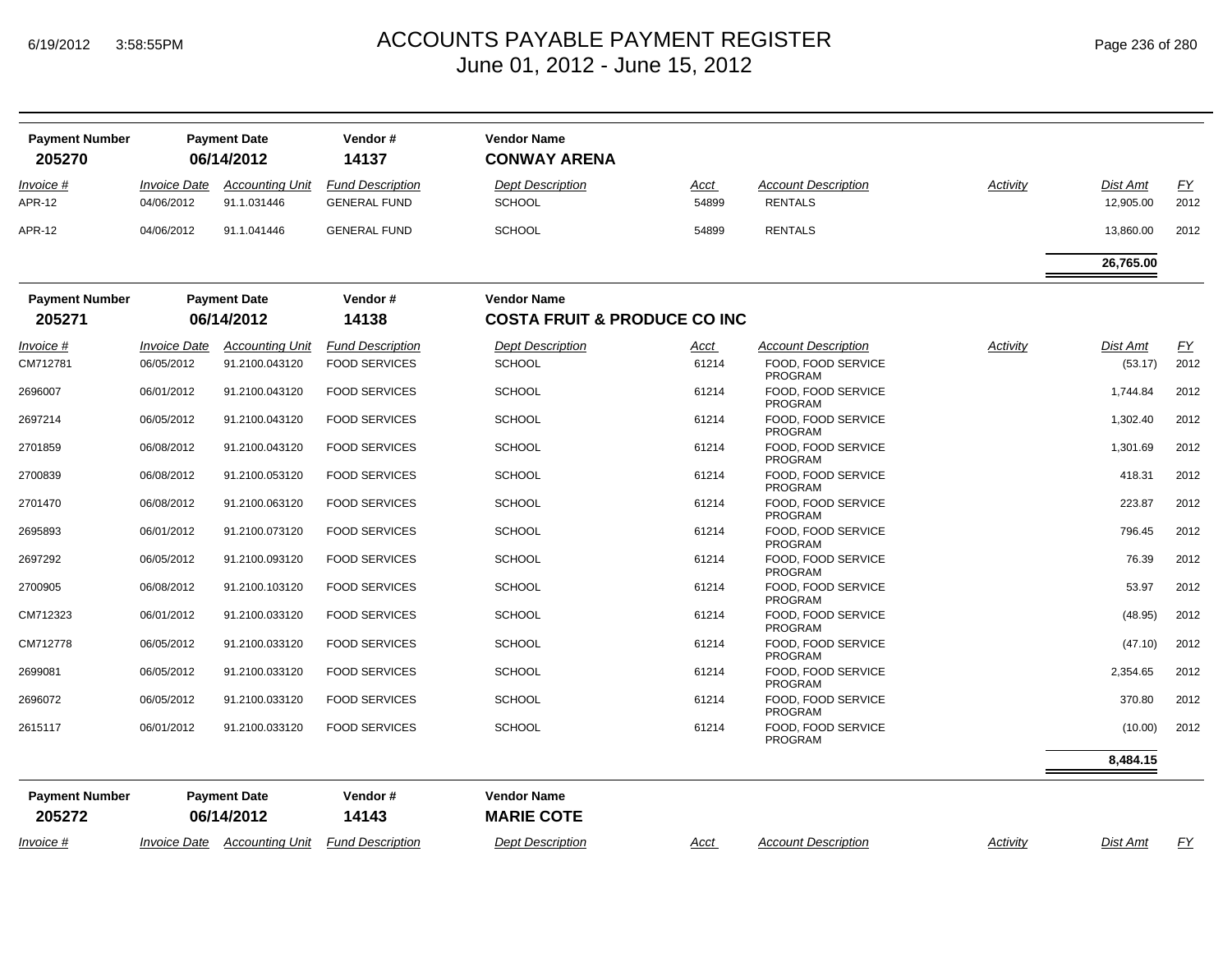| Page 237 of 280 |  |  |  |  |
|-----------------|--|--|--|--|
|-----------------|--|--|--|--|

| <b>Payment Number</b><br>205272 |                                   | <b>Payment Date</b><br>06/14/2012                     | Vendor#<br>14143                               | <b>Vendor Name</b><br><b>MARIE COTE</b>                  |               |                                                                        |                             |                           |            |
|---------------------------------|-----------------------------------|-------------------------------------------------------|------------------------------------------------|----------------------------------------------------------|---------------|------------------------------------------------------------------------|-----------------------------|---------------------------|------------|
| Invoice #<br>MILES-APR/JUN      | <b>Invoice Date</b><br>06/08/2012 | <b>Accounting Unit</b><br>91.3800.992212              | <b>Fund Description</b><br>SCHOOL GRANTS FUND  | <b>Dept Description</b><br><b>SCHOOL</b>                 | Acct<br>55300 | <b>Account Description</b><br><b>TRAVEL</b>                            | Activity<br>91.03262.992212 | <b>Dist Amt</b><br>536.80 | EY<br>2012 |
|                                 |                                   |                                                       |                                                |                                                          |               |                                                                        |                             | 536.80                    |            |
| <b>Payment Number</b>           |                                   | <b>Payment Date</b>                                   | Vendor#                                        | <b>Vendor Name</b>                                       |               |                                                                        |                             |                           |            |
| 205273                          |                                   | 06/14/2012                                            | 14147                                          | <b>SALLY CRATEAU</b>                                     |               |                                                                        |                             |                           |            |
| Invoice #<br>MILES-MAY12        | <b>Invoice Date</b><br>05/31/2012 | <b>Accounting Unit</b><br>91.1.992700                 | <b>Fund Description</b><br><b>GENERAL FUND</b> | <b>Dept Description</b><br><b>SCHOOL</b>                 | Acct<br>55690 | <b>Account Description</b><br>SCHOOL TRANSPORTATION<br><b>SERVICES</b> | Activity                    | <b>Dist Amt</b><br>869.36 | EY<br>2012 |
|                                 |                                   |                                                       |                                                |                                                          |               |                                                                        |                             | 869.36                    |            |
| <b>Payment Number</b>           |                                   | <b>Payment Date</b>                                   | Vendor#                                        | <b>Vendor Name</b>                                       |               |                                                                        |                             |                           |            |
| 205274                          |                                   | 06/14/2012                                            | 11846                                          | <b>MARY ELIZABETH CROCKER</b>                            |               |                                                                        |                             |                           |            |
| Invoice #                       | <b>Invoice Date</b>               | <b>Accounting Unit</b>                                | <b>Fund Description</b>                        | <b>Dept Description</b>                                  | Acct          | <b>Account Description</b>                                             | Activity                    | <b>Dist Amt</b>           | EY         |
| MAR/MAY-12                      | 06/03/2012                        | 91.2222.991490                                        | AFTER SCHOOL PROGRAM                           | <b>SCHOOL</b>                                            | 61299         | MISCELLANEOUS SUPPLIES                                                 |                             | 81.52                     | 2012       |
|                                 |                                   |                                                       |                                                |                                                          |               |                                                                        |                             | 81.52                     |            |
| <b>Payment Number</b><br>205275 |                                   | <b>Payment Date</b><br>Vendor#<br>06/14/2012<br>14152 |                                                | <b>Vendor Name</b><br><b>CROTCHED MOUNTAIN REHAB CTR</b> |               |                                                                        |                             |                           |            |
| Invoice #                       | <b>Invoice Date</b>               | <b>Accounting Unit</b>                                | <b>Fund Description</b>                        | <b>Dept Description</b>                                  | <u>Acct</u>   | <b>Account Description</b>                                             | Activity                    | <b>Dist Amt</b>           | EY         |
| 110619                          | 04/10/2012                        | 91.1.021267                                           | <b>GENERAL FUND</b>                            | <b>SCHOOL</b>                                            | 55694         | TUITION, OUT OF DISTRICT                                               |                             | 1,873.45                  | 2012       |
| 110810                          | 05/04/2012                        | 91.1.021267                                           | <b>GENERAL FUND</b>                            | <b>SCHOOL</b>                                            | 55694         | TUITION, OUT OF DISTRICT                                               |                             | 515.09                    | 2012       |
| 110618                          | 04/10/2012                        | 91.1.021267                                           | <b>GENERAL FUND</b>                            | <b>SCHOOL</b>                                            | 55694         | TUITION, OUT OF DISTRICT                                               |                             | 1,873.45                  | 2012       |
| 110617                          | 04/10/2012                        | 91.1.021267                                           | <b>GENERAL FUND</b>                            | <b>SCHOOL</b>                                            | 55694         | TUITION, OUT OF DISTRICT                                               |                             | 1,873.45                  | 2012       |
| 110530                          | 04/10/2012                        | 91.1.021267                                           | <b>GENERAL FUND</b>                            | <b>SCHOOL</b>                                            | 55694         | TUITION, OUT OF DISTRICT                                               |                             | 12,109.26                 | 2012       |
| 110725                          | 05/04/2012                        | 91.1.021267                                           | <b>GENERAL FUND</b>                            | <b>SCHOOL</b>                                            | 55694         | TUITION, OUT OF DISTRICT                                               |                             | 9,338.95                  | 2012       |
|                                 |                                   |                                                       |                                                |                                                          |               |                                                                        |                             | 27,583.65                 |            |
| <b>Payment Number</b>           |                                   | <b>Payment Date</b>                                   | Vendor#                                        | <b>Vendor Name</b>                                       |               |                                                                        |                             |                           |            |
| 205276                          |                                   | 06/14/2012                                            | 14155                                          | <b>CRYSTAL ROCK BOTTLED WATER</b>                        |               |                                                                        |                             |                           |            |
| Invoice #                       | <b>Invoice Date</b>               | <b>Accounting Unit</b>                                | <b>Fund Description</b>                        | <b>Dept Description</b>                                  | Acct          | <b>Account Description</b>                                             | Activity                    | Dist Amt                  | EY         |
|                                 |                                   |                                                       |                                                |                                                          |               |                                                                        |                             |                           |            |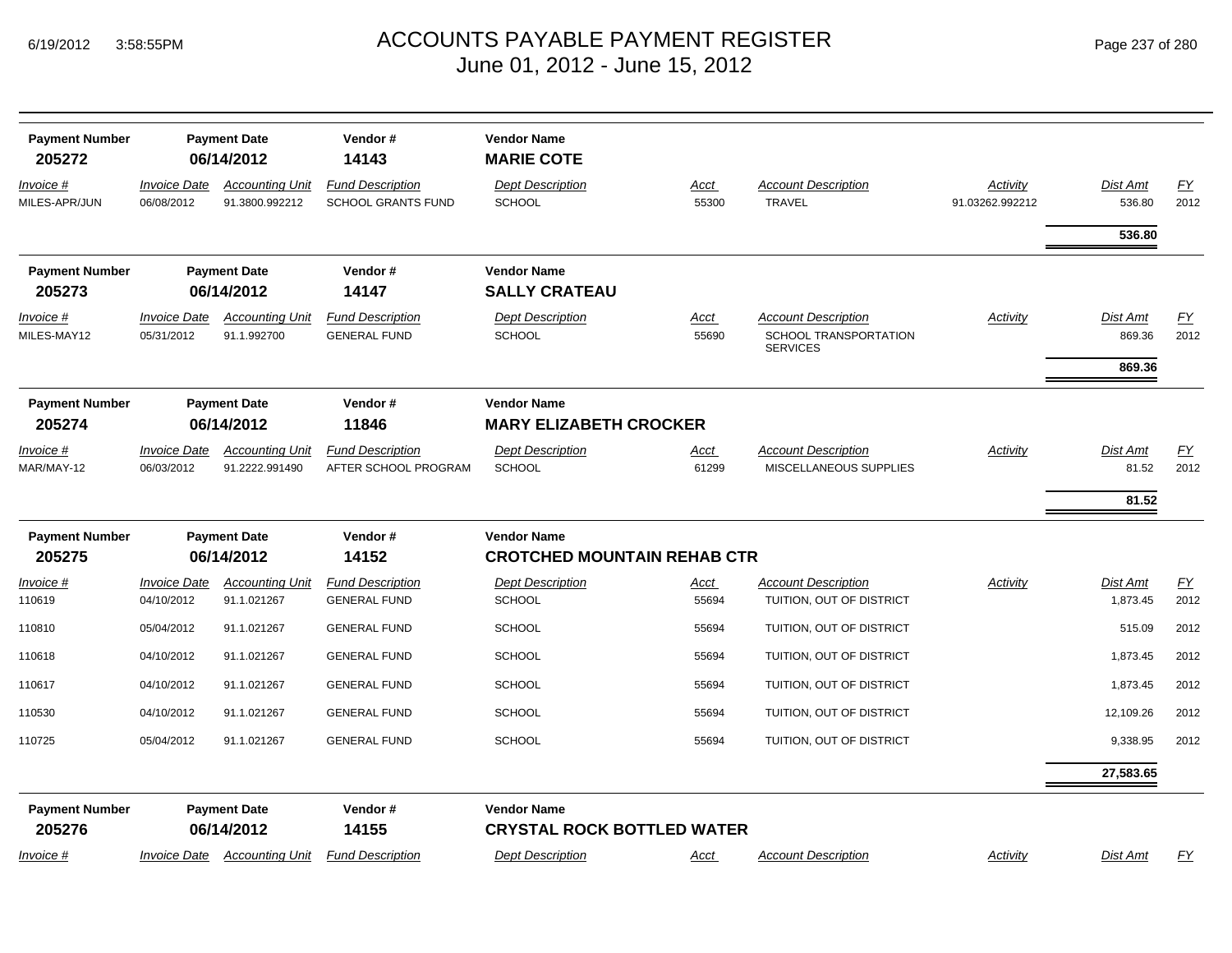| <b>Payment Number</b><br>205276                 | <b>Payment Date</b><br>06/14/2012 |                                          | Vendor#<br>14155                                                  | <b>Vendor Name</b><br><b>CRYSTAL ROCK BOTTLED WATER</b> |                      |                                                                           |                           |                                  |            |  |  |
|-------------------------------------------------|-----------------------------------|------------------------------------------|-------------------------------------------------------------------|---------------------------------------------------------|----------------------|---------------------------------------------------------------------------|---------------------------|----------------------------------|------------|--|--|
| Invoice #<br><b>MAY-12</b>                      | <b>Invoice Date</b><br>05/31/2012 | <b>Accounting Unit</b><br>91.1.071160    | <b>Fund Description</b><br><b>GENERAL FUND</b>                    | <b>Dept Description</b><br><b>SCHOOL</b>                | Acct<br>61135        | <b>Account Description</b><br><b>EDUCATIONAL SUPPLIES</b>                 | Activity                  | Dist Amt<br>161.75               | EY<br>2012 |  |  |
|                                                 |                                   |                                          |                                                                   |                                                         |                      |                                                                           |                           | 161.75                           |            |  |  |
| <b>Payment Number</b>                           |                                   | <b>Payment Date</b>                      | Vendor#                                                           | <b>Vendor Name</b>                                      |                      |                                                                           |                           |                                  |            |  |  |
| 205277                                          |                                   | 06/14/2012                               | 14158                                                             | <b>CX ASSOCIATES LLC</b>                                |                      |                                                                           |                           |                                  |            |  |  |
| Invoice #<br>985.03                             | <b>Invoice Date</b><br>04/30/2012 | <b>Accounting Unit</b><br>91.5800.134600 | <b>Fund Description</b><br>SCHOOL CAPITAL PROJECTS<br><b>FUND</b> | <b>Dept Description</b><br><b>SCHOOL</b>                | Acct<br>81200        | <b>Account Description</b><br><b>BUILDINGS AND</b><br><b>IMPROVEMENTS</b> | Activity<br>1011.91.04.30 | Dist Amt<br>1,770.00<br>1,770.00 | EY<br>2012 |  |  |
| <b>Payment Number</b><br>205278                 | <b>Payment Date</b><br>06/14/2012 |                                          |                                                                   |                                                         | Vendor#<br>14160     | <b>Vendor Name</b><br><b>D A BUCCI &amp; SONS INC</b>                     |                           |                                  |            |  |  |
| Invoice #<br>711021                             | <b>Invoice Date</b><br>05/08/2012 | <b>Accounting Unit</b><br>91.2247.041387 | <b>Fund Description</b><br><b>CULINARY ARTS</b>                   | <b>Dept Description</b><br><b>SCHOOL</b>                | <b>Acct</b><br>53628 | <b>Account Description</b><br><b>CONTRACT SERVICES</b>                    | Activity                  | Dist Amt<br>27.00                | EY<br>2012 |  |  |
| 712740                                          | 05/22/2012                        | 91.2247.041387                           | <b>CULINARY ARTS</b>                                              | <b>SCHOOL</b>                                           | 53628                | <b>CONTRACT SERVICES</b>                                                  |                           | 27.00<br>54.00                   | 2012       |  |  |
| <b>Payment Number</b><br>205279                 |                                   | <b>Payment Date</b><br>06/14/2012        | Vendor#<br>11844                                                  | <b>Vendor Name</b><br><b>KEITH DAVIS</b>                |                      |                                                                           |                           |                                  |            |  |  |
| Invoice #<br><b>CONNOR LUNCH</b><br><b>ACCT</b> | <b>Invoice Date</b><br>06/07/2012 | <b>Accounting Unit</b><br>91.2100.04     | <b>Fund Description</b><br><b>FOOD SERVICES</b>                   | <b>Dept Description</b><br><b>SCHOOL</b>                | Acct                 | <b>Account Description</b><br>44503 1,610 LUNCH SALES                     | Activity                  | Dist Amt<br>8.00                 | EY<br>2012 |  |  |
|                                                 |                                   |                                          |                                                                   |                                                         |                      |                                                                           |                           | 8.00                             |            |  |  |
| <b>Payment Number</b><br>205280                 |                                   | <b>Payment Date</b><br>06/14/2012        | Vendor#<br>11483                                                  | <b>Vendor Name</b><br><b>DJ JEFF HAMILTON</b>           |                      |                                                                           |                           |                                  |            |  |  |
| Invoice #<br>166                                | <b>Invoice Date</b><br>05/18/2012 | <b>Accounting Unit</b><br>91.1.071160    | <b>Fund Description</b><br><b>GENERAL FUND</b>                    | <b>Dept Description</b><br><b>SCHOOL</b>                | Acct<br>61135        | <b>Account Description</b><br>EDUCATIONAL SUPPLIES                        | Activity                  | Dist Amt<br>250.00               | EY<br>2012 |  |  |
|                                                 |                                   |                                          |                                                                   |                                                         |                      |                                                                           |                           | 250.00                           |            |  |  |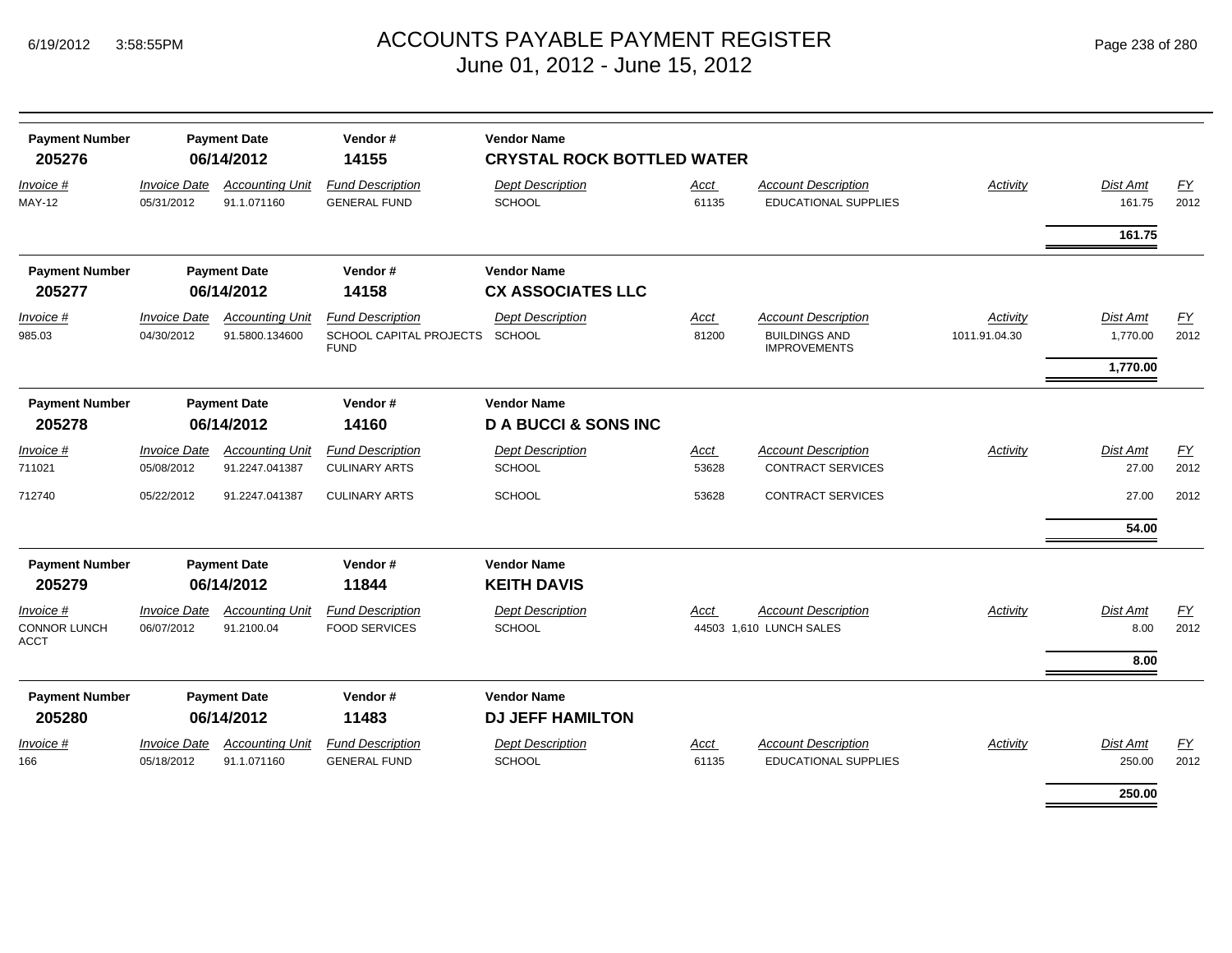|  | Page 239 of 280 |  |  |  |
|--|-----------------|--|--|--|
|--|-----------------|--|--|--|

| <b>Payment Number</b><br>205281 |                                   | <b>Payment Date</b><br>06/14/2012     | Vendor#<br>14184                               | <b>Vendor Name</b><br><b>DANIEL DONOVAN</b>                |                      |                                                        |                 |                          |                          |
|---------------------------------|-----------------------------------|---------------------------------------|------------------------------------------------|------------------------------------------------------------|----------------------|--------------------------------------------------------|-----------------|--------------------------|--------------------------|
| Invoice #<br>MILES-MAY12        | <b>Invoice Date</b><br>05/31/2012 | <b>Accounting Unit</b><br>91.1.012320 | <b>Fund Description</b><br><b>GENERAL FUND</b> | <b>Dept Description</b><br><b>SCHOOL</b>                   | <u>Acct</u><br>55307 | <b>Account Description</b><br>MILEAGE REIMBURSEMENTS   | Activity        | Dist Amt<br>24.81        | EY<br>2012               |
| <b>Payment Number</b><br>205282 |                                   | <b>Payment Date</b><br>06/14/2012     | Vendor#<br>12648                               | <b>Vendor Name</b><br><b>JOYCE DROWN</b>                   |                      |                                                        |                 | 24.81                    |                          |
| Invoice #<br>52512-014          | <b>Invoice Date</b><br>05/25/2012 | <b>Accounting Unit</b><br>91.1.041474 | <b>Fund Description</b><br><b>GENERAL FUND</b> | <b>Dept Description</b><br><b>SCHOOL</b>                   | Acct<br>55642        | <b>Account Description</b><br><b>GAME OFFICIALS</b>    | Activity        | <b>Dist Amt</b><br>60.00 | $\underline{FY}$<br>2012 |
|                                 |                                   |                                       |                                                |                                                            |                      |                                                        |                 | 60.00                    |                          |
| <b>Payment Number</b><br>205283 |                                   | <b>Payment Date</b><br>06/14/2012     | Vendor#<br>11839                               | <b>Vendor Name</b><br><b>MONIQUE DUDA</b>                  |                      |                                                        |                 |                          |                          |
| $Invoice$ #<br>51512-04         | <b>Invoice Date</b><br>05/15/2012 | <b>Accounting Unit</b><br>91.1.041408 | <b>Fund Description</b><br><b>GENERAL FUND</b> | <b>Dept Description</b><br><b>SCHOOL</b>                   | <u>Acct</u><br>53628 | <b>Account Description</b><br><b>CONTRACT SERVICES</b> | Activity        | Dist Amt<br>60.00        | EY<br>2012               |
| 50912-04                        | 05/09/2012                        | 91.1.041408                           | <b>GENERAL FUND</b>                            | <b>SCHOOL</b>                                              | 53628                | <b>CONTRACT SERVICES</b>                               |                 | 60.00                    | 2012                     |
|                                 |                                   |                                       |                                                |                                                            |                      |                                                        |                 | 120.00                   |                          |
| <b>Payment Number</b><br>205284 | <b>Payment Date</b><br>06/14/2012 |                                       | Vendor#<br>12666                               | <b>Vendor Name</b><br><b>EASTER SEALS OF NEW HAMPSHIRE</b> |                      |                                                        |                 |                          |                          |
| $Invoice$ #<br>168040           | <b>Invoice Date</b><br>05/03/2012 | <b>Accounting Unit</b><br>91.1.021267 | <b>Fund Description</b><br><b>GENERAL FUND</b> | <b>Dept Description</b><br><b>SCHOOL</b>                   | <u>Acct</u><br>55694 | <b>Account Description</b><br>TUITION, OUT OF DISTRICT | <b>Activity</b> | Dist Amt<br>2,560.00     | EY<br>2012               |
| 165570                          | 05/03/2012                        | 91.1.021267                           | <b>GENERAL FUND</b>                            | <b>SCHOOL</b>                                              | 55694                | TUITION, OUT OF DISTRICT                               |                 | 3,410.48                 | 2012                     |
| 165750                          | 05/03/2012                        | 91.1.021267                           | <b>GENERAL FUND</b>                            | <b>SCHOOL</b>                                              | 55694                | TUITION, OUT OF DISTRICT                               |                 | 3,149.10                 | 2012                     |
| 165580                          | 05/03/2012                        | 91.1.021267                           | <b>GENERAL FUND</b>                            | SCHOOL                                                     | 55694                | TUITION, OUT OF DISTRICT                               |                 | 2,962.40                 | 2012                     |
| 165950                          | 05/03/2012                        | 91.1.021267                           | <b>GENERAL FUND</b>                            | <b>SCHOOL</b>                                              | 55694                | TUITION, OUT OF DISTRICT                               |                 | 2,969.04                 | 2012                     |
| 156980                          | 04/03/2012                        | 91.1.021267                           | <b>GENERAL FUND</b>                            | <b>SCHOOL</b>                                              | 55694                | TUITION, OUT OF DISTRICT                               |                 | 4,188.42                 | 2012                     |
| 156990                          | 04/03/2012                        | 91.1.021267                           | <b>GENERAL FUND</b>                            | <b>SCHOOL</b>                                              | 55694                | TUITION, OUT OF DISTRICT                               |                 | 3,703.00                 | 2012                     |
| 157350                          | 04/03/2012                        | 91.1.021267                           | <b>GENERAL FUND</b>                            | <b>SCHOOL</b>                                              | 55694                | TUITION, OUT OF DISTRICT                               |                 | 3,748.64                 | 2012                     |
| 157160                          | 04/03/2012                        | 91.1.021267                           | <b>GENERAL FUND</b>                            | <b>SCHOOL</b>                                              | 55694                | TUITION, OUT OF DISTRICT                               |                 | 4,263.10                 | 2012                     |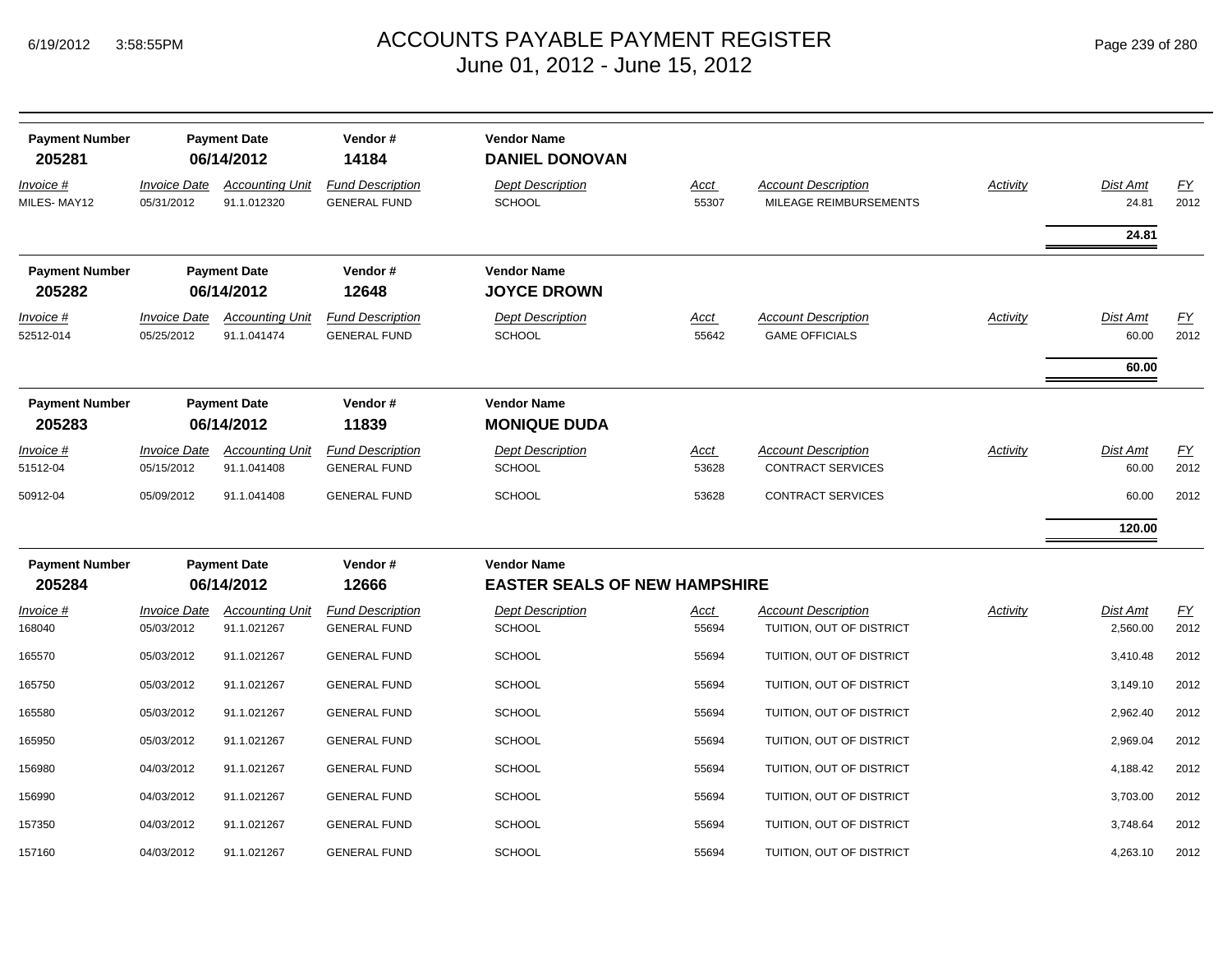|                                 |                                   |                                          |                                                      |                                                           |                      |                                                                      |                             | 30,954.18                   |            |
|---------------------------------|-----------------------------------|------------------------------------------|------------------------------------------------------|-----------------------------------------------------------|----------------------|----------------------------------------------------------------------|-----------------------------|-----------------------------|------------|
| <b>Payment Number</b><br>205285 |                                   | <b>Payment Date</b><br>06/14/2012        | Vendor#<br>11677                                     | <b>Vendor Name</b><br><b>ECOLAB INC</b>                   |                      |                                                                      |                             |                             |            |
| <u>Invoice #</u><br>92680965    | <b>Invoice Date</b><br>06/05/2012 | <b>Accounting Unit</b><br>91.2100.033120 | <b>Fund Description</b><br><b>FOOD SERVICES</b>      | <b>Dept Description</b><br><b>SCHOOL</b>                  | <u>Acct</u><br>61299 | <b>Account Description</b><br>MISCELLANEOUS SUPPLIES                 | Activity                    | <b>Dist Amt</b><br>93.05    | EY<br>2012 |
|                                 |                                   |                                          |                                                      |                                                           |                      |                                                                      |                             | 93.05                       |            |
| <b>Payment Number</b><br>205286 |                                   | <b>Payment Date</b><br>06/14/2012        | Vendor#<br>12675                                     | <b>Vendor Name</b><br><b>EDWARDS EDUCATIONAL SERVICES</b> |                      |                                                                      |                             |                             |            |
| Invoice #<br>1097               | <b>Invoice Date</b><br>05/29/2012 | <b>Accounting Unit</b><br>91.3800.161271 | <b>Fund Description</b><br><b>SCHOOL GRANTS FUND</b> | <b>Dept Description</b><br><b>SCHOOL</b>                  | <u>Acct</u><br>53600 | <b>Account Description</b><br><b>INSTRUCTION SERVICES</b>            | Activity<br>91.03762.161271 | <b>Dist Amt</b><br>3,151.81 | EY<br>2012 |
|                                 |                                   |                                          |                                                      |                                                           |                      |                                                                      |                             | 3,151.81                    |            |
| <b>Payment Number</b><br>205287 |                                   | <b>Payment Date</b><br>06/14/2012        | Vendor#<br>11061                                     | <b>Vendor Name</b><br><b>PETTY CASH SCHOOLS</b>           |                      | <b>Payee Name</b><br><b>ELM ST PETTY CASH</b>                        |                             |                             |            |
| Invoice #<br>200                | <b>Invoice Date</b><br>06/12/2012 | <b>Accounting Unit</b><br>91.1.051160    | <b>Fund Description</b><br><b>GENERAL FUND</b>       | <b>Dept Description</b><br><b>SCHOOL</b>                  | Acct<br>61135        | <b>Account Description</b><br>EDUCATIONAL SUPPLIES                   | Activity                    | Dist Amt<br>8.91            | EY<br>2012 |
|                                 |                                   |                                          |                                                      |                                                           |                      |                                                                      |                             | 8.91                        |            |
| <b>Payment Number</b><br>205288 |                                   | <b>Payment Date</b><br>06/14/2012        | Vendor#<br>11285                                     | <b>Vendor Name</b><br><b>GAYLE R ESTERLY</b>              |                      |                                                                      |                             |                             |            |
| <i>Invoice</i> #<br>4/18-5/21   | <b>Invoice Date</b><br>05/21/2012 | <b>Accounting Unit</b><br>91.3800.042210 | <b>Fund Description</b><br><b>SCHOOL GRANTS FUND</b> | <b>Dept Description</b><br><b>SCHOOL</b>                  | <u>Acct</u><br>53607 | <b>Account Description</b><br>PROGRAM IMPROVEMENT<br><b>SERVICES</b> | Activity<br>91.03902.042210 | Dist Amt<br>2,786.08        | EY<br>2012 |
|                                 |                                   |                                          |                                                      |                                                           |                      |                                                                      |                             | 2,786.08                    |            |
| <b>Payment Number</b>           |                                   | <b>Payment Date</b>                      | Vendor#                                              | <b>Vendor Name</b>                                        |                      |                                                                      |                             |                             |            |
| 205289                          |                                   | 06/14/2012                               | 14220                                                | <b>FANTINI BAKING CO INC</b>                              |                      |                                                                      |                             |                             |            |
| Invoice #<br>A72839             | <b>Invoice Date</b><br>06/11/2012 | <b>Accounting Unit</b><br>91.2100.193120 | <b>Fund Description</b><br><b>FOOD SERVICES</b>      | <b>Dept Description</b><br><b>SCHOOL</b>                  | Acct<br>61214        | <b>Account Description</b><br>FOOD, FOOD SERVICE<br><b>PROGRAM</b>   | Activity                    | Dist Amt<br>86.97           | EY<br>2012 |
| A70778                          | 06/04/2012                        | 91.2100.193120                           | <b>FOOD SERVICES</b>                                 | <b>SCHOOL</b>                                             | 61214                | FOOD, FOOD SERVICE<br><b>PROGRAM</b>                                 |                             | 141.30                      | 2012       |
| A72840                          | 06/11/2012                        | 91.2100.203120                           | <b>FOOD SERVICES</b>                                 | <b>SCHOOL</b>                                             | 61214                | FOOD, FOOD SERVICE<br><b>PROGRAM</b>                                 |                             | 82.90                       | 2012       |
| A71216                          | 06/05/2012                        | 91.2100.203120                           | <b>FOOD SERVICES</b>                                 | <b>SCHOOL</b>                                             | 61214                | FOOD, FOOD SERVICE<br><b>PROGRAM</b>                                 |                             | 52.22                       | 2012       |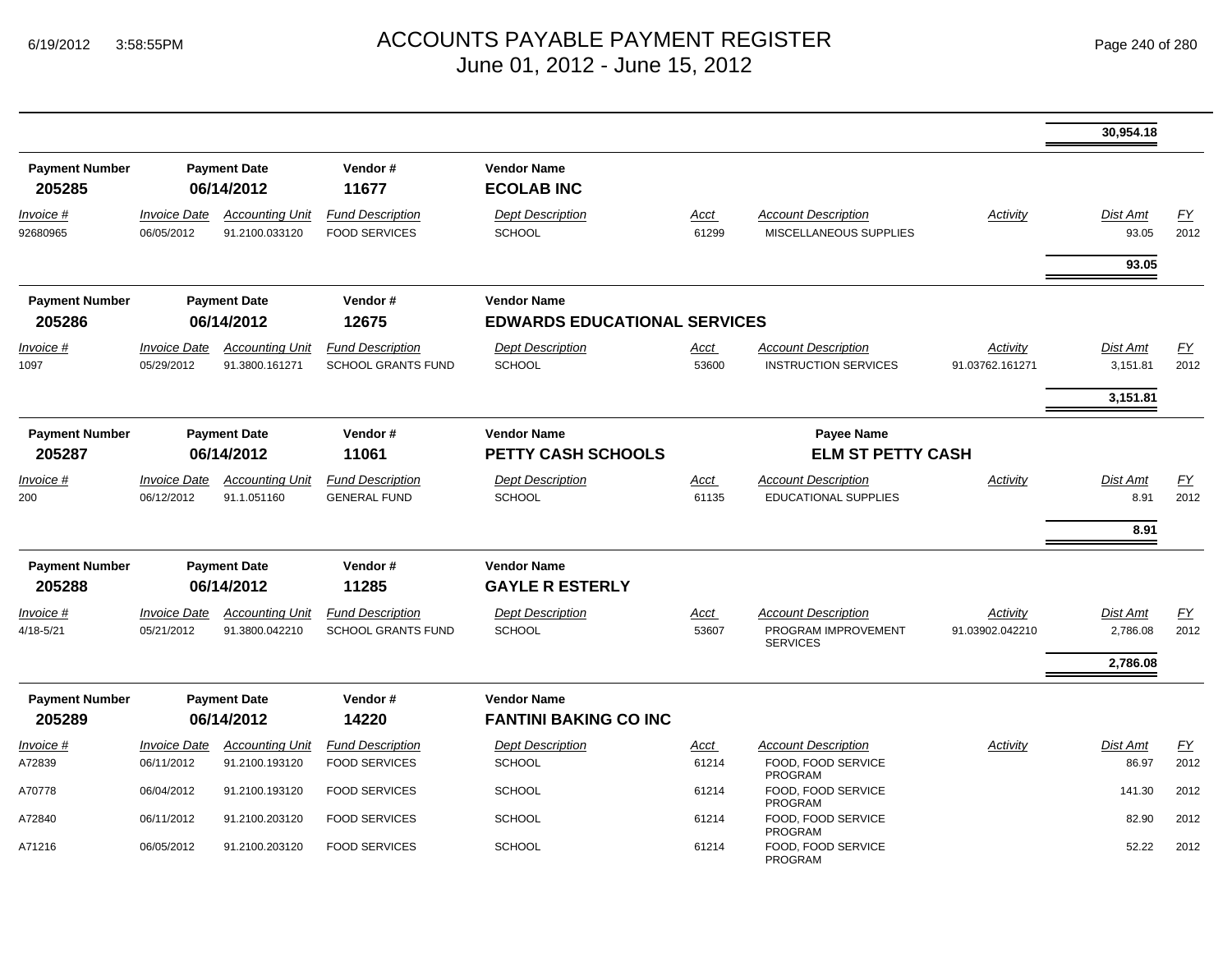| <b>Payment Number</b> |                     | <b>Payment Date</b>    | Vendor#                 | <b>Vendor Name</b>           |       |                                      |          |                 |           |
|-----------------------|---------------------|------------------------|-------------------------|------------------------------|-------|--------------------------------------|----------|-----------------|-----------|
| 205289                |                     | 06/14/2012             | 14220                   | <b>FANTINI BAKING CO INC</b> |       |                                      |          |                 |           |
| Invoice #             | <b>Invoice Date</b> | <b>Accounting Unit</b> | <b>Fund Description</b> | <b>Dept Description</b>      | Acct  | <b>Account Description</b>           | Activity | <b>Dist Amt</b> | <u>FY</u> |
| A70779                | 06/04/2012          | 91.2100.203120         | <b>FOOD SERVICES</b>    | <b>SCHOOL</b>                | 61214 | FOOD, FOOD SERVICE<br><b>PROGRAM</b> |          | 72.07           | 2012      |
| A71776                | 06/07/2012          | 91.2100.203120         | <b>FOOD SERVICES</b>    | <b>SCHOOL</b>                | 61214 | FOOD, FOOD SERVICE<br>PROGRAM        |          | 27.26           | 2012      |
| A73212                | 06/12/2012          | 91.2100.043120         | <b>FOOD SERVICES</b>    | <b>SCHOOL</b>                | 61214 | FOOD, FOOD SERVICE<br>PROGRAM        |          | 75.61           | 2012      |
| A72826                | 06/11/2012          | 91.2100.043120         | <b>FOOD SERVICES</b>    | <b>SCHOOL</b>                | 61214 | FOOD, FOOD SERVICE<br><b>PROGRAM</b> |          | 10.87           | 2012      |
| A71215                | 06/05/2012          | 91.2100.043120         | <b>FOOD SERVICES</b>    | <b>SCHOOL</b>                | 61214 | FOOD, FOOD SERVICE<br><b>PROGRAM</b> |          | 83.95           | 2012      |
| A72101                | 06/08/2012          | 91.2100.043120         | <b>FOOD SERVICES</b>    | <b>SCHOOL</b>                | 61214 | FOOD, FOOD SERVICE<br><b>PROGRAM</b> |          | 50.17           | 2012      |
| A71775                | 06/07/2012          | 91.2100.043120         | <b>FOOD SERVICES</b>    | <b>SCHOOL</b>                | 61214 | FOOD, FOOD SERVICE<br>PROGRAM        |          | 82.95           | 2012      |
| A70763                | 06/04/2012          | 91.2100.043120         | <b>FOOD SERVICES</b>    | <b>SCHOOL</b>                | 61214 | FOOD, FOOD SERVICE<br><b>PROGRAM</b> |          | 15.90           | 2012      |
| A72828                | 06/11/2012          | 91.2100.053120         | <b>FOOD SERVICES</b>    | <b>SCHOOL</b>                | 61214 | FOOD, FOOD SERVICE<br><b>PROGRAM</b> |          | 173.18          | 2012      |
| A70766                | 06/04/2012          | 91.2100.053120         | <b>FOOD SERVICES</b>    | <b>SCHOOL</b>                | 61214 | FOOD, FOOD SERVICE<br>PROGRAM        |          | 100.60          | 2012      |
| A70765                | 06/04/2012          | 91.2100.063120         | <b>FOOD SERVICES</b>    | <b>SCHOOL</b>                | 61214 | FOOD, FOOD SERVICE<br><b>PROGRAM</b> |          | 220.19          | 2012      |
| A70767                | 06/04/2012          | 91.2100.073120         | <b>FOOD SERVICES</b>    | <b>SCHOOL</b>                | 61214 | FOOD, FOOD SERVICE<br>PROGRAM        |          | 124.37          | 2012      |
| A70768                | 06/04/2012          | 91.2100.093120         | <b>FOOD SERVICES</b>    | <b>SCHOOL</b>                | 61214 | FOOD, FOOD SERVICE<br><b>PROGRAM</b> |          | 167.98          | 2012      |
| A72830                | 06/11/2012          | 91.2100.103120         | <b>FOOD SERVICES</b>    | <b>SCHOOL</b>                | 61214 | FOOD, FOOD SERVICE<br>PROGRAM        |          | 61.02           | 2012      |
| A70770                | 06/04/2012          | 91.2100.103120         | <b>FOOD SERVICES</b>    | <b>SCHOOL</b>                | 61214 | FOOD, FOOD SERVICE<br><b>PROGRAM</b> |          | 115.63          | 2012      |
| A70769                | 06/04/2012          | 91.2100.103120         | <b>FOOD SERVICES</b>    | <b>SCHOOL</b>                | 61214 | FOOD, FOOD SERVICE<br><b>PROGRAM</b> |          | 89.88           | 2012      |
| A70771                | 06/04/2012          | 91.2100.123120         | <b>FOOD SERVICES</b>    | <b>SCHOOL</b>                | 61214 | FOOD, FOOD SERVICE<br><b>PROGRAM</b> |          | 149.99          | 2012      |
| A70772                | 06/04/2012          | 91.2100.133120         | <b>FOOD SERVICES</b>    | <b>SCHOOL</b>                | 61214 | FOOD, FOOD SERVICE<br><b>PROGRAM</b> |          | 74.31           | 2012      |
| A70774                | 06/04/2012          | 91.2100.143120         | <b>FOOD SERVICES</b>    | <b>SCHOOL</b>                | 61214 | FOOD, FOOD SERVICE<br>PROGRAM        |          | 79.20           | 2012      |
| A72835                | 06/11/2012          | 91.2100.143120         | <b>FOOD SERVICES</b>    | <b>SCHOOL</b>                | 61214 | FOOD, FOOD SERVICE<br><b>PROGRAM</b> |          | 114.81          | 2012      |
| A72834                | 06/11/2012          | 91.2100.153120         | <b>FOOD SERVICES</b>    | <b>SCHOOL</b>                | 61214 | FOOD, FOOD SERVICE<br><b>PROGRAM</b> |          | 116.80          | 2012      |
| A70773                | 06/04/2012          | 91.2100.153120         | <b>FOOD SERVICES</b>    | <b>SCHOOL</b>                | 61214 | FOOD, FOOD SERVICE<br><b>PROGRAM</b> |          | 251.90          | 2012      |
| A70775                | 06/04/2012          | 91.2100.163120         | <b>FOOD SERVICES</b>    | <b>SCHOOL</b>                | 61214 | FOOD, FOOD SERVICE<br><b>PROGRAM</b> |          | 296.25          | 2012      |
| A70776                | 06/04/2012          | 91.2100.173120         | <b>FOOD SERVICES</b>    | <b>SCHOOL</b>                | 61214 | FOOD, FOOD SERVICE<br><b>PROGRAM</b> |          | 159.71          | 2012      |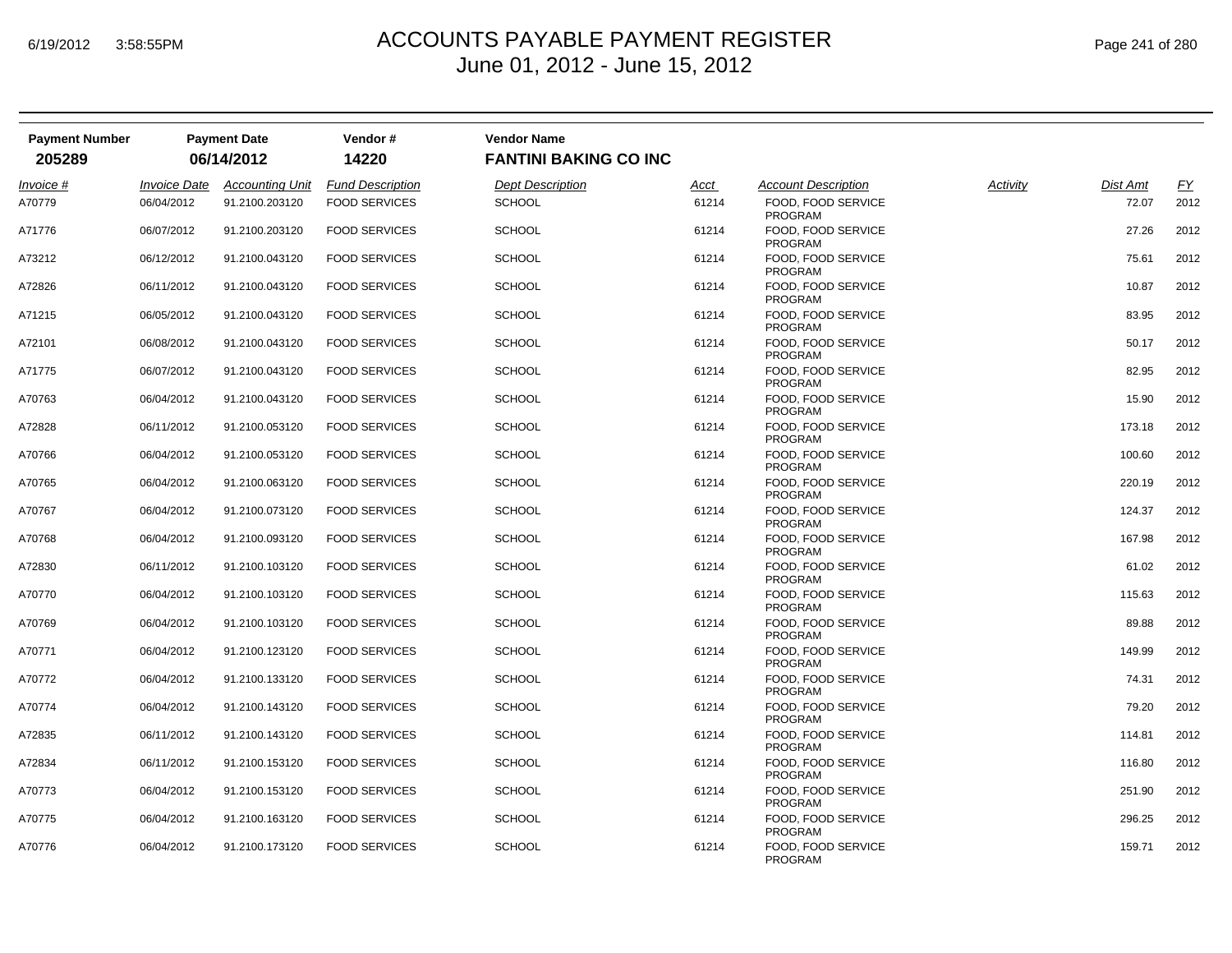| <b>Payment Number</b><br>205289 |                                          | <b>Payment Date</b><br>06/14/2012        | Vendor#<br>14220                                | <b>Vendor Name</b><br><b>FANTINI BAKING CO INC</b> |                      |                                                                               |          |                           |            |
|---------------------------------|------------------------------------------|------------------------------------------|-------------------------------------------------|----------------------------------------------------|----------------------|-------------------------------------------------------------------------------|----------|---------------------------|------------|
| Invoice #<br>A69027             | <i><b>Invoice Date</b></i><br>05/29/2012 | <b>Accounting Unit</b><br>91.2100.183120 | <b>Fund Description</b><br><b>FOOD SERVICES</b> | <b>Dept Description</b><br><b>SCHOOL</b>           | <u>Acct</u><br>61214 | <b>Account Description</b><br><b>FOOD, FOOD SERVICE</b><br><b>PROGRAM</b>     | Activity | <b>Dist Amt</b><br>91.55  | EY<br>2012 |
| A70777                          | 06/04/2012                               | 91.2100.183120                           | <b>FOOD SERVICES</b>                            | <b>SCHOOL</b>                                      | 61214                | FOOD, FOOD SERVICE<br><b>PROGRAM</b>                                          |          | 149.23                    | 2012       |
|                                 |                                          |                                          |                                                 |                                                    |                      |                                                                               |          | 3,318.77                  |            |
| <b>Payment Number</b>           |                                          | <b>Payment Date</b>                      | Vendor#                                         | <b>Vendor Name</b>                                 |                      |                                                                               |          |                           |            |
| 205290                          |                                          | 06/14/2012                               | 14227                                           | <b>FIRST STUDENT INC</b>                           |                      |                                                                               |          |                           |            |
| Invoice #<br>17746019           | <i><b>Invoice Date</b></i><br>05/22/2012 | <b>Accounting Unit</b><br>91.1.041428    | <b>Fund Description</b><br><b>GENERAL FUND</b>  | <b>Dept Description</b><br><b>SCHOOL</b>           | <u>Acct</u><br>55690 | <b>Account Description</b><br><b>SCHOOL TRANSPORTATION</b><br><b>SERVICES</b> | Activity | <b>Dist Amt</b><br>244.78 | EY<br>2012 |
| 17746067                        | 05/22/2012                               | 91.1.041428                              | <b>GENERAL FUND</b>                             | <b>SCHOOL</b>                                      | 55690                | SCHOOL TRANSPORTATION<br><b>SERVICES</b>                                      |          | 101.40                    | 2012       |
| 17746025                        | 05/22/2012                               | 91.1.041428                              | <b>GENERAL FUND</b>                             | <b>SCHOOL</b>                                      | 55690                | SCHOOL TRANSPORTATION<br><b>SERVICES</b>                                      |          | 248.10                    | 2012       |
| 17746030                        | 05/22/2012                               | 91.1.041428                              | <b>GENERAL FUND</b>                             | <b>SCHOOL</b>                                      | 55690                | SCHOOL TRANSPORTATION<br><b>SERVICES</b>                                      |          | 105.78                    | 2012       |
| 17746067                        | 05/22/2012                               | 91.1.041429                              | <b>GENERAL FUND</b>                             | <b>SCHOOL</b>                                      | 55690                | SCHOOL TRANSPORTATION<br><b>SERVICES</b>                                      |          | 101.40                    | 2012       |
| 17746068                        | 05/22/2012                               | 91.1.041449                              | <b>GENERAL FUND</b>                             | <b>SCHOOL</b>                                      | 55690                | <b>SCHOOL TRANSPORTATION</b><br><b>SERVICES</b>                               |          | 48.30                     | 2012       |
| 17746069                        | 05/22/2012                               | 91.1.041449                              | <b>GENERAL FUND</b>                             | <b>SCHOOL</b>                                      | 55690                | SCHOOL TRANSPORTATION<br><b>SERVICES</b>                                      |          | 48.30                     | 2012       |
| 17746022                        | 05/22/2012                               | 91.1.041449                              | <b>GENERAL FUND</b>                             | <b>SCHOOL</b>                                      | 55690                | SCHOOL TRANSPORTATION<br><b>SERVICES</b>                                      |          | 342.90                    | 2012       |
| 17746144                        | 05/29/2012                               | 91.1.041451                              | <b>GENERAL FUND</b>                             | <b>SCHOOL</b>                                      | 55690                | <b>SCHOOL TRANSPORTATION</b><br><b>SERVICES</b>                               |          | 300.98                    | 2012       |
| 17746027                        | 05/22/2012                               | 91.1.041451                              | <b>GENERAL FUND</b>                             | <b>SCHOOL</b>                                      | 55690                | SCHOOL TRANSPORTATION<br><b>SERVICES</b>                                      |          | 188.90                    | 2012       |
| 17746026                        | 05/22/2012                               | 91.1.041452                              | <b>GENERAL FUND</b>                             | <b>SCHOOL</b>                                      | 55690                | <b>SCHOOL TRANSPORTATION</b><br><b>SERVICES</b>                               |          | 167.35                    | 2012       |
| 17746021                        | 05/22/2012                               | 91.1.041457                              | <b>GENERAL FUND</b>                             | <b>SCHOOL</b>                                      | 55690                | SCHOOL TRANSPORTATION<br><b>SERVICES</b>                                      |          | 77.48                     | 2012       |
| 17746023                        | 05/22/2012                               | 91.1.041457                              | <b>GENERAL FUND</b>                             | <b>SCHOOL</b>                                      | 55690                | SCHOOL TRANSPORTATION<br><b>SERVICES</b>                                      |          | 82.73                     | 2012       |
| 17746020                        | 05/22/2012                               | 91.1.041460                              | <b>GENERAL FUND</b>                             | <b>SCHOOL</b>                                      | 55690                | <b>SCHOOL TRANSPORTATION</b><br><b>SERVICES</b>                               |          | 115.83                    | 2012       |
| 17746024                        | 05/22/2012                               | 91.1.041461                              | <b>GENERAL FUND</b>                             | <b>SCHOOL</b>                                      | 55690                | SCHOOL TRANSPORTATION<br><b>SERVICES</b>                                      |          | 120.10                    | 2012       |
| 17746029                        | 05/22/2012                               | 91.1.041461                              | <b>GENERAL FUND</b>                             | <b>SCHOOL</b>                                      | 55690                | SCHOOL TRANSPORTATION<br><b>SERVICES</b>                                      |          | 243.20                    | 2012       |
| 17746021                        | 05/22/2012                               | 91.1.041473                              | <b>GENERAL FUND</b>                             | <b>SCHOOL</b>                                      | 55690                | SCHOOL TRANSPORTATION<br><b>SERVICES</b>                                      |          | 77.49                     | 2012       |
| 17746023                        | 05/22/2012                               | 91.1.041473                              | <b>GENERAL FUND</b>                             | <b>SCHOOL</b>                                      | 55690                | <b>SCHOOL TRANSPORTATION</b><br><b>SERVICES</b>                               |          | 82.72                     | 2012       |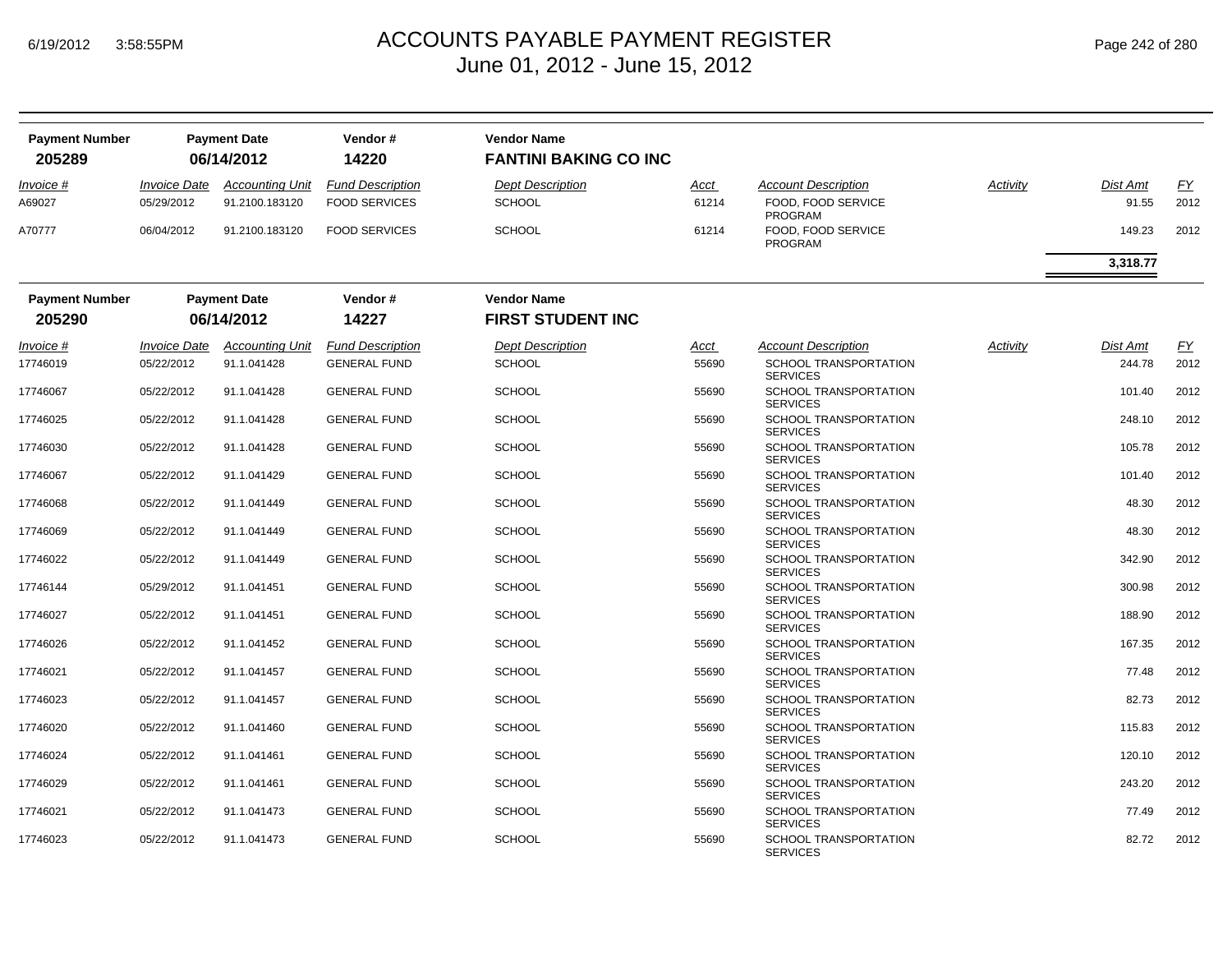| <b>Payment Number</b><br>205290 |                     | <b>Payment Date</b><br>06/14/2012 | Vendor#<br>14227        | <b>Vendor Name</b><br><b>FIRST STUDENT INC</b> |       |                                                 |          |                 |           |
|---------------------------------|---------------------|-----------------------------------|-------------------------|------------------------------------------------|-------|-------------------------------------------------|----------|-----------------|-----------|
| Invoice #                       | <b>Invoice Date</b> | <b>Accounting Unit</b>            | <b>Fund Description</b> | <b>Dept Description</b>                        | Acct  | <b>Account Description</b>                      | Activity | <b>Dist Amt</b> | <u>FY</u> |
| 17746078                        | 05/26/2012          | 91.1.992700                       | <b>GENERAL FUND</b>     | SCHOOL                                         | 55690 | <b>SCHOOL TRANSPORTATION</b><br><b>SERVICES</b> |          | 6,379.20        | 2012      |
| 17746077                        | 05/26/2012          | 91.1.992700                       | <b>GENERAL FUND</b>     | <b>SCHOOL</b>                                  | 55690 | <b>SCHOOL TRANSPORTATION</b><br><b>SERVICES</b> |          | 1,010.04        | 2012      |
| 17746086                        | 05/26/2012          | 91.1.992700                       | <b>GENERAL FUND</b>     | <b>SCHOOL</b>                                  | 55690 | SCHOOL TRANSPORTATION<br><b>SERVICES</b>        |          | 4,537.80        | 2012      |
| 17746155                        | 06/10/2012          | 91.1.992700                       | <b>GENERAL FUND</b>     | <b>SCHOOL</b>                                  | 55690 | SCHOOL TRANSPORTATION<br><b>SERVICES</b>        |          | 106,184.52      | 2012      |
| 17746052                        | 05/22/2012          | 91.1.992700                       | <b>GENERAL FUND</b>     | <b>SCHOOL</b>                                  | 55690 | <b>SCHOOL TRANSPORTATION</b><br><b>SERVICES</b> |          | 49.97           | 2012      |
| 17746085                        | 05/26/2012          | 91.1.992700                       | <b>GENERAL FUND</b>     | <b>SCHOOL</b>                                  | 55690 | <b>SCHOOL TRANSPORTATION</b><br><b>SERVICES</b> |          | 48,558.66       | 2012      |
| 17746084                        | 05/26/2012          | 91.1.992700                       | <b>GENERAL FUND</b>     | <b>SCHOOL</b>                                  | 55690 | SCHOOL TRANSPORTATION<br><b>SERVICES</b>        |          | 22,406.44       | 2012      |
| 17746080                        | 05/26/2012          | 91.1.992700                       | <b>GENERAL FUND</b>     | <b>SCHOOL</b>                                  | 55690 | <b>SCHOOL TRANSPORTATION</b><br><b>SERVICES</b> |          | 2,233.20        | 2012      |
| 17746079                        | 05/26/2012          | 91.1.992700                       | <b>GENERAL FUND</b>     | SCHOOL                                         | 55690 | <b>SCHOOL TRANSPORTATION</b><br><b>SERVICES</b> |          | 903.72          | 2012      |
| 17746083                        | 05/26/2012          | 91.2222.991490                    | AFTER SCHOOL PROGRAM    | <b>SCHOOL</b>                                  | 61299 | MISCELLANEOUS SUPPLIES                          |          | 786.00          | 2012      |
| 17746081                        | 05/26/2012          | 91.2222.991490                    | AFTER SCHOOL PROGRAM    | <b>SCHOOL</b>                                  | 61299 | MISCELLANEOUS SUPPLIES                          |          | 2,121.54        | 2012      |
| 17746082                        | 05/26/2012          | 91.2222.991490                    | AFTER SCHOOL PROGRAM    | <b>SCHOOL</b>                                  | 61299 | MISCELLANEOUS SUPPLIES                          |          | 707.18          | 2012      |
| 17746253                        | 06/05/2012          | 91.2222.991490                    | AFTER SCHOOL PROGRAM    | <b>SCHOOL</b>                                  | 61299 | MISCELLANEOUS SUPPLIES                          |          | 59.40           | 2012      |
|                                 |                     |                                   |                         |                                                |       |                                                 |          | 198,635.41      |           |
| <b>Payment Number</b>           |                     | <b>Payment Date</b>               | Vendor#                 | <b>Vendor Name</b>                             |       |                                                 |          |                 |           |
| 205291                          |                     | 06/14/2012                        | 11665                   | <b>SCOTT GABRIEL</b>                           |       |                                                 |          |                 |           |
| Invoice #                       | <b>Invoice Date</b> | <b>Accounting Unit</b>            | <b>Fund Description</b> | <b>Dept Description</b>                        | Acct  | <b>Account Description</b>                      | Activity | Dist Amt        | <u>FY</u> |

| 52312-05<br>52412-05            | 05/23/2012<br>05/24/2012 | 91.1.051431<br>91.1.051431        | <b>GENERAL FUND</b><br><b>GENERAL FUND</b> | <b>SCHOOL</b><br><b>SCHOOL</b>           | 55642<br>55642 | <b>GAME OFFICIALS</b><br><b>GAME OFFICIALS</b> | 60.00<br>60.00 | 2012<br>2012 |
|---------------------------------|--------------------------|-----------------------------------|--------------------------------------------|------------------------------------------|----------------|------------------------------------------------|----------------|--------------|
|                                 |                          |                                   |                                            |                                          |                |                                                | 120.00         |              |
| <b>Payment Number</b><br>205292 |                          | <b>Payment Date</b><br>06/14/2012 | Vendor#<br>11326                           | <b>Vendor Name</b><br><b>WAYNE GAGNE</b> |                |                                                |                |              |
|                                 |                          |                                   |                                            |                                          |                |                                                |                |              |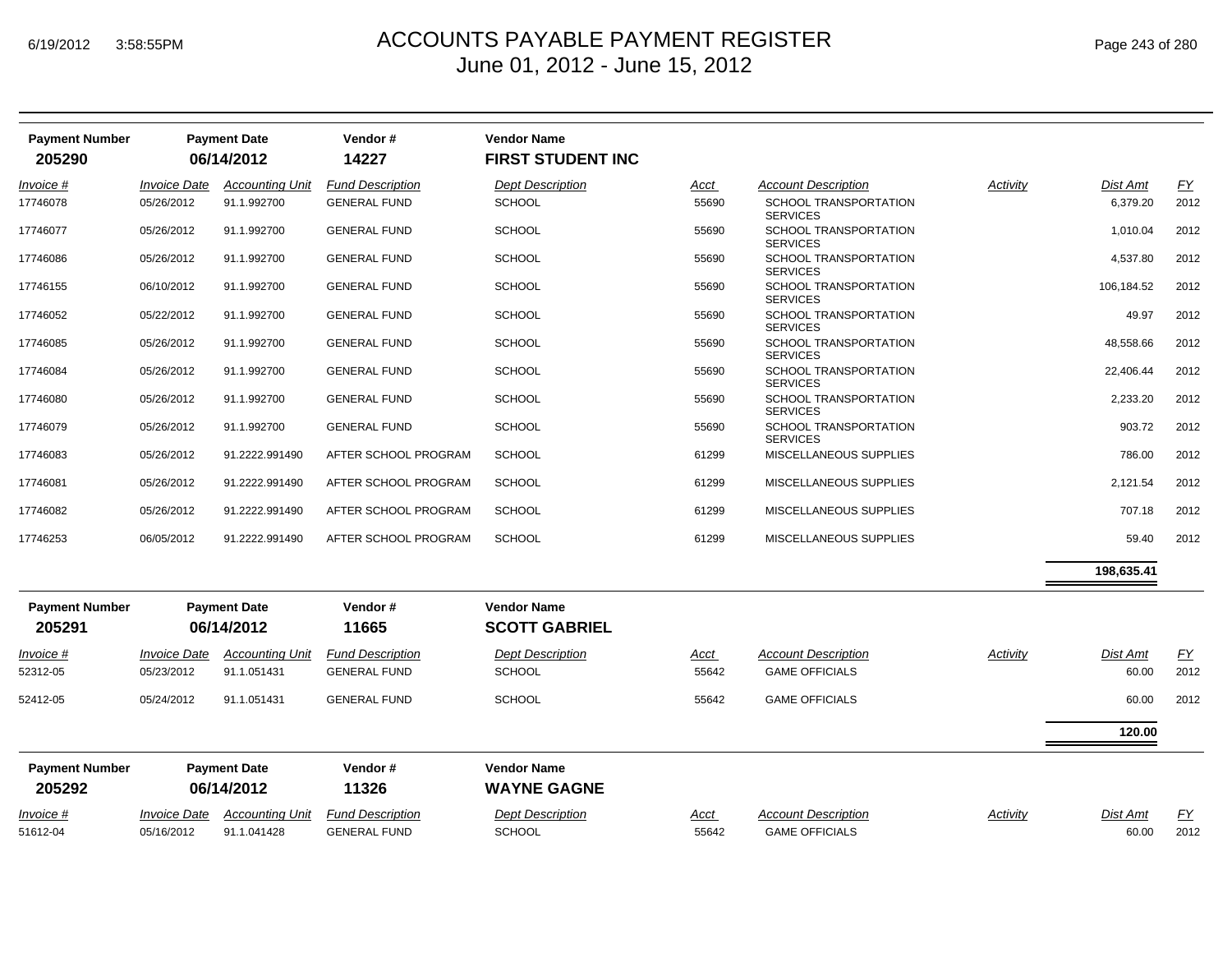|                                 |                            |                                   |                         |                                                  |             |                                      |          | 60.00    |      |
|---------------------------------|----------------------------|-----------------------------------|-------------------------|--------------------------------------------------|-------------|--------------------------------------|----------|----------|------|
| <b>Payment Number</b><br>205293 |                            | <b>Payment Date</b><br>06/14/2012 | Vendor#<br>14247        | <b>Vendor Name</b><br><b>GARELICK FARMS LYNN</b> |             |                                      |          |          |      |
| Invoice #                       | <i><b>Invoice Date</b></i> | Accounting Unit                   | <b>Fund Description</b> | Dept Description                                 | <u>Acct</u> | <b>Account Description</b>           | Activity | Dist Amt | EY   |
| 9549561                         | 06/02/2012                 | 91.2100.193120                    | <b>FOOD SERVICES</b>    | <b>SCHOOL</b>                                    | 61214       | FOOD. FOOD SERVICE<br><b>PROGRAM</b> |          | 348.64   | 2012 |
| 9386497CM                       | 06/01/2012                 | 91.2100.193120                    | <b>FOOD SERVICES</b>    | <b>SCHOOL</b>                                    | 61214       | FOOD, FOOD SERVICE<br><b>PROGRAM</b> |          | (109.09) | 2012 |
| 9549563                         | 06/02/2012                 | 91.2100.203120                    | <b>FOOD SERVICES</b>    | <b>SCHOOL</b>                                    | 61214       | FOOD. FOOD SERVICE<br><b>PROGRAM</b> |          | 391.47   | 2012 |
| 9386497CM                       | 06/01/2012                 | 91.2100.203120                    | <b>FOOD SERVICES</b>    | <b>SCHOOL</b>                                    | 61214       | FOOD. FOOD SERVICE<br><b>PROGRAM</b> |          | (127.74) | 2012 |
| 9549565                         | 06/02/2012                 | 91.2100.043120                    | <b>FOOD SERVICES</b>    | <b>SCHOOL</b>                                    | 61214       | FOOD, FOOD SERVICE<br><b>PROGRAM</b> |          | 1,133.38 | 2012 |
| 9549564                         | 06/02/2012                 | 91.2100.053120                    | <b>FOOD SERVICES</b>    | <b>SCHOOL</b>                                    | 61214       | FOOD, FOOD SERVICE<br><b>PROGRAM</b> |          | 1,006.73 | 2012 |
| 9549560                         | 06/02/2012                 | 91.2100.063120                    | <b>FOOD SERVICES</b>    | <b>SCHOOL</b>                                    | 61214       | FOOD. FOOD SERVICE<br><b>PROGRAM</b> |          | 680.15   | 2012 |
| 9549570                         | 06/02/2012                 | 91.2100.073120                    | <b>FOOD SERVICES</b>    | <b>SCHOOL</b>                                    | 61214       | FOOD, FOOD SERVICE<br><b>PROGRAM</b> |          | 917.59   | 2012 |
| 9549557                         | 06/02/2012                 | 91.2100.093120                    | <b>FOOD SERVICES</b>    | <b>SCHOOL</b>                                    | 61214       | FOOD, FOOD SERVICE<br><b>PROGRAM</b> |          | 464.69   | 2012 |
| 9386497CM                       | 06/01/2012                 | 91.2100.093120                    | <b>FOOD SERVICES</b>    | <b>SCHOOL</b>                                    | 61214       | FOOD. FOOD SERVICE<br><b>PROGRAM</b> |          | (136.69) | 2012 |
| 9549568                         | 06/02/2012                 | 91.2100.103120                    | <b>FOOD SERVICES</b>    | <b>SCHOOL</b>                                    | 61214       | FOOD, FOOD SERVICE<br><b>PROGRAM</b> |          | 304.09   | 2012 |
| 9386497CM                       | 06/01/2012                 | 91.2100.103120                    | <b>FOOD SERVICES</b>    | <b>SCHOOL</b>                                    | 61214       | FOOD, FOOD SERVICE<br><b>PROGRAM</b> |          | (160.00) | 2012 |
| 9549554                         | 06/02/2012                 | 91.2100.113120                    | <b>FOOD SERVICES</b>    | <b>SCHOOL</b>                                    | 61214       | FOOD. FOOD SERVICE<br><b>PROGRAM</b> |          | 386.62   | 2012 |
| 9386497CM                       | 06/01/2012                 | 91.2100.113120                    | <b>FOOD SERVICES</b>    | <b>SCHOOL</b>                                    | 61214       | FOOD, FOOD SERVICE<br><b>PROGRAM</b> |          | (146.20) | 2012 |
| 9549555                         | 06/02/2012                 | 91.2100.123120                    | <b>FOOD SERVICES</b>    | <b>SCHOOL</b>                                    | 61214       | FOOD, FOOD SERVICE<br><b>PROGRAM</b> |          | 323.15   | 2012 |
| 9386497CM                       | 06/01/2012                 | 91.2100.123120                    | <b>FOOD SERVICES</b>    | <b>SCHOOL</b>                                    | 61214       | FOOD. FOOD SERVICE<br><b>PROGRAM</b> |          | (106.29) | 2012 |
| 9549553                         | 06/02/2012                 | 91.2100.133120                    | <b>FOOD SERVICES</b>    | <b>SCHOOL</b>                                    | 61214       | FOOD, FOOD SERVICE<br><b>PROGRAM</b> |          | 388.63   | 2012 |
| 9386497CM                       | 06/01/2012                 | 91.2100.133120                    | <b>FOOD SERVICES</b>    | <b>SCHOOL</b>                                    | 61214       | FOOD, FOOD SERVICE<br><b>PROGRAM</b> |          | (147.32) | 2012 |
| 9549558                         | 06/02/2012                 | 91.2100.143120                    | <b>FOOD SERVICES</b>    | <b>SCHOOL</b>                                    | 61214       | FOOD, FOOD SERVICE<br><b>PROGRAM</b> |          | 459.45   | 2012 |
| 9386497CM                       | 06/01/2012                 | 91.2100.143120                    | <b>FOOD SERVICES</b>    | <b>SCHOOL</b>                                    | 61214       | FOOD, FOOD SERVICE<br><b>PROGRAM</b> |          | (203.08) | 2012 |
| 9549559                         | 06/02/2012                 | 91.2100.153120                    | <b>FOOD SERVICES</b>    | <b>SCHOOL</b>                                    | 61214       | FOOD, FOOD SERVICE<br><b>PROGRAM</b> |          | 706.09   | 2012 |
| 9386497CM                       | 06/01/2012                 | 91.2100.153120                    | <b>FOOD SERVICES</b>    | <b>SCHOOL</b>                                    | 61214       | FOOD. FOOD SERVICE<br>PROGRAM        |          | (239.44) | 2012 |
| 9549562                         | 06/02/2012                 | 91.2100.163120                    | <b>FOOD SERVICES</b>    | <b>SCHOOL</b>                                    | 61214       | FOOD, FOOD SERVICE<br><b>PROGRAM</b> |          | 714.27   | 2012 |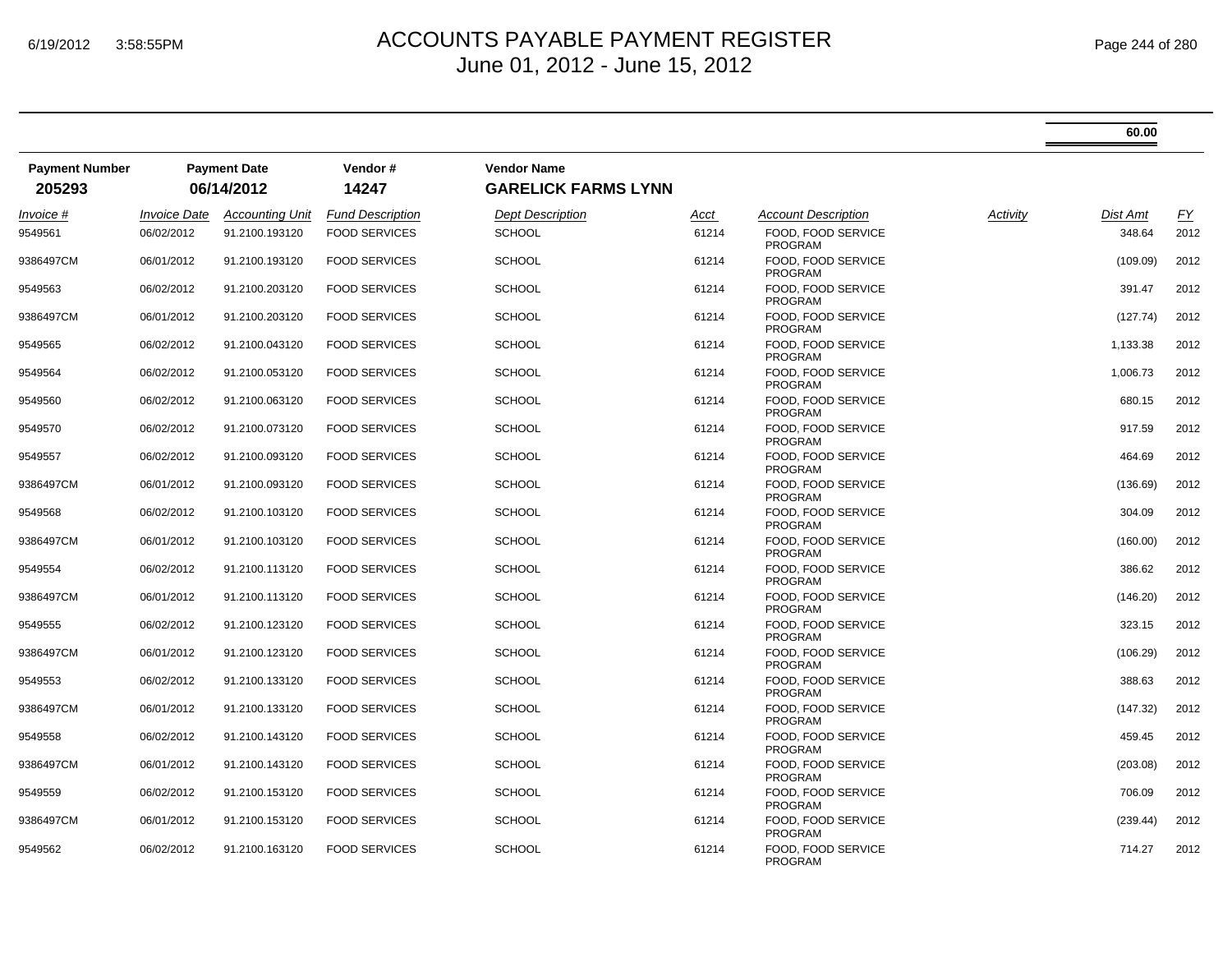| Page 245 of 280 |  |  |
|-----------------|--|--|
|-----------------|--|--|

**4,645.50**

| <b>Payment Number</b><br>205293 |                     | <b>Payment Date</b><br>06/14/2012 | Vendor#<br>14247        | <b>Vendor Name</b><br><b>GARELICK FARMS LYNN</b> |             |                                      |                 |          |           |
|---------------------------------|---------------------|-----------------------------------|-------------------------|--------------------------------------------------|-------------|--------------------------------------|-----------------|----------|-----------|
| Invoice #                       | <b>Invoice Date</b> | <b>Accounting Unit</b>            | <b>Fund Description</b> | <b>Dept Description</b>                          | Acct        | <b>Account Description</b>           | <b>Activity</b> | Dist Amt | <u>FY</u> |
| 9386497CM                       | 06/01/2012          | 91.2100.163120                    | <b>FOOD SERVICES</b>    | <b>SCHOOL</b>                                    | 61214       | FOOD, FOOD SERVICE<br><b>PROGRAM</b> |                 | (218.55) | 2012      |
| 9549569                         | 06/02/2012          | 91.2100.173120                    | <b>FOOD SERVICES</b>    | <b>SCHOOL</b>                                    | 61214       | FOOD. FOOD SERVICE<br>PROGRAM        |                 | 393.23   | 2012      |
| 9386497CM                       | 06/01/2012          | 91.2100.173120                    | <b>FOOD SERVICES</b>    | SCHOOL                                           | 61214       | FOOD, FOOD SERVICE<br><b>PROGRAM</b> |                 | (144.15) | 2012      |
| 9549556                         | 06/02/2012          | 91.2100.183120                    | <b>FOOD SERVICES</b>    | <b>SCHOOL</b>                                    | 61214       | FOOD, FOOD SERVICE<br><b>PROGRAM</b> |                 | 384.61   | 2012      |
| 9386497CM                       | 06/01/2012          | 91.2100.183120                    | <b>FOOD SERVICES</b>    | <b>SCHOOL</b>                                    | 61214       | FOOD, FOOD SERVICE<br>PROGRAM        |                 | (126.25) | 2012      |
| 9549552                         | 06/02/2012          | 91.2100.033120                    | <b>FOOD SERVICES</b>    | SCHOOL                                           | 61214       | FOOD. FOOD SERVICE<br>PROGRAM        |                 | 1,234.98 | 2012      |
| 9313992CM                       | 06/01/2012          | 91.2100.033120                    | <b>FOOD SERVICES</b>    | <b>SCHOOL</b>                                    | 61214       | FOOD, FOOD SERVICE<br><b>PROGRAM</b> |                 | (47.61)  | 2012      |
| 9549567                         | 06/02/2012          | 91.2222.991490                    | AFTER SCHOOL PROGRAM    | <b>SCHOOL</b>                                    | 61299       | MISCELLANEOUS SUPPLIES               |                 | 22.00    | 2012      |
| 9549571                         | 06/02/2012          | 91.2222.991490                    | AFTER SCHOOL PROGRAM    | <b>SCHOOL</b>                                    | 61299       | <b>MISCELLANEOUS SUPPLIES</b>        |                 | 21.53    | 2012      |
| 9534434                         | 05/26/2012          | 91.2222.991490                    | AFTER SCHOOL PROGRAM    | <b>SCHOOL</b>                                    | 61299       | MISCELLANEOUS SUPPLIES               |                 | 22.95    | 2012      |
| 9534432                         | 05/26/2012          | 91.2222.991490                    | AFTER SCHOOL PROGRAM    | <b>SCHOOL</b>                                    | 61299       | MISCELLANEOUS SUPPLIES               |                 | 51.87    | 2012      |
| 9534427                         | 05/26/2012          | 91.2222.991490                    | AFTER SCHOOL PROGRAM    | <b>SCHOOL</b>                                    | 61299       | MISCELLANEOUS SUPPLIES               |                 | 85.19    | 2012      |
| 9460878                         | 04/21/2012          | 91.2222.991490                    | AFTER SCHOOL PROGRAM    | SCHOOL                                           | 61299       | MISCELLANEOUS SUPPLIES               |                 | 22.95    | 2012      |
| 9490187                         | 05/05/2012          | 91.2222.991490                    | AFTER SCHOOL PROGRAM    | <b>SCHOOL</b>                                    | 61299       | MISCELLANEOUS SUPPLIES               |                 | 47.61    | 2012      |
| 9534435                         | 05/26/2012          | 91.2222.991490                    | AFTER SCHOOL PROGRAM    | <b>SCHOOL</b>                                    | 61299       | MISCELLANEOUS SUPPLIES               |                 | 22.95    | 2012      |
| 9534431                         | 05/26/2012          | 91.2222.991490                    | AFTER SCHOOL PROGRAM    | <b>SCHOOL</b>                                    | 61299       | MISCELLANEOUS SUPPLIES               |                 | 59.41    | 2012      |
|                                 |                     |                                   |                         |                                                  |             |                                      |                 | 8,681.82 |           |
| <b>Payment Number</b>           |                     | <b>Payment Date</b>               | Vendor#                 | <b>Vendor Name</b>                               |             |                                      |                 |          |           |
| 205294                          |                     | 06/14/2012                        | 14249                   | <b>GATEWAYS COMMUNITY SERVICES</b>               |             |                                      |                 |          |           |
| Invoice #                       | <b>Invoice Date</b> | <b>Accounting Unit</b>            | <b>Fund Description</b> | <b>Dept Description</b>                          | <u>Acct</u> | <b>Account Description</b>           | Activity        | Dist Amt | EY        |
| 15710                           | 04/04/2012          | 91.1.021267                       | <b>GENERAL FUND</b>     | SCHOOL                                           | 55694       | TUITION, OUT OF DISTRICT             |                 | 4,645.50 | 2012      |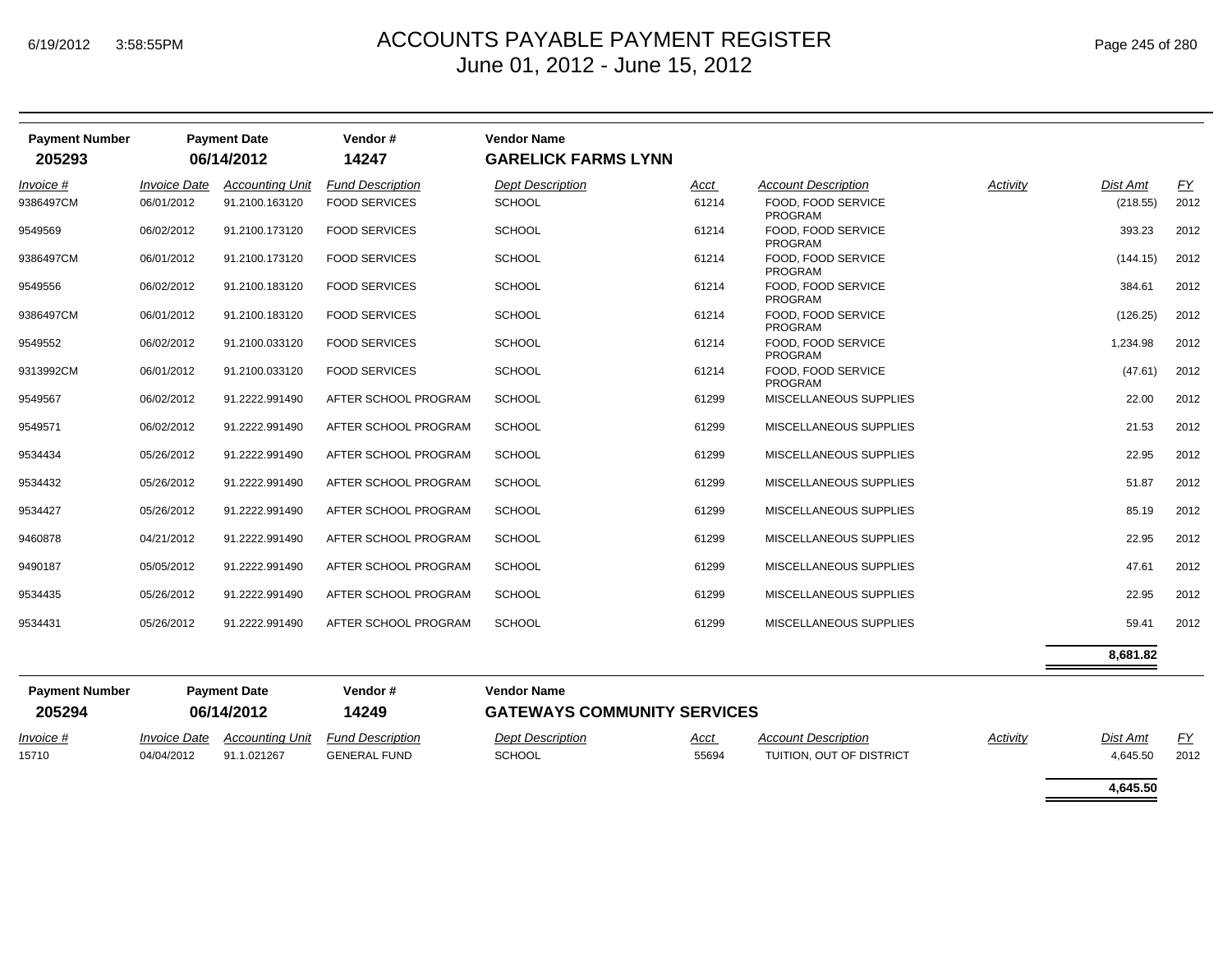| Page 246 of 280 |
|-----------------|
|-----------------|

| <b>Payment Number</b><br>205295 |                                   | <b>Payment Date</b><br>06/14/2012        | Vendor#<br>12771                                | <b>Vendor Name</b><br><b>GENERAL LINEN SERVICE INC</b> |               |                                                    |                 |                   |            |
|---------------------------------|-----------------------------------|------------------------------------------|-------------------------------------------------|--------------------------------------------------------|---------------|----------------------------------------------------|-----------------|-------------------|------------|
| Invoice #<br>SO910647           | <b>Invoice Date</b><br>05/21/2012 | <b>Accounting Unit</b><br>91.2247.041387 | <b>Fund Description</b><br><b>CULINARY ARTS</b> | <b>Dept Description</b><br><b>SCHOOL</b>               | Acct<br>61135 | <b>Account Description</b><br>EDUCATIONAL SUPPLIES | Activity        | Dist Amt<br>12.18 | FΥ<br>2012 |
| 909689                          | 05/21/2012                        | 91.2247.041387                           | <b>CULINARY ARTS</b>                            | <b>SCHOOL</b>                                          | 61135         | <b>EDUCATIONAL SUPPLIES</b>                        |                 | 42.00             | 2012       |
|                                 |                                   |                                          |                                                 |                                                        |               |                                                    |                 | 54.18             |            |
| <b>Payment Number</b>           |                                   | <b>Payment Date</b>                      | Vendor#                                         | <b>Vendor Name</b>                                     |               |                                                    |                 |                   |            |
| 205296                          |                                   | 06/14/2012                               | 14255                                           | <b>GILLS PIZZA CO</b>                                  |               |                                                    |                 |                   |            |
| Invoice #                       | <b>Invoice Date</b>               | <b>Accounting Unit</b>                   | <b>Fund Description</b>                         | <b>Dept Description</b>                                | Acct          | <b>Account Description</b>                         | <b>Activity</b> | Dist Amt          | EY         |
| 4956                            | 06/01/2012                        | 91.2100.043120                           | <b>FOOD SERVICES</b>                            | <b>SCHOOL</b>                                          | 61214         | FOOD, FOOD SERVICE<br><b>PROGRAM</b>               |                 | 433.50            | 2012       |
| 4958                            | 06/01/2012                        | 91.2100.053120                           | <b>FOOD SERVICES</b>                            | <b>SCHOOL</b>                                          | 61214         | FOOD, FOOD SERVICE<br>PROGRAM                      |                 | 343.50            | 2012       |
| 4957                            | 06/01/2012                        | 91.2100.063120                           | <b>FOOD SERVICES</b>                            | <b>SCHOOL</b>                                          | 61214         | FOOD. FOOD SERVICE<br>PROGRAM                      |                 | 504.90            | 2012       |
| 4959                            | 06/01/2012                        | 91.2100.073120                           | <b>FOOD SERVICES</b>                            | <b>SCHOOL</b>                                          | 61214         | FOOD, FOOD SERVICE<br>PROGRAM                      |                 | 586.50            | 2012       |
|                                 |                                   |                                          |                                                 |                                                        |               |                                                    |                 | 1,868.40          |            |
| <b>Payment Number</b>           |                                   | <b>Payment Date</b>                      | Vendor#                                         | <b>Vendor Name</b>                                     |               |                                                    |                 |                   |            |
| 205297                          |                                   | 06/14/2012                               | 14271                                           | <b>GREAT STATE BEVERAGES INC</b>                       |               |                                                    |                 |                   |            |
| Invoice #                       | <b>Invoice Date</b>               | <b>Accounting Unit</b>                   | <b>Fund Description</b>                         | <b>Dept Description</b>                                | Acct          | <b>Account Description</b>                         | <b>Activity</b> | Dist Amt          | EY         |
| 0386056                         | 06/08/2012                        | 91.2100.043120                           | <b>FOOD SERVICES</b>                            | <b>SCHOOL</b>                                          | 61214         | FOOD, FOOD SERVICE<br><b>PROGRAM</b>               |                 | 279.28            | 2012       |
| 0381738                         | 06/01/2012                        | 91.2100.043120                           | <b>FOOD SERVICES</b>                            | <b>SCHOOL</b>                                          | 61214         | FOOD, FOOD SERVICE<br>PROGRAM                      |                 | 329.60            | 2012       |
|                                 |                                   |                                          |                                                 |                                                        |               |                                                    |                 | 608.88            |            |
| <b>Payment Number</b>           |                                   | <b>Payment Date</b>                      | Vendor#                                         | <b>Vendor Name</b>                                     |               |                                                    |                 |                   |            |
| 205298                          |                                   | 06/14/2012                               | 14272                                           | <b>GREATER LAWRENCE ED COLLABORAT</b>                  |               |                                                    |                 |                   |            |
| Invoice #                       | <b>Invoice Date</b>               | <b>Accounting Unit</b>                   | <b>Fund Description</b>                         | <b>Dept Description</b>                                | Acct          | Account Description                                | Activity        | Dist Amt          | FΥ         |
| 1201470                         | 02/13/2012                        | 91.1.021267                              | <b>GENERAL FUND</b>                             | <b>SCHOOL</b>                                          | 55694         | TUITION, OUT OF DISTRICT                           |                 | 4,592.00          | 2012       |
| 1201926                         | 04/04/2012                        | 91.1.021267                              | <b>GENERAL FUND</b>                             | <b>SCHOOL</b>                                          | 55694         | TUITION, OUT OF DISTRICT                           |                 | 7,839.75          | 2012       |
| 1201473                         | 02/13/2012                        | 91.1.021267                              | <b>GENERAL FUND</b>                             | <b>SCHOOL</b>                                          | 55694         | TUITION, OUT OF DISTRICT                           |                 | 8,362.40          | 2012       |
| 1201254                         | 01/13/2012                        | 91.1.021267                              | <b>GENERAL FUND</b>                             | <b>SCHOOL</b>                                          | 55694         | TUITION, OUT OF DISTRICT                           |                 | 10,453.00         | 2012       |
| 1201924                         | 04/04/2012                        | 91.1.021267                              | <b>GENERAL FUND</b>                             | <b>SCHOOL</b>                                          | 55694         | TUITION, OUT OF DISTRICT                           |                 | 4,305.00          | 2012       |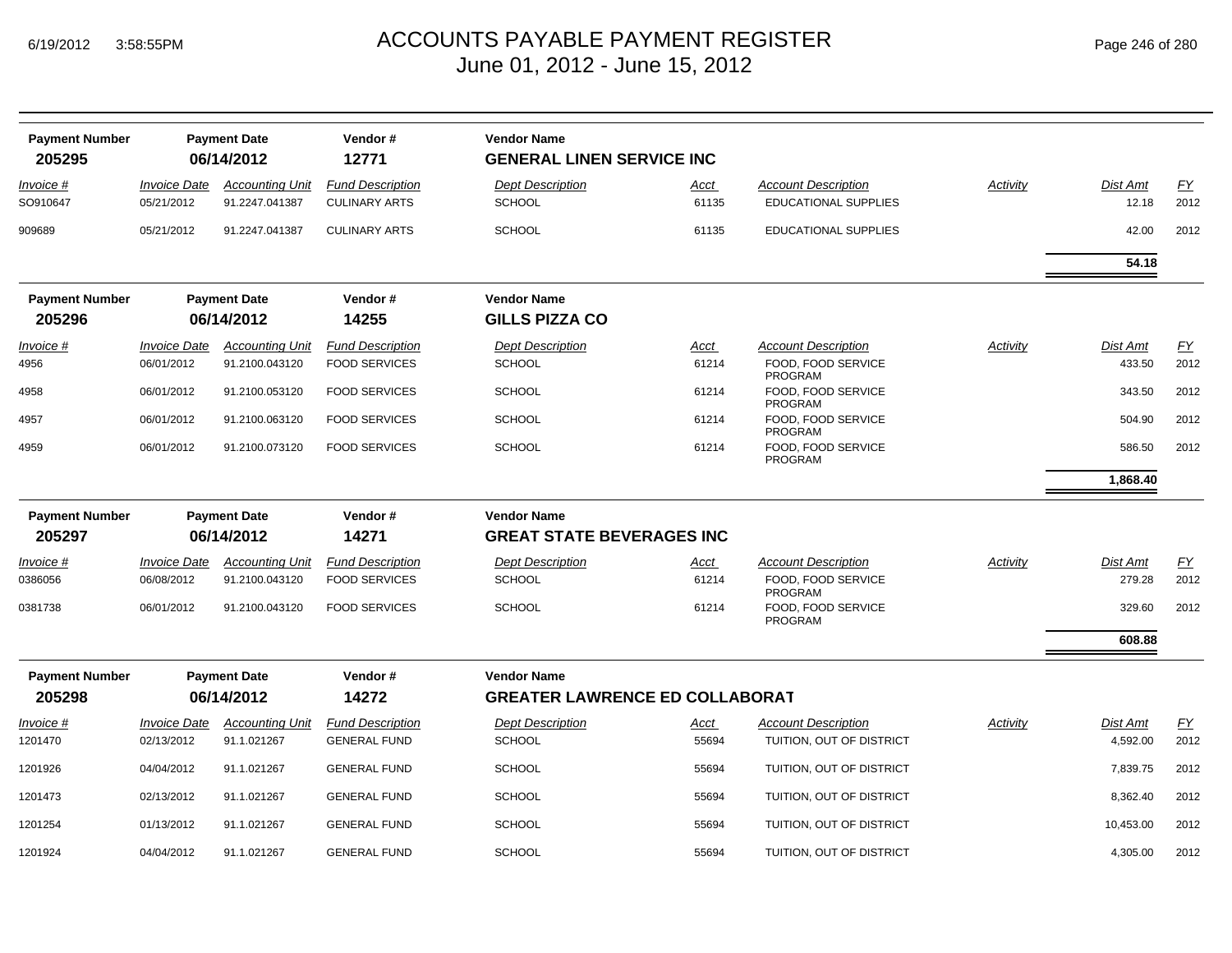| <b>Payment Number</b><br>205298 |                     | <b>Payment Date</b><br>06/14/2012   | Vendor#<br>14272          | <b>Vendor Name</b><br><b>GREATER LAWRENCE ED COLLABORAT</b> |             |                             |                 |           |                  |
|---------------------------------|---------------------|-------------------------------------|---------------------------|-------------------------------------------------------------|-------------|-----------------------------|-----------------|-----------|------------------|
| Invoice #                       | <b>Invoice Date</b> | <b>Accounting Unit</b>              | <b>Fund Description</b>   | <b>Dept Description</b>                                     | Acct        | <b>Account Description</b>  | Activity        | Dist Amt  | $\underline{FY}$ |
| 1201471                         | 02/13/2012          | 91.1.021267                         | <b>GENERAL FUND</b>       | <b>SCHOOL</b>                                               | 55694       | TUITION, OUT OF DISTRICT    |                 | 4,592.00  | 2012             |
| 1201925                         | 04/04/2012          | 91.1.021267                         | <b>GENERAL FUND</b>       | <b>SCHOOL</b>                                               | 55694       | TUITION, OUT OF DISTRICT    |                 | 7,839.75  | 2012             |
| 1201472                         | 02/13/2012          | 91.1.021267                         | <b>GENERAL FUND</b>       | <b>SCHOOL</b>                                               | 55694       | TUITION, OUT OF DISTRICT    |                 | 8,362.40  | 2012             |
| 1201474                         | 02/13/2012          | 91.1.021267                         | <b>GENERAL FUND</b>       | <b>SCHOOL</b>                                               | 55694       | TUITION, OUT OF DISTRICT    |                 | 8,598.56  | 2012             |
| 1201927                         | 04/04/2012          | 91.1.021267                         | <b>GENERAL FUND</b>       | <b>SCHOOL</b>                                               | 55694       | TUITION, OUT OF DISTRICT    |                 | 8,075.91  | 2012             |
|                                 |                     |                                     |                           |                                                             |             |                             |                 | 73,020.77 |                  |
| <b>Payment Number</b>           |                     | <b>Payment Date</b>                 | Vendor#                   | <b>Vendor Name</b>                                          |             |                             |                 |           |                  |
| 205299                          |                     | 06/14/2012                          | 10247                     | <b>JOHN HABIB</b>                                           |             |                             |                 |           |                  |
| Invoice #                       | <b>Invoice Date</b> | <b>Accounting Unit</b>              | <b>Fund Description</b>   | <b>Dept Description</b>                                     | <u>Acct</u> | <b>Account Description</b>  | Activity        | Dist Amt  | EY               |
| 50512-04                        | 05/05/2012          | 91.1.041473                         | <b>GENERAL FUND</b>       | <b>SCHOOL</b>                                               | 55642       | <b>GAME OFFICIALS</b>       |                 | 60.00     | 2012             |
|                                 |                     |                                     |                           |                                                             |             |                             |                 | 60.00     |                  |
| <b>Payment Number</b>           |                     | <b>Payment Date</b>                 | Vendor#                   | <b>Vendor Name</b>                                          |             |                             |                 |           |                  |
| 205300                          |                     | 06/14/2012                          | 11231                     | <b>JEANNA HAMILTON</b>                                      |             |                             |                 |           |                  |
| Invoice #                       | <b>Invoice Date</b> | <b>Accounting Unit</b>              | <b>Fund Description</b>   | <b>Dept Description</b>                                     | <u>Acct</u> | <b>Account Description</b>  | Activity        | Dist Amt  | EY               |
| <b>JUN-12</b>                   | 06/04/2012          | 91.1.161160                         | <b>GENERAL FUND</b>       | <b>SCHOOL</b>                                               | 61135       | <b>EDUCATIONAL SUPPLIES</b> |                 | 89.98     | 2012             |
| 06/11                           | 06/12/2012          | 91.3800.021500                      | <b>SCHOOL GRANTS FUND</b> | <b>SCHOOL</b>                                               | 53628       | <b>CONTRACT SERVICES</b>    | 91.03952.021500 | 43.75     | 2012             |
|                                 |                     |                                     |                           |                                                             |             |                             |                 | 133.73    |                  |
| <b>Payment Number</b>           |                     | <b>Payment Date</b>                 | Vendor#                   | <b>Vendor Name</b>                                          |             |                             |                 |           |                  |
| 205301                          |                     | 06/14/2012                          | 14285                     | <b>LINDA HAMM</b>                                           |             |                             |                 |           |                  |
| Invoice #                       | <b>Invoice Date</b> | <b>Accounting Unit</b>              | <b>Fund Description</b>   | <b>Dept Description</b>                                     | Acct        | <b>Account Description</b>  | Activity        | Dist Amt  | EY               |
| MAY 2012                        | 06/08/2012          | 91.2222.991490                      | AFTER SCHOOL PROGRAM      | <b>SCHOOL</b>                                               | 61299       | MISCELLANEOUS SUPPLIES      |                 | 125.40    | 2012             |
|                                 |                     |                                     |                           |                                                             |             |                             |                 | 125.40    |                  |
| <b>Payment Number</b><br>205302 |                     | <b>Payment Date</b><br>06/14/2012   | Vendor#<br>14287          | <b>Vendor Name</b><br><b>HANNAFORD</b>                      |             |                             |                 |           |                  |
| Invoice #                       |                     | <b>Invoice Date Accounting Unit</b> | <b>Fund Description</b>   | <b>Dept Description</b>                                     | Acct        | <b>Account Description</b>  | Activity        | Dist Amt  | EY               |
|                                 |                     |                                     |                           |                                                             |             |                             |                 |           |                  |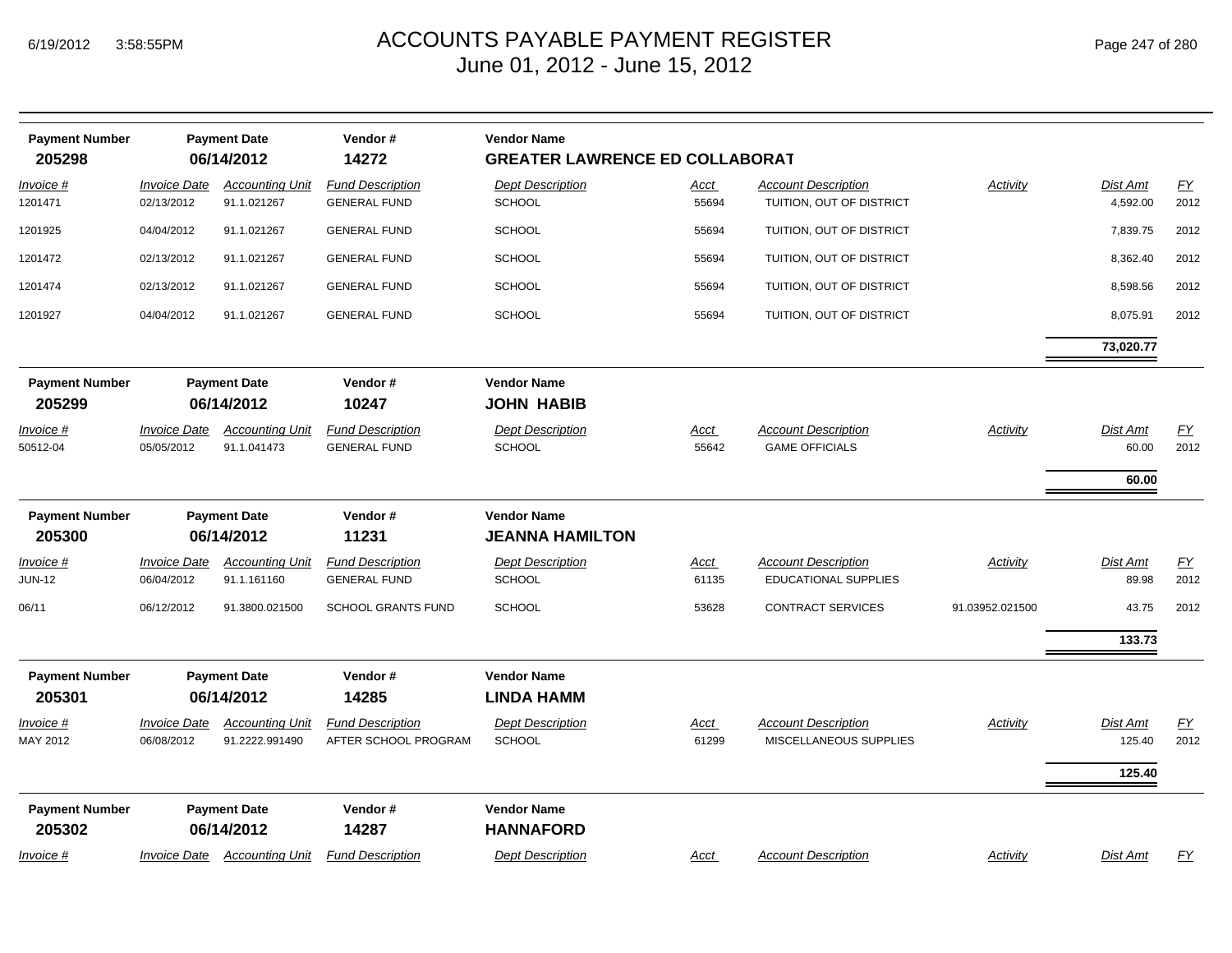| <b>Payment Number</b><br>205302 |                                   | <b>Payment Date</b><br>06/14/2012        | Vendor#<br>14287                                  | <b>Vendor Name</b><br><b>HANNAFORD</b>               |                      |                                                             |                 |                                  |                   |
|---------------------------------|-----------------------------------|------------------------------------------|---------------------------------------------------|------------------------------------------------------|----------------------|-------------------------------------------------------------|-----------------|----------------------------------|-------------------|
| Invoice #<br>1086               | <b>Invoice Date</b><br>06/04/2012 | <b>Accounting Unit</b><br>91.1.041340    | <b>Fund Description</b><br><b>GENERAL FUND</b>    | <b>Dept Description</b><br><b>SCHOOL</b>             | Acct<br>61135        | <b>Account Description</b><br><b>EDUCATIONAL SUPPLIES</b>   | Activity        | Dist Amt<br>21.43                | EY<br>2012        |
| 6355                            | 06/03/2012                        | 91.1.041340                              | <b>GENERAL FUND</b>                               | <b>SCHOOL</b>                                        | 61135                | <b>EDUCATIONAL SUPPLIES</b>                                 |                 | 8.67                             | 2012              |
| 7950                            | 05/24/2012                        | 91.1.041340                              | <b>GENERAL FUND</b>                               | <b>SCHOOL</b>                                        | 61135                | <b>EDUCATIONAL SUPPLIES</b>                                 |                 | 3.56                             | 2012              |
|                                 |                                   |                                          |                                                   |                                                      |                      |                                                             |                 | 33.66                            |                   |
| <b>Payment Number</b><br>205303 |                                   | <b>Payment Date</b><br>06/14/2012        | Vendor#<br>13451                                  | <b>Vendor Name</b><br><b>RIVERSIDE PUBLISHING CO</b> |                      | <b>Payee Name</b><br><b>HM RECEIVABLES CO II LLC</b>        |                 |                                  |                   |
| Invoice #<br>948337956          | <b>Invoice Date</b><br>05/22/2012 | <b>Accounting Unit</b><br>91.1.131210    | <b>Fund Description</b><br><b>GENERAL FUND</b>    | <b>Dept Description</b><br><b>SCHOOL</b>             | Acct<br>61135        | <b>Account Description</b><br><b>EDUCATIONAL SUPPLIES</b>   | Activity        | Dist Amt<br>118.80               | EY<br>2012        |
|                                 |                                   |                                          |                                                   |                                                      |                      |                                                             |                 | 118.80                           |                   |
| <b>Payment Number</b><br>205304 |                                   | <b>Payment Date</b><br>06/14/2012        | Vendor#<br>14307                                  | <b>Vendor Name</b><br><b>GARY HOFFMAN</b>            |                      |                                                             |                 |                                  |                   |
| Invoice #<br><b>JUN-12</b>      | <b>Invoice Date</b><br>06/07/2012 | <b>Accounting Unit</b><br>91.1.991160    | <b>Fund Description</b><br><b>GENERAL FUND</b>    | <b>Dept Description</b><br><b>SCHOOL</b>             | <u>Acct</u><br>52800 | <b>Account Description</b><br><b>EDUCATIONAL ASSISTANCE</b> | <b>Activity</b> | Dist Amt<br>2,026.38<br>2,026.38 | <u>FY</u><br>2012 |
| <b>Payment Number</b><br>205305 |                                   | <b>Payment Date</b><br>06/14/2012        | Vendor#<br>12874                                  | <b>Vendor Name</b><br><b>HUDSON TROPHY CO</b>        |                      |                                                             |                 |                                  |                   |
| Invoice #<br><b>JUNE 2012</b>   | <b>Invoice Date</b><br>06/06/2012 | <b>Accounting Unit</b><br>91.2212.031408 | <b>Fund Description</b><br>ATHLETICS REVENUE FUND | <b>Dept Description</b><br><b>SCHOOL</b>             | <u>Acct</u><br>61299 | <b>Account Description</b><br>MISCELLANEOUS SUPPLIES        | Activity        | Dist Amt<br>427.50               | EY<br>2012        |
| <b>JUNE 2012</b>                | 06/06/2012                        | 91.2212.041408                           | ATHLETICS REVENUE FUND                            | <b>SCHOOL</b>                                        | 61299                | MISCELLANEOUS SUPPLIES                                      |                 | 427.50                           | 2012              |
|                                 |                                   |                                          |                                                   |                                                      |                      |                                                             |                 | 855.00                           |                   |
| <b>Payment Number</b><br>205306 |                                   | <b>Payment Date</b><br>06/14/2012        | Vendor#<br>14322                                  | <b>Vendor Name</b><br><b>TIFFANY HYATT</b>           |                      |                                                             |                 |                                  |                   |
| Invoice #<br><b>JUN-12</b>      | <b>Invoice Date</b><br>06/11/2012 | <b>Accounting Unit</b><br>91.1.181160    | <b>Fund Description</b><br><b>GENERAL FUND</b>    | <b>Dept Description</b><br>SCHOOL                    | Acct<br>61135        | <b>Account Description</b><br><b>EDUCATIONAL SUPPLIES</b>   | Activity        | Dist Amt<br>32.94                | EY<br>2012        |
|                                 |                                   |                                          |                                                   |                                                      |                      |                                                             |                 | 32.94                            |                   |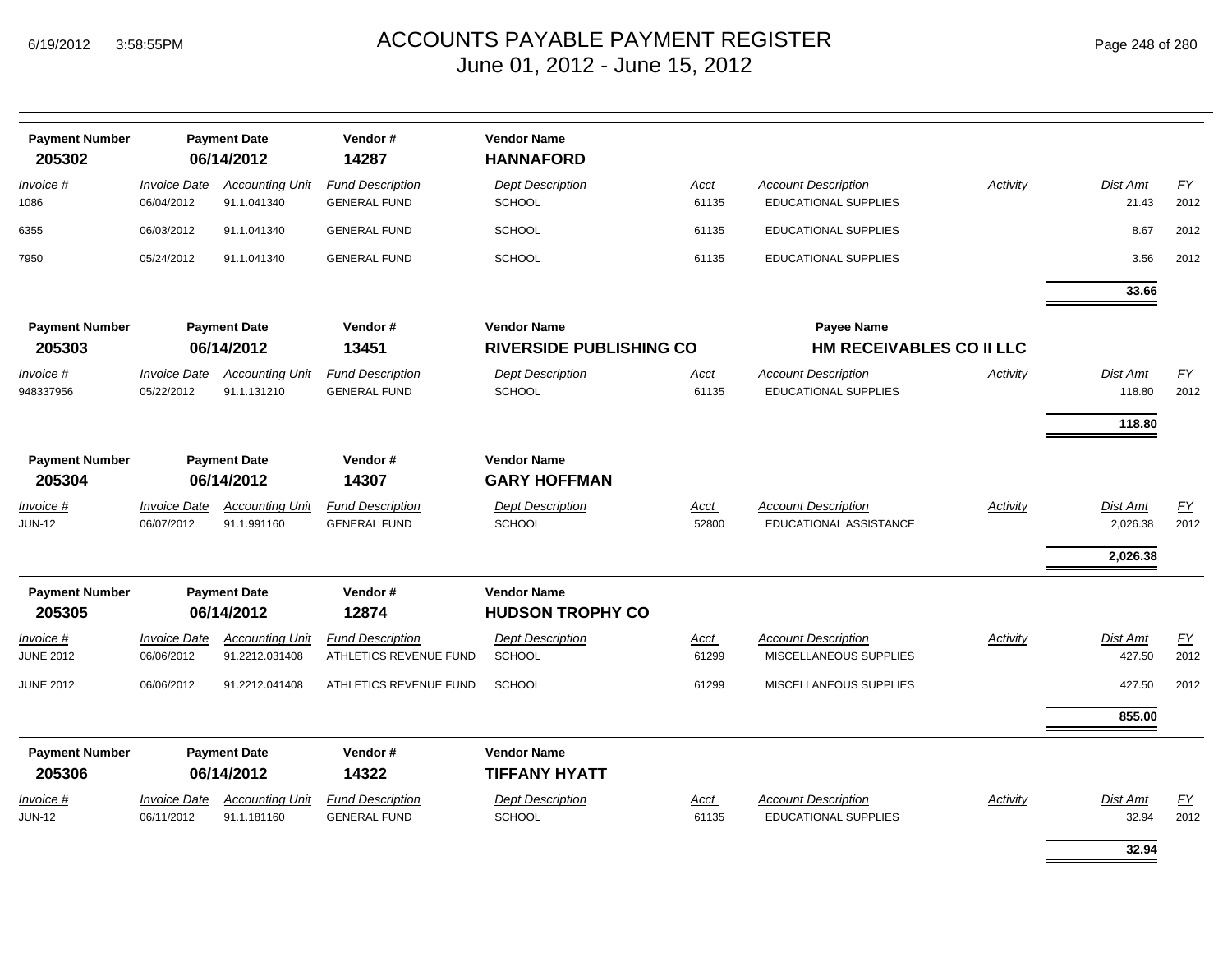|  | Page 249 of 280 |  |  |  |
|--|-----------------|--|--|--|
|--|-----------------|--|--|--|

 $\equiv$ 

| <b>Payment Number</b><br>205307 |                                   | <b>Payment Date</b><br>06/14/2012        | Vendor#<br>12895                                | <b>Vendor Name</b><br><b>INSTITUTE OF PROFESSIONAL PRAC</b> |                      |                                                           |                 |                          |            |
|---------------------------------|-----------------------------------|------------------------------------------|-------------------------------------------------|-------------------------------------------------------------|----------------------|-----------------------------------------------------------|-----------------|--------------------------|------------|
| Invoice #<br>MAY-2012           | <b>Invoice Date</b><br>05/07/2012 | <b>Accounting Unit</b><br>91.1.021267    | <b>Fund Description</b><br><b>GENERAL FUND</b>  | <b>Dept Description</b><br><b>SCHOOL</b>                    | Acct<br>55694        | <b>Account Description</b><br>TUITION, OUT OF DISTRICT    | <b>Activity</b> | Dist Amt<br>1,994.52     | FY<br>2012 |
| <b>MAY-12</b>                   | 05/07/2012                        | 91.1.021267                              | <b>GENERAL FUND</b>                             | SCHOOL                                                      | 55694                | TUITION, OUT OF DISTRICT                                  |                 | 1,058.75                 | 2012       |
| <b>APR-12</b>                   | 04/04/2012                        | 91.1.021267                              | <b>GENERAL FUND</b>                             | <b>SCHOOL</b>                                               | 55694                | TUITION, OUT OF DISTRICT                                  |                 | 1,654.37                 | 2012       |
| <b>MAR-12</b>                   | 04/04/2012                        | 91.1.021267                              | <b>GENERAL FUND</b>                             | SCHOOL                                                      | 55694                | TUITION, OUT OF DISTRICT                                  |                 | 762.30                   | 2012       |
|                                 |                                   |                                          |                                                 |                                                             |                      |                                                           |                 | 5,469.94                 |            |
| <b>Payment Number</b><br>205308 |                                   | <b>Payment Date</b><br>06/14/2012        | Vendor#<br>12899                                | <b>Vendor Name</b><br><b>INTERIM HEALTH CARE</b>            |                      |                                                           |                 |                          |            |
| $Invoice$ #                     | <b>Invoice Date</b>               | <b>Accounting Unit</b>                   | <b>Fund Description</b>                         | <b>Dept Description</b>                                     | Acct                 | <b>Account Description</b>                                | Activity        | <b>Dist Amt</b>          | EY         |
| 39330171                        | 06/01/2012                        | 91.3800.022190                           | <b>SCHOOL GRANTS FUND</b>                       | <b>SCHOOL</b>                                               | 53628                | <b>CONTRACT SERVICES</b>                                  | 91.03952.022190 | 563.50                   | 2012       |
| 3933017                         | 06/01/2012                        | 91.3800.022190                           | <b>SCHOOL GRANTS FUND</b>                       | <b>SCHOOL</b>                                               | 53628                | <b>CONTRACT SERVICES</b>                                  | 91.03952.022190 | 429.00                   | 2012       |
| 38807701                        | 05/25/2012                        | 91.3800.022190                           | <b>SCHOOL GRANTS FUND</b>                       | SCHOOL                                                      | 53628                | <b>CONTRACT SERVICES</b>                                  | 91.03952.022190 | 572.00                   | 2012       |
| 3880770                         | 05/25/2012                        | 91.3800.022190                           | <b>SCHOOL GRANTS FUND</b>                       | <b>SCHOOL</b>                                               | 53628                | <b>CONTRACT SERVICES</b>                                  | 91.03952.022190 | 490.00                   | 2012       |
|                                 |                                   |                                          |                                                 |                                                             |                      |                                                           |                 | 2,054.50                 |            |
| <b>Payment Number</b><br>205309 |                                   | <b>Payment Date</b><br>06/14/2012        | Vendor#<br>14336                                | <b>Vendor Name</b><br><b>JW PEPPER &amp; SON INC</b>        |                      |                                                           |                 |                          |            |
| Invoice #<br>1K24331            | <b>Invoice Date</b><br>05/15/2012 | <b>Accounting Unit</b><br>91.1.041112    | <b>Fund Description</b><br><b>GENERAL FUND</b>  | <b>Dept Description</b><br><b>SCHOOL</b>                    | <b>Acct</b><br>61135 | <b>Account Description</b><br><b>EDUCATIONAL SUPPLIES</b> | Activity        | Dist Amt<br>331.94       | EY<br>2012 |
| 1K25986                         | 05/21/2012                        | 91.1.041112                              | <b>GENERAL FUND</b>                             | <b>SCHOOL</b>                                               | 61135                | <b>EDUCATIONAL SUPPLIES</b>                               |                 | 120.95                   | 2012       |
|                                 |                                   |                                          |                                                 |                                                             |                      |                                                           |                 | 452.89                   |            |
| <b>Payment Number</b><br>205310 |                                   | <b>Payment Date</b><br>06/14/2012        | Vendor#<br>12908                                | <b>Vendor Name</b><br><b>JACKS PIZZA</b>                    |                      |                                                           |                 |                          |            |
| Invoice #<br>13116              | <b>Invoice Date</b><br>06/11/2012 | <b>Accounting Unit</b><br>91.2222.991490 | <b>Fund Description</b><br>AFTER SCHOOL PROGRAM | <b>Dept Description</b><br><b>SCHOOL</b>                    | Acct<br>61299        | <b>Account Description</b><br>MISCELLANEOUS SUPPLIES      | Activity        | <b>Dist Amt</b><br>71.00 | EY<br>2012 |
|                                 |                                   |                                          |                                                 |                                                             |                      |                                                           |                 | 71.00                    |            |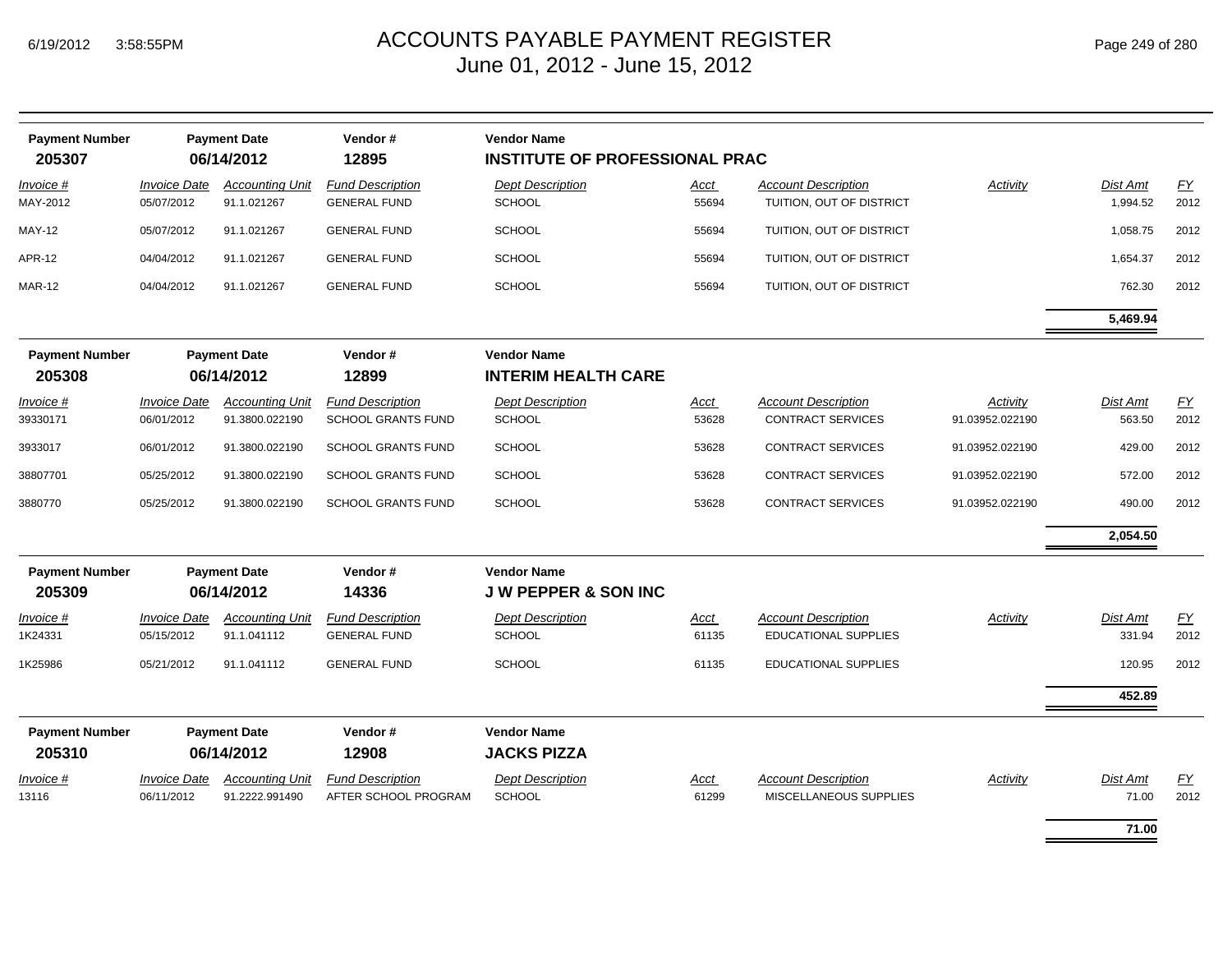| Page 250 of 280 |  |  |  |  |  |
|-----------------|--|--|--|--|--|
|-----------------|--|--|--|--|--|

| <b>Payment Number</b><br>205311<br>Invoice #<br>MILES-MAY | <b>Invoice Date</b><br>06/11/2012 | <b>Payment Date</b><br>06/14/2012<br><b>Accounting Unit</b><br>91.1.041300 | Vendor#<br>11324<br><b>Fund Description</b><br><b>GENERAL FUND</b> | <b>Vendor Name</b><br><b>DON JALBERT</b><br><b>Dept Description</b><br><b>SCHOOL</b> | Acct<br>55307        | <b>Account Description</b><br>MILEAGE REIMBURSEMENTS      | Activity        | Dist Amt<br>54.39        | EY<br>2012               |
|-----------------------------------------------------------|-----------------------------------|----------------------------------------------------------------------------|--------------------------------------------------------------------|--------------------------------------------------------------------------------------|----------------------|-----------------------------------------------------------|-----------------|--------------------------|--------------------------|
|                                                           |                                   |                                                                            |                                                                    |                                                                                      |                      |                                                           |                 | 54.39                    |                          |
| <b>Payment Number</b>                                     |                                   | <b>Payment Date</b>                                                        | Vendor#                                                            | <b>Vendor Name</b>                                                                   |                      |                                                           |                 |                          |                          |
| 205312                                                    | 06/14/2012                        |                                                                            | 14347                                                              | <b>JOSTENS INC</b>                                                                   |                      |                                                           |                 |                          |                          |
| Invoice #<br>15264853                                     | <b>Invoice Date</b><br>05/24/2012 | <b>Accounting Unit</b><br>91.2207.991600                                   | <b>Fund Description</b><br>ADULT ED/CONTINUING ED                  | <b>Dept Description</b><br>SCHOOL                                                    | <b>Acct</b><br>61135 | <b>Account Description</b><br><b>EDUCATIONAL SUPPLIES</b> | <b>Activity</b> | Dist Amt<br>8.31         | $\underline{FY}$<br>2012 |
|                                                           |                                   |                                                                            |                                                                    |                                                                                      |                      |                                                           |                 | 8.31                     |                          |
| <b>Payment Number</b><br>205313                           |                                   | <b>Payment Date</b><br>06/14/2012                                          | Vendor#<br>14350                                                   | <b>Vendor Name</b><br><b>KATHLEEN KARVELAS</b>                                       |                      |                                                           |                 |                          |                          |
| Invoice #                                                 | <b>Invoice Date</b>               | <b>Accounting Unit</b>                                                     | <b>Fund Description</b>                                            | <b>Dept Description</b>                                                              | Acct                 | <b>Account Description</b>                                | Activity        | Dist Amt                 | EY                       |
| MAY-12-2                                                  | 06/11/2012                        | 91.1.061345                                                                | <b>GENERAL FUND</b>                                                | <b>SCHOOL</b>                                                                        | 61135                | <b>EDUCATIONAL SUPPLIES</b>                               |                 | 253.74                   | 2012                     |
|                                                           |                                   |                                                                            |                                                                    |                                                                                      |                      |                                                           |                 | 253.74                   |                          |
| <b>Payment Number</b>                                     |                                   | <b>Payment Date</b>                                                        | Vendor#                                                            | <b>Vendor Name</b>                                                                   |                      |                                                           |                 |                          |                          |
| 205314                                                    |                                   | 06/14/2012                                                                 | 11845                                                              | <b>CYNTHIA KELLY</b>                                                                 |                      |                                                           |                 |                          |                          |
| $Invoice$ #<br>LUNCH ACCT                                 | <b>Invoice Date</b><br>06/07/2012 | <b>Accounting Unit</b><br>91.2100.04                                       | <b>Fund Description</b><br><b>FOOD SERVICES</b>                    | <b>Dept Description</b><br><b>SCHOOL</b>                                             | Acct                 | <b>Account Description</b><br>44503 1,610 LUNCH SALES     | Activity        | <b>Dist Amt</b><br>29.50 | $\underline{FY}$<br>2012 |
|                                                           |                                   |                                                                            |                                                                    |                                                                                      |                      |                                                           |                 | 29.50                    |                          |
| <b>Payment Number</b><br>205315                           |                                   | <b>Payment Date</b><br>06/14/2012                                          | Vendor#<br>11684                                                   | <b>Vendor Name</b><br><b>ALISON KRANE</b>                                            |                      |                                                           |                 |                          |                          |
| Invoice #<br><b>JUNE-12</b>                               | <b>Invoice Date</b><br>06/11/2012 | <b>Accounting Unit</b><br>91.1.041210                                      | <b>Fund Description</b><br><b>GENERAL FUND</b>                     | <b>Dept Description</b><br><b>SCHOOL</b>                                             | Acct<br>61135        | <b>Account Description</b><br><b>EDUCATIONAL SUPPLIES</b> | Activity        | Dist Amt<br>19.99        | EY<br>2012               |
|                                                           |                                   |                                                                            |                                                                    |                                                                                      |                      |                                                           |                 | 19.99                    |                          |
| <b>Payment Number</b><br>205316                           | <b>Payment Date</b><br>06/14/2012 |                                                                            | Vendor#<br>11835                                                   | <b>Vendor Name</b><br><b>KRISTINA HEDBERG</b>                                        |                      |                                                           |                 |                          |                          |
| $Invoice$ #                                               | <b>Invoice Date</b>               | <b>Accounting Unit</b>                                                     | <b>Fund Description</b>                                            | <b>Dept Description</b>                                                              | Acct                 | <b>Account Description</b>                                | Activity        | <b>Dist Amt</b>          | $\underline{FY}$         |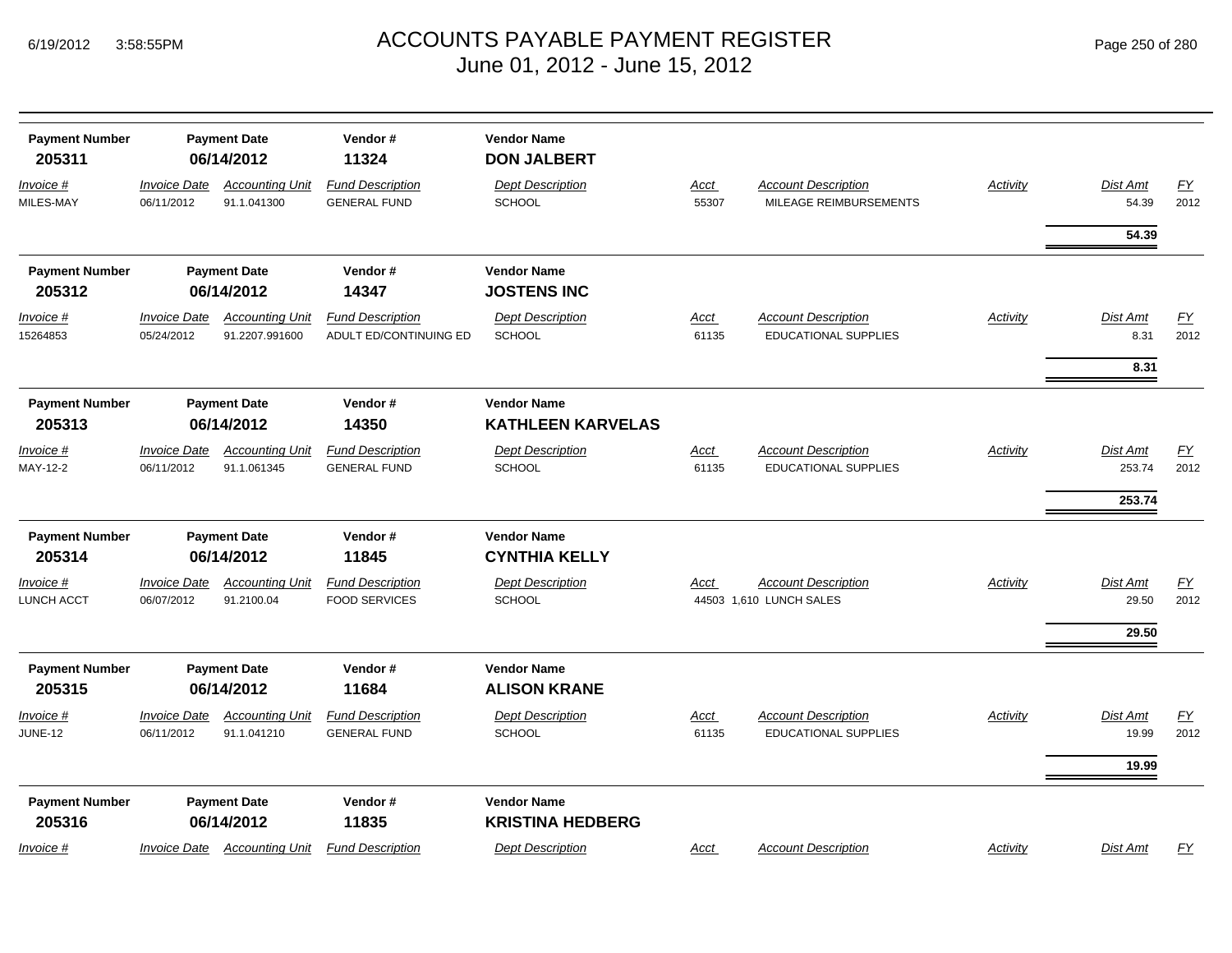| <b>Payment Number</b><br>205316 | <b>Payment Date</b><br>06/14/2012 |                                          | Vendor#<br>11835                                     | <b>Vendor Name</b><br><b>KRISTINA HEDBERG</b> |                      |                                                             |                             |                      |                          |
|---------------------------------|-----------------------------------|------------------------------------------|------------------------------------------------------|-----------------------------------------------|----------------------|-------------------------------------------------------------|-----------------------------|----------------------|--------------------------|
| Invoice #<br><b>JUN-12</b>      | <b>Invoice Date</b><br>06/07/2012 | <b>Accounting Unit</b><br>91.1.991160    | <b>Fund Description</b><br><b>GENERAL FUND</b>       | <b>Dept Description</b><br><b>SCHOOL</b>      | Acct<br>52800        | <b>Account Description</b><br><b>EDUCATIONAL ASSISTANCE</b> | <b>Activity</b>             | Dist Amt<br>1,363.20 | EY<br>2012               |
|                                 |                                   |                                          |                                                      |                                               |                      |                                                             |                             | 1,363.20             |                          |
| <b>Payment Number</b>           |                                   | <b>Payment Date</b>                      | Vendor#                                              | <b>Vendor Name</b>                            |                      |                                                             |                             |                      |                          |
| 205317                          |                                   | 06/14/2012                               | 11154                                                | <b>MARC LAQUERRE</b>                          |                      |                                                             |                             |                      |                          |
| Invoice #<br>MILES-MAY          | <b>Invoice Date</b><br>06/12/2012 | <b>Accounting Unit</b><br>91.1.992322    | <b>Fund Description</b><br><b>GENERAL FUND</b>       | <b>Dept Description</b><br><b>SCHOOL</b>      | <b>Acct</b><br>55307 | <b>Account Description</b><br>MILEAGE REIMBURSEMENTS        | <b>Activity</b>             | Dist Amt<br>131.54   | $\underline{FY}$<br>2012 |
|                                 |                                   |                                          |                                                      |                                               |                      |                                                             |                             | 131.54               |                          |
| <b>Payment Number</b>           |                                   | <b>Payment Date</b>                      | Vendor#                                              | <b>Vendor Name</b>                            |                      |                                                             |                             |                      |                          |
| 205318                          |                                   | 06/14/2012                               | 11232                                                | <b>HOLLY LAVINE</b>                           |                      |                                                             |                             |                      |                          |
| Invoice #<br>06/08              | <b>Invoice Date</b><br>06/08/2012 | <b>Accounting Unit</b><br>91.3800.021500 | <b>Fund Description</b><br><b>SCHOOL GRANTS FUND</b> | <b>Dept Description</b><br><b>SCHOOL</b>      | <b>Acct</b><br>53628 | <b>Account Description</b><br><b>CONTRACT SERVICES</b>      | Activity<br>91.03952.021500 | Dist Amt<br>125.00   | EY<br>2012               |
|                                 |                                   |                                          |                                                      |                                               |                      |                                                             |                             | 125.00               |                          |
| <b>Payment Number</b>           |                                   | <b>Payment Date</b>                      | Vendor#                                              | <b>Vendor Name</b>                            |                      |                                                             |                             |                      |                          |
| 205319                          |                                   | 06/14/2012                               | 11151                                                | <b>SUSAN A LEWIS</b>                          |                      |                                                             |                             |                      |                          |
| Invoice #<br>MILES-JUN          | <b>Invoice Date</b><br>06/11/2012 | <b>Accounting Unit</b><br>91.1.992322    | <b>Fund Description</b><br><b>GENERAL FUND</b>       | <b>Dept Description</b><br><b>SCHOOL</b>      | <b>Acct</b><br>55307 | <b>Account Description</b><br>MILEAGE REIMBURSEMENTS        | <b>Activity</b>             | Dist Amt<br>4.72     | EY<br>2012               |
| MILES-MAY                       | 06/11/2012                        | 91.1.992322                              | <b>GENERAL FUND</b>                                  | SCHOOL                                        | 55307                | MILEAGE REIMBURSEMENTS                                      |                             | 9.44                 | 2012                     |
|                                 |                                   |                                          |                                                      |                                               |                      |                                                             |                             | 14.16                |                          |
| <b>Payment Number</b><br>205320 | <b>Payment Date</b><br>06/14/2012 |                                          | Vendor#<br>13013                                     | <b>Vendor Name</b><br><b>LIBRARY VIDEO CO</b> |                      |                                                             |                             |                      |                          |
| Invoice #<br>N30344770001       | <b>Invoice Date</b><br>05/25/2012 | <b>Accounting Unit</b><br>91.1.132220    | <b>Fund Description</b><br><b>GENERAL FUND</b>       | <b>Dept Description</b><br><b>SCHOOL</b>      | Acct<br>61814        | <b>Account Description</b><br><b>MEDIA</b>                  | <b>Activity</b>             | Dist Amt<br>398.41   | EY<br>2012               |
| R00591970002                    | 05/21/2012                        | 91.1.162220                              | <b>GENERAL FUND</b>                                  | <b>SCHOOL</b>                                 | 61814                | <b>MEDIA</b>                                                |                             | 59.90                | 2012                     |
|                                 |                                   |                                          |                                                      |                                               |                      |                                                             |                             | 458.31               |                          |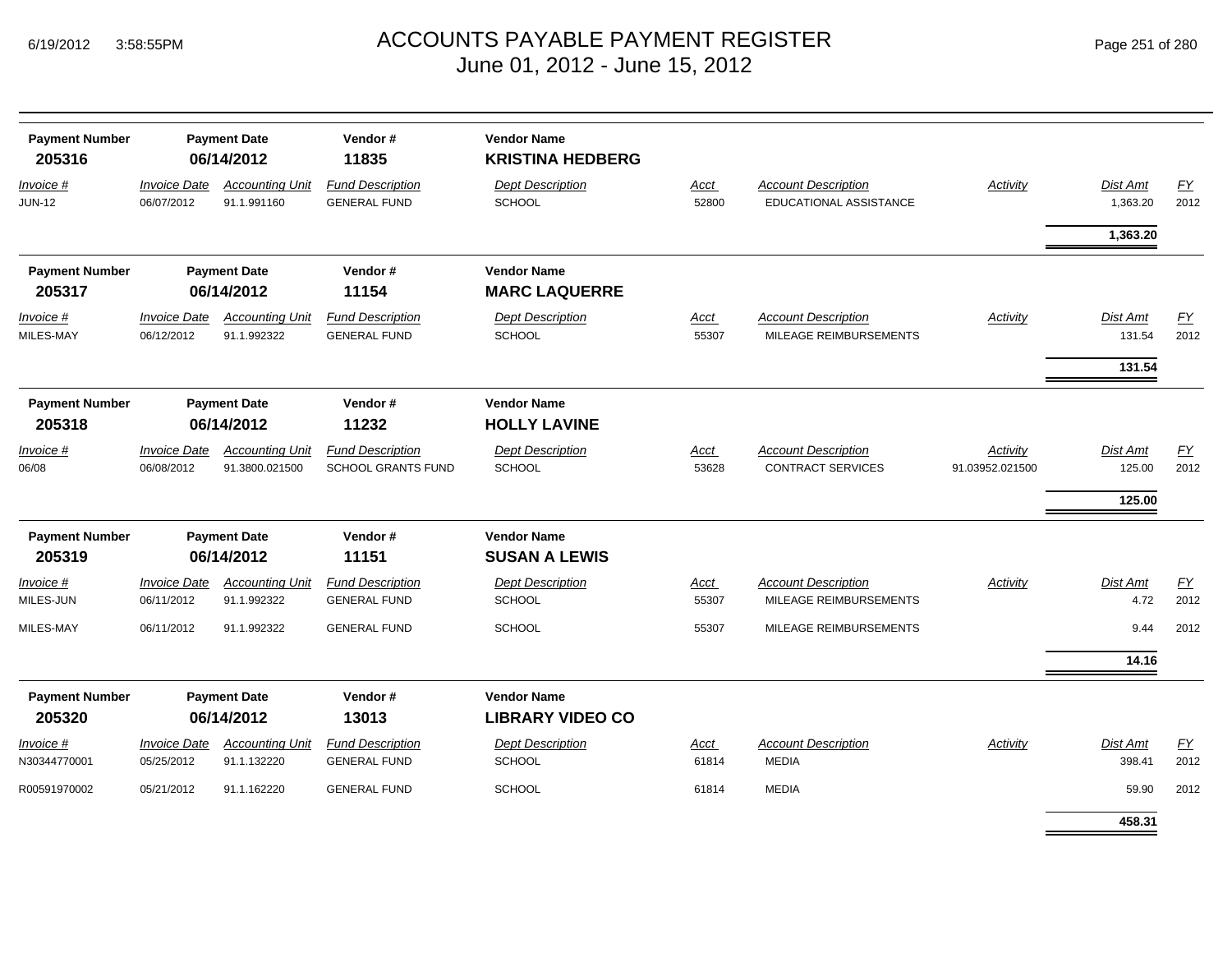|  | Page 252 of 280 |  |  |  |
|--|-----------------|--|--|--|
|--|-----------------|--|--|--|

| <b>Payment Number</b><br>205321 |                                          | <b>Payment Date</b><br>06/14/2012        | Vendor#<br>14403                                     | <b>Vendor Name</b><br><b>LIGHTHOUSE SCHOOL INC</b> |                      |                                                           |                             |                             |                          |
|---------------------------------|------------------------------------------|------------------------------------------|------------------------------------------------------|----------------------------------------------------|----------------------|-----------------------------------------------------------|-----------------------------|-----------------------------|--------------------------|
| Invoice #<br>0312128            | <i><b>Invoice Date</b></i><br>02/29/2012 | <b>Accounting Unit</b><br>91.1.021267    | <b>Fund Description</b><br><b>GENERAL FUND</b>       | <b>Dept Description</b><br><b>SCHOOL</b>           | <u>Acct</u><br>55694 | <b>Account Description</b><br>TUITION, OUT OF DISTRICT    | Activity                    | Dist Amt<br>80,911.59       | EY<br>2012               |
| 312128                          | 02/29/2012                               | 91.2257.021267                           | SPECIAL ED LOCAL                                     | <b>SCHOOL</b>                                      | 55694                | TUITION, OUT OF DISTRICT                                  |                             | 22,356.57                   | 2012                     |
| 412129                          | 03/30/2012                               | 91.2257.021267                           | SPECIAL ED LOCAL                                     | <b>SCHOOL</b>                                      | 55694                | TUITION, OUT OF DISTRICT                                  |                             | 75,299.70                   | 2012                     |
|                                 |                                          |                                          |                                                      |                                                    |                      |                                                           |                             | 178,567.86                  |                          |
| <b>Payment Number</b><br>205322 |                                          | <b>Payment Date</b><br>06/14/2012        | Vendor#<br>11415                                     | <b>Vendor Name</b><br><b>LINGUISYSTEMS</b>         |                      |                                                           |                             |                             |                          |
| <u>Invoice #</u><br>2687610     | <b>Invoice Date</b><br>05/23/2012        | <b>Accounting Unit</b><br>91.1.131128    | <b>Fund Description</b><br><b>GENERAL FUND</b>       | <b>Dept Description</b><br><b>SCHOOL</b>           | <u>Acct</u><br>61249 | <b>Account Description</b><br><b>TESTING MATERIALS</b>    | Activity                    | Dist Amt<br>179.95          | EY<br>2012               |
|                                 |                                          |                                          |                                                      |                                                    |                      |                                                           |                             | 179.95                      |                          |
| <b>Payment Number</b><br>205323 |                                          | <b>Payment Date</b><br>06/14/2012        | Vendor#<br>14410                                     | <b>Vendor Name</b><br><b>JUDITH LOFTUS</b>         |                      |                                                           |                             |                             |                          |
| Invoice #<br><b>MAY-12</b>      | <b>Invoice Date</b><br>06/07/2012        | <b>Accounting Unit</b><br>91.1.031300    | <b>Fund Description</b><br><b>GENERAL FUND</b>       | <b>Dept Description</b><br><b>SCHOOL</b>           | <u>Acct</u><br>61135 | <b>Account Description</b><br><b>EDUCATIONAL SUPPLIES</b> | Activity                    | Dist Amt<br>60.52           | EY<br>2012               |
|                                 |                                          |                                          |                                                      |                                                    |                      |                                                           |                             | 60.52                       |                          |
| <b>Payment Number</b><br>205324 | <b>Payment Date</b><br>06/14/2012        |                                          | Vendor#<br>14415                                     | <b>Vendor Name</b><br><b>LOWES</b>                 |                      | Payee Name<br><b>LOWE'S - 3410</b>                        |                             |                             |                          |
| <u>Invoice #</u><br>981680      | <b>Invoice Date</b><br>03/09/2012        | <b>Accounting Unit</b><br>91.3800.021210 | <b>Fund Description</b><br><b>SCHOOL GRANTS FUND</b> | <b>Dept Description</b><br><b>SCHOOL</b>           | <u>Acct</u><br>71999 | <b>Account Description</b><br>MISCELLANEOUS EQUIPMENT     | Activity<br>91.03952.021210 | <b>Dist Amt</b><br>3,142.39 | $\underline{FY}$<br>2012 |
| 981677                          | 03/09/2012                               | 91.3800.021210                           | <b>SCHOOL GRANTS FUND</b>                            | <b>SCHOOL</b>                                      | 71999                | MISCELLANEOUS EQUIPMENT                                   | 91.03952.021210             | (2,428.40)                  | 2012                     |
| 981675                          | 03/09/2012                               | 91.3800.021210                           | <b>SCHOOL GRANTS FUND</b>                            | <b>SCHOOL</b>                                      | 71999                | MISCELLANEOUS EQUIPMENT                                   | 91.03952.021210             | (1, 167.83)                 | 2012                     |
| 980304                          | 02/17/2012                               | 91.3800.021210                           | <b>SCHOOL GRANTS FUND</b>                            | <b>SCHOOL</b>                                      | 71999                | MISCELLANEOUS EQUIPMENT                                   | 91.03952.021210             | 1,167.83                    | 2012                     |
| 980300                          | 02/17/2012                               | 91.3800.021210                           | SCHOOL GRANTS FUND                                   | <b>SCHOOL</b>                                      | 71999                | MISCELLANEOUS EQUIPMENT                                   | 91.03952.021210             | 6,602.91                    | 2012                     |
| 981673                          | 03/09/2012                               | 91.3800.021210                           | <b>SCHOOL GRANTS FUND</b>                            | <b>SCHOOL</b>                                      | 71999                | MISCELLANEOUS EQUIPMENT                                   | 91.03952.021210             | (6,602.91)                  | 2012                     |
| 981409                          | 03/05/2012                               | 91.3800.021210                           | <b>SCHOOL GRANTS FUND</b>                            | <b>SCHOOL</b>                                      | 71999                | MISCELLANEOUS EQUIPMENT                                   | 91.03952.021210             | (901.55)                    | 2012                     |
| 980302                          | 02/17/2012                               | 91.3800.021210                           | <b>SCHOOL GRANTS FUND</b>                            | <b>SCHOOL</b>                                      | 71999                | MISCELLANEOUS EQUIPMENT                                   | 91.03952.021210             | 3,329.95                    | 2012                     |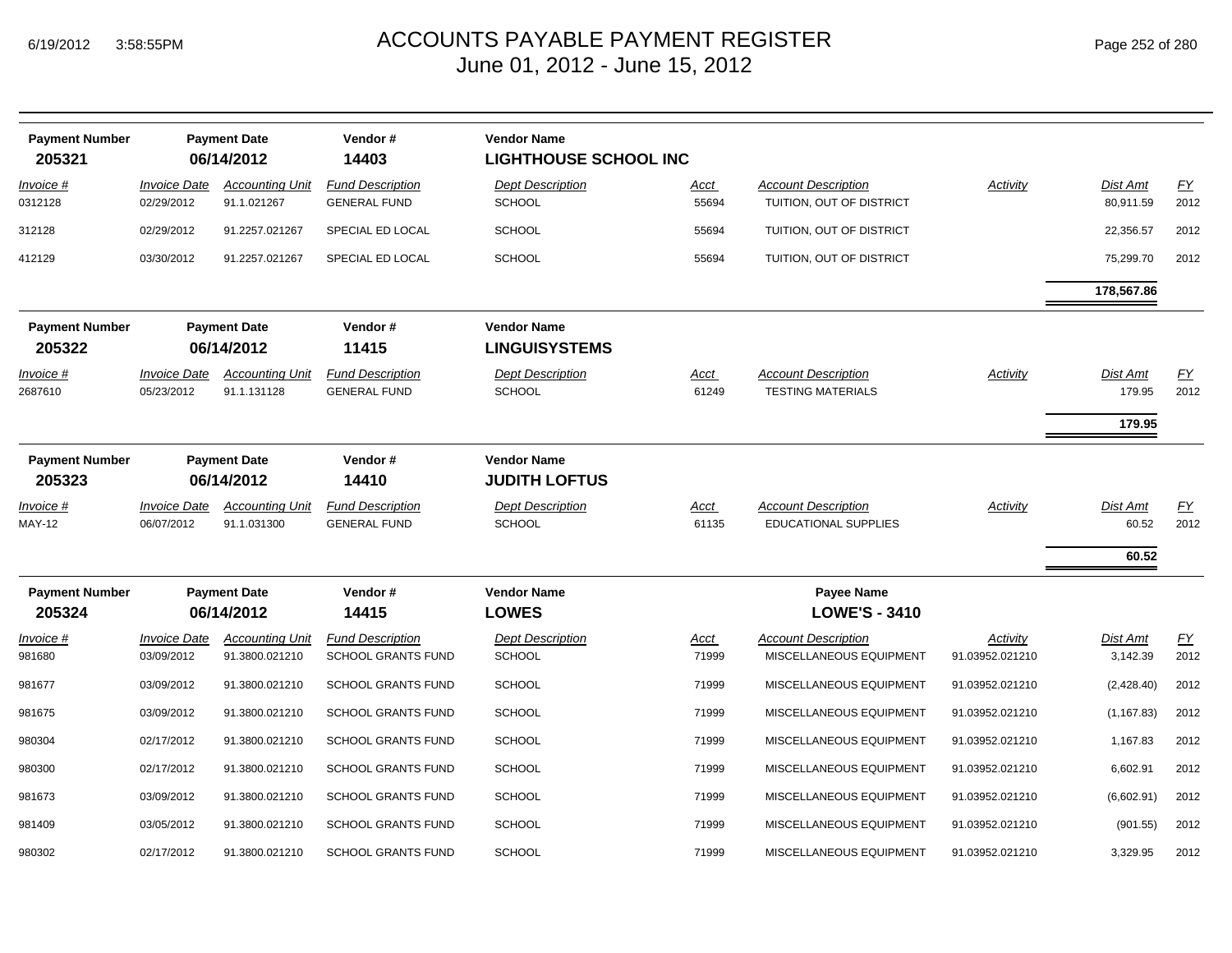|                                 |                                   |                                       |                                                |                                                             |                      |                                                        |          | 3,142.39                   |            |
|---------------------------------|-----------------------------------|---------------------------------------|------------------------------------------------|-------------------------------------------------------------|----------------------|--------------------------------------------------------|----------|----------------------------|------------|
| <b>Payment Number</b><br>205325 |                                   | <b>Payment Date</b><br>06/14/2012     | Vendor#<br>14417                               | <b>Vendor Name</b><br><b>MARK LUCAS</b>                     |                      |                                                        |          |                            |            |
| Invoice #<br>MILES-MAY          | <b>Invoice Date</b><br>06/08/2012 | <b>Accounting Unit</b><br>91.1.012320 | <b>Fund Description</b><br><b>GENERAL FUND</b> | <b>Dept Description</b><br><b>SCHOOL</b>                    | Acct<br>55307        | <b>Account Description</b><br>MILEAGE REIMBURSEMENTS   | Activity | Dist Amt<br>34.13<br>34.13 | FY<br>2012 |
| <b>Payment Number</b><br>205326 |                                   | <b>Payment Date</b><br>06/14/2012     | Vendor#<br>13033                               | <b>Vendor Name</b><br><b>LUTHERAN COMMUNITY SERVICES SH</b> |                      |                                                        |          |                            |            |
| Invoice #<br>0512366            | <b>Invoice Date</b><br>05/23/2012 | <b>Accounting Unit</b><br>91.1.991260 | <b>Fund Description</b><br><b>GENERAL FUND</b> | <b>Dept Description</b><br><b>SCHOOL</b>                    | <u>Acct</u><br>53628 | <b>Account Description</b><br><b>CONTRACT SERVICES</b> | Activity | Dist Amt<br>90.00          | EY<br>2012 |
|                                 |                                   |                                       |                                                |                                                             |                      |                                                        |          | 90.00                      |            |
| <b>Payment Number</b><br>205327 |                                   | <b>Payment Date</b><br>06/14/2012     | Vendor#<br>11812                               | <b>Vendor Name</b><br><b>LYNNE LYNCH</b>                    |                      |                                                        |          |                            |            |
| Invoice #<br>PV-60112           | <b>Invoice Date</b><br>06/11/2012 | <b>Accounting Unit</b><br>91.1.071160 | <b>Fund Description</b><br><b>GENERAL FUND</b> | <b>Dept Description</b><br><b>SCHOOL</b>                    | Acct<br>55300        | <b>Account Description</b><br><b>TRAVEL</b>            | Activity | Dist Amt<br>77.70          | EY<br>2012 |
|                                 |                                   |                                       |                                                |                                                             |                      |                                                        |          | 77.70                      |            |
| <b>Payment Number</b><br>205328 |                                   | <b>Payment Date</b><br>06/14/2012     | Vendor#<br>14420                               | <b>Vendor Name</b><br><b>M SAUNDERS INC</b>                 |                      |                                                        |          |                            |            |
| Invoice #                       | <b>Invoice Date</b>               | <b>Accounting Unit</b>                | <b>Fund Description</b>                        | <b>Dept Description</b>                                     | Acct                 | <b>Account Description</b>                             | Activity | Dist Amt                   | <u>FY</u>  |
| 637050 - 1089                   | 06/11/2012                        | 91.2100.193120                        | <b>FOOD SERVICES</b>                           | <b>SCHOOL</b>                                               | 61214                | FOOD, FOOD SERVICE<br>PROGRAM                          |          | 149.16                     | 2012       |
| 636093 - 1089                   | 06/05/2012                        | 91.2100.193120                        | <b>FOOD SERVICES</b>                           | <b>SCHOOL</b>                                               | 61214                | FOOD, FOOD SERVICE<br><b>PROGRAM</b>                   |          | 279.05                     | 2012       |
| 636095 - 1075                   | 06/05/2012                        | 91.2100.203120                        | <b>FOOD SERVICES</b>                           | <b>SCHOOL</b>                                               | 61214                | FOOD, FOOD SERVICE<br>PROGRAM                          |          | 188.61                     | 2012       |
| 637478 - 1072                   | 06/12/2012                        | 91.2100.043120                        | <b>FOOD SERVICES</b>                           | <b>SCHOOL</b>                                               | 61214                | FOOD, FOOD SERVICE<br><b>PROGRAM</b>                   |          | 23.95                      | 2012       |
| 636906 - 1072                   | 06/05/2012                        | 91.2100.043120                        | <b>FOOD SERVICES</b>                           | <b>SCHOOL</b>                                               | 61214                | FOOD, FOOD SERVICE<br><b>PROGRAM</b>                   |          | 373.15                     | 2012       |
| 637471 - 1072                   | 06/08/2012                        | 91.2100.043120                        | <b>FOOD SERVICES</b>                           | <b>SCHOOL</b>                                               | 61214                | FOOD. FOOD SERVICE<br><b>PROGRAM</b>                   |          | 237.25                     | 2012       |
| 636091 - 1077                   | 06/04/2012                        | 91.2100.053120                        | <b>FOOD SERVICES</b>                           | <b>SCHOOL</b>                                               | 61214                | FOOD. FOOD SERVICE<br><b>PROGRAM</b>                   |          | 246.79                     | 2012       |
| 636053 - 1077                   | 05/31/2012                        | 91.2100.053120                        | <b>FOOD SERVICES</b>                           | <b>SCHOOL</b>                                               | 61214                | FOOD. FOOD SERVICE<br>PROGRAM                          |          | 81.80                      | 2012       |
| 637047 - 1077                   | 06/06/2012                        | 91.2100.053120                        | <b>FOOD SERVICES</b>                           | <b>SCHOOL</b>                                               | 61214                | FOOD. FOOD SERVICE<br>PROGRAM                          |          | 47.08                      | 2012       |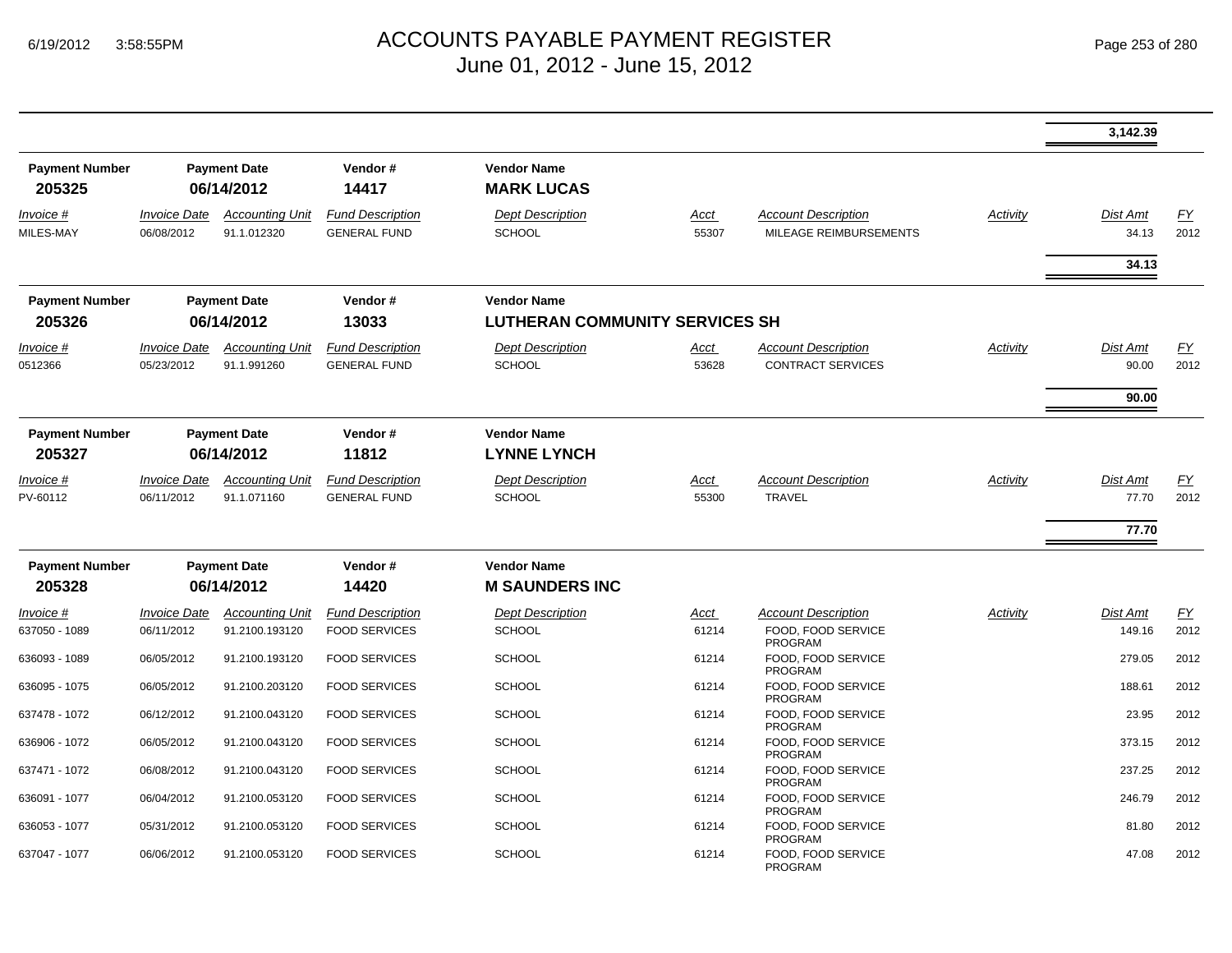| <b>Payment Number</b><br>205328 |                            | <b>Payment Date</b><br>06/14/2012 | Vendor#<br>14420        | <b>Vendor Name</b><br><b>M SAUNDERS INC</b> |             |                                      |          |          |           |
|---------------------------------|----------------------------|-----------------------------------|-------------------------|---------------------------------------------|-------------|--------------------------------------|----------|----------|-----------|
| Invoice #                       | <b>Invoice Date</b>        | <b>Accounting Unit</b>            | <b>Fund Description</b> | <b>Dept Description</b>                     | Acct        | <b>Account Description</b>           | Activity | Dist Amt | <u>FY</u> |
| 637055 - 1077                   | 06/11/2012                 | 91.2100.053120                    | <b>FOOD SERVICES</b>    | <b>SCHOOL</b>                               | 61214       | FOOD. FOOD SERVICE<br><b>PROGRAM</b> |          | 27.85    | 2012      |
| 635864 - 1086                   | 06/04/2012                 | 91.2100.063120                    | <b>FOOD SERVICES</b>    | <b>SCHOOL</b>                               | 61214       | FOOD, FOOD SERVICE<br><b>PROGRAM</b> |          | 228.69   | 2012      |
| 636544 - 1083                   | 06/04/2012                 | 91.2100.073120                    | <b>FOOD SERVICES</b>    | <b>SCHOOL</b>                               | 61214       | FOOD, FOOD SERVICE<br>PROGRAM        |          | 76.90    | 2012      |
| 636900 - 1083                   | 06/05/2012                 | 91.2100.073120                    | <b>FOOD SERVICES</b>    | <b>SCHOOL</b>                               | 61214       | FOOD, FOOD SERVICE<br><b>PROGRAM</b> |          | 121.91   | 2012      |
| 636545 - 1074                   | 06/04/2012                 | 91.2100.093120                    | <b>FOOD SERVICES</b>    | <b>SCHOOL</b>                               | 61214       | FOOD, FOOD SERVICE<br><b>PROGRAM</b> |          | 213.96   | 2012      |
| 637287 - 1074                   | 06/07/2012                 | 91.2100.093120                    | <b>FOOD SERVICES</b>    | <b>SCHOOL</b>                               | 61214       | FOOD, FOOD SERVICE<br><b>PROGRAM</b> |          | 22.35    | 2012      |
| 637680 - 1078                   | 06/11/2012                 | 91.2100.103120                    | <b>FOOD SERVICES</b>    | <b>SCHOOL</b>                               | 61214       | FOOD, FOOD SERVICE<br><b>PROGRAM</b> |          | 34.54    | 2012      |
| 636904 - 1078                   | 06/05/2012                 | 91.2100.103120                    | <b>FOOD SERVICES</b>    | <b>SCHOOL</b>                               | 61214       | FOOD, FOOD SERVICE<br><b>PROGRAM</b> |          | 79.56    | 2012      |
| 636349 - 1076                   | 06/05/2012                 | 91.2100.113120                    | <b>FOOD SERVICES</b>    | <b>SCHOOL</b>                               | 61214       | FOOD, FOOD SERVICE<br>PROGRAM        |          | 13.50    | 2012      |
| 636350 - 1090                   | 06/05/2012                 | 91.2100.123120                    | <b>FOOD SERVICES</b>    | <b>SCHOOL</b>                               | 61214       | FOOD, FOOD SERVICE<br><b>PROGRAM</b> |          | 13.50    | 2012      |
| 637470 - 1090                   | 06/08/2012                 | 91.2100.123120                    | <b>FOOD SERVICES</b>    | <b>SCHOOL</b>                               | 61214       | FOOD, FOOD SERVICE<br>PROGRAM        |          | 114.15   | 2012      |
| 637059 - 1082                   | 06/06/2012                 | 91.2100.133120                    | <b>FOOD SERVICES</b>    | <b>SCHOOL</b>                               | 61214       | FOOD, FOOD SERVICE<br>PROGRAM        |          | 35.51    | 2012      |
| 636546 - 1082                   | 06/04/2012                 | 91.2100.133120                    | <b>FOOD SERVICES</b>    | <b>SCHOOL</b>                               | 61214       | FOOD, FOOD SERVICE<br><b>PROGRAM</b> |          | 77.02    | 2012      |
| 637747 - 1073                   | 06/11/2012                 | 91.2100.143120                    | <b>FOOD SERVICES</b>    | <b>SCHOOL</b>                               | 61214       | FOOD, FOOD SERVICE<br><b>PROGRAM</b> |          | 115.69   | 2012      |
| 636576 - 1073                   | 06/04/2012                 | 91.2100.143120                    | <b>FOOD SERVICES</b>    | <b>SCHOOL</b>                               | 61214       | FOOD, FOOD SERVICE<br><b>PROGRAM</b> |          | 247.47   | 2012      |
| 636090 - 1087                   | 06/04/2012                 | 91.2100.153120                    | <b>FOOD SERVICES</b>    | SCHOOL                                      | 61214       | FOOD, FOOD SERVICE<br>PROGRAM        |          | 334.30   | 2012      |
| 636520 - 1084                   | 06/04/2012                 | 91.2100.163120                    | <b>FOOD SERVICES</b>    | <b>SCHOOL</b>                               | 61214       | FOOD, FOOD SERVICE<br><b>PROGRAM</b> |          | 256.44   | 2012      |
| 636592 - 1080                   | 06/04/2012                 | 91.2100.173120                    | <b>FOOD SERVICES</b>    | <b>SCHOOL</b>                               | 61214       | FOOD. FOOD SERVICE<br><b>PROGRAM</b> |          | 154.54   | 2012      |
| 636547 - 1085                   | 06/04/2012                 | 91.2100.183120                    | <b>FOOD SERVICES</b>    | <b>SCHOOL</b>                               | 61214       | FOOD, FOOD SERVICE<br>PROGRAM        |          | 143.95   | 2012      |
| 637046 - 1071                   | 06/06/2012                 | 91.2100.033120                    | <b>FOOD SERVICES</b>    | <b>SCHOOL</b>                               | 61214       | FOOD, FOOD SERVICE<br>PROGRAM        |          | 115.02   | 2012      |
|                                 |                            |                                   |                         |                                             |             |                                      |          | 4,053.69 |           |
| <b>Payment Number</b>           |                            | <b>Payment Date</b>               | Vendor#                 | <b>Vendor Name</b>                          |             |                                      |          |          |           |
| 205329                          |                            | 06/14/2012                        | 13046                   | <b>MAINE OXY</b>                            |             |                                      |          |          |           |
| Invoice #                       | <i><b>Invoice Date</b></i> | <b>Accounting Unit</b>            | <b>Fund Description</b> | <b>Dept Description</b>                     | <u>Acct</u> | <b>Account Description</b>           | Activity | Dist Amt | EY        |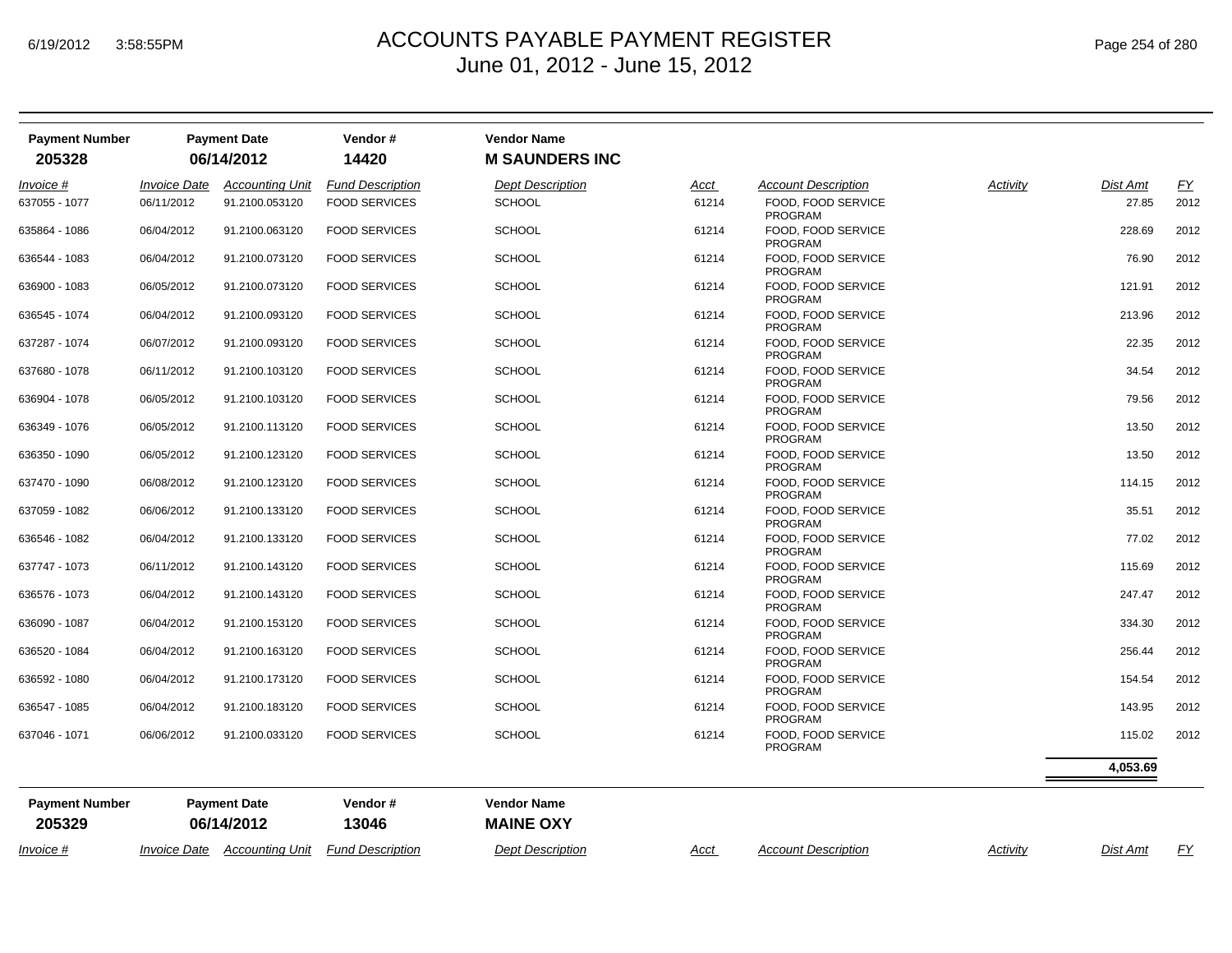| Page 255 of 280 |  |  |  |  |
|-----------------|--|--|--|--|
|-----------------|--|--|--|--|

| <b>Payment Number</b><br>205329 |                                   | <b>Payment Date</b><br>06/14/2012     | Vendor#<br>13046                               | <b>Vendor Name</b><br><b>MAINE OXY</b>              |                      |                                                           |          |                    |                  |
|---------------------------------|-----------------------------------|---------------------------------------|------------------------------------------------|-----------------------------------------------------|----------------------|-----------------------------------------------------------|----------|--------------------|------------------|
| <u>Invoice #</u><br>30710150    | <b>Invoice Date</b><br>05/11/2012 | <b>Accounting Unit</b><br>91.1.041160 | <b>Fund Description</b><br><b>GENERAL FUND</b> | <b>Dept Description</b><br><b>SCHOOL</b>            | <b>Acct</b><br>61299 | <b>Account Description</b><br>MISCELLANEOUS SUPPLIES      | Activity | Dist Amt<br>137.74 | EY<br>2012       |
|                                 |                                   |                                       |                                                |                                                     |                      |                                                           |          | 137.74             |                  |
| <b>Payment Number</b>           |                                   | <b>Payment Date</b>                   | Vendor#                                        | <b>Vendor Name</b>                                  |                      |                                                           |          |                    |                  |
| 205330                          |                                   | 06/14/2012                            | 11816                                          | <b>PETER J MAMOS</b>                                |                      |                                                           |          |                    |                  |
| <u>Invoice #</u>                | <b>Invoice Date</b>               | <b>Accounting Unit</b>                | <b>Fund Description</b>                        | <b>Dept Description</b>                             | Acct                 | <b>Account Description</b>                                | Activity | Dist Amt           | $\underline{FY}$ |
| $5 - 18 - 12$                   | 05/18/2012                        | 91.1.031160                           | <b>GENERAL FUND</b>                            | <b>SCHOOL</b>                                       | 53628                | <b>CONTRACT SERVICES</b>                                  |          | 600.00             | 2012             |
|                                 |                                   |                                       |                                                |                                                     |                      |                                                           |          | 600.00             |                  |
| <b>Payment Number</b><br>205331 |                                   | <b>Payment Date</b><br>06/14/2012     | Vendor#<br>13052                               | <b>Vendor Name</b><br><b>MANSFIELD PAPER CO INC</b> |                      |                                                           |          |                    |                  |
| <u>Invoice #</u>                | <b>Invoice Date</b>               | <b>Accounting Unit</b>                | <b>Fund Description</b>                        | <b>Dept Description</b>                             | <u>Acct</u>          | <b>Account Description</b>                                | Activity | Dist Amt           | EY               |
| 692949                          | 06/08/2012                        | 91.2100.043120                        | <b>FOOD SERVICES</b>                           | <b>SCHOOL</b>                                       | 61299                | MISCELLANEOUS SUPPLIES                                    |          | (10.94)            | 2012             |
| 536400                          | 06/06/2012                        | 91.2100.043120                        | <b>FOOD SERVICES</b>                           | <b>SCHOOL</b>                                       | 61299                | MISCELLANEOUS SUPPLIES                                    |          | 610.70             | 2012             |
| 536401                          | 06/06/2012                        | 91.2100.043120                        | <b>FOOD SERVICES</b>                           | <b>SCHOOL</b>                                       | 61299                | MISCELLANEOUS SUPPLIES                                    |          | 145.14             | 2012             |
| 536399                          | 06/06/2012                        | 91.2100.043120                        | <b>FOOD SERVICES</b>                           | <b>SCHOOL</b>                                       | 61299                | MISCELLANEOUS SUPPLIES                                    |          | 453.49             | 2012             |
| 536371                          | 06/06/2012                        | 91.2100.073120                        | <b>FOOD SERVICES</b>                           | <b>SCHOOL</b>                                       | 61299                | MISCELLANEOUS SUPPLIES                                    |          | 161.54             | 2012             |
| 535685                          | 06/01/2012                        | 91.2100.173120                        | <b>FOOD SERVICES</b>                           | <b>SCHOOL</b>                                       | 61299                | MISCELLANEOUS SUPPLIES                                    |          | 583.36             | 2012             |
|                                 |                                   |                                       |                                                |                                                     |                      |                                                           |          | 1,943.29           |                  |
| <b>Payment Number</b>           |                                   | <b>Payment Date</b>                   | Vendor#                                        | <b>Vendor Name</b>                                  |                      |                                                           |          |                    |                  |
| 205332                          |                                   | 06/14/2012                            | 11280                                          | <b>MARKET BASKET ACCT #2589096</b>                  |                      |                                                           |          |                    |                  |
| Invoice #<br>178957-131         | <b>Invoice Date</b><br>05/24/2012 | <b>Accounting Unit</b><br>91.1.041300 | <b>Fund Description</b><br><b>GENERAL FUND</b> | <b>Dept Description</b><br><b>SCHOOL</b>            | <b>Acct</b><br>61135 | <b>Account Description</b><br><b>EDUCATIONAL SUPPLIES</b> | Activity | Dist Amt<br>21.63  | EY<br>2012       |
| 173222-131                      | 05/21/2012                        | 91.1.041300                           | <b>GENERAL FUND</b>                            | <b>SCHOOL</b>                                       | 61135                | <b>EDUCATIONAL SUPPLIES</b>                               |          | 52.07              | 2012             |
| 140179-131                      | 05/16/2012                        | 91.1.041300                           | <b>GENERAL FUND</b>                            | <b>SCHOOL</b>                                       | 61135                | EDUCATIONAL SUPPLIES                                      |          | 68.71              | 2012             |
| 161893-131                      | 05/14/2012                        | 91.1.041300                           | <b>GENERAL FUND</b>                            | <b>SCHOOL</b>                                       | 61135                | EDUCATIONAL SUPPLIES                                      |          | 8.83               | 2012             |
| 138205-131                      | 05/15/2012                        | 91.1.041300                           | <b>GENERAL FUND</b>                            | <b>SCHOOL</b>                                       | 61135                | EDUCATIONAL SUPPLIES                                      |          | 14.48              | 2012             |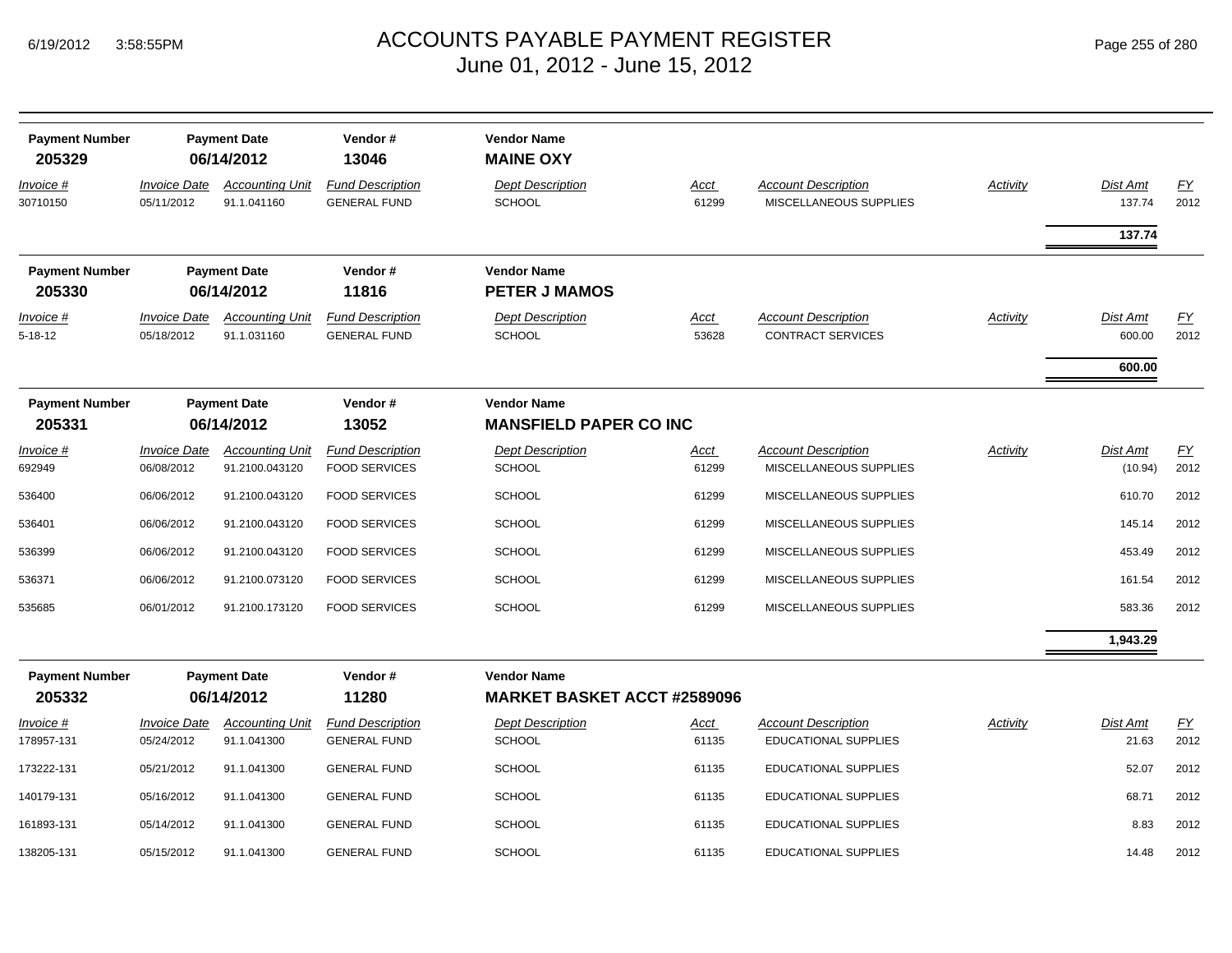|  | Page 256 of 280 |  |  |  |
|--|-----------------|--|--|--|
|--|-----------------|--|--|--|

| <b>Payment Number</b><br>205332 |                                          | <b>Payment Date</b><br>06/14/2012 | Vendor#<br>11280                               | <b>Vendor Name</b><br><b>MARKET BASKET ACCT #2589096</b> |               |                                                           |          |                        |                   |
|---------------------------------|------------------------------------------|-----------------------------------|------------------------------------------------|----------------------------------------------------------|---------------|-----------------------------------------------------------|----------|------------------------|-------------------|
| Invoice #                       | <b>Invoice Date</b>                      | <b>Accounting Unit</b>            | <b>Fund Description</b>                        | <b>Dept Description</b>                                  | Acct          | <b>Account Description</b>                                | Activity | Dist Amt               | EY                |
| 133916-131                      | 05/13/2012                               | 91.1.041300                       | <b>GENERAL FUND</b>                            | <b>SCHOOL</b>                                            | 61135         | <b>EDUCATIONAL SUPPLIES</b>                               |          | 68.87                  | 2012              |
| 115951-131                      | 05/06/2012                               | 91.1.041300                       | <b>GENERAL FUND</b>                            | <b>SCHOOL</b>                                            | 61135         | EDUCATIONAL SUPPLIES                                      |          | 43.44                  | 2012              |
| 149719-131                      | 05/07/2012                               | 91.1.041300                       | <b>GENERAL FUND</b>                            | <b>SCHOOL</b>                                            | 61135         | <b>EDUCATIONAL SUPPLIES</b>                               |          | 6.00                   | 2012              |
| 143954-99                       | 05/21/2012                               | 91.1.041340                       | <b>GENERAL FUND</b>                            | <b>SCHOOL</b>                                            | 61135         | EDUCATIONAL SUPPLIES                                      |          | 76.19                  | 2012              |
| 156342-119                      | 05/29/2012                               | 91.1.051345                       | <b>GENERAL FUND</b>                            | <b>SCHOOL</b>                                            | 61135         | <b>EDUCATIONAL SUPPLIES</b>                               |          | 309.48                 | 2012              |
| 156338-119                      | 05/29/2012                               | 91.1.051345                       | <b>GENERAL FUND</b>                            | <b>SCHOOL</b>                                            | 61135         | EDUCATIONAL SUPPLIES                                      |          | 250.00                 | 2012              |
| 143351-119                      | 05/24/2012                               | 91.1.051345                       | <b>GENERAL FUND</b>                            | <b>SCHOOL</b>                                            | 61135         | EDUCATIONAL SUPPLIES                                      |          | 9.08                   | 2012              |
| 139105-119                      | 05/22/2012                               | 91.1.051345                       | <b>GENERAL FUND</b>                            | <b>SCHOOL</b>                                            | 61135         | EDUCATIONAL SUPPLIES                                      |          | 40.95                  | 2012              |
| 147004-103                      | 05/25/2012                               | 91.2222.991490                    | AFTER SCHOOL PROGRAM                           | <b>SCHOOL</b>                                            | 61299         | MISCELLANEOUS SUPPLIES                                    |          | 3.87                   | 2012              |
| 176220-134                      | 05/23/2012                               | 91.2222.991490                    | AFTER SCHOOL PROGRAM                           | <b>SCHOOL</b>                                            | 61299         | MISCELLANEOUS SUPPLIES                                    |          | 45.83                  | 2012              |
| 140312-150                      | 05/17/2012                               | 91.2222.991490                    | AFTER SCHOOL PROGRAM                           | <b>SCHOOL</b>                                            | 61299         | MISCELLANEOUS SUPPLIES                                    |          | 29.28                  | 2012              |
| 150790-151                      | 05/29/2012                               | 91.2222.991490                    | AFTER SCHOOL PROGRAM                           | <b>SCHOOL</b>                                            | 61299         | MISCELLANEOUS SUPPLIES                                    |          | 5.97                   | 2012              |
| 145154-151                      | 05/25/2012                               | 91.2222.991490                    | AFTER SCHOOL PROGRAM                           | <b>SCHOOL</b>                                            | 61299         | MISCELLANEOUS SUPPLIES                                    |          | 7.17                   | 2012              |
| 177467-103                      | 05/24/2012                               | 91.2222.991490                    | AFTER SCHOOL PROGRAM                           | <b>SCHOOL</b>                                            | 61299         | MISCELLANEOUS SUPPLIES                                    |          | 36.72                  | 2012              |
| 146227-084                      | 05/24/2012                               | 91.2222.991490                    | AFTER SCHOOL PROGRAM                           | <b>SCHOOL</b>                                            | 61299         | MISCELLANEOUS SUPPLIES                                    |          | 22.48                  | 2012              |
| 143637-103                      | 05/21/2012                               | 91.2222.991490                    | AFTER SCHOOL PROGRAM                           | <b>SCHOOL</b>                                            | 61299         | MISCELLANEOUS SUPPLIES                                    |          | 27.02                  | 2012              |
| 143795-135                      | 05/21/2012                               | 91.2222.991490                    | AFTER SCHOOL PROGRAM                           | <b>SCHOOL</b>                                            | 61299         | MISCELLANEOUS SUPPLIES                                    |          | 37.86                  | 2012              |
| 143918-084                      | 05/21/2012                               | 91.2222.991490                    | AFTER SCHOOL PROGRAM                           | <b>SCHOOL</b>                                            | 61299         | MISCELLANEOUS SUPPLIES                                    |          | 16.49                  | 2012              |
| 172701-116                      | 05/21/2012                               | 91.2222.991490                    | AFTER SCHOOL PROGRAM                           | <b>SCHOOL</b>                                            | 61299         | MISCELLANEOUS SUPPLIES                                    |          | 19.89                  | 2012              |
|                                 |                                          |                                   |                                                |                                                          |               |                                                           |          | 1,222.31               |                   |
| <b>Payment Number</b>           |                                          | <b>Payment Date</b>               | Vendor#                                        | <b>Vendor Name</b>                                       |               |                                                           |          |                        |                   |
| 205333                          |                                          | 06/14/2012                        | 13077                                          | <b>MCGRAW HILL COMPANIES</b>                             |               |                                                           |          |                        |                   |
| Invoice #<br>67250830001-999    | <i><b>Invoice Date</b></i><br>04/16/2012 | Accounting Unit<br>91.1.051160    | <b>Fund Description</b><br><b>GENERAL FUND</b> | <b>Dept Description</b><br><b>SCHOOL</b>                 | Acct<br>61135 | <b>Account Description</b><br><b>EDUCATIONAL SUPPLIES</b> | Activity | Dist Amt<br>(2,966.53) | <u>FY</u><br>2012 |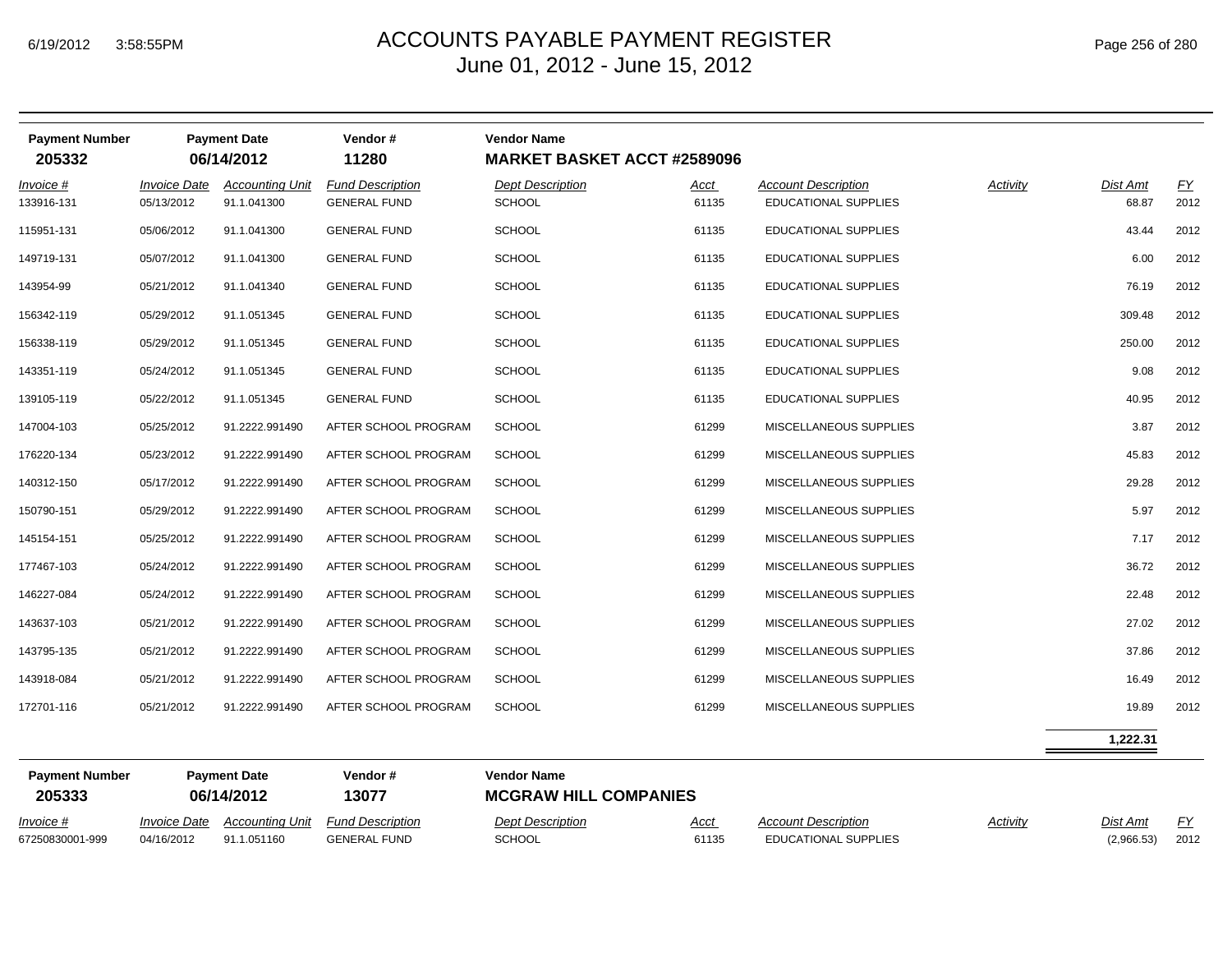| <b>Payment Number</b><br>205333 |                                   | <b>Payment Date</b><br>06/14/2012        | Vendor#<br>13077                                     | <b>Vendor Name</b><br><b>MCGRAW HILL COMPANIES</b> |                      |                                                           |                                    |                      |                          |
|---------------------------------|-----------------------------------|------------------------------------------|------------------------------------------------------|----------------------------------------------------|----------------------|-----------------------------------------------------------|------------------------------------|----------------------|--------------------------|
| Invoice #<br>67250830001        | <b>Invoice Date</b><br>04/16/2012 | <b>Accounting Unit</b><br>91.1.051160    | <b>Fund Description</b><br><b>GENERAL FUND</b>       | <b>Dept Description</b><br><b>SCHOOL</b>           | <u>Acct</u><br>61135 | <b>Account Description</b><br><b>EDUCATIONAL SUPPLIES</b> | <b>Activity</b>                    | Dist Amt<br>2,966.53 | $\underline{FY}$<br>2012 |
| 847908-999                      | 04/17/2012                        | 91.1.051345                              | <b>GENERAL FUND</b>                                  | <b>SCHOOL</b>                                      | 61135                | <b>EDUCATIONAL SUPPLIES</b>                               |                                    | (493.60)             | 2012                     |
| 847908                          | 04/17/2012                        | 91.1.051345                              | <b>GENERAL FUND</b>                                  | <b>SCHOOL</b>                                      | 61135                | <b>EDUCATIONAL SUPPLIES</b>                               |                                    | 493.60               | 2012                     |
| 67533027001                     | 05/09/2012                        | 91.1.101210                              | <b>GENERAL FUND</b>                                  | <b>SCHOOL</b>                                      | 61135                | <b>EDUCATIONAL SUPPLIES</b>                               |                                    | 45.82                | 2012                     |
|                                 |                                   |                                          |                                                      |                                                    |                      |                                                           |                                    | 45.82                |                          |
| <b>Payment Number</b><br>205334 |                                   | <b>Payment Date</b><br>06/14/2012        | Vendor#<br>13087                                     | <b>Vendor Name</b><br><b>DENNIS MELANSON</b>       |                      |                                                           |                                    |                      |                          |
| Invoice #<br>52412-04           | <b>Invoice Date</b><br>05/24/2012 | <b>Accounting Unit</b><br>91.1.041449    | <b>Fund Description</b><br><b>GENERAL FUND</b>       | <b>Dept Description</b><br><b>SCHOOL</b>           | Acct<br>55642        | <b>Account Description</b><br><b>GAME OFFICIALS</b>       | Activity                           | Dist Amt<br>130.00   | EY<br>2012               |
|                                 |                                   |                                          |                                                      |                                                    |                      |                                                           |                                    | 130.00               |                          |
| <b>Payment Number</b><br>205335 |                                   | <b>Payment Date</b><br>06/14/2012        | Vendor#<br>14472                                     | <b>Vendor Name</b><br><b>CYNTHIA MICHAUD</b>       |                      |                                                           |                                    |                      |                          |
| Invoice #<br>MAR/JUN-12         | <b>Invoice Date</b><br>06/08/2012 | <b>Accounting Unit</b><br>91.3800.231249 | <b>Fund Description</b><br><b>SCHOOL GRANTS FUND</b> | <b>Dept Description</b><br><b>SCHOOL</b>           | <b>Acct</b><br>61135 | <b>Account Description</b><br><b>EDUCATIONAL SUPPLIES</b> | <b>Activity</b><br>91.03762.231249 | Dist Amt<br>68.76    | $\underline{FY}$<br>2012 |
|                                 |                                   |                                          |                                                      |                                                    |                      |                                                           |                                    | 68.76                |                          |
| <b>Payment Number</b><br>205336 |                                   | <b>Payment Date</b><br>06/14/2012        | Vendor#<br>11319                                     | <b>Vendor Name</b><br><b>DONALD F MICUCCI</b>      |                      |                                                           |                                    |                      |                          |
| Invoice #<br>53112-04           | <b>Invoice Date</b><br>05/31/2012 | <b>Accounting Unit</b><br>91.1.041429    | <b>Fund Description</b><br><b>GENERAL FUND</b>       | <b>Dept Description</b><br><b>SCHOOL</b>           | Acct<br>55642        | <b>Account Description</b><br><b>GAME OFFICIALS</b>       | Activity                           | Dist Amt<br>90.00    | EY<br>2012               |
|                                 |                                   |                                          |                                                      |                                                    |                      |                                                           |                                    | 90.00                |                          |
| <b>Payment Number</b>           |                                   | <b>Payment Date</b>                      | Vendor#                                              | <b>Vendor Name</b>                                 |                      |                                                           |                                    |                      |                          |
| 205337                          |                                   | 06/14/2012                               | 11840                                                | <b>SAMANTHA MURRAY</b>                             |                      |                                                           |                                    |                      |                          |
| Invoice #<br>52512-04           | <b>Invoice Date</b><br>05/25/2012 | <b>Accounting Unit</b><br>91.1.041474    | <b>Fund Description</b><br><b>GENERAL FUND</b>       | <b>Dept Description</b><br><b>SCHOOL</b>           | <u>Acct</u><br>55642 | <b>Account Description</b><br><b>GAME OFFICIALS</b>       | Activity                           | Dist Amt<br>60.00    | EY<br>2012               |
|                                 |                                   |                                          |                                                      |                                                    |                      |                                                           |                                    | 60.00                |                          |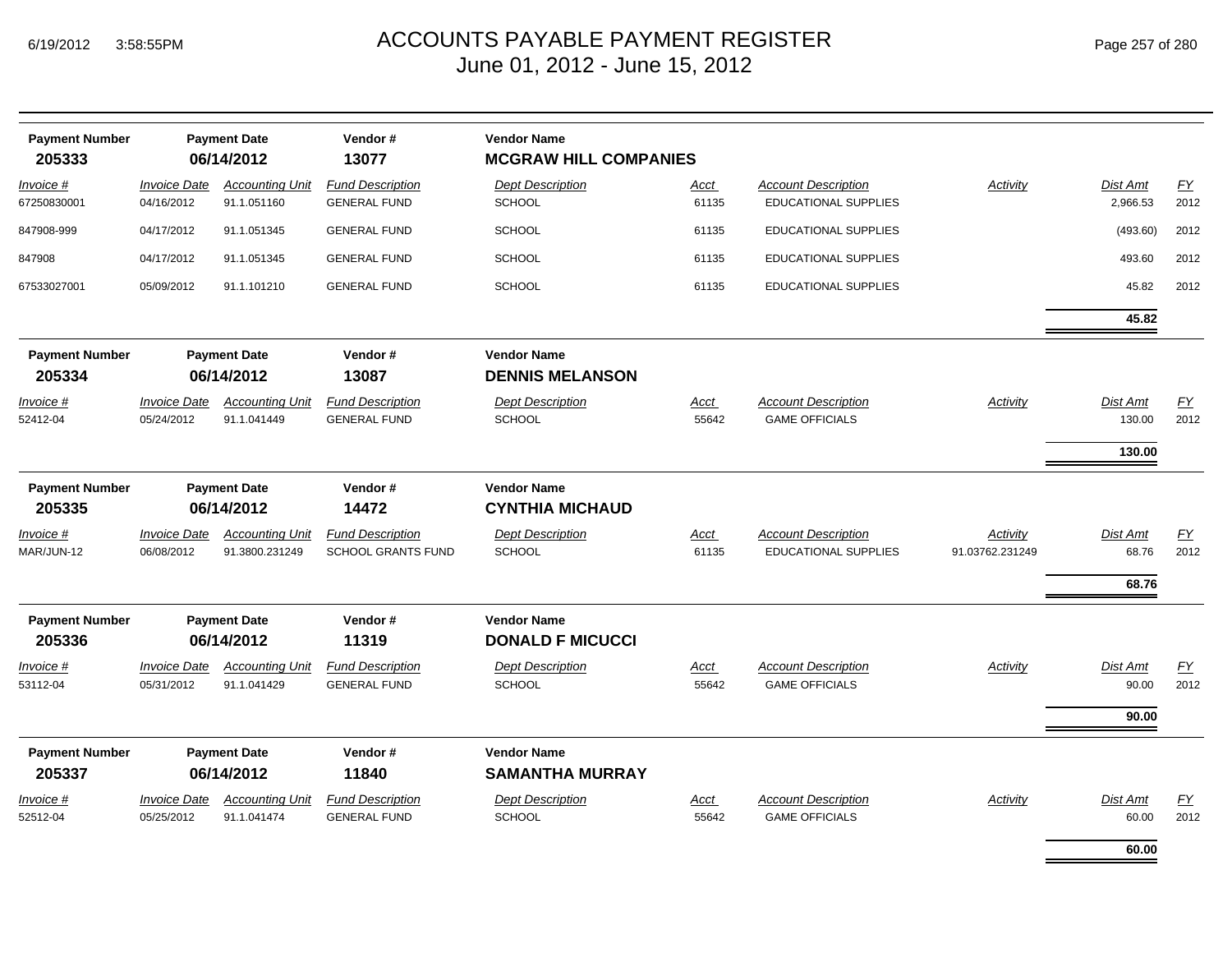| <b>Payment Number</b><br>205338 |                                   | <b>Payment Date</b><br>06/14/2012     | Vendor#<br>14492                               | <b>Vendor Name</b><br><b>MUSIC &amp; ART CENTERS</b> |               |                                                       |          |                             |                  |
|---------------------------------|-----------------------------------|---------------------------------------|------------------------------------------------|------------------------------------------------------|---------------|-------------------------------------------------------|----------|-----------------------------|------------------|
| Invoice #<br>8231715            | <b>Invoice Date</b><br>05/21/2012 | <b>Accounting Unit</b><br>91.1.041112 | <b>Fund Description</b><br><b>GENERAL FUND</b> | <b>Dept Description</b><br><b>SCHOOL</b>             | Acct<br>71999 | <b>Account Description</b><br>MISCELLANEOUS EQUIPMENT | Activity | <b>Dist Amt</b><br>1,810.60 | EY<br>2012       |
| 3069732                         | 05/21/2012                        | 91.1.041112                           | <b>GENERAL FUND</b>                            | <b>SCHOOL</b>                                        | 71999         | MISCELLANEOUS EQUIPMENT                               |          | 249.00                      | 2012             |
| 8230943                         | 05/21/2012                        | 91.1.041112                           | <b>GENERAL FUND</b>                            | <b>SCHOOL</b>                                        | 71999         | MISCELLANEOUS EQUIPMENT                               |          | 180.69                      | 2012             |
|                                 |                                   |                                       |                                                |                                                      |               |                                                       |          | 2,240.29                    |                  |
| <b>Payment Number</b><br>205339 |                                   | <b>Payment Date</b><br>06/14/2012     | Vendor#<br>13131                               | <b>Vendor Name</b><br><b>NAPA AUTO PARTS</b>         |               |                                                       |          |                             |                  |
|                                 |                                   |                                       |                                                |                                                      |               |                                                       |          |                             |                  |
| Invoice #                       | <b>Invoice Date</b>               | <b>Accounting Unit</b>                | <b>Fund Description</b>                        | <b>Dept Description</b>                              | Acct          | <b>Account Description</b>                            | Activity | <b>Dist Amt</b>             | EY               |
| 836439                          | 06/04/2012                        | 91.1.222620                           | <b>GENERAL FUND</b>                            | <b>SCHOOL</b>                                        | 54600         | <b>VEHICLE REPAIRS &amp;</b><br><b>MAINTENANCE</b>    |          | 104.02                      | 2012             |
| 836422                          | 06/04/2012                        | 91.1.222620                           | <b>GENERAL FUND</b>                            | <b>SCHOOL</b>                                        | 54600         | <b>VEHICLE REPAIRS &amp;</b><br><b>MAINTENANCE</b>    |          | 183.96                      | 2012             |
| 835811                          | 05/30/2012                        | 91.1.222620                           | <b>GENERAL FUND</b>                            | <b>SCHOOL</b>                                        | 54600         | <b>VEHICLE REPAIRS &amp;</b><br><b>MAINTENANCE</b>    |          | 45.00                       | 2012             |
| 835809                          | 05/30/2012                        | 91.1.222620                           | <b>GENERAL FUND</b>                            | <b>SCHOOL</b>                                        | 54600         | <b>VEHICLE REPAIRS &amp;</b><br><b>MAINTENANCE</b>    |          | 142.86                      | 2012             |
| 835801                          | 05/30/2012                        | 91.1.222620                           | <b>GENERAL FUND</b>                            | <b>SCHOOL</b>                                        | 54600         | <b>VEHICLE REPAIRS &amp;</b><br><b>MAINTENANCE</b>    |          | 3.11                        | 2012             |
| 835789                          | 05/30/2012                        | 91.1.222620                           | <b>GENERAL FUND</b>                            | <b>SCHOOL</b>                                        | 54600         | <b>VEHICLE REPAIRS &amp;</b><br><b>MAINTENANCE</b>    |          | 299.72                      | 2012             |
|                                 |                                   |                                       |                                                |                                                      |               |                                                       |          | 778.67                      |                  |
| <b>Payment Number</b>           |                                   | <b>Payment Date</b>                   | Vendor#                                        | <b>Vendor Name</b>                                   |               |                                                       |          |                             |                  |
| 205340                          |                                   | 06/14/2012                            | 14496                                          | <b>NASHOBA LEARNING GROUP</b>                        |               |                                                       |          |                             |                  |
| <u>Invoice #</u>                | <b>Invoice Date</b>               | <b>Accounting Unit</b>                | <b>Fund Description</b>                        | <b>Dept Description</b>                              | <u>Acct</u>   | <b>Account Description</b>                            | Activity | <b>Dist Amt</b>             | $\underline{FY}$ |
| 6512                            | 04/02/2012                        | 91.1.021267                           | <b>GENERAL FUND</b>                            | <b>SCHOOL</b>                                        | 55694         | TUITION, OUT OF DISTRICT                              |          | 9,304.68                    | 2012             |
|                                 |                                   |                                       |                                                |                                                      |               |                                                       |          | 9,304.68                    |                  |
| <b>Payment Number</b>           |                                   | <b>Payment Date</b>                   | Vendor#                                        | <b>Vendor Name</b>                                   |               |                                                       |          |                             |                  |
| 205341                          |                                   | 06/14/2012                            | 14498                                          | <b>NASHUA CHILDRENS HOME</b>                         |               |                                                       |          |                             |                  |
| Invoice #                       | <b>Invoice Date</b>               | <b>Accounting Unit</b>                | <b>Fund Description</b>                        | <b>Dept Description</b>                              | Acct          | <b>Account Description</b>                            | Activity | Dist Amt                    | EY               |
| 254151                          | 04/11/2012                        | 91.1.021267                           | <b>GENERAL FUND</b>                            | <b>SCHOOL</b>                                        | 55694         | TUITION, OUT OF DISTRICT                              |          | 4,815.14                    | 2012             |
| 254150                          | 04/11/2012                        | 91.1.021267                           | <b>GENERAL FUND</b>                            | <b>SCHOOL</b>                                        | 55694         | TUITION, OUT OF DISTRICT                              |          | 4,815.14                    | 2012             |
| 254144                          | 04/11/2012                        | 91.1.021267                           | <b>GENERAL FUND</b>                            | SCHOOL                                               | 55694         | TUITION, OUT OF DISTRICT                              |          | 4,815.14                    | 2012             |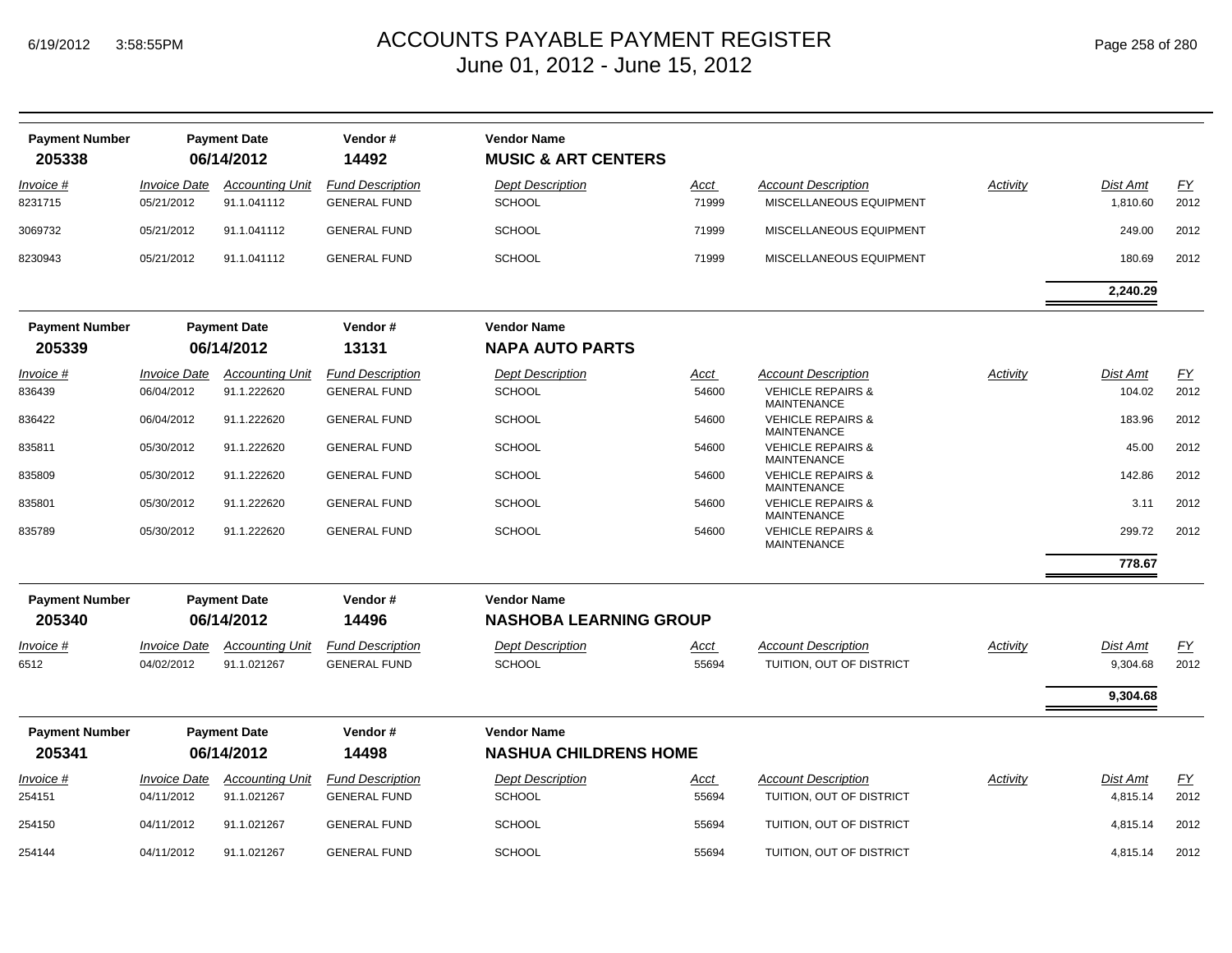| <b>Payment Number</b><br>205341 |                                   | <b>Payment Date</b><br>06/14/2012     | Vendor#<br>14498                               | <b>Vendor Name</b><br><b>NASHUA CHILDRENS HOME</b> |                      |                                                           |                 |                           |            |
|---------------------------------|-----------------------------------|---------------------------------------|------------------------------------------------|----------------------------------------------------|----------------------|-----------------------------------------------------------|-----------------|---------------------------|------------|
| Invoice #<br>254149             | <b>Invoice Date</b><br>04/11/2012 | <b>Accounting Unit</b><br>91.1.021267 | <b>Fund Description</b><br><b>GENERAL FUND</b> | <b>Dept Description</b><br><b>SCHOOL</b>           | <u>Acct</u><br>55694 | <b>Account Description</b><br>TUITION, OUT OF DISTRICT    | <b>Activity</b> | Dist Amt<br>4,815.14      | EY<br>2012 |
| 254145                          | 04/11/2012                        | 91.1.021267                           | <b>GENERAL FUND</b>                            | <b>SCHOOL</b>                                      | 55694                | TUITION, OUT OF DISTRICT                                  |                 | 4,815.14                  | 2012       |
| 254148                          | 04/11/2012                        | 91.1.021267                           | <b>GENERAL FUND</b>                            | <b>SCHOOL</b>                                      | 55694                | TUITION, OUT OF DISTRICT                                  |                 | 4,815.14                  | 2012       |
| 254146                          | 04/11/2012                        | 91.1.021267                           | <b>GENERAL FUND</b>                            | <b>SCHOOL</b>                                      | 55694                | TUITION, OUT OF DISTRICT                                  |                 | 4,815.14                  | 2012       |
| 254147                          | 04/11/2012                        | 91.1.021267                           | <b>GENERAL FUND</b>                            | <b>SCHOOL</b>                                      | 55694                | TUITION, OUT OF DISTRICT                                  |                 | 4,815.14                  | 2012       |
|                                 |                                   |                                       |                                                |                                                    |                      |                                                           |                 | 38,521.12                 |            |
| <b>Payment Number</b>           |                                   | <b>Payment Date</b>                   | Vendor#                                        | <b>Vendor Name</b>                                 |                      |                                                           |                 |                           |            |
| 205342                          |                                   | 06/14/2012                            | 13144                                          | <b>NASHUA OUTDOOR POWER EQUIPMENT</b>              |                      |                                                           |                 |                           |            |
| <u>Invoice #</u><br>371873      | <b>Invoice Date</b><br>05/22/2012 | <b>Accounting Unit</b><br>91.1.041370 | <b>Fund Description</b><br><b>GENERAL FUND</b> | <b>Dept Description</b><br><b>SCHOOL</b>           | <u>Acct</u><br>61135 | <b>Account Description</b><br><b>EDUCATIONAL SUPPLIES</b> | <b>Activity</b> | Dist Amt<br>37.92         | EY<br>2012 |
|                                 |                                   |                                       |                                                |                                                    |                      |                                                           |                 |                           |            |
|                                 |                                   |                                       |                                                |                                                    |                      |                                                           |                 | 37.92                     |            |
| <b>Payment Number</b>           |                                   | <b>Payment Date</b>                   | Vendor#                                        | <b>Vendor Name</b>                                 |                      |                                                           |                 |                           |            |
| 205343                          |                                   | 06/14/2012                            | 13281                                          | <b>NCS PEARSON</b>                                 |                      |                                                           |                 |                           |            |
| Invoice #<br>3634238            | <b>Invoice Date</b><br>05/25/2012 | <b>Accounting Unit</b><br>91.1.041210 | <b>Fund Description</b><br><b>GENERAL FUND</b> | <b>Dept Description</b><br>SCHOOL                  | Acct<br>61249        | <b>Account Description</b><br><b>TESTING MATERIALS</b>    | <b>Activity</b> | <b>Dist Amt</b><br>221.17 | EY<br>2012 |
| 3634239                         | 05/25/2012                        | 91.1.111210                           | <b>GENERAL FUND</b>                            | <b>SCHOOL</b>                                      | 61135                | <b>EDUCATIONAL SUPPLIES</b>                               |                 | 130.70                    | 2012       |
| 3631395                         | 05/23/2012                        | 91.1.201210                           | <b>GENERAL FUND</b>                            | <b>SCHOOL</b>                                      | 61249                | <b>TESTING MATERIALS</b>                                  |                 | 79.10                     | 2012       |
|                                 |                                   |                                       |                                                |                                                    |                      |                                                           |                 | 430.97                    |            |
| <b>Payment Number</b>           |                                   | <b>Payment Date</b>                   | Vendor#                                        | <b>Vendor Name</b>                                 |                      |                                                           |                 |                           |            |
| 205344                          |                                   | 06/14/2012                            | 10998                                          | <b>ALLAN NEVILLE</b>                               |                      |                                                           |                 |                           |            |
| Invoice #                       | <b>Invoice Date</b>               | <b>Accounting Unit</b>                | <b>Fund Description</b>                        | <b>Dept Description</b>                            | <u>Acct</u>          | <b>Account Description</b>                                | Activity        | Dist Amt                  | EY         |
| 60612-03                        | 06/06/2012                        | 91.1.041451                           | <b>GENERAL FUND</b>                            | <b>SCHOOL</b>                                      | 55642                | <b>GAME OFFICIALS</b>                                     |                 | 40.00                     | 2012       |
| 60612-03                        | 06/06/2012                        | 91.1.041452                           | <b>GENERAL FUND</b>                            | <b>SCHOOL</b>                                      | 55642                | <b>GAME OFFICIALS</b>                                     |                 | 40.00                     | 2012       |
|                                 |                                   |                                       |                                                |                                                    |                      |                                                           |                 | 80.00                     |            |

÷.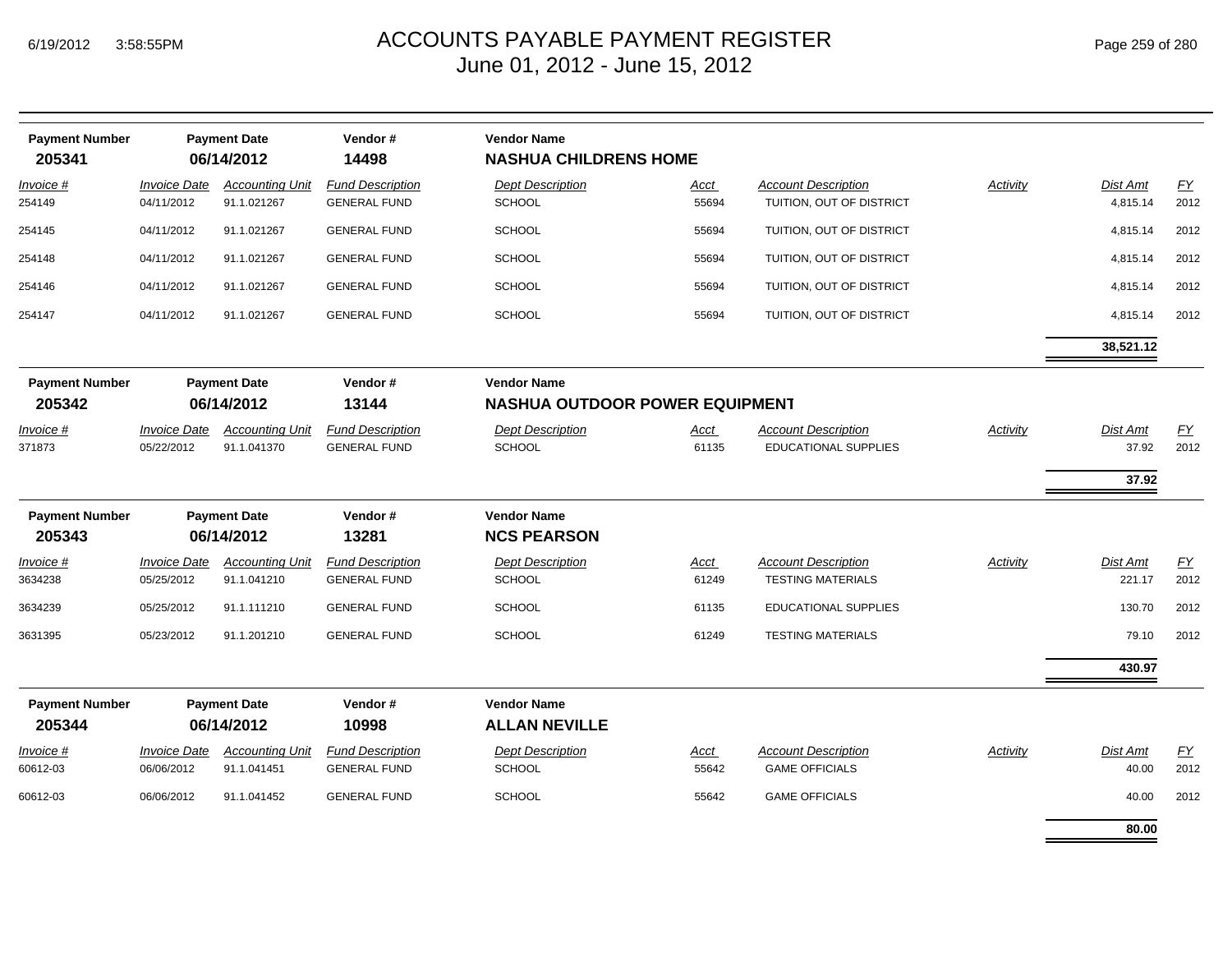| <b>Payment Number</b> |                     | <b>Payment Date</b>    | Vendor#                 | <b>Vendor Name</b>                    |             |                                           |                 |          |                  |
|-----------------------|---------------------|------------------------|-------------------------|---------------------------------------|-------------|-------------------------------------------|-----------------|----------|------------------|
| 205345                |                     | 06/14/2012             | 14521                   | <b>NEW ENGLAND ICE CREAM</b>          |             |                                           |                 |          |                  |
| Invoice #             | <b>Invoice Date</b> | <b>Accounting Unit</b> | <b>Fund Description</b> | <b>Dept Description</b>               | <u>Acct</u> | <b>Account Description</b>                | Activity        | Dist Amt | EY               |
| 2283340               | 05/03/2012          | 91.2100.153120         | <b>FOOD SERVICES</b>    | SCHOOL                                | 61214       | FOOD, FOOD SERVICE<br><b>PROGRAM</b>      |                 | 78.50    | 2012             |
| 2285882               | 05/24/2012          | 91.2222.991490         | AFTER SCHOOL PROGRAM    | <b>SCHOOL</b>                         | 61299       | MISCELLANEOUS SUPPLIES                    |                 | 133.20   | 2012             |
| 2285074               | 05/17/2012          | 91.2222.991490         | AFTER SCHOOL PROGRAM    | <b>SCHOOL</b>                         | 61299       | MISCELLANEOUS SUPPLIES                    |                 | 146.85   | 2012             |
| 2284394               | 05/11/2012          | 91.2222.991490         | AFTER SCHOOL PROGRAM    | <b>SCHOOL</b>                         | 61299       | MISCELLANEOUS SUPPLIES                    |                 | 116.40   | 2012             |
| 2284113               | 05/10/2012          | 91.2222.991490         | AFTER SCHOOL PROGRAM    | <b>SCHOOL</b>                         | 61299       | MISCELLANEOUS SUPPLIES                    |                 | 110.95   | 2012             |
| 2284225               | 05/10/2012          | 91.2222.991490         | AFTER SCHOOL PROGRAM    | <b>SCHOOL</b>                         | 61299       | MISCELLANEOUS SUPPLIES                    |                 | 13.53    | 2012             |
| 2285886               | 05/24/2012          | 91.2222.991490         | AFTER SCHOOL PROGRAM    | <b>SCHOOL</b>                         | 61299       | MISCELLANEOUS SUPPLIES                    |                 | 133.20   | 2012             |
| 2286714               | 05/31/2012          | 91.2222.991490         | AFTER SCHOOL PROGRAM    | <b>SCHOOL</b>                         | 61299       | MISCELLANEOUS SUPPLIES                    |                 | 154.79   | 2012             |
| 2285885               | 05/24/2012          | 91.2222.991490         | AFTER SCHOOL PROGRAM    | <b>SCHOOL</b>                         | 61299       | MISCELLANEOUS SUPPLIES                    |                 | 151.05   | 2012             |
|                       |                     |                        |                         |                                       |             |                                           |                 | 1,038.47 |                  |
| <b>Payment Number</b> |                     | <b>Payment Date</b>    | Vendor#                 | <b>Vendor Name</b>                    |             |                                           |                 |          |                  |
| 205346                |                     | 06/14/2012             | 14526                   | <b>NEW HORIZONS COMPUTER LEARNING</b> |             |                                           |                 |          |                  |
| Invoice #             | <b>Invoice Date</b> | <b>Accounting Unit</b> | <b>Fund Description</b> | <b>Dept Description</b>               | Acct        | <b>Account Description</b>                | Activity        | Dist Amt | $\underline{FY}$ |
| 51471-VYYLMD          | 05/11/2012          | 91.1.992225            | <b>GENERAL FUND</b>     | SCHOOL                                | 55400       | <b>CONFERENCES AND</b><br><b>SEMINARS</b> |                 | 2,280.00 | 2012             |
|                       |                     |                        |                         |                                       |             |                                           |                 | 2,280.00 |                  |
| <b>Payment Number</b> |                     | <b>Payment Date</b>    | Vendor#                 | <b>Vendor Name</b>                    |             |                                           |                 |          |                  |
| 205347                |                     | 06/14/2012             | 13177                   | <b>NFI NORTH INC</b>                  |             |                                           |                 |          |                  |
| Invoice #             | <b>Invoice Date</b> | <b>Accounting Unit</b> | <b>Fund Description</b> | <b>Dept Description</b>               | Acct        | <b>Account Description</b>                | <b>Activity</b> | Dist Amt | EY               |
| 133533                | 05/15/2012          | 91.1.021267            | <b>GENERAL FUND</b>     | <b>SCHOOL</b>                         | 55694       | TUITION, OUT OF DISTRICT                  |                 | 948.90   | 2012             |
|                       |                     |                        |                         |                                       |             |                                           |                 | 948.90   |                  |
| <b>Payment Number</b> |                     | <b>Payment Date</b>    | Vendor#                 | <b>Vendor Name</b>                    |             |                                           |                 |          |                  |
| 205348                |                     | 06/14/2012             | 14554                   | <b>NORTH CENTER FOOD SERVICE</b>      |             |                                           |                 |          |                  |
| Invoice #             | Invoice Date        | <b>Accounting Unit</b> | <b>Fund Description</b> | <b>Dept Description</b>               | <u>Acct</u> | <b>Account Description</b>                | <b>Activity</b> | Dist Amt | $\underline{FY}$ |
| 3718984               | 05/07/2012          | 91.2247.041387         | <b>CULINARY ARTS</b>    | <b>SCHOOL</b>                         | 61135       | <b>EDUCATIONAL SUPPLIES</b>               |                 | 47.25    | 2012             |
| 3718985               | 05/07/2012          | 91.2247.041387         | <b>CULINARY ARTS</b>    | <b>SCHOOL</b>                         | 61135       | <b>EDUCATIONAL SUPPLIES</b>               |                 | 142.16   | 2012             |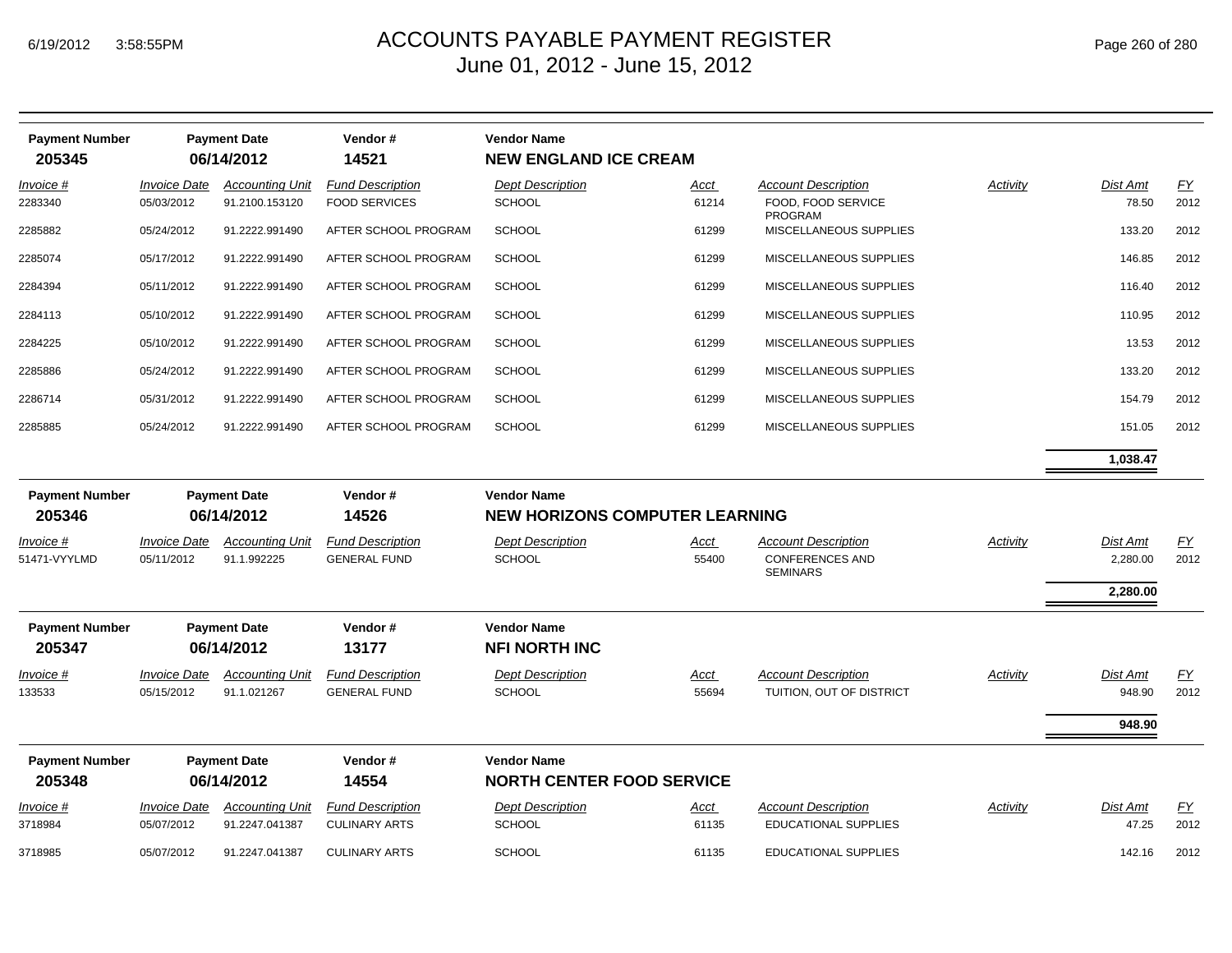| <b>Payment Number</b><br>205348 |                                   | <b>Payment Date</b><br>06/14/2012        | Vendor#<br>14554                                     | <b>Vendor Name</b><br><b>NORTH CENTER FOOD SERVICE</b>      |                      |                                                           |                             |                          |                          |
|---------------------------------|-----------------------------------|------------------------------------------|------------------------------------------------------|-------------------------------------------------------------|----------------------|-----------------------------------------------------------|-----------------------------|--------------------------|--------------------------|
| <u>Invoice #</u><br>3724633     | <b>Invoice Date</b><br>05/14/2012 | <b>Accounting Unit</b><br>91.2247.041387 | <b>Fund Description</b><br><b>CULINARY ARTS</b>      | <b>Dept Description</b><br>SCHOOL                           | <u>Acct</u><br>61135 | <b>Account Description</b><br><b>EDUCATIONAL SUPPLIES</b> | <b>Activity</b>             | Dist Amt<br>496.33       | EY<br>2012               |
|                                 |                                   |                                          |                                                      |                                                             |                      |                                                           |                             | 685.74                   |                          |
| <b>Payment Number</b>           |                                   | <b>Payment Date</b>                      | Vendor#                                              | <b>Vendor Name</b>                                          |                      |                                                           |                             |                          |                          |
| 205349                          |                                   | 06/14/2012                               | 14556                                                | <b>NORTHEAST FOOD SVC EQUIPMENT &amp;</b>                   |                      |                                                           |                             |                          |                          |
| Invoice #<br>415177             | <b>Invoice Date</b><br>05/24/2012 | <b>Accounting Unit</b><br>91.1.041300    | <b>Fund Description</b><br><b>GENERAL FUND</b>       | <b>Dept Description</b><br><b>SCHOOL</b>                    | <u>Acct</u><br>61135 | <b>Account Description</b><br><b>EDUCATIONAL SUPPLIES</b> | Activity                    | <b>Dist Amt</b><br>47.25 | $\underline{FY}$<br>2012 |
|                                 |                                   |                                          |                                                      |                                                             |                      |                                                           |                             | 47.25                    |                          |
| <b>Payment Number</b><br>205350 |                                   | <b>Payment Date</b><br>06/14/2012        | Vendor#<br>11287                                     | <b>Vendor Name</b><br><b>NURSES PRN INC</b>                 |                      |                                                           |                             |                          |                          |
| <u>Invoice #</u>                | <b>Invoice Date</b>               | <b>Accounting Unit</b>                   | <b>Fund Description</b>                              | <b>Dept Description</b>                                     | <u>Acct</u>          | <b>Account Description</b>                                | Activity                    | Dist Amt                 | <u>FY</u>                |
| 447498                          | 05/30/2012                        | 91.3800.022190                           | <b>SCHOOL GRANTS FUND</b>                            | <b>SCHOOL</b>                                               | 53628                | <b>CONTRACT SERVICES</b>                                  | 91.03952.022190             | 450.00                   | 2012                     |
|                                 |                                   |                                          |                                                      |                                                             |                      |                                                           |                             | 450.00                   |                          |
| <b>Payment Number</b>           |                                   | <b>Payment Date</b>                      | Vendor#                                              | <b>Vendor Name</b>                                          |                      |                                                           |                             |                          |                          |
| 205351                          |                                   | 06/14/2012                               | 11321                                                | <b>ROBERT E O'CONNELL</b>                                   |                      |                                                           |                             |                          |                          |
| <u>Invoice #</u>                | <b>Invoice Date</b>               | <b>Accounting Unit</b>                   | <b>Fund Description</b>                              | <b>Dept Description</b>                                     | <u>Acct</u>          | <b>Account Description</b>                                | <b>Activity</b>             | <b>Dist Amt</b>          | EY                       |
| 51212-03                        | 05/12/2012                        | 91.1.041449                              | <b>GENERAL FUND</b>                                  | SCHOOL                                                      | 55642                | <b>GAME OFFICIALS</b>                                     |                             | 130.00                   | 2012                     |
|                                 |                                   |                                          |                                                      |                                                             |                      |                                                           |                             | 130.00                   |                          |
| <b>Payment Number</b>           |                                   | <b>Payment Date</b>                      | Vendor#                                              | <b>Vendor Name</b>                                          |                      | Payee Name                                                |                             |                          |                          |
| 205352                          |                                   | 06/14/2012                               | 13226                                                | <b>ORIENTAL TRADING CO INC</b>                              |                      | <b>ORIENTAL TRADING CO</b>                                |                             |                          |                          |
| <u>Invoice #</u><br>65114520401 | <b>Invoice Date</b><br>05/18/2012 | <b>Accounting Unit</b><br>91.3800.231249 | <b>Fund Description</b><br><b>SCHOOL GRANTS FUND</b> | <b>Dept Description</b><br><b>SCHOOL</b>                    | <u>Acct</u><br>61135 | <b>Account Description</b><br><b>EDUCATIONAL SUPPLIES</b> | Activity<br>91.03762.231249 | Dist Amt<br>96.99        | $\underline{FY}$<br>2012 |
|                                 |                                   |                                          |                                                      |                                                             |                      |                                                           |                             | 96.99                    |                          |
| <b>Payment Number</b><br>205353 |                                   | <b>Payment Date</b><br>06/14/2012        | Vendor#<br>13227                                     | <b>Vendor Name</b><br><b>ORIGINAL CRISPY PIZZA CRUST CO</b> |                      |                                                           |                             |                          |                          |
| Invoice #                       | <i><b>Invoice Date</b></i>        | <b>Accounting Unit</b>                   | <b>Fund Description</b>                              | <b>Dept Description</b>                                     | <u>Acct</u>          | <b>Account Description</b>                                | <b>Activity</b>             | Dist Amt                 | <u>FY</u>                |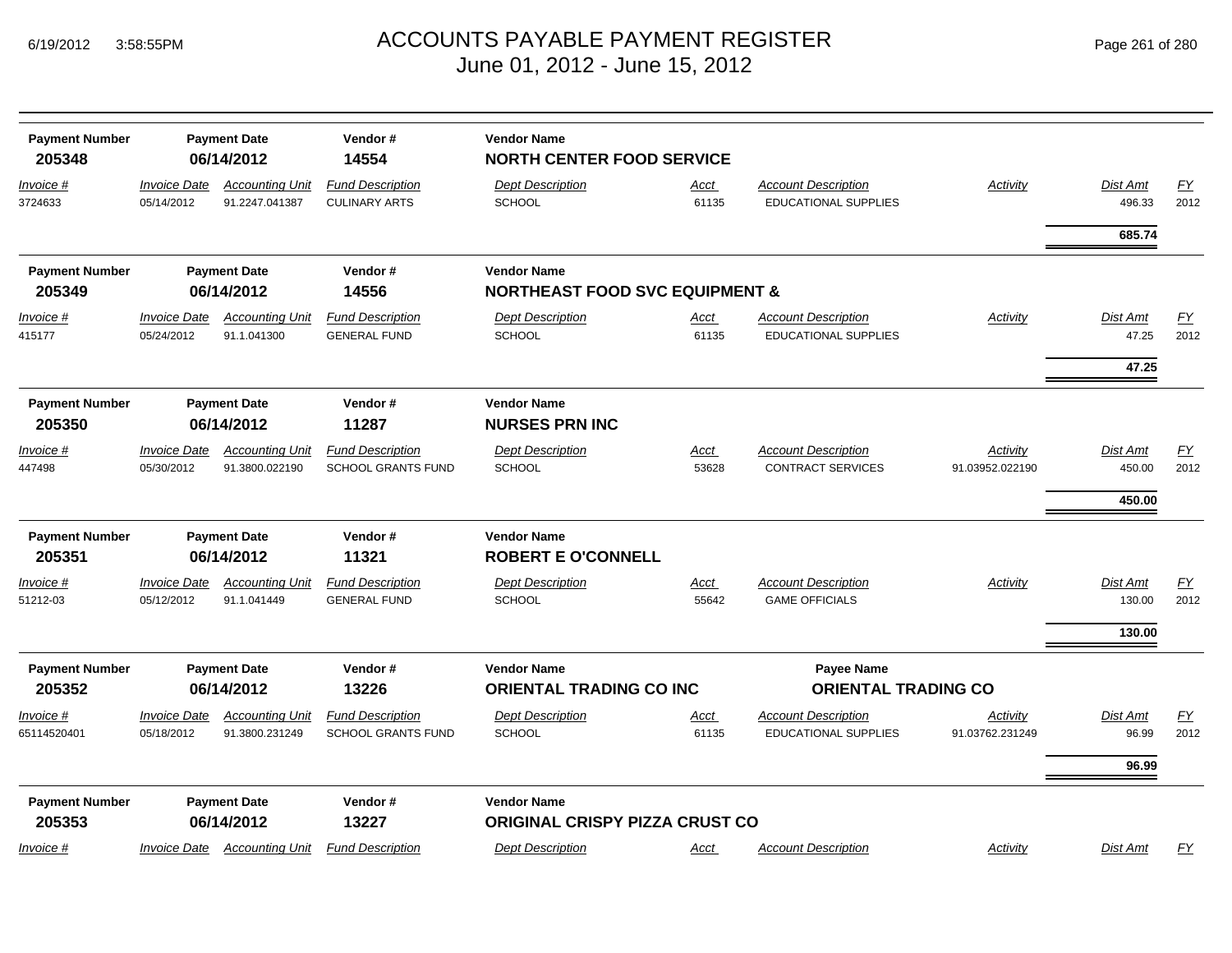| <b>Payment Number</b> |                            | <b>Payment Date</b>    | Vendor#                                       | <b>Vendor Name</b>                    |             |                                             |                 |                 |                  |
|-----------------------|----------------------------|------------------------|-----------------------------------------------|---------------------------------------|-------------|---------------------------------------------|-----------------|-----------------|------------------|
| 205353                |                            | 06/14/2012             | 13227                                         | <b>ORIGINAL CRISPY PIZZA CRUST CO</b> |             |                                             |                 |                 |                  |
| <i>Invoice</i> #      | <i><b>Invoice Date</b></i> | <b>Accounting Unit</b> | <b>Fund Description</b>                       | <b>Dept Description</b>               | Acct        | <b>Account Description</b>                  | Activity        | <b>Dist Amt</b> | EY               |
| 889459                | 05/15/2012                 | 91.2100.073120         | <b>FOOD SERVICES</b>                          | <b>SCHOOL</b>                         | 61214       | FOOD, FOOD SERVICE<br><b>PROGRAM</b>        |                 | 67.45           | 2012             |
| 890973                | 05/24/2012                 | 91.2100.033120         | <b>FOOD SERVICES</b>                          | <b>SCHOOL</b>                         | 61214       | FOOD, FOOD SERVICE<br><b>PROGRAM</b>        |                 | 635.25          | 2012             |
|                       |                            |                        |                                               |                                       |             |                                             |                 | 702.70          |                  |
| <b>Payment Number</b> |                            | <b>Payment Date</b>    | Vendor#                                       | <b>Vendor Name</b>                    |             |                                             |                 |                 |                  |
| 205354                |                            | 06/14/2012             | 13239                                         | <b>OXFORD LEARNING</b>                |             |                                             |                 |                 |                  |
| Invoice #             | <b>Invoice Date</b>        | <b>Accounting Unit</b> | <b>Fund Description</b>                       | <b>Dept Description</b>               | <u>Acct</u> | <b>Account Description</b>                  | Activity        | Dist Amt        | <b>FY</b>        |
| NASHUA0412            | 05/30/2012                 | 91.3800.231271         | <b>SCHOOL GRANTS FUND</b>                     | <b>SCHOOL</b>                         | 53600       | <b>INSTRUCTION SERVICES</b>                 | 91.03762.231271 | 16,380.00       | 2012             |
|                       |                            |                        |                                               |                                       |             |                                             |                 | 16,380.00       |                  |
| <b>Payment Number</b> |                            | <b>Payment Date</b>    | Vendor#                                       | <b>Vendor Name</b>                    |             |                                             |                 |                 |                  |
| 205355                |                            | 06/14/2012             | 11158                                         | <b>PAGE STREET LEASING LLC</b>        |             |                                             |                 |                 |                  |
| Invoice #             | <b>Invoice Date</b>        | <b>Accounting Unit</b> | <b>Fund Description</b>                       | <b>Dept Description</b>               | Acct        | <b>Account Description</b>                  | Activity        | Dist Amt        | $\underline{FY}$ |
| 91547                 | 04/27/2012                 | 91.5800.134600         | SCHOOL CAPITAL PROJECTS<br><b>FUND</b>        | SCHOOL                                | 81200       | <b>BUILDINGS AND</b><br><b>IMPROVEMENTS</b> | 1011.91.04.30   | 95.00           | 2012             |
| 91453                 | 04/24/2012                 | 91.5800.134600         | SCHOOL CAPITAL PROJECTS SCHOOL<br><b>FUND</b> |                                       | 81200       | <b>BUILDINGS AND</b><br><b>IMPROVEMENTS</b> | 1011.91.04.30   | 95.00           | 2012             |
| 91454                 | 04/24/2012                 | 91.5800.134600         | SCHOOL CAPITAL PROJECTS SCHOOL<br><b>FUND</b> |                                       | 81200       | <b>BUILDINGS AND</b><br><b>IMPROVEMENTS</b> | 1011.91.04.30   | 95.00           | 2012             |
|                       |                            |                        |                                               |                                       |             |                                             |                 | 285.00          |                  |
| <b>Payment Number</b> |                            | <b>Payment Date</b>    | Vendor#                                       | <b>Vendor Name</b>                    |             |                                             |                 |                 |                  |
| 205356                |                            | 06/14/2012             | 13251                                         | PAULA PAPANICOLAOU                    |             |                                             |                 |                 |                  |
| Invoice #             | <b>Invoice Date</b>        | <b>Accounting Unit</b> | <b>Fund Description</b>                       | <b>Dept Description</b>               | <u>Acct</u> | <b>Account Description</b>                  | Activity        | <b>Dist Amt</b> | EY               |
| MILES-MAY             | 06/11/2012                 | 91.1.992322            | <b>GENERAL FUND</b>                           | <b>SCHOOL</b>                         | 55307       | MILEAGE REIMBURSEMENTS                      |                 | 80.06           | 2012             |
|                       |                            |                        |                                               |                                       |             |                                             |                 | 80.06           |                  |
| <b>Payment Number</b> |                            | <b>Payment Date</b>    | Vendor#                                       | <b>Vendor Name</b>                    |             |                                             |                 |                 |                  |
| 205357                |                            | 06/14/2012             | 13257                                         | <b>ALAN PARADISE</b>                  |             |                                             |                 |                 |                  |
| Invoice #             | <b>Invoice Date</b>        | <b>Accounting Unit</b> | <b>Fund Description</b>                       | <b>Dept Description</b>               | <u>Acct</u> | <b>Account Description</b>                  | Activity        | <b>Dist Amt</b> | EY               |
| DEC/MAY-11            | 05/29/2012                 | 91.2222.991490         | AFTER SCHOOL PROGRAM                          | <b>SCHOOL</b>                         | 61299       | MISCELLANEOUS SUPPLIES                      |                 | 79.08           | 2012             |
|                       |                            |                        |                                               |                                       |             |                                             |                 | 79.08           |                  |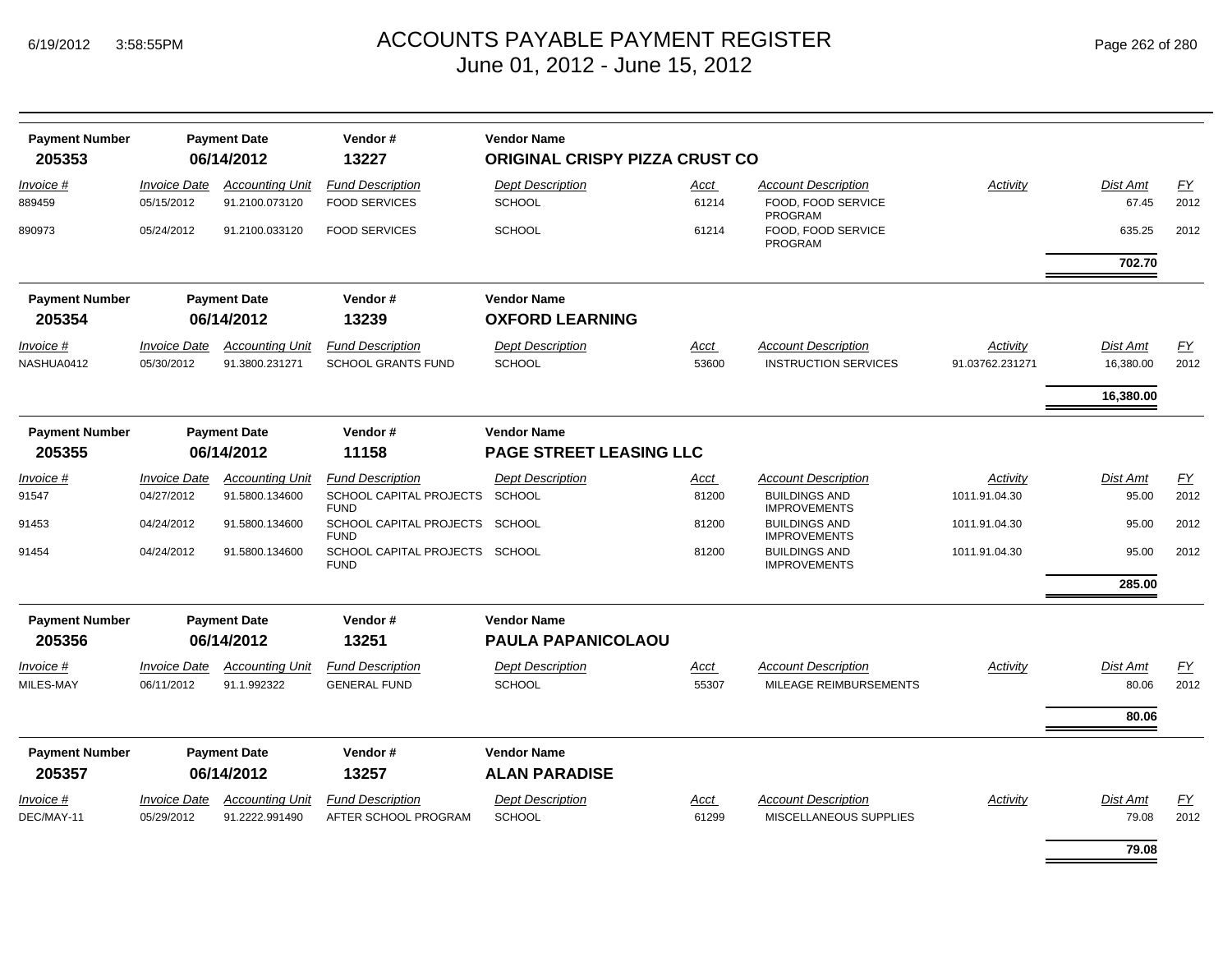| <b>Payment Number</b><br>205358 |                                   | <b>Payment Date</b><br>06/14/2012     | Vendor#<br>11016                               | <b>Vendor Name</b><br><b>PASCO</b>             |                      |                                                           |                 |                           |                          |
|---------------------------------|-----------------------------------|---------------------------------------|------------------------------------------------|------------------------------------------------|----------------------|-----------------------------------------------------------|-----------------|---------------------------|--------------------------|
| Invoice #<br>482485             | <b>Invoice Date</b><br>05/21/2012 | <b>Accounting Unit</b><br>91.1.031160 | <b>Fund Description</b><br><b>GENERAL FUND</b> | <b>Dept Description</b><br><b>SCHOOL</b>       | Acct<br>61135        | <b>Account Description</b><br><b>EDUCATIONAL SUPPLIES</b> | <b>Activity</b> | Dist Amt<br>1,263.00      | EY<br>2012               |
| 16714-999                       | 03/26/2012                        | 91.1.141160                           | <b>GENERAL FUND</b>                            | <b>SCHOOL</b>                                  | 61135                | EDUCATIONAL SUPPLIES                                      |                 | (479.00)                  | 2012                     |
| 16714                           | 03/26/2012                        | 91.1.141160                           | <b>GENERAL FUND</b>                            | <b>SCHOOL</b>                                  | 61135                | EDUCATIONAL SUPPLIES                                      |                 | 479.00                    | 2012                     |
|                                 |                                   |                                       |                                                |                                                |                      |                                                           |                 | 1,263.00                  |                          |
| <b>Payment Number</b><br>205359 |                                   | <b>Payment Date</b><br>06/14/2012     | Vendor#<br>13276                               | <b>Vendor Name</b><br><b>PEABODY SUPPLY CO</b> |                      |                                                           |                 |                           |                          |
| Invoice #<br>973172             | <b>Invoice Date</b><br>05/25/2012 | <b>Accounting Unit</b><br>91.1.222620 | <b>Fund Description</b><br><b>GENERAL FUND</b> | <b>Dept Description</b><br><b>SCHOOL</b>       | <b>Acct</b><br>61414 | <b>Account Description</b><br>SUPPLIES, PLUMBING          | <b>Activity</b> | Dist Amt<br>61.26         | $\underline{FY}$<br>2012 |
|                                 |                                   |                                       |                                                |                                                |                      |                                                           |                 | 61.26                     |                          |
| <b>Payment Number</b><br>205360 |                                   | <b>Payment Date</b><br>06/14/2012     | Vendor#<br>13278                               | <b>Vendor Name</b><br><b>PEARSON EDUCATION</b> |                      |                                                           |                 |                           |                          |
| Invoice #<br>4021465265         | <b>Invoice Date</b><br>05/22/2012 | <b>Accounting Unit</b><br>91.1.181160 | <b>Fund Description</b><br><b>GENERAL FUND</b> | <b>Dept Description</b><br><b>SCHOOL</b>       | <b>Acct</b><br>61135 | <b>Account Description</b><br>EDUCATIONAL SUPPLIES        | <b>Activity</b> | <b>Dist Amt</b><br>227.90 | <u>FY</u><br>2012        |
| 4021465265                      | 05/22/2012                        | 91.1.181160                           | <b>GENERAL FUND</b>                            | <b>SCHOOL</b>                                  | 61135                | EDUCATIONAL SUPPLIES                                      |                 | 1,074.90                  | 2012                     |
|                                 |                                   |                                       |                                                |                                                |                      |                                                           |                 | 1,302.80                  |                          |
| <b>Payment Number</b><br>205361 |                                   | <b>Payment Date</b><br>06/14/2012     | Vendor#<br>13296                               | <b>Vendor Name</b><br>PERFORMANCE REHAB INC    |                      |                                                           |                 |                           |                          |
| Invoice #<br>228                | <b>Invoice Date</b><br>05/31/2012 | <b>Accounting Unit</b><br>91.1.031408 | <b>Fund Description</b><br><b>GENERAL FUND</b> | <b>Dept Description</b><br><b>SCHOOL</b>       | <u>Acct</u><br>53628 | <b>Account Description</b><br><b>CONTRACT SERVICES</b>    | Activity        | Dist Amt<br>4,926.00      | EY<br>2012               |
| $228 - 1$                       | 05/31/2012                        | 91.1.041408                           | <b>GENERAL FUND</b>                            | <b>SCHOOL</b>                                  | 53628                | <b>CONTRACT SERVICES</b>                                  |                 | 498.40                    | 2012                     |
|                                 |                                   |                                       |                                                |                                                |                      |                                                           |                 | 5,424.40                  |                          |
| <b>Payment Number</b>           |                                   | <b>Payment Date</b>                   | Vendor#                                        | <b>Vendor Name</b>                             |                      |                                                           |                 |                           |                          |
| 205362                          |                                   | 06/14/2012                            | 11811                                          | <b>MARSHA PETERSON</b>                         |                      |                                                           |                 |                           |                          |
| Invoice #<br><b>JUNE-12</b>     | <b>Invoice Date</b><br>06/11/2012 | <b>Accounting Unit</b><br>91.1.122130 | <b>Fund Description</b><br><b>GENERAL FUND</b> | <b>Dept Description</b><br><b>SCHOOL</b>       | Acct<br>61142        | <b>Account Description</b><br><b>MEDICAL SUPPLIES</b>     | Activity        | <b>Dist Amt</b><br>68.29  | <u>FY</u><br>2012        |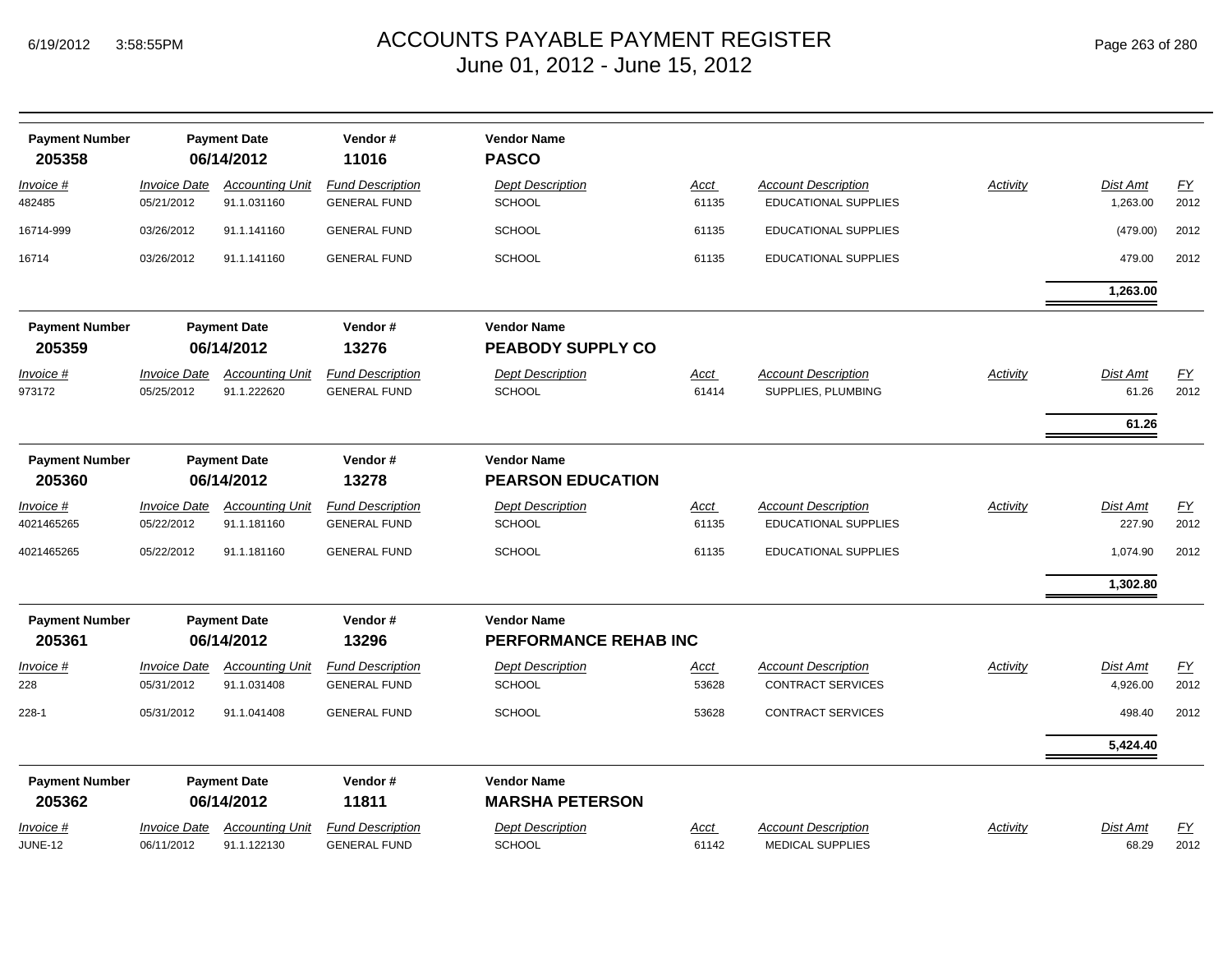|                                 |                                   |                                       |                                                |                                                     |                      |                                                           |                 | 68.29                     |                   |
|---------------------------------|-----------------------------------|---------------------------------------|------------------------------------------------|-----------------------------------------------------|----------------------|-----------------------------------------------------------|-----------------|---------------------------|-------------------|
| <b>Payment Number</b><br>205363 |                                   | <b>Payment Date</b><br>06/14/2012     | Vendor#<br>13323                               | <b>Vendor Name</b><br><b>PITSCO INC</b>             |                      |                                                           |                 |                           |                   |
| Invoice #<br>511584-1           | <b>Invoice Date</b><br>05/22/2012 | <b>Accounting Unit</b><br>91.1.061375 | <b>Fund Description</b><br><b>GENERAL FUND</b> | <b>Dept Description</b><br><b>SCHOOL</b>            | <b>Acct</b><br>61135 | <b>Account Description</b><br><b>EDUCATIONAL SUPPLIES</b> | <b>Activity</b> | Dist Amt<br>1,144.50      | <b>FY</b><br>2012 |
|                                 |                                   |                                       |                                                |                                                     |                      |                                                           |                 | 1,144.50                  |                   |
| <b>Payment Number</b><br>205364 |                                   | <b>Payment Date</b><br>06/14/2012     | Vendor#<br>13328                               | <b>Vendor Name</b><br>THE PLUS CO INC               |                      |                                                           |                 |                           |                   |
| Invoice #<br>28397              | <b>Invoice Date</b><br>05/09/2012 | <b>Accounting Unit</b><br>91.1.021267 | <b>Fund Description</b><br><b>GENERAL FUND</b> | <b>Dept Description</b><br>SCHOOL                   | <b>Acct</b><br>55694 | <b>Account Description</b><br>TUITION, OUT OF DISTRICT    | <b>Activity</b> | <b>Dist Amt</b><br>250.00 | EY<br>2012        |
| 28074                           | 04/11/2012                        | 91.1.021267                           | <b>GENERAL FUND</b>                            | <b>SCHOOL</b>                                       | 55694                | TUITION, OUT OF DISTRICT                                  |                 | 250.00                    | 2012              |
|                                 |                                   |                                       |                                                |                                                     |                      |                                                           |                 | 500.00                    |                   |
| <b>Payment Number</b><br>205365 |                                   | <b>Payment Date</b><br>06/14/2012     | Vendor#<br>11263                               | <b>Vendor Name</b><br><b>PRENTKE ROMICH COMPANY</b> |                      |                                                           |                 |                           |                   |
| Invoice #<br>1120399            | <b>Invoice Date</b><br>05/21/2012 | <b>Accounting Unit</b><br>91.1.092120 | <b>Fund Description</b><br><b>GENERAL FUND</b> | <b>Dept Description</b><br><b>SCHOOL</b>            | Acct<br>61135        | <b>Account Description</b><br><b>EDUCATIONAL SUPPLIES</b> | <b>Activity</b> | Dist Amt<br>64.00         | EY<br>2012        |
| <b>Payment Number</b><br>205366 |                                   | <b>Payment Date</b><br>06/14/2012     | Vendor#<br>11813                               | <b>Vendor Name</b><br><b>LAURA PRIOR</b>            |                      |                                                           |                 | 64.00                     |                   |
| Invoice #<br>JAN/MAY12          | <b>Invoice Date</b><br>06/06/2012 | <b>Accounting Unit</b><br>91.1.031160 | <b>Fund Description</b><br><b>GENERAL FUND</b> | Dept Description<br>SCHOOL                          | <b>Acct</b><br>53628 | <b>Account Description</b><br><b>CONTRACT SERVICES</b>    | <b>Activity</b> | Dist Amt<br>1,000.00      | EY<br>2012        |
|                                 |                                   |                                       |                                                |                                                     |                      |                                                           |                 | 1,000.00                  |                   |
| <b>Payment Number</b><br>205367 |                                   | <b>Payment Date</b><br>06/14/2012     | Vendor#<br>11768                               | <b>Vendor Name</b><br><b>PRO SALES</b>              |                      |                                                           |                 |                           |                   |
| Invoice #<br>521121             | <b>Invoice Date</b><br>05/22/2012 | <b>Accounting Unit</b><br>91.1.171407 | <b>Fund Description</b><br><b>GENERAL FUND</b> | <b>Dept Description</b><br><b>SCHOOL</b>            | Acct<br>61135        | <b>Account Description</b><br><b>EDUCATIONAL SUPPLIES</b> | Activity        | Dist Amt<br>190.00        | EY<br>2012        |
|                                 |                                   |                                       |                                                |                                                     |                      |                                                           |                 | 190.00                    |                   |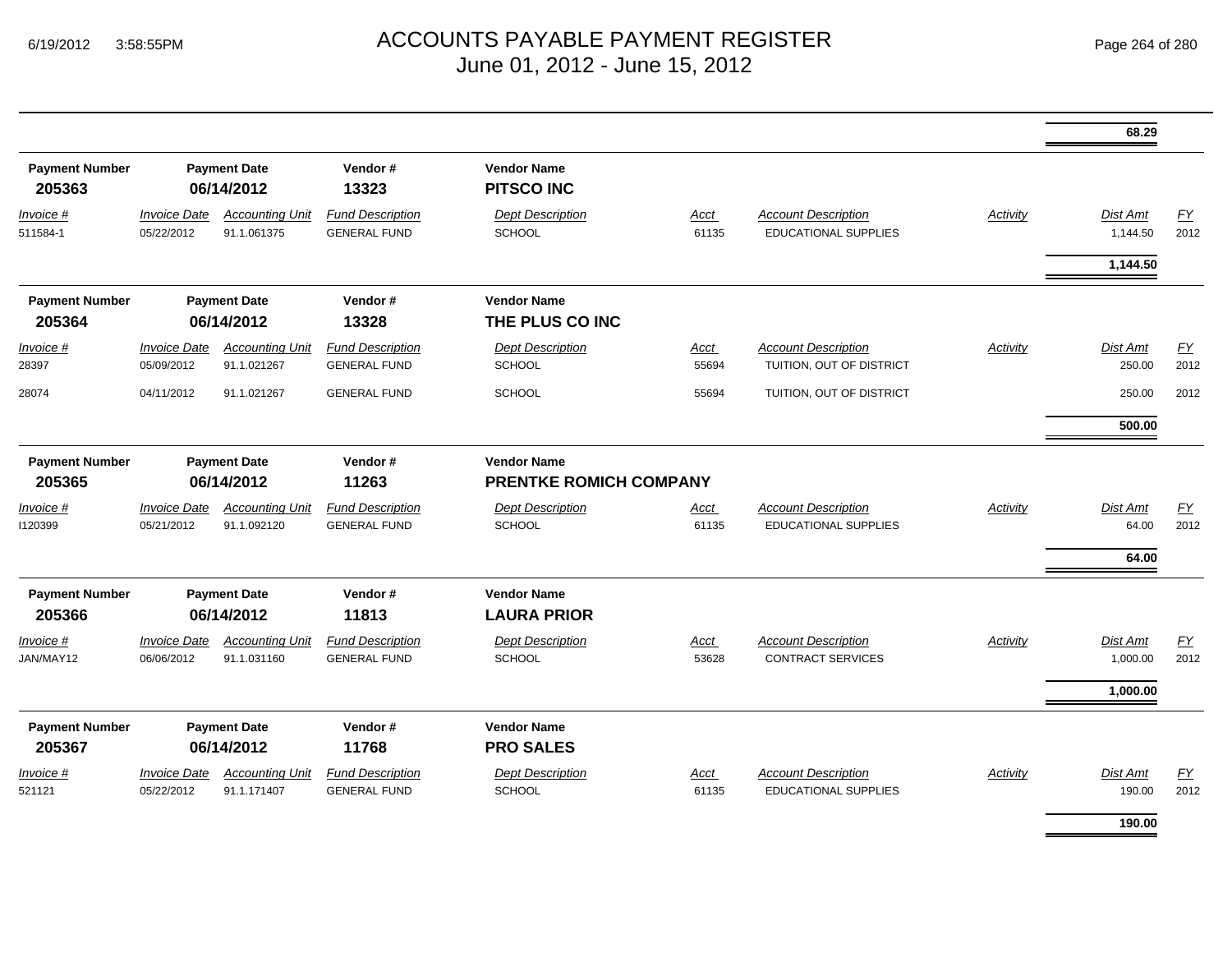| <b>Payment Number</b><br>205368 |                                   | <b>Payment Date</b><br>06/14/2012     | Vendor#<br>13363                               | <b>Vendor Name</b><br><b>PROQUEST INFO &amp; LEARNING</b> |                      | Payee Name<br><b>PROQUEST LLC</b>                      |          |                      |                   |
|---------------------------------|-----------------------------------|---------------------------------------|------------------------------------------------|-----------------------------------------------------------|----------------------|--------------------------------------------------------|----------|----------------------|-------------------|
| Invoice #<br>70171811           | <b>Invoice Date</b><br>05/19/2012 | <b>Accounting Unit</b><br>91.1.992225 | <b>Fund Description</b><br><b>GENERAL FUND</b> | <b>Dept Description</b><br><b>SCHOOL</b>                  | Acct<br>71228        | <b>Account Description</b><br><b>COMPUTER SOFTWARE</b> | Activity | Dist Amt<br>2,869.00 | EY<br>2012        |
|                                 |                                   |                                       |                                                |                                                           |                      |                                                        |          | 2,869.00             |                   |
| <b>Payment Number</b><br>205369 |                                   | <b>Payment Date</b><br>06/14/2012     | Vendor#<br>11807                               | <b>Vendor Name</b><br><b>JEANNE PROVENCHER</b>            |                      |                                                        |          |                      |                   |
| Invoice #<br><b>PROCTORING</b>  | <b>Invoice Date</b><br>06/06/2012 | <b>Accounting Unit</b><br>91.1.031160 | <b>Fund Description</b><br><b>GENERAL FUND</b> | <b>Dept Description</b><br>SCHOOL                         | <b>Acct</b><br>53628 | <b>Account Description</b><br><b>CONTRACT SERVICES</b> | Activity | Dist Amt<br>1,725.00 | <b>FY</b><br>2012 |
|                                 |                                   |                                       |                                                |                                                           |                      |                                                        |          | 1,725.00             |                   |
| <b>Payment Number</b><br>205370 |                                   | <b>Payment Date</b><br>06/14/2012     | Vendor#<br>13395                               | <b>Vendor Name</b><br><b>PAULE RALPH</b>                  |                      |                                                        |          |                      |                   |
| Invoice #                       | <b>Invoice Date</b>               | <b>Accounting Unit</b>                | <b>Fund Description</b>                        | <b>Dept Description</b>                                   | Acct                 | <b>Account Description</b>                             | Activity | Dist Amt             | <u>FY</u>         |
| MAY MILE                        | 06/13/2012                        | 91.2100.073120                        | <b>FOOD SERVICES</b>                           | <b>SCHOOL</b>                                             | 55307                | MILEAGE REIMBURSEMENTS                                 |          | 19.32                | 2012              |
| MAY MILE                        | 06/13/2012                        | 91.2100.093120                        | <b>FOOD SERVICES</b>                           | <b>SCHOOL</b>                                             | 55307                | MILEAGE REIMBURSEMENTS                                 |          | 19.32                | 2012              |
| <b>MAY MILE</b>                 | 06/13/2012                        | 91.2100.133120                        | <b>FOOD SERVICES</b>                           | <b>SCHOOL</b>                                             | 55307                | MILEAGE REIMBURSEMENTS                                 |          | 19.32                | 2012              |
| MAY MILE                        | 06/13/2012                        | 91.2100.183120                        | <b>FOOD SERVICES</b>                           | <b>SCHOOL</b>                                             | 55307                | MILEAGE REIMBURSEMENTS                                 |          | 19.32                | 2012              |
|                                 |                                   |                                       |                                                |                                                           |                      |                                                        |          | 77.28                |                   |
| <b>Payment Number</b><br>205371 |                                   | <b>Payment Date</b><br>06/14/2012     | Vendor#<br>11854                               | <b>Vendor Name</b><br><b>NGAN RANDALL</b>                 |                      |                                                        |          |                      |                   |
| Invoice #                       | <b>Invoice Date</b>               | <b>Accounting Unit</b>                | <b>Fund Description</b>                        | <b>Dept Description</b>                                   | Acct                 | <b>Account Description</b>                             | Activity | Dist Amt             | <u>FY</u>         |
| SERVING IT SAFE                 | 06/11/2012                        | 91.2100.993120                        | <b>FOOD SERVICES</b>                           | <b>SCHOOL</b>                                             | 55400                | <b>CONFERENCES AND</b><br><b>SEMINARS</b>              |          | 75.00                | 2012              |
| <b>HEALTHY EDGE</b>             | 06/11/2012                        | 91.2100.993120                        | <b>FOOD SERVICES</b>                           | <b>SCHOOL</b>                                             | 55400                | <b>CONFERENCES AND</b><br><b>SEMINARS</b>              |          | 75.00                | 2012              |
|                                 |                                   |                                       |                                                |                                                           |                      |                                                        |          | 150.00               |                   |
| <b>Payment Number</b>           |                                   | <b>Payment Date</b>                   | Vendor#                                        | <b>Vendor Name</b>                                        |                      |                                                        |          |                      |                   |
| 205372                          |                                   | 06/14/2012                            | 13409                                          | <b>READYNURSE STAFFING SERVICES</b>                       |                      |                                                        |          |                      |                   |
| Invoice #                       | <b>Invoice Date</b>               | <b>Accounting Unit</b>                | <b>Fund Description</b>                        | <b>Dept Description</b>                                   | Acct                 | <b>Account Description</b>                             | Activity | <b>Dist Amt</b>      | FΥ                |
| 24126133637                     | 05/13/2012                        | 91.1.992130                           | <b>GENERAL FUND</b>                            | <b>SCHOOL</b>                                             | 53614                | PUPIL SUPPORT SERVICES                                 |          | 312.98               | 2012              |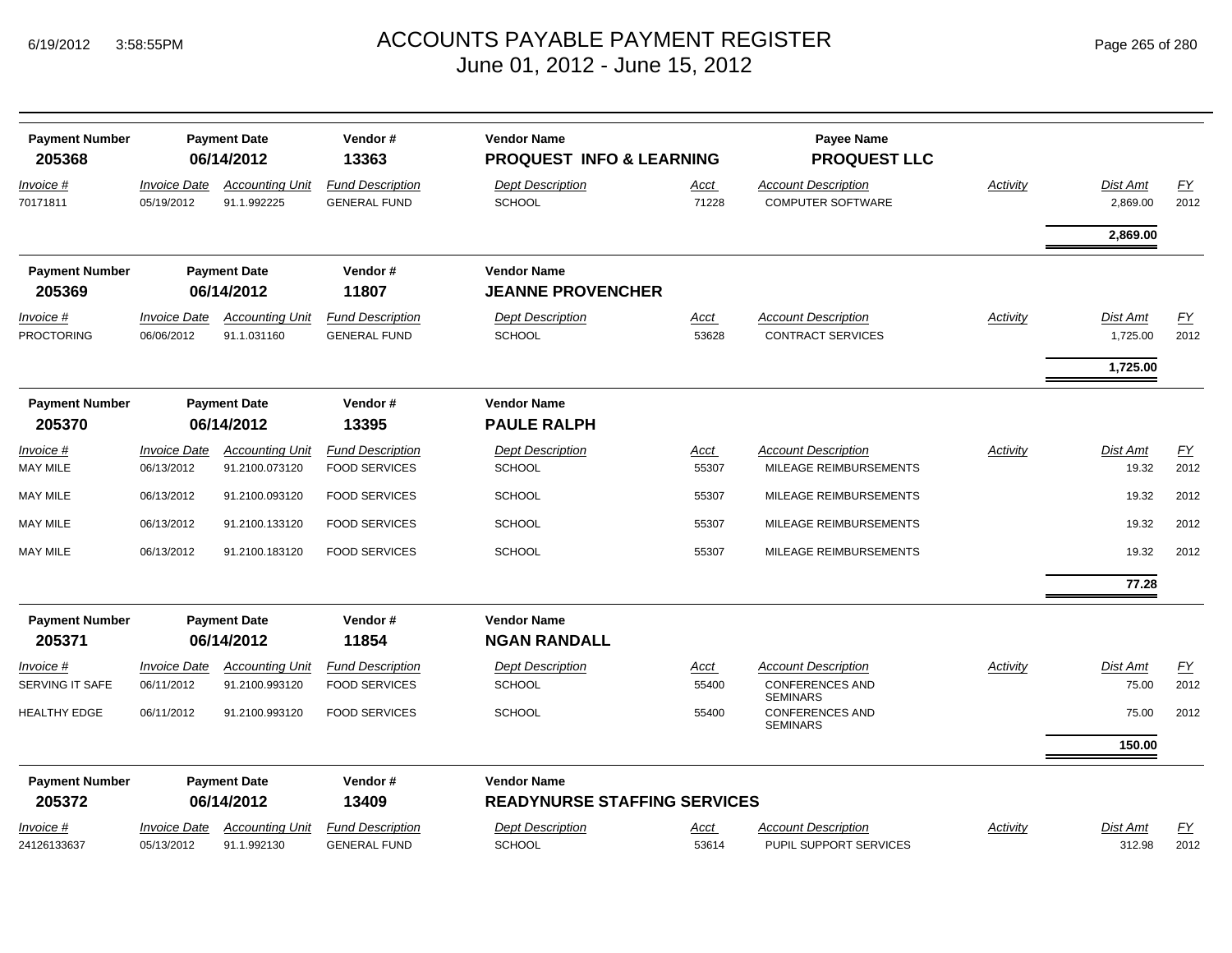| <b>Payment Number</b>    |                                          | <b>Payment Date</b>                      | Vendor#                                              | <b>Vendor Name</b>                       |                      |                                                           |                             |                             |                   |
|--------------------------|------------------------------------------|------------------------------------------|------------------------------------------------------|------------------------------------------|----------------------|-----------------------------------------------------------|-----------------------------|-----------------------------|-------------------|
| 205372                   |                                          | 06/14/2012                               | 13409                                                | <b>READYNURSE STAFFING SERVICES</b>      |                      |                                                           |                             |                             |                   |
| Invoice #<br>24126134478 | <b>Invoice Date</b><br>05/20/2012        | <b>Accounting Unit</b><br>91.1.992130    | <b>Fund Description</b><br><b>GENERAL FUND</b>       | <b>Dept Description</b><br><b>SCHOOL</b> | Acct<br>53614        | <b>Account Description</b><br>PUPIL SUPPORT SERVICES      | Activity                    | <b>Dist Amt</b><br>132.42   | EY<br>2012        |
|                          |                                          |                                          |                                                      |                                          |                      |                                                           |                             | 445.40                      |                   |
| <b>Payment Number</b>    |                                          | <b>Payment Date</b>                      | Vendor#                                              | <b>Vendor Name</b>                       |                      |                                                           |                             |                             |                   |
| 205373                   |                                          | 06/14/2012                               | 13410                                                | <b>REALLY GOOD STUFF INC</b>             |                      |                                                           |                             |                             |                   |
| Invoice #<br>3863262     | <b>Invoice Date</b><br>05/24/2012        | <b>Accounting Unit</b><br>91.1.161121    | <b>Fund Description</b><br><b>GENERAL FUND</b>       | <b>Dept Description</b><br><b>SCHOOL</b> | Acct<br>61135        | <b>Account Description</b><br><b>EDUCATIONAL SUPPLIES</b> | Activity                    | Dist Amt<br>0.01            | EY<br>2012        |
| 3863262                  | 05/24/2012                               | 91.1.161121                              | <b>GENERAL FUND</b>                                  | <b>SCHOOL</b>                            | 61135                | <b>EDUCATIONAL SUPPLIES</b>                               |                             | 120.36                      | 2012              |
|                          |                                          |                                          |                                                      |                                          |                      |                                                           |                             | 120.37                      |                   |
| <b>Payment Number</b>    |                                          | <b>Payment Date</b>                      | Vendor#                                              | <b>Vendor Name</b>                       |                      |                                                           |                             |                             |                   |
| 205374                   |                                          | 06/14/2012                               | 10631                                                | <b>REGENCY NURSING CARE LLC</b>          |                      |                                                           |                             |                             |                   |
| Invoice #<br>1187        | <i><b>Invoice Date</b></i><br>06/08/2012 | <b>Accounting Unit</b><br>91.3800.022190 | <b>Fund Description</b><br><b>SCHOOL GRANTS FUND</b> | <b>Dept Description</b><br><b>SCHOOL</b> | <u>Acct</u><br>53628 | <b>Account Description</b><br><b>CONTRACT SERVICES</b>    | Activity<br>91.03952.022190 | <b>Dist Amt</b><br>1,568.00 | <b>FY</b><br>2012 |
|                          |                                          |                                          |                                                      |                                          |                      |                                                           |                             | 1,568.00                    |                   |
| <b>Payment Number</b>    |                                          | <b>Payment Date</b>                      | Vendor#                                              | <b>Vendor Name</b>                       |                      |                                                           |                             |                             |                   |
| 205375                   |                                          | 06/14/2012                               | 11814                                                | <b>RICH PRODUCTS CORP</b>                |                      |                                                           |                             |                             |                   |
| Invoice #                | <b>Invoice Date</b>                      | <b>Accounting Unit</b>                   | <b>Fund Description</b>                              | <b>Dept Description</b>                  | <u>Acct</u>          | Account Description                                       | Activity                    | Dist Amt                    | EY                |
| 94279045                 | 04/02/2012                               | 91.2100.193120                           | <b>FOOD SERVICES</b>                                 | <b>SCHOOL</b>                            | 61214                | FOOD. FOOD SERVICE<br><b>PROGRAM</b>                      |                             | 84.73                       | 2012              |
| 94279045                 | 04/02/2012                               | 91.2100.203120                           | <b>FOOD SERVICES</b>                                 | <b>SCHOOL</b>                            | 61214                | FOOD, FOOD SERVICE<br>PROGRAM                             |                             | 99.17                       | 2012              |
| 94279045                 | 04/02/2012                               | 91.2100.093120                           | <b>FOOD SERVICES</b>                                 | <b>SCHOOL</b>                            | 61214                | FOOD, FOOD SERVICE<br>PROGRAM                             |                             | 106.20                      | 2012              |
| 94279045                 | 04/02/2012                               | 91.2100.103120                           | <b>FOOD SERVICES</b>                                 | <b>SCHOOL</b>                            | 61214                | FOOD, FOOD SERVICE<br>PROGRAM                             |                             | 124.22                      | 2012              |
| 94279045                 | 04/02/2012                               | 91.2100.113120                           | <b>FOOD SERVICES</b>                                 | <b>SCHOOL</b>                            | 61214                | FOOD, FOOD SERVICE<br>PROGRAM                             |                             | 113.49                      | 2012              |
| 94279045                 | 04/02/2012                               | 91.2100.123120                           | <b>FOOD SERVICES</b>                                 | <b>SCHOOL</b>                            | 61214                | FOOD, FOOD SERVICE<br><b>PROGRAM</b>                      |                             | 82.43                       | 2012              |
| 94279045                 | 04/02/2012                               | 91.2100.133120                           | <b>FOOD SERVICES</b>                                 | <b>SCHOOL</b>                            | 61214                | FOOD, FOOD SERVICE<br><b>PROGRAM</b>                      |                             | 114.38                      | 2012              |
| 94279045                 | 04/02/2012                               | 91.2100.143120                           | <b>FOOD SERVICES</b>                                 | <b>SCHOOL</b>                            | 61214                | FOOD. FOOD SERVICE<br><b>PROGRAM</b>                      |                             | 157.71                      | 2012              |
| 94279045                 | 04/02/2012                               | 91.2100.153120                           | <b>FOOD SERVICES</b>                                 | <b>SCHOOL</b>                            | 61214                | FOOD, FOOD SERVICE<br><b>PROGRAM</b>                      |                             | 185.82                      | 2012              |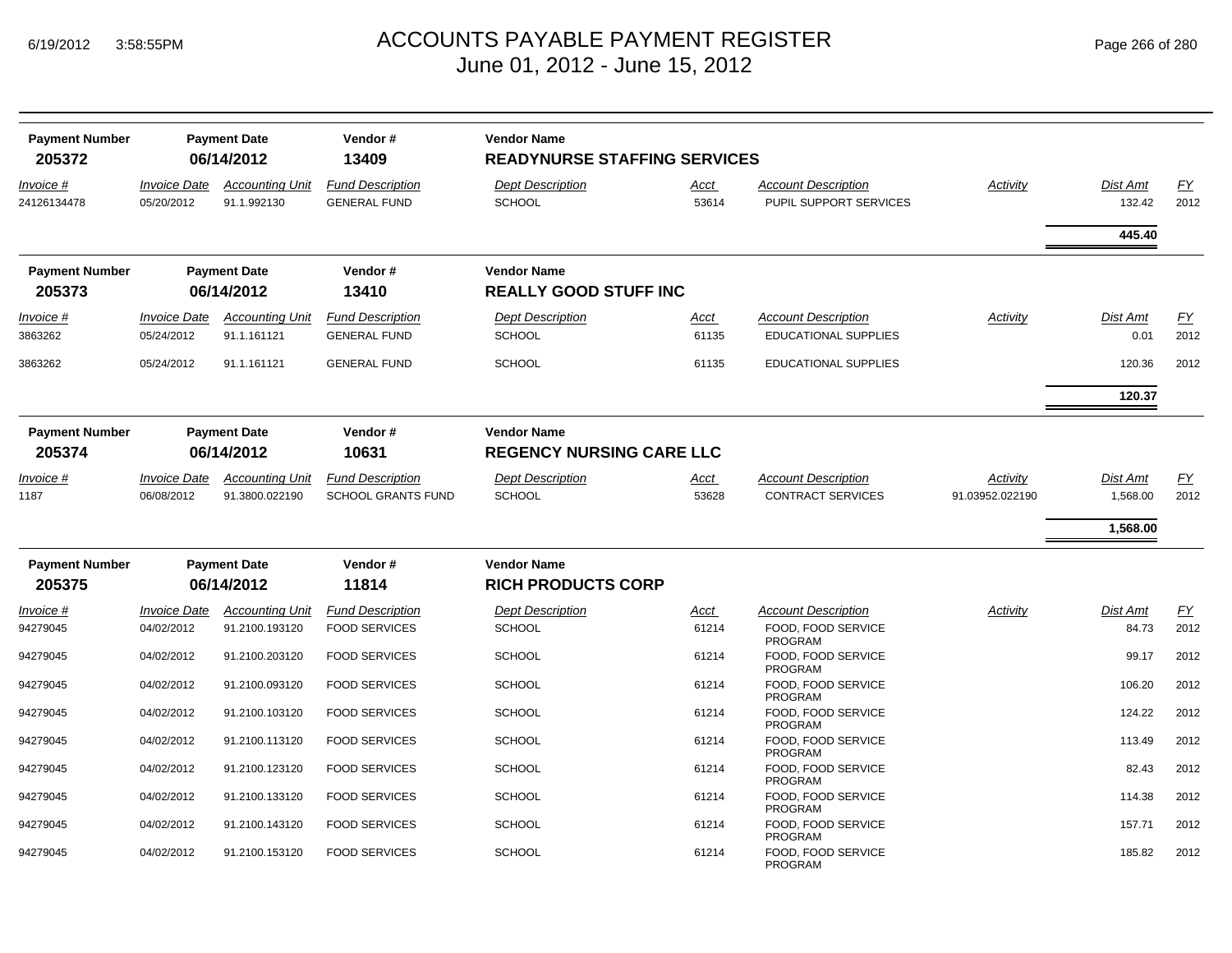| Page 267 of 280 |  |  |
|-----------------|--|--|
|                 |  |  |

| <b>Payment Number</b>           |                                   | <b>Payment Date</b>                      | Vendor#                                           | <b>Vendor Name</b>                                             |                      |                                                                   |          |                          |            |
|---------------------------------|-----------------------------------|------------------------------------------|---------------------------------------------------|----------------------------------------------------------------|----------------------|-------------------------------------------------------------------|----------|--------------------------|------------|
| 205375                          |                                   | 06/14/2012                               | 11814                                             | <b>RICH PRODUCTS CORP</b>                                      |                      |                                                                   |          |                          |            |
| Invoice #<br>94279045           | <b>Invoice Date</b><br>04/02/2012 | <b>Accounting Unit</b><br>91.2100.173120 | <b>Fund Description</b><br><b>FOOD SERVICES</b>   | <b>Dept Description</b><br><b>SCHOOL</b>                       | <u>Acct</u><br>61214 | <b>Account Description</b><br>FOOD, FOOD SERVICE                  | Activity | Dist Amt<br>111.83       | EY<br>2012 |
| 94279045                        | 04/02/2012                        | 91.2100.183120                           | <b>FOOD SERVICES</b>                              | <b>SCHOOL</b>                                                  | 61214                | PROGRAM<br>FOOD, FOOD SERVICE<br>PROGRAM                          |          | 98.02                    | 2012       |
|                                 |                                   |                                          |                                                   |                                                                |                      |                                                                   |          | 1,278.00                 |            |
| <b>Payment Number</b>           |                                   | <b>Payment Date</b>                      | Vendor#                                           | <b>Vendor Name</b>                                             |                      |                                                                   |          |                          |            |
| 205376                          |                                   | 06/14/2012                               | 11389                                             | <b>RONALD RICKER</b>                                           |                      |                                                                   |          |                          |            |
| Invoice #<br>MILES-MAY          | <b>Invoice Date</b><br>06/11/2012 | <b>Accounting Unit</b><br>91.1.992322    | <b>Fund Description</b><br><b>GENERAL FUND</b>    | <b>Dept Description</b><br><b>SCHOOL</b>                       | <u>Acct</u><br>55307 | <b>Account Description</b><br>MILEAGE REIMBURSEMENTS              | Activity | <b>Dist Amt</b><br>59.94 | EY<br>2012 |
|                                 |                                   |                                          |                                                   |                                                                |                      |                                                                   |          | 59.94                    |            |
| <b>Payment Number</b><br>205377 |                                   | <b>Payment Date</b><br>06/14/2012        | Vendor#<br>11826                                  | <b>Vendor Name</b><br><b>ROBIN LEMIEUX</b>                     |                      |                                                                   |          |                          |            |
| Invoice #<br><b>REFUND</b>      | <b>Invoice Date</b><br>06/04/2012 | <b>Accounting Unit</b><br>91.2207        | <b>Fund Description</b><br>ADULT ED/CONTINUING ED | <b>Dept Description</b><br><b>SCHOOL</b>                       | Acct                 | <b>Account Description</b><br>44600 1,316 TUITION-ADULT EDUCATION | Activity | Dist Amt<br>295.00       | EY<br>2012 |
|                                 |                                   |                                          |                                                   |                                                                |                      |                                                                   |          | 295.00                   |            |
| <b>Payment Number</b><br>205378 |                                   | <b>Payment Date</b><br>06/14/2012        | Vendor#<br>11027                                  | <b>Vendor Name</b><br><b>REGIONAL SERVICES &amp; EDUCATION</b> |                      |                                                                   |          |                          |            |
| Invoice #                       | <b>Invoice Date</b>               | <b>Accounting Unit</b>                   | <b>Fund Description</b>                           | <b>Dept Description</b>                                        | Acct                 | <b>Account Description</b>                                        | Activity | Dist Amt                 | EY         |
| 10007931-MAY12                  | 03/13/2012                        | 91.1.021267                              | <b>GENERAL FUND</b>                               | <b>SCHOOL</b>                                                  | 55694                | TUITION, OUT OF DISTRICT                                          |          | 4,824.82                 | 2012       |
| 10007790-MAY12                  | 01/25/2012                        | 91.1.021267                              | <b>GENERAL FUND</b>                               | <b>SCHOOL</b>                                                  | 55694                | TUITION, OUT OF DISTRICT                                          |          | 4,824.82                 | 2012       |
| 10007740-MAY12                  | 01/19/2012                        | 91.1.021267                              | <b>GENERAL FUND</b>                               | <b>SCHOOL</b>                                                  | 55694                | TUITION, OUT OF DISTRICT                                          |          | 4,655.42                 | 2012       |
|                                 |                                   |                                          |                                                   |                                                                |                      |                                                                   |          | 14,305.06                |            |
| <b>Payment Number</b><br>205379 |                                   | <b>Payment Date</b><br>06/14/2012        | Vendor#<br>13504                                  | <b>Vendor Name</b><br><b>SANEL AUTO PARTS CO</b>               |                      |                                                                   |          |                          |            |
| <i>Invoice</i> #                | <b>Invoice Date</b>               | <b>Accounting Unit</b>                   | <b>Fund Description</b>                           | <b>Dept Description</b>                                        | <u>Acct</u>          | <b>Account Description</b>                                        | Activity | Dist Amt                 | <u>FY</u>  |
| 2LP2937                         | 05/08/2012                        | 91.1.222620                              | <b>GENERAL FUND</b>                               | <b>SCHOOL</b>                                                  | 54600                | <b>VEHICLE REPAIRS &amp;</b><br><b>MAINTENANCE</b>                |          | 4.04                     | 2012       |
| 2LD9849                         | 04/17/2012                        | 91.1.222620                              | <b>GENERAL FUND</b>                               | <b>SCHOOL</b>                                                  | 54600                | <b>VEHICLE REPAIRS &amp;</b><br><b>MAINTENANCE</b>                |          | 8.08                     | 2012       |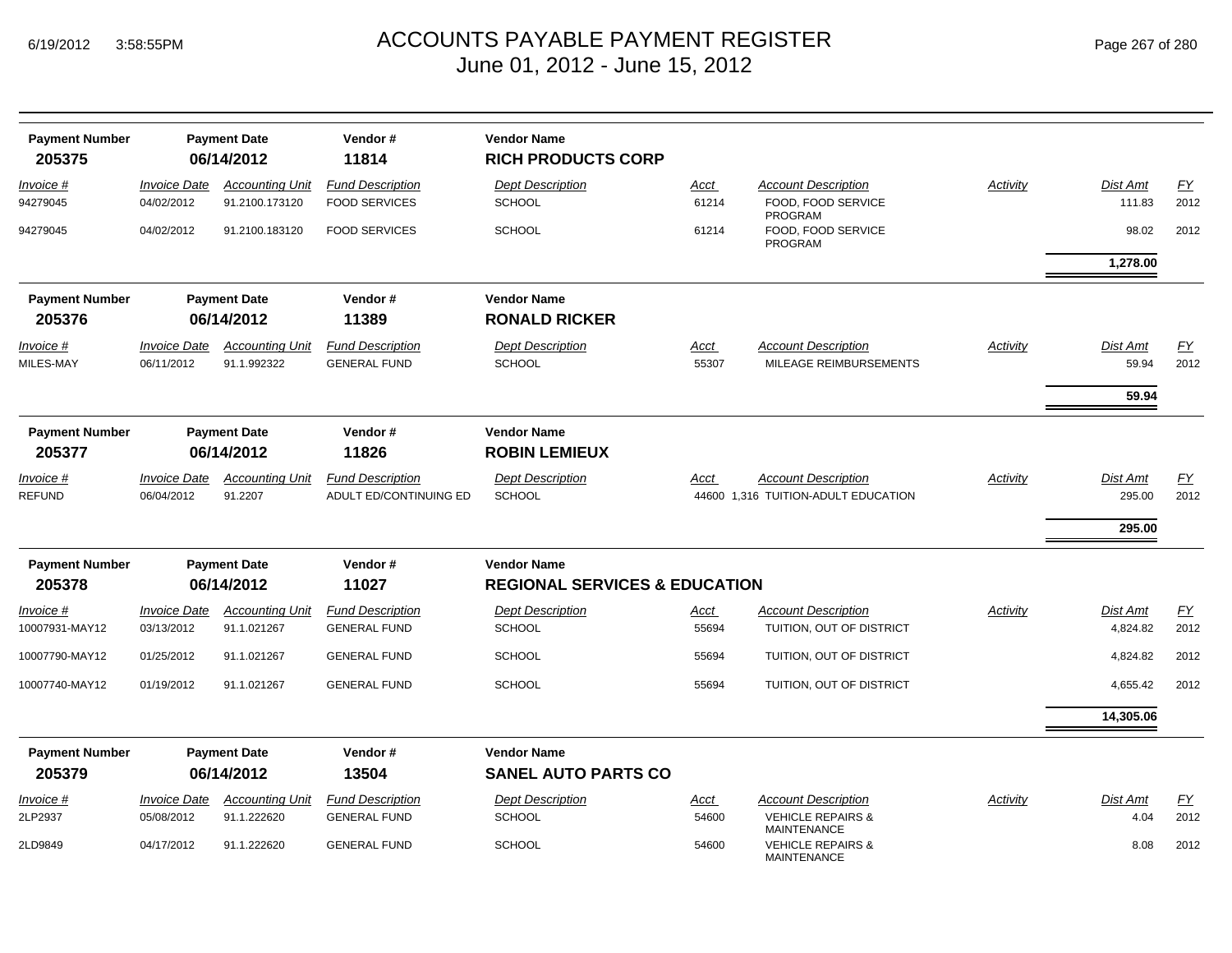| <b>Payment Number</b><br>205379 |                            | <b>Payment Date</b><br>06/14/2012 | Vendor#<br>13504        | <b>Vendor Name</b><br><b>SANEL AUTO PARTS CO</b> |             |                                                    |          |                 |           |
|---------------------------------|----------------------------|-----------------------------------|-------------------------|--------------------------------------------------|-------------|----------------------------------------------------|----------|-----------------|-----------|
| Invoice #                       | <b>Invoice Date</b>        | <b>Accounting Unit</b>            | <b>Fund Description</b> | <b>Dept Description</b>                          | <u>Acct</u> | <b>Account Description</b>                         | Activity | Dist Amt        | EY        |
| 2LB1754                         | 04/12/2012                 | 91.1.222620                       | <b>GENERAL FUND</b>     | <b>SCHOOL</b>                                    | 54600       | <b>VEHICLE REPAIRS &amp;</b><br><b>MAINTENANCE</b> |          | 54.93           | 2012      |
| 2KZ2704                         | 04/09/2012                 | 91.1.222620                       | <b>GENERAL FUND</b>     | <b>SCHOOL</b>                                    | 54600       | <b>VEHICLE REPAIRS &amp;</b><br><b>MAINTENANCE</b> |          | 19.59           | 2012      |
| 2LL6561                         | 05/01/2012                 | 91.1.222620                       | <b>GENERAL FUND</b>     | <b>SCHOOL</b>                                    | 54600       | <b>VEHICLE REPAIRS &amp;</b><br><b>MAINTENANCE</b> |          | 66.00           | 2012      |
| 2LL6547                         | 05/01/2012                 | 91.1.222620                       | <b>GENERAL FUND</b>     | <b>SCHOOL</b>                                    | 54600       | <b>VEHICLE REPAIRS &amp;</b><br><b>MAINTENANCE</b> |          | 25.77           | 2012      |
| 2LN4498                         | 05/04/2012                 | 91.1.222620                       | <b>GENERAL FUND</b>     | <b>SCHOOL</b>                                    | 54600       | <b>VEHICLE REPAIRS &amp;</b><br><b>MAINTENANCE</b> |          | 40.99           | 2012      |
| 2LC0482                         | 04/13/2012                 | 91.1.222620                       | <b>GENERAL FUND</b>     | <b>SCHOOL</b>                                    | 54600       | <b>VEHICLE REPAIRS &amp;</b><br><b>MAINTENANCE</b> |          | 8.05            | 2012      |
| 2KV4383                         | 04/02/2012                 | 91.1.222620                       | <b>GENERAL FUND</b>     | <b>SCHOOL</b>                                    | 54600       | <b>VEHICLE REPAIRS &amp;</b><br><b>MAINTENANCE</b> |          | 16.60           | 2012      |
| 2LE2168                         | 04/17/2012                 | 91.1.222620                       | <b>GENERAL FUND</b>     | <b>SCHOOL</b>                                    | 54600       | <b>VEHICLE REPAIRS &amp;</b><br><b>MAINTENANCE</b> |          | 5.82            | 2012      |
| 2LP1147                         | 05/08/2012                 | 91.1.222620                       | <b>GENERAL FUND</b>     | <b>SCHOOL</b>                                    | 54600       | <b>VEHICLE REPAIRS &amp;</b><br><b>MAINTENANCE</b> |          | 34.99           | 2012      |
| 2LB4133                         | 04/12/2012                 | 91.1.222620                       | <b>GENERAL FUND</b>     | <b>SCHOOL</b>                                    | 54600       | <b>VEHICLE REPAIRS &amp;</b><br><b>MAINTENANCE</b> |          | 70.96           | 2012      |
| 2LG8109                         | 04/23/2012                 | 91.1.222620                       | <b>GENERAL FUND</b>     | <b>SCHOOL</b>                                    | 54600       | <b>VEHICLE REPAIRS &amp;</b><br><b>MAINTENANCE</b> |          | 42.09           | 2012      |
| 2LL4093                         | 05/01/2012                 | 91.1.222620                       | <b>GENERAL FUND</b>     | <b>SCHOOL</b>                                    | 54600       | <b>VEHICLE REPAIRS &amp;</b><br><b>MAINTENANCE</b> |          | 46.99           | 2012      |
| 2LI3063                         | 04/25/2012                 | 91.1.222620                       | <b>GENERAL FUND</b>     | <b>SCHOOL</b>                                    | 54600       | <b>VEHICLE REPAIRS &amp;</b><br><b>MAINTENANCE</b> |          | 40.99           | 2012      |
| 2LZ4060                         | 05/25/2012                 | 91.1.222620                       | <b>GENERAL FUND</b>     | <b>SCHOOL</b>                                    | 54600       | <b>VEHICLE REPAIRS &amp;</b><br><b>MAINTENANCE</b> |          | 11.01           | 2012      |
| 2LG2018                         | 04/20/2012                 | 91.1.222620                       | <b>GENERAL FUND</b>     | <b>SCHOOL</b>                                    | 54600       | <b>VEHICLE REPAIRS &amp;</b><br><b>MAINTENANCE</b> |          | 11.83           | 2012      |
| 2KL9107                         | 03/14/2012                 | 91.1.222620                       | <b>GENERAL FUND</b>     | <b>SCHOOL</b>                                    | 54600       | <b>VEHICLE REPAIRS &amp;</b><br><b>MAINTENANCE</b> |          | 63.23           | 2012      |
| 2KK2502                         | 03/12/2012                 | 91.1.222620                       | <b>GENERAL FUND</b>     | <b>SCHOOL</b>                                    | 54600       | <b>VEHICLE REPAIRS &amp;</b><br><b>MAINTENANCE</b> |          | 41.78           | 2012      |
|                                 |                            |                                   |                         |                                                  |             |                                                    |          | 613.74          |           |
| <b>Payment Number</b><br>205380 |                            | <b>Payment Date</b><br>06/14/2012 | Vendor#<br>11810        | <b>Vendor Name</b><br><b>THOMAS SAWYER</b>       |             |                                                    |          |                 |           |
| Invoice #                       | <i><b>Invoice Date</b></i> | <b>Accounting Unit</b>            | <b>Fund Description</b> | <b>Dept Description</b>                          | Acct        | <b>Account Description</b>                         | Activity | <b>Dist Amt</b> | <u>FY</u> |
| 52212-03                        | 05/22/2012                 | 91.1.041449                       | <b>GENERAL FUND</b>     | <b>SCHOOL</b>                                    | 55642       | <b>GAME OFFICIALS</b>                              |          | 130.00          | 2012      |
|                                 |                            |                                   |                         |                                                  |             |                                                    |          | 130.00          |           |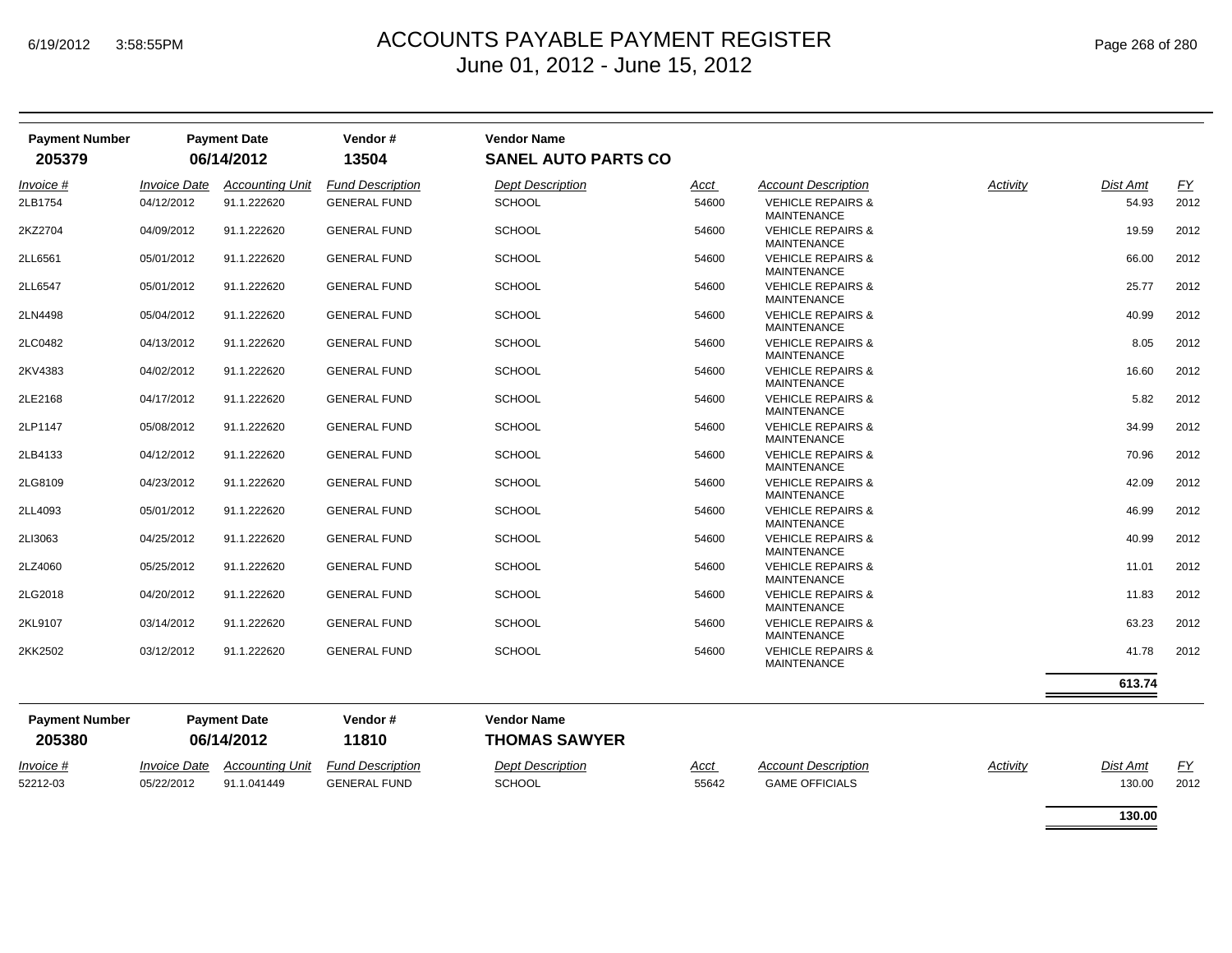| <b>Payment Number</b>                   |                                   | <b>Payment Date</b>                                 | Vendor#                                                 | <b>Vendor Name</b>                                                  |                      |                                             |                 |                   |                   |
|-----------------------------------------|-----------------------------------|-----------------------------------------------------|---------------------------------------------------------|---------------------------------------------------------------------|----------------------|---------------------------------------------|-----------------|-------------------|-------------------|
| 205381<br><u>Invoice #</u><br>PV-060112 | <b>Invoice Date</b><br>06/11/2012 | 06/14/2012<br><b>Accounting Unit</b><br>91.1.992212 | 11411<br><b>Fund Description</b><br><b>GENERAL FUND</b> | <b>PHILIP SCHAPPLER</b><br><b>Dept Description</b><br><b>SCHOOL</b> | <u>Acct</u><br>55300 | <b>Account Description</b><br><b>TRAVEL</b> | <b>Activity</b> | Dist Amt<br>74.93 | <u>FY</u><br>2012 |
|                                         |                                   |                                                     |                                                         |                                                                     |                      |                                             |                 | 74.93             |                   |
| <b>Payment Number</b><br>205382         |                                   | <b>Payment Date</b><br>06/14/2012                   | Vendor#<br>13520                                        | <b>Vendor Name</b><br><b>SCHOLASTIC INCORPORATED</b>                |                      |                                             |                 |                   |                   |
| Invoice #                               | <b>Invoice Date</b>               | <b>Accounting Unit</b>                              | <b>Fund Description</b>                                 | <b>Dept Description</b>                                             | Acct                 | <b>Account Description</b>                  | Activity        | Dist Amt          | EY                |
| 4948985                                 | 05/29/2012                        | 91.3800.231249                                      | SCHOOL GRANTS FUND                                      | <b>SCHOOL</b>                                                       | 61875                | <b>BOOKS</b>                                | 91.03762.231249 | 243.51            | 2012              |
|                                         |                                   |                                                     |                                                         |                                                                     |                      |                                             |                 | 243.51            |                   |
| <b>Payment Number</b><br>205383         |                                   | <b>Payment Date</b><br>06/14/2012                   | Vendor#<br>13526                                        | <b>Vendor Name</b><br><b>SCHOOL SPECIALTY</b>                       |                      |                                             |                 |                   |                   |
| <u>Invoice #</u>                        | <b>Invoice Date</b>               | <b>Accounting Unit</b>                              | <b>Fund Description</b>                                 | <b>Dept Description</b>                                             | <b>Acct</b>          | <b>Account Description</b>                  | <b>Activity</b> | <b>Dist Amt</b>   | EY                |
| 208108226012                            | 05/24/2012                        | 91.1.041160                                         | <b>GENERAL FUND</b>                                     | <b>SCHOOL</b>                                                       | 61135                | <b>EDUCATIONAL SUPPLIES</b>                 |                 | 88.50             | 2012              |
| 208108213104                            | 05/22/2012                        | 91.1.071160                                         | <b>GENERAL FUND</b>                                     | <b>SCHOOL</b>                                                       | 61135                | <b>EDUCATIONAL SUPPLIES</b>                 |                 | 182.31            | 2012              |
| 208108219591                            | 05/23/2012                        | 91.1.071160                                         | <b>GENERAL FUND</b>                                     | <b>SCHOOL</b>                                                       | 61135                | <b>EDUCATIONAL SUPPLIES</b>                 |                 | 53.39             | 2012              |
| 208108202038                            | 05/21/2012                        | 91.1.071160                                         | <b>GENERAL FUND</b>                                     | <b>SCHOOL</b>                                                       | 61135                | <b>EDUCATIONAL SUPPLIES</b>                 |                 | 145.91            | 2012              |
| 208108226014                            | 05/24/2012                        | 91.1.071160                                         | <b>GENERAL FUND</b>                                     | <b>SCHOOL</b>                                                       | 61135                | <b>EDUCATIONAL SUPPLIES</b>                 |                 | 26.69             | 2012              |
| 208108219600                            | 05/23/2012                        | 91.1.071160                                         | <b>GENERAL FUND</b>                                     | <b>SCHOOL</b>                                                       | 61135                | <b>EDUCATIONAL SUPPLIES</b>                 |                 | 1,621.25          | 2012              |
| 208108213118                            | 05/22/2012                        | 91.1.071160                                         | <b>GENERAL FUND</b>                                     | <b>SCHOOL</b>                                                       | 61135                | EDUCATIONAL SUPPLIES                        |                 | 188.99            | 2012              |
| 208108202037                            | 05/21/2012                        | 91.1.071375                                         | <b>GENERAL FUND</b>                                     | <b>SCHOOL</b>                                                       | 61135                | EDUCATIONAL SUPPLIES                        |                 | 136.60            | 2012              |
| 208108219597                            | 05/23/2012                        | 91.1.091119                                         | <b>GENERAL FUND</b>                                     | <b>SCHOOL</b>                                                       | 61135                | <b>EDUCATIONAL SUPPLIES</b>                 |                 | 199.82            | 2012              |
| 208108213106                            | 05/22/2012                        | 91.1.091120                                         | <b>GENERAL FUND</b>                                     | <b>SCHOOL</b>                                                       | 61135                | <b>EDUCATIONAL SUPPLIES</b>                 |                 | 16.80             | 2012              |
| 208108219592                            | 05/23/2012                        | 91.1.091120                                         | <b>GENERAL FUND</b>                                     | <b>SCHOOL</b>                                                       | 61135                | <b>EDUCATIONAL SUPPLIES</b>                 |                 | 181.14            | 2012              |
| 208108219595                            | 05/23/2012                        | 91.1.091120                                         | <b>GENERAL FUND</b>                                     | <b>SCHOOL</b>                                                       | 61135                | <b>EDUCATIONAL SUPPLIES</b>                 |                 | 132.66            | 2012              |
| 208108213113                            | 05/22/2012                        | 91.1.091120                                         | <b>GENERAL FUND</b>                                     | <b>SCHOOL</b>                                                       | 61135                | <b>EDUCATIONAL SUPPLIES</b>                 |                 | 66.61             | 2012              |
| 208108213120                            | 05/22/2012                        | 91.1.091121                                         | <b>GENERAL FUND</b>                                     | <b>SCHOOL</b>                                                       | 61135                | <b>EDUCATIONAL SUPPLIES</b>                 |                 | 76.93             | 2012              |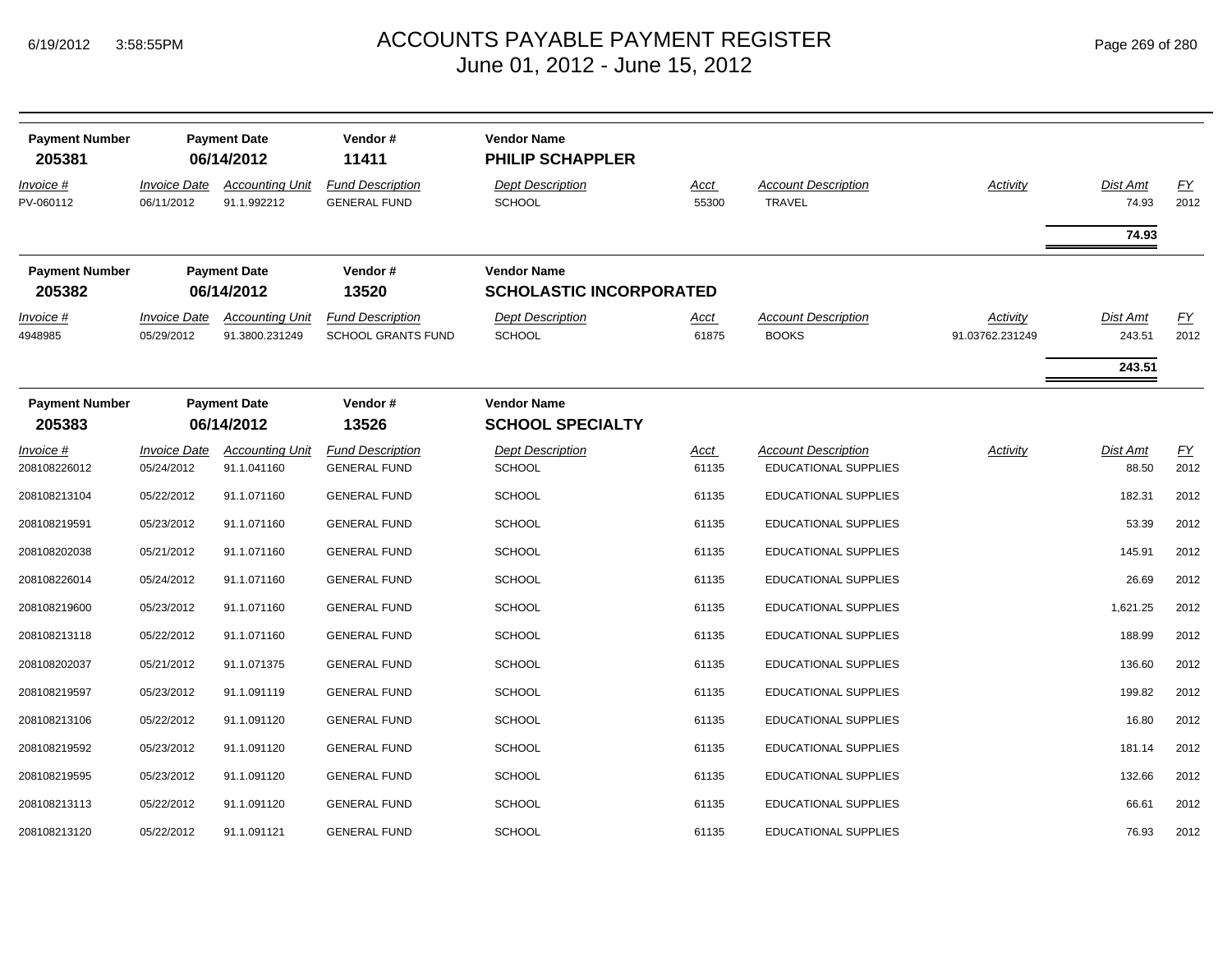| <b>Payment Number</b><br>205383 |                                   | <b>Payment Date</b><br>06/14/2012     | Vendor#<br>13526                               | <b>Vendor Name</b><br><b>SCHOOL SPECIALTY</b>   |                      |                                                     |                 |                            |            |
|---------------------------------|-----------------------------------|---------------------------------------|------------------------------------------------|-------------------------------------------------|----------------------|-----------------------------------------------------|-----------------|----------------------------|------------|
| Invoice #<br>208108219601       | <b>Invoice Date</b><br>05/23/2012 | <b>Accounting Unit</b><br>91.1.091121 | <b>Fund Description</b><br><b>GENERAL FUND</b> | <b>Dept Description</b><br><b>SCHOOL</b>        | Acct<br>61135        | <b>Account Description</b><br>EDUCATIONAL SUPPLIES  | <b>Activity</b> | Dist Amt<br>122.22         | EY<br>2012 |
| 208108219593                    | 05/23/2012                        | 91.1.091122                           | <b>GENERAL FUND</b>                            | <b>SCHOOL</b>                                   | 61135                | EDUCATIONAL SUPPLIES                                |                 | 188.37                     | 2012       |
| 208108213107                    | 05/22/2012                        | 91.1.091122                           | <b>GENERAL FUND</b>                            | <b>SCHOOL</b>                                   | 61135                | <b>EDUCATIONAL SUPPLIES</b>                         |                 | 6.67                       | 2012       |
| 208108213121                    | 05/22/2012                        | 91.1.091260                           | <b>GENERAL FUND</b>                            | <b>SCHOOL</b>                                   | 61135                | EDUCATIONAL SUPPLIES                                |                 | 99.36                      | 2012       |
| 208108219590                    | 05/23/2012                        | 91.1.201117                           | <b>GENERAL FUND</b>                            | <b>SCHOOL</b>                                   | 61135                | EDUCATIONAL SUPPLIES                                |                 | 192.94                     | 2012       |
| 208108213095                    | 05/22/2012                        | 91.1.201117                           | <b>GENERAL FUND</b>                            | <b>SCHOOL</b>                                   | 61135                | EDUCATIONAL SUPPLIES                                |                 | 87.05                      | 2012       |
| 208108234315                    | 05/25/2012                        | 91.1.161108                           | <b>GENERAL FUND</b>                            | <b>SCHOOL</b>                                   | 61135                | EDUCATIONAL SUPPLIES                                |                 | 82.75                      | 2012       |
| 208108202036                    | 05/21/2012                        | 91.1.161108                           | <b>GENERAL FUND</b>                            | <b>SCHOOL</b>                                   | 61135                | <b>EDUCATIONAL SUPPLIES</b>                         |                 | 47.68                      | 2012       |
| 208108197840                    | 05/18/2012                        | 91.1.161108                           | <b>GENERAL FUND</b>                            | <b>SCHOOL</b>                                   | 61135                | EDUCATIONAL SUPPLIES                                |                 | 80.09                      | 2012       |
| 208108213094                    | 05/22/2012                        | 91.1.161121                           | <b>GENERAL FUND</b>                            | <b>SCHOOL</b>                                   | 61135                | EDUCATIONAL SUPPLIES                                |                 | 6.31                       | 2012       |
| 208108219589                    | 05/23/2012                        | 91.1.161121                           | <b>GENERAL FUND</b>                            | <b>SCHOOL</b>                                   | 61135                | EDUCATIONAL SUPPLIES                                |                 | 145.08                     | 2012       |
| 208108261298                    | 06/01/2012                        | 91.1.161121                           | <b>GENERAL FUND</b>                            | <b>SCHOOL</b>                                   | 61135                | EDUCATIONAL SUPPLIES                                |                 | 31.94                      | 2012       |
| 208108219588                    | 05/23/2012                        | 91.1.161124                           | <b>GENERAL FUND</b>                            | <b>SCHOOL</b>                                   | 61135                | EDUCATIONAL SUPPLIES                                |                 | 189.88                     | 2012       |
| 208108261291                    | 06/01/2012                        | 91.1.161124                           | <b>GENERAL FUND</b>                            | <b>SCHOOL</b>                                   | 61135                | EDUCATIONAL SUPPLIES                                |                 | 106.25                     | 2012       |
| 208108181478                    | 05/15/2012                        | 91.1.161210                           | <b>GENERAL FUND</b>                            | <b>SCHOOL</b>                                   | 61135                | EDUCATIONAL SUPPLIES                                |                 | 132.34                     | 2012       |
|                                 |                                   |                                       |                                                |                                                 |                      |                                                     |                 | 4,636.53                   |            |
| <b>Payment Number</b><br>205384 |                                   | <b>Payment Date</b><br>06/14/2012     | Vendor#<br>11079                               | <b>Vendor Name</b><br><b>GORDON R SCHUPMANN</b> |                      |                                                     |                 |                            |            |
| $Invoice$ #<br>53112-04         | <b>Invoice Date</b><br>05/31/2012 | <b>Accounting Unit</b><br>91.1.041429 | <b>Fund Description</b><br><b>GENERAL FUND</b> | <b>Dept Description</b><br><b>SCHOOL</b>        | <u>Acct</u><br>55642 | <b>Account Description</b><br><b>GAME OFFICIALS</b> | Activity        | Dist Amt<br>90.00<br>90.00 | EY<br>2012 |
| <b>Payment Number</b><br>205385 |                                   | <b>Payment Date</b><br>06/14/2012     | Vendor#<br>13533                               | <b>Vendor Name</b><br><b>RENEE SCHWARZ</b>      |                      |                                                     |                 |                            |            |
| <i>Invoice</i> #                | <i><b>Invoice Date</b></i>        | <b>Accounting Unit</b>                | <b>Fund Description</b>                        | <b>Dept Description</b>                         | Acct                 | <b>Account Description</b>                          | Activity        | Dist Amt                   | EY         |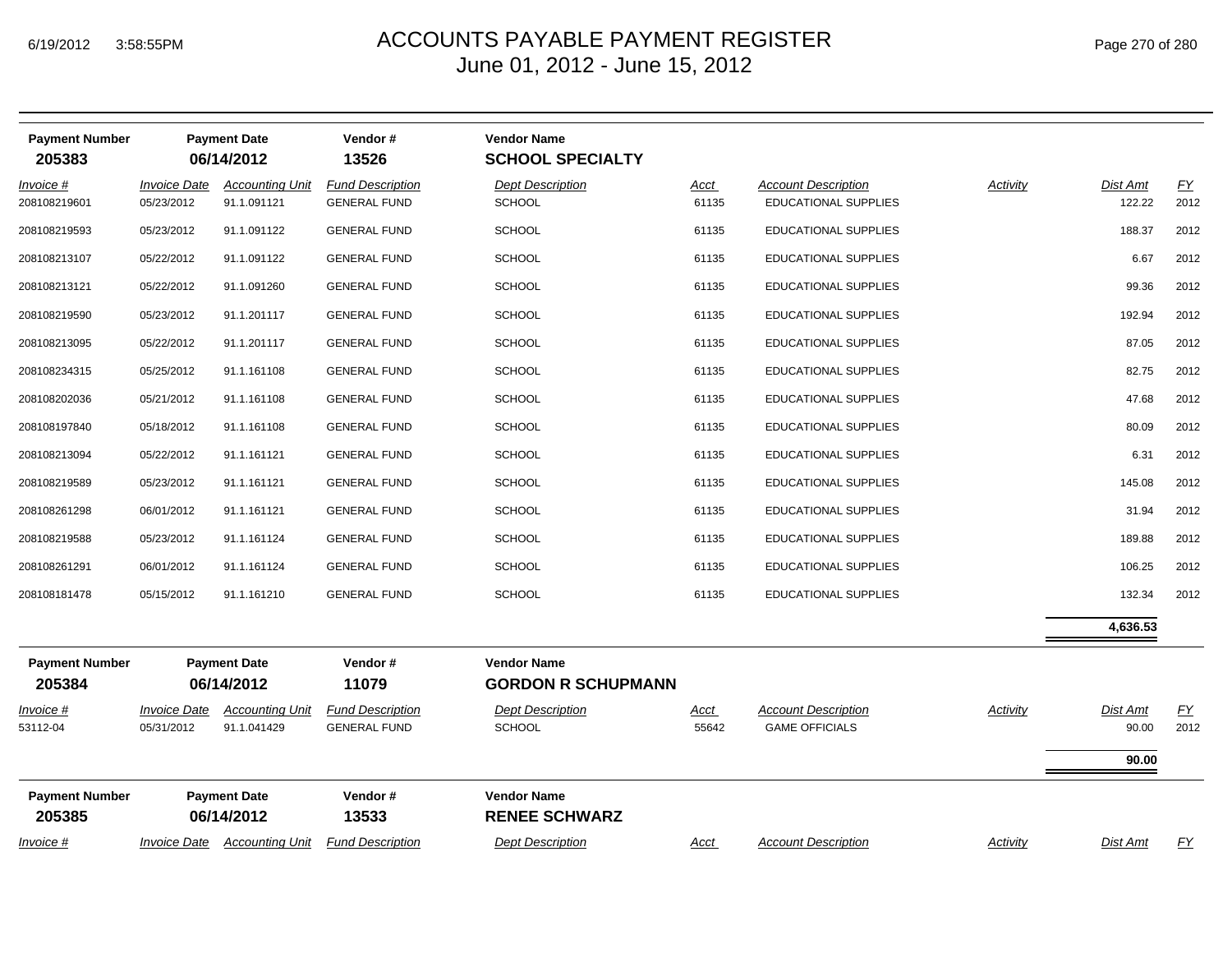| Page 271 of 280 |  |  |
|-----------------|--|--|
|-----------------|--|--|

| <b>Payment Number</b><br>205385 |                                   | <b>Payment Date</b><br>06/14/2012        | Vendor#<br>13533                                     | <b>Vendor Name</b><br><b>RENEE SCHWARZ</b>          |                      |                                                           |                                    |                      |                          |
|---------------------------------|-----------------------------------|------------------------------------------|------------------------------------------------------|-----------------------------------------------------|----------------------|-----------------------------------------------------------|------------------------------------|----------------------|--------------------------|
| Invoice #<br><b>JUN-12</b>      | <b>Invoice Date</b><br>06/07/2012 | <b>Accounting Unit</b><br>91.3800.042210 | <b>Fund Description</b><br><b>SCHOOL GRANTS FUND</b> | <b>Dept Description</b><br>SCHOOL                   | Acct<br>61135        | <b>Account Description</b><br><b>EDUCATIONAL SUPPLIES</b> | <b>Activity</b><br>91.03902.042210 | Dist Amt<br>47.96    | FY<br>2012               |
|                                 |                                   |                                          |                                                      |                                                     |                      |                                                           |                                    | 47.96                |                          |
| <b>Payment Number</b><br>205386 |                                   | <b>Payment Date</b><br>06/14/2012        | Vendor#<br>13549                                     | <b>Vendor Name</b><br><b>SERESC</b>                 |                      |                                                           |                                    |                      |                          |
| Invoice #<br>2222796-IN         | <b>Invoice Date</b><br>06/04/2012 | <b>Accounting Unit</b><br>91.1.012320    | <b>Fund Description</b><br><b>GENERAL FUND</b>       | <b>Dept Description</b><br>SCHOOL                   | Acct<br>55300        | <b>Account Description</b><br><b>TRAVEL</b>               | Activity                           | Dist Amt<br>150.00   | EY<br>2012               |
|                                 |                                   |                                          |                                                      |                                                     |                      |                                                           |                                    | 150.00               |                          |
| <b>Payment Number</b><br>205387 |                                   | <b>Payment Date</b><br>06/14/2012        | Vendor#<br>11287                                     | <b>Vendor Name</b><br><b>NURSES PRN INC</b>         |                      | <b>Payee Name</b><br><b>SILVER TOUCH HHC</b>              |                                    |                      |                          |
| Invoice #<br>05/29-05/31        | <b>Invoice Date</b><br>06/07/2012 | <b>Accounting Unit</b><br>91.3800.022190 | <b>Fund Description</b><br>SCHOOL GRANTS FUND        | <b>Dept Description</b><br><b>SCHOOL</b>            | <b>Acct</b><br>53628 | <b>Account Description</b><br><b>CONTRACT SERVICES</b>    | Activity<br>91.03952.022190        | Dist Amt<br>337.50   | EY<br>2012               |
| 447547                          | 06/01/2012                        | 91.3800.022190                           | <b>SCHOOL GRANTS FUND</b>                            | <b>SCHOOL</b>                                       | 53628                | <b>CONTRACT SERVICES</b>                                  | 91.03952.022190                    | 450.00<br>787.50     | 2012                     |
| <b>Payment Number</b><br>205388 |                                   | <b>Payment Date</b><br>06/14/2012        | Vendor#<br>13596                                     | <b>Vendor Name</b><br><b>PATRICIA SNOW</b>          |                      |                                                           |                                    |                      |                          |
| Invoice #<br>MILES-APR12        | <b>Invoice Date</b><br>04/30/2012 | <b>Accounting Unit</b><br>91.1.092410    | <b>Fund Description</b><br><b>GENERAL FUND</b>       | <b>Dept Description</b><br><b>SCHOOL</b>            | Acct<br>55307        | <b>Account Description</b><br>MILEAGE REIMBURSEMENTS      | Activity                           | Dist Amt<br>21.65    | EY<br>2012               |
|                                 |                                   |                                          |                                                      |                                                     |                      |                                                           |                                    | 21.65                |                          |
| <b>Payment Number</b><br>205389 |                                   | <b>Payment Date</b><br>06/14/2012        | Vendor#<br>13618                                     | <b>Vendor Name</b><br><b>SPAULDING YOUTH CENTER</b> |                      |                                                           |                                    |                      |                          |
| Invoice #<br>30569              | <b>Invoice Date</b><br>04/30/2012 | <b>Accounting Unit</b><br>91.1.021267    | <b>Fund Description</b><br><b>GENERAL FUND</b>       | <b>Dept Description</b><br>SCHOOL                   | Acct<br>55694        | <b>Account Description</b><br>TUITION, OUT OF DISTRICT    | <b>Activity</b>                    | Dist Amt<br>7,980.00 | $\underline{FY}$<br>2012 |
| 30417                           | 04/10/2012                        | 91.1.021267                              | <b>GENERAL FUND</b>                                  | <b>SCHOOL</b>                                       | 55694                | TUITION, OUT OF DISTRICT                                  |                                    | 14,154.48            | 2012                     |
|                                 |                                   |                                          |                                                      |                                                     |                      |                                                           |                                    | 22.134.48            |                          |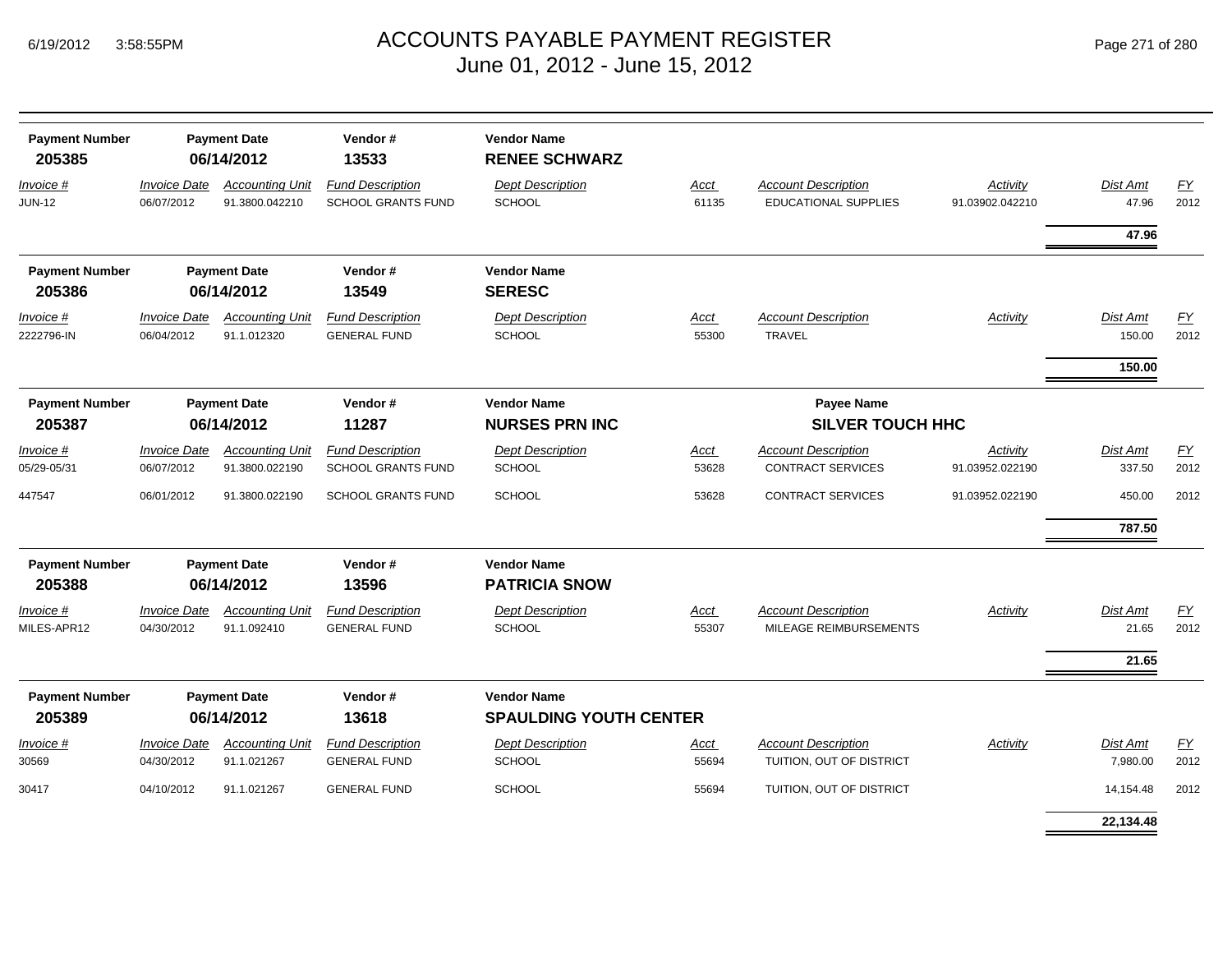| <b>Payment Number</b><br>205390 |                                   | <b>Payment Date</b><br>06/14/2012        | Vendor#<br>13625                                | <b>Vendor Name</b><br><b>LAURA SPOTTISWOOD</b>          |               |                                                      |          |                   |                   |
|---------------------------------|-----------------------------------|------------------------------------------|-------------------------------------------------|---------------------------------------------------------|---------------|------------------------------------------------------|----------|-------------------|-------------------|
| Invoice #<br><b>MAY-12</b>      | <b>Invoice Date</b><br>06/01/2012 | <b>Accounting Unit</b><br>91.2222.991490 | <b>Fund Description</b><br>AFTER SCHOOL PROGRAM | <b>Dept Description</b><br><b>SCHOOL</b>                | Acct<br>61299 | <b>Account Description</b><br>MISCELLANEOUS SUPPLIES | Activity | Dist Amt<br>11.16 | <u>FY</u><br>2012 |
|                                 |                                   |                                          |                                                 |                                                         |               |                                                      |          | 11.16             |                   |
| <b>Payment Number</b><br>205391 |                                   | <b>Payment Date</b><br>06/14/2012        | Vendor#<br>13627                                | <b>Vendor Name</b><br><b>SPRINT NEXTEL</b>              |               |                                                      |          |                   |                   |
| Invoice #                       | <b>Invoice Date</b>               | <b>Accounting Unit</b>                   | <b>Fund Description</b>                         | <b>Dept Description</b>                                 | <u>Acct</u>   | <b>Account Description</b>                           | Activity | Dist Amt          | EY                |
| 483100423-103                   | 06/05/2012                        | 91.1.012621                              | <b>GENERAL FUND</b>                             | <b>SCHOOL</b>                                           | 55109         | TELEPHONE-VOICE                                      |          | 806.93            | 2012              |
|                                 |                                   |                                          |                                                 |                                                         |               |                                                      |          | 806.93            |                   |
| <b>Payment Number</b><br>205392 | <b>Payment Date</b><br>06/14/2012 |                                          | Vendor#<br>11963                                | <b>Vendor Name</b><br><b>STAPLES BUSINESS ADVANTAGE</b> |               |                                                      |          |                   |                   |
| Invoice #                       | <i><b>Invoice Date</b></i>        | <b>Accounting Unit</b>                   | <b>Fund Description</b>                         | <b>Dept Description</b>                                 | Acct          | <b>Account Description</b>                           | Activity | Dist Amt          | EY                |
| 3175130473                      | 05/23/2012                        | 91.1.012320                              | <b>GENERAL FUND</b>                             | <b>SCHOOL</b>                                           | 61100         | OFFICE SUPPLIES                                      |          | 172.97            | 2012              |
| 3175157388                      | 05/24/2012                        | 91.1.012320                              | <b>GENERAL FUND</b>                             | <b>SCHOOL</b>                                           | 61100         | OFFICE SUPPLIES                                      |          | (8.90)            | 2012              |
| 3175157388                      | 05/24/2012                        | 91.1.012320                              | <b>GENERAL FUND</b>                             | <b>SCHOOL</b>                                           | 61100         | OFFICE SUPPLIES                                      |          | 296.78            | 2012              |
| 3175157392                      | 05/24/2012                        | 91.1.012320                              | <b>GENERAL FUND</b>                             | <b>SCHOOL</b>                                           | 61100         | OFFICE SUPPLIES                                      |          | 173.89            | 2012              |
| 3175103861                      | 05/22/2012                        | 91.1.012320                              | <b>GENERAL FUND</b>                             | <b>SCHOOL</b>                                           | 61100         | OFFICE SUPPLIES                                      |          | 5.00              | 2012              |
| 3175103861                      | 05/22/2012                        | 91.1.012320                              | <b>GENERAL FUND</b>                             | <b>SCHOOL</b>                                           | 61100         | OFFICE SUPPLIES                                      |          | 28.01             | 2012              |
| 3175103862                      | 05/22/2012                        | 91.1.012320                              | <b>GENERAL FUND</b>                             | <b>SCHOOL</b>                                           | 61100         | OFFICE SUPPLIES                                      |          | 52.15             | 2012              |
| 3175074695                      | 05/19/2012                        | 91.1.012320                              | <b>GENERAL FUND</b>                             | <b>SCHOOL</b>                                           | 61100         | OFFICE SUPPLIES                                      |          | 53.17             | 2012              |
| 3175074697                      | 05/19/2012                        | 91.1.012320                              | <b>GENERAL FUND</b>                             | <b>SCHOOL</b>                                           | 61100         | OFFICE SUPPLIES                                      |          | 5.00              | 2012              |
| 3175074697                      | 05/19/2012                        | 91.1.012320                              | <b>GENERAL FUND</b>                             | <b>SCHOOL</b>                                           | 61100         | OFFICE SUPPLIES                                      |          | 3.69              | 2012              |
| 3175074696                      | 05/19/2012                        | 91.1.012320                              | <b>GENERAL FUND</b>                             | <b>SCHOOL</b>                                           | 61100         | OFFICE SUPPLIES                                      |          | 158.38            | 2012              |
| 3175130471                      | 05/23/2012                        | 91.1.031160                              | <b>GENERAL FUND</b>                             | <b>SCHOOL</b>                                           | 61100         | OFFICE SUPPLIES                                      |          | (6.30)            | 2012              |
| 3175130471                      | 05/23/2012                        | 91.1.031160                              | <b>GENERAL FUND</b>                             | <b>SCHOOL</b>                                           | 61100         | OFFICE SUPPLIES                                      |          | 209.99            | 2012              |
| 3175198713                      | 05/25/2012                        | 91.1.161124                              | <b>GENERAL FUND</b>                             | SCHOOL                                                  | 61135         | <b>EDUCATIONAL SUPPLIES</b>                          |          | 184.38            | 2012              |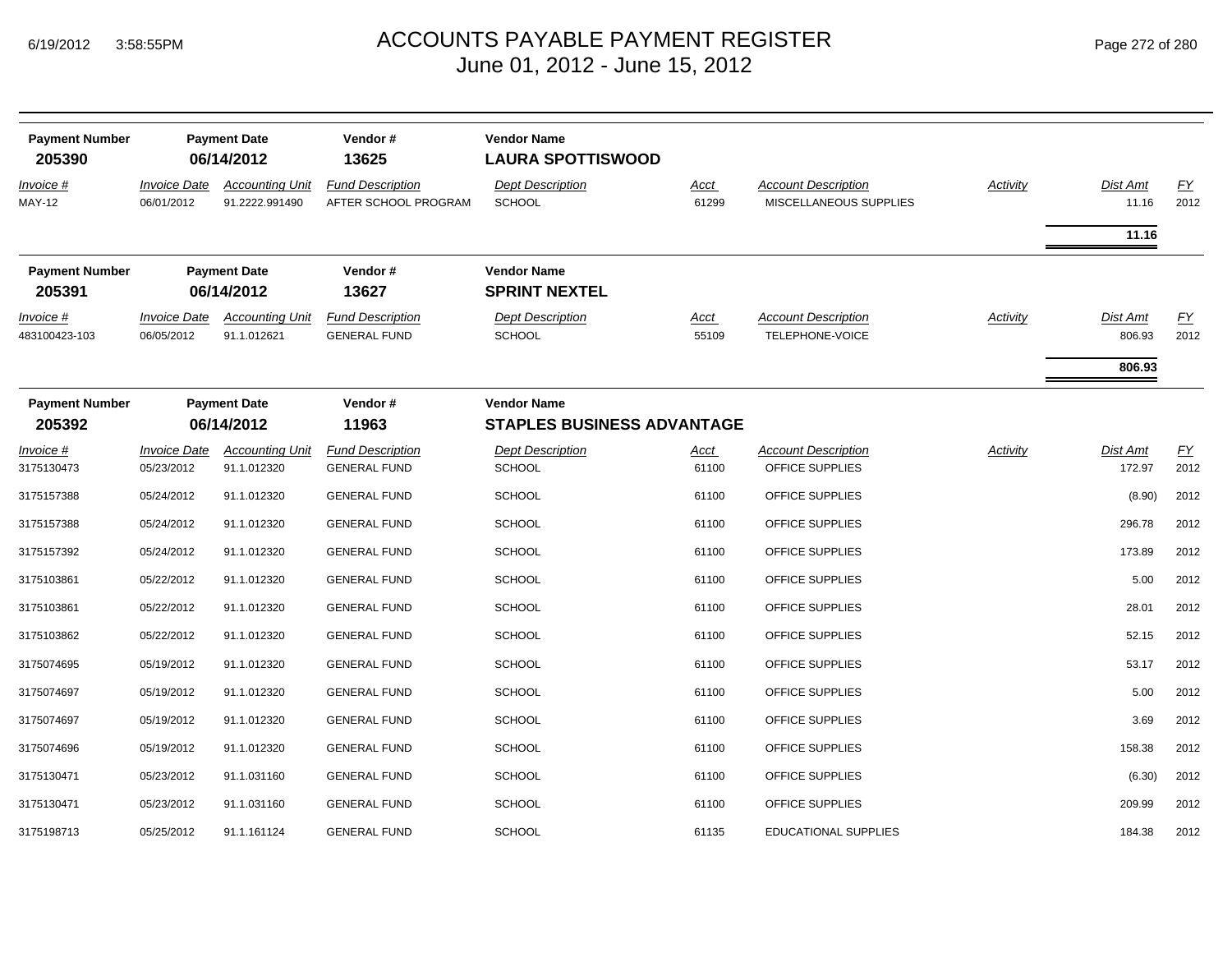| <b>Payment Number</b><br>205392 |                            | <b>Payment Date</b><br>06/14/2012 | Vendor#<br>11963          | <b>Vendor Name</b><br><b>STAPLES BUSINESS ADVANTAGE</b> |             |                                      |                 |          |                  |
|---------------------------------|----------------------------|-----------------------------------|---------------------------|---------------------------------------------------------|-------------|--------------------------------------|-----------------|----------|------------------|
| <u> Invoice #</u>               | <b>Invoice Date</b>        | <b>Accounting Unit</b>            | <b>Fund Description</b>   | <b>Dept Description</b>                                 | <u>Acct</u> | <b>Account Description</b>           | Activity        | Dist Amt | EY               |
| 3175157393                      | 05/24/2012                 | 91.1.181160                       | <b>GENERAL FUND</b>       | <b>SCHOOL</b>                                           | 61135       | <b>EDUCATIONAL SUPPLIES</b>          |                 | (7.12)   | 2012             |
| 3175157393                      | 05/24/2012                 | 91.1.181160                       | <b>GENERAL FUND</b>       | <b>SCHOOL</b>                                           | 61135       | <b>EDUCATIONAL SUPPLIES</b>          |                 | 237.40   | 2012             |
| 3175130474                      | 05/23/2012                 | 91.2207.991600                    | ADULT ED/CONTINUING ED    | <b>SCHOOL</b>                                           | 61135       | <b>EDUCATIONAL SUPPLIES</b>          |                 | 39.22    | 2012             |
|                                 |                            |                                   |                           |                                                         |             |                                      |                 | 1,597.71 |                  |
| <b>Payment Number</b>           |                            | <b>Payment Date</b>               | Vendor#                   | <b>Vendor Name</b>                                      |             |                                      |                 |          |                  |
| 205393                          |                            | 06/14/2012                        | 13648                     | <b>STATE OF NH CRIMINAL RECORDS</b>                     |             |                                      |                 |          |                  |
| Invoice #                       | <b>Invoice Date</b>        | <b>Accounting Unit</b>            | <b>Fund Description</b>   | <b>Dept Description</b>                                 | Acct        | <b>Account Description</b>           | Activity        | Dist Amt | <u>FY</u>        |
| <b>JUN-12R</b>                  | 06/05/2012                 | 91.1.012320                       | <b>GENERAL FUND</b>       | <b>SCHOOL</b>                                           | 53628       | <b>CONTRACT SERVICES</b>             |                 | 360.50   | 2012             |
| MAY-12RR                        | 05/15/2012                 | 91.1.012320                       | <b>GENERAL FUND</b>       | <b>SCHOOL</b>                                           | 53628       | <b>CONTRACT SERVICES</b>             |                 | 997.50   | 2012             |
|                                 |                            |                                   |                           |                                                         |             |                                      |                 | 1,358.00 |                  |
| <b>Payment Number</b><br>205394 |                            | <b>Payment Date</b><br>06/14/2012 | Vendor#<br>11366          | <b>Vendor Name</b><br><b>STRAIGHT A ACADEMY LLC</b>     |             |                                      |                 |          |                  |
| Invoice #                       | <i><b>Invoice Date</b></i> | <b>Accounting Unit</b>            | <b>Fund Description</b>   | <b>Dept Description</b>                                 | Acct        | <b>Account Description</b>           | Activity        | Dist Amt | <u>FY</u>        |
| <b>JUNE 2012</b>                | 06/05/2012                 | 91.3800.231271                    | <b>SCHOOL GRANTS FUND</b> | <b>SCHOOL</b>                                           | 53600       | <b>INSTRUCTION SERVICES</b>          | 91.03762.231271 | 750.00   | 2012             |
|                                 |                            |                                   |                           |                                                         |             |                                      |                 | 750.00   |                  |
| <b>Payment Number</b>           |                            | <b>Payment Date</b>               | Vendor#                   | <b>Vendor Name</b>                                      |             |                                      |                 |          |                  |
| 205395                          |                            | 06/14/2012                        | 13690                     | <b>SURPLUS DISTRIBUTION SECTION</b>                     |             |                                      |                 |          |                  |
| Invoice #                       | <b>Invoice Date</b>        | <b>Accounting Unit</b>            | <b>Fund Description</b>   | <b>Dept Description</b>                                 | <u>Acct</u> | <b>Account Description</b>           | Activity        | Dist Amt | $\underline{FY}$ |
| 94130                           | 06/01/2012                 | 91.2100.193120                    | <b>FOOD SERVICES</b>      | <b>SCHOOL</b>                                           | 61214       | FOOD, FOOD SERVICE<br><b>PROGRAM</b> |                 | 17.50    | 2012             |
| 94131                           | 06/01/2012                 | 91.2100.193120                    | <b>FOOD SERVICES</b>      | <b>SCHOOL</b>                                           | 61214       | FOOD, FOOD SERVICE<br><b>PROGRAM</b> |                 | 9.12     | 2012             |
| 94130                           | 06/01/2012                 | 91.2100.203120                    | <b>FOOD SERVICES</b>      | <b>SCHOOL</b>                                           | 61214       | FOOD, FOOD SERVICE<br>PROGRAM        |                 | 20.49    | 2012             |
| 94131                           | 06/01/2012                 | 91.2100.203120                    | <b>FOOD SERVICES</b>      | <b>SCHOOL</b>                                           | 61214       | FOOD, FOOD SERVICE<br>PROGRAM        |                 | 10.67    | 2012             |
| 94126                           | 06/01/2012                 | 91.2100.043120                    | <b>FOOD SERVICES</b>      | <b>SCHOOL</b>                                           | 61214       | FOOD, FOOD SERVICE<br>PROGRAM        |                 | 198.00   | 2012             |
| 94122                           | 06/01/2012                 | 91.2100.053120                    | <b>FOOD SERVICES</b>      | <b>SCHOOL</b>                                           | 61214       | FOOD. FOOD SERVICE<br><b>PROGRAM</b> |                 | 143.00   | 2012             |
| 94120                           | 06/01/2012                 | 91.2100.063120                    | <b>FOOD SERVICES</b>      | <b>SCHOOL</b>                                           | 61214       | FOOD, FOOD SERVICE<br><b>PROGRAM</b> |                 | 101.75   | 2012             |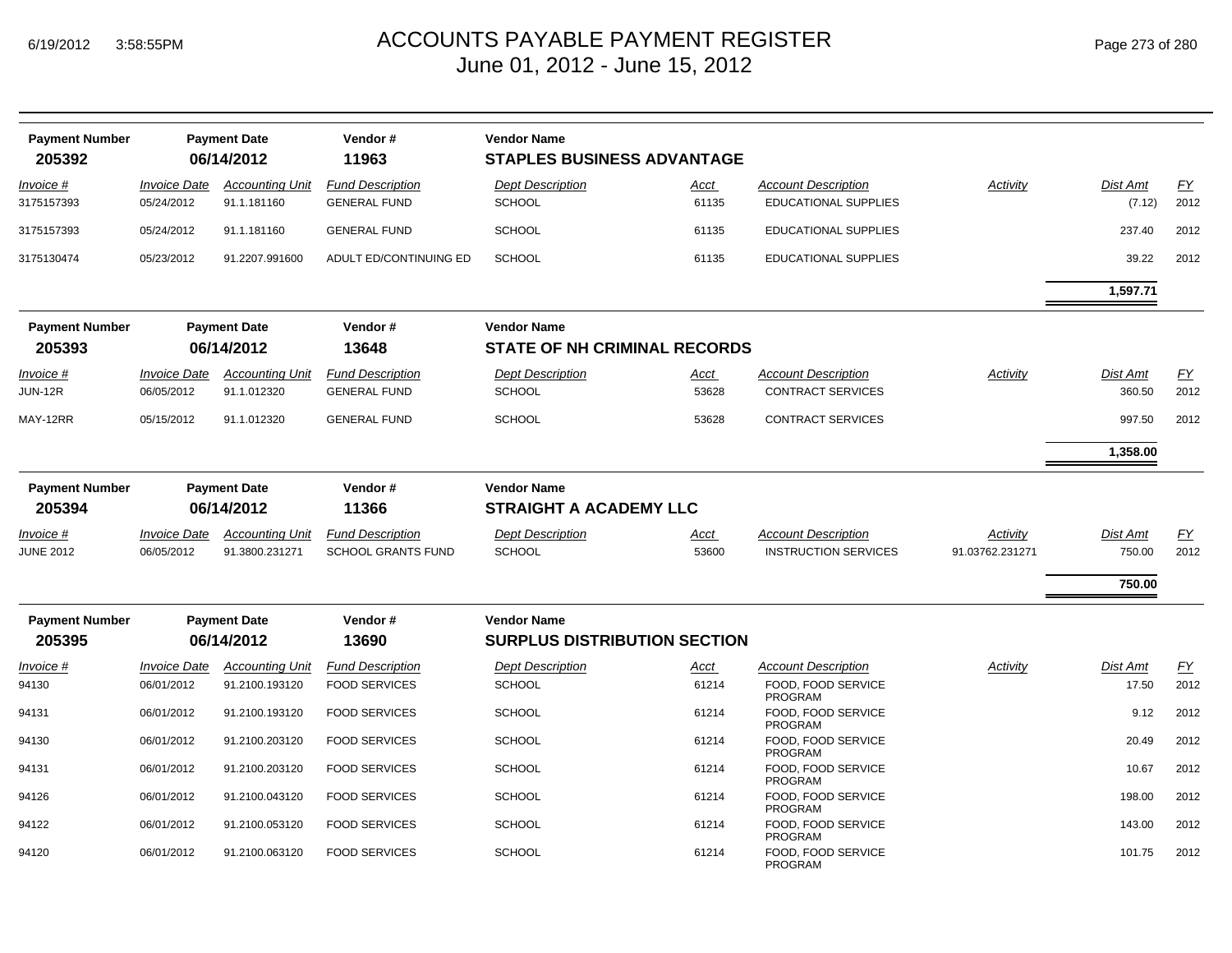| <b>Payment Number</b><br>205395 |                            | <b>Payment Date</b><br>06/14/2012 | Vendor#<br>13690        | <b>Vendor Name</b><br><b>SURPLUS DISTRIBUTION SECTION</b> |             |                                      |          |                 |                  |
|---------------------------------|----------------------------|-----------------------------------|-------------------------|-----------------------------------------------------------|-------------|--------------------------------------|----------|-----------------|------------------|
| Invoice #                       | <b>Invoice Date</b>        | <b>Accounting Unit</b>            | <b>Fund Description</b> | <b>Dept Description</b>                                   | <u>Acct</u> | <b>Account Description</b>           | Activity | Dist Amt        | $\underline{FY}$ |
| 94121                           | 06/01/2012                 | 91.2100.073120                    | <b>FOOD SERVICES</b>    | <b>SCHOOL</b>                                             | 61214       | FOOD, FOOD SERVICE<br><b>PROGRAM</b> |          | 88.00           | 2012             |
| 94130                           | 06/01/2012                 | 91.2100.093120                    | <b>FOOD SERVICES</b>    | <b>SCHOOL</b>                                             | 61214       | FOOD, FOOD SERVICE<br><b>PROGRAM</b> |          | 21.93           | 2012             |
| 94131                           | 06/01/2012                 | 91.2100.093120                    | <b>FOOD SERVICES</b>    | <b>SCHOOL</b>                                             | 61214       | FOOD, FOOD SERVICE<br><b>PROGRAM</b> |          | 11.41           | 2012             |
| 94130                           | 06/01/2012                 | 91.2100.103120                    | <b>FOOD SERVICES</b>    | <b>SCHOOL</b>                                             | 61214       | FOOD, FOOD SERVICE<br><b>PROGRAM</b> |          | 25.66           | 2012             |
| 94131                           | 06/01/2012                 | 91.2100.103120                    | <b>FOOD SERVICES</b>    | <b>SCHOOL</b>                                             | 61214       | FOOD, FOOD SERVICE<br><b>PROGRAM</b> |          | 13.37           | 2012             |
| 94130                           | 06/01/2012                 | 91.2100.113120                    | <b>FOOD SERVICES</b>    | <b>SCHOOL</b>                                             | 61214       | FOOD, FOOD SERVICE<br><b>PROGRAM</b> |          | 23.44           | 2012             |
| 94131                           | 06/01/2012                 | 91.2100.113120                    | <b>FOOD SERVICES</b>    | <b>SCHOOL</b>                                             | 61214       | FOOD, FOOD SERVICE<br><b>PROGRAM</b> |          | 12.21           | 2012             |
| 94130                           | 06/01/2012                 | 91.2100.123120                    | <b>FOOD SERVICES</b>    | <b>SCHOOL</b>                                             | 61214       | FOOD, FOOD SERVICE<br><b>PROGRAM</b> |          | 17.03           | 2012             |
| 94131                           | 06/01/2012                 | 91.2100.123120                    | <b>FOOD SERVICES</b>    | <b>SCHOOL</b>                                             | 61214       | FOOD, FOOD SERVICE<br><b>PROGRAM</b> |          | 8.87            | 2012             |
| 94130                           | 06/01/2012                 | 91.2100.133120                    | <b>FOOD SERVICES</b>    | <b>SCHOOL</b>                                             | 61214       | FOOD, FOOD SERVICE<br>PROGRAM        |          | 23.63           | 2012             |
| 94131                           | 06/01/2012                 | 91.2100.133120                    | <b>FOOD SERVICES</b>    | <b>SCHOOL</b>                                             | 61214       | FOOD, FOOD SERVICE<br>PROGRAM        |          | 12.31           | 2012             |
| 94130                           | 06/01/2012                 | 91.2100.143120                    | <b>FOOD SERVICES</b>    | <b>SCHOOL</b>                                             | 61214       | FOOD, FOOD SERVICE<br>PROGRAM        |          | 32.58           | 2012             |
| 94131                           | 06/01/2012                 | 91.2100.143120                    | <b>FOOD SERVICES</b>    | <b>SCHOOL</b>                                             | 61214       | FOOD, FOOD SERVICE<br>PROGRAM        |          | 16.97           | 2012             |
| 94130                           | 06/01/2012                 | 91.2100.153120                    | <b>FOOD SERVICES</b>    | <b>SCHOOL</b>                                             | 61214       | FOOD, FOOD SERVICE<br>PROGRAM        |          | 38.39           | 2012             |
| 94131                           | 06/01/2012                 | 91.2100.153120                    | <b>FOOD SERVICES</b>    | <b>SCHOOL</b>                                             | 61214       | FOOD, FOOD SERVICE<br>PROGRAM        |          | 19.99           | 2012             |
| 94118                           | 06/01/2012                 | 91.2100.163120                    | <b>FOOD SERVICES</b>    | <b>SCHOOL</b>                                             | 61214       | FOOD, FOOD SERVICE<br>PROGRAM        |          | 66.00           | 2012             |
| 94130                           | 06/01/2012                 | 91.2100.163120                    | <b>FOOD SERVICES</b>    | <b>SCHOOL</b>                                             | 61214       | FOOD, FOOD SERVICE<br>PROGRAM        |          | 23.10           | 2012             |
| 94131                           | 06/01/2012                 | 91.2100.163120                    | <b>FOOD SERVICES</b>    | <b>SCHOOL</b>                                             | 61214       | FOOD, FOOD SERVICE<br>PROGRAM        |          | 12.03           | 2012             |
| 94130                           | 06/01/2012                 | 91.2100.183120                    | <b>FOOD SERVICES</b>    | <b>SCHOOL</b>                                             | 61214       | FOOD, FOOD SERVICE<br><b>PROGRAM</b> |          | 20.25           | 2012             |
| 94131                           | 06/01/2012                 | 91.2100.183120                    | <b>FOOD SERVICES</b>    | <b>SCHOOL</b>                                             | 61214       | FOOD, FOOD SERVICE<br>PROGRAM        |          | 10.55           | 2012             |
|                                 |                            |                                   |                         |                                                           |             |                                      |          | 998.25          |                  |
| <b>Payment Number</b>           |                            | <b>Payment Date</b>               | Vendor#                 | <b>Vendor Name</b>                                        |             |                                      |          |                 |                  |
| 205396                          |                            | 06/14/2012                        | 11097                   | <b>SYSC SUNUNU YOUTH SERVICES CEN</b>                     |             |                                      |          |                 |                  |
| Invoice #                       | <i><b>Invoice Date</b></i> | <b>Accounting Unit</b>            | <b>Fund Description</b> | <b>Dept Description</b>                                   | Acct        | <b>Account Description</b>           | Activity | <b>Dist Amt</b> | <u>FY</u>        |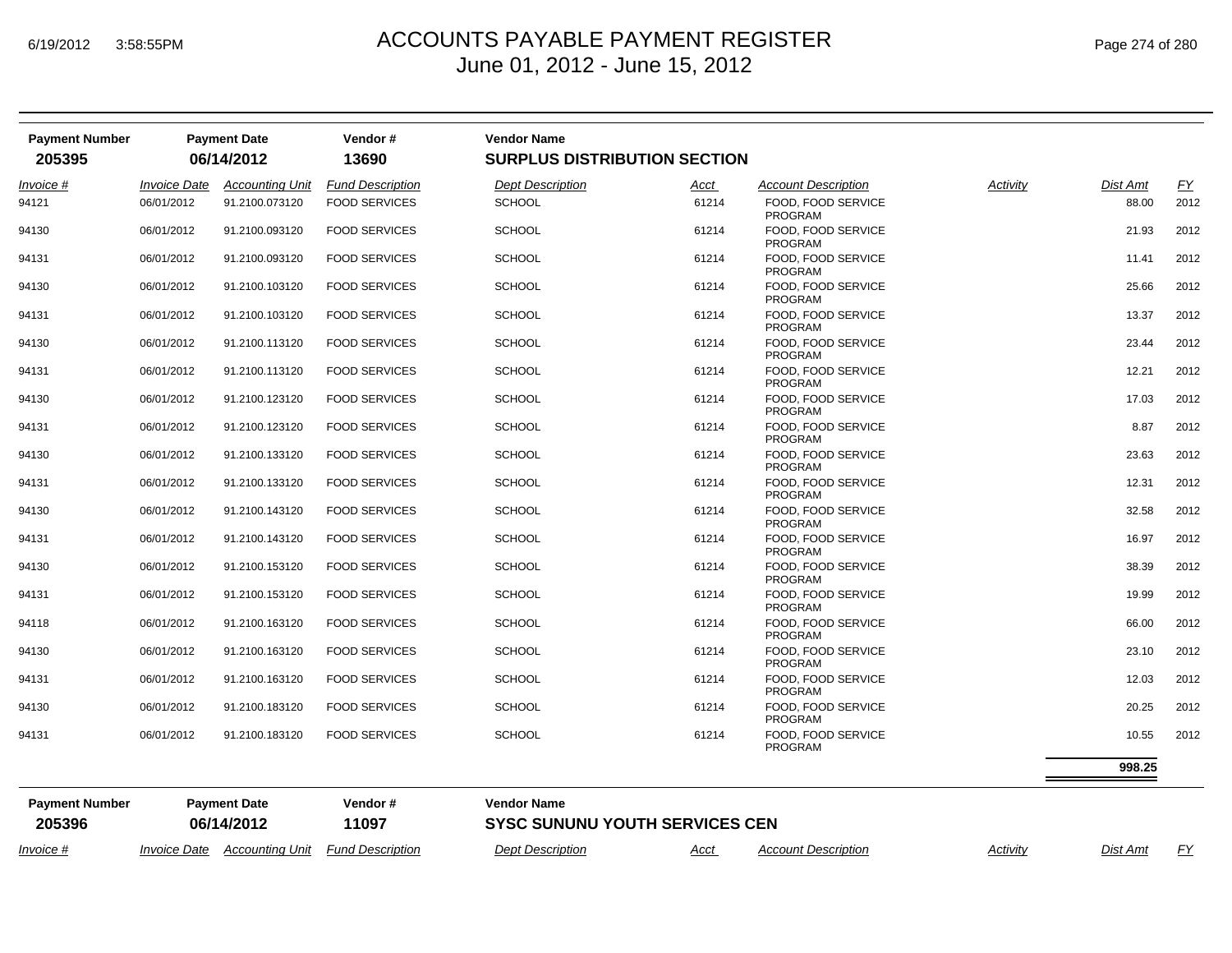| <b>Payment Number</b><br>205396  | Vendor#<br><b>Payment Date</b><br><b>Vendor Name</b><br>06/14/2012<br>11097<br><b>SYSC SUNUNU YOUTH SERVICES CEN</b> |                                                     |                                                         |                                                                      |                      |                                                          |                             |                            |            |
|----------------------------------|----------------------------------------------------------------------------------------------------------------------|-----------------------------------------------------|---------------------------------------------------------|----------------------------------------------------------------------|----------------------|----------------------------------------------------------|-----------------------------|----------------------------|------------|
| <u>Invoice #</u><br>APR-2012     | <b>Invoice Date</b><br>04/10/2012                                                                                    | <b>Accounting Unit</b><br>91.1.021267               | <b>Fund Description</b><br><b>GENERAL FUND</b>          | <b>Dept Description</b><br><b>SCHOOL</b>                             | Acct<br>55694        | <b>Account Description</b><br>TUITION, OUT OF DISTRICT   | <b>Activity</b>             | Dist Amt<br>5,938.72       | EY<br>2012 |
| <b>MAR-12</b>                    | 04/10/2012                                                                                                           | 91.1.021267                                         | <b>GENERAL FUND</b>                                     | <b>SCHOOL</b>                                                        | 55694                | TUITION, OUT OF DISTRICT                                 |                             | 7,224.28                   | 2012       |
| 42V-YDSU-12                      | 05/04/2012                                                                                                           | 91.1.021267                                         | <b>GENERAL FUND</b>                                     | <b>SCHOOL</b>                                                        | 55694                | TUITION, OUT OF DISTRICT                                 |                             | 3,696.00                   | 2012       |
| 42Z-YDSU-12                      | 05/04/2012                                                                                                           | 91.1.021267                                         | <b>GENERAL FUND</b>                                     | <b>SCHOOL</b>                                                        | 55694                | TUITION, OUT OF DISTRICT                                 |                             | 1,120.43                   | 2012       |
|                                  |                                                                                                                      |                                                     |                                                         |                                                                      |                      |                                                          |                             | 17,979.43                  |            |
| <b>Payment Number</b><br>205397  |                                                                                                                      | <b>Payment Date</b><br>06/14/2012                   | Vendor#<br>13735                                        | <b>Vendor Name</b><br><b>BROOKS THOMPSON</b>                         |                      |                                                          |                             |                            |            |
| Invoice #<br><b>JUN-12</b>       | <b>Invoice Date</b><br>06/05/2012                                                                                    | <b>Accounting Unit</b><br>91.3800.231249            | <b>Fund Description</b><br><b>SCHOOL GRANTS FUND</b>    | <b>Dept Description</b><br><b>SCHOOL</b>                             | Acct<br>61428        | <b>Account Description</b><br><b>JANITORIAL SUPPLIES</b> | Activity<br>91.03762.231249 | Dist Amt<br>27.98<br>27.98 | EY<br>2012 |
| <b>Payment Number</b><br>205398  |                                                                                                                      | <b>Payment Date</b><br>06/14/2012                   | Vendor#<br>11815                                        | <b>Vendor Name</b><br><b>WILLIAM E THORP</b>                         |                      |                                                          |                             |                            |            |
| Invoice #<br>50512-03            | <b>Invoice Date</b><br>05/05/2012                                                                                    | <b>Accounting Unit</b><br>91.1.041440               | <b>Fund Description</b><br><b>GENERAL FUND</b>          | <b>Dept Description</b><br><b>SCHOOL</b>                             | <u>Acct</u><br>51300 | <b>Account Description</b><br>OVERTIME-REGULAR           | Activity                    | Dist Amt<br>40.00          | EY<br>2012 |
| 52512-03                         | 05/25/2012                                                                                                           | 91.1.041440                                         | <b>GENERAL FUND</b>                                     | <b>SCHOOL</b>                                                        | 51300                | OVERTIME-REGULAR                                         |                             | 40.00                      | 2012       |
|                                  |                                                                                                                      |                                                     |                                                         |                                                                      |                      |                                                          |                             | 80.00                      |            |
| <b>Payment Number</b><br>205399  |                                                                                                                      | <b>Payment Date</b><br>06/14/2012                   | Vendor#<br>11515                                        | <b>Vendor Name</b><br><b>JIM TUFTS</b>                               |                      |                                                          |                             |                            |            |
| Invoice #<br>52412-04            | <b>Invoice Date</b><br>05/24/2012                                                                                    | <b>Accounting Unit</b><br>91.1.041449               | <b>Fund Description</b><br><b>GENERAL FUND</b>          | <b>Dept Description</b><br><b>SCHOOL</b>                             | <u>Acct</u><br>55642 | <b>Account Description</b><br><b>GAME OFFICIALS</b>      | Activity                    | <b>Dist Amt</b><br>130.00  | EY<br>2012 |
| <b>Payment Number</b>            |                                                                                                                      | <b>Payment Date</b>                                 | Vendor#                                                 | <b>Vendor Name</b>                                                   |                      |                                                          |                             | 130.00                     |            |
| 205400<br>Invoice #<br>PV-060112 | <b>Invoice Date</b><br>06/01/2012                                                                                    | 06/14/2012<br><b>Accounting Unit</b><br>91.1.992212 | 11836<br><b>Fund Description</b><br><b>GENERAL FUND</b> | <b>KRISTINE TURCOTTE</b><br><b>Dept Description</b><br><b>SCHOOL</b> | Acct<br>55300        | <b>Account Description</b><br><b>TRAVEL</b>              | Activity                    | Dist Amt<br>85.51          | EY<br>2012 |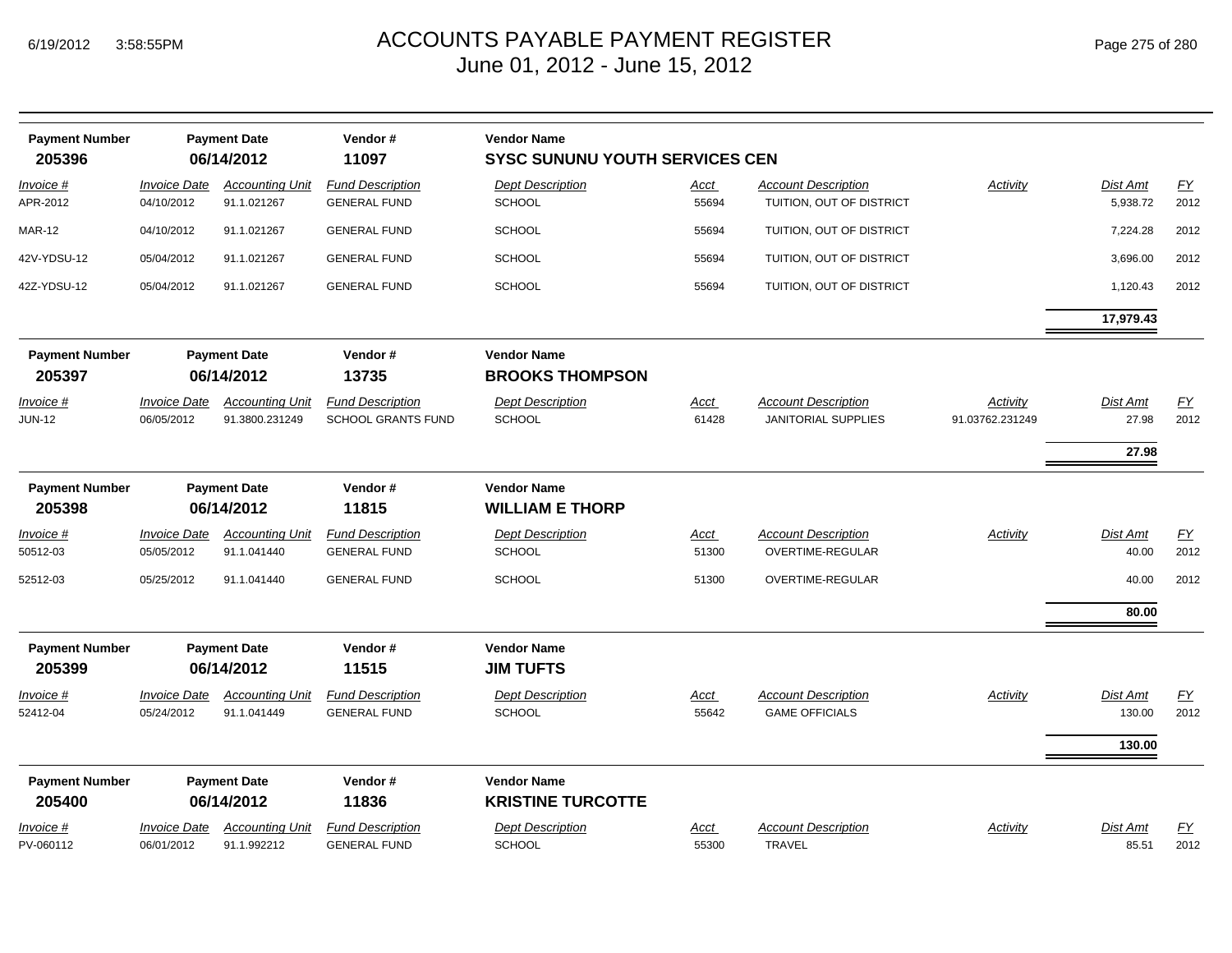|                             |                            |                        |                                               |                                    |        |                                                 |                 | 85.51           |      |
|-----------------------------|----------------------------|------------------------|-----------------------------------------------|------------------------------------|--------|-------------------------------------------------|-----------------|-----------------|------|
| <b>Payment Number</b>       |                            | <b>Payment Date</b>    | Vendor#                                       | <b>Vendor Name</b>                 |        |                                                 |                 |                 |      |
| 205401                      |                            | 06/14/2012             | 13783                                         | <b>TURNER BUILDING SCIENCE LLC</b> |        |                                                 |                 |                 |      |
| <i>Invoice</i> #            | <i><b>Invoice Date</b></i> | <b>Accounting Unit</b> | <b>Fund Description</b>                       | <b>Dept Description</b>            | Acct   | Account Description                             | Activity        | Dist Amt        | FY   |
| 5458                        | 04/27/2012                 | 91.5800.164600         | <b>SCHOOL CAPITAL PROJECTS</b><br><b>FUND</b> | <b>SCHOOL</b>                      | 81200  | <b>BUILDINGS AND</b><br><b>IMPROVEMENTS</b>     | 1011.91.03.30   | 2,851.80        | 2012 |
| 5454                        | 04/27/2012                 | 91.5800.134600         | SCHOOL CAPITAL PROJECTS SCHOOL<br><b>FUND</b> |                                    | 81200  | <b>BUILDINGS AND</b><br><b>IMPROVEMENTS</b>     | 1011.91.04.30   | 19,483.05       | 2012 |
| 5454                        | 04/27/2012                 | 91.5800.134600         | SCHOOL CAPITAL PROJECTS SCHOOL<br><b>FUND</b> |                                    | 81200  | <b>BUILDINGS AND</b><br><b>IMPROVEMENTS</b>     |                 | (19, 483.05)    | 2012 |
| 5454                        | 04/27/2012                 | 91.5800.134600         | SCHOOL CAPITAL PROJECTS SCHOOL<br><b>FUND</b> |                                    | 81200  | <b>BUILDINGS AND</b><br><b>IMPROVEMENTS</b>     |                 | 19,483.05       | 2012 |
|                             |                            |                        |                                               |                                    |        |                                                 |                 | 22,334.85       |      |
| <b>Payment Number</b>       |                            | <b>Payment Date</b>    | Vendor#                                       | <b>Vendor Name</b>                 |        |                                                 |                 |                 |      |
| 205402                      |                            | 06/14/2012             | 11237                                         | UNIVERSITY OF OREGON               |        |                                                 |                 |                 |      |
| Invoice #                   | <b>Invoice Date</b>        | <b>Accounting Unit</b> | <b>Fund Description</b>                       | <b>Dept Description</b>            | Acct   | <b>Account Description</b>                      | Activity        | <b>Dist Amt</b> | EY   |
| 1203901B                    | 04/02/2012                 | 91.3800.161271         | <b>SCHOOL GRANTS FUND</b>                     | <b>SCHOOL</b>                      | 61135  | <b>EDUCATIONAL SUPPLIES</b>                     | 91.03762.161271 | 144.00          | 2012 |
| 1203901B MT<br><b>PLEAS</b> | 04/02/2012                 | 91.3800.181271         | <b>SCHOOL GRANTS FUND</b>                     | <b>SCHOOL</b>                      | 61135  | EDUCATIONAL SUPPLIES                            | 91.03762.181271 | 112.00          | 2012 |
|                             |                            |                        |                                               |                                    | 256.00 |                                                 |                 |                 |      |
| <b>Payment Number</b>       |                            | <b>Payment Date</b>    | Vendor#                                       | <b>Vendor Name</b>                 |        |                                                 |                 |                 |      |
| 205403                      |                            | 06/14/2012             | 11354                                         | <b>MIGUEL URENA</b>                |        |                                                 |                 |                 |      |
| Invoice #                   | <b>Invoice Date</b>        | <b>Accounting Unit</b> | <b>Fund Description</b>                       | <b>Dept Description</b>            | Acct   | <b>Account Description</b>                      | Activity        | Dist Amt        | EY   |
| MILES-MAY12                 | 05/30/2012                 | 91.1.992700            | <b>GENERAL FUND</b>                           | <b>SCHOOL</b>                      | 55690  | <b>SCHOOL TRANSPORTATION</b><br><b>SERVICES</b> |                 | 69.27           | 2012 |
|                             |                            |                        |                                               |                                    |        |                                                 |                 | 69.27           |      |
| <b>Payment Number</b>       |                            | <b>Payment Date</b>    | Vendor#                                       | <b>Vendor Name</b>                 |        | <b>Payee Name</b>                               |                 |                 |      |
| 205404                      |                            | 06/14/2012             | 12354                                         | <b>AUSTINE SCHOOL</b>              |        | <b>VERMONT CENTER FOR THE DEAF</b>              |                 |                 |      |
| Invoice #                   | <b>Invoice Date</b>        | <b>Accounting Unit</b> | <b>Fund Description</b>                       | <b>Dept Description</b>            | Acct   | <b>Account Description</b>                      | Activity        | Dist Amt        | EY   |
| 15479                       | 05/17/2012                 | 91.1.021267            | <b>GENERAL FUND</b>                           | <b>SCHOOL</b>                      | 55694  | TUITION, OUT OF DISTRICT                        |                 | 180.00          | 2012 |
| 15377                       | 05/08/2012                 | 91.1.021267            | <b>GENERAL FUND</b>                           | <b>SCHOOL</b>                      | 55694  | TUITION, OUT OF DISTRICT                        |                 | 97.50           | 2012 |
| 15342                       | 05/04/2012                 | 91.1.021267            | <b>GENERAL FUND</b>                           | <b>SCHOOL</b>                      | 55694  | TUITION, OUT OF DISTRICT                        |                 | 360.00          | 2012 |
|                             |                            |                        |                                               |                                    |        |                                                 |                 | 637.50          |      |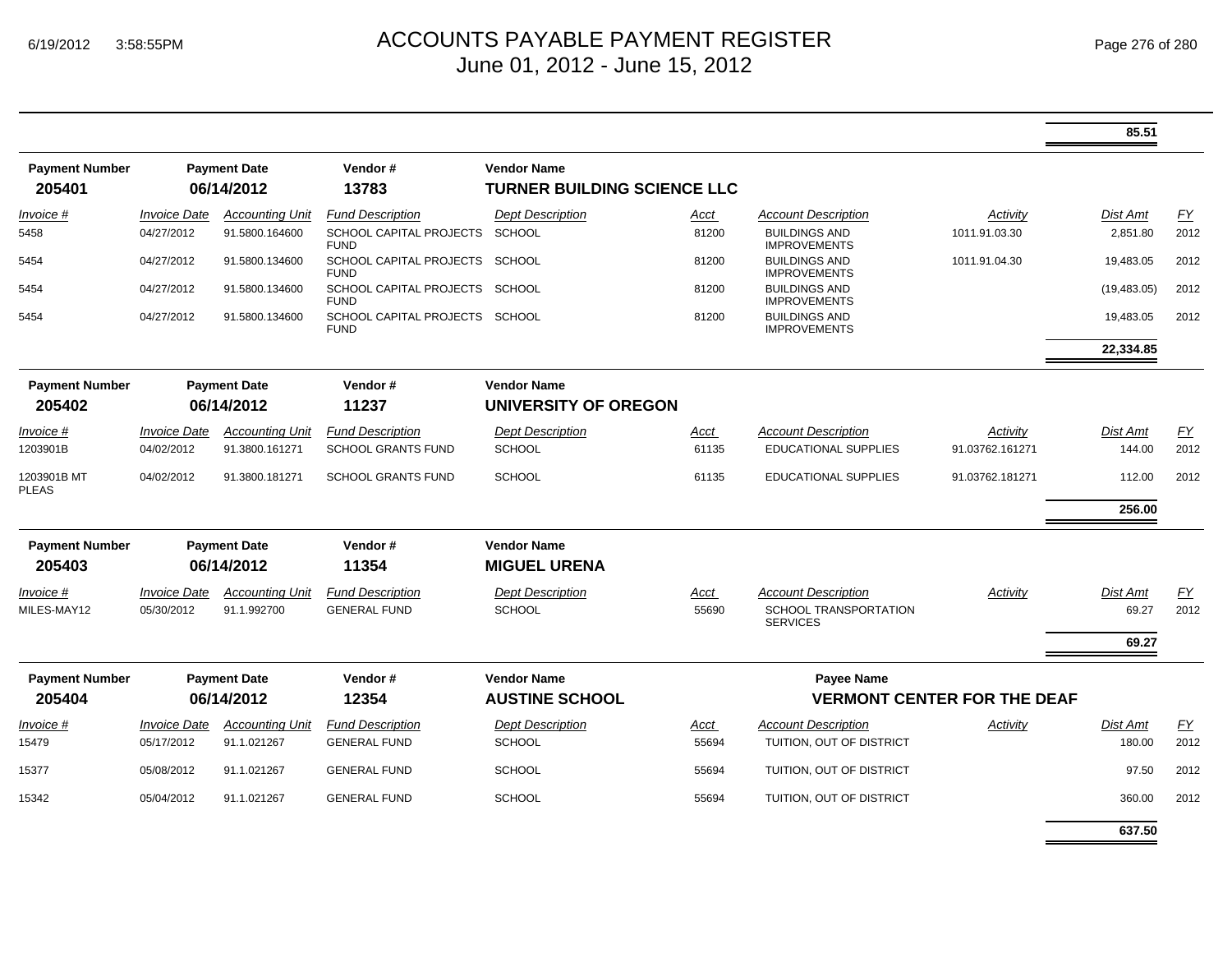| <b>Payment Number</b><br>205405                    |                                   | <b>Payment Date</b><br>06/14/2012        | Vendor#<br>13857                                     | <b>Vendor Name</b><br><b>WAL-MART</b>              |               |                                                        |                             |                              |            |
|----------------------------------------------------|-----------------------------------|------------------------------------------|------------------------------------------------------|----------------------------------------------------|---------------|--------------------------------------------------------|-----------------------------|------------------------------|------------|
| $Invoice$ #<br>5240                                | <b>Invoice Date</b><br>06/04/2012 | <b>Accounting Unit</b><br>91.2222.991490 | <b>Fund Description</b><br>AFTER SCHOOL PROGRAM      | <b>Dept Description</b><br><b>SCHOOL</b>           | Acct<br>61299 | <b>Account Description</b><br>MISCELLANEOUS SUPPLIES   | <b>Activity</b>             | Dist Amt<br>36.00            | EY<br>2012 |
| 3806                                               | 06/05/2012                        | 91.2222.991490                           | AFTER SCHOOL PROGRAM                                 | <b>SCHOOL</b>                                      | 61299         | MISCELLANEOUS SUPPLIES                                 |                             | 129.00                       | 2012       |
|                                                    |                                   |                                          |                                                      |                                                    |               |                                                        |                             | 165.00                       |            |
| <b>Payment Number</b>                              |                                   | <b>Payment Date</b>                      | Vendor#                                              | <b>Vendor Name</b>                                 |               |                                                        |                             |                              |            |
| 205406                                             |                                   | 06/14/2012                               | 11786                                                | <b>KALYANI YALAMANCHILI</b>                        |               |                                                        |                             |                              |            |
| Invoice #<br><b>SWETHA LUNCH</b><br><b>ACCOUNT</b> | <b>Invoice Date</b><br>06/01/2012 | <b>Accounting Unit</b><br>91.2100.10     | <b>Fund Description</b><br><b>FOOD SERVICES</b>      | <b>Dept Description</b><br><b>SCHOOL</b>           | Acct          | <b>Account Description</b><br>44503 1,610 LUNCH SALES  | Activity                    | Dist Amt<br>10.50            | EY<br>2012 |
|                                                    |                                   |                                          |                                                      |                                                    |               |                                                        |                             | 10.50                        |            |
| <b>Payment Number</b><br>205407                    |                                   | <b>Payment Date</b><br>06/14/2012        | Vendor#<br>10996                                     | <b>Vendor Name</b><br>YOUTH EDUCATIONAL EMPLOYMENT |               |                                                        |                             |                              |            |
| Invoice #<br>04/01-04/30                           | <b>Invoice Date</b><br>05/01/2012 | <b>Accounting Unit</b><br>91.3800.022190 | <b>Fund Description</b><br><b>SCHOOL GRANTS FUND</b> | <b>Dept Description</b><br><b>SCHOOL</b>           | Acct<br>53628 | <b>Account Description</b><br><b>CONTRACT SERVICES</b> | Activity<br>91.03952.022190 | Dist Amt<br>846.96<br>846.96 | EY<br>2012 |
| <b>Payment Number</b><br>205408                    |                                   | <b>Payment Date</b><br>06/14/2012        | Vendor#<br>13934                                     | <b>Vendor Name</b><br><b>ROBERT ZUCCARO</b>        |               |                                                        |                             |                              |            |
| Invoice #<br>52112-03                              | <b>Invoice Date</b><br>05/21/2012 | <b>Accounting Unit</b><br>91.1.041473    | <b>Fund Description</b><br><b>GENERAL FUND</b>       | <b>Dept Description</b><br><b>SCHOOL</b>           | Acct<br>55642 | <b>Account Description</b><br><b>GAME OFFICIALS</b>    | Activity                    | Dist Amt<br>60.00            | EY<br>2012 |
|                                                    |                                   |                                          |                                                      |                                                    |               |                                                        |                             | 60.00                        |            |
| <b>Payment Number</b><br>205409                    |                                   | <b>Payment Date</b><br>06/15/2012        | Vendor#<br>13303                                     | <b>Vendor Name</b><br><b>PETTY CASH</b>            |               | <b>Payee Name</b><br><b>JENNIFER HINDERER</b>          |                             |                              |            |
| Invoice #<br><b>CASH IN DRAWER</b><br>JUNE12       | <b>Invoice Date</b><br>06/15/2012 | <b>Accounting Unit</b><br><b>BS1000</b>  | <b>Fund Description</b><br><b>GENERAL FUND</b>       | <b>Dept Description</b><br><b>GENERAL FUND</b>     | Acct<br>10407 | <b>Account Description</b><br><b>CASH IN DRAWERS</b>   | Activity                    | Dist Amt<br>200.00           | EY<br>2012 |
|                                                    |                                   |                                          |                                                      |                                                    |               |                                                        |                             | 200.00                       |            |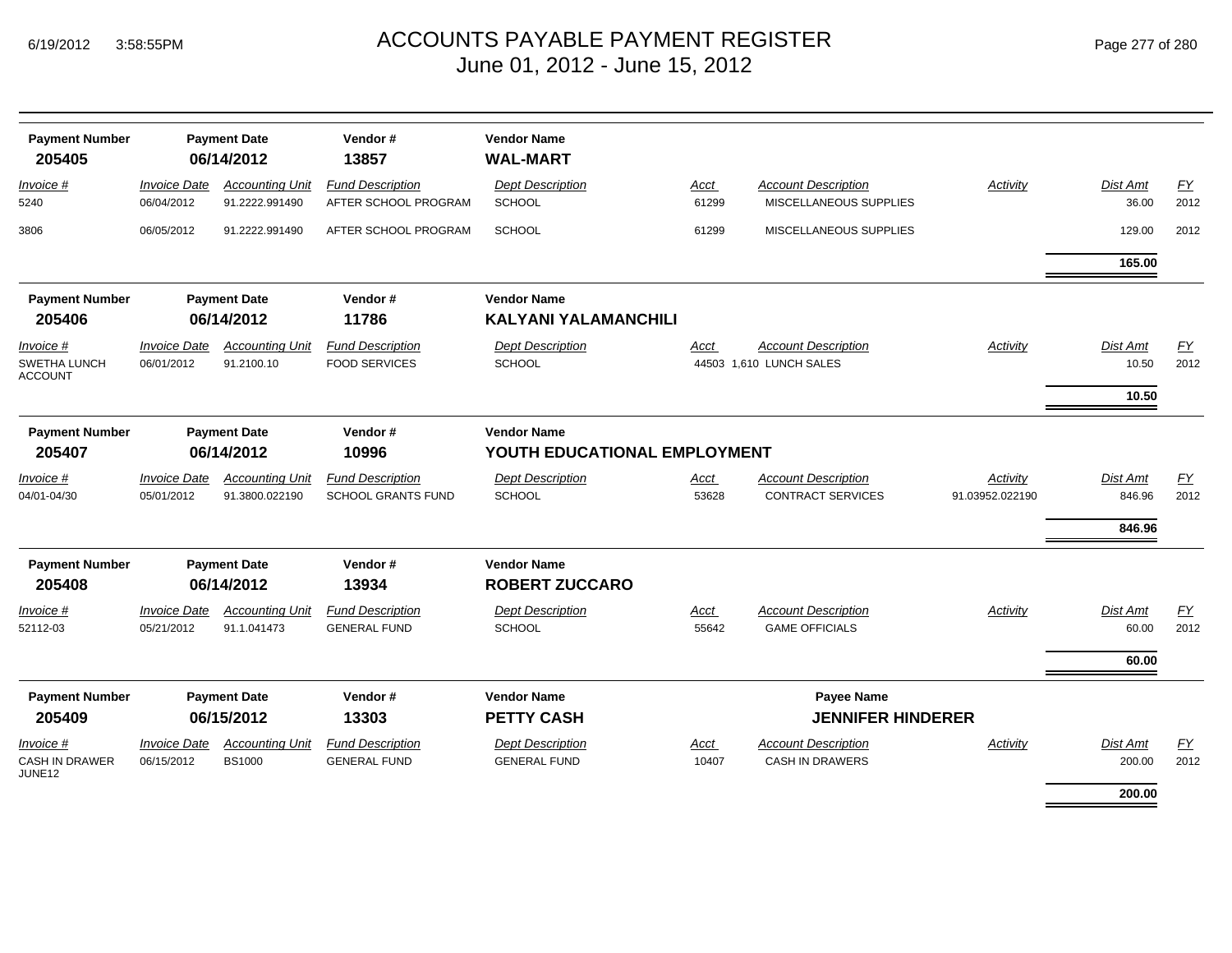|  | Page 278 of 280 |  |  |  |
|--|-----------------|--|--|--|
|--|-----------------|--|--|--|

| <b>Payment Number</b><br>205410              |                                   | <b>Payment Date</b><br>06/15/2012     | Vendor#<br>14011                                               | <b>Vendor Name</b><br><b>BAYRING COMMUNICATIONS</b>  |                      |                                                                            |                                  |                                  |                   |
|----------------------------------------------|-----------------------------------|---------------------------------------|----------------------------------------------------------------|------------------------------------------------------|----------------------|----------------------------------------------------------------------------|----------------------------------|----------------------------------|-------------------|
| <u>Invoice #</u><br>237706                   | <b>Invoice Date</b><br>06/01/2012 | <b>Accounting Unit</b><br>20.1.555    | <b>Fund Description</b><br><b>GENERAL FUND</b>                 | <b>Dept Description</b><br><b>TELECOMMUNICATIONS</b> | <u>Acct</u><br>55109 | <b>Account Description</b><br>TELEPHONE-VOICE                              | <b>Activity</b>                  | Dist Amt<br>2,369.29             | EY<br>2012        |
| 237706                                       | 06/01/2012                        | 69.6200.670                           | <b>WASTEWATER FUND</b>                                         | <b>WASTEWATER</b>                                    | 55109                | TELEPHONE-VOICE                                                            |                                  | 64.78                            | 2012              |
| 237706                                       | 06/01/2012                        | TF79.7534                             | LIBRARY-CHANDLER MEM LIB<br><b>FUND</b>                        | LIBRARY-CHANDLER MEM LIB<br><b>FUND</b>              | 55109                | TELEPHONE-VOICE                                                            |                                  | 25.00                            | 2012              |
|                                              |                                   |                                       |                                                                |                                                      |                      |                                                                            |                                  | 2,459.07                         |                   |
| <b>Payment Number</b><br>205411              |                                   | <b>Payment Date</b><br>06/15/2012     | Vendor#<br>13788                                               | <b>Vendor Name</b><br><b>USBANK</b>                  |                      | <b>Payee Name</b>                                                          | <b>US BANK EQUIPMENT FINANCE</b> |                                  |                   |
| <b>Invoice #</b><br>204347140                | <b>Invoice Date</b><br>05/29/2012 | <b>Accounting Unit</b><br>69.6200.500 | <b>Fund Description</b><br>WASTEWATER FUND                     | <b>Dept Description</b><br>WASTEWATER                | <u>Acct</u><br>54828 | <b>Account Description</b><br>PHOTOCOPIER LEASE                            | Activity                         | <b>Dist Amt</b><br>26.55         | EY<br>2012        |
| 204347140                                    | 05/29/2012                        | 68.6000.500                           | SOLID WASTE FUND                                               | <b>SOLID WASTE</b>                                   | 54828                | PHOTOCOPIER LEASE                                                          |                                  | 26.55                            | 2012              |
| 204347140                                    | 05/29/2012                        | 26.1.500                              | <b>GENERAL FUND</b>                                            | <b>FINANCIAL SERVICES</b>                            | 54828                | PHOTOCOPIER LEASE                                                          |                                  | 26.55                            | 2012              |
|                                              |                                   |                                       |                                                                |                                                      |                      |                                                                            |                                  | 79.65                            |                   |
| <b>Payment Number</b>                        |                                   | <b>Payment Date</b>                   | Vendor#                                                        | <b>Vendor Name</b>                                   |                      |                                                                            |                                  |                                  |                   |
| 205412                                       |                                   | 06/15/2012                            | 12526                                                          | THE COACH CO                                         |                      |                                                                            |                                  |                                  |                   |
| Invoice #<br>031963                          | <b>Invoice Date</b><br>06/23/2012 | <b>Accounting Unit</b><br>77.2503     | <b>Fund Description</b><br>PARKS & REC PROGRAMS<br><b>FUND</b> | <b>Dept Description</b><br>PARKS & REC PROGRAMS      | Acct<br>55658        | <b>Account Description</b><br><b>RECREATION PROGRAM</b><br><b>SERVICES</b> | Activity                         | Dist Amt<br>4,179.60<br>4,179.60 | EY<br>2012        |
| <b>Payment Number</b>                        |                                   | <b>Payment Date</b>                   | Vendor#                                                        | <b>Vendor Name</b>                                   |                      |                                                                            |                                  |                                  |                   |
| 205413                                       |                                   | 06/15/2012                            | 12998                                                          | <b>LAW REALTY CO INC</b>                             |                      |                                                                            |                                  |                                  |                   |
| <u>Invoice #</u><br>207993W JUN12            | <b>Invoice Date</b><br>05/31/2012 | <b>Accounting Unit</b><br>50.4025     | <b>Fund Description</b><br>DOJ DRUG FORFEITURE<br><b>FUNDS</b> | <b>Dept Description</b><br>DOJ DRUG FORFEITURE FUNDS | <u>Acct</u><br>54899 | <b>Account Description</b><br><b>RENTALS</b>                               | Activity                         | <b>Dist Amt</b><br>416.67        | EY<br>2012        |
|                                              |                                   |                                       |                                                                |                                                      |                      |                                                                            |                                  | 416.67                           |                   |
| <b>Payment Number</b><br>205414              |                                   | <b>Payment Date</b><br>06/15/2012     | Vendor#<br>10521                                               | <b>Vendor Name</b><br><b>LITCHFIELD VANTAGE LLC</b>  |                      |                                                                            |                                  |                                  |                   |
| Invoice #<br><b>LEASE RENTAL</b><br>.II IN12 | <b>Invoice Date</b><br>06/14/2012 | <b>Accounting Unit</b><br>50.4025     | <b>Fund Description</b><br>DOJ DRUG FORFEITURE<br><b>FUNDS</b> | <b>Dept Description</b><br>DOJ DRUG FORFEITURE FUNDS | Acct<br>54899        | <b>Account Description</b><br><b>RENTALS</b>                               | Activity                         | <b>Dist Amt</b><br>1,583.33      | <u>FY</u><br>2012 |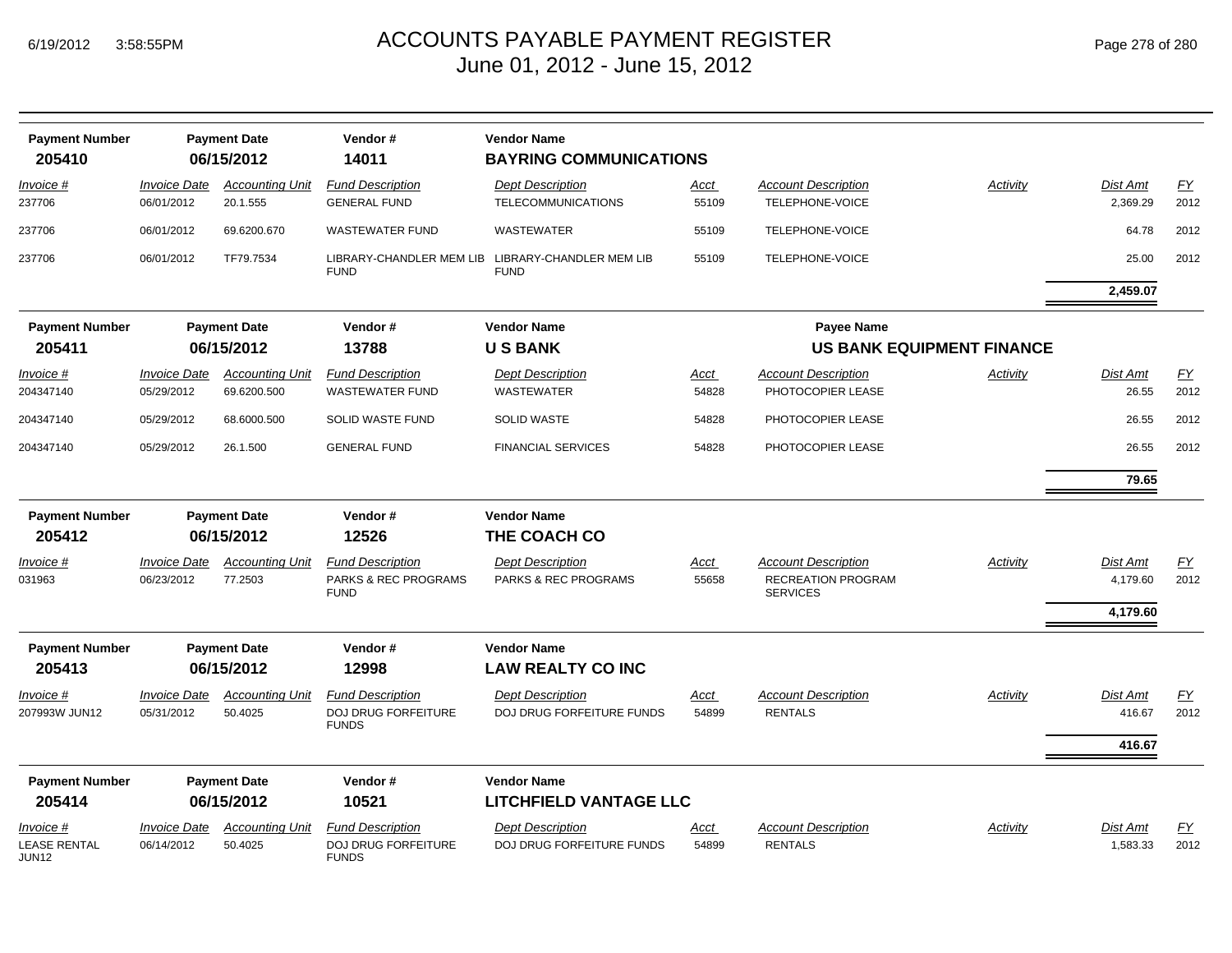|                                 |                                                       |                                    |                                                                                |                                                                  |               |                                                           |                 | 1,583.33           |                          |
|---------------------------------|-------------------------------------------------------|------------------------------------|--------------------------------------------------------------------------------|------------------------------------------------------------------|---------------|-----------------------------------------------------------|-----------------|--------------------|--------------------------|
| <b>Payment Number</b><br>205415 |                                                       | <b>Payment Date</b><br>06/15/2012  | Vendor#<br>13080                                                               | <b>Vendor Name</b><br><b>JIM MCLEAN</b>                          |               |                                                           |                 |                    |                          |
| Invoice #<br>05/31-6/7 TAPING   | <i><b>Invoice Date</b></i><br>06/10/2012              | <b>Accounting Unit</b><br>22.2505  | <b>Fund Description</b><br><b>GOVT &amp; EDUCATION</b><br><b>CHANNELS FUND</b> | <b>Dept Description</b><br><b>GOV'T &amp; EDUCATION CHANNELS</b> | Acct<br>53470 | <b>Account Description</b><br><b>VIDEOGRAPHY SERVICES</b> | <b>Activity</b> | Dist Amt<br>287.50 | <u>FY</u><br>2012        |
|                                 |                                                       |                                    |                                                                                |                                                                  |               |                                                           |                 | 287.50             |                          |
| <b>Payment Number</b>           |                                                       | <b>Payment Date</b>                | Vendor#                                                                        | <b>Vendor Name</b>                                               |               |                                                           |                 |                    |                          |
| 205416                          |                                                       | 06/15/2012                         | 11442                                                                          | <b>TIM O'NEIL</b>                                                |               |                                                           |                 |                    |                          |
| Invoice #<br>05/31-06/7 TAPING  | <i><b>Invoice Date</b></i><br>06/10/2012              | <b>Accounting Unit</b><br>22.2505  | <b>Fund Description</b><br><b>GOVT &amp; EDUCATION</b><br><b>CHANNELS FUND</b> | <b>Dept Description</b><br><b>GOV'T &amp; EDUCATION CHANNELS</b> | Acct<br>53470 | <b>Account Description</b><br><b>VIDEOGRAPHY SERVICES</b> | Activity        | Dist Amt<br>262.50 | EY<br>2012               |
|                                 |                                                       |                                    |                                                                                |                                                                  |               |                                                           |                 | 262.50             |                          |
| <b>Payment Number</b><br>205417 | <b>Payment Date</b><br>Vendor#<br>06/15/2012<br>13242 |                                    |                                                                                | <b>Vendor Name</b><br><b>PAETEC COMMUNICATIONS INC</b>           |               |                                                           |                 |                    |                          |
| Invoice #<br>53949887-164361    | <b>Invoice Date</b><br>05/22/2012                     | <b>Accounting Unit</b><br>77.1.500 | <b>Fund Description</b><br><b>GENERAL FUND</b>                                 | <b>Dept Description</b><br>PARKS & RECREATION                    | Acct<br>55109 | <b>Account Description</b><br>TELEPHONE-VOICE             | Activity        | Dist Amt<br>12.71  | $\underline{FY}$<br>2012 |
| 53949887-164361                 | 05/22/2012                                            | 20.1.555                           | <b>GENERAL FUND</b>                                                            | <b>TELECOMMUNICATIONS</b>                                        | 55109         | TELEPHONE-VOICE                                           |                 | 3,770.59           | 2012                     |
| 53954999-164393                 | 05/22/2012                                            | 20.1.555                           | <b>GENERAL FUND</b>                                                            | <b>TELECOMMUNICATIONS</b>                                        | 55109         | TELEPHONE-VOICE                                           |                 | 1,252.73           | 2012                     |
| 53965795-173735                 | 05/29/2012                                            | 20.1.555                           | <b>GENERAL FUND</b>                                                            | TELECOMMUNICATIONS                                               | 55109         | TELEPHONE-VOICE                                           |                 | 609.00             | 2012                     |
| 53949887-164361                 | 05/22/2012                                            | 68.6000.692                        | SOLID WASTE FUND                                                               | <b>SOLID WASTE</b>                                               | 55109         | TELEPHONE-VOICE                                           |                 | 4.82               | 2012                     |
| 53949887-164361                 | 05/22/2012                                            | 69.6200.670                        | <b>WASTEWATER FUND</b>                                                         | <b>WASTEWATER</b>                                                | 55109         | TELEPHONE-VOICE                                           |                 | 4.30               | 2012                     |
| 53949887-164361                 | 05/22/2012                                            | 60.1.500                           | <b>GENERAL FUND</b>                                                            | <b>PUBLIC</b><br>WORKS-ADMIN/ENGINEERING                         | 55109         | TELEPHONE-VOICE                                           |                 | 3.69               | 2012                     |
| 53949887-164361                 | 05/22/2012                                            | 60.1.665                           | <b>GENERAL FUND</b>                                                            | <b>PUBLIC</b>                                                    | 55109         | TELEPHONE-VOICE                                           |                 | 15.32              | 2012                     |
| 53949887-164361                 | 05/22/2012                                            | 61.1.670                           | <b>GENERAL FUND</b>                                                            | WORKS-ADMIN/ENGINEERING<br><b>STREETS</b>                        | 55109         | TELEPHONE-VOICE                                           |                 | 19.07              | 2012                     |
| 53949887-164361                 | 05/22/2012                                            | 64.1.705                           | <b>GENERAL FUND</b>                                                            | <b>TRAFFIC</b>                                                   | 55109         | TELEPHONE-VOICE                                           |                 | 19.07              | 2012                     |
| 53949887-164361                 | 05/22/2012                                            | 66.1.500                           | <b>GENERAL FUND</b>                                                            | PARKING LOTS                                                     | 55109         | TELEPHONE-VOICE                                           |                 | 8.10               | 2012                     |
| 53949887-164361                 | 05/22/2012                                            | 79.1.500                           | <b>GENERAL FUND</b>                                                            | <b>LIBRARY</b>                                                   | 55109         | TELEPHONE-VOICE                                           |                 | 12.71              | 2012                     |
| 53954999-164393                 | 05/22/2012                                            | 50.1.500                           | <b>GENERAL FUND</b>                                                            | <b>POLICE</b>                                                    | 55109         | TELEPHONE-VOICE                                           |                 | 279.60             | 2012                     |